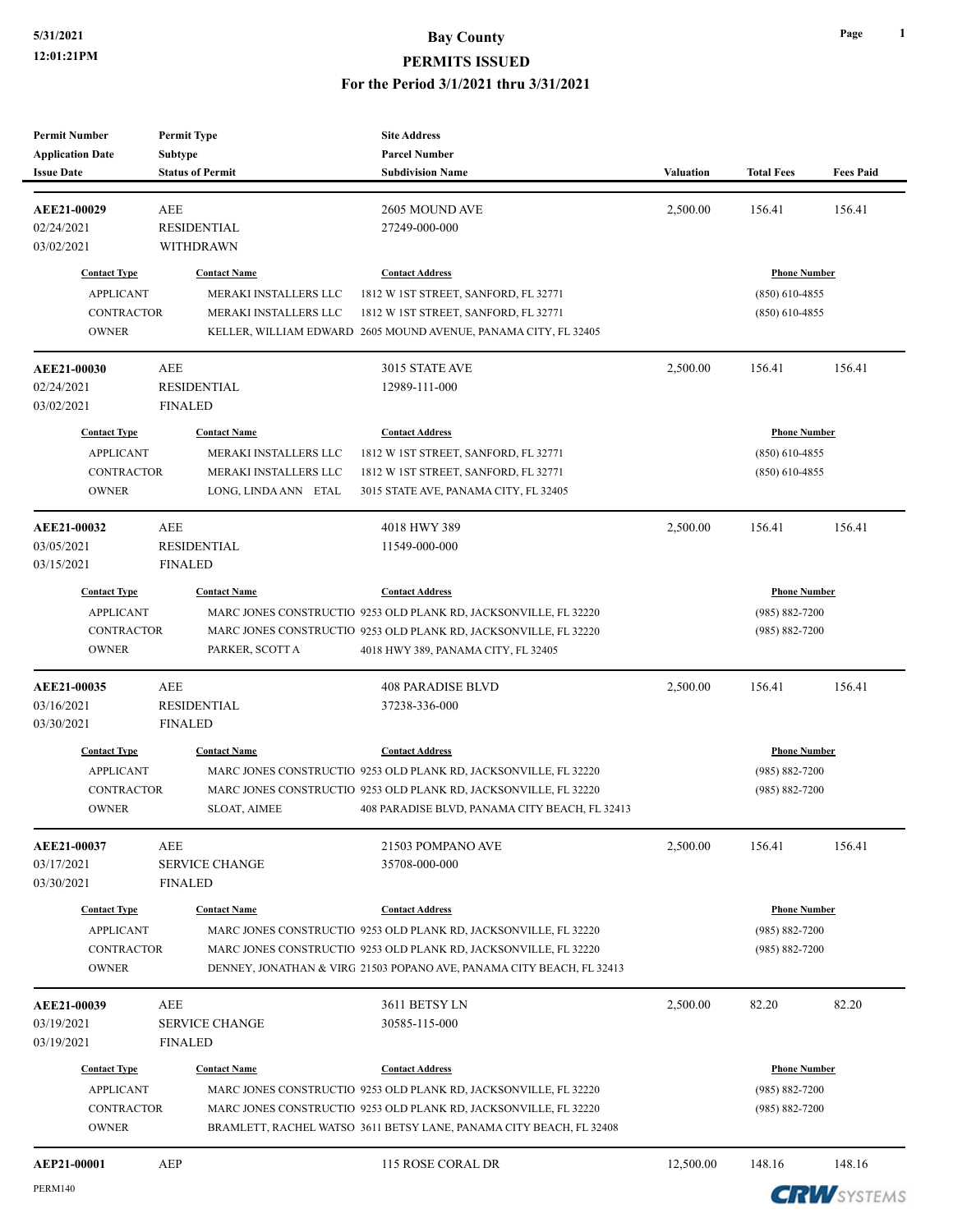| <b>Permit Number</b>      | <b>Permit Type</b>                | <b>Site Address</b>                                                  |                  |                     |                  |
|---------------------------|-----------------------------------|----------------------------------------------------------------------|------------------|---------------------|------------------|
| <b>Application Date</b>   | <b>Subtype</b>                    | <b>Parcel Number</b>                                                 |                  |                     |                  |
| <b>Issue Date</b>         | <b>Status of Permit</b>           | <b>Subdivision Name</b>                                              | <b>Valuation</b> | <b>Total Fees</b>   | <b>Fees Paid</b> |
| 03/29/2021                | <b>RESIDENTIAL</b>                | 30188-645-000                                                        |                  |                     |                  |
| 03/29/2021                | <b>ISSUED</b>                     | None                                                                 |                  |                     |                  |
|                           |                                   |                                                                      |                  |                     |                  |
| <b>Contact Type</b>       | <b>Contact Name</b>               | <b>Contact Address</b>                                               |                  | <b>Phone Number</b> |                  |
| <b>APPLICANT</b>          | pat 850-960-4288                  | , ,                                                                  |                  |                     |                  |
| <b>CONTRACTOR</b>         | <b>MUTH &amp; SONS PLUMBING</b>   | 708 MLK BLVD, PANAMA CITY, FL 32401                                  |                  | $(850)$ 763-7025    |                  |
| <b>OWNER</b>              | CARDWELL, WESLEY                  | 115 ROSE CORAL DR, PANAMA CITY BEACH, FL 32408                       |                  |                     |                  |
| <b>AES21-00052</b>        | <b>ALT ENG SYS</b>                | <b>1500 SHARKS TOOTH TRL</b>                                         | 3,200.00         | 174.14              | 174.14           |
| 01/28/2021                | <b>RESIDENTIAL</b>                | 35214-000-000                                                        |                  |                     |                  |
| 03/18/2021                | <b>FINALED</b>                    |                                                                      |                  |                     |                  |
| <b>Contact Type</b>       | <b>Contact Name</b>               | <b>Contact Address</b>                                               |                  | <b>Phone Number</b> |                  |
|                           |                                   |                                                                      |                  |                     |                  |
| <b>APPLICANT</b>          | <b>OWNER/BUILDER</b>              | , ,                                                                  |                  |                     |                  |
| <b>CONTRACTOR</b>         | <b>OWNER/BUILDER</b>              | , ,                                                                  |                  |                     |                  |
| <b>OWNER</b>              | FLEMING, CHARLES W JR             | & JOHN E. FLEMING, GENEVA, AL 36340                                  |                  |                     |                  |
| <b>AES21-00068</b>        | <b>ALT ENG SYS</b>                | 919 COBIA DR                                                         | 96,170.00        | 777.25              | 777.25           |
| 02/19/2021                | <b>RESIDENTIAL</b>                | 30933-181-000                                                        |                  |                     |                  |
| 03/08/2021                | <b>FINALED</b>                    |                                                                      |                  |                     |                  |
| <b>Contact Type</b>       | <b>Contact Name</b>               | <b>Contact Address</b>                                               |                  | <b>Phone Number</b> |                  |
|                           |                                   |                                                                      |                  |                     |                  |
| <b>APPLICANT</b>          |                                   | ATLANTIC KEY ENERGY, LL( 748 N RIDGEWOOD AVE, ORMOND BEACH, FL 32174 |                  | $(407)$ 988-0273    |                  |
| <b>CONTRACTOR</b>         |                                   | ATLANTIC KEY ENERGY, LLC 748 N RIDGEWOOD AVE, ORMOND BEACH, FL 32174 |                  | $(407)$ 988-0273    |                  |
| <b>OWNER</b>              | CHIARIZIA, ROBIN LEE              | PO BOX 28442, PANAMA CITY, FL 32411                                  |                  |                     |                  |
| AES21-00074               | ALT ENG SYS                       | 2500 CLEMSON DR                                                      | 41,990.00        | 450.24              | 450.24           |
| 02/21/2021                | <b>RESIDENTIAL</b>                | 13453-000-000                                                        |                  |                     |                  |
| 03/01/2021                | <b>FINALED</b>                    |                                                                      |                  |                     |                  |
| <b>Contact Type</b>       | <b>Contact Name</b>               | <b>Contact Address</b>                                               |                  | <b>Phone Number</b> |                  |
| <b>APPLICANT</b>          |                                   | MARC JONES CONSTRUCTIO 9253 OLD PLANK RD, JACKSONVILLE, FL 32220     |                  | $(985) 882 - 7200$  |                  |
| <b>CONTRACTOR</b>         |                                   | MARC JONES CONSTRUCTIO 9253 OLD PLANK RD, JACKSONVILLE, FL 32220     |                  | $(985) 882 - 7200$  |                  |
| <b>OWNER</b>              | TINNEY, DUSTIN WAYNE              | 2500 CLEMSON DR, PANAMA CITY, FL 32405                               |                  |                     |                  |
|                           |                                   |                                                                      |                  |                     |                  |
| AES21-00075<br>02/21/2021 | <b>ALT ENG SYS</b><br>RESIDENTIAL | 117 DRAGON CIR<br>31402-545-000                                      | 103,500.00       | 815.17              | 815.17           |
|                           |                                   |                                                                      |                  |                     |                  |
| 03/05/2021                | <b>FINALED</b>                    |                                                                      |                  |                     |                  |
| <b>Contact Type</b>       | <b>Contact Name</b>               | <b>Contact Address</b>                                               |                  | <b>Phone Number</b> |                  |
| <b>APPLICANT</b>          |                                   | MARC JONES CONSTRUCTIO 9253 OLD PLANK RD, JACKSONVILLE, FL 32220     |                  | $(985) 882 - 7200$  |                  |
| <b>CONTRACTOR</b>         |                                   | MARC JONES CONSTRUCTIO 9253 OLD PLANK RD, JACKSONVILLE, FL 32220     |                  | $(985) 882 - 7200$  |                  |
| <b>OWNER</b>              | NUNEZ, ANGEL                      | PO BOX 28449, PANAMA CITY BEACH, FL 32411                            |                  |                     |                  |
| AES21-00076               | ALT ENG SYS                       | <b>606 LAKE POWELL DR</b>                                            | 14,190.00        | 236.97              | 236.97           |
| 02/22/2021                | <b>RESIDENTIAL</b>                | 36452-000-000                                                        |                  |                     |                  |
| 03/01/2021                | <b>FINALED</b>                    |                                                                      |                  |                     |                  |
|                           |                                   |                                                                      |                  |                     |                  |
| <b>Contact Type</b>       | <b>Contact Name</b>               | <b>Contact Address</b>                                               |                  | <b>Phone Number</b> |                  |
| <b>APPLICANT</b>          |                                   | ATLANTIC KEY ENERGY, LLC 748 N RIDGEWOOD AVE, ORMOND BEACH, FL 32174 |                  | $(407)$ 988-0273    |                  |
| <b>CONTRACTOR</b>         |                                   | ATLANTIC KEY ENERGY, LLC 748 N RIDGEWOOD AVE, ORMOND BEACH, FL 32174 |                  | $(407)$ 988-0273    |                  |
| <b>OWNER</b>              | BEURY, CONSTANCE SUE              | 606 LAKE POWELL DRIVE, PANAMA CITY BEACH, FL 32413                   |                  |                     |                  |
| AES21-00077               | ALT ENG SYS                       | 917 COLLEGE BLVD N                                                   | 66,423.00        | 587.68              | 587.68           |
| 02/22/2021                | <b>RESIDENTIAL</b>                | 11342-264-000                                                        |                  |                     |                  |
| 03/01/2021                | <b>FINALED</b>                    |                                                                      |                  |                     |                  |
|                           |                                   |                                                                      |                  |                     |                  |

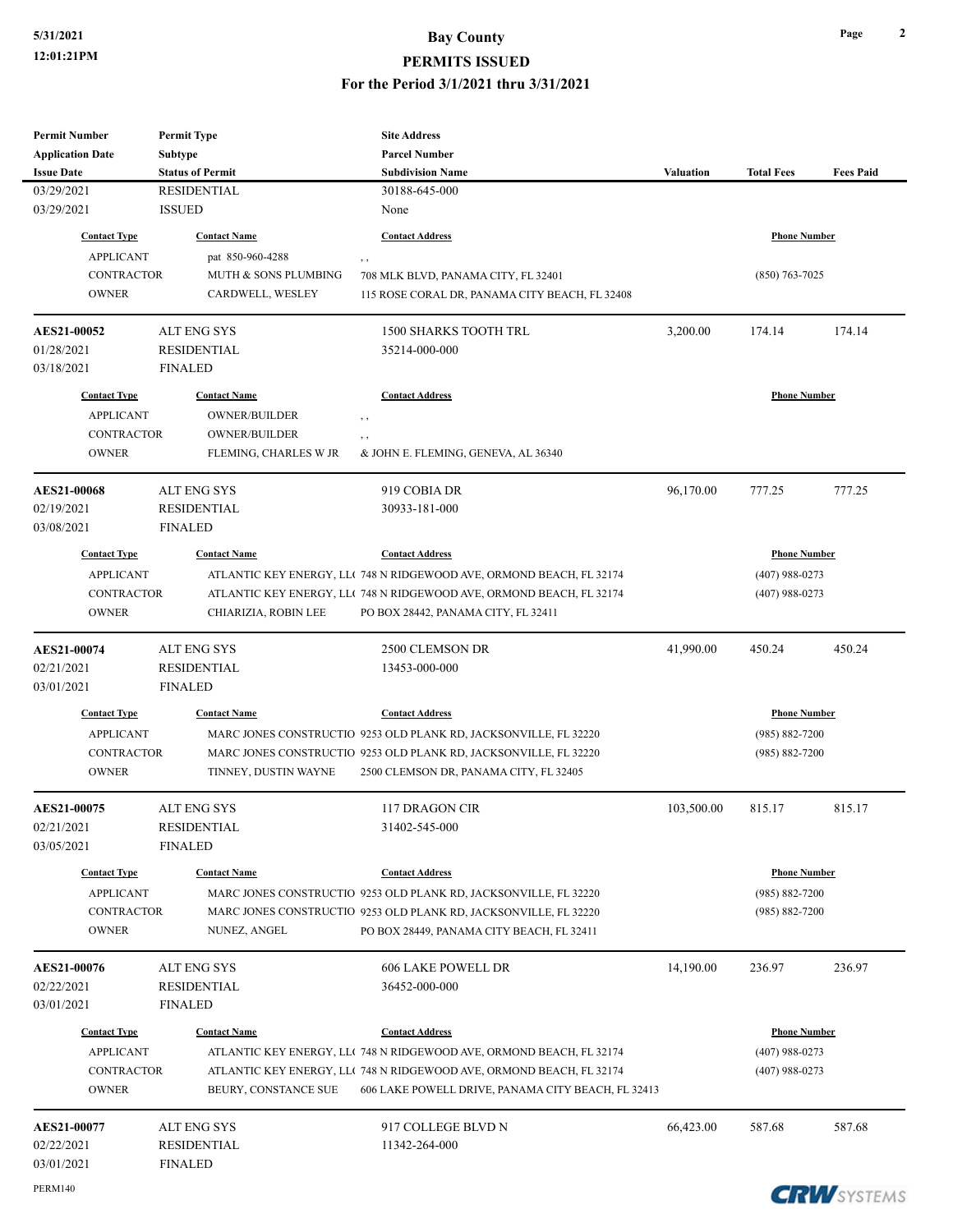# **5/31/2021 Bay County**

# **PERMITS ISSUED**

**For the Period 3/1/2021 thru 3/31/2021**

| <b>Permit Number</b>    | <b>Permit Type</b>         | <b>Site Address</b>                                                  |                  |                     |                  |
|-------------------------|----------------------------|----------------------------------------------------------------------|------------------|---------------------|------------------|
| <b>Application Date</b> | <b>Subtype</b>             | <b>Parcel Number</b>                                                 |                  |                     |                  |
| <b>Issue Date</b>       | <b>Status of Permit</b>    | <b>Subdivision Name</b>                                              | <b>Valuation</b> | <b>Total Fees</b>   | <b>Fees Paid</b> |
| <b>Contact Type</b>     | <b>Contact Name</b>        | <b>Contact Address</b>                                               |                  | <b>Phone Number</b> |                  |
| <b>APPLICANT</b>        |                            | MARC JONES CONSTRUCTIO 9253 OLD PLANK RD, JACKSONVILLE, FL 32220     |                  | $(985) 882 - 7200$  |                  |
| <b>CONTRACTOR</b>       |                            | MARC JONES CONSTRUCTIO 9253 OLD PLANK RD, JACKSONVILLE, FL 32220     |                  | $(985) 882 - 7200$  |                  |
| <b>OWNER</b>            | STEPHENS, RHONDA KAY       | 917 COLLEGE BLVD N, LYNN HAVEN, FL 32444                             |                  |                     |                  |
| <b>AES21-00078</b>      | <b>ALT ENG SYS</b>         | 4701 MILLSTONE TRL                                                   | 47,061.00        | 497.64              | 497.64           |
| 02/23/2021              | <b>RESIDENTIAL</b>         | 11352-517-000                                                        |                  |                     |                  |
| 03/02/2021              | <b>FINALED</b>             |                                                                      |                  |                     |                  |
| <b>Contact Type</b>     | <b>Contact Name</b>        | <b>Contact Address</b>                                               |                  | <b>Phone Number</b> |                  |
| <b>APPLICANT</b>        |                            | MARC JONES CONSTRUCTIO 9253 OLD PLANK RD, JACKSONVILLE, FL 32220     |                  | $(985) 882 - 7200$  |                  |
| <b>CONTRACTOR</b>       |                            | MARC JONES CONSTRUCTIO 9253 OLD PLANK RD, JACKSONVILLE, FL 32220     |                  | $(985) 882 - 7200$  |                  |
| <b>OWNER</b>            | <b>GLADSTONE, THOMAS F</b> | 4701 MILLSTONE TRAIL, LYNN HAVEN, FL 32444                           |                  |                     |                  |
| <b>AES21-00079</b>      | <b>ALT ENG SYS</b>         | 2605 MOUND AVE                                                       | 51,000.00        | 486.57              | 486.57           |
| 02/24/2021              | <b>RESIDENTIAL</b>         | 27249-000-000                                                        |                  |                     |                  |
| 03/02/2021              | <b>WITHDRAWN</b>           |                                                                      |                  |                     |                  |
| <b>Contact Type</b>     | <b>Contact Name</b>        | <b>Contact Address</b>                                               |                  | <b>Phone Number</b> |                  |
| <b>APPLICANT</b>        | MERAKI INSTALLERS LLC      | 1812 W 1ST STREET, SANFORD, FL 32771                                 |                  | $(850)$ 610-4855    |                  |
| <b>CONTRACTOR</b>       | MERAKI INSTALLERS LLC      | 1812 W 1ST STREET, SANFORD, FL 32771                                 |                  | $(850)$ 610-4855    |                  |
| <b>OWNER</b>            |                            | KELLER, WILLIAM EDWARD 2605 MOUND AVENUE, PANAMA CITY, FL 32405      |                  |                     |                  |
| <b>AES21-00080</b>      | <b>ALT ENG SYS</b>         | 3015 STATE AVE                                                       | 41,745.00        | 450.24              | 450.24           |
| 02/24/2021              | RESIDENTIAL                | 12989-111-000                                                        |                  |                     |                  |
| 03/02/2021              | <b>FINALED</b>             |                                                                      |                  |                     |                  |
| <b>Contact Type</b>     | <b>Contact Name</b>        | <b>Contact Address</b>                                               |                  | <b>Phone Number</b> |                  |
| <b>APPLICANT</b>        | MERAKI INSTALLERS LLC      | 1812 W 1ST STREET, SANFORD, FL 32771                                 |                  | $(850)$ 610-4855    |                  |
| <b>CONTRACTOR</b>       | MERAKI INSTALLERS LLC      | 1812 W 1ST STREET, SANFORD, FL 32771                                 |                  | $(850)$ 610-4855    |                  |
| <b>OWNER</b>            | LONG, LINDA ANN ETAL       | 3015 STATE AVE, PANAMA CITY, FL 32405                                |                  |                     |                  |
| AES21-00081             | <b>ALT ENG SYS</b>         | 2701 27TH ST W                                                       | 12,069.00        | 221.17              | 221.17           |
| 02/24/2021              | <b>RESIDENTIAL</b>         | 26823-000-000                                                        |                  |                     |                  |
| 03/02/2021              | <b>FINALED</b>             |                                                                      |                  |                     |                  |
| <b>Contact Type</b>     | <b>Contact Name</b>        | <b>Contact Address</b>                                               |                  | <b>Phone Number</b> |                  |
| <b>APPLICANT</b>        |                            | ATLANTIC KEY ENERGY, LLC 748 N RIDGEWOOD AVE, ORMOND BEACH, FL 32174 |                  | $(407)$ 988-0273    |                  |
| <b>CONTRACTOR</b>       |                            | ATLANTIC KEY ENERGY, LLC 748 N RIDGEWOOD AVE, ORMOND BEACH, FL 32174 |                  | $(407)$ 988-0273    |                  |
| <b>OWNER</b>            | FLOORE, THOMAS G. SR.      | 122 BEACHWOOD DR, PANAMA CITY BEACH, FL 32413                        |                  |                     |                  |
| <b>AES21-00082</b>      | <b>ALT ENG SYS</b>         | 4238 GARRISON RD                                                     | 40,800.00        | 430.50              | 430.50           |
| 02/25/2021              | <b>RESIDENTIAL</b>         | 11458-030-000                                                        |                  |                     |                  |
| 03/05/2021              | <b>FINALED</b>             |                                                                      |                  |                     |                  |
| <b>Contact Type</b>     | <b>Contact Name</b>        | <b>Contact Address</b>                                               |                  | <b>Phone Number</b> |                  |
| <b>APPLICANT</b>        |                            | THE SOLAR GUYS INC/compa 2303 TOWN STREET, PENSACOLA, FL 32505       |                  | $(850)$ 439-0035    |                  |
| <b>CONTRACTOR</b>       |                            | THE SOLAR GUYS INC/compa 2303 TOWN STREET, PENSACOLA, FL 32505       |                  | $(850)$ 439-0035    |                  |
| <b>OWNER</b>            |                            | HATE, DAVID P JR & KELSEY 4238 GARRISON RD, PANAMA CITY, FL 32404    |                  |                     |                  |
| <b>AES21-00083</b>      | <b>ALT ENG SYS</b>         | 3629 EAGLE LN                                                        | 27,690.00        | 339.66              | 339.66           |
| 02/25/2021              | <b>RESIDENTIAL</b>         | 11918-191-000                                                        |                  |                     |                  |
| 03/05/2021              | <b>ISSUED</b>              |                                                                      |                  |                     |                  |
| <b>Contact Type</b>     | <b>Contact Name</b>        | <b>Contact Address</b>                                               |                  | <b>Phone Number</b> |                  |
|                         |                            |                                                                      |                  |                     |                  |

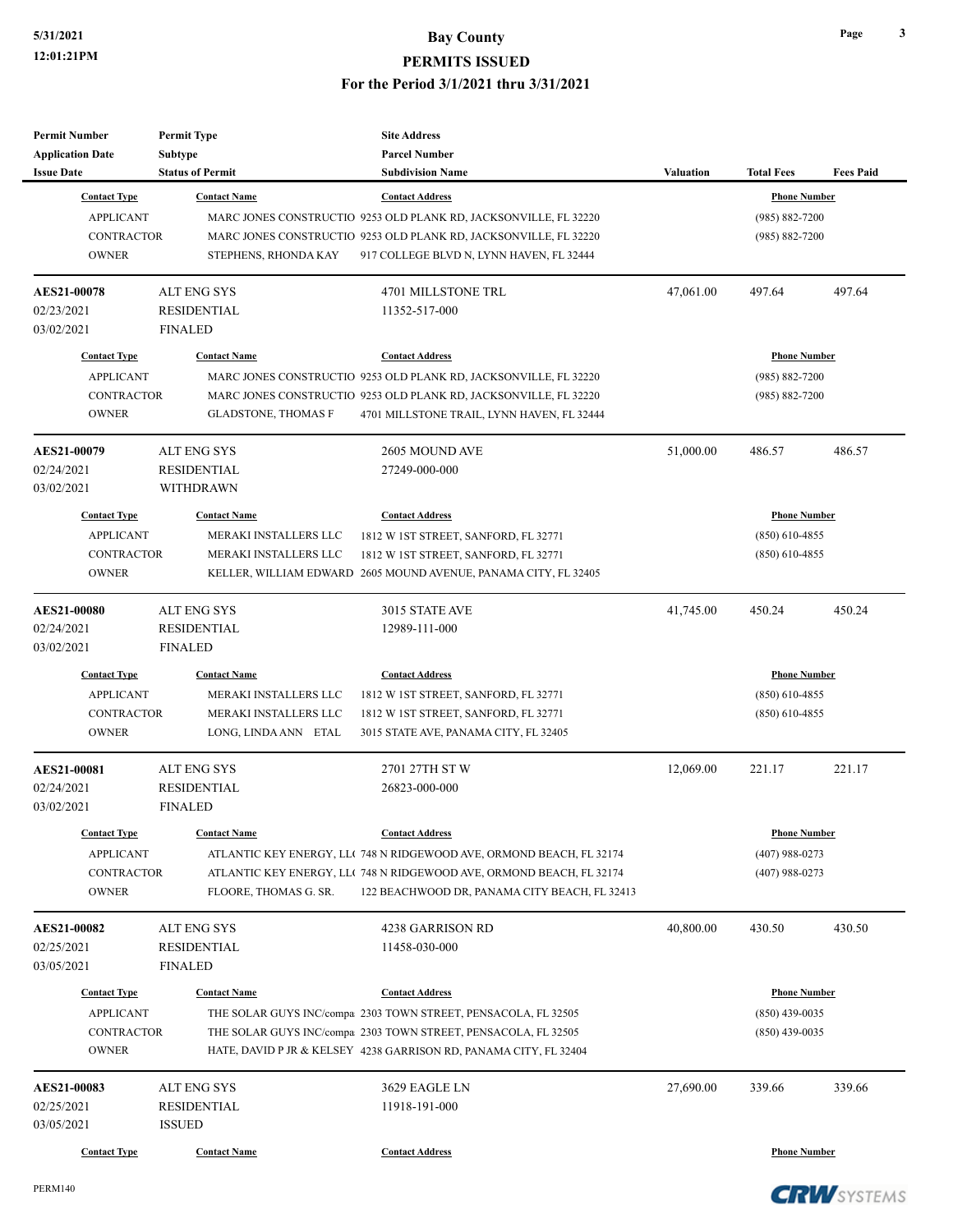| <b>Permit Number</b>    | <b>Permit Type</b>      | <b>Site Address</b>                                                        |                  |                     |                  |
|-------------------------|-------------------------|----------------------------------------------------------------------------|------------------|---------------------|------------------|
| <b>Application Date</b> | <b>Subtype</b>          | <b>Parcel Number</b>                                                       |                  |                     |                  |
| <b>Issue Date</b>       | <b>Status of Permit</b> | <b>Subdivision Name</b>                                                    | <b>Valuation</b> | <b>Total Fees</b>   | <b>Fees Paid</b> |
| <b>APPLICANT</b>        |                         | AFFORDABLE ENERGY CEN1 1636 J D MILLER RD, SEA GROVE BEACH, 32459          |                  | 850                 |                  |
| <b>CONTRACTOR</b>       |                         | AFFORDABLE ENERGY CEN1 1636 J D MILLER RD, SEA GROVE BEACH, 32459          |                  | 850                 |                  |
| <b>OWNER</b>            | ROHR, RICHARD ALAN      | 3629 EAGLE LANE, PANAMA CITY, FL 32405                                     |                  |                     |                  |
| <b>AES21-00084</b>      | <b>ALT ENG SYS</b>      | 2316 9TH ST E                                                              | 39,203.00        | 434.45              | 434.45           |
| 02/25/2021              | <b>RESIDENTIAL</b>      | 11342-247-000                                                              |                  |                     |                  |
| 03/05/2021              | <b>FINALED</b>          |                                                                            |                  |                     |                  |
| <b>Contact Type</b>     | <b>Contact Name</b>     | <b>Contact Address</b>                                                     |                  | <b>Phone Number</b> |                  |
| <b>APPLICANT</b>        |                         | MARC JONES CONSTRUCTIO 9253 OLD PLANK RD, JACKSONVILLE, FL 32220           |                  | (985) 882-7200      |                  |
| <b>CONTRACTOR</b>       |                         | MARC JONES CONSTRUCTIO 9253 OLD PLANK RD, JACKSONVILLE, FL 32220           |                  | (985) 882-7200      |                  |
| <b>OWNER</b>            | MORSE, VANCE E          | 3801 W 16TH ST, PANAMA CITY, FL 32401                                      |                  |                     |                  |
| <b>AES21-00085</b>      | ALT ENG SYS             | 373 EMERALD COVE ST                                                        | 45,600.00        | 481.84              | 481.84           |
| 02/25/2021              | <b>RESIDENTIAL</b>      | 27541-500-108                                                              |                  |                     |                  |
| 03/05/2021              | <b>FINALED</b>          |                                                                            |                  |                     |                  |
| <b>Contact Type</b>     | <b>Contact Name</b>     | <b>Contact Address</b>                                                     |                  | <b>Phone Number</b> |                  |
| <b>APPLICANT</b>        |                         | ATLANTIC KEY ENERGY, LLC 748 N RIDGEWOOD AVE, ORMOND BEACH, FL 32174       |                  | (407) 988-0273      |                  |
| <b>CONTRACTOR</b>       |                         | ATLANTIC KEY ENERGY, LLC 748 N RIDGEWOOD AVE, ORMOND BEACH, FL 32174       |                  | $(407)$ 988-0273    |                  |
| <b>OWNER</b>            |                         | BRAY, SUSAN M & PHILLIP E 373 EMERALD COVE ST, PANAMA CITY BEACH, FL 32407 |                  |                     |                  |
|                         |                         |                                                                            |                  |                     |                  |
| AES21-00086             | ALT ENG SYS             | <b>4020 BRIGHTON BLVD</b>                                                  | 31,200.00        | 371.26              | 371.26           |
| 02/25/2021              | <b>RESIDENTIAL</b>      | 11514-350-034                                                              |                  |                     |                  |
| 03/08/2021              | <b>FINALED</b>          |                                                                            |                  |                     |                  |
| <b>Contact Type</b>     | <b>Contact Name</b>     | <b>Contact Address</b>                                                     |                  | <b>Phone Number</b> |                  |
| <b>APPLICANT</b>        |                         | ATLANTIC KEY ENERGY, LLC 748 N RIDGEWOOD AVE, ORMOND BEACH, FL 32174       |                  | $(407)$ 988-0273    |                  |
| <b>CONTRACTOR</b>       |                         | ATLANTIC KEY ENERGY, LLC 748 N RIDGEWOOD AVE, ORMOND BEACH, FL 32174       |                  | (407) 988-0273      |                  |
| <b>OWNER</b>            |                         | WASH, JOHN J JR & KIMBERI 4020 BRIGHTON BLVD, PANAMA CITY, FL 32404        |                  |                     |                  |
| AES21-00087             | <b>ALT ENG SYS</b>      | 7116 NEBRASKA ST                                                           | 46,800.00        | 489.74              | 489.74           |
| 02/26/2021              | <b>RESIDENTIAL</b>      | 06590-000-000                                                              |                  |                     |                  |
| 03/08/2021              | <b>ISSUED</b>           |                                                                            |                  |                     |                  |
| <b>Contact Type</b>     | <b>Contact Name</b>     | <b>Contact Address</b>                                                     |                  | <b>Phone Number</b> |                  |
| <b>APPLICANT</b>        |                         | ATLANTIC KEY ENERGY, LLC 748 N RIDGEWOOD AVE, ORMOND BEACH, FL 32174       |                  | $(407)$ 988-0273    |                  |
| <b>CONTRACTOR</b>       |                         | ATLANTIC KEY ENERGY, LLC 748 N RIDGEWOOD AVE, ORMOND BEACH, FL 32174       |                  | $(407)$ 988-0273    |                  |
| <b>OWNER</b>            | **CONFIDENTIAL**        | , ,                                                                        |                  |                     |                  |
| <b>AES21-00089</b>      | ALT ENG SYS             | 4018 HWY 389                                                               | 64,584.00        | 575.04              | 575.04           |
| 03/05/2021              | <b>RESIDENTIAL</b>      | 11549-000-000                                                              |                  |                     |                  |
| 03/15/2021              | <b>FINALED</b>          |                                                                            |                  |                     |                  |
|                         |                         |                                                                            |                  |                     |                  |
| <b>Contact Type</b>     | <b>Contact Name</b>     | <b>Contact Address</b>                                                     |                  | <b>Phone Number</b> |                  |
| <b>APPLICANT</b>        |                         | MARC JONES CONSTRUCTIO 9253 OLD PLANK RD, JACKSONVILLE, FL 32220           |                  | (985) 882-7200      |                  |
| CONTRACTOR              |                         | MARC JONES CONSTRUCTIO 9253 OLD PLANK RD, JACKSONVILLE, FL 32220           |                  | (985) 882-7200      |                  |
| <b>OWNER</b>            | PARKER, SCOTT A         | 4018 HWY 389, PANAMA CITY, FL 32405                                        |                  |                     |                  |
| AES21-00090             | ALT ENG SYS             | 9001 CREEK RUN                                                             | 46,800.00        | 489.74              | 489.74           |
| 03/05/2021              | RESIDENTIAL             | 05291-147-000                                                              |                  |                     |                  |
| 03/15/2021              | <b>FINALED</b>          |                                                                            |                  |                     |                  |
| <b>Contact Type</b>     | <b>Contact Name</b>     | <b>Contact Address</b>                                                     |                  | <b>Phone Number</b> |                  |
|                         |                         |                                                                            |                  |                     |                  |

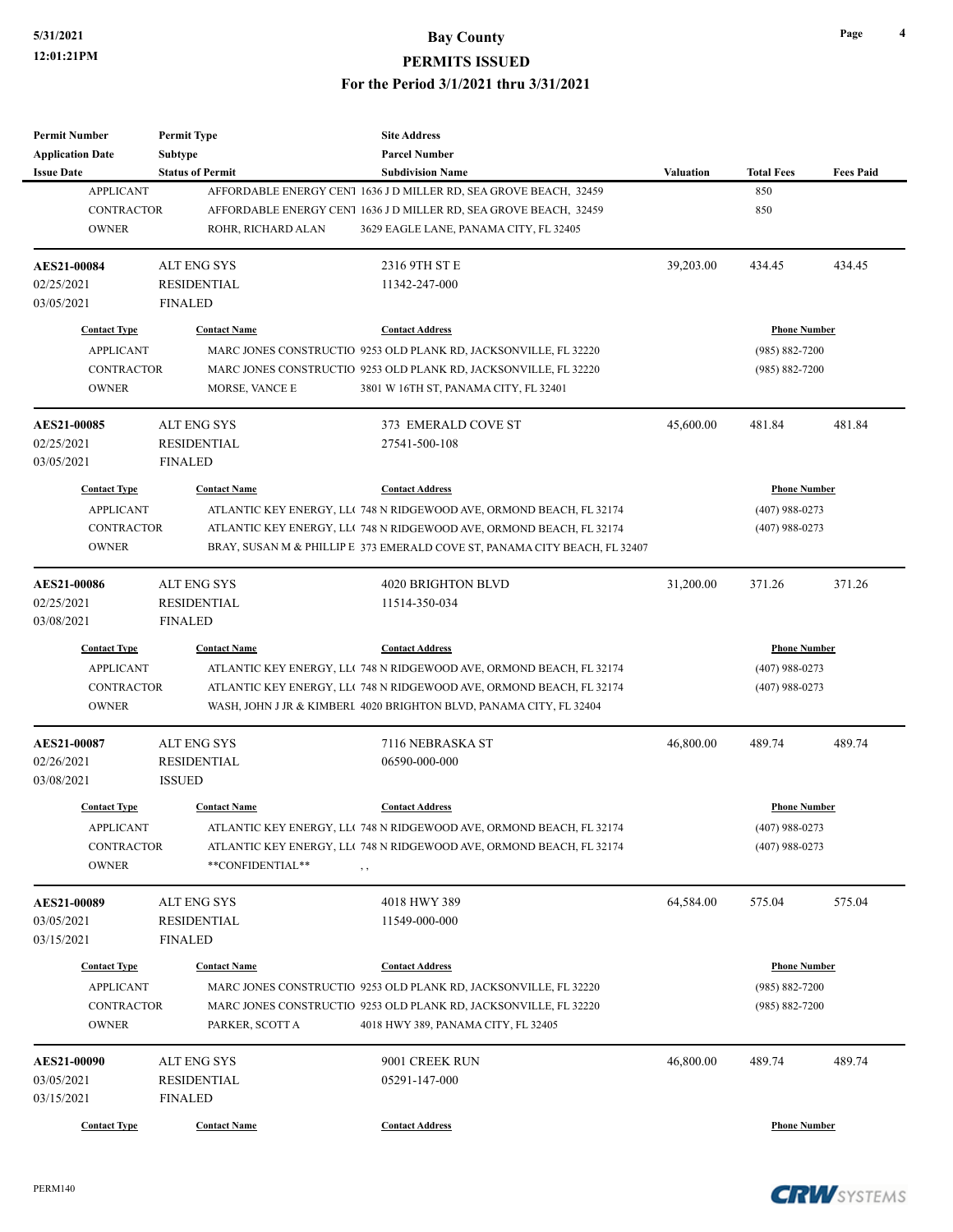| <b>Permit Number</b>                    | <b>Permit Type</b>           | <b>Site Address</b>                                                                            |                  |                                         |                  |
|-----------------------------------------|------------------------------|------------------------------------------------------------------------------------------------|------------------|-----------------------------------------|------------------|
| <b>Application Date</b>                 | Subtype                      | <b>Parcel Number</b>                                                                           |                  |                                         |                  |
| <b>Issue Date</b>                       | <b>Status of Permit</b>      | <b>Subdivision Name</b>                                                                        | <b>Valuation</b> | <b>Total Fees</b>                       | <b>Fees Paid</b> |
| <b>APPLICANT</b>                        |                              | ATLANTIC KEY ENERGY, LLC 748 N RIDGEWOOD AVE, ORMOND BEACH, FL 32174                           |                  | $(407)$ 988-0273                        |                  |
| <b>CONTRACTOR</b>                       |                              | ATLANTIC KEY ENERGY, LLC 748 N RIDGEWOOD AVE, ORMOND BEACH, FL 32174                           |                  | $(407)$ 988-0273                        |                  |
| <b>OWNER</b>                            | COUNTERMAN, DAVID M          | 9001 CREEK RUN, YOUNGSTOWN, FL 32466                                                           |                  |                                         |                  |
| AES21-00091                             | <b>ALT ENG SYS</b>           | 3902 1/2 25TH ST W                                                                             | 27,600.00        | 339.66                                  | 339.66           |
| 03/05/2021                              | <b>RESIDENTIAL</b>           | 27157-010-000                                                                                  |                  |                                         |                  |
| 03/15/2021                              | <b>FINALED</b>               |                                                                                                |                  |                                         |                  |
| <b>Contact Type</b>                     | <b>Contact Name</b>          | <b>Contact Address</b>                                                                         |                  | <b>Phone Number</b>                     |                  |
| <b>APPLICANT</b>                        |                              | ATLANTIC KEY ENERGY, LL( 748 N RIDGEWOOD AVE, ORMOND BEACH, FL 32174                           |                  | $(407)$ 988-0273                        |                  |
| <b>CONTRACTOR</b>                       |                              | ATLANTIC KEY ENERGY, LLC 748 N RIDGEWOOD AVE, ORMOND BEACH, FL 32174                           |                  | $(407)$ 988-0273                        |                  |
| <b>OWNER</b>                            | <b>EVANS, PHILLIP STEVEN</b> | 3902 1/2 WEST 25TH ST, PANAMA CITY, FL 32405                                                   |                  |                                         |                  |
| AES21-00092                             | <b>ALT ENG SYS</b>           | 2365 FOXWORTH DR                                                                               | 42,000.00        | 450.24                                  | 450.24           |
| 03/05/2021                              | <b>RESIDENTIAL</b>           | 26659-517-000                                                                                  |                  |                                         |                  |
| 03/15/2021                              | <b>FINALED</b>               |                                                                                                |                  |                                         |                  |
| <b>Contact Type</b>                     | <b>Contact Name</b>          | <b>Contact Address</b>                                                                         |                  | <b>Phone Number</b>                     |                  |
| <b>APPLICANT</b>                        |                              | ATLANTIC KEY ENERGY, LLC 748 N RIDGEWOOD AVE, ORMOND BEACH, FL 32174                           |                  | $(407)$ 988-0273                        |                  |
| <b>CONTRACTOR</b>                       |                              | ATLANTIC KEY ENERGY, LLC 748 N RIDGEWOOD AVE, ORMOND BEACH, FL 32174                           |                  | $(407)$ 988-0273                        |                  |
| <b>OWNER</b>                            | <b>SUMMERS, JERRY M</b>      | 2365 FOXWORTH DR, PANAMA CITY, FL 32405                                                        |                  |                                         |                  |
|                                         |                              |                                                                                                |                  |                                         |                  |
| AES21-00093                             | <b>ALT ENG SYS</b>           | 6537 PINE DR                                                                                   | 40,800.00        | 442.34                                  | 442.34           |
| 03/05/2021                              | <b>RESIDENTIAL</b>           | 31097-000-000                                                                                  |                  |                                         |                  |
| 03/15/2021                              | <b>FINALED</b>               |                                                                                                |                  |                                         |                  |
| <b>Contact Type</b>                     | <b>Contact Name</b>          | <b>Contact Address</b>                                                                         |                  | <b>Phone Number</b>                     |                  |
| <b>APPLICANT</b>                        |                              | ATLANTIC KEY ENERGY, LLC 748 N RIDGEWOOD AVE, ORMOND BEACH, FL 32174                           |                  | $(407)$ 988-0273                        |                  |
| <b>CONTRACTOR</b>                       |                              | ATLANTIC KEY ENERGY, LLC 748 N RIDGEWOOD AVE, ORMOND BEACH, FL 32174                           |                  | $(407)$ 988-0273                        |                  |
| <b>OWNER</b>                            | <b>IVEY, LISA</b>            | PO BOX 27153, PANAMA CITY BEACH, FL 32411                                                      |                  |                                         |                  |
| AES21-00094                             | <b>ALT ENG SYS</b>           | 3016 AIRPORT RD                                                                                | 46,800.00        | 489.74                                  | 489.74           |
| 03/05/2021                              | <b>RESIDENTIAL</b>           | 13036-010-000                                                                                  |                  |                                         |                  |
| 03/15/2021                              | <b>ISSUED</b>                |                                                                                                |                  |                                         |                  |
| <b>Contact Type</b>                     | <b>Contact Name</b>          | <b>Contact Address</b>                                                                         |                  | <b>Phone Number</b>                     |                  |
| <b>APPLICANT</b>                        |                              | ATLANTIC KEY ENERGY, LLC 748 N RIDGEWOOD AVE, ORMOND BEACH, FL 32174                           |                  | $(407)$ 988-0273                        |                  |
| CONTRACTOR                              |                              | ATLANTIC KEY ENERGY, LLC 748 N RIDGEWOOD AVE, ORMOND BEACH, FL 32174                           |                  | $(407)$ 988-0273                        |                  |
| <b>OWNER</b>                            |                              | DAVIS, AARON J & CATHY AP 17122 NORMA LN, FOUNTAIN, FL 32438                                   |                  |                                         |                  |
| AES21-00095                             | <b>ALT ENG SYS</b>           | 360 MADISON CIR                                                                                | 43,200.00        | 466.04                                  | 466.04           |
| 03/05/2021                              | <b>RESIDENTIAL</b>           | 34034-005-131                                                                                  |                  |                                         |                  |
| 03/15/2021                              | <b>FINALED</b>               |                                                                                                |                  |                                         |                  |
|                                         |                              |                                                                                                |                  |                                         |                  |
| <b>Contact Type</b><br><b>APPLICANT</b> | <b>Contact Name</b>          | <b>Contact Address</b><br>ATLANTIC KEY ENERGY, LLC 748 N RIDGEWOOD AVE, ORMOND BEACH, FL 32174 |                  | <b>Phone Number</b><br>$(407)$ 988-0273 |                  |
| CONTRACTOR                              |                              | ATLANTIC KEY ENERGY, LLC 748 N RIDGEWOOD AVE, ORMOND BEACH, FL 32174                           |                  |                                         |                  |
| <b>OWNER</b>                            |                              | JOHNSON, NATHAN W & SAR 145 GLADES TURN, PANAMA CITY BEACH, FL 32407                           |                  | $(407)$ 988-0273                        |                  |
|                                         |                              |                                                                                                |                  |                                         |                  |
| AES21-00096                             | <b>ALT ENG SYS</b>           | 141 GRAND LAGOON SHORES DR                                                                     | 38,400.00        | 426.55                                  | 426.55           |
| 03/05/2021                              | <b>RESIDENTIAL</b>           | 30188-163-000                                                                                  |                  |                                         |                  |
| 03/15/2021                              | <b>FINALED</b>               |                                                                                                |                  |                                         |                  |
| <b>Contact Type</b>                     | <b>Contact Name</b>          | <b>Contact Address</b>                                                                         |                  | <b>Phone Number</b>                     |                  |

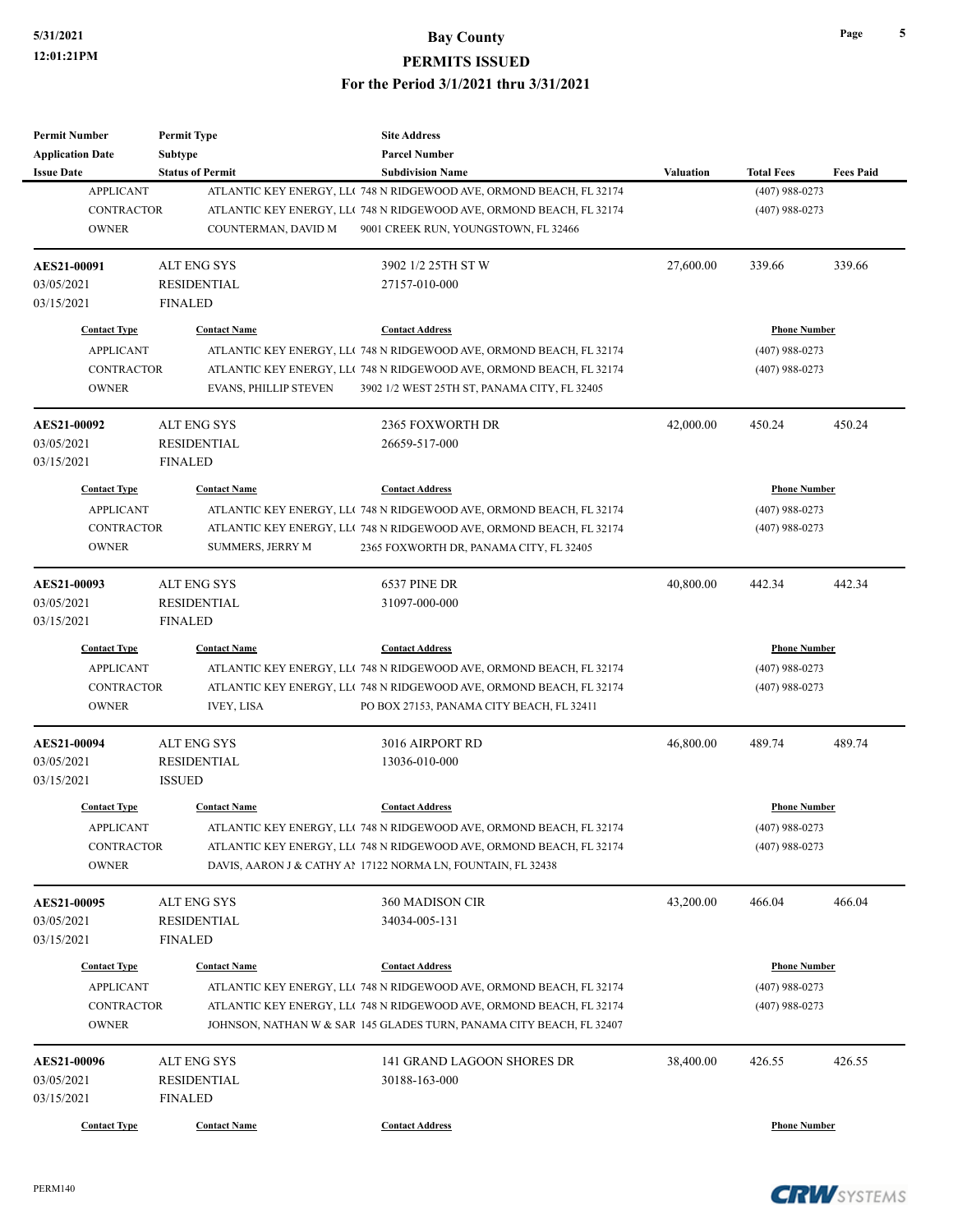| <b>Permit Number</b>    | <b>Permit Type</b>      | <b>Site Address</b>                                                          |           |                     |                  |
|-------------------------|-------------------------|------------------------------------------------------------------------------|-----------|---------------------|------------------|
| <b>Application Date</b> | <b>Subtype</b>          | <b>Parcel Number</b>                                                         |           |                     |                  |
| <b>Issue Date</b>       | <b>Status of Permit</b> | <b>Subdivision Name</b>                                                      | Valuation | <b>Total Fees</b>   | <b>Fees Paid</b> |
| <b>APPLICANT</b>        |                         | ATLANTIC KEY ENERGY, LLC 748 N RIDGEWOOD AVE, ORMOND BEACH, FL 32174         |           | $(407)$ 988-0273    |                  |
| <b>CONTRACTOR</b>       |                         | ATLANTIC KEY ENERGY, LLC 748 N RIDGEWOOD AVE, ORMOND BEACH, FL 32174         |           | $(407)$ 988-0273    |                  |
| <b>OWNER</b>            |                         | FAIETA, ANTHONY & KATHE 141 GRAND LAGOON SHORES DRIVE, PANAMA CITY BEACH, FL |           |                     |                  |
| AES21-00097             | <b>ALT ENG SYS</b>      | 4007 BRIGHTON BLVD                                                           | 30,000.00 | 355.45              | 355.45           |
| 03/05/2021              | <b>RESIDENTIAL</b>      | 11514-350-029                                                                |           |                     |                  |
| 03/15/2021              | <b>FINALED</b>          |                                                                              |           |                     |                  |
| <b>Contact Type</b>     | <b>Contact Name</b>     | <b>Contact Address</b>                                                       |           | <b>Phone Number</b> |                  |
| <b>APPLICANT</b>        |                         | ATLANTIC KEY ENERGY, LLC 748 N RIDGEWOOD AVE, ORMOND BEACH, FL 32174         |           | $(407)$ 988-0273    |                  |
| <b>CONTRACTOR</b>       |                         | ATLANTIC KEY ENERGY, LLC 748 N RIDGEWOOD AVE, ORMOND BEACH, FL 32174         |           | $(407)$ 988-0273    |                  |
| <b>OWNER</b>            |                         | WELFORD, MARQUITA ARNE 4007 BRIGHTON BLVD, PANAMA CITY, FL 32404             |           |                     |                  |
| <b>AES21-00098</b>      | <b>ALT ENG SYS</b>      | 2830 17TH ST E                                                               | 46,800.00 | 489.74              | 489.74           |
| 03/08/2021              | <b>RESIDENTIAL</b>      | 14846-030-000                                                                |           |                     |                  |
| 03/15/2021              | <b>FINALED</b>          |                                                                              |           |                     |                  |
| <b>Contact Type</b>     | <b>Contact Name</b>     | <b>Contact Address</b>                                                       |           | <b>Phone Number</b> |                  |
| <b>APPLICANT</b>        |                         | ATLANTIC KEY ENERGY, LL(748 N RIDGEWOOD AVE, ORMOND BEACH, FL 32174          |           | $(407)$ 988-0273    |                  |
| <b>CONTRACTOR</b>       |                         | ATLANTIC KEY ENERGY, LLC 748 N RIDGEWOOD AVE, ORMOND BEACH, FL 32174         |           | $(407)$ 988-0273    |                  |
| <b>OWNER</b>            |                         | MC GEE, MARIAN DARLENE 2830 17TH ST E, PANAMA CITY, FL 32405                 |           |                     |                  |
|                         |                         |                                                                              |           |                     |                  |
| AES21-00099             | <b>ALT ENG SYS</b>      | 1608 HOPE CIR                                                                | 46,800.00 | 489.74              | 489.74           |
| 03/08/2021              | <b>RESIDENTIAL</b>      | 27623-039-000                                                                |           |                     |                  |
| 03/15/2021              | <b>ISSUED</b>           |                                                                              |           |                     |                  |
| <b>Contact Type</b>     | <b>Contact Name</b>     | <b>Contact Address</b>                                                       |           | <b>Phone Number</b> |                  |
| <b>APPLICANT</b>        |                         | ATLANTIC KEY ENERGY, LLC 748 N RIDGEWOOD AVE, ORMOND BEACH, FL 32174         |           | $(407)$ 988-0273    |                  |
| <b>CONTRACTOR</b>       |                         | ATLANTIC KEY ENERGY, LLC 748 N RIDGEWOOD AVE, ORMOND BEACH, FL 32174         |           | $(407)$ 988-0273    |                  |
| <b>OWNER</b>            | HARDIN, BRADLEY SCOTT   | 1608 HOPE CIR, PANAMA CITY BEACH, FL 32407                                   |           |                     |                  |
| AES21-00100             | <b>ALT ENG SYS</b>      | 4215 DAIRY FARM                                                              | 41,705.00 | 450.24              | 450.24           |
| 03/08/2021              | <b>RESIDENTIAL</b>      | 05913-100-168                                                                |           |                     |                  |
| 03/15/2021              | <b>FINALED</b>          |                                                                              |           |                     |                  |
| <b>Contact Type</b>     | <b>Contact Name</b>     | <b>Contact Address</b>                                                       |           | <b>Phone Number</b> |                  |
| APPLICANT               |                         | MARC JONES CONSTRUCTIO 9253 OLD PLANK RD, JACKSONVILLE, FL 32220             |           | (985) 882-7200      |                  |
| CONTRACTOR              |                         | MARC JONES CONSTRUCTIO 9253 OLD PLANK RD, JACKSONVILLE, FL 32220             |           | $(985) 882 - 7200$  |                  |
| <b>OWNER</b>            |                         | FITZGERALD, MARY ELLEN 4215 DAIRY FARM RD, PANAMA CITY, FL 32404             |           |                     |                  |
| <b>AES21-00101</b>      | <b>ALT ENG SYS</b>      | 1107 EISENHOWER CIR                                                          | 46,800.00 | 489.74              | 489.74           |
| 03/09/2021              | <b>RESIDENTIAL</b>      | 11274-005-000                                                                |           |                     |                  |
| 03/15/2021              | <b>FINALED</b>          |                                                                              |           |                     |                  |
| <b>Contact Type</b>     | <b>Contact Name</b>     | <b>Contact Address</b>                                                       |           | <b>Phone Number</b> |                  |
| <b>APPLICANT</b>        |                         | ATLANTIC KEY ENERGY, LLC 748 N RIDGEWOOD AVE, ORMOND BEACH, FL 32174         |           | $(407)$ 988-0273    |                  |
| CONTRACTOR              |                         | ATLANTIC KEY ENERGY, LLC 748 N RIDGEWOOD AVE, ORMOND BEACH, FL 32174         |           | $(407)$ 988-0273    |                  |
| <b>OWNER</b>            |                         | MANEELY, MARK L & MILDR 1107 EISENHOWER CIR, LYNN HAVEN, FL 32444            |           |                     |                  |
|                         |                         |                                                                              |           |                     |                  |
| AES21-00102             | <b>ALT ENG SYS</b>      | <b>130 TREASURE PALMS DR</b>                                                 | 46,800.00 | 489.74              | 489.74           |
| 03/09/2021              | <b>RESIDENTIAL</b>      | 30184-564-000                                                                |           |                     |                  |
| 03/15/2021              | <b>FINALED</b>          |                                                                              |           |                     |                  |
| <b>Contact Type</b>     | <b>Contact Name</b>     | <b>Contact Address</b>                                                       |           | <b>Phone Number</b> |                  |



**Page 6**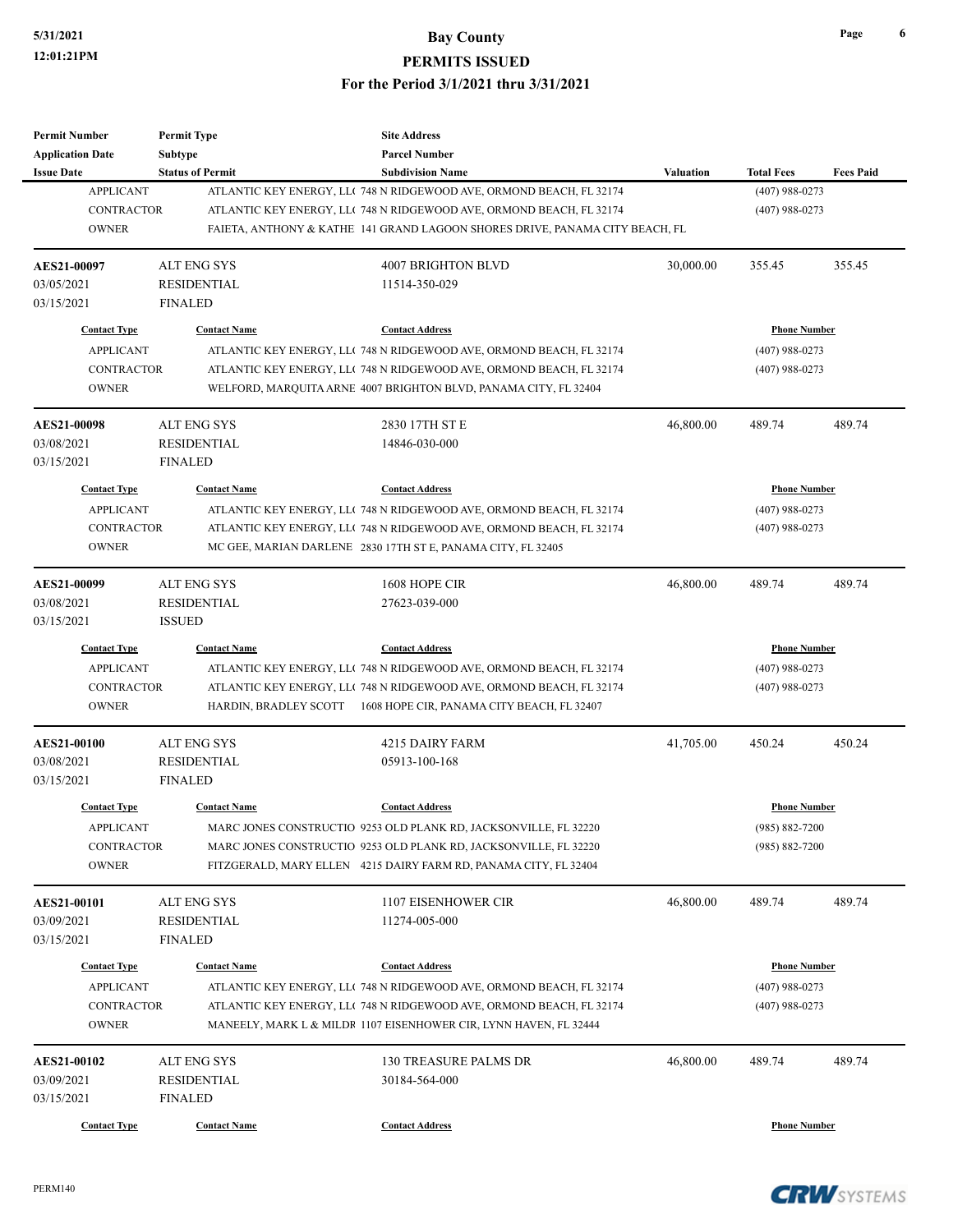| <b>Permit Number</b>                    | <b>Permit Type</b>        | <b>Site Address</b>                                                                                                                        |           |                            |                  |
|-----------------------------------------|---------------------------|--------------------------------------------------------------------------------------------------------------------------------------------|-----------|----------------------------|------------------|
| <b>Application Date</b>                 | Subtype                   | <b>Parcel Number</b>                                                                                                                       |           |                            |                  |
| <b>Issue Date</b>                       | <b>Status of Permit</b>   | <b>Subdivision Name</b>                                                                                                                    | Valuation | <b>Total Fees</b>          | <b>Fees Paid</b> |
| <b>APPLICANT</b>                        |                           | ATLANTIC KEY ENERGY, LLC 748 N RIDGEWOOD AVE, ORMOND BEACH, FL 32174                                                                       |           | $(407)$ 988-0273           |                  |
| <b>CONTRACTOR</b>                       |                           | ATLANTIC KEY ENERGY, LLC 748 N RIDGEWOOD AVE, ORMOND BEACH, FL 32174                                                                       |           | $(407)$ 988-0273           |                  |
| <b>OWNER</b>                            |                           | TOMASIEWICZ, CHRISTOPHE 130 TREASURE PALM DR, PANAMA CITY, FL 32408                                                                        |           |                            |                  |
| AES21-00103                             | <b>ALT ENG SYS</b>        | <b>1805 AIRPORT CIR</b>                                                                                                                    | 28,800.00 | 347.55                     | 347.55           |
| 03/10/2021                              | <b>RESIDENTIAL</b>        | 13096-034-000                                                                                                                              |           |                            |                  |
| 03/15/2021                              | <b>FINALED</b>            |                                                                                                                                            |           |                            |                  |
| <b>Contact Type</b>                     | <b>Contact Name</b>       | <b>Contact Address</b>                                                                                                                     |           | <b>Phone Number</b>        |                  |
| <b>APPLICANT</b>                        |                           | ATLANTIC KEY ENERGY, LLC 748 N RIDGEWOOD AVE, ORMOND BEACH, FL 32174                                                                       |           | $(407)$ 988-0273           |                  |
| <b>CONTRACTOR</b>                       |                           | ATLANTIC KEY ENERGY, LLC 748 N RIDGEWOOD AVE, ORMOND BEACH, FL 32174                                                                       |           | $(407)$ 988-0273           |                  |
| <b>OWNER</b>                            | <b>GLASGOW, RAYMOND P</b> | 1805 AIRPORT CIRCLE, PANAMA CITY, FL 32405                                                                                                 |           |                            |                  |
| AES21-00104                             | ALT ENG SYS               | 6404 LAKE JOANNA CIR                                                                                                                       | 21,600.00 | 292.26                     | 292.26           |
| 03/10/2021                              | <b>RESIDENTIAL</b>        | 05635-238-000                                                                                                                              |           |                            |                  |
| 03/15/2021                              | <b>FINALED</b>            |                                                                                                                                            |           |                            |                  |
| <b>Contact Type</b>                     | <b>Contact Name</b>       | <b>Contact Address</b>                                                                                                                     |           | <b>Phone Number</b>        |                  |
| <b>APPLICANT</b>                        |                           | ATLANTIC KEY ENERGY, LLC 748 N RIDGEWOOD AVE, ORMOND BEACH, FL 32174                                                                       |           | $(407)$ 988-0273           |                  |
| <b>CONTRACTOR</b>                       |                           | ATLANTIC KEY ENERGY, LLC 748 N RIDGEWOOD AVE, ORMOND BEACH, FL 32174                                                                       |           | $(407)$ 988-0273           |                  |
| <b>OWNER</b>                            |                           | WALTERS, MARILYN & ERIK. 6404 LAKE JOANNA CIR, PANAMA CITY, FL 32404                                                                       |           |                            |                  |
|                                         |                           |                                                                                                                                            |           |                            |                  |
| <b>AES21-00105</b>                      | <b>ALT ENG SYS</b>        | 5407 WHITNEY DR                                                                                                                            | 12,000.00 | 213.28                     | 213.28           |
| 03/12/2021                              | <b>RESIDENTIAL</b>        | 05896-145-000                                                                                                                              |           |                            |                  |
| 03/15/2021                              | <b>ISSUED</b>             |                                                                                                                                            |           |                            |                  |
| <b>Contact Type</b>                     | <b>Contact Name</b>       | <b>Contact Address</b>                                                                                                                     |           | <b>Phone Number</b>        |                  |
| <b>APPLICANT</b>                        |                           | SEA TURTLE SOLAR SYSTEM 5022 LANDSMAN AVE, TAMPA, FL 33625                                                                                 |           | $(727)$ 375-9375           |                  |
| <b>CONTRACTOR</b>                       |                           | SEA TURTLE SOLAR SYSTEM 5022 LANDSMAN AVE, TAMPA, FL 33625                                                                                 |           | $(727)$ 375-9375           |                  |
| <b>OWNER</b>                            | WHITAKER, KEITH           | 5407 WHITNEY DR, PANAMA CITY, FL 32404                                                                                                     |           |                            |                  |
| <b>AES21-00106</b>                      | <b>ALT ENG SYS</b>        | 4705 WINDSOR PARK LN                                                                                                                       | 42,906.00 | 458.14                     | 458.14           |
| 03/15/2021                              | <b>RESIDENTIAL</b>        | 05860-550-080                                                                                                                              |           |                            |                  |
| 03/16/2021                              | <b>ISSUED</b>             |                                                                                                                                            |           |                            |                  |
| <b>Contact Type</b>                     | <b>Contact Name</b>       | <b>Contact Address</b>                                                                                                                     |           | <b>Phone Number</b>        |                  |
| <b>APPLICANT</b>                        |                           | MARC JONES CONSTRUCTIO 9253 OLD PLANK RD, JACKSONVILLE, FL 32220                                                                           |           | $(985) 882 - 7200$         |                  |
| CONTRACTOR                              |                           | MARC JONES CONSTRUCTIO 9253 OLD PLANK RD, JACKSONVILLE, FL 32220                                                                           |           | $(985) 882 - 7200$         |                  |
| <b>OWNER</b>                            |                           | DUNCAN, KENNETH E & PRI: 4705 WINDSOR PARK LN, PANAMA CITY, FL 32404                                                                       |           |                            |                  |
| <b>AES21-00107</b>                      | ALT ENG SYS               | 904 SEA ROBIN DR                                                                                                                           | 25,000.00 | 315.96                     | 315.96           |
| 03/15/2021                              | <b>RESIDENTIAL</b>        | 31306-020-000                                                                                                                              |           |                            |                  |
| 03/16/2021                              | <b>FINALED</b>            |                                                                                                                                            |           |                            |                  |
|                                         |                           |                                                                                                                                            |           |                            |                  |
| <b>Contact Type</b><br><b>APPLICANT</b> | <b>Contact Name</b>       | <b>Contact Address</b><br>AFFORDABLE ENERGY CEN1 1636 J D MILLER RD, SEA GROVE BEACH, 32459                                                |           | <b>Phone Number</b><br>850 |                  |
|                                         |                           |                                                                                                                                            |           |                            |                  |
| CONTRACTOR<br><b>OWNER</b>              |                           | AFFORDABLE ENERGY CEN1 1636 J D MILLER RD, SEA GROVE BEACH, 32459<br>COCKER, NICHOLAS PAUL & ANNA KAY HOLLAND, PANAMA CITY BEACH, FL 32408 |           | 850                        |                  |
|                                         |                           |                                                                                                                                            |           |                            |                  |
| AES21-00112                             | <b>ALT ENG SYS</b>        | 408 PARADISE BLVD                                                                                                                          | 64,184.00 | 575.04                     | 575.04           |
| 03/16/2021                              | RESIDENTIAL               | 37238-336-000                                                                                                                              |           |                            |                  |
| 03/30/2021                              | <b>FINALED</b>            |                                                                                                                                            |           |                            |                  |
| <b>Contact Type</b>                     | <b>Contact Name</b>       | <b>Contact Address</b>                                                                                                                     |           | <b>Phone Number</b>        |                  |



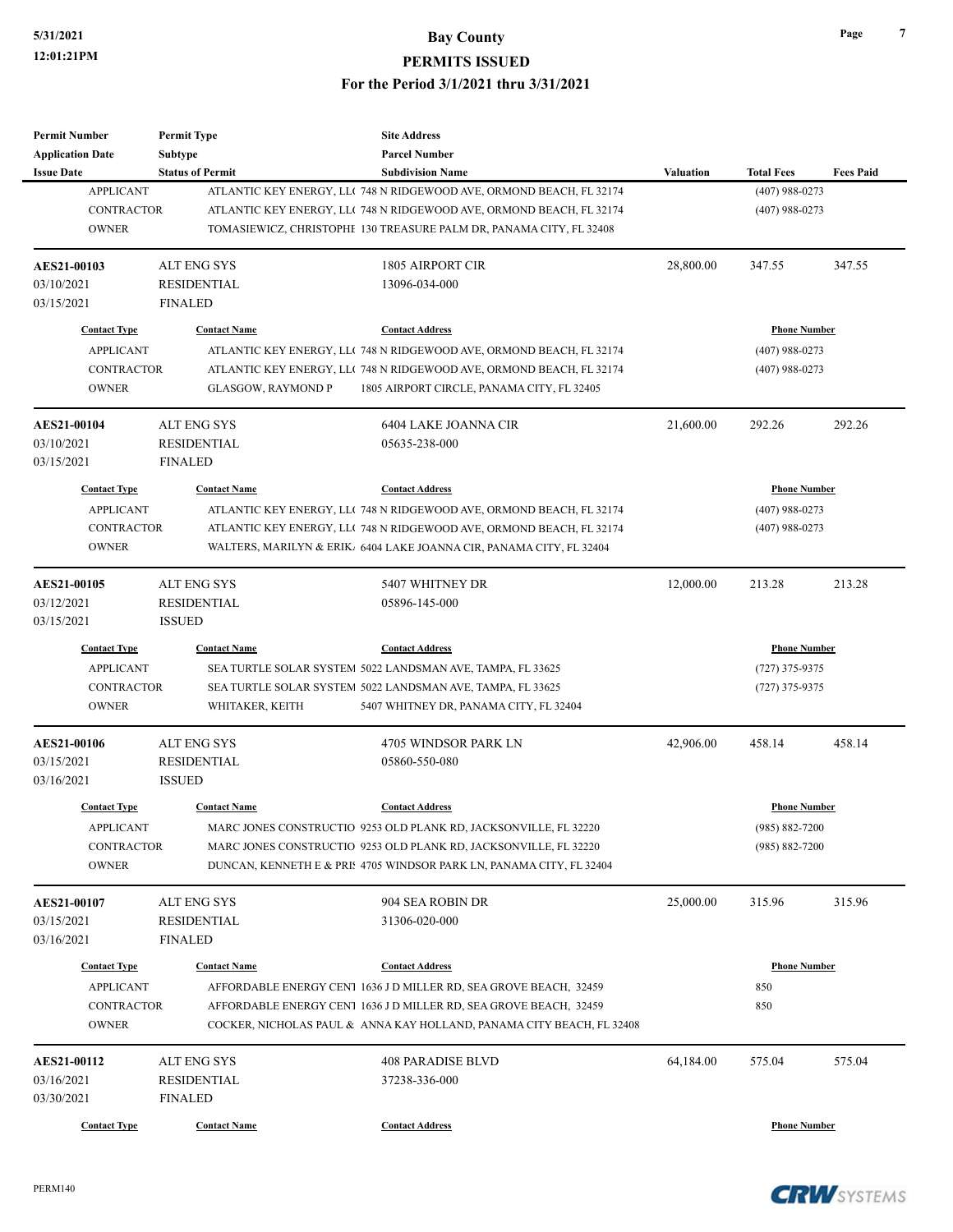| <b>Permit Number</b>     | <b>Permit Type</b>          | <b>Site Address</b>                                                   |              |                     |                  |
|--------------------------|-----------------------------|-----------------------------------------------------------------------|--------------|---------------------|------------------|
| <b>Application Date</b>  | <b>Subtype</b>              | <b>Parcel Number</b>                                                  |              |                     |                  |
| <b>Issue Date</b>        | <b>Status of Permit</b>     | <b>Subdivision Name</b>                                               | Valuation    | <b>Total Fees</b>   | <b>Fees Paid</b> |
| <b>APPLICANT</b>         |                             | MARC JONES CONSTRUCTIO 9253 OLD PLANK RD, JACKSONVILLE, FL 32220      |              | (985) 882-7200      |                  |
| <b>CONTRACTOR</b>        |                             | MARC JONES CONSTRUCTIO 9253 OLD PLANK RD, JACKSONVILLE, FL 32220      |              | $(985) 882 - 7200$  |                  |
| <b>OWNER</b>             | SLOAT, AIMEE                | 408 PARADISE BLVD, PANAMA CITY BEACH, FL 32413                        |              |                     |                  |
| AES21-00116              | ALT ENG SYS                 | 21503 POMPANO AVE                                                     | 97,952.00    | 783.57              | 783.57           |
| 03/17/2021               | <b>RESIDENTIAL</b>          | 35708-000-000                                                         |              |                     |                  |
|                          | <b>FINALED</b>              |                                                                       |              |                     |                  |
| 03/30/2021               |                             |                                                                       |              |                     |                  |
| <b>Contact Type</b>      | <b>Contact Name</b>         | <b>Contact Address</b>                                                |              | <b>Phone Number</b> |                  |
| <b>APPLICANT</b>         |                             | MARC JONES CONSTRUCTIO 9253 OLD PLANK RD, JACKSONVILLE, FL 32220      |              | (985) 882-7200      |                  |
| <b>CONTRACTOR</b>        |                             | MARC JONES CONSTRUCTIO 9253 OLD PLANK RD, JACKSONVILLE, FL 32220      |              | (985) 882-7200      |                  |
| <b>OWNER</b>             |                             | DENNEY, JONATHAN & VIRG 21503 POPANO AVE, PANAMA CITY BEACH, FL 32413 |              |                     |                  |
| CB20-00190               | COMMERCIAL NEW CONSTRUCTI   | 312 BAYSHORE DR                                                       | 45,000.00    | 455.39              | 455.39           |
| 09/09/2020               | <b>RESTROOM</b>             | 27907-000-000                                                         |              |                     |                  |
| 03/03/2021               | <b>ISSUED</b>               |                                                                       |              |                     |                  |
| <b>Contact Type</b>      | <b>Contact Name</b>         | <b>Contact Address</b>                                                |              | <b>Phone Number</b> |                  |
| <b>APPLICANT</b>         | MAC 258-1471                |                                                                       |              |                     |                  |
| <b>CONTRACTOR</b>        | $, \, ,$                    | SHUMAKER CONSTRUCTION 3020 STANFORD ROAD, Panama City, FL 32405       |              | $(850)$ 763-1135    |                  |
| <b>OWNER</b>             | <b>JDF MARINA LLC</b>       | 3016 STANFORD RD, PANAMA CITY, FL 32405                               |              |                     |                  |
|                          |                             |                                                                       |              |                     |                  |
| CB20-00216               | <b>COMMERCIAL ADDITION</b>  | 6440 HIGHWAY 77                                                       | 70,000.00    | 895.21              | 895.21           |
| 10/09/2020               | STORAGE/UTILITY             | 08529-010-000                                                         |              |                     |                  |
| 03/03/2021               | <b>FINALED</b>              |                                                                       |              |                     |                  |
| <b>Contact Type</b>      | <b>Contact Name</b>         | <b>Contact Address</b>                                                |              | <b>Phone Number</b> |                  |
| <b>APPLICANT</b>         |                             | TOOL TIME BUILDING & ROC 7211 BAYCREST RD, Panama City, Fl 32409      |              | $(850)$ 763-0065    |                  |
| <b>CONTRACTOR</b>        |                             | TOOL TIME BUILDING & ROC 7211 BAYCREST RD, Panama City, Fl 32409      |              | $(850)$ 763-0065    |                  |
| <b>OWNER</b>             |                             | MC CONNELL, JAMES WILLL 7211 BAY CREST RD, PANAMA CITY, FL 32409      |              |                     |                  |
|                          |                             |                                                                       |              |                     |                  |
| CB20-00226               | COMMERCIAL NEW CONSTRUCTI   | 7100 FRONT BEACH RD BLDG A                                            | 142,076.00   | 1,111.34            | 1,111.34         |
| 10/22/2020               | <b>STORAGE RENTAL</b>       | 27916-001-000                                                         |              |                     |                  |
| 03/15/2021               | <b>ISSUED</b>               |                                                                       |              |                     |                  |
| <b>Contact Type</b>      | <b>Contact Name</b>         | <b>Contact Address</b>                                                |              | <b>Phone Number</b> |                  |
| <b>APPLICANT</b>         | ANTONIO 407-880-2333        |                                                                       |              |                     |                  |
| CONTRACTOR               | RAPID BUILDING SOLUTION , , |                                                                       |              | $(407)$ 347-9614    |                  |
| <b>OWNER</b>             |                             | STORAGE UNITS PCB REAL E 1476 JEFFERIES HWY, WALTERBORO, SC 29488     |              |                     |                  |
|                          | COMMERCIAL NEW CONSTRUCTI   | 7100 FRONT BEACH RD BLDG B-C                                          | 518,414.51   | 3,765.95            | 3,765.95         |
| CB20-00227<br>10/22/2020 | STORAGE RENTAL              | 27916-001-000                                                         |              |                     |                  |
|                          |                             |                                                                       |              |                     |                  |
| 03/31/2021               | <b>ISSUED</b>               |                                                                       |              |                     |                  |
| <b>Contact Type</b>      | <b>Contact Name</b>         | <b>Contact Address</b>                                                |              | <b>Phone Number</b> |                  |
| <b>APPLICANT</b>         | ANTONIO 407-880-2333        | , ,                                                                   |              |                     |                  |
| <b>CONTRACTOR</b>        | RAPID BUILDING SOLUTION,    |                                                                       |              |                     |                  |
| <b>OWNER</b>             |                             | STORAGE UNITS PCB REAL E 1476 JEFFERIES HWY, WALTERBORO, SC 29488     |              |                     |                  |
| CB20-00228               | COMMERCIAL NEW CONSTRUCTI   | 7100 FRONT BEACH RD BLDG D                                            | 2,126,543.00 | 9,869.10            | 9,869.10         |
| 10/22/2020               | STORAGE RENTAL              | 27916-001-000                                                         |              |                     |                  |
| 03/31/2021               | <b>ISSUED</b>               |                                                                       |              |                     |                  |
|                          |                             |                                                                       |              |                     |                  |
| <b>Contact Type</b>      | <b>Contact Name</b>         | <b>Contact Address</b>                                                |              | <b>Phone Number</b> |                  |



**Page 8**

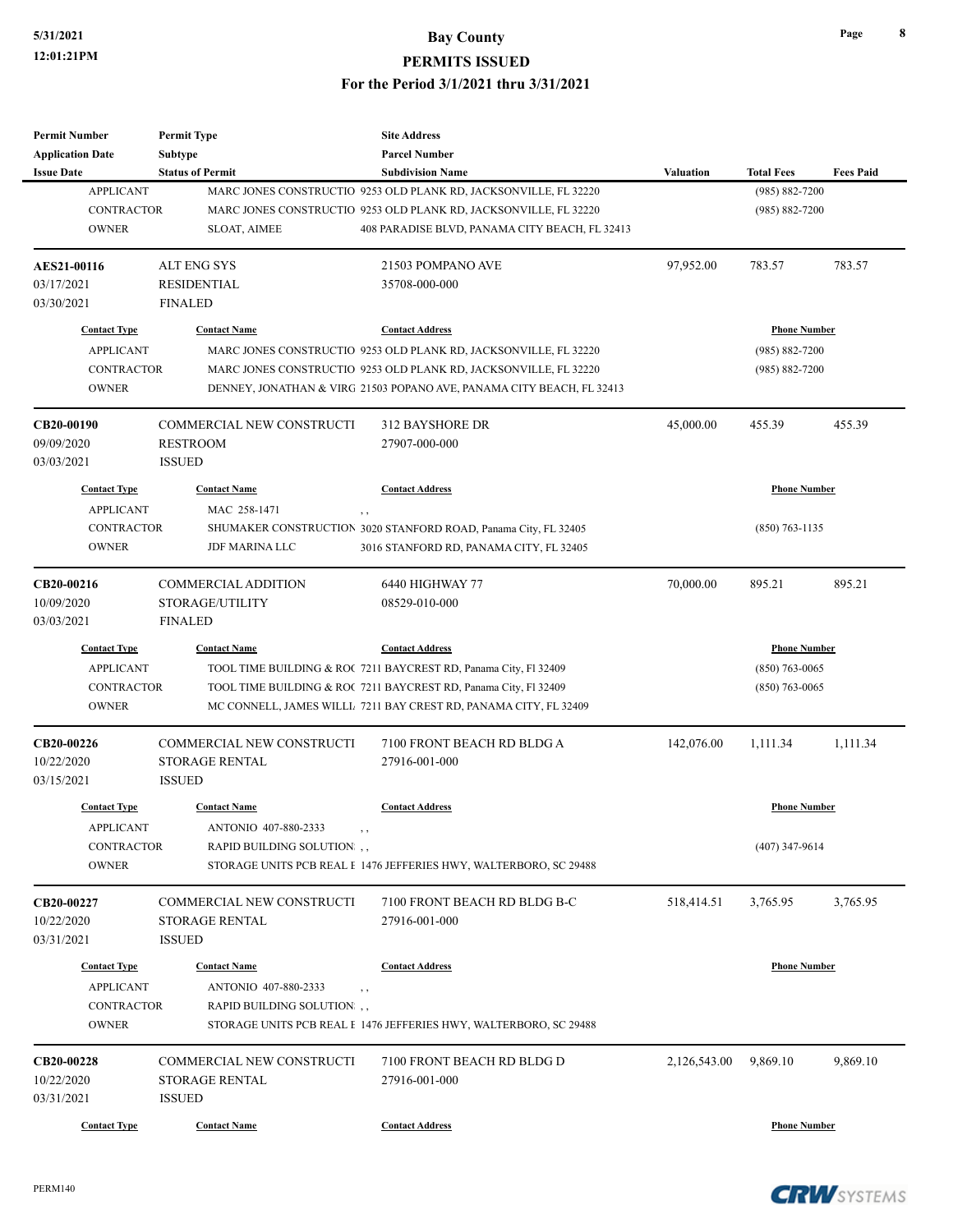#### **5/31/2021 Bay County**

#### **PERMITS ISSUED**

**For the Period 3/1/2021 thru 3/31/2021**

| <b>Permit Number</b>              | <b>Permit Type</b>           | <b>Site Address</b>                                                                                                                  |                  |                     |                  |
|-----------------------------------|------------------------------|--------------------------------------------------------------------------------------------------------------------------------------|------------------|---------------------|------------------|
| <b>Application Date</b>           | Subtype                      | <b>Parcel Number</b>                                                                                                                 |                  |                     |                  |
| <b>Issue Date</b>                 | <b>Status of Permit</b>      | <b>Subdivision Name</b>                                                                                                              | <b>Valuation</b> | <b>Total Fees</b>   | <b>Fees Paid</b> |
| <b>APPLICANT</b>                  | ANTONIO 407-880-2333         | , ,                                                                                                                                  |                  |                     |                  |
| <b>CONTRACTOR</b>                 | RAPID BUILDING SOLUTION.,    |                                                                                                                                      |                  |                     |                  |
| <b>OWNER</b>                      |                              | STORAGE UNITS PCB REAL E 1476 JEFFERIES HWY, WALTERBORO, SC 29488                                                                    |                  |                     |                  |
| CB20-00229                        | COMMERCIAL NEW CONSTRUCTI    | 7100 FRONT BEACH RD BLDG E                                                                                                           | 1,629,871.00     | 7,806.90            | 7,806.90         |
| 10/22/2020                        | <b>STORAGE RENTAL</b>        | 27916-001-000                                                                                                                        |                  |                     |                  |
| 03/31/2021                        | <b>ISSUED</b>                |                                                                                                                                      |                  |                     |                  |
| <b>Contact Type</b>               | <b>Contact Name</b>          | <b>Contact Address</b>                                                                                                               |                  | <b>Phone Number</b> |                  |
| <b>APPLICANT</b>                  | ANTONIO 407-880-2333         | , ,                                                                                                                                  |                  |                     |                  |
| <b>CONTRACTOR</b>                 | RAPID BUILDING SOLUTION,     |                                                                                                                                      |                  |                     |                  |
| <b>OWNER</b>                      |                              | STORAGE UNITS PCB REAL E 1476 JEFFERIES HWY, WALTERBORO, SC 29488                                                                    |                  |                     |                  |
| CB20-00230                        | COMMERCIAL NEW CONSTRUCTI    | 7100 FRONT BEACH RD BLDG F                                                                                                           | 134,709.00       | 1,025.99            | 1,025.99         |
| 10/22/2020                        | <b>STORAGE RENTAL</b>        | 27916-001-000                                                                                                                        |                  |                     |                  |
| 03/31/2021                        | <b>ISSUED</b>                |                                                                                                                                      |                  |                     |                  |
| <b>Contact Type</b>               | <b>Contact Name</b>          | <b>Contact Address</b>                                                                                                               |                  | <b>Phone Number</b> |                  |
| <b>APPLICANT</b>                  | ANTONIO 407-880-2333         |                                                                                                                                      |                  |                     |                  |
| <b>CONTRACTOR</b>                 | RAPID BUILDING SOLUTION: , , | $, \, , \,$                                                                                                                          |                  |                     |                  |
| <b>OWNER</b>                      |                              | STORAGE UNITS PCB REAL E 1476 JEFFERIES HWY, WALTERBORO, SC 29488                                                                    |                  |                     |                  |
|                                   |                              |                                                                                                                                      |                  |                     |                  |
| CB20-00231                        | COMMERCIAL NEW CONSTRUCTI    | 7100 FRONT BEACH RD BLDG G                                                                                                           | 108,066.00       | 876.39              | 876.39           |
| 10/22/2020                        | <b>STORAGE RENTAL</b>        | 27916-001-000                                                                                                                        |                  |                     |                  |
| 03/31/2021                        | <b>ISSUED</b>                |                                                                                                                                      |                  |                     |                  |
| <b>Contact Type</b>               | <b>Contact Name</b>          | <b>Contact Address</b>                                                                                                               |                  | <b>Phone Number</b> |                  |
| <b>APPLICANT</b>                  | ANTONIO 407-880-2333         | , ,                                                                                                                                  |                  |                     |                  |
| <b>CONTRACTOR</b>                 | RAPID BUILDING SOLUTION: ,,  |                                                                                                                                      |                  |                     |                  |
| <b>OWNER</b>                      |                              | STORAGE UNITS PCB REAL E 1476 JEFFERIES HWY, WALTERBORO, SC 29488                                                                    |                  |                     |                  |
| CB21-00042                        | <b>COMMERCIAL ADDITION</b>   | 8711 THOMAS DR                                                                                                                       | 135,000.00       | 891.84              | 891.84           |
| 02/23/2021                        | <b>RESTAURANT</b>            | 30455-000-000                                                                                                                        |                  |                     |                  |
| 03/24/2021                        | <b>ISSUED</b>                |                                                                                                                                      |                  |                     |                  |
| <b>Contact Type</b>               | <b>Contact Name</b>          | <b>Contact Address</b>                                                                                                               |                  | <b>Phone Number</b> |                  |
|                                   |                              |                                                                                                                                      |                  |                     |                  |
| <b>APPLICANT</b>                  | ANDREW                       | $, \, , \,$                                                                                                                          |                  |                     |                  |
| <b>CONTRACTOR</b><br><b>OWNER</b> |                              | BAYOU BUILDERS OF BAY C 2864 TUPELO DR, Panama City, FL 32405<br>NEWBY, CHARLOTTE TRUST 236 WOODLAWN DR, PANAMA CITY BEACH, FL 32407 |                  | $(850)$ 241-5131    |                  |
|                                   |                              |                                                                                                                                      | 12,000.00        | 97.61               | 97.61            |
| CB21-00047<br>03/04/2021          | <b>COMMERCIAL RENOVATE</b>   | 3407 EAST AVE N                                                                                                                      |                  |                     |                  |
|                                   | <b>EXTERIOR</b>              | 11835-000-000                                                                                                                        |                  |                     |                  |
| 03/11/2021                        | <b>ISSUED</b>                |                                                                                                                                      |                  |                     |                  |
| <b>Contact Type</b>               | <b>Contact Name</b>          | <b>Contact Address</b>                                                                                                               |                  | <b>Phone Number</b> |                  |
| <b>APPLICANT</b>                  |                              | BRADY ROOFING AND SHEE' 12201 NW 35TH STREET, CORAL SPRINGS, FL 33065                                                                |                  | $(954) 688 - 9967$  |                  |
| <b>CONTRACTOR</b>                 |                              | BRADY ROOFING AND SHEE' 12201 NW 35TH STREET, CORAL SPRINGS, FL 33065                                                                |                  | $(954) 688 - 9967$  |                  |
| <b>OWNER</b>                      |                              | CHEMICAL ADDICTIONS REC EFFORT, INC., PANAMA CITY, FL 32404                                                                          |                  |                     |                  |
| CB21-00048                        | <b>SIGN</b>                  | 104 THOMAS DR                                                                                                                        | 0.00             | 92.00               | 92.00            |
| 03/07/2021                        | <b>SIGN - ON PREMISE</b>     | 27916-021-000                                                                                                                        |                  |                     |                  |
| 03/15/2021                        | <b>ISSUED</b>                |                                                                                                                                      |                  |                     |                  |
| <b>Contact Type</b>               | <b>Contact Name</b>          | <b>Contact Address</b>                                                                                                               |                  | <b>Phone Number</b> |                  |
|                                   |                              |                                                                                                                                      |                  |                     |                  |

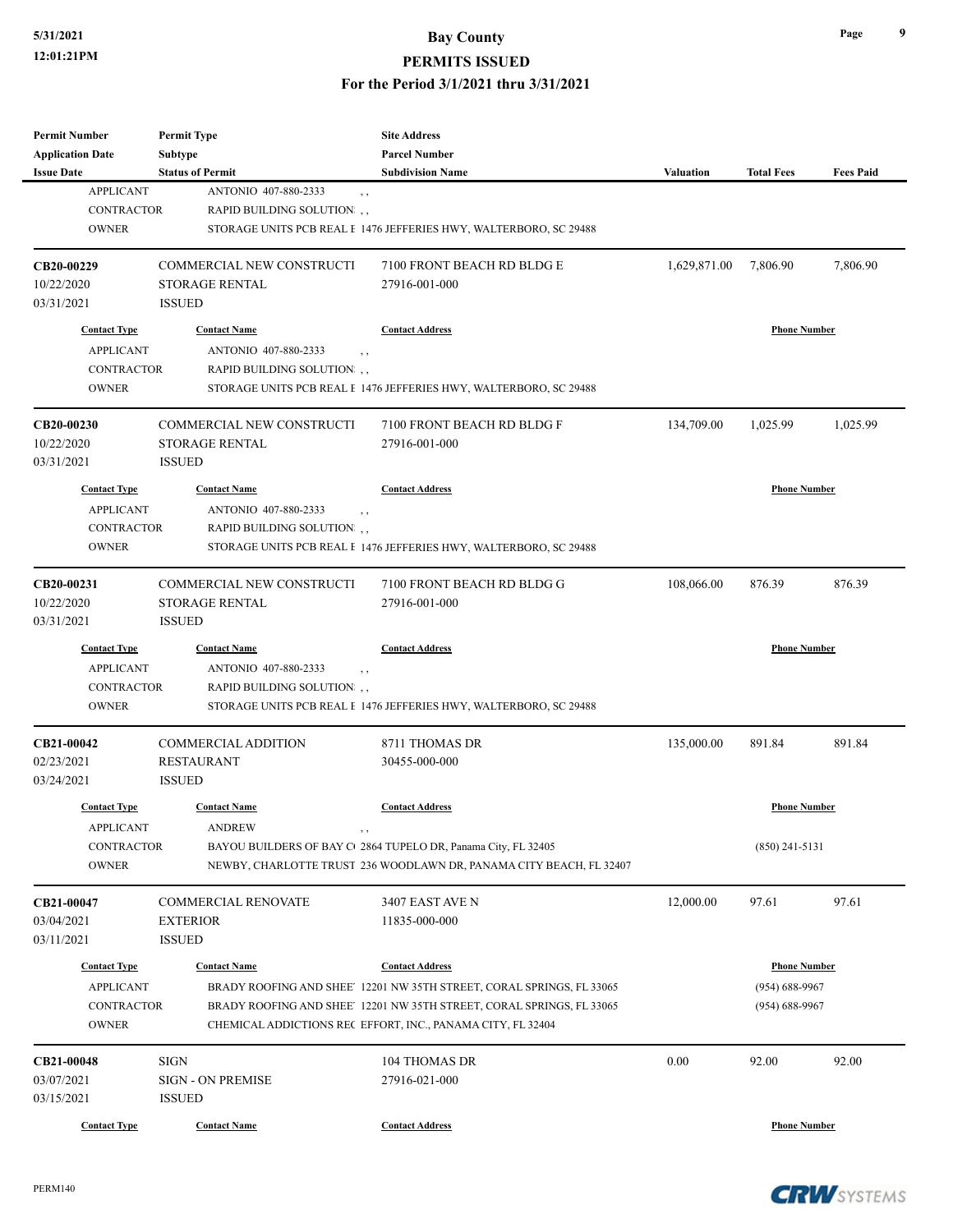| <b>Permit Number</b>    | <b>Permit Type</b>          | <b>Site Address</b>                                                     |                  |                     |                  |
|-------------------------|-----------------------------|-------------------------------------------------------------------------|------------------|---------------------|------------------|
| <b>Application Date</b> | Subtype                     | <b>Parcel Number</b>                                                    |                  |                     |                  |
| <b>Issue Date</b>       | <b>Status of Permit</b>     | <b>Subdivision Name</b>                                                 | <b>Valuation</b> | <b>Total Fees</b>   | <b>Fees Paid</b> |
| <b>APPLICANT</b>        | <b>ADAM</b>                 | , ,                                                                     |                  |                     |                  |
| <b>CONTRACTOR</b>       |                             | ADVANCED SIGN SOLUTION: 7823 MCELVEY RD, STE A/B, PANAMA CITY, FL 32404 |                  | $(850)$ 914-9925    |                  |
| <b>OWNER</b>            | 104 THOMAS DRIVE, LLC.      | 7102 QUAIL HOLLOW DR., PANAMA CITY, FL 32408                            |                  |                     |                  |
| CB21-00051              | <b>COMMERCIAL RENOVATE</b>  | 3400 TRANSMITTER RD                                                     | 2,325,641.00     | 8,391.80            | 8,391.80         |
| 03/10/2021              | <b>INTERIOR</b>             | 11915-000-000                                                           |                  |                     |                  |
| 03/24/2021              | <b>ISSUED</b>               |                                                                         |                  |                     |                  |
| <b>Contact Type</b>     | <b>Contact Name</b>         | <b>Contact Address</b>                                                  |                  | <b>Phone Number</b> |                  |
| <b>APPLICANT</b>        |                             | PARAMOUNT CONSTRUCTIO 230 HIGH POINT DRIVE, RIDGELAND, MS 39157         |                  | $(601)$ 427-5454    |                  |
| <b>CONTRACTOR</b>       |                             | PARAMOUNT CONSTRUCTIO 230 HIGH POINT DRIVE, RIDGELAND, MS 39157         |                  | $(601)$ 427-5454    |                  |
| <b>OWNER</b>            | <b>BAY COUNTY</b>           | 840 W 11TH ST, PANAMA CITY, FL 32401                                    |                  |                     |                  |
| CB21-00052              | <b>SIGN</b>                 | 5015 STAR AVE                                                           | 0.00             | 94.53               | 94.53            |
| 03/11/2021              | <b>SIGN - ON PREMISE</b>    | 05839-000-015                                                           |                  |                     |                  |
| 03/12/2021              | <b>ISSUED</b>               |                                                                         |                  |                     |                  |
| <b>Contact Type</b>     | <b>Contact Name</b>         | <b>Contact Address</b>                                                  |                  | <b>Phone Number</b> |                  |
| <b>APPLICANT</b>        | <b>TODD</b>                 |                                                                         |                  |                     |                  |
| <b>CONTRACTOR</b>       | CROW SIGNS INC.             | 1513 Alaska Circle, LYNN HAVEN, FL 32444                                |                  | $(850)$ 258-5368    |                  |
| <b>OWNER</b>            |                             | COPPER STORAGE SOLUTIO! 671 OAK HAVEN TRAIL, COLUMBIANA, AL 35051       |                  |                     |                  |
|                         |                             |                                                                         |                  |                     |                  |
| CB21-00056              | RESIDENTIAL NEW CONSTRUCTIO | 21717 FRONT BEACH RD                                                    | 40,000.00        | 355.17              | 355.17           |
| 03/12/2021              | <b>FOUNDATION ONLY</b>      | 35382-000-000                                                           |                  |                     |                  |
| 03/16/2021              | <b>ISSUED</b>               |                                                                         |                  |                     |                  |
| <b>Contact Type</b>     | <b>Contact Name</b>         | <b>Contact Address</b>                                                  |                  | <b>Phone Number</b> |                  |
| <b>APPLICANT</b>        | JASON 850-251-0973          | , ,                                                                     |                  |                     |                  |
| <b>CONTRACTOR</b>       |                             | HOLIDAY BEACH RENTALS I 17614 ASHLEY DR, PANAMA CITY BEACH, FL 32413    |                  | $(850)$ 238-8730    |                  |
| <b>OWNER</b>            |                             | BERMAN, BRAD R TRUSTEE 273 NE 12TH ST #310, ATLANTA, GA 30309           |                  |                     |                  |
| CB21-00057              | COMMERCIAL NEW CONSTRUCTI   | 22405 FRONT BEACH RD                                                    | 35,000.00        | 316.73              | 316.73           |
| 03/12/2021              | <b>FOUNDATION ONLY</b>      | 36071-030-000                                                           |                  |                     |                  |
| 03/23/2021              | <b>ISSUED</b>               |                                                                         |                  |                     |                  |
| <b>Contact Type</b>     | <b>Contact Name</b>         | <b>Contact Address</b>                                                  |                  | <b>Phone Number</b> |                  |
| APPLICANT               |                             | HOLIDAY BEACH RENTALS I 17614 ASHLEY DR, PANAMA CITY BEACH, FL 32413    |                  | $(850)$ 238-8730    |                  |
| CONTRACTOR              |                             | HOLIDAY BEACH RENTALS I 17614 ASHLEY DR, PANAMA CITY BEACH, FL 32413    |                  | $(850)$ 238-8730    |                  |
| <b>OWNER</b>            |                             | SCENIC HIGHWAY PARTNERS 91 WEST WIEUCA RD, ATLANTA, GA 30342            |                  |                     |                  |
| CB21-00061              | COMMERCIAL NEW CONSTRUCTI   | 2810 THOMAS DR                                                          | 42,882.40        | 388.63              | 388.63           |
| 03/16/2021              | STORAGE/UTILITY             | 31144-010-000                                                           |                  |                     |                  |
| 03/28/2021              | <b>ISSUED</b>               |                                                                         |                  |                     |                  |
| <b>Contact Type</b>     | <b>Contact Name</b>         | <b>Contact Address</b>                                                  |                  | <b>Phone Number</b> |                  |
| <b>APPLICANT</b>        | GUY 258-1103                |                                                                         |                  |                     |                  |
| <b>CONTRACTOR</b>       |                             | , ,<br>CAROLINA CARPORTS INCOI 2465 COLQUITT HWY, COLQUITT, GA 39837    |                  | $(229)$ 246-0449    |                  |
| <b>OWNER</b>            |                             | BLUE LINE PROPERTIES LLC 2810 THOMAS DR, PANAMA CITY BEACH, FL 32408    |                  |                     |                  |
|                         |                             |                                                                         |                  |                     |                  |
| CB21-00062              | <b>COMMERCIAL RENOVATE</b>  | 6725 BAY LINE DR                                                        | 60,000.00        | 307.50              | 307.50           |
| 03/17/2021              | <b>INDUSTRIAL</b>           | 05635-502-000                                                           |                  |                     |                  |
| 03/19/2021              | <b>ISSUED</b>               |                                                                         |                  |                     |                  |
| <b>Contact Type</b>     | <b>Contact Name</b>         | <b>Contact Address</b>                                                  |                  | <b>Phone Number</b> |                  |

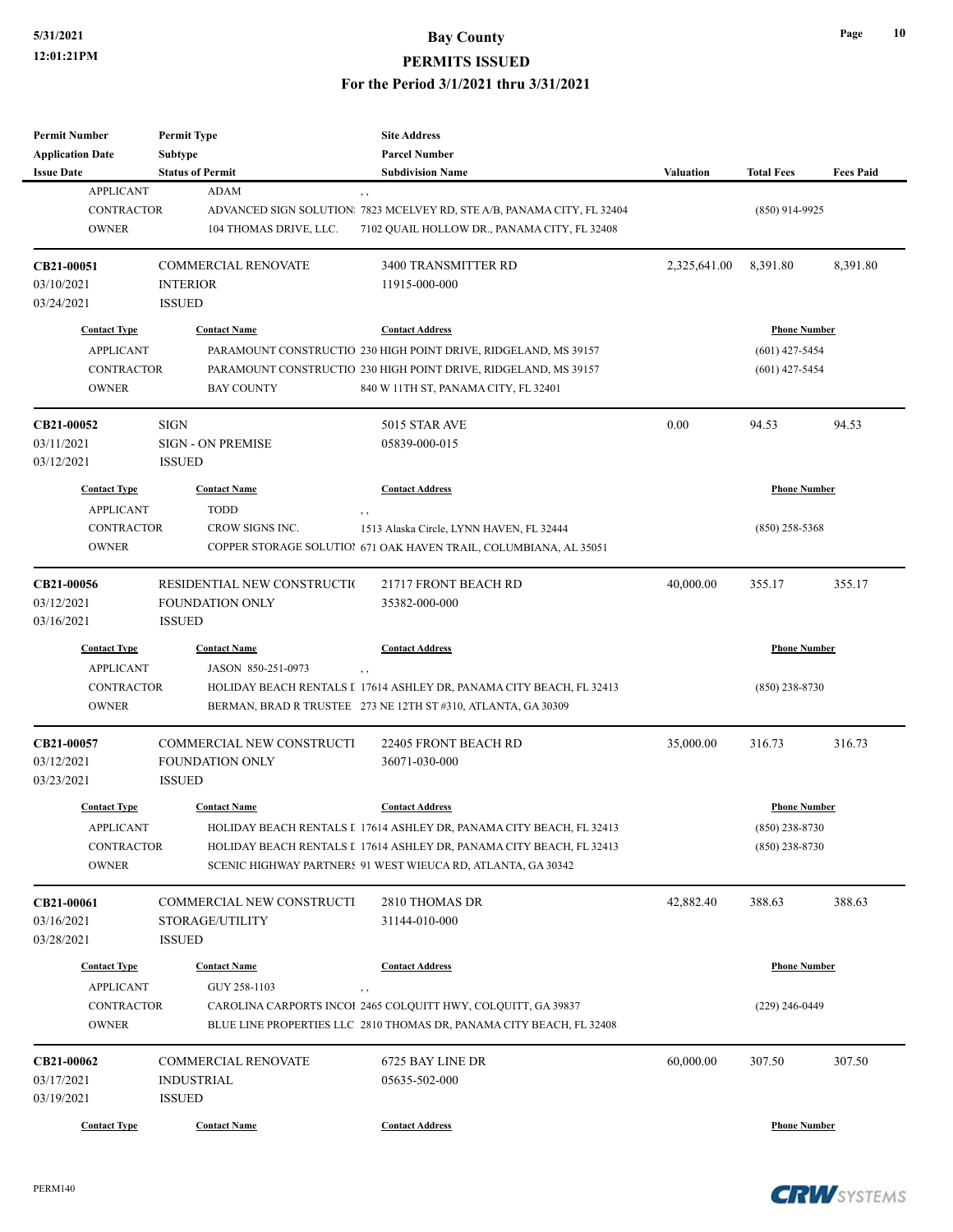| <b>Permit Number</b><br><b>Application Date</b> | <b>Permit Type</b><br>Subtype | <b>Site Address</b><br><b>Parcel Number</b>                                  |                  |                     |                  |
|-------------------------------------------------|-------------------------------|------------------------------------------------------------------------------|------------------|---------------------|------------------|
| <b>Issue Date</b>                               | <b>Status of Permit</b>       | <b>Subdivision Name</b>                                                      | <b>Valuation</b> | <b>Total Fees</b>   | <b>Fees Paid</b> |
| <b>APPLICANT</b>                                | Gortemoller Construction Co.  | 504A Enterprise Drive, PANAMA CITY BEACH, FL 32408                           |                  | $(850)$ 230-1941    |                  |
| <b>CONTRACTOR</b>                               | Gortemoller Construction Co.  | 504A Enterprise Drive, PANAMA CITY BEACH, FL 32408                           |                  | $(850)$ 230-1941    |                  |
| <b>OWNER</b>                                    |                               | MC QUEEN FAMILY INTERES & PARKWAY VENTURES, LLC, PANAMA CITY BEACH, FL 32408 |                  |                     |                  |
| CB21-00063                                      | <b>COMMERCIAL RENOVATE</b>    | 6725 BAY LINE DR                                                             | 80,000.00        | 389.50              | 389.50           |
| 03/17/2021                                      | <b>INDUSTRIAL</b>             | 05635-502-000                                                                |                  |                     |                  |
| 03/19/2021                                      | <b>ISSUED</b>                 |                                                                              |                  |                     |                  |
| <b>Contact Type</b>                             | <b>Contact Name</b>           | <b>Contact Address</b>                                                       |                  | <b>Phone Number</b> |                  |
| <b>APPLICANT</b>                                | Gortemoller Construction Co.  | 504A Enterprise Drive, PANAMA CITY BEACH, FL 32408                           |                  | $(850)$ 230-1941    |                  |
| <b>CONTRACTOR</b>                               | Gortemoller Construction Co.  | 504A Enterprise Drive, PANAMA CITY BEACH, FL 32408                           |                  | $(850)$ 230-1941    |                  |
| <b>OWNER</b>                                    |                               | MC QUEEN FAMILY INTERES & PARKWAY VENTURES, LLC, PANAMA CITY BEACH, FL 32408 |                  |                     |                  |
| CE21-00071                                      | <b>COMMERCIAL RENOVATE</b>    | 22613 PANAMA CITY BEACH PKWY                                                 | 15,000.00        | 256.98              | 256.98           |
| 02/24/2021                                      | <b>ELECTRICAL</b>             | 36293-000-000                                                                |                  |                     |                  |
| 03/01/2021                                      | <b>ISSUED</b>                 |                                                                              |                  |                     |                  |
| <b>Contact Type</b>                             | <b>Contact Name</b>           | <b>Contact Address</b>                                                       |                  | <b>Phone Number</b> |                  |
| <b>APPLICANT</b>                                | GREG 850-630-4620             | $, \, , \,$                                                                  |                  |                     |                  |
| <b>CONTRACTOR</b>                               |                               | EMERALD COAST SERVICES 222 HIDDEN PINES DR, PANAMA CITY BEACH, FL 32408      |                  | $(850) 832 - 7500$  |                  |
| <b>OWNER</b>                                    |                               | IT'S ALWAYS SUNNY ON 30A 1231 CO ROAD 283 S, SANTA ROSA BEACH, FL 32459      |                  |                     |                  |
| CE21-00081                                      | COMMERCIAL NEW CONSTRUCTI     | 2743 FORESTER TRL                                                            | 124,000.00       | 1,175.36            | 1,175.36         |
| 02/26/2021                                      | <b>ELECTRICAL</b>             | 14907-100-300                                                                |                  |                     |                  |
| 03/11/2021                                      | <b>ISSUED</b>                 |                                                                              |                  |                     |                  |
| <b>Contact Type</b>                             | <b>Contact Name</b>           | <b>Contact Address</b>                                                       |                  | <b>Phone Number</b> |                  |
| <b>APPLICANT</b>                                | BRETT 850-625-2823            | $, \, , \,$                                                                  |                  |                     |                  |
| CONTRACTOR                                      |                               | PREMIER CONTRACTING LL(2601 Fortune Ave, PANAMA CITY, FL 32405               |                  | $(850)$ 769-4041    |                  |
| <b>OWNER</b>                                    | JETBOATPILOT, LLC             | 3825 W HWY 390, SUITE B, PANAMA CITY, FL 32405                               |                  |                     |                  |
| CE21-00082                                      | COMMERCIAL NEW CONSTRUCTI     | 4307 STATE PARK LN                                                           | 3,162.00         | 164.75              | 164.75           |
| 02/26/2021                                      | <b>ELECTRICAL</b>             | 32387-000-000                                                                |                  |                     |                  |
| 03/05/2021                                      | <b>ISSUED</b>                 |                                                                              |                  |                     |                  |
| <b>Contact Type</b>                             | <b>Contact Name</b>           | <b>Contact Address</b>                                                       |                  | <b>Phone Number</b> |                  |
| <b>APPLICANT</b>                                | JOHN 850-532-3311             | , ,                                                                          |                  |                     |                  |
| <b>CONTRACTOR</b>                               |                               | HONEST JOHN'S ELECTRICAl 1610 FOSTER AVE, PANAMA CITY, FL 32405              |                  | $(205)$ 955-9141    |                  |
| <b>OWNER</b>                                    | TIITF/DEP-REC & PARKS         | ST ANDREWS BAY ST PARK, TALLAHASSEE, FL 32399                                |                  |                     |                  |
| CE21-00083                                      | <b>COMMERCIAL RENOVATE</b>    | 6400 HIGHWAY 77                                                              | 0.00             | 139.74              | 139.74           |
| 03/01/2021                                      | <b>ELECTRICAL</b>             | 00000-000-000                                                                |                  |                     |                  |
| 03/01/2021                                      | <b>FINALED</b>                |                                                                              |                  |                     |                  |
| <b>Contact Type</b>                             | <b>Contact Name</b>           | <b>Contact Address</b>                                                       |                  | <b>Phone Number</b> |                  |
| <b>APPLICANT</b>                                | ROY 850-814-9604              | , ,                                                                          |                  |                     |                  |
| CONTRACTOR                                      |                               | WHITTAKER ELECTRIC INC 3535 E ORLANDO RD, PANAMA CITY, FL 32404              |                  | $(850)$ 763-6296    |                  |
| CE21-00084                                      | COMMERCIAL NEW CONSTRUCTI     | 6922 HWY 77                                                                  | 108,570.00       | 1,048.97            | 1,048.97         |
| 03/01/2021                                      | <b>ELECTRICAL</b>             | 08601-000-000                                                                |                  |                     |                  |
| 03/09/2021                                      | <b>FINALED</b>                |                                                                              |                  |                     |                  |
| <b>Contact Type</b>                             | <b>Contact Name</b>           | <b>Contact Address</b>                                                       |                  | <b>Phone Number</b> |                  |
| <b>APPLICANT</b>                                | LIN 770 772-7978              | $, \, ,$                                                                     |                  |                     |                  |
| <b>CONTRACTOR</b>                               |                               | LIN R. ROGERS ELECTRICAL 2050 MARCONI DR, ALPHARETTA, GA 30005               |                  | $(770)$ 772-3400    |                  |
| <b>OWNER</b>                                    |                               | SOUTHPORT TRACTOR, LLC 2639 FEROL LANE, LYNN HAVEN, FL 32444                 |                  |                     |                  |



**CRW**SYSTEMS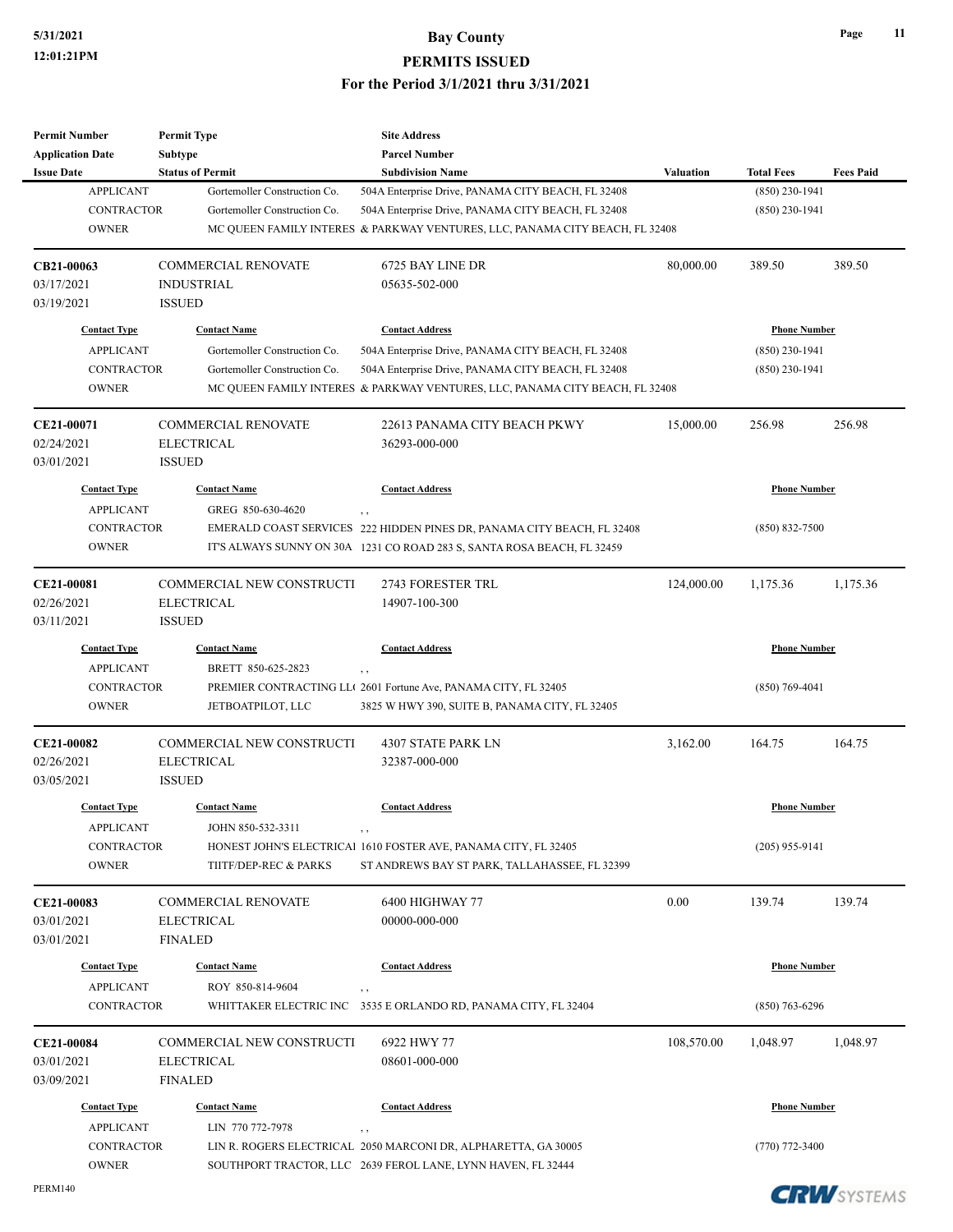| <b>Permit Number</b><br><b>Application Date</b><br><b>Issue Date</b>         | <b>Permit Type</b><br>Subtype<br><b>Status of Permit</b>                                   | <b>Site Address</b><br><b>Parcel Number</b><br><b>Subdivision Name</b>                                                                                                                                                   | <b>Valuation</b> | <b>Total Fees</b>                                               | <b>Fees Paid</b> |
|------------------------------------------------------------------------------|--------------------------------------------------------------------------------------------|--------------------------------------------------------------------------------------------------------------------------------------------------------------------------------------------------------------------------|------------------|-----------------------------------------------------------------|------------------|
| CE21-00085<br>03/03/2021<br>03/03/2021                                       | <b>COMMERCIAL</b><br><b>ELECTRICAL</b><br><b>ISSUED</b>                                    | 6510 BAY LINE DR<br>05635-501-000                                                                                                                                                                                        | 6,200.00         | 189.78                                                          | 189.78           |
| <b>Contact Type</b><br><b>APPLICANT</b><br><b>CONTRACTOR</b><br><b>OWNER</b> | <b>Contact Name</b><br>COGBURN BROS, INC.<br>COGBURN BROS, INC.<br><b>BAY COUNTY</b>       | <b>Contact Address</b><br>3300 FAYE ROAD, JACKSONVILLE, FL 32226<br>3300 FAYE ROAD, JACKSONVILLE, FL 32226<br>840 W 11TH ST, PANAMA CITY, FL 32401                                                                       |                  | <b>Phone Number</b><br>(904) 358-7344<br>$(904)$ 358-7344       |                  |
| CE21-00086<br>03/04/2021<br>03/04/2021                                       | <b>COMMERCIAL</b><br><b>ELECTRICAL</b><br><b>FINALED</b>                                   | 126 34TH<br>11741-069-000                                                                                                                                                                                                | 500.00           | 71.93                                                           | 71.93            |
| <b>Contact Type</b><br><b>APPLICANT</b><br><b>CONTRACTOR</b><br><b>OWNER</b> | <b>Contact Name</b><br>DAGNY & DEXTERS LLC                                                 | <b>Contact Address</b><br>WIRRICK ELECTRICAL CON1 213 W 34TH CT, PANAMA CITY, FL 32405<br>WIRRICK ELECTRICAL CONT 213 W 34TH CT, PANAMA CITY, FL 32405<br>127 W 34TH CT, PANAMA CITY, FL 32405                           |                  | <b>Phone Number</b><br>$(850)$ 785-2032<br>$(850)$ 785-2032     |                  |
| CE21-00087<br>03/05/2021<br>03/05/2021                                       | COMMERCIAL NEW CONSTRUCTI<br><b>CONSTRUCTION POLE</b><br><b>FINALED</b>                    | 11803 HWY 77<br>07569-000-000<br>None                                                                                                                                                                                    | 0.00             | 71.93                                                           | 71.93            |
| <b>Contact Type</b><br><b>APPLICANT</b><br><b>CONTRACTOR</b><br><b>OWNER</b> | <b>Contact Name</b><br>MEYERS ELECTRIC, LLC<br>MEYERS ELECTRIC, LLC<br>BREAK-N-GROUND, LLC | <b>Contact Address</b><br>1806 BROWN AVE, PANAMA CITY BEACH, FL 32405<br>1806 BROWN AVE, PANAMA CITY BEACH, FL 32405<br>PO BOX 35036, PANAMA CITY, FL 32412                                                              |                  | <b>Phone Number</b><br>$(850) 588 - 4341$<br>$(850) 588 - 4341$ |                  |
| <b>CE21-00088</b><br>03/05/2021<br>03/05/2021                                | COMMERCIAL NEW CONSTRUCTI<br><b>ELECTRICAL</b><br><b>ISSUED</b>                            | 11803 HWY 77<br>07569-000-000<br>None                                                                                                                                                                                    | 23,500.00        | 139.74                                                          | 139.74           |
| <b>Contact Type</b><br><b>APPLICANT</b><br><b>CONTRACTOR</b><br><b>OWNER</b> | <b>Contact Name</b><br>MEYERS ELECTRIC, LLC<br>MEYERS ELECTRIC, LLC<br>BREAK-N-GROUND, LLC | <b>Contact Address</b><br>1806 BROWN AVE, PANAMA CITY BEACH, FL 32405<br>1806 BROWN AVE, PANAMA CITY BEACH, FL 32405<br>PO BOX 35036, PANAMA CITY, FL 32412                                                              |                  | <b>Phone Number</b><br>$(850) 588 - 4341$<br>$(850) 588 - 4341$ |                  |
| CE21-00089<br>03/09/2021<br>03/09/2021                                       | <b>COMMERCIAL RENOVATE</b><br><b>ELECTRICAL</b><br><b>FINALED</b>                          | 7510 THOMAS DR<br>30540-000-000                                                                                                                                                                                          | 600.00           | 136.00                                                          | 136.00           |
| <b>Contact Type</b><br><b>APPLICANT</b><br><b>CONTRACTOR</b><br><b>OWNER</b> | <b>Contact Name</b><br>RWB ELECTRIC INC<br>RWB ELECTRIC INC<br>HODGES, RYAN                | <b>Contact Address</b><br>9502 CLARENCE ST. #16, PANAMA CITY BEACH, FL 32407<br>9502 CLARENCE ST. #16, PANAMA CITY BEACH, FL 32407<br>468 NORTH WALTON LAKESHORE DR, PANAMA CITY BEACH, FL                               |                  | <b>Phone Number</b><br>$(850) 814 - 1188$<br>$(850)$ 814-1188   |                  |
| CE21-00090<br>03/10/2021<br>03/10/2021                                       | COMMERCIAL NEW CONSTRUCTI<br><b>ELECTRICAL</b><br><b>ISSUED</b>                            | 3332 JENKS AVE<br>11741-000-000                                                                                                                                                                                          | 22,000.00        | 307.50                                                          | 307.50           |
| <b>Contact Type</b><br><b>APPLICANT</b><br>CONTRACTOR<br><b>OWNER</b>        | <b>Contact Name</b>                                                                        | <b>Contact Address</b><br>KENNY STRANGE ELECTRIC 2436 N EAST AVE, Panama City, FL 32405<br>KENNY STRANGE ELECTRIC 2436 N EAST AVE, Panama City, FL 32405<br>JENKS AVENUE CHURCH OF 3332 JENKS AVE, PANAMA CITY, FL 32405 |                  | <b>Phone Number</b><br>$(850)$ 215-8030<br>$(850)$ 215-8030     |                  |
| CE21-00091                                                                   | COMMERCIAL                                                                                 | 1957 ALLISON                                                                                                                                                                                                             | 800.00           | 139.74                                                          | 139.74           |

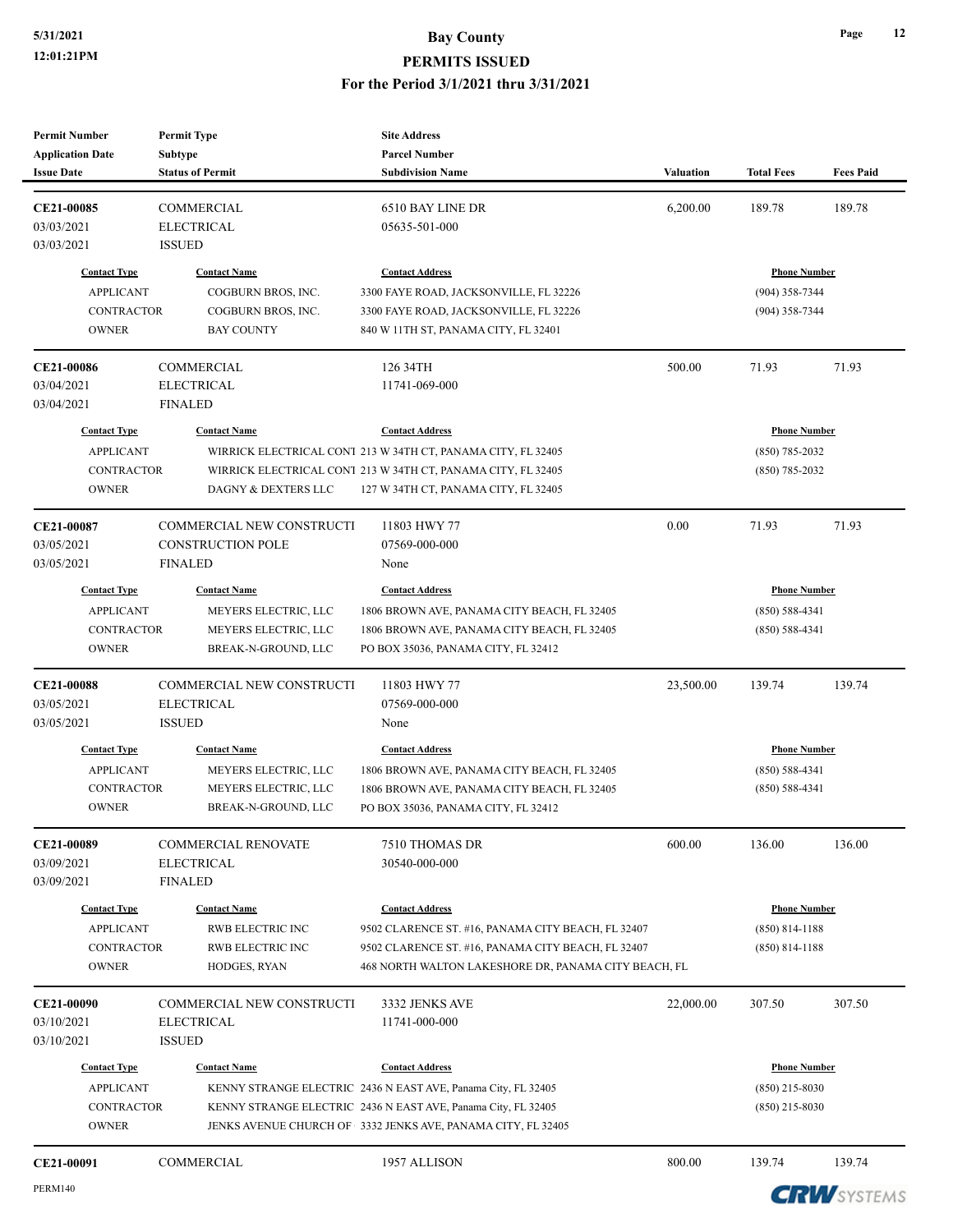# **5/31/2021 Bay County**

**PERMITS ISSUED**

**For the Period 3/1/2021 thru 3/31/2021**

| <b>Permit Number</b>     | <b>Permit Type</b>                              | <b>Site Address</b>                                                           |                  |                     |                  |
|--------------------------|-------------------------------------------------|-------------------------------------------------------------------------------|------------------|---------------------|------------------|
| <b>Application Date</b>  | <b>Subtype</b>                                  | <b>Parcel Number</b>                                                          |                  |                     |                  |
| <b>Issue Date</b>        | <b>Status of Permit</b>                         | <b>Subdivision Name</b>                                                       | <b>Valuation</b> | <b>Total Fees</b>   | <b>Fees Paid</b> |
| 03/11/2021               | <b>ELECTRICAL</b>                               | 27686-010-000                                                                 |                  |                     |                  |
| 03/11/2021               | <b>ISSUED</b>                                   |                                                                               |                  |                     |                  |
| <b>Contact Type</b>      | <b>Contact Name</b>                             | <b>Contact Address</b>                                                        |                  | <b>Phone Number</b> |                  |
| <b>APPLICANT</b>         | MEYERS ELECTRIC, LLC                            | 1806 BROWN AVE, PANAMA CITY BEACH, FL 32405                                   |                  | $(850) 588 - 4341$  |                  |
| <b>CONTRACTOR</b>        | MEYERS ELECTRIC, LLC                            | 1806 BROWN AVE, PANAMA CITY BEACH, FL 32405                                   |                  | $(850) 588 - 4341$  |                  |
| <b>OWNER</b>             |                                                 | SUN EMERALD COAST RV, L1 27777 FRANKLIN RD SUITE 200, SOUTHFIELD, MI 48034    |                  |                     |                  |
| CE21-00092               | COMMERCIAL NEW CONSTRUCTI                       | 2743 FORESTER TRL                                                             | 0.00             | 71.93               | 71.93            |
| 03/11/2021               | <b>CONSTRUCTION POLE</b>                        | 14907-100-300                                                                 |                  |                     |                  |
| 03/11/2021               | <b>FINALED</b>                                  |                                                                               |                  |                     |                  |
| <b>Contact Type</b>      | <b>Contact Name</b>                             | <b>Contact Address</b>                                                        |                  | <b>Phone Number</b> |                  |
| <b>APPLICANT</b>         | BRETT 850-625-2823                              |                                                                               |                  |                     |                  |
| <b>CONTRACTOR</b>        |                                                 | PREMIER CONTRACTING LLC 2601 Fortune Ave, PANAMA CITY, FL 32405               |                  | $(850)$ 769-4041    |                  |
| <b>OWNER</b>             | JETBOATPILOT, LLC                               | 3825 W HWY 390, SUITE B, PANAMA CITY, FL 32405                                |                  |                     |                  |
|                          |                                                 |                                                                               |                  |                     |                  |
| CE21-00093               | COMMERCIAL NEW CONSTRUCTI                       | 22326 PANAMA CITY BEACH PARKWAY                                               | 4,000.00         | 164.75              | 164.75           |
| 03/12/2021               | <b>SECURITY ALARM</b>                           | 36459-515-000                                                                 |                  |                     |                  |
| 03/17/2021               | <b>ISSUED</b>                                   |                                                                               |                  |                     |                  |
| <b>Contact Type</b>      | <b>Contact Name</b>                             | <b>Contact Address</b>                                                        |                  | <b>Phone Number</b> |                  |
| <b>APPLICANT</b>         | <b>JACK</b>                                     |                                                                               |                  |                     |                  |
| <b>CONTRACTOR</b>        |                                                 | , ,<br>JACK DANIELS ELECTRIC CC 112 JOY CIRCLE, PANAMA CITY, FL 32405         | $(850)$ 769-9259 |                     |                  |
| <b>OWNER</b>             |                                                 | SPENCER FAMILY INVESTME 22326 PANAMA CITY BEACH PKWY, PANAMA CITY BEACH, FL 3 |                  |                     |                  |
|                          |                                                 |                                                                               |                  |                     |                  |
| CE21-00094               | <b>COMMERCIAL RENOVATE</b>                      | 9398 FRONT BEACH RD                                                           | 150.00           | 139.74              | 139.74           |
| 03/12/2021               | <b>ELECTRICAL</b>                               | 00000-000-000                                                                 |                  |                     |                  |
| 03/12/2021               | <b>FINALED</b>                                  |                                                                               |                  |                     |                  |
| <b>Contact Type</b>      | <b>Contact Name</b>                             | <b>Contact Address</b>                                                        |                  | <b>Phone Number</b> |                  |
| <b>APPLICANT</b>         | RUSSELL 850-232-0710                            | , ,                                                                           |                  |                     |                  |
| <b>CONTRACTOR</b>        |                                                 | INGRAM SIGNALIZATION IN 4522 N DAVIS, PENSACOLA, FL 32503                     |                  | $(850)$ 433-8267    |                  |
| <b>OWNER</b>             | <b>FDOT</b>                                     | , ,                                                                           |                  |                     |                  |
|                          |                                                 |                                                                               |                  |                     |                  |
| CE21-00095<br>03/13/2021 | <b>COMMERCIAL RENOVATE</b><br><b>ELECTRICAL</b> | 4607 STATE PARK LN<br>32387-000-000                                           | 162,500.00       | 1,845.72            | 1,845.72         |
| 03/19/2021               | <b>ISSUED</b>                                   |                                                                               |                  |                     |                  |
|                          |                                                 |                                                                               |                  |                     |                  |
| <b>Contact Type</b>      | <b>Contact Name</b>                             | <b>Contact Address</b>                                                        |                  | <b>Phone Number</b> |                  |
| <b>APPLICANT</b>         | LEE WIGGINS 850-728-7109                        | , ,                                                                           |                  |                     |                  |
| <b>CONTRACTOR</b>        |                                                 | UNIVERSAL ELECTRIC OF TA 4400 SHELFER ROAD, TALLAHASSEE, FL 32301             |                  | $(850)$ 251-9923    |                  |
| <b>OWNER</b>             | TIITF/DEP-REC & PARKS                           | ST ANDREWS BAY ST PARK, TALLAHASSEE, FL 32399                                 |                  |                     |                  |
| CE21-00096               | <b>COMMERCIAL RENOVATE</b>                      | 4607 STATE PARK LN                                                            | 162,500.00       | 1,845.72            | 1,845.72         |
| 03/13/2021               | <b>ELECTRICAL</b>                               | 32387-000-000                                                                 |                  |                     |                  |
| 03/19/2021               | <b>ISSUED</b>                                   |                                                                               |                  |                     |                  |
| <b>Contact Type</b>      | <b>Contact Name</b>                             | <b>Contact Address</b>                                                        |                  | <b>Phone Number</b> |                  |
| <b>APPLICANT</b>         | LEE WIGGINS 850-728-7109                        |                                                                               |                  |                     |                  |
| <b>CONTRACTOR</b>        |                                                 | , ,<br>UNIVERSAL ELECTRIC OF TA 4400 SHELFER ROAD, TALLAHASSEE, FL 32301      |                  | $(850)$ 251-9923    |                  |
| <b>OWNER</b>             | TIITF/DEP-REC & PARKS                           | ST ANDREWS BAY ST PARK, TALLAHASSEE, FL 32399                                 |                  |                     |                  |
| CE21-00097               | <b>COMMERCIAL RENOVATE</b>                      | 4607 STATE PARK LN                                                            | 162,500.00       | 1,845.72            | 1,845.72         |
| 03/13/2021               | <b>ELECTRICAL</b>                               | 32387-000-000                                                                 |                  |                     |                  |
| 03/16/2021               | <b>ISSUED</b>                                   |                                                                               |                  |                     |                  |
|                          |                                                 |                                                                               |                  |                     |                  |

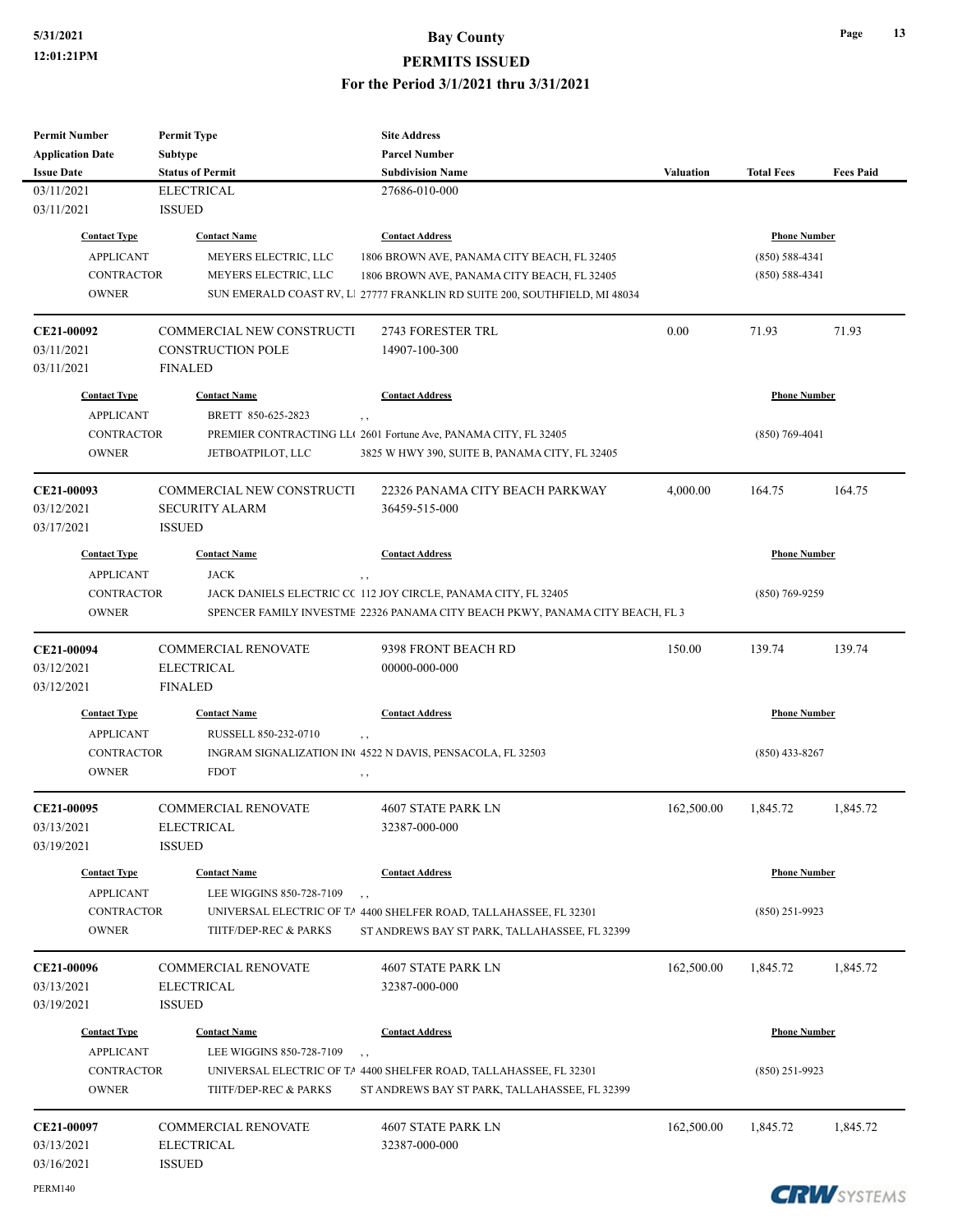| <b>Permit Number</b><br><b>Application Date</b> | <b>Permit Type</b><br>Subtype  | <b>Site Address</b><br><b>Parcel Number</b>                          |                  |                     |                  |
|-------------------------------------------------|--------------------------------|----------------------------------------------------------------------|------------------|---------------------|------------------|
| <b>Issue Date</b>                               | <b>Status of Permit</b>        | <b>Subdivision Name</b>                                              | <b>Valuation</b> | <b>Total Fees</b>   | <b>Fees Paid</b> |
| <b>Contact Type</b>                             | <b>Contact Name</b>            | <b>Contact Address</b>                                               |                  | <b>Phone Number</b> |                  |
| <b>APPLICANT</b>                                | LEE WIGGINS 850-728-7109       |                                                                      |                  |                     |                  |
| <b>CONTRACTOR</b>                               |                                | UNIVERSAL ELECTRIC OF TA 4400 SHELFER ROAD, TALLAHASSEE, FL 32301    |                  | $(850)$ 251-9923    |                  |
| <b>OWNER</b>                                    | TIITF/DEP-REC & PARKS          | ST ANDREWS BAY ST PARK, TALLAHASSEE, FL 32399                        |                  |                     |                  |
|                                                 |                                |                                                                      |                  |                     |                  |
| CE21-00098                                      | <b>COMMERCIAL RENOVATE</b>     | 4607 STATE PARK LN                                                   | 162,500.00       | 1,845.72            | 1,845.72         |
| 03/13/2021                                      | <b>ELECTRICAL</b>              | 32387-000-000                                                        |                  |                     |                  |
| 03/19/2021                                      | <b>ISSUED</b>                  |                                                                      |                  |                     |                  |
| <b>Contact Type</b>                             | <b>Contact Name</b>            | <b>Contact Address</b>                                               |                  | <b>Phone Number</b> |                  |
| <b>APPLICANT</b>                                | LEE WIGGINS 850-728-7109       |                                                                      |                  |                     |                  |
| CONTRACTOR                                      |                                | UNIVERSAL ELECTRIC OF TA 4400 SHELFER ROAD, TALLAHASSEE, FL 32301    |                  | $(850)$ 251-9923    |                  |
| <b>OWNER</b>                                    | TIITF/DEP-REC & PARKS          | ST ANDREWS BAY ST PARK, TALLAHASSEE, FL 32399                        |                  |                     |                  |
| CE21-00099                                      | <b>COMMERCIAL RENOVATE</b>     | 3900 JENKS AVE                                                       | 800.00           | 139.74              | 139.74           |
| 03/13/2021                                      | <b>ELECTRICAL</b>              | 00000-000-000                                                        |                  |                     |                  |
| 03/22/2021                                      | <b>FINALED</b>                 |                                                                      |                  |                     |                  |
| <b>Contact Type</b>                             | <b>Contact Name</b>            | <b>Contact Address</b>                                               |                  | <b>Phone Number</b> |                  |
| <b>APPLICANT</b>                                | <b>JAMES</b>                   | $, \, ,$                                                             |                  |                     |                  |
| <b>CONTRACTOR</b>                               | <b>GRIFFIN TRAFFIC SIGNALS</b> | 6509 Highway 22, PANAMA CITY, FL 32404                               |                  | $(850) 871 - 5119$  |                  |
| <b>OWNER</b>                                    | <b>BAY COUTNY BOCC</b>         | , ,                                                                  |                  |                     |                  |
|                                                 |                                |                                                                      |                  |                     |                  |
| CE21-00100                                      | COMMERCIAL                     | 6647 NORTH LAGOON DR DR                                              | 1,000.00         | 139.74              | 139.74           |
| 03/15/2021                                      | <b>ELECTRICAL</b>              | 30938-050-000                                                        |                  |                     |                  |
| 03/15/2021                                      | <b>FINALED</b>                 |                                                                      |                  |                     |                  |
| <b>Contact Type</b>                             | <b>Contact Name</b>            | <b>Contact Address</b>                                               |                  | <b>Phone Number</b> |                  |
| <b>APPLICANT</b>                                | MEYERS ELECTRIC, LLC           | 1806 BROWN AVE, PANAMA CITY BEACH, FL 32405                          |                  | $(850) 588 - 4341$  |                  |
| <b>CONTRACTOR</b>                               | MEYERS ELECTRIC, LLC           | 1806 BROWN AVE, PANAMA CITY BEACH, FL 32405                          |                  | $(850) 588 - 4341$  |                  |
| <b>OWNER</b>                                    |                                | NORTH LAGOON DRIVE PAR 7019 N LAGOON DR, PANAMA CITY BEACH, FL 32408 |                  |                     |                  |
| CE21-00101                                      | COMMERCIAL                     | 6597 HIGHWAY 231                                                     | 2,000.00         | 148.06              | 148.06           |
| 03/19/2021                                      | <b>ELECTRICAL</b>              | 05659-050-000                                                        |                  |                     |                  |
| 03/19/2021                                      | <b>FINALED</b>                 |                                                                      |                  |                     |                  |
| <b>Contact Type</b>                             | <b>Contact Name</b>            | <b>Contact Address</b>                                               |                  | <b>Phone Number</b> |                  |
| <b>APPLICANT</b>                                |                                | ALVANNO ELECTRIC OF FLO 2841 SHERRY BROOK LN, TAMPA, FL 33694        |                  | $(813)$ 997-6191    |                  |
| CONTRACTOR                                      |                                | ALVANNO ELECTRIC OF FLO 2841 SHERRY BROOK LN, TAMPA, FL 33694        |                  | $(813)$ 997-6191    |                  |
| <b>OWNER</b>                                    | PEOPLES GAS SYSTEM             | P.O. BOX 2562, TAMPA, FL 33601                                       |                  |                     |                  |
|                                                 | COMMERCIAL                     | 8129 HIGHWAY 79                                                      | 2,500.00         |                     | 156.41           |
| CE21-00102<br>03/22/2021                        | <b>ELECTRICAL</b>              | 32503-100-000                                                        |                  | 156.41              |                  |
| 03/22/2021                                      | <b>ISSUED</b>                  |                                                                      |                  |                     |                  |
|                                                 |                                |                                                                      |                  |                     |                  |
| <b>Contact Type</b>                             | <b>Contact Name</b>            | <b>Contact Address</b>                                               |                  | <b>Phone Number</b> |                  |
| <b>APPLICANT</b>                                | WISE SERVICES INC              | 100 EVERITT AVENUE, PANAMA CITY, FL 32401                            |                  | (850) 747-4427      |                  |
| CONTRACTOR                                      | WISE SERVICES INC              | 100 EVERITT AVENUE, PANAMA CITY, FL 32401                            |                  | $(850)$ 747-4427    |                  |
| <b>OWNER</b>                                    | LMWS, LLC                      | 130 RICHARD JACKSON BLVD, PANAMA CITY BEACH, FL 32407                |                  |                     |                  |
| CE21-00103                                      | COMMERCIAL                     | 8498 MARGARITAVILLE BLVD                                             | 5,500.00         | 181.44              | 181.44           |
| 03/22/2021                                      | <b>ELECTRICAL</b>              | 32503-150-500                                                        |                  |                     |                  |
| 03/22/2021                                      | <b>FINALED</b>                 |                                                                      |                  |                     |                  |
| <b>Contact Type</b>                             | <b>Contact Name</b>            | <b>Contact Address</b>                                               |                  | <b>Phone Number</b> |                  |

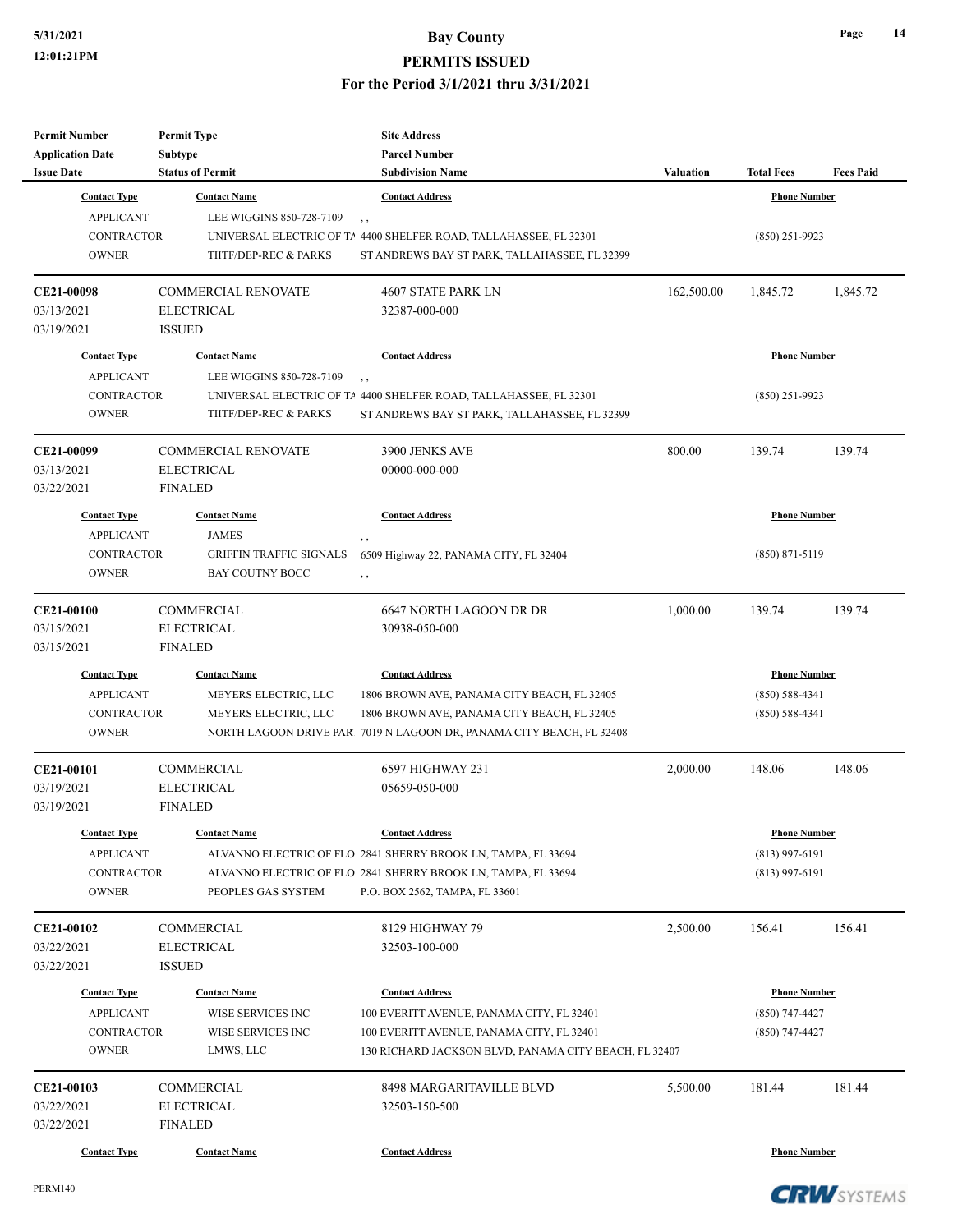| <b>Permit Number</b>    | <b>Permit Type</b>               | <b>Site Address</b>                                                  |                  |                     |                  |
|-------------------------|----------------------------------|----------------------------------------------------------------------|------------------|---------------------|------------------|
| <b>Application Date</b> | Subtype                          | <b>Parcel Number</b>                                                 |                  |                     |                  |
| <b>Issue Date</b>       | <b>Status of Permit</b>          | <b>Subdivision Name</b>                                              | <b>Valuation</b> | <b>Total Fees</b>   | <b>Fees Paid</b> |
| <b>APPLICANT</b>        | WISE SERVICES INC                | 100 EVERITT AVENUE, PANAMA CITY, FL 32401                            |                  | (850) 747-4427      |                  |
| <b>CONTRACTOR</b>       | WISE SERVICES INC                | 100 EVERITT AVENUE, PANAMA CITY, FL 32401                            |                  | $(850)$ 747-4427    |                  |
| <b>OWNER</b>            |                                  | LATITUDE AT WATERSOUND C/O LMWS, LLC, PANAMA CITY BEACH, FL 32407    |                  |                     |                  |
| CE21-00104              | <b>COMMERCIAL NEW CONSTRUCTI</b> | <b>2825 FORESTER TRL</b>                                             | 700,000.00       | 6,028.45            | 6,028.45         |
| 03/23/2021              | <b>ELECTRICAL</b>                | 14907-100-250                                                        |                  |                     |                  |
| 03/25/2021              | <b>ISSUED</b>                    |                                                                      |                  |                     |                  |
| <b>Contact Type</b>     | <b>Contact Name</b>              | <b>Contact Address</b>                                               |                  | <b>Phone Number</b> |                  |
| <b>APPLICANT</b>        | JAMES 519-2662                   | $, \, ,$                                                             |                  |                     |                  |
| <b>CONTRACTOR</b>       | ELECTROTECH LLC                  | 4017 NORTHWEST PASSAGE, TALLAHASSEE, FL 32303                        |                  | $(850) 668 - 9292$  |                  |
| <b>OWNER</b>            |                                  | COCA-COLA BOTTLING COM UNITED-CENTRAL LLC, BIRMINGHAM, AL 35217      |                  |                     |                  |
| CE21-00105              | <b>COMMERCIAL</b>                | 5550 NORTH LAGOON DR                                                 | 1,000.00         | 139.74              | 139.74           |
| 03/24/2021              | <b>ELECTRICAL</b>                | 31178-000-000                                                        |                  |                     |                  |
| 03/24/2021              | <b>FINALED</b>                   |                                                                      |                  |                     |                  |
| <b>Contact Type</b>     | <b>Contact Name</b>              | <b>Contact Address</b>                                               |                  | <b>Phone Number</b> |                  |
| <b>APPLICANT</b>        |                                  | SEA TURTLE SOLAR SYSTEM 5022 LANDSMAN AVE, TAMPA, FL 33625           |                  | $(727)$ 375-9375    |                  |
| <b>CONTRACTOR</b>       |                                  | SEA TURTLE SOLAR SYSTEM 5022 LANDSMAN AVE, TAMPA, FL 33625           |                  | $(727)$ 375-9375    |                  |
| <b>OWNER</b>            | ANDERSON PIER, INC.              | 5550 N LAGOON DR, PANAMA CITY, FL 32408                              |                  |                     |                  |
|                         |                                  |                                                                      |                  |                     |                  |
| CE21-00106              | COMMERCIAL NEW CONSTRUCTI        | 5241 JOHNNY REAVER RD M3                                             | 9,000.00         | 200.94              | 200.94           |
| 03/24/2021              | <b>ELECTRICAL</b>                | 32432-100-026                                                        |                  |                     |                  |
| 03/24/2021              | <b>ISSUED</b>                    |                                                                      |                  |                     |                  |
| <b>Contact Type</b>     | <b>Contact Name</b>              | <b>Contact Address</b>                                               |                  | <b>Phone Number</b> |                  |
| <b>APPLICANT</b>        | JULIO ELECTRIC CORP.             | 3861 SW 31 CT., WEST PARK, FL 33023                                  |                  | $(786)$ 346-7597    |                  |
| <b>CONTRACTOR</b>       | JULIO ELECTRIC CORP.             | 3861 SW 31 CT., WEST PARK, FL 33023                                  |                  | $(786)$ 346-7597    |                  |
| <b>OWNER</b>            |                                  | PANAMA CITY-BAY CO AIRP(C/O MARTY HASEK, PANAMA CITY, FL 32409       |                  |                     |                  |
| CE21-00108              | COMMERCIAL NEW CONSTRUCTI        | 21717 FRONT BEACH RD                                                 | 0.00             | 71.93               | 71.93            |
| 03/26/2021              | <b>ELECTRICAL</b>                | 35382-000-000                                                        |                  |                     |                  |
| 03/26/2021              | <b>FINALED</b>                   |                                                                      |                  |                     |                  |
| <b>Contact Type</b>     | <b>Contact Name</b>              | <b>Contact Address</b>                                               |                  | <b>Phone Number</b> |                  |
| <b>APPLICANT</b>        | JOHN 819-2709                    | $, \, ,$                                                             |                  |                     |                  |
| CONTRACTOR              |                                  | HOLIDAY BEACH (EC) MECH 17614 ASHLEY DR, PANAMA CITY BEACH, FL 32413 |                  | $(850)$ 249-1680    |                  |
| <b>OWNER</b>            |                                  | BERMAN, BRAD R TRUSTEE 273 NE 12TH ST #310, ATLANTA, GA 30309        |                  |                     |                  |
| CE21-00109              | COMMERCIAL                       | 5927 HWY 22                                                          | 500.00           | 70.00               | 70.00            |
| 03/26/2021              | <b>ELECTRICAL</b>                | 06259-020-000                                                        |                  |                     |                  |
| 03/26/2021              | <b>FINALED</b>                   |                                                                      |                  |                     |                  |
| <b>Contact Type</b>     | <b>Contact Name</b>              | <b>Contact Address</b>                                               |                  | <b>Phone Number</b> |                  |
| <b>APPLICANT</b>        |                                  | JERRY PYBUS ELECTRIC INC, PANAMA CITY, FL 32404                      |                  | $(850) 784 - 2766$  |                  |
| <b>CONTRACTOR</b>       |                                  | JERRY PYBUS ELECTRIC INC, PANAMA CITY, FL 32404                      |                  | $(850)$ 784-2766    |                  |
| <b>OWNER</b>            |                                  | NAJU BOARDING & GROOMI 5927 HWY 22, PANAMA CITY, FL 32404            |                  |                     |                  |
| CE21-00110              | <b>COMMERCIAL RENOVATE</b>       | 2337 ST ANDREWS BLVD                                                 | 3,800.00         | 164.75              | 164.75           |
| 03/26/2021              | <b>ELECTRICAL</b>                | 26718-220-000                                                        |                  |                     |                  |
| 03/26/2021              | <b>FINALED</b>                   |                                                                      |                  |                     |                  |
| <b>Contact Type</b>     | <b>Contact Name</b>              | <b>Contact Address</b>                                               |                  | <b>Phone Number</b> |                  |

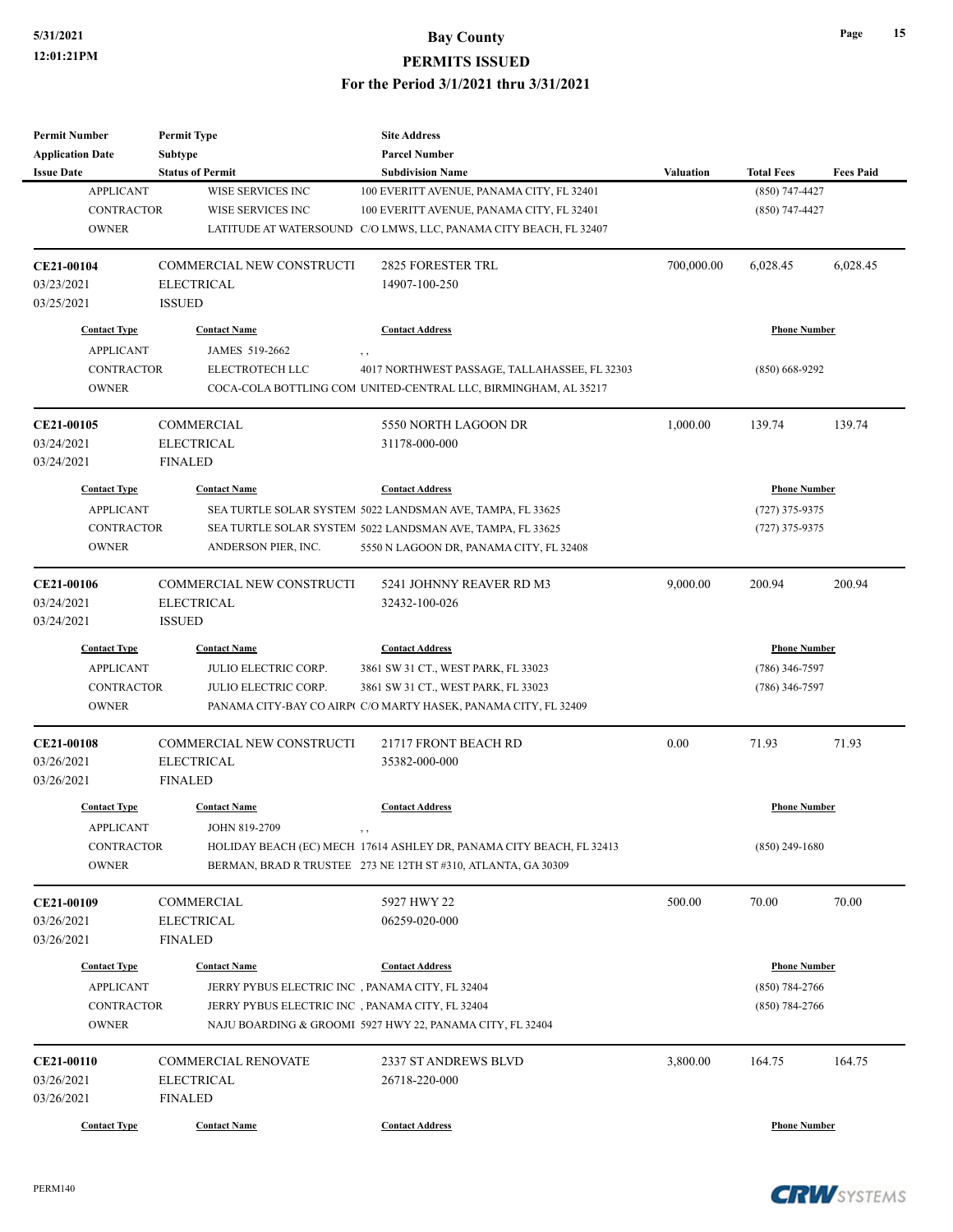| <b>Permit Number</b>    | <b>Permit Type</b>               | <b>Site Address</b>                                                       |                  |                     |                  |  |
|-------------------------|----------------------------------|---------------------------------------------------------------------------|------------------|---------------------|------------------|--|
| <b>Application Date</b> | Subtype                          | <b>Parcel Number</b>                                                      |                  |                     |                  |  |
| <b>Issue Date</b>       | <b>Status of Permit</b>          | <b>Subdivision Name</b>                                                   | <b>Valuation</b> | <b>Total Fees</b>   | <b>Fees Paid</b> |  |
| <b>APPLICANT</b>        |                                  | COMMANDER ELECTRIC LL( 1202 PADDOCK CLUB DR, PANAMA CITY BEACH, FL 32407  |                  | $(850)$ 381-8784    |                  |  |
| <b>CONTRACTOR</b>       |                                  | COMMANDER ELECTRIC LL(1202 PADDOCK CLUB DR, PANAMA CITY BEACH, FL 32407   |                  | $(850)$ 381-8784    |                  |  |
| <b>OWNER</b>            | BRH DEVELOPMENT, LLC             | 2804 COUNTRY CLUB DRIVE, LYNN HAVEN, FL 32444                             |                  |                     |                  |  |
| CE21-00111              | <b>COMMERCIAL</b>                | 2824 HWY 2321                                                             | 800.00           | 139.74              | 139.74           |  |
| 03/31/2021              | <b>ELECTRICAL</b>                | 07894-028-000                                                             |                  |                     |                  |  |
| 03/31/2021              | <b>FINALED</b>                   |                                                                           |                  |                     |                  |  |
| <b>Contact Type</b>     | <b>Contact Name</b>              | <b>Contact Address</b>                                                    |                  | <b>Phone Number</b> |                  |  |
| <b>APPLICANT</b>        | <b>RUSSELL 867-1533</b>          | $, \, ,$                                                                  |                  |                     |                  |  |
| <b>CONTRACTOR</b>       |                                  | COASTAL ELECTRIC PC, LLC 7634 MCELVEY ROAD, PANAMA CITY BEACH, FL 32408   |                  | $(850) 867 - 1533$  |                  |  |
| <b>OWNER</b>            |                                  | CLEMENT AND HARRIS ENTI 2824 HWY 2321, PANAMA CITY, FL 32409              |                  |                     |                  |  |
| CE21-00112              | <b>COMMERCIAL RENOVATE</b>       | 5560 MARS HILL LN                                                         | 1,000.00         | 136.00              | 136.00           |  |
| 03/31/2021              | <b>ELECTRICAL</b>                | 05658-450-530                                                             |                  |                     |                  |  |
| 03/31/2021              | <b>ISSUED</b>                    |                                                                           |                  |                     |                  |  |
| <b>Contact Type</b>     | <b>Contact Name</b>              | <b>Contact Address</b>                                                    |                  | <b>Phone Number</b> |                  |  |
| <b>APPLICANT</b>        | TRISH 527-3857                   |                                                                           |                  |                     |                  |  |
| <b>CONTRACTOR</b>       |                                  | KENNY STRANGE ELECTRIC 2436 N EAST AVE, Panama City, FL 32405             |                  | $(850)$ 215-8030    |                  |  |
| <b>OWNER</b>            | <b>BAY COUNTY</b>                | 840 W. 11TH ST, PANAMA CITY, FL 32401                                     |                  |                     |                  |  |
|                         |                                  |                                                                           |                  |                     |                  |  |
| CE21-00114              | COMMERCIAL NEW CONSTRUCTI        | <b>2825 FORESTER TRL</b>                                                  | 1,500.00         | 71.93               | 71.93            |  |
| 03/25/2021              | <b>CONSTRUCTION POLE</b>         | 14907-100-250                                                             |                  |                     |                  |  |
| 03/25/2021              | <b>FINALED</b>                   |                                                                           |                  |                     |                  |  |
| <b>Contact Type</b>     | <b>Contact Name</b>              | <b>Contact Address</b>                                                    |                  | <b>Phone Number</b> |                  |  |
| <b>APPLICANT</b>        | JAMES 519-2662                   | , ,                                                                       |                  |                     |                  |  |
| <b>CONTRACTOR</b>       | ELECTROTECH LLC                  | 4017 NORTHWEST PASSAGE, TALLAHASSEE, FL 32303                             |                  | $(850)$ 668-9292    |                  |  |
| <b>OWNER</b>            |                                  | COCA-COLA BOTTLING COM UNITED-CENTRAL LLC, BIRMINGHAM, AL 35217           |                  |                     |                  |  |
| CG21-00006              | COMMERCIAL                       | 115 CARILLON MARKET ST                                                    | 750.00           | 71.93               | 71.93            |  |
| 03/11/2021              | GAS                              | 36081-005-050                                                             |                  |                     |                  |  |
| 03/11/2021              | <b>FINALED</b>                   |                                                                           |                  |                     |                  |  |
| <b>Contact Type</b>     | <b>Contact Name</b>              | <b>Contact Address</b>                                                    |                  | <b>Phone Number</b> |                  |  |
| <b>APPLICANT</b>        | <b>FRANK 234-2168</b>            | , ,                                                                       |                  |                     |                  |  |
| <b>CONTRACTOR</b>       |                                  | FRANK WOOD & SON PLUME 1815 TURNER WOOD LANE, PANAMA CITY BEACH, FL 32407 |                  | $(850)$ 234-2168    |                  |  |
| <b>OWNER</b>            | CARILLON BEACH, LTD              | 100 CARILLON MARKET ST STE 201, PANAMA CITY BEACH, FL 3                   |                  |                     |                  |  |
| CG21-00007              | <b>COMMERCIAL NEW CONSTRUCTI</b> | 5625 VENTURE CROSSING BLVD                                                | 14,700.00        | 200.84              | 200.84           |  |
| 03/15/2021              | GAS                              | 32433-100-300                                                             |                  |                     |                  |  |
| 03/15/2021              | <b>ISSUED</b>                    | None                                                                      |                  |                     |                  |  |
| <b>Contact Type</b>     | <b>Contact Name</b>              | <b>Contact Address</b>                                                    |                  | <b>Phone Number</b> |                  |  |
| <b>APPLICANT</b>        |                                  | AMORE PLUMBING COMPAN 3752 GARDENVIEW ST., PACE, FL 32571                 |                  | $(850)$ 994-8814    |                  |  |
| CONTRACTOR              |                                  | AMORE PLUMBING COMPAN 3752 GARDENVIEW ST., PACE, FL 32571                 |                  | $(850)$ 994-8814    |                  |  |
| <b>OWNER</b>            | SJAH, LLC                        | 133 SOUTH WATERSOUND PARKWAY, WATERSOUND, FL 32413                        |                  |                     |                  |  |
|                         |                                  |                                                                           |                  |                     |                  |  |
| CG21-00008              | COMMERCIAL NEW CONSTRUCTI        | 8551 PANAMA CITY BEACH PKWY                                               | 7,693.00         | 142.37              | 142.37           |  |
| 03/16/2021              | GAS                              | 27543-011-000                                                             |                  |                     |                  |  |
| 03/16/2021              | <b>ISSUED</b>                    | None                                                                      |                  |                     |                  |  |
| <b>Contact Type</b>     | <b>Contact Name</b>              | <b>Contact Address</b>                                                    |                  | <b>Phone Number</b> |                  |  |

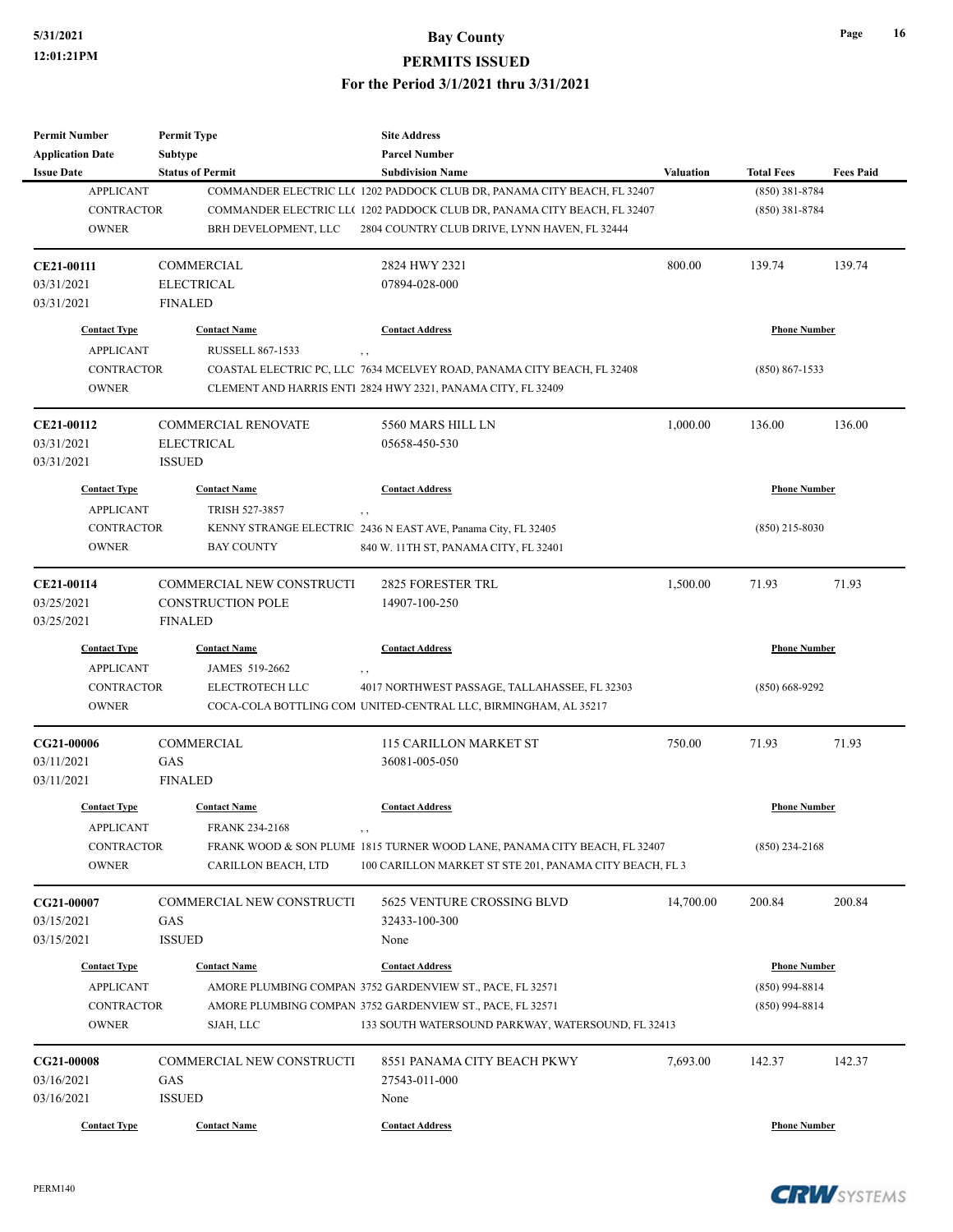| <b>Permit Number</b>    | <b>Permit Type</b><br><b>Site Address</b> |                                                                        |                  |                     |                  |  |
|-------------------------|-------------------------------------------|------------------------------------------------------------------------|------------------|---------------------|------------------|--|
| <b>Application Date</b> | Subtype                                   | <b>Parcel Number</b>                                                   |                  |                     |                  |  |
| <b>Issue Date</b>       | <b>Status of Permit</b>                   | <b>Subdivision Name</b>                                                | <b>Valuation</b> | <b>Total Fees</b>   | <b>Fees Paid</b> |  |
| <b>APPLICANT</b>        | <b>G &amp; M MECHANICAL LLC</b>           | 127 KENSINGTON CIRCLE, GUYTON, GA 31312                                |                  | $(912)$ 444-0934    |                  |  |
| <b>CONTRACTOR</b>       | <b>G &amp; M MECHANICAL LLC</b>           | 127 KENSINGTON CIRCLE, GUYTON, GA 31312                                |                  | $(912)$ 444-0934    |                  |  |
| <b>OWNER</b>            | <b>BLUEACRE PCB LLC</b>                   | 1288 FERNHILL CT, TALLAHASSEE, FL 32312                                |                  |                     |                  |  |
| CG21-00009              | COMMERCIAL NEW CONSTRUCTI                 | 8551 PANAMA CITY BEACH PKWY                                            | 7,693.00         | 142.37              | 142.37           |  |
| 03/16/2021              | GAS                                       | 27543-011-000                                                          |                  |                     |                  |  |
| 03/16/2021              | <b>ISSUED</b>                             | None                                                                   |                  |                     |                  |  |
| <b>Contact Type</b>     | <b>Contact Name</b>                       | <b>Contact Address</b>                                                 |                  | <b>Phone Number</b> |                  |  |
| <b>APPLICANT</b>        | <b>G &amp; M MECHANICAL LLC</b>           | 127 KENSINGTON CIRCLE, GUYTON, GA 31312                                |                  | $(912)$ 444-0934    |                  |  |
| <b>CONTRACTOR</b>       | G & M MECHANICAL LLC                      | 127 KENSINGTON CIRCLE, GUYTON, GA 31312                                |                  | $(912)$ 444-0934    |                  |  |
| <b>OWNER</b>            | <b>BLUEACRE PCB LLC</b>                   | 1288 FERNHILL CT, TALLAHASSEE, FL 32312                                |                  |                     |                  |  |
| CM21-00012              | COMMERCIAL NEW CONSTRUCTI                 | 2743 FORESTER TRL                                                      | 129,000.00       | 1,147.97            | 1,147.97         |  |
| 02/26/2021              | MECHANICAL                                | 14907-100-300                                                          |                  |                     |                  |  |
| 03/02/2021              | <b>ISSUED</b>                             |                                                                        |                  |                     |                  |  |
| <b>Contact Type</b>     | <b>Contact Name</b>                       | <b>Contact Address</b>                                                 |                  | <b>Phone Number</b> |                  |  |
| <b>APPLICANT</b>        | KEITH (850) 896-0395                      | 4557 CAPITAL CIRCLE NW, TALLAHASSEE, FL 32303                          | $(850)$ 257-5195 |                     |                  |  |
| <b>CONTRACTOR</b>       |                                           | KEITH LAWSON (CMC) SERV: 4557 CAPITAL CIRCLE NW, TALLAHASSEE, FL 32303 |                  | $(850)$ 257-5195    |                  |  |
| <b>OWNER</b>            | JETBOATPILOT, LLC                         | 3825 W HWY 390, SUITE B, PANAMA CITY, FL 32405                         |                  |                     |                  |  |
| CM21-00013              |                                           | 1105 CLARA AVE                                                         |                  | 88.37               | 88.37            |  |
|                         | COMMERCIAL NEW CONSTRUCTI                 |                                                                        | 2,056.00         |                     |                  |  |
| 03/11/2021              | MECHANICAL                                | 33999-010-000                                                          |                  |                     |                  |  |
| 03/12/2021              | <b>FINALED</b>                            | None                                                                   |                  |                     |                  |  |
| <b>Contact Type</b>     | <b>Contact Name</b>                       | <b>Contact Address</b>                                                 |                  | <b>Phone Number</b> |                  |  |
| <b>APPLICANT</b>        | LEO 678-963-0111                          | , ,                                                                    |                  |                     |                  |  |
| <b>CONTRACTOR</b>       | AIR ONE SYSTEMS, LLC.                     | 1530 UNIVERSITY DRIVE, AUBURN, GA 30011                                |                  | $(678)$ 963-0111    |                  |  |
| <b>OWNER</b>            | PC180 HOLDINGS, LLC                       | 4705 HAMILTON MILL RD, BUFORD, GA 30518                                |                  |                     |                  |  |
| CM21-00014              | <b>COMMERCIAL NEW CONSTRUCTI</b>          | <b>47 CHIP SEAL PKWY</b>                                               | 638,422.38       | 5,299.25            | 5,299.25         |  |
| 03/12/2021              | MECHANICAL                                | 27536-000-000                                                          |                  |                     |                  |  |
| 03/31/2021              | <b>ISSUED</b>                             |                                                                        |                  |                     |                  |  |
| <b>Contact Type</b>     | <b>Contact Name</b>                       | <b>Contact Address</b>                                                 |                  | <b>Phone Number</b> |                  |  |
| <b>APPLICANT</b>        |                                           | BLAKE, CHRISTOPHER PRAT 60 AUTUMN SPRINGS COURT, DEATSVILLE, AL 36022  |                  | $(205)$ 451-6955    |                  |  |
| CONTRACTOR              |                                           | BLAKE, CHRISTOPHER PRAT 60 AUTUMN SPRINGS COURT, DEATSVILLE, AL 36022  |                  | $(205)$ 451-6955    |                  |  |
| <b>OWNER</b>            | <b>ST JOE PAPER COMPANY</b>               | C/O TAX DEPARTMENT, WATERSOUND, FL 32413                               |                  |                     |                  |  |
| CM21-00015              | <b>COMMERCIAL NEW CONSTRUCTI</b>          | 1105 CLARA AVE 3500                                                    | 4,080.00         | 104.81              | 104.81           |  |
| 03/14/2021              | MECHANICAL                                | 33999-010-000                                                          |                  |                     |                  |  |
| 03/15/2021              | <b>ISSUED</b>                             | None                                                                   |                  |                     |                  |  |
|                         |                                           |                                                                        |                  |                     |                  |  |
| <b>Contact Type</b>     | <b>Contact Name</b>                       | <b>Contact Address</b>                                                 |                  | <b>Phone Number</b> |                  |  |
| <b>APPLICANT</b>        | AIR ONE SYSTEMS, LLC.                     | 1530 UNIVERSITY DRIVE, AUBURN, GA 30011                                |                  | $(678)$ 963-0111    |                  |  |
| <b>CONTRACTOR</b>       | AIR ONE SYSTEMS, LLC.                     | 1530 UNIVERSITY DRIVE, AUBURN, GA 30011                                |                  | $(678)$ 963-0111    |                  |  |
| <b>OWNER</b>            | PC180 HOLDINGS, LLC                       | 4705 HAMILTON MILL RD, BUFORD, GA 30518                                |                  |                     |                  |  |
| CM21-00016              | COMMERCIAL NEW CONSTRUCTI                 | 19700 PANAMA CITY BEACH PKWY                                           | 8,553.00         | 137.69              | 137.69           |  |
| 03/14/2021              | MECHANICAL                                | 37897-010-000                                                          |                  |                     |                  |  |
| 03/14/2021              | <b>ISSUED</b>                             |                                                                        |                  |                     |                  |  |
| <b>Contact Type</b>     | <b>Contact Name</b>                       | <b>Contact Address</b>                                                 |                  | <b>Phone Number</b> |                  |  |



**Page 17**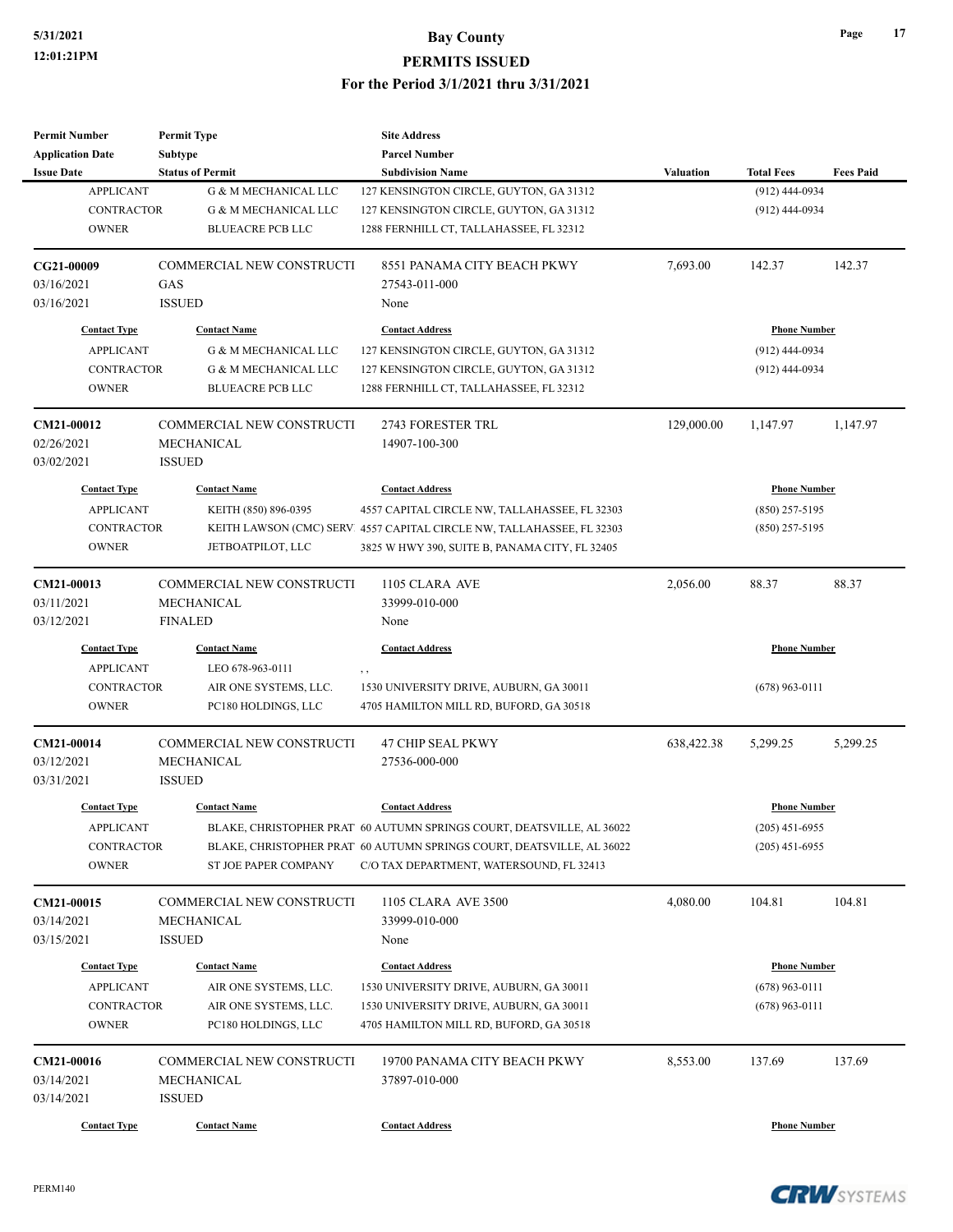| <b>Permit Number</b>       | <b>Permit Type</b>         | <b>Site Address</b>                                                                                                                                        |                  |                                      |                  |
|----------------------------|----------------------------|------------------------------------------------------------------------------------------------------------------------------------------------------------|------------------|--------------------------------------|------------------|
| <b>Application Date</b>    | <b>Subtype</b>             | <b>Parcel Number</b>                                                                                                                                       |                  |                                      |                  |
| <b>Issue Date</b>          | <b>Status of Permit</b>    | <b>Subdivision Name</b>                                                                                                                                    | <b>Valuation</b> | <b>Total Fees</b>                    | <b>Fees Paid</b> |
| <b>APPLICANT</b>           |                            | MODERN AIR SOLUTIONS, LI 19407 PANAMA CITY BEACH PKWY, PANAMA CITY BEACH, FL 3                                                                             |                  | (850) 249-2999                       |                  |
| <b>CONTRACTOR</b>          |                            | MODERN AIR SOLUTIONS, LI 19407 PANAMA CITY BEACH PKWY, PANAMA CITY BEACH, FL 3                                                                             |                  | (850) 249-2999                       |                  |
| <b>OWNER</b>               | DACO ELECTRIC INC          | 17003 FIRENZO AVE, PANAMA CITY BEACH, FL 32413                                                                                                             |                  |                                      |                  |
| CM21-00017                 | <b>COMMERCIAL</b>          | 2420 23RD ST W                                                                                                                                             | 4,000.00         | 96.59                                | 96.59            |
| 03/16/2021                 | <b>MECHANICAL</b>          | 26718-203-000                                                                                                                                              |                  |                                      |                  |
| 03/16/2021                 | <b>ISSUED</b>              |                                                                                                                                                            |                  |                                      |                  |
|                            |                            |                                                                                                                                                            |                  |                                      |                  |
| <b>Contact Type</b>        | <b>Contact Name</b>        | <b>Contact Address</b>                                                                                                                                     |                  | <b>Phone Number</b>                  |                  |
| <b>APPLICANT</b>           |                            | REYES HEATING & COOLING 327 W 34TH PL, PANAMA CITY, FL 32405                                                                                               |                  | $(850)$ 785-1000                     |                  |
| <b>CONTRACTOR</b>          |                            | REYES HEATING & COOLING 327 W 34TH PL, PANAMA CITY, FL 32405                                                                                               |                  | $(850)$ 785-1000                     |                  |
| <b>OWNER</b>               | LOVETT, JAMES A            | (#102), PANAMA CITY, FL 32402                                                                                                                              |                  |                                      |                  |
| <b>CM21-00022</b>          | <b>COMMERCIAL RENOVATE</b> | 6446 HWY 77 N                                                                                                                                              | 4,500.00         | 104.81                               | 104.81           |
| 03/23/2021                 | MECHANICAL                 | 08525-000-000                                                                                                                                              |                  |                                      |                  |
| 03/23/2021                 | <b>ISSUED</b>              |                                                                                                                                                            |                  |                                      |                  |
| <b>Contact Type</b>        | <b>Contact Name</b>        | <b>Contact Address</b>                                                                                                                                     |                  | <b>Phone Number</b>                  |                  |
| <b>APPLICANT</b>           | WILLIAM 867-0826           | $, \, , \,$                                                                                                                                                |                  |                                      |                  |
| <b>CONTRACTOR</b>          |                            | B & S HEATING AND AIR CON 8618 EASTWOOD AVE, YOUNGSTOWN, FL 32466                                                                                          |                  | $(850) 867 - 0826$                   |                  |
| <b>OWNER</b>               |                            | KITCHEN, WILLIAM E & PAM 9700 STAUBER LN, YOUNGSTOWN, FL 32466                                                                                             |                  |                                      |                  |
|                            |                            |                                                                                                                                                            |                  |                                      |                  |
| CM21-00023                 | COMMERCIAL NEW CONSTRUCTI  | 5625 VENTURE CROSSING BLVD                                                                                                                                 | 10,700.00        | 150.19                               | 150.19           |
| 03/23/2021                 | MECHANICAL                 | 32433-100-300                                                                                                                                              |                  |                                      |                  |
| 03/23/2021                 | <b>ISSUED</b>              | None                                                                                                                                                       |                  |                                      |                  |
| <b>Contact Type</b>        | <b>Contact Name</b>        | <b>Contact Address</b>                                                                                                                                     |                  | <b>Phone Number</b>                  |                  |
| <b>APPLICANT</b>           | WILLIAM 831-1902           | $, \, ,$                                                                                                                                                   |                  |                                      |                  |
| <b>CONTRACTOR</b>          | <b>AAA REFRIGERATION</b>   | 1737 SHERMAN AVE, PANAMA CITY, FL 32405                                                                                                                    |                  | $(000)$ 785-6060                     |                  |
| <b>OWNER</b>               | SJAH, LLC                  | 133 SOUTH WATERSOUND PARKWAY, WATERSOUND, FL 32413                                                                                                         |                  |                                      |                  |
| CM21-00024                 | COMMERCIAL NEW CONSTRUCTI  | 2226 JOAN AVE 1-16                                                                                                                                         | 12,000.00        | 209.60                               | 209.60           |
| 03/26/2021                 | <b>MECHANICAL</b>          | 27650-000-000                                                                                                                                              |                  |                                      |                  |
| 03/26/2021                 | <b>ISSUED</b>              | None                                                                                                                                                       |                  |                                      |                  |
| <b>Contact Type</b>        | <b>Contact Name</b>        | <b>Contact Address</b>                                                                                                                                     |                  | <b>Phone Number</b>                  |                  |
| <b>APPLICANT</b>           |                            |                                                                                                                                                            |                  |                                      |                  |
|                            |                            | B WILLIAMS AIR CONDITION WILLIAMS, WILLIAM MELVIN JR., LYNN HAVEN, FL 32444<br>B WILLIAMS AIR CONDITION WILLIAMS, WILLIAM MELVIN JR., LYNN HAVEN, FL 32444 |                  | $(850)$ 235-1856<br>$(850)$ 235-1856 |                  |
| CONTRACTOR<br><b>OWNER</b> | <b>JOAN LAND LLC</b>       | 106 HERON TURN, PANAMA CITY BEACH, FL 32407                                                                                                                |                  |                                      |                  |
|                            |                            |                                                                                                                                                            |                  |                                      |                  |
| CM21-00025                 | COMMERCIAL NEW CONSTRUCTI  | 2226 JOAN AVE 1-16                                                                                                                                         | 12,000.00        | 209.60                               | 209.60           |
| 03/26/2021                 | MECHANICAL                 | 27650-000-000                                                                                                                                              |                  |                                      |                  |
| 03/26/2021                 | <b>ISSUED</b>              | None                                                                                                                                                       |                  |                                      |                  |
| <b>Contact Type</b>        | <b>Contact Name</b>        | <b>Contact Address</b>                                                                                                                                     |                  | <b>Phone Number</b>                  |                  |
| <b>APPLICANT</b>           |                            | B WILLIAMS AIR CONDITION WILLIAMS, WILLIAM MELVIN JR., LYNN HAVEN, FL 32444                                                                                |                  | $(850)$ 235-1856                     |                  |
| CONTRACTOR                 |                            | B WILLIAMS AIR CONDITION WILLIAMS, WILLIAM MELVIN JR., LYNN HAVEN, FL 32444                                                                                |                  | $(850)$ 235-1856                     |                  |
| <b>OWNER</b>               | <b>JOAN LAND LLC</b>       | 106 HERON TURN, PANAMA CITY BEACH, FL 32407                                                                                                                |                  |                                      |                  |
|                            |                            |                                                                                                                                                            |                  |                                      |                  |
| CM21-00026                 | COMMERCIAL NEW CONSTRUCTI  | 2226 JOAN AVE 1-16                                                                                                                                         | 12,000.00        | 209.60                               | 209.60           |
| 03/26/2021                 | MECHANICAL                 | 27650-000-000                                                                                                                                              |                  |                                      |                  |
| 03/26/2021                 | <b>ISSUED</b>              | None                                                                                                                                                       |                  |                                      |                  |
| <b>Contact Type</b>        | <b>Contact Name</b>        | <b>Contact Address</b>                                                                                                                                     |                  | <b>Phone Number</b>                  |                  |

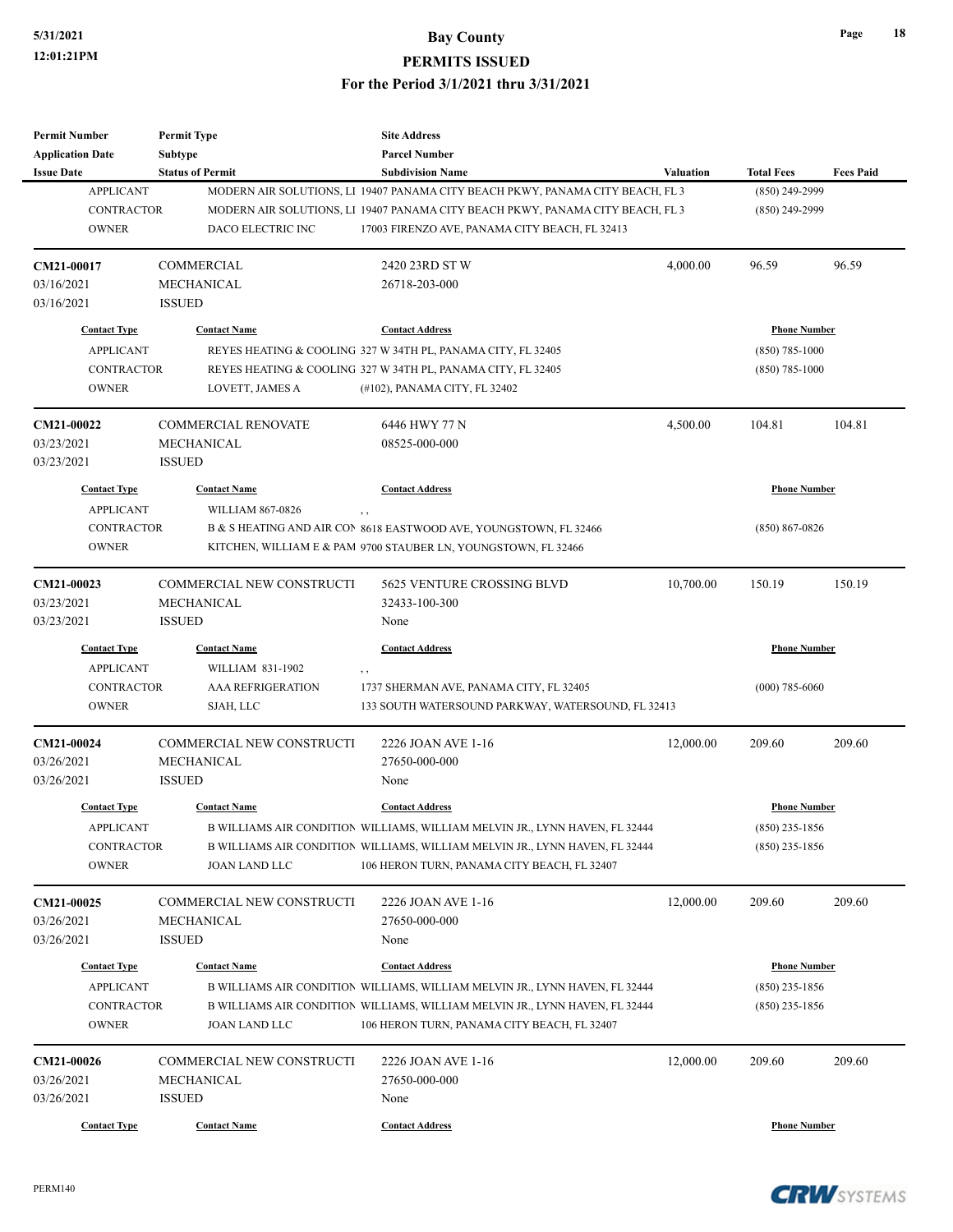| <b>Permit Number</b>    | <b>Permit Type</b>         | <b>Site Address</b>                                                               |                  |                     |                  |
|-------------------------|----------------------------|-----------------------------------------------------------------------------------|------------------|---------------------|------------------|
| <b>Application Date</b> | <b>Subtype</b>             | <b>Parcel Number</b>                                                              |                  |                     |                  |
| <b>Issue Date</b>       | <b>Status of Permit</b>    | <b>Subdivision Name</b>                                                           | <b>Valuation</b> | <b>Total Fees</b>   | <b>Fees Paid</b> |
| <b>APPLICANT</b>        |                            | B WILLIAMS AIR CONDITION WILLIAMS, WILLIAM MELVIN JR., LYNN HAVEN, FL 32444       |                  | $(850)$ 235-1856    |                  |
| CONTRACTOR              |                            | B WILLIAMS AIR CONDITION WILLIAMS, WILLIAM MELVIN JR., LYNN HAVEN, FL 32444       |                  | $(850)$ 235-1856    |                  |
| <b>OWNER</b>            | <b>JOAN LAND LLC</b>       | 106 HERON TURN, PANAMA CITY BEACH, FL 32407                                       |                  |                     |                  |
| CM21-00027              | <b>COMMERCIAL RENOVATE</b> | 11411 LANDFILL RD                                                                 | 10,864.00        | 154.32              | 154.32           |
| 03/27/2021              | <b>MECHANICAL</b>          | 35121-010-000                                                                     |                  |                     |                  |
| 03/27/2021              | <b>ISSUED</b>              |                                                                                   |                  |                     |                  |
| <b>Contact Type</b>     | <b>Contact Name</b>        | <b>Contact Address</b>                                                            |                  | <b>Phone Number</b> |                  |
| <b>APPLICANT</b>        |                            | SYSTEM SERVICE & ENGINE 205 MOSLEY DRIVE, LYNN HAVEN, FL 32444                    |                  | $(850)$ 441-3458    |                  |
| CONTRACTOR              |                            | SYSTEM SERVICE & ENGINE 205 MOSLEY DRIVE, LYNN HAVEN, FL 32444                    |                  | $(850)$ 441-3458    |                  |
| <b>OWNER</b>            | <b>BAY COUNTY</b>          | 840 W 11TH ST, PANAMA CITY, FL 32401                                              |                  |                     |                  |
| <b>CM21-00028</b>       | <b>COMMERCIAL RENOVATE</b> | 19715 PANAMA CITY BEACH PKWY                                                      | 5,800.00         | 113.03              | 113.03           |
| 03/27/2021              | MECHANICAL                 | 37902-000-000                                                                     |                  |                     |                  |
| 03/29/2021              | <b>FINALED</b>             |                                                                                   |                  |                     |                  |
| <b>Contact Type</b>     | <b>Contact Name</b>        | <b>Contact Address</b>                                                            |                  | <b>Phone Number</b> |                  |
| <b>APPLICANT</b>        | AC ALL STARS, LLC          | 21280 ROCK RIDGE DR., BOCA RATON, FL 33428                                        |                  | $(561)$ 405-5446    |                  |
| <b>CONTRACTOR</b>       | AC ALL STARS, LLC          | 21280 ROCK RIDGE DR., BOCA RATON, FL 33428                                        |                  | $(561)$ 405-5446    |                  |
| <b>OWNER</b>            | HRM HOLDINGS LLC           | 19715 PANAMA CITY BEACH PKWY, PANAMA CITY BEACH, FL 3                             |                  |                     |                  |
|                         |                            |                                                                                   |                  |                     |                  |
| CM21-00029              | <b>COMMERCIAL RENOVATE</b> | <b>105 CARILLON MARKET ST</b>                                                     | 6,247.00         | 121.25              | 121.25           |
| 03/30/2021              | MECHANICAL                 | 36081-005-055                                                                     |                  |                     |                  |
| 03/31/2021              | <b>ISSUED</b>              |                                                                                   |                  |                     |                  |
| <b>Contact Type</b>     | <b>Contact Name</b>        | <b>Contact Address</b>                                                            |                  | <b>Phone Number</b> |                  |
| <b>APPLICANT</b>        | BRUCE 850-441-3458         | $, \, ,$                                                                          |                  |                     |                  |
| <b>CONTRACTOR</b>       |                            | SYSTEM SERVICE & ENGINE 205 MOSLEY DRIVE, LYNN HAVEN, FL 32444                    |                  | $(850)$ 441-3458    |                  |
| <b>OWNER</b>            |                            | THE FLATS AT 100 MARKET S C/O CARILLON BEACH CONDOMINIUM, PANAMA CITY BEACH,      |                  |                     |                  |
| CP21-00017              | COMMERCIAL NEW CONSTRUCTI  | 2743 FORESTER TRL                                                                 | 62,000.00        | 658.47              | 583.47           |
| 02/26/2021              | <b>PLUMBING</b>            | 14907-100-300                                                                     |                  |                     |                  |
| 03/02/2021              | <b>ISSUED</b>              |                                                                                   |                  |                     |                  |
| <b>Contact Type</b>     | <b>Contact Name</b>        | <b>Contact Address</b>                                                            |                  | <b>Phone Number</b> |                  |
| <b>APPLICANT</b>        | KEITH 257-5195             | , ,                                                                               |                  |                     |                  |
| CONTRACTOR              |                            | KEITH LAWSON (CFC) SERVI <sup>4557</sup> CAPITAL CIRCLE NW, TALLAHASSEE, FL 32303 |                  | $(850)$ 257-5195    |                  |
| <b>OWNER</b>            | JETBOATPILOT, LLC          | 3825 W HWY 390, SUITE B, PANAMA CITY, FL 32405                                    |                  |                     |                  |
| CP21-00018              | COMMERCIAL ADDITION        | 11803 HWY 77                                                                      | 15,000.00        | 182.67              | 182.67           |
| 03/01/2021              | <b>PLUMBING</b>            | 07569-000-000                                                                     |                  |                     |                  |
| 03/01/2021              | <b>ISSUED</b>              |                                                                                   |                  |                     |                  |
|                         |                            |                                                                                   |                  |                     |                  |
| <b>Contact Type</b>     | <b>Contact Name</b>        | <b>Contact Address</b>                                                            |                  | <b>Phone Number</b> |                  |
| <b>APPLICANT</b>        | Gulf Coast Plumbing, Inc   | 2232 E 26TH STREET, PANAMA CITY, FL 32405                                         |                  | $(850)$ 481-8545    |                  |
| CONTRACTOR              | Gulf Coast Plumbing, Inc   | 2232 E 26TH STREET, PANAMA CITY, FL 32405                                         |                  | $(850)$ 481-8545    |                  |
| <b>OWNER</b>            | BREAK-N-GROUND, LLC        | PO BOX 35036, PANAMA CITY, FL 32412                                               |                  |                     |                  |
| CP21-00019              | COMMERCIAL NEW CONSTRUCTI  | 3332 JENKS AVE                                                                    | 6,000.00         | 113.03              | 113.03           |
| 03/10/2021              | PLUMBING                   | 11741-000-000                                                                     |                  |                     |                  |
| 03/15/2021              | <b>ISSUED</b>              |                                                                                   |                  |                     |                  |
| <b>Contact Type</b>     | <b>Contact Name</b>        | <b>Contact Address</b>                                                            |                  | <b>Phone Number</b> |                  |
|                         |                            |                                                                                   |                  |                     |                  |

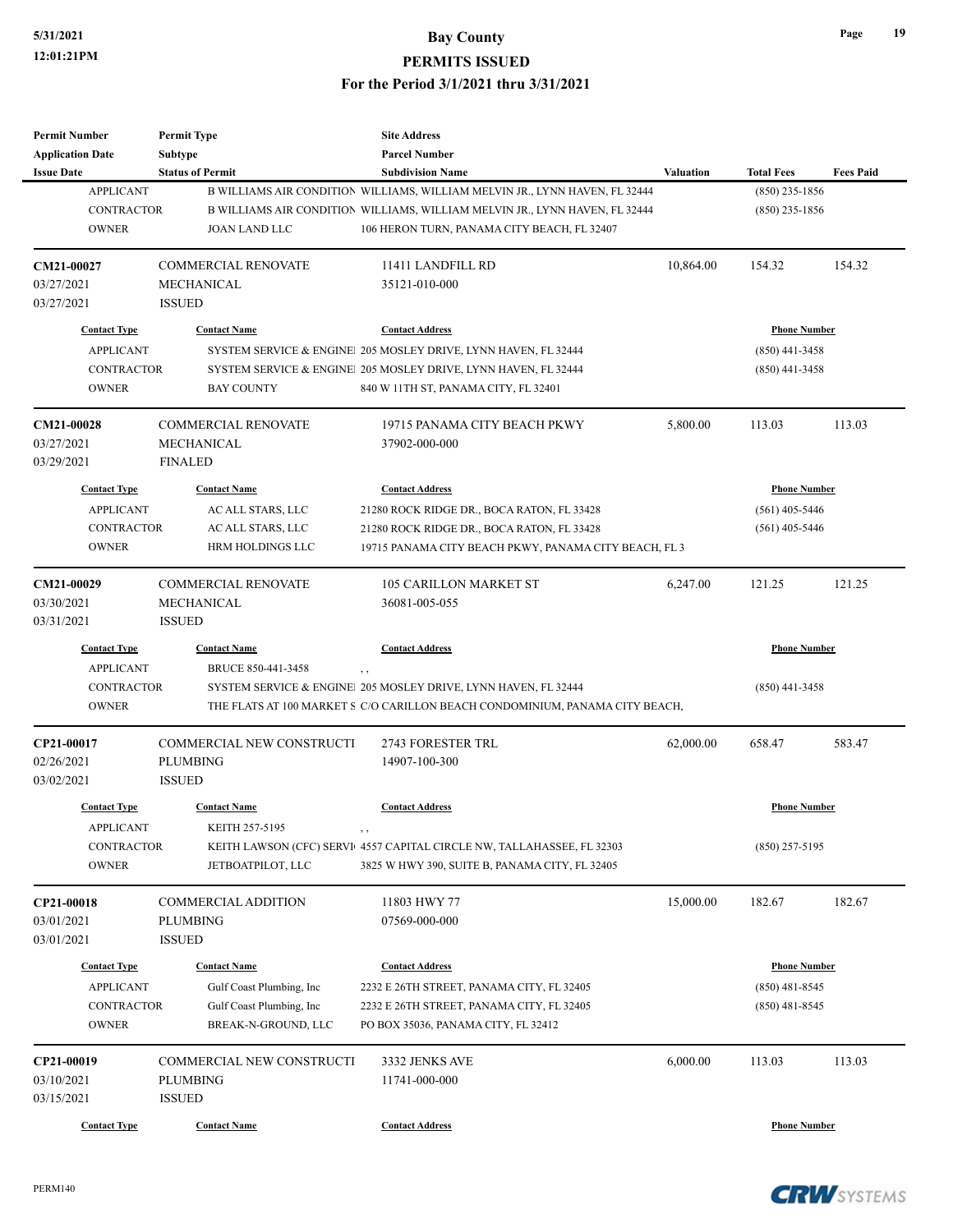| <b>Permit Number</b>    | <b>Permit Type</b>           | <b>Site Address</b>                                                   |                  |                     |                  |
|-------------------------|------------------------------|-----------------------------------------------------------------------|------------------|---------------------|------------------|
| <b>Application Date</b> | <b>Subtype</b>               | <b>Parcel Number</b>                                                  |                  |                     |                  |
| <b>Issue Date</b>       | <b>Status of Permit</b>      | <b>Subdivision Name</b>                                               | <b>Valuation</b> | <b>Total Fees</b>   | <b>Fees Paid</b> |
| <b>APPLICANT</b>        | <b>BAREFOOT PLUMBING INC</b> | 5138 OLD MAJETTE TOWER RD, PANAMA CITY, FL 32404                      |                  | $(850) 899 - 4616$  |                  |
| <b>CONTRACTOR</b>       | <b>BAREFOOT PLUMBING INC</b> | 5138 OLD MAJETTE TOWER RD, PANAMA CITY, FL 32404                      |                  | $(850) 899 - 4616$  |                  |
| <b>OWNER</b>            |                              | JENKS AVENUE CHURCH OF 3332 JENKS AVE, PANAMA CITY, FL 32405          |                  |                     |                  |
|                         |                              |                                                                       |                  |                     |                  |
| CP21-00020              | COMMERCIAL NEW CONSTRUCTI    | 2825 FORESTER TRL                                                     | 187, 177.00      | 1,636.65            | 1,636.65         |
| 03/23/2021              | <b>PLUMBING</b>              | 14907-100-250                                                         |                  |                     |                  |
| 03/24/2021              | <b>ISSUED</b>                |                                                                       |                  |                     |                  |
| <b>Contact Type</b>     | <b>Contact Name</b>          | <b>Contact Address</b>                                                |                  | <b>Phone Number</b> |                  |
| <b>APPLICANT</b>        | THOMAS 803-360-4887          |                                                                       |                  |                     |                  |
| <b>CONTRACTOR</b>       | PLUMCORE INC                 | , ,                                                                   |                  |                     |                  |
|                         |                              | 2605 DECATUR HIGHWAY, GARDENDALE, AL 35071                            |                  | $(205)$ 631-4343    |                  |
| <b>OWNER</b>            |                              | COCA-COLA BOTTLING COM UNITED-CENTRAL LLC, BIRMINGHAM, AL 35217       |                  |                     |                  |
| CR21-00029              | COMMERCIAL ROOF              | 2226 JOAN AVE 1-16                                                    | 9,941.00         | 153.28              | 153.28           |
| 03/14/2021              | <b>NEW</b>                   | 27650-000-000                                                         |                  |                     |                  |
| 03/14/2021              | <b>ISSUED</b>                |                                                                       |                  |                     |                  |
|                         |                              | None                                                                  |                  |                     |                  |
| <b>Contact Type</b>     | <b>Contact Name</b>          | <b>Contact Address</b>                                                |                  | <b>Phone Number</b> |                  |
| <b>APPLICANT</b>        | Archer Exteriors Inc         | 2500 DRANE FIELD ROAD, LAKELAND, FL 33811                             |                  | $(251)$ 214-7081    |                  |
| <b>CONTRACTOR</b>       | Archer Exteriors Inc         | 2500 DRANE FIELD ROAD, LAKELAND, FL 33811                             |                  | $(251)$ 214-7081    |                  |
| <b>OWNER</b>            | <b>JOAN LAND LLC</b>         | 106 HERON TURN, PANAMA CITY BEACH, FL 32407                           |                  |                     |                  |
|                         |                              |                                                                       |                  |                     |                  |
| CR21-00030              | <b>COMMERCIAL ROOF</b>       | 13605 PANAMA CITY BEACH PKWY                                          | 42,380.00        | 128.44              | 128.44           |
| 03/25/2021              | <b>NEW</b>                   | 34003-010-001                                                         |                  |                     |                  |
| 03/25/2021              | <b>ISSUED</b>                |                                                                       |                  |                     |                  |
| <b>Contact Type</b>     | <b>Contact Name</b>          | <b>Contact Address</b>                                                |                  | <b>Phone Number</b> |                  |
| <b>APPLICANT</b>        | KINGS ROOFING, LLC           | 1515 FRANKFORD AVE, Panama City, FL 32405                             |                  | $(850)$ 737-9410    |                  |
| <b>CONTRACTOR</b>       | KINGS ROOFING, LLC           | 1515 FRANKFORD AVE, Panama City, FL 32405                             |                  | $(850)$ 737-9410    |                  |
| <b>OWNER</b>            |                              | PANAMA CITY CAR WASH LL 206 SHOREVIEW DR, PANAMA CITY BEACH, FL 32404 |                  |                     |                  |
|                         |                              |                                                                       |                  |                     |                  |
| CR21-00032              | COMMERCIAL ROOF              | 2226 JOAN AVE 1-16                                                    | 9,941.00         | 154.84              | 154.84           |
| 03/28/2021              | <b>NEW</b>                   | 27650-000-000                                                         |                  |                     |                  |
| 03/28/2021              | <b>ISSUED</b>                | None                                                                  |                  |                     |                  |
|                         |                              |                                                                       |                  |                     |                  |
| <b>Contact Type</b>     | <b>Contact Name</b>          | <b>Contact Address</b>                                                |                  | <b>Phone Number</b> |                  |
| <b>APPLICANT</b>        | Archer Exteriors Inc         | 2500 DRANE FIELD ROAD, LAKELAND, FL 33811                             |                  | $(251)$ 214-7081    |                  |
| <b>CONTRACTOR</b>       | Archer Exteriors Inc         | 2500 DRANE FIELD ROAD, LAKELAND, FL 33811                             |                  | $(251)$ 214-7081    |                  |
| <b>OWNER</b>            | <b>JOAN LAND LLC</b>         | 106 HERON TURN, PANAMA CITY BEACH, FL 32407                           |                  |                     |                  |
|                         |                              |                                                                       |                  |                     |                  |
| DIS21-00006             | HURRICANE MICHAEL            | 5902 SOUTH LAGOON DR                                                  | 1,200.00         | 86.04               | 86.04            |
| 01/05/2021              | <b>ELECTRICAL</b>            | 32221-000-000                                                         |                  |                     |                  |
| 03/18/2021              | <b>FINALED</b>               |                                                                       |                  |                     |                  |
| <b>Contact Type</b>     | <b>Contact Name</b>          | <b>Contact Address</b>                                                |                  | <b>Phone Number</b> |                  |
| <b>APPLICANT</b>        |                              | BAY ENGINEERING SOLUTIO 307 BREAM POND RD, PANAMA CITY, FL 32409      |                  | $(850) 832 - 0911$  |                  |
| CONTRACTOR              |                              | BAY ENGINEERING SOLUTIO 307 BREAM POND RD, PANAMA CITY, FL 32409      |                  | $(850) 832 - 0911$  |                  |
| <b>OWNER</b>            |                              | CARMICHAEL, ARCHIE D IV 22 WOODMERE DR, DOTHAN, AL 36305              |                  |                     |                  |
|                         |                              |                                                                       |                  |                     |                  |
| DIS21-00046             | HURRICANE MICHAEL            | 360 WAHOO RD                                                          | 22,000.00        | 149.11              | 149.11           |
| 03/09/2021              | WINDOWS/DOORS                | 30933-642-000                                                         |                  |                     |                  |
| 03/09/2021              | <b>ISSUED</b>                |                                                                       |                  |                     |                  |
| <b>Contact Type</b>     | <b>Contact Name</b>          | <b>Contact Address</b>                                                |                  | <b>Phone Number</b> |                  |
|                         |                              |                                                                       |                  |                     |                  |



**Page 20**

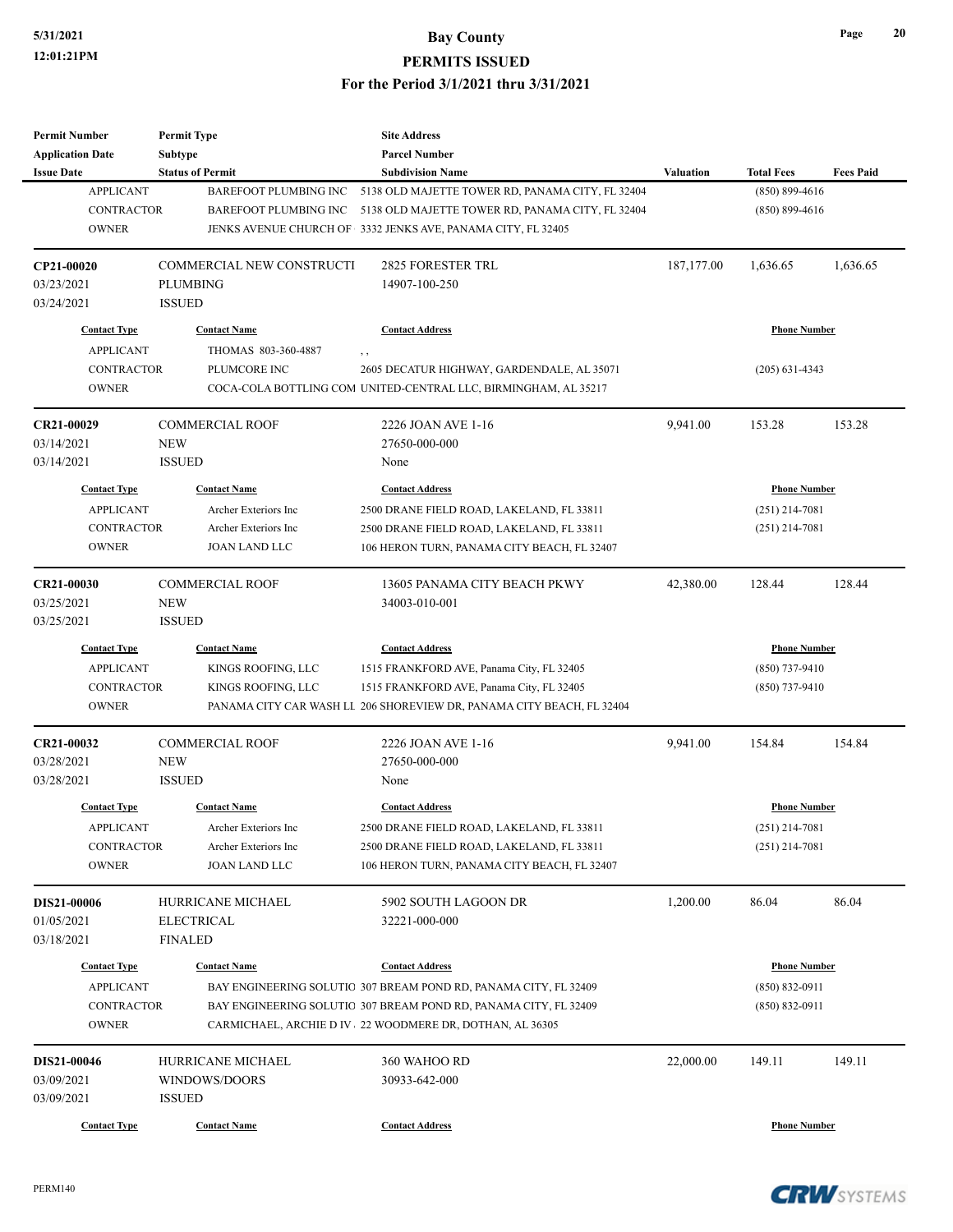| <b>Permit Number</b>    | <b>Permit Type</b>       | <b>Site Address</b>                                          |                    |                     |                  |
|-------------------------|--------------------------|--------------------------------------------------------------|--------------------|---------------------|------------------|
| <b>Application Date</b> | Subtype                  | <b>Parcel Number</b>                                         |                    |                     |                  |
| <b>Issue Date</b>       | <b>Status of Permit</b>  | <b>Subdivision Name</b>                                      | <b>Valuation</b>   | <b>Total Fees</b>   | <b>Fees Paid</b> |
| <b>APPLICANT</b>        | ROBIN ENTERPRISES INC    | 475 SHORE DR, MIRAMAR, FL 32550                              |                    | $(850)$ 259-0326    |                  |
| <b>CONTRACTOR</b>       | ROBIN ENTERPRISES INC    | 475 SHORE DR, MIRAMAR, FL 32550                              |                    | $(850)$ 259-0326    |                  |
| <b>OWNER</b>            | MARLOW, HAZEL            | 1300 TIMBERWOOD LN, JASPER, AL 35504                         |                    |                     |                  |
| DIS21-00047             | HURRICANE MICHAEL        | 360 WAHOO RD                                                 | 12,800.00          | 114.57              | 114.57           |
| 03/09/2021              | <b>ROOF</b>              | 30933-642-000                                                |                    |                     |                  |
| 03/09/2021              | <b>ISSUED</b>            |                                                              |                    |                     |                  |
| <b>Contact Type</b>     | <b>Contact Name</b>      | <b>Contact Address</b>                                       |                    | <b>Phone Number</b> |                  |
| <b>APPLICANT</b>        | ROBIN ENTERPRISES INC    | 475 SHORE DR, MIRAMAR, FL 32550                              |                    | $(850)$ 259-0326    |                  |
| <b>CONTRACTOR</b>       | ROBIN ENTERPRISES INC    | 475 SHORE DR, MIRAMAR, FL 32550                              |                    | $(850)$ 259-0326    |                  |
| <b>OWNER</b>            | MARLOW, HAZEL            | 1300 TIMBERWOOD LN, JASPER, AL 35504                         |                    |                     |                  |
| DIS21-00113             | HURRICANE MICHAEL        | 6322 SOUTH LAGOON DR                                         | 35,000.00          | 216.96              | 216.96           |
| 02/17/2021              | <b>EXTERIOR</b>          | 30592-000-000                                                |                    |                     |                  |
| 03/09/2021              | <b>ISSUED</b>            |                                                              |                    |                     |                  |
| <b>Contact Type</b>     | <b>Contact Name</b>      | <b>Contact Address</b>                                       |                    | <b>Phone Number</b> |                  |
| <b>APPLICANT</b>        |                          | MAIN STREET CONSTRUCTIC 1700 E 12TH ST, LYNN HAVEN, FL 32444 |                    | $(850) 832 - 9638$  |                  |
| <b>CONTRACTOR</b>       |                          | MAIN STREET CONSTRUCTIC 1700 E 12TH ST, LYNN HAVEN, FL 32444 |                    | $(850) 832 - 9638$  |                  |
| <b>OWNER</b>            | GRAY, MARTHA P. ETAL     | 6322 S LAGOON DR, PANAMA CITY BEACH, FL 32408                |                    |                     |                  |
|                         |                          |                                                              |                    |                     |                  |
| DIS21-00114             | HURRICANE MICHAEL        | 6322 SOUTH LAGOON DR                                         | 6,000.00           | 82.20               | 82.20            |
| 02/17/2021              | <b>ROOF</b>              | 30592-000-000                                                |                    |                     |                  |
| 03/09/2021              | <b>ISSUED</b>            |                                                              |                    |                     |                  |
| <b>Contact Type</b>     | <b>Contact Name</b>      | <b>Contact Address</b>                                       |                    | <b>Phone Number</b> |                  |
| <b>APPLICANT</b>        |                          | MAIN STREET CONSTRUCTIC 1700 E 12TH ST, LYNN HAVEN, FL 32444 | $(850) 832 - 9638$ |                     |                  |
| CONTRACTOR              |                          | MAIN STREET CONSTRUCTIC 1700 E 12TH ST, LYNN HAVEN, FL 32444 |                    | $(850) 832 - 9638$  |                  |
| <b>OWNER</b>            | GRAY, MARTHA P. ETAL     | 6322 S LAGOON DR, PANAMA CITY BEACH, FL 32408                |                    |                     |                  |
| DIS21-00123             | <b>HURRICANE MICHAEL</b> | 376 WAHOO RD                                                 | 18,000.00          | 128.44              | 128.44           |
| 02/19/2021              | <b>CARPORT</b>           | 30933-650-000                                                |                    |                     |                  |
| 03/10/2021              | <b>ISSUED</b>            |                                                              |                    |                     |                  |
| <b>Contact Type</b>     | <b>Contact Name</b>      | <b>Contact Address</b>                                       |                    | <b>Phone Number</b> |                  |
| <b>APPLICANT</b>        | BART 866-4406            | , ,                                                          |                    |                     |                  |
| CONTRACTOR              | BML CONSTRUCTION, LLC    | 624 LIVE OAK LANE, PANAMA CITY BEACH, FL 32408               |                    | $(850) 866 - 4406$  |                  |
| <b>OWNER</b>            | HARRIS, DOROTHY          | 4425 THOMAS DR UNIT 502C, PANAMA CITY BEACH, FL 32408        |                    |                     |                  |
| DIS21-00128             | HURRICANE MICHAEL        | 6540 HARBOUR BLVD                                            | 29,943.60          | 243.29              | 243.29           |
| 02/22/2021              | SUNROOM-ENCLOSED         | 27338-055-002                                                |                    |                     |                  |
| 03/01/2021              | <b>ISSUED</b>            |                                                              |                    |                     |                  |
| <b>Contact Type</b>     | <b>Contact Name</b>      | <b>Contact Address</b>                                       |                    | <b>Phone Number</b> |                  |
| <b>APPLICANT</b>        | E & E SUNROOMS LLC       | 2238 INVERNESS DRIVE, PENSACOLA, FL 32503                    | $(850)$ 393-6755   |                     |                  |
| CONTRACTOR              | E & E SUNROOMS LLC       | 2238 INVERNESS DRIVE, PENSACOLA, FL 32503                    |                    | $(850)$ 393-6755    |                  |
| <b>OWNER</b>            | COBB, JON M ETAL         | 661 EDGEMOOR DRIVE, BIRMINGHAM, AL 35209                     |                    |                     |                  |
| DIS21-00138             | HURRICANE MICHAEL        | 5416 TITUS RD                                                | 19,500.00          | 135.00              | 135.00           |
| 02/26/2021              | WINDOWS/DOORS            | 05857-110-000                                                |                    |                     |                  |
| 03/02/2021              | <b>ISSUED</b>            |                                                              |                    |                     |                  |
| <b>Contact Type</b>     | <b>Contact Name</b>      | <b>Contact Address</b>                                       |                    | <b>Phone Number</b> |                  |
|                         |                          |                                                              |                    |                     |                  |

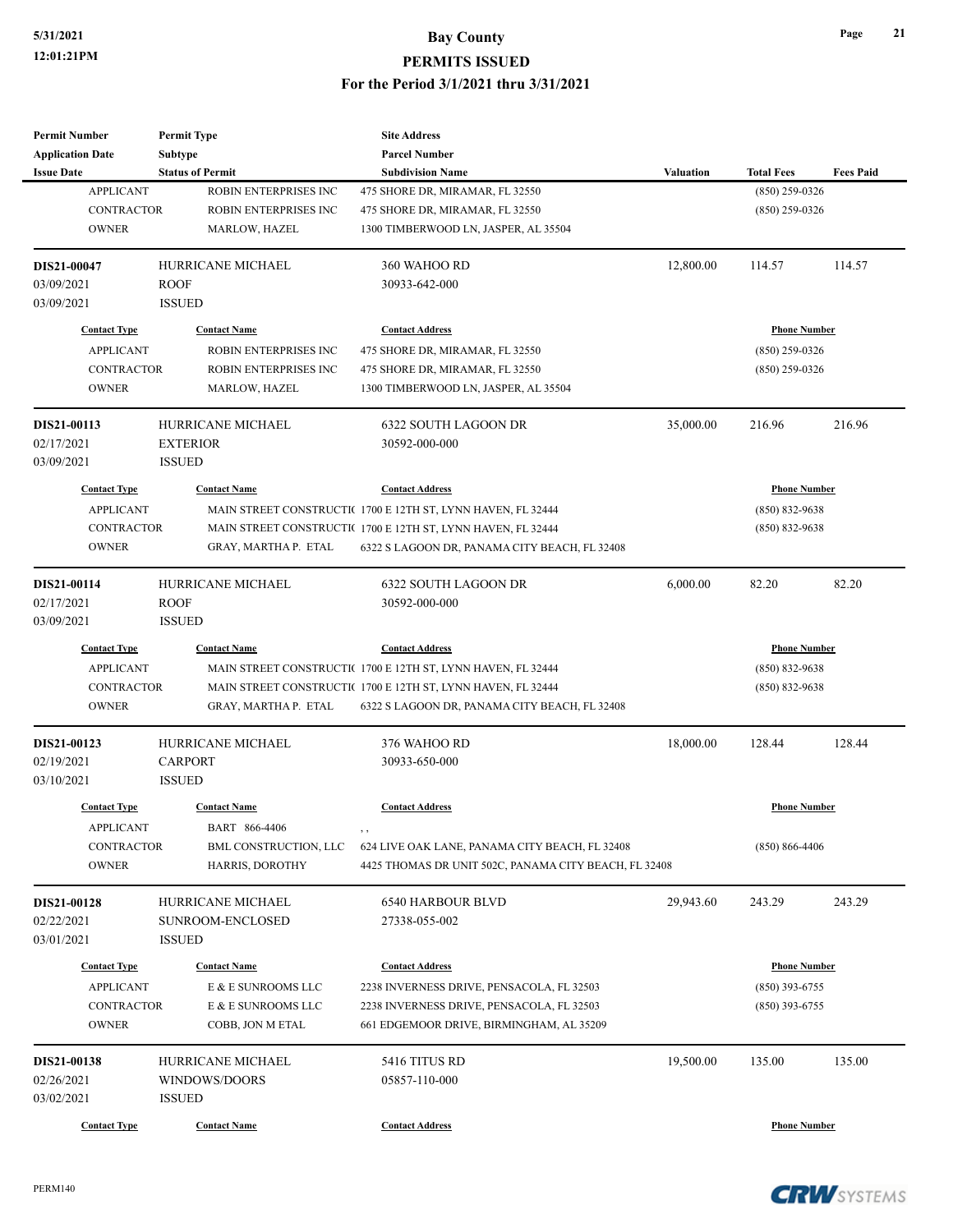| <b>Permit Number</b><br><b>Application Date</b> | <b>Permit Type</b><br>Subtype |                                 | <b>Site Address</b><br><b>Parcel Number</b>                                 |                  |                     |                  |
|-------------------------------------------------|-------------------------------|---------------------------------|-----------------------------------------------------------------------------|------------------|---------------------|------------------|
| <b>Issue Date</b>                               | <b>Status of Permit</b>       |                                 | <b>Subdivision Name</b>                                                     | <b>Valuation</b> | <b>Total Fees</b>   | <b>Fees Paid</b> |
| <b>APPLICANT</b>                                |                               | <b>VANCE 832-0702</b>           | $, \, ,$                                                                    |                  |                     |                  |
| CONTRACTOR                                      |                               |                                 | NOWELL CONSTRUCTION III 2620 N BONITA AVE, PANAMA CITY, FL 32405            |                  | $(000) 763 - 2820$  |                  |
| <b>OWNER</b>                                    |                               | TYSON, JESSICA C                | 5416 TITUS RD, PANAMA CITY, FL 32404                                        |                  |                     |                  |
| DIS21-00139                                     |                               | HURRICANE MICHAEL               | <b>6111 RIVERBROOKE DR</b>                                                  | 12,437.51        | 102.75              | 102.75           |
| 03/01/2021                                      | <b>EXTERIOR</b>               |                                 | 05658-300-280                                                               |                  |                     |                  |
| 03/02/2021                                      | <b>FINALED</b>                |                                 |                                                                             |                  |                     |                  |
| <b>Contact Type</b>                             | <b>Contact Name</b>           |                                 | <b>Contact Address</b>                                                      |                  | <b>Phone Number</b> |                  |
| <b>APPLICANT</b>                                |                               |                                 | NEW VANTAGE CONSTRUCT 169 GRIFFIN BLVD STE B115, PANAMA CITY BCH, FL 32413  |                  | $(850)$ 249-0309    |                  |
| <b>CONTRACTOR</b>                               |                               |                                 | NEW VANTAGE CONSTRUCT. 169 GRIFFIN BLVD STE B115, PANAMA CITY BCH, FL 32413 |                  | $(850)$ 249-0309    |                  |
| <b>OWNER</b>                                    |                               | <b>GRANBY, LACHANDA R &amp;</b> | HARTHAN, JOSHUA E, PANAMA CITY, FL 32404                                    |                  |                     |                  |
| DIS21-00140                                     |                               | HURRICANE MICHAEL               | 821 NORTH BAY DR                                                            | 7,000.00         | 71.93               | 71.93            |
| 03/01/2021                                      | <b>INTERIOR</b>               |                                 | 08766-000-000                                                               |                  |                     |                  |
| 03/02/2021                                      | <b>ISSUED</b>                 |                                 |                                                                             |                  |                     |                  |
| <b>Contact Type</b>                             |                               | <b>Contact Name</b>             | <b>Contact Address</b>                                                      |                  | <b>Phone Number</b> |                  |
| <b>APPLICANT</b>                                |                               | Joe 832-0332                    | , ,                                                                         |                  |                     |                  |
| <b>CONTRACTOR</b>                               |                               | <b>OWNER/BUILDER</b>            | , ,                                                                         |                  |                     |                  |
| <b>OWNER</b>                                    |                               | RILEY, JOSEPH LEE               | 821 NORTH BAY DR, LYNN HAVEN, FL 32444                                      |                  |                     |                  |
| DIS21-00141                                     |                               | <b>HURRICANE MICHAEL</b>        | 821 NORTH BAY DR                                                            | 7,000.00         | 82.20               | 82.20            |
| 03/01/2021                                      | <b>ROOF</b>                   |                                 | 08766-000-000                                                               |                  |                     |                  |
| 03/02/2021                                      | <b>ISSUED</b>                 |                                 |                                                                             |                  |                     |                  |
| <b>Contact Type</b>                             |                               | <b>Contact Name</b>             | <b>Contact Address</b>                                                      |                  | <b>Phone Number</b> |                  |
| <b>CONTRACTOR</b>                               |                               | <b>OWNER/BUILDER</b>            | $, \, ,$                                                                    |                  |                     |                  |
| <b>OWNER</b>                                    |                               | RILEY, JOSEPH LEE               | 821 NORTH BAY DR, LYNN HAVEN, FL 32444                                      |                  |                     |                  |
| DIS21-00142                                     |                               | HURRICANE MICHAEL               | 821 NORTH BAY DR                                                            | 1,000.00         | 71.93               | 71.93            |
| 03/01/2021                                      |                               | MISC SERVICE POLE               | 08766-000-000                                                               |                  |                     |                  |
| 03/02/2021                                      | <b>ISSUED</b>                 |                                 |                                                                             |                  |                     |                  |
| <b>Contact Type</b>                             |                               | <b>Contact Name</b>             | <b>Contact Address</b>                                                      |                  | <b>Phone Number</b> |                  |
| <b>APPLICANT</b>                                |                               | Joe 832-0332                    |                                                                             |                  |                     |                  |
| CONTRACTOR                                      |                               | OWNER/BUILDER                   | , ,                                                                         |                  |                     |                  |
| <b>OWNER</b>                                    |                               | RILEY, JOSEPH LEE               | , ,<br>821 NORTH BAY DR, LYNN HAVEN, FL 32444                               |                  |                     |                  |
|                                                 |                               |                                 |                                                                             |                  |                     |                  |
| DIS21-00143                                     |                               | <b>HURRICANE MICHAEL</b>        | 7430 TEAKWOOD CT                                                            | 8,000.00         | 89.91               | 89.91            |
| 03/01/2021                                      | <b>ROOF</b>                   |                                 | 07822-005-000                                                               |                  |                     |                  |
| 03/01/2021                                      | <b>FINALED</b>                |                                 |                                                                             |                  |                     |                  |
| <b>Contact Type</b>                             |                               | <b>Contact Name</b>             | <b>Contact Address</b>                                                      |                  | <b>Phone Number</b> |                  |
| <b>APPLICANT</b>                                |                               |                                 | JASON ANDREWS CONST, IN 1417 MAINE AVENUE, LYNN HAVEN, FL 32444             |                  | $(850) 814 - 6561$  |                  |
| <b>CONTRACTOR</b>                               |                               |                                 | JASON ANDREWS CONST, IN 1417 MAINE AVENUE, LYNN HAVEN, FL 32444             |                  | $(850) 814 - 6561$  |                  |
| <b>OWNER</b>                                    |                               | ADAMS, DARRYL B                 | 7430 TEAKWOOD CT, SOUTHPORT, FL 32409                                       |                  |                     |                  |
| DIS21-00144                                     |                               | HURRICANE MICHAEL               | 8636 NORTH LAGOON DR                                                        | 18,970.00        | 117.65              | 117.65           |
| 03/01/2021                                      | <b>ROOF</b>                   |                                 | 30188-061-000                                                               |                  |                     |                  |
| 03/01/2021                                      | <b>FINALED</b>                |                                 |                                                                             |                  |                     |                  |
| <b>Contact Type</b>                             |                               | <b>Contact Name</b>             | <b>Contact Address</b>                                                      |                  | <b>Phone Number</b> |                  |
| <b>APPLICANT</b>                                |                               |                                 | JASON ANDREWS CONST, IN 1417 MAINE AVENUE, LYNN HAVEN, FL 32444             |                  | $(850) 814 - 6561$  |                  |
| <b>CONTRACTOR</b>                               |                               |                                 | JASON ANDREWS CONST, IN 1417 MAINE AVENUE, LYNN HAVEN, FL 32444             |                  | $(850)$ 814-6561    |                  |
| <b>OWNER</b>                                    |                               | GOLDWIRE, SUZANNE               | 8636 N LAGOON DR, PANAMA CITY BEACH, FL 32408                               |                  |                     |                  |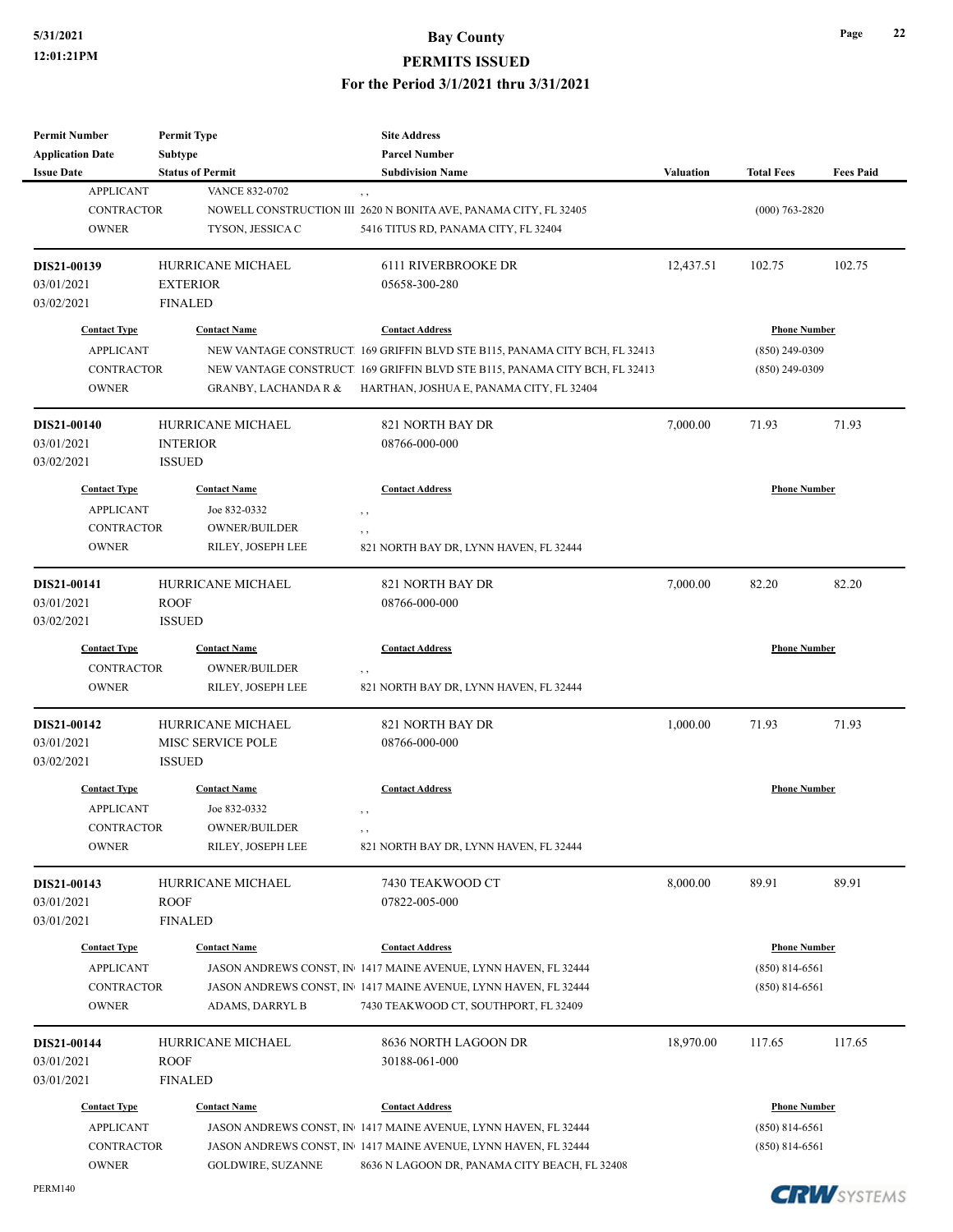| <b>Permit Number</b><br><b>Application Date</b><br><b>Issue Date</b>         | <b>Permit Type</b><br>Subtype<br><b>Status of Permit</b>        | <b>Site Address</b><br><b>Parcel Number</b><br><b>Subdivision Name</b>                                                                                                                                                                            | <b>Valuation</b> | <b>Total Fees</b>                                               | <b>Fees Paid</b> |
|------------------------------------------------------------------------------|-----------------------------------------------------------------|---------------------------------------------------------------------------------------------------------------------------------------------------------------------------------------------------------------------------------------------------|------------------|-----------------------------------------------------------------|------------------|
| DIS21-00145<br>03/01/2021<br>03/01/2021                                      | <b>HURRICANE MICHAEL</b><br><b>ROOF</b><br><b>ISSUED</b>        | 7520 COLERIDGE RD<br>06716-030-000                                                                                                                                                                                                                | 37,500.00        | 142.33                                                          | 142.33           |
| <b>Contact Type</b><br><b>APPLICANT</b><br><b>CONTRACTOR</b><br><b>OWNER</b> | <b>Contact Name</b>                                             | <b>Contact Address</b><br>JASON ANDREWS CONST, IN 1417 MAINE AVENUE, LYNN HAVEN, FL 32444<br>JASON ANDREWS CONST, IN 1417 MAINE AVENUE, LYNN HAVEN, FL 32444<br>MOUNTCASTLE, DUSTIN & B 7520 COLERIDGE RD, PANAMA CITY, FL 32404                  |                  | <b>Phone Number</b><br>$(850)$ 814-6561<br>$(850)$ 814-6561     |                  |
| DIS21-00146<br>03/02/2021<br>03/02/2021                                      | HURRICANE MICHAEL<br><b>ROOF</b><br><b>FINALED</b>              | 5614 MERRITT BROWN RD<br>05860-211-000                                                                                                                                                                                                            | 11,700.00        | 108.40                                                          | 108.40           |
| <b>Contact Type</b><br><b>APPLICANT</b><br><b>CONTRACTOR</b><br><b>OWNER</b> | <b>Contact Name</b><br>A TO Z ROOFING INC<br>A TO Z ROOFING INC | <b>Contact Address</b><br>2205 GRANT AVE STE. G, Panama City, FL 32405<br>2205 GRANT AVE STE. G, Panama City, FL 32405<br>AQUA VIEW MANAGEMENT<br>2860 TUPELO DR, Panama City, FL 32405                                                           |                  | <b>Phone Number</b><br>$(850) 851 - 7079$<br>$(850) 851 - 7079$ |                  |
| DIS21-00147<br>03/02/2021<br>03/04/2021                                      | HURRICANE MICHAEL<br><b>INTERIOR/EXTERIOR</b><br><b>FINALED</b> | 813 NORTH BAY DR N<br>08765-000-000                                                                                                                                                                                                               | 20,000.00        | 138.71                                                          | 138.71           |
| <b>Contact Type</b><br><b>APPLICANT</b><br><b>CONTRACTOR</b><br><b>OWNER</b> | <b>Contact Name</b><br>SIMMONS, BILLY C                         | <b>Contact Address</b><br>GREGGS QUALITY CONSTRU 1315 MICHIGAN AVE, LYNN HAVEN, FL 32444<br>GREGGS QUALITY CONSTRU 1315 MICHIGAN AVE, LYNN HAVEN, FL 32444<br>813 NORTH BAY DRIVE, LYNN HAVEN, FL 32444                                           |                  | <b>Phone Number</b><br>$(850)$ 785-0500<br>$(850)$ 785-0500     |                  |
| DIS21-00148<br>03/02/2021<br>03/05/2021                                      | HURRICANE MICHAEL<br>WINDOWS/DOORS<br><b>FINALED</b>            | 8407 THOMAS DR 2<br>30362-060-000                                                                                                                                                                                                                 | 2,203.78         | 71.93                                                           | 71.93            |
| <b>Contact Type</b><br><b>APPLICANT</b><br><b>CONTRACTOR</b><br><b>OWNER</b> | <b>Contact Name</b><br>SENTELL, JACQUELYN D                     | <b>Contact Address</b><br>ELITE CONSTRUCTION GROU 758 W 13TH ST, PANAMA CITY, FL 32401<br>ELITE CONSTRUCTION GROU 758 W 13TH ST, PANAMA CITY, FL 32401<br>8407 THOMAS DR UNIT 2, PANAMA CITY BEACH, FL 32408                                      |                  | <b>Phone Number</b><br>$(850)$ 276-1450<br>$(850)$ 276-1450     |                  |
| DIS21-00149<br>03/02/2021<br>03/02/2021                                      | HURRICANE MICHAEL<br><b>EXTERIOR</b><br><b>ISSUED</b>           | 204 SQUID LN<br>31443-020-000                                                                                                                                                                                                                     | 6,500.00         | 71.93                                                           | 71.93            |
| <b>Contact Type</b><br><b>APPLICANT</b><br>CONTRACTOR<br><b>OWNER</b>        | <b>Contact Name</b><br>SIMS, DAVID & CHRISTA K                  | <b>Contact Address</b><br>SCOTT WILSON CONSTRUCT 4341 THOMAS DR, Unit 303, PANAMA CITY BEACH, FL 32408<br>SCOTT WILSON CONSTRUCT 4341 THOMAS DR, Unit 303, PANAMA CITY BEACH, FL 32408<br>4341 THOMAS DRIVE BOX G-19, PANAMA CITY BEACH, FL 32408 |                  | <b>Phone Number</b><br>$(229) 886 - 1550$<br>(229) 886-1550     |                  |
| DIS21-00150<br>03/02/2021<br>03/02/2021                                      | <b>HURRICANE MICHAEL</b><br><b>INTERIOR</b><br><b>ISSUED</b>    | 1701 EAST AVE N<br>14619-000-000                                                                                                                                                                                                                  | 25,000.00        | 160.34                                                          | 160.34           |
| <b>Contact Type</b><br><b>APPLICANT</b><br>CONTRACTOR<br><b>OWNER</b>        | <b>Contact Name</b>                                             | <b>Contact Address</b><br>STRAIGHT ARROW DEVELOI 7120 CAMP FLOWERS RD, YOUNGSTOWN, FL 32466<br>STRAIGHT ARROW DEVELOF 7120 CAMP FLOWERS RD, YOUNGSTOWN, FL 32466<br>FIRST ASSEMBLY OF GOD CF 1701 N EAST AVE, PANAMA CITY, FL 32405               |                  | <b>Phone Number</b><br>(850) 722-8398<br>(850) 722-8398         |                  |
| DIS21-00151                                                                  | HURRICANE MICHAEL                                               | 1701 EAST AVE N                                                                                                                                                                                                                                   | 5,000.00         | 168.46                                                          | 168.46           |

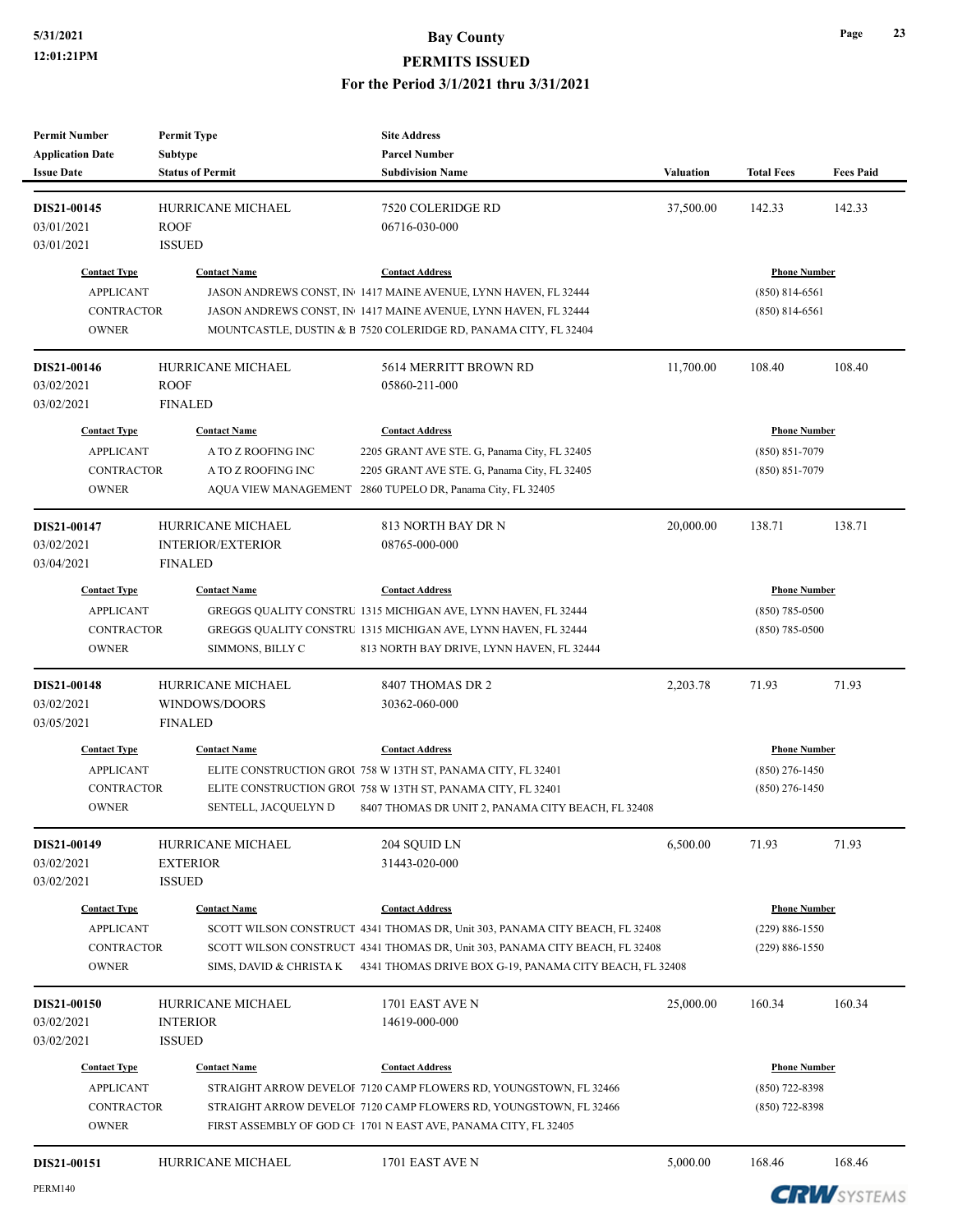## **5/31/2021 Bay County**

**PERMITS ISSUED**

**For the Period 3/1/2021 thru 3/31/2021**

| Permit Number           | <b>Permit Type</b>        |                                                                               |                  |                     |                  |  |
|-------------------------|---------------------------|-------------------------------------------------------------------------------|------------------|---------------------|------------------|--|
| <b>Application Date</b> | Subtype                   | <b>Parcel Number</b>                                                          |                  |                     |                  |  |
| <b>Issue Date</b>       | <b>Status of Permit</b>   | <b>Subdivision Name</b>                                                       | <b>Valuation</b> | <b>Total Fees</b>   | <b>Fees Paid</b> |  |
| 03/02/2021              | <b>ELECTRICAL</b>         | 14619-000-000                                                                 |                  |                     |                  |  |
| 03/02/2021              | <b>FINALED</b>            |                                                                               |                  |                     |                  |  |
| <b>Contact Type</b>     | <b>Contact Name</b>       | <b>Contact Address</b>                                                        |                  | <b>Phone Number</b> |                  |  |
| <b>APPLICANT</b>        |                           | STRAIGHT ARROW DEVELOF 7120 CAMP FLOWERS RD, YOUNGSTOWN, FL 32466             |                  | $(850)$ 722-8398    |                  |  |
| <b>CONTRACTOR</b>       |                           | STRAIGHT ARROW DEVELOF 7120 CAMP FLOWERS RD, YOUNGSTOWN, FL 32466             |                  | $(850)$ 722-8398    |                  |  |
| <b>OWNER</b>            |                           | FIRST ASSEMBLY OF GOD CF 1701 N EAST AVE, PANAMA CITY, FL 32405               |                  |                     |                  |  |
| DIS21-00153             | HURRICANE MICHAEL         | 2546 MICHIGAN CT                                                              | 9,460.00         | 85.00               | 85.00            |  |
| 03/02/2021              | <b>DECK</b>               | 27016-770-000                                                                 |                  |                     |                  |  |
| 03/10/2021              | <b>FINALED</b>            |                                                                               |                  |                     |                  |  |
| <b>Contact Type</b>     | <b>Contact Name</b>       | <b>Contact Address</b>                                                        |                  | <b>Phone Number</b> |                  |  |
| <b>APPLICANT</b>        | JAMES 850-387-0001        | $, \, , \,$                                                                   |                  |                     |                  |  |
| <b>CONTRACTOR</b>       |                           | TPR CONSTRUCTION & DESI <sup>1</sup> 2589 JENKS AVENUE, Panama City, FL 32405 |                  | $(850)$ 387-0001    |                  |  |
| <b>OWNER</b>            | NEWTON, JASON F           | 2546 MICHIGAN CT, PANAMA CITY, FL 32405                                       |                  |                     |                  |  |
|                         |                           |                                                                               |                  |                     |                  |  |
| DIS21-00154             | <b>HURRICANE MICHAEL</b>  | 1736 ST ANDREWS BLVD                                                          | 40,100.32        | 248.55              | 248.55           |  |
| 03/03/2021              | <b>EXTERIOR</b>           | 13138-001-000                                                                 |                  |                     |                  |  |
| 03/04/2021              | <b>ISSUED</b>             |                                                                               |                  |                     |                  |  |
| <b>Contact Type</b>     | <b>Contact Name</b>       | <b>Contact Address</b>                                                        |                  | <b>Phone Number</b> |                  |  |
| <b>APPLICANT</b>        | BRANDON EVANS 205-491-48, |                                                                               |                  |                     |                  |  |
| <b>CONTRACTOR</b>       | CHAPMAN CANOPY INC        | 201 PATRICIA ST, HUEYTOWN, AL 35023                                           | $(205)$ 491-4845 |                     |                  |  |
| <b>OWNER</b>            | <b>SHREE DURGA INC</b>    | 4933 E BUS HWY 98, PANAMA CITY, FL 32404                                      |                  |                     |                  |  |
|                         |                           |                                                                               |                  |                     |                  |  |
| DIS21-00155             | HURRICANE MICHAEL         | 3113 GAME FARM RD                                                             | 39,900.00        | 381.79              | 381.79           |  |
| 03/04/2021              | <b>TRUSS REPAIR</b>       | 12371-000-000                                                                 |                  |                     |                  |  |
| 03/04/2021              | <b>FINALED</b>            |                                                                               |                  |                     |                  |  |
| <b>Contact Type</b>     | <b>Contact Name</b>       | <b>Contact Address</b>                                                        |                  | <b>Phone Number</b> |                  |  |
| <b>APPLICANT</b>        | FREDRICO P HERNANDEZ      |                                                                               |                  |                     |                  |  |
| <b>CONTRACTOR</b>       | <b>OWNER BUILDER</b>      | , ,<br>, ,                                                                    |                  |                     |                  |  |
| <b>OWNER</b>            |                           | HERNANDEZ, FEDERICO P E 3807 W HWY 98, PANAMA CITY, FL 32401                  |                  |                     |                  |  |
| DIS21-00156             | HURRICANE MICHAEL         | <b>6 PRINCETON CIR</b>                                                        | 3,500.00         | 70.00               | 70.00            |  |
| 03/04/2021              | <b>INTERIOR</b>           | 13467-000-000                                                                 |                  |                     |                  |  |
| 03/04/2021              | <b>ISSUED</b>             |                                                                               |                  |                     |                  |  |
| <b>Contact Type</b>     | <b>Contact Name</b>       | <b>Contact Address</b>                                                        |                  | <b>Phone Number</b> |                  |  |
| <b>APPLICANT</b>        | RONNIE 404-307-4699       | $, \, , \,$                                                                   |                  |                     |                  |  |
| <b>CONTRACTOR</b>       |                           | CONSTRUCTION SERVICES B 3003 STATE AVE, Panama City, FL 32405                 |                  | $(850)$ 763-8600    |                  |  |
| <b>OWNER</b>            | RUSSELL, JANE I.          | 6 PRINCETON CIR, PANAMA CITY, FL 32405                                        |                  |                     |                  |  |
| DIS21-00157             | <b>DEMOLITION</b>         | 2409 16TH ST E                                                                | 0.00             | 133.58              | 133.58           |  |
| 03/05/2021              | <b>RESIDENTIAL</b>        | 14800-000-000                                                                 |                  |                     |                  |  |
| 03/05/2021              | <b>ISSUED</b>             |                                                                               |                  |                     |                  |  |
| <b>Contact Type</b>     | <b>Contact Name</b>       | <b>Contact Address</b>                                                        |                  | <b>Phone Number</b> |                  |  |
| <b>APPLICANT</b>        |                           | ANTHONY'S OUTDOOR SERV 7000 HWY 77, SOUTHPORT, FL 32409                       | $(850)$ 264-1145 |                     |                  |  |
| <b>CONTRACTOR</b>       |                           | ANTHONY'S OUTDOOR SERV 7000 HWY 77, SOUTHPORT, FL 32409                       |                  | $(850)$ 264-1145    |                  |  |
| <b>OWNER</b>            | DAVIS, PEGGY C            | 2409 E 16TH ST, PANAMA CITY, FL 32405                                         |                  |                     |                  |  |
| <b>DIS21-00158</b>      | HURRICANE MICHAEL         | 120 VENADO PL                                                                 | 143,901.00       | 623.49              | 623.49           |  |
| 03/06/2021              | <b>INTERIOR/EXTERIOR</b>  | 37411-000-000                                                                 |                  |                     |                  |  |
| 03/09/2021              | <b>ISSUED</b>             |                                                                               |                  |                     |                  |  |

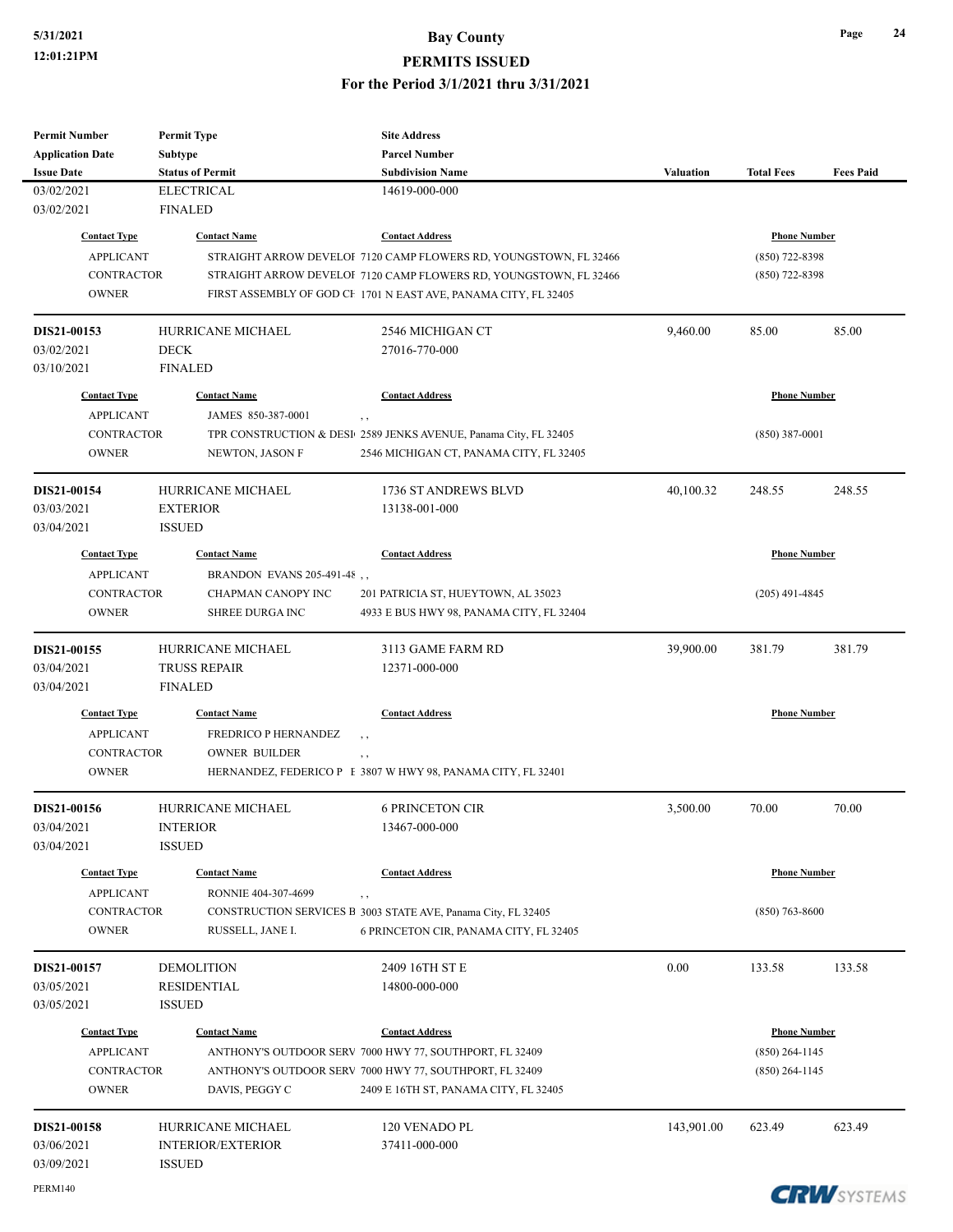## **5/31/2021 Bay County PERMITS ISSUED**

#### **For the Period 3/1/2021 thru 3/31/2021**

| <b>Permit Number</b>    | <b>Permit Type</b>       | <b>Site Address</b>                                                           |                  |                     |                  |
|-------------------------|--------------------------|-------------------------------------------------------------------------------|------------------|---------------------|------------------|
| <b>Application Date</b> | Subtype                  | <b>Parcel Number</b>                                                          |                  |                     |                  |
| <b>Issue Date</b>       | <b>Status of Permit</b>  | <b>Subdivision Name</b>                                                       | <b>Valuation</b> | <b>Total Fees</b>   | <b>Fees Paid</b> |
| <b>Contact Type</b>     | <b>Contact Name</b>      | <b>Contact Address</b>                                                        |                  | <b>Phone Number</b> |                  |
| <b>APPLICANT</b>        |                          | BK CONSTRUCTION AND DE 22818 ANN MILLER RD, PANAMA CITY BEACH,                |                  | $(850)$ 258-5484    |                  |
| <b>CONTRACTOR</b>       |                          | BK CONSTRUCTION AND DE 22818 ANN MILLER RD, PANAMA CITY BEACH,                |                  | $(850)$ 258-5484    |                  |
| <b>OWNER</b>            | SMITH, KAREN             | 120 VENADO PLACE, PANAMA CITY BEACH, FL 32413                                 |                  |                     |                  |
| DIS21-00159             | <b>DEMOLITION</b>        | 5937 ARD DR                                                                   | 0.00             | 133.58              | 133.58           |
| 03/08/2021              | RESIDENTIAL              | 05231-010-000                                                                 |                  |                     |                  |
| 03/08/2021              | <b>ISSUED</b>            |                                                                               |                  |                     |                  |
| <b>Contact Type</b>     | <b>Contact Name</b>      | <b>Contact Address</b>                                                        |                  | <b>Phone Number</b> |                  |
| <b>APPLICANT</b>        |                          | ANTHONY'S OUTDOOR SERV 7000 HWY 77, SOUTHPORT, FL 32409                       |                  | $(850)$ 264-1145    |                  |
| <b>CONTRACTOR</b>       |                          | ANTHONY'S OUTDOOR SERV 7000 HWY 77, SOUTHPORT, FL 32409                       |                  | $(850)$ 264-1145    |                  |
| <b>OWNER</b>            |                          | WOLFE, ALISON L & HENRY 7484 SHADOW BAY DR, PANAMA CITY, FL 32404             |                  |                     |                  |
| DIS21-00160             | HURRICANE MICHAEL        | 7724 FRONT BEACH RD                                                           | 13,580.00        | 70.00               | 70.00            |
| 03/08/2021              | <b>ROOF</b>              | 27868-060-000                                                                 |                  |                     |                  |
| 03/08/2021              | <b>ISSUED</b>            |                                                                               |                  |                     |                  |
| <b>Contact Type</b>     | <b>Contact Name</b>      | <b>Contact Address</b>                                                        |                  | <b>Phone Number</b> |                  |
| <b>APPLICANT</b>        |                          | GREG'S ROOFING OF BAY CO 5206 KIRKLAND LANE, PANAMA CITY, FL 32404            |                  | $(850)$ 769-7883    |                  |
| <b>CONTRACTOR</b>       |                          | GREG'S ROOFING OF BAY CO 5206 KIRKLAND LANE, PANAMA CITY, FL 32404            |                  | $(850)$ 769-7883    |                  |
| <b>OWNER</b>            | MIKATO, INC              | 7724 FRONT BEACH RD, PANAMA CITY, FL 32407                                    |                  |                     |                  |
| <b>DIS21-00162</b>      | HURRICANE MICHAEL        | 3114 KINGS DR                                                                 | 30,000.00        | 190.83              | 190.83           |
| 03/09/2021              | <b>INTERIOR/EXTERIOR</b> | 26891-000-000                                                                 |                  |                     |                  |
| 03/09/2021              | <b>ISSUED</b>            |                                                                               |                  |                     |                  |
| <b>Contact Type</b>     | <b>Contact Name</b>      | <b>Contact Address</b>                                                        |                  | <b>Phone Number</b> |                  |
| <b>APPLICANT</b>        | SHEEGOG CONTRACTING      | 5526 LAKE HOWELL RD, WINTER PARK, FL 32792                                    |                  | $(407)$ 637-5339    |                  |
| <b>CONTRACTOR</b>       | SHEEGOG CONTRACTING      | 5526 LAKE HOWELL RD, WINTER PARK, FL 32792                                    |                  | $(407)$ 637-5339    |                  |
| <b>OWNER</b>            | NELSON, SUSAN RANDALL    | 3114 KINGS DR, PANAMA CITY, FL 32405                                          |                  |                     |                  |
| DIS21-00165             | HURRICANE MICHAEL        | 809 COLLEGE OAKS LN                                                           | 3,206.00         | 70.00               | 70.00            |
| 03/09/2021              | <b>INTERIOR/EXTERIOR</b> | 08729-128-000                                                                 |                  |                     |                  |
| 03/10/2021              | <b>ISSUED</b>            |                                                                               |                  |                     |                  |
| <b>Contact Type</b>     | <b>Contact Name</b>      | <b>Contact Address</b>                                                        |                  | <b>Phone Number</b> |                  |
| <b>APPLICANT</b>        | MACK                     | $, \, ,$                                                                      |                  |                     |                  |
| <b>CONTRACTOR</b>       |                          | TPR CONSTRUCTION & DESI <sup>1</sup> 2589 JENKS AVENUE, Panama City, FL 32405 |                  | $(850)$ 387-0001    |                  |
| <b>OWNER</b>            |                          | OSWALD, JOHN PETER & LOI 807 COLLEGE OAKS LANE, LYNN HAVEN, FL 32444          |                  |                     |                  |
| DIS21-00166             | HURRICANE MICHAEL        | 8619 DEER POINT DR                                                            | 11,416.00        | 191.87              | 191.87           |
| 03/09/2021              | <b>ROOF</b>              | 05441-033-000                                                                 |                  |                     |                  |
| 03/25/2021              | <b>FINALED</b>           |                                                                               |                  |                     |                  |
| <b>Contact Type</b>     | <b>Contact Name</b>      | <b>Contact Address</b>                                                        |                  | <b>Phone Number</b> |                  |
| <b>APPLICANT</b>        | MITCH 850-894-6221       | , ,                                                                           |                  |                     |                  |
| <b>CONTRACTOR</b>       |                          | ALL WEATHER ROOFING ANI 397 WINDSWEPT BLVD, FREEPORT, FL 32439                |                  | $(850) 894 - 6221$  |                  |
| <b>OWNER</b>            |                          | FLORIDA REAL ESTATE ADM SERVICES INC TRUSTEE, PALM CITY, FL 34990             |                  |                     |                  |
| DIS21-00167             | HURRICANE MICHAEL        | 8619 DEER POINT DR                                                            | 1,200.00         | 139.74              | 139.74           |
| 03/09/2021              | TRUSS REPAIR             | 05441-033-000                                                                 |                  |                     |                  |
| 03/25/2021              | <b>ISSUED</b>            |                                                                               |                  |                     |                  |
| <b>Contact Type</b>     | <b>Contact Name</b>      | <b>Contact Address</b>                                                        |                  | <b>Phone Number</b> |                  |

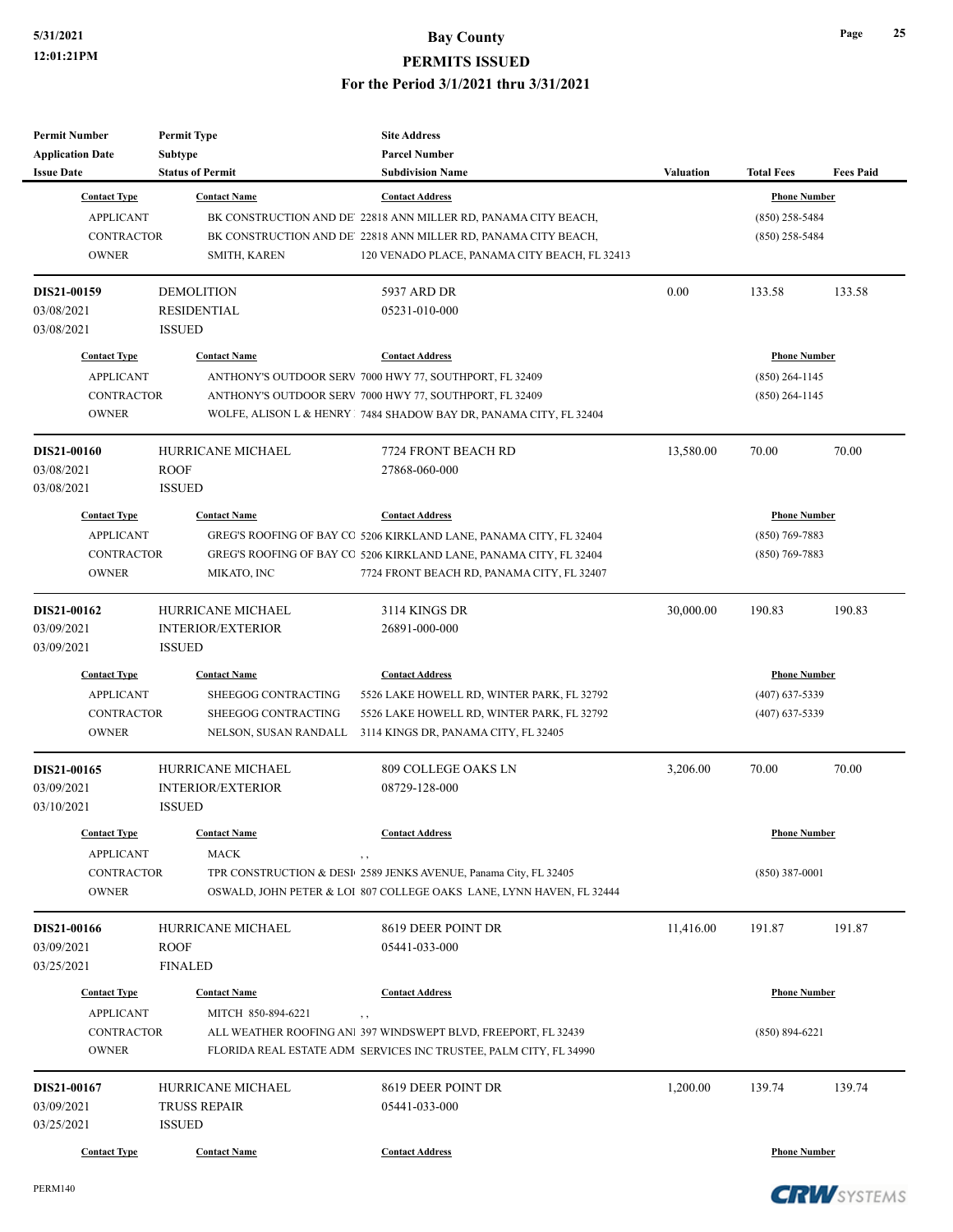| Permit Number                                | <b>Permit Type</b>                        | <b>Site Address</b>                                                              |            |                     |                  |
|----------------------------------------------|-------------------------------------------|----------------------------------------------------------------------------------|------------|---------------------|------------------|
| <b>Application Date</b><br><b>Issue Date</b> | <b>Subtype</b><br><b>Status of Permit</b> | <b>Parcel Number</b><br><b>Subdivision Name</b>                                  | Valuation  | <b>Total Fees</b>   | <b>Fees Paid</b> |
| <b>APPLICANT</b>                             | MITCH 850-894-6221                        |                                                                                  |            |                     |                  |
| <b>CONTRACTOR</b>                            |                                           | $, \, , \,$<br>ALL WEATHER ROOFING ANI 5970 LOVE RIDGE DR, TALLAHASSEE, FL 32312 |            | $(850) 894 - 6221$  |                  |
| <b>OWNER</b>                                 |                                           | FLORIDA REAL ESTATE ADM SERVICES INC TRUSTEE, PALM CITY, FL 34990                |            |                     |                  |
|                                              |                                           |                                                                                  |            |                     |                  |
| DIS21-00169                                  | HURRICANE MICHAEL                         | 1522 TROUT LN                                                                    | 50,000.00  | 295.95              | 295.95           |
| 03/09/2021                                   | <b>INTERIOR/EXTERIOR</b>                  | 30933-526-000                                                                    |            |                     |                  |
| 03/15/2021                                   | <b>ISSUED</b>                             |                                                                                  |            |                     |                  |
| <b>Contact Type</b>                          | <b>Contact Name</b>                       | <b>Contact Address</b>                                                           |            | <b>Phone Number</b> |                  |
| <b>APPLICANT</b>                             |                                           | TIMMINS CONSTRUCTION IN 9718 SUMMER CREEK DRIVE, PANAMA CITY, F1 32409           |            | $(850) 541 - 3385$  |                  |
| <b>CONTRACTOR</b>                            |                                           | TIMMINS CONSTRUCTION IN 9718 SUMMER CREEK DRIVE, PANAMA CITY, F1 32409           |            | $(850)$ 541-3385    |                  |
| <b>OWNER</b>                                 | FISCHER, CHARLES                          | PO BOX 28373, PANAMA CITY, FL 32411                                              |            |                     |                  |
| DIS21-00171                                  | HURRICANE MICHAEL                         | 447 WAHOO RD                                                                     | 12,000.00  | 95.00               | 95.00            |
| 03/10/2021                                   | WINDOWS/DOORS                             | 30933-447-000                                                                    |            |                     |                  |
| 03/15/2021                                   | <b>ISSUED</b>                             |                                                                                  |            |                     |                  |
| <b>Contact Type</b>                          | <b>Contact Name</b>                       | <b>Contact Address</b>                                                           |            | <b>Phone Number</b> |                  |
| <b>APPLICANT</b>                             |                                           | CHUCK NEEL CONSTRUCTIO PO BOX 148, MARIANNA, FL 32447                            |            | $(850)$ 209-4266    |                  |
| <b>CONTRACTOR</b>                            |                                           | CHUCK NEEL CONSTRUCTIO PO BOX 148, MARIANNA, FL 32447                            |            | $(850)$ 209-4266    |                  |
| <b>OWNER</b>                                 | VELEZ, JOSE G                             | PO BOX 28293, PANAMA CITY, FL 32411                                              |            |                     |                  |
|                                              |                                           |                                                                                  |            |                     |                  |
| DIS21-00172                                  | <b>HURRICANE MICHAEL</b>                  | 6708 THOMAS DR E                                                                 | 558.73     | 70.00               | 70.00            |
| 03/11/2021                                   | <b>EXTERIOR</b>                           | 30638-015-000                                                                    |            |                     |                  |
| 03/11/2021                                   | <b>ISSUED</b>                             |                                                                                  |            |                     |                  |
| <b>Contact Type</b>                          | <b>Contact Name</b>                       | <b>Contact Address</b>                                                           |            | <b>Phone Number</b> |                  |
| <b>APPLICANT</b>                             | Opal 624-6776                             | , ,                                                                              |            |                     |                  |
| <b>CONTRACTOR</b>                            | <b>OWNER/BUILDER</b>                      | , ,                                                                              |            |                     |                  |
| <b>OWNER</b>                                 | LOVELACE, OPAL                            | 6708 THOMAS DR APT E, PANAMA CITY BEACH, FL 32408                                |            |                     |                  |
| DIS21-00173                                  | <b>HURRICANE MICHAEL</b>                  | 1934 CREAMER RD                                                                  | 147,567.93 | 636.13              | 636.13           |
| 03/12/2021                                   | <b>INTERIOR</b>                           | 07933-000-000                                                                    |            |                     |                  |
| 03/12/2021                                   | <b>ISSUED</b>                             |                                                                                  |            |                     |                  |
| <b>Contact Type</b>                          | <b>Contact Name</b>                       | <b>Contact Address</b>                                                           |            | <b>Phone Number</b> |                  |
| APPLICANT                                    |                                           | WB WILLIAMSON BROS. INC 1106 SE 12TH CT, CAPE CORAL, FL 33990                    |            | $(239)$ 283-2013    |                  |
| CONTRACTOR                                   |                                           | WB WILLIAMSON BROS. INC 1106 SE 12TH CT, CAPE CORAL, FL 33990                    |            | $(239)$ 283-2013    |                  |
| <b>OWNER</b>                                 | WILDER, MICHAEL                           | 1934 CREAMER RD, PANAMA CITY, FL 32409                                           |            |                     |                  |
| DIS21-00174                                  | HURRICANE MICHAEL                         | 6214 AZALEA AVE                                                                  | 13,750.00  | 105.50              | 105.50           |
| 03/12/2021                                   | <b>ROOF</b>                               | 31045-000-000                                                                    |            |                     |                  |
| 03/12/2021                                   | <b>ISSUED</b>                             |                                                                                  |            |                     |                  |
| <b>Contact Type</b>                          | <b>Contact Name</b>                       | <b>Contact Address</b>                                                           |            | <b>Phone Number</b> |                  |
| <b>APPLICANT</b>                             |                                           | MONTGOMERY METAL ROOI 1523 MCKINNON BRIDGE RD, PONCE DE LEON, FL 32455           |            | $(850) 892 - 4683$  |                  |
| <b>CONTRACTOR</b>                            |                                           | MONTGOMERY METAL ROOI 1523 MCKINNON BRIDGE RD, PONCE DE LEON, FL 32455           |            | $(850) 892 - 4683$  |                  |
| <b>OWNER</b>                                 | CARTER, BOBBIE J                          | 2511 BREEZY LANE, PANAMA CITY, FL 32405                                          |            |                     |                  |
| DIS21-00175                                  | <b>DEMOLITION</b>                         | 16609 ROLLOHOME RD                                                               | 0.00       | 133.58              | 133.58           |
| 03/12/2021                                   | <b>RESIDENTIAL</b>                        | 02924-000-000                                                                    |            |                     |                  |
| 03/12/2021                                   | <b>ISSUED</b>                             |                                                                                  |            |                     |                  |
|                                              |                                           |                                                                                  |            |                     |                  |
| <b>Contact Type</b>                          | <b>Contact Name</b>                       | <b>Contact Address</b>                                                           |            | <b>Phone Number</b> |                  |

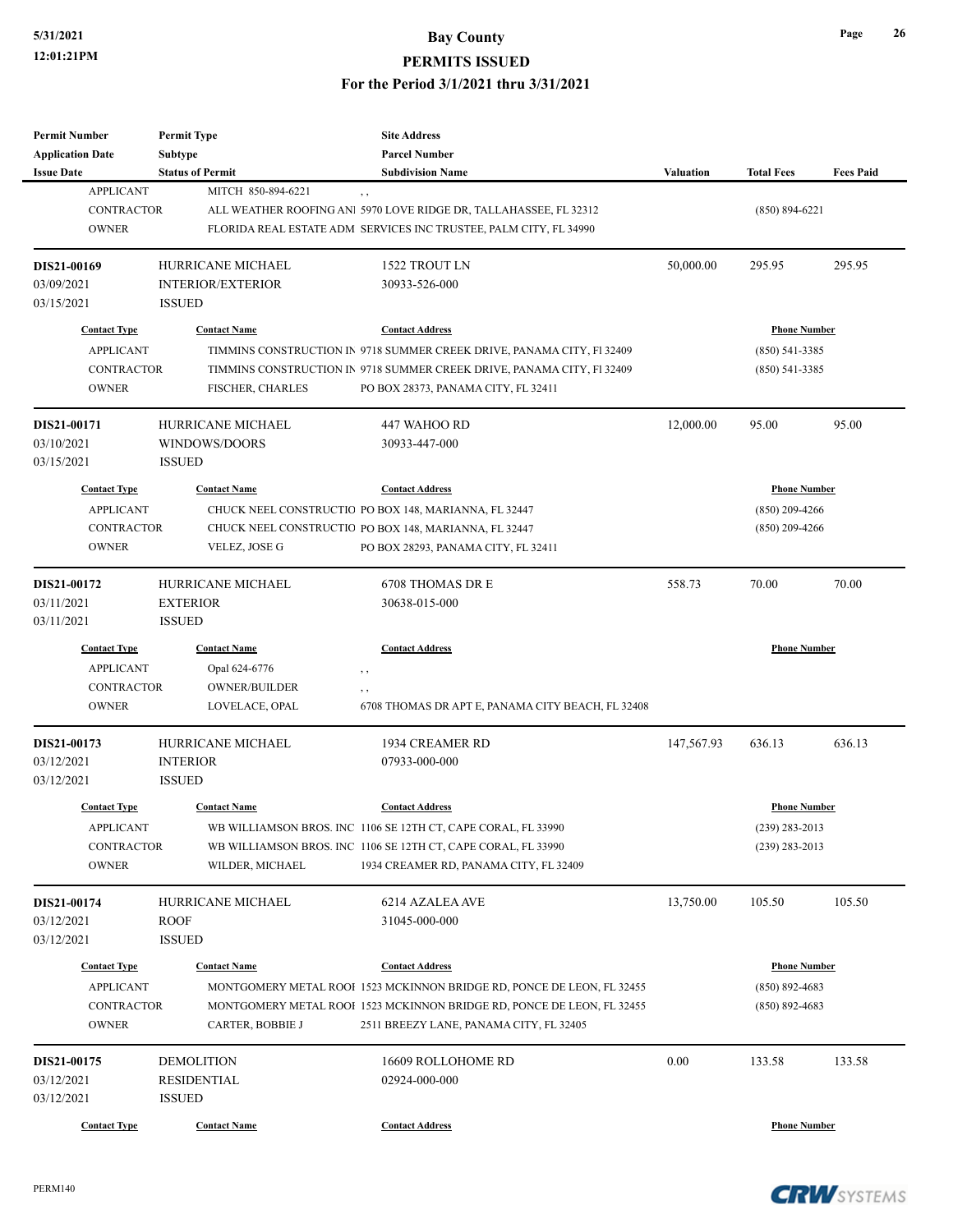| <b>Permit Number</b>    | <b>Permit Type</b>       | <b>Site Address</b>                                         |                  |                     |                  |
|-------------------------|--------------------------|-------------------------------------------------------------|------------------|---------------------|------------------|
| <b>Application Date</b> | Subtype                  | <b>Parcel Number</b>                                        |                  |                     |                  |
| <b>Issue Date</b>       | <b>Status of Permit</b>  | <b>Subdivision Name</b>                                     | <b>Valuation</b> | <b>Total Fees</b>   | <b>Fees Paid</b> |
| <b>APPLICANT</b>        | DEMOLITION PROS, LLC.    | 366B AIRPORT BLVD., PENSACOLA, FL 32503                     |                  | $(850) 564-9966$    |                  |
| <b>CONTRACTOR</b>       | DEMOLITION PROS, LLC.    | 366B AIRPORT BLVD., PENSACOLA, FL 32503                     |                  | $(850) 564-9966$    |                  |
| <b>OWNER</b>            | JOHNSON, DERRICK G &     | LINTON, BEVERLY A, MIAMI, FL 33169                          |                  |                     |                  |
| DIS21-00176             | HURRICANE MICHAEL        | <b>8109 SURF DR</b>                                         | 44,200.00        | 252.24              | 252.24           |
| 03/12/2021              | <b>ROOF</b>              | 30513-000-000                                               |                  |                     |                  |
| 03/12/2021              | <b>ISSUED</b>            |                                                             |                  |                     |                  |
| <b>Contact Type</b>     | <b>Contact Name</b>      | <b>Contact Address</b>                                      |                  | <b>Phone Number</b> |                  |
| <b>APPLICANT</b>        |                          | REROOF AMERICA CORPORA 2904 VIA ESPERANZA, EDMOND, OK 73013 |                  | $(850) 588 - 0937$  |                  |
| <b>CONTRACTOR</b>       |                          | REROOF AMERICA CORPORA 2904 VIA ESPERANZA, EDMOND, OK 73013 |                  | $(850) 588 - 0937$  |                  |
| <b>OWNER</b>            | SUNSET INN, INC.         | 8109 SURF DRIVE, PANAMA CITY BEACH, FL 32408                |                  |                     |                  |
| DIS21-00177             | <b>DEMOLITION</b>        | 2334 16TH CT E                                              | 0.00             | 133.58              | 133.58           |
| 03/12/2021              | <b>RESIDENTIAL</b>       | 14768-000-000                                               |                  |                     |                  |
| 03/12/2021              | <b>ISSUED</b>            |                                                             |                  |                     |                  |
| <b>Contact Type</b>     | <b>Contact Name</b>      | <b>Contact Address</b>                                      |                  | <b>Phone Number</b> |                  |
| <b>APPLICANT</b>        | DEMOLITION PROS, LLC.    | 366B AIRPORT BLVD., PENSACOLA, FL 32503                     |                  | $(850) 564-9966$    |                  |
| <b>CONTRACTOR</b>       | DEMOLITION PROS, LLC.    | 366B AIRPORT BLVD., PENSACOLA, FL 32503                     |                  | $(850) 564-9966$    |                  |
| <b>OWNER</b>            | PARKER, MARGIE G &       | MINTON, WILLIAM T, PANAMA CITY, FL 32405                    |                  |                     |                  |
|                         |                          |                                                             |                  |                     |                  |
| DIS21-00178             | HURRICANE MICHAEL        | 8024 SURF DR                                                | 9,005.75         | 99.15               | 99.15            |
| 03/12/2021              | <b>ROOF</b>              | 30479-000-000                                               |                  |                     |                  |
| 03/12/2021              | <b>FINALED</b>           |                                                             |                  |                     |                  |
| <b>Contact Type</b>     | <b>Contact Name</b>      | <b>Contact Address</b>                                      |                  | <b>Phone Number</b> |                  |
| <b>APPLICANT</b>        |                          | REROOF AMERICA CORPORA 2904 VIA ESPERANZA, EDMOND, OK 73013 |                  | $(850) 588 - 0937$  |                  |
| CONTRACTOR              |                          | REROOF AMERICA CORPORA 2904 VIA ESPERANZA, EDMOND, OK 73013 |                  | $(850) 588 - 0937$  |                  |
| <b>OWNER</b>            | SUNSET INN INC           | 8109 SURF DR, PANAMA CITY BEACH, FL 32408                   |                  |                     |                  |
| DIS21-00179             | <b>HURRICANE MICHAEL</b> | <b>8016 SURF DR</b>                                         | 16,900.00        | 131.52              | 131.52           |
| 03/12/2021              | <b>ROOF</b>              | 30477-000-000                                               |                  |                     |                  |
| 03/12/2021              | <b>FINALED</b>           |                                                             |                  |                     |                  |
| <b>Contact Type</b>     | <b>Contact Name</b>      | <b>Contact Address</b>                                      |                  | <b>Phone Number</b> |                  |
| <b>APPLICANT</b>        |                          | REROOF AMERICA CORPORA 2904 VIA ESPERANZA, EDMOND, OK 73013 |                  | $(850) 588 - 0937$  |                  |
| CONTRACTOR              |                          | REROOF AMERICA CORPORA 2904 VIA ESPERANZA, EDMOND, OK 73013 |                  | $(850) 588 - 0937$  |                  |
| <b>OWNER</b>            | SUNSET INN, INC.         | 8109 SURF DR, PANAMA CITY, FL 32408                         |                  |                     |                  |
| DIS21-00180             | HURRICANE MICHAEL        | 8112 SURF DR                                                | 26,000.00        | 172.05              | 172.05           |
| 03/12/2021              | <b>ROOF</b>              | 30412-000-000                                               |                  |                     |                  |
| 03/12/2021              | <b>FINALED</b>           |                                                             |                  |                     |                  |
| <b>Contact Type</b>     | <b>Contact Name</b>      | <b>Contact Address</b>                                      |                  | <b>Phone Number</b> |                  |
| <b>APPLICANT</b>        |                          | REROOF AMERICA CORPORA 2904 VIA ESPERANZA, EDMOND, OK 73013 |                  | $(850) 588 - 0937$  |                  |
| CONTRACTOR              |                          | REROOF AMERICA CORPORA 2904 VIA ESPERANZA, EDMOND, OK 73013 |                  | $(850) 588 - 0937$  |                  |
| <b>OWNER</b>            | SUNSET INN INC           | 8109 SURF DR, PANAMA CITY BEACH, FL 32408                   |                  |                     |                  |
| DIS21-00181             | HURRICANE MICHAEL        | 8623 NORTH LAGOON DR C-7                                    | 4,200.00         | 80.00               | 80.00            |
| 03/12/2021              | <b>ROOF</b>              | 30197-046-070                                               |                  |                     |                  |
| 03/12/2021              | <b>ISSUED</b>            |                                                             |                  |                     |                  |
| <b>Contact Type</b>     | <b>Contact Name</b>      | <b>Contact Address</b>                                      |                  | <b>Phone Number</b> |                  |
|                         |                          |                                                             |                  |                     |                  |

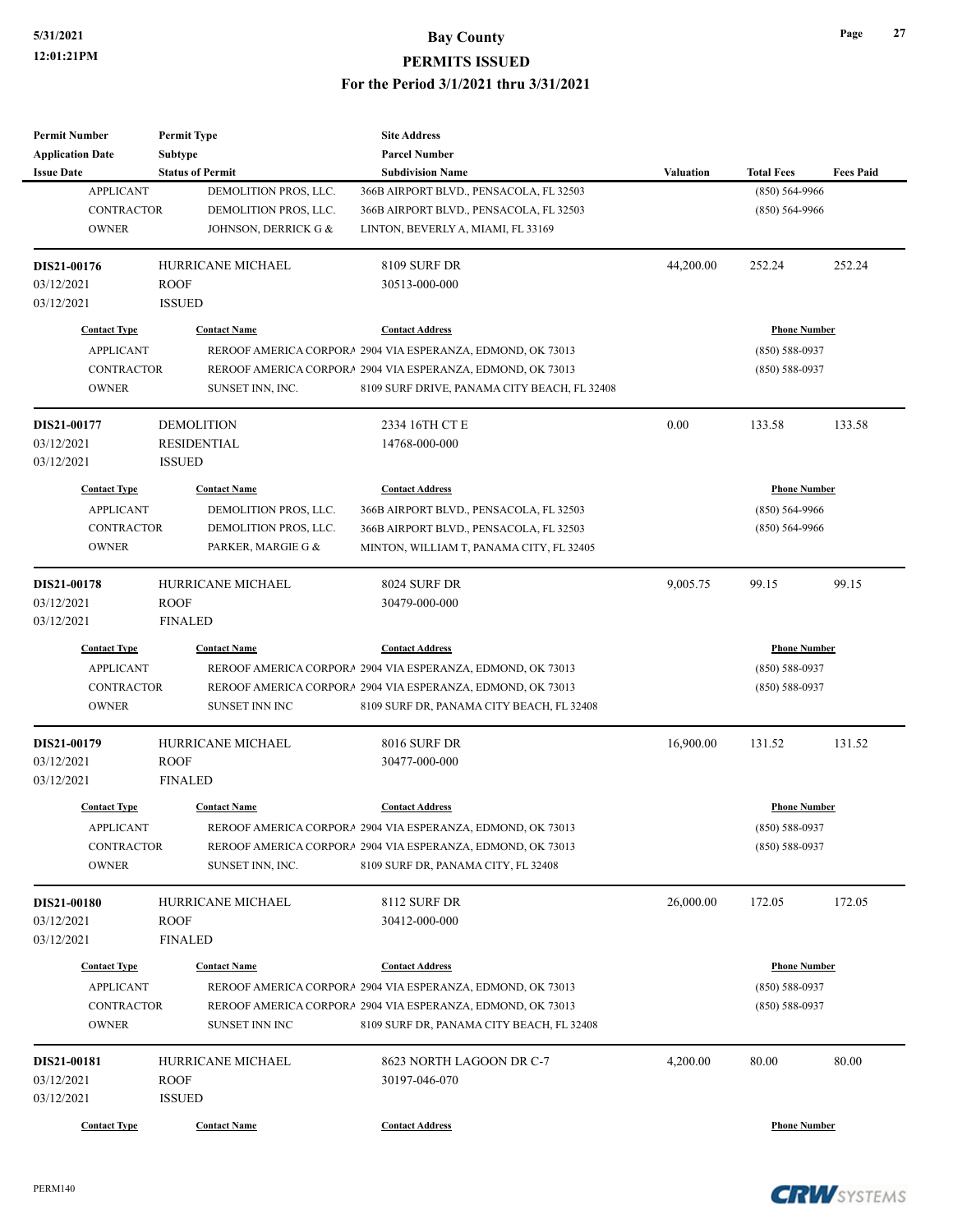| <b>Permit Number</b>    | <b>Permit Type</b>       | <b>Site Address</b>                                                            |                  |                     |                  |
|-------------------------|--------------------------|--------------------------------------------------------------------------------|------------------|---------------------|------------------|
| <b>Application Date</b> | <b>Subtype</b>           | <b>Parcel Number</b>                                                           |                  |                     |                  |
| <b>Issue Date</b>       | <b>Status of Permit</b>  | <b>Subdivision Name</b>                                                        | <b>Valuation</b> | <b>Total Fees</b>   | <b>Fees Paid</b> |
| <b>APPLICANT</b>        | <b>AKC</b> Contracting   | 5310 SUNWOOD ROAD, PANAMA CITY, FL 32404                                       |                  | $(850) 784 - 8184$  |                  |
| <b>CONTRACTOR</b>       | <b>AKC</b> Contracting   | 5310 SUNWOOD ROAD, PANAMA CITY, FL 32404                                       |                  | $(850) 784 - 8184$  |                  |
| <b>OWNER</b>            |                          | NAUTICUS PROPERTIES LLC 107 CHRISTEN LN, DOTHAN, AL 36305                      |                  |                     |                  |
| DIS21-00182             | HURRICANE MICHAEL        | 8623 NORTH LAGOON DR C-6                                                       | 4,200.00         | 80.00               | 80.00            |
| 03/12/2021              | <b>ROOF</b>              | 30197-051-000                                                                  |                  |                     |                  |
| 03/12/2021              | <b>ISSUED</b>            |                                                                                |                  |                     |                  |
| <b>Contact Type</b>     | <b>Contact Name</b>      | <b>Contact Address</b>                                                         |                  | <b>Phone Number</b> |                  |
| <b>APPLICANT</b>        | <b>AKC</b> Contracting   | 5310 SUNWOOD ROAD, PANAMA CITY, FL 32404                                       |                  | $(850) 784 - 8184$  |                  |
| <b>CONTRACTOR</b>       | <b>AKC</b> Contracting   | 5310 SUNWOOD ROAD, PANAMA CITY, FL 32404                                       |                  | $(850) 784 - 8184$  |                  |
| <b>OWNER</b>            | <b>JAMES, NEAL</b>       | PO BOX 121626, NASHVILLE, TN 37212                                             |                  |                     |                  |
| DIS21-00183             | HURRICANE MICHAEL        | 8623 NORTH LAGOON DR C-5                                                       | 4,200.00         | 80.00               | 80.00            |
| 03/12/2021              | <b>ROOF</b>              | 30197-036-000                                                                  |                  |                     |                  |
| 03/12/2021              | <b>ISSUED</b>            |                                                                                |                  |                     |                  |
| <b>Contact Type</b>     | <b>Contact Name</b>      | <b>Contact Address</b>                                                         |                  | <b>Phone Number</b> |                  |
| <b>APPLICANT</b>        | <b>AKC</b> Contracting   | 5310 SUNWOOD ROAD, PANAMA CITY, FL 32404                                       |                  | $(850) 784 - 8184$  |                  |
| <b>CONTRACTOR</b>       | <b>AKC</b> Contracting   | 5310 SUNWOOD ROAD, PANAMA CITY, FL 32404                                       |                  | $(850) 784 - 8184$  |                  |
| <b>OWNER</b>            | CAVOLI, CHESTER C.       | PO BOX 9765, PANAMA CITY BEACH, FL 32417                                       |                  |                     |                  |
|                         |                          |                                                                                |                  |                     |                  |
| DIS21-00184             | HURRICANE MICHAEL        | 8623 NORTH LAGOON DR D-6                                                       | 4,200.00         | 80.00               | 80.00            |
| 03/12/2021              | <b>ROOF</b>              | 30197-048-000                                                                  |                  |                     |                  |
| 03/12/2021              | <b>ISSUED</b>            |                                                                                |                  |                     |                  |
| <b>Contact Type</b>     | <b>Contact Name</b>      | <b>Contact Address</b>                                                         |                  | <b>Phone Number</b> |                  |
| <b>APPLICANT</b>        | <b>AKC</b> Contracting   | 5310 SUNWOOD ROAD, PANAMA CITY, FL 32404                                       |                  | $(850) 784 - 8184$  |                  |
| <b>CONTRACTOR</b>       | <b>AKC</b> Contracting   | 5310 SUNWOOD ROAD, PANAMA CITY, FL 32404                                       |                  | $(850)$ 784-8184    |                  |
| <b>OWNER</b>            |                          | DURNBAUGH, BRENDA TRU! 8623 NORTH LAGOON DRIVE, D-6, PANAMA CITY BEACH, FL 324 |                  |                     |                  |
| DIS21-00185             | <b>HURRICANE MICHAEL</b> | 8623 NORTH LAGOON DR D-5                                                       | 4,200.00         | 80.00               | 80.00            |
| 03/12/2021              | <b>ROOF</b>              | 30197-047-010                                                                  |                  |                     |                  |
| 03/12/2021              | <b>ISSUED</b>            |                                                                                |                  |                     |                  |
| <b>Contact Type</b>     | <b>Contact Name</b>      | <b>Contact Address</b>                                                         |                  | <b>Phone Number</b> |                  |
| <b>APPLICANT</b>        | <b>AKC</b> Contracting   | 5310 SUNWOOD ROAD, PANAMA CITY, FL 32404                                       |                  | $(850) 784 - 8184$  |                  |
| <b>CONTRACTOR</b>       | <b>AKC</b> Contracting   | 5310 SUNWOOD ROAD, PANAMA CITY, FL 32404                                       |                  | $(850) 784 - 8184$  |                  |
| <b>OWNER</b>            | <b>BARFIELD, GEORGE</b>  | PO BOX 71488, ALBANY, GA 31708                                                 |                  |                     |                  |
| DIS21-00186             | HURRICANE MICHAEL        | 8623 NORTH LAGOON DR D-3                                                       | 4,200.00         | 80.00               | 80.00            |
| 03/12/2021              | ROOF                     | 30197-050-100                                                                  |                  |                     |                  |
| 03/12/2021              | <b>ISSUED</b>            |                                                                                |                  |                     |                  |
| <b>Contact Type</b>     | <b>Contact Name</b>      | <b>Contact Address</b>                                                         |                  | <b>Phone Number</b> |                  |
| <b>APPLICANT</b>        | <b>AKC</b> Contracting   | 5310 SUNWOOD ROAD, PANAMA CITY, FL 32404                                       |                  | $(850) 784 - 8184$  |                  |
| <b>CONTRACTOR</b>       | <b>AKC</b> Contracting   | 5310 SUNWOOD ROAD, PANAMA CITY, FL 32404                                       |                  | $(850) 784 - 8184$  |                  |
| <b>OWNER</b>            |                          | RHODES, RONALD A & PEGG 3350 NAIL RD, WARRIOR, AL 35180                        |                  |                     |                  |
| DIS21-00187             | HURRICANE MICHAEL        | 8623 NORTH LAGOON DR D-2                                                       | 4,200.00         | 80.00               | 80.00            |
| 03/12/2021              | ROOF                     | 30197-050-000                                                                  |                  |                     |                  |
| 03/12/2021              | <b>ISSUED</b>            |                                                                                |                  |                     |                  |
|                         |                          |                                                                                |                  |                     |                  |
| <b>Contact Type</b>     | <b>Contact Name</b>      | <b>Contact Address</b>                                                         |                  | <b>Phone Number</b> |                  |

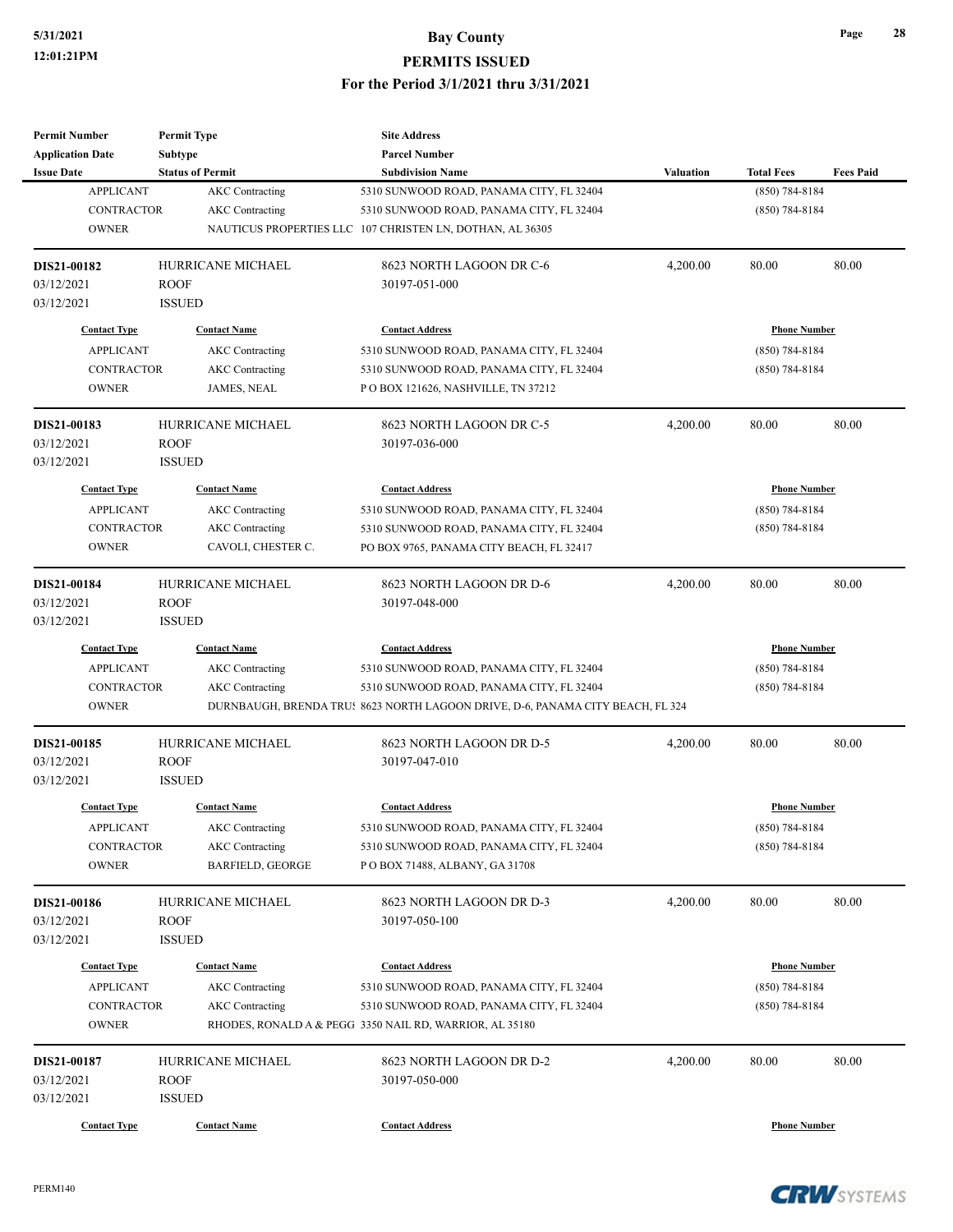| <b>Permit Number</b>                    | <b>Permit Type</b>        | <b>Site Address</b>                                                             |            |                     |                  |
|-----------------------------------------|---------------------------|---------------------------------------------------------------------------------|------------|---------------------|------------------|
| <b>Application Date</b>                 | <b>Subtype</b>            | <b>Parcel Number</b>                                                            |            |                     |                  |
| <b>Issue Date</b>                       | <b>Status of Permit</b>   | <b>Subdivision Name</b>                                                         | Valuation  | <b>Total Fees</b>   | <b>Fees Paid</b> |
| <b>APPLICANT</b>                        | <b>AKC</b> Contracting    | 5310 SUNWOOD ROAD, PANAMA CITY, FL 32404                                        |            | $(850) 784 - 8184$  |                  |
| <b>CONTRACTOR</b>                       | <b>AKC</b> Contracting    | 5310 SUNWOOD ROAD, PANAMA CITY, FL 32404                                        |            | $(850) 784 - 8184$  |                  |
| <b>OWNER</b>                            |                           | GENTZEL, JANE M REVOCAE LIVING TRUST, BLOOMFIELD HILLS, MI 48301                |            |                     |                  |
| <b>DIS21-00188</b>                      | HURRICANE MICHAEL         | 8623 NORTH LAGOON DR D-1                                                        | 4,200.00   | 80.00               | 80.00            |
| 03/12/2021                              | <b>ROOF</b>               | 30197-054-000                                                                   |            |                     |                  |
| 03/12/2021                              | <b>ISSUED</b>             |                                                                                 |            |                     |                  |
| <b>Contact Type</b>                     | <b>Contact Name</b>       | <b>Contact Address</b>                                                          |            | <b>Phone Number</b> |                  |
| <b>APPLICANT</b>                        | <b>AKC</b> Contracting    | 5310 SUNWOOD ROAD, PANAMA CITY, FL 32404                                        |            | $(850)$ 784-8184    |                  |
| <b>CONTRACTOR</b>                       | <b>AKC</b> Contracting    | 5310 SUNWOOD ROAD, PANAMA CITY, FL 32404                                        |            | (850) 784-8184      |                  |
| <b>OWNER</b>                            |                           | WILLIAMS, THOMAS C & LIS 8623 NORTH LAGOON DR UNIT D1, PANAMA CITY BEACH, FL 32 |            |                     |                  |
| DIS21-00189                             | HURRICANE MICHAEL         | 3201 BOB JONES DR                                                               | 200,000.00 | 800.42              | 800.42           |
| 03/13/2021                              | <b>INTERIOR/EXTERIOR</b>  | 11342-265-000                                                                   |            |                     |                  |
| 03/23/2021                              | <b>ISSUED</b>             |                                                                                 |            |                     |                  |
| <b>Contact Type</b>                     | <b>Contact Name</b>       | <b>Contact Address</b>                                                          |            | <b>Phone Number</b> |                  |
| <b>APPLICANT</b>                        | TOM 850-258-5444          | , ,                                                                             |            |                     |                  |
| <b>CONTRACTOR</b>                       |                           | LEDMAN CONSTRUCTION, IP 121 GWYN DR, PANAMA CITY BEACH, FL 32408                |            | $(850)$ 235-2233    |                  |
| <b>OWNER</b>                            | PEREIRA, IVAN             | 3201 BOB JONES DR, LYNN HAVEN, FL 32444                                         |            |                     |                  |
|                                         |                           |                                                                                 |            |                     |                  |
| DIS21-00190                             | HURRICANE MICHAEL         | 3325 BALDWIN RD E                                                               | 60,000.00  | 307.50              | 0.00             |
| 03/14/2021                              | <b>INTERIOR</b>           | 11966-000-000                                                                   |            |                     |                  |
| 03/29/2021                              | <b>ISSUED</b>             |                                                                                 |            |                     |                  |
| <b>Contact Type</b>                     | <b>Contact Name</b>       | <b>Contact Address</b>                                                          |            | <b>Phone Number</b> |                  |
| <b>APPLICANT</b>                        |                           | SHOWALTER CONSTRUCTIOI 6311 BARTON RD, PLANT CITY, FL 33565                     |            | (813) 752-9372      |                  |
| <b>CONTRACTOR</b>                       |                           | SHOWALTER CONSTRUCTIOI 6311 BARTON RD, PLANT CITY, FL 33565                     |            | $(813)$ 752-9372    |                  |
| <b>OWNER</b>                            |                           | JEWELL, JANUARY L ETAL 3313 E BALDWIN ROAD, PANAMA CITY, FL 32405               |            |                     |                  |
| DIS21-00191                             | HURRICANE MICHAEL         | 238 34TH CT W                                                                   | 10,000.00  | 111.48              | 111.48           |
| 03/16/2021                              | <b>ROOF</b>               | 11744-030-000                                                                   |            |                     |                  |
| 03/16/2021                              | <b>ISSUED</b>             |                                                                                 |            |                     |                  |
| <b>Contact Type</b>                     | <b>Contact Name</b>       | <b>Contact Address</b>                                                          |            | <b>Phone Number</b> |                  |
| <b>APPLICANT</b>                        |                           | VERSATILE ROOFING SOLUT 367 WAKULLA SPRINGS RD, CRAWFORDVILLE, FL 32327         |            | (850) 210-7345      |                  |
| CONTRACTOR                              |                           | VERSATILE ROOFING SOLUT 367 WAKULLA SPRINGS RD, CRAWFORDVILLE, FL 32327         |            | $(850)$ 210-7345    |                  |
| <b>OWNER</b>                            | <b>BURKHALTER, MARK E</b> | 238 W 34TH CT, PANAMA CITY, FL 32405                                            |            |                     |                  |
| DIS21-00192                             | HURRICANE MICHAEL         | 1688 ACRE CIR                                                                   | 2,800.00   | 71.93               | 71.93            |
| 03/16/2021                              | MECHANICAL                | 27545-041-000                                                                   |            |                     |                  |
| 03/17/2021                              | <b>FINALED</b>            |                                                                                 |            |                     |                  |
|                                         |                           |                                                                                 |            |                     |                  |
| <b>Contact Type</b><br><b>APPLICANT</b> | <b>Contact Name</b>       | <b>Contact Address</b>                                                          |            | <b>Phone Number</b> |                  |
|                                         |                           | PAT GREEN HEATING & COOl 209 BUSINESS PARK DRIVE, LYNN HAVEN, FL 32444          |            | $(850)$ 277-2777    |                  |
| CONTRACTOR                              |                           | PAT GREEN HEATING & COOl 209 BUSINESS PARK DRIVE, LYNN HAVEN, FL 32444          |            | $(850)$ 277-2777    |                  |
| <b>OWNER</b>                            | GLASS, MICHAEL A.         | 1944 NEELY AVENUE, EAST POINT, GA 30344                                         |            |                     |                  |
| DIS21-00193                             | HURRICANE MICHAEL         | 8601 WALLCRAFT AVE                                                              | 58,000.00  | 307.53              | 307.53           |
| 03/08/2021                              | <b>INTERIOR/EXTERIOR</b>  | 05450-524-000                                                                   |            |                     |                  |
| 03/17/2021                              | <b>ISSUED</b>             |                                                                                 |            |                     |                  |
| <b>Contact Type</b>                     | <b>Contact Name</b>       | <b>Contact Address</b>                                                          |            | <b>Phone Number</b> |                  |
|                                         |                           |                                                                                 |            |                     |                  |

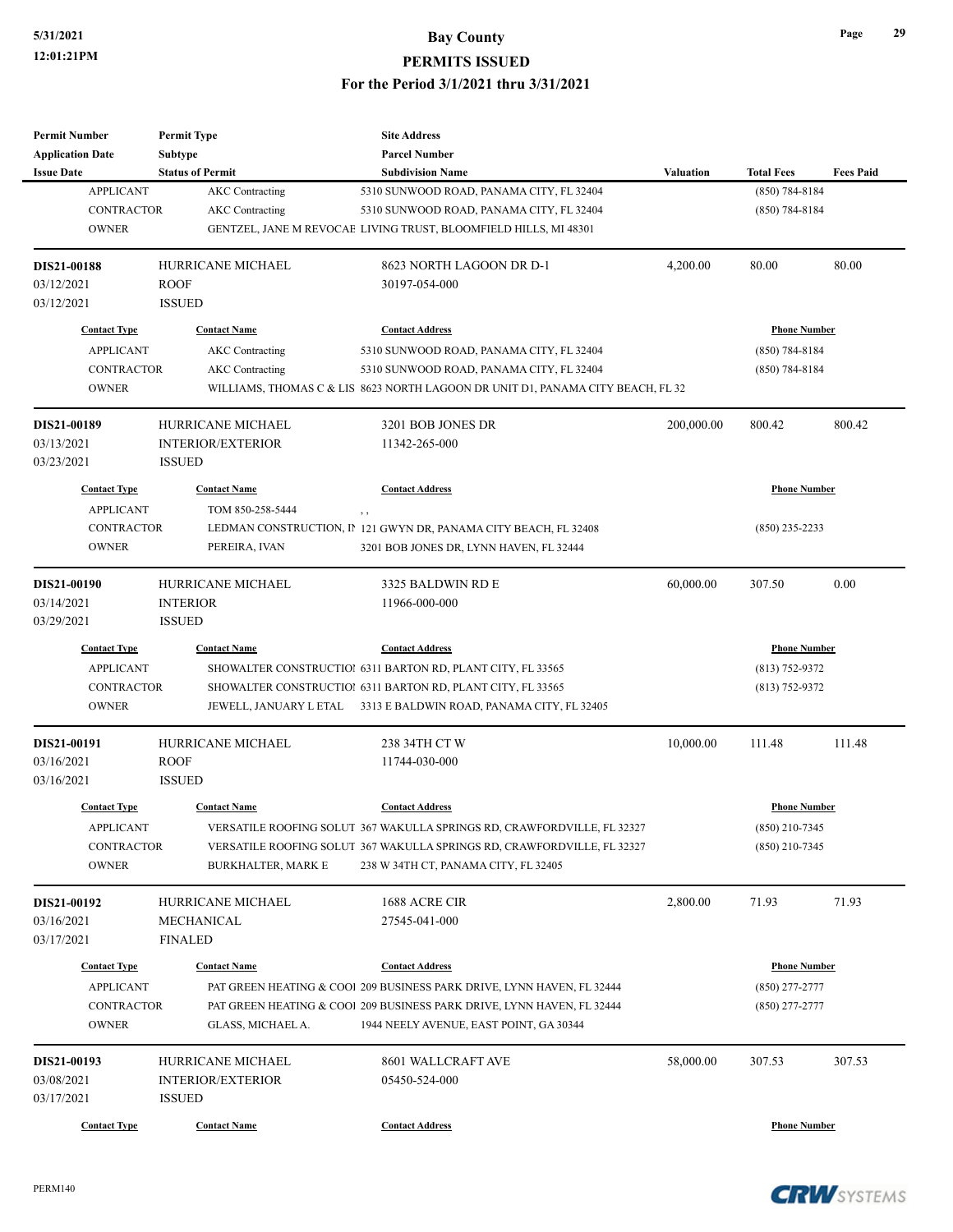| <b>Permit Number</b>    | <b>Permit Type</b>          | <b>Site Address</b>                                             |                  |                     |                  |
|-------------------------|-----------------------------|-----------------------------------------------------------------|------------------|---------------------|------------------|
| <b>Application Date</b> | Subtype                     | <b>Parcel Number</b>                                            |                  |                     |                  |
| <b>Issue Date</b>       | <b>Status of Permit</b>     | <b>Subdivision Name</b>                                         | <b>Valuation</b> | <b>Total Fees</b>   | <b>Fees Paid</b> |
| <b>APPLICANT</b>        | <b>JKB CONSTRUCTION INC</b> | 7028 CLAYTON RD, YOUNGSTOWN, FL 32466                           |                  | $(850) 630 - 6863$  |                  |
| <b>CONTRACTOR</b>       | JKB CONSTRUCTION INC        | 7028 CLAYTON RD, YOUNGSTOWN, FL 32466                           |                  | $(850)$ 630-6863    |                  |
| <b>OWNER</b>            | CHERRY, MARGARET J          | 8601 WALLCRAFT AVE, YOUNGSTOWN, FL 32466                        |                  |                     |                  |
| DIS21-00195             | HURRICANE MICHAEL           | 7604 CAMP FLOWERS RD                                            | 1,200.00         | 82.20               | 82.20            |
| 03/17/2021              | <b>ROOF</b>                 | 05263-124-000                                                   |                  |                     |                  |
| 03/17/2021              | <b>ISSUED</b>               |                                                                 |                  |                     |                  |
| <b>Contact Type</b>     | <b>Contact Name</b>         | <b>Contact Address</b>                                          |                  | <b>Phone Number</b> |                  |
| <b>APPLICANT</b>        | PHIL ROUSH                  | , ,                                                             |                  |                     |                  |
| CONTRACTOR              | OWNER BUILDER-LEASE TO,     |                                                                 |                  |                     |                  |
| <b>OWNER</b>            | <b>HAGAR INC</b>            | 349 HILAND DR, PANAMA CITY, FL 32404                            |                  |                     |                  |
| DIS21-00196             | HURRICANE MICHAEL           | 7604 CAMP FLOWERS RD                                            | 1,500.00         | 71.93               | 71.93            |
| 03/17/2021              | WINDOWS/DOORS               | 05263-124-000                                                   |                  |                     |                  |
| 03/17/2021              | <b>ISSUED</b>               |                                                                 |                  |                     |                  |
| <b>Contact Type</b>     | <b>Contact Name</b>         | <b>Contact Address</b>                                          |                  | <b>Phone Number</b> |                  |
| <b>APPLICANT</b>        | PHIL ROUSH                  | , ,                                                             |                  |                     |                  |
| <b>CONTRACTOR</b>       | OWNER BUILDER-LEASE TO,     |                                                                 |                  |                     |                  |
| <b>OWNER</b>            | <b>HAGAR INC</b>            | 349 HILAND DR, PANAMA CITY, FL 32404                            |                  |                     |                  |
| DIS21-00197             | HURRICANE MICHAEL           | 2635 PRETTY BAYOU ISLAND DR                                     | 27,470.00        | 147.03              | 147.03           |
| 03/18/2021              | <b>ROOF</b>                 | 26968-035-000                                                   |                  |                     |                  |
| 03/18/2021              | <b>FINALED</b>              |                                                                 |                  |                     |                  |
| <b>Contact Type</b>     | <b>Contact Name</b>         | <b>Contact Address</b>                                          |                  | <b>Phone Number</b> |                  |
| <b>APPLICANT</b>        |                             | JASON ANDREWS CONST, IN 1417 MAINE AVENUE, LYNN HAVEN, FL 32444 |                  | $(850) 814-6561$    |                  |
| <b>CONTRACTOR</b>       |                             | JASON ANDREWS CONST, IN 1417 MAINE AVENUE, LYNN HAVEN, FL 32444 |                  | $(850)$ 814-6561    |                  |
| <b>OWNER</b>            | CRANE, JAN W                | 2635 PRETTY BAYOU ISLAND DR, PANAMA CITY, FL 32405              |                  |                     |                  |
| DIS21-00198             | <b>DEMOLITION</b>           | 1940 SHERMAN AVE                                                | 0.00             | 5,036.85            | 5,036.85         |
| 03/18/2021              | RESIDENTIAL                 | 14627-000-000                                                   |                  |                     |                  |
| 03/18/2021              | <b>ISSUED</b>               |                                                                 |                  |                     |                  |
| <b>Contact Type</b>     | <b>Contact Name</b>         | <b>Contact Address</b>                                          |                  | <b>Phone Number</b> |                  |
| APPLICANT               | DEMOLITION PROS, LLC.       | 366B AIRPORT BLVD., PENSACOLA, FL 32503                         |                  | $(850) 564-9966$    |                  |
| <b>CONTRACTOR</b>       | DEMOLITION PROS, LLC.       | 366B AIRPORT BLVD., PENSACOLA, FL 32503                         |                  | $(850) 564-9966$    |                  |
| <b>OWNER</b>            |                             | SHERMAN PINES MOBILE HC 6513 BAYLINE DR, PANAMA CITY, FL 32404  |                  |                     |                  |
| DIS21-00199             | HURRICANE MICHAEL           | 8623 NORTH LAGOON DR C-3                                        | 4,200.00         | 80.00               | 80.00            |
| 03/19/2021              | ROOF                        | 30197-053-000                                                   |                  |                     |                  |
| 03/19/2021              | <b>ISSUED</b>               |                                                                 |                  |                     |                  |
| <b>Contact Type</b>     | <b>Contact Name</b>         | <b>Contact Address</b>                                          |                  | <b>Phone Number</b> |                  |
| <b>APPLICANT</b>        | <b>AKC</b> Contracting      | 5310 SUNWOOD ROAD, PANAMA CITY, FL 32404                        |                  | $(850) 784 - 8184$  |                  |
| CONTRACTOR              | <b>AKC</b> Contracting      | 5310 SUNWOOD ROAD, PANAMA CITY, FL 32404                        |                  | $(850)$ 784-8184    |                  |
| <b>OWNER</b>            | DANFORD, MARCUS TATE        | 2216 COUNTRY CLUB DRIVE, LYNN HAVEN, FL 32444                   |                  |                     |                  |
| DIS21-00200             | HURRICANE MICHAEL           | 508 TRACEY DR                                                   | 77,936.25        | 391.79              | 391.79           |
| 03/19/2021              | <b>INTERIOR/EXTERIOR</b>    | 06716-304-000                                                   |                  |                     |                  |
| 03/25/2021              | <b>ISSUED</b>               |                                                                 |                  |                     |                  |
| <b>Contact Type</b>     | <b>Contact Name</b>         | <b>Contact Address</b>                                          |                  | <b>Phone Number</b> |                  |

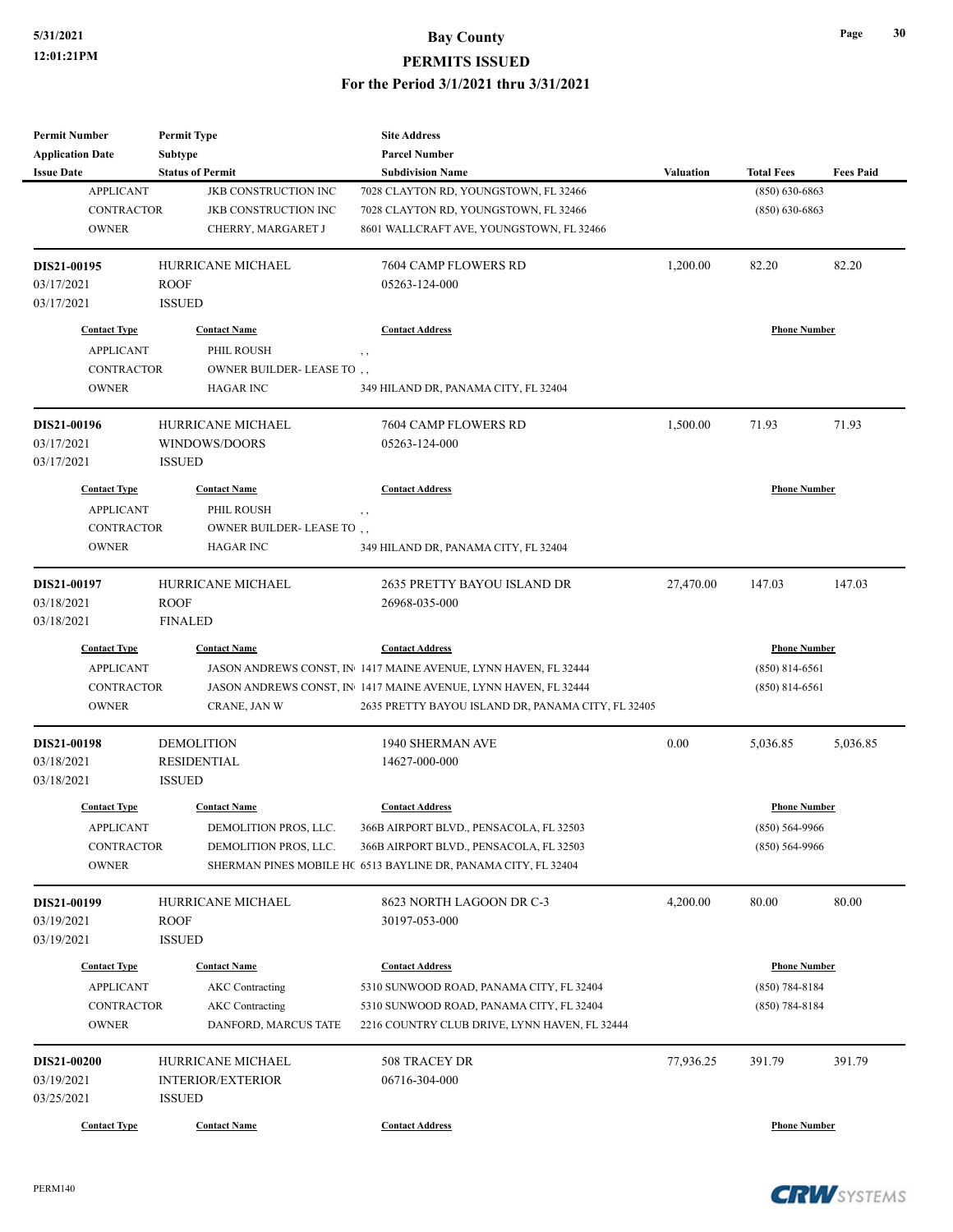# **5/31/2021 Bay County**

**PERMITS ISSUED**

**For the Period 3/1/2021 thru 3/31/2021**

| Subtype<br><b>Application Date</b><br><b>Issue Date</b><br><b>Status of Permit</b><br><b>Subdivision Name</b><br>Valuation<br><b>Total Fees</b><br><b>Fees Paid</b><br><b>APPLICANT</b><br>HIGHTOWER INDUSTRIES LL 115 BID A WEE CT, PANAMA CITY BEACH, FL 32413<br><b>CONTRACTOR</b><br>HIGHTOWER INDUSTRIES LI 115 BID A WEE CT, PANAMA CITY BEACH, FL 32413<br><b>OWNER</b><br>REDDICK, VERNON A & HEN: PSC 80, BOX 21575, APO, AP 96367<br>71.93<br>DIS21-00201<br><b>HURRICANE MICHAEL</b><br>125 1ST ST<br>3,500.00<br>71.93<br><b>EXTERIOR</b><br>36486-000-000<br><b>ISSUED</b><br><b>Contact Type</b><br><b>Contact Name</b><br><b>Contact Address</b><br><b>Phone Number</b><br><b>APPLICANT</b><br>$(850) 814-6561$<br>JASON ANDREWS CONST, IN 1417 MAINE AVENUE, LYNN HAVEN, FL 32444<br><b>CONTRACTOR</b><br>JASON ANDREWS CONST, IN 1417 MAINE AVENUE, LYNN HAVEN, FL 32444<br>$(850)$ 814-6561<br><b>OWNER</b><br>RANEY, MARY P & DAVID L 125 1ST ST, PANAMA CITY BEACH, FL 32413<br>10,800.00<br>96.07<br><b>HURRICANE MICHAEL</b><br>125 1ST ST<br>96.07<br><b>ROOF</b><br>36486-000-000<br><b>ISSUED</b><br><b>Contact Type</b><br><b>Contact Name</b><br><b>Contact Address</b><br><b>Phone Number</b><br><b>APPLICANT</b><br>JASON ANDREWS CONST, IN 1417 MAINE AVENUE, LYNN HAVEN, FL 32444<br>$(850) 814-6561$<br><b>CONTRACTOR</b><br>JASON ANDREWS CONST, IN 1417 MAINE AVENUE, LYNN HAVEN, FL 32444<br>$(850)$ 814-6561<br><b>OWNER</b><br>RANEY, MARY P & DAVID L 125 1ST ST, PANAMA CITY BEACH, FL 32413<br><b>HURRICANE MICHAEL</b><br>8623 NORTH LAGOON DR C-4<br>4,200.00<br>80.00<br>80.00<br><b>ROOF</b><br>30197-037-000<br><b>ISSUED</b><br><b>Phone Number</b><br><b>Contact Type</b><br><b>Contact Name</b><br><b>Contact Address</b><br><b>APPLICANT</b><br><b>AKC</b> Contracting<br>$(850) 784 - 8184$<br>5310 SUNWOOD ROAD, PANAMA CITY, FL 32404<br><b>CONTRACTOR</b><br><b>AKC</b> Contracting<br>$(850) 784 - 8184$<br>5310 SUNWOOD ROAD, PANAMA CITY, FL 32404<br><b>OWNER</b><br>MULDOWNEY, THOMAS RIC CO-TRUSTEE, PANAMA CITY, FL 32405<br>17,995.00<br>125.00<br><b>HURRICANE MICHAEL</b><br>7940 HIGH POINT RD<br>125.00<br>WINDOWS/DOORS<br>05432-021-000<br><b>ISSUED</b><br><b>Contact Type</b><br><b>Contact Name</b><br><b>Contact Address</b><br><b>Phone Number</b><br>HOMETOWN (CRC) CONTRA(4567 PACE PATRIOT BLVD, PACE, FL 32571<br>$(866)$ 420-2811<br><b>APPLICANT</b><br><b>CONTRACTOR</b><br>HOMETOWN (CRC) CONTRA(4567 PACE PATRIOT BLVD, PACE, FL 32571<br>$(866)$ 420-2811<br><b>OWNER</b><br>EDWARDS, MICHAEL GUY E1 7940 HIGHPOINT RD, PANAMA CITY, FL 32404<br>90.00<br>90.00<br>HURRICANE MICHAEL<br>5315 FRANK HOUGH RD<br>10,554.00<br>WINDOWS/DOORS<br>05844-000-000<br><b>ISSUED</b><br><b>Contact Type</b><br><b>Contact Name</b><br><b>Contact Address</b><br><b>Phone Number</b><br><b>APPLICANT</b><br>HOMETOWN (CRC) CONTRA(4567 PACE PATRIOT BLVD, PACE, FL 32571<br>$(866)$ 420-2811<br><b>CONTRACTOR</b><br>HOMETOWN (CRC) CONTRA(4567 PACE PATRIOT BLVD, PACE, FL 32571<br>$(866)$ 420-2811<br><b>OWNER</b><br>HARTZOG, HOWARD O.<br>5315 FRANK HOUGH RD, PANAMA CITY, FL 32404<br>HURRICANE MICHAEL<br>1603 40TH PL E<br>19,500.00<br>135.00<br>135.00<br><b>EXTERIOR</b><br>11574-040-000<br><b>ISSUED</b><br><b>Phone Number</b> | Permit Number       | <b>Permit Type</b>  | <b>Site Address</b><br><b>Parcel Number</b> |  |  |
|-----------------------------------------------------------------------------------------------------------------------------------------------------------------------------------------------------------------------------------------------------------------------------------------------------------------------------------------------------------------------------------------------------------------------------------------------------------------------------------------------------------------------------------------------------------------------------------------------------------------------------------------------------------------------------------------------------------------------------------------------------------------------------------------------------------------------------------------------------------------------------------------------------------------------------------------------------------------------------------------------------------------------------------------------------------------------------------------------------------------------------------------------------------------------------------------------------------------------------------------------------------------------------------------------------------------------------------------------------------------------------------------------------------------------------------------------------------------------------------------------------------------------------------------------------------------------------------------------------------------------------------------------------------------------------------------------------------------------------------------------------------------------------------------------------------------------------------------------------------------------------------------------------------------------------------------------------------------------------------------------------------------------------------------------------------------------------------------------------------------------------------------------------------------------------------------------------------------------------------------------------------------------------------------------------------------------------------------------------------------------------------------------------------------------------------------------------------------------------------------------------------------------------------------------------------------------------------------------------------------------------------------------------------------------------------------------------------------------------------------------------------------------------------------------------------------------------------------------------------------------------------------------------------------------------------------------------------------------------------------------------------------------------------------------------------------------------------------------------------------------------------------------------------------------------------------------------------------------------------------------------------------------------------------------------------------------|---------------------|---------------------|---------------------------------------------|--|--|
|                                                                                                                                                                                                                                                                                                                                                                                                                                                                                                                                                                                                                                                                                                                                                                                                                                                                                                                                                                                                                                                                                                                                                                                                                                                                                                                                                                                                                                                                                                                                                                                                                                                                                                                                                                                                                                                                                                                                                                                                                                                                                                                                                                                                                                                                                                                                                                                                                                                                                                                                                                                                                                                                                                                                                                                                                                                                                                                                                                                                                                                                                                                                                                                                                                                                                                                       |                     |                     |                                             |  |  |
|                                                                                                                                                                                                                                                                                                                                                                                                                                                                                                                                                                                                                                                                                                                                                                                                                                                                                                                                                                                                                                                                                                                                                                                                                                                                                                                                                                                                                                                                                                                                                                                                                                                                                                                                                                                                                                                                                                                                                                                                                                                                                                                                                                                                                                                                                                                                                                                                                                                                                                                                                                                                                                                                                                                                                                                                                                                                                                                                                                                                                                                                                                                                                                                                                                                                                                                       |                     |                     |                                             |  |  |
|                                                                                                                                                                                                                                                                                                                                                                                                                                                                                                                                                                                                                                                                                                                                                                                                                                                                                                                                                                                                                                                                                                                                                                                                                                                                                                                                                                                                                                                                                                                                                                                                                                                                                                                                                                                                                                                                                                                                                                                                                                                                                                                                                                                                                                                                                                                                                                                                                                                                                                                                                                                                                                                                                                                                                                                                                                                                                                                                                                                                                                                                                                                                                                                                                                                                                                                       |                     |                     |                                             |  |  |
|                                                                                                                                                                                                                                                                                                                                                                                                                                                                                                                                                                                                                                                                                                                                                                                                                                                                                                                                                                                                                                                                                                                                                                                                                                                                                                                                                                                                                                                                                                                                                                                                                                                                                                                                                                                                                                                                                                                                                                                                                                                                                                                                                                                                                                                                                                                                                                                                                                                                                                                                                                                                                                                                                                                                                                                                                                                                                                                                                                                                                                                                                                                                                                                                                                                                                                                       |                     |                     |                                             |  |  |
|                                                                                                                                                                                                                                                                                                                                                                                                                                                                                                                                                                                                                                                                                                                                                                                                                                                                                                                                                                                                                                                                                                                                                                                                                                                                                                                                                                                                                                                                                                                                                                                                                                                                                                                                                                                                                                                                                                                                                                                                                                                                                                                                                                                                                                                                                                                                                                                                                                                                                                                                                                                                                                                                                                                                                                                                                                                                                                                                                                                                                                                                                                                                                                                                                                                                                                                       |                     |                     |                                             |  |  |
|                                                                                                                                                                                                                                                                                                                                                                                                                                                                                                                                                                                                                                                                                                                                                                                                                                                                                                                                                                                                                                                                                                                                                                                                                                                                                                                                                                                                                                                                                                                                                                                                                                                                                                                                                                                                                                                                                                                                                                                                                                                                                                                                                                                                                                                                                                                                                                                                                                                                                                                                                                                                                                                                                                                                                                                                                                                                                                                                                                                                                                                                                                                                                                                                                                                                                                                       |                     |                     |                                             |  |  |
| 03/19/2021<br>DIS21-00202<br>03/19/2021<br>03/19/2021<br>DIS21-00203<br>03/20/2021<br>03/20/2021<br>DIS21-00204<br>03/20/2021<br>03/22/2021<br>DIS21-00205<br>03/22/2021<br>03/22/2021<br>DIS21-00206<br>03/22/2021<br>03/22/2021                                                                                                                                                                                                                                                                                                                                                                                                                                                                                                                                                                                                                                                                                                                                                                                                                                                                                                                                                                                                                                                                                                                                                                                                                                                                                                                                                                                                                                                                                                                                                                                                                                                                                                                                                                                                                                                                                                                                                                                                                                                                                                                                                                                                                                                                                                                                                                                                                                                                                                                                                                                                                                                                                                                                                                                                                                                                                                                                                                                                                                                                                     | 03/19/2021          |                     |                                             |  |  |
|                                                                                                                                                                                                                                                                                                                                                                                                                                                                                                                                                                                                                                                                                                                                                                                                                                                                                                                                                                                                                                                                                                                                                                                                                                                                                                                                                                                                                                                                                                                                                                                                                                                                                                                                                                                                                                                                                                                                                                                                                                                                                                                                                                                                                                                                                                                                                                                                                                                                                                                                                                                                                                                                                                                                                                                                                                                                                                                                                                                                                                                                                                                                                                                                                                                                                                                       |                     |                     |                                             |  |  |
|                                                                                                                                                                                                                                                                                                                                                                                                                                                                                                                                                                                                                                                                                                                                                                                                                                                                                                                                                                                                                                                                                                                                                                                                                                                                                                                                                                                                                                                                                                                                                                                                                                                                                                                                                                                                                                                                                                                                                                                                                                                                                                                                                                                                                                                                                                                                                                                                                                                                                                                                                                                                                                                                                                                                                                                                                                                                                                                                                                                                                                                                                                                                                                                                                                                                                                                       |                     |                     |                                             |  |  |
|                                                                                                                                                                                                                                                                                                                                                                                                                                                                                                                                                                                                                                                                                                                                                                                                                                                                                                                                                                                                                                                                                                                                                                                                                                                                                                                                                                                                                                                                                                                                                                                                                                                                                                                                                                                                                                                                                                                                                                                                                                                                                                                                                                                                                                                                                                                                                                                                                                                                                                                                                                                                                                                                                                                                                                                                                                                                                                                                                                                                                                                                                                                                                                                                                                                                                                                       |                     |                     |                                             |  |  |
|                                                                                                                                                                                                                                                                                                                                                                                                                                                                                                                                                                                                                                                                                                                                                                                                                                                                                                                                                                                                                                                                                                                                                                                                                                                                                                                                                                                                                                                                                                                                                                                                                                                                                                                                                                                                                                                                                                                                                                                                                                                                                                                                                                                                                                                                                                                                                                                                                                                                                                                                                                                                                                                                                                                                                                                                                                                                                                                                                                                                                                                                                                                                                                                                                                                                                                                       |                     |                     |                                             |  |  |
|                                                                                                                                                                                                                                                                                                                                                                                                                                                                                                                                                                                                                                                                                                                                                                                                                                                                                                                                                                                                                                                                                                                                                                                                                                                                                                                                                                                                                                                                                                                                                                                                                                                                                                                                                                                                                                                                                                                                                                                                                                                                                                                                                                                                                                                                                                                                                                                                                                                                                                                                                                                                                                                                                                                                                                                                                                                                                                                                                                                                                                                                                                                                                                                                                                                                                                                       |                     |                     |                                             |  |  |
|                                                                                                                                                                                                                                                                                                                                                                                                                                                                                                                                                                                                                                                                                                                                                                                                                                                                                                                                                                                                                                                                                                                                                                                                                                                                                                                                                                                                                                                                                                                                                                                                                                                                                                                                                                                                                                                                                                                                                                                                                                                                                                                                                                                                                                                                                                                                                                                                                                                                                                                                                                                                                                                                                                                                                                                                                                                                                                                                                                                                                                                                                                                                                                                                                                                                                                                       |                     |                     |                                             |  |  |
|                                                                                                                                                                                                                                                                                                                                                                                                                                                                                                                                                                                                                                                                                                                                                                                                                                                                                                                                                                                                                                                                                                                                                                                                                                                                                                                                                                                                                                                                                                                                                                                                                                                                                                                                                                                                                                                                                                                                                                                                                                                                                                                                                                                                                                                                                                                                                                                                                                                                                                                                                                                                                                                                                                                                                                                                                                                                                                                                                                                                                                                                                                                                                                                                                                                                                                                       |                     |                     |                                             |  |  |
|                                                                                                                                                                                                                                                                                                                                                                                                                                                                                                                                                                                                                                                                                                                                                                                                                                                                                                                                                                                                                                                                                                                                                                                                                                                                                                                                                                                                                                                                                                                                                                                                                                                                                                                                                                                                                                                                                                                                                                                                                                                                                                                                                                                                                                                                                                                                                                                                                                                                                                                                                                                                                                                                                                                                                                                                                                                                                                                                                                                                                                                                                                                                                                                                                                                                                                                       |                     |                     |                                             |  |  |
|                                                                                                                                                                                                                                                                                                                                                                                                                                                                                                                                                                                                                                                                                                                                                                                                                                                                                                                                                                                                                                                                                                                                                                                                                                                                                                                                                                                                                                                                                                                                                                                                                                                                                                                                                                                                                                                                                                                                                                                                                                                                                                                                                                                                                                                                                                                                                                                                                                                                                                                                                                                                                                                                                                                                                                                                                                                                                                                                                                                                                                                                                                                                                                                                                                                                                                                       |                     |                     |                                             |  |  |
|                                                                                                                                                                                                                                                                                                                                                                                                                                                                                                                                                                                                                                                                                                                                                                                                                                                                                                                                                                                                                                                                                                                                                                                                                                                                                                                                                                                                                                                                                                                                                                                                                                                                                                                                                                                                                                                                                                                                                                                                                                                                                                                                                                                                                                                                                                                                                                                                                                                                                                                                                                                                                                                                                                                                                                                                                                                                                                                                                                                                                                                                                                                                                                                                                                                                                                                       |                     |                     |                                             |  |  |
|                                                                                                                                                                                                                                                                                                                                                                                                                                                                                                                                                                                                                                                                                                                                                                                                                                                                                                                                                                                                                                                                                                                                                                                                                                                                                                                                                                                                                                                                                                                                                                                                                                                                                                                                                                                                                                                                                                                                                                                                                                                                                                                                                                                                                                                                                                                                                                                                                                                                                                                                                                                                                                                                                                                                                                                                                                                                                                                                                                                                                                                                                                                                                                                                                                                                                                                       |                     |                     |                                             |  |  |
|                                                                                                                                                                                                                                                                                                                                                                                                                                                                                                                                                                                                                                                                                                                                                                                                                                                                                                                                                                                                                                                                                                                                                                                                                                                                                                                                                                                                                                                                                                                                                                                                                                                                                                                                                                                                                                                                                                                                                                                                                                                                                                                                                                                                                                                                                                                                                                                                                                                                                                                                                                                                                                                                                                                                                                                                                                                                                                                                                                                                                                                                                                                                                                                                                                                                                                                       |                     |                     |                                             |  |  |
|                                                                                                                                                                                                                                                                                                                                                                                                                                                                                                                                                                                                                                                                                                                                                                                                                                                                                                                                                                                                                                                                                                                                                                                                                                                                                                                                                                                                                                                                                                                                                                                                                                                                                                                                                                                                                                                                                                                                                                                                                                                                                                                                                                                                                                                                                                                                                                                                                                                                                                                                                                                                                                                                                                                                                                                                                                                                                                                                                                                                                                                                                                                                                                                                                                                                                                                       |                     |                     |                                             |  |  |
|                                                                                                                                                                                                                                                                                                                                                                                                                                                                                                                                                                                                                                                                                                                                                                                                                                                                                                                                                                                                                                                                                                                                                                                                                                                                                                                                                                                                                                                                                                                                                                                                                                                                                                                                                                                                                                                                                                                                                                                                                                                                                                                                                                                                                                                                                                                                                                                                                                                                                                                                                                                                                                                                                                                                                                                                                                                                                                                                                                                                                                                                                                                                                                                                                                                                                                                       |                     |                     |                                             |  |  |
|                                                                                                                                                                                                                                                                                                                                                                                                                                                                                                                                                                                                                                                                                                                                                                                                                                                                                                                                                                                                                                                                                                                                                                                                                                                                                                                                                                                                                                                                                                                                                                                                                                                                                                                                                                                                                                                                                                                                                                                                                                                                                                                                                                                                                                                                                                                                                                                                                                                                                                                                                                                                                                                                                                                                                                                                                                                                                                                                                                                                                                                                                                                                                                                                                                                                                                                       |                     |                     |                                             |  |  |
|                                                                                                                                                                                                                                                                                                                                                                                                                                                                                                                                                                                                                                                                                                                                                                                                                                                                                                                                                                                                                                                                                                                                                                                                                                                                                                                                                                                                                                                                                                                                                                                                                                                                                                                                                                                                                                                                                                                                                                                                                                                                                                                                                                                                                                                                                                                                                                                                                                                                                                                                                                                                                                                                                                                                                                                                                                                                                                                                                                                                                                                                                                                                                                                                                                                                                                                       |                     |                     |                                             |  |  |
|                                                                                                                                                                                                                                                                                                                                                                                                                                                                                                                                                                                                                                                                                                                                                                                                                                                                                                                                                                                                                                                                                                                                                                                                                                                                                                                                                                                                                                                                                                                                                                                                                                                                                                                                                                                                                                                                                                                                                                                                                                                                                                                                                                                                                                                                                                                                                                                                                                                                                                                                                                                                                                                                                                                                                                                                                                                                                                                                                                                                                                                                                                                                                                                                                                                                                                                       |                     |                     |                                             |  |  |
|                                                                                                                                                                                                                                                                                                                                                                                                                                                                                                                                                                                                                                                                                                                                                                                                                                                                                                                                                                                                                                                                                                                                                                                                                                                                                                                                                                                                                                                                                                                                                                                                                                                                                                                                                                                                                                                                                                                                                                                                                                                                                                                                                                                                                                                                                                                                                                                                                                                                                                                                                                                                                                                                                                                                                                                                                                                                                                                                                                                                                                                                                                                                                                                                                                                                                                                       |                     |                     |                                             |  |  |
|                                                                                                                                                                                                                                                                                                                                                                                                                                                                                                                                                                                                                                                                                                                                                                                                                                                                                                                                                                                                                                                                                                                                                                                                                                                                                                                                                                                                                                                                                                                                                                                                                                                                                                                                                                                                                                                                                                                                                                                                                                                                                                                                                                                                                                                                                                                                                                                                                                                                                                                                                                                                                                                                                                                                                                                                                                                                                                                                                                                                                                                                                                                                                                                                                                                                                                                       |                     |                     |                                             |  |  |
|                                                                                                                                                                                                                                                                                                                                                                                                                                                                                                                                                                                                                                                                                                                                                                                                                                                                                                                                                                                                                                                                                                                                                                                                                                                                                                                                                                                                                                                                                                                                                                                                                                                                                                                                                                                                                                                                                                                                                                                                                                                                                                                                                                                                                                                                                                                                                                                                                                                                                                                                                                                                                                                                                                                                                                                                                                                                                                                                                                                                                                                                                                                                                                                                                                                                                                                       |                     |                     |                                             |  |  |
|                                                                                                                                                                                                                                                                                                                                                                                                                                                                                                                                                                                                                                                                                                                                                                                                                                                                                                                                                                                                                                                                                                                                                                                                                                                                                                                                                                                                                                                                                                                                                                                                                                                                                                                                                                                                                                                                                                                                                                                                                                                                                                                                                                                                                                                                                                                                                                                                                                                                                                                                                                                                                                                                                                                                                                                                                                                                                                                                                                                                                                                                                                                                                                                                                                                                                                                       |                     |                     |                                             |  |  |
|                                                                                                                                                                                                                                                                                                                                                                                                                                                                                                                                                                                                                                                                                                                                                                                                                                                                                                                                                                                                                                                                                                                                                                                                                                                                                                                                                                                                                                                                                                                                                                                                                                                                                                                                                                                                                                                                                                                                                                                                                                                                                                                                                                                                                                                                                                                                                                                                                                                                                                                                                                                                                                                                                                                                                                                                                                                                                                                                                                                                                                                                                                                                                                                                                                                                                                                       |                     |                     |                                             |  |  |
|                                                                                                                                                                                                                                                                                                                                                                                                                                                                                                                                                                                                                                                                                                                                                                                                                                                                                                                                                                                                                                                                                                                                                                                                                                                                                                                                                                                                                                                                                                                                                                                                                                                                                                                                                                                                                                                                                                                                                                                                                                                                                                                                                                                                                                                                                                                                                                                                                                                                                                                                                                                                                                                                                                                                                                                                                                                                                                                                                                                                                                                                                                                                                                                                                                                                                                                       |                     |                     |                                             |  |  |
|                                                                                                                                                                                                                                                                                                                                                                                                                                                                                                                                                                                                                                                                                                                                                                                                                                                                                                                                                                                                                                                                                                                                                                                                                                                                                                                                                                                                                                                                                                                                                                                                                                                                                                                                                                                                                                                                                                                                                                                                                                                                                                                                                                                                                                                                                                                                                                                                                                                                                                                                                                                                                                                                                                                                                                                                                                                                                                                                                                                                                                                                                                                                                                                                                                                                                                                       |                     |                     |                                             |  |  |
|                                                                                                                                                                                                                                                                                                                                                                                                                                                                                                                                                                                                                                                                                                                                                                                                                                                                                                                                                                                                                                                                                                                                                                                                                                                                                                                                                                                                                                                                                                                                                                                                                                                                                                                                                                                                                                                                                                                                                                                                                                                                                                                                                                                                                                                                                                                                                                                                                                                                                                                                                                                                                                                                                                                                                                                                                                                                                                                                                                                                                                                                                                                                                                                                                                                                                                                       |                     |                     |                                             |  |  |
|                                                                                                                                                                                                                                                                                                                                                                                                                                                                                                                                                                                                                                                                                                                                                                                                                                                                                                                                                                                                                                                                                                                                                                                                                                                                                                                                                                                                                                                                                                                                                                                                                                                                                                                                                                                                                                                                                                                                                                                                                                                                                                                                                                                                                                                                                                                                                                                                                                                                                                                                                                                                                                                                                                                                                                                                                                                                                                                                                                                                                                                                                                                                                                                                                                                                                                                       |                     |                     |                                             |  |  |
|                                                                                                                                                                                                                                                                                                                                                                                                                                                                                                                                                                                                                                                                                                                                                                                                                                                                                                                                                                                                                                                                                                                                                                                                                                                                                                                                                                                                                                                                                                                                                                                                                                                                                                                                                                                                                                                                                                                                                                                                                                                                                                                                                                                                                                                                                                                                                                                                                                                                                                                                                                                                                                                                                                                                                                                                                                                                                                                                                                                                                                                                                                                                                                                                                                                                                                                       |                     |                     |                                             |  |  |
|                                                                                                                                                                                                                                                                                                                                                                                                                                                                                                                                                                                                                                                                                                                                                                                                                                                                                                                                                                                                                                                                                                                                                                                                                                                                                                                                                                                                                                                                                                                                                                                                                                                                                                                                                                                                                                                                                                                                                                                                                                                                                                                                                                                                                                                                                                                                                                                                                                                                                                                                                                                                                                                                                                                                                                                                                                                                                                                                                                                                                                                                                                                                                                                                                                                                                                                       |                     |                     |                                             |  |  |
|                                                                                                                                                                                                                                                                                                                                                                                                                                                                                                                                                                                                                                                                                                                                                                                                                                                                                                                                                                                                                                                                                                                                                                                                                                                                                                                                                                                                                                                                                                                                                                                                                                                                                                                                                                                                                                                                                                                                                                                                                                                                                                                                                                                                                                                                                                                                                                                                                                                                                                                                                                                                                                                                                                                                                                                                                                                                                                                                                                                                                                                                                                                                                                                                                                                                                                                       |                     |                     |                                             |  |  |
|                                                                                                                                                                                                                                                                                                                                                                                                                                                                                                                                                                                                                                                                                                                                                                                                                                                                                                                                                                                                                                                                                                                                                                                                                                                                                                                                                                                                                                                                                                                                                                                                                                                                                                                                                                                                                                                                                                                                                                                                                                                                                                                                                                                                                                                                                                                                                                                                                                                                                                                                                                                                                                                                                                                                                                                                                                                                                                                                                                                                                                                                                                                                                                                                                                                                                                                       |                     |                     |                                             |  |  |
|                                                                                                                                                                                                                                                                                                                                                                                                                                                                                                                                                                                                                                                                                                                                                                                                                                                                                                                                                                                                                                                                                                                                                                                                                                                                                                                                                                                                                                                                                                                                                                                                                                                                                                                                                                                                                                                                                                                                                                                                                                                                                                                                                                                                                                                                                                                                                                                                                                                                                                                                                                                                                                                                                                                                                                                                                                                                                                                                                                                                                                                                                                                                                                                                                                                                                                                       |                     |                     |                                             |  |  |
|                                                                                                                                                                                                                                                                                                                                                                                                                                                                                                                                                                                                                                                                                                                                                                                                                                                                                                                                                                                                                                                                                                                                                                                                                                                                                                                                                                                                                                                                                                                                                                                                                                                                                                                                                                                                                                                                                                                                                                                                                                                                                                                                                                                                                                                                                                                                                                                                                                                                                                                                                                                                                                                                                                                                                                                                                                                                                                                                                                                                                                                                                                                                                                                                                                                                                                                       |                     |                     |                                             |  |  |
|                                                                                                                                                                                                                                                                                                                                                                                                                                                                                                                                                                                                                                                                                                                                                                                                                                                                                                                                                                                                                                                                                                                                                                                                                                                                                                                                                                                                                                                                                                                                                                                                                                                                                                                                                                                                                                                                                                                                                                                                                                                                                                                                                                                                                                                                                                                                                                                                                                                                                                                                                                                                                                                                                                                                                                                                                                                                                                                                                                                                                                                                                                                                                                                                                                                                                                                       |                     |                     |                                             |  |  |
|                                                                                                                                                                                                                                                                                                                                                                                                                                                                                                                                                                                                                                                                                                                                                                                                                                                                                                                                                                                                                                                                                                                                                                                                                                                                                                                                                                                                                                                                                                                                                                                                                                                                                                                                                                                                                                                                                                                                                                                                                                                                                                                                                                                                                                                                                                                                                                                                                                                                                                                                                                                                                                                                                                                                                                                                                                                                                                                                                                                                                                                                                                                                                                                                                                                                                                                       |                     |                     |                                             |  |  |
|                                                                                                                                                                                                                                                                                                                                                                                                                                                                                                                                                                                                                                                                                                                                                                                                                                                                                                                                                                                                                                                                                                                                                                                                                                                                                                                                                                                                                                                                                                                                                                                                                                                                                                                                                                                                                                                                                                                                                                                                                                                                                                                                                                                                                                                                                                                                                                                                                                                                                                                                                                                                                                                                                                                                                                                                                                                                                                                                                                                                                                                                                                                                                                                                                                                                                                                       |                     |                     |                                             |  |  |
|                                                                                                                                                                                                                                                                                                                                                                                                                                                                                                                                                                                                                                                                                                                                                                                                                                                                                                                                                                                                                                                                                                                                                                                                                                                                                                                                                                                                                                                                                                                                                                                                                                                                                                                                                                                                                                                                                                                                                                                                                                                                                                                                                                                                                                                                                                                                                                                                                                                                                                                                                                                                                                                                                                                                                                                                                                                                                                                                                                                                                                                                                                                                                                                                                                                                                                                       |                     |                     |                                             |  |  |
|                                                                                                                                                                                                                                                                                                                                                                                                                                                                                                                                                                                                                                                                                                                                                                                                                                                                                                                                                                                                                                                                                                                                                                                                                                                                                                                                                                                                                                                                                                                                                                                                                                                                                                                                                                                                                                                                                                                                                                                                                                                                                                                                                                                                                                                                                                                                                                                                                                                                                                                                                                                                                                                                                                                                                                                                                                                                                                                                                                                                                                                                                                                                                                                                                                                                                                                       |                     |                     |                                             |  |  |
|                                                                                                                                                                                                                                                                                                                                                                                                                                                                                                                                                                                                                                                                                                                                                                                                                                                                                                                                                                                                                                                                                                                                                                                                                                                                                                                                                                                                                                                                                                                                                                                                                                                                                                                                                                                                                                                                                                                                                                                                                                                                                                                                                                                                                                                                                                                                                                                                                                                                                                                                                                                                                                                                                                                                                                                                                                                                                                                                                                                                                                                                                                                                                                                                                                                                                                                       |                     |                     |                                             |  |  |
|                                                                                                                                                                                                                                                                                                                                                                                                                                                                                                                                                                                                                                                                                                                                                                                                                                                                                                                                                                                                                                                                                                                                                                                                                                                                                                                                                                                                                                                                                                                                                                                                                                                                                                                                                                                                                                                                                                                                                                                                                                                                                                                                                                                                                                                                                                                                                                                                                                                                                                                                                                                                                                                                                                                                                                                                                                                                                                                                                                                                                                                                                                                                                                                                                                                                                                                       | <b>Contact Type</b> | <b>Contact Name</b> | <b>Contact Address</b>                      |  |  |

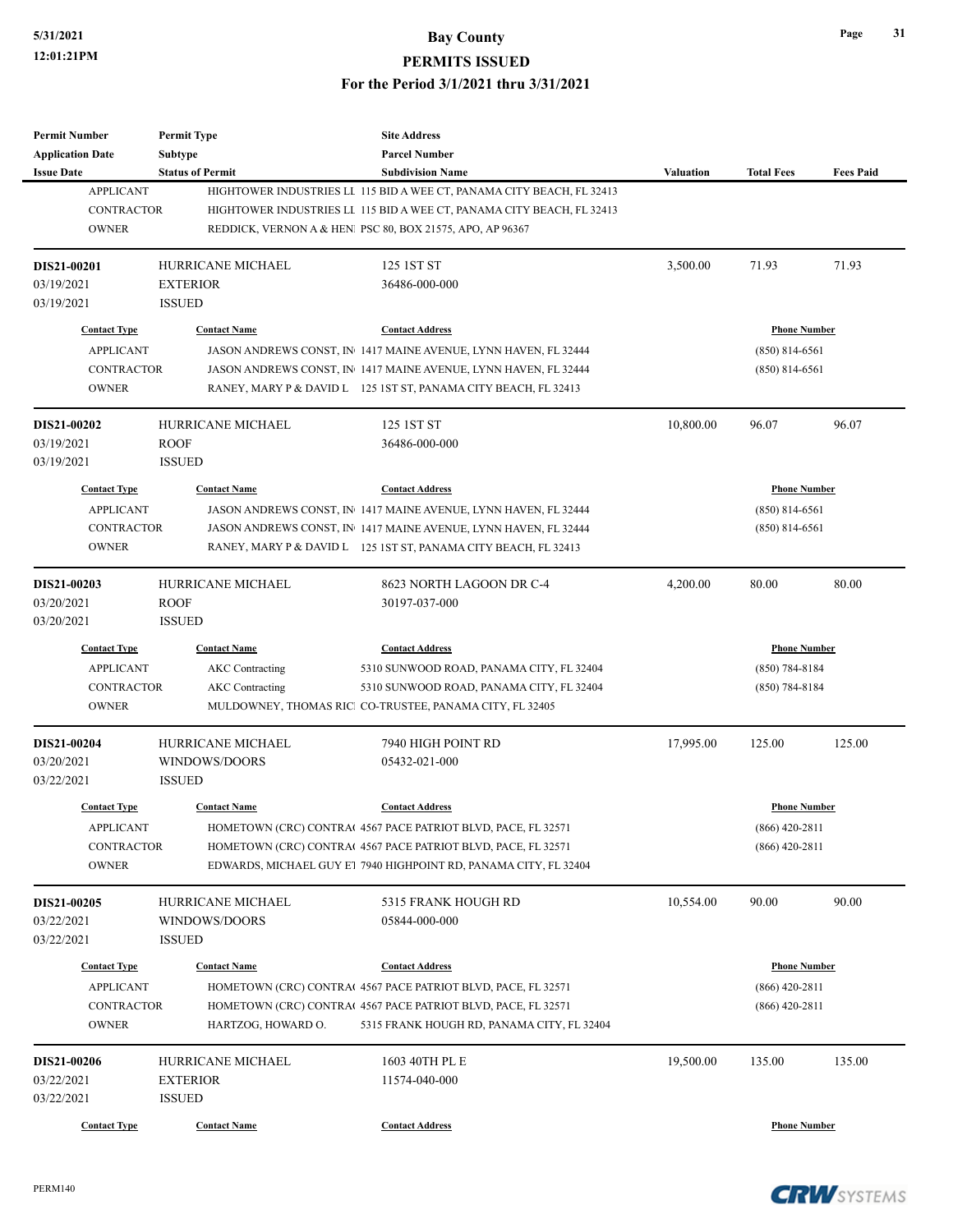| <b>Permit Number</b>      | <b>Permit Type</b>      | <b>Site Address</b>                                                               |           |                     |                  |
|---------------------------|-------------------------|-----------------------------------------------------------------------------------|-----------|---------------------|------------------|
| <b>Application Date</b>   | <b>Subtype</b>          | <b>Parcel Number</b>                                                              |           |                     |                  |
| <b>Issue Date</b>         | <b>Status of Permit</b> | <b>Subdivision Name</b>                                                           | Valuation | <b>Total Fees</b>   | <b>Fees Paid</b> |
| <b>APPLICANT</b>          |                         | HOMETOWN (CRC) CONTRA(4567 PACE PATRIOT BLVD, PACE, FL 32571                      |           | $(866)$ 420-2811    |                  |
| <b>CONTRACTOR</b>         |                         | HOMETOWN (CRC) CONTRA(4567 PACE PATRIOT BLVD, PACE, FL 32571                      |           | $(866)$ 420-2811    |                  |
| <b>OWNER</b>              | SINDY, BARRY JOHN       | 1603 E 40TH PL, LYNN HAVEN, FL 32444                                              |           |                     |                  |
|                           |                         |                                                                                   |           |                     |                  |
| DIS21-00207               | HURRICANE MICHAEL       | 223 LE GRAND DR                                                                   | 13,500.00 | 105.00              | 105.00           |
| 03/22/2021                | WINDOWS/DOORS           | 35470-010-000                                                                     |           |                     |                  |
| 03/22/2021                | <b>FINALED</b>          |                                                                                   |           |                     |                  |
| <b>Contact Type</b>       | <b>Contact Name</b>     | <b>Contact Address</b>                                                            |           | <b>Phone Number</b> |                  |
| <b>APPLICANT</b>          |                         | HOMETOWN (CRC) CONTRA(4567 PACE PATRIOT BLVD, PACE, FL 32571                      |           | $(866)$ 420-2811    |                  |
| <b>CONTRACTOR</b>         |                         | HOMETOWN (CRC) CONTRAC 4567 PACE PATRIOT BLVD, PACE, FL 32571                     |           | $(866)$ 420-2811    |                  |
| <b>OWNER</b>              |                         | SPEAKMAN, ROBYN B TRUS' 220 LE GRAND DR, PANAMA CITY BEACH, FL 32412              |           |                     |                  |
| <b>DIS21-00208</b>        | HURRICANE MICHAEL       | 2409 HWY 231 A                                                                    | 6,300.00  | 84.50               | 84.50            |
| 03/22/2021                | <b>ROOF</b>             | 12628-010-000                                                                     |           |                     |                  |
| 03/22/2021                | <b>ISSUED</b>           |                                                                                   |           |                     |                  |
| <b>Contact Type</b>       | <b>Contact Name</b>     | <b>Contact Address</b>                                                            |           | <b>Phone Number</b> |                  |
|                           |                         |                                                                                   |           |                     |                  |
| <b>APPLICANT</b>          | <b>AKC</b> Contracting  | 5310 SUNWOOD ROAD, PANAMA CITY, FL 32404                                          |           | $(850)$ 784-8184    |                  |
| <b>CONTRACTOR</b>         | <b>AKC</b> Contracting  | 5310 SUNWOOD ROAD, PANAMA CITY, FL 32404                                          |           | $(850)$ 784-8184    |                  |
| <b>OWNER</b>              |                         | MOORE, LEONARD B TRUSTI 2327 W ORLANDO RD, PANAMA CITY, FL 32405                  |           |                     |                  |
| DIS21-00209               | HURRICANE MICHAEL       | 8623 NORTH LAGOON DR C-2                                                          | 4,200.00  | 80.00               | 80.00            |
| 03/22/2021                | <b>ROOF</b>             | 30197-046-000                                                                     |           |                     |                  |
| 03/22/2021                | <b>ISSUED</b>           |                                                                                   |           |                     |                  |
| <b>Contact Type</b>       | <b>Contact Name</b>     | <b>Contact Address</b>                                                            |           | <b>Phone Number</b> |                  |
| <b>APPLICANT</b>          | <b>AKC</b> Contracting  | 5310 SUNWOOD ROAD, PANAMA CITY, FL 32404                                          |           | $(850) 784 - 8184$  |                  |
| <b>CONTRACTOR</b>         | <b>AKC</b> Contracting  | 5310 SUNWOOD ROAD, PANAMA CITY, FL 32404                                          |           | (850) 784-8184      |                  |
| <b>OWNER</b>              |                         | O'DONNELL, DAVID E SR & E 8623 NORTH LAGOON DRIVE, C-2, PANAMA CITY BEACH, FL 324 |           |                     |                  |
| DIS21-00210               | HURRICANE MICHAEL       | 8623 NORTH LAGOON DR C-1                                                          | 4,200.00  | 80.00               | 80.00            |
| 03/22/2021                | <b>ROOF</b>             | 30197-045-010                                                                     |           |                     |                  |
| 03/22/2021                | <b>ISSUED</b>           |                                                                                   |           |                     |                  |
| <b>Contact Type</b>       | <b>Contact Name</b>     | <b>Contact Address</b>                                                            |           | <b>Phone Number</b> |                  |
| <b>APPLICANT</b>          | <b>AKC</b> Contracting  | 5310 SUNWOOD ROAD, PANAMA CITY, FL 32404                                          |           | $(850) 784 - 8184$  |                  |
| CONTRACTOR                | <b>AKC</b> Contracting  | 5310 SUNWOOD ROAD, PANAMA CITY, FL 32404                                          |           | $(850) 784 - 8184$  |                  |
| <b>OWNER</b>              |                         | WAREING, GERALD & MARY TRUSTEES, ORANGE PARK, FL 32065                            |           |                     |                  |
|                           | HURRICANE MICHAEL       | 4430 GARRISON RD                                                                  | 34,000.00 |                     | 211.70           |
| DIS21-00211<br>03/22/2021 | STORAGE/UTILITY         | 11428-070-000                                                                     |           | 211.70              |                  |
|                           |                         |                                                                                   |           |                     |                  |
| 03/22/2021                | <b>ISSUED</b>           |                                                                                   |           |                     |                  |
| <b>Contact Type</b>       | <b>Contact Name</b>     | <b>Contact Address</b>                                                            |           | <b>Phone Number</b> |                  |
| <b>APPLICANT</b>          | <b>VONDA HESTER</b>     | $, \, ,$                                                                          |           |                     |                  |
| <b>CONTRACTOR</b>         | <b>OWNER/BUILDER</b>    | , ,                                                                               |           |                     |                  |
| <b>OWNER</b>              |                         | HESTER, ALTON L & VONDA 4430 GARRISON RD, PANAMA CITY, FL 32405                   |           |                     |                  |
| DIS21-00212               | HURRICANE MICHAEL       | 902 PELICAN PL                                                                    | 11,680.00 | 99.50               | 99.50            |
| 03/22/2021                | <b>ROOF</b>             | 34027-335-000                                                                     |           |                     |                  |
| 03/22/2021                | <b>FINALED</b>          |                                                                                   |           |                     |                  |
| <b>Contact Type</b>       | <b>Contact Name</b>     | <b>Contact Address</b>                                                            |           | <b>Phone Number</b> |                  |
|                           |                         |                                                                                   |           |                     |                  |

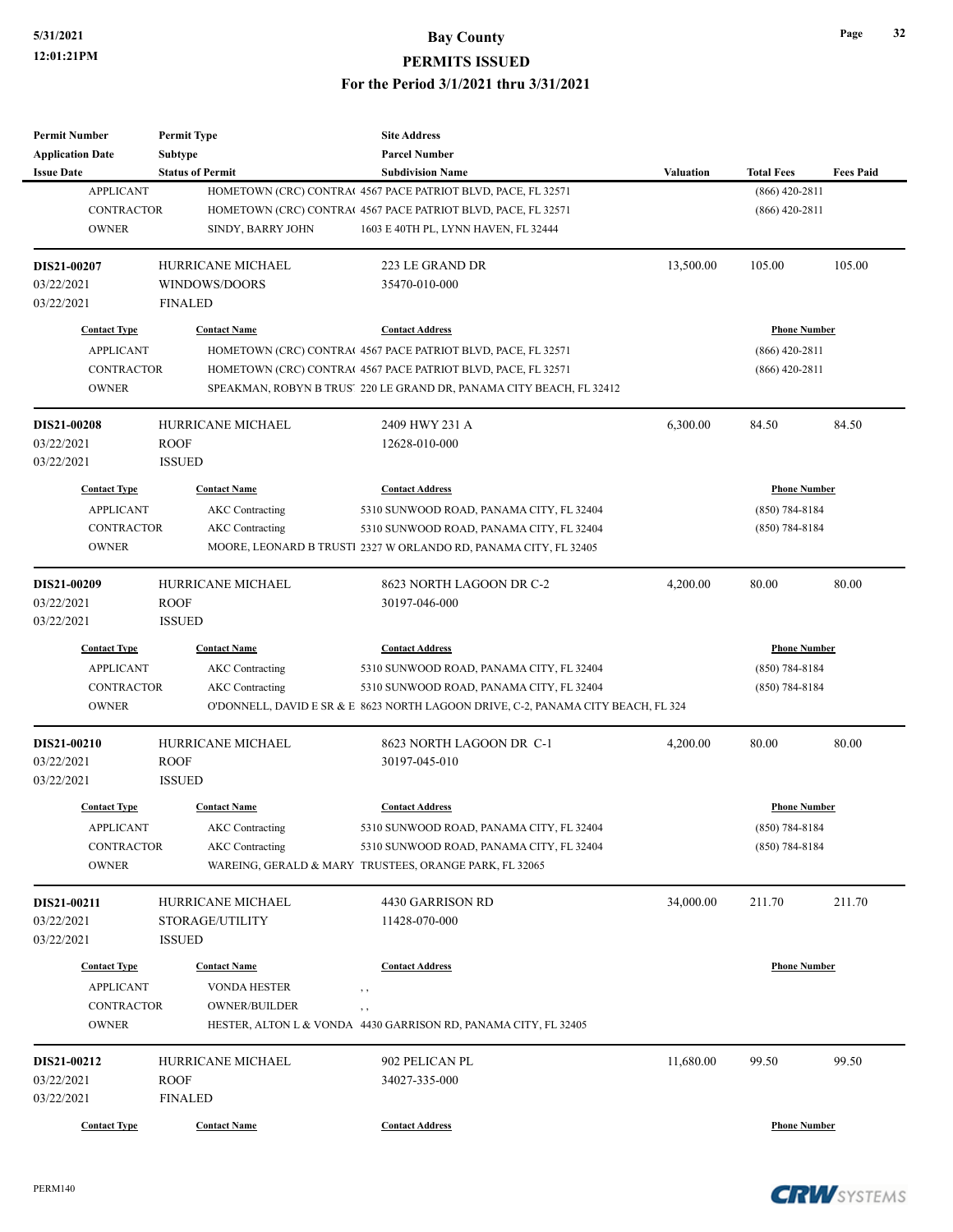| <b>Permit Number</b>    | <b>Permit Type</b>       | <b>Site Address</b>                                                      |                  |                     |                  |
|-------------------------|--------------------------|--------------------------------------------------------------------------|------------------|---------------------|------------------|
| <b>Application Date</b> | Subtype                  | <b>Parcel Number</b>                                                     |                  |                     |                  |
| <b>Issue Date</b>       | <b>Status of Permit</b>  | <b>Subdivision Name</b>                                                  | <b>Valuation</b> | <b>Total Fees</b>   | <b>Fees Paid</b> |
| <b>APPLICANT</b>        |                          | GREG'S ROOFING OF BAY CO 5206 KIRKLAND LANE, PANAMA CITY, FL 32404       |                  | $(850)$ 769-7883    |                  |
| <b>CONTRACTOR</b>       |                          | GREG'S ROOFING OF BAY CO 5206 KIRKLAND LANE, PANAMA CITY, FL 32404       |                  | $(850)$ 769-7883    |                  |
| <b>OWNER</b>            |                          | LIBBY, DONALD RICHARD SI CAROL ANN TRUSTEES, PANAMA CITY BEACH, FL 32407 |                  |                     |                  |
| DIS21-00213             | HURRICANE MICHAEL        | 7741 KINGSWOOD RD                                                        | 1,500.00         | 108.11              | 108.11           |
| 03/23/2021              | <b>ELECTRICAL</b>        | 07859-060-000                                                            |                  |                     |                  |
| 03/29/2021              | <b>ISSUED</b>            |                                                                          |                  |                     |                  |
| <b>Contact Type</b>     | <b>Contact Name</b>      | <b>Contact Address</b>                                                   |                  | <b>Phone Number</b> |                  |
| <b>APPLICANT</b>        | POST ELECTRIC INC.       | 3221 Hwy 390 W., PANAMA CITY, FL 32405                                   |                  | $(850)$ 785-5368    |                  |
| <b>CONTRACTOR</b>       | POST ELECTRIC INC.       | 3221 Hwy 390 W., PANAMA CITY, FL 32405                                   |                  | $(850)$ 785-5368    |                  |
| <b>OWNER</b>            |                          | SHIPP, KENNETH W & SUSAN 3235 WEST HIGHWAY 390, PANAMA CITY, FL 32405    |                  |                     |                  |
| DIS21-00214             | HURRICANE MICHAEL        | 1934 CREAMER RD                                                          | 8,100.00         | 71.93               | 71.93            |
| 03/23/2021              | MECHANICAL               | 07933-000-000                                                            |                  |                     |                  |
| 03/23/2021              | <b>ISSUED</b>            |                                                                          |                  |                     |                  |
| <b>Contact Type</b>     | <b>Contact Name</b>      | <b>Contact Address</b>                                                   |                  | <b>Phone Number</b> |                  |
| <b>APPLICANT</b>        |                          | EZELL KOOL SERVICES LLC 611 CARRIE AVENUE, LYNN HAVEN, FL 32444          |                  | $(850) 866 - 5831$  |                  |
| <b>CONTRACTOR</b>       |                          | EZELL KOOL SERVICES LLC 611 CARRIE AVENUE, LYNN HAVEN, FL 32444          |                  | $(850) 866 - 5831$  |                  |
| <b>OWNER</b>            | WILDER, MICHAEL          | 1934 CREAMER RD, PANAMA CITY, FL 32409                                   |                  |                     |                  |
| DIS21-00216             | HURRICANE MICHAEL        | 8623 NORTH LAGOON DR A-4                                                 | 4,200.00         | 80.00               | 80.00            |
| 03/24/2021              | <b>ROOF</b>              | 30197-037-100                                                            |                  |                     |                  |
| 03/24/2021              | <b>ISSUED</b>            |                                                                          |                  |                     |                  |
| <b>Contact Type</b>     | <b>Contact Name</b>      | <b>Contact Address</b>                                                   |                  | <b>Phone Number</b> |                  |
| <b>APPLICANT</b>        | <b>AKC</b> Contracting   | 5310 SUNWOOD ROAD, PANAMA CITY, FL 32404                                 |                  | $(850) 784 - 8184$  |                  |
| <b>CONTRACTOR</b>       | <b>AKC</b> Contracting   | 5310 SUNWOOD ROAD, PANAMA CITY, FL 32404                                 |                  | $(850) 784 - 8184$  |                  |
| <b>OWNER</b>            |                          | VIRGA, GERARD M SR TRUS. 222 SCOOTER DR, PANAMA CITY BEACH, FL 32408     |                  |                     |                  |
| DIS21-00217             | HURRICANE MICHAEL        | 8623 NORTH LAGOON DR A-3                                                 | 4,200.00         | 80.00               | 80.00            |
| 03/24/2021              | <b>ROOF</b>              | 30197-037-080                                                            |                  |                     |                  |
| 03/24/2021              | <b>ISSUED</b>            |                                                                          |                  |                     |                  |
| <b>Contact Type</b>     | <b>Contact Name</b>      | <b>Contact Address</b>                                                   |                  | <b>Phone Number</b> |                  |
| <b>APPLICANT</b>        | <b>AKC</b> Contracting   | 5310 SUNWOOD ROAD, PANAMA CITY, FL 32404                                 |                  | $(850) 784 - 8184$  |                  |
| CONTRACTOR              | <b>AKC</b> Contracting   | 5310 SUNWOOD ROAD, PANAMA CITY, FL 32404                                 |                  | $(850)$ 784-8184    |                  |
| <b>OWNER</b>            | <b>GREEN, EDWARD</b>     | 62 GENERAL LEE DR, NEWNAN, GA 30265                                      |                  |                     |                  |
| DIS21-00218             | <b>HURRICANE MICHAEL</b> | 8623 NORTH LAGOON DR A-2                                                 | 4,200.00         | 80.00               | 80.00            |
| 03/24/2021              | ROOF                     | 30197-056-000                                                            |                  |                     |                  |
| 03/24/2021              | <b>ISSUED</b>            |                                                                          |                  |                     |                  |
| <b>Contact Type</b>     | <b>Contact Name</b>      | <b>Contact Address</b>                                                   |                  | <b>Phone Number</b> |                  |
| <b>APPLICANT</b>        | <b>AKC</b> Contracting   | 5310 SUNWOOD ROAD, PANAMA CITY, FL 32404                                 |                  | $(850) 784 - 8184$  |                  |
| CONTRACTOR              | <b>AKC</b> Contracting   | 5310 SUNWOOD ROAD, PANAMA CITY, FL 32404                                 |                  | $(850)$ 784-8184    |                  |
| <b>OWNER</b>            |                          | CUNNINGHAM, TIMOTHY M 217 BROAD ST UNIT 202, ROME, GA 30161              |                  |                     |                  |
| DIS21-00219             | HURRICANE MICHAEL        | 8623 NORTH LAGOON DR A-1                                                 | 4,200.00         | 80.00               | 80.00            |
| 03/24/2021              | ROOF                     | 30197-055-000                                                            |                  |                     |                  |
| 03/24/2021              | <b>ISSUED</b>            |                                                                          |                  |                     |                  |
| <b>Contact Type</b>     | <b>Contact Name</b>      | <b>Contact Address</b>                                                   |                  | <b>Phone Number</b> |                  |

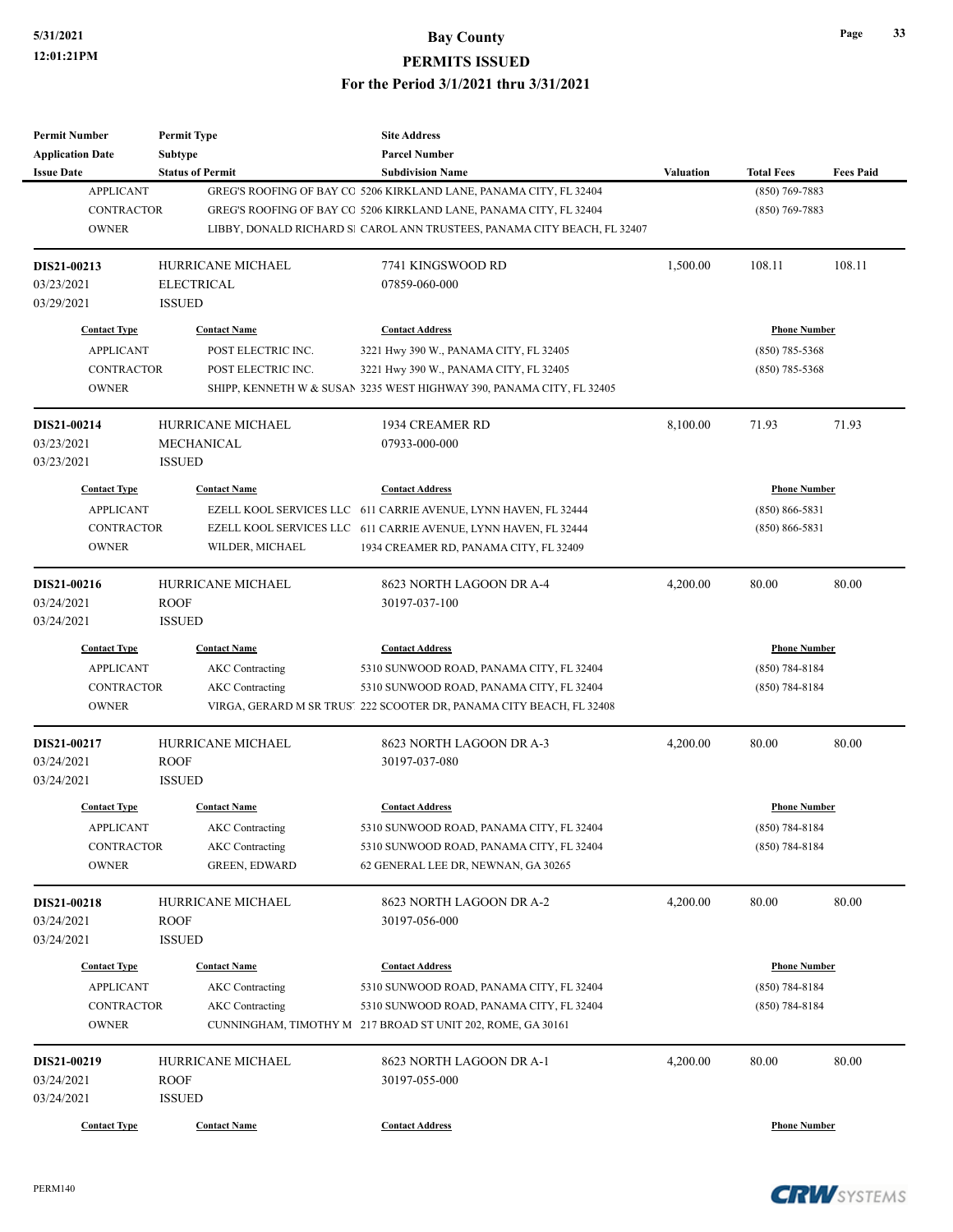| <b>Permit Number</b>    | <b>Permit Type</b>       | <b>Site Address</b>                                                          |                  |                     |                  |
|-------------------------|--------------------------|------------------------------------------------------------------------------|------------------|---------------------|------------------|
| <b>Application Date</b> | Subtype                  | <b>Parcel Number</b>                                                         |                  |                     |                  |
| <b>Issue Date</b>       | <b>Status of Permit</b>  | <b>Subdivision Name</b>                                                      | <b>Valuation</b> | <b>Total Fees</b>   | <b>Fees Paid</b> |
| <b>APPLICANT</b>        | <b>AKC</b> Contracting   | 5310 SUNWOOD ROAD, PANAMA CITY, FL 32404                                     |                  | $(850) 784 - 8184$  |                  |
| <b>CONTRACTOR</b>       | <b>AKC</b> Contracting   | 5310 SUNWOOD ROAD, PANAMA CITY, FL 32404                                     |                  | $(850) 784 - 8184$  |                  |
| <b>OWNER</b>            | YOUNG, DAVID A           | 8623 N LAGOON DR UNIT A1, PANAMA CITY BEACH, FL 32408                        |                  |                     |                  |
| DIS21-00220             | <b>HURRICANE MICHAEL</b> | 4318 SCHOONER LN                                                             | 179,400.00       | 737.23              | 737.23           |
| 03/24/2021              | <b>INTERIOR/EXTERIOR</b> | 11726-207-000                                                                |                  |                     |                  |
| 03/24/2021              | <b>ISSUED</b>            |                                                                              |                  |                     |                  |
| <b>Contact Type</b>     | <b>Contact Name</b>      | <b>Contact Address</b>                                                       |                  | <b>Phone Number</b> |                  |
| <b>APPLICANT</b>        |                          | LJB RESTORATION SERVICES 5064 KLARE DRIVE, KEYSTONE HEIGHTS, FL 32656        |                  | $(850) 588 - 3131$  |                  |
| <b>CONTRACTOR</b>       |                          | LJB RESTORATION SERVICES 5064 KLARE DRIVE, KEYSTONE HEIGHTS, FL 32656        |                  | $(850) 588 - 3131$  |                  |
| <b>OWNER</b>            | HERRING, ANNE MARIE &    | CHRISTINE A HERRING, LYNN HAVEN, FL 32444                                    |                  |                     |                  |
| DIS21-00221             | HURRICANE MICHAEL        | 104 LAIRD CIR                                                                | 63,500.00        | 193.33              | 193.33           |
| 03/24/2021              | <b>ROOF</b>              | 27921-569-000                                                                |                  |                     |                  |
| 03/24/2021              | <b>FINALED</b>           |                                                                              |                  |                     |                  |
| <b>Contact Type</b>     | <b>Contact Name</b>      | <b>Contact Address</b>                                                       |                  | <b>Phone Number</b> |                  |
| <b>APPLICANT</b>        | PRICE'S "RIGHT" ROOFING  | 1848 BECK AVENUE, PANAMA CITY, FL 32405                                      |                  | $(850) 784 - 0478$  |                  |
| <b>CONTRACTOR</b>       | PRICE'S "RIGHT" ROOFING  | 1848 BECK AVENUE, PANAMA CITY, FL 32405                                      |                  | $(850) 784 - 0478$  |                  |
| <b>OWNER</b>            |                          | RANDOLPH, BERTRAND & SI 104 LAIRD CIRCLE, PANAMA CITY BEACH, FL 32408        |                  |                     |                  |
|                         |                          |                                                                              |                  |                     |                  |
| DIS21-00222             | HURRICANE MICHAEL        | 6545 NORTH LAGOON DR                                                         | 227,385.00       | 941.55              | 941.55           |
| 03/24/2021              | <b>INTERIOR/EXTERIOR</b> | 30945-050-000                                                                |                  |                     |                  |
| 03/25/2021              | <b>ISSUED</b>            |                                                                              |                  |                     |                  |
| <b>Contact Type</b>     | <b>Contact Name</b>      | <b>Contact Address</b>                                                       |                  | <b>Phone Number</b> |                  |
| <b>APPLICANT</b>        | HUNTER 850-588-3131      | $, \, ,$                                                                     |                  |                     |                  |
| <b>CONTRACTOR</b>       |                          | LJB RESTORATION SERVICES 5064 KLARE DRIVE, KEYSTONE HEIGHTS, FL 32656        |                  | $(850) 588 - 3131$  |                  |
| <b>OWNER</b>            | <b>BLUE LAGOON</b>       | $\cdot$ , , .                                                                |                  |                     |                  |
| DIS21-00223             | <b>HURRICANE MICHAEL</b> | 125 PALM BAY BLVD                                                            | 63,000.00        | 328.59              | 328.59           |
| 03/24/2021              | <b>INTERIOR/EXTERIOR</b> | 30188-995-330                                                                |                  |                     |                  |
| 03/24/2021              | <b>ISSUED</b>            |                                                                              |                  |                     |                  |
| <b>Contact Type</b>     | <b>Contact Name</b>      | <b>Contact Address</b>                                                       |                  | <b>Phone Number</b> |                  |
| <b>APPLICANT</b>        |                          | SC HALL CONSTRUCTION IN 6141 PIPPIN ROAD, PANAMA CITY, FL 32404              |                  | $(850)$ 348-0567    |                  |
| CONTRACTOR              |                          | SC HALL CONSTRUCTION IN 6141 PIPPIN ROAD, PANAMA CITY, FL 32404              |                  | $(850)$ 348-0567    |                  |
| <b>OWNER</b>            | BURT, BOBBY IVY JR       | 125 PALM BAY BLVD, PANAMA CITY BEACH, FL 32408                               |                  |                     |                  |
| DIS21-00224             | HURRICANE MICHAEL        | 528 VENTURE BLVD                                                             | 15,000.00        | 113.03              | 113.03           |
| 03/25/2021              | <b>EXTERIOR</b>          | 31453-499-000                                                                |                  |                     |                  |
| 03/25/2021              | <b>ISSUED</b>            |                                                                              |                  |                     |                  |
| <b>Contact Type</b>     | <b>Contact Name</b>      | <b>Contact Address</b>                                                       |                  | <b>Phone Number</b> |                  |
| <b>APPLICANT</b>        |                          |                                                                              |                  | $(229) 886 - 1550$  |                  |
|                         |                          | SCOTT WILSON CONSTRUCT 4341 THOMAS DR, Unit 303, PANAMA CITY BEACH, FL 32408 |                  |                     |                  |
| CONTRACTOR              |                          | SCOTT WILSON CONSTRUCT 4341 THOMAS DR, Unit 303, PANAMA CITY BEACH, FL 32408 |                  | $(229) 886 - 1550$  |                  |
| <b>OWNER</b>            | RAINEY, CYNTHIA B        | 4341 THOMAS DR LOT F34, PANAMA CITY BEACH, FL 32408                          |                  |                     |                  |
| DIS21-00225             | HURRICANE MICHAEL        | 579 GROUPER DR                                                               | 1,500.00         | 71.93               | 71.93            |
| 03/25/2021              | <b>EXTERIOR</b>          | 31453-356-000                                                                |                  |                     |                  |
| 03/25/2021              | <b>ISSUED</b>            |                                                                              |                  |                     |                  |
| <b>Contact Type</b>     | <b>Contact Name</b>      | <b>Contact Address</b>                                                       |                  | <b>Phone Number</b> |                  |
|                         |                          |                                                                              |                  |                     |                  |

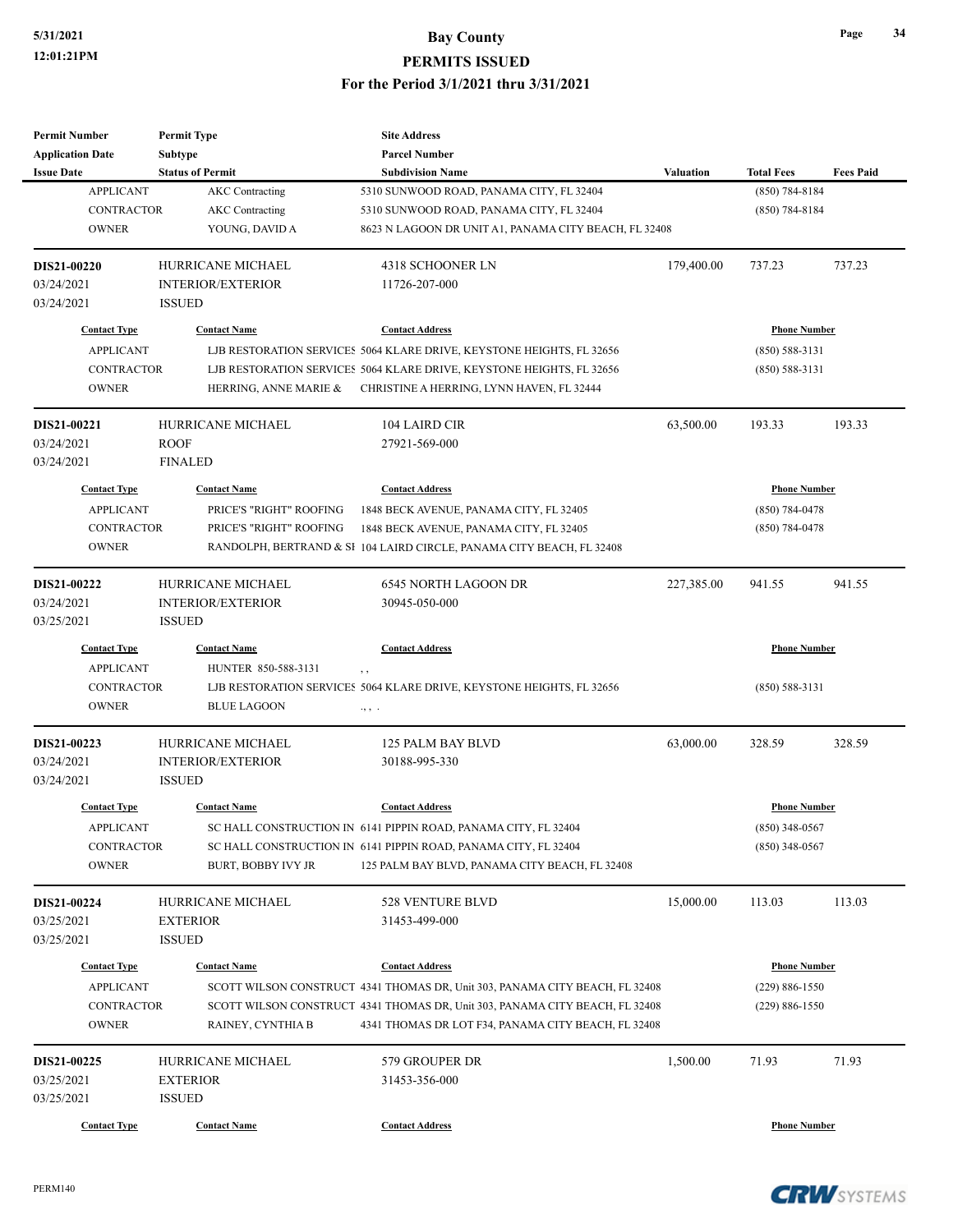| <b>Permit Number</b>    | <b>Permit Type</b>            | <b>Site Address</b>                                                          |           |                     |                  |
|-------------------------|-------------------------------|------------------------------------------------------------------------------|-----------|---------------------|------------------|
| <b>Application Date</b> | <b>Subtype</b>                | <b>Parcel Number</b>                                                         |           |                     |                  |
| <b>Issue Date</b>       | <b>Status of Permit</b>       | <b>Subdivision Name</b>                                                      | Valuation | <b>Total Fees</b>   | <b>Fees Paid</b> |
| <b>APPLICANT</b>        |                               | SCOTT WILSON CONSTRUCT 4341 THOMAS DR, Unit 303, PANAMA CITY BEACH, FL 32408 |           | $(229) 886 - 1550$  |                  |
| <b>CONTRACTOR</b>       |                               | SCOTT WILSON CONSTRUCT 4341 THOMAS DR, Unit 303, PANAMA CITY BEACH, FL 32408 |           | $(229) 886 - 1550$  |                  |
| <b>OWNER</b>            | RENASANT BANK                 | 209 TROY ST, TUPELO, MS 38801                                                |           |                     |                  |
| DIS21-00226             | HURRICANE MICHAEL             | 4124 DEER POINT LAKE DR                                                      | 15,000.00 | 113.03              | 113.03           |
| 03/25/2021              | <b>EXTERIOR</b>               | 07620-243-000                                                                |           |                     |                  |
| 03/25/2021              | <b>ISSUED</b>                 |                                                                              |           |                     |                  |
| <b>Contact Type</b>     | <b>Contact Name</b>           | <b>Contact Address</b>                                                       |           | <b>Phone Number</b> |                  |
| <b>APPLICANT</b>        | CARL 258-3002                 | , ,                                                                          |           |                     |                  |
| <b>CONTRACTOR</b>       | Curti Construction LLC (bldg) | 2615 ORMOND AVENUE, PANAMA CITY, FL 32405                                    |           | $(850)$ 258-3002    |                  |
| <b>OWNER</b>            | HANKS, JIMMIE B TRUSTEE       | 4124 DEERPOINT LAKE DR, PANAMA CITY, FL 32409                                |           |                     |                  |
| DIS21-00228             | HURRICANE MICHAEL             | 9322 INDIAN BLUFF RD                                                         | 37,723.00 | 232.76              | 232.76           |
| 03/26/2021              | <b>INTERIOR/EXTERIOR</b>      | 05290-100-000                                                                |           |                     |                  |
| 03/29/2021              | <b>ISSUED</b>                 |                                                                              |           |                     |                  |
| <b>Contact Type</b>     | <b>Contact Name</b>           | <b>Contact Address</b>                                                       |           | <b>Phone Number</b> |                  |
| <b>APPLICANT</b>        | GUY 850-896-2207              | , ,                                                                          |           |                     |                  |
| <b>CONTRACTOR</b>       |                               | GARRETT CONSTRUCTION O 880 MAIN ST, CHIPLEY, FL 32428                        |           |                     |                  |
| <b>OWNER</b>            |                               | KIEFFER, STEVEN MAURICE SHAWN ELAINE, YOUNGSTOWN, FL 32466                   |           |                     |                  |
|                         |                               |                                                                              |           |                     |                  |
| DIS21-00229             | HURRICANE MICHAEL             | 2427 ORLANDO RD                                                              | 2,800.00  | 71.93               | 71.93            |
| 03/26/2021              | <b>INTERIOR</b>               | 12126-000-000                                                                |           |                     |                  |
| 03/26/2021              | <b>ISSUED</b>                 |                                                                              |           |                     |                  |
| <b>Contact Type</b>     | <b>Contact Name</b>           | <b>Contact Address</b>                                                       |           | <b>Phone Number</b> |                  |
| <b>APPLICANT</b>        | Damian 757-328-2742           | $, \, ,$                                                                     |           |                     |                  |
| <b>CONTRACTOR</b>       | <b>OWNER/BUILDER</b>          | , ,                                                                          |           |                     |                  |
| <b>OWNER</b>            | RUMBOUGH, DAMIAN &            | ASHLEY MAJTYKA, PANAMA CITY, FL 32405                                        |           |                     |                  |
| DIS21-00230             | HURRICANE MICHAEL             | 1516 TROUT LN                                                                | 3,523.00  | 71.93               | 71.93            |
| 03/26/2021              | WINDOWS/DOORS                 | 30933-523-000                                                                |           |                     |                  |
| 03/27/2021              | <b>FINALED</b>                |                                                                              |           |                     |                  |
| <b>Contact Type</b>     | <b>Contact Name</b>           | <b>Contact Address</b>                                                       |           | <b>Phone Number</b> |                  |
| <b>APPLICANT</b>        | 850-276-1450                  | , ,                                                                          |           |                     |                  |
| CONTRACTOR              |                               | ELITE CONSTRUCTION GROU 758 W 13TH ST, PANAMA CITY, FL 32401                 |           | $(850)$ 276-1450    |                  |
| <b>OWNER</b>            |                               | DUNLAP, BRETT D & DAWN   PO BOX 19051, PANAMA CITY BEACH, FL 32417           |           |                     |                  |
| DIS21-00231             | HURRICANE MICHAEL             | <b>208 COTTONTAIL LN</b>                                                     | 34,422.63 | 216.96              | 216.96           |
| 03/27/2021              | <b>INTERIOR/EXTERIOR</b>      | 11822-205-000                                                                |           |                     |                  |
| 03/27/2021              | <b>ISSUED</b>                 |                                                                              |           |                     |                  |
| <b>Contact Type</b>     | <b>Contact Name</b>           | <b>Contact Address</b>                                                       |           | <b>Phone Number</b> |                  |
| <b>APPLICANT</b>        |                               | ELITE CONSTRUCTION GROU 758 W 13TH ST, PANAMA CITY, FL 32401                 |           | $(850)$ 276-1450    |                  |
| <b>CONTRACTOR</b>       |                               | ELITE CONSTRUCTION GROU 758 W 13TH ST, PANAMA CITY, FL 32401                 |           | $(850)$ 276-1450    |                  |
| <b>OWNER</b>            | KORVIG, GUY C                 | 6805 JEFFERSON RD, ASHTABULA, OH 44004                                       |           |                     |                  |
|                         |                               |                                                                              |           |                     |                  |
| DIS21-00232             | HURRICANE MICHAEL             | 540 TRACEY DR                                                                | 80,000.00 | 389.50              | 389.50           |
| 03/29/2021              | <b>ROOF</b>                   | 06716-320-000                                                                |           |                     |                  |
| 03/30/2021              | <b>ISSUED</b>                 |                                                                              |           |                     |                  |
| <b>Contact Type</b>     | <b>Contact Name</b>           | <b>Contact Address</b>                                                       |           | <b>Phone Number</b> |                  |

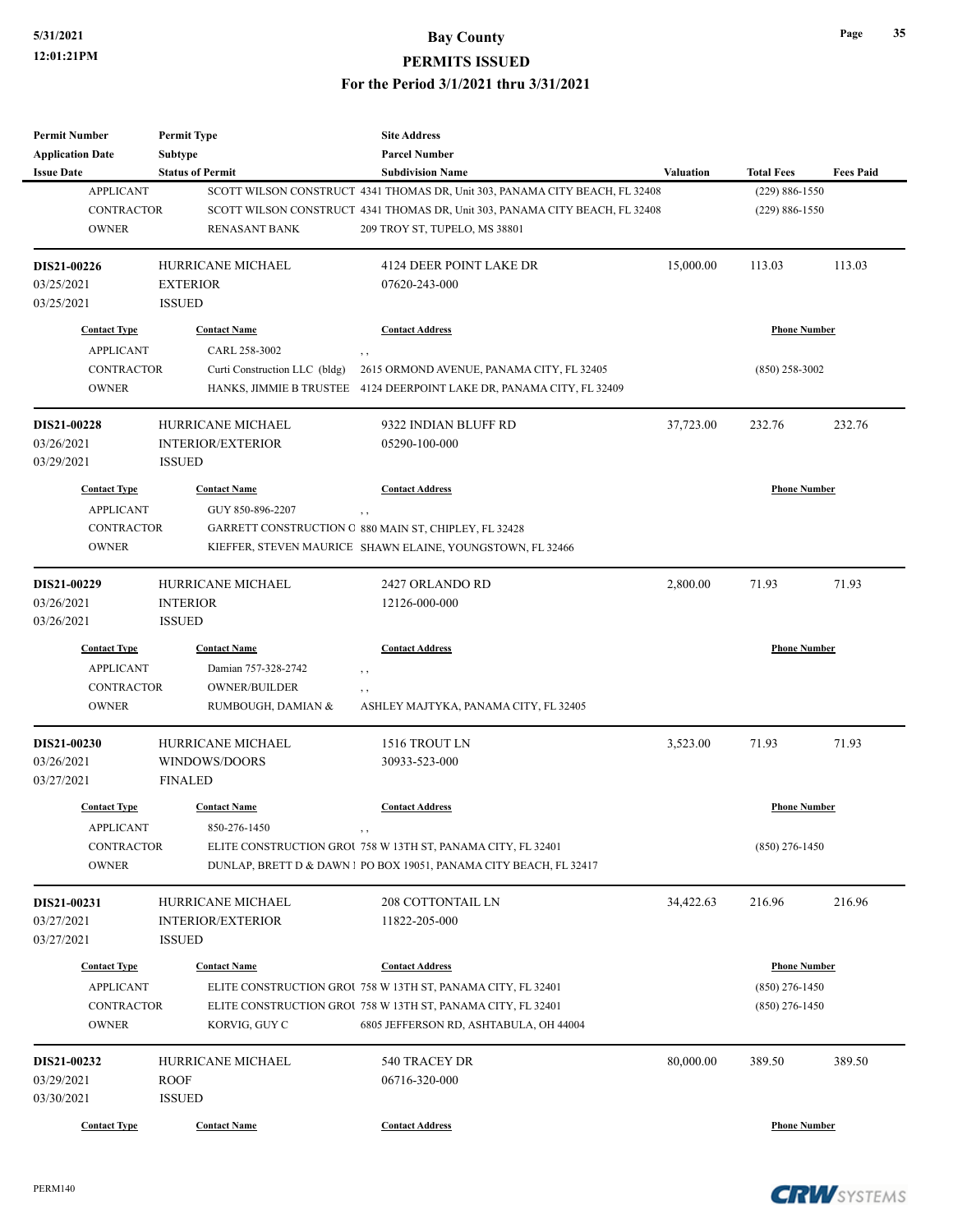| <b>Permit Number</b>    | <b>Permit Type</b>       | <b>Site Address</b>                                                |           |                     |                  |
|-------------------------|--------------------------|--------------------------------------------------------------------|-----------|---------------------|------------------|
| <b>Application Date</b> | Subtype                  | <b>Parcel Number</b>                                               |           |                     |                  |
| <b>Issue Date</b>       | <b>Status of Permit</b>  | <b>Subdivision Name</b>                                            | Valuation | <b>Total Fees</b>   | <b>Fees Paid</b> |
| <b>APPLICANT</b>        |                          | BUILDING SITE SOLUTIONS, 2916 LAURIE AVE, PANAMA CITY BEACH, 32408 |           | $(850) 657 - 0683$  |                  |
| <b>CONTRACTOR</b>       |                          | BUILDING SITE SOLUTIONS, 2916 LAURIE AVE, PANAMA CITY BEACH, 32408 |           | $(850) 657 - 0683$  |                  |
| <b>OWNER</b>            | MOSES, DONALD STEVEN     | 104 ROYAL PALM BLVD, PANAMA CITY, FL 32408                         |           |                     |                  |
| DIS21-00233             | <b>HURRICANE MICHAEL</b> | 540 TRACEY DR                                                      | 15,000.00 | 117.50              | 117.50           |
| 03/29/2021              | <b>ROOF</b>              | 06716-320-000                                                      |           |                     |                  |
| 03/30/2021              | <b>ISSUED</b>            |                                                                    |           |                     |                  |
| <b>Contact Type</b>     | <b>Contact Name</b>      | <b>Contact Address</b>                                             |           | <b>Phone Number</b> |                  |
| <b>APPLICANT</b>        |                          | BUILDING SITE SOLUTIONS, 2916 LAURIE AVE, PANAMA CITY BEACH, 32408 |           | $(850) 657 - 0683$  |                  |
| CONTRACTOR              |                          | BUILDING SITE SOLUTIONS, 2916 LAURIE AVE, PANAMA CITY BEACH, 32408 |           | $(850) 657 - 0683$  |                  |
| <b>OWNER</b>            | MOSES, DONALD STEVEN     | 104 ROYAL PALM BLVD, PANAMA CITY, FL 32408                         |           |                     |                  |
| DIS21-00234             | HURRICANE MICHAEL        | 8623 NORTH LAGOON DR A-6                                           | 4,200.00  | 80.00               | 80.00            |
| 03/29/2021              | <b>ROOF</b>              | 30197-038-000                                                      |           |                     |                  |
| 03/29/2021              | <b>ISSUED</b>            |                                                                    |           |                     |                  |
| <b>Contact Type</b>     | <b>Contact Name</b>      | <b>Contact Address</b>                                             |           | <b>Phone Number</b> |                  |
| <b>APPLICANT</b>        | <b>AKC</b> Contracting   | 5310 SUNWOOD ROAD, PANAMA CITY, FL 32404                           |           | $(850) 784 - 8184$  |                  |
| <b>CONTRACTOR</b>       | <b>AKC</b> Contracting   | 5310 SUNWOOD ROAD, PANAMA CITY, FL 32404                           |           | $(850) 784 - 8184$  |                  |
| <b>OWNER</b>            | KIPKA, JEFFREY DANIEL    | 8623 N LAGOON DR UNIT A6, PANAMA CITY BEACH, FL 32408              |           |                     |                  |
| DIS21-00235             | HURRICANE MICHAEL        | 8623 NORTH LAGOON DR A-5                                           | 4,200.00  | 80.00               | 80.00            |
| 03/29/2021              | <b>ROOF</b>              | 30197-037-110                                                      |           |                     |                  |
| 03/29/2021              | <b>ISSUED</b>            |                                                                    |           |                     |                  |
| <b>Contact Type</b>     | <b>Contact Name</b>      | <b>Contact Address</b>                                             |           | <b>Phone Number</b> |                  |
| <b>APPLICANT</b>        | <b>AKC</b> Contracting   | 5310 SUNWOOD ROAD, PANAMA CITY, FL 32404                           |           | $(850) 784 - 8184$  |                  |
| <b>CONTRACTOR</b>       | <b>AKC</b> Contracting   | 5310 SUNWOOD ROAD, PANAMA CITY, FL 32404                           |           | (850) 784-8184      |                  |
| <b>OWNER</b>            | FONZI, GLEN & BOBBI      | 2775 MOSHER RD, PINCONNING, MI 48650                               |           |                     |                  |
| DIS21-00236             | <b>HURRICANE MICHAEL</b> | 2802 LONGLEAF RD                                                   | 68,792.00 | 353.87              | 353.87           |
| 03/29/2021              | <b>INTERIOR</b>          | 26904-147-000                                                      |           |                     |                  |
| 03/31/2021              | <b>ISSUED</b>            |                                                                    |           |                     |                  |
| <b>Contact Type</b>     | <b>Contact Name</b>      | <b>Contact Address</b>                                             |           | <b>Phone Number</b> |                  |
| <b>APPLICANT</b>        |                          | SERVPRO OF BAY COUNTY, I 1736 BAYVIEW AVE, Panama City, FL 32405   |           | (850) 785-1077      |                  |
| <b>CONTRACTOR</b>       |                          | SERVPRO OF BAY COUNTY, I 1736 BAYVIEW AVE, Panama City, FL 32405   |           | $(850)$ 785-1077    |                  |
| <b>OWNER</b>            |                          | GABBARD, TERRY L & LAUR 2802 LONGLEAF RD, PANAMA CITY, FL 32405    |           |                     |                  |
| DIS21-00237             | <b>HURRICANE MICHAEL</b> | 9405 BURNT MILL CREEK RD S                                         | 2,400.00  | 113.03              | 113.03           |
| 03/30/2021              | ROOF                     | 26593-536-000                                                      |           |                     |                  |
| 03/30/2021              | <b>ISSUED</b>            |                                                                    |           |                     |                  |
| <b>Contact Type</b>     | <b>Contact Name</b>      | <b>Contact Address</b>                                             |           | <b>Phone Number</b> |                  |
| <b>APPLICANT</b>        | JERRY 381-5604           | , ,                                                                |           |                     |                  |
| <b>CONTRACTOR</b>       |                          | JERRY WILSON'S ROOFING C 3116 G STREET, PANAMA CITY, FL 32404      |           | (850) 763-7999      |                  |
| <b>OWNER</b>            | FRALISH, BILLY K         | 128 KEETON DR, HOPKINSONVILLE, KY 42240                            |           |                     |                  |
| DIS21-00238             | HURRICANE MICHAEL        | 8623 NORTH LAGOON DR A-8                                           | 4,200.00  | 80.00               | 80.00            |
| 03/30/2021              | <b>ROOF</b>              | 30197-040-000                                                      |           |                     |                  |
| 03/30/2021              | <b>ISSUED</b>            |                                                                    |           |                     |                  |
| <b>Contact Type</b>     | <b>Contact Name</b>      | <b>Contact Address</b>                                             |           | <b>Phone Number</b> |                  |

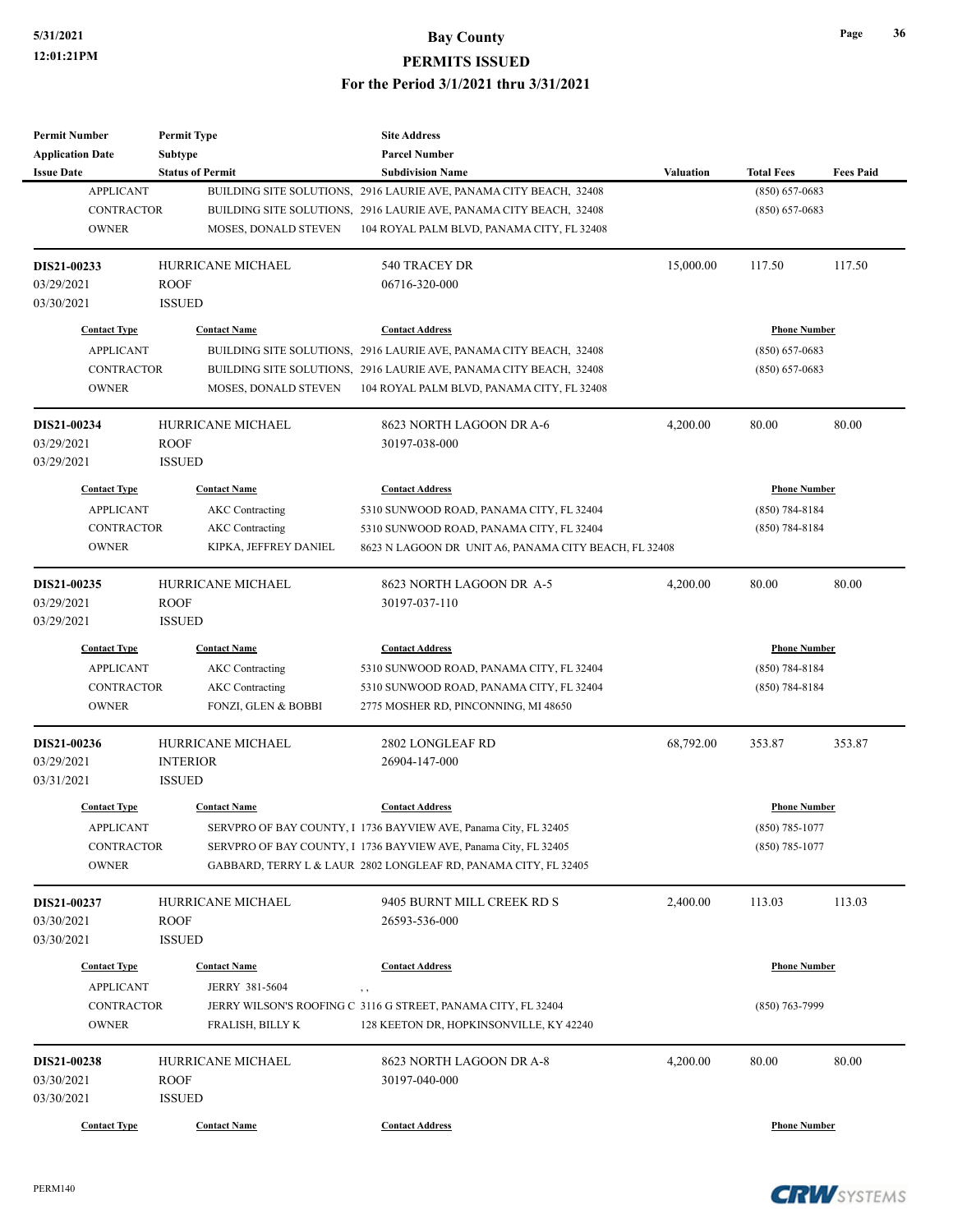| <b>Permit Number</b>    | <b>Permit Type</b>          | <b>Site Address</b>                                                         |                  |                     |                     |  |
|-------------------------|-----------------------------|-----------------------------------------------------------------------------|------------------|---------------------|---------------------|--|
| <b>Application Date</b> | Subtype                     | <b>Parcel Number</b>                                                        |                  |                     |                     |  |
| <b>Issue Date</b>       | <b>Status of Permit</b>     | <b>Subdivision Name</b>                                                     | <b>Valuation</b> | <b>Total Fees</b>   | <b>Fees Paid</b>    |  |
| <b>APPLICANT</b>        | <b>AKC</b> Contracting      | 5310 SUNWOOD ROAD, PANAMA CITY, FL 32404                                    |                  | $(850) 784 - 8184$  |                     |  |
| <b>CONTRACTOR</b>       | <b>AKC</b> Contracting      | 5310 SUNWOOD ROAD, PANAMA CITY, FL 32404                                    |                  | $(850) 784 - 8184$  |                     |  |
| <b>OWNER</b>            |                             | HOTT, JUNIOR B & THERESA 110 PALM HARBOUR BLVD, PANAMA CITY BEACH, FL 32408 |                  |                     |                     |  |
| DIS21-00239             | <b>HURRICANE MICHAEL</b>    | 3651 COURTNEY DR                                                            | 22,350.00        | 113.03              | 113.03              |  |
| 03/31/2021              | <b>ROOF</b>                 | 30945-110-000                                                               |                  |                     |                     |  |
| 03/31/2021              | <b>ISSUED</b>               |                                                                             |                  |                     |                     |  |
| <b>Contact Type</b>     | <b>Contact Name</b>         | <b>Contact Address</b>                                                      |                  | <b>Phone Number</b> |                     |  |
| <b>APPLICANT</b>        |                             | BAYSIDE ROOFING COMPAN 21000 FRONT BEACH RD, PAANAM CITY BEACH, FL 32413    |                  | $(850)$ 258-1543    |                     |  |
| <b>CONTRACTOR</b>       |                             | BAYSIDE ROOFING COMPAN 21000 FRONT BEACH RD, PAANAM CITY BEACH, FL 32413    |                  | (850) 258-1543      |                     |  |
| <b>OWNER</b>            | NEUHAUSEL, DAMON L          | 3651 COURTNEY DR, PANAMA CITY BEACH, FL 32408                               |                  |                     |                     |  |
| DIS21-00240             | <b>HURRICANE MICHAEL</b>    | 1701 EAST AVE N                                                             | 14,400.00        | 187.69              | 187.69              |  |
| 03/31/2021              | MECHANICAL                  | 14619-000-000                                                               |                  |                     |                     |  |
| 03/31/2021              | <b>ISSUED</b>               |                                                                             |                  |                     |                     |  |
| <b>Contact Type</b>     | <b>Contact Name</b>         | <b>Contact Address</b>                                                      |                  | <b>Phone Number</b> |                     |  |
| <b>APPLICANT</b>        |                             | AMERICA REFRIGERATION C 181 S PALM STREET, PORT ST JOE, FL 32456            |                  | (850) 370-6526      |                     |  |
| <b>CONTRACTOR</b>       |                             | AMERICA REFRIGERATION C 181 S PALM STREET, PORT ST JOE, FL 32456            |                  | (850) 370-6526      |                     |  |
| <b>OWNER</b>            |                             | FIRST ASSEMBLY OF GOD CF 1701 N EAST AVE, PANAMA CITY, FL 32405             |                  |                     |                     |  |
| DIS21-00241             | HURRICANE MICHAEL           | 8623 NORTH LAGOON DR B-1                                                    | 4,200.00         | 80.00               | 80.00               |  |
| 03/31/2021              | <b>ROOF</b>                 | 30197-042-000                                                               |                  |                     |                     |  |
| 03/31/2021              | <b>ISSUED</b>               |                                                                             |                  |                     |                     |  |
| <b>Contact Type</b>     | <b>Contact Name</b>         | <b>Contact Address</b>                                                      |                  |                     | <b>Phone Number</b> |  |
| <b>APPLICANT</b>        | <b>AKC</b> Contracting      | 5310 SUNWOOD ROAD, PANAMA CITY, FL 32404                                    |                  | $(850) 784 - 8184$  |                     |  |
| <b>CONTRACTOR</b>       | <b>AKC</b> Contracting      | 5310 SUNWOOD ROAD, PANAMA CITY, FL 32404                                    |                  | (850) 784-8184      |                     |  |
| <b>OWNER</b>            |                             | BELL, RONALD C & DAVID S' C/O DAVID J STULPIN, SPENCERPORT, NY 14559        |                  |                     |                     |  |
| DIS21-00242             | HURRICANE MICHAEL           | 8623 NORTH LAGOON DR B-2                                                    | 4,200.00         | 80.00               | 80.00               |  |
| 03/31/2021              | <b>ROOF</b>                 | 30197-049-000                                                               |                  |                     |                     |  |
| 03/31/2021              | <b>ISSUED</b>               |                                                                             |                  |                     |                     |  |
| <b>Contact Type</b>     | <b>Contact Name</b>         | <b>Contact Address</b>                                                      |                  | <b>Phone Number</b> |                     |  |
| <b>APPLICANT</b>        | <b>AKC</b> Contracting      | 5310 SUNWOOD ROAD, PANAMA CITY, FL 32404                                    |                  | $(850) 784 - 8184$  |                     |  |
| CONTRACTOR              | <b>AKC</b> Contracting      | 5310 SUNWOOD ROAD, PANAMA CITY, FL 32404                                    |                  | $(850)$ 784-8184    |                     |  |
| <b>OWNER</b>            |                             | KEMP, DONNA O & WILLIAM 5642 SHERBORNE DR, COLUMBUS, GA 31909               |                  |                     |                     |  |
| DIS21-00243             | <b>HURRICANE MICHAEL</b>    | 809 COLLEGE OAKS LN                                                         | 3,500.00         | 102.99              | 102.99              |  |
| 03/31/2021              | ELECTRICAL                  | 08729-128-000                                                               |                  |                     |                     |  |
| 03/31/2021              | <b>ISSUED</b>               |                                                                             |                  |                     |                     |  |
| <b>Contact Type</b>     | <b>Contact Name</b>         | <b>Contact Address</b>                                                      |                  | <b>Phone Number</b> |                     |  |
| <b>APPLICANT</b>        | <b>BGN CONTRACTORS</b>      | 1901 N EAST AVE, Panama City, FL 32405                                      |                  | $(850) 763 - 8600$  |                     |  |
| <b>CONTRACTOR</b>       | <b>BGN CONTRACTORS</b>      | 1901 N EAST AVE, Panama City, FL 32405                                      |                  | (850) 763-8600      |                     |  |
| <b>OWNER</b>            |                             | OSWALD, JOHN PETER & LOI 807 COLLEGE OAKS LANE, LYNN HAVEN, FL 32444        |                  |                     |                     |  |
| FS21-00009              | <b>FIRE SAFETY</b>          | 8551 PANAMA CITY BEACH PKWY                                                 | 16,767.00        | 410.54              | 410.54              |  |
| 02/04/2021              | <b>FIRE ALM/ANNUNCIATOR</b> | 27543-011-000                                                               |                  |                     |                     |  |
| 03/09/2021              | <b>ISSUED</b>               | None                                                                        |                  |                     |                     |  |
|                         |                             |                                                                             |                  |                     |                     |  |
| <b>Contact Type</b>     | <b>Contact Name</b>         | <b>Contact Address</b>                                                      |                  | <b>Phone Number</b> |                     |  |

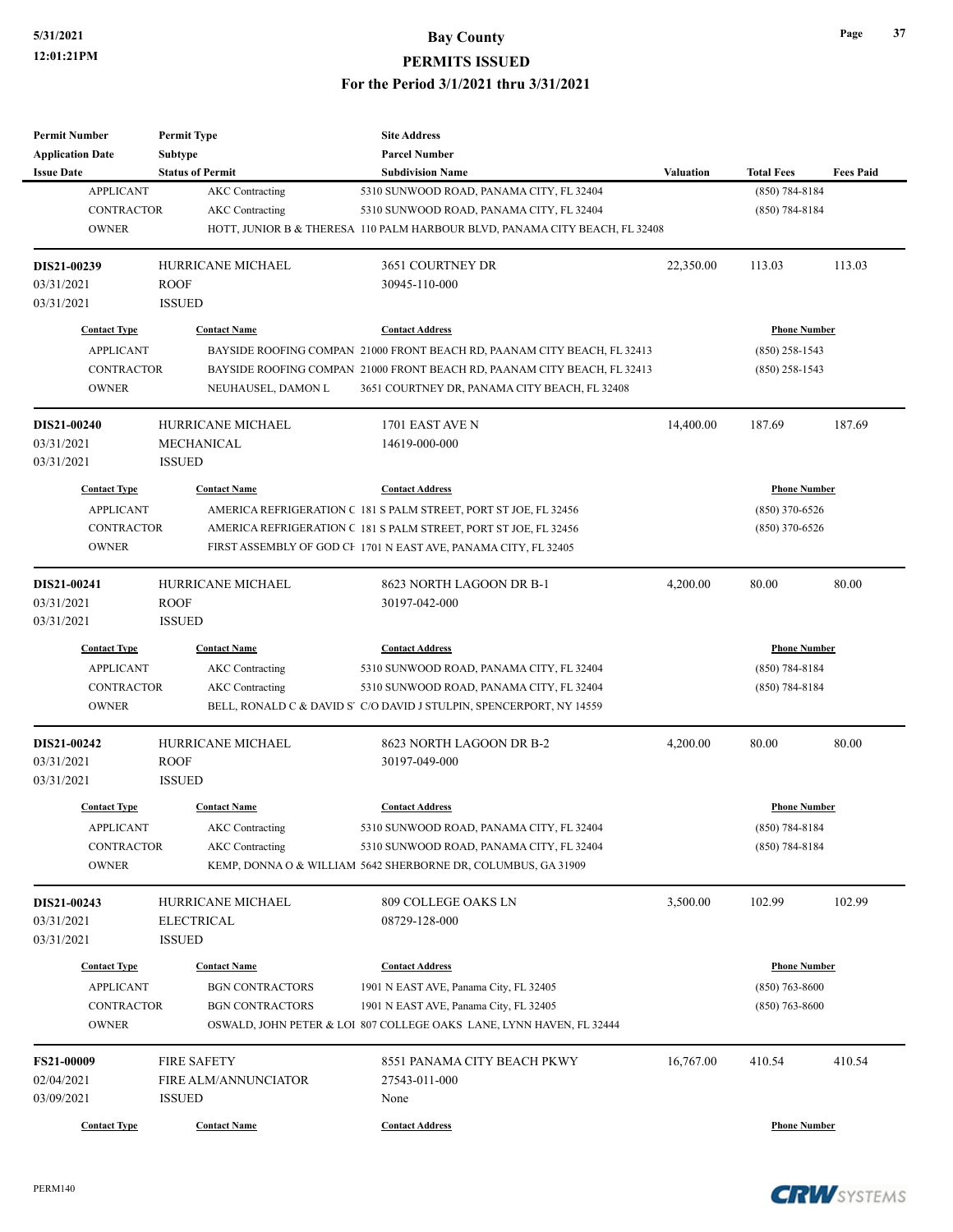#### **PERMITS ISSUED**

| <b>Permit Number</b>    | <b>Permit Type</b>          | <b>Site Address</b>                                                               |                  |                     |                  |
|-------------------------|-----------------------------|-----------------------------------------------------------------------------------|------------------|---------------------|------------------|
| <b>Application Date</b> | Subtype                     | <b>Parcel Number</b>                                                              |                  |                     |                  |
| <b>Issue Date</b>       | <b>Status of Permit</b>     | <b>Subdivision Name</b>                                                           | <b>Valuation</b> | <b>Total Fees</b>   | <b>Fees Paid</b> |
| <b>APPLICANT</b>        | <b>RUSSELL 659-7555</b>     | , ,                                                                               |                  |                     |                  |
| <b>CONTRACTOR</b>       |                             | THE HILLER COMPANIES, INC 5912 LINDHOLM DRIVE SOUTH, MOBILE, AL 36693             |                  |                     |                  |
| <b>OWNER</b>            | <b>BLUEACRE PCB LLC</b>     | 1288 FERNHILL CT, TALLAHASSEE, FL 32312                                           |                  |                     |                  |
| <b>FS21-00010</b>       | <b>FIRE SAFETY</b>          | 8551 PANAMA CITY BEACH PKWY                                                       | 16,767.00        | 410.54              | 410.54           |
| 02/04/2021              | <b>FIRE ALM/ANNUNCIATOR</b> | 27543-011-000                                                                     |                  |                     |                  |
| 03/09/2021              | <b>ISSUED</b>               | None                                                                              |                  |                     |                  |
| <b>Contact Type</b>     | <b>Contact Name</b>         | <b>Contact Address</b>                                                            |                  | <b>Phone Number</b> |                  |
| <b>APPLICANT</b>        | <b>RUSSELL 659-7555</b>     | , ,                                                                               |                  |                     |                  |
| <b>CONTRACTOR</b>       |                             | THE HILLER COMPANIES, IN 5912 LINDHOLM DRIVE SOUTH, MOBILE, AL 36693              |                  |                     |                  |
| <b>OWNER</b>            | <b>BLUEACRE PCB LLC</b>     | 1288 FERNHILL CT, TALLAHASSEE, FL 32312                                           |                  |                     |                  |
| <b>FS21-00011</b>       | <b>FIRE SAFETY</b>          | 8551 PANAMA CITY BEACH PKWY                                                       | 16,767.00        | 410.54              | 410.54           |
| 02/04/2021              | <b>FIRE ALM/ANNUNCIATOR</b> | 27543-011-000                                                                     |                  |                     |                  |
| 03/09/2021              | <b>ISSUED</b>               | None                                                                              |                  |                     |                  |
| <b>Contact Type</b>     | <b>Contact Name</b>         | <b>Contact Address</b>                                                            |                  | <b>Phone Number</b> |                  |
| <b>APPLICANT</b>        | <b>RUSSELL 659-7555</b>     | , ,                                                                               |                  |                     |                  |
| <b>CONTRACTOR</b>       |                             | THE HILLER COMPANIES, IN <sup>(5912</sup> LINDHOLM DRIVE SOUTH, MOBILE, AL 36693) |                  |                     |                  |
| <b>OWNER</b>            | <b>BLUEACRE PCB LLC</b>     | 1288 FERNHILL CT, TALLAHASSEE, FL 32312                                           |                  |                     |                  |
| <b>FS21-00012</b>       | <b>FIRE SAFETY</b>          | 8551 PANAMA CITY BEACH PKWY                                                       | 16,767.00        | 410.54              | 410.54           |
| 02/04/2021              | <b>FIRE ALM/ANNUNCIATOR</b> | 27543-011-000                                                                     |                  |                     |                  |
| 03/09/2021              | <b>ISSUED</b>               | None                                                                              |                  |                     |                  |
| <b>Contact Type</b>     | <b>Contact Name</b>         | <b>Contact Address</b>                                                            |                  | <b>Phone Number</b> |                  |
| <b>APPLICANT</b>        | <b>RUSSELL 659-7555</b>     | , ,                                                                               |                  |                     |                  |
| <b>CONTRACTOR</b>       |                             | THE HILLER COMPANIES, IN <sup>6</sup> 5912 LINDHOLM DRIVE SOUTH, MOBILE, AL 36693 |                  |                     |                  |
| <b>OWNER</b>            | <b>BLUEACRE PCB LLC</b>     | 1288 FERNHILL CT, TALLAHASSEE, FL 32312                                           |                  |                     |                  |
| <b>FS21-00013</b>       | <b>FIRE SAFETY</b>          | 8551 PANAMA CITY BEACH PKWY                                                       | 16,767.00        | 432.47              | 432.47           |
| 02/04/2021              | FIRE ALM/ANNUNCIATOR        | 27543-011-000                                                                     |                  |                     |                  |
| 03/23/2021              | <b>ISSUED</b>               | None                                                                              |                  |                     |                  |
| <b>Contact Type</b>     | <b>Contact Name</b>         | <b>Contact Address</b>                                                            |                  | <b>Phone Number</b> |                  |
| <b>APPLICANT</b>        | RUSSELL 659-7555            |                                                                                   |                  |                     |                  |
| CONTRACTOR              |                             | THE HILLER COMPANIES, IN <sup>6</sup> 5912 LINDHOLM DRIVE SOUTH, MOBILE, AL 36693 |                  |                     |                  |
| <b>OWNER</b>            | <b>BLUEACRE PCB LLC</b>     | 1288 FERNHILL CT, TALLAHASSEE, FL 32312                                           |                  |                     |                  |
| <b>FS21-00014</b>       | <b>FIRE SAFETY</b>          | 8551 PANAMA CITY BEACH PKWY                                                       | 16,767.00        | 437.18              | 437.18           |
| 02/04/2021              | FIRE ALM/ANNUNCIATOR        | 27543-011-000                                                                     |                  |                     |                  |
| 03/23/2021              | <b>ISSUED</b>               | None                                                                              |                  |                     |                  |
| <b>Contact Type</b>     | <b>Contact Name</b>         | <b>Contact Address</b>                                                            |                  | <b>Phone Number</b> |                  |
| <b>APPLICANT</b>        | <b>RUSSELL 659-7555</b>     | , ,                                                                               |                  |                     |                  |
| CONTRACTOR              |                             | THE HILLER COMPANIES, IN( 5912 LINDHOLM DRIVE SOUTH, MOBILE, AL 36693             |                  |                     |                  |
| <b>OWNER</b>            | <b>BLUEACRE PCB LLC</b>     | 1288 FERNHILL CT, TALLAHASSEE, FL 32312                                           |                  |                     |                  |
| FS21-00015              | <b>FIRE SAFETY</b>          | 8551 PANAMA CITY BEACH PKWY                                                       | 16,767.00        | 429.34              | 429.34           |
| 02/04/2021              | <b>FIRE ALM/ANNUNCIATOR</b> | 27543-011-000                                                                     |                  |                     |                  |
| 03/23/2021              | <b>ISSUED</b>               | None                                                                              |                  |                     |                  |
| <b>Contact Type</b>     | <b>Contact Name</b>         | <b>Contact Address</b>                                                            |                  | <b>Phone Number</b> |                  |

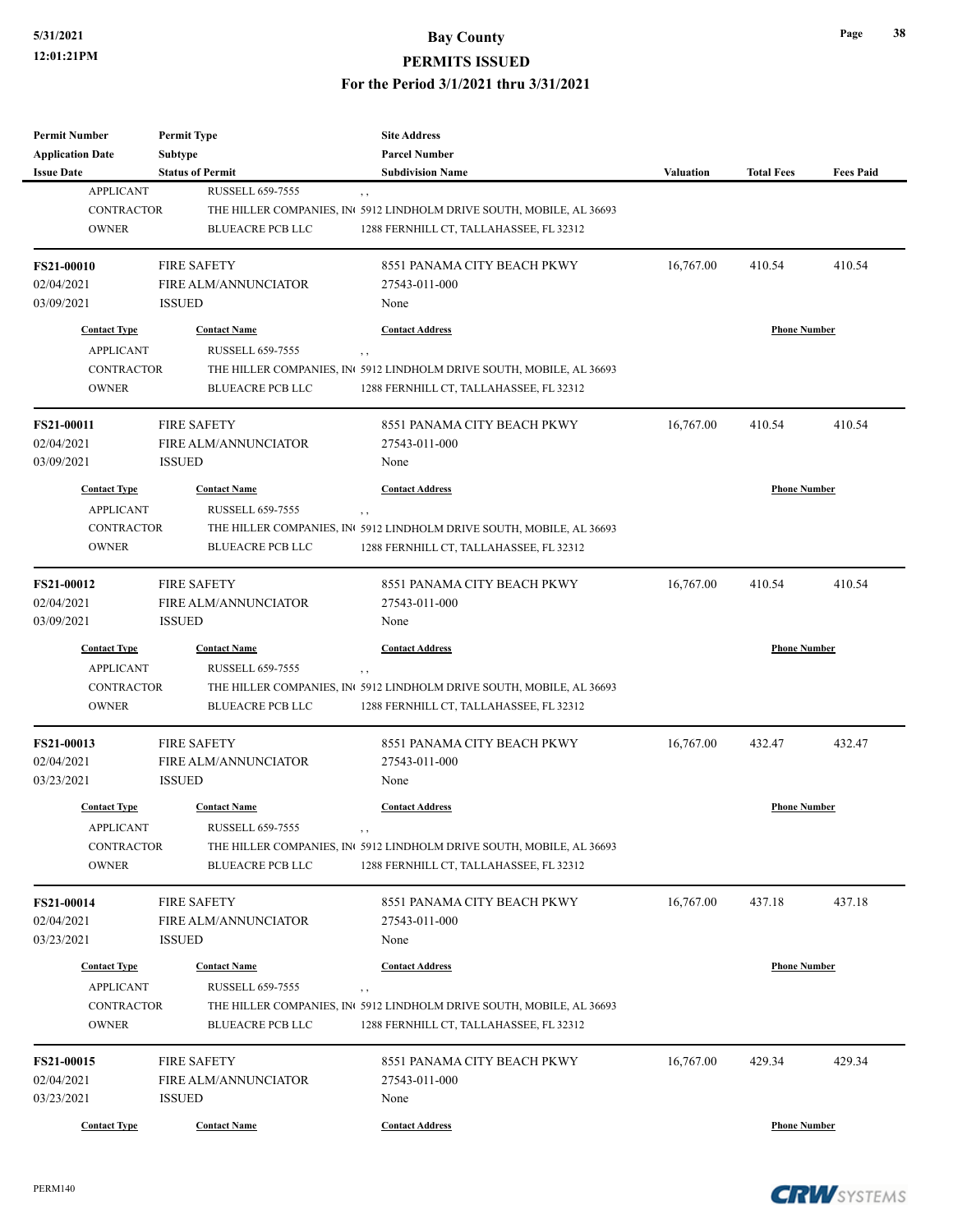#### **PERMITS ISSUED**

#### **For the Period 3/1/2021 thru 3/31/2021**

| <b>Permit Number</b>    | <b>Permit Type</b>          | <b>Site Address</b>                                                   |                  |                     |                  |
|-------------------------|-----------------------------|-----------------------------------------------------------------------|------------------|---------------------|------------------|
| <b>Application Date</b> | <b>Subtype</b>              | <b>Parcel Number</b>                                                  |                  |                     |                  |
| <b>Issue Date</b>       | <b>Status of Permit</b>     | <b>Subdivision Name</b>                                               | <b>Valuation</b> | <b>Total Fees</b>   | <b>Fees Paid</b> |
| <b>APPLICANT</b>        | <b>RUSSELL 659-7555</b>     | , ,                                                                   |                  |                     |                  |
| <b>CONTRACTOR</b>       |                             | THE HILLER COMPANIES, INC 5912 LINDHOLM DRIVE SOUTH, MOBILE, AL 36693 |                  |                     |                  |
| <b>OWNER</b>            | <b>BLUEACRE PCB LLC</b>     | 1288 FERNHILL CT, TALLAHASSEE, FL 32312                               |                  |                     |                  |
| <b>FS21-00016</b>       | <b>FIRE SAFETY</b>          | 8551 PANAMA CITY BEACH PKWY                                           | 16,767.00        | 429.34              | 429.34           |
| 02/04/2021              | <b>FIRE ALM/ANNUNCIATOR</b> | 27543-011-000                                                         |                  |                     |                  |
| 03/23/2021              | <b>ISSUED</b>               | None                                                                  |                  |                     |                  |
| <b>Contact Type</b>     | <b>Contact Name</b>         | <b>Contact Address</b>                                                |                  | <b>Phone Number</b> |                  |
| <b>APPLICANT</b>        | <b>RUSSELL 659-7555</b>     | , ,                                                                   |                  |                     |                  |
| <b>CONTRACTOR</b>       |                             | THE HILLER COMPANIES, IN 5912 LINDHOLM DRIVE SOUTH, MOBILE, AL 36693  |                  |                     |                  |
| <b>OWNER</b>            | <b>BLUEACRE PCB LLC</b>     | 1288 FERNHILL CT, TALLAHASSEE, FL 32312                               |                  |                     |                  |
| FS21-00043              | <b>FIRE SAFETY</b>          | 1105 CLARA AVE 7000                                                   | 7,900.00         | 416.15              | 416.15           |
| 03/03/2021              | UNDERGRD FIRE MAIN          | 33999-010-000                                                         |                  |                     |                  |
| 03/31/2021              | <b>FINALED</b>              | None                                                                  |                  |                     |                  |
| <b>Contact Type</b>     | <b>Contact Name</b>         | <b>Contact Address</b>                                                |                  | <b>Phone Number</b> |                  |
| <b>APPLICANT</b>        | CHRIS 265-9166              | , ,                                                                   |                  |                     |                  |
| <b>CONTRACTOR</b>       |                             | GULF COAST UTILITY CONT. 13938 HWY 77, SOUTHPORT, FL 32409            |                  | $(850)$ 265-9166    |                  |
| <b>OWNER</b>            | PC180 HOLDINGS, LLC         | 4705 HAMILTON MILL RD, BUFORD, GA 30518                               |                  |                     |                  |
|                         |                             |                                                                       |                  |                     |                  |
| <b>FS21-00044</b>       | <b>FIRE SAFETY</b>          | 1105 CLARA AVE 6000                                                   | 7,900.00         | 416.15              | 416.15           |
| 03/03/2021              | UNDERGRD FIRE MAIN          | 33999-010-000                                                         |                  |                     |                  |
| 03/31/2021              | <b>FINALED</b>              | None                                                                  |                  |                     |                  |
| <b>Contact Type</b>     | <b>Contact Name</b>         | <b>Contact Address</b>                                                |                  | <b>Phone Number</b> |                  |
| <b>APPLICANT</b>        | 265-9166                    | , ,                                                                   |                  |                     |                  |
| <b>CONTRACTOR</b>       |                             | GULF COAST UTILITY CONT. 13938 HWY 77, SOUTHPORT, FL 32409            |                  | $(850)$ 265-9166    |                  |
| <b>OWNER</b>            | PC180 HOLDINGS, LLC         | 4705 HAMILTON MILL RD, BUFORD, GA 30518                               |                  |                     |                  |
| <b>FS21-00045</b>       | <b>FIRE SAFETY</b>          | 1105 CLARA AVE 5000                                                   | 7,900.00         | 416.15              | 416.15           |
| 03/03/2021              | UNDERGRD FIRE MAIN          | 33999-010-000                                                         |                  |                     |                  |
| 03/31/2021              | <b>FINALED</b>              | None                                                                  |                  |                     |                  |
| <b>Contact Type</b>     | <b>Contact Name</b>         | <b>Contact Address</b>                                                |                  | <b>Phone Number</b> |                  |
| <b>APPLICANT</b>        | 265-9166                    |                                                                       |                  |                     |                  |
| <b>CONTRACTOR</b>       |                             | GULF COAST UTILITY CONT. 13938 HWY 77, SOUTHPORT, FL 32409            |                  | $(850)$ 265-9166    |                  |
| <b>OWNER</b>            | PC180 HOLDINGS, LLC         | 4705 HAMILTON MILL RD, BUFORD, GA 30518                               |                  |                     |                  |
| <b>FS21-00046</b>       | <b>FIRE SAFETY</b>          | 1105 CLARA AVE 4000                                                   | 7,900.00         | 416.15              | 416.15           |
| 03/03/2021              | UNDERGRD FIRE MAIN          | 33999-010-000                                                         |                  |                     |                  |
| 03/31/2021              | <b>FINALED</b>              | None                                                                  |                  |                     |                  |
| <b>Contact Type</b>     | <b>Contact Name</b>         | <b>Contact Address</b>                                                |                  | <b>Phone Number</b> |                  |
| <b>APPLICANT</b>        | 265-9166                    | , ,                                                                   |                  |                     |                  |
| <b>CONTRACTOR</b>       |                             | GULF COAST UTILITY CONT. 13938 HWY 77, SOUTHPORT, FL 32409            |                  | $(850)$ 265-9166    |                  |
| <b>OWNER</b>            | PC180 HOLDINGS, LLC         | 4705 HAMILTON MILL RD, BUFORD, GA 30518                               |                  |                     |                  |
| <b>FS21-00047</b>       | <b>FIRE SAFETY</b>          | 1105 CLARA AVE 3000                                                   | 7,900.00         | 416.15              | 416.15           |
| 03/03/2021              | UNDERGRD FIRE MAIN          | 33999-010-000                                                         |                  |                     |                  |
| 03/31/2021              | <b>FINALED</b>              | None                                                                  |                  |                     |                  |
| <b>Contact Type</b>     | <b>Contact Name</b>         | <b>Contact Address</b>                                                |                  | <b>Phone Number</b> |                  |

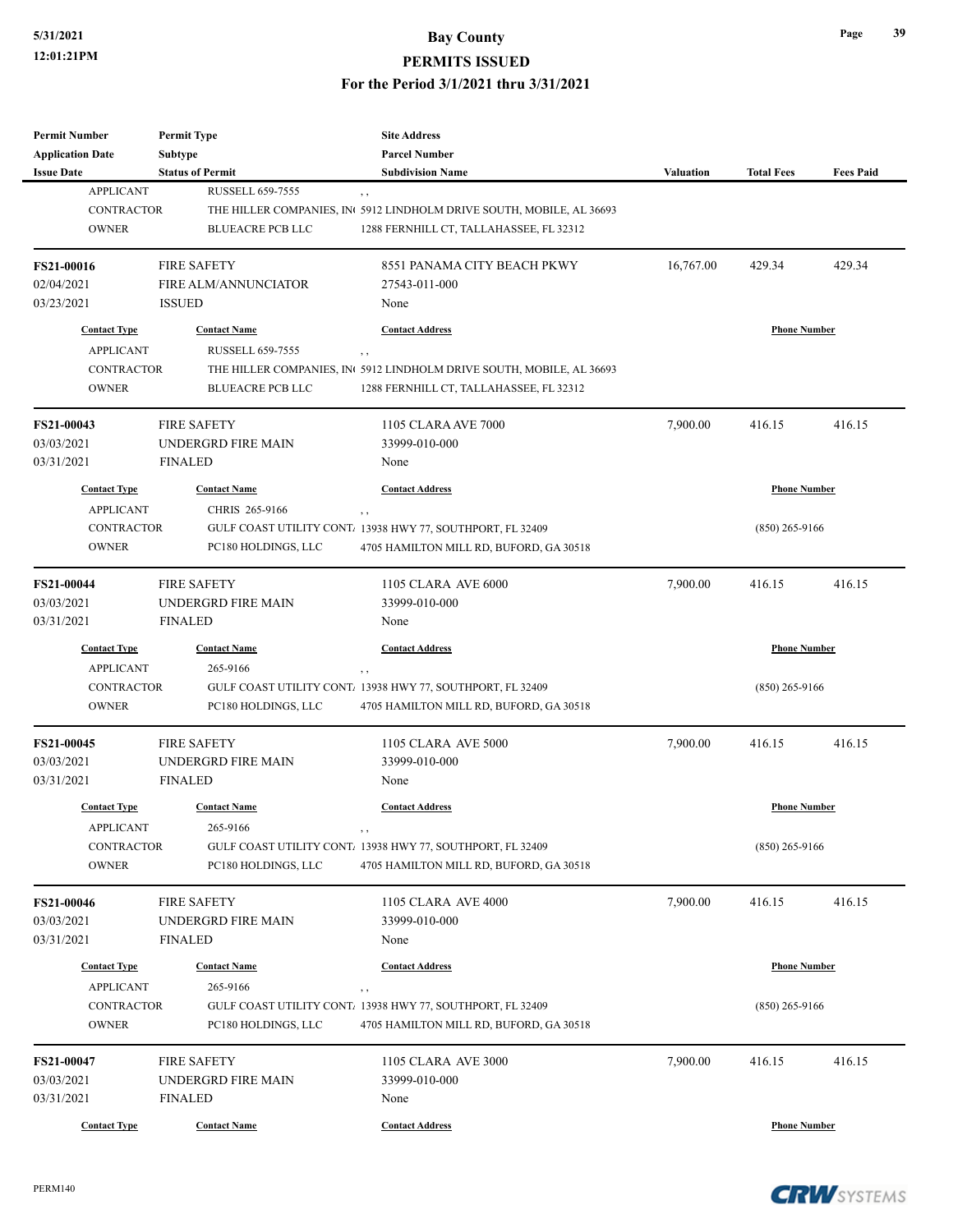| <b>Permit Number</b>           | <b>Permit Type</b>      | <b>Site Address</b>                                               |                  |                     |                  |
|--------------------------------|-------------------------|-------------------------------------------------------------------|------------------|---------------------|------------------|
| <b>Application Date</b>        | Subtype                 | <b>Parcel Number</b>                                              |                  |                     |                  |
| <b>Issue Date</b>              | <b>Status of Permit</b> | <b>Subdivision Name</b>                                           | <b>Valuation</b> | <b>Total Fees</b>   | <b>Fees Paid</b> |
| <b>APPLICANT</b>               | 265-9166                | $, \, , \,$                                                       |                  |                     |                  |
| <b>CONTRACTOR</b>              |                         | GULF COAST UTILITY CONT. 13938 HWY 77, SOUTHPORT, FL 32409        |                  | $(850)$ 265-9166    |                  |
| <b>OWNER</b>                   | PC180 HOLDINGS, LLC     | 4705 HAMILTON MILL RD, BUFORD, GA 30518                           |                  |                     |                  |
| <b>FS21-00048</b>              | <b>FIRE SAFETY</b>      | 1105 CLARA AVE 2000                                               | 7,900.00         | 416.15              | 416.15           |
| 03/03/2021                     | UNDERGRD FIRE MAIN      | 33999-010-000                                                     |                  |                     |                  |
| 03/31/2021                     | <b>FINALED</b>          | None                                                              |                  |                     |                  |
| <b>Contact Type</b>            | <b>Contact Name</b>     | <b>Contact Address</b>                                            |                  | <b>Phone Number</b> |                  |
| <b>APPLICANT</b>               | 265-9166                | , ,                                                               |                  |                     |                  |
| <b>CONTRACTOR</b>              |                         | GULF COAST UTILITY CONT. 13938 HWY 77, SOUTHPORT, FL 32409        |                  | $(850)$ 265-9166    |                  |
| <b>OWNER</b>                   | PC180 HOLDINGS, LLC     | 4705 HAMILTON MILL RD, BUFORD, GA 30518                           |                  |                     |                  |
| <b>FS21-00049</b>              | <b>FIRE SAFETY</b>      | 1105 CLARA AVE 1000                                               | 7,900.00         | 416.15              | 416.15           |
| 03/03/2021                     | UNDERGRD FIRE MAIN      | 33999-010-000                                                     |                  |                     |                  |
| 03/31/2021                     | <b>FINALED</b>          | None                                                              |                  |                     |                  |
| <b>Contact Type</b>            | <b>Contact Name</b>     | <b>Contact Address</b>                                            |                  | <b>Phone Number</b> |                  |
| <b>APPLICANT</b>               | 265-9166                |                                                                   |                  |                     |                  |
| <b>CONTRACTOR</b>              |                         | , ,<br>GULF COAST UTILITY CONT. 13938 HWY 77, SOUTHPORT, FL 32409 |                  | $(850)$ 265-9166    |                  |
| <b>OWNER</b>                   | PC180 HOLDINGS, LLC     | 4705 HAMILTON MILL RD, BUFORD, GA 30518                           |                  |                     |                  |
|                                |                         |                                                                   |                  |                     |                  |
| <b>FS21-00050</b>              | <b>FIRE SAFETY</b>      | 1105 CLARA AVE 8000                                               | 7,900.00         | 416.15              | 416.15           |
| 03/03/2021                     | UNDERGRD FIRE MAIN      | 33999-010-000                                                     |                  |                     |                  |
| 03/31/2021                     | <b>FINALED</b>          | None                                                              |                  |                     |                  |
| <b>Contact Type</b>            | <b>Contact Name</b>     | <b>Contact Address</b>                                            |                  | <b>Phone Number</b> |                  |
| <b>APPLICANT</b>               | 265-9166                | $, \, ,$                                                          |                  |                     |                  |
| <b>CONTRACTOR</b>              |                         | GULF COAST UTILITY CONT. 13938 HWY 77, SOUTHPORT, FL 32409        |                  | $(850)$ 265-9166    |                  |
| <b>OWNER</b>                   | PC180 HOLDINGS, LLC     | 4705 HAMILTON MILL RD, BUFORD, GA 30518                           |                  |                     |                  |
| <b>FS21-00051</b>              | <b>FIRE SAFETY</b>      | 1105 CLARA AVE 9000                                               | 7,900.00         | 416.15              | 416.15           |
| 03/03/2021                     | UNDERGRD FIRE MAIN      | 33999-010-000                                                     |                  |                     |                  |
| 03/31/2021                     | <b>FINALED</b>          | None                                                              |                  |                     |                  |
| <b>Contact Type</b>            | <b>Contact Name</b>     | <b>Contact Address</b>                                            |                  | <b>Phone Number</b> |                  |
|                                |                         |                                                                   |                  |                     |                  |
| <b>APPLICANT</b><br>CONTRACTOR | 265-9166                | GULF COAST UTILITY CONT. 13938 HWY 77, SOUTHPORT, FL 32409        |                  | $(850)$ 265-9166    |                  |
| <b>OWNER</b>                   | PC180 HOLDINGS, LLC     | 4705 HAMILTON MILL RD, BUFORD, GA 30518                           |                  |                     |                  |
|                                |                         |                                                                   |                  |                     |                  |
| <b>FS21-00052</b>              | <b>FIRE SAFETY</b>      | 1105 CLARA AVE 10000                                              | 7,900.00         | 416.15              | 416.15           |
| 03/03/2021                     | UNDERGRD FIRE MAIN      | 33999-010-000                                                     |                  |                     |                  |
| 03/31/2021                     | FINALED                 | None                                                              |                  |                     |                  |
| <b>Contact Type</b>            | <b>Contact Name</b>     | <b>Contact Address</b>                                            |                  | <b>Phone Number</b> |                  |
| <b>APPLICANT</b>               | 265-9166                | $, \, , \,$                                                       |                  |                     |                  |
| <b>CONTRACTOR</b>              |                         | GULF COAST UTILITY CONT. 13938 HWY 77, SOUTHPORT, FL 32409        |                  | $(850)$ 265-9166    |                  |
| <b>OWNER</b>                   | PC180 HOLDINGS, LLC     | 4705 HAMILTON MILL RD, BUFORD, GA 30518                           |                  |                     |                  |
|                                |                         |                                                                   |                  |                     |                  |
| FS21-00056                     | <b>FIRE SAFETY</b>      | 1123 SCHOOL AVE                                                   | 0.00             | 89.00               | 89.00            |
| 03/04/2021<br>03/04/2021       | <b>ANNUAL FIRE INSP</b> | 15327-020-000                                                     |                  |                     |                  |
|                                | <b>FINALED</b>          |                                                                   |                  |                     |                  |
| <b>Contact Type</b>            | <b>Contact Name</b>     | <b>Contact Address</b>                                            |                  | <b>Phone Number</b> |                  |



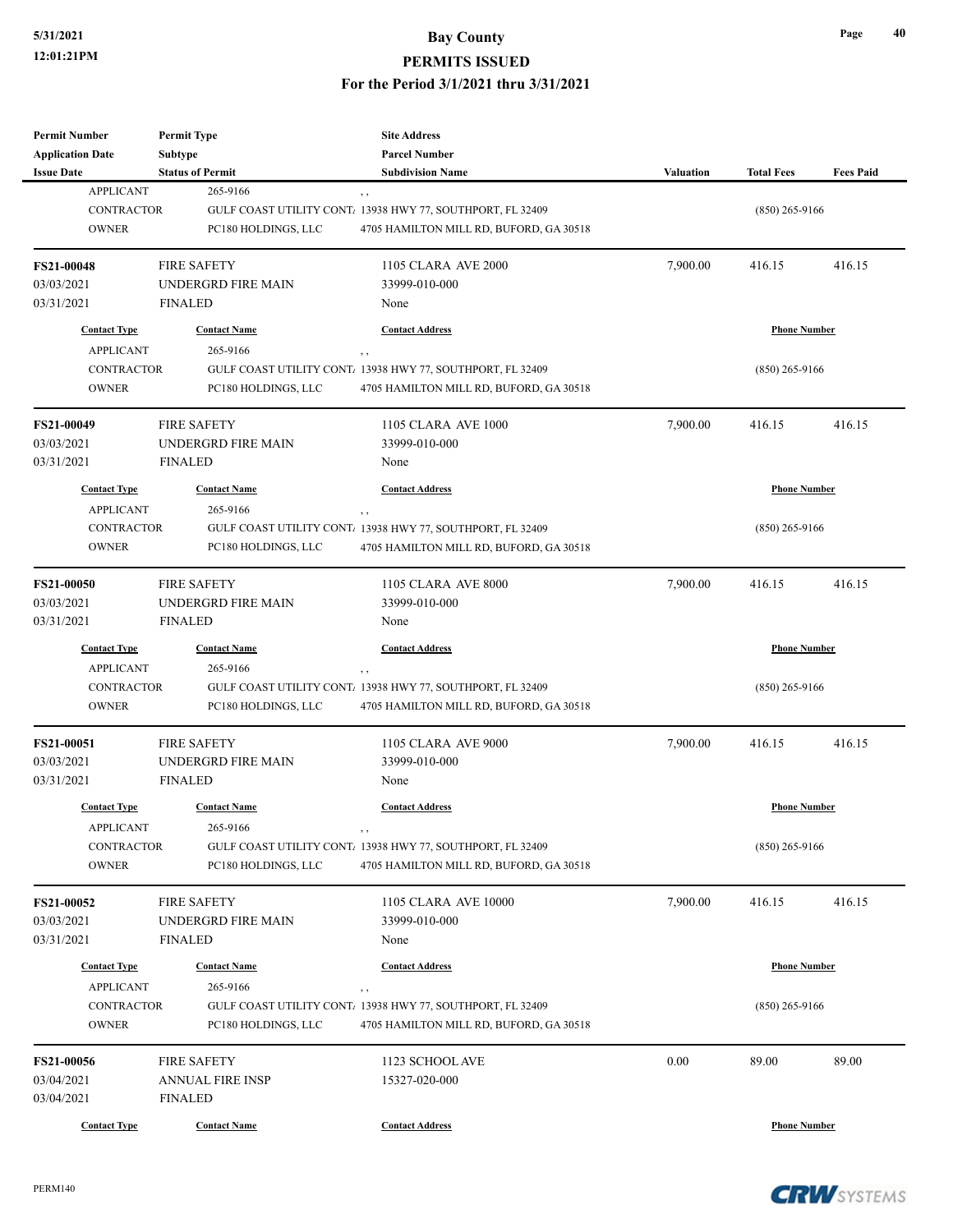#### **PERMITS ISSUED**

| <b>Permit Number</b>     | <b>Permit Type</b>                       | <b>Site Address</b>                                                      |           |                     |                  |
|--------------------------|------------------------------------------|--------------------------------------------------------------------------|-----------|---------------------|------------------|
| <b>Application Date</b>  | Subtype                                  | <b>Parcel Number</b>                                                     |           |                     |                  |
| <b>Issue Date</b>        | <b>Status of Permit</b>                  | <b>Subdivision Name</b>                                                  | Valuation | <b>Total Fees</b>   | <b>Fees Paid</b> |
| <b>APPLICANT</b>         | ERICA 819-6249                           | $, \, \cdot$                                                             |           |                     |                  |
| <b>CONTRACTOR</b>        | <b>OWNER/BUILDER</b>                     | $, \, , \,$                                                              |           |                     |                  |
| <b>OWNER</b>             |                                          | QUALITY LEARNING CHILD( INC, PANAMA CITY, FL 32401                       |           |                     |                  |
| FS21-00064               | <b>FIRE SAFETY</b>                       | 2226 JOAN AVE 2                                                          | 3,000.00  | 223.19              | 223.19           |
| 03/08/2021               | <b>SUPPRESSION SYSTEM</b>                | 27650-000-000                                                            |           |                     |                  |
| 03/12/2021               | <b>ISSUED</b>                            |                                                                          |           |                     |                  |
| <b>Contact Type</b>      | <b>Contact Name</b>                      | <b>Contact Address</b>                                                   |           | <b>Phone Number</b> |                  |
| <b>APPLICANT</b>         | chris 850-722-0050                       | $, \, ,$                                                                 |           |                     |                  |
| <b>CONTRACTOR</b>        |                                          | GULF COAST FAB & FIRE LL(754 A HWY 20, YOUNGSTOWN, FL 32466              |           | $(850)$ 722-0050    |                  |
| <b>OWNER</b>             | <b>JOAN LAND LLC</b>                     | 106 HERON TURN, PANAMA CITY BEACH, FL 32407                              |           |                     |                  |
| <b>FS21-00065</b>        | <b>FIRE SAFETY</b>                       | 2226 JOAN AVE 3                                                          | 3,000.00  | 223.19              | 223.19           |
| 03/08/2021               | <b>SUPPRESSION SYSTEM</b>                | 27650-000-000                                                            |           |                     |                  |
| 03/12/2021               | <b>ISSUED</b>                            |                                                                          |           |                     |                  |
| <b>Contact Type</b>      | <b>Contact Name</b>                      | <b>Contact Address</b>                                                   |           | <b>Phone Number</b> |                  |
| <b>APPLICANT</b>         | CHRIS 850-722-0050                       | , ,                                                                      |           |                     |                  |
| <b>CONTRACTOR</b>        |                                          | GULF COAST FAB & FIRE LL(754 A HWY 20, YOUNGSTOWN, FL 32466              |           | $(850)$ 722-0050    |                  |
| <b>OWNER</b>             | <b>JOAN LAND LLC</b>                     | 106 HERON TURN, PANAMA CITY BEACH, FL 32407                              |           |                     |                  |
| <b>FS21-00066</b>        | <b>FIRE SAFETY</b>                       | 2226 JOAN AVE 1-16                                                       | 3,000.00  | 223.19              | 223.19           |
| 03/08/2021               | <b>SUPPRESSION SYSTEM</b>                | 27650-000-000                                                            |           |                     |                  |
| 03/12/2021               | <b>ISSUED</b>                            | None                                                                     |           |                     |                  |
| <b>Contact Type</b>      | <b>Contact Name</b>                      | <b>Contact Address</b>                                                   |           | <b>Phone Number</b> |                  |
| <b>APPLICANT</b>         | CHRIS 850-722-0050                       | , ,                                                                      |           |                     |                  |
| <b>CONTRACTOR</b>        |                                          | GULF COAST FAB & FIRE LL( 754 A HWY 20, YOUNGSTOWN, FL 32466             |           | $(850)$ 722-0050    |                  |
| <b>OWNER</b>             | <b>JOAN LAND LLC</b>                     | 106 HERON TURN, PANAMA CITY BEACH, FL 32407                              |           |                     |                  |
| <b>FS21-00067</b>        | <b>FIRE SAFETY</b>                       | 2405 BALDWIN RD E                                                        | 0.00      | 124.00              | 124.00           |
| 03/08/2021               | <b>ANNUAL FIRE INSP</b>                  | 12039-000-000                                                            |           |                     |                  |
| 03/08/2021               | <b>FINALED</b>                           | None                                                                     |           |                     |                  |
| <b>Contact Type</b>      | <b>Contact Name</b>                      | <b>Contact Address</b>                                                   |           | <b>Phone Number</b> |                  |
| <b>APPLICANT</b>         | KEVIN 896-7399                           | , ,                                                                      |           |                     |                  |
| <b>CONTRACTOR</b>        |                                          | ANGLIN, KEVIN WADE & TRA 2442 ROLLINGS PINES RD, CHIPLEY, FL 32428       |           |                     |                  |
| <b>OWNER</b>             |                                          | ANGLIN, KEVIN WADE & TR/ 2442 ROLLINGS PINES RD, CHIPLEY, FL 32428       |           |                     |                  |
| <b>FS21-00068</b>        | <b>FIRE SAFETY</b>                       | 5550 NORTH LAGOON DR                                                     | 2,300.00  | 136.66              | 136.66           |
| 03/22/2021               | <b>SUPPRESSION SYSTEM</b>                | 31178-000-000                                                            |           |                     |                  |
| 03/22/2021               | FINALED                                  |                                                                          |           |                     |                  |
| <b>Contact Type</b>      | <b>Contact Name</b>                      | <b>Contact Address</b>                                                   |           | <b>Phone Number</b> |                  |
| <b>APPLICANT</b>         | mike                                     |                                                                          |           |                     |                  |
| CONTRACTOR               |                                          | , ,<br>BROWN FIRE PROTECTION II PO BOX 9137, PANAMA CITY BEACH, FL 32413 |           | $(850)$ 234-2926    |                  |
| <b>OWNER</b>             | ANDERSON PIER, INC.                      | 5550 N LAGOON DR, PANAMA CITY, FL 32408                                  |           |                     |                  |
|                          |                                          |                                                                          |           |                     |                  |
| FS21-00069               | <b>FIRE SAFETY</b><br>SUPPRESSION SYSTEM | 8551 PANAMA CITY BEACH PKWY                                              | 30,000.00 | 952.70              | 952.70           |
| 03/25/2021<br>03/31/2021 | <b>ISSUED</b>                            | 27543-011-000<br>None                                                    |           |                     |                  |
|                          |                                          |                                                                          |           |                     |                  |
| <b>Contact Type</b>      | <b>Contact Name</b>                      | <b>Contact Address</b>                                                   |           | <b>Phone Number</b> |                  |

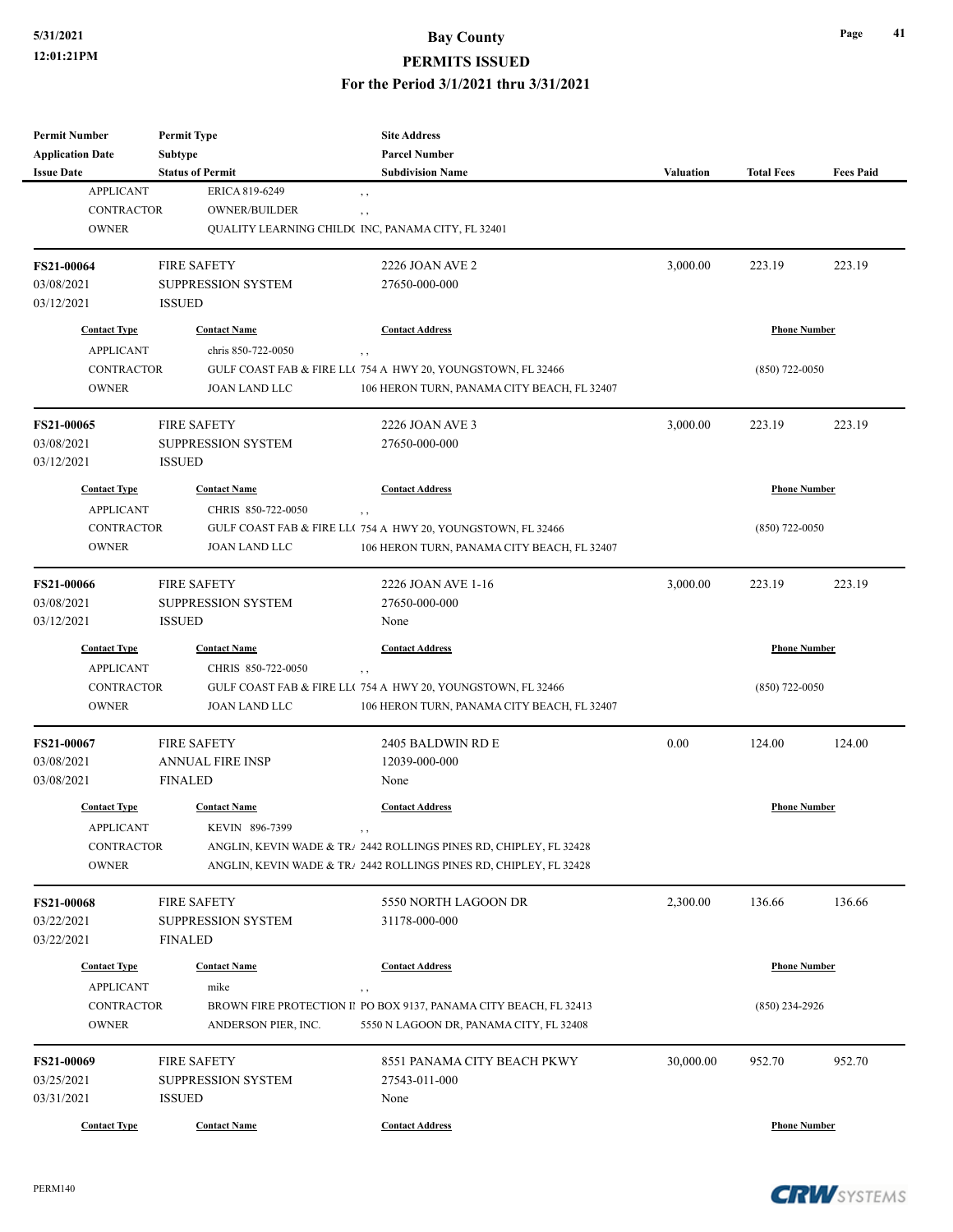# **5/31/2021 Bay County PERMITS ISSUED**

| Permit Number<br><b>Application Date</b> | <b>Permit Type</b><br>Subtype | <b>Site Address</b><br><b>Parcel Number</b>                        |           |                     |                  |
|------------------------------------------|-------------------------------|--------------------------------------------------------------------|-----------|---------------------|------------------|
| <b>Issue Date</b>                        | <b>Status of Permit</b>       | <b>Subdivision Name</b>                                            | Valuation | <b>Total Fees</b>   | <b>Fees Paid</b> |
| <b>APPLICANT</b>                         | JOHN THOMPSON 812-492-4,      |                                                                    |           |                     |                  |
| <b>CONTRACTOR</b>                        |                               | THE HILLER COMPANIES, IN: 3751 JOY SPRINGS DRIVE, MOBILE, AL 36693 |           | $(351) 662 - 7883$  |                  |
| <b>OWNER</b>                             | <b>BLUEACRE PCB LLC</b>       | 1288 FERNHILL CT, TALLAHASSEE, FL 32312                            |           |                     |                  |
|                                          |                               |                                                                    |           |                     |                  |
| <b>FS21-00071</b>                        | <b>FIRE SAFETY</b>            | 6505 THOMAS DR BLDG B                                              | 10,230.00 | 272.91              | 272.91           |
| 03/29/2021                               | RENO/RPR ALARM/SMOKE          | 30585-624-000                                                      |           |                     |                  |
| 03/31/2021                               | <b>ISSUED</b>                 |                                                                    |           |                     |                  |
| <b>Contact Type</b>                      | <b>Contact Name</b>           | <b>Contact Address</b>                                             |           | <b>Phone Number</b> |                  |
| <b>APPLICANT</b>                         | DEBRA 850-244-2026            |                                                                    |           |                     |                  |
| <b>CONTRACTOR</b>                        |                               | ADVANCED FIRE PROTECTIC 37 TUPELO AVE, FT WALTON BEACH, FL 32548   |           | $(850)$ 244-2026    |                  |
| <b>OWNER</b>                             | SUMMERHOUSE OF P.C. #1        | $\cdot$ , $\cdot$ , FL                                             |           |                     |                  |
|                                          |                               |                                                                    |           |                     |                  |
| FS21-00073                               | <b>FIRE SAFETY</b>            | 7543 & 7545 HOLLEY CIR                                             | 25,450.00 | 495.15              | 495.15           |
| 03/29/2021                               | <b>FIRE ALM/ANNUNCIATOR</b>   | 27891-200-220                                                      |           |                     |                  |
| 03/31/2021                               | <b>ISSUED</b>                 | None                                                               |           |                     |                  |
| <b>Contact Type</b>                      | <b>Contact Name</b>           | <b>Contact Address</b>                                             |           | <b>Phone Number</b> |                  |
| <b>APPLICANT</b>                         | DEBIE 850-244-2026            | , ,                                                                |           |                     |                  |
| <b>CONTRACTOR</b>                        |                               | ADVANCED FIRE PROTECTIC 37 TUPELO AVE, FT WALTON BEACH, FL 32548   |           | $(850)$ 244-2026    |                  |
| <b>OWNER</b>                             | MILLAWAY, STEVE D             | P.O BOX 27835, PANAMA CITY, FL 32411                               |           |                     |                  |
|                                          |                               |                                                                    |           |                     |                  |
| FS21-00075                               | <b>FIRE SAFETY</b>            | 6505 THOMAS DR BLDG C                                              | 10,230.00 | 272.91              | 272.91           |
| 03/30/2021                               | RENO/RPR ALARM/SMOKE          | 30585-624-000                                                      |           |                     |                  |
| 03/31/2021                               | <b>ISSUED</b>                 |                                                                    |           |                     |                  |
| <b>Contact Type</b>                      | <b>Contact Name</b>           | <b>Contact Address</b>                                             |           | <b>Phone Number</b> |                  |
| <b>APPLICANT</b>                         | DEBRA 850-244-2026            | , ,                                                                |           |                     |                  |
| <b>CONTRACTOR</b>                        |                               | ADVANCED FIRE PROTECTIC 37 TUPELO AVE, FT WALTON BEACH, FL 32548   |           | $(850)$ 244-2026    |                  |
| <b>OWNER</b>                             | SUMMERHOUSE OF P.C. #1        | $\ldots$ , FL                                                      |           |                     |                  |
|                                          |                               |                                                                    |           |                     |                  |
| LV21-00007                               | RESIDENTIAL NEW CONSTRUCTIO   | 4724 BYLSMA                                                        | 300.00    | 71.93               | 71.93            |
| 03/24/2021                               | <b>BURGLAR ALARM</b>          | 05913-100-080                                                      |           |                     |                  |
| 03/24/2021                               | <b>ISSUED</b>                 |                                                                    |           |                     |                  |
| <b>Contact Type</b>                      | <b>Contact Name</b>           | <b>Contact Address</b>                                             |           | <b>Phone Number</b> |                  |
| APPLICANT                                | TODD 527-6689                 |                                                                    |           |                     |                  |
| CONTRACTOR                               |                               | BAY SECURITY COMPANY IN 6504 AMMONS LANE, YOUNGSTOWN, FL 32466     |           | $(850)$ 722-7979    |                  |
| <b>OWNER</b>                             |                               | PAUL SIMS CONSTRUCTION 1 1419 W 27TH ST, PANAMA CITY, FL 32405     |           |                     |                  |
|                                          |                               |                                                                    |           |                     |                  |
| MH20-00136                               | MOBILE HOME                   | 8005 HERON LN                                                      | 0.00      | 192.50              | 192.50           |
| 06/29/2020                               | <b>REPLACEMENT</b>            | 05453-540-000                                                      |           |                     |                  |
| 03/15/2021                               | <b>ISSUED</b>                 |                                                                    |           |                     |                  |
| <b>Contact Type</b>                      | <b>Contact Name</b>           | <b>Contact Address</b>                                             |           | <b>Phone Number</b> |                  |
| <b>APPLICANT</b>                         |                               | L & F HANDYMAN SERVICES 17700 EDWARD RD, FOUNTAIN, FL 32438        |           | $(850)$ 348-9866    |                  |
| <b>CONTRACTOR</b>                        |                               | L & F HANDYMAN SERVICES 17700 EDWARD RD, FOUNTAIN, FL 32438        |           | $(850)$ 348-9866    |                  |
| <b>OWNER</b>                             | <b>FOWLER, RONALD H JR</b>    | 7923 HERON LANE, YOUNGSTOWN, FL 32466                              |           |                     |                  |
|                                          |                               |                                                                    |           |                     |                  |
| MH20-00222                               | <b>MOBILE HOME</b>            | 12200 STAND DR                                                     | 0.00      | 722.95              | 722.95           |
| 11/23/2020                               | NEW MOBILE HOME               | 02836-050-000                                                      |           |                     |                  |
| 03/02/2021                               | <b>FINALED</b>                |                                                                    |           |                     |                  |
| <b>Contact Type</b>                      | <b>Contact Name</b>           | <b>Contact Address</b>                                             |           | <b>Phone Number</b> |                  |



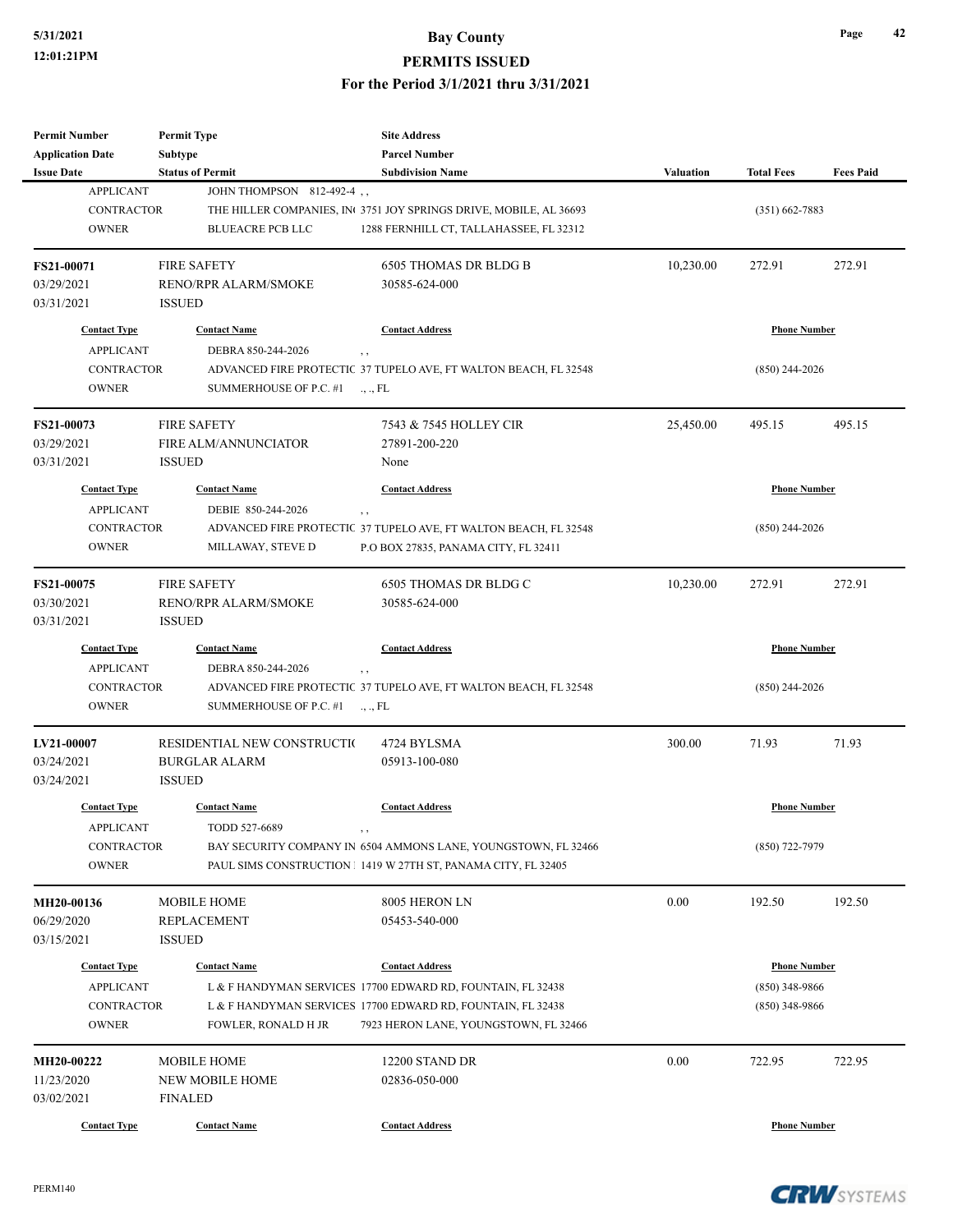| <b>Permit Number</b>                    | <b>Permit Type</b>       | <b>Site Address</b>                                                                |                  |                                         |                  |
|-----------------------------------------|--------------------------|------------------------------------------------------------------------------------|------------------|-----------------------------------------|------------------|
| <b>Application Date</b>                 | <b>Subtype</b>           | <b>Parcel Number</b>                                                               |                  |                                         |                  |
| <b>Issue Date</b>                       | <b>Status of Permit</b>  | <b>Subdivision Name</b>                                                            | <b>Valuation</b> | <b>Total Fees</b>                       | <b>Fees Paid</b> |
| <b>APPLICANT</b>                        |                          | COAST 2 COAST MH SETUP, 1 PO BOX 43, FT MCCOY, FL 32134                            |                  | $(863)$ 398-7753                        |                  |
| <b>CONTRACTOR</b>                       |                          | COAST 2 COAST MH SETUP, 1 PO BOX 43, FT MCCOY, FL 32134                            |                  | $(863)$ 398-7753                        |                  |
| <b>OWNER</b>                            | <b>BUSH, AMIEE</b>       | 9112 ELDER LANE, YOUNGSTOWN, FL 32466                                              |                  |                                         |                  |
| MH21-00015                              | <b>MOBILE HOME</b>       | 4740 MAGNOLIA AVE B                                                                | 0.00             | 221.22                                  | 221.22           |
| 02/03/2021                              | <b>REPLACEMENT</b>       | 05350-035-000                                                                      |                  |                                         |                  |
| 03/01/2021                              | <b>FINALED</b>           |                                                                                    |                  |                                         |                  |
| <b>Contact Type</b>                     | <b>Contact Name</b>      | <b>Contact Address</b>                                                             |                  | <b>Phone Number</b>                     |                  |
| <b>APPLICANT</b>                        | TOBY CHAS JOHNSON        | 974 J SAUNDERS RD, SLOCOMB, AL 36375                                               |                  | $(334)$ 796-5086                        |                  |
| <b>CONTRACTOR</b>                       | TOBY CHAS JOHNSON        | 974 J SAUNDERS RD, SLOCOMB, AL 36375                                               |                  | $(334)$ 796-5086                        |                  |
| <b>OWNER</b>                            |                          | ADAMS, AMANDA & MINDY 4740 MAGNOLIA AVE, YOUNGSTOWN, FL 32466                      |                  |                                         |                  |
| MH21-00017                              | <b>MOBILE HOME</b>       | 6513 BIG DADDY DR                                                                  | 0.00             | 197.79                                  | 197.79           |
| 02/04/2021                              | <b>REPLACEMENT</b>       | 27344-036-000                                                                      |                  |                                         |                  |
| 03/09/2021                              | <b>ISSUED</b>            |                                                                                    |                  |                                         |                  |
| <b>Contact Type</b>                     | <b>Contact Name</b>      | <b>Contact Address</b>                                                             |                  | <b>Phone Number</b>                     |                  |
| <b>APPLICANT</b>                        |                          | L & J MOBILE HOME SERVICI 203 STARWOOD LN, CHATTAHOOCHEE, FL 32324                 |                  | $(850) 519 - 5753$                      |                  |
| <b>CONTRACTOR</b>                       |                          | L & J MOBILE HOME SERVICI 203 STARWOOD LN, CHATTAHOOCHEE, FL 32324                 |                  | $(850) 519 - 5753$                      |                  |
| <b>OWNER</b>                            | TONY VEGAS INC           | 117 SEACLUSION DRIVE, PANAMA CITY BEACH, FL 32413                                  |                  |                                         |                  |
|                                         |                          |                                                                                    |                  |                                         |                  |
| MH21-00021                              | <b>MOBILE HOME</b>       | 1239 EVERITT AVE                                                                   | 0.00             | 252.46                                  | 252.46           |
| 02/08/2021                              | <b>REPLACEMENT</b>       | 15234-000-000                                                                      |                  |                                         |                  |
| 03/23/2021                              | <b>FINALED</b>           |                                                                                    |                  |                                         |                  |
| <b>Contact Type</b>                     | <b>Contact Name</b>      | <b>Contact Address</b>                                                             |                  | <b>Phone Number</b>                     |                  |
| <b>APPLICANT</b>                        |                          | CAMEL MOBILE HOME SERV 1841 JOE FRENCH RD, BONIFAY, FL 32425                       |                  | $(850) 849 - 0379$                      |                  |
| <b>CONTRACTOR</b>                       |                          | CAMEL MOBILE HOME SERV 1841 JOE FRENCH RD, BONIFAY, FL 32425                       |                  | (850) 849-0379                          |                  |
| <b>OWNER</b>                            | BRYANT, EMILY BETH       | 2826 E 13TH ST, PANAMA CITY, FL 32401                                              |                  |                                         |                  |
| <b>MH21-00024</b>                       | <b>MOBILE HOME</b>       | 1318 CENTER AVE                                                                    | 0.00             | 223.30                                  | 223.30           |
| 02/11/2021                              | <b>REPLACEMENT</b>       | 15812-020-000                                                                      |                  |                                         |                  |
| 03/02/2021                              | <b>FINALED</b>           |                                                                                    |                  |                                         |                  |
| <b>Contact Type</b>                     | <b>Contact Name</b>      | <b>Contact Address</b>                                                             |                  | <b>Phone Number</b>                     |                  |
| <b>APPLICANT</b>                        | <b>SCOTT MOBILE HOME</b> | 2134 HENTZ DRIVE, PANAMA CITY, FL 32405                                            |                  | $(850) 769 - 6392$                      |                  |
| CONTRACTOR                              | <b>SCOTT MOBILE HOME</b> | 2134 HENTZ DRIVE, PANAMA CITY, FL 32405                                            |                  | $(850)$ 769-6392                        |                  |
| <b>OWNER</b>                            |                          | GARCIA, ODWIN G ACOSTA 1 2714 BANYAN ST, APT B, PANAMA CITY BEACH, FL 32408        |                  |                                         |                  |
| MH21-00026                              | <b>MOBILE HOME</b>       | 1219 THOMAS DR 110                                                                 | 0.00             | 160.39                                  | 160.39           |
| 02/18/2021                              | <b>NEW MOBILE HOME</b>   | 30159-210-000                                                                      |                  |                                         |                  |
| 03/06/2021                              | <b>ISSUED</b>            |                                                                                    |                  |                                         |                  |
|                                         |                          |                                                                                    |                  |                                         |                  |
| <b>Contact Type</b><br><b>APPLICANT</b> | <b>Contact Name</b>      | <b>Contact Address</b><br>ANCHOR MH SERVICES LLC P.O. BOX 65, FROSTPROOF, FL 33843 |                  | <b>Phone Number</b><br>$(912)$ 281-0406 |                  |
| <b>CONTRACTOR</b>                       |                          | ANCHOR MH SERVICES LLC P.O. BOX 65, FROSTPROOF, FL 33843                           |                  |                                         |                  |
| <b>OWNER</b>                            |                          | WHITEHEAD, BRADLEY D & 120 MURRAY DRIVE, MUSCLE SHOALS, AL 35661                   |                  | $(912)$ 281-0406                        |                  |
|                                         |                          |                                                                                    |                  |                                         |                  |
| MH21-00027                              | MOBILE HOME              | 6427 SHADY LN                                                                      | 0.00             | 196.10                                  | 196.10           |
| 02/21/2021                              | <b>REPLACEMENT</b>       | 32523-000-000                                                                      |                  |                                         |                  |
| 03/05/2021                              | <b>FINALED</b>           |                                                                                    |                  |                                         |                  |
| <b>Contact Type</b>                     | <b>Contact Name</b>      | <b>Contact Address</b>                                                             |                  | <b>Phone Number</b>                     |                  |
|                                         |                          |                                                                                    |                  |                                         |                  |



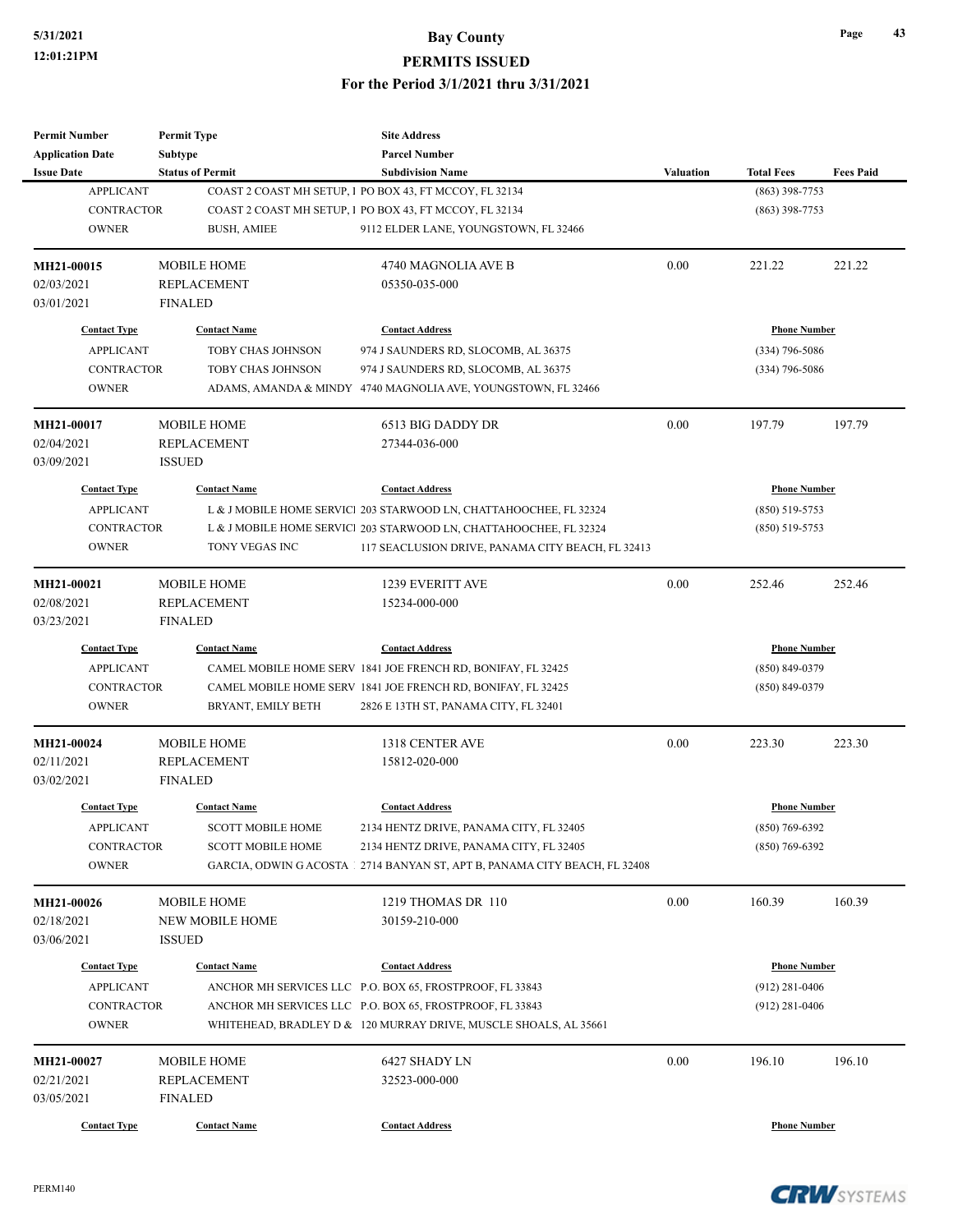| <b>Permit Number</b>                    | <b>Permit Type</b>                       | <b>Site Address</b>                                                               |                     |                                         |                  |
|-----------------------------------------|------------------------------------------|-----------------------------------------------------------------------------------|---------------------|-----------------------------------------|------------------|
| <b>Application Date</b>                 | <b>Subtype</b>                           | <b>Parcel Number</b>                                                              |                     |                                         |                  |
| <b>Issue Date</b>                       | <b>Status of Permit</b>                  | <b>Subdivision Name</b>                                                           | <b>Valuation</b>    | <b>Total Fees</b>                       | <b>Fees Paid</b> |
| <b>APPLICANT</b>                        | <b>SCOTT MOBILE HOME</b>                 | 2134 HENTZ DRIVE, PANAMA CITY, FL 32405                                           |                     | $(850)$ 769-6392                        |                  |
| <b>CONTRACTOR</b>                       | <b>SCOTT MOBILE HOME</b>                 | 2134 HENTZ DRIVE, PANAMA CITY, FL 32405                                           |                     | $(850)$ 769-6392                        |                  |
| <b>OWNER</b>                            |                                          | LAWRENCE, ROBERT SHAWN 6427 SHADY LANE, PANAMA CITY BEACH, FL 32413               |                     |                                         |                  |
| MH21-00028                              | <b>MOBILE HOME</b>                       | 24 WOODLAND RD E                                                                  | 0.00                | 751.60                                  | 751.60           |
| 02/21/2021                              | <b>NEW MOBILE HOME</b>                   | 07499-030-000                                                                     |                     |                                         |                  |
| 03/01/2021                              | <b>FINALED</b>                           |                                                                                   |                     |                                         |                  |
| <b>Contact Type</b>                     | <b>Contact Name</b>                      | <b>Contact Address</b>                                                            |                     | <b>Phone Number</b>                     |                  |
| <b>APPLICANT</b>                        | <b>SCOTT MOBILE HOME</b>                 | 2134 HENTZ DRIVE, PANAMA CITY, FL 32405                                           |                     | $(850) 769 - 6392$                      |                  |
| <b>CONTRACTOR</b>                       | <b>SCOTT MOBILE HOME</b>                 | 2134 HENTZ DRIVE, PANAMA CITY, FL 32405                                           |                     | $(850)$ 769-6392                        |                  |
| <b>OWNER</b>                            | OTANO, DAVID E                           | 124 LAKE MERIAL BLVD, PANAMA CITY, FL 32409                                       |                     |                                         |                  |
|                                         |                                          |                                                                                   | 0.00                | 292.10                                  | 292.10           |
| MH21-00029                              | <b>MOBILE HOME</b>                       | 3774 ATLANTIS DR                                                                  |                     |                                         |                  |
| 02/21/2021<br>03/01/2021                | <b>NEW MOBILE HOME</b><br><b>FINALED</b> | 07852-025-000                                                                     |                     |                                         |                  |
| <b>Contact Type</b>                     | <b>Contact Name</b>                      | <b>Contact Address</b>                                                            |                     | <b>Phone Number</b>                     |                  |
| <b>APPLICANT</b>                        | <b>SCOTT MOBILE HOME</b>                 | 2134 HENTZ DRIVE, PANAMA CITY, FL 32405                                           |                     | $(850)$ 769-6392                        |                  |
| <b>CONTRACTOR</b>                       | <b>SCOTT MOBILE HOME</b>                 | 2134 HENTZ DRIVE, PANAMA CITY, FL 32405                                           |                     | $(850)$ 769-6392                        |                  |
| <b>OWNER</b>                            |                                          |                                                                                   |                     |                                         |                  |
|                                         |                                          | MASSALINA PROPERTIES LL PO BOX 9881, PANAMA CITY BEACH, FL 32417                  |                     |                                         |                  |
| MH21-00030                              | <b>MOBILE HOME</b>                       | 7318 SOUTH LAKE JOANNA DR                                                         | 0.00                | 263.96                                  | 263.96           |
| 03/01/2021                              | <b>REPLACEMENT</b>                       | 05635-109-000                                                                     |                     |                                         |                  |
| 03/04/2021                              | <b>FINALED</b>                           |                                                                                   |                     |                                         |                  |
| <b>Contact Type</b>                     | <b>Contact Name</b>                      | <b>Contact Address</b>                                                            | <b>Phone Number</b> |                                         |                  |
| <b>APPLICANT</b>                        |                                          | R.D. "WAYNE" EDENFIELD, JI P. O. BOX 229, GRAND RIDGE, FL 32442                   |                     | $(850)$ 209-1879                        |                  |
| <b>CONTRACTOR</b>                       |                                          | R.D. "WAYNE" EDENFIELD, JI P. O. BOX 229, GRAND RIDGE, FL 32442                   |                     | $(850)$ 209-1879                        |                  |
| <b>OWNER</b>                            |                                          | LAWRENCE, CHARLES SCOT 609 MALLORY DR, PANAMA CITY, FL 32405                      |                     |                                         |                  |
| <b>MH21-00031</b>                       | <b>MOBILE HOME</b>                       | 7619 GAINER BAYOU RD N                                                            | 0.00                | 221.70                                  | 221.70           |
| 03/02/2021                              | <b>REPLACEMENT</b>                       | 07899-010-000                                                                     |                     |                                         |                  |
| 03/26/2021                              | <b>FINALED</b>                           |                                                                                   |                     |                                         |                  |
| <b>Contact Type</b>                     | <b>Contact Name</b>                      | <b>Contact Address</b>                                                            |                     | <b>Phone Number</b>                     |                  |
| <b>APPLICANT</b>                        | <b>SCOTT MOBILE HOME</b>                 | 2134 HENTZ DRIVE, PANAMA CITY, FL 32405                                           |                     | $(850) 769 - 6392$                      |                  |
| CONTRACTOR                              | <b>SCOTT MOBILE HOME</b>                 | 2134 HENTZ DRIVE, PANAMA CITY, FL 32405                                           |                     | $(850)$ 769-6392                        |                  |
| <b>OWNER</b>                            | PEOPLES, KEVIN ETAL                      | 7402 TALMADGE AVE, SOUTHPORT, FL 32409                                            |                     |                                         |                  |
| MH21-00032                              | <b>MOBILE HOME</b>                       | 9405 SONYA CIR                                                                    | 0.00                | 183.41                                  | 183.41           |
| 03/08/2021                              | <b>REPLACEMENT</b>                       | 27571-030-014                                                                     |                     |                                         |                  |
| 03/15/2021                              | <b>ISSUED</b>                            |                                                                                   |                     |                                         |                  |
|                                         |                                          |                                                                                   |                     |                                         |                  |
| <b>Contact Type</b><br><b>APPLICANT</b> | <b>Contact Name</b>                      | <b>Contact Address</b><br>COAST 2 COAST MH SETUP, 1 PO BOX 43, FT MCCOY, FL 32134 |                     | <b>Phone Number</b><br>$(863)$ 398-7753 |                  |
|                                         |                                          |                                                                                   |                     |                                         |                  |
| <b>CONTRACTOR</b>                       |                                          | COAST 2 COAST MH SETUP, 1 PO BOX 43, FT MCCOY, FL 32134                           |                     | $(863)$ 398-7753                        |                  |
| <b>OWNER</b>                            |                                          | SOUTHERN PALMS MOBILE I PARK LLC, PANAMA CITY BEACH, FL 32406                     |                     |                                         |                  |
| MH21-00033                              | <b>MOBILE HOME</b>                       | 20834 DICKERSON RD                                                                | 0.00                | 240.95                                  | 240.95           |
| 03/09/2021                              | <b>REPLACEMENT</b>                       | 03389-010-000                                                                     |                     |                                         |                  |
| 03/15/2021                              | <b>FINALED</b>                           |                                                                                   |                     |                                         |                  |
| <b>Contact Type</b>                     | <b>Contact Name</b>                      | <b>Contact Address</b>                                                            |                     | <b>Phone Number</b>                     |                  |
|                                         |                                          |                                                                                   |                     |                                         |                  |



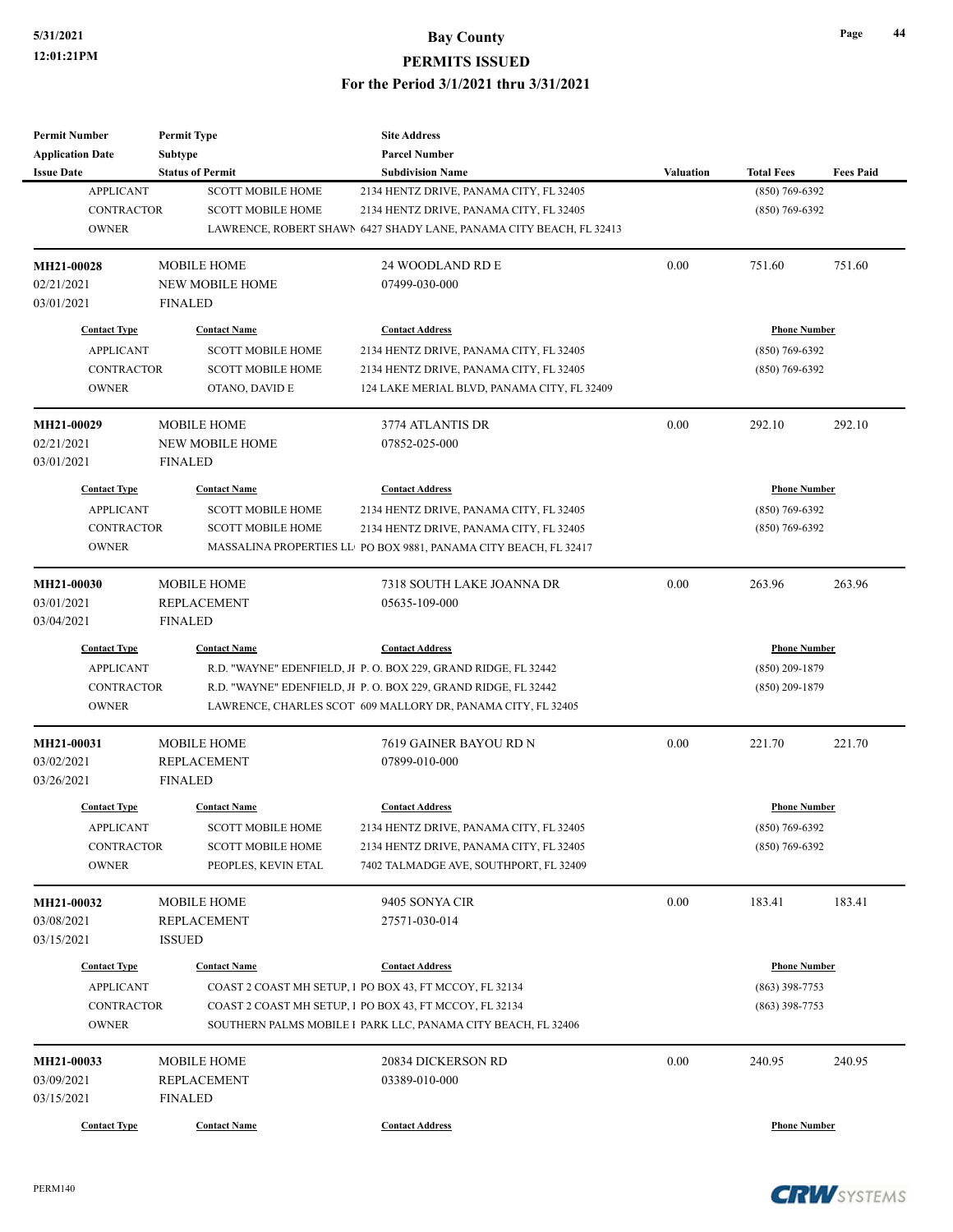| <b>Permit Number</b>    | <b>Permit Type</b>         | <b>Site Address</b>                                                        |           |                     |                  |
|-------------------------|----------------------------|----------------------------------------------------------------------------|-----------|---------------------|------------------|
| <b>Application Date</b> | Subtype                    | <b>Parcel Number</b>                                                       |           |                     |                  |
| <b>Issue Date</b>       | <b>Status of Permit</b>    | <b>Subdivision Name</b>                                                    | Valuation | <b>Total Fees</b>   | <b>Fees Paid</b> |
| <b>APPLICANT</b>        | LOLLIE, GREGORY            | 1961 PORTER AVENUE, GRAND RIDGE, FL 32442                                  |           | $(850) 592 - 8100$  |                  |
| <b>CONTRACTOR</b>       | LOLLIE, GREGORY            | 1961 PORTER AVENUE, GRAND RIDGE, FL 32442                                  |           | $(850) 592 - 8100$  |                  |
| <b>OWNER</b>            | KREIS, ALEXANDRIA          | 3664 OAKBROOK LN, PANAMA CITY BEACH, FL 32408                              |           |                     |                  |
| MH21-00035              | <b>MOBILE HOME</b>         | 7428 WALKER DR                                                             | 0.00      | 263.96              | 263.96           |
| 03/09/2021              | <b>REPLACEMENT</b>         | 06540-000-000                                                              |           |                     |                  |
| 03/15/2021              | <b>ISSUED</b>              |                                                                            |           |                     |                  |
| <b>Contact Type</b>     | <b>Contact Name</b>        | <b>Contact Address</b>                                                     |           | <b>Phone Number</b> |                  |
| <b>APPLICANT</b>        |                            | COAST 2 COAST MH SETUP, 1 PO BOX 43, FT MCCOY, FL 32134                    |           | $(863)$ 398-7753    |                  |
| CONTRACTOR              |                            | COAST 2 COAST MH SETUP, 1 PO BOX 43, FT MCCOY, FL 32134                    |           | $(863)$ 398-7753    |                  |
| <b>OWNER</b>            | <b>CURLES, LINDA RENEE</b> | 7435 LOIS ST, PANAMA CITY, FL 32404                                        |           |                     |                  |
| MH21-00036              | <b>MOBILE HOME</b>         | 212 N FOX AVE                                                              | 0.00      | 221.22              | 221.22           |
| 03/09/2021              | <b>REPLACEMENT</b>         | 06478-000-000                                                              |           |                     |                  |
| 03/15/2021              | <b>ISSUED</b>              |                                                                            |           |                     |                  |
| <b>Contact Type</b>     | <b>Contact Name</b>        | <b>Contact Address</b>                                                     |           | <b>Phone Number</b> |                  |
| <b>APPLICANT</b>        | LOLLIE, GREGORY            | 1961 PORTER AVENUE, GRAND RIDGE, FL 32442                                  |           | $(850) 592 - 8100$  |                  |
| <b>CONTRACTOR</b>       | LOLLIE, GREGORY            | 1961 PORTER AVENUE, GRAND RIDGE, FL 32442                                  |           | $(850) 592 - 8100$  |                  |
| <b>OWNER</b>            | DYKES, CAROLINE BLAKE      | 4831 S LAKEWOOD DR, PANAMA CITY, FL 32404                                  |           |                     |                  |
| MH21-00037              | <b>MOBILE HOME</b>         | 6920 GRASSY POINT RD                                                       | 0.00      | 722.94              | 722.94           |
| 03/15/2021              | <b>NEW MOBILE HOME</b>     | 08596-000-000                                                              |           |                     |                  |
| 03/25/2021              | <b>FINALED</b>             |                                                                            |           |                     |                  |
| <b>Contact Type</b>     | <b>Contact Name</b>        | <b>Contact Address</b>                                                     |           | <b>Phone Number</b> |                  |
| <b>APPLICANT</b>        |                            | BEAR CREEK MOBILE HOME 29166 US HIGHWAY 84, OPP, AL 36467-5430             |           | $(334) 764 - 4336$  |                  |
| <b>CONTRACTOR</b>       |                            | BEAR CREEK MOBILE HOME 29166 US HIGHWAY 84, OPP, AL 36467-5430             |           | $(334) 764 - 4336$  |                  |
| <b>OWNER</b>            |                            | HOUSTON-HITT, RHONDA MI 122 SEACLUSION CIRCLE, PANAMA CITY BEACH, FL 32413 |           |                     |                  |
| MH21-00039              | <b>MOBILE HOME</b>         | 2607 GRANT AVE LOT 6                                                       | 0.00      | 227.80              | 227.80           |
| 03/18/2021              | <b>REPLACEMENT</b>         | 27221-000-000                                                              |           |                     |                  |
| 03/26/2021              | <b>ISSUED</b>              |                                                                            |           |                     |                  |
| <b>Contact Type</b>     | <b>Contact Name</b>        | <b>Contact Address</b>                                                     |           | <b>Phone Number</b> |                  |
| APPLICANT               | LOLLIE, MACKIEL            | 1055 CAPITAL CIR NW, TALLAHASSEE, FL 32304                                 |           | $(850) 592 - 4900$  |                  |
| CONTRACTOR              | LOLLIE, MACKIEL            | 1055 CAPITAL CIR NW, TALLAHASSEE, FL 32304                                 |           | $(850) 592 - 4900$  |                  |
| <b>OWNER</b>            |                            | JAMES, GERALD D & DONNA 500 HANOVER DRIVE, EDMOND, OK 73034                |           |                     |                  |
| MH21-00040              | <b>MOBILE HOME</b>         | 1931 CREAMER RD                                                            | 0.00      | 227.80              | 227.80           |
| 03/18/2021              | <b>NEW MOBILE HOME</b>     | 07750-005-000                                                              |           |                     |                  |
| 03/26/2021              | <b>FINALED</b>             |                                                                            |           |                     |                  |
| <b>Contact Type</b>     | <b>Contact Name</b>        | <b>Contact Address</b>                                                     |           | <b>Phone Number</b> |                  |
| <b>APPLICANT</b>        | TOBY CHAS JOHNSON          | 974 J SAUNDERS RD, SLOCOMB, AL 36375                                       |           | $(334)$ 796-5086    |                  |
| CONTRACTOR              | TOBY CHAS JOHNSON          | 974 J SAUNDERS RD, SLOCOMB, AL 36375                                       |           | $(334)$ 796-5086    |                  |
| <b>OWNER</b>            | MIZELL, ROBERT LEE         | 1931 CREAMER RD, SOUTHPORT, FL 32409                                       |           |                     |                  |
| MH21-00041              | <b>MOBILE HOME</b>         | 7300 LONE CEDAR DR                                                         | 0.00      | 686.78              | 686.78           |
| 03/22/2021              | <b>NEW MOBILE HOME</b>     | 05015-057-000                                                              |           |                     |                  |
| 03/26/2021              | <b>FINALED</b>             |                                                                            |           |                     |                  |
| <b>Contact Type</b>     | <b>Contact Name</b>        | <b>Contact Address</b>                                                     |           | <b>Phone Number</b> |                  |
|                         |                            |                                                                            |           |                     |                  |

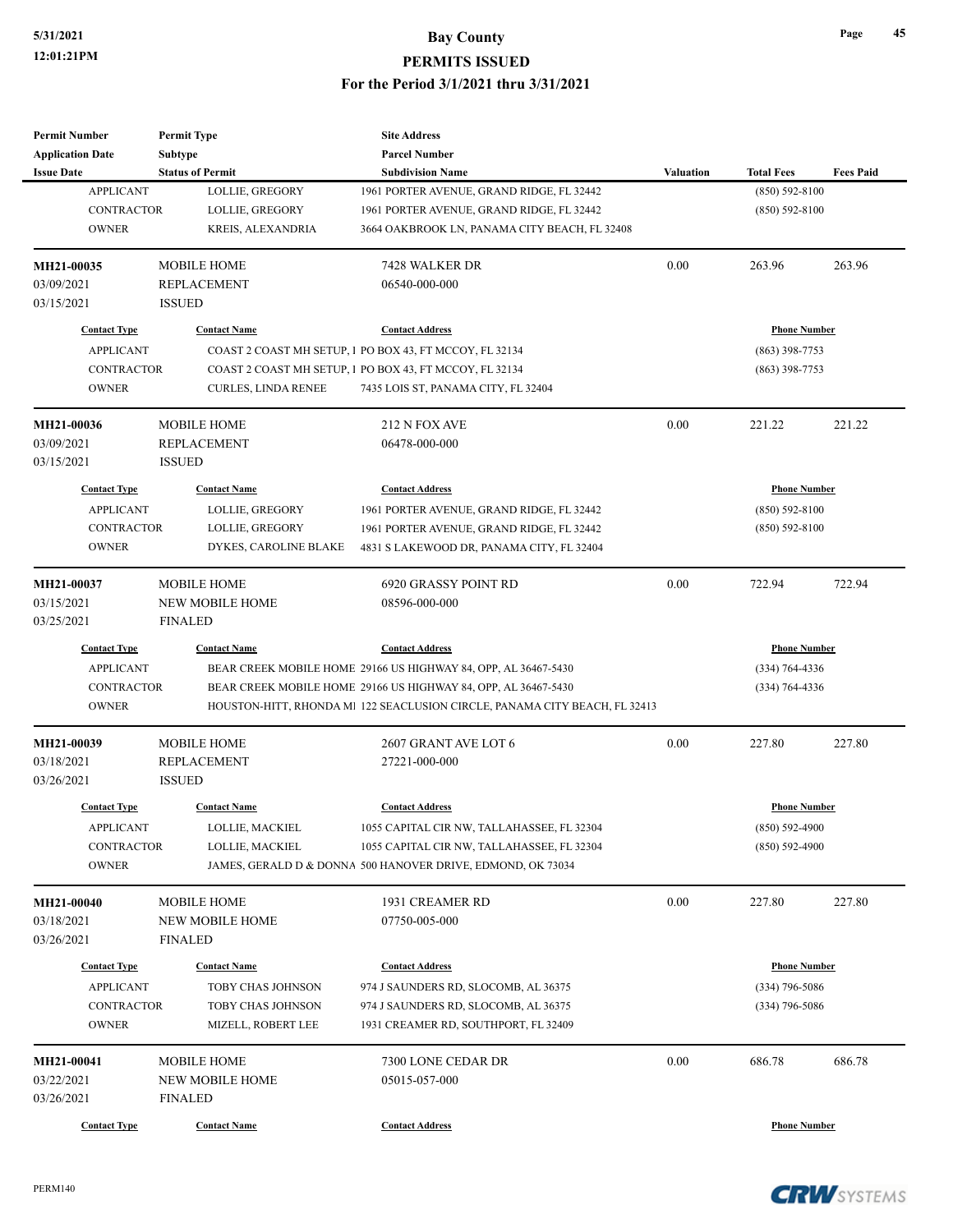| <b>Permit Number</b>    | <b>Permit Type</b>      | <b>Site Address</b>                                                    |                  |                     |                  |
|-------------------------|-------------------------|------------------------------------------------------------------------|------------------|---------------------|------------------|
| <b>Application Date</b> | Subtype                 | <b>Parcel Number</b>                                                   |                  |                     |                  |
| <b>Issue Date</b>       | <b>Status of Permit</b> | <b>Subdivision Name</b>                                                | <b>Valuation</b> | <b>Total Fees</b>   | <b>Fees Paid</b> |
| <b>APPLICANT</b>        |                         | R.D. "WAYNE" EDENFIELD, JI P. O. BOX 229, GRAND RIDGE, FL 32442        |                  | $(850)$ 209-1879    |                  |
| <b>CONTRACTOR</b>       |                         | R.D. "WAYNE" EDENFIELD, JI P. O. BOX 229, GRAND RIDGE, FL 32442        |                  | $(850)$ 209-1879    |                  |
| <b>OWNER</b>            | ADKINS, PENNY DIANE     | 7300 LONE CEDAR DR, YOUNGSTOWN, FL 32466                               |                  |                     |                  |
| MH21-00042              | <b>MOBILE HOME</b>      | 7537 GAINER BAYOU RD N                                                 | 0.00             | 240.95              | 240.95           |
| 03/22/2021              | <b>REPLACEMENT</b>      | 07894-030-000                                                          |                  |                     |                  |
| 03/26/2021              | <b>FINALED</b>          |                                                                        |                  |                     |                  |
| <b>Contact Type</b>     | <b>Contact Name</b>     | <b>Contact Address</b>                                                 |                  | <b>Phone Number</b> |                  |
| <b>APPLICANT</b>        |                         | R.D. "WAYNE" EDENFIELD, JI P. O. BOX 229, GRAND RIDGE, FL 32442        |                  | $(850)$ 209-1879    |                  |
| <b>CONTRACTOR</b>       |                         | R.D. "WAYNE" EDENFIELD, JI P. O. BOX 229, GRAND RIDGE, FL 32442        |                  | $(850)$ 209-1879    |                  |
| <b>OWNER</b>            |                         | PARTRIDGE, RONNEL & ANI1 7537 N GAINER BAYOU RD, PANAMA CITY, FL 32409 |                  |                     |                  |
| MH21-00043              | <b>MOBILE HOME</b>      | 1411 A 30TH ST W                                                       | 0.00             | 305.89              | 305.89           |
| 03/23/2021              | <b>REPLACEMENT</b>      | 13064-000-000                                                          |                  |                     |                  |
| 03/26/2021              | <b>ISSUED</b>           |                                                                        |                  |                     |                  |
| <b>Contact Type</b>     | <b>Contact Name</b>     | <b>Contact Address</b>                                                 |                  | <b>Phone Number</b> |                  |
| <b>APPLICANT</b>        | LOLLIE, GREGORY         | 1961 PORTER AVENUE, GRAND RIDGE, FL 32442                              |                  | $(850) 592 - 8100$  |                  |
| <b>CONTRACTOR</b>       | LOLLIE, GREGORY         | 1961 PORTER AVENUE, GRAND RIDGE, FL 32442                              |                  | $(850) 592 - 8100$  |                  |
| <b>OWNER</b>            |                         | CREEKSIDE ESTATES PC, LLC 601 WOOD TRAIL, PANAMA CITY, FL 32405        |                  |                     |                  |
| <b>PPDR21-00067</b>     | PPDR DEMOLITION         | 9236 CHEVY LN                                                          | 0.00             | 80.00               | 80.00            |
| 03/04/2021              | <b>RESIDENTIAL</b>      | 03830-012-000                                                          |                  |                     |                  |
| 03/04/2021              | <b>ISSUED</b>           |                                                                        |                  |                     |                  |
| <b>Contact Type</b>     | <b>Contact Name</b>     | <b>Contact Address</b>                                                 |                  | <b>Phone Number</b> |                  |
| <b>APPLICANT</b>        |                         | CROWDER GULF JOINT VEN! 5435 BUSINESS PKWY, THEODORE, AL 36582         |                  |                     |                  |
| <b>CONTRACTOR</b>       |                         | CROWDER GULF JOINT VEN! 5435 BUSINESS PKWY, THEODORE, AL 36582         |                  |                     |                  |
| <b>OWNER</b>            | BERGER, ARNOLD C SR     | 9236 CHEVY LN, YOUNGSTOWN, FL 32466                                    |                  |                     |                  |
| <b>PPDR21-00068</b>     | PPDR DEMOLITION         | 9236 CHEVY LN                                                          | 0.00             | 80.00               | 80.00            |
| 03/04/2021              | <b>RESIDENTIAL</b>      | 03830-012-000                                                          |                  |                     |                  |
| 03/04/2021              | <b>ISSUED</b>           |                                                                        |                  |                     |                  |
| <b>Contact Type</b>     | <b>Contact Name</b>     | <b>Contact Address</b>                                                 |                  | <b>Phone Number</b> |                  |
| <b>APPLICANT</b>        |                         | CROWDER GULF JOINT VEN! 5435 BUSINESS PKWY, THEODORE, AL 36582         |                  |                     |                  |
| <b>CONTRACTOR</b>       |                         | CROWDER GULF JOINT VEN! 5435 BUSINESS PKWY, THEODORE, AL 36582         |                  |                     |                  |
| <b>OWNER</b>            | BERGER, ARNOLD C SR     | 9236 CHEVY LN, YOUNGSTOWN, FL 32466                                    |                  |                     |                  |
| PPDR21-00069            | PPDR DEMOLITION         | 1703 LOBLOLLY LN                                                       | 0.00             | 130.00              | 130.00           |
| 03/04/2021              | RESIDENTIAL             | 11127-000-000                                                          |                  |                     |                  |
| 03/04/2021              | <b>ISSUED</b>           |                                                                        |                  |                     |                  |
| <b>Contact Type</b>     | <b>Contact Name</b>     | <b>Contact Address</b>                                                 |                  | <b>Phone Number</b> |                  |
| <b>APPLICANT</b>        |                         | CROWDER GULF JOINT VEN! 5435 BUSINESS PKWY, THEODORE, AL 36582         |                  |                     |                  |
| CONTRACTOR              |                         | CROWDER GULF JOINT VEN! 5435 BUSINESS PKWY, THEODORE, AL 36582         |                  |                     |                  |
| <b>OWNER</b>            | WILLIAMSON, JOYCE       | 1865 TAYLOR RD, DOTHAN, AL 36301                                       |                  |                     |                  |
| PPDR21-00070            | PPDR DEMOLITION         | 1703 LOBLOLLY LN                                                       | 0.00             | 130.00              | 130.00           |
| 03/04/2021              | RESIDENTIAL             | 11127-000-000                                                          |                  |                     |                  |
| 03/04/2021              | <b>ISSUED</b>           |                                                                        |                  |                     |                  |
| <b>Contact Type</b>     | <b>Contact Name</b>     | <b>Contact Address</b>                                                 |                  | <b>Phone Number</b> |                  |
|                         |                         |                                                                        |                  |                     |                  |

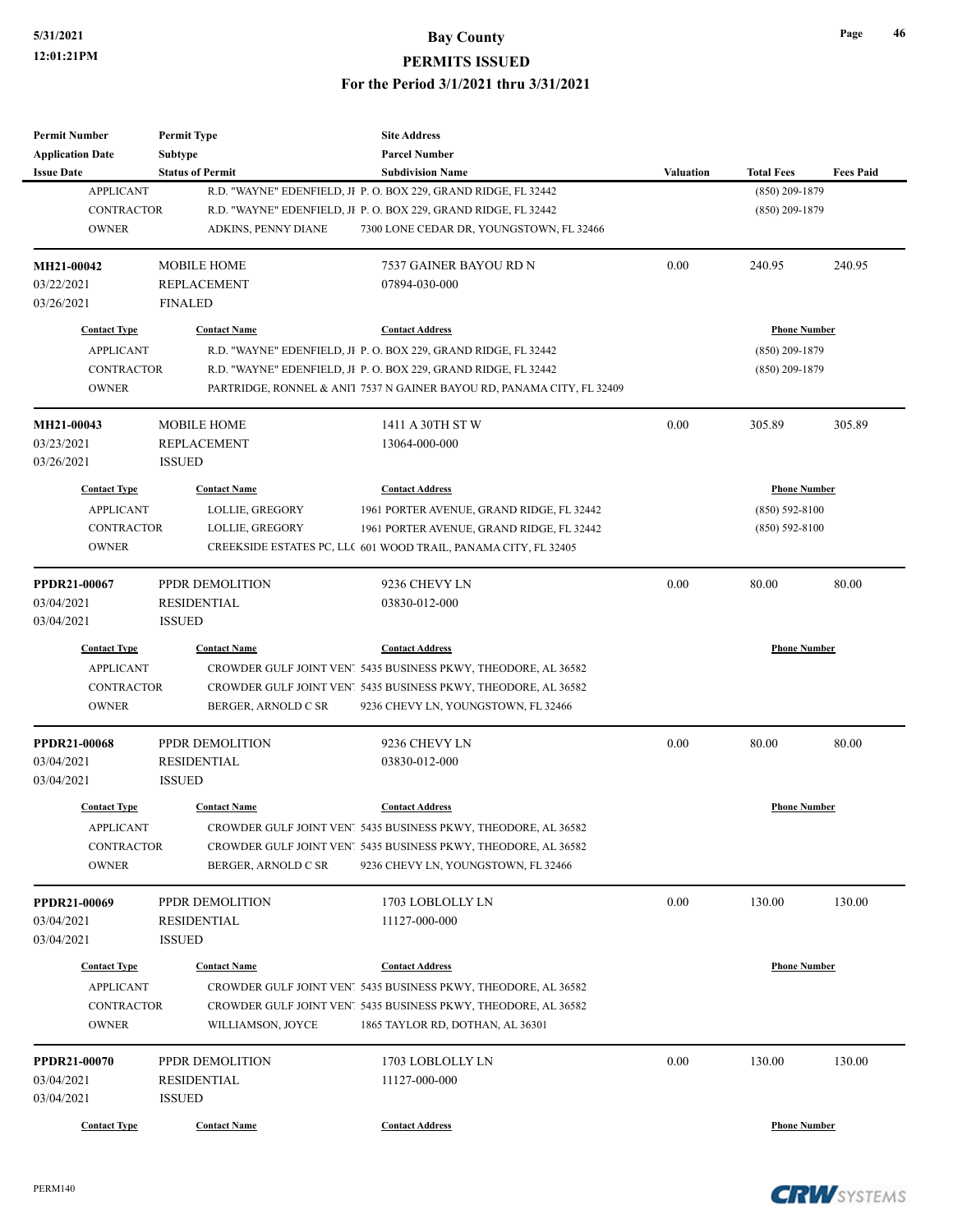#### **5/31/2021 Bay County PERMITS ISSUED**

#### **For the Period 3/1/2021 thru 3/31/2021**

| <b>Permit Number</b>     | <b>Permit Type</b>                  | <b>Site Address</b>                                                |                  |                     |                  |
|--------------------------|-------------------------------------|--------------------------------------------------------------------|------------------|---------------------|------------------|
| <b>Application Date</b>  | Subtype                             | <b>Parcel Number</b>                                               |                  |                     |                  |
| <b>Issue Date</b>        | <b>Status of Permit</b>             | <b>Subdivision Name</b>                                            | <b>Valuation</b> | <b>Total Fees</b>   | <b>Fees Paid</b> |
| <b>APPLICANT</b>         |                                     | CROWDER GULF JOINT VEN! 5435 BUSINESS PKWY, THEODORE, AL 36582     |                  |                     |                  |
| <b>CONTRACTOR</b>        |                                     | CROWDER GULF JOINT VEN! 5435 BUSINESS PKWY, THEODORE, AL 36582     |                  |                     |                  |
| <b>OWNER</b>             | WILLIAMSON, JOYCE                   | 1865 TAYLOR RD, DOTHAN, AL 36301                                   |                  |                     |                  |
|                          |                                     |                                                                    |                  |                     |                  |
| PPDR21-00071             | PPDR DEMOLITION                     | 2939 EAST AVE N                                                    | 0.00             | 130.00              | 130.00           |
| 03/04/2021               | <b>RESIDENTIAL</b>                  | 12257-000-000                                                      |                  |                     |                  |
| 03/04/2021               | <b>ISSUED</b>                       |                                                                    |                  |                     |                  |
| <b>Contact Type</b>      | <b>Contact Name</b>                 | <b>Contact Address</b>                                             |                  | <b>Phone Number</b> |                  |
| <b>APPLICANT</b>         |                                     | CROWDER GULF JOINT VEN! 5435 BUSINESS PKWY, THEODORE, AL 36582     |                  |                     |                  |
| <b>CONTRACTOR</b>        |                                     | CROWDER GULF JOINT VEN! 5435 BUSINESS PKWY, THEODORE, AL 36582     |                  |                     |                  |
| <b>OWNER</b>             | SULLIVAN, MICHAEL                   | 3263 HWY 87, NAVARRE, FL 32566                                     |                  |                     |                  |
|                          |                                     |                                                                    |                  |                     |                  |
| <b>PPDR21-00072</b>      | PPDR DEMOLITION                     | 2939 EAST AVE N                                                    | 0.00             | 80.00               | 80.00            |
| 03/04/2021<br>03/04/2021 | <b>RESIDENTIAL</b><br><b>ISSUED</b> | 12257-000-000                                                      |                  |                     |                  |
| <b>Contact Type</b>      | <b>Contact Name</b>                 | <b>Contact Address</b>                                             |                  | <b>Phone Number</b> |                  |
| <b>APPLICANT</b>         |                                     | CROWDER GULF JOINT VEN! 5435 BUSINESS PKWY, THEODORE, AL 36582     |                  |                     |                  |
| <b>CONTRACTOR</b>        |                                     |                                                                    |                  |                     |                  |
|                          |                                     | CROWDER GULF JOINT VEN! 5435 BUSINESS PKWY, THEODORE, AL 36582     |                  |                     |                  |
| <b>OWNER</b>             | SULLIVAN, MICHAEL                   | 3263 HWY 87, NAVARRE, FL 32566                                     |                  |                     |                  |
| PPDR21-00073             | PPDR DEMOLITION                     | 3426 JENKS AVE                                                     | 0.00             | 130.00              | 130.00           |
| 03/04/2021               | <b>RESIDENTIAL</b>                  | 11741-050-000                                                      |                  |                     |                  |
| 03/04/2021               | <b>ISSUED</b>                       |                                                                    |                  |                     |                  |
| <b>Contact Type</b>      | <b>Contact Name</b>                 | <b>Contact Address</b>                                             |                  | <b>Phone Number</b> |                  |
| <b>APPLICANT</b>         |                                     | CROWDER GULF JOINT VEN! 5435 BUSINESS PKWY, THEODORE, AL 36582     |                  |                     |                  |
| <b>CONTRACTOR</b>        |                                     | CROWDER GULF JOINT VEN! 5435 BUSINESS PKWY, THEODORE, AL 36582     |                  |                     |                  |
| <b>OWNER</b>             | PATTERSON, CLAUDE                   | 3426 JENKS AVE, PANAMA CITY, FL 32405                              |                  |                     |                  |
|                          |                                     |                                                                    |                  |                     |                  |
| PPDR21-00074             | PPDR DEMOLITION                     | 4226 TRANSMITTER RD                                                | 0.00             | 130.00              | 130.00           |
| 03/04/2021               | <b>RESIDENTIAL</b>                  | 11457-020-000                                                      |                  |                     |                  |
| 03/04/2021               | <b>ISSUED</b>                       |                                                                    |                  |                     |                  |
| <b>Contact Type</b>      | <b>Contact Name</b>                 | <b>Contact Address</b>                                             |                  | <b>Phone Number</b> |                  |
| <b>APPLICANT</b>         |                                     | CROWDER GULF JOINT VEN! 5435 BUSINESS PKWY, THEODORE, AL 36582     |                  |                     |                  |
| <b>CONTRACTOR</b>        |                                     | CROWDER GULF JOINT VEN! 5435 BUSINESS PKWY, THEODORE, AL 36582     |                  |                     |                  |
| <b>OWNER</b>             |                                     | ANGOVE, SUSAN S & RICKY 4226 TRANSMITTER RD, PANAMA CITY, FL 32404 |                  |                     |                  |
|                          |                                     |                                                                    |                  |                     |                  |
| PPDR21-00075             | PPDR DEMOLITION                     | 1638 CALLAHAN ST                                                   | 0.00             | 80.00               | 80.00            |
| 03/05/2021               | RESIDENTIAL                         | 08472-020-000                                                      |                  |                     |                  |
| 03/05/2021               | <b>ISSUED</b>                       |                                                                    |                  |                     |                  |
| <b>Contact Type</b>      | <b>Contact Name</b>                 | <b>Contact Address</b>                                             |                  | <b>Phone Number</b> |                  |
| <b>APPLICANT</b>         |                                     | CROWDER GULF JOINT VEN! 5435 BUSINESS PKWY, THEODORE, AL 36582     |                  |                     |                  |
| <b>CONTRACTOR</b>        |                                     | CROWDER GULF JOINT VEN! 5435 BUSINESS PKWY, THEODORE, AL 36582     |                  |                     |                  |
| <b>OWNER</b>             |                                     | NAZARENUS, TIMOTHY A & ANDERSON, JESSICA L, SOUTHPORT, FL 32409    |                  |                     |                  |
| <b>PPDR21-00076</b>      | PPDR DEMOLITION                     | 1638 CALLAHAN ST                                                   | 0.00             | 80.00               | 80.00            |
| 03/05/2021               | RESIDENTIAL                         | 08472-020-000                                                      |                  |                     |                  |
| 03/05/2021               | <b>ISSUED</b>                       |                                                                    |                  |                     |                  |
|                          |                                     |                                                                    |                  |                     |                  |
| <b>Contact Type</b>      | <b>Contact Name</b>                 | <b>Contact Address</b>                                             |                  | <b>Phone Number</b> |                  |

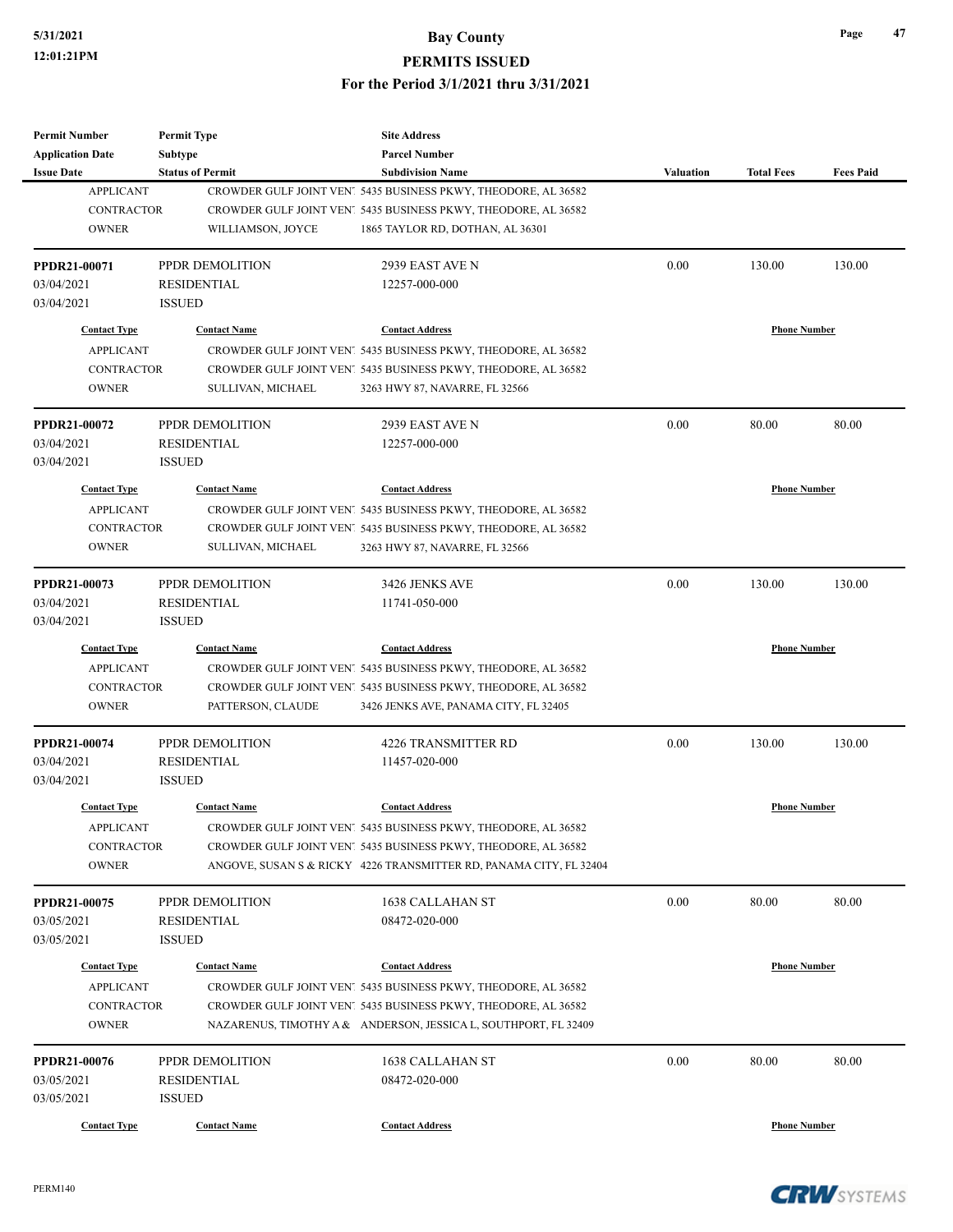#### **PERMITS ISSUED**

**For the Period 3/1/2021 thru 3/31/2021**

| <b>Permit Number</b>    | <b>Permit Type</b>      | <b>Site Address</b>                                                   |                  |                     |                  |
|-------------------------|-------------------------|-----------------------------------------------------------------------|------------------|---------------------|------------------|
| <b>Application Date</b> | Subtype                 | <b>Parcel Number</b>                                                  |                  |                     |                  |
| <b>Issue Date</b>       | <b>Status of Permit</b> | <b>Subdivision Name</b>                                               | <b>Valuation</b> | <b>Total Fees</b>   | <b>Fees Paid</b> |
| <b>APPLICANT</b>        |                         | CROWDER GULF JOINT VEN! 5435 BUSINESS PKWY, THEODORE, AL 36582        |                  |                     |                  |
| <b>CONTRACTOR</b>       |                         | CROWDER GULF JOINT VEN! 5435 BUSINESS PKWY, THEODORE, AL 36582        |                  |                     |                  |
| <b>OWNER</b>            |                         | NAZARENUS, TIMOTHY A & ANDERSON, JESSICA L, SOUTHPORT, FL 32409       |                  |                     |                  |
| PPDR21-00077            | PPDR DEMOLITION         | 3901 CHARANNA LN                                                      | 0.00             | 130.00              | 130.00           |
| 03/05/2021              | <b>RESIDENTIAL</b>      | 07827-000-000                                                         |                  |                     |                  |
| 03/05/2021              | <b>ISSUED</b>           |                                                                       |                  |                     |                  |
| <b>Contact Type</b>     | <b>Contact Name</b>     | <b>Contact Address</b>                                                |                  | <b>Phone Number</b> |                  |
| <b>APPLICANT</b>        |                         | CROWDER GULF JOINT VEN! 5435 BUSINESS PKWY, THEODORE, AL 36582        |                  |                     |                  |
| <b>CONTRACTOR</b>       |                         | CROWDER GULF JOINT VEN! 5435 BUSINESS PKWY, THEODORE, AL 36582        |                  |                     |                  |
| <b>OWNER</b>            | WEBB, LAWRENCE O.       | 3901 CHARANNA LN, PANAMA CITY, FL 32409                               |                  |                     |                  |
| <b>PPDR21-00078</b>     | PPDR DEMOLITION         | 2141 HWY 2297                                                         | 0.00             | 130.00              | 130.00           |
| 03/05/2021              | <b>RESIDENTIAL</b>      | 07399-057-000                                                         |                  |                     |                  |
| 03/05/2021              | <b>ISSUED</b>           |                                                                       |                  |                     |                  |
| <b>Contact Type</b>     | <b>Contact Name</b>     | <b>Contact Address</b>                                                |                  | <b>Phone Number</b> |                  |
| <b>APPLICANT</b>        |                         | CROWDER GULF JOINT VEN! 5435 BUSINESS PKWY, THEODORE, AL 36582        |                  |                     |                  |
| <b>CONTRACTOR</b>       |                         | CROWDER GULF JOINT VEN! 5435 BUSINESS PKWY, THEODORE, AL 36582        |                  |                     |                  |
| <b>OWNER</b>            |                         | RADFORD, JAMES A. & GWEI 6510 SUNRISE DR, PANAMA CITY BEACH, FL 32407 |                  |                     |                  |
|                         |                         |                                                                       |                  |                     |                  |
| PPDR21-00079            | PPDR DEMOLITION         | 2141 HWY 2297                                                         | 0.00             | 80.00               | 80.00            |
| 03/05/2021              | <b>RESIDENTIAL</b>      | 07399-057-000                                                         |                  |                     |                  |
| 03/05/2021              | <b>ISSUED</b>           |                                                                       |                  |                     |                  |
| <b>Contact Type</b>     | <b>Contact Name</b>     | <b>Contact Address</b>                                                |                  | <b>Phone Number</b> |                  |
| <b>APPLICANT</b>        |                         | CROWDER GULF JOINT VEN! 5435 BUSINESS PKWY, THEODORE, AL 36582        |                  |                     |                  |
| <b>CONTRACTOR</b>       |                         | CROWDER GULF JOINT VEN! 5435 BUSINESS PKWY, THEODORE, AL 36582        |                  |                     |                  |
| <b>OWNER</b>            |                         | RADFORD, JAMES A. & GWEI 6510 SUNRISE DR, PANAMA CITY BEACH, FL 32407 |                  |                     |                  |
| <b>PPDR21-00080</b>     | PPDR DEMOLITION         | 7116 BAY CREST RD                                                     | 0.00             | 130.00              | 130.00           |
| 03/08/2021              | <b>RESIDENTIAL</b>      | 07970-000-000                                                         |                  |                     |                  |
| 03/08/2021              | <b>ISSUED</b>           |                                                                       |                  |                     |                  |
| <b>Contact Type</b>     | <b>Contact Name</b>     | <b>Contact Address</b>                                                |                  | <b>Phone Number</b> |                  |
| <b>APPLICANT</b>        |                         | CROWDER GULF JOINT VEN! 5435 BUSINESS PKWY, THEODORE, AL 36582        |                  |                     |                  |
| <b>CONTRACTOR</b>       |                         | CROWDER GULF JOINT VEN! 5435 BUSINESS PKWY, THEODORE, AL 36582        |                  |                     |                  |
| <b>OWNER</b>            |                         | RAGADIO, ERNEST A & JOSE 7116 BAY CREST RD, PANAMA CITY, FL 32409     |                  |                     |                  |
| <b>PPDR21-00081</b>     | PPDR DEMOLITION         | 7116 BAY CREST RD                                                     | 0.00             | 80.00               | 80.00            |
| 03/08/2021              | <b>RESIDENTIAL</b>      | 07970-000-000                                                         |                  |                     |                  |
| 03/08/2021              | <b>ISSUED</b>           |                                                                       |                  |                     |                  |
| <b>Contact Type</b>     | <b>Contact Name</b>     | <b>Contact Address</b>                                                |                  | <b>Phone Number</b> |                  |
| <b>APPLICANT</b>        |                         | CROWDER GULF JOINT VEN! 5435 BUSINESS PKWY, THEODORE, AL 36582        |                  |                     |                  |
| <b>CONTRACTOR</b>       |                         | CROWDER GULF JOINT VEN! 5435 BUSINESS PKWY, THEODORE, AL 36582        |                  |                     |                  |
| <b>OWNER</b>            |                         | RAGADIO, ERNEST A & JOSE 7116 BAY CREST RD, PANAMA CITY, FL 32409     |                  |                     |                  |
| PPDR21-00082            | PPDR DEMOLITION         | 13313 CARDINAL AVE                                                    | 0.00             | 130.00              | 130.00           |
| 03/08/2021              | <b>RESIDENTIAL</b>      | 02926-000-000                                                         |                  |                     |                  |
| 03/08/2021              | <b>ISSUED</b>           |                                                                       |                  |                     |                  |
| <b>Contact Type</b>     | <b>Contact Name</b>     | <b>Contact Address</b>                                                |                  | <b>Phone Number</b> |                  |
|                         |                         |                                                                       |                  |                     |                  |

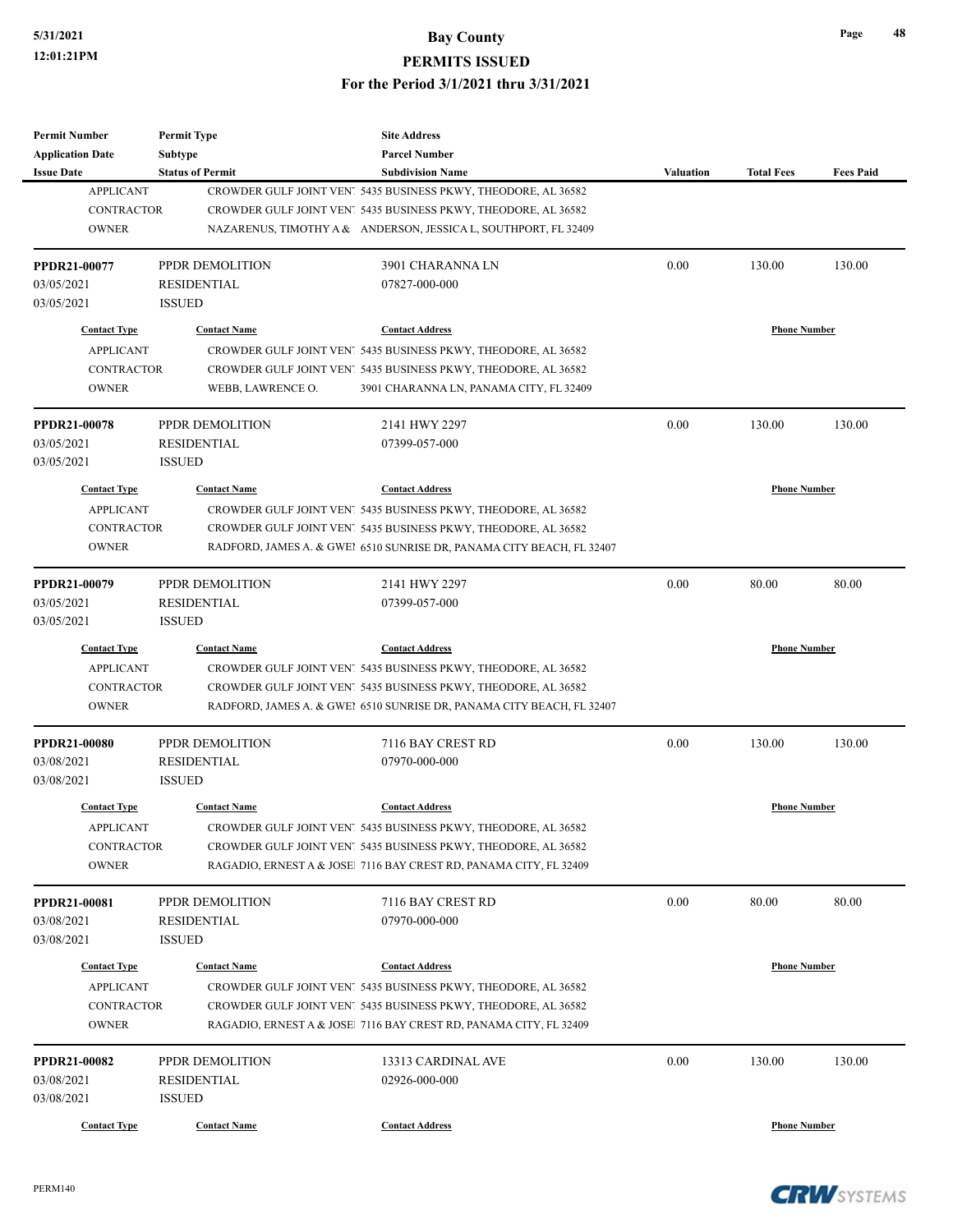#### **5/31/2021 Bay County PERMITS ISSUED**

| <b>Permit Number</b>    | <b>Permit Type</b>      | <b>Site Address</b>                                            |                  |                     |                  |
|-------------------------|-------------------------|----------------------------------------------------------------|------------------|---------------------|------------------|
| <b>Application Date</b> | Subtype                 | <b>Parcel Number</b>                                           |                  |                     |                  |
| <b>Issue Date</b>       | <b>Status of Permit</b> | <b>Subdivision Name</b>                                        | <b>Valuation</b> | <b>Total Fees</b>   | <b>Fees Paid</b> |
| <b>APPLICANT</b>        |                         | CROWDER GULF JOINT VEN! 5435 BUSINESS PKWY, THEODORE, AL 36582 |                  |                     |                  |
| <b>CONTRACTOR</b>       |                         | CROWDER GULF JOINT VEN! 5435 BUSINESS PKWY, THEODORE, AL 36582 |                  |                     |                  |
| <b>OWNER</b>            | LETCHER, ROBERT T.      | PO BOX 251, YOUNGSTOWN, FL 32466                               |                  |                     |                  |
| <b>PPDR21-00083</b>     | PPDR DEMOLITION         | 13313 CARDINAL AVE                                             | 0.00             | 130.00              | 130.00           |
| 03/08/2021              | <b>RESIDENTIAL</b>      | 02926-000-000                                                  |                  |                     |                  |
| 03/08/2021              | <b>ISSUED</b>           |                                                                |                  |                     |                  |
| <b>Contact Type</b>     | <b>Contact Name</b>     | <b>Contact Address</b>                                         |                  | <b>Phone Number</b> |                  |
| <b>APPLICANT</b>        |                         | CROWDER GULF JOINT VEN! 5435 BUSINESS PKWY, THEODORE, AL 36582 |                  |                     |                  |
| <b>CONTRACTOR</b>       |                         | CROWDER GULF JOINT VEN! 5435 BUSINESS PKWY, THEODORE, AL 36582 |                  |                     |                  |
| <b>OWNER</b>            | LETCHER, ROBERT T.      | PO BOX 251, YOUNGSTOWN, FL 32466                               |                  |                     |                  |
| <b>PPDR21-00084</b>     | PPDR DEMOLITION         | 5105 BERTHA NELSON RD                                          | 0.00             | 130.00              | 130.00           |
| 03/11/2021              | <b>RESIDENTIAL</b>      | 05857-124-000                                                  |                  |                     |                  |
| 03/12/2021              | <b>FINALED</b>          |                                                                |                  |                     |                  |
| <b>Contact Type</b>     | <b>Contact Name</b>     | <b>Contact Address</b>                                         |                  | <b>Phone Number</b> |                  |
| <b>APPLICANT</b>        |                         | CROWDER GULF JOINT VEN! 5435 BUSINESS PKWY, THEODORE, AL 36582 |                  |                     |                  |
| <b>CONTRACTOR</b>       |                         | CROWDER GULF JOINT VEN! 5435 BUSINESS PKWY, THEODORE, AL 36582 |                  |                     |                  |
| <b>OWNER</b>            | SPRINGER, HARLAN G. &   | MILDRED B SPRINGER, PANAMA CITY, FL 32409                      |                  |                     |                  |
|                         |                         |                                                                |                  |                     |                  |
| <b>PPDR21-00085</b>     | PPDR DEMOLITION         | 708 FOX AVE N                                                  | 0.00             | 130.00              | 130.00           |
| 03/11/2021              | <b>RESIDENTIAL</b>      | 06011-000-000                                                  |                  |                     |                  |
| 03/11/2021              | <b>ISSUED</b>           |                                                                |                  |                     |                  |
| <b>Contact Type</b>     | <b>Contact Name</b>     | <b>Contact Address</b>                                         |                  | <b>Phone Number</b> |                  |
| <b>APPLICANT</b>        |                         | CROWDER GULF JOINT VEN! 5435 BUSINESS PKWY, THEODORE, AL 36582 |                  |                     |                  |
| CONTRACTOR              |                         | CROWDER GULF JOINT VEN! 5435 BUSINESS PKWY, THEODORE, AL 36582 |                  |                     |                  |
| <b>OWNER</b>            |                         | LEITCH, RICHARD T & ROBIN 12 DEERFIELD DR, EUFAULA, AL 36027   |                  |                     |                  |
| <b>PPDR21-00087</b>     | PPDR DEMOLITION         | 1610 GRAHAM LN                                                 | 0.00             | 130.00              | 130.00           |
| 03/15/2021              | <b>RESIDENTIAL</b>      | 11293-000-000                                                  |                  |                     |                  |
| 03/15/2021              | <b>ISSUED</b>           |                                                                |                  |                     |                  |
| <b>Contact Type</b>     | <b>Contact Name</b>     | <b>Contact Address</b>                                         |                  | <b>Phone Number</b> |                  |
| <b>APPLICANT</b>        |                         | CROWDER GULF JOINT VEN! 5435 BUSINESS PKWY, THEODORE, AL 36582 |                  |                     |                  |
| <b>CONTRACTOR</b>       |                         | CROWDER GULF JOINT VEN! 5435 BUSINESS PKWY, THEODORE, AL 36582 |                  |                     |                  |
| <b>OWNER</b>            |                         | LOVETT, JAMES A & JACQUE PO BOX 2529, PANAMA CITY, FL 32402    |                  |                     |                  |
| <b>PPDR21-00088</b>     | PPDR DEMOLITION         | 1610 GRAHAM LN                                                 | 0.00             | 80.00               | 80.00            |
| 03/15/2021              | RESIDENTIAL             | 11293-000-000                                                  |                  |                     |                  |
| 03/15/2021              | <b>ISSUED</b>           |                                                                |                  |                     |                  |
| <b>Contact Type</b>     | <b>Contact Name</b>     | <b>Contact Address</b>                                         |                  | <b>Phone Number</b> |                  |
| <b>APPLICANT</b>        |                         | CROWDER GULF JOINT VEN! 5435 BUSINESS PKWY, THEODORE, AL 36582 |                  |                     |                  |
| <b>CONTRACTOR</b>       |                         | CROWDER GULF JOINT VEN! 5435 BUSINESS PKWY, THEODORE, AL 36582 |                  |                     |                  |
| <b>OWNER</b>            |                         | LOVETT, JAMES A & JACQUE PO BOX 2529, PANAMA CITY, FL 32402    |                  |                     |                  |
| <b>PPDR21-00089</b>     | PPDR DEMOLITION         | 1610 GRAHAM LN                                                 | 0.00             | 80.00               | 80.00            |
| 03/15/2021              | RESIDENTIAL             | 11293-000-000                                                  |                  |                     |                  |
| 03/15/2021              | <b>ISSUED</b>           |                                                                |                  |                     |                  |
| <b>Contact Type</b>     | <b>Contact Name</b>     | <b>Contact Address</b>                                         |                  | <b>Phone Number</b> |                  |



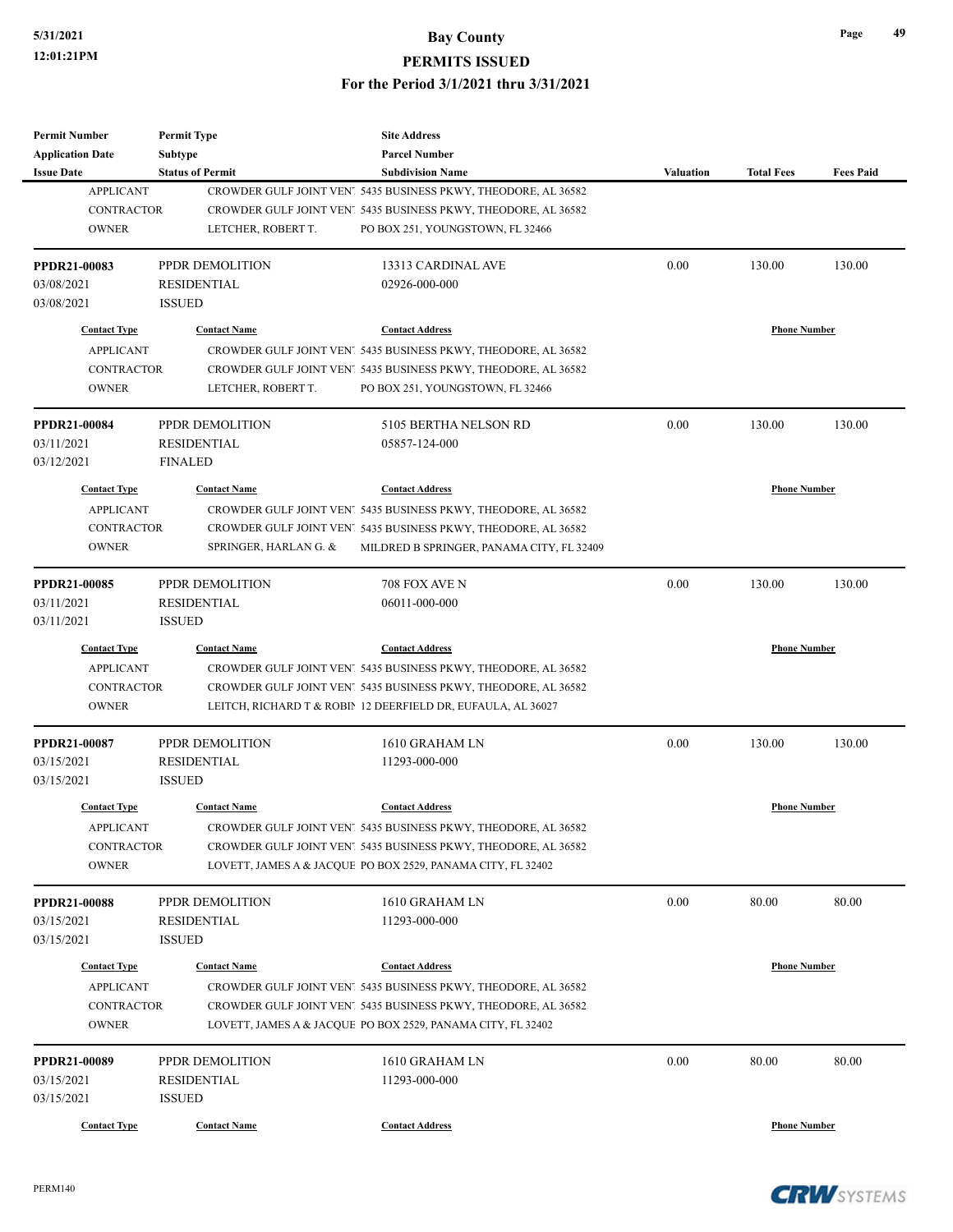**PERMITS ISSUED**

| Permit Number                         | <b>Permit Type</b>      | <b>Site Address</b>                                                                       |           |                     |                  |
|---------------------------------------|-------------------------|-------------------------------------------------------------------------------------------|-----------|---------------------|------------------|
| <b>Application Date</b>               | Subtype                 | <b>Parcel Number</b>                                                                      |           |                     |                  |
| <b>Issue Date</b><br><b>APPLICANT</b> | <b>Status of Permit</b> | <b>Subdivision Name</b><br>CROWDER GULF JOINT VEN! 5435 BUSINESS PKWY, THEODORE, AL 36582 | Valuation | <b>Total Fees</b>   | <b>Fees Paid</b> |
| <b>CONTRACTOR</b>                     |                         | CROWDER GULF JOINT VEN! 5435 BUSINESS PKWY, THEODORE, AL 36582                            |           |                     |                  |
| <b>OWNER</b>                          |                         | LOVETT, JAMES A & JACQUE PO BOX 2529, PANAMA CITY, FL 32402                               |           |                     |                  |
|                                       |                         |                                                                                           |           |                     |                  |
| <b>PPDR21-00090</b>                   | PPDR DEMOLITION         | 2441 MARY ANN DR                                                                          | 0.00      | 80.00               | 80.00            |
| 03/15/2021                            | RESIDENTIAL             | 07949-000-000                                                                             |           |                     |                  |
| 03/15/2021                            | <b>ISSUED</b>           |                                                                                           |           |                     |                  |
| <b>Contact Type</b>                   | <b>Contact Name</b>     | <b>Contact Address</b>                                                                    |           | <b>Phone Number</b> |                  |
| <b>APPLICANT</b>                      |                         | CROWDER GULF JOINT VEN! 5435 BUSINESS PKWY, THEODORE, AL 36582                            |           |                     |                  |
| <b>CONTRACTOR</b>                     |                         | CROWDER GULF JOINT VEN! 5435 BUSINESS PKWY, THEODORE, AL 36582                            |           |                     |                  |
| <b>OWNER</b>                          |                         | ROBERTSON, MARGARETE N 2441 MARY ANN DR, PANAMA CITY, FL 32409                            |           |                     |                  |
| PPDR21-00091                          | PPDR DEMOLITION         | 2441 MARY ANN DR                                                                          | 0.00      | 80.00               | 80.00            |
| 03/15/2021                            | RESIDENTIAL             | 07949-000-000                                                                             |           |                     |                  |
| 03/15/2021                            | <b>ISSUED</b>           |                                                                                           |           |                     |                  |
| <b>Contact Type</b>                   | <b>Contact Name</b>     | <b>Contact Address</b>                                                                    |           | <b>Phone Number</b> |                  |
| <b>APPLICANT</b>                      |                         | CROWDER GULF JOINT VEN! 5435 BUSINESS PKWY, THEODORE, AL 36582                            |           |                     |                  |
| <b>CONTRACTOR</b>                     |                         | CROWDER GULF JOINT VEN! 5435 BUSINESS PKWY, THEODORE, AL 36582                            |           |                     |                  |
| <b>OWNER</b>                          |                         | ROBERTSON, MARGARETE N 2441 MARY ANN DR, PANAMA CITY, FL 32409                            |           |                     |                  |
|                                       |                         |                                                                                           |           |                     |                  |
| PPDR21-00092                          | PPDR DEMOLITION         | 2441 MARY ANN DR                                                                          | 0.00      | 80.00               | 80.00            |
| 03/15/2021                            | <b>RESIDENTIAL</b>      | 07949-000-000                                                                             |           |                     |                  |
| 03/15/2021                            | <b>ISSUED</b>           |                                                                                           |           |                     |                  |
| <b>Contact Type</b>                   | <b>Contact Name</b>     | <b>Contact Address</b>                                                                    |           | <b>Phone Number</b> |                  |
| <b>APPLICANT</b>                      |                         | CROWDER GULF JOINT VEN!, THEODORE, AL 36582                                               |           |                     |                  |
| <b>CONTRACTOR</b>                     |                         | CROWDER GULF JOINT VEN! 5435 BUSINESS PKWY, THEODORE, AL 36582                            |           |                     |                  |
| <b>OWNER</b>                          |                         | ROBERTSON, MARGARETE N 2441 MARY ANN DR, PANAMA CITY, FL 32409                            |           |                     |                  |
| PPDR21-00093                          | PPDR DEMOLITION         | 2441 MARY ANN DR                                                                          | 0.00      | 130.00              | 130.00           |
| 03/15/2021                            | RESIDENTIAL             | 07949-000-000                                                                             |           |                     |                  |
| 03/15/2021                            | <b>ISSUED</b>           |                                                                                           |           |                     |                  |
| <b>Contact Type</b>                   | <b>Contact Name</b>     | <b>Contact Address</b>                                                                    |           | <b>Phone Number</b> |                  |
| <b>APPLICANT</b>                      |                         | CROWDER GULF JOINT VEN! 5435 BUSINESS PKWY, THEODORE, AL 36582                            |           |                     |                  |
| CONTRACTOR                            |                         | CROWDER GULF JOINT VEN! 5435 BUSINESS PKWY, THEODORE, AL 36582                            |           |                     |                  |
| <b>OWNER</b>                          |                         | ROBERTSON, MARGARETE N 2441 MARY ANN DR, PANAMA CITY, FL 32409                            |           |                     |                  |
| PPDR21-00094                          | PPDR DEMOLITION         | 2441 MARY ANN DR                                                                          | 0.00      | 80.00               | 80.00            |
| 03/15/2021                            | <b>RESIDENTIAL</b>      | 07949-000-000                                                                             |           |                     |                  |
| 03/15/2021                            | <b>ISSUED</b>           |                                                                                           |           |                     |                  |
| <b>Contact Type</b>                   | <b>Contact Name</b>     | <b>Contact Address</b>                                                                    |           | <b>Phone Number</b> |                  |
| <b>APPLICANT</b>                      |                         | CROWDER GULF JOINT VEN! 5435 BUSINESS PKWY, THEODORE, AL 36582                            |           |                     |                  |
| <b>CONTRACTOR</b>                     |                         | CROWDER GULF JOINT VEN! 5435 BUSINESS PKWY, THEODORE, AL 36582                            |           |                     |                  |
| <b>OWNER</b>                          |                         | ROBERTSON, MARGARETE N 2441 MARY ANN DR, PANAMA CITY, FL 32409                            |           |                     |                  |
|                                       |                         |                                                                                           |           |                     |                  |
| PPDR21-00095                          | PPDR DEMOLITION         | 2441 MARY ANN DR                                                                          | 0.00      | 80.00               | 80.00            |
| 03/15/2021                            | <b>RESIDENTIAL</b>      | 07949-000-000                                                                             |           |                     |                  |
| 03/15/2021                            | <b>ISSUED</b>           |                                                                                           |           |                     |                  |
| <b>Contact Type</b>                   | <b>Contact Name</b>     | <b>Contact Address</b>                                                                    |           | <b>Phone Number</b> |                  |

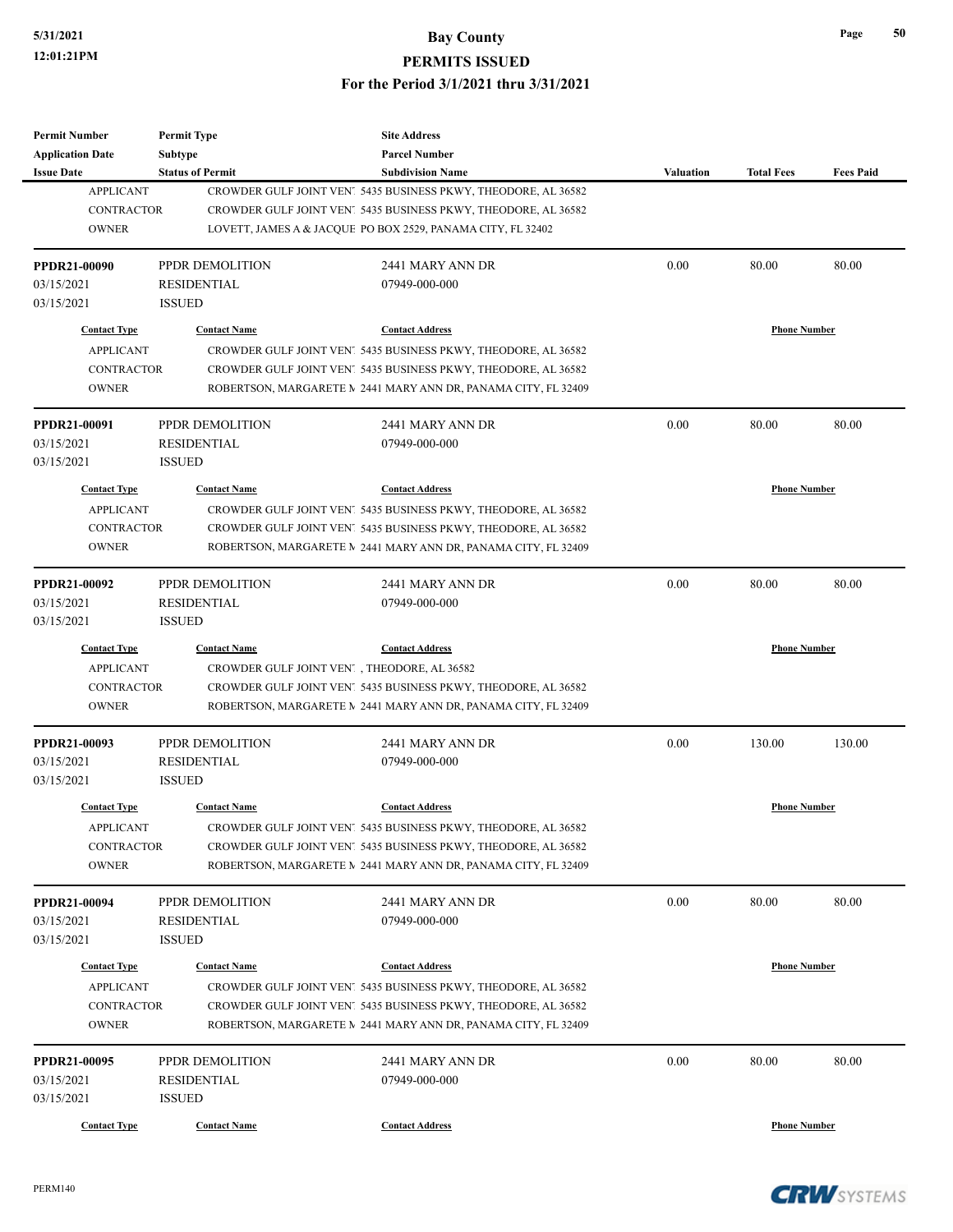#### **PERMITS ISSUED**

#### **For the Period 3/1/2021 thru 3/31/2021**

| <b>Permit Number</b>    | <b>Permit Type</b>      | <b>Site Address</b>                                               |                  |                     |                  |
|-------------------------|-------------------------|-------------------------------------------------------------------|------------------|---------------------|------------------|
| <b>Application Date</b> | Subtype                 | <b>Parcel Number</b>                                              |                  |                     |                  |
| <b>Issue Date</b>       | <b>Status of Permit</b> | <b>Subdivision Name</b>                                           | <b>Valuation</b> | <b>Total Fees</b>   | <b>Fees Paid</b> |
| <b>APPLICANT</b>        |                         | CROWDER GULF JOINT VEN! 5435 BUSINESS PKWY, THEODORE, AL 36582    |                  |                     |                  |
| <b>CONTRACTOR</b>       |                         | CROWDER GULF JOINT VEN! 5435 BUSINESS PKWY, THEODORE, AL 36582    |                  |                     |                  |
| <b>OWNER</b>            |                         | ROBERTSON, MARGARETE N 2441 MARY ANN DR, PANAMA CITY, FL 32409    |                  |                     |                  |
| <b>PPDR21-00096</b>     | PPDR DEMOLITION         | 2441 MARY ANN DR                                                  | 0.00             | 130.00              | 130.00           |
| 03/15/2021              | <b>RESIDENTIAL</b>      | 07949-000-000                                                     |                  |                     |                  |
| 03/15/2021              | <b>ISSUED</b>           |                                                                   |                  |                     |                  |
| <b>Contact Type</b>     | <b>Contact Name</b>     | <b>Contact Address</b>                                            |                  | <b>Phone Number</b> |                  |
| <b>APPLICANT</b>        |                         | CROWDER GULF JOINT VEN! 5435 BUSINESS PKWY, THEODORE, AL 36582    |                  |                     |                  |
| <b>CONTRACTOR</b>       |                         | CROWDER GULF JOINT VEN! 5435 BUSINESS PKWY, THEODORE, AL 36582    |                  |                     |                  |
| <b>OWNER</b>            |                         | ROBERTSON, MARGARETE N 2441 MARY ANN DR, PANAMA CITY, FL 32409    |                  |                     |                  |
| <b>PPDR21-00097</b>     | PPDR DEMOLITION         | 2441 MARY ANN DR                                                  | 0.00             | 130.00              | 130.00           |
| 03/15/2021              | <b>RESIDENTIAL</b>      | 07949-000-000                                                     |                  |                     |                  |
| 03/15/2021              | <b>ISSUED</b>           |                                                                   |                  |                     |                  |
| <b>Contact Type</b>     | <b>Contact Name</b>     | <b>Contact Address</b>                                            |                  | <b>Phone Number</b> |                  |
| <b>APPLICANT</b>        |                         | CROWDER GULF JOINT VEN! 5435 BUSINESS PKWY, THEODORE, AL 36582    |                  |                     |                  |
| <b>CONTRACTOR</b>       |                         | CROWDER GULF JOINT VEN! 5435 BUSINESS PKWY, THEODORE, AL 36582    |                  |                     |                  |
| <b>OWNER</b>            |                         | ROBERTSON, MARGARETE N 2441 MARY ANN DR, PANAMA CITY, FL 32409    |                  |                     |                  |
|                         |                         |                                                                   |                  |                     |                  |
| <b>PPDR21-00098</b>     | PPDR DEMOLITION         | 2441 MARY ANN DR                                                  | 0.00             | 130.00              | 130.00           |
| 03/15/2021              | <b>RESIDENTIAL</b>      | 07949-000-000                                                     |                  |                     |                  |
| 03/15/2021              | <b>ISSUED</b>           |                                                                   |                  |                     |                  |
| <b>Contact Type</b>     | <b>Contact Name</b>     | <b>Contact Address</b>                                            |                  | <b>Phone Number</b> |                  |
| <b>APPLICANT</b>        |                         | CROWDER GULF JOINT VEN! 5435 BUSINESS PKWY, THEODORE, AL 36582    |                  |                     |                  |
| <b>CONTRACTOR</b>       |                         | CROWDER GULF JOINT VEN! 5435 BUSINESS PKWY, THEODORE, AL 36582    |                  |                     |                  |
| <b>OWNER</b>            |                         | ROBERTSON, MARGARETE N 2441 MARY ANN DR, PANAMA CITY, FL 32409    |                  |                     |                  |
| <b>PPDR21-00100</b>     | PPDR DEMOLITION         | 3033 FAWN RD                                                      | 0.00             | 80.00               | 80.00            |
| 03/17/2021              | <b>RESIDENTIAL</b>      | 07868-054-005                                                     |                  |                     |                  |
| 03/17/2021              | <b>ISSUED</b>           |                                                                   |                  |                     |                  |
| <b>Contact Type</b>     | <b>Contact Name</b>     | <b>Contact Address</b>                                            |                  | <b>Phone Number</b> |                  |
| <b>APPLICANT</b>        |                         | CROWDER GULF JOINT VEN! 5435 BUSINESS PKWY, THEODORE, AL 36582    |                  |                     |                  |
| <b>CONTRACTOR</b>       |                         | CROWDER GULF JOINT VEN! 5435 BUSINESS PKWY, THEODORE, AL 36582    |                  |                     |                  |
| <b>OWNER</b>            |                         | ELLIOTT, DUYEN NGUYEN 7123 S DEER HAVEN RD, PANAMA CITY, FL 32409 |                  |                     |                  |
| PPDR21-00101            | PPDR DEMOLITION         | 1917 POSTON DR                                                    | 0.00             | 80.00               | 80.00            |
| 03/17/2021              | <b>RESIDENTIAL</b>      | 07391-035-000                                                     |                  |                     |                  |
| 03/17/2021              | <b>ISSUED</b>           |                                                                   |                  |                     |                  |
| <b>Contact Type</b>     | <b>Contact Name</b>     | <b>Contact Address</b>                                            |                  | <b>Phone Number</b> |                  |
| <b>APPLICANT</b>        |                         | CROWDER GULF JOINT VEN! 5435 BUSINESS PKWY, THEODORE, AL 36582    |                  |                     |                  |
| <b>CONTRACTOR</b>       |                         | CROWDER GULF JOINT VEN! 5435 BUSINESS PKWY, THEODORE, AL 36582    |                  |                     |                  |
| <b>OWNER</b>            | HODGES, JULIAN E        | 1714 POSTON DR, PANAMA CITY, FL 32404                             |                  |                     |                  |
| PPDR21-00102            | PPDR DEMOLITION         | 1834 POSTON DR                                                    | 0.00             | 130.00              | 130.00           |
| 03/17/2021              | <b>RESIDENTIAL</b>      | 07391-010-000                                                     |                  |                     |                  |
| 03/17/2021              | <b>ISSUED</b>           |                                                                   |                  |                     |                  |
|                         | <b>Contact Name</b>     | <b>Contact Address</b>                                            |                  | <b>Phone Number</b> |                  |
| <b>Contact Type</b>     |                         |                                                                   |                  |                     |                  |

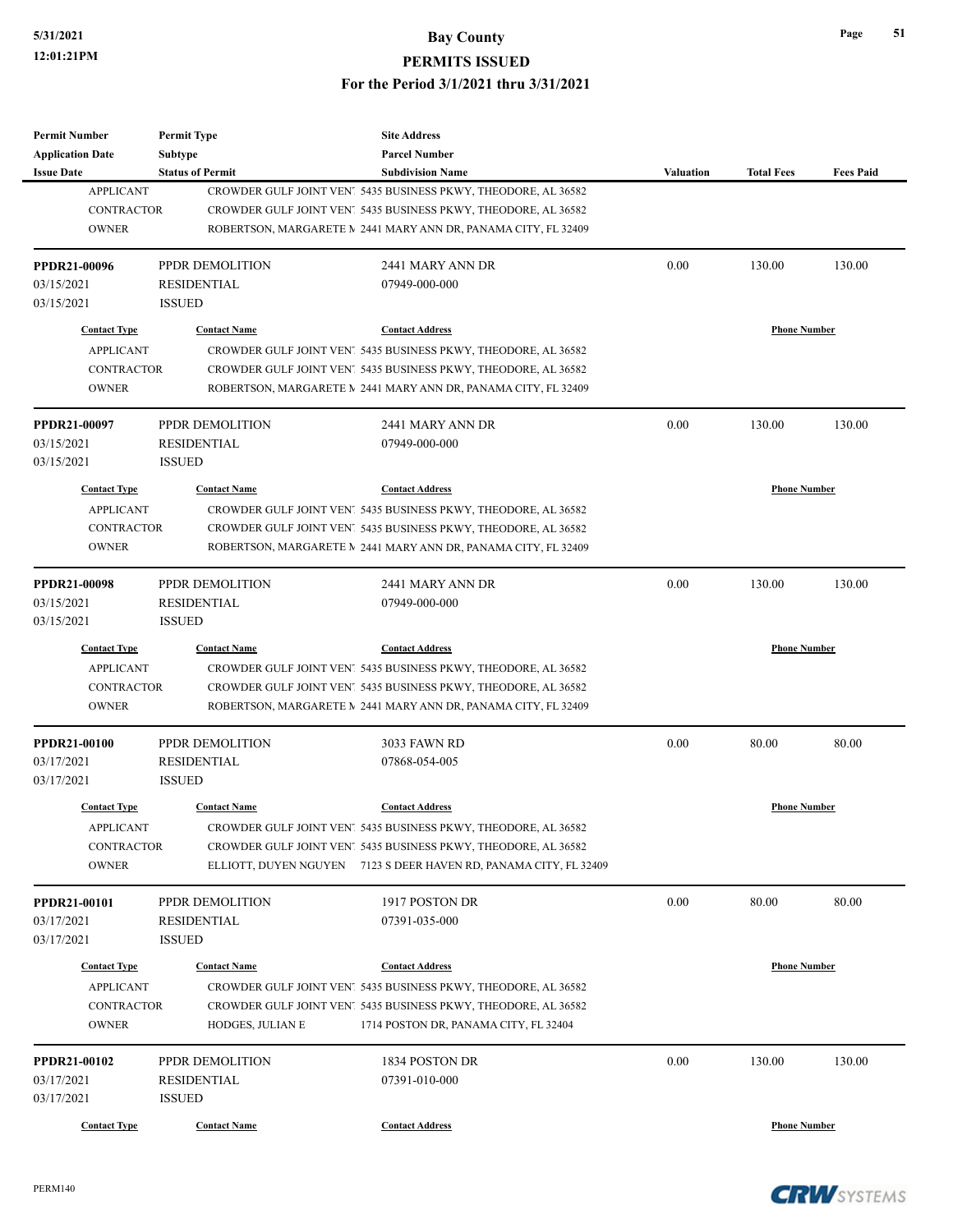**PERMITS ISSUED**

**For the Period 3/1/2021 thru 3/31/2021**

| Permit Number                         | <b>Permit Type</b>      | <b>Site Address</b>                                                   |                     |                     |                  |
|---------------------------------------|-------------------------|-----------------------------------------------------------------------|---------------------|---------------------|------------------|
| <b>Application Date</b>               | Subtype                 | <b>Parcel Number</b><br><b>Subdivision Name</b>                       |                     |                     | <b>Fees Paid</b> |
| <b>Issue Date</b><br><b>APPLICANT</b> | <b>Status of Permit</b> | CROWDER GULF JOINT VEN! 5435 BUSINESS PKWY, THEODORE, AL 36582        | <b>Valuation</b>    | <b>Total Fees</b>   |                  |
| <b>CONTRACTOR</b>                     |                         | CROWDER GULF JOINT VEN! 5435 BUSINESS PKWY, THEODORE, AL 36582        |                     |                     |                  |
| <b>OWNER</b>                          |                         | CHUA, VIRGINIA & JUDY MC 7618 OLD BICYCLE ROAD, PANAMA CITY, FL 32404 |                     |                     |                  |
|                                       |                         |                                                                       |                     |                     |                  |
| PPDR21-00103                          | PPDR DEMOLITION         | 2717 ANNETTE AVE                                                      | 0.00                | 80.00               | 80.00            |
| 03/17/2021                            | <b>RESIDENTIAL</b>      | 31286-000-000                                                         |                     |                     |                  |
| 03/17/2021                            | <b>ISSUED</b>           |                                                                       |                     |                     |                  |
| <b>Contact Type</b>                   | <b>Contact Name</b>     | <b>Contact Address</b>                                                |                     | <b>Phone Number</b> |                  |
| <b>APPLICANT</b>                      |                         | CROWDER GULF JOINT VEN! 5435 BUSINESS PKWY, THEODORE, AL 36582        |                     |                     |                  |
| <b>CONTRACTOR</b>                     |                         | CROWDER GULF JOINT VEN! 5435 BUSINESS PKWY, THEODORE, AL 36582        |                     |                     |                  |
| <b>OWNER</b>                          | PERRY, WILLIAM D.       | 2717 Annette Ave, Panama City, FL 32405                               |                     |                     |                  |
| PPDR21-00104                          | PPDR DEMOLITION         | 2717 ANNETTE AVE                                                      | 0.00                | 80.00               | 80.00            |
| 03/17/2021                            | RESIDENTIAL             | 31286-000-000                                                         |                     |                     |                  |
| 03/17/2021                            | <b>ISSUED</b>           |                                                                       |                     |                     |                  |
| <b>Contact Type</b>                   | <b>Contact Name</b>     | <b>Contact Address</b>                                                |                     | <b>Phone Number</b> |                  |
| <b>APPLICANT</b>                      |                         | CROWDER GULF JOINT VEN! 5435 BUSINESS PKWY, THEODORE, AL 36582        |                     |                     |                  |
| <b>CONTRACTOR</b>                     |                         | CROWDER GULF JOINT VEN! 5435 BUSINESS PKWY, THEODORE, AL 36582        |                     |                     |                  |
| <b>OWNER</b>                          | PERRY, WILLIAM D.       | 2717 Annette Ave, Panama City, FL 32405                               |                     |                     |                  |
|                                       |                         |                                                                       |                     |                     |                  |
| PPDR21-00105                          | PPDR DEMOLITION         | 2617 MOUND AVE                                                        | 0.00                | 130.00              | 130.00           |
| 03/17/2021                            | <b>RESIDENTIAL</b>      | 27255-000-000                                                         |                     |                     |                  |
| 03/17/2021                            | <b>ISSUED</b>           |                                                                       |                     |                     |                  |
| <b>Contact Type</b>                   | <b>Contact Name</b>     | <b>Contact Address</b>                                                | <b>Phone Number</b> |                     |                  |
| <b>APPLICANT</b>                      |                         | CROWDER GULF JOINT VEN! 5435 BUSINESS PKWY, THEODORE, AL 36582        |                     |                     |                  |
| <b>CONTRACTOR</b>                     |                         | CROWDER GULF JOINT VEN! 5435 BUSINESS PKWY, THEODORE, AL 36582        |                     |                     |                  |
| <b>OWNER</b>                          | CASLER, RAYMOND LYNN    | 449 S PALO ALTO AVE, PANAMA CITY, FL 32401                            |                     |                     |                  |
| PPDR21-00106                          | PPDR DEMOLITION         | 1716 EAST AVE N                                                       | 0.00                | 130.00              | 130.00           |
| 03/17/2021                            | <b>RESIDENTIAL</b>      | 14830-000-000                                                         |                     |                     |                  |
| 03/17/2021                            | <b>ISSUED</b>           |                                                                       |                     |                     |                  |
| <b>Contact Type</b>                   | <b>Contact Name</b>     | <b>Contact Address</b>                                                |                     | <b>Phone Number</b> |                  |
| <b>APPLICANT</b>                      |                         | CROWDER GULF JOINT VEN! 5435 BUSINESS PKWY, THEODORE, AL 36582        |                     |                     |                  |
| <b>CONTRACTOR</b>                     |                         | CROWDER GULF JOINT VEN! 5435 BUSINESS PKWY, THEODORE, AL 36582        |                     |                     |                  |
| <b>OWNER</b>                          | SELLARS, GWENDOLYN E.   | 1309 SUTHERLAND CT, LYNN HAVEN, FL 32444                              |                     |                     |                  |
| PPDR21-00107                          | PPDR DEMOLITION         | 2401 FORTUNE AVE                                                      | 0.00                | 80.00               | 80.00            |
| 03/17/2021                            | <b>RESIDENTIAL</b>      | 13205-080-000                                                         |                     |                     |                  |
| 03/17/2021                            | <b>ISSUED</b>           |                                                                       |                     |                     |                  |
|                                       |                         |                                                                       |                     |                     |                  |
| <b>Contact Type</b>                   | <b>Contact Name</b>     | <b>Contact Address</b>                                                |                     | <b>Phone Number</b> |                  |
| <b>APPLICANT</b>                      |                         | CROWDER GULF JOINT VEN! 5435 BUSINESS PKWY, THEODORE, AL 36582        |                     |                     |                  |
| <b>CONTRACTOR</b>                     |                         | CROWDER GULF JOINT VEN! 5435 BUSINESS PKWY, THEODORE, AL 36582        |                     |                     |                  |
| <b>OWNER</b>                          | PHILLIPS, LUCIAN EZRA   | 2401 Fortune Ave, Panama City, FL 32405                               |                     |                     |                  |
| <b>PPDR21-00108</b>                   | PPDR DEMOLITION         | 2542 LISENBY AVE                                                      | 0.00                | 80.00               | 80.00            |
| 03/17/2021                            | <b>RESIDENTIAL</b>      | 13159-000-000                                                         |                     |                     |                  |
| 03/17/2021                            | <b>ISSUED</b>           |                                                                       |                     |                     |                  |
| <b>Contact Type</b>                   | <b>Contact Name</b>     | <b>Contact Address</b>                                                |                     | <b>Phone Number</b> |                  |
|                                       |                         |                                                                       |                     |                     |                  |

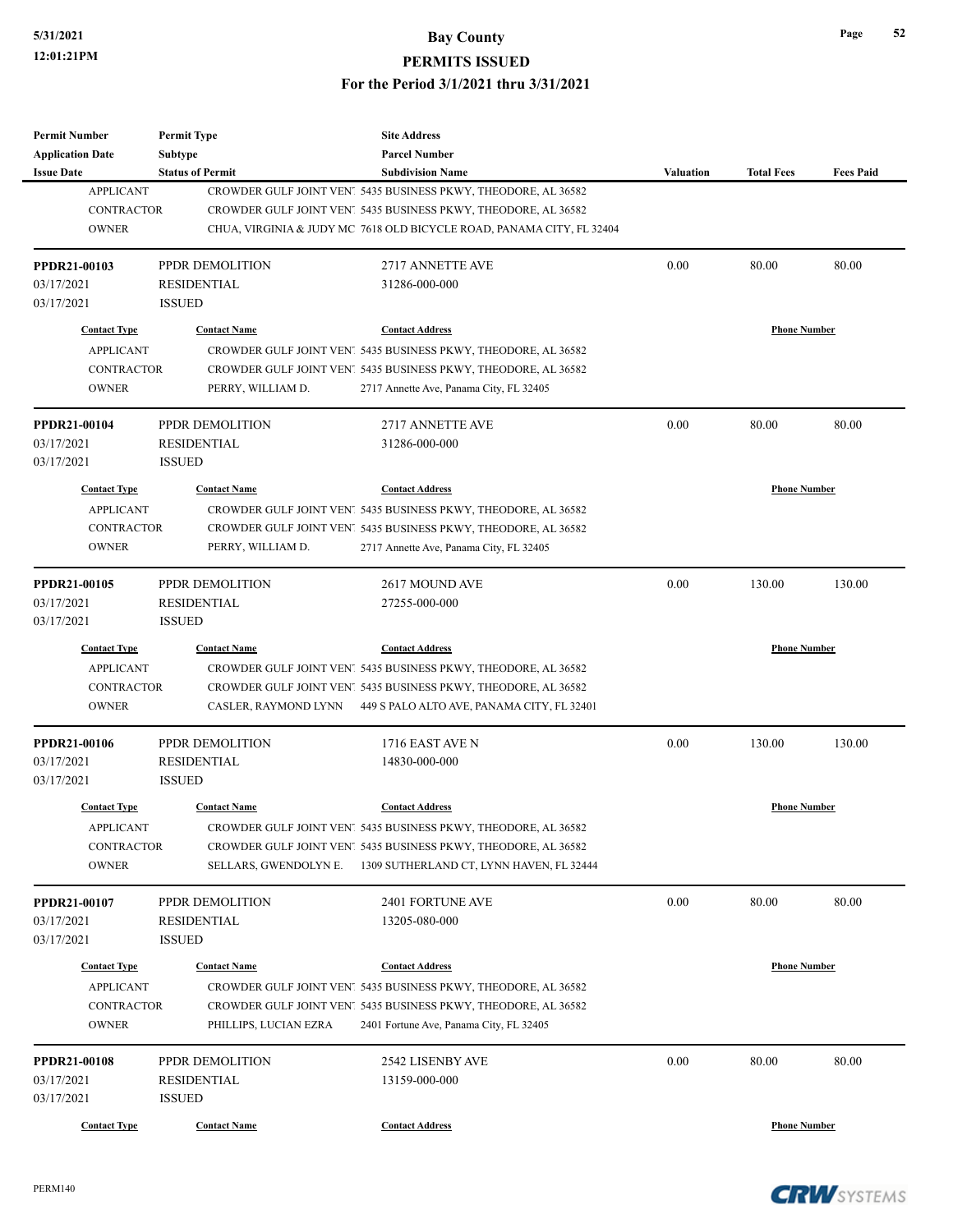**PERMITS ISSUED**

| <b>Permit Number</b>                  | <b>Permit Type</b>      | <b>Site Address</b>                                                                                                                      |           |                     |                  |
|---------------------------------------|-------------------------|------------------------------------------------------------------------------------------------------------------------------------------|-----------|---------------------|------------------|
| <b>Application Date</b>               | Subtype                 | <b>Parcel Number</b>                                                                                                                     |           |                     |                  |
| <b>Issue Date</b><br><b>APPLICANT</b> | <b>Status of Permit</b> | <b>Subdivision Name</b>                                                                                                                  | Valuation | <b>Total Fees</b>   | <b>Fees Paid</b> |
| <b>CONTRACTOR</b>                     |                         | CROWDER GULF JOINT VEN! 5435 BUSINESS PKWY, THEODORE, AL 36582                                                                           |           |                     |                  |
| <b>OWNER</b>                          |                         | CROWDER GULF JOINT VEN! 5435 BUSINESS PKWY, THEODORE, AL 36582<br>MALIK, AMER R & FATIMA R 2202 STATE AVE STE 201, PANAMA CITY, FL 32405 |           |                     |                  |
|                                       |                         |                                                                                                                                          |           |                     |                  |
| PPDR21-00109                          | PPDR DEMOLITION         | 1839 27TH ST W                                                                                                                           | 0.00      | 130.00              | 130.00           |
| 03/17/2021                            | <b>RESIDENTIAL</b>      | 13141-000-000                                                                                                                            |           |                     |                  |
| 03/17/2021                            | <b>ISSUED</b>           |                                                                                                                                          |           |                     |                  |
| <b>Contact Type</b>                   | <b>Contact Name</b>     | <b>Contact Address</b>                                                                                                                   |           | <b>Phone Number</b> |                  |
| <b>APPLICANT</b>                      |                         | CROWDER GULF JOINT VEN! 5435 BUSINESS PKWY, THEODORE, AL 36582                                                                           |           |                     |                  |
| <b>CONTRACTOR</b>                     |                         | CROWDER GULF JOINT VEN! 5435 BUSINESS PKWY, THEODORE, AL 36582                                                                           |           |                     |                  |
| <b>OWNER</b>                          |                         | REESE, WINNIE LEE GODDIN 1839 W 27TH ST, PANAMA CITY, FL 32405                                                                           |           |                     |                  |
| PPDR21-00110                          | PPDR DEMOLITION         | 4606 CATO RD                                                                                                                             | 0.00      | 130.00              | 130.00           |
| 03/17/2021                            | RESIDENTIAL             | 11360-000-000                                                                                                                            |           |                     |                  |
| 03/17/2021                            | <b>ISSUED</b>           |                                                                                                                                          |           |                     |                  |
| <b>Contact Type</b>                   | <b>Contact Name</b>     | <b>Contact Address</b>                                                                                                                   |           | <b>Phone Number</b> |                  |
| <b>APPLICANT</b>                      |                         | CROWDER GULF JOINT VEN! 5435 BUSINESS PKWY, THEODORE, AL 36582                                                                           |           |                     |                  |
| <b>CONTRACTOR</b>                     |                         | CROWDER GULF JOINT VEN! 5435 BUSINESS PKWY, THEODORE, AL 36582                                                                           |           |                     |                  |
| <b>OWNER</b>                          | CLARK, KATHY M          | 4117 CORBIN ST, PANAMA CITY, FL 32404                                                                                                    |           |                     |                  |
|                                       |                         |                                                                                                                                          |           |                     |                  |
| PPDR21-00111                          | PPDR DEMOLITION         | 4606 CATO RD                                                                                                                             | 0.00      | 130.00              | 130.00           |
| 03/17/2021                            | RESIDENTIAL             | 11360-000-000                                                                                                                            |           |                     |                  |
| 03/17/2021                            | <b>ISSUED</b>           |                                                                                                                                          |           |                     |                  |
| <b>Contact Type</b>                   | <b>Contact Name</b>     | <b>Contact Address</b>                                                                                                                   |           | <b>Phone Number</b> |                  |
| <b>APPLICANT</b>                      |                         | CROWDER GULF JOINT VEN! 5435 BUSINESS PKWY, THEODORE, AL 36582                                                                           |           |                     |                  |
| <b>CONTRACTOR</b>                     |                         | CROWDER GULF JOINT VEN! 5435 BUSINESS PKWY, THEODORE, AL 36582                                                                           |           |                     |                  |
| <b>OWNER</b>                          | CLARK, KATHY M          | 4117 CORBIN ST, PANAMA CITY, FL 32404                                                                                                    |           |                     |                  |
| PPDR21-00112                          | PPDR DEMOLITION         | 2331 RAINTREE PL                                                                                                                         | 0.00      | 80.00               | 80.00            |
| 03/19/2021                            | RESIDENTIAL             | 11300-401-000                                                                                                                            |           |                     |                  |
| 03/19/2021                            | <b>ISSUED</b>           |                                                                                                                                          |           |                     |                  |
| <b>Contact Type</b>                   | <b>Contact Name</b>     | <b>Contact Address</b>                                                                                                                   |           | <b>Phone Number</b> |                  |
| <b>APPLICANT</b>                      |                         | CROWDER GULF JOINT VEN! 5435 BUSINESS PKWY, THEODORE, AL 36582                                                                           |           |                     |                  |
| <b>CONTRACTOR</b>                     |                         | CROWDER GULF JOINT VEN! 5435 BUSINESS PKWY, THEODORE, AL 36582                                                                           |           |                     |                  |
| <b>OWNER</b>                          | STREFF, GEORGE W.       | 3223 NAUTICAL DRIVE, PANAMA CITY, FL 32409                                                                                               |           |                     |                  |
| PPDR21-00113                          | PPDR DEMOLITION         | 2815 THREE WAY RD                                                                                                                        | 0.00      | 130.00              | 130.00           |
| 03/19/2021                            | <b>RESIDENTIAL</b>      | 07477-030-000                                                                                                                            |           |                     |                  |
| 03/19/2021                            | <b>ISSUED</b>           |                                                                                                                                          |           |                     |                  |
| <b>Contact Type</b>                   | <b>Contact Name</b>     | <b>Contact Address</b>                                                                                                                   |           | <b>Phone Number</b> |                  |
| <b>APPLICANT</b>                      |                         | CROWDER GULF JOINT VEN! 5435 BUSINESS PKWY, THEODORE, AL 36582                                                                           |           |                     |                  |
| <b>CONTRACTOR</b>                     |                         | CROWDER GULF JOINT VEN! 5435 BUSINESS PKWY, THEODORE, AL 36582                                                                           |           |                     |                  |
| <b>OWNER</b>                          | ELTOURKEY, MOSTOFA &.   | ELIZABETH C PFOTZER, LEESBURG, VA 20175                                                                                                  |           |                     |                  |
| PPDR21-00114                          | PPDR DEMOLITION         | 208 BEECHWOOD WAY                                                                                                                        | 0.00      | 130.00              | 130.00           |
| 03/19/2021                            | <b>RESIDENTIAL</b>      | 05991-134-000                                                                                                                            |           |                     |                  |
| 03/19/2021                            | <b>ISSUED</b>           |                                                                                                                                          |           |                     |                  |
|                                       |                         |                                                                                                                                          |           |                     |                  |
| <b>Contact Type</b>                   | <b>Contact Name</b>     | <b>Contact Address</b>                                                                                                                   |           | <b>Phone Number</b> |                  |

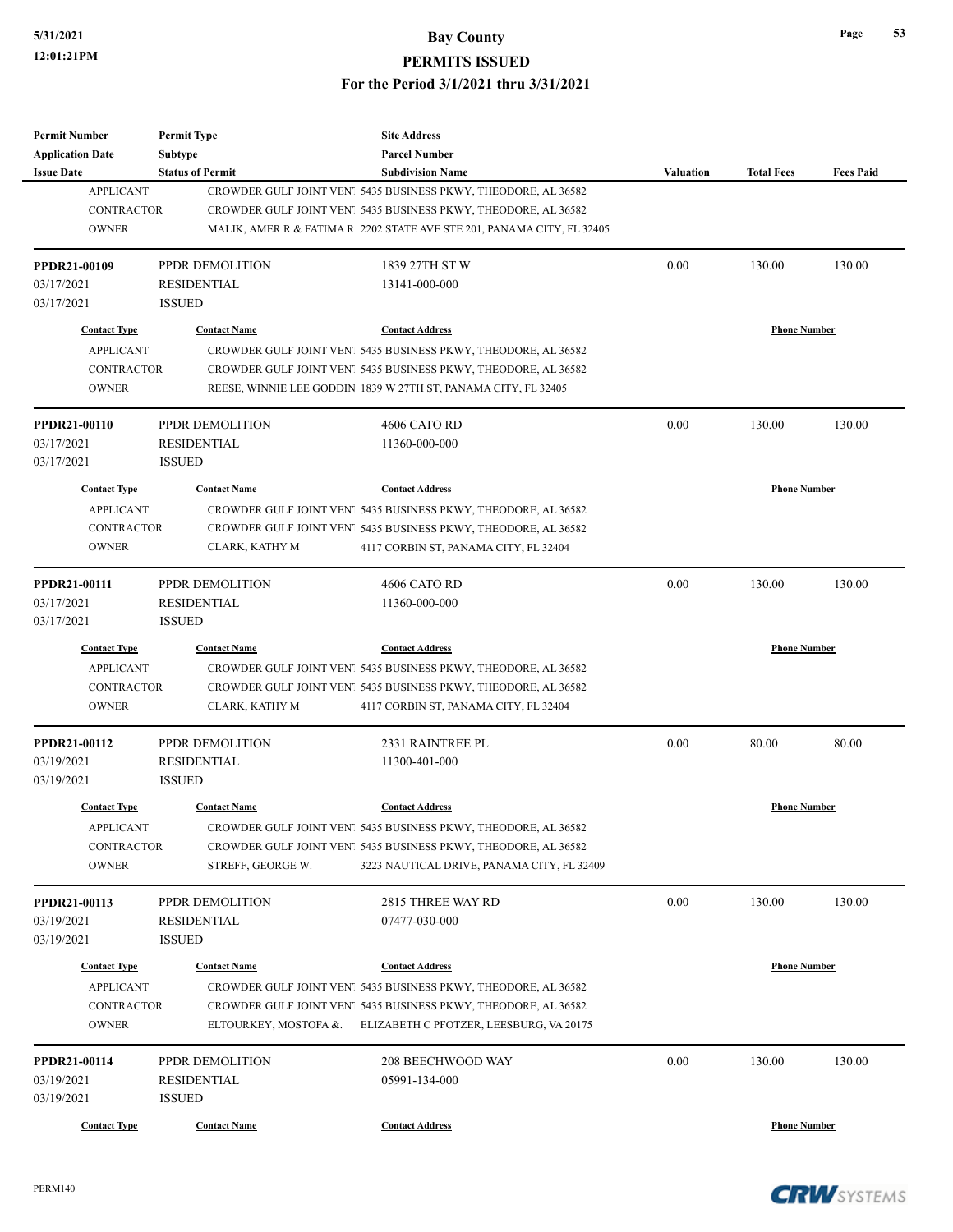**PERMITS ISSUED**

**For the Period 3/1/2021 thru 3/31/2021**

| <b>Permit Number</b>    | <b>Permit Type</b>      | <b>Site Address</b>                                                 |           |                     |                  |
|-------------------------|-------------------------|---------------------------------------------------------------------|-----------|---------------------|------------------|
| <b>Application Date</b> | <b>Subtype</b>          | <b>Parcel Number</b>                                                |           |                     |                  |
| <b>Issue Date</b>       | <b>Status of Permit</b> | <b>Subdivision Name</b>                                             | Valuation | <b>Total Fees</b>   | <b>Fees Paid</b> |
| <b>APPLICANT</b>        |                         | CROWDER GULF JOINT VEN! 5435 BUSINESS PKWY, THEODORE, AL 36582      |           |                     |                  |
| <b>CONTRACTOR</b>       |                         | CROWDER GULF JOINT VEN! 5435 BUSINESS PKWY, THEODORE, AL 36582      |           |                     |                  |
| <b>OWNER</b>            |                         | COOPER, MICHAEL KENNETI 208 BEECHWOOD WAY, PANAMA CITY, FL 32404    |           |                     |                  |
| PPDR21-00115            | PPDR DEMOLITION         | 8037 WILLOW RD                                                      | 0.00      | 80.00               | 80.00            |
| 03/19/2021              | <b>RESIDENTIAL</b>      | 05452-418-000                                                       |           |                     |                  |
| 03/19/2021              | <b>ISSUED</b>           |                                                                     |           |                     |                  |
| <b>Contact Type</b>     | <b>Contact Name</b>     | <b>Contact Address</b>                                              |           | <b>Phone Number</b> |                  |
| <b>APPLICANT</b>        |                         | CROWDER GULF JOINT VEN! 5435 BUSINESS PKWY, THEODORE, AL 36582      |           |                     |                  |
| <b>CONTRACTOR</b>       |                         | CROWDER GULF JOINT VEN! 5435 BUSINESS PKWY, THEODORE, AL 36582      |           |                     |                  |
| <b>OWNER</b>            |                         | PLENGE, RENO C & VEONA C 9113 INDIAN BLUFF RD, YOUNGSTOWN, FL 32466 |           |                     |                  |
| PPDR21-00116            | PPDR DEMOLITION         | 7901 HWY 2301                                                       | 0.00      | 130.00              | 130.00           |
| 03/19/2021              | RESIDENTIAL             | 05450-040-000                                                       |           |                     |                  |
| 03/19/2021              | <b>ISSUED</b>           |                                                                     |           |                     |                  |
| <b>Contact Type</b>     | <b>Contact Name</b>     | <b>Contact Address</b>                                              |           | <b>Phone Number</b> |                  |
| <b>APPLICANT</b>        |                         | CROWDER GULF JOINT VEN! 5435 BUSINESS PKWY, THEODORE, AL 36582      |           |                     |                  |
| <b>CONTRACTOR</b>       |                         | CROWDER GULF JOINT VEN! 5435 BUSINESS PKWY, THEODORE, AL 36582      |           |                     |                  |
| <b>OWNER</b>            | PARKER, MARY L ETAL     | 8708 FRED RD, SOUTHPORT, FL 32409                                   |           |                     |                  |
|                         |                         |                                                                     |           |                     |                  |
| PPDR21-00117            | PPDR DEMOLITION         | 13926 ALLANTON RD                                                   | 0.00      | 130.00              | 130.00           |
| 03/19/2021              | <b>RESIDENTIAL</b>      | 04060-010-000                                                       |           |                     |                  |
| 03/19/2021              | <b>ISSUED</b>           |                                                                     |           |                     |                  |
| <b>Contact Type</b>     | <b>Contact Name</b>     | <b>Contact Address</b>                                              |           | <b>Phone Number</b> |                  |
| <b>APPLICANT</b>        |                         | CROWDER GULF JOINT VEN! 5435 BUSINESS PKWY, THEODORE, AL 36582      |           |                     |                  |
| <b>CONTRACTOR</b>       |                         | CROWDER GULF JOINT VEN! 5435 BUSINESS PKWY, THEODORE, AL 36582      |           |                     |                  |
| <b>OWNER</b>            | ALLAN FARMS LLC         | 509 BUNKERS COVE RD, PANAMA CITY, FL 32401                          |           |                     |                  |
| PPDR21-00118            | PPDR DEMOLITION         | 12602 RICHARD RD                                                    | 0.00      | 80.00               | 80.00            |
| 03/19/2021              | <b>RESIDENTIAL</b>      | 03978-000-000                                                       |           |                     |                  |
| 03/19/2021              | <b>ISSUED</b>           |                                                                     |           |                     |                  |
| <b>Contact Type</b>     | <b>Contact Name</b>     | <b>Contact Address</b>                                              |           | <b>Phone Number</b> |                  |
| APPLICANT               |                         | CROWDER GULF JOINT VEN! 5435 BUSINESS PKWY, THEODORE, AL 36582      |           |                     |                  |
| <b>CONTRACTOR</b>       |                         | CROWDER GULF JOINT VEN! 5435 BUSINESS PKWY, THEODORE, AL 36582      |           |                     |                  |
| <b>OWNER</b>            | LEE, ROY DAVID          | 12628 RICHARD RD, PANAMA CITY, FL 32404                             |           |                     |                  |
| PPDR21-00119            | PPDR DEMOLITION         | 12602 RICHARD RD                                                    | 0.00      | 80.00               | 80.00            |
| 03/19/2021              | <b>RESIDENTIAL</b>      | 03978-000-000                                                       |           |                     |                  |
| 03/19/2021              | <b>ISSUED</b>           |                                                                     |           |                     |                  |
| <b>Contact Type</b>     | <b>Contact Name</b>     | <b>Contact Address</b>                                              |           | <b>Phone Number</b> |                  |
| <b>APPLICANT</b>        |                         | CROWDER GULF JOINT VEN! 5435 BUSINESS PKWY, THEODORE, AL 36582      |           |                     |                  |
| <b>CONTRACTOR</b>       |                         | CROWDER GULF JOINT VEN! 5435 BUSINESS PKWY, THEODORE, AL 36582      |           |                     |                  |
| <b>OWNER</b>            | LEE, ROY DAVID          | 12628 RICHARD RD, PANAMA CITY, FL 32404                             |           |                     |                  |
|                         |                         |                                                                     |           |                     |                  |
| <b>PPDR21-00120</b>     | PPDR DEMOLITION         | 21031 HURST RD                                                      | 0.00      | 80.00               | 80.00            |
| 03/19/2021              | <b>RESIDENTIAL</b>      | 03314-000-000                                                       |           |                     |                  |
| 03/19/2021              | <b>ISSUED</b>           |                                                                     |           |                     |                  |
| <b>Contact Type</b>     | <b>Contact Name</b>     | <b>Contact Address</b>                                              |           | <b>Phone Number</b> |                  |

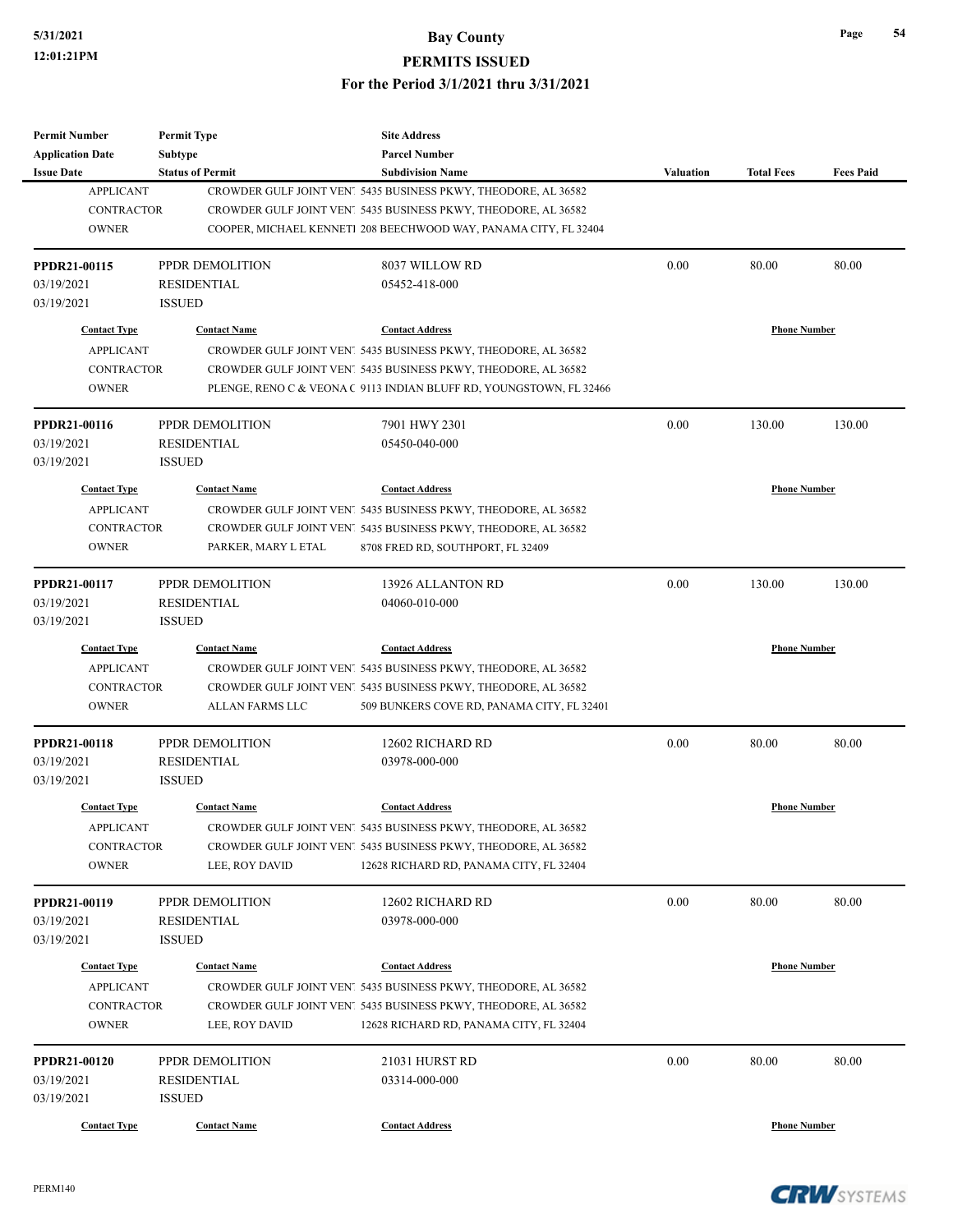**PERMITS ISSUED**

| <b>Permit Number</b>    | <b>Permit Type</b>      | <b>Site Address</b>                                                                        |           |                     |                  |
|-------------------------|-------------------------|--------------------------------------------------------------------------------------------|-----------|---------------------|------------------|
| <b>Application Date</b> | Subtype                 | <b>Parcel Number</b>                                                                       |           |                     |                  |
| <b>Issue Date</b>       | <b>Status of Permit</b> | <b>Subdivision Name</b>                                                                    | Valuation | <b>Total Fees</b>   | <b>Fees Paid</b> |
| <b>APPLICANT</b>        |                         | CROWDER GULF JOINT VEN! 5435 BUSINESS PKWY, THEODORE, AL 36582                             |           |                     |                  |
| <b>CONTRACTOR</b>       |                         | CROWDER GULF JOINT VEN! 5435 BUSINESS PKWY, THEODORE, AL 36582                             |           |                     |                  |
| <b>OWNER</b>            |                         | TOMASZEWSKI, JOSEPH & El 21031 HURST RD, FOUNTAIN, FL 32438                                |           |                     |                  |
| PPDR21-00121            | PPDR DEMOLITION         | 21031 HURST RD                                                                             | 0.00      | 80.00               | 80.00            |
| 03/19/2021              | <b>RESIDENTIAL</b>      | 03314-000-000                                                                              |           |                     |                  |
| 03/19/2021              | <b>ISSUED</b>           |                                                                                            |           |                     |                  |
| <b>Contact Type</b>     | <b>Contact Name</b>     | <b>Contact Address</b>                                                                     |           | <b>Phone Number</b> |                  |
| <b>APPLICANT</b>        |                         | CROWDER GULF JOINT VEN! 5435 BUSINESS PKWY, THEODORE, AL 36582                             |           |                     |                  |
| <b>CONTRACTOR</b>       |                         | CROWDER GULF JOINT VEN! 5435 BUSINESS PKWY, THEODORE, AL 36582                             |           |                     |                  |
| <b>OWNER</b>            |                         | TOMASZEWSKI, JOSEPH & El 21031 HURST RD, FOUNTAIN, FL 32438                                |           |                     |                  |
| PPDR21-00122            | PPDR DEMOLITION         | 21031 HURST RD                                                                             | 0.00      | 80.00               | 80.00            |
| 03/19/2021              | <b>RESIDENTIAL</b>      | 03314-000-000                                                                              |           |                     |                  |
| 03/19/2021              | <b>ISSUED</b>           |                                                                                            |           |                     |                  |
| <b>Contact Type</b>     | <b>Contact Name</b>     | <b>Contact Address</b>                                                                     |           | <b>Phone Number</b> |                  |
| <b>APPLICANT</b>        |                         | CROWDER GULF JOINT VEN! 5435 BUSINESS PKWY, THEODORE, AL 36582                             |           |                     |                  |
| <b>CONTRACTOR</b>       |                         | CROWDER GULF JOINT VEN! 5435 BUSINESS PKWY, THEODORE, AL 36582                             |           |                     |                  |
| <b>OWNER</b>            |                         | TOMASZEWSKI, JOSEPH & El 21031 HURST RD, FOUNTAIN, FL 32438                                |           |                     |                  |
|                         |                         |                                                                                            |           |                     |                  |
| PPDR21-00124            | PPDR DEMOLITION         | 23529 BLUE FOX RD                                                                          | 0.00      | 80.00               | 80.00            |
| 03/19/2021              | <b>RESIDENTIAL</b>      | 01061-090-000                                                                              |           |                     |                  |
| 03/19/2021              | <b>ISSUED</b>           |                                                                                            |           |                     |                  |
| <b>Contact Type</b>     | <b>Contact Name</b>     | <b>Contact Address</b>                                                                     |           | <b>Phone Number</b> |                  |
| <b>APPLICANT</b>        |                         | CROWDER GULF JOINT VEN! 5435 BUSINESS PKWY, THEODORE, AL 36582                             |           |                     |                  |
| <b>CONTRACTOR</b>       |                         | CROWDER GULF JOINT VEN! 5435 BUSINESS PKWY, THEODORE, AL 36582                             |           |                     |                  |
| <b>OWNER</b>            | TAYLOR, JACQUELYN M     | P.O BOX 105, YOUNGSTOWN, FL 32466                                                          |           |                     |                  |
| PPDR21-00125            | PPDR DEMOLITION         | 6430 MARVIN LN                                                                             | 0.00      | 130.00              | 130.00           |
| 03/19/2021              | <b>RESIDENTIAL</b>      | 08535-000-000                                                                              |           |                     |                  |
| 03/19/2021              | <b>ISSUED</b>           |                                                                                            |           |                     |                  |
| <b>Contact Type</b>     | <b>Contact Name</b>     | <b>Contact Address</b>                                                                     |           | <b>Phone Number</b> |                  |
| <b>APPLICANT</b>        |                         | CROWDER GULF JOINT VEN! 5435 BUSINESS PKWY, THEODORE, AL 36582                             |           |                     |                  |
| CONTRACTOR              |                         | CROWDER GULF JOINT VEN! 5435 BUSINESS PKWY, THEODORE, AL 36582                             |           |                     |                  |
| <b>OWNER</b>            | AKE, ANNE E             | 604 E 6TH ST, LYNN HAVEN, FL 32444                                                         |           |                     |                  |
| PPE21-00124             | PRIVATE PROVIDER        | 3921 SANDPINE WAY                                                                          | 1,000.00  | 71.93               | 71.93            |
| 03/02/2021              | <b>ELECTRICAL</b>       | 05911-005-012                                                                              |           |                     |                  |
| 03/02/2021              | <b>FINALED</b>          |                                                                                            |           |                     |                  |
| <b>Contact Type</b>     | <b>Contact Name</b>     | <b>Contact Address</b>                                                                     |           | <b>Phone Number</b> |                  |
| <b>APPLICANT</b>        |                         | EMERALD COAST SERVICES 222 HIDDEN PINES DR, PANAMA CITY BEACH, FL 32408                    |           | $(850) 832 - 7500$  |                  |
| <b>COMPANY</b>          |                         | EMERALD COAST SERVICES 222 HIDDEN PINES DR, PANAMA CITY BEACH, FL 32408                    |           | $(850) 832 - 7500$  |                  |
| <b>CONTRACTOR</b>       |                         | BEN WORTMAN CONSTRUCT P O BOX 226, PANAMA CITY, FL 32402                                   |           | $(850)$ 527-0597    |                  |
|                         |                         | ELECTRICAL CONTRA! EMERALD COAST SERVICES 222 HIDDEN PINES DR, PANAMA CITY BEACH, FL 32408 |           | $(850) 832 - 7500$  |                  |
| <b>OWNER</b>            | CAMBEN HOLDING LLC      | 2023 THOMAS DR, PANAMA CITY BEACH, FL 32408                                                |           |                     |                  |
| <b>PPE21-00125</b>      | PRIVATE PROVIDER        | 3921 SANDPINE WAY                                                                          | 7,500.00  | 124.96              | 124.96           |
| 03/02/2021              | <b>ELECTRICAL</b>       | 05911-005-012                                                                              |           |                     |                  |
| 03/02/2021              | <b>FINALED</b>          |                                                                                            |           |                     |                  |
| <b>Contact Type</b>     | <b>Contact Name</b>     | <b>Contact Address</b>                                                                     |           | <b>Phone Number</b> |                  |
|                         |                         |                                                                                            |           |                     |                  |

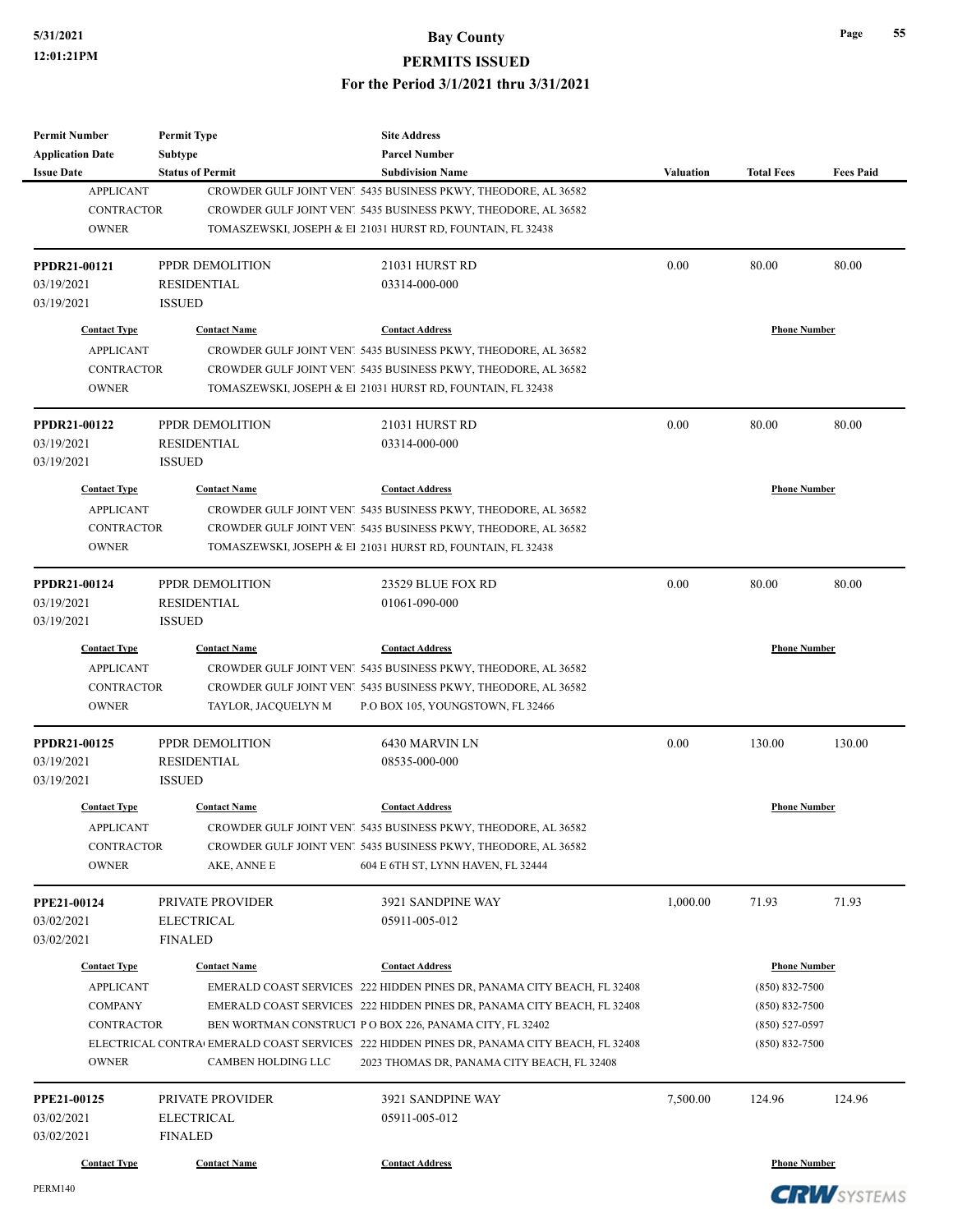| <b>Permit Number</b>    | <b>Permit Type</b>      | <b>Site Address</b>                                                                                    |                  |                     |                  |
|-------------------------|-------------------------|--------------------------------------------------------------------------------------------------------|------------------|---------------------|------------------|
| <b>Application Date</b> | Subtype                 | <b>Parcel Number</b>                                                                                   |                  |                     |                  |
| <b>Issue Date</b>       | <b>Status of Permit</b> | <b>Subdivision Name</b>                                                                                | <b>Valuation</b> | <b>Total Fees</b>   | <b>Fees Paid</b> |
| <b>APPLICANT</b>        |                         | EMERALD COAST SERVICES 222 HIDDEN PINES DR, PANAMA CITY BEACH, FL 32408                                |                  | $(850) 832 - 7500$  |                  |
| <b>COMPANY</b>          |                         | EMERALD COAST SERVICES 222 HIDDEN PINES DR, PANAMA CITY BEACH, FL 32408                                |                  | $(850) 832 - 7500$  |                  |
| <b>CONTRACTOR</b>       |                         | BEN WORTMAN CONSTRUCT PO BOX 226, PANAMA CITY, FL 32402                                                |                  | $(850) 527 - 0597$  |                  |
|                         |                         | ELECTRICAL CONTRA EMERALD COAST SERVICES 222 HIDDEN PINES DR, PANAMA CITY BEACH, FL 32408              |                  | $(850) 832 - 7500$  |                  |
| <b>OWNER</b>            | CAMBEN HOLDING LLC      | 2023 THOMAS DR, PANAMA CITY BEACH, FL 32408                                                            |                  |                     |                  |
| PPE21-00126             | PRIVATE PROVIDER        | 3917 SANDPINE WAY                                                                                      | 1,000.00         | 71.93               | 71.93            |
| 03/02/2021              | <b>ELECTRICAL</b>       | 05911-005-010                                                                                          |                  |                     |                  |
| 03/02/2021              | <b>FINALED</b>          |                                                                                                        |                  |                     |                  |
| <b>Contact Type</b>     | <b>Contact Name</b>     | <b>Contact Address</b>                                                                                 |                  | <b>Phone Number</b> |                  |
| <b>APPLICANT</b>        |                         | EMERALD COAST SERVICES 222 HIDDEN PINES DR, PANAMA CITY BEACH, FL 32408                                |                  | $(850) 832 - 7500$  |                  |
| <b>COMPANY</b>          |                         | EMERALD COAST SERVICES 222 HIDDEN PINES DR, PANAMA CITY BEACH, FL 32408                                |                  | $(850) 832 - 7500$  |                  |
| <b>CONTRACTOR</b>       |                         | BEN WORTMAN CONSTRUCT PO BOX 226, PANAMA CITY, FL 32402                                                |                  | $(850)$ 527-0597    |                  |
|                         |                         | ELECTRICAL CONTRA <sup>I</sup> EMERALD COAST SERVICES 222 HIDDEN PINES DR, PANAMA CITY BEACH, FL 32408 |                  | $(850) 832 - 7500$  |                  |
| <b>OWNER</b>            | CAMBEN HOLDING LLC      | 2023 THOMAS DR, PANAMA CITY BEACH, FL 32408                                                            |                  |                     |                  |
| PPE21-00127             | PRIVATE PROVIDER        | 3917 SANDPINE WAY                                                                                      | 7,500.00         | 126.76              | 126.76           |
| 03/02/2021              | <b>ELECTRICAL</b>       | 05911-005-010                                                                                          |                  |                     |                  |
| 03/02/2021              | <b>FINALED</b>          |                                                                                                        |                  |                     |                  |
|                         |                         |                                                                                                        |                  |                     |                  |
| <b>Contact Type</b>     | <b>Contact Name</b>     | <b>Contact Address</b>                                                                                 |                  | <b>Phone Number</b> |                  |
| <b>APPLICANT</b>        |                         | EMERALD COAST SERVICES 222 HIDDEN PINES DR, PANAMA CITY BEACH, FL 32408                                |                  | $(850) 832 - 7500$  |                  |
| <b>COMPANY</b>          |                         | EMERALD COAST SERVICES 222 HIDDEN PINES DR, PANAMA CITY BEACH, FL 32408                                |                  | $(850) 832 - 7500$  |                  |
| <b>CONTRACTOR</b>       |                         | BEN WORTMAN CONSTRUCT P O BOX 226, PANAMA CITY, FL 32402                                               |                  | $(850)$ 527-0597    |                  |
|                         |                         | ELECTRICAL CONTRA EMERALD COAST SERVICES 222 HIDDEN PINES DR, PANAMA CITY BEACH, FL 32408              |                  | $(850) 832 - 7500$  |                  |
| <b>OWNER</b>            | CAMBEN HOLDING LLC      | 2023 THOMAS DR, PANAMA CITY BEACH, FL 32408                                                            |                  |                     |                  |
| <b>PPE21-00128</b>      | PRIVATE PROVIDER        | 13750 BIG ISLAND POND RD                                                                               | 1,000.00         | 71.93               | 71.93            |
| 03/02/2021              | <b>ELECTRICAL</b>       | 07465-020-120                                                                                          |                  |                     |                  |
| 03/02/2021              | <b>FINALED</b>          | None                                                                                                   |                  |                     |                  |
| <b>Contact Type</b>     | <b>Contact Name</b>     | <b>Contact Address</b>                                                                                 |                  | <b>Phone Number</b> |                  |
| <b>APPLICANT</b>        |                         | EMERALD COAST SERVICES 222 HIDDEN PINES DR, PANAMA CITY BEACH, FL 32408                                |                  | $(850) 832 - 7500$  |                  |
| <b>COMPANY</b>          |                         | EMERALD COAST SERVICES 222 HIDDEN PINES DR, PANAMA CITY BEACH, FL 32408                                |                  | $(850) 832 - 7500$  |                  |
| CONTRACTOR              | STRUCTURE LLC           | 2023 THOMAS DR, PANAMA CITY BEACH, FL 32408                                                            |                  | $(850)$ 628-7652    |                  |
|                         |                         | ELECTRICAL CONTRA EMERALD COAST SERVICES 222 HIDDEN PINES DR, PANAMA CITY BEACH, FL 32408              |                  | $(850) 832 - 7500$  |                  |
| <b>OWNER</b>            |                         | PURPLE, BRADLEY & TAMM' 14224 BIG ISLAND POND ROAD, SOUTHPORT, FL 32409                                |                  |                     |                  |
| PPE21-00129             | PRIVATE PROVIDER        | 13750 BIG ISLAND POND RD                                                                               | 7,500.00         | 131.97              | 131.97           |
| 03/02/2021              | <b>ELECTRICAL</b>       | 07465-020-120                                                                                          |                  |                     |                  |
| 03/02/2021              | <b>FINALED</b>          | None                                                                                                   |                  |                     |                  |
| <b>Contact Type</b>     | <b>Contact Name</b>     | <b>Contact Address</b>                                                                                 |                  | <b>Phone Number</b> |                  |
| <b>APPLICANT</b>        |                         | EMERALD COAST SERVICES 222 HIDDEN PINES DR, PANAMA CITY BEACH, FL 32408                                |                  | $(850) 832 - 7500$  |                  |
| <b>COMPANY</b>          |                         | EMERALD COAST SERVICES 222 HIDDEN PINES DR, PANAMA CITY BEACH, FL 32408                                |                  | $(850) 832 - 7500$  |                  |
| <b>CONTRACTOR</b>       | <b>STRUCTURE LLC</b>    | 2023 THOMAS DR, PANAMA CITY BEACH, FL 32408                                                            |                  | $(850)$ 628-7652    |                  |
|                         |                         | ELECTRICAL CONTRA EMERALD COAST SERVICES 222 HIDDEN PINES DR, PANAMA CITY BEACH, FL 32408              |                  | $(850) 832 - 7500$  |                  |
| <b>OWNER</b>            |                         | PURPLE, BRADLEY & TAMM' 14224 BIG ISLAND POND ROAD, SOUTHPORT, FL 32409                                |                  |                     |                  |
| PPE21-00130             | PRIVATE PROVIDER        | 4773 FIREFLY LN                                                                                        | 0.00             | 71.93               | 71.93            |
|                         |                         |                                                                                                        |                  |                     |                  |
| 03/03/2021              | <b>ELECTRICAL</b>       | 05830-030-164                                                                                          |                  |                     |                  |
| 03/03/2021              | <b>FINALED</b>          |                                                                                                        |                  |                     |                  |
| <b>Contact Type</b>     | <b>Contact Name</b>     | <b>Contact Address</b>                                                                                 |                  | <b>Phone Number</b> |                  |

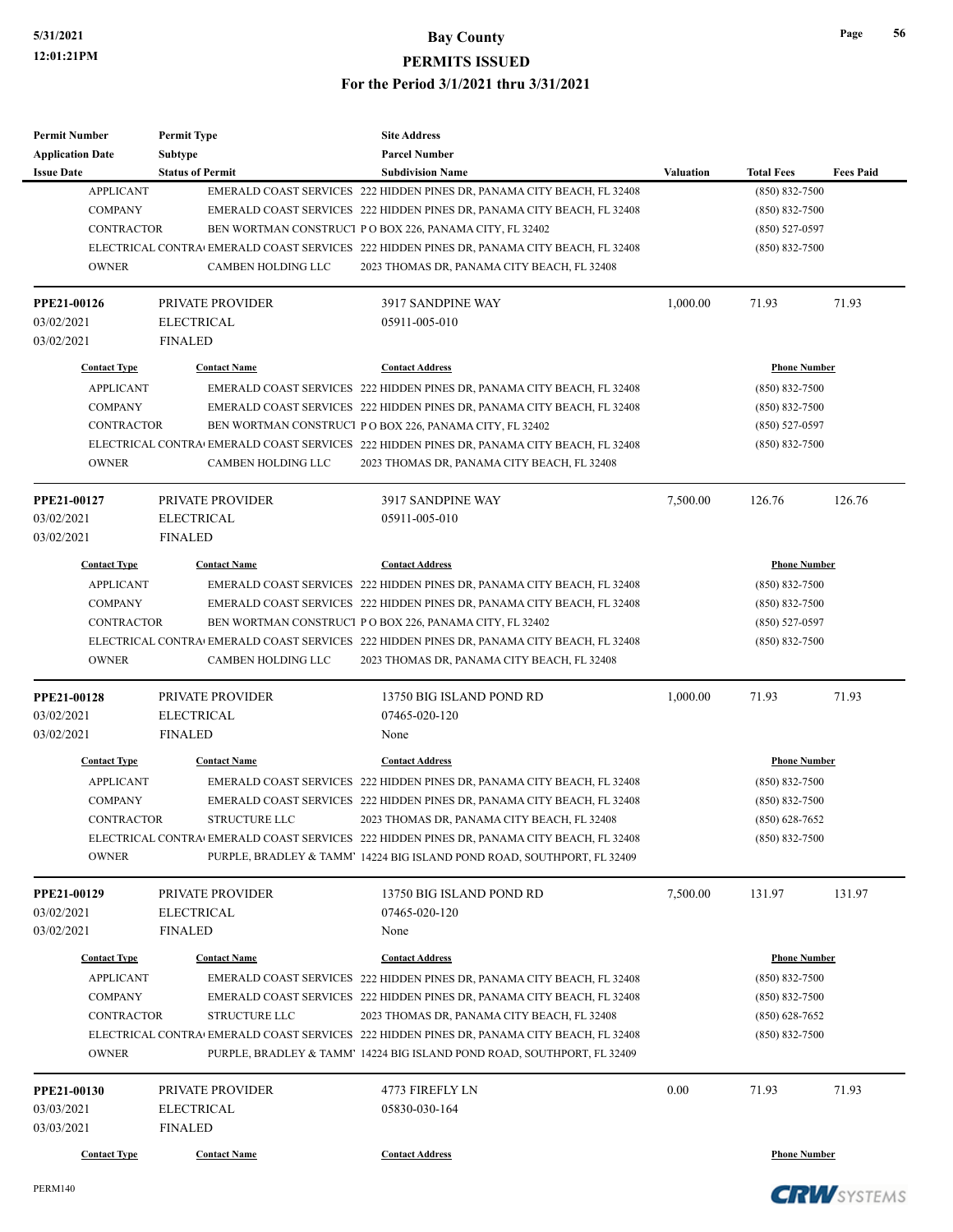| <b>Permit Number</b>    | <b>Permit Type</b>      | <b>Site Address</b>                                                        |           |                     |                       |
|-------------------------|-------------------------|----------------------------------------------------------------------------|-----------|---------------------|-----------------------|
| <b>Application Date</b> | Subtype                 | <b>Parcel Number</b>                                                       |           |                     |                       |
| <b>Issue Date</b>       | <b>Status of Permit</b> | <b>Subdivision Name</b>                                                    | Valuation | <b>Total Fees</b>   | <b>Fees Paid</b>      |
| <b>APPLICANT</b>        |                         | JOEL A. RICHARDSON ELECT 360 ADAMS AVENUE, VALPARAISO, FL 32580            |           | $(850)$ 678-2584    |                       |
| <b>COMPANY</b>          |                         | D. R. HORTON, INC - LOWERY 17745 ASHLEY DRIVE, PANAMA CITY BEACH, FL 32413 |           | $(850) 660 - 1701$  |                       |
| <b>CONTRACTOR</b>       |                         | JOEL A. RICHARDSON ELECT 360 ADAMS AVENUE, VALPARAISO, FL 32580            |           | $(850)$ 678-2584    |                       |
| <b>OWNER</b>            |                         | TITUS ROAD STATION, LLC 133 S. WATERSOUND PKWY, WATERSOUND, FL 32461       |           |                     |                       |
| PPE21-00131             | PRIVATE PROVIDER        | 4773 FIREFLY LN                                                            | 0.00      | 91.98               | 91.98                 |
| 03/03/2021              | <b>ELECTRICAL</b>       | 05830-030-164                                                              |           |                     |                       |
| 03/03/2021              | <b>FINALED</b>          |                                                                            |           |                     |                       |
| <b>Contact Type</b>     | <b>Contact Name</b>     | <b>Contact Address</b>                                                     |           | <b>Phone Number</b> |                       |
| <b>APPLICANT</b>        |                         | JOEL A. RICHARDSON ELECT 360 ADAMS AVENUE, VALPARAISO, FL 32580            |           | $(850)$ 678-2584    |                       |
| <b>COMPANY</b>          |                         | D. R. HORTON, INC - LOWERY 17745 ASHLEY DRIVE, PANAMA CITY BEACH, FL 32413 |           | $(850) 660 - 1701$  |                       |
| <b>CONTRACTOR</b>       |                         | JOEL A. RICHARDSON ELECT 360 ADAMS AVENUE, VALPARAISO, FL 32580            |           | $(850)$ 678-2584    |                       |
| <b>OWNER</b>            |                         | TITUS ROAD STATION, LLC 133 S. WATERSOUND PKWY, WATERSOUND, FL 32461       |           |                     |                       |
| PPE21-00132             | PRIVATE PROVIDER        | 4796 LOBLOLLY WAY                                                          | 0.00      | 71.93               | 71.93                 |
| 03/03/2021              | <b>ELECTRICAL</b>       | 05830-030-228                                                              |           |                     |                       |
| 03/03/2021              | <b>ISSUED</b>           |                                                                            |           |                     |                       |
| <b>Contact Type</b>     | <b>Contact Name</b>     | <b>Contact Address</b>                                                     |           | <b>Phone Number</b> |                       |
| <b>APPLICANT</b>        |                         | JOEL A. RICHARDSON ELECT 360 ADAMS AVENUE, VALPARAISO, FL 32580            |           | $(850)$ 678-2584    |                       |
| <b>CONTRACTOR</b>       |                         | JOEL A. RICHARDSON ELECT 360 ADAMS AVENUE, VALPARAISO, FL 32580            |           | $(850)$ 678-2584    |                       |
| <b>OWNER</b>            |                         | TITUS ROAD STATION, LLC 133 S. WATERSOUND PKWY, WATERSOUND, FL 32461       |           |                     |                       |
| PPE21-00133             | PRIVATE PROVIDER        | 4796 LOBLOLLY WAY                                                          | 0.00      | 93.99               | 93.99                 |
| 03/03/2021              | <b>ELECTRICAL</b>       | 05830-030-228                                                              |           |                     |                       |
| 03/03/2021              | <b>ISSUED</b>           |                                                                            |           |                     |                       |
| <b>Contact Type</b>     | <b>Contact Name</b>     | <b>Contact Address</b>                                                     |           | <b>Phone Number</b> |                       |
| <b>APPLICANT</b>        |                         | JOEL A. RICHARDSON ELECT 360 ADAMS AVENUE, VALPARAISO, FL 32580            |           | $(850)$ 678-2584    |                       |
| <b>CONTRACTOR</b>       |                         | JOEL A. RICHARDSON ELECT 360 ADAMS AVENUE, VALPARAISO, FL 32580            |           | $(850)$ 678-2584    |                       |
| <b>OWNER</b>            |                         | TITUS ROAD STATION, LLC 133 S. WATERSOUND PKWY, WATERSOUND, FL 32461       |           |                     |                       |
| PPE21-00134             | PRIVATE PROVIDER        | 4745 ROSEMARY ST                                                           | 0.00      | 71.93               | 71.93                 |
| 03/03/2021              | <b>ELECTRICAL</b>       | 05830-030-104                                                              |           |                     |                       |
| 03/03/2021              | <b>ISSUED</b>           |                                                                            |           |                     |                       |
| <b>Contact Type</b>     | <b>Contact Name</b>     | <b>Contact Address</b>                                                     |           | <b>Phone Number</b> |                       |
| <b>APPLICANT</b>        |                         | JOEL A. RICHARDSON ELECT 360 ADAMS AVENUE, VALPARAISO, FL 32580            |           | $(850)$ 678-2584    |                       |
| <b>CONTRACTOR</b>       |                         | JOEL A. RICHARDSON ELECT 360 ADAMS AVENUE, VALPARAISO, FL 32580            |           | $(850)$ 678-2584    |                       |
| <b>OWNER</b>            |                         | TITUS ROAD STATION, LLC 133 S. WATERSOUND PKWY, WATERSOUND, FL 32461       |           |                     |                       |
| PPE21-00135             | PRIVATE PROVIDER        | 4745 ROSEMARY ST                                                           | 0.00      | 96.41               | 96.41                 |
| 03/03/2021              | <b>ELECTRICAL</b>       | 05830-030-104                                                              |           |                     |                       |
| 03/03/2021              | <b>ISSUED</b>           |                                                                            |           |                     |                       |
| <b>Contact Type</b>     | <b>Contact Name</b>     | <b>Contact Address</b>                                                     |           | <b>Phone Number</b> |                       |
| <b>APPLICANT</b>        |                         | JOEL A. RICHARDSON ELECT 360 ADAMS AVENUE, VALPARAISO, FL 32580            |           | $(850)$ 678-2584    |                       |
| <b>CONTRACTOR</b>       |                         | JOEL A. RICHARDSON ELECT 360 ADAMS AVENUE, VALPARAISO, FL 32580            |           | $(850)$ 678-2584    |                       |
| <b>OWNER</b>            |                         | TITUS ROAD STATION, LLC 133 S. WATERSOUND PKWY, WATERSOUND, FL 32461       |           |                     |                       |
| PPE21-00136             | PRIVATE PROVIDER        | 4741 ROSEMARY ST                                                           | 0.00      | 71.93               | 71.93                 |
| 03/03/2021              | <b>ELECTRICAL</b>       | 05830-030-106                                                              |           |                     |                       |
| 03/03/2021              | <b>ISSUED</b>           |                                                                            |           |                     |                       |
| <b>Contact Type</b>     | <b>Contact Name</b>     | <b>Contact Address</b>                                                     |           | <b>Phone Number</b> |                       |
| PERM140                 |                         |                                                                            |           |                     | <b>CDIAL</b> AVANTULA |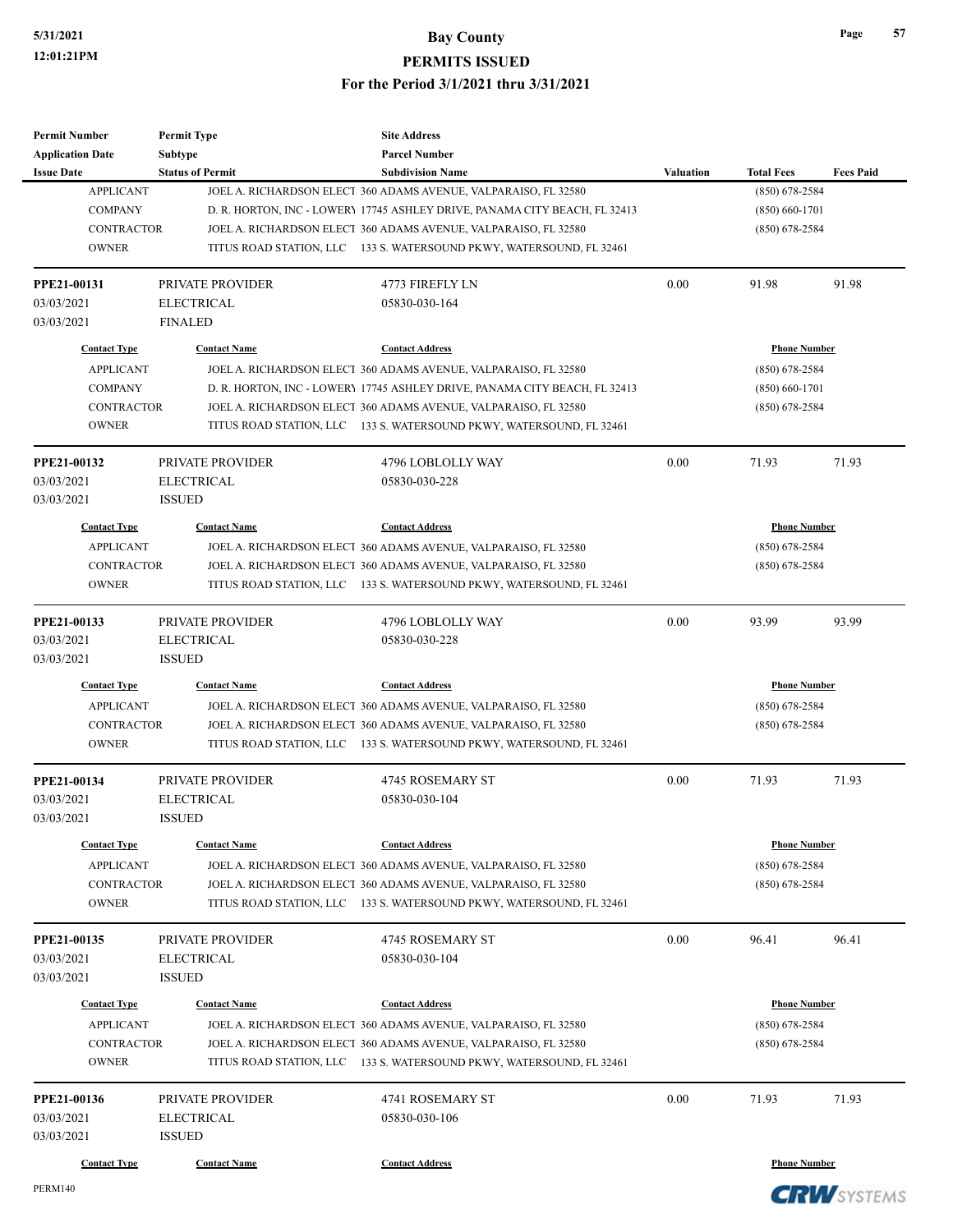| <b>Permit Number</b>              | <b>Permit Type</b>                 | <b>Site Address</b>                                                                                                                      |                  |                     |                  |
|-----------------------------------|------------------------------------|------------------------------------------------------------------------------------------------------------------------------------------|------------------|---------------------|------------------|
| <b>Application Date</b>           | <b>Subtype</b>                     | <b>Parcel Number</b>                                                                                                                     |                  |                     |                  |
| <b>Issue Date</b>                 | <b>Status of Permit</b>            | <b>Subdivision Name</b>                                                                                                                  | <b>Valuation</b> | <b>Total Fees</b>   | <b>Fees Paid</b> |
| <b>APPLICANT</b>                  |                                    | JOEL A. RICHARDSON ELECT 360 ADAMS AVENUE, VALPARAISO, FL 32580                                                                          |                  | $(850) 678 - 2584$  |                  |
| <b>CONTRACTOR</b>                 |                                    | JOEL A. RICHARDSON ELECT 360 ADAMS AVENUE, VALPARAISO, FL 32580                                                                          |                  | $(850)$ 678-2584    |                  |
| <b>OWNER</b>                      |                                    | TITUS ROAD STATION, LLC 133 S. WATERSOUND PKWY, WATERSOUND, FL 32461                                                                     |                  |                     |                  |
| PPE21-00137                       | PRIVATE PROVIDER                   | 4741 ROSEMARY ST                                                                                                                         | 0.00             | 98.01               | 98.01            |
| 03/03/2021                        | <b>ELECTRICAL</b>                  | 05830-030-106                                                                                                                            |                  |                     |                  |
| 03/03/2021                        | <b>ISSUED</b>                      |                                                                                                                                          |                  |                     |                  |
| <b>Contact Type</b>               | <b>Contact Name</b>                | <b>Contact Address</b>                                                                                                                   |                  | <b>Phone Number</b> |                  |
| <b>APPLICANT</b>                  |                                    | JOEL A. RICHARDSON ELECT 360 ADAMS AVENUE, VALPARAISO, FL 32580                                                                          |                  | $(850)$ 678-2584    |                  |
| <b>CONTRACTOR</b>                 |                                    | JOEL A. RICHARDSON ELECT 360 ADAMS AVENUE, VALPARAISO, FL 32580                                                                          |                  | $(850)$ 678-2584    |                  |
| <b>OWNER</b>                      |                                    | TITUS ROAD STATION, LLC 133 S. WATERSOUND PKWY, WATERSOUND, FL 32461                                                                     |                  |                     |                  |
| PPE21-00138                       | PRIVATE PROVIDER                   | 4737 ROSEMARY ST                                                                                                                         | 0.00             | 71.93               | 71.93            |
| 03/03/2021                        | <b>ELECTRICAL</b>                  | 05830-030-108                                                                                                                            |                  |                     |                  |
| 03/03/2021                        | <b>ISSUED</b>                      |                                                                                                                                          |                  |                     |                  |
| <b>Contact Type</b>               | <b>Contact Name</b>                | <b>Contact Address</b>                                                                                                                   |                  | <b>Phone Number</b> |                  |
| <b>APPLICANT</b>                  |                                    | JOEL A. RICHARDSON ELECT 360 ADAMS AVENUE, VALPARAISO, FL 32580                                                                          |                  | $(850)$ 678-2584    |                  |
| <b>CONTRACTOR</b>                 |                                    | JOEL A. RICHARDSON ELECT 360 ADAMS AVENUE, VALPARAISO, FL 32580                                                                          |                  | $(850)$ 678-2584    |                  |
| <b>OWNER</b>                      |                                    | TITUS ROAD STATION, LLC 133 S. WATERSOUND PKWY, WATERSOUND, FL 32461                                                                     |                  |                     |                  |
|                                   |                                    |                                                                                                                                          |                  |                     |                  |
| PPE21-00139                       | PRIVATE PROVIDER                   | 4737 ROSEMARY ST                                                                                                                         | 0.00             | 99.22               | 99.22            |
| 03/03/2021                        | <b>ELECTRICAL</b>                  | 05830-030-108                                                                                                                            |                  |                     |                  |
| 03/03/2021                        | <b>ISSUED</b>                      |                                                                                                                                          |                  |                     |                  |
| <b>Contact Type</b>               | <b>Contact Name</b>                | <b>Contact Address</b>                                                                                                                   |                  | <b>Phone Number</b> |                  |
| <b>APPLICANT</b>                  |                                    | JOEL A. RICHARDSON ELECT 360 ADAMS AVENUE, VALPARAISO, FL 32580                                                                          |                  | $(850)$ 678-2584    |                  |
| <b>CONTRACTOR</b>                 |                                    | JOEL A. RICHARDSON ELECT 360 ADAMS AVENUE, VALPARAISO, FL 32580                                                                          |                  | $(850)$ 678-2584    |                  |
| <b>OWNER</b>                      |                                    | TITUS ROAD STATION, LLC 133 S. WATERSOUND PKWY, WATERSOUND, FL 32461                                                                     |                  |                     |                  |
|                                   |                                    |                                                                                                                                          |                  |                     |                  |
| PPE21-00140                       | PRIVATE PROVIDER                   | <b>4085 BRIGHTON BLVD</b>                                                                                                                | 0.00             | 71.93               | 71.93            |
| 03/03/2021<br>03/03/2021          | <b>ELECTRICAL</b><br><b>ISSUED</b> | 11514-350-128                                                                                                                            |                  |                     |                  |
| <b>Contact Type</b>               | <b>Contact Name</b>                | <b>Contact Address</b>                                                                                                                   |                  | <b>Phone Number</b> |                  |
| <b>APPLICANT</b>                  |                                    | JOEL A. RICHARDSON ELECT 360 ADAMS AVENUE, VALPARAISO, FL 32580                                                                          |                  | $(850) 678 - 2584$  |                  |
| <b>COMPANY</b>                    | D. R. HORTON, INC                  | 17745 ASHLEY DRIVE, PANAMA CITY BEACH, FL 32413                                                                                          |                  | $(850) 660 - 1701$  |                  |
| <b>CONTRACTOR</b>                 |                                    | JOEL A. RICHARDSON ELECT 360 ADAMS AVENUE, VALPARAISO, FL 32580                                                                          |                  | $(850)$ 678-2584    |                  |
| <b>OWNER</b>                      |                                    | BRIGHTON OAKS (FL) 2018, L 29891 WOODROW LN STE 300, DAPHNE, AL 36526                                                                    |                  |                     |                  |
| PPE21-00141                       | PRIVATE PROVIDER                   | <b>4085 BRIGHTON BLVD</b>                                                                                                                | 0.00             | 94.90               | 94.90            |
| 03/03/2021                        | <b>ELECTRICAL</b>                  | 11514-350-128                                                                                                                            |                  |                     |                  |
| 03/03/2021                        | <b>ISSUED</b>                      |                                                                                                                                          |                  |                     |                  |
| <b>Contact Type</b>               | <b>Contact Name</b>                | <b>Contact Address</b>                                                                                                                   |                  | <b>Phone Number</b> |                  |
| <b>APPLICANT</b>                  |                                    | JOEL A. RICHARDSON ELECT 360 ADAMS AVENUE, VALPARAISO, FL 32580                                                                          |                  | $(850)$ 678-2584    |                  |
|                                   |                                    |                                                                                                                                          |                  |                     |                  |
| <b>COMPANY</b>                    | D. R. HORTON, INC                  | 17745 ASHLEY DRIVE, PANAMA CITY BEACH, FL 32413                                                                                          |                  | $(850) 660 - 1701$  |                  |
| <b>CONTRACTOR</b><br><b>OWNER</b> |                                    | JOEL A. RICHARDSON ELECT 360 ADAMS AVENUE, VALPARAISO, FL 32580<br>BRIGHTON OAKS (FL) 2018, L 29891 WOODROW LN STE 300, DAPHNE, AL 36526 |                  | $(850)$ 678-2584    |                  |
|                                   |                                    |                                                                                                                                          |                  |                     |                  |
| PPE21-00142                       | PRIVATE PROVIDER                   | 4089 BRIGHTON BLVD                                                                                                                       | 0.00             | 71.93               | 71.93            |
| 03/03/2021                        | <b>ELECTRICAL</b>                  | 11514-350-127                                                                                                                            |                  |                     |                  |
| 03/03/2021                        | <b>ISSUED</b>                      |                                                                                                                                          |                  |                     |                  |
| <b>Contact Type</b>               | <b>Contact Name</b>                | <b>Contact Address</b>                                                                                                                   |                  | <b>Phone Number</b> |                  |
|                                   |                                    |                                                                                                                                          |                  |                     |                  |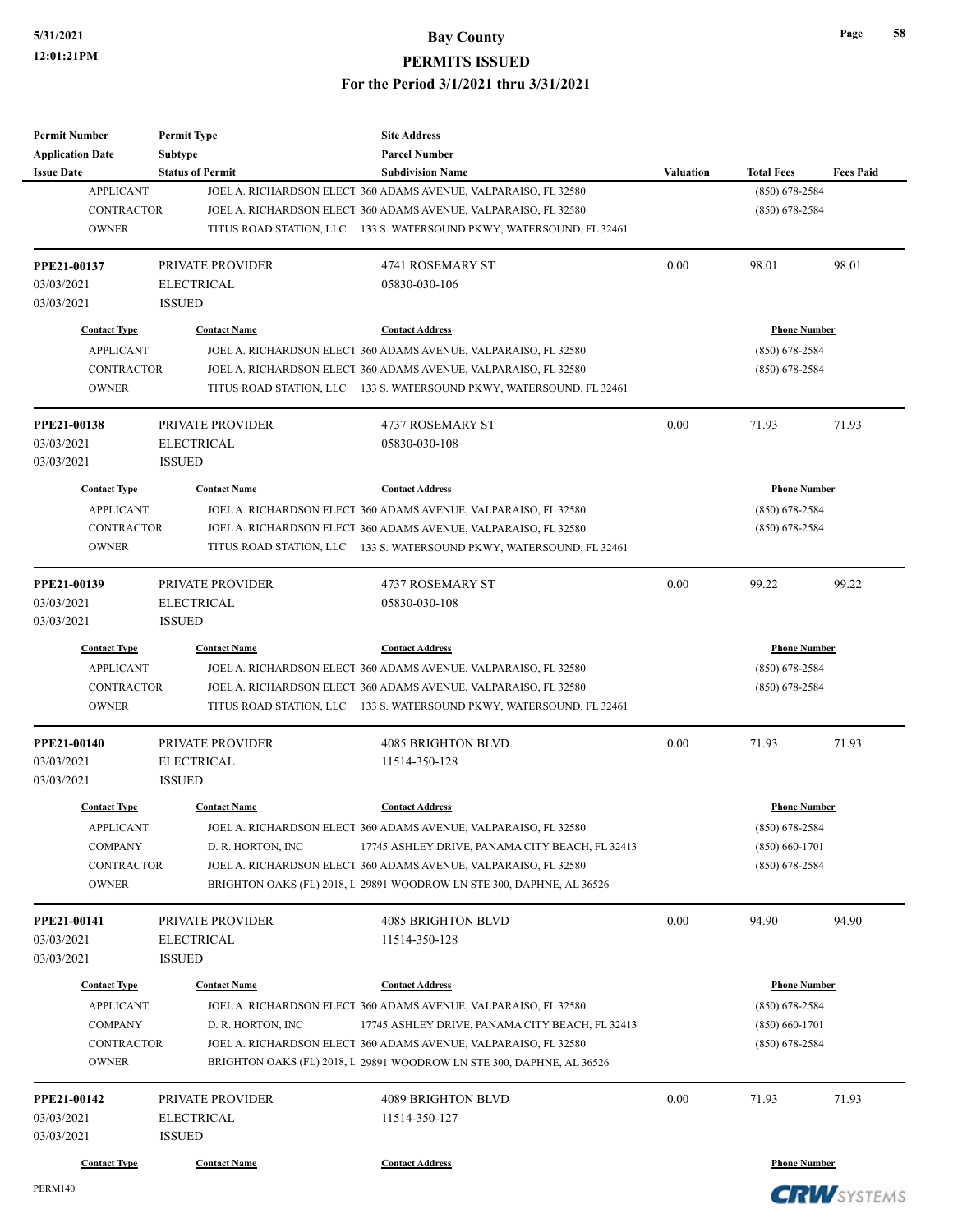| <b>Permit Number</b>    | <b>Permit Type</b>               | <b>Site Address</b>                                                                       |                  |                                          |                  |
|-------------------------|----------------------------------|-------------------------------------------------------------------------------------------|------------------|------------------------------------------|------------------|
| <b>Application Date</b> | Subtype                          | <b>Parcel Number</b>                                                                      |                  |                                          |                  |
| <b>Issue Date</b>       | <b>Status of Permit</b>          | <b>Subdivision Name</b>                                                                   | <b>Valuation</b> | <b>Total Fees</b>                        | <b>Fees Paid</b> |
| <b>APPLICANT</b>        |                                  | JOEL A. RICHARDSON ELECT 360 ADAMS AVENUE, VALPARAISO, FL 32580                           |                  | $(850)$ 678-2584                         |                  |
| <b>COMPANY</b>          | D. R. HORTON, INC                | 17745 ASHLEY DRIVE, PANAMA CITY BEACH, FL 32413                                           |                  | $(850) 660 - 1701$                       |                  |
| <b>CONTRACTOR</b>       |                                  | JOEL A. RICHARDSON ELECT 360 ADAMS AVENUE, VALPARAISO, FL 32580                           |                  | $(850)$ 678-2584                         |                  |
| <b>OWNER</b>            |                                  | BRIGHTON OAKS (FL) 2018, L 29891 WOODROW LN STE 300, DAPHNE, AL 36526                     |                  |                                          |                  |
| PPE21-00143             | PRIVATE PROVIDER                 | <b>4089 BRIGHTON BLVD</b>                                                                 | 0.00             | 91.65                                    | 91.65            |
| 03/03/2021              | <b>ELECTRICAL</b>                | 11514-350-127                                                                             |                  |                                          |                  |
| 03/03/2021              | <b>ISSUED</b>                    |                                                                                           |                  |                                          |                  |
| <b>Contact Type</b>     | <b>Contact Name</b>              | <b>Contact Address</b>                                                                    |                  | <b>Phone Number</b>                      |                  |
| <b>APPLICANT</b>        |                                  | JOEL A. RICHARDSON ELECT 360 ADAMS AVENUE, VALPARAISO, FL 32580                           |                  | $(850)$ 678-2584                         |                  |
| <b>COMPANY</b>          | D. R. HORTON, INC                | 17745 ASHLEY DRIVE, PANAMA CITY BEACH, FL 32413                                           |                  | $(850) 660 - 1701$                       |                  |
| <b>CONTRACTOR</b>       |                                  | JOEL A. RICHARDSON ELECT 360 ADAMS AVENUE, VALPARAISO, FL 32580                           |                  | $(850)$ 678-2584                         |                  |
| <b>OWNER</b>            |                                  | BRIGHTON OAKS (FL) 2018, L 29891 WOODROW LN STE 300, DAPHNE, AL 36526                     |                  |                                          |                  |
| PPE21-00144             | PRIVATE PROVIDER                 | 6102 EDITH STEPHENS DR                                                                    | 0.00             | 71.93                                    | 71.93            |
| 03/06/2021              | <b>ELECTRICAL</b>                | 08838-113-000                                                                             |                  |                                          |                  |
| 03/06/2021              | <b>ISSUED</b>                    | None                                                                                      |                  |                                          |                  |
| <b>Contact Type</b>     | <b>Contact Name</b>              | <b>Contact Address</b>                                                                    |                  | <b>Phone Number</b>                      |                  |
| <b>APPLICANT</b>        |                                  | EMERALD COAST SERVICES 222 HIDDEN PINES DR, PANAMA CITY BEACH, FL 32408                   |                  |                                          |                  |
| <b>COMPANY</b>          |                                  |                                                                                           |                  | $(850) 832 - 7500$                       |                  |
| <b>CONTRACTOR</b>       | FLORIDA BUILDING CODE A $\,$ , , | EMERALD COAST SERVICES 222 HIDDEN PINES DR, PANAMA CITY BEACH, FL 32408                   |                  |                                          |                  |
|                         |                                  |                                                                                           |                  | $(850) 832 - 7500$<br>$(850) 832 - 7500$ |                  |
| <b>OWNER</b>            |                                  | ELECTRICAL CONTRA EMERALD COAST SERVICES 222 HIDDEN PINES DR, PANAMA CITY BEACH, FL 32408 |                  |                                          |                  |
|                         |                                  | STEWARDSHIP CAPITAL, LLC 2023 THOMAS DRIVE, PANAMA CITY BEACH, FL 32408                   |                  |                                          |                  |
| PPE21-00146             | PRIVATE PROVIDER                 | 4738 FIREFLY LN                                                                           | 0.00             | 71.93                                    | 71.93            |
| 03/08/2021              | <b>ELECTRICAL</b>                | 05830-030-140                                                                             |                  |                                          |                  |
| 03/08/2021              | <b>ISSUED</b>                    |                                                                                           |                  |                                          |                  |
| <b>Contact Type</b>     | <b>Contact Name</b>              | <b>Contact Address</b>                                                                    |                  | <b>Phone Number</b>                      |                  |
| <b>APPLICANT</b>        |                                  | JOEL A. RICHARDSON ELECT 360 ADAMS AVENUE, VALPARAISO, FL 32580                           |                  | $(850)$ 678-2584                         |                  |
| <b>CONTRACTOR</b>       |                                  | JOEL A. RICHARDSON ELECT 360 ADAMS AVENUE, VALPARAISO, FL 32580                           | $(850)$ 678-2584 |                                          |                  |
| <b>OWNER</b>            |                                  | TITUS ROAD STATION, LLC 133 S. WATERSOUND PKWY, WATERSOUND, FL 32461                      |                  |                                          |                  |
| PPE21-00147             | PRIVATE PROVIDER                 | 4738 FIREFLY LN                                                                           | 0.00             | 96.81                                    | 96.81            |
| 03/08/2021              | <b>ELECTRICAL</b>                | 05830-030-140                                                                             |                  |                                          |                  |
| 03/08/2021              | <b>ISSUED</b>                    |                                                                                           |                  |                                          |                  |
| <b>Contact Type</b>     | <b>Contact Name</b>              | <b>Contact Address</b>                                                                    |                  | <b>Phone Number</b>                      |                  |
| <b>APPLICANT</b>        |                                  | JOEL A. RICHARDSON ELECT 360 ADAMS AVENUE, VALPARAISO, FL 32580                           |                  | $(850)$ 678-2584                         |                  |
| <b>CONTRACTOR</b>       |                                  | JOEL A. RICHARDSON ELECT 360 ADAMS AVENUE, VALPARAISO, FL 32580                           |                  | $(850)$ 678-2584                         |                  |
| <b>OWNER</b>            |                                  | TITUS ROAD STATION, LLC 133 S. WATERSOUND PKWY, WATERSOUND, FL 32461                      |                  |                                          |                  |
| PPE21-00148             | PRIVATE PROVIDER                 | 326 EMERALD COVE ST                                                                       | 0.00             | 71.93                                    | 71.93            |
| 03/14/2021              | <b>ELECTRICAL</b>                | 27541-500-062                                                                             |                  |                                          |                  |
| 03/14/2021              | <b>ISSUED</b>                    |                                                                                           |                  |                                          |                  |
| <b>Contact Type</b>     | <b>Contact Name</b>              | <b>Contact Address</b>                                                                    |                  | <b>Phone Number</b>                      |                  |
| <b>APPLICANT</b>        |                                  | JOEL A. RICHARDSON ELECT 360 ADAMS AVENUE, VALPARAISO, FL 32580                           |                  | $(850)$ 678-2584                         |                  |
| <b>CONTRACTOR</b>       |                                  | JOEL A. RICHARDSON ELECT 360 ADAMS AVENUE, VALPARAISO, FL 32580                           |                  | $(850)$ 678-2584                         |                  |
| <b>OWNER</b>            | D.R. HORTON, INC.                | 25366 PROFIT DRIVE, DAPHNE, AL 36526                                                      |                  |                                          |                  |
| PPE21-00149             | PRIVATE PROVIDER                 | 326 EMERALD COVE ST                                                                       | 0.00             | 91.96                                    | 91.96            |
| 03/14/2021              | <b>ELECTRICAL</b>                | 27541-500-062                                                                             |                  |                                          |                  |
|                         |                                  |                                                                                           |                  |                                          |                  |

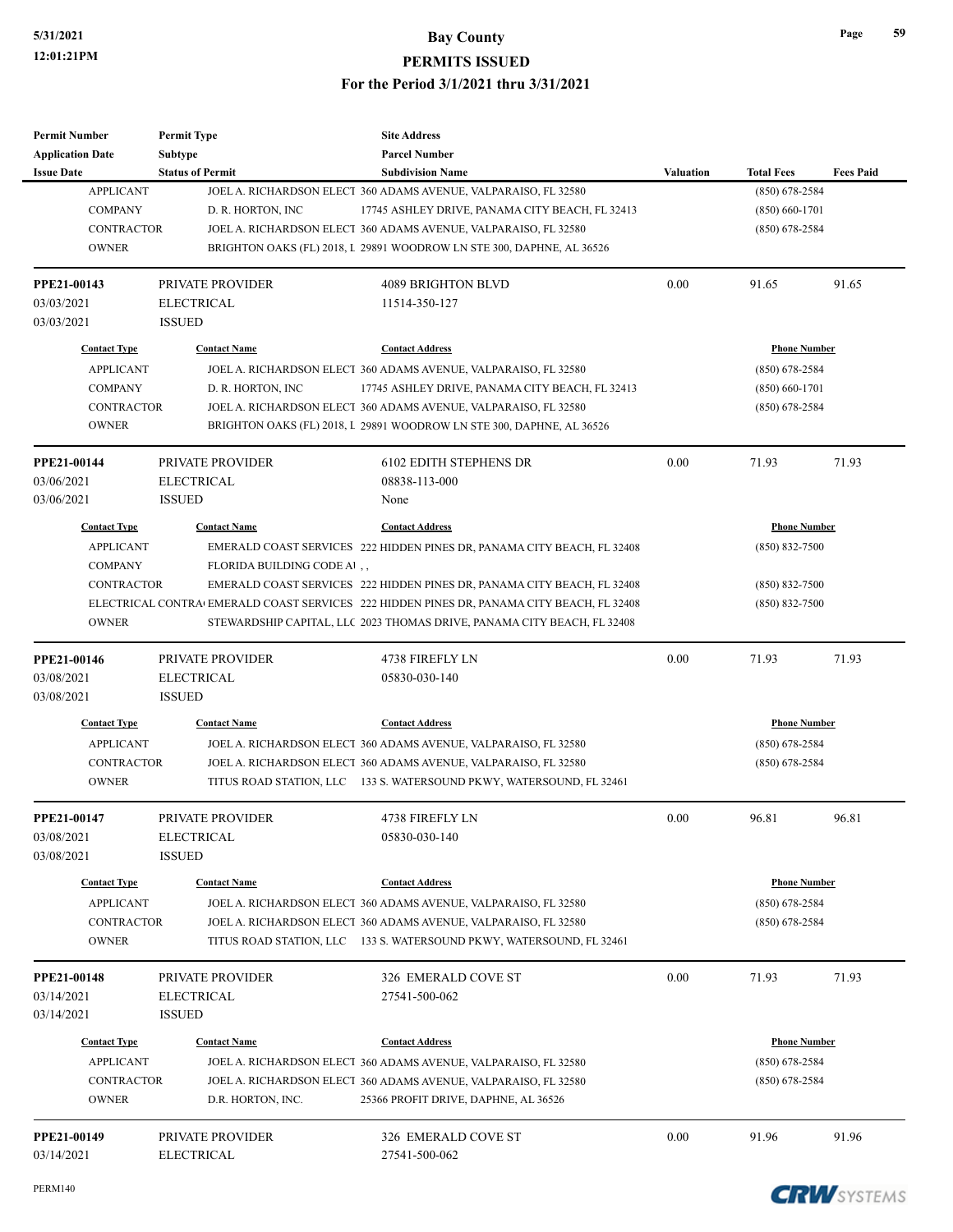| <b>Permit Number</b>    | <b>Permit Type</b>            | <b>Site Address</b>                                                                            |                  |                     |                  |  |
|-------------------------|-------------------------------|------------------------------------------------------------------------------------------------|------------------|---------------------|------------------|--|
| <b>Application Date</b> | <b>Subtype</b>                | <b>Parcel Number</b>                                                                           |                  |                     |                  |  |
| <b>Issue Date</b>       | <b>Status of Permit</b>       | <b>Subdivision Name</b>                                                                        | <b>Valuation</b> | <b>Total Fees</b>   | <b>Fees Paid</b> |  |
| 03/14/2021              | <b>ISSUED</b>                 |                                                                                                |                  |                     |                  |  |
| <b>Contact Type</b>     | <b>Contact Name</b>           | <b>Contact Address</b>                                                                         |                  | <b>Phone Number</b> |                  |  |
| <b>APPLICANT</b>        |                               | JOEL A. RICHARDSON ELECT 360 ADAMS AVENUE, VALPARAISO, FL 32580                                |                  | $(850) 678 - 2584$  |                  |  |
| <b>CONTRACTOR</b>       |                               | JOEL A. RICHARDSON ELECT 360 ADAMS AVENUE, VALPARAISO, FL 32580                                |                  | $(850) 678 - 2584$  |                  |  |
| <b>OWNER</b>            | D.R. HORTON, INC.             | 25366 PROFIT DRIVE, DAPHNE, AL 36526                                                           |                  |                     |                  |  |
| PPE21-00150             | PRIVATE PROVIDER              | 213 PINE TREE DR                                                                               | 9,800.00         | 192.70              | 192.70           |  |
| 03/14/2021              | <b>ELECTRICAL</b>             | 36135-000-000                                                                                  |                  |                     |                  |  |
| 03/14/2021              | <b>FINALED</b>                |                                                                                                |                  |                     |                  |  |
| <b>Contact Type</b>     | <b>Contact Name</b>           | <b>Contact Address</b>                                                                         |                  | <b>Phone Number</b> |                  |  |
| <b>APPLICANT</b>        |                               | SOUTHERN ELECTRICAL SEF 943 TASHANNA LANE, PANAMA CITY, FL 32409                               |                  | $(850) 628 - 8648$  |                  |  |
| <b>COMPANY</b>          | <b>OWNER/BUILDER</b>          | $, \, ,$                                                                                       |                  |                     |                  |  |
| <b>CONTRACTOR</b>       |                               | SOUTHERN ELECTRICAL SEF 943 TASHANNA LANE, PANAMA CITY, FL 32409                               |                  | $(850) 628 - 8648$  |                  |  |
| <b>OWNER</b>            |                               | DERAMO, ANDREW JR & ANI 21810 DOLPHIN AVE, PANAMA CITY BEACH, FL 32413                         |                  |                     |                  |  |
| PPE21-00151             | PRIVATE PROVIDER              | 7700 CATTAIL MARSH LN                                                                          | 0.00             | 71.93               | 71.93            |  |
| 03/25/2021              | <b>ELECTRICAL</b>             | 32611-636-000                                                                                  |                  |                     |                  |  |
| 03/25/2021              | <b>ISSUED</b>                 |                                                                                                |                  |                     |                  |  |
| <b>Contact Type</b>     | <b>Contact Name</b>           | <b>Contact Address</b>                                                                         |                  | <b>Phone Number</b> |                  |  |
| <b>APPLICANT</b>        |                               | JOEL A. RICHARDSON ELECT 360 ADAMS AVENUE, VALPARAISO, FL 32580                                |                  | $(850) 678 - 2584$  |                  |  |
| <b>COMPANY</b>          | <b>BCCA &amp; TYSON SCOTT</b> | $, \, , \,$                                                                                    |                  |                     |                  |  |
| <b>CONTRACTOR</b>       |                               | JOEL A. RICHARDSON ELECT 360 ADAMS AVENUE, VALPARAISO, FL 32580                                |                  | (850) 678-2584      |                  |  |
|                         |                               | ELECTRICAL CONTRA <sup>J</sup> JOEL A. RICHARDSON ELECT 360 ADAMS AVENUE, VALPARAISO, FL 32580 |                  | $(850) 678 - 2584$  |                  |  |
| <b>OWNER</b>            |                               | BROWN, LARRY C & DEBRA. PO BOX 91, BUCHANAN, TN 38222                                          |                  |                     |                  |  |
| PPE21-00152             | <b>PRIVATE PROVIDER</b>       | 7700 CATTAIL MARSH LN                                                                          | 0.00             | 117.27              | 117.27           |  |
| 03/25/2021              | <b>ELECTRICAL</b>             | 32611-636-000                                                                                  |                  |                     |                  |  |
| 03/25/2021              | <b>ISSUED</b>                 |                                                                                                |                  |                     |                  |  |
| <b>Contact Type</b>     | <b>Contact Name</b>           | <b>Contact Address</b>                                                                         |                  | <b>Phone Number</b> |                  |  |
| <b>APPLICANT</b>        |                               | JOEL A. RICHARDSON ELECT 360 ADAMS AVENUE, VALPARAISO, FL 32580                                |                  | $(850) 678 - 2584$  |                  |  |
| <b>COMPANY</b>          | <b>BCCA &amp; TYSON SCOTT</b> |                                                                                                |                  |                     |                  |  |
| <b>CONTRACTOR</b>       |                               | JOEL A. RICHARDSON ELECT 360 ADAMS AVENUE, VALPARAISO, FL 32580                                |                  | $(850)$ 678-2584    |                  |  |
|                         |                               | ELECTRICAL CONTRA JOEL A. RICHARDSON ELECT 360 ADAMS AVENUE, VALPARAISO, FL 32580              |                  | $(850) 678 - 2584$  |                  |  |
| <b>OWNER</b>            |                               | BROWN, LARRY C & DEBRA. PO BOX 91, BUCHANAN, TN 38222                                          |                  |                     |                  |  |
| PPE21-00153             | PRIVATE PROVIDER              | 4117 BRIGHTON BLVD                                                                             | 0.00             | 71.93               | 71.93            |  |
| 03/25/2021              | <b>ELECTRICAL</b>             | 11514-350-120                                                                                  |                  |                     |                  |  |
| 03/25/2021              | <b>ISSUED</b>                 |                                                                                                |                  |                     |                  |  |
| <b>Contact Type</b>     | <b>Contact Name</b>           | <b>Contact Address</b>                                                                         |                  | <b>Phone Number</b> |                  |  |
| <b>APPLICANT</b>        |                               | JOEL A. RICHARDSON ELECT 360 ADAMS AVENUE, VALPARAISO, FL 32580                                |                  | $(850) 678 - 2584$  |                  |  |
| <b>COMPANY</b>          |                               | D. R. HORTON, INC - LOWERY 17745 ASHLEY DRIVE, PANAMA CITY BEACH, FL 32413                     |                  | $(850) 660 - 1701$  |                  |  |
| CONTRACTOR              |                               | JOEL A. RICHARDSON ELECT 360 ADAMS AVENUE, VALPARAISO, FL 32580                                |                  | $(850)$ 678-2584    |                  |  |
| <b>OWNER</b>            |                               | BRIGHTON OAKS (FL) 2018, L 29891 WOODROW LN STE 300, DAPHNE, AL 36526                          |                  |                     |                  |  |
| PPE21-00154             | PRIVATE PROVIDER              | 4117 BRIGHTON BLVD                                                                             | 0.00             | 94.90               | 94.90            |  |
| 03/25/2021              | <b>ELECTRICAL</b>             | 11514-350-120                                                                                  |                  |                     |                  |  |
| 03/25/2021              | <b>ISSUED</b>                 |                                                                                                |                  |                     |                  |  |
|                         |                               |                                                                                                |                  |                     |                  |  |
| <b>Contact Type</b>     | <b>Contact Name</b>           | <b>Contact Address</b>                                                                         |                  | <b>Phone Number</b> |                  |  |

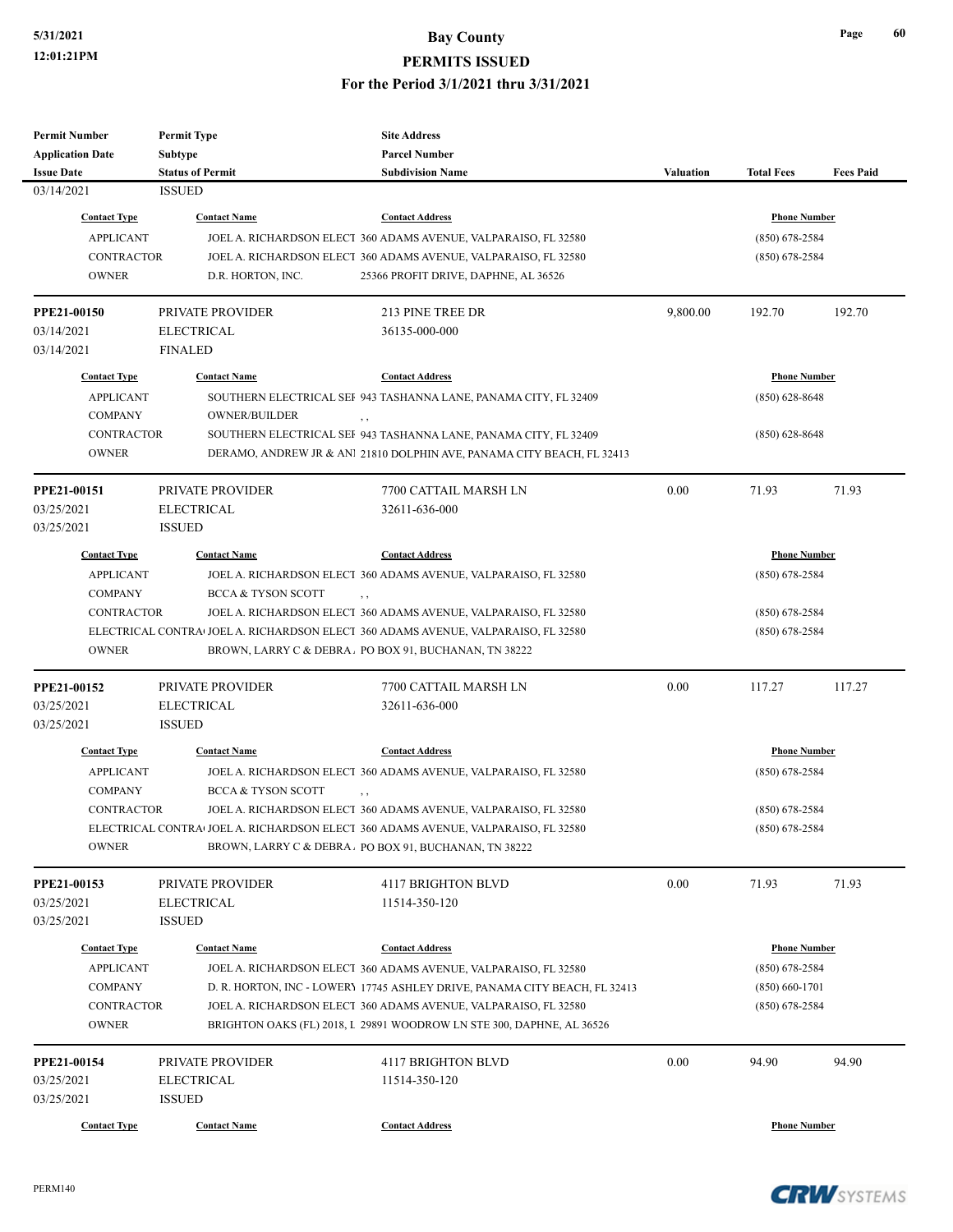| <b>Permit Number</b>     | <b>Permit Type</b>                 | <b>Site Address</b>                                                        |                  |                     |                  |
|--------------------------|------------------------------------|----------------------------------------------------------------------------|------------------|---------------------|------------------|
| <b>Application Date</b>  | Subtype                            | <b>Parcel Number</b>                                                       |                  |                     |                  |
| <b>Issue Date</b>        | <b>Status of Permit</b>            | <b>Subdivision Name</b>                                                    | <b>Valuation</b> | <b>Total Fees</b>   | <b>Fees Paid</b> |
| <b>APPLICANT</b>         |                                    | JOEL A. RICHARDSON ELECT 360 ADAMS AVENUE, VALPARAISO, FL 32580            |                  | $(850) 678 - 2584$  |                  |
| <b>COMPANY</b>           |                                    | D. R. HORTON, INC - LOWERY 17745 ASHLEY DRIVE, PANAMA CITY BEACH, FL 32413 |                  | $(850) 660 - 1701$  |                  |
| <b>CONTRACTOR</b>        |                                    | JOEL A. RICHARDSON ELECT 360 ADAMS AVENUE, VALPARAISO, FL 32580            |                  | $(850)$ 678-2584    |                  |
| <b>OWNER</b>             |                                    | BRIGHTON OAKS (FL) 2018, L 29891 WOODROW LN STE 300, DAPHNE, AL 36526      |                  |                     |                  |
| PPE21-00155              | PRIVATE PROVIDER                   | <b>4113 BRIGHTON BLVD</b>                                                  | 0.00             | 71.93               | 71.93            |
| 03/25/2021               | <b>ELECTRICAL</b>                  | 11514-350-121                                                              |                  |                     |                  |
| 03/25/2021               | <b>ISSUED</b>                      |                                                                            |                  |                     |                  |
| <b>Contact Type</b>      | <b>Contact Name</b>                | <b>Contact Address</b>                                                     |                  | <b>Phone Number</b> |                  |
| <b>APPLICANT</b>         |                                    | JOEL A. RICHARDSON ELECT 360 ADAMS AVENUE, VALPARAISO, FL 32580            |                  | $(850)$ 678-2584    |                  |
| <b>COMPANY</b>           |                                    | D. R. HORTON, INC - LOWERY 17745 ASHLEY DRIVE, PANAMA CITY BEACH, FL 32413 |                  | $(850) 660 - 1701$  |                  |
| <b>CONTRACTOR</b>        |                                    | JOEL A. RICHARDSON ELECT 360 ADAMS AVENUE, VALPARAISO, FL 32580            |                  | $(850)$ 678-2584    |                  |
| <b>OWNER</b>             |                                    | BRIGHTON OAKS (FL) 2018, L 29891 WOODROW LN STE 300, DAPHNE, AL 36526      |                  |                     |                  |
| PPE21-00156              | PRIVATE PROVIDER                   | 4113 BRIGHTON BLVD                                                         | 0.00             | 91.98               | 91.98            |
| 03/25/2021               | <b>ELECTRICAL</b>                  | 11514-350-121                                                              |                  |                     |                  |
| 03/25/2021               | <b>ISSUED</b>                      |                                                                            |                  |                     |                  |
| <b>Contact Type</b>      | <b>Contact Name</b>                | <b>Contact Address</b>                                                     |                  | <b>Phone Number</b> |                  |
| <b>APPLICANT</b>         |                                    | JOEL A. RICHARDSON ELECT 360 ADAMS AVENUE, VALPARAISO, FL 32580            |                  | $(850)$ 678-2584    |                  |
| <b>COMPANY</b>           |                                    | D. R. HORTON, INC - LOWERY 17745 ASHLEY DRIVE, PANAMA CITY BEACH, FL 32413 |                  | $(850) 660 - 1701$  |                  |
| <b>CONTRACTOR</b>        |                                    | JOEL A. RICHARDSON ELECT 360 ADAMS AVENUE, VALPARAISO, FL 32580            |                  | $(850)$ 678-2584    |                  |
| <b>OWNER</b>             |                                    | BRIGHTON OAKS (FL) 2018, L 29891 WOODROW LN STE 300, DAPHNE, AL 36526      |                  |                     |                  |
|                          |                                    |                                                                            |                  |                     |                  |
| PPE21-00157              | PRIVATE PROVIDER                   | 4109 BRIGHTON BLVD                                                         | 0.00             | 71.93               | 71.93            |
| 03/25/2021<br>03/25/2021 | <b>ELECTRICAL</b><br><b>ISSUED</b> | 11514-350-122                                                              |                  |                     |                  |
|                          |                                    |                                                                            |                  |                     |                  |
| <b>Contact Type</b>      | <b>Contact Name</b>                | <b>Contact Address</b>                                                     |                  | <b>Phone Number</b> |                  |
| <b>APPLICANT</b>         |                                    | JOEL A. RICHARDSON ELECT 360 ADAMS AVENUE, VALPARAISO, FL 32580            |                  | $(850)$ 678-2584    |                  |
| <b>COMPANY</b>           |                                    | D. R. HORTON, INC - LOWERY 17745 ASHLEY DRIVE, PANAMA CITY BEACH, FL 32413 |                  | $(850) 660 - 1701$  |                  |
| <b>CONTRACTOR</b>        |                                    | JOEL A. RICHARDSON ELECT 360 ADAMS AVENUE, VALPARAISO, FL 32580            |                  | $(850)$ 678-2584    |                  |
| <b>OWNER</b>             |                                    | BRIGHTON OAKS (FL) 2018, L 29891 WOODROW LN STE 300, DAPHNE, AL 36526      |                  |                     |                  |
| PPE21-00158              | PRIVATE PROVIDER                   | 4109 BRIGHTON BLVD                                                         | 0.00             | 90.83               | 90.83            |
| 03/25/2021               | <b>ELECTRICAL</b>                  | 11514-350-122                                                              |                  |                     |                  |
| 03/25/2021               | <b>ISSUED</b>                      |                                                                            |                  |                     |                  |
| <b>Contact Type</b>      | <b>Contact Name</b>                | <b>Contact Address</b>                                                     |                  | <b>Phone Number</b> |                  |
| <b>APPLICANT</b>         |                                    | JOEL A. RICHARDSON ELECT 360 ADAMS AVENUE, VALPARAISO, FL 32580            |                  | $(850)$ 678-2584    |                  |
| <b>COMPANY</b>           |                                    | D. R. HORTON, INC - LOWERY 17745 ASHLEY DRIVE, PANAMA CITY BEACH, FL 32413 |                  | $(850) 660 - 1701$  |                  |
| <b>CONTRACTOR</b>        |                                    | JOEL A. RICHARDSON ELECT 360 ADAMS AVENUE, VALPARAISO, FL 32580            |                  | $(850)$ 678-2584    |                  |
| <b>OWNER</b>             |                                    | BRIGHTON OAKS (FL) 2018, L 29891 WOODROW LN STE 300, DAPHNE, AL 36526      |                  |                     |                  |
| PPE21-00159              | PRIVATE PROVIDER                   | 4105 BRIGHTON BLVD                                                         | 0.00             | 71.93               | 71.93            |
| 03/25/2021               | <b>ELECTRICAL</b>                  | 11514-350-123                                                              |                  |                     |                  |
| 03/25/2021               | <b>ISSUED</b>                      |                                                                            |                  |                     |                  |
| <b>Contact Type</b>      | <b>Contact Name</b>                | <b>Contact Address</b>                                                     |                  | <b>Phone Number</b> |                  |
| <b>APPLICANT</b>         |                                    | JOEL A. RICHARDSON ELECT 360 ADAMS AVENUE, VALPARAISO, FL 32580            |                  | $(850)$ 678-2584    |                  |
| <b>COMPANY</b>           |                                    | D. R. HORTON, INC - LOWERY 17745 ASHLEY DRIVE, PANAMA CITY BEACH, FL 32413 |                  | $(850) 660 - 1701$  |                  |
| <b>CONTRACTOR</b>        |                                    | JOEL A. RICHARDSON ELECT 360 ADAMS AVENUE, VALPARAISO, FL 32580            |                  | $(850)$ 678-2584    |                  |
| <b>OWNER</b>             |                                    | BRIGHTON OAKS (FL) 2018, L 29891 WOODROW LN STE 300, DAPHNE, AL 36526      |                  |                     |                  |

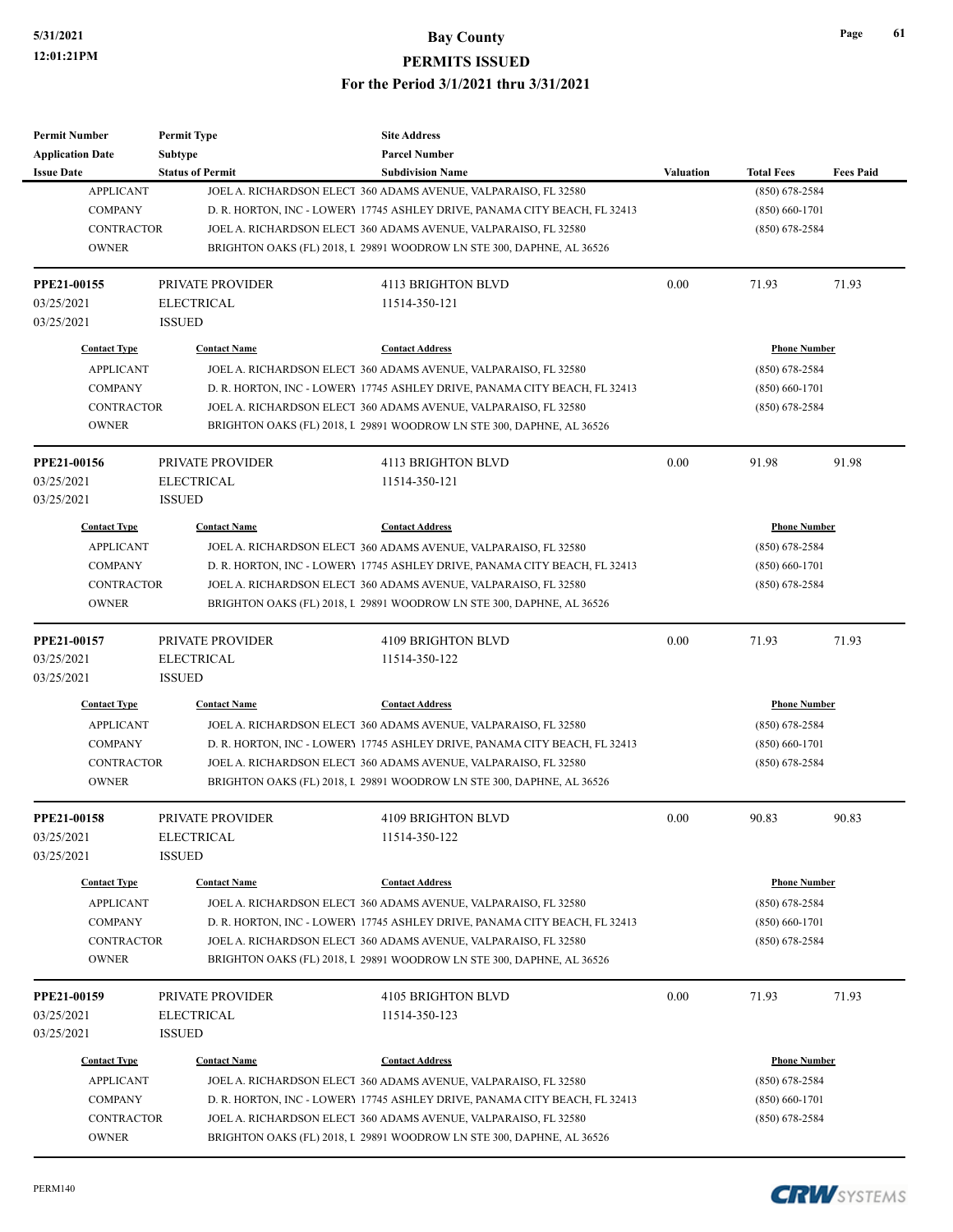**PERMITS ISSUED**

| <b>Permit Number</b>    | <b>Permit Type</b><br><b>Site Address</b> |                                                                            |           |                     |                  |  |
|-------------------------|-------------------------------------------|----------------------------------------------------------------------------|-----------|---------------------|------------------|--|
| <b>Application Date</b> | <b>Subtype</b>                            | <b>Parcel Number</b>                                                       |           |                     |                  |  |
| <b>Issue Date</b>       | <b>Status of Permit</b>                   | <b>Subdivision Name</b>                                                    | Valuation | <b>Total Fees</b>   | <b>Fees Paid</b> |  |
| PPE21-00160             | PRIVATE PROVIDER                          | <b>4105 BRIGHTON BLVD</b>                                                  | 0.00      | 91.98               | 91.98            |  |
| 03/25/2021              | <b>ELECTRICAL</b>                         | 11514-350-123                                                              |           |                     |                  |  |
| 03/25/2021              | <b>ISSUED</b>                             |                                                                            |           |                     |                  |  |
| <b>Contact Type</b>     | <b>Contact Name</b>                       | <b>Contact Address</b>                                                     |           | <b>Phone Number</b> |                  |  |
| <b>APPLICANT</b>        |                                           | JOEL A. RICHARDSON ELECT 360 ADAMS AVENUE, VALPARAISO, FL 32580            |           | $(850)$ 678-2584    |                  |  |
| <b>COMPANY</b>          |                                           | D. R. HORTON, INC - LOWERY 17745 ASHLEY DRIVE, PANAMA CITY BEACH, FL 32413 |           | $(850) 660 - 1701$  |                  |  |
| <b>CONTRACTOR</b>       |                                           | JOEL A. RICHARDSON ELECT 360 ADAMS AVENUE, VALPARAISO, FL 32580            |           | $(850)$ 678-2584    |                  |  |
| <b>OWNER</b>            |                                           | BRIGHTON OAKS (FL) 2018, L 29891 WOODROW LN STE 300, DAPHNE, AL 36526      |           |                     |                  |  |
| PPE21-00161             | PRIVATE PROVIDER                          | 4101 BRIGHTON BLVD                                                         | 0.00      | 71.93               | 71.93            |  |
| 03/25/2021              | <b>ELECTRICAL</b>                         | 11514-350-124                                                              |           |                     |                  |  |
| 03/25/2021              | <b>ISSUED</b>                             |                                                                            |           |                     |                  |  |
| <b>Contact Type</b>     | <b>Contact Name</b>                       | <b>Contact Address</b>                                                     |           | <b>Phone Number</b> |                  |  |
| <b>APPLICANT</b>        |                                           | JOEL A. RICHARDSON ELECT 360 ADAMS AVENUE, VALPARAISO, FL 32580            |           | $(850)$ 678-2584    |                  |  |
| <b>COMPANY</b>          |                                           | D. R. HORTON, INC - LOWERY 17745 ASHLEY DRIVE, PANAMA CITY BEACH, FL 32413 |           | $(850) 660 - 1701$  |                  |  |
| <b>CONTRACTOR</b>       |                                           | JOEL A. RICHARDSON ELECT 360 ADAMS AVENUE, VALPARAISO, FL 32580            |           | $(850)$ 678-2584    |                  |  |
| <b>OWNER</b>            |                                           | BRIGHTON OAKS (FL) 2018, L 29891 WOODROW LN STE 300, DAPHNE, AL 36526      |           |                     |                  |  |
| PPE21-00162             | PRIVATE PROVIDER                          | 4101 BRIGHTON BLVD                                                         | 0.00      | 94.90               | 94.90            |  |
| 03/25/2021              | <b>ELECTRICAL</b>                         | 11514-350-124                                                              |           |                     |                  |  |
| 03/25/2021              | <b>ISSUED</b>                             |                                                                            |           |                     |                  |  |
| <b>Contact Type</b>     | <b>Contact Name</b>                       | <b>Contact Address</b>                                                     |           | <b>Phone Number</b> |                  |  |
| <b>APPLICANT</b>        |                                           | JOEL A. RICHARDSON ELECT 360 ADAMS AVENUE, VALPARAISO, FL 32580            |           | $(850)$ 678-2584    |                  |  |
| <b>COMPANY</b>          |                                           | D. R. HORTON, INC - LOWERY 17745 ASHLEY DRIVE, PANAMA CITY BEACH, FL 32413 |           | $(850)$ 660-1701    |                  |  |
| <b>CONTRACTOR</b>       |                                           | JOEL A. RICHARDSON ELECT 360 ADAMS AVENUE, VALPARAISO, FL 32580            |           | $(850)$ 678-2584    |                  |  |
| <b>OWNER</b>            |                                           | BRIGHTON OAKS (FL) 2018, L 29891 WOODROW LN STE 300, DAPHNE, AL 36526      |           |                     |                  |  |
| PPE21-00163             | PRIVATE PROVIDER                          | <b>4097 BRIGHTON BLVD</b>                                                  | 0.00      | 71.93               | 71.93            |  |
| 03/25/2021              | <b>ELECTRICAL</b>                         | 11514-350-125                                                              |           |                     |                  |  |
| 03/25/2021              | <b>ISSUED</b>                             |                                                                            |           |                     |                  |  |
| <b>Contact Type</b>     | <b>Contact Name</b>                       | <b>Contact Address</b>                                                     |           | <b>Phone Number</b> |                  |  |
| <b>APPLICANT</b>        |                                           | JOEL A. RICHARDSON ELECT 360 ADAMS AVENUE, VALPARAISO, FL 32580            |           | $(850)$ 678-2584    |                  |  |
| <b>COMPANY</b>          |                                           | D. R. HORTON, INC - LOWERY 17745 ASHLEY DRIVE, PANAMA CITY BEACH, FL 32413 |           | $(850) 660 - 1701$  |                  |  |
| CONTRACTOR              |                                           | JOEL A. RICHARDSON ELECT 360 ADAMS AVENUE, VALPARAISO, FL 32580            |           | $(850)$ 678-2584    |                  |  |
| <b>OWNER</b>            |                                           | BRIGHTON OAKS (FL) 2018, L 29891 WOODROW LN STE 300, DAPHNE, AL 36526      |           |                     |                  |  |
| PPE21-00164             | PRIVATE PROVIDER                          | 4097 BRIGHTON BLVD                                                         | 0.00      | 91.98               | 91.98            |  |
| 03/25/2021              | <b>ELECTRICAL</b>                         | 11514-350-125                                                              |           |                     |                  |  |
| 03/25/2021              | <b>ISSUED</b>                             |                                                                            |           |                     |                  |  |
| <b>Contact Type</b>     | <b>Contact Name</b>                       | <b>Contact Address</b>                                                     |           | <b>Phone Number</b> |                  |  |
| <b>APPLICANT</b>        |                                           | JOEL A. RICHARDSON ELECT 360 ADAMS AVENUE, VALPARAISO, FL 32580            |           | $(850)$ 678-2584    |                  |  |
| <b>COMPANY</b>          |                                           | D. R. HORTON, INC - LOWERY 17745 ASHLEY DRIVE, PANAMA CITY BEACH, FL 32413 |           | $(850) 660 - 1701$  |                  |  |
| <b>CONTRACTOR</b>       |                                           | JOEL A. RICHARDSON ELECT 360 ADAMS AVENUE, VALPARAISO, FL 32580            |           | $(850)$ 678-2584    |                  |  |
| <b>OWNER</b>            |                                           | BRIGHTON OAKS (FL) 2018, L 29891 WOODROW LN STE 300, DAPHNE, AL 36526      |           |                     |                  |  |
| <b>PPE21-00165</b>      | PRIVATE PROVIDER                          | 4093 BRIGHTON BLVD                                                         | 0.00      | 71.93               | 71.93            |  |
| 03/25/2021              | <b>ELECTRICAL</b>                         | 11514-350-126                                                              |           |                     |                  |  |
| 03/25/2021              | <b>ISSUED</b>                             |                                                                            |           |                     |                  |  |
|                         |                                           |                                                                            |           | <b>Phone Number</b> |                  |  |
| <b>Contact Type</b>     | <b>Contact Name</b>                       | <b>Contact Address</b>                                                     |           |                     |                  |  |

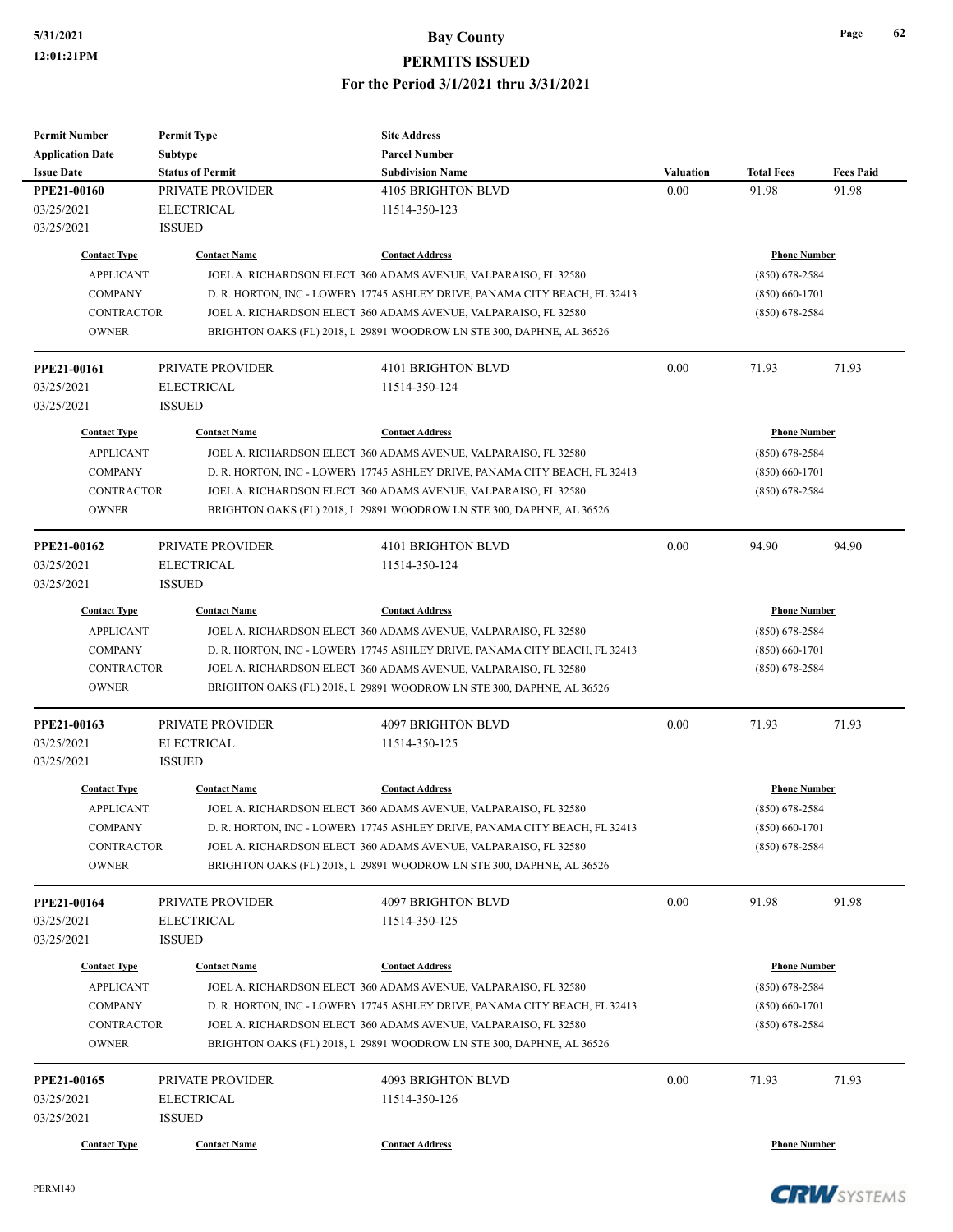| <b>Permit Number</b>    | <b>Permit Type</b>       | <b>Site Address</b>                                                                            |                  |                     |                  |
|-------------------------|--------------------------|------------------------------------------------------------------------------------------------|------------------|---------------------|------------------|
| <b>Application Date</b> | Subtype                  | <b>Parcel Number</b>                                                                           |                  |                     |                  |
| <b>Issue Date</b>       | <b>Status of Permit</b>  | <b>Subdivision Name</b>                                                                        | <b>Valuation</b> | <b>Total Fees</b>   | <b>Fees Paid</b> |
| <b>APPLICANT</b>        |                          | JOEL A. RICHARDSON ELECT 360 ADAMS AVENUE, VALPARAISO, FL 32580                                |                  | $(850)$ 678-2584    |                  |
| <b>COMPANY</b>          |                          | D. R. HORTON, INC - LOWERY 17745 ASHLEY DRIVE, PANAMA CITY BEACH, FL 32413                     |                  | $(850)$ 660-1701    |                  |
| <b>CONTRACTOR</b>       |                          | JOEL A. RICHARDSON ELECT 360 ADAMS AVENUE, VALPARAISO, FL 32580                                |                  | $(850)$ 678-2584    |                  |
| <b>OWNER</b>            |                          | BRIGHTON OAKS (FL) 2018, L 29891 WOODROW LN STE 300, DAPHNE, AL 36526                          |                  |                     |                  |
| PPE21-00166             | PRIVATE PROVIDER         | <b>4093 BRIGHTON BLVD</b>                                                                      | 0.00             | 90.83               | 90.83            |
| 03/25/2021              | <b>ELECTRICAL</b>        | 11514-350-126                                                                                  |                  |                     |                  |
| 03/25/2021              | <b>ISSUED</b>            |                                                                                                |                  |                     |                  |
| <b>Contact Type</b>     | <b>Contact Name</b>      | <b>Contact Address</b>                                                                         |                  | <b>Phone Number</b> |                  |
| <b>APPLICANT</b>        |                          | JOEL A. RICHARDSON ELECT 360 ADAMS AVENUE, VALPARAISO, FL 32580                                |                  | $(850)$ 678-2584    |                  |
| <b>COMPANY</b>          |                          | D. R. HORTON, INC - LOWERY 17745 ASHLEY DRIVE, PANAMA CITY BEACH, FL 32413                     |                  | $(850)$ 660-1701    |                  |
| <b>CONTRACTOR</b>       |                          | JOEL A. RICHARDSON ELECT 360 ADAMS AVENUE, VALPARAISO, FL 32580                                |                  | $(850)$ 678-2584    |                  |
| <b>OWNER</b>            |                          | BRIGHTON OAKS (FL) 2018, L 29891 WOODROW LN STE 300, DAPHNE, AL 36526                          |                  |                     |                  |
| PPE21-00167             | PRIVATE PROVIDER         | 14015 SUNRISE LN                                                                               | 0.00             | 94.12               | 94.12            |
| 03/26/2021              | <b>ELECTRICAL</b>        | 26467-010-049                                                                                  |                  |                     |                  |
| 03/26/2021              | <b>FINALED</b>           |                                                                                                |                  |                     |                  |
| <b>Contact Type</b>     | <b>Contact Name</b>      | <b>Contact Address</b>                                                                         |                  | <b>Phone Number</b> |                  |
| <b>APPLICANT</b>        |                          | DAVE CAPPS ELECTRIC SERV 2714 ORLANDO ROAD, PANAMA CITY, FL 32404                              |                  | $(850)$ 527-3235    |                  |
| <b>COMPANY</b>          |                          | DAVE CAPPS ELECTRIC SERV 2714 ORLANDO ROAD, PANAMA CITY, FL 32404                              |                  | $(850)$ 527-3235    |                  |
| <b>CONTRACTOR</b>       |                          | DAVE CAPPS ELECTRIC SERV 2714 ORLANDO ROAD, PANAMA CITY, FL 32404                              |                  | $(850)$ 527-3235    |                  |
| <b>OWNER</b>            |                          | DAVIS, THOMAS J & JACQUE 7529 OLDE MILL ROAD, PANAMA CITY, FL 32409                            |                  |                     |                  |
| <b>PPE21-00168</b>      | PRIVATE PROVIDER         | 549 COVE VILLA ST                                                                              | 5,600.00         | 95.50               | 95.50            |
| 03/26/2021              | <b>ELECTRICAL</b>        | 27541-500-032                                                                                  |                  |                     |                  |
| 03/26/2021              | <b>ISSUED</b>            |                                                                                                |                  |                     |                  |
| <b>Contact Type</b>     | <b>Contact Name</b>      | <b>Contact Address</b>                                                                         |                  | <b>Phone Number</b> |                  |
| <b>APPLICANT</b>        |                          | D. R. HORTON, INC - LOWER 17745 ASHLEY DRIVE, PANAMA CITY BEACH, FL 32413                      |                  | $(850) 660 - 1701$  |                  |
| <b>COMPANY</b>          |                          | D. R. HORTON, INC - LOWERY 17745 ASHLEY DRIVE, PANAMA CITY BEACH, FL 32413                     |                  | $(850)$ 660-1701    |                  |
| <b>CONTRACTOR</b>       |                          | JOEL A. RICHARDSON ELECT 360 ADAMS AVENUE, VALPARAISO, FL 32580                                |                  | (850) 678-2584      |                  |
|                         |                          | ELECTRICAL CONTRA <sup>1</sup> JOEL A. RICHARDSON ELECT 360 ADAMS AVENUE, VALPARAISO, FL 32580 |                  | (850) 678-2584      |                  |
| <b>OWNER</b>            | D.R. HORTON, INC.        | 25366 PROFIT DRIVE, DAPHNE, AL 36526                                                           |                  |                     |                  |
| PPE21-00169             | PRIVATE PROVIDER         | 545 COVE VILLA ST                                                                              | 5,600.00         | 91.18               | 91.18            |
| 03/26/2021              | <b>ELECTRICAL</b>        | 27541-500-034                                                                                  |                  |                     |                  |
| 03/26/2021              | <b>FINALED</b>           |                                                                                                |                  |                     |                  |
| <b>Contact Type</b>     | <b>Contact Name</b>      | <b>Contact Address</b>                                                                         |                  | <b>Phone Number</b> |                  |
| <b>APPLICANT</b>        |                          | D. R. HORTON, INC - LOWERY 17745 ASHLEY DRIVE, PANAMA CITY BEACH, FL 32413                     |                  | $(850) 660 - 1701$  |                  |
| <b>COMPANY</b>          |                          | D. R. HORTON, INC - LOWERY 17745 ASHLEY DRIVE, PANAMA CITY BEACH, FL 32413                     |                  | $(850)$ 660-1701    |                  |
| CONTRACTOR              |                          | JOEL A. RICHARDSON ELECT 360 ADAMS AVENUE, VALPARAISO, FL 32580                                |                  | $(850)$ 678-2584    |                  |
|                         |                          | ELECTRICAL CONTRA <sup>J</sup> JOEL A. RICHARDSON ELECT 360 ADAMS AVENUE, VALPARAISO, FL 32580 |                  | $(850)$ 678-2584    |                  |
| <b>OWNER</b>            | D.R. HORTON, INC.        | 25366 PROFIT DRIVE, DAPHNE, AL 36526                                                           |                  |                     |                  |
| <b>PPE21-00170</b>      | PRIVATE PROVIDER         | 338 AZALEA DR                                                                                  | 0.00             | 71.93               | 71.93            |
| 03/27/2021              | <b>CONSTRUCTION POLE</b> | 35309-000-000                                                                                  |                  |                     |                  |
| 03/27/2021              | <b>ISSUED</b>            |                                                                                                |                  |                     |                  |
| <b>Contact Type</b>     | <b>Contact Name</b>      | <b>Contact Address</b>                                                                         |                  | <b>Phone Number</b> |                  |
|                         |                          |                                                                                                |                  |                     |                  |

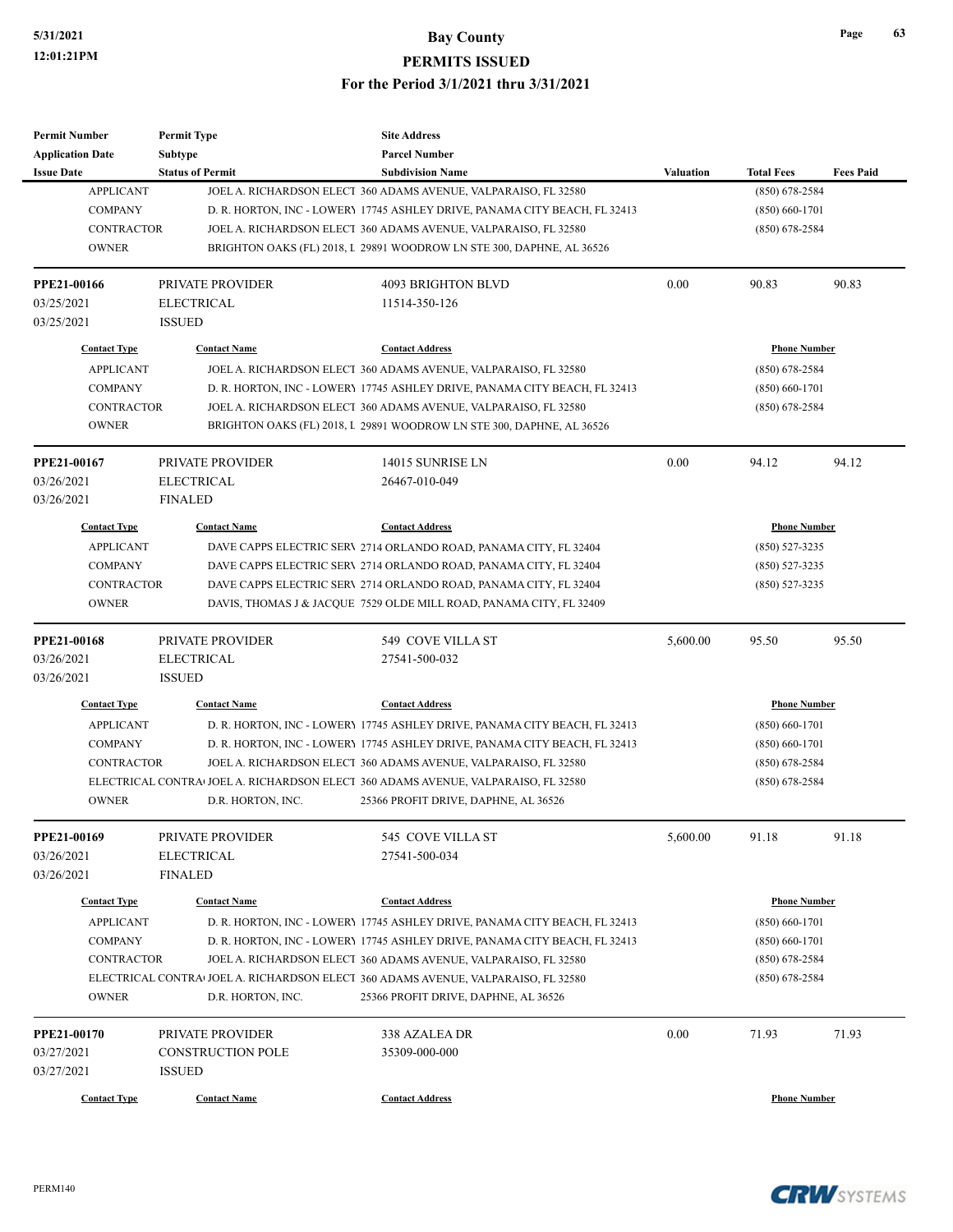#### **PERMITS ISSUED**

| <b>Parcel Number</b><br>Subtype<br><b>Status of Permit</b><br><b>Subdivision Name</b><br><b>Valuation</b><br><b>Total Fees</b><br><b>Fees Paid</b><br><b>APPLICANT</b><br><b>BRYND ELECTRIC LLC</b><br>$(850) 819 - 0823$<br>2101 CLINE LANE, PANAMA CITY, FL 32404<br><b>COMPANY</b><br>FLORIDA BUILDING CODE<br>$(850)$ 733-7333<br>$\cdot$ , ,<br><b>CONTRACTOR</b><br><b>BRYND ELECTRIC LLC</b><br>2101 CLINE LANE, PANAMA CITY, FL 32404<br>$(850)$ 819-0823<br><b>OWNER</b><br>EMERALD COAST INV FUND 21703 FRONT BEACH RD #18, PANAMA CITY BEACH, FL 32413<br>PRIVATE PROVIDER<br>338 AZALEA DR<br>9,000.00<br>90.26<br>90.26<br><b>ELECTRICAL</b><br>35309-000-000<br><b>ISSUED</b><br><b>Contact Type</b><br><b>Contact Name</b><br><b>Contact Address</b><br><b>Phone Number</b><br><b>APPLICANT</b><br><b>BRYND ELECTRIC LLC</b><br>$(850) 819 - 0823$<br>2101 CLINE LANE, PANAMA CITY, FL 32404<br><b>COMPANY</b><br>FLORIDA BUILDING CODE<br>$(850)$ 733-7333<br>, ,<br><b>CONTRACTOR</b><br>BRYND ELECTRIC LLC<br>2101 CLINE LANE, PANAMA CITY, FL 32404<br>$(850)$ 819-0823<br><b>OWNER</b><br>EMERALD COAST INV FUND 21703 FRONT BEACH RD #18, PANAMA CITY BEACH, FL 32413<br>1,500.00<br>70.00<br>70.00<br>PRIVATE PROVIDER<br>5109 SACRED OAK DR<br>GAS<br>05437-200-004<br><b>ISSUED</b><br><b>Contact Type</b><br><b>Contact Name</b><br><b>Contact Address</b><br><b>Phone Number</b><br><b>APPLICANT</b><br>Gulf Coast Plumbing, Inc<br>2232 E 26TH STREET, PANAMA CITY, FL 32405<br>$(850)$ 481-8545<br><b>FBCCA</b><br><b>COMPANY</b><br>, ,<br>Gulf Coast Plumbing, Inc<br><b>CONTRACTOR</b><br>2232 E 26TH STREET, PANAMA CITY, FL 32405<br>$(850)$ 481-8545<br><b>OWNER</b><br>THOMAS, BRIAN B & MISTY 5107 SACRED OAK DR, PANAMA CITY, FL 32404<br>6,016.00<br>70.00<br>70.00<br>PRIVATE PROVIDER<br>4817 LOBLOLLY WAY<br>MECHANICAL<br>05830-030-238<br><b>FINALED</b><br><b>Contact Type</b><br><b>Contact Name</b><br><b>Contact Address</b><br><b>Phone Number</b><br><b>APPLICANT</b><br>D. R. HORTON, INC - LOWERY 17745 ASHLEY DRIVE, PANAMA CITY BEACH, FL 32413<br>$(850) 660 - 1701$<br><b>CONTRACTOR</b><br>D. R. HORTON, INC - LOWERY 17745 ASHLEY DRIVE, PANAMA CITY BEACH, FL 32413<br>$(850) 660 - 1701$<br>MECHANICAL CONTRA ALL AMERICAN AIR CONDIT 1025 HARRISON AVE, PANAMA CITY, FL 32401<br>$(850)$ 914-9000<br><b>OWNER</b><br>TITUS ROAD STATION, LLC 133 S. WATERSOUND PKWY, WATERSOUND, FL 32461<br>PRIVATE PROVIDER<br>4752 ROSEMARY ST<br>7,137.00<br>75.00<br>75.00<br>PPM21-00055<br>MECHANICAL<br>05830-030-084<br><b>FINALED</b><br><b>Contact Type</b><br><b>Contact Name</b><br><b>Phone Number</b><br><b>Contact Address</b><br><b>APPLICANT</b><br>ALL AMERICAN AIR CONDIT 1025 HARRISON AVE, PANAMA CITY, FL 32401<br>$(850)$ 914-9000<br><b>COMPANY</b><br>D. R. HORTON, INC - LOWERY 17745 ASHLEY DRIVE, PANAMA CITY BEACH, FL 32413<br>$(850) 660 - 1701$<br><b>CONTRACTOR</b><br>D. R. HORTON, INC - LOWERY 17745 ASHLEY DRIVE, PANAMA CITY BEACH, FL 32413<br>$(850) 660 - 1701$<br>MECHANICAL CONTRA ALL AMERICAN AIR CONDIT 1025 HARRISON AVE, PANAMA CITY, FL 32401<br>$(850)$ 914-9000<br><b>OWNER</b><br>TITUS ROAD STATION, LLC 133 S. WATERSOUND PKWY, WATERSOUND, FL 32461<br>70.00<br>PRIVATE PROVIDER<br><b>4808 LOBLOLLY WAY</b><br>5,866.00<br>70.00<br>MECHANICAL<br>05830-030-234<br><b>FINALED</b><br><b>Contact Type</b><br><b>Contact Name</b><br><b>Contact Address</b><br><b>Phone Number</b> | <b>Permit Number</b>    | <b>Permit Type</b> | <b>Site Address</b> |  |  |
|---------------------------------------------------------------------------------------------------------------------------------------------------------------------------------------------------------------------------------------------------------------------------------------------------------------------------------------------------------------------------------------------------------------------------------------------------------------------------------------------------------------------------------------------------------------------------------------------------------------------------------------------------------------------------------------------------------------------------------------------------------------------------------------------------------------------------------------------------------------------------------------------------------------------------------------------------------------------------------------------------------------------------------------------------------------------------------------------------------------------------------------------------------------------------------------------------------------------------------------------------------------------------------------------------------------------------------------------------------------------------------------------------------------------------------------------------------------------------------------------------------------------------------------------------------------------------------------------------------------------------------------------------------------------------------------------------------------------------------------------------------------------------------------------------------------------------------------------------------------------------------------------------------------------------------------------------------------------------------------------------------------------------------------------------------------------------------------------------------------------------------------------------------------------------------------------------------------------------------------------------------------------------------------------------------------------------------------------------------------------------------------------------------------------------------------------------------------------------------------------------------------------------------------------------------------------------------------------------------------------------------------------------------------------------------------------------------------------------------------------------------------------------------------------------------------------------------------------------------------------------------------------------------------------------------------------------------------------------------------------------------------------------------------------------------------------------------------------------------------------------------------------------------------------------------------------------------------------------------------------------------------------------------------------------------------------------------------------------------------------------------------------------------------------------------------------------------------------------------------|-------------------------|--------------------|---------------------|--|--|
|                                                                                                                                                                                                                                                                                                                                                                                                                                                                                                                                                                                                                                                                                                                                                                                                                                                                                                                                                                                                                                                                                                                                                                                                                                                                                                                                                                                                                                                                                                                                                                                                                                                                                                                                                                                                                                                                                                                                                                                                                                                                                                                                                                                                                                                                                                                                                                                                                                                                                                                                                                                                                                                                                                                                                                                                                                                                                                                                                                                                                                                                                                                                                                                                                                                                                                                                                                                                                                                                                       | <b>Application Date</b> |                    |                     |  |  |
|                                                                                                                                                                                                                                                                                                                                                                                                                                                                                                                                                                                                                                                                                                                                                                                                                                                                                                                                                                                                                                                                                                                                                                                                                                                                                                                                                                                                                                                                                                                                                                                                                                                                                                                                                                                                                                                                                                                                                                                                                                                                                                                                                                                                                                                                                                                                                                                                                                                                                                                                                                                                                                                                                                                                                                                                                                                                                                                                                                                                                                                                                                                                                                                                                                                                                                                                                                                                                                                                                       | <b>Issue Date</b>       |                    |                     |  |  |
|                                                                                                                                                                                                                                                                                                                                                                                                                                                                                                                                                                                                                                                                                                                                                                                                                                                                                                                                                                                                                                                                                                                                                                                                                                                                                                                                                                                                                                                                                                                                                                                                                                                                                                                                                                                                                                                                                                                                                                                                                                                                                                                                                                                                                                                                                                                                                                                                                                                                                                                                                                                                                                                                                                                                                                                                                                                                                                                                                                                                                                                                                                                                                                                                                                                                                                                                                                                                                                                                                       |                         |                    |                     |  |  |
|                                                                                                                                                                                                                                                                                                                                                                                                                                                                                                                                                                                                                                                                                                                                                                                                                                                                                                                                                                                                                                                                                                                                                                                                                                                                                                                                                                                                                                                                                                                                                                                                                                                                                                                                                                                                                                                                                                                                                                                                                                                                                                                                                                                                                                                                                                                                                                                                                                                                                                                                                                                                                                                                                                                                                                                                                                                                                                                                                                                                                                                                                                                                                                                                                                                                                                                                                                                                                                                                                       |                         |                    |                     |  |  |
|                                                                                                                                                                                                                                                                                                                                                                                                                                                                                                                                                                                                                                                                                                                                                                                                                                                                                                                                                                                                                                                                                                                                                                                                                                                                                                                                                                                                                                                                                                                                                                                                                                                                                                                                                                                                                                                                                                                                                                                                                                                                                                                                                                                                                                                                                                                                                                                                                                                                                                                                                                                                                                                                                                                                                                                                                                                                                                                                                                                                                                                                                                                                                                                                                                                                                                                                                                                                                                                                                       |                         |                    |                     |  |  |
|                                                                                                                                                                                                                                                                                                                                                                                                                                                                                                                                                                                                                                                                                                                                                                                                                                                                                                                                                                                                                                                                                                                                                                                                                                                                                                                                                                                                                                                                                                                                                                                                                                                                                                                                                                                                                                                                                                                                                                                                                                                                                                                                                                                                                                                                                                                                                                                                                                                                                                                                                                                                                                                                                                                                                                                                                                                                                                                                                                                                                                                                                                                                                                                                                                                                                                                                                                                                                                                                                       |                         |                    |                     |  |  |
|                                                                                                                                                                                                                                                                                                                                                                                                                                                                                                                                                                                                                                                                                                                                                                                                                                                                                                                                                                                                                                                                                                                                                                                                                                                                                                                                                                                                                                                                                                                                                                                                                                                                                                                                                                                                                                                                                                                                                                                                                                                                                                                                                                                                                                                                                                                                                                                                                                                                                                                                                                                                                                                                                                                                                                                                                                                                                                                                                                                                                                                                                                                                                                                                                                                                                                                                                                                                                                                                                       | PPE21-00171             |                    |                     |  |  |
|                                                                                                                                                                                                                                                                                                                                                                                                                                                                                                                                                                                                                                                                                                                                                                                                                                                                                                                                                                                                                                                                                                                                                                                                                                                                                                                                                                                                                                                                                                                                                                                                                                                                                                                                                                                                                                                                                                                                                                                                                                                                                                                                                                                                                                                                                                                                                                                                                                                                                                                                                                                                                                                                                                                                                                                                                                                                                                                                                                                                                                                                                                                                                                                                                                                                                                                                                                                                                                                                                       | 03/27/2021              |                    |                     |  |  |
|                                                                                                                                                                                                                                                                                                                                                                                                                                                                                                                                                                                                                                                                                                                                                                                                                                                                                                                                                                                                                                                                                                                                                                                                                                                                                                                                                                                                                                                                                                                                                                                                                                                                                                                                                                                                                                                                                                                                                                                                                                                                                                                                                                                                                                                                                                                                                                                                                                                                                                                                                                                                                                                                                                                                                                                                                                                                                                                                                                                                                                                                                                                                                                                                                                                                                                                                                                                                                                                                                       | 03/27/2021              |                    |                     |  |  |
|                                                                                                                                                                                                                                                                                                                                                                                                                                                                                                                                                                                                                                                                                                                                                                                                                                                                                                                                                                                                                                                                                                                                                                                                                                                                                                                                                                                                                                                                                                                                                                                                                                                                                                                                                                                                                                                                                                                                                                                                                                                                                                                                                                                                                                                                                                                                                                                                                                                                                                                                                                                                                                                                                                                                                                                                                                                                                                                                                                                                                                                                                                                                                                                                                                                                                                                                                                                                                                                                                       |                         |                    |                     |  |  |
|                                                                                                                                                                                                                                                                                                                                                                                                                                                                                                                                                                                                                                                                                                                                                                                                                                                                                                                                                                                                                                                                                                                                                                                                                                                                                                                                                                                                                                                                                                                                                                                                                                                                                                                                                                                                                                                                                                                                                                                                                                                                                                                                                                                                                                                                                                                                                                                                                                                                                                                                                                                                                                                                                                                                                                                                                                                                                                                                                                                                                                                                                                                                                                                                                                                                                                                                                                                                                                                                                       |                         |                    |                     |  |  |
|                                                                                                                                                                                                                                                                                                                                                                                                                                                                                                                                                                                                                                                                                                                                                                                                                                                                                                                                                                                                                                                                                                                                                                                                                                                                                                                                                                                                                                                                                                                                                                                                                                                                                                                                                                                                                                                                                                                                                                                                                                                                                                                                                                                                                                                                                                                                                                                                                                                                                                                                                                                                                                                                                                                                                                                                                                                                                                                                                                                                                                                                                                                                                                                                                                                                                                                                                                                                                                                                                       |                         |                    |                     |  |  |
|                                                                                                                                                                                                                                                                                                                                                                                                                                                                                                                                                                                                                                                                                                                                                                                                                                                                                                                                                                                                                                                                                                                                                                                                                                                                                                                                                                                                                                                                                                                                                                                                                                                                                                                                                                                                                                                                                                                                                                                                                                                                                                                                                                                                                                                                                                                                                                                                                                                                                                                                                                                                                                                                                                                                                                                                                                                                                                                                                                                                                                                                                                                                                                                                                                                                                                                                                                                                                                                                                       |                         |                    |                     |  |  |
|                                                                                                                                                                                                                                                                                                                                                                                                                                                                                                                                                                                                                                                                                                                                                                                                                                                                                                                                                                                                                                                                                                                                                                                                                                                                                                                                                                                                                                                                                                                                                                                                                                                                                                                                                                                                                                                                                                                                                                                                                                                                                                                                                                                                                                                                                                                                                                                                                                                                                                                                                                                                                                                                                                                                                                                                                                                                                                                                                                                                                                                                                                                                                                                                                                                                                                                                                                                                                                                                                       |                         |                    |                     |  |  |
|                                                                                                                                                                                                                                                                                                                                                                                                                                                                                                                                                                                                                                                                                                                                                                                                                                                                                                                                                                                                                                                                                                                                                                                                                                                                                                                                                                                                                                                                                                                                                                                                                                                                                                                                                                                                                                                                                                                                                                                                                                                                                                                                                                                                                                                                                                                                                                                                                                                                                                                                                                                                                                                                                                                                                                                                                                                                                                                                                                                                                                                                                                                                                                                                                                                                                                                                                                                                                                                                                       | PPG21-00003             |                    |                     |  |  |
|                                                                                                                                                                                                                                                                                                                                                                                                                                                                                                                                                                                                                                                                                                                                                                                                                                                                                                                                                                                                                                                                                                                                                                                                                                                                                                                                                                                                                                                                                                                                                                                                                                                                                                                                                                                                                                                                                                                                                                                                                                                                                                                                                                                                                                                                                                                                                                                                                                                                                                                                                                                                                                                                                                                                                                                                                                                                                                                                                                                                                                                                                                                                                                                                                                                                                                                                                                                                                                                                                       | 03/16/2021              |                    |                     |  |  |
|                                                                                                                                                                                                                                                                                                                                                                                                                                                                                                                                                                                                                                                                                                                                                                                                                                                                                                                                                                                                                                                                                                                                                                                                                                                                                                                                                                                                                                                                                                                                                                                                                                                                                                                                                                                                                                                                                                                                                                                                                                                                                                                                                                                                                                                                                                                                                                                                                                                                                                                                                                                                                                                                                                                                                                                                                                                                                                                                                                                                                                                                                                                                                                                                                                                                                                                                                                                                                                                                                       | 03/16/2021              |                    |                     |  |  |
|                                                                                                                                                                                                                                                                                                                                                                                                                                                                                                                                                                                                                                                                                                                                                                                                                                                                                                                                                                                                                                                                                                                                                                                                                                                                                                                                                                                                                                                                                                                                                                                                                                                                                                                                                                                                                                                                                                                                                                                                                                                                                                                                                                                                                                                                                                                                                                                                                                                                                                                                                                                                                                                                                                                                                                                                                                                                                                                                                                                                                                                                                                                                                                                                                                                                                                                                                                                                                                                                                       |                         |                    |                     |  |  |
|                                                                                                                                                                                                                                                                                                                                                                                                                                                                                                                                                                                                                                                                                                                                                                                                                                                                                                                                                                                                                                                                                                                                                                                                                                                                                                                                                                                                                                                                                                                                                                                                                                                                                                                                                                                                                                                                                                                                                                                                                                                                                                                                                                                                                                                                                                                                                                                                                                                                                                                                                                                                                                                                                                                                                                                                                                                                                                                                                                                                                                                                                                                                                                                                                                                                                                                                                                                                                                                                                       |                         |                    |                     |  |  |
|                                                                                                                                                                                                                                                                                                                                                                                                                                                                                                                                                                                                                                                                                                                                                                                                                                                                                                                                                                                                                                                                                                                                                                                                                                                                                                                                                                                                                                                                                                                                                                                                                                                                                                                                                                                                                                                                                                                                                                                                                                                                                                                                                                                                                                                                                                                                                                                                                                                                                                                                                                                                                                                                                                                                                                                                                                                                                                                                                                                                                                                                                                                                                                                                                                                                                                                                                                                                                                                                                       |                         |                    |                     |  |  |
|                                                                                                                                                                                                                                                                                                                                                                                                                                                                                                                                                                                                                                                                                                                                                                                                                                                                                                                                                                                                                                                                                                                                                                                                                                                                                                                                                                                                                                                                                                                                                                                                                                                                                                                                                                                                                                                                                                                                                                                                                                                                                                                                                                                                                                                                                                                                                                                                                                                                                                                                                                                                                                                                                                                                                                                                                                                                                                                                                                                                                                                                                                                                                                                                                                                                                                                                                                                                                                                                                       |                         |                    |                     |  |  |
|                                                                                                                                                                                                                                                                                                                                                                                                                                                                                                                                                                                                                                                                                                                                                                                                                                                                                                                                                                                                                                                                                                                                                                                                                                                                                                                                                                                                                                                                                                                                                                                                                                                                                                                                                                                                                                                                                                                                                                                                                                                                                                                                                                                                                                                                                                                                                                                                                                                                                                                                                                                                                                                                                                                                                                                                                                                                                                                                                                                                                                                                                                                                                                                                                                                                                                                                                                                                                                                                                       |                         |                    |                     |  |  |
|                                                                                                                                                                                                                                                                                                                                                                                                                                                                                                                                                                                                                                                                                                                                                                                                                                                                                                                                                                                                                                                                                                                                                                                                                                                                                                                                                                                                                                                                                                                                                                                                                                                                                                                                                                                                                                                                                                                                                                                                                                                                                                                                                                                                                                                                                                                                                                                                                                                                                                                                                                                                                                                                                                                                                                                                                                                                                                                                                                                                                                                                                                                                                                                                                                                                                                                                                                                                                                                                                       | PPM21-00027             |                    |                     |  |  |
|                                                                                                                                                                                                                                                                                                                                                                                                                                                                                                                                                                                                                                                                                                                                                                                                                                                                                                                                                                                                                                                                                                                                                                                                                                                                                                                                                                                                                                                                                                                                                                                                                                                                                                                                                                                                                                                                                                                                                                                                                                                                                                                                                                                                                                                                                                                                                                                                                                                                                                                                                                                                                                                                                                                                                                                                                                                                                                                                                                                                                                                                                                                                                                                                                                                                                                                                                                                                                                                                                       | 01/25/2021              |                    |                     |  |  |
|                                                                                                                                                                                                                                                                                                                                                                                                                                                                                                                                                                                                                                                                                                                                                                                                                                                                                                                                                                                                                                                                                                                                                                                                                                                                                                                                                                                                                                                                                                                                                                                                                                                                                                                                                                                                                                                                                                                                                                                                                                                                                                                                                                                                                                                                                                                                                                                                                                                                                                                                                                                                                                                                                                                                                                                                                                                                                                                                                                                                                                                                                                                                                                                                                                                                                                                                                                                                                                                                                       | 03/17/2021              |                    |                     |  |  |
|                                                                                                                                                                                                                                                                                                                                                                                                                                                                                                                                                                                                                                                                                                                                                                                                                                                                                                                                                                                                                                                                                                                                                                                                                                                                                                                                                                                                                                                                                                                                                                                                                                                                                                                                                                                                                                                                                                                                                                                                                                                                                                                                                                                                                                                                                                                                                                                                                                                                                                                                                                                                                                                                                                                                                                                                                                                                                                                                                                                                                                                                                                                                                                                                                                                                                                                                                                                                                                                                                       |                         |                    |                     |  |  |
|                                                                                                                                                                                                                                                                                                                                                                                                                                                                                                                                                                                                                                                                                                                                                                                                                                                                                                                                                                                                                                                                                                                                                                                                                                                                                                                                                                                                                                                                                                                                                                                                                                                                                                                                                                                                                                                                                                                                                                                                                                                                                                                                                                                                                                                                                                                                                                                                                                                                                                                                                                                                                                                                                                                                                                                                                                                                                                                                                                                                                                                                                                                                                                                                                                                                                                                                                                                                                                                                                       |                         |                    |                     |  |  |
|                                                                                                                                                                                                                                                                                                                                                                                                                                                                                                                                                                                                                                                                                                                                                                                                                                                                                                                                                                                                                                                                                                                                                                                                                                                                                                                                                                                                                                                                                                                                                                                                                                                                                                                                                                                                                                                                                                                                                                                                                                                                                                                                                                                                                                                                                                                                                                                                                                                                                                                                                                                                                                                                                                                                                                                                                                                                                                                                                                                                                                                                                                                                                                                                                                                                                                                                                                                                                                                                                       |                         |                    |                     |  |  |
|                                                                                                                                                                                                                                                                                                                                                                                                                                                                                                                                                                                                                                                                                                                                                                                                                                                                                                                                                                                                                                                                                                                                                                                                                                                                                                                                                                                                                                                                                                                                                                                                                                                                                                                                                                                                                                                                                                                                                                                                                                                                                                                                                                                                                                                                                                                                                                                                                                                                                                                                                                                                                                                                                                                                                                                                                                                                                                                                                                                                                                                                                                                                                                                                                                                                                                                                                                                                                                                                                       |                         |                    |                     |  |  |
|                                                                                                                                                                                                                                                                                                                                                                                                                                                                                                                                                                                                                                                                                                                                                                                                                                                                                                                                                                                                                                                                                                                                                                                                                                                                                                                                                                                                                                                                                                                                                                                                                                                                                                                                                                                                                                                                                                                                                                                                                                                                                                                                                                                                                                                                                                                                                                                                                                                                                                                                                                                                                                                                                                                                                                                                                                                                                                                                                                                                                                                                                                                                                                                                                                                                                                                                                                                                                                                                                       |                         |                    |                     |  |  |
|                                                                                                                                                                                                                                                                                                                                                                                                                                                                                                                                                                                                                                                                                                                                                                                                                                                                                                                                                                                                                                                                                                                                                                                                                                                                                                                                                                                                                                                                                                                                                                                                                                                                                                                                                                                                                                                                                                                                                                                                                                                                                                                                                                                                                                                                                                                                                                                                                                                                                                                                                                                                                                                                                                                                                                                                                                                                                                                                                                                                                                                                                                                                                                                                                                                                                                                                                                                                                                                                                       |                         |                    |                     |  |  |
|                                                                                                                                                                                                                                                                                                                                                                                                                                                                                                                                                                                                                                                                                                                                                                                                                                                                                                                                                                                                                                                                                                                                                                                                                                                                                                                                                                                                                                                                                                                                                                                                                                                                                                                                                                                                                                                                                                                                                                                                                                                                                                                                                                                                                                                                                                                                                                                                                                                                                                                                                                                                                                                                                                                                                                                                                                                                                                                                                                                                                                                                                                                                                                                                                                                                                                                                                                                                                                                                                       | 03/05/2021              |                    |                     |  |  |
|                                                                                                                                                                                                                                                                                                                                                                                                                                                                                                                                                                                                                                                                                                                                                                                                                                                                                                                                                                                                                                                                                                                                                                                                                                                                                                                                                                                                                                                                                                                                                                                                                                                                                                                                                                                                                                                                                                                                                                                                                                                                                                                                                                                                                                                                                                                                                                                                                                                                                                                                                                                                                                                                                                                                                                                                                                                                                                                                                                                                                                                                                                                                                                                                                                                                                                                                                                                                                                                                                       | 03/05/2021              |                    |                     |  |  |
|                                                                                                                                                                                                                                                                                                                                                                                                                                                                                                                                                                                                                                                                                                                                                                                                                                                                                                                                                                                                                                                                                                                                                                                                                                                                                                                                                                                                                                                                                                                                                                                                                                                                                                                                                                                                                                                                                                                                                                                                                                                                                                                                                                                                                                                                                                                                                                                                                                                                                                                                                                                                                                                                                                                                                                                                                                                                                                                                                                                                                                                                                                                                                                                                                                                                                                                                                                                                                                                                                       |                         |                    |                     |  |  |
|                                                                                                                                                                                                                                                                                                                                                                                                                                                                                                                                                                                                                                                                                                                                                                                                                                                                                                                                                                                                                                                                                                                                                                                                                                                                                                                                                                                                                                                                                                                                                                                                                                                                                                                                                                                                                                                                                                                                                                                                                                                                                                                                                                                                                                                                                                                                                                                                                                                                                                                                                                                                                                                                                                                                                                                                                                                                                                                                                                                                                                                                                                                                                                                                                                                                                                                                                                                                                                                                                       |                         |                    |                     |  |  |
|                                                                                                                                                                                                                                                                                                                                                                                                                                                                                                                                                                                                                                                                                                                                                                                                                                                                                                                                                                                                                                                                                                                                                                                                                                                                                                                                                                                                                                                                                                                                                                                                                                                                                                                                                                                                                                                                                                                                                                                                                                                                                                                                                                                                                                                                                                                                                                                                                                                                                                                                                                                                                                                                                                                                                                                                                                                                                                                                                                                                                                                                                                                                                                                                                                                                                                                                                                                                                                                                                       |                         |                    |                     |  |  |
|                                                                                                                                                                                                                                                                                                                                                                                                                                                                                                                                                                                                                                                                                                                                                                                                                                                                                                                                                                                                                                                                                                                                                                                                                                                                                                                                                                                                                                                                                                                                                                                                                                                                                                                                                                                                                                                                                                                                                                                                                                                                                                                                                                                                                                                                                                                                                                                                                                                                                                                                                                                                                                                                                                                                                                                                                                                                                                                                                                                                                                                                                                                                                                                                                                                                                                                                                                                                                                                                                       |                         |                    |                     |  |  |
|                                                                                                                                                                                                                                                                                                                                                                                                                                                                                                                                                                                                                                                                                                                                                                                                                                                                                                                                                                                                                                                                                                                                                                                                                                                                                                                                                                                                                                                                                                                                                                                                                                                                                                                                                                                                                                                                                                                                                                                                                                                                                                                                                                                                                                                                                                                                                                                                                                                                                                                                                                                                                                                                                                                                                                                                                                                                                                                                                                                                                                                                                                                                                                                                                                                                                                                                                                                                                                                                                       |                         |                    |                     |  |  |
|                                                                                                                                                                                                                                                                                                                                                                                                                                                                                                                                                                                                                                                                                                                                                                                                                                                                                                                                                                                                                                                                                                                                                                                                                                                                                                                                                                                                                                                                                                                                                                                                                                                                                                                                                                                                                                                                                                                                                                                                                                                                                                                                                                                                                                                                                                                                                                                                                                                                                                                                                                                                                                                                                                                                                                                                                                                                                                                                                                                                                                                                                                                                                                                                                                                                                                                                                                                                                                                                                       |                         |                    |                     |  |  |
|                                                                                                                                                                                                                                                                                                                                                                                                                                                                                                                                                                                                                                                                                                                                                                                                                                                                                                                                                                                                                                                                                                                                                                                                                                                                                                                                                                                                                                                                                                                                                                                                                                                                                                                                                                                                                                                                                                                                                                                                                                                                                                                                                                                                                                                                                                                                                                                                                                                                                                                                                                                                                                                                                                                                                                                                                                                                                                                                                                                                                                                                                                                                                                                                                                                                                                                                                                                                                                                                                       | PPM21-00056             |                    |                     |  |  |
|                                                                                                                                                                                                                                                                                                                                                                                                                                                                                                                                                                                                                                                                                                                                                                                                                                                                                                                                                                                                                                                                                                                                                                                                                                                                                                                                                                                                                                                                                                                                                                                                                                                                                                                                                                                                                                                                                                                                                                                                                                                                                                                                                                                                                                                                                                                                                                                                                                                                                                                                                                                                                                                                                                                                                                                                                                                                                                                                                                                                                                                                                                                                                                                                                                                                                                                                                                                                                                                                                       | 03/08/2021              |                    |                     |  |  |
|                                                                                                                                                                                                                                                                                                                                                                                                                                                                                                                                                                                                                                                                                                                                                                                                                                                                                                                                                                                                                                                                                                                                                                                                                                                                                                                                                                                                                                                                                                                                                                                                                                                                                                                                                                                                                                                                                                                                                                                                                                                                                                                                                                                                                                                                                                                                                                                                                                                                                                                                                                                                                                                                                                                                                                                                                                                                                                                                                                                                                                                                                                                                                                                                                                                                                                                                                                                                                                                                                       | 03/08/2021              |                    |                     |  |  |
|                                                                                                                                                                                                                                                                                                                                                                                                                                                                                                                                                                                                                                                                                                                                                                                                                                                                                                                                                                                                                                                                                                                                                                                                                                                                                                                                                                                                                                                                                                                                                                                                                                                                                                                                                                                                                                                                                                                                                                                                                                                                                                                                                                                                                                                                                                                                                                                                                                                                                                                                                                                                                                                                                                                                                                                                                                                                                                                                                                                                                                                                                                                                                                                                                                                                                                                                                                                                                                                                                       |                         |                    |                     |  |  |

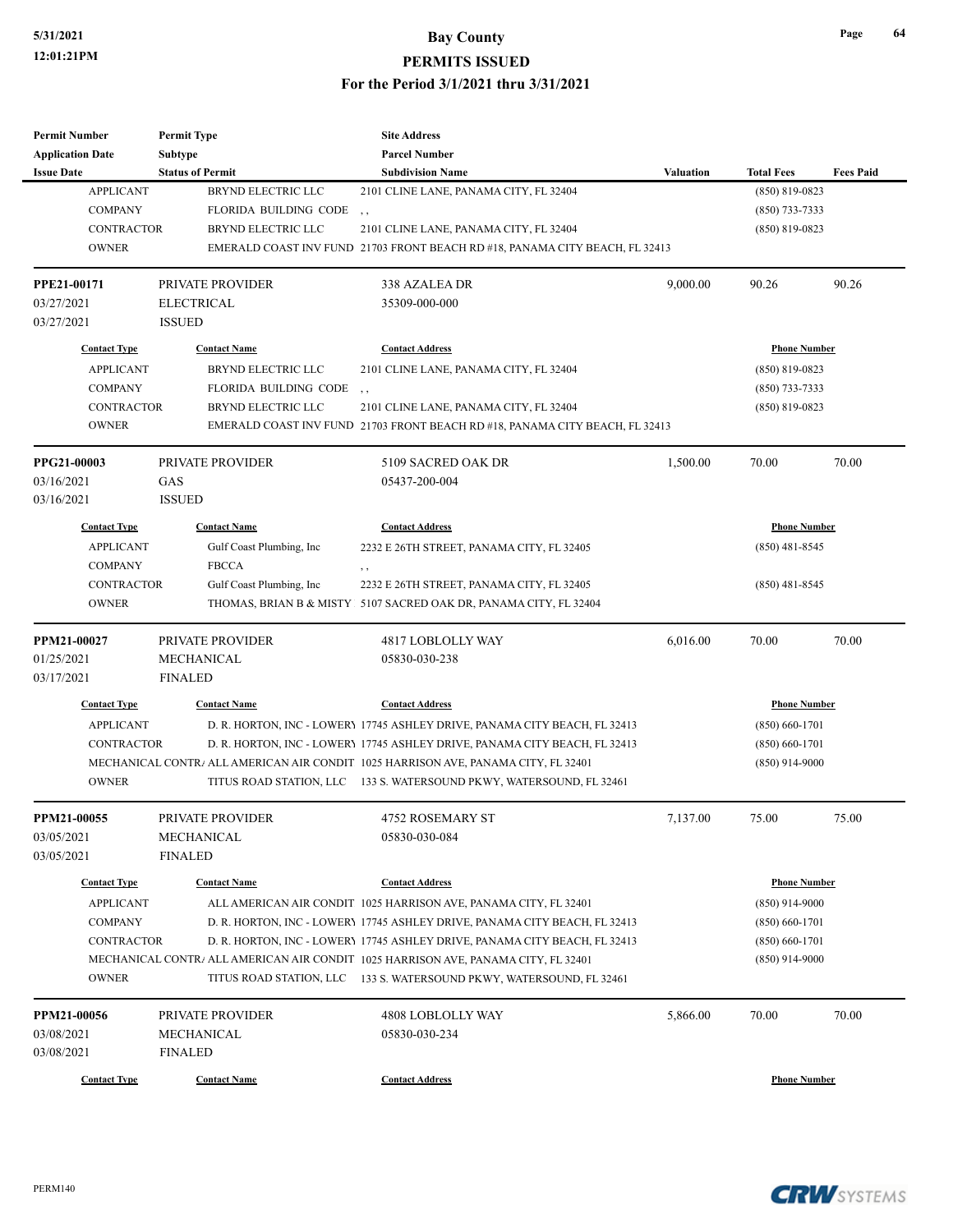| <b>Permit Number</b>    | <b>Permit Type</b>                                                              | <b>Site Address</b>                                                                     |                  |                     |                  |
|-------------------------|---------------------------------------------------------------------------------|-----------------------------------------------------------------------------------------|------------------|---------------------|------------------|
| <b>Application Date</b> | <b>Subtype</b>                                                                  | <b>Parcel Number</b>                                                                    |                  |                     |                  |
| <b>Issue Date</b>       | <b>Status of Permit</b>                                                         | <b>Subdivision Name</b>                                                                 | <b>Valuation</b> | <b>Total Fees</b>   | <b>Fees Paid</b> |
| <b>APPLICANT</b>        |                                                                                 | ALL AMERICAN AIR CONDIT 1025 HARRISON AVE, PANAMA CITY, FL 32401                        |                  | $(850)$ 914-9000    |                  |
| <b>COMPANY</b>          |                                                                                 | ALL AMERICAN AIR CONDIT 1025 HARRISON AVE, PANAMA CITY, FL 32401                        |                  | $(850)$ 914-9000    |                  |
| <b>CONTRACTOR</b>       |                                                                                 | D. R. HORTON, INC - LOWERY 17745 ASHLEY DRIVE, PANAMA CITY BEACH, FL 32413              |                  | $(850) 660 - 1701$  |                  |
|                         |                                                                                 | MECHANICAL CONTRA ALL AMERICAN AIR CONDIT 1025 HARRISON AVE, PANAMA CITY, FL 32401      |                  | $(850)$ 914-9000    |                  |
| <b>OWNER</b>            |                                                                                 | TITUS ROAD STATION, LLC 133 S. WATERSOUND PKWY, WATERSOUND, FL 32461                    |                  |                     |                  |
| PPM21-00057             | PRIVATE PROVIDER                                                                | 3912 SANDPINE WAY                                                                       | 3,000.00         | 71.93               | 71.93            |
| 03/08/2021              | <b>MECHANICAL</b>                                                               | 05911-005-026                                                                           |                  |                     |                  |
| 03/08/2021              | <b>ISSUED</b>                                                                   |                                                                                         |                  |                     |                  |
| <b>Contact Type</b>     | <b>Contact Name</b>                                                             | <b>Contact Address</b>                                                                  |                  | <b>Phone Number</b> |                  |
| <b>APPLICANT</b>        |                                                                                 | GULF COAST AIR CONDITION 222 W 33RD PL, Panama City, FL 32405                           |                  | $(850) 527 - 4215$  |                  |
| <b>COMPANY</b>          |                                                                                 | GULF COAST AIR CONDITION 222 W 33RD PL, Panama City, FL 32405                           |                  | $(850)$ 527-4215    |                  |
| <b>CONTRACTOR</b>       |                                                                                 | BEN WORTMAN CONSTRUCT PO BOX 226, PANAMA CITY, FL 32402                                 |                  | $(850) 527 - 0597$  |                  |
|                         | MECHANICAL CONTR. GULF COAST AIR CONDITION 222 W 33RD PL, Panama City, FL 32405 |                                                                                         |                  | $(850)$ 527-4215    |                  |
| <b>OWNER</b>            | <b>CAMBEN HOLDING LLC</b>                                                       | 2023 THOMAS DR, PANAMA CITY BEACH, FL 32408                                             |                  |                     |                  |
| PPM21-00058             | PRIVATE PROVIDER                                                                | 110 DELUNA PL                                                                           | 13,500.00        | 85.00               | 85.00            |
| 03/09/2021              | MECHANICAL                                                                      | 37245-020-000                                                                           |                  |                     |                  |
| 03/09/2021              | <b>ISSUED</b>                                                                   |                                                                                         |                  |                     |                  |
| <b>Contact Type</b>     | <b>Contact Name</b>                                                             | <b>Contact Address</b>                                                                  |                  | <b>Phone Number</b> |                  |
| <b>APPLICANT</b>        |                                                                                 | BAY HEATING AND COOLINC 2637 NORTH EAST AVENUE, PANAMA CITY, FL 32405                   |                  | $(000)$ 763-7702    |                  |
| <b>COMPANY</b>          | FLORIDA BUILDING CODE A \,                                                      |                                                                                         |                  |                     |                  |
| <b>CONTRACTOR</b>       |                                                                                 | BAY HEATING AND COOLINC 2637 NORTH EAST AVENUE, PANAMA CITY, FL 32405                   |                  | $(000)$ 763-7702    |                  |
|                         |                                                                                 | MECHANICAL CONTR. BAY HEATING AND COOLINC 2637 NORTH EAST AVENUE, PANAMA CITY, FL 32405 |                  | $(000)$ 763-7702    |                  |
| <b>OWNER</b>            |                                                                                 | EMERALD COAST INVESTME FUND II, LLC., PANAMA CITY BEACH, FL 32413                       |                  |                     |                  |
| PPM21-00059             | PRIVATE PROVIDER                                                                | 4785 LOBLOLLY WAY                                                                       | 5,866.00         | 70.00               | 70.00            |
| 03/10/2021              | MECHANICAL                                                                      | 05830-030-254                                                                           |                  |                     |                  |
| 03/10/2021              | <b>ISSUED</b>                                                                   |                                                                                         |                  |                     |                  |
| <b>Contact Type</b>     | <b>Contact Name</b>                                                             | <b>Contact Address</b>                                                                  |                  | <b>Phone Number</b> |                  |
| <b>APPLICANT</b>        |                                                                                 | ALL AMERICAN AIR CONDIT 1025 HARRISON AVE, PANAMA CITY, FL 32401                        |                  | $(850)$ 914-9000    |                  |
| <b>COMPANY</b>          |                                                                                 | ALL AMERICAN AIR CONDIT 1025 HARRISON AVE, PANAMA CITY, FL 32401                        |                  | $(850)$ 914-9000    |                  |
| CONTRACTOR              |                                                                                 | D. R. HORTON, INC - LOWERY 17745 ASHLEY DRIVE, PANAMA CITY BEACH, FL 32413              |                  | $(850) 660 - 1701$  |                  |
|                         |                                                                                 | MECHANICAL CONTRA ALL AMERICAN AIR CONDIT 1025 HARRISON AVE, PANAMA CITY, FL 32401      |                  | $(850)$ 914-9000    |                  |
| <b>OWNER</b>            |                                                                                 | TITUS ROAD STATION, LLC 133 S. WATERSOUND PKWY, WATERSOUND, FL 32461                    |                  |                     |                  |
| PPM21-00060             | PRIVATE PROVIDER                                                                | 533 COVE VILLA ST                                                                       | 4,000.00         | 71.93               | 71.93            |
| 03/10/2021              | MECHANICAL                                                                      | 27541-500-040                                                                           |                  |                     |                  |
| 03/10/2021              | <b>FINALED</b>                                                                  |                                                                                         |                  |                     |                  |
| <b>Contact Type</b>     | <b>Contact Name</b>                                                             | <b>Contact Address</b>                                                                  |                  | <b>Phone Number</b> |                  |
| <b>APPLICANT</b>        | <b>EMERALD COAST AIR INC</b>                                                    | 263 LAIRD CIRCLE, PANAMA CITY, FL 32408                                                 |                  | $(850)$ 249-5665    |                  |
| <b>COMPANY</b>          | <b>EMERALD COAST AIR INC</b>                                                    | 263 LAIRD CIRCLE, PANAMA CITY, FL 32408                                                 |                  | $(850)$ 249-5665    |                  |
| CONTRACTOR              |                                                                                 | D. R. HORTON, INC - LOWERY 17745 ASHLEY DRIVE, PANAMA CITY BEACH, FL 32413              |                  | $(850) 660 - 1701$  |                  |
|                         | MECHANICAL CONTR. EMERALD COAST AIR INC                                         | 263 LAIRD CIRCLE, PANAMA CITY, FL 32408                                                 |                  | $(850)$ 249-5665    |                  |
| <b>OWNER</b>            | D.R. HORTON, INC.                                                               | 25366 PROFIT DRIVE, DAPHNE, AL 36526                                                    |                  |                     |                  |
| PPM21-00061             | PRIVATE PROVIDER                                                                | 545 COVE VILLA ST                                                                       | 4,000.00         | 71.93               | 71.93            |
| 03/10/2021              | MECHANICAL                                                                      | 27541-500-034                                                                           |                  |                     |                  |
| 03/10/2021              | <b>FINALED</b>                                                                  |                                                                                         |                  |                     |                  |
|                         |                                                                                 |                                                                                         |                  |                     |                  |
| <b>Contact Type</b>     | <b>Contact Name</b>                                                             | <b>Contact Address</b>                                                                  |                  | <b>Phone Number</b> |                  |

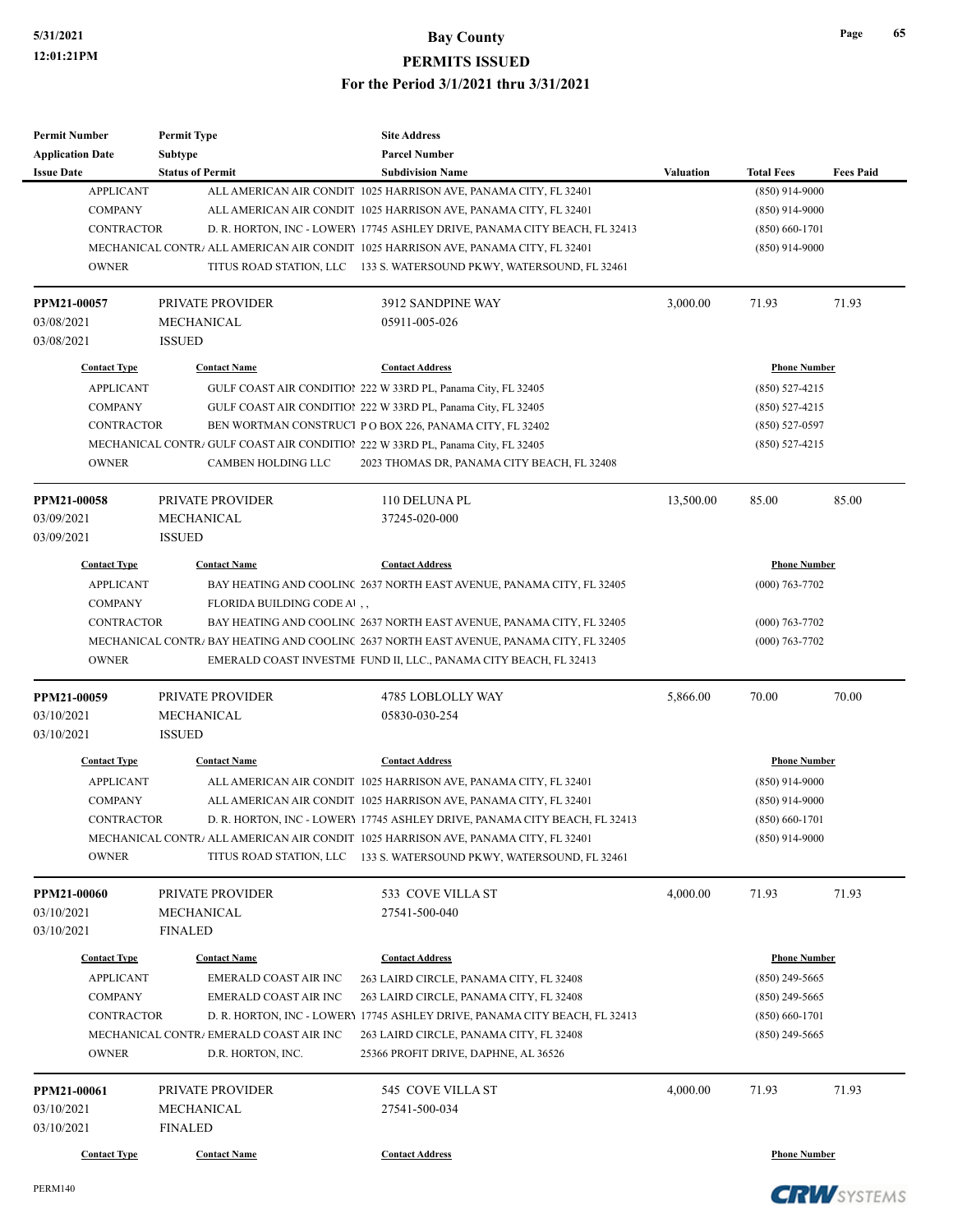| Subtype<br><b>Parcel Number</b><br><b>Status of Permit</b><br><b>Subdivision Name</b><br><b>Valuation</b><br><b>Total Fees</b><br><b>Fees Paid</b><br><b>EMERALD COAST AIR INC</b><br><b>APPLICANT</b><br>$(850)$ 249-5665<br>263 LAIRD CIRCLE, PANAMA CITY, FL 32408<br><b>COMPANY</b><br><b>EMERALD COAST AIR INC</b><br>263 LAIRD CIRCLE, PANAMA CITY, FL 32408<br>(850) 249-5665<br>MECHANICAL CONTR/ EMERALD COAST AIR INC<br>263 LAIRD CIRCLE, PANAMA CITY, FL 32408<br>$(850)$ 249-5665<br><b>OWNER</b><br>D.R. HORTON, INC.<br>25366 PROFIT DRIVE, DAPHNE, AL 36526<br>6,037.11<br>70.00<br>70.00<br><b>PRIVATE PROVIDER</b><br>4804 LOBLOLLY WAY<br>MECHANICAL<br>05830-030-232<br><b>FINALED</b><br><b>Contact Type</b><br><b>Contact Name</b><br><b>Contact Address</b><br><b>Phone Number</b><br><b>APPLICANT</b><br>$(850)$ 914-9000<br>ALL AMERICAN AIR CONDIT 1025 HARRISON AVE, PANAMA CITY, FL 32401<br><b>COMPANY</b><br>ALL AMERICAN AIR CONDIT 1025 HARRISON AVE, PANAMA CITY, FL 32401<br>(850) 914-9000<br><b>CONTRACTOR</b><br>D. R. HORTON, INC - LOWERY 17745 ASHLEY DRIVE, PANAMA CITY BEACH, FL 32413<br>$(850) 660 - 1701$<br>MECHANICAL CONTRA ALL AMERICAN AIR CONDIT 1025 HARRISON AVE, PANAMA CITY, FL 32401<br>$(850)$ 914-9000<br><b>OWNER</b><br>TITUS ROAD STATION, LLC 133 S. WATERSOUND PKWY, WATERSOUND, FL 32461<br>10,180.00<br>71.93<br>71.93<br>PRIVATE PROVIDER<br>92 GULF VIEW DR<br><b>MECHANICAL</b><br>36267-000-000<br><b>ISSUED</b><br><b>Contact Type</b><br><b>Contact Name</b><br><b>Contact Address</b><br><b>Phone Number</b><br><b>APPLICANT</b><br>THREE NAILS CONSTRUCTIC 6710 Lake Drive, PANAMA CITY, FL 32404<br>$(850)$ 258-3251<br><b>COMPANY</b><br><b>GCPA &amp; TYSON</b><br>, ,<br><b>CONTRACTOR</b><br>ALEXANDER AIR CONDITION 11642 BAY VISTA DR., PANAMA CITY, FL 32404<br>(850) 874-2665<br>MECHANICAL CONTRA ALEXANDER AIR CONDITION 11642 BAY VISTA DR., PANAMA CITY, FL 32404<br>$(850) 874 - 2665$<br><b>OWNER</b><br><b>FAISON, KAREN L</b><br>2103 BERRYHILL CIRCLE SE, SMYRNA, GA 30082<br>PRIVATE PROVIDER<br>70.00<br>4753 ROSEMARY ST<br>7,200.22<br>70.00<br>MECHANICAL<br>05830-030-100<br><b>FINALED</b><br><b>Contact Type</b><br><b>Contact Name</b><br><b>Phone Number</b><br><b>Contact Address</b><br><b>APPLICANT</b><br>ALL AMERICAN AIR CONDIT 1025 HARRISON AVE, PANAMA CITY, FL 32401<br>$(850)$ 914-9000<br><b>COMPANY</b><br>ALL AMERICAN AIR CONDIT 1025 HARRISON AVE, PANAMA CITY, FL 32401<br>(850) 914-9000<br><b>CONTRACTOR</b><br>D. R. HORTON, INC - LOWERY 17745 ASHLEY DRIVE, PANAMA CITY BEACH, FL 32413<br>$(850) 660 - 1701$<br>MECHANICAL CONTRA ALL AMERICAN AIR CONDIT 1025 HARRISON AVE, PANAMA CITY, FL 32401<br>(850) 914-9000<br><b>OWNER</b><br>TITUS ROAD STATION, LLC 133 S. WATERSOUND PKWY, WATERSOUND, FL 32461<br>70.00<br>70.00<br>PRIVATE PROVIDER<br>4812 LOBLOLLY WAY<br>9,640.05<br>MECHANICAL<br>05830-030-236<br><b>ISSUED</b><br><b>Phone Number</b><br><b>Contact Type</b><br><b>Contact Name</b><br><b>Contact Address</b><br><b>APPLICANT</b><br>ALL AMERICAN AIR CONDIT 1025 HARRISON AVE, PANAMA CITY, FL 32401<br>$(850)$ 914-9000<br><b>COMPANY</b><br>ALL AMERICAN AIR CONDIT 1025 HARRISON AVE, PANAMA CITY, FL 32401<br>(850) 914-9000<br><b>CONTRACTOR</b><br>D. R. HORTON, INC - LOWERY 17745 ASHLEY DRIVE, PANAMA CITY BEACH, FL 32413<br>$(850) 660 - 1701$<br>$(850)$ 914-9000<br>MECHANICAL CONTRA ALL AMERICAN AIR CONDIT 1025 HARRISON AVE, PANAMA CITY, FL 32401<br><b>OWNER</b><br>TITUS ROAD STATION, LLC 133 S. WATERSOUND PKWY, WATERSOUND, FL 32461<br>70.00<br>PRIVATE PROVIDER<br>4789 LOBLOLLY WAY<br>7,137.00<br>70.00<br>MECHANICAL<br>05830-030-252<br><b>FINALED</b><br><b>Contact Type</b><br><b>Contact Name</b><br><b>Contact Address</b><br><b>Phone Number</b> | <b>Permit Number</b>    | <b>Permit Type</b> | <b>Site Address</b> |  |  |  |
|--------------------------------------------------------------------------------------------------------------------------------------------------------------------------------------------------------------------------------------------------------------------------------------------------------------------------------------------------------------------------------------------------------------------------------------------------------------------------------------------------------------------------------------------------------------------------------------------------------------------------------------------------------------------------------------------------------------------------------------------------------------------------------------------------------------------------------------------------------------------------------------------------------------------------------------------------------------------------------------------------------------------------------------------------------------------------------------------------------------------------------------------------------------------------------------------------------------------------------------------------------------------------------------------------------------------------------------------------------------------------------------------------------------------------------------------------------------------------------------------------------------------------------------------------------------------------------------------------------------------------------------------------------------------------------------------------------------------------------------------------------------------------------------------------------------------------------------------------------------------------------------------------------------------------------------------------------------------------------------------------------------------------------------------------------------------------------------------------------------------------------------------------------------------------------------------------------------------------------------------------------------------------------------------------------------------------------------------------------------------------------------------------------------------------------------------------------------------------------------------------------------------------------------------------------------------------------------------------------------------------------------------------------------------------------------------------------------------------------------------------------------------------------------------------------------------------------------------------------------------------------------------------------------------------------------------------------------------------------------------------------------------------------------------------------------------------------------------------------------------------------------------------------------------------------------------------------------------------------------------------------------------------------------------------------------------------------------------------------------------------------------------------------------------------------------------------------------------------------------------------------------------------------------------------------------------------------------------------------------------------------------------------------------------------------------------------------------------------------------------------------------------------------------------------------------------------------------|-------------------------|--------------------|---------------------|--|--|--|
|                                                                                                                                                                                                                                                                                                                                                                                                                                                                                                                                                                                                                                                                                                                                                                                                                                                                                                                                                                                                                                                                                                                                                                                                                                                                                                                                                                                                                                                                                                                                                                                                                                                                                                                                                                                                                                                                                                                                                                                                                                                                                                                                                                                                                                                                                                                                                                                                                                                                                                                                                                                                                                                                                                                                                                                                                                                                                                                                                                                                                                                                                                                                                                                                                                                                                                                                                                                                                                                                                                                                                                                                                                                                                                                                                                                                                                      | <b>Application Date</b> |                    |                     |  |  |  |
|                                                                                                                                                                                                                                                                                                                                                                                                                                                                                                                                                                                                                                                                                                                                                                                                                                                                                                                                                                                                                                                                                                                                                                                                                                                                                                                                                                                                                                                                                                                                                                                                                                                                                                                                                                                                                                                                                                                                                                                                                                                                                                                                                                                                                                                                                                                                                                                                                                                                                                                                                                                                                                                                                                                                                                                                                                                                                                                                                                                                                                                                                                                                                                                                                                                                                                                                                                                                                                                                                                                                                                                                                                                                                                                                                                                                                                      | <b>Issue Date</b>       |                    |                     |  |  |  |
|                                                                                                                                                                                                                                                                                                                                                                                                                                                                                                                                                                                                                                                                                                                                                                                                                                                                                                                                                                                                                                                                                                                                                                                                                                                                                                                                                                                                                                                                                                                                                                                                                                                                                                                                                                                                                                                                                                                                                                                                                                                                                                                                                                                                                                                                                                                                                                                                                                                                                                                                                                                                                                                                                                                                                                                                                                                                                                                                                                                                                                                                                                                                                                                                                                                                                                                                                                                                                                                                                                                                                                                                                                                                                                                                                                                                                                      |                         |                    |                     |  |  |  |
|                                                                                                                                                                                                                                                                                                                                                                                                                                                                                                                                                                                                                                                                                                                                                                                                                                                                                                                                                                                                                                                                                                                                                                                                                                                                                                                                                                                                                                                                                                                                                                                                                                                                                                                                                                                                                                                                                                                                                                                                                                                                                                                                                                                                                                                                                                                                                                                                                                                                                                                                                                                                                                                                                                                                                                                                                                                                                                                                                                                                                                                                                                                                                                                                                                                                                                                                                                                                                                                                                                                                                                                                                                                                                                                                                                                                                                      |                         |                    |                     |  |  |  |
|                                                                                                                                                                                                                                                                                                                                                                                                                                                                                                                                                                                                                                                                                                                                                                                                                                                                                                                                                                                                                                                                                                                                                                                                                                                                                                                                                                                                                                                                                                                                                                                                                                                                                                                                                                                                                                                                                                                                                                                                                                                                                                                                                                                                                                                                                                                                                                                                                                                                                                                                                                                                                                                                                                                                                                                                                                                                                                                                                                                                                                                                                                                                                                                                                                                                                                                                                                                                                                                                                                                                                                                                                                                                                                                                                                                                                                      |                         |                    |                     |  |  |  |
|                                                                                                                                                                                                                                                                                                                                                                                                                                                                                                                                                                                                                                                                                                                                                                                                                                                                                                                                                                                                                                                                                                                                                                                                                                                                                                                                                                                                                                                                                                                                                                                                                                                                                                                                                                                                                                                                                                                                                                                                                                                                                                                                                                                                                                                                                                                                                                                                                                                                                                                                                                                                                                                                                                                                                                                                                                                                                                                                                                                                                                                                                                                                                                                                                                                                                                                                                                                                                                                                                                                                                                                                                                                                                                                                                                                                                                      |                         |                    |                     |  |  |  |
|                                                                                                                                                                                                                                                                                                                                                                                                                                                                                                                                                                                                                                                                                                                                                                                                                                                                                                                                                                                                                                                                                                                                                                                                                                                                                                                                                                                                                                                                                                                                                                                                                                                                                                                                                                                                                                                                                                                                                                                                                                                                                                                                                                                                                                                                                                                                                                                                                                                                                                                                                                                                                                                                                                                                                                                                                                                                                                                                                                                                                                                                                                                                                                                                                                                                                                                                                                                                                                                                                                                                                                                                                                                                                                                                                                                                                                      | PPM21-00062             |                    |                     |  |  |  |
|                                                                                                                                                                                                                                                                                                                                                                                                                                                                                                                                                                                                                                                                                                                                                                                                                                                                                                                                                                                                                                                                                                                                                                                                                                                                                                                                                                                                                                                                                                                                                                                                                                                                                                                                                                                                                                                                                                                                                                                                                                                                                                                                                                                                                                                                                                                                                                                                                                                                                                                                                                                                                                                                                                                                                                                                                                                                                                                                                                                                                                                                                                                                                                                                                                                                                                                                                                                                                                                                                                                                                                                                                                                                                                                                                                                                                                      | 03/10/2021              |                    |                     |  |  |  |
|                                                                                                                                                                                                                                                                                                                                                                                                                                                                                                                                                                                                                                                                                                                                                                                                                                                                                                                                                                                                                                                                                                                                                                                                                                                                                                                                                                                                                                                                                                                                                                                                                                                                                                                                                                                                                                                                                                                                                                                                                                                                                                                                                                                                                                                                                                                                                                                                                                                                                                                                                                                                                                                                                                                                                                                                                                                                                                                                                                                                                                                                                                                                                                                                                                                                                                                                                                                                                                                                                                                                                                                                                                                                                                                                                                                                                                      | 03/10/2021              |                    |                     |  |  |  |
|                                                                                                                                                                                                                                                                                                                                                                                                                                                                                                                                                                                                                                                                                                                                                                                                                                                                                                                                                                                                                                                                                                                                                                                                                                                                                                                                                                                                                                                                                                                                                                                                                                                                                                                                                                                                                                                                                                                                                                                                                                                                                                                                                                                                                                                                                                                                                                                                                                                                                                                                                                                                                                                                                                                                                                                                                                                                                                                                                                                                                                                                                                                                                                                                                                                                                                                                                                                                                                                                                                                                                                                                                                                                                                                                                                                                                                      |                         |                    |                     |  |  |  |
|                                                                                                                                                                                                                                                                                                                                                                                                                                                                                                                                                                                                                                                                                                                                                                                                                                                                                                                                                                                                                                                                                                                                                                                                                                                                                                                                                                                                                                                                                                                                                                                                                                                                                                                                                                                                                                                                                                                                                                                                                                                                                                                                                                                                                                                                                                                                                                                                                                                                                                                                                                                                                                                                                                                                                                                                                                                                                                                                                                                                                                                                                                                                                                                                                                                                                                                                                                                                                                                                                                                                                                                                                                                                                                                                                                                                                                      |                         |                    |                     |  |  |  |
|                                                                                                                                                                                                                                                                                                                                                                                                                                                                                                                                                                                                                                                                                                                                                                                                                                                                                                                                                                                                                                                                                                                                                                                                                                                                                                                                                                                                                                                                                                                                                                                                                                                                                                                                                                                                                                                                                                                                                                                                                                                                                                                                                                                                                                                                                                                                                                                                                                                                                                                                                                                                                                                                                                                                                                                                                                                                                                                                                                                                                                                                                                                                                                                                                                                                                                                                                                                                                                                                                                                                                                                                                                                                                                                                                                                                                                      |                         |                    |                     |  |  |  |
|                                                                                                                                                                                                                                                                                                                                                                                                                                                                                                                                                                                                                                                                                                                                                                                                                                                                                                                                                                                                                                                                                                                                                                                                                                                                                                                                                                                                                                                                                                                                                                                                                                                                                                                                                                                                                                                                                                                                                                                                                                                                                                                                                                                                                                                                                                                                                                                                                                                                                                                                                                                                                                                                                                                                                                                                                                                                                                                                                                                                                                                                                                                                                                                                                                                                                                                                                                                                                                                                                                                                                                                                                                                                                                                                                                                                                                      |                         |                    |                     |  |  |  |
|                                                                                                                                                                                                                                                                                                                                                                                                                                                                                                                                                                                                                                                                                                                                                                                                                                                                                                                                                                                                                                                                                                                                                                                                                                                                                                                                                                                                                                                                                                                                                                                                                                                                                                                                                                                                                                                                                                                                                                                                                                                                                                                                                                                                                                                                                                                                                                                                                                                                                                                                                                                                                                                                                                                                                                                                                                                                                                                                                                                                                                                                                                                                                                                                                                                                                                                                                                                                                                                                                                                                                                                                                                                                                                                                                                                                                                      |                         |                    |                     |  |  |  |
|                                                                                                                                                                                                                                                                                                                                                                                                                                                                                                                                                                                                                                                                                                                                                                                                                                                                                                                                                                                                                                                                                                                                                                                                                                                                                                                                                                                                                                                                                                                                                                                                                                                                                                                                                                                                                                                                                                                                                                                                                                                                                                                                                                                                                                                                                                                                                                                                                                                                                                                                                                                                                                                                                                                                                                                                                                                                                                                                                                                                                                                                                                                                                                                                                                                                                                                                                                                                                                                                                                                                                                                                                                                                                                                                                                                                                                      |                         |                    |                     |  |  |  |
|                                                                                                                                                                                                                                                                                                                                                                                                                                                                                                                                                                                                                                                                                                                                                                                                                                                                                                                                                                                                                                                                                                                                                                                                                                                                                                                                                                                                                                                                                                                                                                                                                                                                                                                                                                                                                                                                                                                                                                                                                                                                                                                                                                                                                                                                                                                                                                                                                                                                                                                                                                                                                                                                                                                                                                                                                                                                                                                                                                                                                                                                                                                                                                                                                                                                                                                                                                                                                                                                                                                                                                                                                                                                                                                                                                                                                                      | PPM21-00064             |                    |                     |  |  |  |
|                                                                                                                                                                                                                                                                                                                                                                                                                                                                                                                                                                                                                                                                                                                                                                                                                                                                                                                                                                                                                                                                                                                                                                                                                                                                                                                                                                                                                                                                                                                                                                                                                                                                                                                                                                                                                                                                                                                                                                                                                                                                                                                                                                                                                                                                                                                                                                                                                                                                                                                                                                                                                                                                                                                                                                                                                                                                                                                                                                                                                                                                                                                                                                                                                                                                                                                                                                                                                                                                                                                                                                                                                                                                                                                                                                                                                                      | 03/12/2021              |                    |                     |  |  |  |
|                                                                                                                                                                                                                                                                                                                                                                                                                                                                                                                                                                                                                                                                                                                                                                                                                                                                                                                                                                                                                                                                                                                                                                                                                                                                                                                                                                                                                                                                                                                                                                                                                                                                                                                                                                                                                                                                                                                                                                                                                                                                                                                                                                                                                                                                                                                                                                                                                                                                                                                                                                                                                                                                                                                                                                                                                                                                                                                                                                                                                                                                                                                                                                                                                                                                                                                                                                                                                                                                                                                                                                                                                                                                                                                                                                                                                                      | 03/12/2021              |                    |                     |  |  |  |
|                                                                                                                                                                                                                                                                                                                                                                                                                                                                                                                                                                                                                                                                                                                                                                                                                                                                                                                                                                                                                                                                                                                                                                                                                                                                                                                                                                                                                                                                                                                                                                                                                                                                                                                                                                                                                                                                                                                                                                                                                                                                                                                                                                                                                                                                                                                                                                                                                                                                                                                                                                                                                                                                                                                                                                                                                                                                                                                                                                                                                                                                                                                                                                                                                                                                                                                                                                                                                                                                                                                                                                                                                                                                                                                                                                                                                                      |                         |                    |                     |  |  |  |
|                                                                                                                                                                                                                                                                                                                                                                                                                                                                                                                                                                                                                                                                                                                                                                                                                                                                                                                                                                                                                                                                                                                                                                                                                                                                                                                                                                                                                                                                                                                                                                                                                                                                                                                                                                                                                                                                                                                                                                                                                                                                                                                                                                                                                                                                                                                                                                                                                                                                                                                                                                                                                                                                                                                                                                                                                                                                                                                                                                                                                                                                                                                                                                                                                                                                                                                                                                                                                                                                                                                                                                                                                                                                                                                                                                                                                                      |                         |                    |                     |  |  |  |
|                                                                                                                                                                                                                                                                                                                                                                                                                                                                                                                                                                                                                                                                                                                                                                                                                                                                                                                                                                                                                                                                                                                                                                                                                                                                                                                                                                                                                                                                                                                                                                                                                                                                                                                                                                                                                                                                                                                                                                                                                                                                                                                                                                                                                                                                                                                                                                                                                                                                                                                                                                                                                                                                                                                                                                                                                                                                                                                                                                                                                                                                                                                                                                                                                                                                                                                                                                                                                                                                                                                                                                                                                                                                                                                                                                                                                                      |                         |                    |                     |  |  |  |
|                                                                                                                                                                                                                                                                                                                                                                                                                                                                                                                                                                                                                                                                                                                                                                                                                                                                                                                                                                                                                                                                                                                                                                                                                                                                                                                                                                                                                                                                                                                                                                                                                                                                                                                                                                                                                                                                                                                                                                                                                                                                                                                                                                                                                                                                                                                                                                                                                                                                                                                                                                                                                                                                                                                                                                                                                                                                                                                                                                                                                                                                                                                                                                                                                                                                                                                                                                                                                                                                                                                                                                                                                                                                                                                                                                                                                                      |                         |                    |                     |  |  |  |
|                                                                                                                                                                                                                                                                                                                                                                                                                                                                                                                                                                                                                                                                                                                                                                                                                                                                                                                                                                                                                                                                                                                                                                                                                                                                                                                                                                                                                                                                                                                                                                                                                                                                                                                                                                                                                                                                                                                                                                                                                                                                                                                                                                                                                                                                                                                                                                                                                                                                                                                                                                                                                                                                                                                                                                                                                                                                                                                                                                                                                                                                                                                                                                                                                                                                                                                                                                                                                                                                                                                                                                                                                                                                                                                                                                                                                                      |                         |                    |                     |  |  |  |
|                                                                                                                                                                                                                                                                                                                                                                                                                                                                                                                                                                                                                                                                                                                                                                                                                                                                                                                                                                                                                                                                                                                                                                                                                                                                                                                                                                                                                                                                                                                                                                                                                                                                                                                                                                                                                                                                                                                                                                                                                                                                                                                                                                                                                                                                                                                                                                                                                                                                                                                                                                                                                                                                                                                                                                                                                                                                                                                                                                                                                                                                                                                                                                                                                                                                                                                                                                                                                                                                                                                                                                                                                                                                                                                                                                                                                                      |                         |                    |                     |  |  |  |
|                                                                                                                                                                                                                                                                                                                                                                                                                                                                                                                                                                                                                                                                                                                                                                                                                                                                                                                                                                                                                                                                                                                                                                                                                                                                                                                                                                                                                                                                                                                                                                                                                                                                                                                                                                                                                                                                                                                                                                                                                                                                                                                                                                                                                                                                                                                                                                                                                                                                                                                                                                                                                                                                                                                                                                                                                                                                                                                                                                                                                                                                                                                                                                                                                                                                                                                                                                                                                                                                                                                                                                                                                                                                                                                                                                                                                                      | PPM21-00065             |                    |                     |  |  |  |
|                                                                                                                                                                                                                                                                                                                                                                                                                                                                                                                                                                                                                                                                                                                                                                                                                                                                                                                                                                                                                                                                                                                                                                                                                                                                                                                                                                                                                                                                                                                                                                                                                                                                                                                                                                                                                                                                                                                                                                                                                                                                                                                                                                                                                                                                                                                                                                                                                                                                                                                                                                                                                                                                                                                                                                                                                                                                                                                                                                                                                                                                                                                                                                                                                                                                                                                                                                                                                                                                                                                                                                                                                                                                                                                                                                                                                                      | 03/15/2021              |                    |                     |  |  |  |
|                                                                                                                                                                                                                                                                                                                                                                                                                                                                                                                                                                                                                                                                                                                                                                                                                                                                                                                                                                                                                                                                                                                                                                                                                                                                                                                                                                                                                                                                                                                                                                                                                                                                                                                                                                                                                                                                                                                                                                                                                                                                                                                                                                                                                                                                                                                                                                                                                                                                                                                                                                                                                                                                                                                                                                                                                                                                                                                                                                                                                                                                                                                                                                                                                                                                                                                                                                                                                                                                                                                                                                                                                                                                                                                                                                                                                                      | 03/15/2021              |                    |                     |  |  |  |
|                                                                                                                                                                                                                                                                                                                                                                                                                                                                                                                                                                                                                                                                                                                                                                                                                                                                                                                                                                                                                                                                                                                                                                                                                                                                                                                                                                                                                                                                                                                                                                                                                                                                                                                                                                                                                                                                                                                                                                                                                                                                                                                                                                                                                                                                                                                                                                                                                                                                                                                                                                                                                                                                                                                                                                                                                                                                                                                                                                                                                                                                                                                                                                                                                                                                                                                                                                                                                                                                                                                                                                                                                                                                                                                                                                                                                                      |                         |                    |                     |  |  |  |
|                                                                                                                                                                                                                                                                                                                                                                                                                                                                                                                                                                                                                                                                                                                                                                                                                                                                                                                                                                                                                                                                                                                                                                                                                                                                                                                                                                                                                                                                                                                                                                                                                                                                                                                                                                                                                                                                                                                                                                                                                                                                                                                                                                                                                                                                                                                                                                                                                                                                                                                                                                                                                                                                                                                                                                                                                                                                                                                                                                                                                                                                                                                                                                                                                                                                                                                                                                                                                                                                                                                                                                                                                                                                                                                                                                                                                                      |                         |                    |                     |  |  |  |
|                                                                                                                                                                                                                                                                                                                                                                                                                                                                                                                                                                                                                                                                                                                                                                                                                                                                                                                                                                                                                                                                                                                                                                                                                                                                                                                                                                                                                                                                                                                                                                                                                                                                                                                                                                                                                                                                                                                                                                                                                                                                                                                                                                                                                                                                                                                                                                                                                                                                                                                                                                                                                                                                                                                                                                                                                                                                                                                                                                                                                                                                                                                                                                                                                                                                                                                                                                                                                                                                                                                                                                                                                                                                                                                                                                                                                                      |                         |                    |                     |  |  |  |
|                                                                                                                                                                                                                                                                                                                                                                                                                                                                                                                                                                                                                                                                                                                                                                                                                                                                                                                                                                                                                                                                                                                                                                                                                                                                                                                                                                                                                                                                                                                                                                                                                                                                                                                                                                                                                                                                                                                                                                                                                                                                                                                                                                                                                                                                                                                                                                                                                                                                                                                                                                                                                                                                                                                                                                                                                                                                                                                                                                                                                                                                                                                                                                                                                                                                                                                                                                                                                                                                                                                                                                                                                                                                                                                                                                                                                                      |                         |                    |                     |  |  |  |
|                                                                                                                                                                                                                                                                                                                                                                                                                                                                                                                                                                                                                                                                                                                                                                                                                                                                                                                                                                                                                                                                                                                                                                                                                                                                                                                                                                                                                                                                                                                                                                                                                                                                                                                                                                                                                                                                                                                                                                                                                                                                                                                                                                                                                                                                                                                                                                                                                                                                                                                                                                                                                                                                                                                                                                                                                                                                                                                                                                                                                                                                                                                                                                                                                                                                                                                                                                                                                                                                                                                                                                                                                                                                                                                                                                                                                                      |                         |                    |                     |  |  |  |
|                                                                                                                                                                                                                                                                                                                                                                                                                                                                                                                                                                                                                                                                                                                                                                                                                                                                                                                                                                                                                                                                                                                                                                                                                                                                                                                                                                                                                                                                                                                                                                                                                                                                                                                                                                                                                                                                                                                                                                                                                                                                                                                                                                                                                                                                                                                                                                                                                                                                                                                                                                                                                                                                                                                                                                                                                                                                                                                                                                                                                                                                                                                                                                                                                                                                                                                                                                                                                                                                                                                                                                                                                                                                                                                                                                                                                                      |                         |                    |                     |  |  |  |
|                                                                                                                                                                                                                                                                                                                                                                                                                                                                                                                                                                                                                                                                                                                                                                                                                                                                                                                                                                                                                                                                                                                                                                                                                                                                                                                                                                                                                                                                                                                                                                                                                                                                                                                                                                                                                                                                                                                                                                                                                                                                                                                                                                                                                                                                                                                                                                                                                                                                                                                                                                                                                                                                                                                                                                                                                                                                                                                                                                                                                                                                                                                                                                                                                                                                                                                                                                                                                                                                                                                                                                                                                                                                                                                                                                                                                                      | PPM21-00066             |                    |                     |  |  |  |
|                                                                                                                                                                                                                                                                                                                                                                                                                                                                                                                                                                                                                                                                                                                                                                                                                                                                                                                                                                                                                                                                                                                                                                                                                                                                                                                                                                                                                                                                                                                                                                                                                                                                                                                                                                                                                                                                                                                                                                                                                                                                                                                                                                                                                                                                                                                                                                                                                                                                                                                                                                                                                                                                                                                                                                                                                                                                                                                                                                                                                                                                                                                                                                                                                                                                                                                                                                                                                                                                                                                                                                                                                                                                                                                                                                                                                                      | 03/15/2021              |                    |                     |  |  |  |
|                                                                                                                                                                                                                                                                                                                                                                                                                                                                                                                                                                                                                                                                                                                                                                                                                                                                                                                                                                                                                                                                                                                                                                                                                                                                                                                                                                                                                                                                                                                                                                                                                                                                                                                                                                                                                                                                                                                                                                                                                                                                                                                                                                                                                                                                                                                                                                                                                                                                                                                                                                                                                                                                                                                                                                                                                                                                                                                                                                                                                                                                                                                                                                                                                                                                                                                                                                                                                                                                                                                                                                                                                                                                                                                                                                                                                                      | 03/15/2021              |                    |                     |  |  |  |
|                                                                                                                                                                                                                                                                                                                                                                                                                                                                                                                                                                                                                                                                                                                                                                                                                                                                                                                                                                                                                                                                                                                                                                                                                                                                                                                                                                                                                                                                                                                                                                                                                                                                                                                                                                                                                                                                                                                                                                                                                                                                                                                                                                                                                                                                                                                                                                                                                                                                                                                                                                                                                                                                                                                                                                                                                                                                                                                                                                                                                                                                                                                                                                                                                                                                                                                                                                                                                                                                                                                                                                                                                                                                                                                                                                                                                                      |                         |                    |                     |  |  |  |
|                                                                                                                                                                                                                                                                                                                                                                                                                                                                                                                                                                                                                                                                                                                                                                                                                                                                                                                                                                                                                                                                                                                                                                                                                                                                                                                                                                                                                                                                                                                                                                                                                                                                                                                                                                                                                                                                                                                                                                                                                                                                                                                                                                                                                                                                                                                                                                                                                                                                                                                                                                                                                                                                                                                                                                                                                                                                                                                                                                                                                                                                                                                                                                                                                                                                                                                                                                                                                                                                                                                                                                                                                                                                                                                                                                                                                                      |                         |                    |                     |  |  |  |
|                                                                                                                                                                                                                                                                                                                                                                                                                                                                                                                                                                                                                                                                                                                                                                                                                                                                                                                                                                                                                                                                                                                                                                                                                                                                                                                                                                                                                                                                                                                                                                                                                                                                                                                                                                                                                                                                                                                                                                                                                                                                                                                                                                                                                                                                                                                                                                                                                                                                                                                                                                                                                                                                                                                                                                                                                                                                                                                                                                                                                                                                                                                                                                                                                                                                                                                                                                                                                                                                                                                                                                                                                                                                                                                                                                                                                                      |                         |                    |                     |  |  |  |
|                                                                                                                                                                                                                                                                                                                                                                                                                                                                                                                                                                                                                                                                                                                                                                                                                                                                                                                                                                                                                                                                                                                                                                                                                                                                                                                                                                                                                                                                                                                                                                                                                                                                                                                                                                                                                                                                                                                                                                                                                                                                                                                                                                                                                                                                                                                                                                                                                                                                                                                                                                                                                                                                                                                                                                                                                                                                                                                                                                                                                                                                                                                                                                                                                                                                                                                                                                                                                                                                                                                                                                                                                                                                                                                                                                                                                                      |                         |                    |                     |  |  |  |
|                                                                                                                                                                                                                                                                                                                                                                                                                                                                                                                                                                                                                                                                                                                                                                                                                                                                                                                                                                                                                                                                                                                                                                                                                                                                                                                                                                                                                                                                                                                                                                                                                                                                                                                                                                                                                                                                                                                                                                                                                                                                                                                                                                                                                                                                                                                                                                                                                                                                                                                                                                                                                                                                                                                                                                                                                                                                                                                                                                                                                                                                                                                                                                                                                                                                                                                                                                                                                                                                                                                                                                                                                                                                                                                                                                                                                                      |                         |                    |                     |  |  |  |
|                                                                                                                                                                                                                                                                                                                                                                                                                                                                                                                                                                                                                                                                                                                                                                                                                                                                                                                                                                                                                                                                                                                                                                                                                                                                                                                                                                                                                                                                                                                                                                                                                                                                                                                                                                                                                                                                                                                                                                                                                                                                                                                                                                                                                                                                                                                                                                                                                                                                                                                                                                                                                                                                                                                                                                                                                                                                                                                                                                                                                                                                                                                                                                                                                                                                                                                                                                                                                                                                                                                                                                                                                                                                                                                                                                                                                                      |                         |                    |                     |  |  |  |
|                                                                                                                                                                                                                                                                                                                                                                                                                                                                                                                                                                                                                                                                                                                                                                                                                                                                                                                                                                                                                                                                                                                                                                                                                                                                                                                                                                                                                                                                                                                                                                                                                                                                                                                                                                                                                                                                                                                                                                                                                                                                                                                                                                                                                                                                                                                                                                                                                                                                                                                                                                                                                                                                                                                                                                                                                                                                                                                                                                                                                                                                                                                                                                                                                                                                                                                                                                                                                                                                                                                                                                                                                                                                                                                                                                                                                                      | PPM21-00067             |                    |                     |  |  |  |
|                                                                                                                                                                                                                                                                                                                                                                                                                                                                                                                                                                                                                                                                                                                                                                                                                                                                                                                                                                                                                                                                                                                                                                                                                                                                                                                                                                                                                                                                                                                                                                                                                                                                                                                                                                                                                                                                                                                                                                                                                                                                                                                                                                                                                                                                                                                                                                                                                                                                                                                                                                                                                                                                                                                                                                                                                                                                                                                                                                                                                                                                                                                                                                                                                                                                                                                                                                                                                                                                                                                                                                                                                                                                                                                                                                                                                                      | 03/17/2021              |                    |                     |  |  |  |
|                                                                                                                                                                                                                                                                                                                                                                                                                                                                                                                                                                                                                                                                                                                                                                                                                                                                                                                                                                                                                                                                                                                                                                                                                                                                                                                                                                                                                                                                                                                                                                                                                                                                                                                                                                                                                                                                                                                                                                                                                                                                                                                                                                                                                                                                                                                                                                                                                                                                                                                                                                                                                                                                                                                                                                                                                                                                                                                                                                                                                                                                                                                                                                                                                                                                                                                                                                                                                                                                                                                                                                                                                                                                                                                                                                                                                                      | 03/17/2021              |                    |                     |  |  |  |
|                                                                                                                                                                                                                                                                                                                                                                                                                                                                                                                                                                                                                                                                                                                                                                                                                                                                                                                                                                                                                                                                                                                                                                                                                                                                                                                                                                                                                                                                                                                                                                                                                                                                                                                                                                                                                                                                                                                                                                                                                                                                                                                                                                                                                                                                                                                                                                                                                                                                                                                                                                                                                                                                                                                                                                                                                                                                                                                                                                                                                                                                                                                                                                                                                                                                                                                                                                                                                                                                                                                                                                                                                                                                                                                                                                                                                                      |                         |                    |                     |  |  |  |

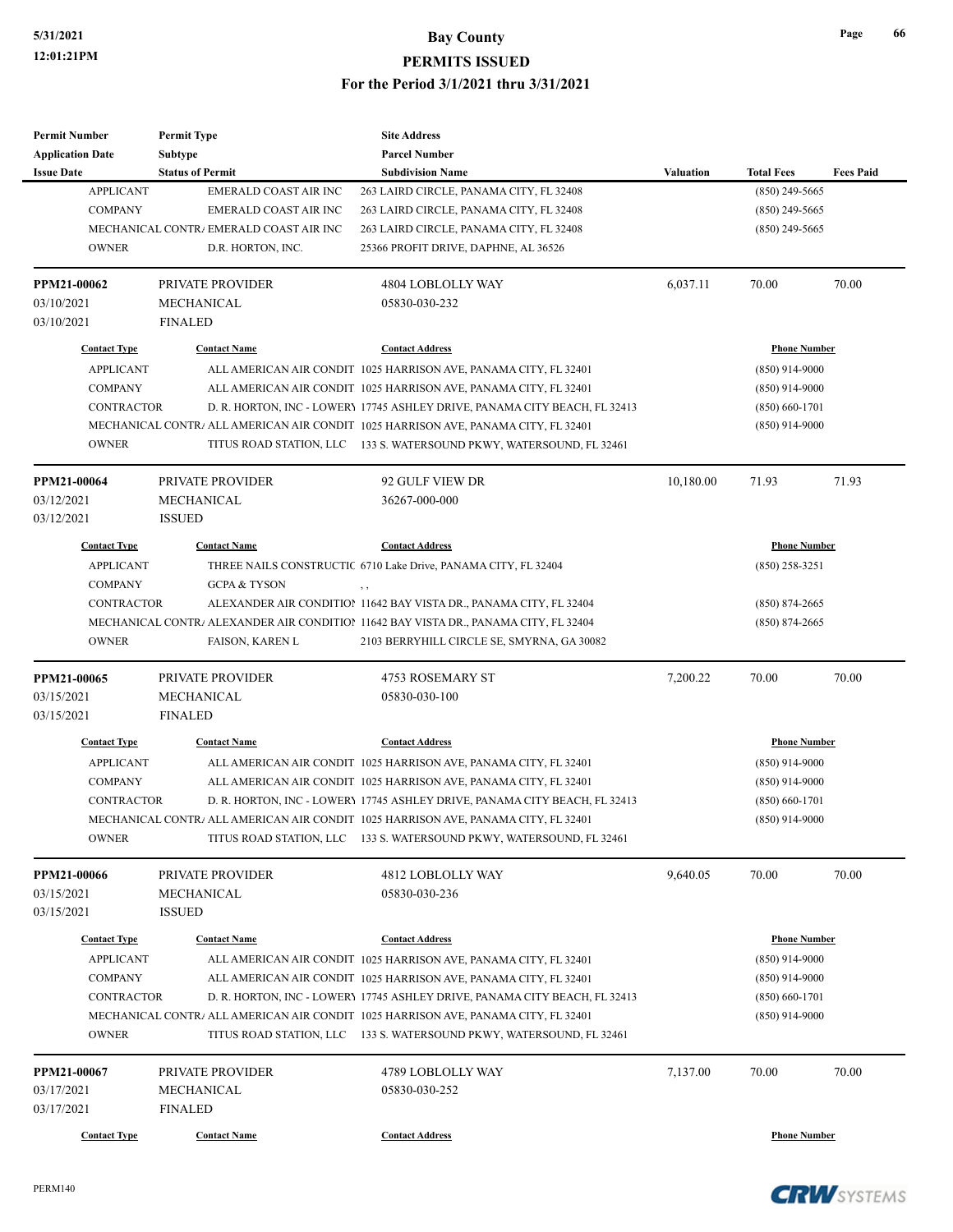| <b>Subtype</b><br><b>Parcel Number</b><br><b>Application Date</b><br><b>Issue Date</b><br><b>Status of Permit</b><br><b>Subdivision Name</b><br><b>Valuation</b><br><b>Total Fees</b><br><b>Fees Paid</b><br><b>APPLICANT</b><br>ALL AMERICAN AIR CONDIT 1025 HARRISON AVE, PANAMA CITY, FL 32401<br>$(850)$ 914-9000<br><b>COMPANY</b><br>ALL AMERICAN AIR CONDIT 1025 HARRISON AVE, PANAMA CITY, FL 32401<br>$(850)$ 914-9000<br><b>CONTRACTOR</b><br>D. R. HORTON, INC - LOWERY 17745 ASHLEY DRIVE, PANAMA CITY BEACH, FL 32413<br>$(850) 660 - 1701$<br>MECHANICAL CONTRA ALL AMERICAN AIR CONDIT 1025 HARRISON AVE, PANAMA CITY, FL 32401<br>$(850)$ 914-9000<br><b>OWNER</b><br>TITUS ROAD STATION, LLC 133 S. WATERSOUND PKWY, WATERSOUND, FL 32461<br>71.93<br>71.93<br>PPM21-00068<br>PRIVATE PROVIDER<br>322 EMERALD COVE ST<br>4,000.00<br>03/17/2021<br>MECHANICAL<br>27541-500-060<br><b>FINALED</b><br>03/17/2021<br><b>Contact Type</b><br><b>Contact Name</b><br><b>Contact Address</b><br><b>Phone Number</b><br><b>APPLICANT</b><br><b>EMERALD COAST AIR INC</b><br>263 LAIRD CIRCLE, PANAMA CITY, FL 32408<br>$(850)$ 249-5665<br><b>COMPANY</b><br><b>EMERALD COAST AIR INC</b><br>263 LAIRD CIRCLE, PANAMA CITY, FL 32408<br>$(850)$ 249-5665<br>MECHANICAL CONTR. EMERALD COAST AIR INC<br>263 LAIRD CIRCLE, PANAMA CITY, FL 32408<br>$(850)$ 249-5665<br><b>OWNER</b><br>D.R. HORTON, INC.<br>25366 PROFIT DRIVE, DAPHNE, AL 36526<br>PPM21-00069<br>PRIVATE PROVIDER<br>4,000.00<br>71.93<br>71.93<br>326 EMERALD COVE ST<br>03/17/2021<br>27541-500-062<br>MECHANICAL<br>03/17/2021<br><b>ISSUED</b><br><b>Contact Type</b><br><b>Contact Name</b><br><b>Contact Address</b><br><b>Phone Number</b><br><b>APPLICANT</b><br><b>EMERALD COAST AIR INC</b><br>263 LAIRD CIRCLE, PANAMA CITY, FL 32408<br>$(850)$ 249-5665<br><b>COMPANY</b><br>EMERALD COAST AIR INC<br>263 LAIRD CIRCLE, PANAMA CITY, FL 32408<br>$(850)$ 249-5665<br><b>CONTRACTOR</b><br>D. R. HORTON, INC - LOWERY 17745 ASHLEY DRIVE, PANAMA CITY BEACH, FL 32413<br>$(850) 660 - 1701$<br>MECHANICAL CONTR/ EMERALD COAST AIR INC<br>263 LAIRD CIRCLE, PANAMA CITY, FL 32408<br>$(850)$ 249-5665<br><b>OWNER</b><br>D.R. HORTON, INC.<br>25366 PROFIT DRIVE, DAPHNE, AL 36526<br>PPM21-00070<br>PRIVATE PROVIDER<br>4809 LOBLOLLY WAY<br>6,016.00<br>70.00<br>70.00<br>03/19/2021<br>MECHANICAL<br>05830-030-242<br>03/19/2021<br><b>FINALED</b><br><b>Contact Type</b><br><b>Contact Name</b><br><b>Phone Number</b><br><b>Contact Address</b><br><b>APPLICANT</b><br>ALL AMERICAN AIR CONDIT 1025 HARRISON AVE, PANAMA CITY, FL 32401<br>$(850)$ 914-9000<br><b>CONTRACTOR</b><br>ALL AMERICAN AIR CONDIT 1025 HARRISON AVE, PANAMA CITY, FL 32401<br>$(850)$ 914-9000<br><b>OWNER</b><br>D.R. HORTON, INC.<br>25366 POFIT DRIVE, DAPHNE, AL 36526<br>PPM21-00071<br>PRIVATE PROVIDER<br>4741 ROSEMARY ST<br>7,200.00<br>70.00<br>70.00<br>03/20/2021<br><b>MECHANICAL</b><br>05830-030-106<br>03/20/2021<br><b>ISSUED</b><br><b>Contact Type</b><br><b>Contact Name</b><br><b>Contact Address</b><br><b>Phone Number</b><br><b>APPLICANT</b><br>ALL AMERICAN AIR CONDIT 1025 HARRISON AVE, PANAMA CITY, FL 32401<br>$(850)$ 914-9000<br><b>CONTRACTOR</b><br>ALL AMERICAN AIR CONDIT 1025 HARRISON AVE, PANAMA CITY, FL 32401<br>$(850)$ 914-9000<br><b>OWNER</b><br>TITUS ROAD STATION, LLC 133 S. WATERSOUND PKWY, WATERSOUND, FL 32461<br>70.00<br>PRIVATE PROVIDER<br>4748 ROSEMARY ST<br>7,200.00<br>70.00<br>PPM21-00072<br>03/20/2021<br>MECHANICAL<br>05830-030-082<br>03/20/2021<br><b>FINALED</b><br><b>Contact Name</b><br><b>Contact Type</b><br><b>Contact Address</b><br><b>Phone Number</b><br><b>APPLICANT</b><br>ALL AMERICAN AIR CONDIT 1025 HARRISON AVE, PANAMA CITY, FL 32401<br>$(850)$ 914-9000<br><b>COMPANY</b><br>D. R. HORTON, INC - LOWERY 17745 ASHLEY DRIVE, PANAMA CITY BEACH, FL 32413<br>$(850) 660 - 1701$<br>CONTRACTOR<br>ALL AMERICAN AIR CONDIT 1025 HARRISON AVE, PANAMA CITY, FL 32401<br>$(850)$ 914-9000<br>MECHANICAL CONTRA ALL AMERICAN AIR CONDIT 1025 HARRISON AVE, PANAMA CITY, FL 32401<br>$(850)$ 914-9000<br><b>OWNER</b><br>TITUS ROAD STATION, LLC 133 S. WATERSOUND PKWY, WATERSOUND, FL 32461 | <b>Permit Number</b> | <b>Permit Type</b> | <b>Site Address</b> |  |  |  |
|-----------------------------------------------------------------------------------------------------------------------------------------------------------------------------------------------------------------------------------------------------------------------------------------------------------------------------------------------------------------------------------------------------------------------------------------------------------------------------------------------------------------------------------------------------------------------------------------------------------------------------------------------------------------------------------------------------------------------------------------------------------------------------------------------------------------------------------------------------------------------------------------------------------------------------------------------------------------------------------------------------------------------------------------------------------------------------------------------------------------------------------------------------------------------------------------------------------------------------------------------------------------------------------------------------------------------------------------------------------------------------------------------------------------------------------------------------------------------------------------------------------------------------------------------------------------------------------------------------------------------------------------------------------------------------------------------------------------------------------------------------------------------------------------------------------------------------------------------------------------------------------------------------------------------------------------------------------------------------------------------------------------------------------------------------------------------------------------------------------------------------------------------------------------------------------------------------------------------------------------------------------------------------------------------------------------------------------------------------------------------------------------------------------------------------------------------------------------------------------------------------------------------------------------------------------------------------------------------------------------------------------------------------------------------------------------------------------------------------------------------------------------------------------------------------------------------------------------------------------------------------------------------------------------------------------------------------------------------------------------------------------------------------------------------------------------------------------------------------------------------------------------------------------------------------------------------------------------------------------------------------------------------------------------------------------------------------------------------------------------------------------------------------------------------------------------------------------------------------------------------------------------------------------------------------------------------------------------------------------------------------------------------------------------------------------------------------------------------------------------------------------------------------------------------------------------------------------------------------------------------------------------------------------------------------------------------------------------------------------------------------------------------------------------------------------------------------------------------------------------------------------------------------------------------------------------------------------------------------------------------------|----------------------|--------------------|---------------------|--|--|--|
|                                                                                                                                                                                                                                                                                                                                                                                                                                                                                                                                                                                                                                                                                                                                                                                                                                                                                                                                                                                                                                                                                                                                                                                                                                                                                                                                                                                                                                                                                                                                                                                                                                                                                                                                                                                                                                                                                                                                                                                                                                                                                                                                                                                                                                                                                                                                                                                                                                                                                                                                                                                                                                                                                                                                                                                                                                                                                                                                                                                                                                                                                                                                                                                                                                                                                                                                                                                                                                                                                                                                                                                                                                                                                                                                                                                                                                                                                                                                                                                                                                                                                                                                                                                                                                                     |                      |                    |                     |  |  |  |
|                                                                                                                                                                                                                                                                                                                                                                                                                                                                                                                                                                                                                                                                                                                                                                                                                                                                                                                                                                                                                                                                                                                                                                                                                                                                                                                                                                                                                                                                                                                                                                                                                                                                                                                                                                                                                                                                                                                                                                                                                                                                                                                                                                                                                                                                                                                                                                                                                                                                                                                                                                                                                                                                                                                                                                                                                                                                                                                                                                                                                                                                                                                                                                                                                                                                                                                                                                                                                                                                                                                                                                                                                                                                                                                                                                                                                                                                                                                                                                                                                                                                                                                                                                                                                                                     |                      |                    |                     |  |  |  |
|                                                                                                                                                                                                                                                                                                                                                                                                                                                                                                                                                                                                                                                                                                                                                                                                                                                                                                                                                                                                                                                                                                                                                                                                                                                                                                                                                                                                                                                                                                                                                                                                                                                                                                                                                                                                                                                                                                                                                                                                                                                                                                                                                                                                                                                                                                                                                                                                                                                                                                                                                                                                                                                                                                                                                                                                                                                                                                                                                                                                                                                                                                                                                                                                                                                                                                                                                                                                                                                                                                                                                                                                                                                                                                                                                                                                                                                                                                                                                                                                                                                                                                                                                                                                                                                     |                      |                    |                     |  |  |  |
|                                                                                                                                                                                                                                                                                                                                                                                                                                                                                                                                                                                                                                                                                                                                                                                                                                                                                                                                                                                                                                                                                                                                                                                                                                                                                                                                                                                                                                                                                                                                                                                                                                                                                                                                                                                                                                                                                                                                                                                                                                                                                                                                                                                                                                                                                                                                                                                                                                                                                                                                                                                                                                                                                                                                                                                                                                                                                                                                                                                                                                                                                                                                                                                                                                                                                                                                                                                                                                                                                                                                                                                                                                                                                                                                                                                                                                                                                                                                                                                                                                                                                                                                                                                                                                                     |                      |                    |                     |  |  |  |
|                                                                                                                                                                                                                                                                                                                                                                                                                                                                                                                                                                                                                                                                                                                                                                                                                                                                                                                                                                                                                                                                                                                                                                                                                                                                                                                                                                                                                                                                                                                                                                                                                                                                                                                                                                                                                                                                                                                                                                                                                                                                                                                                                                                                                                                                                                                                                                                                                                                                                                                                                                                                                                                                                                                                                                                                                                                                                                                                                                                                                                                                                                                                                                                                                                                                                                                                                                                                                                                                                                                                                                                                                                                                                                                                                                                                                                                                                                                                                                                                                                                                                                                                                                                                                                                     |                      |                    |                     |  |  |  |
|                                                                                                                                                                                                                                                                                                                                                                                                                                                                                                                                                                                                                                                                                                                                                                                                                                                                                                                                                                                                                                                                                                                                                                                                                                                                                                                                                                                                                                                                                                                                                                                                                                                                                                                                                                                                                                                                                                                                                                                                                                                                                                                                                                                                                                                                                                                                                                                                                                                                                                                                                                                                                                                                                                                                                                                                                                                                                                                                                                                                                                                                                                                                                                                                                                                                                                                                                                                                                                                                                                                                                                                                                                                                                                                                                                                                                                                                                                                                                                                                                                                                                                                                                                                                                                                     |                      |                    |                     |  |  |  |
|                                                                                                                                                                                                                                                                                                                                                                                                                                                                                                                                                                                                                                                                                                                                                                                                                                                                                                                                                                                                                                                                                                                                                                                                                                                                                                                                                                                                                                                                                                                                                                                                                                                                                                                                                                                                                                                                                                                                                                                                                                                                                                                                                                                                                                                                                                                                                                                                                                                                                                                                                                                                                                                                                                                                                                                                                                                                                                                                                                                                                                                                                                                                                                                                                                                                                                                                                                                                                                                                                                                                                                                                                                                                                                                                                                                                                                                                                                                                                                                                                                                                                                                                                                                                                                                     |                      |                    |                     |  |  |  |
|                                                                                                                                                                                                                                                                                                                                                                                                                                                                                                                                                                                                                                                                                                                                                                                                                                                                                                                                                                                                                                                                                                                                                                                                                                                                                                                                                                                                                                                                                                                                                                                                                                                                                                                                                                                                                                                                                                                                                                                                                                                                                                                                                                                                                                                                                                                                                                                                                                                                                                                                                                                                                                                                                                                                                                                                                                                                                                                                                                                                                                                                                                                                                                                                                                                                                                                                                                                                                                                                                                                                                                                                                                                                                                                                                                                                                                                                                                                                                                                                                                                                                                                                                                                                                                                     |                      |                    |                     |  |  |  |
|                                                                                                                                                                                                                                                                                                                                                                                                                                                                                                                                                                                                                                                                                                                                                                                                                                                                                                                                                                                                                                                                                                                                                                                                                                                                                                                                                                                                                                                                                                                                                                                                                                                                                                                                                                                                                                                                                                                                                                                                                                                                                                                                                                                                                                                                                                                                                                                                                                                                                                                                                                                                                                                                                                                                                                                                                                                                                                                                                                                                                                                                                                                                                                                                                                                                                                                                                                                                                                                                                                                                                                                                                                                                                                                                                                                                                                                                                                                                                                                                                                                                                                                                                                                                                                                     |                      |                    |                     |  |  |  |
|                                                                                                                                                                                                                                                                                                                                                                                                                                                                                                                                                                                                                                                                                                                                                                                                                                                                                                                                                                                                                                                                                                                                                                                                                                                                                                                                                                                                                                                                                                                                                                                                                                                                                                                                                                                                                                                                                                                                                                                                                                                                                                                                                                                                                                                                                                                                                                                                                                                                                                                                                                                                                                                                                                                                                                                                                                                                                                                                                                                                                                                                                                                                                                                                                                                                                                                                                                                                                                                                                                                                                                                                                                                                                                                                                                                                                                                                                                                                                                                                                                                                                                                                                                                                                                                     |                      |                    |                     |  |  |  |
|                                                                                                                                                                                                                                                                                                                                                                                                                                                                                                                                                                                                                                                                                                                                                                                                                                                                                                                                                                                                                                                                                                                                                                                                                                                                                                                                                                                                                                                                                                                                                                                                                                                                                                                                                                                                                                                                                                                                                                                                                                                                                                                                                                                                                                                                                                                                                                                                                                                                                                                                                                                                                                                                                                                                                                                                                                                                                                                                                                                                                                                                                                                                                                                                                                                                                                                                                                                                                                                                                                                                                                                                                                                                                                                                                                                                                                                                                                                                                                                                                                                                                                                                                                                                                                                     |                      |                    |                     |  |  |  |
|                                                                                                                                                                                                                                                                                                                                                                                                                                                                                                                                                                                                                                                                                                                                                                                                                                                                                                                                                                                                                                                                                                                                                                                                                                                                                                                                                                                                                                                                                                                                                                                                                                                                                                                                                                                                                                                                                                                                                                                                                                                                                                                                                                                                                                                                                                                                                                                                                                                                                                                                                                                                                                                                                                                                                                                                                                                                                                                                                                                                                                                                                                                                                                                                                                                                                                                                                                                                                                                                                                                                                                                                                                                                                                                                                                                                                                                                                                                                                                                                                                                                                                                                                                                                                                                     |                      |                    |                     |  |  |  |
|                                                                                                                                                                                                                                                                                                                                                                                                                                                                                                                                                                                                                                                                                                                                                                                                                                                                                                                                                                                                                                                                                                                                                                                                                                                                                                                                                                                                                                                                                                                                                                                                                                                                                                                                                                                                                                                                                                                                                                                                                                                                                                                                                                                                                                                                                                                                                                                                                                                                                                                                                                                                                                                                                                                                                                                                                                                                                                                                                                                                                                                                                                                                                                                                                                                                                                                                                                                                                                                                                                                                                                                                                                                                                                                                                                                                                                                                                                                                                                                                                                                                                                                                                                                                                                                     |                      |                    |                     |  |  |  |
|                                                                                                                                                                                                                                                                                                                                                                                                                                                                                                                                                                                                                                                                                                                                                                                                                                                                                                                                                                                                                                                                                                                                                                                                                                                                                                                                                                                                                                                                                                                                                                                                                                                                                                                                                                                                                                                                                                                                                                                                                                                                                                                                                                                                                                                                                                                                                                                                                                                                                                                                                                                                                                                                                                                                                                                                                                                                                                                                                                                                                                                                                                                                                                                                                                                                                                                                                                                                                                                                                                                                                                                                                                                                                                                                                                                                                                                                                                                                                                                                                                                                                                                                                                                                                                                     |                      |                    |                     |  |  |  |
|                                                                                                                                                                                                                                                                                                                                                                                                                                                                                                                                                                                                                                                                                                                                                                                                                                                                                                                                                                                                                                                                                                                                                                                                                                                                                                                                                                                                                                                                                                                                                                                                                                                                                                                                                                                                                                                                                                                                                                                                                                                                                                                                                                                                                                                                                                                                                                                                                                                                                                                                                                                                                                                                                                                                                                                                                                                                                                                                                                                                                                                                                                                                                                                                                                                                                                                                                                                                                                                                                                                                                                                                                                                                                                                                                                                                                                                                                                                                                                                                                                                                                                                                                                                                                                                     |                      |                    |                     |  |  |  |
|                                                                                                                                                                                                                                                                                                                                                                                                                                                                                                                                                                                                                                                                                                                                                                                                                                                                                                                                                                                                                                                                                                                                                                                                                                                                                                                                                                                                                                                                                                                                                                                                                                                                                                                                                                                                                                                                                                                                                                                                                                                                                                                                                                                                                                                                                                                                                                                                                                                                                                                                                                                                                                                                                                                                                                                                                                                                                                                                                                                                                                                                                                                                                                                                                                                                                                                                                                                                                                                                                                                                                                                                                                                                                                                                                                                                                                                                                                                                                                                                                                                                                                                                                                                                                                                     |                      |                    |                     |  |  |  |
|                                                                                                                                                                                                                                                                                                                                                                                                                                                                                                                                                                                                                                                                                                                                                                                                                                                                                                                                                                                                                                                                                                                                                                                                                                                                                                                                                                                                                                                                                                                                                                                                                                                                                                                                                                                                                                                                                                                                                                                                                                                                                                                                                                                                                                                                                                                                                                                                                                                                                                                                                                                                                                                                                                                                                                                                                                                                                                                                                                                                                                                                                                                                                                                                                                                                                                                                                                                                                                                                                                                                                                                                                                                                                                                                                                                                                                                                                                                                                                                                                                                                                                                                                                                                                                                     |                      |                    |                     |  |  |  |
|                                                                                                                                                                                                                                                                                                                                                                                                                                                                                                                                                                                                                                                                                                                                                                                                                                                                                                                                                                                                                                                                                                                                                                                                                                                                                                                                                                                                                                                                                                                                                                                                                                                                                                                                                                                                                                                                                                                                                                                                                                                                                                                                                                                                                                                                                                                                                                                                                                                                                                                                                                                                                                                                                                                                                                                                                                                                                                                                                                                                                                                                                                                                                                                                                                                                                                                                                                                                                                                                                                                                                                                                                                                                                                                                                                                                                                                                                                                                                                                                                                                                                                                                                                                                                                                     |                      |                    |                     |  |  |  |
|                                                                                                                                                                                                                                                                                                                                                                                                                                                                                                                                                                                                                                                                                                                                                                                                                                                                                                                                                                                                                                                                                                                                                                                                                                                                                                                                                                                                                                                                                                                                                                                                                                                                                                                                                                                                                                                                                                                                                                                                                                                                                                                                                                                                                                                                                                                                                                                                                                                                                                                                                                                                                                                                                                                                                                                                                                                                                                                                                                                                                                                                                                                                                                                                                                                                                                                                                                                                                                                                                                                                                                                                                                                                                                                                                                                                                                                                                                                                                                                                                                                                                                                                                                                                                                                     |                      |                    |                     |  |  |  |
|                                                                                                                                                                                                                                                                                                                                                                                                                                                                                                                                                                                                                                                                                                                                                                                                                                                                                                                                                                                                                                                                                                                                                                                                                                                                                                                                                                                                                                                                                                                                                                                                                                                                                                                                                                                                                                                                                                                                                                                                                                                                                                                                                                                                                                                                                                                                                                                                                                                                                                                                                                                                                                                                                                                                                                                                                                                                                                                                                                                                                                                                                                                                                                                                                                                                                                                                                                                                                                                                                                                                                                                                                                                                                                                                                                                                                                                                                                                                                                                                                                                                                                                                                                                                                                                     |                      |                    |                     |  |  |  |
|                                                                                                                                                                                                                                                                                                                                                                                                                                                                                                                                                                                                                                                                                                                                                                                                                                                                                                                                                                                                                                                                                                                                                                                                                                                                                                                                                                                                                                                                                                                                                                                                                                                                                                                                                                                                                                                                                                                                                                                                                                                                                                                                                                                                                                                                                                                                                                                                                                                                                                                                                                                                                                                                                                                                                                                                                                                                                                                                                                                                                                                                                                                                                                                                                                                                                                                                                                                                                                                                                                                                                                                                                                                                                                                                                                                                                                                                                                                                                                                                                                                                                                                                                                                                                                                     |                      |                    |                     |  |  |  |
|                                                                                                                                                                                                                                                                                                                                                                                                                                                                                                                                                                                                                                                                                                                                                                                                                                                                                                                                                                                                                                                                                                                                                                                                                                                                                                                                                                                                                                                                                                                                                                                                                                                                                                                                                                                                                                                                                                                                                                                                                                                                                                                                                                                                                                                                                                                                                                                                                                                                                                                                                                                                                                                                                                                                                                                                                                                                                                                                                                                                                                                                                                                                                                                                                                                                                                                                                                                                                                                                                                                                                                                                                                                                                                                                                                                                                                                                                                                                                                                                                                                                                                                                                                                                                                                     |                      |                    |                     |  |  |  |
|                                                                                                                                                                                                                                                                                                                                                                                                                                                                                                                                                                                                                                                                                                                                                                                                                                                                                                                                                                                                                                                                                                                                                                                                                                                                                                                                                                                                                                                                                                                                                                                                                                                                                                                                                                                                                                                                                                                                                                                                                                                                                                                                                                                                                                                                                                                                                                                                                                                                                                                                                                                                                                                                                                                                                                                                                                                                                                                                                                                                                                                                                                                                                                                                                                                                                                                                                                                                                                                                                                                                                                                                                                                                                                                                                                                                                                                                                                                                                                                                                                                                                                                                                                                                                                                     |                      |                    |                     |  |  |  |
|                                                                                                                                                                                                                                                                                                                                                                                                                                                                                                                                                                                                                                                                                                                                                                                                                                                                                                                                                                                                                                                                                                                                                                                                                                                                                                                                                                                                                                                                                                                                                                                                                                                                                                                                                                                                                                                                                                                                                                                                                                                                                                                                                                                                                                                                                                                                                                                                                                                                                                                                                                                                                                                                                                                                                                                                                                                                                                                                                                                                                                                                                                                                                                                                                                                                                                                                                                                                                                                                                                                                                                                                                                                                                                                                                                                                                                                                                                                                                                                                                                                                                                                                                                                                                                                     |                      |                    |                     |  |  |  |
|                                                                                                                                                                                                                                                                                                                                                                                                                                                                                                                                                                                                                                                                                                                                                                                                                                                                                                                                                                                                                                                                                                                                                                                                                                                                                                                                                                                                                                                                                                                                                                                                                                                                                                                                                                                                                                                                                                                                                                                                                                                                                                                                                                                                                                                                                                                                                                                                                                                                                                                                                                                                                                                                                                                                                                                                                                                                                                                                                                                                                                                                                                                                                                                                                                                                                                                                                                                                                                                                                                                                                                                                                                                                                                                                                                                                                                                                                                                                                                                                                                                                                                                                                                                                                                                     |                      |                    |                     |  |  |  |
|                                                                                                                                                                                                                                                                                                                                                                                                                                                                                                                                                                                                                                                                                                                                                                                                                                                                                                                                                                                                                                                                                                                                                                                                                                                                                                                                                                                                                                                                                                                                                                                                                                                                                                                                                                                                                                                                                                                                                                                                                                                                                                                                                                                                                                                                                                                                                                                                                                                                                                                                                                                                                                                                                                                                                                                                                                                                                                                                                                                                                                                                                                                                                                                                                                                                                                                                                                                                                                                                                                                                                                                                                                                                                                                                                                                                                                                                                                                                                                                                                                                                                                                                                                                                                                                     |                      |                    |                     |  |  |  |
|                                                                                                                                                                                                                                                                                                                                                                                                                                                                                                                                                                                                                                                                                                                                                                                                                                                                                                                                                                                                                                                                                                                                                                                                                                                                                                                                                                                                                                                                                                                                                                                                                                                                                                                                                                                                                                                                                                                                                                                                                                                                                                                                                                                                                                                                                                                                                                                                                                                                                                                                                                                                                                                                                                                                                                                                                                                                                                                                                                                                                                                                                                                                                                                                                                                                                                                                                                                                                                                                                                                                                                                                                                                                                                                                                                                                                                                                                                                                                                                                                                                                                                                                                                                                                                                     |                      |                    |                     |  |  |  |
|                                                                                                                                                                                                                                                                                                                                                                                                                                                                                                                                                                                                                                                                                                                                                                                                                                                                                                                                                                                                                                                                                                                                                                                                                                                                                                                                                                                                                                                                                                                                                                                                                                                                                                                                                                                                                                                                                                                                                                                                                                                                                                                                                                                                                                                                                                                                                                                                                                                                                                                                                                                                                                                                                                                                                                                                                                                                                                                                                                                                                                                                                                                                                                                                                                                                                                                                                                                                                                                                                                                                                                                                                                                                                                                                                                                                                                                                                                                                                                                                                                                                                                                                                                                                                                                     |                      |                    |                     |  |  |  |
|                                                                                                                                                                                                                                                                                                                                                                                                                                                                                                                                                                                                                                                                                                                                                                                                                                                                                                                                                                                                                                                                                                                                                                                                                                                                                                                                                                                                                                                                                                                                                                                                                                                                                                                                                                                                                                                                                                                                                                                                                                                                                                                                                                                                                                                                                                                                                                                                                                                                                                                                                                                                                                                                                                                                                                                                                                                                                                                                                                                                                                                                                                                                                                                                                                                                                                                                                                                                                                                                                                                                                                                                                                                                                                                                                                                                                                                                                                                                                                                                                                                                                                                                                                                                                                                     |                      |                    |                     |  |  |  |
|                                                                                                                                                                                                                                                                                                                                                                                                                                                                                                                                                                                                                                                                                                                                                                                                                                                                                                                                                                                                                                                                                                                                                                                                                                                                                                                                                                                                                                                                                                                                                                                                                                                                                                                                                                                                                                                                                                                                                                                                                                                                                                                                                                                                                                                                                                                                                                                                                                                                                                                                                                                                                                                                                                                                                                                                                                                                                                                                                                                                                                                                                                                                                                                                                                                                                                                                                                                                                                                                                                                                                                                                                                                                                                                                                                                                                                                                                                                                                                                                                                                                                                                                                                                                                                                     |                      |                    |                     |  |  |  |
|                                                                                                                                                                                                                                                                                                                                                                                                                                                                                                                                                                                                                                                                                                                                                                                                                                                                                                                                                                                                                                                                                                                                                                                                                                                                                                                                                                                                                                                                                                                                                                                                                                                                                                                                                                                                                                                                                                                                                                                                                                                                                                                                                                                                                                                                                                                                                                                                                                                                                                                                                                                                                                                                                                                                                                                                                                                                                                                                                                                                                                                                                                                                                                                                                                                                                                                                                                                                                                                                                                                                                                                                                                                                                                                                                                                                                                                                                                                                                                                                                                                                                                                                                                                                                                                     |                      |                    |                     |  |  |  |
|                                                                                                                                                                                                                                                                                                                                                                                                                                                                                                                                                                                                                                                                                                                                                                                                                                                                                                                                                                                                                                                                                                                                                                                                                                                                                                                                                                                                                                                                                                                                                                                                                                                                                                                                                                                                                                                                                                                                                                                                                                                                                                                                                                                                                                                                                                                                                                                                                                                                                                                                                                                                                                                                                                                                                                                                                                                                                                                                                                                                                                                                                                                                                                                                                                                                                                                                                                                                                                                                                                                                                                                                                                                                                                                                                                                                                                                                                                                                                                                                                                                                                                                                                                                                                                                     |                      |                    |                     |  |  |  |
|                                                                                                                                                                                                                                                                                                                                                                                                                                                                                                                                                                                                                                                                                                                                                                                                                                                                                                                                                                                                                                                                                                                                                                                                                                                                                                                                                                                                                                                                                                                                                                                                                                                                                                                                                                                                                                                                                                                                                                                                                                                                                                                                                                                                                                                                                                                                                                                                                                                                                                                                                                                                                                                                                                                                                                                                                                                                                                                                                                                                                                                                                                                                                                                                                                                                                                                                                                                                                                                                                                                                                                                                                                                                                                                                                                                                                                                                                                                                                                                                                                                                                                                                                                                                                                                     |                      |                    |                     |  |  |  |
|                                                                                                                                                                                                                                                                                                                                                                                                                                                                                                                                                                                                                                                                                                                                                                                                                                                                                                                                                                                                                                                                                                                                                                                                                                                                                                                                                                                                                                                                                                                                                                                                                                                                                                                                                                                                                                                                                                                                                                                                                                                                                                                                                                                                                                                                                                                                                                                                                                                                                                                                                                                                                                                                                                                                                                                                                                                                                                                                                                                                                                                                                                                                                                                                                                                                                                                                                                                                                                                                                                                                                                                                                                                                                                                                                                                                                                                                                                                                                                                                                                                                                                                                                                                                                                                     |                      |                    |                     |  |  |  |
|                                                                                                                                                                                                                                                                                                                                                                                                                                                                                                                                                                                                                                                                                                                                                                                                                                                                                                                                                                                                                                                                                                                                                                                                                                                                                                                                                                                                                                                                                                                                                                                                                                                                                                                                                                                                                                                                                                                                                                                                                                                                                                                                                                                                                                                                                                                                                                                                                                                                                                                                                                                                                                                                                                                                                                                                                                                                                                                                                                                                                                                                                                                                                                                                                                                                                                                                                                                                                                                                                                                                                                                                                                                                                                                                                                                                                                                                                                                                                                                                                                                                                                                                                                                                                                                     |                      |                    |                     |  |  |  |
|                                                                                                                                                                                                                                                                                                                                                                                                                                                                                                                                                                                                                                                                                                                                                                                                                                                                                                                                                                                                                                                                                                                                                                                                                                                                                                                                                                                                                                                                                                                                                                                                                                                                                                                                                                                                                                                                                                                                                                                                                                                                                                                                                                                                                                                                                                                                                                                                                                                                                                                                                                                                                                                                                                                                                                                                                                                                                                                                                                                                                                                                                                                                                                                                                                                                                                                                                                                                                                                                                                                                                                                                                                                                                                                                                                                                                                                                                                                                                                                                                                                                                                                                                                                                                                                     |                      |                    |                     |  |  |  |
|                                                                                                                                                                                                                                                                                                                                                                                                                                                                                                                                                                                                                                                                                                                                                                                                                                                                                                                                                                                                                                                                                                                                                                                                                                                                                                                                                                                                                                                                                                                                                                                                                                                                                                                                                                                                                                                                                                                                                                                                                                                                                                                                                                                                                                                                                                                                                                                                                                                                                                                                                                                                                                                                                                                                                                                                                                                                                                                                                                                                                                                                                                                                                                                                                                                                                                                                                                                                                                                                                                                                                                                                                                                                                                                                                                                                                                                                                                                                                                                                                                                                                                                                                                                                                                                     |                      |                    |                     |  |  |  |
|                                                                                                                                                                                                                                                                                                                                                                                                                                                                                                                                                                                                                                                                                                                                                                                                                                                                                                                                                                                                                                                                                                                                                                                                                                                                                                                                                                                                                                                                                                                                                                                                                                                                                                                                                                                                                                                                                                                                                                                                                                                                                                                                                                                                                                                                                                                                                                                                                                                                                                                                                                                                                                                                                                                                                                                                                                                                                                                                                                                                                                                                                                                                                                                                                                                                                                                                                                                                                                                                                                                                                                                                                                                                                                                                                                                                                                                                                                                                                                                                                                                                                                                                                                                                                                                     |                      |                    |                     |  |  |  |
|                                                                                                                                                                                                                                                                                                                                                                                                                                                                                                                                                                                                                                                                                                                                                                                                                                                                                                                                                                                                                                                                                                                                                                                                                                                                                                                                                                                                                                                                                                                                                                                                                                                                                                                                                                                                                                                                                                                                                                                                                                                                                                                                                                                                                                                                                                                                                                                                                                                                                                                                                                                                                                                                                                                                                                                                                                                                                                                                                                                                                                                                                                                                                                                                                                                                                                                                                                                                                                                                                                                                                                                                                                                                                                                                                                                                                                                                                                                                                                                                                                                                                                                                                                                                                                                     |                      |                    |                     |  |  |  |
|                                                                                                                                                                                                                                                                                                                                                                                                                                                                                                                                                                                                                                                                                                                                                                                                                                                                                                                                                                                                                                                                                                                                                                                                                                                                                                                                                                                                                                                                                                                                                                                                                                                                                                                                                                                                                                                                                                                                                                                                                                                                                                                                                                                                                                                                                                                                                                                                                                                                                                                                                                                                                                                                                                                                                                                                                                                                                                                                                                                                                                                                                                                                                                                                                                                                                                                                                                                                                                                                                                                                                                                                                                                                                                                                                                                                                                                                                                                                                                                                                                                                                                                                                                                                                                                     |                      |                    |                     |  |  |  |
|                                                                                                                                                                                                                                                                                                                                                                                                                                                                                                                                                                                                                                                                                                                                                                                                                                                                                                                                                                                                                                                                                                                                                                                                                                                                                                                                                                                                                                                                                                                                                                                                                                                                                                                                                                                                                                                                                                                                                                                                                                                                                                                                                                                                                                                                                                                                                                                                                                                                                                                                                                                                                                                                                                                                                                                                                                                                                                                                                                                                                                                                                                                                                                                                                                                                                                                                                                                                                                                                                                                                                                                                                                                                                                                                                                                                                                                                                                                                                                                                                                                                                                                                                                                                                                                     |                      |                    |                     |  |  |  |
|                                                                                                                                                                                                                                                                                                                                                                                                                                                                                                                                                                                                                                                                                                                                                                                                                                                                                                                                                                                                                                                                                                                                                                                                                                                                                                                                                                                                                                                                                                                                                                                                                                                                                                                                                                                                                                                                                                                                                                                                                                                                                                                                                                                                                                                                                                                                                                                                                                                                                                                                                                                                                                                                                                                                                                                                                                                                                                                                                                                                                                                                                                                                                                                                                                                                                                                                                                                                                                                                                                                                                                                                                                                                                                                                                                                                                                                                                                                                                                                                                                                                                                                                                                                                                                                     |                      |                    |                     |  |  |  |
|                                                                                                                                                                                                                                                                                                                                                                                                                                                                                                                                                                                                                                                                                                                                                                                                                                                                                                                                                                                                                                                                                                                                                                                                                                                                                                                                                                                                                                                                                                                                                                                                                                                                                                                                                                                                                                                                                                                                                                                                                                                                                                                                                                                                                                                                                                                                                                                                                                                                                                                                                                                                                                                                                                                                                                                                                                                                                                                                                                                                                                                                                                                                                                                                                                                                                                                                                                                                                                                                                                                                                                                                                                                                                                                                                                                                                                                                                                                                                                                                                                                                                                                                                                                                                                                     |                      |                    |                     |  |  |  |
|                                                                                                                                                                                                                                                                                                                                                                                                                                                                                                                                                                                                                                                                                                                                                                                                                                                                                                                                                                                                                                                                                                                                                                                                                                                                                                                                                                                                                                                                                                                                                                                                                                                                                                                                                                                                                                                                                                                                                                                                                                                                                                                                                                                                                                                                                                                                                                                                                                                                                                                                                                                                                                                                                                                                                                                                                                                                                                                                                                                                                                                                                                                                                                                                                                                                                                                                                                                                                                                                                                                                                                                                                                                                                                                                                                                                                                                                                                                                                                                                                                                                                                                                                                                                                                                     |                      |                    |                     |  |  |  |
|                                                                                                                                                                                                                                                                                                                                                                                                                                                                                                                                                                                                                                                                                                                                                                                                                                                                                                                                                                                                                                                                                                                                                                                                                                                                                                                                                                                                                                                                                                                                                                                                                                                                                                                                                                                                                                                                                                                                                                                                                                                                                                                                                                                                                                                                                                                                                                                                                                                                                                                                                                                                                                                                                                                                                                                                                                                                                                                                                                                                                                                                                                                                                                                                                                                                                                                                                                                                                                                                                                                                                                                                                                                                                                                                                                                                                                                                                                                                                                                                                                                                                                                                                                                                                                                     |                      |                    |                     |  |  |  |
|                                                                                                                                                                                                                                                                                                                                                                                                                                                                                                                                                                                                                                                                                                                                                                                                                                                                                                                                                                                                                                                                                                                                                                                                                                                                                                                                                                                                                                                                                                                                                                                                                                                                                                                                                                                                                                                                                                                                                                                                                                                                                                                                                                                                                                                                                                                                                                                                                                                                                                                                                                                                                                                                                                                                                                                                                                                                                                                                                                                                                                                                                                                                                                                                                                                                                                                                                                                                                                                                                                                                                                                                                                                                                                                                                                                                                                                                                                                                                                                                                                                                                                                                                                                                                                                     |                      |                    |                     |  |  |  |
|                                                                                                                                                                                                                                                                                                                                                                                                                                                                                                                                                                                                                                                                                                                                                                                                                                                                                                                                                                                                                                                                                                                                                                                                                                                                                                                                                                                                                                                                                                                                                                                                                                                                                                                                                                                                                                                                                                                                                                                                                                                                                                                                                                                                                                                                                                                                                                                                                                                                                                                                                                                                                                                                                                                                                                                                                                                                                                                                                                                                                                                                                                                                                                                                                                                                                                                                                                                                                                                                                                                                                                                                                                                                                                                                                                                                                                                                                                                                                                                                                                                                                                                                                                                                                                                     |                      |                    |                     |  |  |  |
|                                                                                                                                                                                                                                                                                                                                                                                                                                                                                                                                                                                                                                                                                                                                                                                                                                                                                                                                                                                                                                                                                                                                                                                                                                                                                                                                                                                                                                                                                                                                                                                                                                                                                                                                                                                                                                                                                                                                                                                                                                                                                                                                                                                                                                                                                                                                                                                                                                                                                                                                                                                                                                                                                                                                                                                                                                                                                                                                                                                                                                                                                                                                                                                                                                                                                                                                                                                                                                                                                                                                                                                                                                                                                                                                                                                                                                                                                                                                                                                                                                                                                                                                                                                                                                                     |                      |                    |                     |  |  |  |
|                                                                                                                                                                                                                                                                                                                                                                                                                                                                                                                                                                                                                                                                                                                                                                                                                                                                                                                                                                                                                                                                                                                                                                                                                                                                                                                                                                                                                                                                                                                                                                                                                                                                                                                                                                                                                                                                                                                                                                                                                                                                                                                                                                                                                                                                                                                                                                                                                                                                                                                                                                                                                                                                                                                                                                                                                                                                                                                                                                                                                                                                                                                                                                                                                                                                                                                                                                                                                                                                                                                                                                                                                                                                                                                                                                                                                                                                                                                                                                                                                                                                                                                                                                                                                                                     |                      |                    |                     |  |  |  |

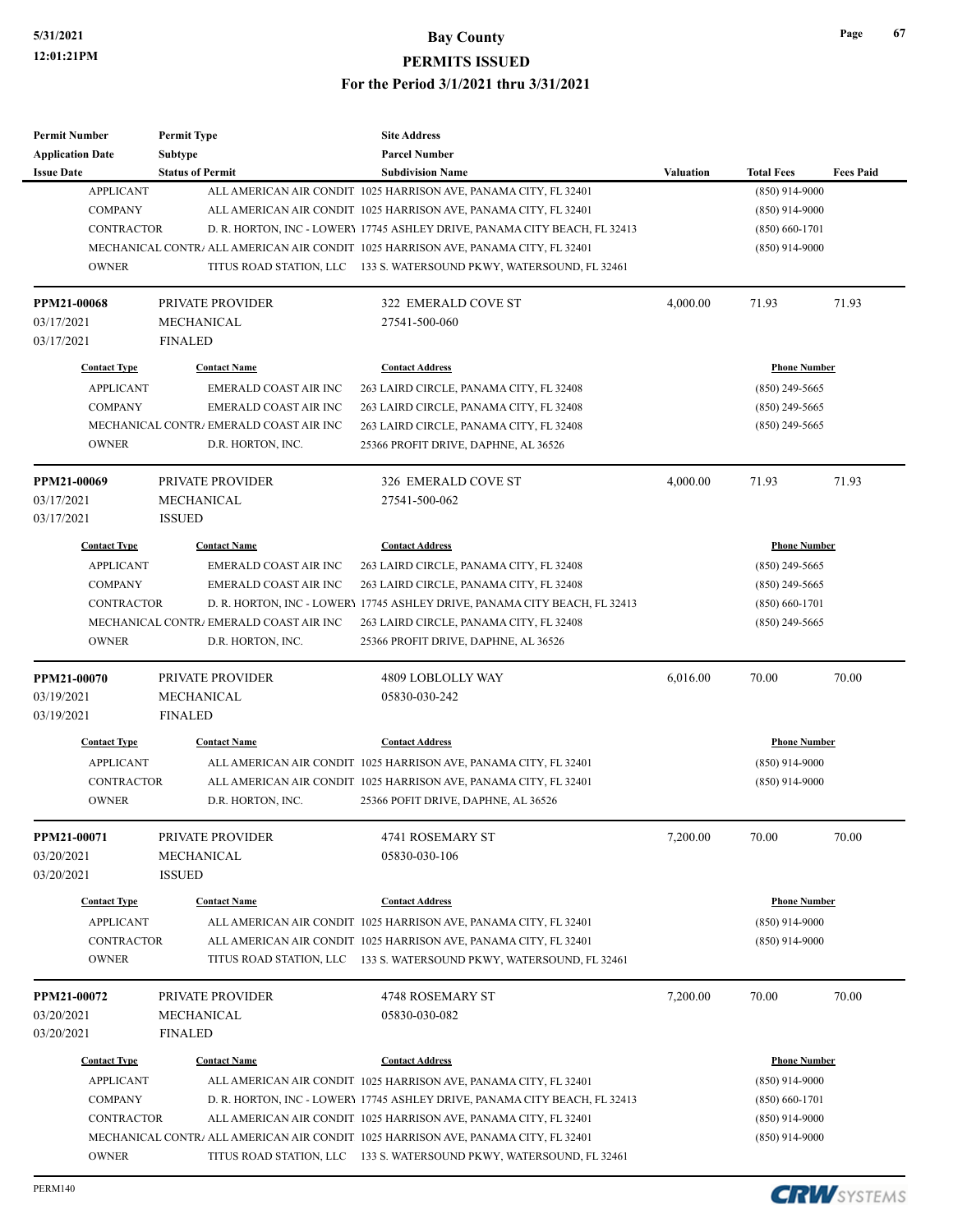| <b>Permit Number</b>    | <b>Permit Type</b><br><b>Site Address</b> |                                                                            |                  |                     |                  |
|-------------------------|-------------------------------------------|----------------------------------------------------------------------------|------------------|---------------------|------------------|
| <b>Application Date</b> | <b>Subtype</b>                            | <b>Parcel Number</b>                                                       |                  |                     |                  |
| <b>Issue Date</b>       | <b>Status of Permit</b>                   | <b>Subdivision Name</b>                                                    | <b>Valuation</b> | <b>Total Fees</b>   | <b>Fees Paid</b> |
| PPM21-00073             | <b>PRIVATE PROVIDER</b>                   | 4745 ROSEMARY ST                                                           | 7,200.00         | 70.00               | 70.00            |
| 03/27/2021              | MECHANICAL                                | 05830-030-104                                                              |                  |                     |                  |
| 03/27/2021              | <b>ISSUED</b>                             |                                                                            |                  |                     |                  |
|                         |                                           |                                                                            |                  |                     |                  |
| <b>Contact Type</b>     | <b>Contact Name</b>                       | <b>Contact Address</b>                                                     |                  | <b>Phone Number</b> |                  |
| <b>APPLICANT</b>        |                                           | ALL AMERICAN AIR CONDIT 1025 HARRISON AVE, PANAMA CITY, FL 32401           |                  | $(850)$ 914-9000    |                  |
| <b>CONTRACTOR</b>       |                                           | ALL AMERICAN AIR CONDIT 1025 HARRISON AVE, PANAMA CITY, FL 32401           |                  | $(850)$ 914-9000    |                  |
| <b>OWNER</b>            |                                           | TITUS ROAD STATION, LLC 133 S. WATERSOUND PKWY, WATERSOUND, FL 32461       |                  |                     |                  |
| PPM21-00074             | PRIVATE PROVIDER                          | 4777 FIREFLY LN                                                            | 9,619.00         | 70.00               | 70.00            |
| 03/27/2021              | MECHANICAL                                | 05830-030-162                                                              |                  |                     |                  |
| 03/27/2021              | <b>FINALED</b>                            |                                                                            |                  |                     |                  |
| <b>Contact Type</b>     | <b>Contact Name</b>                       | <b>Contact Address</b>                                                     |                  | <b>Phone Number</b> |                  |
| <b>APPLICANT</b>        |                                           | ALL AMERICAN AIR CONDIT 1025 HARRISON AVE, PANAMA CITY, FL 32401           |                  | $(850)$ 914-9000    |                  |
| <b>COMPANY</b>          |                                           | D. R. HORTON, INC - LOWER\ 17745 ASHLEY DRIVE, PANAMA CITY BEACH, FL 32413 |                  | $(850) 660 - 1701$  |                  |
| <b>CONTRACTOR</b>       |                                           | ALL AMERICAN AIR CONDIT 1025 HARRISON AVE, PANAMA CITY, FL 32401           |                  | $(850)$ 914-9000    |                  |
| <b>OWNER</b>            |                                           | TITUS ROAD STATION, LLC 133 S. WATERSOUND PKWY, WATERSOUND, FL 32461       |                  |                     |                  |
| PPM21-00075             | PRIVATE PROVIDER                          | 7505 NAUTICAL CT                                                           | 6,800.00         | 71.93               | 71.93            |
| 03/27/2021              | MECHANICAL                                | 07899-584-000                                                              |                  |                     |                  |
| 03/27/2021              | <b>ISSUED</b>                             |                                                                            |                  |                     |                  |
| <b>Contact Type</b>     | <b>Contact Name</b>                       | <b>Contact Address</b>                                                     |                  | <b>Phone Number</b> |                  |
| <b>APPLICANT</b>        |                                           | REYES HEATING & COOLING 327 W 34TH PL, PANAMA CITY, FL 32405               |                  | $(850)$ 785-1000    |                  |
| <b>CONTRACTOR</b>       |                                           | REYES HEATING & COOLING 327 W 34TH PL, PANAMA CITY, FL 32405               |                  | $(850)$ 785-1000    |                  |
| <b>OWNER</b>            |                                           | WOOD, JEREMY A & JULIE D 1402 GRAHAM LANE, PANAMA CITY, FL 32405           |                  |                     |                  |
| PPM21-00076             | PRIVATE PROVIDER                          | 537 COVE VILLA ST                                                          | 4,000.00         | 71.93               | 71.93            |
| 03/27/2021              | MECHANICAL                                | 27541-500-038                                                              |                  |                     |                  |
| 03/27/2021              | <b>FINALED</b>                            |                                                                            |                  |                     |                  |
| <b>Contact Type</b>     | <b>Contact Name</b>                       | <b>Contact Address</b>                                                     |                  | <b>Phone Number</b> |                  |
| <b>APPLICANT</b>        | EMERALD COAST AIR INC                     | 263 LAIRD CIRCLE, PANAMA CITY, FL 32408                                    |                  | $(850)$ 249-5665    |                  |
| <b>CONTRACTOR</b>       | EMERALD COAST AIR INC                     | 263 LAIRD CIRCLE, PANAMA CITY, FL 32408                                    |                  | $(850)$ 249-5665    |                  |
| <b>OWNER</b>            | D.R. HORTON, INC.                         | 25366 PROFIT DRIVE, DAPHNE, AL 36526                                       |                  |                     |                  |
| PPM21-00077             | PRIVATE PROVIDER                          | 4089 BRIGHTON BLVD                                                         | 4,000.00         | 71.93               | 71.93            |
| 03/28/2021              | MECHANICAL                                | 11514-350-127                                                              |                  |                     |                  |
| 03/28/2021              | <b>ISSUED</b>                             |                                                                            |                  |                     |                  |
| <b>Contact Type</b>     | <b>Contact Name</b>                       | <b>Contact Address</b>                                                     |                  | <b>Phone Number</b> |                  |
| <b>APPLICANT</b>        | EMERALD COAST AIR INC                     | 263 LAIRD CIRCLE, PANAMA CITY, FL 32408                                    |                  | $(850)$ 249-5665    |                  |
| <b>COMPANY</b>          | D. R. HORTON, INC                         | 17745 ASHLEY DRIVE, PANAMA CITY BEACH, FL 32413                            |                  | $(850)$ 660-1701    |                  |
| <b>CONTRACTOR</b>       | <b>EMERALD COAST AIR INC</b>              | 263 LAIRD CIRCLE, PANAMA CITY, FL 32408                                    |                  | $(850)$ 249-5665    |                  |
| <b>OWNER</b>            |                                           | BRIGHTON OAKS (FL) 2018, I 29891 WOODROW LN STE 300, DAPHNE, AL 36526      |                  |                     |                  |
| PPM21-00078             | <b>PRIVATE PROVIDER</b>                   | <b>4085 BRIGHTON BLVD</b>                                                  | 4,000.00         | 71.93               | 71.93            |
| 03/28/2021              | MECHANICAL                                | 11514-350-128                                                              |                  |                     |                  |
| 03/28/2021              | <b>ISSUED</b>                             |                                                                            |                  |                     |                  |
| <b>Contact Type</b>     | <b>Contact Name</b>                       | <b>Contact Address</b>                                                     |                  | <b>Phone Number</b> |                  |
|                         |                                           |                                                                            |                  |                     |                  |

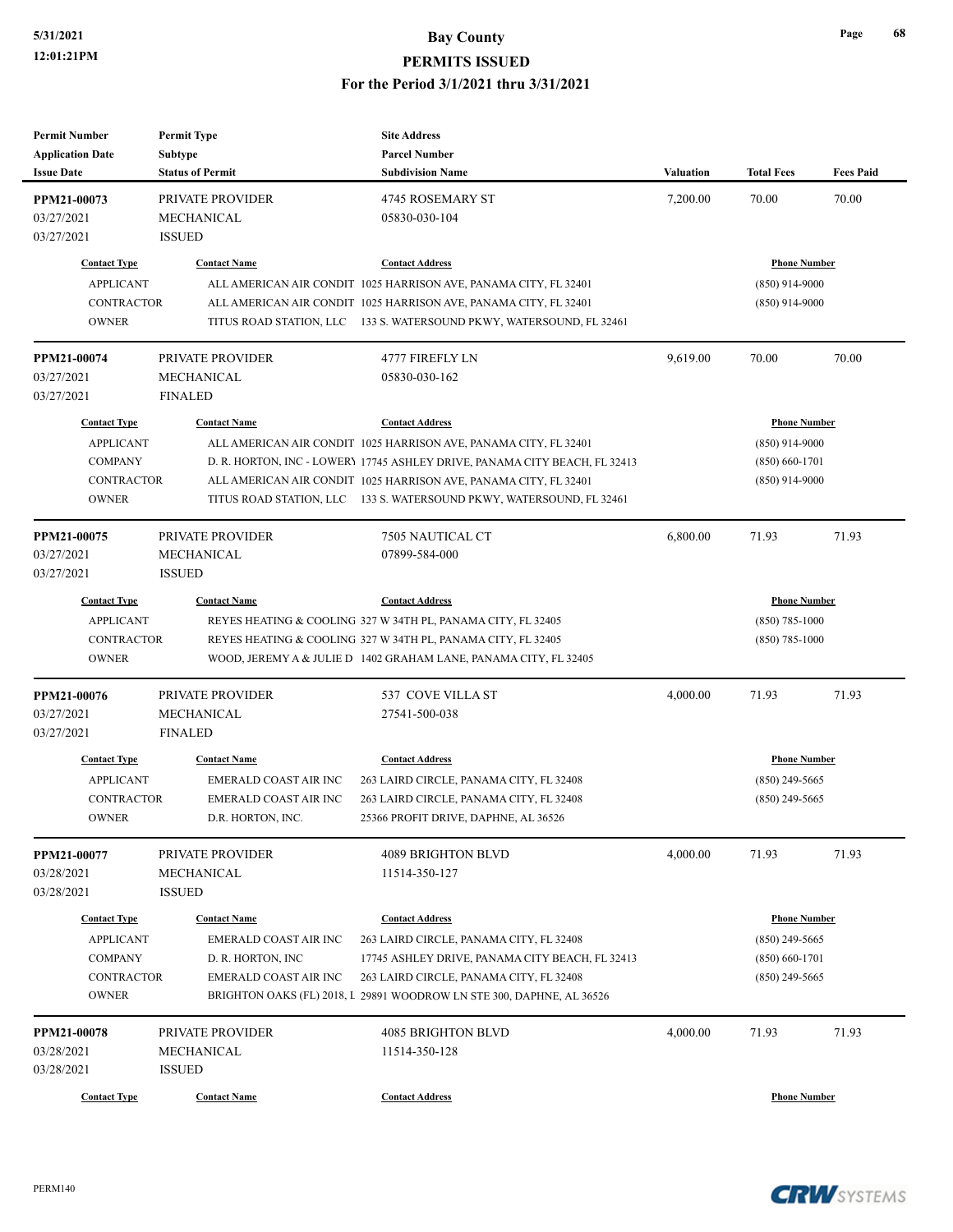| <b>Permit Number</b>    | <b>Permit Type</b>           | <b>Site Address</b>                                                        |                  |                     |                  |
|-------------------------|------------------------------|----------------------------------------------------------------------------|------------------|---------------------|------------------|
| <b>Application Date</b> | Subtype                      | <b>Parcel Number</b>                                                       |                  |                     |                  |
| <b>Issue Date</b>       | <b>Status of Permit</b>      | <b>Subdivision Name</b>                                                    | <b>Valuation</b> | <b>Total Fees</b>   | <b>Fees Paid</b> |
| <b>APPLICANT</b>        | <b>EMERALD COAST AIR INC</b> | 263 LAIRD CIRCLE, PANAMA CITY, FL 32408                                    |                  | $(850)$ 249-5665    |                  |
| <b>COMPANY</b>          | D. R. HORTON, INC            | 17745 ASHLEY DRIVE, PANAMA CITY BEACH, FL 32413                            |                  | $(850) 660 - 1701$  |                  |
| <b>CONTRACTOR</b>       | EMERALD COAST AIR INC        | 263 LAIRD CIRCLE, PANAMA CITY, FL 32408                                    |                  | $(850)$ 249-5665    |                  |
| <b>OWNER</b>            |                              | BRIGHTON OAKS (FL) 2018, L 29891 WOODROW LN STE 300, DAPHNE, AL 36526      |                  |                     |                  |
| PPM21-00079             | PRIVATE PROVIDER             | <b>4081 BRIGHTON BLVD</b>                                                  | 4,000.00         | 71.93               | 71.93            |
| 03/28/2021              | MECHANICAL                   | 11514-350-129                                                              |                  |                     |                  |
| 03/28/2021              | <b>ISSUED</b>                |                                                                            |                  |                     |                  |
| <b>Contact Type</b>     | <b>Contact Name</b>          | <b>Contact Address</b>                                                     |                  | <b>Phone Number</b> |                  |
| <b>APPLICANT</b>        | EMERALD COAST AIR INC        | 263 LAIRD CIRCLE, PANAMA CITY, FL 32408                                    |                  | $(850)$ 249-5665    |                  |
| <b>COMPANY</b>          | D. R. HORTON, INC            | 17745 ASHLEY DRIVE, PANAMA CITY BEACH, FL 32413                            |                  | $(850) 660 - 1701$  |                  |
| <b>CONTRACTOR</b>       | <b>EMERALD COAST AIR INC</b> | 263 LAIRD CIRCLE, PANAMA CITY, FL 32408                                    |                  | $(850)$ 249-5665    |                  |
| <b>OWNER</b>            |                              | BRIGHTON OAKS (FL) 2018, L 29891 WOODROW LN STE 300, DAPHNE, AL 36526      |                  |                     |                  |
| PPM21-00080             | PRIVATE PROVIDER             | <b>4077 BRIGHTON BLVD</b>                                                  | 4,000.00         | 71.93               | 71.93            |
| 03/28/2021              | <b>MECHANICAL</b>            | 11514-350-130                                                              |                  |                     |                  |
| 03/28/2021              | <b>ISSUED</b>                |                                                                            |                  |                     |                  |
| <b>Contact Type</b>     | <b>Contact Name</b>          | <b>Contact Address</b>                                                     |                  | <b>Phone Number</b> |                  |
| <b>APPLICANT</b>        | EMERALD COAST AIR INC        | 263 LAIRD CIRCLE, PANAMA CITY, FL 32408                                    |                  | $(850)$ 249-5665    |                  |
| <b>COMPANY</b>          | D. R. HORTON, INC            | 17745 ASHLEY DRIVE, PANAMA CITY BEACH, FL 32413                            |                  | $(850) 660 - 1701$  |                  |
| <b>CONTRACTOR</b>       | EMERALD COAST AIR INC        | 263 LAIRD CIRCLE, PANAMA CITY, FL 32408                                    | $(850)$ 249-5665 |                     |                  |
| <b>OWNER</b>            |                              | BRIGHTON OAKS (FL) 2018, L 29891 WOODROW LN STE 300, DAPHNE, AL 36526      |                  |                     |                  |
| PPM21-00081             | PRIVATE PROVIDER             | <b>4073 BRIGHTON BLVD</b>                                                  | 4,000.00         | 71.93               | 71.93            |
| 03/28/2021              | MECHANICAL                   | 11514-350-131                                                              |                  |                     |                  |
| 03/28/2021              | <b>ISSUED</b>                |                                                                            |                  |                     |                  |
| <b>Contact Type</b>     | <b>Contact Name</b>          | <b>Contact Address</b>                                                     |                  | <b>Phone Number</b> |                  |
| <b>APPLICANT</b>        | <b>EMERALD COAST AIR INC</b> | 263 LAIRD CIRCLE, PANAMA CITY, FL 32408                                    |                  | $(850)$ 249-5665    |                  |
| <b>COMPANY</b>          | D. R. HORTON, INC            | 17745 ASHLEY DRIVE, PANAMA CITY BEACH, FL 32413                            |                  | $(850) 660 - 1701$  |                  |
| <b>CONTRACTOR</b>       | <b>EMERALD COAST AIR INC</b> | 263 LAIRD CIRCLE, PANAMA CITY, FL 32408                                    |                  | $(850)$ 249-5665    |                  |
| <b>OWNER</b>            |                              | BRIGHTON OAKS (FL) 2018, L 29891 WOODROW LN STE 300, DAPHNE, AL 36526      |                  |                     |                  |
| PPM21-00082             | PRIVATE PROVIDER             | 4069 BRIGHTON BLVD                                                         | 4,000.00         | 87.34               | 87.34            |
| 03/28/2021              | MECHANICAL                   | 11514-350-132                                                              |                  |                     |                  |
| 03/28/2021              | <b>ISSUED</b>                |                                                                            |                  |                     |                  |
| <b>Contact Type</b>     | <b>Contact Name</b>          | <b>Contact Address</b>                                                     |                  | <b>Phone Number</b> |                  |
| <b>APPLICANT</b>        | EMERALD COAST AIR INC        | 263 LAIRD CIRCLE, PANAMA CITY, FL 32408                                    |                  | $(850)$ 249-5665    |                  |
| <b>COMPANY</b>          | D. R. HORTON, INC            | 17745 ASHLEY DRIVE, PANAMA CITY BEACH, FL 32413                            |                  | $(850) 660 - 1701$  |                  |
| <b>CONTRACTOR</b>       | EMERALD COAST AIR INC        | 263 LAIRD CIRCLE, PANAMA CITY, FL 32408                                    |                  | $(850)$ 249-5665    |                  |
| <b>OWNER</b>            |                              | BRIGHTON OAKS (FL) 2018, L 29891 WOODROW LN STE 300, DAPHNE, AL 36526      |                  |                     |                  |
| PPM21-00083             | PRIVATE PROVIDER             | 4109 BRIGHTON BLVD                                                         | 4,000.00         | 71.93               | 71.93            |
| 03/28/2021              | MECHANICAL                   | 11514-350-122                                                              |                  |                     |                  |
| 03/28/2021              | <b>ISSUED</b>                |                                                                            |                  |                     |                  |
| <b>Contact Type</b>     | <b>Contact Name</b>          | <b>Contact Address</b>                                                     |                  | <b>Phone Number</b> |                  |
| <b>APPLICANT</b>        | EMERALD COAST AIR INC        | 263 LAIRD CIRCLE, PANAMA CITY, FL 32408                                    |                  | $(850)$ 249-5665    |                  |
| <b>COMPANY</b>          |                              | D. R. HORTON, INC - LOWERY 17745 ASHLEY DRIVE, PANAMA CITY BEACH, FL 32413 |                  | $(850) 660 - 1701$  |                  |
| CONTRACTOR              | EMERALD COAST AIR INC        | 263 LAIRD CIRCLE, PANAMA CITY, FL 32408                                    |                  | $(850)$ 249-5665    |                  |
| <b>OWNER</b>            |                              | BRIGHTON OAKS (FL) 2018, L 29891 WOODROW LN STE 300, DAPHNE, AL 36526      |                  |                     |                  |

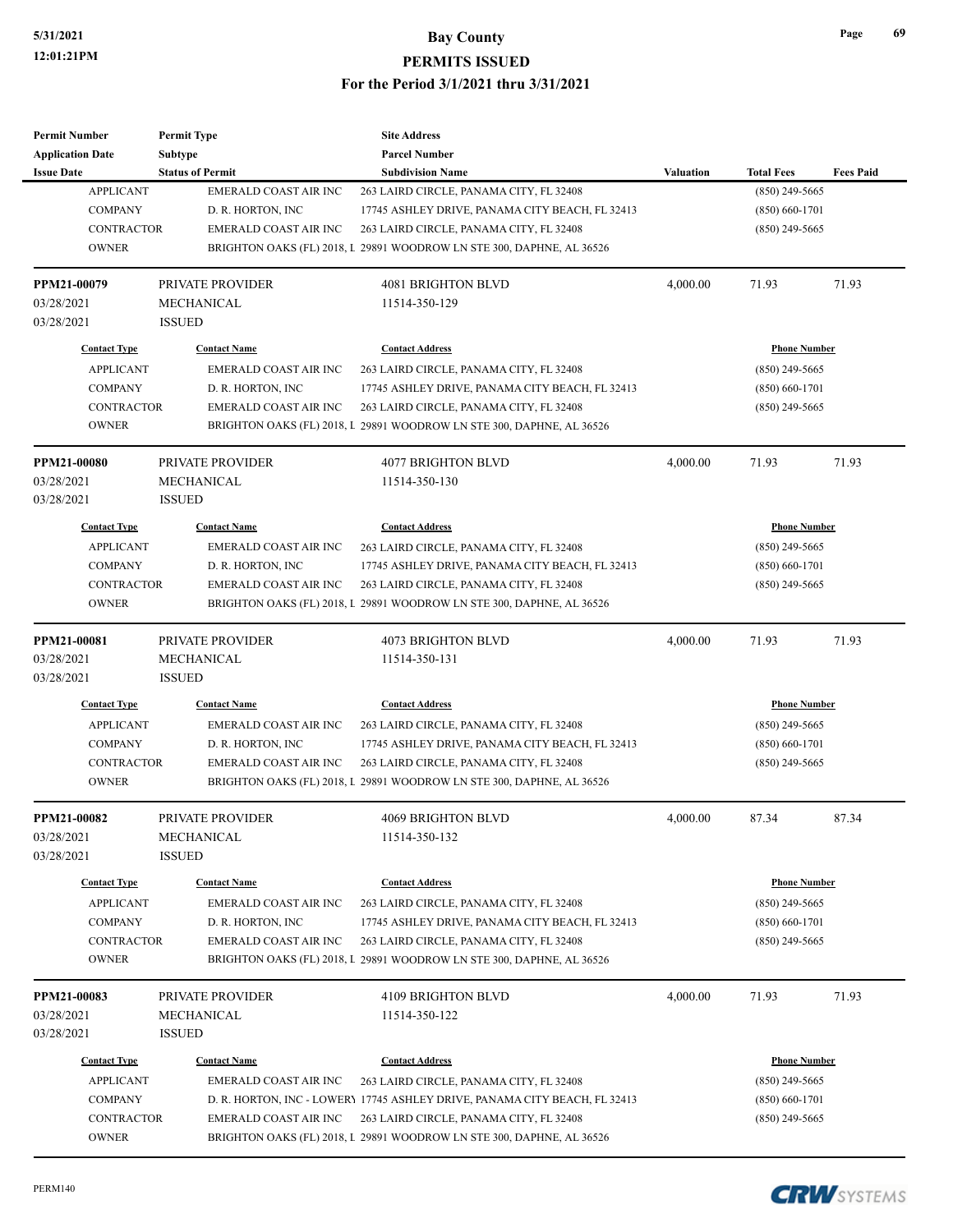**PERMITS ISSUED**

| <b>Permit Number</b>      | <b>Permit Type</b>           | <b>Site Address</b>                                                               |                  |                     |                  |
|---------------------------|------------------------------|-----------------------------------------------------------------------------------|------------------|---------------------|------------------|
| <b>Application Date</b>   | <b>Subtype</b>               | <b>Parcel Number</b>                                                              |                  |                     |                  |
| <b>Issue Date</b>         | <b>Status of Permit</b>      | <b>Subdivision Name</b>                                                           | <b>Valuation</b> | <b>Total Fees</b>   | <b>Fees Paid</b> |
| PPM21-00084               | PRIVATE PROVIDER             | <b>4105 BRIGHTON BLVD</b>                                                         | 0.00             | 71.93               | 71.93            |
| 03/28/2021                | MECHANICAL                   | 11514-350-123                                                                     |                  |                     |                  |
| 03/28/2021                | <b>ISSUED</b>                |                                                                                   |                  |                     |                  |
| <b>Contact Type</b>       | <b>Contact Name</b>          | <b>Contact Address</b>                                                            |                  | <b>Phone Number</b> |                  |
| <b>APPLICANT</b>          | <b>EMERALD COAST AIR INC</b> | 263 LAIRD CIRCLE, PANAMA CITY, FL 32408                                           |                  | $(850)$ 249-5665    |                  |
| <b>COMPANY</b>            |                              | D. R. HORTON, INC - LOWERY 17745 ASHLEY DRIVE, PANAMA CITY BEACH, FL 32413        |                  | $(850) 660 - 1701$  |                  |
| <b>CONTRACTOR</b>         | EMERALD COAST AIR INC        | 263 LAIRD CIRCLE, PANAMA CITY, FL 32408                                           |                  | $(850)$ 249-5665    |                  |
| <b>OWNER</b>              |                              | BRIGHTON OAKS (FL) 2018, L 29891 WOODROW LN STE 300, DAPHNE, AL 36526             |                  |                     |                  |
| PPM21-00085               | <b>PRIVATE PROVIDER</b>      | 4101 BRIGHTON BLVD                                                                | 4,000.00         | 71.93               | 71.93            |
| 03/28/2021                | MECHANICAL                   | 11514-350-124                                                                     |                  |                     |                  |
| 03/28/2021                | <b>ISSUED</b>                |                                                                                   |                  |                     |                  |
| <b>Contact Type</b>       | <b>Contact Name</b>          | <b>Contact Address</b>                                                            |                  | <b>Phone Number</b> |                  |
| <b>APPLICANT</b>          | <b>EMERALD COAST AIR INC</b> | 263 LAIRD CIRCLE, PANAMA CITY, FL 32408                                           |                  | $(850)$ 249-5665    |                  |
| <b>COMPANY</b>            |                              | D. R. HORTON, INC - LOWERY 17745 ASHLEY DRIVE, PANAMA CITY BEACH, FL 32413        |                  | $(850) 660 - 1701$  |                  |
| <b>CONTRACTOR</b>         | <b>EMERALD COAST AIR INC</b> | 263 LAIRD CIRCLE, PANAMA CITY, FL 32408                                           |                  | $(850)$ 249-5665    |                  |
| <b>OWNER</b>              |                              | BRIGHTON OAKS (FL) 2018, L 29891 WOODROW LN STE 300, DAPHNE, AL 36526             |                  |                     |                  |
| PPM21-00086               | PRIVATE PROVIDER             | <b>4097 BRIGHTON BLVD</b>                                                         | 4,000.00         | 71.93               | 71.93            |
| 03/28/2021                | MECHANICAL                   | 11514-350-125                                                                     |                  |                     |                  |
| 03/28/2021                | <b>ISSUED</b>                |                                                                                   |                  |                     |                  |
| <b>Contact Type</b>       | <b>Contact Name</b>          | <b>Contact Address</b>                                                            |                  | <b>Phone Number</b> |                  |
| <b>APPLICANT</b>          | EMERALD COAST AIR INC        | 263 LAIRD CIRCLE, PANAMA CITY, FL 32408                                           |                  | $(850)$ 249-5665    |                  |
| <b>COMPANY</b>            |                              | D. R. HORTON, INC - LOWERY 17745 ASHLEY DRIVE, PANAMA CITY BEACH, FL 32413        |                  | $(850) 660 - 1701$  |                  |
| <b>CONTRACTOR</b>         | <b>EMERALD COAST AIR INC</b> | 263 LAIRD CIRCLE, PANAMA CITY, FL 32408                                           |                  | $(850)$ 249-5665    |                  |
| <b>OWNER</b>              |                              | BRIGHTON OAKS (FL) 2018, L 29891 WOODROW LN STE 300, DAPHNE, AL 36526             |                  |                     |                  |
|                           | PRIVATE PROVIDER             | <b>4093 BRIGHTON BLVD</b>                                                         | 4,000.00         | 71.93               | 71.93            |
| PPM21-00087<br>03/28/2021 | MECHANICAL                   | 11514-350-126                                                                     |                  |                     |                  |
| 03/28/2021                | <b>ISSUED</b>                |                                                                                   |                  |                     |                  |
|                           |                              |                                                                                   |                  |                     |                  |
| <b>Contact Type</b>       | <b>Contact Name</b>          | <b>Contact Address</b>                                                            |                  | <b>Phone Number</b> |                  |
| <b>APPLICANT</b>          | EMERALD COAST AIR INC        | 263 LAIRD CIRCLE, PANAMA CITY, FL 32408                                           |                  | $(850)$ 249-5665    |                  |
| <b>COMPANY</b>            |                              | D. R. HORTON, INC - LOWER 17745 ASHLEY DRIVE, PANAMA CITY BEACH, FL 32413         |                  | $(850) 660 - 1701$  |                  |
| <b>CONTRACTOR</b>         | EMERALD COAST AIR INC        | 263 LAIRD CIRCLE, PANAMA CITY, FL 32408                                           |                  | $(850)$ 249-5665    |                  |
| <b>OWNER</b>              |                              | BRIGHTON OAKS (FL) 2018, L 29891 WOODROW LN STE 300, DAPHNE, AL 36526             |                  |                     |                  |
| PPM21-00088               | PRIVATE PROVIDER             | 549 COVE VILLA ST                                                                 | 4,000.00         | 87.34               | 87.34            |
| 03/28/2021                | MECHANICAL                   | 27541-500-032                                                                     |                  |                     |                  |
| 03/28/2021                | <b>ISSUED</b>                |                                                                                   |                  |                     |                  |
| <b>Contact Type</b>       | <b>Contact Name</b>          | <b>Contact Address</b>                                                            |                  | <b>Phone Number</b> |                  |
| <b>APPLICANT</b>          | EMERALD COAST AIR INC        | 263 LAIRD CIRCLE, PANAMA CITY, FL 32408                                           |                  | $(850)$ 249-5665    |                  |
| <b>COMPANY</b>            |                              | D. R. HORTON, INC - LOWERY 17745 ASHLEY DRIVE, PANAMA CITY BEACH, FL 32413        |                  | $(850) 660 - 1701$  |                  |
| <b>CONTRACTOR</b>         | EMERALD COAST AIR INC        | 263 LAIRD CIRCLE, PANAMA CITY, FL 32408                                           |                  | $(850)$ 249-5665    |                  |
|                           |                              | ELECTRICAL CONTRA JOEL A. RICHARDSON ELECT 360 ADAMS AVENUE, VALPARAISO, FL 32580 |                  | $(850)$ 678-2584    |                  |
| <b>OWNER</b>              | D.R. HORTON, INC.            | 25366 PROFIT DRIVE, DAPHNE, AL 36526                                              |                  |                     |                  |
| PPM21-00089               | PRIVATE PROVIDER             | 541 COVE VILLA ST                                                                 | 4,000.00         | 71.93               | 71.93            |
| 03/28/2021                | MECHANICAL                   | 27541-500-036                                                                     |                  |                     |                  |
| 03/28/2021                | <b>FINALED</b>               |                                                                                   |                  |                     |                  |
|                           |                              |                                                                                   |                  |                     |                  |
| <b>Contact Type</b>       | <b>Contact Name</b>          | <b>Contact Address</b>                                                            |                  | <b>Phone Number</b> |                  |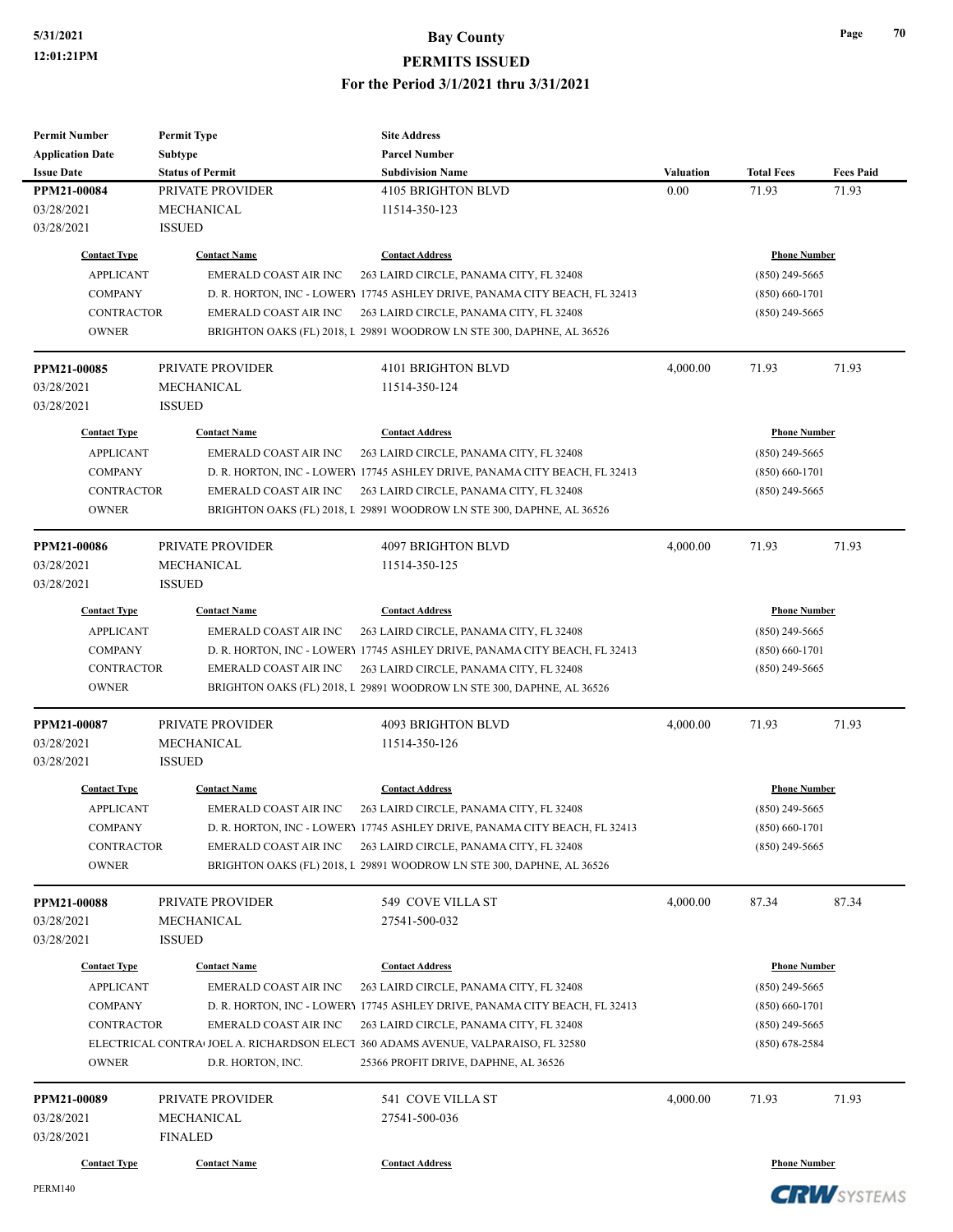| <b>Permit Number</b><br><b>Application Date</b>                         | <b>Permit Type</b><br>Subtype                                                     | <b>Site Address</b><br><b>Parcel Number</b>                                                                                                                                                              |                  |                                                            |                  |
|-------------------------------------------------------------------------|-----------------------------------------------------------------------------------|----------------------------------------------------------------------------------------------------------------------------------------------------------------------------------------------------------|------------------|------------------------------------------------------------|------------------|
| <b>Issue Date</b>                                                       | <b>Status of Permit</b>                                                           | <b>Subdivision Name</b>                                                                                                                                                                                  | <b>Valuation</b> | <b>Total Fees</b>                                          | <b>Fees Paid</b> |
| <b>APPLICANT</b><br><b>COMPANY</b><br><b>CONTRACTOR</b><br><b>OWNER</b> | <b>EMERALD COAST AIR INC</b><br><b>EMERALD COAST AIR INC</b><br>D.R. HORTON, INC. | 263 LAIRD CIRCLE, PANAMA CITY, FL 32408<br>D. R. HORTON, INC - LOWERY 17745 ASHLEY DRIVE, PANAMA CITY BEACH, FL 32413<br>263 LAIRD CIRCLE, PANAMA CITY, FL 32408<br>25366 PROFIT DRIVE, DAPHNE, AL 36526 |                  | $(850)$ 249-5665<br>$(850) 660 - 1701$<br>$(850)$ 249-5665 |                  |
| PPM21-00090<br>03/31/2021<br>03/31/2021                                 | PRIVATE PROVIDER<br>MECHANICAL<br><b>ISSUED</b>                                   | 215 SKUNK VALLEY RD<br>07533-502-000                                                                                                                                                                     | 7,000.00         | 70.00                                                      | 70.00            |
| <b>Contact Type</b>                                                     | <b>Contact Name</b>                                                               | <b>Contact Address</b>                                                                                                                                                                                   |                  | <b>Phone Number</b>                                        |                  |
| <b>APPLICANT</b>                                                        |                                                                                   | STEVERSON AIR CONDITION 403 W. 11TH ST, PANAMA CITY, FL 32401                                                                                                                                            |                  | $(850)$ 248-1109                                           |                  |
| <b>CONTRACTOR</b>                                                       |                                                                                   | STEVERSON AIR CONDITION 403 W. 11TH ST, PANAMA CITY, FL 32401                                                                                                                                            |                  | $(850)$ 248-1109                                           |                  |
| <b>OWNER</b>                                                            |                                                                                   | SUZANNE VICKERS CONST, 1 1026 PIERSON DR, LYNN HAVEN, FL 32444                                                                                                                                           |                  | $(850)$ 785-5976                                           |                  |
| PPP20-00190                                                             | PRIVATE PROVIDER                                                                  | 4793 LOBLOLLY WAY                                                                                                                                                                                        | 0.00             | 119.00                                                     | 119.00           |
| 11/30/2020<br>03/04/2021                                                | <b>PLUMBING</b><br><b>FINALED</b>                                                 | 05830-030-250                                                                                                                                                                                            |                  |                                                            |                  |
|                                                                         |                                                                                   |                                                                                                                                                                                                          |                  |                                                            |                  |
| <b>Contact Type</b>                                                     | <b>Contact Name</b>                                                               | <b>Contact Address</b>                                                                                                                                                                                   |                  | <b>Phone Number</b>                                        |                  |
| <b>APPLICANT</b>                                                        | D. R. HORTON, INC                                                                 | 17745 ASHLEY DRIVE, PANAMA CITY BEACH, FL 32413                                                                                                                                                          |                  | $(850) 660 - 1701$                                         |                  |
| <b>COMPANY</b>                                                          | D. R. HORTON, INC                                                                 | 17745 ASHLEY DRIVE, PANAMA CITY BEACH, FL 32413                                                                                                                                                          |                  | $(850) 660 - 1701$                                         |                  |
| <b>CONTRACTOR</b>                                                       | D. R. HORTON, INC                                                                 | 17745 ASHLEY DRIVE, PANAMA CITY BEACH, FL 32413                                                                                                                                                          |                  | $(850) 660 - 1701$                                         |                  |
| <b>OWNER</b>                                                            | TITUS ROAD STATION, LLC<br>PLUMBING CONTRACT HOBBS PLUMBING INC                   | 133 S. WATERSOUND PKWY, WATERSOUND, FL 32461<br>920 N EAST AVE, PANAMA CITY, FL 32401                                                                                                                    |                  | $(850) 763 - 2001$                                         |                  |
| PPP20-00191                                                             | <b>PRIVATE PROVIDER</b>                                                           | 4797 LOBLOLLY WAY                                                                                                                                                                                        | 0.00             | 119.00                                                     | 119.00           |
| 11/30/2020                                                              | <b>PLUMBING</b>                                                                   | 05830-030-248                                                                                                                                                                                            |                  |                                                            |                  |
| 03/04/2021                                                              | <b>FINALED</b>                                                                    |                                                                                                                                                                                                          |                  |                                                            |                  |
| <b>Contact Type</b>                                                     | <b>Contact Name</b>                                                               | <b>Contact Address</b>                                                                                                                                                                                   |                  | <b>Phone Number</b>                                        |                  |
| <b>APPLICANT</b>                                                        | D. R. HORTON, INC                                                                 | 17745 ASHLEY DRIVE, PANAMA CITY BEACH, FL 32413                                                                                                                                                          |                  | $(850) 660 - 1701$                                         |                  |
| <b>COMPANY</b>                                                          | D. R. HORTON, INC                                                                 | 17745 ASHLEY DRIVE, PANAMA CITY BEACH, FL 32413                                                                                                                                                          |                  | $(850) 660 - 1701$                                         |                  |
| <b>CONTRACTOR</b>                                                       | D. R. HORTON, INC                                                                 | 17745 ASHLEY DRIVE, PANAMA CITY BEACH, FL 32413                                                                                                                                                          |                  | $(850) 660 - 1701$                                         |                  |
| <b>OWNER</b>                                                            | TITUS ROAD STATION, LLC                                                           | 133 S. WATERSOUND PKWY, WATERSOUND, FL 32461                                                                                                                                                             |                  |                                                            |                  |
|                                                                         | PLUMBING CONTRACT HOBBS PLUMBING INC                                              | 920 N EAST AVE, PANAMA CITY, FL 32401                                                                                                                                                                    |                  | $(850) 763 - 2001$                                         |                  |
| PPP21-00078<br>03/03/2021                                               | PRIVATE PROVIDER<br><b>PLUMBING</b>                                               | 4770 FIREFLY LN<br>05830-030-156                                                                                                                                                                         | 0.00             | 129.47                                                     | 129.47           |
| 03/03/2021                                                              | <b>ISSUED</b>                                                                     |                                                                                                                                                                                                          |                  |                                                            |                  |
| <b>Contact Type</b>                                                     | <b>Contact Name</b>                                                               | <b>Contact Address</b>                                                                                                                                                                                   |                  | <b>Phone Number</b>                                        |                  |
| <b>APPLICANT</b>                                                        | HOBBS PLUMBING INC                                                                | 920 N EAST AVE, PANAMA CITY, FL 32401                                                                                                                                                                    |                  | $(850) 763 - 2001$                                         |                  |
| <b>COMPANY</b>                                                          |                                                                                   | D. R. HORTON, INC - LOWERY 17745 ASHLEY DRIVE, PANAMA CITY BEACH, FL 32413                                                                                                                               |                  | $(850) 660 - 1701$                                         |                  |
| <b>CONTRACTOR</b>                                                       | HOBBS PLUMBING INC                                                                | 920 N EAST AVE, PANAMA CITY, FL 32401                                                                                                                                                                    |                  | $(850)$ 763-2001                                           |                  |
| <b>OWNER</b>                                                            | TITUS ROAD STATION, LLC                                                           | 133 S. WATERSOUND PKWY, WATERSOUND, FL 32461                                                                                                                                                             |                  |                                                            |                  |
| PPP21-00079                                                             | PRIVATE PROVIDER                                                                  | 4774 FIREFLY LN                                                                                                                                                                                          | 0.00             | 125.87                                                     | 125.87           |
| 03/03/2021                                                              | <b>PLUMBING</b>                                                                   | 05830-030-158                                                                                                                                                                                            |                  |                                                            |                  |
| 03/03/2021                                                              | <b>ISSUED</b>                                                                     |                                                                                                                                                                                                          |                  |                                                            |                  |
| <b>Contact Type</b>                                                     | <b>Contact Name</b>                                                               | <b>Contact Address</b>                                                                                                                                                                                   |                  | <b>Phone Number</b>                                        |                  |
| <b>APPLICANT</b>                                                        | HOBBS PLUMBING INC                                                                | 920 N EAST AVE, PANAMA CITY, FL 32401                                                                                                                                                                    |                  | $(850) 763 - 2001$                                         |                  |
| <b>COMPANY</b>                                                          |                                                                                   | D. R. HORTON, INC - LOWERY 17745 ASHLEY DRIVE, PANAMA CITY BEACH, FL 32413                                                                                                                               |                  | $(850) 660 - 1701$                                         |                  |
| CONTRACTOR                                                              | HOBBS PLUMBING INC                                                                | 920 N EAST AVE, PANAMA CITY, FL 32401                                                                                                                                                                    |                  | $(850)$ 763-2001                                           |                  |
| <b>OWNER</b>                                                            | TITUS ROAD STATION, LLC                                                           | 133 S. WATERSOUND PKWY, WATERSOUND, FL 32461                                                                                                                                                             |                  |                                                            |                  |

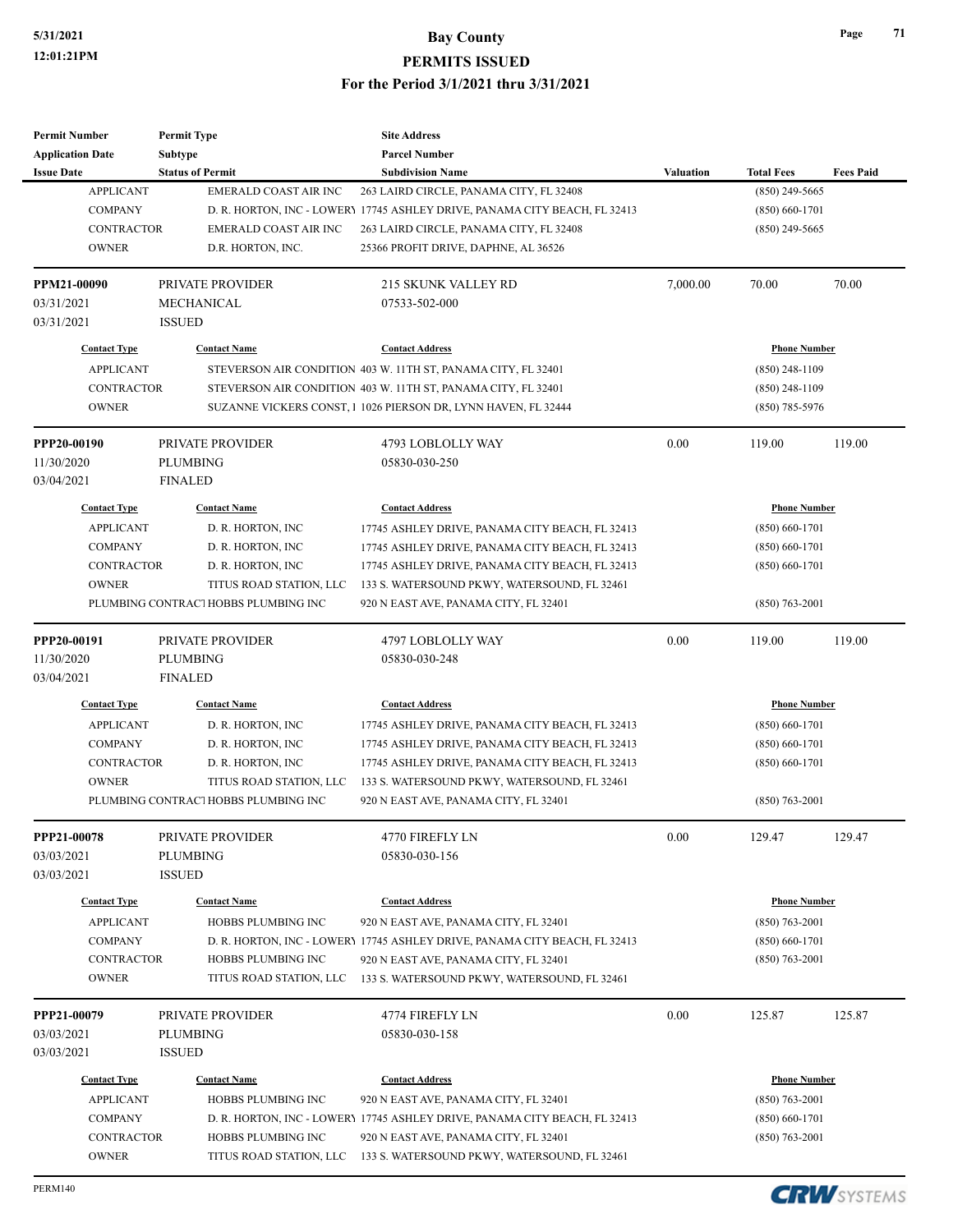| <b>Permit Number</b>                          | <b>Permit Type</b>                  | <b>Site Address</b>                          |                  |                     |                  |  |
|-----------------------------------------------|-------------------------------------|----------------------------------------------|------------------|---------------------|------------------|--|
| <b>Application Date</b>                       | Subtype                             | <b>Parcel Number</b>                         |                  |                     |                  |  |
| <b>Issue Date</b>                             | <b>Status of Permit</b>             | <b>Subdivision Name</b>                      | <b>Valuation</b> | <b>Total Fees</b>   | <b>Fees Paid</b> |  |
| PPP21-00080                                   | PRIVATE PROVIDER                    | 4800 LOBLOLLY WAY                            | 0.00             | 129.47              | 129.47           |  |
| 03/03/2021                                    | PLUMBING                            | 05830-030-230                                |                  |                     |                  |  |
| 03/03/2021                                    | <b>ISSUED</b>                       |                                              |                  |                     |                  |  |
|                                               |                                     |                                              |                  |                     |                  |  |
| <b>Contact Type</b>                           | <b>Contact Name</b>                 | <b>Contact Address</b>                       |                  | <b>Phone Number</b> |                  |  |
| <b>APPLICANT</b><br><b>HOBBS PLUMBING INC</b> |                                     | 920 N EAST AVE, PANAMA CITY, FL 32401        |                  | $(850)$ 763-2001    |                  |  |
| <b>CONTRACTOR</b>                             | HOBBS PLUMBING INC                  | 920 N EAST AVE, PANAMA CITY, FL 32401        |                  | $(850)$ 763-2001    |                  |  |
| <b>OWNER</b>                                  | TITUS ROAD STATION, LLC             | 133 S. WATERSOUND PKWY, WATERSOUND, FL 32461 |                  |                     |                  |  |
| PPP21-00081                                   | PRIVATE PROVIDER                    | 4700 STANDING CYPRESS DR                     | 0.00             | 143.89              | 143.89           |  |
| 03/03/2021                                    | <b>PLUMBING</b>                     | 05830-030-012                                |                  |                     |                  |  |
| 03/03/2021                                    | <b>ISSUED</b>                       |                                              |                  |                     |                  |  |
| <b>Contact Type</b>                           | <b>Contact Name</b>                 | <b>Contact Address</b>                       |                  | <b>Phone Number</b> |                  |  |
| <b>APPLICANT</b>                              | <b>HOBBS PLUMBING INC</b>           | 920 N EAST AVE, PANAMA CITY, FL 32401        |                  | $(850)$ 763-2001    |                  |  |
| <b>CONTRACTOR</b>                             | <b>HOBBS PLUMBING INC</b>           | 920 N EAST AVE, PANAMA CITY, FL 32401        |                  | $(850)$ 763-2001    |                  |  |
| <b>OWNER</b>                                  | TITUS ROAD STATION, LLC             | 133 S. WATERSOUND PKWY, WATERSOUND, FL 32461 |                  |                     |                  |  |
|                                               |                                     |                                              |                  |                     |                  |  |
| PPP21-00082                                   | PRIVATE PROVIDER                    | 4706 STANDING CYPRESS DR                     | 0.00             | 151.20              | 151.20           |  |
| 03/03/2021                                    | <b>PLUMBING</b>                     | 05830-030-014                                |                  |                     |                  |  |
| 03/03/2021                                    | <b>ISSUED</b>                       |                                              |                  |                     |                  |  |
| <b>Contact Type</b>                           | <b>Contact Name</b>                 | <b>Contact Address</b>                       |                  | <b>Phone Number</b> |                  |  |
| <b>APPLICANT</b>                              | HOBBS PLUMBING INC                  | 920 N EAST AVE, PANAMA CITY, FL 32401        |                  | $(850)$ 763-2001    |                  |  |
| <b>CONTRACTOR</b>                             | HOBBS PLUMBING INC                  | 920 N EAST AVE, PANAMA CITY, FL 32401        |                  | $(850)$ 763-2001    |                  |  |
| <b>OWNER</b>                                  | TITUS ROAD STATION, LLC             | 133 S. WATERSOUND PKWY, WATERSOUND, FL 32461 |                  |                     |                  |  |
| PPP21-00083                                   | PRIVATE PROVIDER                    | 4712 STANDING CYPRESS DR                     | 0.00             | 143.89              | 143.89           |  |
| 03/03/2021                                    | <b>PLUMBING</b>                     | 05830-030-016                                |                  |                     |                  |  |
| 03/03/2021                                    | <b>ISSUED</b>                       |                                              |                  |                     |                  |  |
| <b>Contact Type</b>                           | <b>Contact Name</b>                 | <b>Contact Address</b>                       |                  | <b>Phone Number</b> |                  |  |
| <b>APPLICANT</b>                              | HOBBS PLUMBING INC                  | 920 N EAST AVE, PANAMA CITY, FL 32401        |                  | $(850)$ 763-2001    |                  |  |
| CONTRACTOR                                    | HOBBS PLUMBING INC                  | 920 N EAST AVE, PANAMA CITY, FL 32401        |                  | $(850)$ 763-2001    |                  |  |
| <b>OWNER</b>                                  | TITUS ROAD STATION, LLC             | 133 S. WATERSOUND PKWY, WATERSOUND, FL 32461 |                  |                     |                  |  |
|                                               |                                     |                                              |                  |                     |                  |  |
| PPP21-00084<br>03/08/2021                     | PRIVATE PROVIDER<br><b>PLUMBING</b> | 3912 SANDPINE WAY<br>05911-005-026           | 0.00             | 126.00              | 126.00           |  |
| 03/08/2021                                    | <b>ISSUED</b>                       |                                              |                  |                     |                  |  |
|                                               |                                     |                                              |                  |                     |                  |  |
| <b>Contact Type</b>                           | <b>Contact Name</b>                 | <b>Contact Address</b>                       |                  | <b>Phone Number</b> |                  |  |
| <b>APPLICANT</b>                              | Gulf Coast Plumbing, Inc            | 2232 E 26TH STREET, PANAMA CITY, FL 32405    |                  | $(850)$ 481-8545    |                  |  |
| CONTRACTOR                                    | Gulf Coast Plumbing, Inc            | 2232 E 26TH STREET, PANAMA CITY, FL 32405    |                  | $(850)$ 481-8545    |                  |  |
| <b>OWNER</b>                                  | CAMBEN HOLDING LLC                  | 2023 THOMAS DR, PANAMA CITY BEACH, FL 32408  |                  |                     |                  |  |
| PPP21-00085                                   | PRIVATE PROVIDER                    | 3885 HEARTWOOD ST                            | $0.00\,$         | 126.00              | 126.00           |  |
| 03/11/2021                                    | PLUMBING                            | 05911-005-060                                |                  |                     |                  |  |
| 03/11/2021                                    | <b>ISSUED</b>                       |                                              |                  |                     |                  |  |
| <b>Contact Type</b>                           | <b>Contact Name</b>                 | <b>Contact Address</b>                       |                  | <b>Phone Number</b> |                  |  |
| <b>APPLICANT</b>                              | Gulf Coast Plumbing, Inc            | 2232 E 26TH STREET, PANAMA CITY, FL 32405    |                  | $(850)$ 481-8545    |                  |  |
| CONTRACTOR                                    | Gulf Coast Plumbing, Inc            | 2232 E 26TH STREET, PANAMA CITY, FL 32405    |                  | $(850)$ 481-8545    |                  |  |
| <b>OWNER</b>                                  | CAMBEN HOLDINGS, LLC                | 2023 THOMAS DR, PANAMA CITY BEACH, FL 32408  |                  |                     |                  |  |
|                                               |                                     |                                              |                  |                     |                  |  |
| PPP21-00086                                   | PRIVATE PROVIDER                    | 3888 HEARTWOOD ST                            | 0.00             | 126.00              | 126.00           |  |

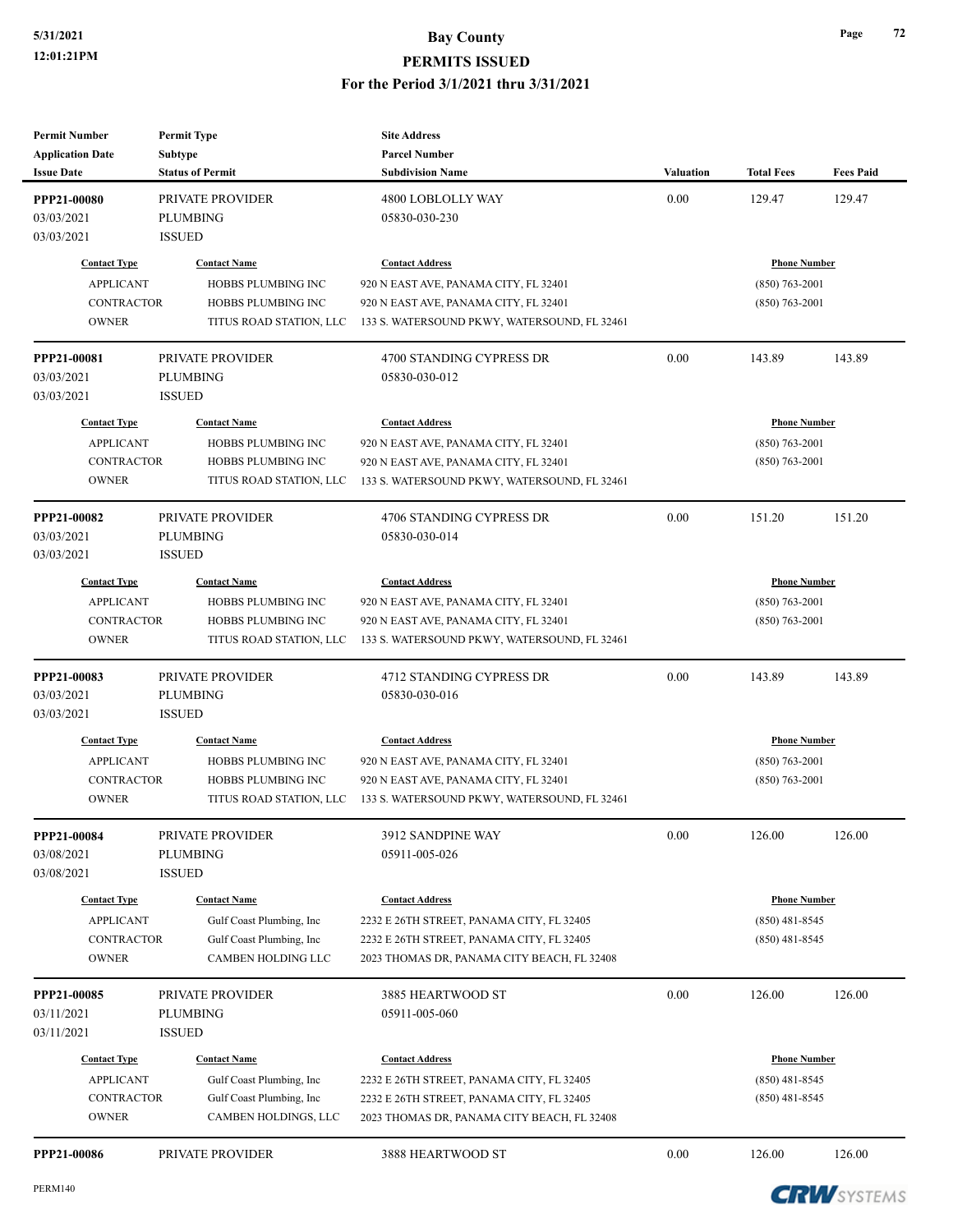| <b>Permit Number</b>      | <b>Permit Type</b>          | <b>Site Address</b>                                                        |                  |                     |                  |
|---------------------------|-----------------------------|----------------------------------------------------------------------------|------------------|---------------------|------------------|
| <b>Application Date</b>   | Subtype                     | <b>Parcel Number</b>                                                       |                  |                     |                  |
| <b>Issue Date</b>         | <b>Status of Permit</b>     | <b>Subdivision Name</b>                                                    | <b>Valuation</b> | <b>Total Fees</b>   | <b>Fees Paid</b> |
| 03/11/2021                | <b>PLUMBING</b>             | 05911-005-056                                                              |                  |                     |                  |
| 03/11/2021                | <b>ISSUED</b>               |                                                                            |                  |                     |                  |
| <b>Contact Type</b>       | <b>Contact Name</b>         | <b>Contact Address</b>                                                     |                  | <b>Phone Number</b> |                  |
| <b>APPLICANT</b>          | Gulf Coast Plumbing, Inc    | 2232 E 26TH STREET, PANAMA CITY, FL 32405                                  |                  | $(850)$ 481-8545    |                  |
| <b>CONTRACTOR</b>         | Gulf Coast Plumbing, Inc    | 2232 E 26TH STREET, PANAMA CITY, FL 32405                                  |                  | $(850)$ 481-8545    |                  |
| <b>OWNER</b>              | <b>CAMBEN HOLDING LLC</b>   | 2023 THOMAS DR, PANAMA CITY BEACH, FL 32407                                |                  |                     |                  |
| PPP21-00087               | PRIVATE PROVIDER            | 8429 WARNER PL                                                             | 0.00             | 133.06              | 133.06           |
| 03/14/2021                | <b>PLUMBING</b>             | 27568-000-033                                                              |                  |                     |                  |
| 03/14/2021                | <b>ISSUED</b>               |                                                                            |                  |                     |                  |
| <b>Contact Type</b>       | <b>Contact Name</b>         | <b>Contact Address</b>                                                     |                  | <b>Phone Number</b> |                  |
| <b>APPLICANT</b>          | HOBBS PLUMBING INC          | 920 N EAST AVE, PANAMA CITY, FL 32401                                      |                  | $(850)$ 763-2001    |                  |
| <b>COMPANY</b>            | COASTAL CODE - BLDG COD , , |                                                                            |                  |                     |                  |
| <b>CONTRACTOR</b>         | HOBBS PLUMBING INC          | 920 N EAST AVE, PANAMA CITY, FL 32401                                      |                  | $(850)$ 763-2001    |                  |
| <b>OWNER</b>              |                             | THOMPSON RESIDENTIAL, L 103 TRENOVIA PL, PANAMA CITY BEACH, FL 32407       |                  |                     |                  |
|                           |                             |                                                                            |                  |                     |                  |
| PPP21-00088               | PRIVATE PROVIDER            | 8425 WARNER PL                                                             | 0.00             | 136.66              | 136.66           |
| 03/14/2021                | PLUMBING                    | 27568-000-035                                                              |                  |                     |                  |
| 03/14/2021                | <b>ISSUED</b>               |                                                                            |                  |                     |                  |
| <b>Contact Type</b>       | <b>Contact Name</b>         | <b>Contact Address</b>                                                     |                  | <b>Phone Number</b> |                  |
| <b>APPLICANT</b>          | HOBBS PLUMBING INC          | 920 N EAST AVE, PANAMA CITY, FL 32401                                      |                  | $(850)$ 763-2001    |                  |
| <b>CONTRACTOR</b>         | HOBBS PLUMBING INC          | 920 N EAST AVE, PANAMA CITY, FL 32401                                      |                  | $(850)$ 763-2001    |                  |
| <b>OWNER</b>              |                             | THOMPSON RESIDENTIAL, L 103 TRENOVIA PL, PANAMA CITY BEACH, FL 32407       |                  |                     |                  |
|                           |                             |                                                                            |                  |                     |                  |
| PPP21-00089               | PRIVATE PROVIDER            | 8404 WARNER PL                                                             | 0.00             | 136.66              | 136.66           |
| 03/14/2021                | <b>PLUMBING</b>             | 27568-000-019                                                              |                  |                     |                  |
| 03/14/2021                | <b>ISSUED</b>               |                                                                            |                  |                     |                  |
| <b>Contact Type</b>       | <b>Contact Name</b>         | <b>Contact Address</b>                                                     |                  | <b>Phone Number</b> |                  |
| <b>APPLICANT</b>          | HOBBS PLUMBING INC          | 920 N EAST AVE, PANAMA CITY, FL 32401                                      |                  | $(850)$ 763-2001    |                  |
| <b>CONTRACTOR</b>         | <b>HOBBS PLUMBING INC</b>   | 920 N EAST AVE, PANAMA CITY, FL 32401                                      |                  | $(850)$ 763-2001    |                  |
| <b>OWNER</b>              |                             | THOMPSON RESIDENTIAL, L 103 TRENOVIA PL, PANAMA CITY BEACH, FL 32407       |                  |                     |                  |
| PPP21-00090               | PRIVATE PROVIDER            | 8400 WARNER PL                                                             | 0.00             | 133.06              | 133.06           |
| 03/14/2021                | PLUMBING                    | 27568-000-021                                                              |                  |                     |                  |
| 03/14/2021                | <b>ISSUED</b>               |                                                                            |                  |                     |                  |
| <b>Contact Type</b>       | <b>Contact Name</b>         | <b>Contact Address</b>                                                     |                  | <b>Phone Number</b> |                  |
| <b>APPLICANT</b>          | HOBBS PLUMBING INC          | 920 N EAST AVE, PANAMA CITY, FL 32401                                      |                  | $(850)$ 763-2001    |                  |
| <b>CONTRACTOR</b>         | HOBBS PLUMBING INC          | 920 N EAST AVE, PANAMA CITY, FL 32401                                      |                  |                     |                  |
| <b>OWNER</b>              |                             | THOMPSON RESIDENTIAL, L 103 TRENOVIA PL, PANAMA CITY BEACH, FL 32407       |                  | $(850)$ 763-2001    |                  |
|                           |                             |                                                                            |                  |                     |                  |
| PPP21-00091<br>03/14/2021 | PRIVATE PROVIDER            | 4109 BRIGHTON BLVD                                                         | 0.00             | 129.47              | 129.47           |
|                           | PLUMBING                    | 11514-350-122                                                              |                  |                     |                  |
| 03/14/2021                | <b>ISSUED</b>               |                                                                            |                  |                     |                  |
| <b>Contact Type</b>       | <b>Contact Name</b>         | <b>Contact Address</b>                                                     |                  | <b>Phone Number</b> |                  |
| <b>APPLICANT</b>          | HOBBS PLUMBING INC          | 920 N EAST AVE, PANAMA CITY, FL 32401                                      |                  | $(850)$ 763-2001    |                  |
| <b>COMPANY</b>            |                             | D. R. HORTON, INC - LOWER) 17745 ASHLEY DRIVE, PANAMA CITY BEACH, FL 32413 |                  | $(850) 660 - 1701$  |                  |
| <b>CONTRACTOR</b>         | HOBBS PLUMBING INC          | 920 N EAST AVE, PANAMA CITY, FL 32401                                      |                  | $(850)$ 763-2001    |                  |
| <b>OWNER</b>              |                             | BRIGHTON OAKS (FL) 2018, I 29891 WOODROW LN STE 300, DAPHNE, AL 36526      |                  |                     |                  |
| PPP21-00092               | PRIVATE PROVIDER            | 6934 CORTEZ ST                                                             | 0.00             | 115.08              | 115.08           |
|                           |                             |                                                                            |                  |                     |                  |

**CRW**SYSTEMS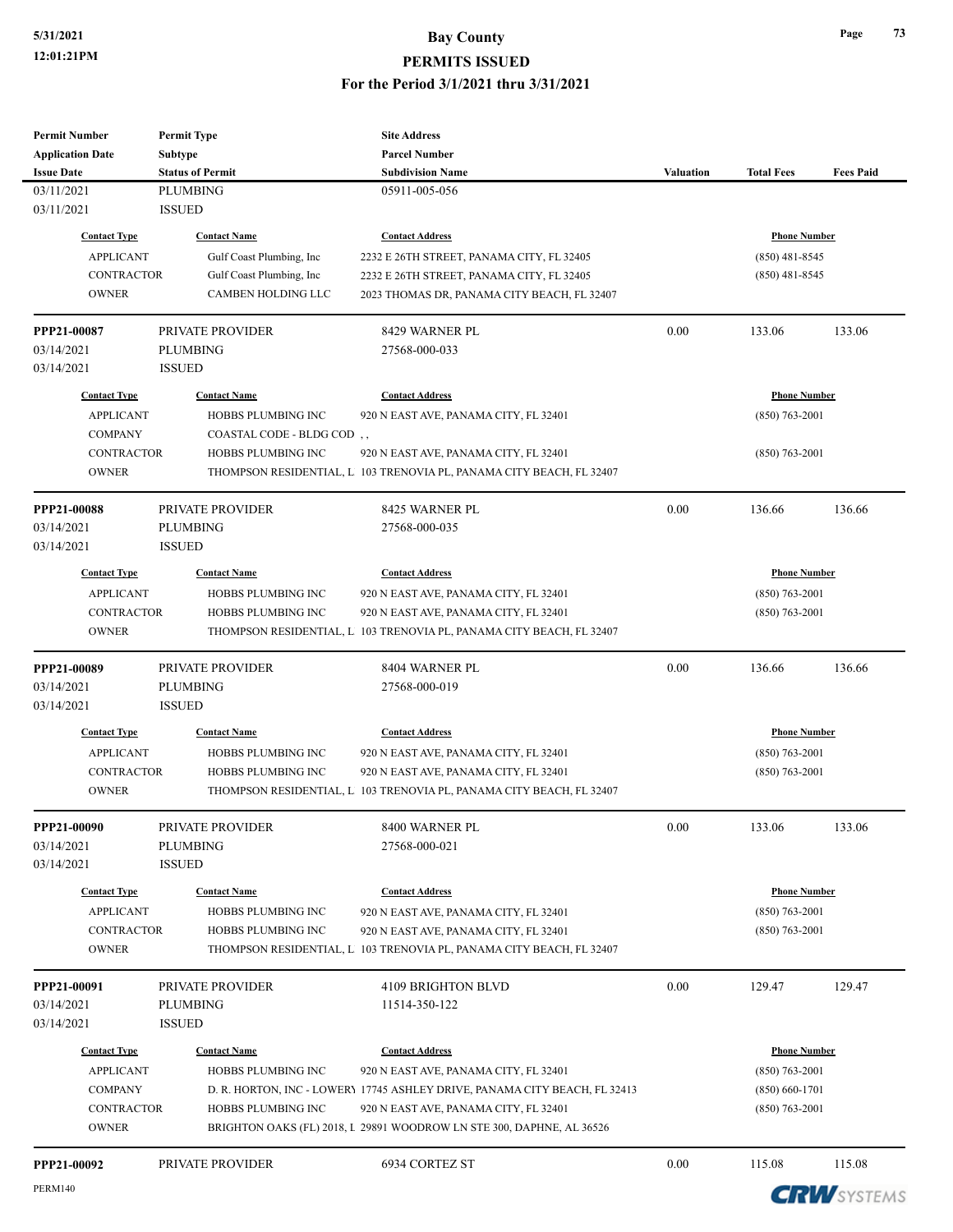**Page 74**

| <b>Permit Number</b>      | <b>Permit Type</b>                  | <b>Site Address</b>                         |           |                     |                  |
|---------------------------|-------------------------------------|---------------------------------------------|-----------|---------------------|------------------|
| <b>Application Date</b>   | <b>Subtype</b>                      | <b>Parcel Number</b>                        |           |                     |                  |
| <b>Issue Date</b>         | <b>Status of Permit</b>             | <b>Subdivision Name</b>                     | Valuation | <b>Total Fees</b>   | <b>Fees Paid</b> |
| 03/18/2021                | <b>PLUMBING</b>                     | 05452-085-000                               |           |                     |                  |
| 03/18/2021                | <b>ISSUED</b>                       |                                             |           |                     |                  |
| <b>Contact Type</b>       | <b>Contact Name</b>                 | <b>Contact Address</b>                      |           | <b>Phone Number</b> |                  |
| <b>APPLICANT</b>          | <b>HOWARD COOK</b>                  | , ,                                         |           |                     |                  |
| <b>CONTRACTOR</b>         | <b>OWNER/BUILDER</b>                | , ,                                         |           |                     |                  |
| <b>OWNER</b>              | Cook, Howard Leroy Jr Etal          | 6934 CORTEZ ST, YOUNGSTOWN, FL 32466        |           |                     |                  |
| PPP21-00093               | PRIVATE PROVIDER                    | 3884 SANDPINE WAY                           | 0.00      | 126.00              | 126.00           |
| 03/19/2021                | <b>PLUMBING</b>                     | 05911-005-074                               |           |                     |                  |
| 03/19/2021                | <b>ISSUED</b>                       |                                             |           |                     |                  |
| <b>Contact Type</b>       |                                     |                                             |           | <b>Phone Number</b> |                  |
|                           | <b>Contact Name</b>                 | <b>Contact Address</b>                      |           |                     |                  |
| <b>APPLICANT</b>          | Gulf Coast Plumbing, Inc            | 2232 E 26TH STREET, PANAMA CITY, FL 32405   |           | $(850)$ 481-8545    |                  |
| <b>COMPANY</b>            | FLORIDA BUILDING CODE C( , ,        |                                             |           |                     |                  |
| <b>CONTRACTOR</b>         | Gulf Coast Plumbing, Inc            | 2232 E 26TH STREET, PANAMA CITY, FL 32405   |           | $(850)$ 481-8545    |                  |
| <b>OWNER</b>              | CAMBEN HOLDING LLC                  | 2023 THOMAS DR, PANAMA CITY BEACH, FL 32408 |           |                     |                  |
| PPP21-00094               | PRIVATE PROVIDER                    | <b>161 MARTINGALE LOOP</b>                  | 0.00      | 143.89              | 143.89           |
| 03/28/2021                | PLUMBING                            | 11281-250-240                               |           |                     |                  |
| 03/28/2021                | <b>ISSUED</b>                       |                                             |           |                     |                  |
|                           |                                     |                                             |           |                     |                  |
| <b>Contact Type</b>       | <b>Contact Name</b>                 | <b>Contact Address</b>                      |           | <b>Phone Number</b> |                  |
| <b>APPLICANT</b>          | HOBBS PLUMBING INC                  | 920 N EAST AVE, PANAMA CITY, FL 32401       |           | $(850)$ 763-2001    |                  |
| <b>CONTRACTOR</b>         | HOBBS PLUMBING INC                  | 920 N EAST AVE, PANAMA CITY, FL 32401       |           | $(850)$ 763-2001    |                  |
| <b>OWNER</b>              | D.R. HORTON, INC.                   | 25366 PROFIT DR, DAPHNE, AL 36526           |           |                     |                  |
| PPP21-00095               | PRIVATE PROVIDER                    | <b>153 MARTINGALE LOOP</b>                  | 0.00      | 143.89              | 143.89           |
| 03/28/2021                | PLUMBING                            | 11281-250-260                               |           |                     |                  |
| 03/28/2021                | <b>ISSUED</b>                       |                                             |           |                     |                  |
| <b>Contact Type</b>       | <b>Contact Name</b>                 | <b>Contact Address</b>                      |           | <b>Phone Number</b> |                  |
| <b>APPLICANT</b>          | HOBBS PLUMBING INC                  | 920 N EAST AVE, PANAMA CITY, FL 32401       |           | $(850)$ 763-2001    |                  |
| <b>CONTRACTOR</b>         | HOBBS PLUMBING INC                  | 920 N EAST AVE, PANAMA CITY, FL 32401       |           | $(850)$ 763-2001    |                  |
| <b>OWNER</b>              | D.R. HORTON, INC.                   | 25366 PROFIT DR, DAPHNE, AL 36526           |           |                     |                  |
|                           | PRIVATE PROVIDER                    |                                             | 0.00      | 143.89              | 143.89           |
| PPP21-00096<br>03/28/2021 | PLUMBING                            | <b>192 MARTINGALE LOOP</b><br>11281-250-420 |           |                     |                  |
| 03/28/2021                | <b>ISSUED</b>                       |                                             |           |                     |                  |
|                           |                                     |                                             |           |                     |                  |
| <b>Contact Type</b>       | <b>Contact Name</b>                 | <b>Contact Address</b>                      |           | <b>Phone Number</b> |                  |
| <b>APPLICANT</b>          | HOBBS PLUMBING INC                  | 920 N EAST AVE, PANAMA CITY, FL 32401       |           | $(850)$ 763-2001    |                  |
| <b>CONTRACTOR</b>         | HOBBS PLUMBING INC                  | 920 N EAST AVE, PANAMA CITY, FL 32401       |           | $(850)$ 763-2001    |                  |
| <b>OWNER</b>              | D.R. HORTON, INC.                   | 25366 PROFIT DR, DAPHNE, AL 36526           |           |                     |                  |
| PPP21-00097               | PRIVATE PROVIDER                    | <b>188 MARTINGALE LOOP</b>                  | 0.00      | 143.89              | 143.89           |
| 03/28/2021                | <b>PLUMBING</b>                     | 11281-250-430                               |           |                     |                  |
| 03/28/2021                | <b>ISSUED</b>                       |                                             |           |                     |                  |
| <b>Contact Type</b>       | <b>Contact Name</b>                 | <b>Contact Address</b>                      |           | <b>Phone Number</b> |                  |
| <b>APPLICANT</b>          | HOBBS PLUMBING INC                  | 920 N EAST AVE, PANAMA CITY, FL 32401       |           | $(850)$ 763-2001    |                  |
| <b>CONTRACTOR</b>         | HOBBS PLUMBING INC                  | 920 N EAST AVE, PANAMA CITY, FL 32401       |           | $(850)$ 763-2001    |                  |
| <b>OWNER</b>              | D.R. HORTON, INC.                   | 25366 PROFIT DR, DAPHNE, AL 36526           |           |                     |                  |
|                           |                                     |                                             |           |                     |                  |
| PPP21-00098<br>03/28/2021 | PRIVATE PROVIDER<br><b>PLUMBING</b> | <b>184 MARTINGALE LOOP</b><br>11281-250-440 | 0.00      | 143.89              | 143.89           |
|                           |                                     |                                             |           |                     |                  |

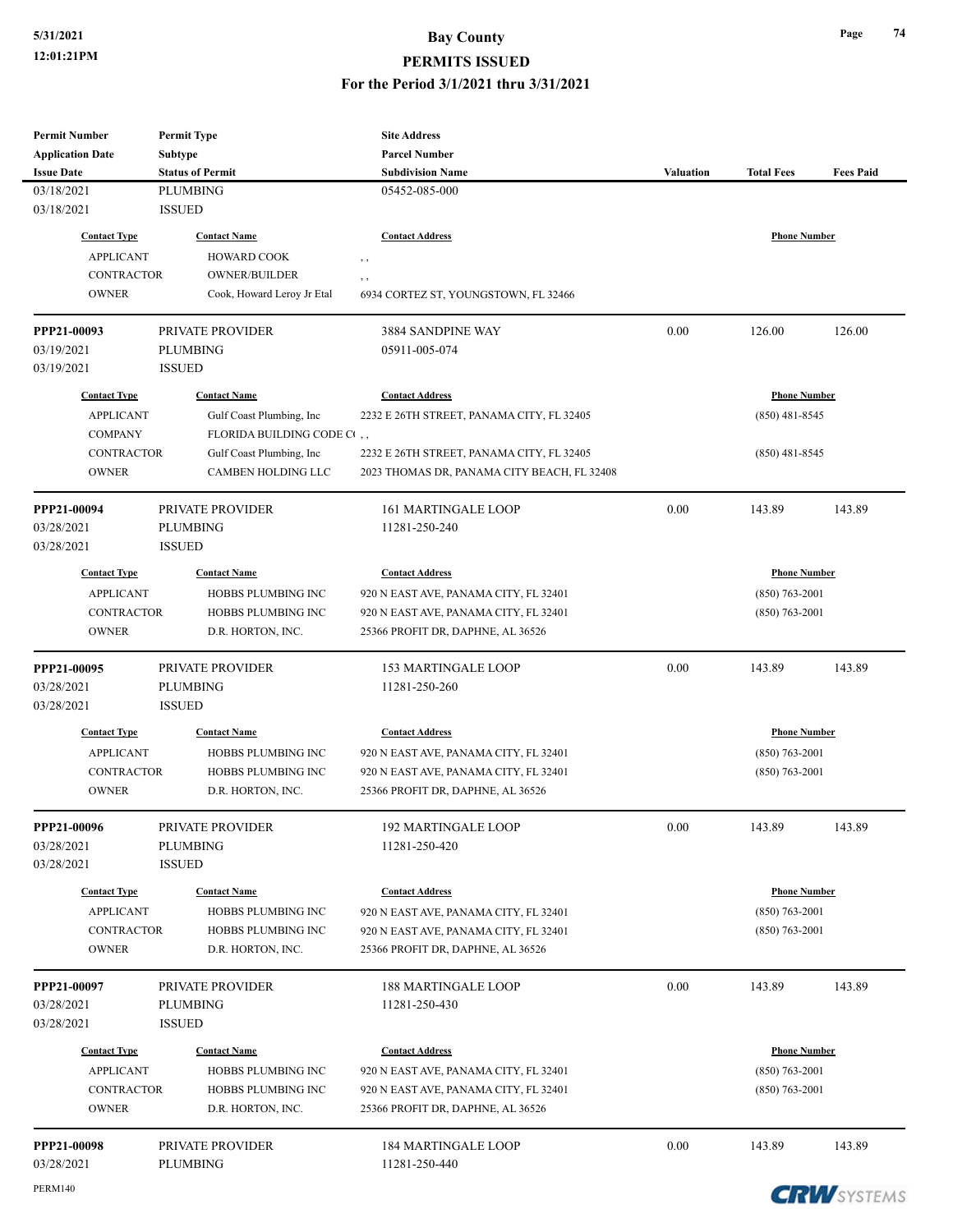| <b>Permit Number</b>         | <b>Permit Type</b>        | <b>Site Address</b>                                                           |                  |                                        |                     |
|------------------------------|---------------------------|-------------------------------------------------------------------------------|------------------|----------------------------------------|---------------------|
| <b>Application Date</b>      | Subtype                   | <b>Parcel Number</b>                                                          |                  |                                        |                     |
| <b>Issue Date</b>            | <b>Status of Permit</b>   | <b>Subdivision Name</b>                                                       | <b>Valuation</b> | <b>Total Fees</b>                      | <b>Fees Paid</b>    |
| 03/28/2021                   | <b>ISSUED</b>             |                                                                               |                  |                                        |                     |
| <b>Contact Type</b>          | <b>Contact Name</b>       | <b>Contact Address</b>                                                        |                  | <b>Phone Number</b>                    |                     |
| <b>APPLICANT</b>             | HOBBS PLUMBING INC        | 920 N EAST AVE, PANAMA CITY, FL 32401                                         |                  | $(850) 763 - 2001$                     |                     |
| <b>CONTRACTOR</b>            | HOBBS PLUMBING INC        |                                                                               |                  | $(850)$ 763-2001                       |                     |
| <b>OWNER</b>                 | D.R. HORTON, INC.         | 920 N EAST AVE, PANAMA CITY, FL 32401<br>25366 PROFIT DR, DAPHNE, AL 36526    |                  |                                        |                     |
|                              |                           |                                                                               |                  |                                        |                     |
| PPP21-00099                  | PRIVATE PROVIDER          | <b>148 MARTINGALE LOOP</b>                                                    | 0.00             | 151.20                                 | 151.20              |
| 03/28/2021                   | <b>PLUMBING</b>           | 11281-250-450                                                                 |                  |                                        |                     |
| 03/28/2021                   | <b>ISSUED</b>             |                                                                               |                  |                                        |                     |
| <b>Contact Type</b>          | <b>Contact Name</b>       | <b>Contact Address</b>                                                        |                  | <b>Phone Number</b>                    |                     |
| <b>APPLICANT</b>             | HOBBS PLUMBING INC        | 920 N EAST AVE, PANAMA CITY, FL 32401                                         |                  | $(850) 763 - 2001$                     |                     |
| <b>CONTRACTOR</b>            | HOBBS PLUMBING INC        | 920 N EAST AVE, PANAMA CITY, FL 32401                                         |                  | $(850) 763 - 2001$                     |                     |
| <b>OWNER</b>                 | D.R. HORTON, INC.         | 25366 PROFIT DR, DAPHNE, AL 36526                                             |                  |                                        |                     |
| PPP21-00100                  | PRIVATE PROVIDER          | <b>144 MARTINGALE LOOP</b>                                                    | 0.00             | 143.89                                 | 143.89              |
| 03/28/2021                   | <b>PLUMBING</b>           | 11281-250-460                                                                 |                  |                                        |                     |
| 03/28/2021                   | <b>ISSUED</b>             |                                                                               |                  |                                        |                     |
| <b>Contact Type</b>          | <b>Contact Name</b>       | <b>Contact Address</b>                                                        |                  | <b>Phone Number</b>                    |                     |
| <b>APPLICANT</b>             | HOBBS PLUMBING INC        | 920 N EAST AVE, PANAMA CITY, FL 32401                                         |                  | $(850)$ 763-2001                       |                     |
| <b>CONTRACTOR</b>            | HOBBS PLUMBING INC        | 920 N EAST AVE, PANAMA CITY, FL 32401                                         |                  | $(850)$ 763-2001                       |                     |
| <b>OWNER</b>                 | D.R. HORTON, INC.         | 25366 PROFIT DR, DAPHNE, AL 36526                                             |                  |                                        |                     |
|                              |                           |                                                                               |                  |                                        |                     |
| PPP21-00101                  | PRIVATE PROVIDER          | <b>140 MARTINGALE LOOP</b>                                                    | 0.00             | 143.89                                 | 143.89              |
| 03/28/2021                   | <b>PLUMBING</b>           | 11281-250-470                                                                 |                  |                                        |                     |
| 03/28/2021                   | <b>ISSUED</b>             |                                                                               |                  |                                        |                     |
| <b>Contact Type</b>          | <b>Contact Name</b>       | <b>Contact Address</b>                                                        |                  | <b>Phone Number</b>                    |                     |
| <b>APPLICANT</b>             | HOBBS PLUMBING INC        | 920 N EAST AVE, PANAMA CITY, FL 32401                                         |                  | $(850) 763 - 2001$                     |                     |
| <b>CONTRACTOR</b>            | <b>HOBBS PLUMBING INC</b> | 920 N EAST AVE, PANAMA CITY, FL 32401                                         |                  | $(850)$ 763-2001                       |                     |
| <b>OWNER</b>                 | D.R. HORTON, INC.         | 25366 PROFIT DR, DAPHNE, AL 36526                                             |                  |                                        |                     |
| PPP21-00102                  | PRIVATE PROVIDER          | 548 COVE VILLA ST                                                             | 0.00             | 154.84                                 | 154.84              |
| 03/28/2021                   | PLUMBING                  | 27541-500-026                                                                 |                  |                                        |                     |
| 03/28/2021                   | <b>ISSUED</b>             |                                                                               |                  |                                        |                     |
| <b>Contact Type</b>          | <b>Contact Name</b>       | <b>Contact Address</b>                                                        |                  | <b>Phone Number</b>                    |                     |
|                              |                           | 920 N EAST AVE, PANAMA CITY, FL 32401                                         |                  |                                        |                     |
| <b>APPLICANT</b>             | HOBBS PLUMBING INC        |                                                                               |                  | $(850)$ 763-2001                       |                     |
| <b>COMPANY</b><br>CONTRACTOR | HOBBS PLUMBING INC        | D. R. HORTON, INC - LOWERY 17745 ASHLEY DRIVE, PANAMA CITY BEACH, FL 32413    |                  | $(850) 660 - 1701$<br>$(850)$ 763-2001 |                     |
| <b>OWNER</b>                 | D.R. HORTON, INC.         | 920 N EAST AVE, PANAMA CITY, FL 32401<br>25366 PROFIT DRIVE, DAPHNE, AL 36526 |                  |                                        |                     |
|                              |                           |                                                                               |                  |                                        |                     |
| PPP21-00103                  | PRIVATE PROVIDER          | 552 COVE VILLA ST                                                             | 0.00             | 140.25                                 | 140.25              |
| 03/28/2021                   | <b>PLUMBING</b>           | 27541-500-028                                                                 |                  |                                        |                     |
| 03/28/2021                   | <b>ISSUED</b>             |                                                                               |                  |                                        |                     |
| <b>Contact Type</b>          | <b>Contact Name</b>       | <b>Contact Address</b>                                                        |                  | <b>Phone Number</b>                    |                     |
| <b>APPLICANT</b>             | HOBBS PLUMBING INC        | 920 N EAST AVE, PANAMA CITY, FL 32401                                         |                  | $(850)$ 763-2001                       |                     |
| <b>COMPANY</b>               |                           | D. R. HORTON, INC - LOWERY 17745 ASHLEY DRIVE, PANAMA CITY BEACH, FL 32413    |                  | $(850) 660 - 1701$                     |                     |
| <b>CONTRACTOR</b>            | HOBBS PLUMBING INC        | 920 N EAST AVE, PANAMA CITY, FL 32401                                         |                  | $(850)$ 763-2001                       |                     |
| <b>OWNER</b>                 | D.R. HORTON, INC.         | 25366 PROFIT DRIVE, DAPHNE, AL 36526                                          |                  |                                        |                     |
| PPP21-00104                  | PRIVATE PROVIDER          | 553 COVE VILLA ST                                                             | 0.00             | 125.87                                 | 125.87              |
| 03/28/2021                   | <b>PLUMBING</b>           | 27541-500-030                                                                 |                  |                                        |                     |
| <b>PERM140</b>               |                           |                                                                               |                  |                                        | <b>CRUI</b> CVETEME |
|                              |                           |                                                                               |                  |                                        |                     |

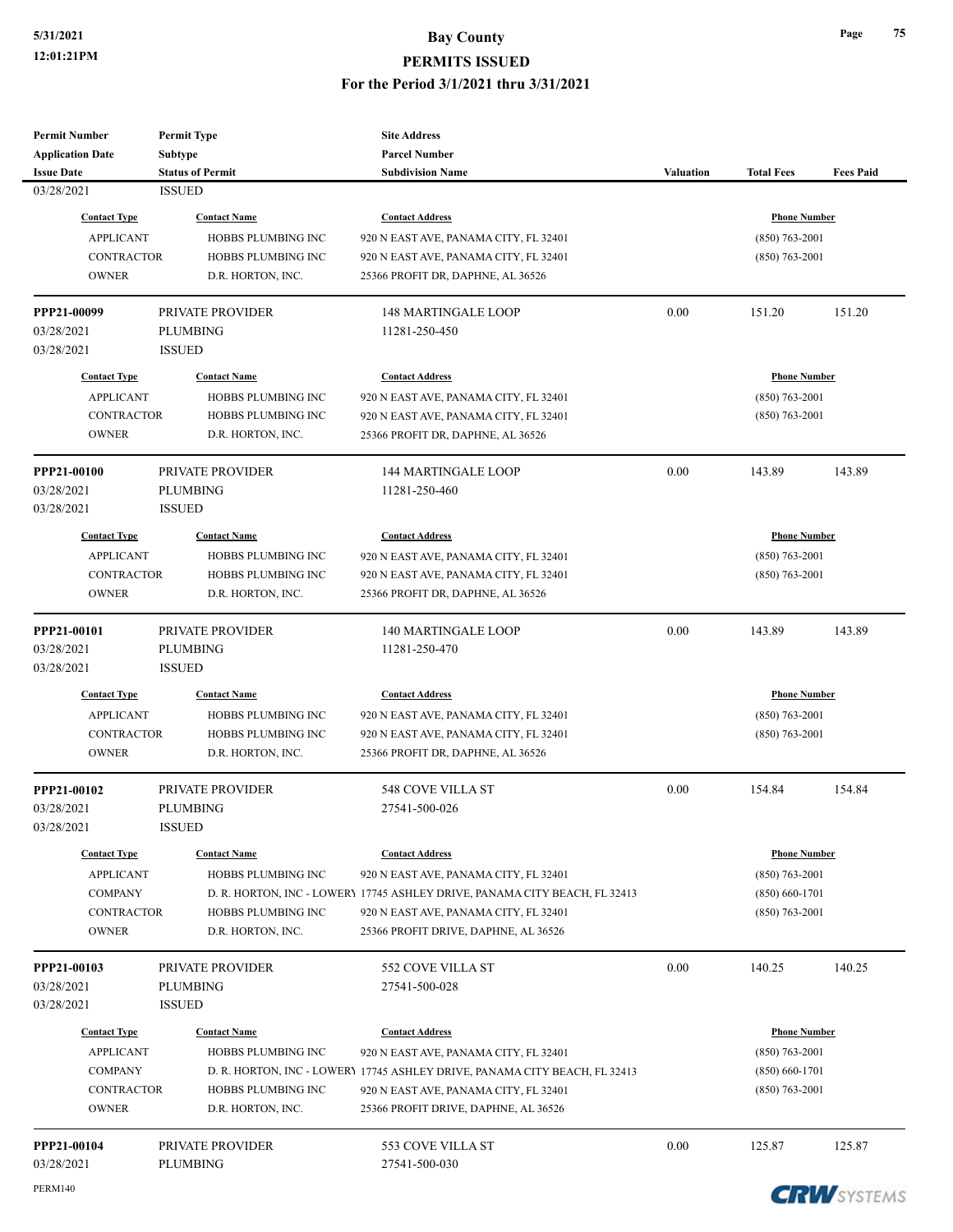| <b>Permit Number</b>    | <b>Permit Type</b>       | <b>Site Address</b>                                                                   |                  |                     |                  |
|-------------------------|--------------------------|---------------------------------------------------------------------------------------|------------------|---------------------|------------------|
| <b>Application Date</b> | Subtype                  | <b>Parcel Number</b>                                                                  |                  |                     |                  |
| <b>Issue Date</b>       | <b>Status of Permit</b>  | <b>Subdivision Name</b>                                                               | <b>Valuation</b> | <b>Total Fees</b>   | <b>Fees Paid</b> |
| 03/28/2021              | <b>ISSUED</b>            |                                                                                       |                  |                     |                  |
| <b>Contact Type</b>     | <b>Contact Name</b>      | <b>Contact Address</b>                                                                |                  | <b>Phone Number</b> |                  |
| <b>APPLICANT</b>        | HOBBS PLUMBING INC       | 920 N EAST AVE, PANAMA CITY, FL 32401                                                 |                  | $(850)$ 763-2001    |                  |
| <b>COMPANY</b>          |                          | D. R. HORTON, INC - LOWERY 17745 ASHLEY DRIVE, PANAMA CITY BEACH, FL 32413            |                  | $(850) 660 - 1701$  |                  |
| <b>CONTRACTOR</b>       | HOBBS PLUMBING INC       | 920 N EAST AVE, PANAMA CITY, FL 32401                                                 |                  | $(850)$ 763-2001    |                  |
| <b>OWNER</b>            | D.R. HORTON, INC.        | 25366 PROFIT DRIVE, DAPHNE, AL 36526                                                  |                  |                     |                  |
| PPP21-00105             | PRIVATE PROVIDER         | <b>6403 DOLPHIN SHORES DR</b>                                                         | 0.00             | 147.54              | 147.54           |
| 03/29/2021              | PLUMBING                 | 27343-515-000                                                                         |                  |                     |                  |
| 03/29/2021              | <b>ISSUED</b>            |                                                                                       |                  |                     |                  |
| <b>Contact Type</b>     | <b>Contact Name</b>      | <b>Contact Address</b>                                                                |                  | <b>Phone Number</b> |                  |
| <b>APPLICANT</b>        | SERINA 850-527-9043      |                                                                                       |                  |                     |                  |
| <b>CONTRACTOR</b>       |                          | SCOTT'S PLUMBING INC OF I 8122 WAVERLY STREET, YOUNGSTOWN, FL 32466                   |                  | $(850)$ 527-9043    |                  |
| <b>OWNER</b>            |                          | WERCHAN, JASON S & STEPI 319 BASIN BAYOU DR, PANAMA CITY BEACH, FL 32407              |                  |                     |                  |
|                         |                          | PLUMBING CONTRACT SCOTT'S PLUMBING INC OF I 8122 WAVERLY STREET, YOUNGSTOWN, FL 32466 |                  | $(850)$ 527-9043    |                  |
| PPP21-00106             | PRIVATE PROVIDER         | 213 PINE TREE DR                                                                      | 12,125.00        | 234.87              | 234.87           |
| 03/31/2021              | PLUMBING                 | 36135-000-000                                                                         |                  |                     |                  |
| 03/31/2021              | <b>FINALED</b>           | None                                                                                  |                  |                     |                  |
| <b>Contact Type</b>     | <b>Contact Name</b>      | <b>Contact Address</b>                                                                |                  | <b>Phone Number</b> |                  |
| <b>APPLICANT</b>        | MARTIN WORKS, LLC        | 191 MAES LANE, DEFUNIAK SPRINGS, FL 32433                                             |                  | $(850)$ 974-4725    |                  |
| <b>COMPANY</b>          | <b>OWNER/BUILDER</b>     | , ,                                                                                   |                  |                     |                  |
| <b>CONTRACTOR</b>       | <b>MARTIN WORKS, LLC</b> | 191 MAES LANE, DEFUNIAK SPRINGS, FL 32433                                             |                  | $(850)$ 974-4725    |                  |
| <b>OWNER</b>            |                          | DERAMO, ANDREW JR & AN! 319 PINETREE DRIVE, PANAMA CITY BEACH, FL 32413               |                  |                     |                  |
| PPR21-00055             | PRIVATE PROVIDER         | 4804 LOBLOLLY WAY                                                                     | 1,710.00         | 110.00              | 110.00           |
| 03/04/2021              | <b>ROOF</b>              | 05830-030-232                                                                         |                  |                     |                  |
| 03/04/2021              | <b>FINALED</b>           |                                                                                       |                  |                     |                  |
| <b>Contact Type</b>     | <b>Contact Name</b>      | <b>Contact Address</b>                                                                |                  | <b>Phone Number</b> |                  |
| <b>APPLICANT</b>        |                          | ART CONSTRUCTION OF NW 11 W. 23RD ST., SUITE B4, Panama City, FL 32405                |                  | $(850)$ 215-3948    |                  |
| <b>CONTRACTOR</b>       |                          | ART CONSTRUCTION OF NW 11 W. 23RD ST., SUITE B4, Panama City, FL 32405                |                  | $(850)$ 215-3948    |                  |
| <b>OWNER</b>            |                          | TITUS ROAD STATION, LLC 133 S. WATERSOUND PKWY, WATERSOUND, FL 32461                  |                  |                     |                  |
| PPR21-00056             | PRIVATE PROVIDER         | 4808 LOBLOLLY WAY                                                                     | 1,854.00         | 113.00              | 113.00           |
| 03/04/2021              | <b>ROOF</b>              | 05830-030-234                                                                         |                  |                     |                  |
| 03/04/2021              | <b>FINALED</b>           |                                                                                       |                  |                     |                  |
| <b>Contact Type</b>     | <b>Contact Name</b>      | <b>Contact Address</b>                                                                |                  | <b>Phone Number</b> |                  |
| <b>APPLICANT</b>        |                          | ART CONSTRUCTION OF NW 11 W. 23RD ST., SUITE B4, Panama City, FL 32405                |                  | $(850)$ 215-3948    |                  |
| <b>CONTRACTOR</b>       |                          | ART CONSTRUCTION OF NW 11 W. 23RD ST., SUITE B4, Panama City, FL 32405                |                  | $(850)$ 215-3948    |                  |
| <b>OWNER</b>            |                          | TITUS ROAD STATION, LLC 133 S. WATERSOUND PKWY, WATERSOUND, FL 32461                  |                  |                     |                  |
| PPR21-00057             | PRIVATE PROVIDER         | 4812 LOBLOLLY WAY                                                                     | 1,458.00         | 98.00               | 98.00            |
| 03/04/2021              | ROOF                     | 05830-030-236                                                                         |                  |                     |                  |
| 03/04/2021              | <b>ISSUED</b>            |                                                                                       |                  |                     |                  |
| <b>Contact Type</b>     | <b>Contact Name</b>      | <b>Contact Address</b>                                                                |                  | <b>Phone Number</b> |                  |
|                         |                          | ART CONSTRUCTION OF NW 11 W. 23RD ST., SUITE B4, Panama City, FL 32405                |                  | $(850)$ 215-3948    |                  |
| <b>APPLICANT</b>        |                          |                                                                                       |                  |                     |                  |
| <b>CONTRACTOR</b>       |                          | ART CONSTRUCTION OF NW 11 W. 23RD ST., SUITE B4, Panama City, FL 32405                |                  | $(850)$ 215-3948    |                  |
| <b>OWNER</b>            |                          | TITUS ROAD STATION, LLC 133 S. WATERSOUND PKWY, WATERSOUND, FL 32461                  |                  |                     |                  |
| PPR21-00058             | PRIVATE PROVIDER         | <b>4085 BRIGHTON BLVD</b>                                                             | 1,647.00         | 95.00               | 95.00            |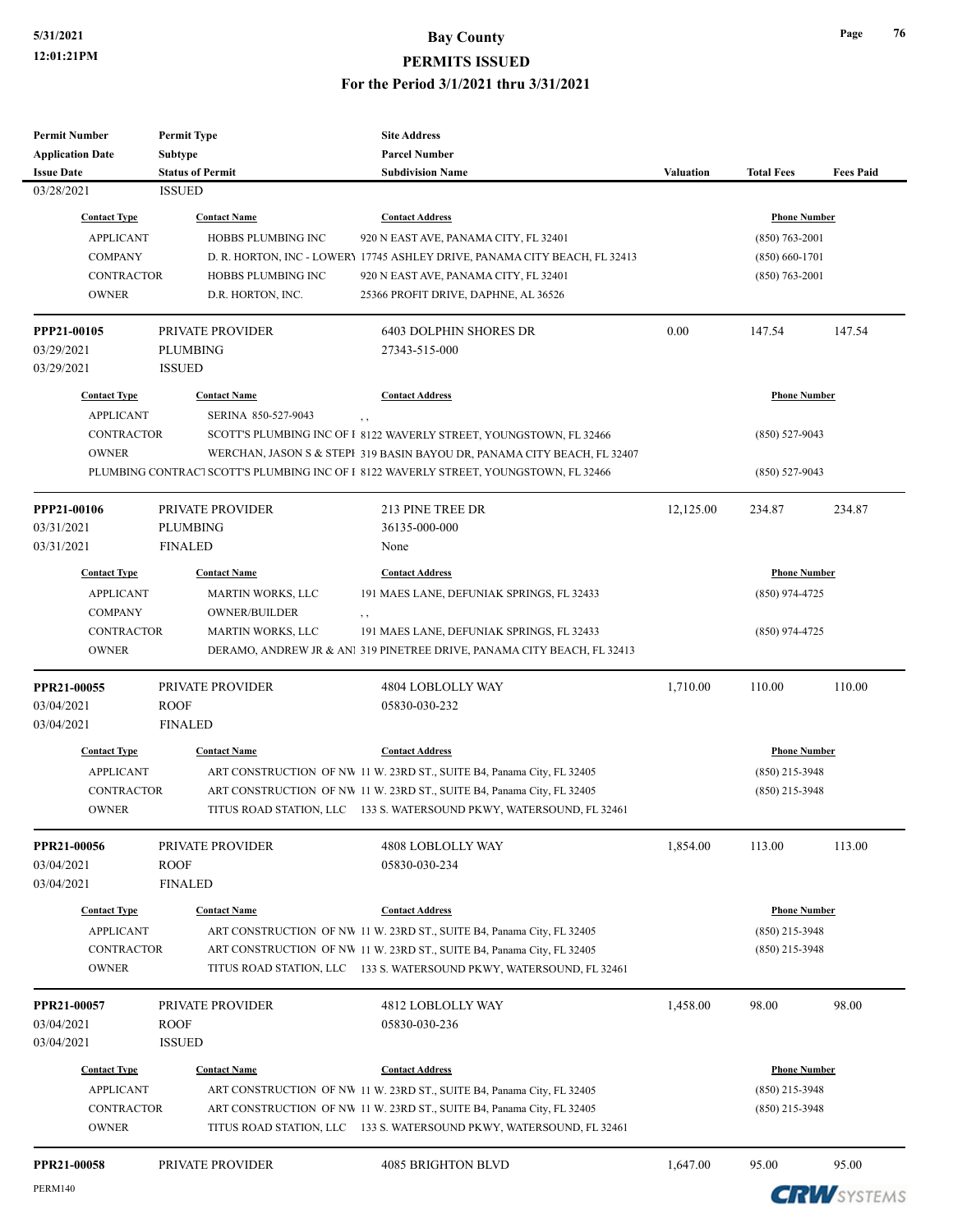# **5/31/2021 Bay County**

**PERMITS ISSUED**

#### **For the Period 3/1/2021 thru 3/31/2021**

| <b>Permit Number</b>     | <b>Permit Type</b>           |                   | <b>Site Address</b>                                                                    |           |                     |                  |
|--------------------------|------------------------------|-------------------|----------------------------------------------------------------------------------------|-----------|---------------------|------------------|
| <b>Application Date</b>  | Subtype                      |                   | <b>Parcel Number</b>                                                                   |           |                     |                  |
| <b>Issue Date</b>        | <b>Status of Permit</b>      |                   | <b>Subdivision Name</b>                                                                | Valuation | <b>Total Fees</b>   | <b>Fees Paid</b> |
| 03/05/2021<br>03/05/2021 | <b>ROOF</b><br><b>ISSUED</b> |                   | 11514-350-128                                                                          |           |                     |                  |
|                          |                              |                   |                                                                                        |           |                     |                  |
| <b>Contact Type</b>      | <b>Contact Name</b>          |                   | <b>Contact Address</b>                                                                 |           | <b>Phone Number</b> |                  |
| <b>APPLICANT</b>         |                              |                   | ART CONSTRUCTION OF NW 11 W. 23RD ST., SUITE B4, Panama City, FL 32405                 |           | $(850)$ 215-3948    |                  |
| <b>COMPANY</b>           |                              | D. R. HORTON, INC | 17745 ASHLEY DRIVE, PANAMA CITY BEACH, FL 32413                                        |           | $(850) 660 - 1701$  |                  |
| <b>CONTRACTOR</b>        |                              |                   | ART CONSTRUCTION OF NW 11 W. 23RD ST., SUITE B4, Panama City, FL 32405                 |           | $(850)$ 215-3948    |                  |
| <b>OWNER</b>             |                              |                   | BRIGHTON OAKS (FL) 2018, L 29891 WOODROW LN STE 300, DAPHNE, AL 36526                  |           |                     |                  |
| PPR21-00059              | PRIVATE PROVIDER             |                   | <b>4089 BRIGHTON BLVD</b>                                                              | 2,095.00  | 108.50              | 108.50           |
| 03/05/2021               | <b>ROOF</b>                  |                   | 11514-350-127                                                                          |           |                     |                  |
| 03/05/2021               | <b>ISSUED</b>                |                   |                                                                                        |           |                     |                  |
| <b>Contact Type</b>      | <b>Contact Name</b>          |                   | <b>Contact Address</b>                                                                 |           | <b>Phone Number</b> |                  |
| <b>APPLICANT</b>         |                              |                   | ART CONSTRUCTION OF NW 11 W. 23RD ST., SUITE B4, Panama City, FL 32405                 |           | $(850)$ 215-3948    |                  |
| <b>COMPANY</b>           |                              | D. R. HORTON, INC | 17745 ASHLEY DRIVE, PANAMA CITY BEACH, FL 32413                                        |           | $(850) 660 - 1701$  |                  |
| <b>CONTRACTOR</b>        |                              |                   | ART CONSTRUCTION OF NW 11 W. 23RD ST., SUITE B4, Panama City, FL 32405                 |           | $(850)$ 215-3948    |                  |
| <b>OWNER</b>             |                              |                   | BRIGHTON OAKS (FL) 2018, L 29891 WOODROW LN STE 300, DAPHNE, AL 36526                  |           |                     |                  |
|                          |                              |                   |                                                                                        |           |                     |                  |
| PPR21-00060              | PRIVATE PROVIDER             |                   | 322 EMERALD COVE ST                                                                    | 2,949.00  | 125.00              | 125.00           |
| 03/05/2021               | <b>ROOF</b>                  |                   | 27541-500-060                                                                          |           |                     |                  |
| 03/05/2021               | <b>ISSUED</b>                |                   |                                                                                        |           |                     |                  |
| <b>Contact Type</b>      | <b>Contact Name</b>          |                   | <b>Contact Address</b>                                                                 |           | <b>Phone Number</b> |                  |
| <b>APPLICANT</b>         |                              |                   | ART CONSTRUCTION OF NW 11 W. 23RD ST., SUITE B4, Panama City, FL 32405                 |           | $(850)$ 215-3948    |                  |
| <b>COMPANY</b>           |                              |                   | ART CONSTRUCTION OF NW 11 W. 23RD ST., SUITE B4, Panama City, FL 32405                 |           | $(850)$ 215-3948    |                  |
| <b>CONTRACTOR</b>        |                              |                   | D. R. HORTON, INC - LOWERY 17745 ASHLEY DRIVE, PANAMA CITY BEACH, FL 32413             |           | $(850) 660 - 1701$  |                  |
| <b>OWNER</b>             |                              | D.R. HORTON, INC. | 25366 PROFIT DRIVE, DAPHNE, AL 36526                                                   |           |                     |                  |
|                          |                              |                   | ROOF CONTRACTOR ART CONSTRUCTION OF NW 11 W. 23RD ST., SUITE B4, Panama City, FL 32405 |           | $(850)$ 215-3948    |                  |
| PPR21-00061              | PRIVATE PROVIDER             |                   | 326 EMERALD COVE ST                                                                    | 2,278.00  | 116.00              | 116.00           |
| 03/05/2021               | <b>ROOF</b>                  |                   | 27541-500-062                                                                          |           |                     |                  |
| 03/05/2021               | <b>ISSUED</b>                |                   |                                                                                        |           |                     |                  |
|                          |                              |                   |                                                                                        |           |                     |                  |
| <b>Contact Type</b>      | <b>Contact Name</b>          |                   | <b>Contact Address</b>                                                                 |           | <b>Phone Number</b> |                  |
| <b>APPLICANT</b>         |                              |                   | ART CONSTRUCTION OF NW 11 W. 23RD ST., SUITE B4, Panama City, FL 32405                 |           | $(850)$ 215-3948    |                  |
| <b>COMPANY</b>           |                              |                   | ART CONSTRUCTION OF NW 11 W. 23RD ST., SUITE B4, Panama City, FL 32405                 |           | (850) 215-3948      |                  |
| CONTRACTOR               |                              |                   | D. R. HORTON, INC - LOWERY 17745 ASHLEY DRIVE, PANAMA CITY BEACH, FL 32413             |           | $(850) 660 - 1701$  |                  |
| <b>OWNER</b>             |                              | D.R. HORTON, INC. | 25366 PROFIT DRIVE, DAPHNE, AL 36526                                                   |           |                     |                  |
|                          |                              |                   | ROOF CONTRACTOR ART CONSTRUCTION OF NW 11 W. 23RD ST., SUITE B4, Panama City, FL 32405 |           | $(850)$ 215-3948    |                  |
| PPR21-00062              | PRIVATE PROVIDER             |                   | 318 EMERALD COVE ST                                                                    | 2,745.00  | 120.50              | 120.50           |
| 03/05/2021               | <b>ROOF</b>                  |                   | 27541-500-058                                                                          |           |                     |                  |
| 03/05/2021               | <b>FINALED</b>               |                   |                                                                                        |           |                     |                  |
| <b>Contact Type</b>      | <b>Contact Name</b>          |                   | <b>Contact Address</b>                                                                 |           | <b>Phone Number</b> |                  |
| <b>APPLICANT</b>         |                              |                   | ART CONSTRUCTION OF NW 11 W. 23RD ST., SUITE B4, Panama City, FL 32405                 |           | $(850)$ 215-3948    |                  |
| <b>COMPANY</b>           |                              |                   | ART CONSTRUCTION OF NW 11 W. 23RD ST., SUITE B4, Panama City, FL 32405                 |           | $(850)$ 215-3948    |                  |
| <b>CONTRACTOR</b>        |                              |                   | D. R. HORTON, INC - LOWERY 17745 ASHLEY DRIVE, PANAMA CITY BEACH, FL 32413             |           | $(850)$ 660-1701    |                  |
| <b>OWNER</b>             |                              | D.R. HORTON, INC. | 25366 PROFIT DRIVE, DAPHNE, AL 36526                                                   |           |                     |                  |
|                          |                              |                   | ROOF CONTRACTOR ART CONSTRUCTION OF NW 11 W. 23RD ST., SUITE B4, Panama City, FL 32405 |           | $(850)$ 215-3948    |                  |
|                          |                              |                   |                                                                                        |           |                     |                  |
| PPR21-00063              | PRIVATE PROVIDER             |                   | 3912 SANDPINE WAY                                                                      | 6,816.00  | 133.06              | 133.06           |
| 03/08/2021               | <b>ROOF</b>                  |                   | 05911-005-026                                                                          |           |                     |                  |
| 03/08/2021               | <b>ISSUED</b>                |                   |                                                                                        |           |                     |                  |



**Page 77**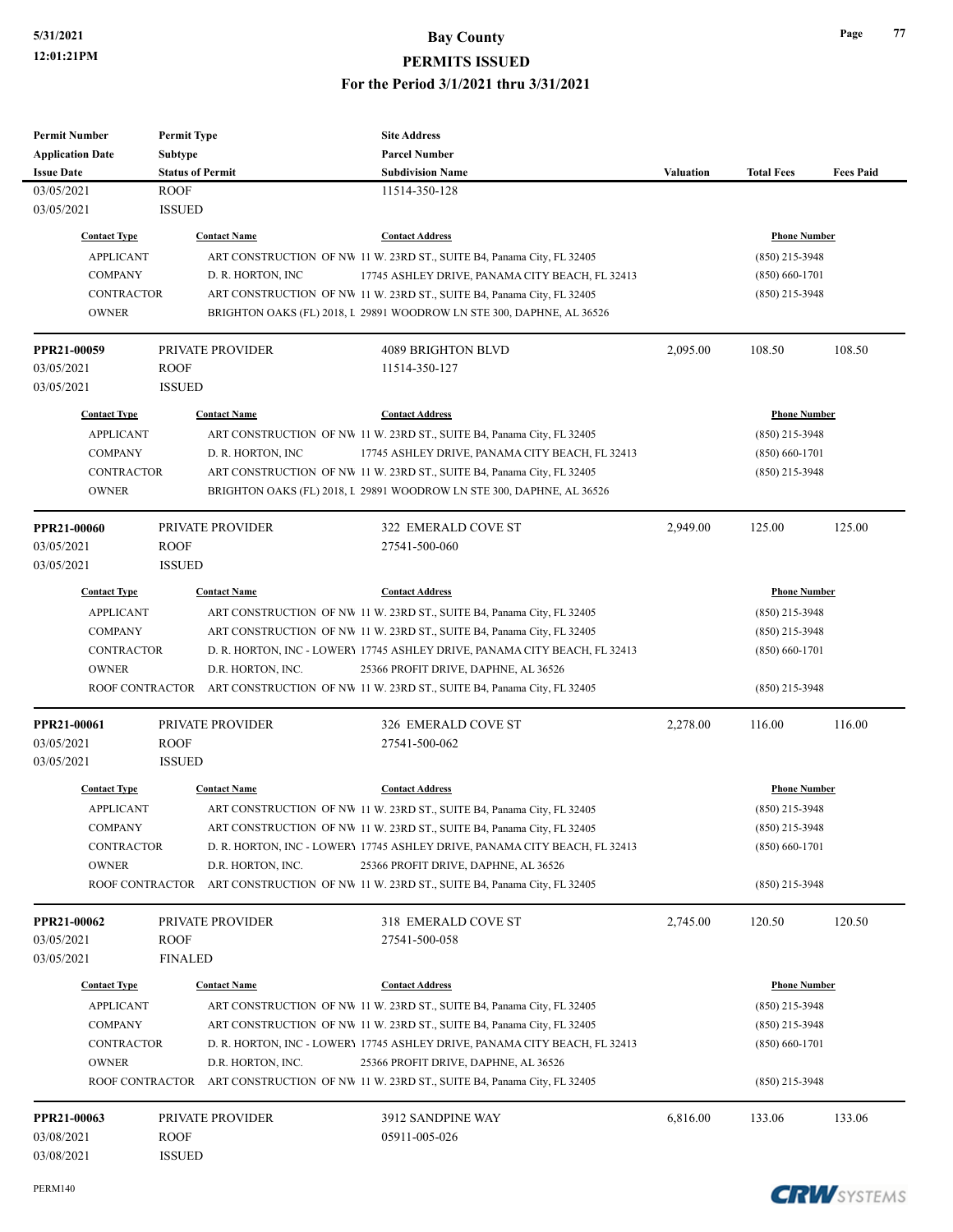| <b>Permit Number</b>    | <b>Permit Type</b>        | <b>Site Address</b>                                                    |                  |                     |                  |
|-------------------------|---------------------------|------------------------------------------------------------------------|------------------|---------------------|------------------|
| <b>Application Date</b> | Subtype                   | <b>Parcel Number</b>                                                   |                  |                     |                  |
| <b>Issue Date</b>       | <b>Status of Permit</b>   | <b>Subdivision Name</b>                                                | <b>Valuation</b> | <b>Total Fees</b>   | <b>Fees Paid</b> |
| <b>Contact Type</b>     | <b>Contact Name</b>       | <b>Contact Address</b>                                                 |                  | <b>Phone Number</b> |                  |
| <b>APPLICANT</b>        | Archer Exteriors Inc      | 2500 DRANE FIELD ROAD, LAKELAND, FL 33811                              |                  | $(251)$ 214-7081    |                  |
| <b>CONTRACTOR</b>       | Archer Exteriors Inc      | 2500 DRANE FIELD ROAD, LAKELAND, FL 33811                              |                  | $(251)$ 214-7081    |                  |
| <b>OWNER</b>            | <b>CAMBEN HOLDING LLC</b> | 2023 THOMAS DR, PANAMA CITY BEACH, FL 32408                            |                  |                     |                  |
| PPR21-00064             | PRIVATE PROVIDER          | 4753 ROSEMARY ST                                                       | 2,574.00         | 128.00              | 128.00           |
| 03/15/2021              | <b>ROOF</b>               | 05830-030-100                                                          |                  |                     |                  |
| 03/15/2021              | <b>FINALED</b>            |                                                                        |                  |                     |                  |
| <b>Contact Type</b>     | <b>Contact Name</b>       | <b>Contact Address</b>                                                 |                  | <b>Phone Number</b> |                  |
| <b>APPLICANT</b>        |                           | ART CONSTRUCTION OF NW 11 W. 23RD ST., SUITE B4, Panama City, FL 32405 |                  | $(850)$ 215-3948    |                  |
| <b>CONTRACTOR</b>       |                           | ART CONSTRUCTION OF NW 11 W. 23RD ST., SUITE B4, Panama City, FL 32405 |                  | $(850)$ 215-3948    |                  |
| <b>OWNER</b>            |                           | TITUS ROAD STATION, LLC 133 S. WATERSOUND PKWY, WATERSOUND, FL 32461   |                  |                     |                  |
| PPR21-00065             | PRIVATE PROVIDER          | 4757 ROSEMARY ST                                                       | 2,808.00         | 135.50              | 135.50           |
| 03/15/2021              | <b>ROOF</b>               | 05830-030-098                                                          |                  |                     |                  |
| 03/15/2021              | <b>FINALED</b>            |                                                                        |                  |                     |                  |
| <b>Contact Type</b>     | <b>Contact Name</b>       | <b>Contact Address</b>                                                 |                  | <b>Phone Number</b> |                  |
| <b>APPLICANT</b>        |                           | ART CONSTRUCTION OF NW 11 W. 23RD ST., SUITE B4, Panama City, FL 32405 |                  | $(850)$ 215-3948    |                  |
| CONTRACTOR              |                           | ART CONSTRUCTION OF NW 11 W. 23RD ST., SUITE B4, Panama City, FL 32405 |                  | (850) 215-3948      |                  |
| <b>OWNER</b>            |                           | TITUS ROAD STATION, LLC 133 S. WATERSOUND PKWY, WATERSOUND, FL 32461   |                  |                     |                  |
| PPR21-00066             | PRIVATE PROVIDER          | 4073 BRIGHTON BLVD                                                     | 2,135.00         | 110.00              | 110.00           |
| 03/15/2021              | <b>ROOF</b>               | 11514-350-131                                                          |                  |                     |                  |
| 03/15/2021              | <b>ISSUED</b>             |                                                                        |                  |                     |                  |
| <b>Contact Type</b>     | <b>Contact Name</b>       | <b>Contact Address</b>                                                 |                  | <b>Phone Number</b> |                  |
| <b>APPLICANT</b>        |                           | ART CONSTRUCTION OF NW 11 W. 23RD ST., SUITE B4, Panama City, FL 32405 |                  | (850) 215-3948      |                  |
| <b>CONTRACTOR</b>       |                           | ART CONSTRUCTION OF NW 11 W. 23RD ST., SUITE B4, Panama City, FL 32405 |                  | $(850)$ 215-3948    |                  |
| <b>OWNER</b>            | D.R. HORTON, INC.         | 25366 PROFIT DRIVE, DAPHNE, AL 36526                                   |                  |                     |                  |
| PPR21-00067             | PRIVATE PROVIDER          | 4081 BRIGHTON BLVD                                                     | 2,135.00         | 110.00              | 110.00           |
| 03/15/2021              | <b>ROOF</b>               | 11514-350-129                                                          |                  |                     |                  |
| 03/15/2021              | <b>ISSUED</b>             |                                                                        |                  |                     |                  |
| <b>Contact Type</b>     | <b>Contact Name</b>       | <b>Contact Address</b>                                                 |                  | <b>Phone Number</b> |                  |
| <b>APPLICANT</b>        |                           | ART CONSTRUCTION OF NW 11 W. 23RD ST., SUITE B4, Panama City, FL 32405 |                  | $(850)$ 215-3948    |                  |
| CONTRACTOR              |                           | ART CONSTRUCTION OF NW 11 W. 23RD ST., SUITE B4, Panama City, FL 32405 |                  | (850) 215-3948      |                  |
| <b>OWNER</b>            | D.R. HORTON, INC.         | 25366 PROFIT DRIVE, DAPHNE, AL 36526                                   |                  |                     |                  |
| PPR21-00068             | PRIVATE PROVIDER          | <b>4077 BRIGHTON BLVD</b>                                              | 1,972.00         | 105.50              | 105.50           |
| 03/15/2021              | ROOF                      | 11514-350-130                                                          |                  |                     |                  |
| 03/15/2021              | <b>ISSUED</b>             |                                                                        |                  |                     |                  |
| <b>Contact Type</b>     | <b>Contact Name</b>       | <b>Contact Address</b>                                                 |                  | <b>Phone Number</b> |                  |
| <b>APPLICANT</b>        |                           | ART CONSTRUCTION OF NW 11 W. 23RD ST., SUITE B4, Panama City, FL 32405 |                  | (850) 215-3948      |                  |
| CONTRACTOR              |                           | ART CONSTRUCTION OF NW 11 W. 23RD ST., SUITE B4, Panama City, FL 32405 |                  | $(850)$ 215-3948    |                  |
| <b>OWNER</b>            | D.R. HORTON, INC.         | 25366 PROFIT DRIVE, DAPHNE, AL 36526                                   |                  |                     |                  |
| PPR21-00069             | PRIVATE PROVIDER          | 533 COVE VILLA ST                                                      | 2,949.00         | 129.50              | 129.50           |
| 03/18/2021              | <b>ROOF</b>               | 27541-500-040                                                          |                  |                     |                  |
| 03/18/2021              | <b>FINALED</b>            |                                                                        |                  |                     |                  |
| <b>Contact Type</b>     | <b>Contact Name</b>       | <b>Contact Address</b>                                                 |                  | <b>Phone Number</b> |                  |

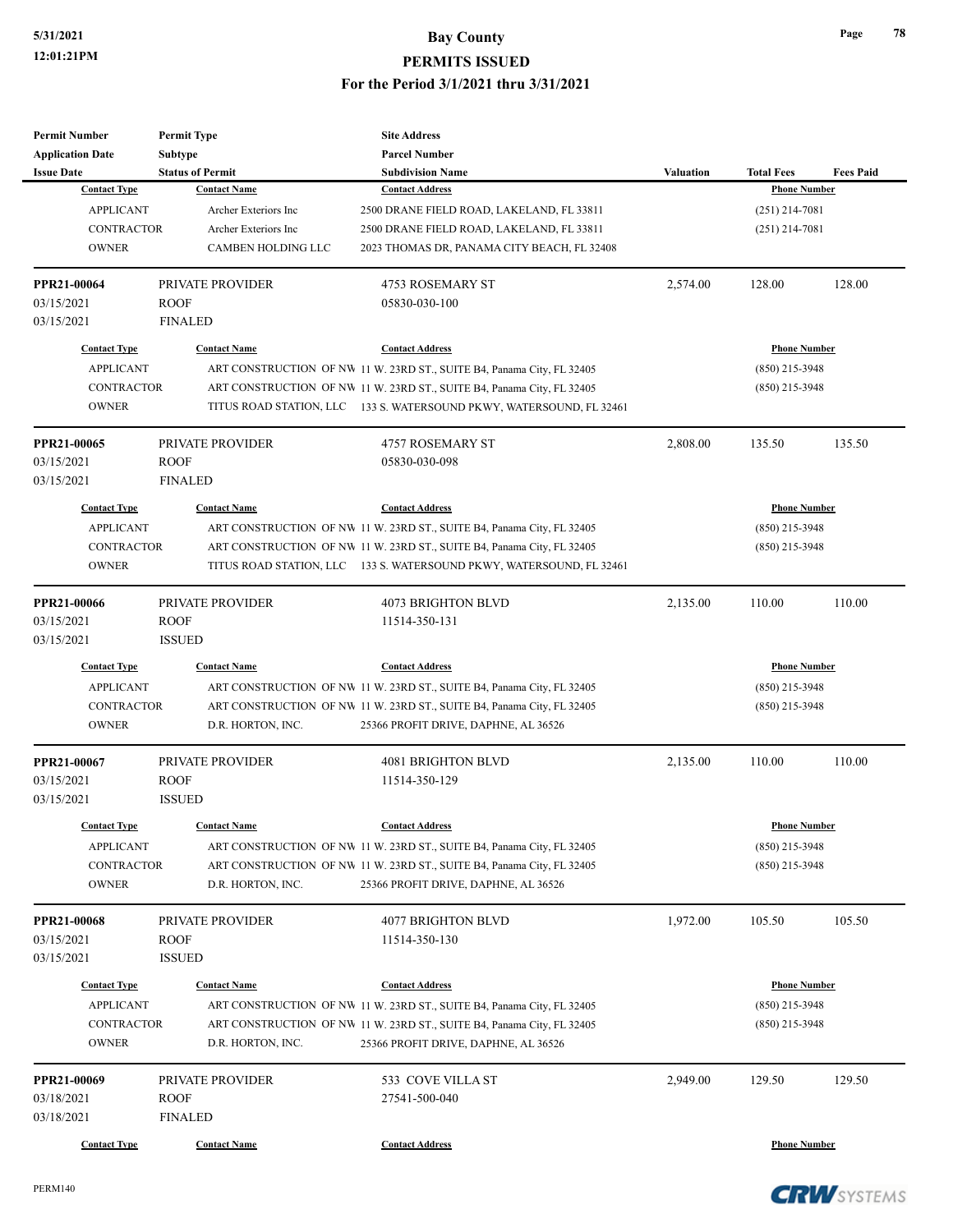| <b>Permit Number</b><br><b>Application Date</b> | <b>Permit Type</b><br><b>Subtype</b> | <b>Site Address</b><br><b>Parcel Number</b>                                |           |                     |                  |
|-------------------------------------------------|--------------------------------------|----------------------------------------------------------------------------|-----------|---------------------|------------------|
| <b>Issue Date</b>                               | <b>Status of Permit</b>              | <b>Subdivision Name</b>                                                    | Valuation | <b>Total Fees</b>   | <b>Fees Paid</b> |
| <b>APPLICANT</b>                                |                                      | ART CONSTRUCTION OF NW 11 W. 23RD ST., SUITE B4, Panama City, FL 32405     |           | $(850)$ 215-3948    |                  |
| <b>CONTRACTOR</b>                               |                                      | ART CONSTRUCTION OF NW 11 W. 23RD ST., SUITE B4, Panama City, FL 32405     |           | $(850)$ 215-3948    |                  |
| <b>OWNER</b>                                    | D.R. HORTON, INC.                    | 25366 PROFIT DRIVE, DAPHNE, AL 36526                                       |           |                     |                  |
| PPR21-00070                                     | PRIVATE PROVIDER                     | 545 COVE VILLA ST                                                          | 2,217.00  | 111.50              | 111.50           |
| 03/18/2021                                      | <b>ROOF</b>                          | 27541-500-034                                                              |           |                     |                  |
| 03/18/2021                                      | <b>FINALED</b>                       |                                                                            |           |                     |                  |
| <b>Contact Type</b>                             | <b>Contact Name</b>                  | <b>Contact Address</b>                                                     |           | <b>Phone Number</b> |                  |
| <b>APPLICANT</b>                                |                                      | ART CONSTRUCTION OF NW 11 W. 23RD ST., SUITE B4, Panama City, FL 32405     |           | $(850)$ 215-3948    |                  |
| <b>CONTRACTOR</b>                               |                                      | ART CONSTRUCTION OF NW 11 W. 23RD ST., SUITE B4, Panama City, FL 32405     |           | $(850)$ 215-3948    |                  |
| <b>OWNER</b>                                    | D.R. HORTON, INC.                    | 25366 PROFIT DRIVE, DAPHNE, AL 36526                                       |           |                     |                  |
| PPR21-00071                                     | PRIVATE PROVIDER                     | 549 COVE VILLA ST                                                          | 2,054.00  | 107.00              | 107.00           |
| 03/18/2021                                      | <b>ROOF</b>                          | 27541-500-032                                                              |           |                     |                  |
| 03/18/2021                                      | <b>ISSUED</b>                        |                                                                            |           |                     |                  |
| <b>Contact Type</b>                             | <b>Contact Name</b>                  | <b>Contact Address</b>                                                     |           | <b>Phone Number</b> |                  |
| <b>APPLICANT</b>                                |                                      | ART CONSTRUCTION OF NW 11 W. 23RD ST., SUITE B4, Panama City, FL 32405     |           | (850) 215-3948      |                  |
| <b>COMPANY</b>                                  |                                      | D. R. HORTON, INC - LOWERY 17745 ASHLEY DRIVE, PANAMA CITY BEACH, FL 32413 |           | $(850) 660 - 1701$  |                  |
| <b>CONTRACTOR</b>                               |                                      | ART CONSTRUCTION OF NW 11 W. 23RD ST., SUITE B4, Panama City, FL 32405     |           | $(850)$ 215-3948    |                  |
| <b>OWNER</b>                                    | D.R. HORTON, INC.                    | 25366 PROFIT DRIVE, DAPHNE, AL 36526                                       |           |                     |                  |
| PPR21-00072                                     | PRIVATE PROVIDER                     | 4749 ROSEMARY ST                                                           | 2,826.00  | 135.50              | 135.50           |
| 03/18/2021                                      | <b>ROOF</b>                          | 05830-030-102                                                              |           |                     |                  |
| 03/18/2021                                      | <b>ISSUED</b>                        |                                                                            |           |                     |                  |
| <b>Contact Type</b>                             | <b>Contact Name</b>                  | <b>Contact Address</b>                                                     |           | <b>Phone Number</b> |                  |
| <b>APPLICANT</b>                                |                                      | ART CONSTRUCTION OF NW 11 W. 23RD ST., SUITE B4, Panama City, FL 32405     |           | (850) 215-3948      |                  |
| <b>CONTRACTOR</b>                               |                                      | ART CONSTRUCTION OF NW 11 W. 23RD ST., SUITE B4, Panama City, FL 32405     |           | $(850)$ 215-3948    |                  |
| <b>OWNER</b>                                    |                                      | TITUS ROAD STATION, LLC 133 S. WATERSOUND PKWY, WATERSOUND, FL 32461       |           |                     |                  |
| PPR21-00073                                     | PRIVATE PROVIDER                     | <b>4069 BRIGHTON BLVD</b>                                                  | 1,810.00  | 101.00              | 101.00           |
| 03/18/2021                                      | <b>ROOF</b>                          | 11514-350-132                                                              |           |                     |                  |
| 03/18/2021                                      | <b>ISSUED</b>                        |                                                                            |           |                     |                  |
| <b>Contact Type</b>                             | <b>Contact Name</b>                  | <b>Contact Address</b>                                                     |           | <b>Phone Number</b> |                  |
| <b>APPLICANT</b>                                |                                      | ART CONSTRUCTION OF NW 11 W. 23RD ST., SUITE B4, Panama City, FL 32405     |           | $(850)$ 215-3948    |                  |
| <b>COMPANY</b>                                  | D. R. HORTON, INC                    | 17745 ASHLEY DRIVE, PANAMA CITY BEACH, FL 32413                            |           | $(850) 660 - 1701$  |                  |
| CONTRACTOR                                      |                                      | ART CONSTRUCTION OF NW 11 W. 23RD ST., SUITE B4, Panama City, FL 32405     |           | $(850)$ 215-3948    |                  |
| <b>OWNER</b>                                    |                                      | BRIGHTON OAKS (FL) 2018, L 29891 WOODROW LN STE 300, DAPHNE, AL 36526      |           |                     |                  |
| PPR21-00074                                     | PRIVATE PROVIDER                     | 2146 12TH ST E                                                             | 2,801.12  | 133.06              | 133.06           |
| 03/25/2021                                      | <b>ROOF</b>                          | 11281-250-560                                                              |           |                     |                  |
| 03/25/2021                                      | <b>ISSUED</b>                        |                                                                            |           |                     |                  |
| <b>Contact Type</b>                             | <b>Contact Name</b>                  | <b>Contact Address</b>                                                     |           | <b>Phone Number</b> |                  |
| <b>APPLICANT</b>                                | Archer Exteriors Inc                 | 2500 DRANE FIELD ROAD, LAKELAND, FL 33811                                  |           | $(251)$ 214-7081    |                  |
| CONTRACTOR                                      | Archer Exteriors Inc                 | 2500 DRANE FIELD ROAD, LAKELAND, FL 33811                                  |           | $(251)$ 214-7081    |                  |
| <b>OWNER</b>                                    | D.R. HORTON, INC.                    | 25366 PROFIT DR, DAPHNE, AL 36526                                          |           |                     |                  |
| PPR21-00075                                     | PRIVATE PROVIDER                     | 4773 FIREFLY LN                                                            | 1,890.00  | 110.00              | 110.00           |
| 03/25/2021                                      | <b>ROOF</b>                          | 05830-030-164                                                              |           |                     |                  |
| 03/25/2021                                      | <b>FINALED</b>                       |                                                                            |           |                     |                  |
| <b>Contact Type</b>                             | <b>Contact Name</b>                  | <b>Contact Address</b>                                                     |           | <b>Phone Number</b> |                  |

**Page 79**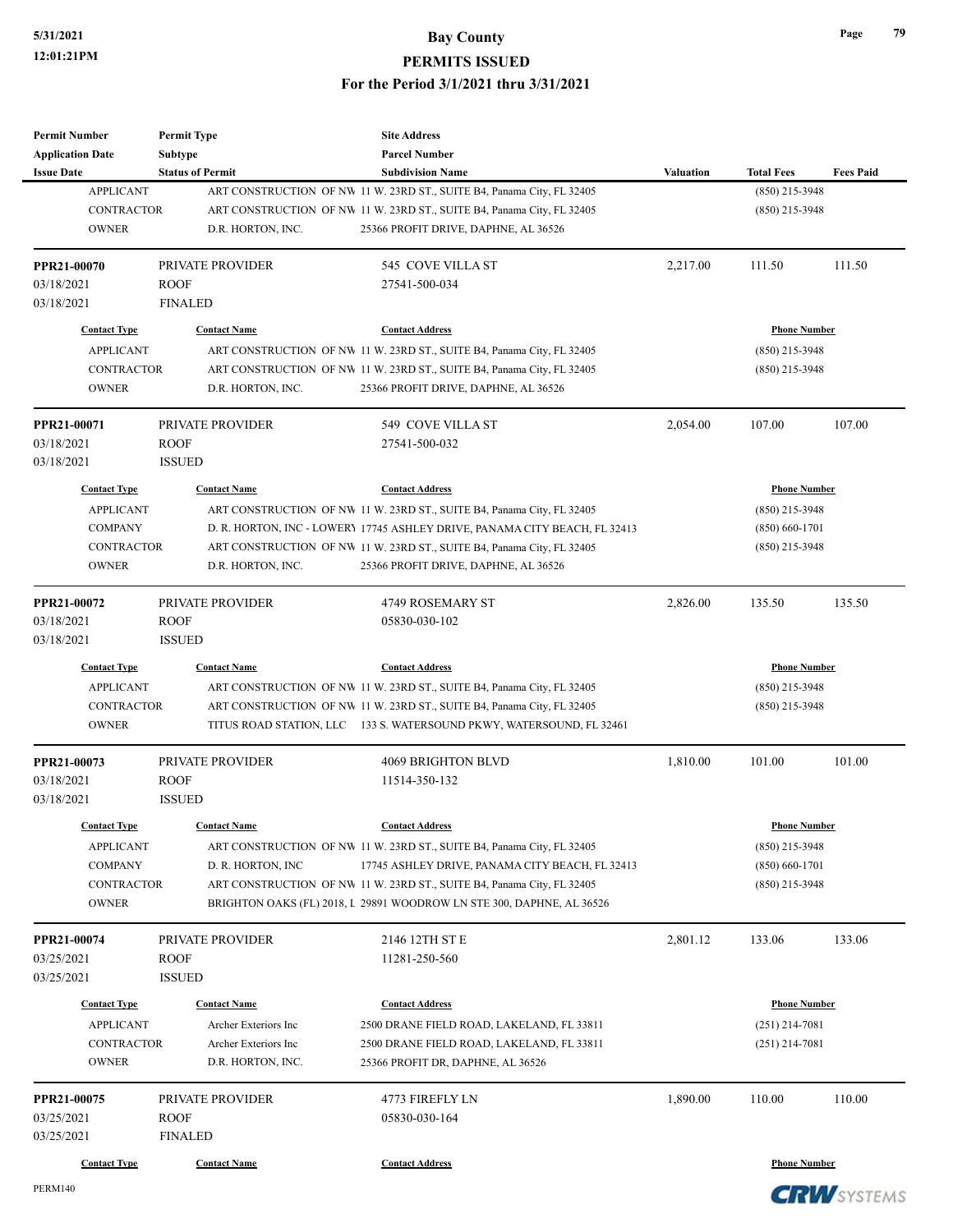| <b>Permit Number</b>    | <b>Permit Type</b>      | <b>Site Address</b>                                                        |                  |                     |                  |
|-------------------------|-------------------------|----------------------------------------------------------------------------|------------------|---------------------|------------------|
| <b>Application Date</b> | Subtype                 | <b>Parcel Number</b>                                                       |                  |                     |                  |
| <b>Issue Date</b>       | <b>Status of Permit</b> | <b>Subdivision Name</b>                                                    | <b>Valuation</b> | <b>Total Fees</b>   | <b>Fees Paid</b> |
| <b>APPLICANT</b>        |                         | ART CONSTRUCTION OF NW 11 W. 23RD ST., SUITE B4, Panama City, FL 32405     |                  | (850) 215-3948      |                  |
| <b>COMPANY</b>          |                         | D. R. HORTON, INC - LOWERY 17745 ASHLEY DRIVE, PANAMA CITY BEACH, FL 32413 |                  | $(850) 660 - 1701$  |                  |
| <b>CONTRACTOR</b>       |                         | ART CONSTRUCTION OF NW 11 W. 23RD ST., SUITE B4, Panama City, FL 32405     |                  | (850) 215-3948      |                  |
| <b>OWNER</b>            |                         | TITUS ROAD STATION, LLC 133 S. WATERSOUND PKWY, WATERSOUND, FL 32461       |                  |                     |                  |
| PPR21-00076             | PRIVATE PROVIDER        | 4777 FIREFLY LN                                                            | 1,458.00         | 98.00               | 98.00            |
| 03/25/2021              | <b>ROOF</b>             | 05830-030-162                                                              |                  |                     |                  |
| 03/25/2021              | <b>ISSUED</b>           |                                                                            |                  |                     |                  |
| <b>Contact Type</b>     | <b>Contact Name</b>     | <b>Contact Address</b>                                                     |                  | <b>Phone Number</b> |                  |
| <b>APPLICANT</b>        |                         | ART CONSTRUCTION OF NW 11 W. 23RD ST., SUITE B4, Panama City, FL 32405     |                  | $(850)$ 215-3948    |                  |
| <b>COMPANY</b>          |                         | D. R. HORTON, INC - LOWERY 17745 ASHLEY DRIVE, PANAMA CITY BEACH, FL 32413 |                  | $(850) 660 - 1701$  |                  |
| <b>CONTRACTOR</b>       |                         | ART CONSTRUCTION OF NW 11 W. 23RD ST., SUITE B4, Panama City, FL 32405     |                  | (850) 215-3948      |                  |
| <b>OWNER</b>            |                         | TITUS ROAD STATION, LLC 133 S. WATERSOUND PKWY, WATERSOUND, FL 32461       |                  |                     |                  |
| PPR21-00077             | PRIVATE PROVIDER        | 4778 FIREFLY LN                                                            | 1,602.00         | 101.00              | 101.00           |
| 03/25/2021              | <b>ROOF</b>             | 05830-030-160                                                              |                  |                     |                  |
| 03/25/2021              | <b>ISSUED</b>           |                                                                            |                  |                     |                  |
| <b>Contact Type</b>     | <b>Contact Name</b>     | <b>Contact Address</b>                                                     |                  | <b>Phone Number</b> |                  |
| <b>APPLICANT</b>        |                         | ART CONSTRUCTION OF NW 11 W. 23RD ST., SUITE B4, Panama City, FL 32405     |                  | (850) 215-3948      |                  |
| <b>COMPANY</b>          |                         | D. R. HORTON, INC - LOWERY 17745 ASHLEY DRIVE, PANAMA CITY BEACH, FL 32413 |                  | $(850) 660 - 1701$  |                  |
| <b>CONTRACTOR</b>       |                         | ART CONSTRUCTION OF NW 11 W. 23RD ST., SUITE B4, Panama City, FL 32405     |                  | (850) 215-3948      |                  |
| <b>OWNER</b>            |                         | TITUS ROAD STATION, LLC 133 S. WATERSOUND PKWY, WATERSOUND, FL 32461       |                  |                     |                  |
| PPR21-00078             | PRIVATE PROVIDER        | 4093 BRIGHTON BLVD                                                         | 1,932.00         | 104.00              | 104.00           |
| 03/25/2021              | <b>ROOF</b>             | 11514-350-126                                                              |                  |                     |                  |
| 03/25/2021              | <b>ISSUED</b>           |                                                                            |                  |                     |                  |
| <b>Contact Type</b>     | <b>Contact Name</b>     | <b>Contact Address</b>                                                     |                  | <b>Phone Number</b> |                  |
| <b>APPLICANT</b>        |                         | ART CONSTRUCTION OF NW 11 W. 23RD ST., SUITE B4, Panama City, FL 32405     |                  | $(850)$ 215-3948    |                  |
| <b>CONTRACTOR</b>       |                         | ART CONSTRUCTION OF NW 11 W. 23RD ST., SUITE B4, Panama City, FL 32405     |                  | (850) 215-3948      |                  |
| <b>OWNER</b>            | D.R. HORTON, INC.       | 25366 PROFIT DRIVE, DAPHNE, AL 36526                                       |                  |                     |                  |
| PPR21-00079             | PRIVATE PROVIDER        | <b>4101 BRIGHTON BLVD</b>                                                  | 1,647.00         | 98.00               | 98.00            |
| 03/25/2021              | ROOF                    | 11514-350-124                                                              |                  |                     |                  |
| 03/25/2021              | <b>ISSUED</b>           |                                                                            |                  |                     |                  |
| <b>Contact Type</b>     | <b>Contact Name</b>     | <b>Contact Address</b>                                                     |                  | <b>Phone Number</b> |                  |
| <b>APPLICANT</b>        |                         | ART CONSTRUCTION OF NW 11 W. 23RD ST., SUITE B4, Panama City, FL 32405     |                  | (850) 215-3948      |                  |
| <b>CONTRACTOR</b>       |                         | ART CONSTRUCTION OF NW 11 W. 23RD ST., SUITE B4, Panama City, FL 32405     |                  | $(850)$ 215-3948    |                  |
| <b>OWNER</b>            | D.R. HORTON, INC.       | 25366 PROFIT DRIVE, DAPHNE, AL 36526                                       |                  |                     |                  |
| PPR21-00080             | PRIVATE PROVIDER        | 4097 BRIGHTON BLVD                                                         | 2,135.00         | 110.00              | 110.00           |
| 03/25/2021              | <b>ROOF</b>             | 11514-350-125                                                              |                  |                     |                  |
| 03/25/2021              | <b>ISSUED</b>           |                                                                            |                  |                     |                  |
| <b>Contact Type</b>     | <b>Contact Name</b>     | <b>Contact Address</b>                                                     |                  | <b>Phone Number</b> |                  |
| <b>APPLICANT</b>        |                         | ART CONSTRUCTION OF NW 11 W. 23RD ST., SUITE B4, Panama City, FL 32405     |                  | (850) 215-3948      |                  |
| <b>CONTRACTOR</b>       |                         | ART CONSTRUCTION OF NW 11 W. 23RD ST., SUITE B4, Panama City, FL 32405     |                  | $(850)$ 215-3948    |                  |
| <b>OWNER</b>            | D.R. HORTON, INC.       | 25366 PROFIT DRIVE, DAPHNE, AL 36526                                       |                  |                     |                  |
| PPR21-00081             | PRIVATE PROVIDER        | 4105 BRIGHTON BLVD                                                         | 2,135.00         | 110.00              | 110.00           |
| 03/25/2021              | ROOF                    | 11514-350-123                                                              |                  |                     |                  |
| 03/25/2021              | <b>ISSUED</b>           |                                                                            |                  |                     |                  |

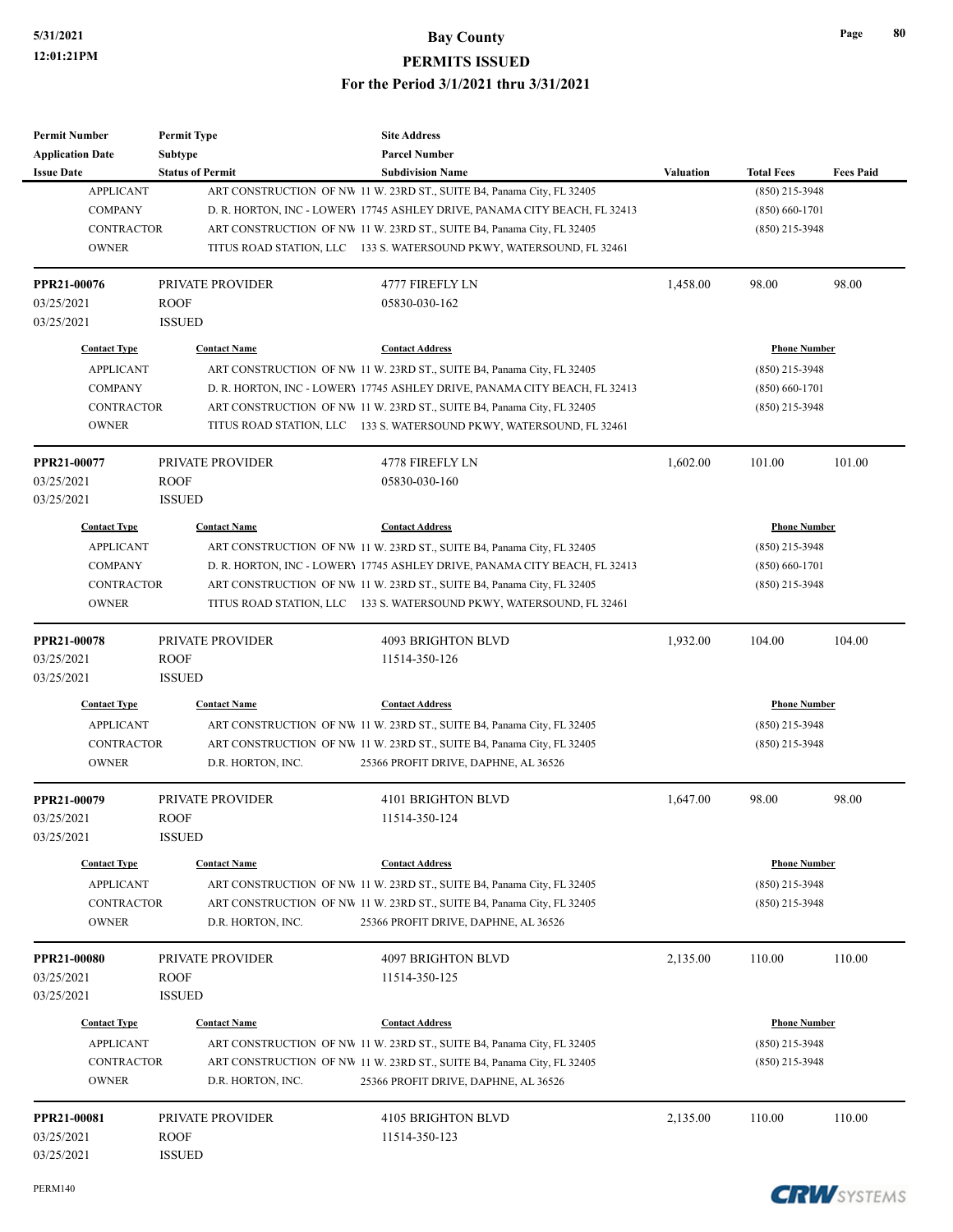| <b>Permit Number</b>    | <b>Permit Type</b>             | <b>Site Address</b>                                                          |                  |                     |                  |
|-------------------------|--------------------------------|------------------------------------------------------------------------------|------------------|---------------------|------------------|
| <b>Application Date</b> | Subtype                        | <b>Parcel Number</b>                                                         |                  |                     |                  |
| <b>Issue Date</b>       | <b>Status of Permit</b>        | <b>Subdivision Name</b>                                                      | <b>Valuation</b> | <b>Total Fees</b>   | <b>Fees Paid</b> |
| <b>Contact Type</b>     | <b>Contact Name</b>            | <b>Contact Address</b>                                                       |                  | <b>Phone Number</b> |                  |
| <b>APPLICANT</b>        |                                | ART CONSTRUCTION OF NW 11 W. 23RD ST., SUITE B4, Panama City, FL 32405       |                  | $(850)$ 215-3948    |                  |
| <b>CONTRACTOR</b>       |                                | ART CONSTRUCTION OF NW 11 W. 23RD ST., SUITE B4, Panama City, FL 32405       |                  | $(850)$ 215-3948    |                  |
| <b>OWNER</b>            | D.R. HORTON, INC.              | 25366 PROFIT DRIVE, DAPHNE, AL 36526                                         |                  |                     |                  |
| PPR21-00082             | PRIVATE PROVIDER               | 12634 PIERCY RD                                                              | 32,000.00        | 137.00              | 137.00           |
| 03/25/2021              | ROOF                           | 03982-000-000                                                                |                  |                     |                  |
| 03/25/2021              | <b>ISSUED</b>                  |                                                                              |                  |                     |                  |
| <b>Contact Type</b>     | <b>Contact Name</b>            | <b>Contact Address</b>                                                       |                  | <b>Phone Number</b> |                  |
| <b>APPLICANT</b>        |                                | Guyson (roofing) Construction In 1499 W HWY 390, LYNN HAVEN, FL 32444        |                  | $(850)$ 258-5856    |                  |
| <b>COMPANY</b>          |                                | COASTAL CODE SERVICES II 1942 HWY 2297, PANAMA CITY, FL 32404                |                  | $(850) 832 - 5742$  |                  |
| <b>CONTRACTOR</b>       |                                | Guyson (roofing) Construction In 1499 W HWY 390, LYNN HAVEN, FL 32444        |                  | $(850)$ 258-5856    |                  |
| <b>OWNER</b>            | LEACH, JAMES L. ETAL           | 11556 ALGONQUIN DR., PINCKNEY, MI 48169                                      |                  |                     |                  |
| PPR21-00083             | PRIVATE PROVIDER               | 2134 12TH ST E                                                               | 2,801.12         | 133.06              | 133.06           |
| 03/26/2021              | <b>ROOF</b>                    | 11281-250-540                                                                |                  |                     |                  |
| 03/26/2021              | <b>ISSUED</b>                  |                                                                              |                  |                     |                  |
| <b>Contact Type</b>     | <b>Contact Name</b>            | <b>Contact Address</b>                                                       |                  | <b>Phone Number</b> |                  |
| <b>APPLICANT</b>        | Archer Exteriors Inc           | 2500 DRANE FIELD ROAD, LAKELAND, FL 33811                                    |                  | $(251)$ 214-7081    |                  |
| CONTRACTOR              | Archer Exteriors Inc           | 2500 DRANE FIELD ROAD, LAKELAND, FL 33811                                    |                  | $(251)$ 214-7081    |                  |
| <b>OWNER</b>            | D.R. HORTON, INC.              | 25366 PROFIT DR, DAPHNE, AL 36526                                            |                  |                     |                  |
| <b>PPRB21-00027</b>     | <b>SWIMMING POOL</b>           | 1423 TROUT DR                                                                | 37,900.00        | 78.75               | 78.75            |
| 02/14/2021              | POOL - RESIDENTIAL             | 30933-554-000                                                                |                  |                     |                  |
| 03/23/2021              | <b>ISSUED</b>                  |                                                                              |                  |                     |                  |
| <b>Contact Type</b>     | <b>Contact Name</b>            | <b>Contact Address</b>                                                       |                  | <b>Phone Number</b> |                  |
| <b>APPLICANT</b>        | MIKE GORDON 381-3816           | $, \, , \,$                                                                  |                  |                     |                  |
| <b>COMPANY</b>          | <b>GORDON &amp; ASSOCIATES</b> | $, \, , \,$                                                                  |                  | $(850)$ 381-3816    |                  |
| <b>CONTRACTOR</b>       |                                | GORDON ANDREWS CONSTR 713 INDIANA AVE, LYNN HAVEN, FL 32444                  |                  | $(850)$ 271-5302    |                  |
| <b>OWNER</b>            | KJB INVESTMENTS LLC            | 15215 W TALOPA CIR, GODDARD, KS 67052                                        |                  |                     |                  |
| PPRB21-00032            | PRIVATE PROVIDER               | 5300 HOPETOWN LN                                                             | 350,000.00       | 2,213.29            | 2,213.29         |
| 03/01/2021              | SINGLE FAMILY                  | 31183-629-000                                                                |                  |                     |                  |
| 03/23/2021              | <b>ISSUED</b>                  |                                                                              |                  |                     |                  |
| <b>Contact Type</b>     | <b>Contact Name</b>            | <b>Contact Address</b>                                                       |                  | <u>Phone Number</u> |                  |
| <b>APPLICANT</b>        |                                | BEN WORTMAN CONSTRUCT PO BOX 226, PANAMA CITY, FL 32402                      |                  | $(850) 527 - 0597$  |                  |
| <b>CONTRACTOR</b>       |                                | BEN WORTMAN CONSTRUCT P O BOX 226, PANAMA CITY, FL 32402                     |                  | $(850)$ 527-0597    |                  |
| <b>OWNER</b>            |                                | DENARO, PAUL M & HEATHE 9860 THOMAS DR #608, PANAMA CITY BEACH, FL 32408     |                  |                     |                  |
| PPRB21-00033            | PRIVATE PROVIDER               | 338 AZALEA DR                                                                | 253,124.82       | 1,308.86            | 1,308.86         |
| 03/05/2021              | <b>SINGLE FAMILY</b>           | 35309-000-000                                                                |                  |                     |                  |
| 03/18/2021              | <b>ISSUED</b>                  |                                                                              |                  |                     |                  |
| <b>Contact Type</b>     | <b>Contact Name</b>            | <b>Contact Address</b>                                                       |                  | <b>Phone Number</b> |                  |
| <b>APPLICANT</b>        | TURK 601-260-0238              | $, \, , \,$                                                                  |                  |                     |                  |
| <b>COMPANY</b>          | FLORIDA BUILDING CODE          | , ,                                                                          |                  | $(850)$ 733-7333    |                  |
| CONTRACTOR              |                                | CRYAR BROTHERS CONSTRU 237 BUCK ROAD, SANTA ROSA BEACH, FL 32459-3020        |                  | $(850)$ 699-8118    |                  |
| <b>OWNER</b>            |                                | EMERALD COAST INV FUND 21703 FRONT BEACH RD #18, PANAMA CITY BEACH, FL 32413 |                  |                     |                  |
| PPRB21-00034            | PRIVATE PROVIDER               | 8429 WARNER PL                                                               | 266,962.80       | 1,375.66            | 1,375.66         |
| 03/08/2021              | <b>SINGLE FAMILY</b>           | 27568-000-033                                                                |                  |                     |                  |



**Page 81**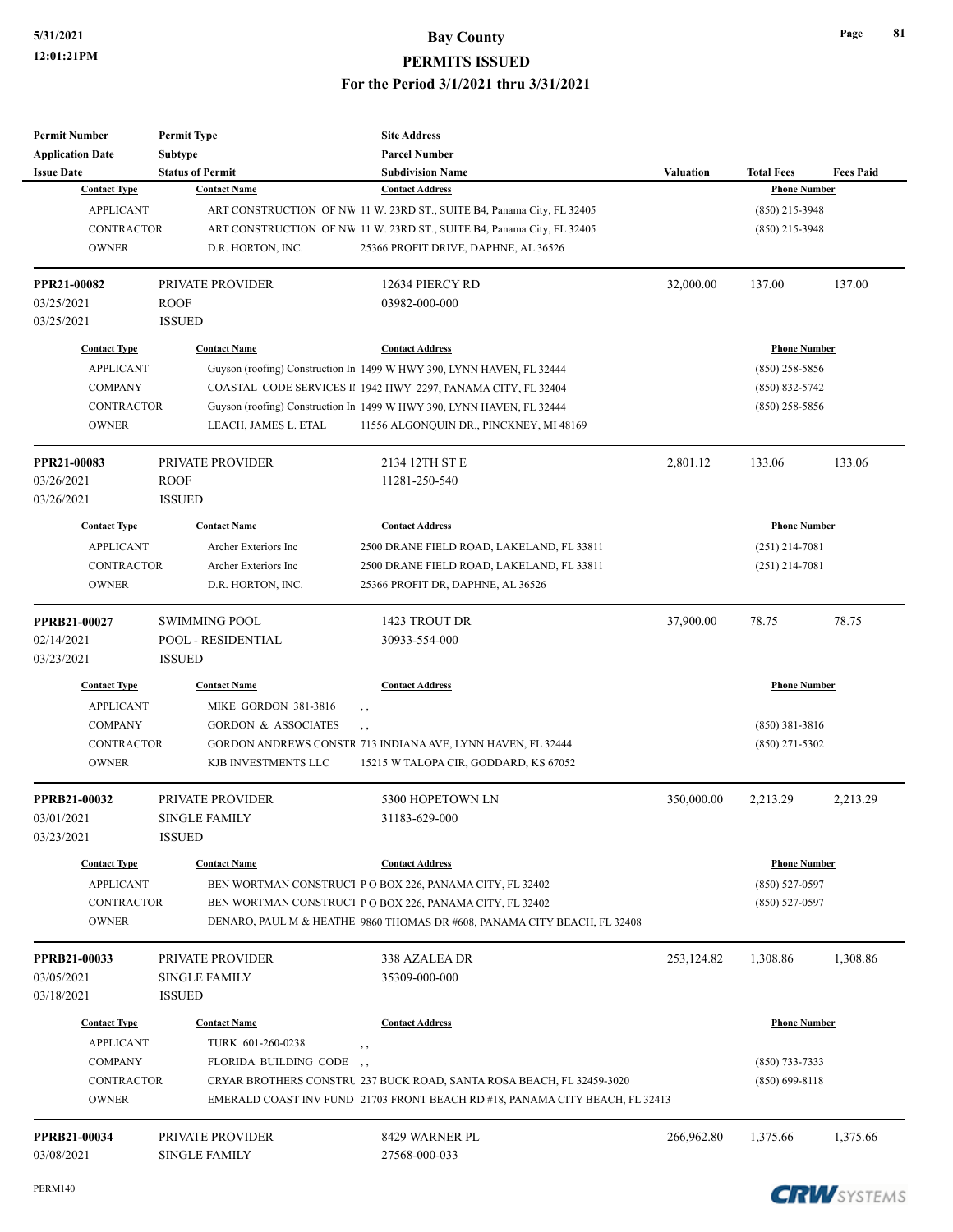| <b>Permit Number</b>            | <b>Permit Type</b>                       | <b>Site Address</b>                                                            |                  |                     |                  |
|---------------------------------|------------------------------------------|--------------------------------------------------------------------------------|------------------|---------------------|------------------|
| <b>Application Date</b>         | Subtype                                  | <b>Parcel Number</b>                                                           |                  |                     |                  |
| <b>Issue Date</b><br>03/12/2021 | <b>Status of Permit</b><br><b>ISSUED</b> | <b>Subdivision Name</b>                                                        | <b>Valuation</b> | <b>Total Fees</b>   | <b>Fees Paid</b> |
|                                 |                                          |                                                                                |                  |                     |                  |
| <b>Contact Type</b>             | <b>Contact Name</b>                      | <b>Contact Address</b>                                                         |                  | <b>Phone Number</b> |                  |
| <b>APPLICANT</b>                |                                          | THOMPSON RESIDENTIAL LI 103 TRENOVIA PL, PANAMA CITY BEACH, FL 32407           |                  |                     |                  |
| <b>COMPANY</b>                  | COASTAL CODE - BLDG COD,                 |                                                                                |                  |                     |                  |
| <b>CONTRACTOR</b>               |                                          | THOMPSON RESIDENTIAL LI 103 TRENOVIA PL, PANAMA CITY BEACH, FL 32407           |                  |                     |                  |
| <b>OWNER</b>                    |                                          | THOMPSON RESIDENTIAL, L 103 TRENOVIA PL, PANAMA CITY BEACH, FL 32407           |                  |                     |                  |
| PPRB21-00035                    | PRIVATE PROVIDER                         | 8425 WARNER PL                                                                 | 266,962.80       | 1,375.66            | 1,375.66         |
| 03/08/2021                      | <b>SINGLE FAMILY</b>                     | 27568-000-035                                                                  |                  |                     |                  |
| 03/12/2021                      | <b>ISSUED</b>                            |                                                                                |                  |                     |                  |
| <b>Contact Type</b>             | <b>Contact Name</b>                      | <b>Contact Address</b>                                                         |                  | <b>Phone Number</b> |                  |
| <b>APPLICANT</b>                |                                          | THOMPSON RESIDENTIAL LI 103 TRENOVIA PL, PANAMA CITY BEACH, FL 32407           |                  |                     |                  |
| <b>CONTRACTOR</b>               |                                          | THOMPSON RESIDENTIAL LI 103 TRENOVIA PL, PANAMA CITY BEACH, FL 32407           |                  |                     |                  |
| <b>OWNER</b>                    |                                          | THOMPSON RESIDENTIAL, L 103 TRENOVIA PL, PANAMA CITY BEACH, FL 32407           |                  |                     |                  |
| PPRB21-00036                    | <b>PRIVATE PROVIDER</b>                  | 9714 SWEETFIELD LN                                                             | 370,563.96       | 2,261.72            | 2,261.72         |
| 03/08/2021                      | <b>NEW SINGLE FAMILY</b>                 | 07611-200-008                                                                  |                  |                     |                  |
| 03/26/2021                      | <b>ISSUED</b>                            |                                                                                |                  |                     |                  |
| <b>Contact Type</b>             | <b>Contact Name</b>                      | <b>Contact Address</b>                                                         |                  | <b>Phone Number</b> |                  |
| <b>APPLICANT</b>                |                                          | BCL CIVIL CONTRACTORS IN P. O. BOX 6210, PANAMA CITY, FL 32404                 |                  | $(000)$ 871-1516    |                  |
| <b>CONTRACTOR</b>               |                                          | BCL CIVIL CONTRACTORS IN P. O. BOX 6210, PANAMA CITY, FL 32404                 |                  | $(000)$ 871-1516    |                  |
| <b>OWNER</b>                    |                                          | CEDAR CREEK AT DEERPOIN 13400 HWY 77, SOUTHPORT, FL 32409                      |                  |                     |                  |
|                                 |                                          |                                                                                |                  |                     |                  |
| PPRB21-00037                    | PRIVATE PROVIDER                         | 8404 WARNER PL                                                                 | 266,962.80       | 1,375.66            | 1,375.66         |
| 03/08/2021                      | <b>SINGLE FAMILY</b>                     | 27568-000-019                                                                  |                  |                     |                  |
| 03/12/2021                      | <b>ISSUED</b>                            |                                                                                |                  |                     |                  |
| <b>Contact Type</b>             | <b>Contact Name</b>                      | <b>Contact Address</b>                                                         |                  | <b>Phone Number</b> |                  |
| <b>APPLICANT</b>                |                                          | THOMPSON RESIDENTIAL LI 103 TRENOVIA PL, PANAMA CITY BEACH, FL 32407           |                  |                     |                  |
| <b>CONTRACTOR</b>               |                                          | THOMPSON RESIDENTIAL LI 103 TRENOVIA PL, PANAMA CITY BEACH, FL 32407           |                  |                     |                  |
|                                 |                                          | MECHANICAL CONTRA REYES HEATING & COOLING 327 W 34TH PL, PANAMA CITY, FL 32405 |                  | $(850)$ 785-1000    |                  |
| <b>OWNER</b>                    |                                          | THOMPSON RESIDENTIAL, L 103 TRENOVIA PL, PANAMA CITY BEACH, FL 32407           |                  |                     |                  |
| <b>PPRB21-00038</b>             | PRIVATE PROVIDER                         | 8400 WARNER PL                                                                 | 266,962.80       | 1,375.66            | 1,375.66         |
| 03/08/2021                      | <b>SINGLE FAMILY</b>                     | 27568-000-021                                                                  |                  |                     |                  |
| 03/12/2021                      | <b>ISSUED</b>                            |                                                                                |                  |                     |                  |
| <b>Contact Type</b>             | <b>Contact Name</b>                      | <b>Contact Address</b>                                                         |                  | <b>Phone Number</b> |                  |
| <b>APPLICANT</b>                |                                          | THOMPSON RESIDENTIAL LI 103 TRENOVIA PL, PANAMA CITY BEACH, FL 32407           |                  |                     |                  |
| <b>CONTRACTOR</b>               |                                          | THOMPSON RESIDENTIAL LI 103 TRENOVIA PL, PANAMA CITY BEACH, FL 32407           |                  |                     |                  |
|                                 |                                          | MECHANICAL CONTR. REYES HEATING & COOLING 327 W 34TH PL, PANAMA CITY, FL 32405 |                  | $(850)$ 785-1000    |                  |
| <b>OWNER</b>                    |                                          | THOMPSON RESIDENTIAL, L 103 TRENOVIA PL, PANAMA CITY BEACH, FL 32407           |                  |                     |                  |
| PPRB21-00039                    | PRIVATE PROVIDER                         | <b>204 MARTINGALE LOOP</b>                                                     | 465,715.38       | 2,551.02            | 2,551.02         |
| 03/08/2021                      | <b>NEW SINGLE FAMILY</b>                 | 11281-250-390                                                                  |                  |                     |                  |
| 03/15/2021                      | <b>ISSUED</b>                            |                                                                                |                  |                     |                  |
| <b>Contact Type</b>             | <b>Contact Name</b>                      | <b>Contact Address</b>                                                         |                  | <b>Phone Number</b> |                  |
| <b>APPLICANT</b>                |                                          | D. R. HORTON, INC - LOWERY 17745 ASHLEY DRIVE, PANAMA CITY BEACH, FL 32413     |                  | $(850) 660 - 1701$  |                  |
| <b>CONTRACTOR</b>               |                                          | D. R. HORTON, INC - LOWERY 17745 ASHLEY DRIVE, PANAMA CITY BEACH, FL 32413     |                  | $(850) 660 - 1701$  |                  |
| <b>OWNER</b>                    | D.R. HORTON, INC.                        | 25366 PROFIT DR, DAPHNE, AL 36526                                              |                  |                     |                  |
|                                 |                                          |                                                                                |                  |                     |                  |
| PPRB21-00040                    | PRIVATE PROVIDER                         | <b>200 MARTINGALE LOOP</b>                                                     | 358,195.50       | 2,297.46            | 2,297.46         |

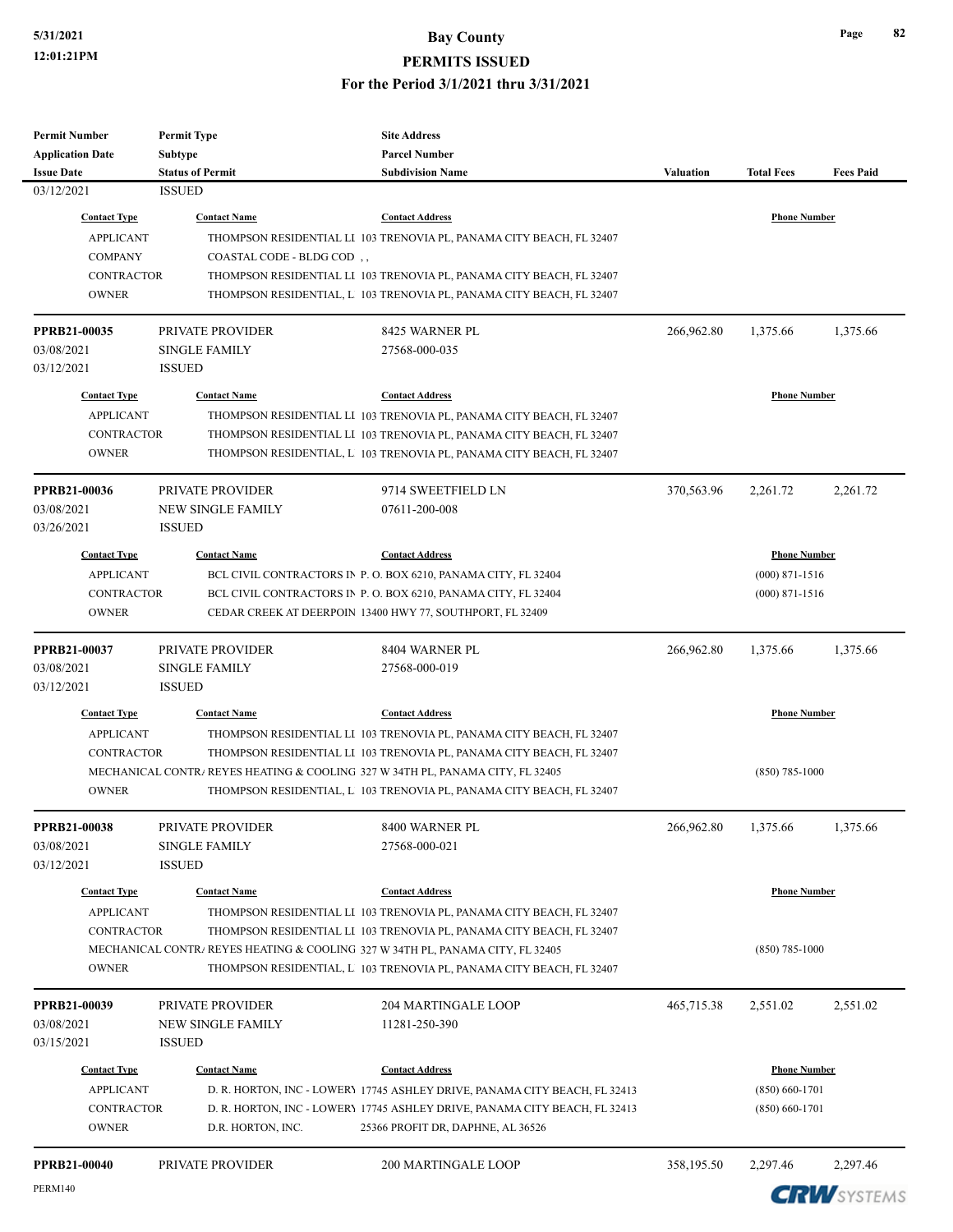PERM140

# **5/31/2021 Bay County**

#### **PERMITS ISSUED**

#### **For the Period 3/1/2021 thru 3/31/2021**

| <b>Permit Number</b>       | <b>Permit Type</b>       | <b>Site Address</b>                                                                                             |            |                     |                  |
|----------------------------|--------------------------|-----------------------------------------------------------------------------------------------------------------|------------|---------------------|------------------|
| <b>Application Date</b>    | Subtype                  | <b>Parcel Number</b>                                                                                            |            |                     |                  |
| <b>Issue Date</b>          | <b>Status of Permit</b>  | <b>Subdivision Name</b>                                                                                         | Valuation  | <b>Total Fees</b>   | <b>Fees Paid</b> |
| 03/08/2021                 | <b>NEW SINGLE FAMILY</b> | 11281-250-400                                                                                                   |            |                     |                  |
| 03/15/2021                 | <b>ISSUED</b>            |                                                                                                                 |            |                     |                  |
| <b>Contact Type</b>        | <b>Contact Name</b>      | <b>Contact Address</b>                                                                                          |            | <b>Phone Number</b> |                  |
| <b>APPLICANT</b>           |                          | D. R. HORTON, INC - LOWERY 17745 ASHLEY DRIVE, PANAMA CITY BEACH, FL 32413                                      |            | $(850) 660 - 1701$  |                  |
| <b>CONTRACTOR</b>          |                          | D. R. HORTON, INC - LOWERY 17745 ASHLEY DRIVE, PANAMA CITY BEACH, FL 32413                                      |            | $(850) 660 - 1701$  |                  |
| <b>OWNER</b>               | D.R. HORTON, INC.        | 25366 PROFIT DR, DAPHNE, AL 36526                                                                               |            |                     |                  |
| PPRB21-00041               | <b>PRIVATE PROVIDER</b>  | <b>196 MARTINGALE LOOP</b>                                                                                      | 438,039.42 | 2,487.03            | 2,487.03         |
| 03/08/2021                 | <b>NEW SINGLE FAMILY</b> | 11281-250-410                                                                                                   |            |                     |                  |
| 03/15/2021                 | <b>ISSUED</b>            |                                                                                                                 |            |                     |                  |
| <b>Contact Type</b>        | <b>Contact Name</b>      | <b>Contact Address</b>                                                                                          |            | <b>Phone Number</b> |                  |
| <b>APPLICANT</b>           |                          | D. R. HORTON, INC - LOWERY 17745 ASHLEY DRIVE, PANAMA CITY BEACH, FL 32413                                      |            | $(850) 660 - 1701$  |                  |
| <b>CONTRACTOR</b>          |                          | D. R. HORTON, INC - LOWERY 17745 ASHLEY DRIVE, PANAMA CITY BEACH, FL 32413                                      |            | $(850) 660 - 1701$  |                  |
| <b>OWNER</b>               | D.R. HORTON, INC.        | 25366 PROFIT DR, DAPHNE, AL 36526                                                                               |            |                     |                  |
| PPRB21-00042               | <b>PRIVATE PROVIDER</b>  | <b>192 MARTINGALE LOOP</b>                                                                                      | 466,817.52 | 2,553.38            | 2,553.38         |
| 03/08/2021                 | <b>NEW SINGLE FAMILY</b> | 11281-250-420                                                                                                   |            |                     |                  |
| 03/15/2021                 | <b>ISSUED</b>            |                                                                                                                 |            |                     |                  |
| <b>Contact Type</b>        | <b>Contact Name</b>      | <b>Contact Address</b>                                                                                          |            | <b>Phone Number</b> |                  |
| <b>APPLICANT</b>           |                          | D. R. HORTON, INC - LOWERY 17745 ASHLEY DRIVE, PANAMA CITY BEACH, FL 32413                                      |            | $(850) 660 - 1701$  |                  |
| <b>CONTRACTOR</b>          |                          | D. R. HORTON, INC - LOWERY 17745 ASHLEY DRIVE, PANAMA CITY BEACH, FL 32413                                      |            | $(850) 660 - 1701$  |                  |
| <b>OWNER</b>               | D.R. HORTON, INC.        | 25366 PROFIT DR, DAPHNE, AL 36526                                                                               |            |                     |                  |
|                            |                          |                                                                                                                 |            |                     |                  |
| PPRB21-00043               | PRIVATE PROVIDER         | <b>188 MARTINGALE LOOP</b>                                                                                      | 358,195.50 | 2,297.46            | 2,297.46         |
| 03/08/2021                 | <b>NEW SINGLE FAMILY</b> | 11281-250-430                                                                                                   |            |                     |                  |
| 03/15/2021                 | <b>ISSUED</b>            |                                                                                                                 |            |                     |                  |
| <b>Contact Type</b>        | <b>Contact Name</b>      | <b>Contact Address</b>                                                                                          |            | <b>Phone Number</b> |                  |
| <b>APPLICANT</b>           |                          | D. R. HORTON, INC - LOWERY 17745 ASHLEY DRIVE, PANAMA CITY BEACH, FL 32413                                      |            | $(850) 660 - 1701$  |                  |
| <b>CONTRACTOR</b>          |                          | D. R. HORTON, INC - LOWERY 17745 ASHLEY DRIVE, PANAMA CITY BEACH, FL 32413                                      |            | $(850) 660 - 1701$  |                  |
| <b>OWNER</b>               | D.R. HORTON, INC.        | 25366 PROFIT DR, DAPHNE, AL 36526                                                                               |            |                     |                  |
|                            |                          |                                                                                                                 |            |                     |                  |
| PPRB21-00044               | <b>PRIVATE PROVIDER</b>  | <b>184 MARTINGALE LOOP</b>                                                                                      | 465,715.38 | 2,551.02            | 2,551.02         |
| 03/08/2021                 | NEW SINGLE FAMILY        | 11281-250-440                                                                                                   |            |                     |                  |
| 03/15/2021                 | <b>ISSUED</b>            |                                                                                                                 |            |                     |                  |
| <b>Contact Type</b>        | <b>Contact Name</b>      | <b>Contact Address</b>                                                                                          |            | <b>Phone Number</b> |                  |
| <b>APPLICANT</b>           |                          | D. R. HORTON, INC - LOWERY 17745 ASHLEY DRIVE, PANAMA CITY BEACH, FL 32413                                      |            | $(850) 660 - 1701$  |                  |
| CONTRACTOR                 |                          | D. R. HORTON, INC - LOWERY 17745 ASHLEY DRIVE, PANAMA CITY BEACH, FL 32413                                      |            | $(850) 660 - 1701$  |                  |
| <b>OWNER</b>               | D.R. HORTON, INC.        | 25366 PROFIT DR, DAPHNE, AL 36526                                                                               |            |                     |                  |
| <b>PPRB21-00045</b>        | PRIVATE PROVIDER         | <b>148 MARTINGALE LOOP</b>                                                                                      | 438,039.42 | 2,487.03            | 2,487.03         |
| 03/08/2021                 | NEW SINGLE FAMILY        | 11281-250-450                                                                                                   |            |                     |                  |
| 03/15/2021                 | <b>ISSUED</b>            |                                                                                                                 |            |                     |                  |
| <b>Contact Type</b>        | <b>Contact Name</b>      | <b>Contact Address</b>                                                                                          |            | <b>Phone Number</b> |                  |
|                            |                          |                                                                                                                 |            |                     |                  |
| <b>APPLICANT</b>           |                          | D. R. HORTON, INC - LOWERY 17745 ASHLEY DRIVE, PANAMA CITY BEACH, FL 32413                                      |            | $(850) 660 - 1701$  |                  |
| CONTRACTOR<br><b>OWNER</b> | D.R. HORTON, INC.        | D. R. HORTON, INC - LOWERY 17745 ASHLEY DRIVE, PANAMA CITY BEACH, FL 32413<br>25366 PROFIT DR, DAPHNE, AL 36526 |            | $(850) 660 - 1701$  |                  |
| PPRB21-00046               | PRIVATE PROVIDER         | 144 MARTINGALE LOOP                                                                                             | 358,195.50 | 2,297.46            | 2,297.46         |
| 03/08/2021                 | <b>NEW SINGLE FAMILY</b> | 11281-250-460                                                                                                   |            |                     |                  |
| 03/15/2021                 | <b>ISSUED</b>            |                                                                                                                 |            |                     |                  |
|                            |                          |                                                                                                                 |            |                     |                  |



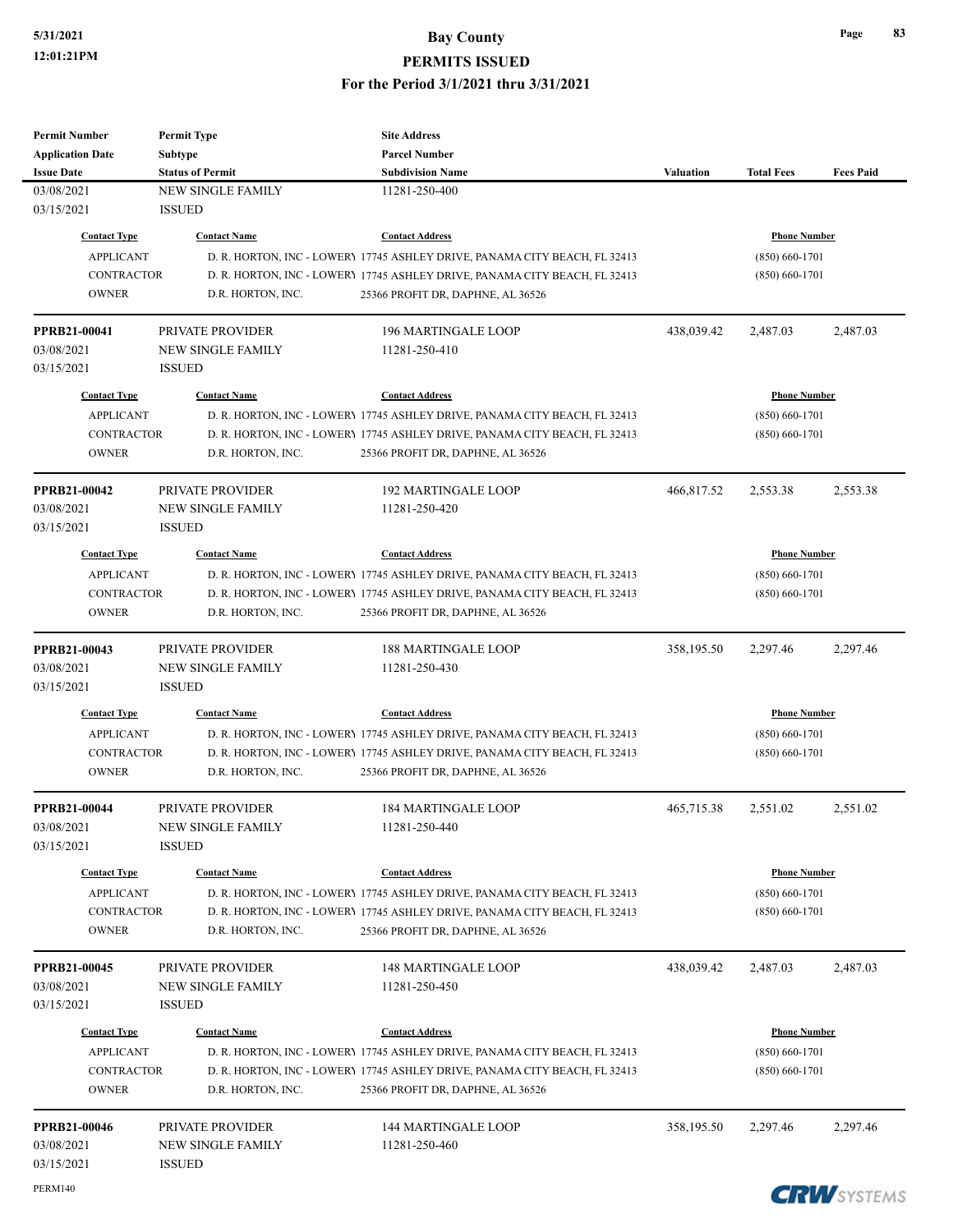#### **5/31/2021 Bay County PERMITS ISSUED**

#### **For the Period 3/1/2021 thru 3/31/2021**

| <b>Permit Number</b>    | <b>Permit Type</b>       | <b>Site Address</b>                                                        |                  |                     |                  |
|-------------------------|--------------------------|----------------------------------------------------------------------------|------------------|---------------------|------------------|
| <b>Application Date</b> | Subtype                  | <b>Parcel Number</b>                                                       |                  | <b>Total Fees</b>   |                  |
| <b>Issue Date</b>       | <b>Status of Permit</b>  | <b>Subdivision Name</b>                                                    | <b>Valuation</b> |                     | <b>Fees Paid</b> |
| <b>Contact Type</b>     | <b>Contact Name</b>      | <b>Contact Address</b>                                                     |                  | <b>Phone Number</b> |                  |
| <b>APPLICANT</b>        |                          | D. R. HORTON, INC - LOWERY 17745 ASHLEY DRIVE, PANAMA CITY BEACH, FL 32413 |                  | $(850) 660 - 1701$  |                  |
| <b>CONTRACTOR</b>       |                          | D. R. HORTON, INC - LOWERY 17745 ASHLEY DRIVE, PANAMA CITY BEACH, FL 32413 |                  | $(850) 660 - 1701$  |                  |
| <b>OWNER</b>            | D.R. HORTON, INC.        | 25366 PROFIT DR, DAPHNE, AL 36526                                          |                  |                     |                  |
| PPRB21-00047            | PRIVATE PROVIDER         | <b>140 MARTINGALE LOOP</b>                                                 | 466,817.52       | 2,553.38            | 2,553.38         |
| 03/08/2021              | <b>NEW SINGLE FAMILY</b> | 11281-250-470                                                              |                  |                     |                  |
| 03/15/2021              | <b>ISSUED</b>            |                                                                            |                  |                     |                  |
| <b>Contact Type</b>     | <b>Contact Name</b>      | <b>Contact Address</b>                                                     |                  | <b>Phone Number</b> |                  |
| <b>APPLICANT</b>        |                          | D. R. HORTON, INC - LOWERY 17745 ASHLEY DRIVE, PANAMA CITY BEACH, FL 32413 |                  | $(850) 660 - 1701$  |                  |
| <b>CONTRACTOR</b>       |                          | D. R. HORTON, INC - LOWERY 17745 ASHLEY DRIVE, PANAMA CITY BEACH, FL 32413 |                  | $(850) 660 - 1701$  |                  |
| <b>OWNER</b>            | D.R. HORTON, INC.        | 25366 PROFIT DR, DAPHNE, AL 36526                                          |                  |                     |                  |
| <b>PPRB21-00048</b>     | PRIVATE PROVIDER         | 136 MARTINGALE LOOP                                                        | 438,039.42       | 2,487.03            | 2,487.03         |
| 03/08/2021              | <b>NEW SINGLE FAMILY</b> | 11281-250-480                                                              |                  |                     |                  |
| 03/15/2021              | <b>ISSUED</b>            |                                                                            |                  |                     |                  |
| <b>Contact Type</b>     | <b>Contact Name</b>      | <b>Contact Address</b>                                                     |                  | <b>Phone Number</b> |                  |
| <b>APPLICANT</b>        |                          | D. R. HORTON, INC - LOWERY 17745 ASHLEY DRIVE, PANAMA CITY BEACH, FL 32413 |                  | $(850) 660 - 1701$  |                  |
| <b>CONTRACTOR</b>       |                          | D. R. HORTON, INC - LOWERY 17745 ASHLEY DRIVE, PANAMA CITY BEACH, FL 32413 |                  | $(850) 660 - 1701$  |                  |
| <b>OWNER</b>            | D.R. HORTON, INC.        | 25366 PROFIT DR, DAPHNE, AL 36526                                          |                  |                     |                  |
| <b>PPRB21-00049</b>     | PRIVATE PROVIDER         | <b>132 MARTINGALE LOOP</b>                                                 | 465,715.38       | 2,551.02            | 2,551.02         |
| 03/08/2021              | <b>NEW SINGLE FAMILY</b> | 11281-250-490                                                              |                  |                     |                  |
| 03/15/2021              | <b>ISSUED</b>            |                                                                            |                  |                     |                  |
| <b>Contact Type</b>     | <b>Contact Name</b>      | <b>Contact Address</b>                                                     |                  | <b>Phone Number</b> |                  |
| <b>APPLICANT</b>        |                          | D. R. HORTON, INC - LOWERY 17745 ASHLEY DRIVE, PANAMA CITY BEACH, FL 32413 |                  | $(850) 660 - 1701$  |                  |
| <b>CONTRACTOR</b>       |                          | D. R. HORTON, INC - LOWERY 17745 ASHLEY DRIVE, PANAMA CITY BEACH, FL 32413 |                  | $(850) 660 - 1701$  |                  |
| <b>OWNER</b>            | D.R. HORTON, INC.        | 25366 PROFIT DR, DAPHNE, AL 36526                                          |                  |                     |                  |
| <b>PPRB21-00050</b>     | PRIVATE PROVIDER         | 4007 SILVER SPUR RD                                                        | 294,271.38       | 2,143.83            | 2,143.83         |
| 03/10/2021              | <b>NEW SINGLE FAMILY</b> | 11514-350-091                                                              |                  |                     |                  |
| 03/16/2021              | <b>ISSUED</b>            |                                                                            |                  |                     |                  |
| <b>Contact Type</b>     | <b>Contact Name</b>      | <b>Contact Address</b>                                                     |                  | <b>Phone Number</b> |                  |
| <b>APPLICANT</b>        |                          | D. R. HORTON, INC - LOWERY 17745 ASHLEY DRIVE, PANAMA CITY BEACH, FL 32413 |                  | $(850) 660 - 1701$  |                  |
| <b>CONTRACTOR</b>       |                          | D. R. HORTON, INC - LOWERY 17745 ASHLEY DRIVE, PANAMA CITY BEACH, FL 32413 |                  | $(850) 660 - 1701$  |                  |
| <b>OWNER</b>            |                          | BRIGHTON OAKS (FL) 2018, L 29891 WOODROW LN STE 300, DAPHNE, AL 36526      |                  |                     |                  |
| <b>PPRB21-00051</b>     | PRIVATE PROVIDER         | 4003 SILVER SPUR RD                                                        | 372,523.32       | 2,328.65            | 2,328.65         |
| 03/10/2021              | <b>NEW SINGLE FAMILY</b> | 11514-350-092                                                              |                  |                     |                  |
| 03/16/2021              | <b>ISSUED</b>            |                                                                            |                  |                     |                  |
| <b>Contact Type</b>     | <b>Contact Name</b>      | <b>Contact Address</b>                                                     |                  | <b>Phone Number</b> |                  |
| <b>APPLICANT</b>        |                          | D. R. HORTON, INC - LOWERY 17745 ASHLEY DRIVE, PANAMA CITY BEACH, FL 32413 |                  | $(850) 660 - 1701$  |                  |
| <b>CONTRACTOR</b>       |                          | D. R. HORTON, INC - LOWERY 17745 ASHLEY DRIVE, PANAMA CITY BEACH, FL 32413 |                  | $(850) 660 - 1701$  |                  |
| <b>OWNER</b>            |                          | BRIGHTON OAKS (FL) 2018, L 29891 WOODROW LN STE 300, DAPHNE, AL 36526      |                  |                     |                  |
| <b>PPRB21-00052</b>     | PRIVATE PROVIDER         | 3999 SILVER SPUR RD                                                        | 286,433.94       | 2,124.87            | 2,124.87         |
| 03/10/2021              | <b>NEW SINGLE FAMILY</b> | 11514-350-093                                                              |                  |                     |                  |
| 03/16/2021              | <b>ISSUED</b>            |                                                                            |                  |                     |                  |
| <b>Contact Type</b>     | <b>Contact Name</b>      | <b>Contact Address</b>                                                     |                  | <b>Phone Number</b> |                  |
|                         |                          |                                                                            |                  |                     |                  |

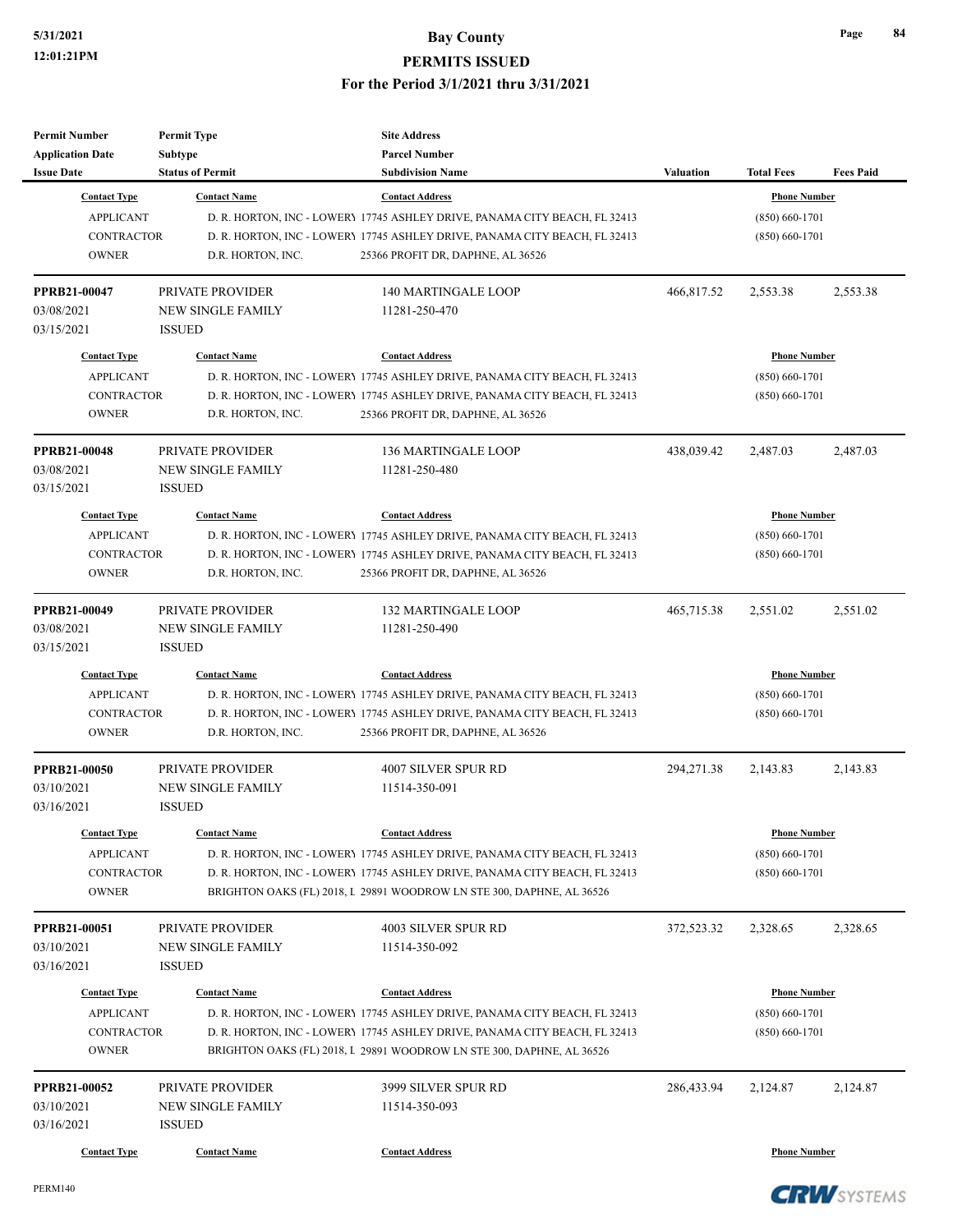| <b>Permit Number</b><br><b>Application Date</b> | <b>Permit Type</b><br>Subtype | <b>Site Address</b><br><b>Parcel Number</b>                                |                                           |                     |                  |
|-------------------------------------------------|-------------------------------|----------------------------------------------------------------------------|-------------------------------------------|---------------------|------------------|
| <b>Issue Date</b>                               | <b>Status of Permit</b>       | <b>Subdivision Name</b>                                                    | Valuation                                 | <b>Total Fees</b>   | <b>Fees Paid</b> |
| <b>APPLICANT</b>                                |                               | D. R. HORTON, INC - LOWERY 17745 ASHLEY DRIVE, PANAMA CITY BEACH, FL 32413 |                                           | $(850) 660 - 1701$  |                  |
| <b>CONTRACTOR</b>                               |                               | D. R. HORTON, INC - LOWERY 17745 ASHLEY DRIVE, PANAMA CITY BEACH, FL 32413 |                                           | $(850) 660 - 1701$  |                  |
| <b>OWNER</b>                                    |                               | BRIGHTON OAKS (FL) 2018, L 29891 WOODROW LN STE 300, DAPHNE, AL 36526      |                                           |                     |                  |
|                                                 |                               |                                                                            |                                           |                     |                  |
| PPRB21-00053                                    | PRIVATE PROVIDER              | 3995 SILVER SPUR RD                                                        | 294,271.38                                | 2,143.83            | 2,143.83         |
| 03/10/2021                                      | <b>NEW SINGLE FAMILY</b>      | 11514-350-094                                                              |                                           |                     |                  |
| 03/16/2021                                      | <b>ISSUED</b>                 |                                                                            |                                           |                     |                  |
| <b>Contact Type</b>                             | <b>Contact Name</b>           | <b>Contact Address</b>                                                     |                                           | <b>Phone Number</b> |                  |
| <b>APPLICANT</b>                                |                               | D. R. HORTON, INC - LOWERY 17745 ASHLEY DRIVE, PANAMA CITY BEACH, FL 32413 |                                           | $(850) 660 - 1701$  |                  |
| <b>CONTRACTOR</b>                               |                               | D. R. HORTON, INC - LOWERY 17745 ASHLEY DRIVE, PANAMA CITY BEACH, FL 32413 |                                           | $(850) 660 - 1701$  |                  |
| <b>OWNER</b>                                    |                               | BRIGHTON OAKS (FL) 2018, L 29891 WOODROW LN STE 300, DAPHNE, AL 36526      |                                           |                     |                  |
| PPRB21-00054                                    | PRIVATE PROVIDER              | 3991 SILVER SPUR RD                                                        | 372,523.32                                | 2,328.65            | 2,328.65         |
| 03/10/2021                                      | <b>NEW SINGLE FAMILY</b>      | 11514-350-095                                                              |                                           |                     |                  |
| 03/16/2021                                      | <b>ISSUED</b>                 |                                                                            |                                           |                     |                  |
| <b>Contact Type</b>                             | <b>Contact Name</b>           | <b>Contact Address</b>                                                     |                                           | <b>Phone Number</b> |                  |
|                                                 |                               |                                                                            |                                           |                     |                  |
| <b>APPLICANT</b>                                |                               | D. R. HORTON, INC - LOWERY 17745 ASHLEY DRIVE, PANAMA CITY BEACH, FL 32413 |                                           | $(850) 660 - 1701$  |                  |
| <b>CONTRACTOR</b>                               |                               | D. R. HORTON, INC - LOWERY 17745 ASHLEY DRIVE, PANAMA CITY BEACH, FL 32413 |                                           | $(850) 660 - 1701$  |                  |
| <b>OWNER</b>                                    |                               | BRIGHTON OAKS (FL) 2018, I 29891 WOODROW LN STE 300, DAPHNE, AL 36526      |                                           |                     |                  |
| PPRB21-00055                                    | PRIVATE PROVIDER              | 3992 PIONEER LN                                                            | 294,271.38                                | 2,143.83            | 2,143.83         |
| 03/10/2021                                      | <b>NEW SINGLE FAMILY</b>      | 11514-350-096                                                              |                                           |                     |                  |
| 03/16/2021                                      | <b>ISSUED</b>                 |                                                                            |                                           |                     |                  |
| <b>Contact Type</b>                             | <b>Contact Name</b>           | <b>Contact Address</b>                                                     | <b>Phone Number</b><br>$(850) 660 - 1701$ |                     |                  |
| <b>APPLICANT</b>                                |                               | D. R. HORTON, INC - LOWERY 17745 ASHLEY DRIVE, PANAMA CITY BEACH, FL 32413 |                                           |                     |                  |
| <b>CONTRACTOR</b>                               |                               | D. R. HORTON, INC - LOWERY 17745 ASHLEY DRIVE, PANAMA CITY BEACH, FL 32413 |                                           | $(850) 660 - 1701$  |                  |
| <b>OWNER</b>                                    |                               | BRIGHTON OAKS (FL) 2018, L 29891 WOODROW LN STE 300, DAPHNE, AL 36526      |                                           |                     |                  |
| <b>PPRB21-00056</b>                             | PRIVATE PROVIDER              | 3996 PIONEER LN                                                            | 266,840.34                                | 2,077.47            | 2,077.47         |
| 03/10/2021                                      | <b>NEW SINGLE FAMILY</b>      | 11514-350-097                                                              |                                           |                     |                  |
| 03/16/2021                                      | <b>ISSUED</b>                 |                                                                            |                                           |                     |                  |
| <b>Contact Type</b>                             | <b>Contact Name</b>           | <b>Contact Address</b>                                                     |                                           | <b>Phone Number</b> |                  |
|                                                 |                               |                                                                            |                                           |                     |                  |
| APPLICANT                                       |                               | D. R. HORTON, INC - LOWERY 17745 ASHLEY DRIVE, PANAMA CITY BEACH, FL 32413 |                                           | $(850) 660 - 1701$  |                  |
| CONTRACTOR                                      |                               | D. R. HORTON, INC - LOWERY 17745 ASHLEY DRIVE, PANAMA CITY BEACH, FL 32413 |                                           | $(850) 660 - 1701$  |                  |
| <b>OWNER</b>                                    |                               | BRIGHTON OAKS (FL) 2018, L 29891 WOODROW LN STE 300, DAPHNE, AL 36526      |                                           |                     |                  |
| PPRB21-00057                                    | PRIVATE PROVIDER              | 4000 PIONEER LN                                                            | 372,523.32                                | 2,328.65            | 2,328.65         |
| 03/10/2021                                      | <b>NEW SINGLE FAMILY</b>      | 11514-350-098                                                              |                                           |                     |                  |
| 03/16/2021                                      | <b>ISSUED</b>                 |                                                                            |                                           |                     |                  |
| <b>Contact Type</b>                             | <b>Contact Name</b>           | <b>Contact Address</b>                                                     |                                           | <b>Phone Number</b> |                  |
| <b>APPLICANT</b>                                |                               | D. R. HORTON, INC - LOWERY 17745 ASHLEY DRIVE, PANAMA CITY BEACH, FL 32413 |                                           | $(850) 660 - 1701$  |                  |
| <b>CONTRACTOR</b>                               |                               | D. R. HORTON, INC - LOWERY 17745 ASHLEY DRIVE, PANAMA CITY BEACH, FL 32413 |                                           | $(850) 660 - 1701$  |                  |
| <b>OWNER</b>                                    |                               | BRIGHTON OAKS (FL) 2018, L 29891 WOODROW LN STE 300, DAPHNE, AL 36526      |                                           |                     |                  |
|                                                 |                               |                                                                            |                                           |                     |                  |
| <b>PPRB21-00058</b>                             | PRIVATE PROVIDER              | 4004 PIONEER LN                                                            | 294,271.38                                | 2,143.83            | 2,143.83         |
| 03/10/2021                                      | <b>NEW SINGLE FAMILY</b>      | 11514-350-099                                                              |                                           |                     |                  |
| 03/16/2021                                      | <b>ISSUED</b>                 |                                                                            |                                           |                     |                  |
| <b>Contact Type</b>                             | <b>Contact Name</b>           | <b>Contact Address</b>                                                     |                                           | <b>Phone Number</b> |                  |
|                                                 |                               |                                                                            |                                           |                     |                  |



**Page 85**

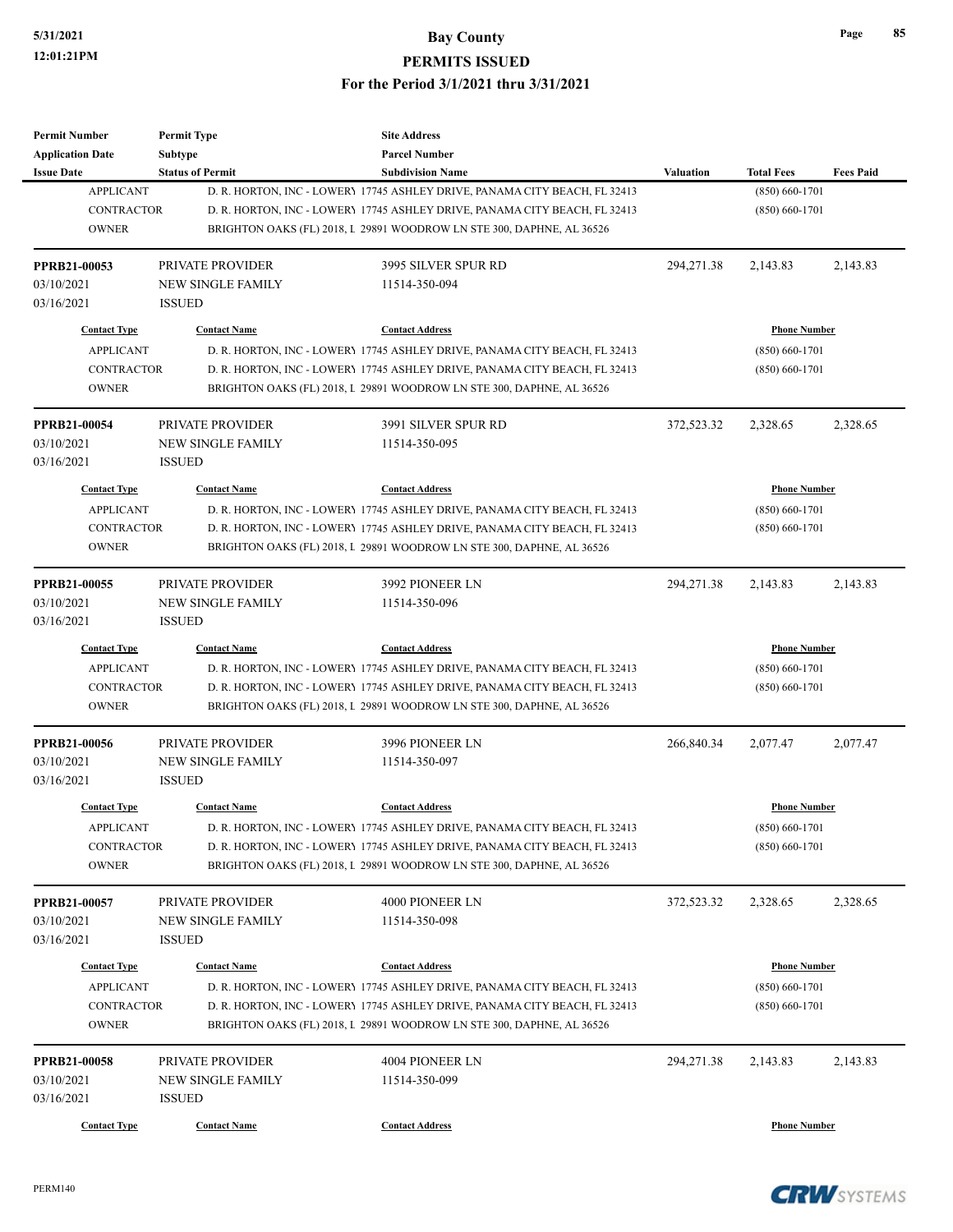| <b>Permit Number</b>    | <b>Permit Type</b>                | <b>Site Address</b>                                                        |                  |                     |                  |
|-------------------------|-----------------------------------|----------------------------------------------------------------------------|------------------|---------------------|------------------|
| <b>Application Date</b> | <b>Subtype</b>                    | <b>Parcel Number</b>                                                       |                  |                     |                  |
| <b>Issue Date</b>       | <b>Status of Permit</b>           | <b>Subdivision Name</b>                                                    | <b>Valuation</b> | <b>Total Fees</b>   | <b>Fees Paid</b> |
| <b>APPLICANT</b>        |                                   | D. R. HORTON, INC - LOWERY 17745 ASHLEY DRIVE, PANAMA CITY BEACH, FL 32413 |                  | $(850) 660 - 1701$  |                  |
| <b>CONTRACTOR</b>       |                                   | D. R. HORTON, INC - LOWERY 17745 ASHLEY DRIVE, PANAMA CITY BEACH, FL 32413 |                  | $(850) 660 - 1701$  |                  |
| <b>OWNER</b>            |                                   | BRIGHTON OAKS (FL) 2018, L 29891 WOODROW LN STE 300, DAPHNE, AL 36526      |                  |                     |                  |
| PPRB21-00059            | <b>PRIVATE PROVIDER</b>           | 4008 PIONEER LN                                                            | 286,433.94       | 2,124.87            | 2,124.87         |
| 03/10/2021              | <b>NEW SINGLE FAMILY</b>          | 11514-350-100                                                              |                  |                     |                  |
| 03/16/2021              | <b>ISSUED</b>                     |                                                                            |                  |                     |                  |
| <b>Contact Type</b>     | <b>Contact Name</b>               | <b>Contact Address</b>                                                     |                  | <b>Phone Number</b> |                  |
| <b>APPLICANT</b>        |                                   | D. R. HORTON, INC - LOWERY 17745 ASHLEY DRIVE, PANAMA CITY BEACH, FL 32413 |                  | $(850) 660 - 1701$  |                  |
| <b>CONTRACTOR</b>       |                                   | D. R. HORTON, INC - LOWERY 17745 ASHLEY DRIVE, PANAMA CITY BEACH, FL 32413 |                  | $(850) 660 - 1701$  |                  |
| <b>OWNER</b>            |                                   | BRIGHTON OAKS (FL) 2018, L 29891 WOODROW LN STE 300, DAPHNE, AL 36526      |                  |                     |                  |
| <b>PPRB21-00060</b>     | <b>PRIVATE PROVIDER</b>           | 6934 CORTEZ ST                                                             | 126,868.56       | 427.34              | 427.34           |
| 03/11/2021              | <b>NEW SINGLE FAMILY</b>          | 05452-085-000                                                              |                  |                     |                  |
| 03/18/2021              | <b>ISSUED</b>                     |                                                                            |                  |                     |                  |
| <b>Contact Type</b>     | <b>Contact Name</b>               | <b>Contact Address</b>                                                     |                  | <b>Phone Number</b> |                  |
| <b>APPLICANT</b>        | <b>HOWARD COOK</b>                |                                                                            |                  |                     |                  |
| <b>CONTRACTOR</b>       | <b>OWNER/BUILDER</b>              | , ,                                                                        |                  |                     |                  |
| <b>OWNER</b>            | Cook, Howard Leroy Jr Etal        | , ,<br>6934 CORTEZ ST, YOUNGSTOWN, FL 32466                                |                  |                     |                  |
|                         |                                   |                                                                            |                  |                     |                  |
| PPRB21-00061            | PRIVATE PROVIDER                  | 210 DUNES DR                                                               | 1,675,381.00     | 3,785.62            | 3,785.62         |
| 03/11/2021              | <b>NEW SINGLE FAMILY</b>          | 04102-300-320                                                              |                  |                     |                  |
| 03/17/2021              | <b>ISSUED</b>                     |                                                                            |                  |                     |                  |
| <b>Contact Type</b>     | <b>Contact Name</b>               | <b>Contact Address</b>                                                     |                  | <b>Phone Number</b> |                  |
| <b>APPLICANT</b>        |                                   | WHITE OAK COASTAL HOME 2055 N BROWN RD SUITE 250, DULUTH, GA 30043         |                  | $(770)$ 318-9244    |                  |
| <b>COMPANY</b>          | TYSON, AL                         | , ,                                                                        |                  |                     |                  |
| <b>CONTRACTOR</b>       |                                   | WHITE OAK COASTAL HOME 2055 N BROWN RD SUITE 250, DULUTH, GA 30043         |                  | $(770)$ 318-9244    |                  |
| <b>OWNER</b>            |                                   | MBFL INVESTMENT GROUP, 3714 SPRING ST, ATLANTA, GA 30341                   |                  |                     |                  |
| PPRB21-00063            | PRIVATE PROVIDER                  | 7933 NORTH LAGOON DR                                                       | 258,023.22       | 1,356.70            | 1,356.70         |
| 03/22/2021              | <b>SINGLE FAMILY</b>              | 30166-101-000                                                              |                  |                     |                  |
| 03/31/2021              | <b>ISSUED</b>                     |                                                                            |                  |                     |                  |
| <b>Contact Type</b>     | <b>Contact Name</b>               | <b>Contact Address</b>                                                     |                  | <b>Phone Number</b> |                  |
| <b>APPLICANT</b>        |                                   | FOCUS CONSTRUCTION OF N 104 ESTES PLACE, PANAMA CITY BEACH, FL 32413       |                  | $(850)$ 704-5006    |                  |
| <b>CONTRACTOR</b>       |                                   | FOCUS CONSTRUCTION OF N 104 ESTES PLACE, PANAMA CITY BEACH, FL 32413       |                  | $(850)$ 704-5006    |                  |
| <b>OWNER</b>            | MC GEE, RICHARD D &               | BELINDA H CO-TRUSTEES, PANAMA CITY BEACH, FL 32408                         |                  |                     |                  |
| PPRB21-00064            | PRIVATE PROVIDER                  | <b>6615 BUTTON BUCK TRL</b>                                                | 428,000.00       | 2,458.99            | 2,458.99         |
| 03/24/2021              | <b>SINGLE FAMILY</b>              | 32611-772-000                                                              |                  |                     |                  |
| 03/31/2021              | <b>ISSUED</b>                     |                                                                            |                  |                     |                  |
| <b>Contact Type</b>     | <b>Contact Name</b>               | <b>Contact Address</b>                                                     |                  | <b>Phone Number</b> |                  |
| <b>APPLICANT</b>        |                                   | HAMPTON CONCRETE FINISI 6302 TURKEY COVE LANE, PANAMA CITY BEACH, FL 32413 |                  | $(850)$ 209-7506    |                  |
| <b>COMPANY</b>          | coastal code - fl bldg code comp, |                                                                            |                  |                     |                  |
| <b>CONTRACTOR</b>       |                                   | HAMPTON CONCRETE FINISI 6302 TURKEY COVE LANE, PANAMA CITY BEACH, FL 32413 |                  | $(850)$ 209-7506    |                  |
| <b>OWNER</b>            | HAMPTON, ROBERT L                 | PO BOX 9061, PANAMA CITY, FL 32417                                         |                  |                     |                  |
| RB20-00712              | RESIDENTIAL ADDITION              | 2026 ROSE LANE CT                                                          | 7,000.00         | 123.30              | 123.30           |
| 05/06/2020              | SCREEN ROOM                       | 34835-000-000                                                              |                  |                     |                  |
| 03/04/2021              | <b>ISSUED</b>                     | None                                                                       |                  |                     |                  |
|                         |                                   |                                                                            |                  |                     |                  |
| <b>Contact Type</b>     | <b>Contact Name</b>               | <b>Contact Address</b>                                                     |                  | <b>Phone Number</b> |                  |

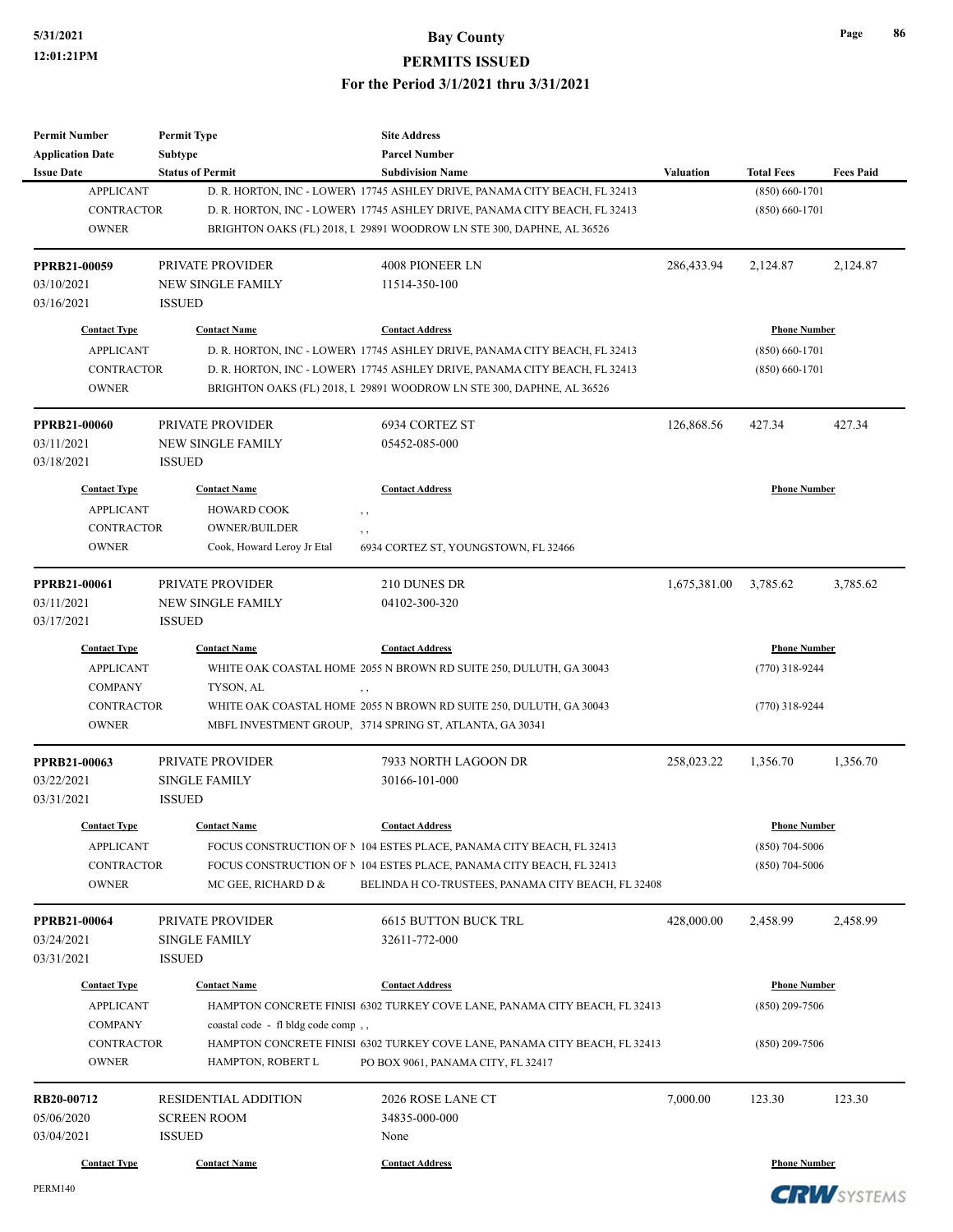| <b>Permit Number</b>                  | <b>Permit Type</b>                      | <b>Site Address</b>                                                      |                  |                     |                  |
|---------------------------------------|-----------------------------------------|--------------------------------------------------------------------------|------------------|---------------------|------------------|
| <b>Application Date</b>               | Subtype                                 | <b>Parcel Number</b>                                                     |                  |                     |                  |
| <b>Issue Date</b><br><b>APPLICANT</b> | <b>Status of Permit</b><br>CAO, SUSAN C | <b>Subdivision Name</b><br>426 NORTH COVE BLVD, PANAMA CITY, FL 32401    | <b>Valuation</b> | <b>Total Fees</b>   | <b>Fees Paid</b> |
| <b>CONTRACTOR</b>                     | <b>OWNER BUILDER</b>                    | 426 NORTH COVE BLVD, PANAMA CITY, FL 32401                               |                  |                     |                  |
| <b>OWNER</b>                          | CAO, SUSAN C                            | 426 NORTH COVE BLVD, PANAMA CITY, FL 32401                               |                  |                     |                  |
|                                       |                                         |                                                                          |                  |                     |                  |
| RB20-01523                            | RESIDENTIAL NEW CONSTRUCTIO             | 8012 BLUEBIRD LN                                                         | 416,884.90       | 2,155.28            | 2,155.28         |
| 09/09/2020                            | <b>SINGLE FAMILY</b>                    | 05453-490-000                                                            |                  |                     |                  |
| 03/17/2021                            | <b>ISSUED</b>                           |                                                                          |                  |                     |                  |
| <b>Contact Type</b>                   | <b>Contact Name</b>                     | <b>Contact Address</b>                                                   |                  | <b>Phone Number</b> |                  |
| <b>APPLICANT</b>                      |                                         | JERRY'S FRAMING CREW INC 5104 CLAIRECASTLE WAY, TALLAHASSEE, FL 32309    |                  | $(850)$ 481-6579    |                  |
| <b>CONTRACTOR</b>                     |                                         | JERRY'S FRAMING CREW INC 5104 CLAIRECASTLE WAY, TALLAHASSEE, FL 32309    |                  | $(850)$ 481-6579    |                  |
| <b>OWNER</b>                          | Moriarty, Robert                        | 1413 South Berthe Avenue, PANAMA CITY, FL 32404                          |                  |                     |                  |
|                                       |                                         |                                                                          |                  |                     |                  |
| RB20-02089                            | RESIDENTIAL NEW CONSTRUCTIO             | 4427 CONIFER LN                                                          | 226,481.55       | 2,196.20            | 2,196.20         |
| 12/01/2020                            | <b>SINGLE FAMILY</b>                    | 05911-005-046                                                            |                  |                     |                  |
| 03/30/2021                            | <b>ISSUED</b>                           |                                                                          |                  |                     |                  |
| <b>Contact Type</b>                   | <b>Contact Name</b>                     | <b>Contact Address</b>                                                   |                  | <b>Phone Number</b> |                  |
| <b>APPLICANT</b>                      | <b>TOMMY</b>                            |                                                                          |                  |                     |                  |
| <b>CONTRACTOR</b>                     |                                         | , ,<br>WINTERFELL CONSTRUCTIO 1204 SAVANNAH DRIVE, Panama City, FL 32405 |                  | $(850)$ 819-3731    |                  |
| <b>OWNER</b>                          | SJ College Station LLC                  | C/O Tax Department Ste 200, PANAMA CITY BEACH, FL 32407                  |                  |                     |                  |
|                                       |                                         |                                                                          |                  |                     |                  |
| RB20-02121                            | RESIDENTIAL NEW CONSTRUCTIO             | 1804 MOYLAN RD                                                           | 72,000.00        | 419.17              | 419.17           |
| 12/07/2020                            | POLE BARN - ENCLOSED                    | 27614-000-000                                                            |                  |                     |                  |
| 03/08/2021                            | <b>ISSUED</b>                           |                                                                          |                  |                     |                  |
| <b>Contact Type</b>                   | <b>Contact Name</b>                     | <b>Contact Address</b>                                                   |                  | <b>Phone Number</b> |                  |
| <b>APPLICANT</b>                      |                                         | BACKWOODS BUILDINGS & 1240 SOUTH BLVD, CHIPLEY, FL 32428                 |                  | $(850) 676 - 4903$  |                  |
| <b>CONTRACTOR</b>                     |                                         | BACKWOODS BUILDINGS & 1240 SOUTH BLVD, CHIPLEY, FL 32428                 |                  | $(850)$ 676-4903    |                  |
| <b>OWNER</b>                          |                                         | OWREY, DAVID L & KATHY N 113 BID A WEE LN, PANAMA CITY BEACH, FL 32413   |                  |                     |                  |
|                                       |                                         |                                                                          |                  |                     |                  |
| RB20-02242                            | RESIDENTIAL NEW CONSTRUCTIO             | 234 OLEANDER DR                                                          | 14,082.97        | 164.75              | 164.75           |
| 12/28/2020<br>03/02/2021              | STORAGE/UTILITY<br><b>ISSUED</b>        | 36859-000-000                                                            |                  |                     |                  |
|                                       |                                         |                                                                          |                  |                     |                  |
| <b>Contact Type</b>                   | <b>Contact Name</b>                     | <b>Contact Address</b>                                                   |                  | <b>Phone Number</b> |                  |
| <b>APPLICANT</b>                      | WEEKS, DAVID & LARA H                   | 7120-A SINGLETON CIR, PANAMA CITY, FL 32404                              |                  |                     |                  |
| <b>CONTRACTOR</b>                     | OWNER/BUILDER                           | $, \, ,$                                                                 |                  |                     |                  |
| <b>OWNER</b>                          | WEEKS, DAVID & LARA H                   | 7120-A SINGLETON CIR, PANAMA CITY, FL 32404                              |                  |                     |                  |
| RB20-02259                            | RESIDENTIAL NEW CONSTRUCTIO             | 1125 CROOKED LN                                                          | 351,000.00       | 1,894.65            | 1,894.65         |
| 12/30/2020                            | <b>SINGLE FAMILY</b>                    | 26486-010-009                                                            |                  |                     |                  |
| 03/02/2021                            | <b>ISSUED</b>                           |                                                                          |                  |                     |                  |
|                                       |                                         |                                                                          |                  |                     |                  |
| <b>Contact Type</b>                   | <b>Contact Name</b>                     | <b>Contact Address</b>                                                   |                  | <b>Phone Number</b> |                  |
| <b>APPLICANT</b>                      |                                         | ANDERSON CONSTRUCTION PO BOX 16226, PANAMA CITY, FL 32406                |                  | $(850) 866 - 2254$  |                  |
| <b>CONTRACTOR</b>                     |                                         | ANDERSON CONSTRUCTION PO BOX 16226, PANAMA CITY, FL 32406                |                  | $(850) 866 - 2254$  |                  |
| <b>OWNER</b>                          | MEDLIN, JIMMY OWEN &                    | MIRANDA JANENE NOVELA MEDLIN, PANAMA CITY, FL 32409                      |                  |                     |                  |
| <b>RB21-00006</b>                     | RESIDENTIAL NEW CONSTRUCTIO             | 120 BENICIA PL                                                           | 498,149.20       | 2,414.37            | 2,414.37         |
| 01/04/2021                            | <b>SINGLE FAMILY</b>                    | 37881-000-000                                                            |                  |                     |                  |
| 03/23/2021                            | <b>ISSUED</b>                           |                                                                          |                  |                     |                  |
|                                       |                                         |                                                                          |                  |                     |                  |
| <b>Contact Type</b>                   | <b>Contact Name</b>                     | <b>Contact Address</b>                                                   |                  | <b>Phone Number</b> |                  |

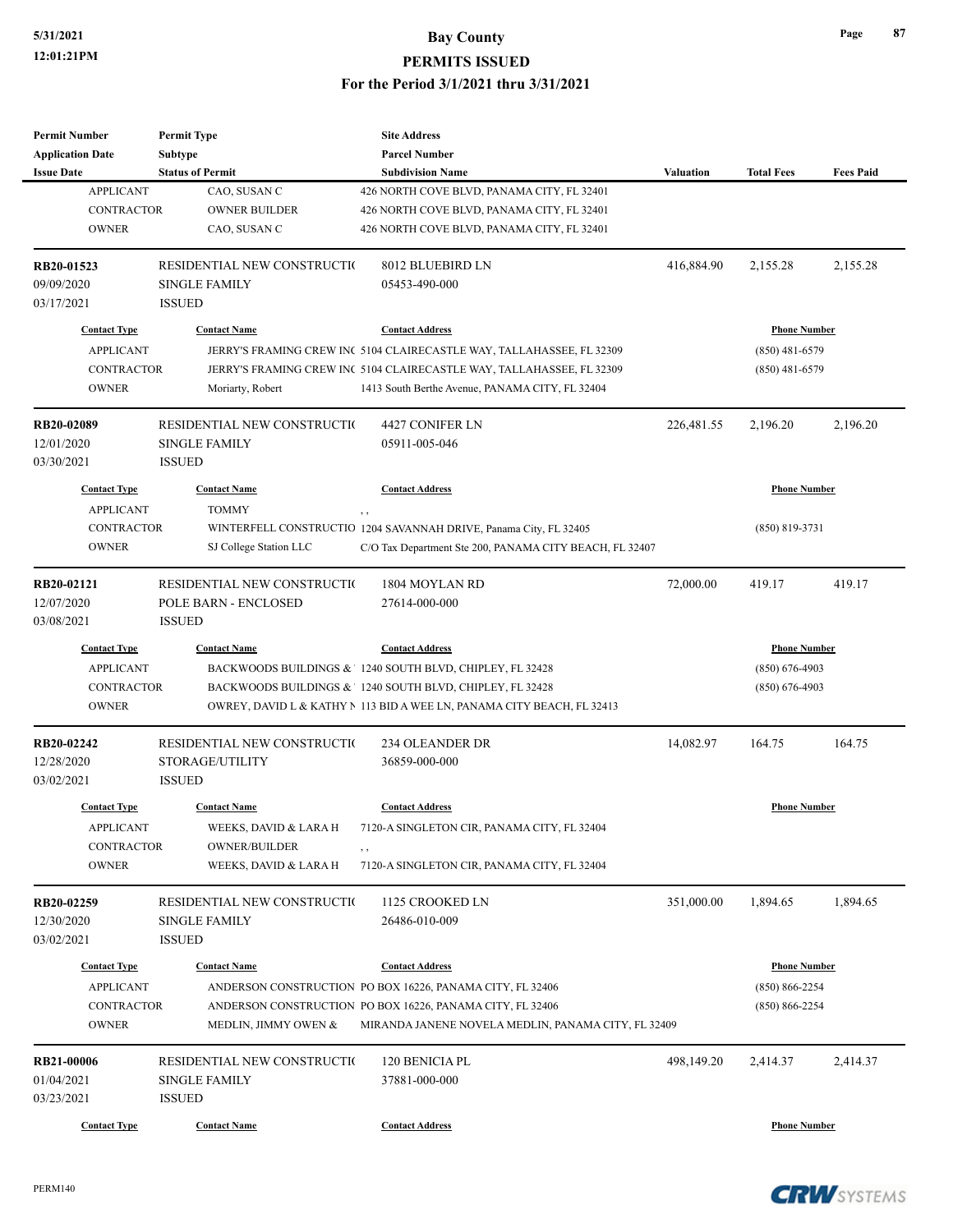| <b>Permit Number</b>    | <b>Permit Type</b>          | <b>Site Address</b>                                                        |                  |                     |                  |
|-------------------------|-----------------------------|----------------------------------------------------------------------------|------------------|---------------------|------------------|
| <b>Application Date</b> | Subtype                     | <b>Parcel Number</b>                                                       |                  |                     |                  |
| <b>Issue Date</b>       | <b>Status of Permit</b>     | <b>Subdivision Name</b>                                                    | <b>Valuation</b> | <b>Total Fees</b>   | <b>Fees Paid</b> |
| <b>APPLICANT</b>        |                             | PROS CONSTRUCTION & ROC PO BOX 1271, LYNN HAVEN, FL 32444                  |                  | $(850)$ 769-4135    |                  |
| <b>CONTRACTOR</b>       |                             | PROS CONSTRUCTION & RO( PO BOX 1271, LYNN HAVEN, FL 32444                  |                  | $(850)$ 769-4135    |                  |
| <b>OWNER</b>            | PEAVY, LEE ALAN             | 22 LOOKOUT RIDGE ROAD, MONTGOMERY, AL 36064                                |                  |                     |                  |
| RB21-00106              | RESIDENTIAL NEW CONSTRUCTIO | 2349 GRAND OAKS LN                                                         | 8,700.00         | 133.58              | 133.58           |
| 01/22/2021              | STORAGE/UTILITY             | 30167-788-000                                                              |                  |                     |                  |
| 03/11/2021              | <b>ISSUED</b>               |                                                                            |                  |                     |                  |
| <b>Contact Type</b>     | <b>Contact Name</b>         | <b>Contact Address</b>                                                     |                  | <b>Phone Number</b> |                  |
| <b>APPLICANT</b>        | KRISTOPHER 596-5295         | $, \, , \,$                                                                |                  |                     |                  |
| <b>CONTRACTOR</b>       | OWNER/BUILDER               | , ,                                                                        |                  |                     |                  |
| <b>OWNER</b>            | LOPER, CHRISTINA &          | LOPER, KRISTOPHER W, PANAMA CITY BEACH, FL 32408                           |                  |                     |                  |
| <b>RB21-00116</b>       | <b>RESIDENTIAL ADDITION</b> | 4304 MISTY LN                                                              | 10,000.00        | 138.71              | 138.71           |
| 01/25/2021              | SUNROOM-ENCLOSED            | 11715-437-000                                                              |                  |                     |                  |
| 03/03/2021              | <b>FINALED</b>              |                                                                            |                  |                     |                  |
| <b>Contact Type</b>     | <b>Contact Name</b>         | <b>Contact Address</b>                                                     |                  | <b>Phone Number</b> |                  |
| <b>APPLICANT</b>        | BRANNAN ALUMINUM INC        | 520 COMMERCE DRIVE, PANAMA CITY BEACH, FL 32408                            |                  | $(850)$ 234-6754    |                  |
| <b>CONTRACTOR</b>       | BRANNAN ALUMINUM INC        | 520 COMMERCE DRIVE, PANAMA CITY BEACH, FL 32408                            |                  | $(850)$ 234-6754    |                  |
| <b>OWNER</b>            | WILLIAMS, BETTY S           | 4304 MISTY LN, LYNN HAVEN, FL 32444                                        |                  |                     |                  |
|                         |                             |                                                                            |                  |                     |                  |
| RB21-00122              | RESIDENTIAL NEW CONSTRUCTIO | 13104 WHITE WESTERN CT                                                     | 50,000.00        | 339.28              | 339.28           |
| 01/26/2021              | STORAGE/UTILITY             | 26484-670-000                                                              |                  |                     |                  |
| 03/03/2021              | <b>ISSUED</b>               |                                                                            |                  |                     |                  |
| <b>Contact Type</b>     | <b>Contact Name</b>         | <b>Contact Address</b>                                                     |                  | <b>Phone Number</b> |                  |
| <b>APPLICANT</b>        | CURT 850-818-2159           | , ,                                                                        |                  |                     |                  |
| <b>CONTRACTOR</b>       | PATHWAY BUILDERS LLC        | 815 BRANDIES AVE, Panama City, FL 32405                                    |                  | $(850) 818 - 2159$  |                  |
| <b>OWNER</b>            |                             | ROBERTS, LANCE C & RACHI 269 NORTH MARY ELLA AVENUE, PANAMA CITY, FL 32404 |                  |                     |                  |
| RB21-00164              | RESIDENTIAL NEW CONSTRUCTIO | 1720 OAKCREST DR                                                           | 353,663.89       | 1,903.87            | 1,903.87         |
| 01/28/2021              | <b>SINGLE FAMILY</b>        | 26471-100-013                                                              |                  |                     |                  |
| 03/03/2021              | <b>ISSUED</b>               |                                                                            |                  |                     |                  |
| <b>Contact Type</b>     | <b>Contact Name</b>         | <b>Contact Address</b>                                                     |                  | <b>Phone Number</b> |                  |
| <b>APPLICANT</b>        | RITA 819-3959               | 4151 MALLARD POND RD, VERNON, FL 32462                                     |                  | (850) 215-7788      |                  |
| <b>CONTRACTOR</b>       |                             | RITA JONES CONSTRUCTION 4151 MALLARD POND RD, VERNON, FL 32462             |                  | $(850)$ 215-7788    |                  |
| <b>OWNER</b>            |                             | MUMFORD, BRANDON & DE' 15034 LITTLE ISLAND POND RD, SOUTHPORT, FL 32409    |                  |                     |                  |
| RB21-00196              | RESIDENTIAL NEW CONSTRUCTIO | 536 BERTHE AVE N                                                           | 109,724.16       | 1,185.29            | 1,185.29         |
| 02/01/2021              | <b>SINGLE FAMILY</b>        | 06419-000-000                                                              |                  |                     |                  |
| 03/09/2021              | <b>ISSUED</b>               |                                                                            |                  |                     |                  |
|                         |                             |                                                                            |                  |                     |                  |
| <b>Contact Type</b>     | <b>Contact Name</b>         | <b>Contact Address</b>                                                     |                  | <b>Phone Number</b> |                  |
| <b>APPLICANT</b>        | ROBERT 640-8899             | , ,                                                                        |                  |                     |                  |
| CONTRACTOR              |                             | ABOVE ALL(CGC) CONST AN 12413 TWO TRAIL ROAD, FOUNTAIN, FL 32438           |                  | $(850)$ 722-1997    |                  |
| <b>OWNER</b>            | HENDRICKSON, LARRY          | 536 N BERTHE AVE, PANAMA CITY, FL 32404                                    |                  |                     |                  |
| RB21-00200              | RESIDENTIAL NEW CONSTRUCTIO | 7503 LOON'S CALL LN                                                        | 800,765.94       | 3,652.90            | 3,652.90         |
| 02/03/2021              | <b>SINGLE FAMILY</b>        | 32611-688-000                                                              |                  |                     |                  |
| 03/02/2021              | <b>WITHDRAWN</b>            |                                                                            |                  |                     |                  |
| <b>Contact Type</b>     |                             | <b>Contact Address</b>                                                     |                  | <b>Phone Number</b> |                  |
|                         | <b>Contact Name</b>         |                                                                            |                  |                     |                  |

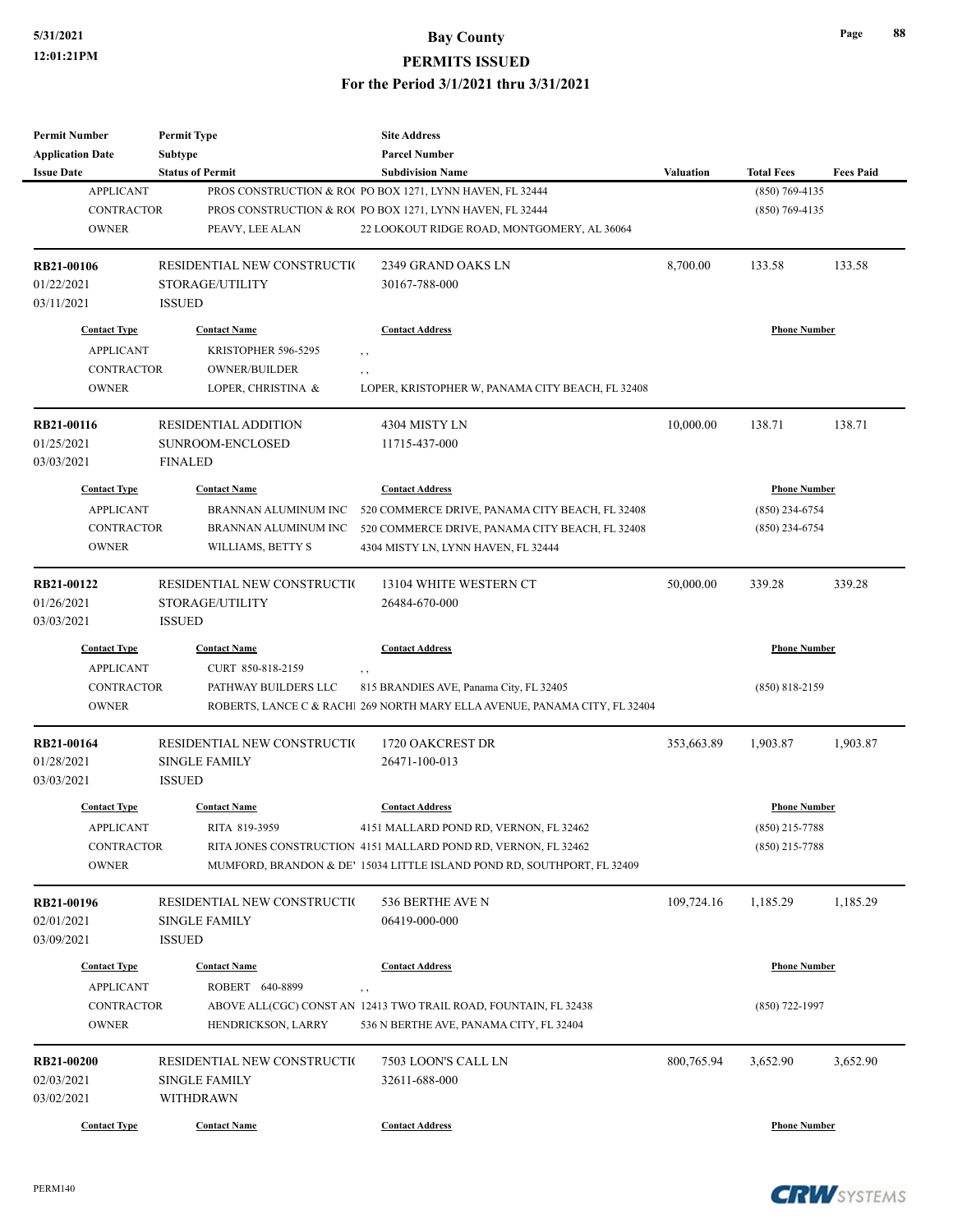| <b>Permit Number</b><br><b>Application Date</b> | <b>Permit Type</b><br><b>Subtype</b> | <b>Site Address</b><br><b>Parcel Number</b>                          |                  |                     |                  |
|-------------------------------------------------|--------------------------------------|----------------------------------------------------------------------|------------------|---------------------|------------------|
| <b>Issue Date</b>                               | <b>Status of Permit</b>              | <b>Subdivision Name</b>                                              | <b>Valuation</b> | <b>Total Fees</b>   | <b>Fees Paid</b> |
| <b>APPLICANT</b>                                | RICK 896-8000                        | , ,                                                                  |                  |                     |                  |
| <b>CONTRACTOR</b>                               | KOEHNEMANN CONST CO                  | 105 JAZZ DR, Panama City, FL 32405                                   |                  | $(850)$ 769-3419    |                  |
| <b>OWNER</b>                                    |                                      | PLANK, RANDALL J & CYNT1 3117 VERANDA AVE, PANAMA CITY, FL 32405     |                  |                     |                  |
| RB21-00205                                      | RESIDENTIAL NEW CONSTRUCTIO          | 1318 NORTH BAY DR                                                    | 5,045.00         | 123.30              | 123.30           |
| 02/03/2021                                      | POLE BARN - OPEN                     | 11250-080-000                                                        |                  |                     |                  |
| 03/31/2021                                      | <b>FINALED</b>                       |                                                                      |                  |                     |                  |
| <b>Contact Type</b>                             | <b>Contact Name</b>                  | <b>Contact Address</b>                                               |                  | <b>Phone Number</b> |                  |
| <b>APPLICANT</b>                                | TRAVIS 850-676-4903                  | , ,                                                                  |                  |                     |                  |
| <b>CONTRACTOR</b>                               |                                      | BACKWOODS BUILDINGS & 1240 SOUTH BLVD, CHIPLEY, FL 32428             |                  | $(850)$ 676-4903    |                  |
| <b>OWNER</b>                                    | DILLARD, JASON L                     | 1318 NORTH BAY DR, LYNN HAVEN, FL 32444                              |                  |                     |                  |
| <b>RB21-00206</b>                               | RESIDENTIAL NEW CONSTRUCTIO          | 4128 CEDAR CREEK DR                                                  | 88,168.00        | 477.65              | 477.65           |
| 02/03/2021                                      | POLE BARN - OPEN                     | 07611-200-018                                                        |                  |                     |                  |
| 03/18/2021                                      | <b>ISSUED</b>                        |                                                                      |                  |                     |                  |
| <b>Contact Type</b>                             | <b>Contact Name</b>                  | <b>Contact Address</b>                                               |                  | <b>Phone Number</b> |                  |
| <b>APPLICANT</b>                                | DAVID 850-819-8311                   | , ,                                                                  |                  |                     |                  |
| <b>CONTRACTOR</b>                               | <b>OWNER/BUILDER</b>                 | $, \, , \,$                                                          |                  |                     |                  |
| <b>OWNER</b>                                    |                                      | FLATT, DAVID T & BARBARA 2306 DRAGONFLY LANE, PANAMA CITY, FL 32405  |                  |                     |                  |
| RB21-00220                                      | RESIDENTIAL NEW CONSTRUCTIO          | <b>136 LAKE MERIAL BLVD</b>                                          | 420,895.02       | 2,822.93            | 2,822.93         |
| 02/05/2021                                      | <b>SINGLE FAMILY</b>                 | 07504-203-000                                                        |                  |                     |                  |
| 03/02/2021                                      | <b>ISSUED</b>                        |                                                                      |                  |                     |                  |
| <b>Contact Type</b>                             | <b>Contact Name</b>                  | <b>Contact Address</b>                                               |                  | <b>Phone Number</b> |                  |
| <b>APPLICANT</b>                                | ADAMS HOMES OF NW FL                 | 3000 GULF BREEZE PKWY, GULF BREEZE, FL 32563                         |                  | $(850) 842 - 4884$  |                  |
| <b>CONTRACTOR</b>                               | ADAMS HOMES OF NW FL                 | 3000 GULF BREEZE PKWY, GULF BREEZE, FL 32563                         |                  | $(850)$ 842-4884    |                  |
| <b>OWNER</b>                                    | <b>ADAMS HOMES</b>                   | OF NORTHWEST FLORIDA INC, GULF BREEZE, FL 32563                      |                  |                     |                  |
| RB21-00221                                      | RESIDENTIAL NEW CONSTRUCTIO          | <b>132 LAKE MERIAL TR</b>                                            | 417,833.52       | 2,813.20            | 2,813.20         |
| 02/05/2021                                      | <b>SINGLE FAMILY</b>                 | 07504-256-000                                                        |                  |                     |                  |
| 03/02/2021                                      | <b>ISSUED</b>                        |                                                                      |                  |                     |                  |
| <b>Contact Type</b>                             | <b>Contact Name</b>                  | <b>Contact Address</b>                                               |                  | <b>Phone Number</b> |                  |
| <b>APPLICANT</b>                                | ADAMS HOMES OF NW FL                 | 3000 GULF BREEZE PKWY, GULF BREEZE, FL 32563                         |                  | (850) 842-4884      |                  |
| CONTRACTOR                                      | ADAMS HOMES OF NW FL                 | 3000 GULF BREEZE PKWY, GULF BREEZE, FL 32563                         |                  | $(850)$ 842-4884    |                  |
| <b>OWNER</b>                                    |                                      | ADAMS HOMES OF NORTHW FLORIDA, INC, GULF BREEZE, FL 32563            |                  |                     |                  |
| RB21-00222                                      | RESIDENTIAL NEW CONSTRUCTIO          | 3872 SANDPINE WAY                                                    | 297,087.96       | 2,444.70            | 2,444.70         |
| 02/05/2021                                      | <b>SINGLE FAMILY</b>                 | 05948-300-060                                                        |                  |                     |                  |
| 03/02/2021                                      | <b>ISSUED</b>                        |                                                                      |                  |                     |                  |
| <b>Contact Type</b>                             | <b>Contact Name</b>                  | <b>Contact Address</b>                                               |                  | <b>Phone Number</b> |                  |
| <b>APPLICANT</b>                                | ADAMS HOMES OF NW FL                 | 3000 GULF BREEZE PKWY, GULF BREEZE, FL 32563                         |                  | $(850)$ 842-4884    |                  |
| <b>CONTRACTOR</b>                               | ADAMS HOMES OF NW FL                 | 3000 GULF BREEZE PKWY, GULF BREEZE, FL 32563                         |                  | $(850)$ 842-4884    |                  |
| <b>OWNER</b>                                    |                                      | ADAMS HOMES OF NW FL IN 3000 GULF BREEZE PKWY, GULF BREEZE, FL 32563 |                  |                     |                  |
| RB21-00223                                      | RESIDENTIAL NEW CONSTRUCTIO          | 3876 SANDPINE WAY                                                    | 322,069.80       | 2,521.58            | 2,521.58         |
| 02/05/2021                                      | <b>SINGLE FAMILY</b>                 | 05948-300-070                                                        |                  |                     |                  |
| 03/02/2021                                      | <b>ISSUED</b>                        |                                                                      |                  |                     |                  |
| <b>Contact Type</b>                             | <b>Contact Name</b>                  | <b>Contact Address</b>                                               |                  | <b>Phone Number</b> |                  |

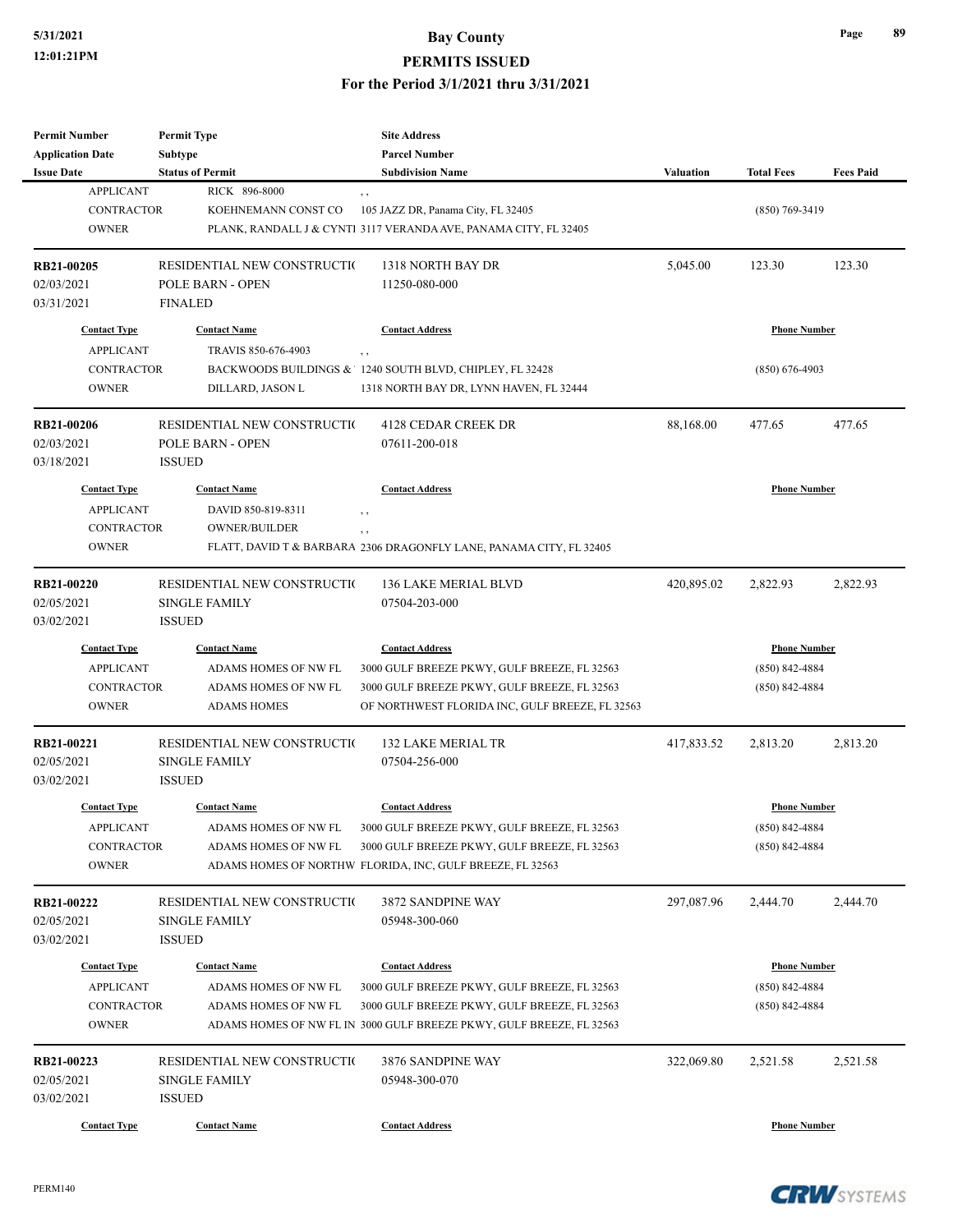| <b>Permit Number</b>     | <b>Permit Type</b>                                  | <b>Site Address</b>                                                       |                  |                     |                  |
|--------------------------|-----------------------------------------------------|---------------------------------------------------------------------------|------------------|---------------------|------------------|
| <b>Application Date</b>  | Subtype                                             | <b>Parcel Number</b>                                                      |                  |                     |                  |
| <b>Issue Date</b>        | <b>Status of Permit</b>                             | <b>Subdivision Name</b>                                                   | <b>Valuation</b> | <b>Total Fees</b>   | <b>Fees Paid</b> |
| <b>APPLICANT</b>         | ADAMS HOMES OF NW FL                                | 3000 GULF BREEZE PKWY, GULF BREEZE, FL 32563                              |                  | (850) 842-4884      |                  |
| <b>CONTRACTOR</b>        | ADAMS HOMES OF NW FL                                | 3000 GULF BREEZE PKWY, GULF BREEZE, FL 32563                              |                  | (850) 842-4884      |                  |
| <b>OWNER</b>             |                                                     | ADAMS HOMES OF NW FL IN 3000 GULF BREEZE PKWY, GULF BREEZE, FL 32563      |                  |                     |                  |
| RB21-00225               | <b>RESIDENTIAL</b>                                  | <b>6664 HARBOUR BLVD</b>                                                  | 13,500.00        | 159.54              | 159.54           |
| 02/05/2021               | DOCK/BOATHOUSE                                      | 27338-009-155                                                             |                  |                     |                  |
| 03/04/2021               | <b>FINALED</b>                                      |                                                                           |                  |                     |                  |
| <b>Contact Type</b>      | <b>Contact Name</b>                                 | <b>Contact Address</b>                                                    |                  | <b>Phone Number</b> |                  |
| <b>APPLICANT</b>         |                                                     | RAKESTRAW COASTAL CON: 6905 SUNRISE DRIVE, PANAMA CITY BEACH, FL 32407    |                  | $(850) 634 - 2668$  |                  |
| <b>CONTRACTOR</b>        |                                                     | RAKESTRAW COASTAL CON: 6905 SUNRISE DRIVE, PANAMA CITY BEACH, FL 32407    |                  | $(850)$ 634-2668    |                  |
| <b>OWNER</b>             |                                                     | MCCOY, KIMBERLY CROFT E 103 SUMMER BREEZE RD, PANAMA CITY BEACH, FL 32413 |                  |                     |                  |
| RB21-00229               | RESIDENTIAL NEW CONSTRUCTIO                         | 8813 PECOS CT                                                             | 14,810.00        | 216.96              | 216.96           |
| 02/06/2021               | STORAGE/UTILITY                                     | 05291-135-000                                                             |                  |                     |                  |
| 03/03/2021               | <b>ISSUED</b>                                       |                                                                           |                  |                     |                  |
| <b>Contact Type</b>      | <b>Contact Name</b>                                 | <b>Contact Address</b>                                                    |                  | <b>Phone Number</b> |                  |
| <b>APPLICANT</b>         | GUY 258-1103                                        | , ,                                                                       |                  |                     |                  |
| <b>CONTRACTOR</b>        |                                                     | CAROLINA CARPORTS INCOI 2465 COLQUITT HWY, COLQUITT, GA 39837             |                  | (229) 246-0449      |                  |
| <b>OWNER</b>             |                                                     | REID, LEIGHTON J. & ALICE / 8813 PECOS CT, YOUNGSTOWN, FL 32466           |                  |                     |                  |
|                          |                                                     |                                                                           |                  |                     |                  |
| RB21-00238<br>02/08/2021 | RESIDENTIAL NEW CONSTRUCTIO<br><b>SINGLE FAMILY</b> | 3880 SANDPINE WAY<br>05948-300-080                                        | 335,785.32       | 2,561.55            | 2,561.55         |
| 03/02/2021               | <b>ISSUED</b>                                       |                                                                           |                  |                     |                  |
|                          |                                                     |                                                                           |                  |                     |                  |
| <b>Contact Type</b>      | <b>Contact Name</b>                                 | <b>Contact Address</b>                                                    |                  | <b>Phone Number</b> |                  |
| <b>APPLICANT</b>         | ADAMS HOMES OF NW FL                                | 3000 GULF BREEZE PKWY, GULF BREEZE, FL 32563                              |                  | (850) 842-4884      |                  |
| <b>CONTRACTOR</b>        | ADAMS HOMES OF NW FL                                | 3000 GULF BREEZE PKWY, GULF BREEZE, FL 32563                              |                  | (850) 842-4884      |                  |
| <b>OWNER</b>             |                                                     | ADAMS HOMES OF NW FL IN 3000 GULF BREEZE PKWY, GULF BREEZE, FL 32563      |                  |                     |                  |
| RB21-00239               | RESIDENTIAL NEW CONSTRUCTIO                         | 3877 SANDPINE WAY                                                         | 308,966.58       | 2,478.53            | 2,478.53         |
| 02/08/2021               | <b>SINGLE FAMILY</b>                                | 05948-300-090                                                             |                  |                     |                  |
| 03/02/2021               | <b>ISSUED</b>                                       |                                                                           |                  |                     |                  |
| <b>Contact Type</b>      | <b>Contact Name</b>                                 | <b>Contact Address</b>                                                    |                  | <b>Phone Number</b> |                  |
| <b>APPLICANT</b>         | ADAMS HOMES OF NW FL                                | 3000 GULF BREEZE PKWY, GULF BREEZE, FL 32563                              |                  | (850) 842-4884      |                  |
| <b>CONTRACTOR</b>        | ADAMS HOMES OF NW FL                                | 3000 GULF BREEZE PKWY, GULF BREEZE, FL 32563                              |                  | (850) 842-4884      |                  |
| <b>OWNER</b>             |                                                     | ADAMS HOMES OF NW FL IN 3000 GULF BREEZE PKWY, GULF BREEZE, FL 32563      |                  |                     |                  |
| RB21-00240               | RESIDENTIAL NEW CONSTRUCTIO                         | 3873 SANDPINE WAY                                                         | 306,150.00       | 2,472.38            | 2,472.38         |
| 02/08/2021               | <b>SINGLE FAMILY</b>                                | 05948-300-100                                                             |                  |                     |                  |
| 03/02/2021               | ISSUED                                              |                                                                           |                  |                     |                  |
|                          |                                                     |                                                                           |                  |                     |                  |
| <b>Contact Type</b>      | <b>Contact Name</b>                                 | <b>Contact Address</b>                                                    |                  | <b>Phone Number</b> |                  |
| <b>APPLICANT</b>         | ADAMS HOMES OF NW FL                                | 3000 GULF BREEZE PKWY, GULF BREEZE, FL 32563                              |                  | (850) 842-4884      |                  |
| <b>CONTRACTOR</b>        | ADAMS HOMES OF NW FL                                | 3000 GULF BREEZE PKWY, GULF BREEZE, FL 32563                              |                  | (850) 842-4884      |                  |
| <b>OWNER</b>             |                                                     | ADAMS HOMES OF NW FL IN 3000 GULF BREEZE PKWY, GULF BREEZE, FL 32563      |                  |                     |                  |
| RB21-00241               | RESIDENTIAL NEW CONSTRUCTIO                         | 3869 SANDPINE WAY                                                         | 282,882.60       | 2,398.58            | 2,398.58         |
| 02/08/2021               | SINGLE FAMILY                                       | 05948-300-110                                                             |                  |                     |                  |
| 03/02/2021               | <b>ISSUED</b>                                       |                                                                           |                  |                     |                  |
| <b>Contact Type</b>      | <b>Contact Name</b>                                 | <b>Contact Address</b>                                                    |                  | <b>Phone Number</b> |                  |
|                          |                                                     |                                                                           |                  |                     |                  |

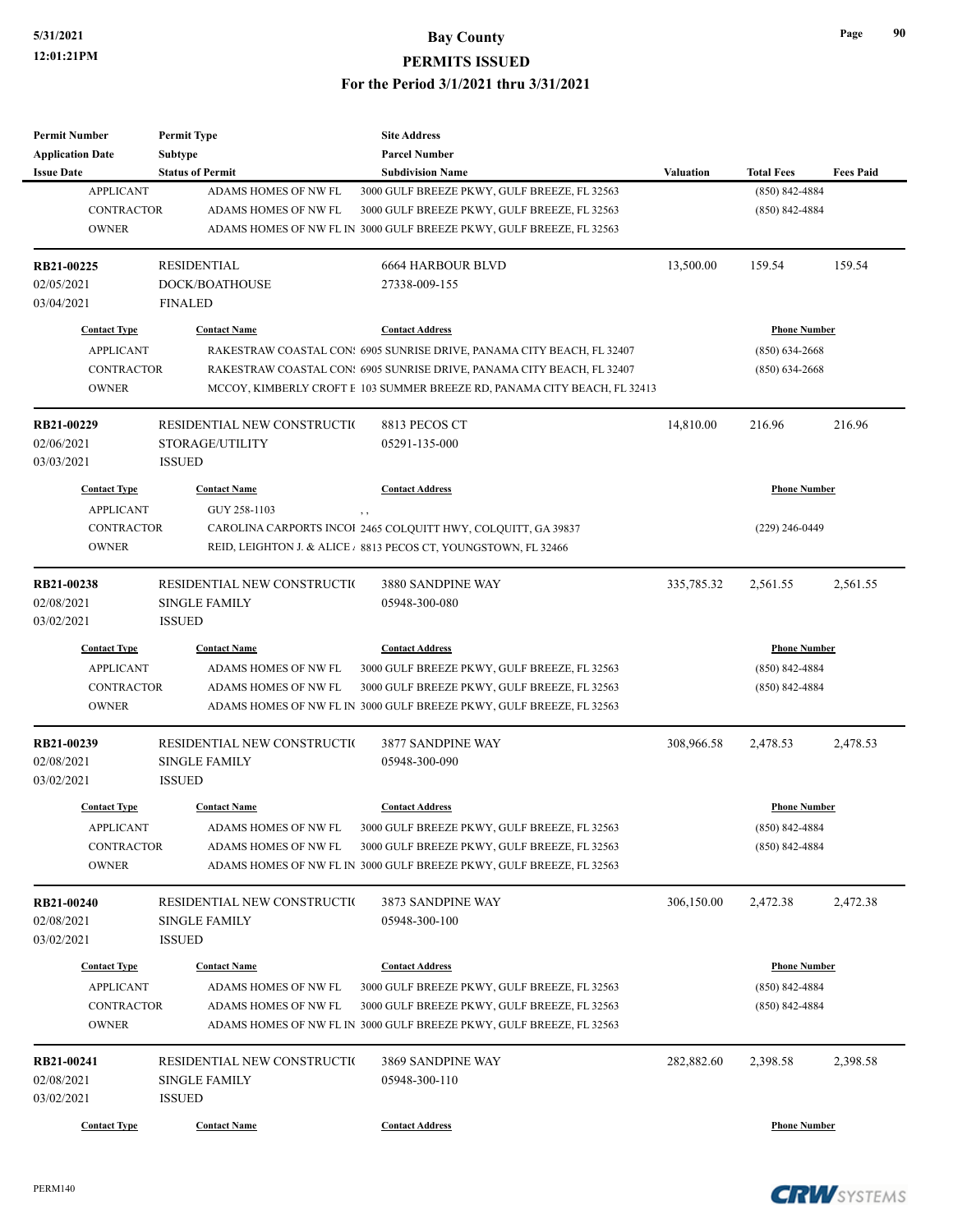| <b>Permit Number</b>    | <b>Permit Type</b>          | <b>Site Address</b>                                                  |                  |                     |                  |
|-------------------------|-----------------------------|----------------------------------------------------------------------|------------------|---------------------|------------------|
| <b>Application Date</b> | Subtype                     | <b>Parcel Number</b>                                                 |                  |                     |                  |
| <b>Issue Date</b>       | <b>Status of Permit</b>     | <b>Subdivision Name</b>                                              | <b>Valuation</b> | <b>Total Fees</b>   | <b>Fees Paid</b> |
| <b>APPLICANT</b>        | ADAMS HOMES OF NW FL        | 3000 GULF BREEZE PKWY, GULF BREEZE, FL 32563                         |                  | $(850) 842 - 4884$  |                  |
| <b>CONTRACTOR</b>       | ADAMS HOMES OF NW FL        | 3000 GULF BREEZE PKWY, GULF BREEZE, FL 32563                         |                  | $(850) 842 - 4884$  |                  |
| <b>OWNER</b>            |                             | ADAMS HOMES OF NW FL IN 3000 GULF BREEZE PKWY, GULF BREEZE, FL 32563 |                  |                     |                  |
| <b>RB21-00248</b>       | RESIDENTIAL NEW CONSTRUCTIO | <b>396 FOXTAIL WAY</b>                                               | 378,891.24       | 2,011.50            | 2,011.50         |
| 02/08/2021              | <b>SINGLE FAMILY</b>        | 34030-325-260                                                        |                  |                     |                  |
| 03/05/2021              | <b>ISSUED</b>               |                                                                      |                  |                     |                  |
| <b>Contact Type</b>     | <b>Contact Name</b>         | <b>Contact Address</b>                                               |                  | <b>Phone Number</b> |                  |
| <b>APPLICANT</b>        | TRAVIS 850-814-9993         | , ,                                                                  |                  |                     |                  |
| <b>CONTRACTOR</b>       |                             | SAMUEL TAYLOR HOMES, LI 833 N WALTON N WALTON, INLET BEACH, FL 32461 |                  | $(850)$ 774-2005    |                  |
| <b>OWNER</b>            |                             | NWFL LAND HOLDINGS LLC 400 S ARNOLD RD, PANAMA CITY BEACH, FL 32413  |                  |                     |                  |
| RB21-00249              | RESIDENTIAL NEW CONSTRUCTIO | <b>434 FOXTAIL WAY</b>                                               | 378,891.24       | 2,011.50            | 2,011.50         |
| 02/08/2021              | <b>SINGLE FAMILY</b>        | 34030-400-400                                                        |                  |                     |                  |
| 03/05/2021              | <b>ISSUED</b>               |                                                                      |                  |                     |                  |
| <b>Contact Type</b>     | <b>Contact Name</b>         | <b>Contact Address</b>                                               |                  | <b>Phone Number</b> |                  |
| <b>APPLICANT</b>        | TRAVIS 850-814-9993         | $, \, ,$                                                             |                  |                     |                  |
| <b>CONTRACTOR</b>       |                             | SAMUEL TAYLOR HOMES, LI 833 N WALTON N WALTON, INLET BEACH, FL 32461 |                  | $(850)$ 774-2005    |                  |
| <b>OWNER</b>            | BREAKFAST POINT LLC         | C/O TAX DEPARTMENT, PANAMA CITY BEACH, FL 32407                      |                  |                     |                  |
| RB21-00250              | RESIDENTIAL NEW CONSTRUCTIO | <b>332 FOXTAIL WAY</b>                                               | 309,701.34       | 1,799.32            | 1,799.32         |
| 02/08/2021              | <b>SINGLE FAMILY</b>        | 34030-325-300                                                        |                  |                     |                  |
| 03/05/2021              | <b>ISSUED</b>               |                                                                      |                  |                     |                  |
| <b>Contact Type</b>     | <b>Contact Name</b>         | <b>Contact Address</b>                                               |                  | <b>Phone Number</b> |                  |
| <b>APPLICANT</b>        | TRAVIS 850-814-9993         | , ,                                                                  |                  |                     |                  |
| <b>CONTRACTOR</b>       |                             | SAMUEL TAYLOR HOMES, LI 833 N WALTON N WALTON, INLET BEACH, FL 32461 |                  | $(850)$ 774-2005    |                  |
| <b>OWNER</b>            |                             | NWFL LAND HOLDINGS LLC 400 S ARNOLD RD, PANAMA CITY BEACH, FL 32413  |                  |                     |                  |
| RB21-00251              | RESIDENTIAL NEW CONSTRUCTIO | <b>442 FOXTAIL WAY</b>                                               | 341,296.02       | 1,897.72            | 1,897.72         |
| 02/08/2021              | <b>SINGLE FAMILY</b>        | 34030-400-380                                                        |                  |                     |                  |
| 03/05/2021              | <b>ISSUED</b>               |                                                                      |                  |                     |                  |
| <b>Contact Type</b>     | <b>Contact Name</b>         | <b>Contact Address</b>                                               |                  | <b>Phone Number</b> |                  |
| APPLICANT               | TRAVIS 850-814-9993         | $, \, , \,$                                                          |                  |                     |                  |
| CONTRACTOR              |                             | SAMUEL TAYLOR HOMES, LI 833 N WALTON N WALTON, INLET BEACH, FL 32461 |                  | $(850)$ 774-2005    |                  |
| <b>OWNER</b>            | <b>BREAKFAST POINT LLC</b>  | C/O TAX DEPARTMENT, PANAMA CITY BEACH, FL 32407                      |                  |                     |                  |
| RB21-00252              | RESIDENTIAL NEW CONSTRUCTIO | <b>418 FOXTAIL WAY</b>                                               | 309,701.34       | 1,799.32            | 1,799.32         |
| 02/08/2021              | <b>SINGLE FAMILY</b>        | 34030-400-440                                                        |                  |                     |                  |
| 03/05/2021              | <b>ISSUED</b>               |                                                                      |                  |                     |                  |
| <b>Contact Type</b>     | <b>Contact Name</b>         | <b>Contact Address</b>                                               |                  | <b>Phone Number</b> |                  |
| <b>APPLICANT</b>        | TRAVIS 850-814-9993         | , ,                                                                  |                  |                     |                  |
| CONTRACTOR              |                             | SAMUEL TAYLOR HOMES, LI 833 N WALTON N WALTON, INLET BEACH, FL 32461 |                  | $(850)$ 774-2005    |                  |
| <b>OWNER</b>            |                             | NWFL LAND HOLDINGS LLC 400 S ARNOLD RD, PANAMA CITY BEACH, FL 32413  |                  |                     |                  |
| RB21-00253              | RESIDENTIAL NEW CONSTRUCTIO | 316 FOXTAIL WAY                                                      | 341,296.02       | 1,897.72            | 1,897.72         |
| 02/08/2021              | <b>SINGLE FAMILY</b>        | 34030-325-310                                                        |                  |                     |                  |
| 03/05/2021              | <b>ISSUED</b>               |                                                                      |                  |                     |                  |
|                         |                             |                                                                      |                  |                     |                  |
| <b>Contact Type</b>     | <b>Contact Name</b>         | <b>Contact Address</b>                                               |                  | <b>Phone Number</b> |                  |

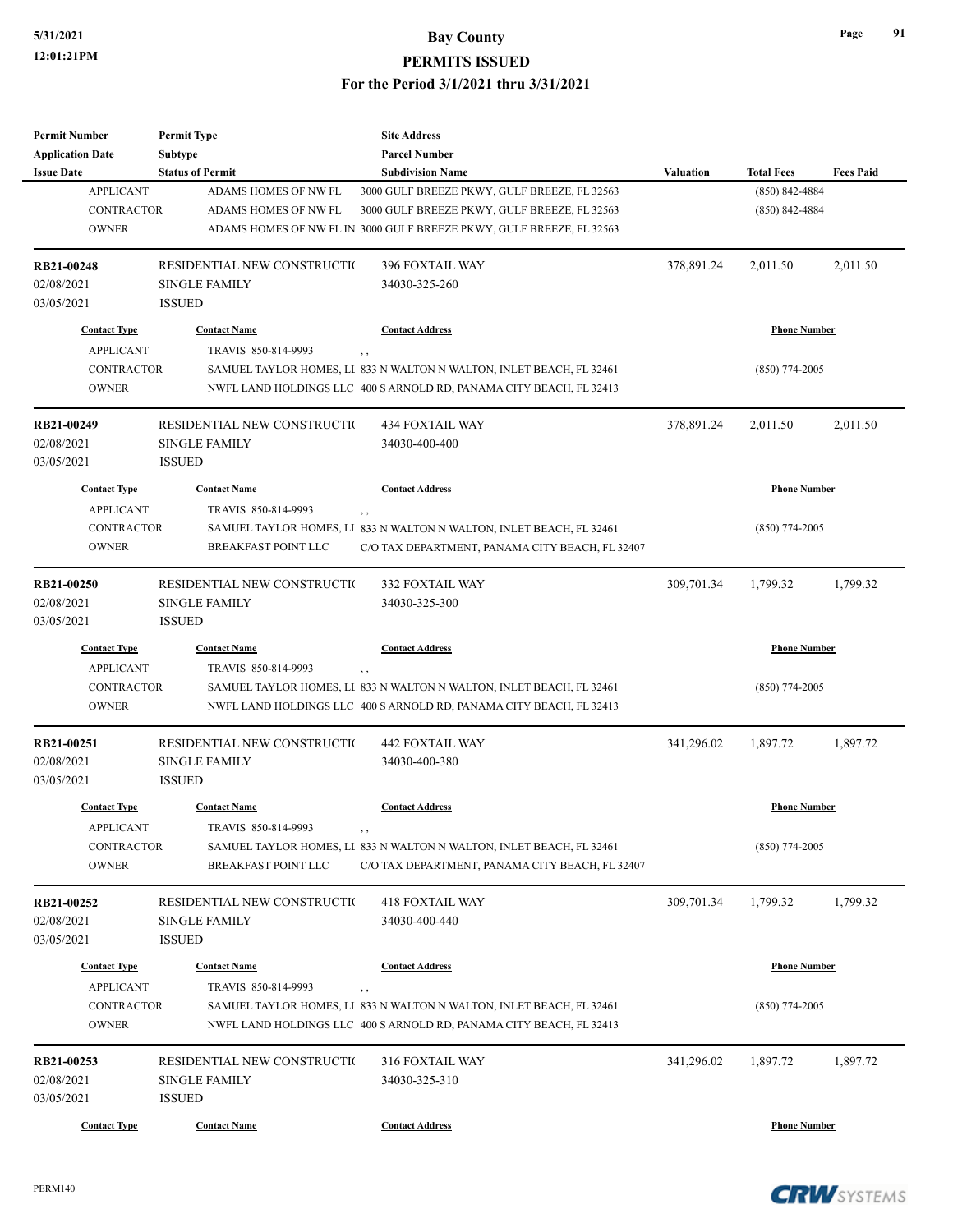| <b>Permit Number</b>    | <b>Permit Type</b>                  | <b>Site Address</b>                                                  |                  |                     |                  |
|-------------------------|-------------------------------------|----------------------------------------------------------------------|------------------|---------------------|------------------|
| <b>Application Date</b> | Subtype                             | <b>Parcel Number</b>                                                 |                  |                     |                  |
| <b>Issue Date</b>       | <b>Status of Permit</b>             | <b>Subdivision Name</b>                                              | <b>Valuation</b> | <b>Total Fees</b>   | <b>Fees Paid</b> |
| <b>APPLICANT</b>        | TRAVIS 850-814-9993<br>$, \, ,$     |                                                                      |                  |                     |                  |
| <b>CONTRACTOR</b>       |                                     | SAMUEL TAYLOR HOMES, LI 833 N WALTON N WALTON, INLET BEACH, FL 32461 |                  | $(850)$ 774-2005    |                  |
| <b>OWNER</b>            |                                     | NWFL LAND HOLDINGS LLC 400 S ARNOLD RD, PANAMA CITY BEACH, FL 32413  |                  |                     |                  |
|                         |                                     |                                                                      |                  |                     |                  |
| RB21-00254              | RESIDENTIAL NEW CONSTRUCTIO         | <b>426 FOXTAIL WAY</b>                                               | 309,701.34       | 1,799.32            | 1,799.32         |
| 02/08/2021              | <b>SINGLE FAMILY</b>                | 34030-400-420                                                        |                  |                     |                  |
| 03/05/2021              | <b>ISSUED</b>                       |                                                                      |                  |                     |                  |
| <b>Contact Type</b>     | <b>Contact Name</b>                 | <b>Contact Address</b>                                               |                  | <b>Phone Number</b> |                  |
| <b>APPLICANT</b>        | TRAVIS 850-814-9993<br>, ,          |                                                                      |                  |                     |                  |
| <b>CONTRACTOR</b>       |                                     | SAMUEL TAYLOR HOMES, LI 833 N WALTON N WALTON, INLET BEACH, FL 32461 |                  | $(850)$ 774-2005    |                  |
| <b>OWNER</b>            |                                     | NWFL LAND HOLDINGS LLC 400 S ARNOLD RD, PANAMA CITY BEACH, FL 32413  |                  |                     |                  |
|                         |                                     |                                                                      |                  |                     |                  |
| RB21-00255              | RESIDENTIAL RENOVATE                | 301 34TH CTW                                                         | 6,000.00         | 120.00              | 120.00           |
| 02/08/2021              | <b>INTERIOR/EXTERIOR</b>            | 11788-556-000                                                        |                  |                     |                  |
| 03/01/2021              | <b>FINALED</b>                      |                                                                      |                  |                     |                  |
| <b>Contact Type</b>     | <b>Contact Name</b>                 | <b>Contact Address</b>                                               |                  | <b>Phone Number</b> |                  |
| <b>APPLICANT</b>        |                                     |                                                                      |                  |                     |                  |
|                         | ALEX (850) 544-5416                 | 11642 BAY VISTA DR., PANAMA CITY, FL 32404                           |                  | $(850) 874 - 2665$  |                  |
| CONTRACTOR              |                                     | FLORIDA CONTRACTORS RE 6906 BEACH DR, LYNN HAVEN, FL 32444           |                  | $(850)$ 545-0235    |                  |
| <b>OWNER</b>            |                                     | IRWIN-DAVIS, BRANDON L & IRWIN, REBECCA S, PANAMA CITY, FL 32405     |                  |                     |                  |
| RB21-00258              | RESIDENTIAL NEW CONSTRUCTIO         | 21400 MARLIN AVE                                                     | 332,723.82       | 1,839.30            | 1,839.30         |
| 02/09/2021              | <b>SINGLE FAMILY</b>                | 35761-000-000                                                        |                  |                     |                  |
| 03/22/2021              | <b>ISSUED</b>                       |                                                                      |                  |                     |                  |
|                         |                                     |                                                                      |                  |                     |                  |
| <b>Contact Type</b>     | <b>Contact Name</b>                 | <b>Contact Address</b>                                               |                  | <b>Phone Number</b> |                  |
| <b>APPLICANT</b>        | JOE 258-3446<br>, ,                 |                                                                      |                  |                     |                  |
| CONTRACTOR              |                                     | RUDOLPH ENGINEERING & C 8409 N LAGOON DRIVE, PANAMA CITY, FL 32405   |                  | $(850)$ 258-3446    |                  |
| <b>OWNER</b>            |                                     | A CRECCO INVESTMENT LLC 3210 LAURIE AVE, PANAMA CITY BEACH, FL 32408 |                  |                     |                  |
| RB21-00293              | RESIDENTIAL NEW CONSTRUCTIO         | 4800 KNIGHT DR                                                       | 16,148.00        | 175.18              | 175.18           |
| 02/10/2021              | STORAGE/UTILITY                     | 05981-000-000                                                        |                  |                     |                  |
| 03/01/2021              | <b>ISSUED</b>                       |                                                                      |                  |                     |                  |
|                         |                                     |                                                                      |                  |                     |                  |
| <b>Contact Type</b>     | <b>Contact Name</b>                 | <b>Contact Address</b>                                               |                  | <b>Phone Number</b> |                  |
| <b>APPLICANT</b>        | THOMAS KNIGHT<br>, ,                |                                                                      |                  |                     |                  |
| CONTRACTOR              | <b>OWNER BUILDER</b><br>$, \, , \,$ |                                                                      |                  |                     |                  |
| <b>OWNER</b>            | KNIGHT, THOMAS D                    | 4800 KNIGHT DR, PANAMA CITY, FL 32404                                |                  |                     |                  |
|                         |                                     |                                                                      |                  |                     |                  |
| RB21-00296              | RESIDENTIAL NEW CONSTRUCTIO         | 8413 HOUSTON ST                                                      | 7,000.00         | 123.30              | 123.30           |
| 02/11/2021              | STORAGE/UTILITY                     | 30201-125-010                                                        |                  |                     |                  |
| 03/16/2021              | <b>FINALED</b>                      |                                                                      |                  |                     |                  |
| <b>Contact Type</b>     | <b>Contact Name</b>                 | <b>Contact Address</b>                                               |                  | <b>Phone Number</b> |                  |
| <b>APPLICANT</b>        | BOBBY 706-656-5940<br>, ,           |                                                                      |                  |                     |                  |
| CONTRACTOR              | OWNER/BUILDER<br>, ,                |                                                                      |                  |                     |                  |
| <b>OWNER</b>            | CRAVEN, BOBBY LEE                   | PO BOX 627, THOMASTON, GA 30286                                      |                  |                     |                  |
|                         |                                     |                                                                      |                  |                     |                  |
| RB21-00297              | RESIDENTIAL NEW CONSTRUCTIO         | 2801 KINGSWOOD DR                                                    | 6,190.00         | 123.30              | 123.30           |
| 02/11/2021              | STORAGE/UTILITY                     | 26707-039-000                                                        |                  |                     |                  |
| 03/03/2021              | <b>ISSUED</b>                       |                                                                      |                  |                     |                  |
| <b>Contact Type</b>     | <b>Contact Name</b>                 | <b>Contact Address</b>                                               |                  | <b>Phone Number</b> |                  |

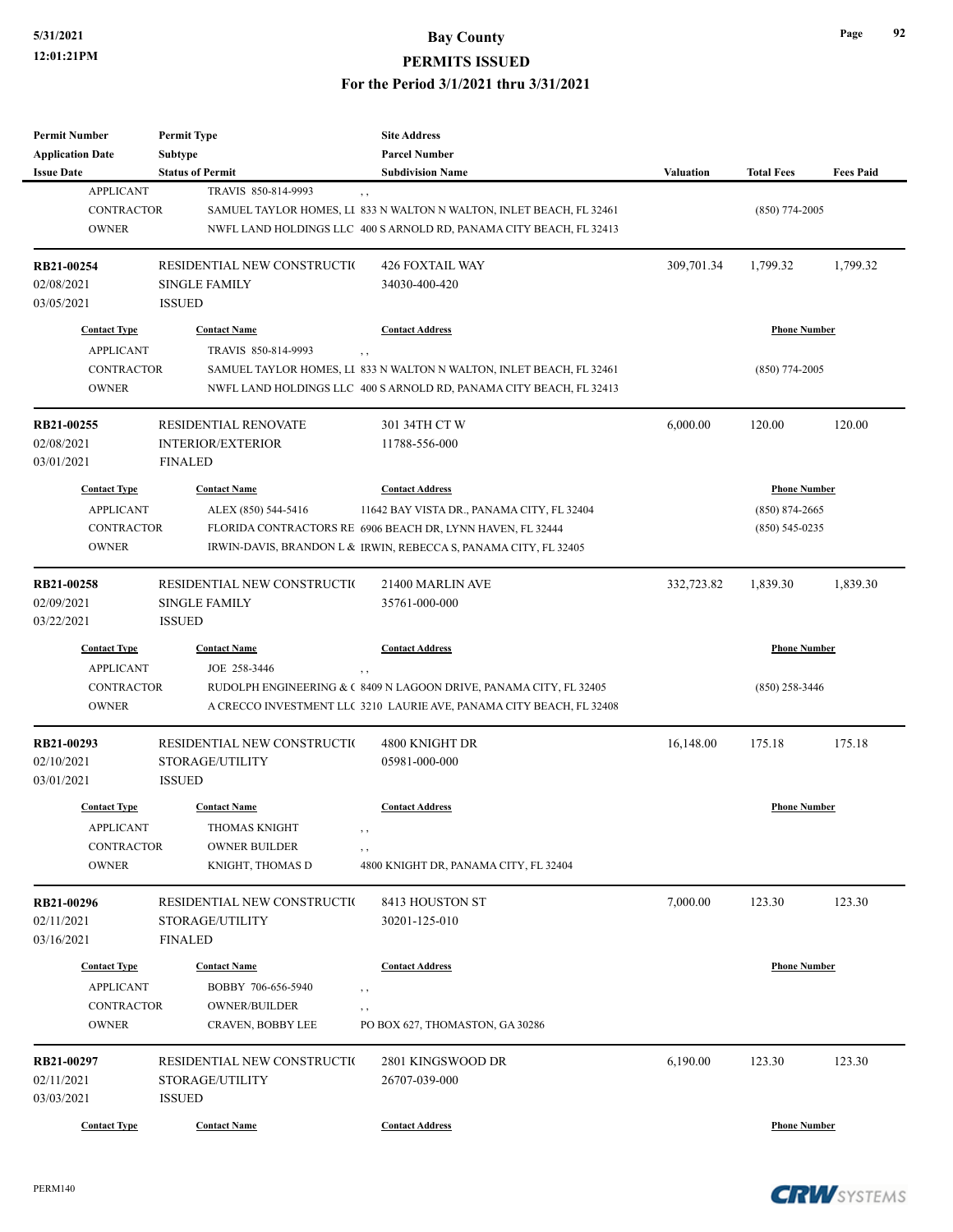| <b>Permit Number</b>     | <b>Permit Type</b>                                  | <b>Site Address</b>                                                        |                  |                     |                  |
|--------------------------|-----------------------------------------------------|----------------------------------------------------------------------------|------------------|---------------------|------------------|
| <b>Application Date</b>  | <b>Subtype</b>                                      | <b>Parcel Number</b>                                                       |                  |                     |                  |
| <b>Issue Date</b>        | <b>Status of Permit</b>                             | <b>Subdivision Name</b>                                                    | <b>Valuation</b> | <b>Total Fees</b>   | <b>Fees Paid</b> |
| <b>APPLICANT</b>         | GUY 258-1103                                        | , ,                                                                        |                  |                     |                  |
| <b>CONTRACTOR</b>        |                                                     | CAROLINA CARPORTS INCOI 2465 COLQUITT HWY, COLQUITT, GA 39837              |                  | (229) 246-0449      |                  |
| <b>OWNER</b>             | DYER, EDWARD W                                      | 2801 KINGSWOOD DRIVE, PANAMA CITY, FL 32405                                |                  |                     |                  |
| RB21-00299               | <b>RESIDENTIAL</b>                                  | <b>6702 HARBOUR BLVD</b>                                                   | 5,500.00         | 123.30              | 123.30           |
| 02/11/2021               | DOCK/BOATHOUSE                                      | 27338-009-000                                                              |                  |                     |                  |
| 03/05/2021               | <b>ISSUED</b>                                       |                                                                            |                  |                     |                  |
| <b>Contact Type</b>      | <b>Contact Name</b>                                 | <b>Contact Address</b>                                                     |                  | <b>Phone Number</b> |                  |
| <b>APPLICANT</b>         |                                                     | RAKESTRAW COASTAL CON: 6905 SUNRISE DRIVE, PANAMA CITY BEACH, FL 32407     |                  | $(850) 634 - 2668$  |                  |
| CONTRACTOR               |                                                     | RAKESTRAW COASTAL CON: 6905 SUNRISE DRIVE, PANAMA CITY BEACH, FL 32407     |                  | $(850)$ 634-2668    |                  |
| <b>OWNER</b>             |                                                     | ETHERIDGE, MARK A & LINE 235 C STRICKLAND PASTURE RD, JACKSON, GA 30233    |                  |                     |                  |
| RB21-00310               | RESIDENTIAL NEW CONSTRUCTIO                         | 5291 WARREN DR                                                             | 266,840.34       | 2,414.76            | 2,414.76         |
| 02/12/2021               | <b>SINGLE FAMILY</b>                                | 05860-700-140                                                              |                  |                     |                  |
| 03/18/2021               | <b>ISSUED</b>                                       |                                                                            |                  |                     |                  |
| <b>Contact Type</b>      | <b>Contact Name</b>                                 | <b>Contact Address</b>                                                     |                  | <b>Phone Number</b> |                  |
| <b>APPLICANT</b>         |                                                     | D. R. HORTON, INC - LOWERY 17745 ASHLEY DRIVE, PANAMA CITY BEACH, FL 32413 |                  | $(850) 660 - 1701$  |                  |
| <b>CONTRACTOR</b>        |                                                     | D. R. HORTON, INC - LOWERY 17745 ASHLEY DRIVE, PANAMA CITY BEACH, FL 32413 |                  | $(850) 660 - 1701$  |                  |
| <b>OWNER</b>             | D.R. HORTON, INC.                                   | 25366 PROFIT DR, DAPHNE, AL 36526                                          |                  |                     |                  |
|                          |                                                     |                                                                            |                  |                     |                  |
| RB21-00317<br>02/14/2021 | RESIDENTIAL NEW CONSTRUCTIO<br><b>SINGLE FAMILY</b> | <b>364 FOXTAIL WAY</b><br>34030-325-280                                    | 378,891.24       | 2,011.50            | 2,011.50         |
| 03/05/2021               | <b>ISSUED</b>                                       |                                                                            |                  |                     |                  |
|                          |                                                     |                                                                            |                  |                     |                  |
| <b>Contact Type</b>      | <b>Contact Name</b>                                 | <b>Contact Address</b>                                                     |                  | <b>Phone Number</b> |                  |
| <b>APPLICANT</b>         | TRAVIS 814-9993                                     | , ,                                                                        |                  |                     |                  |
| <b>CONTRACTOR</b>        |                                                     | SAMUEL TAYLOR HOMES, LI 833 N WALTON N WALTON, INLET BEACH, FL 32461       |                  | (850) 774-2005      |                  |
| <b>OWNER</b>             |                                                     | NWFL LAND HOLDINGS LLC 400 S ARNOLD RD, PANAMA CITY BEACH, FL 32413        |                  |                     |                  |
| RB21-00318               | RESIDENTIAL NEW CONSTRUCTIO                         | <b>348 FOXTAIL WAY</b>                                                     | 378,891.24       | 2,011.50            | 2,011.50         |
| 02/14/2021               | <b>SINGLE FAMILY</b>                                | 34030-325-290                                                              |                  |                     |                  |
| 03/05/2021               | <b>ISSUED</b>                                       |                                                                            |                  |                     |                  |
| <b>Contact Type</b>      | <b>Contact Name</b>                                 | <b>Contact Address</b>                                                     |                  | <b>Phone Number</b> |                  |
| <b>APPLICANT</b>         | TRAVIS 814-9993                                     |                                                                            |                  |                     |                  |
| <b>CONTRACTOR</b>        |                                                     | SAMUEL TAYLOR HOMES, LI 833 N WALTON N WALTON, INLET BEACH, FL 32461       |                  | $(850)$ 774-2005    |                  |
| <b>OWNER</b>             |                                                     | NWFL LAND HOLDINGS LLC 400 S ARNOLD RD, PANAMA CITY BEACH, FL 32413        |                  |                     |                  |
| RB21-00324               | <b>RESIDENTIAL ADDITION</b>                         | 8414 MARGARITAVILLE BLVD                                                   | 16,750.00        | 175.18              | 175.18           |
| 02/16/2021               | POOL ENCLOSURE                                      | 32503-150-210                                                              |                  |                     |                  |
| 03/03/2021               | <b>ISSUED</b>                                       |                                                                            |                  |                     |                  |
| <b>Contact Type</b>      | <b>Contact Name</b>                                 | <b>Contact Address</b>                                                     |                  | <b>Phone Number</b> |                  |
| <b>APPLICANT</b>         | BRANNAN ALUMINUM INC                                | 520 COMMERCE DRIVE, PANAMA CITY BEACH, FL 32408                            |                  | (850) 234-6754      |                  |
| CONTRACTOR               | BRANNAN ALUMINUM INC                                | 520 COMMERCE DRIVE, PANAMA CITY BEACH, FL 32408                            |                  | (850) 234-6754      |                  |
| <b>OWNER</b>             | Lmws, LLC                                           | 130 Richard Jackson Blvd, PANAMA CITY BEACH, FL 32407                      |                  |                     |                  |
|                          |                                                     |                                                                            |                  |                     |                  |
| RB21-00325               | <b>RESIDENTIAL ADDITION</b>                         | 8410 MARGARITAVILLE BLVD                                                   | 16,000.00        | 169.97              | 169.97           |
| 02/16/2021               | POOL ENCLOSURE                                      | 32503-150-220                                                              |                  |                     |                  |
| 03/03/2021               | <b>ISSUED</b>                                       |                                                                            |                  |                     |                  |
| <b>Contact Type</b>      | <b>Contact Name</b>                                 | <b>Contact Address</b>                                                     |                  | <b>Phone Number</b> |                  |

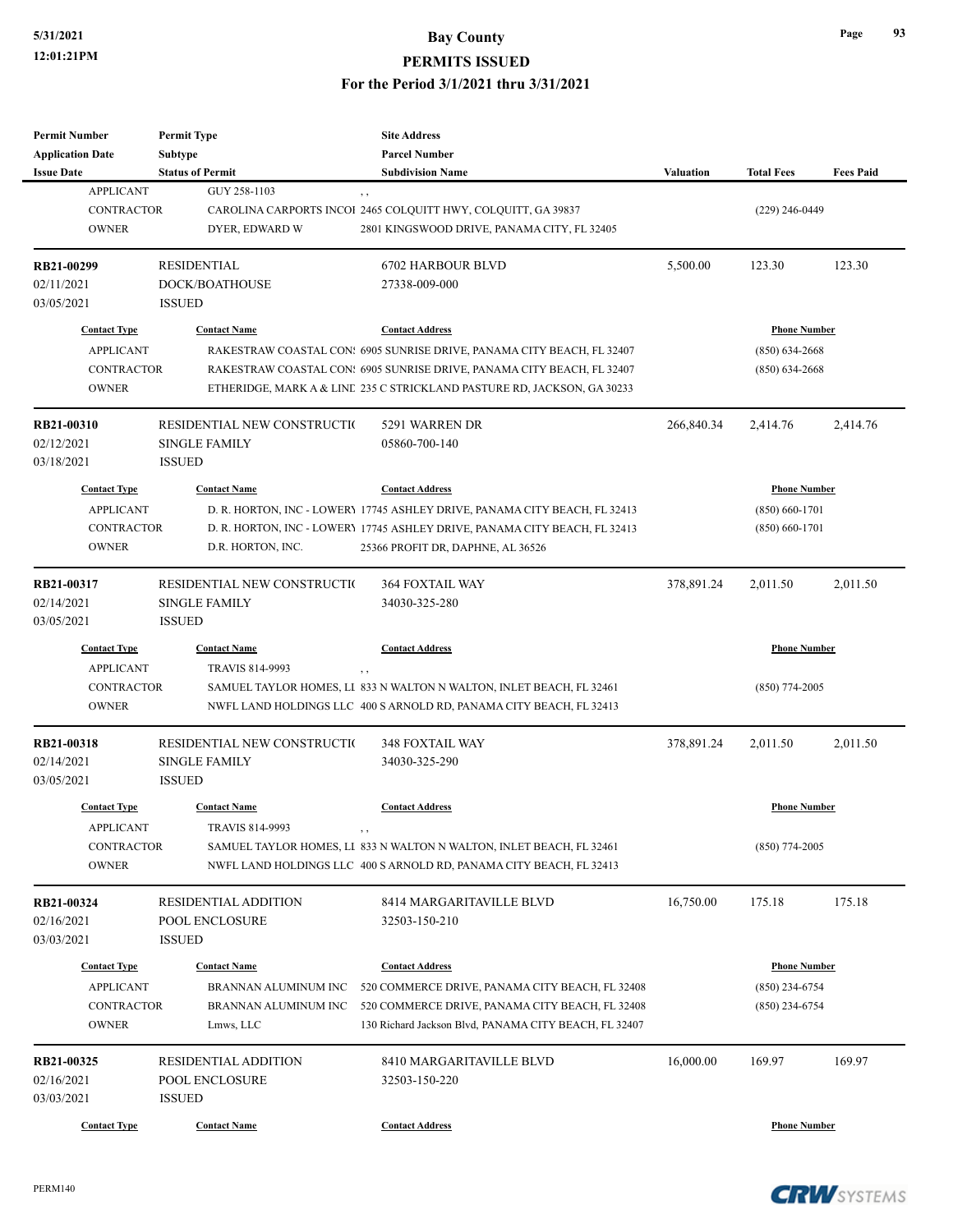| <b>Permit Number</b>                    | <b>Permit Type</b>                      | <b>Site Address</b>                                                                |                  |                     |                  |
|-----------------------------------------|-----------------------------------------|------------------------------------------------------------------------------------|------------------|---------------------|------------------|
| <b>Application Date</b>                 | <b>Subtype</b>                          | <b>Parcel Number</b>                                                               |                  |                     |                  |
| <b>Issue Date</b>                       | <b>Status of Permit</b>                 | <b>Subdivision Name</b>                                                            | <b>Valuation</b> | <b>Total Fees</b>   | <b>Fees Paid</b> |
| <b>APPLICANT</b>                        | BRANNAN ALUMINUM INC                    | 520 COMMERCE DRIVE, PANAMA CITY BEACH, FL 32408                                    |                  | $(850)$ 234-6754    |                  |
| <b>CONTRACTOR</b>                       | BRANNAN ALUMINUM INC                    | 520 COMMERCE DRIVE, PANAMA CITY BEACH, FL 32408                                    |                  | $(850)$ 234-6754    |                  |
| <b>OWNER</b>                            | LMWS, LLC                               | 130 RICHARD JACKSON BLVD, PANAMA CITY BEACH, FL 32407                              |                  |                     |                  |
| RB21-00328                              | RESIDENTIAL NEW CONSTRUCTIO             | 39 FEDORA DR                                                                       | 21,000.00        | 196.04              | 196.04           |
| 02/16/2021                              | <b>SINGLE FAMILY</b>                    | 08424-100-320                                                                      |                  |                     |                  |
| 03/04/2021                              | <b>ISSUED</b>                           |                                                                                    |                  |                     |                  |
| <b>Contact Type</b>                     | <b>Contact Name</b>                     | <b>Contact Address</b>                                                             |                  | <b>Phone Number</b> |                  |
| <b>APPLICANT</b>                        | ERIC 850-818-2424                       | , ,                                                                                |                  |                     |                  |
| <b>CONTRACTOR</b>                       | ANDERSON MARINE INC                     | PO BOX 1405, LYNN HAVEN, FL 32444                                                  |                  | $(850)$ 785-5700    |                  |
| <b>OWNER</b>                            |                                         | PETCH, RICHARD & JESSICA 39 FEDORA DR, PANAMA CITY, FL 32409                       |                  |                     |                  |
| RB21-00329                              | RESIDENTIAL NEW CONSTRUCTIO             | 110 BENICIA PL                                                                     | 169,974.48       | 1,406.46            | 1,406.46         |
| 02/16/2021                              | <b>SINGLE FAMILY</b>                    | 37885-000-000                                                                      |                  |                     |                  |
| 03/16/2021                              | <b>ISSUED</b>                           |                                                                                    |                  |                     |                  |
| <b>Contact Type</b>                     | <b>Contact Name</b>                     | <b>Contact Address</b>                                                             |                  | <b>Phone Number</b> |                  |
| <b>APPLICANT</b>                        | <b>MATTHEW 832-9404</b>                 | , ,                                                                                |                  |                     |                  |
| <b>CONTRACTOR</b>                       | BRYND CONTRACTORS INC                   | 2103 CLINE LN, PANAMA CITY, FL 32404                                               |                  | $(850) 832 - 9404$  |                  |
| <b>OWNER</b>                            | BOWDEN, LISA ETAL                       | 108 BENICIA PL, PANAMA CITY BEACH, FL 32413                                        |                  |                     |                  |
|                                         |                                         |                                                                                    |                  |                     |                  |
| RB21-00339                              | RESIDENTIAL NEW CONSTRUCTIO             | 22598 CORAL AVE                                                                    | 244,920.00       | 1,568.70            | 1,568.70         |
| 02/17/2021                              | <b>SINGLE FAMILY</b>                    | 36219-000-000                                                                      |                  |                     |                  |
| 03/17/2021                              | <b>ISSUED</b>                           |                                                                                    |                  |                     |                  |
| <b>Contact Type</b>                     | <b>Contact Name</b>                     | <b>Contact Address</b>                                                             |                  | <b>Phone Number</b> |                  |
| <b>APPLICANT</b>                        | FRANK 850-624-4143                      | , ,                                                                                |                  |                     |                  |
| <b>CONTRACTOR</b>                       | FRANK N LOTITO LLC                      | 209 NANCY AVENUE, PANAMA CITY BEACH, FL 32413                                      |                  | $(850)$ 236-7244    |                  |
| <b>OWNER</b>                            |                                         | NELSON, RICHARD & VALER 1446 COUNTY RD 13, COFFEE SPRINGS, AL 36318                |                  |                     |                  |
| RB21-00343                              | RESIDENTIAL NEW CONSTRUCTIO             | 6416 OWLS ROOST TL                                                                 | 7,000.00         | 123.30              | 123.30           |
| 02/18/2021                              | STORAGE/UTILITY                         | 04997-030-000                                                                      |                  |                     |                  |
| 03/29/2021                              | <b>FINALED</b>                          |                                                                                    |                  |                     |                  |
| <b>Contact Type</b>                     | <b>Contact Name</b>                     | <b>Contact Address</b>                                                             |                  | <b>Phone Number</b> |                  |
| <b>APPLICANT</b>                        | JOHN 832-8397                           |                                                                                    |                  |                     |                  |
| <b>CONTRACTOR</b>                       | OWNER/BUILDER                           | , ,<br>$, \, , \,$                                                                 |                  |                     |                  |
| <b>OWNER</b>                            | HAID, JOHN C ETAL                       | 4414 MISTY LN, LYNN HAVEN, FL 32444                                                |                  |                     |                  |
| RB21-00351                              | RESIDENTIAL NEW CONSTRUCTIO             | 10533 LINGERLONGER RD                                                              | 37,000.00        | 280.15              | 280.15           |
| 02/20/2021                              | POLE BARN - ENCLOSED                    | 03475-000-000                                                                      |                  |                     |                  |
| 03/05/2021                              | <b>FINALED</b>                          |                                                                                    |                  |                     |                  |
|                                         |                                         |                                                                                    |                  |                     |                  |
| <b>Contact Type</b><br><b>APPLICANT</b> | <b>Contact Name</b><br>KEN 607-624-1488 | <b>Contact Address</b>                                                             |                  | <b>Phone Number</b> |                  |
| <b>CONTRACTOR</b>                       | <b>OWNER/BUILDER</b>                    | , ,                                                                                |                  |                     |                  |
| <b>OWNER</b>                            |                                         | $, \, ,$<br>STRONG, KENNETH & ESTHE 10533 LINGER LONGER ROAD, YOUNGSTOWN, FL 32466 |                  |                     |                  |
|                                         |                                         |                                                                                    |                  |                     |                  |
| RB21-00353                              | RESIDENTIAL NEW CONSTRUCTIO             | 211 PINETREE DR                                                                    | 331,989.06       | 1,836.22            | 1,836.22         |
| 02/20/2021                              | <b>SINGLE FAMILY</b>                    | 36135-010-000                                                                      |                  |                     |                  |
| 03/12/2021                              | <b>ISSUED</b>                           |                                                                                    |                  |                     |                  |
| <b>Contact Type</b>                     | <b>Contact Name</b>                     | <b>Contact Address</b>                                                             |                  | <b>Phone Number</b> |                  |



**Page 94**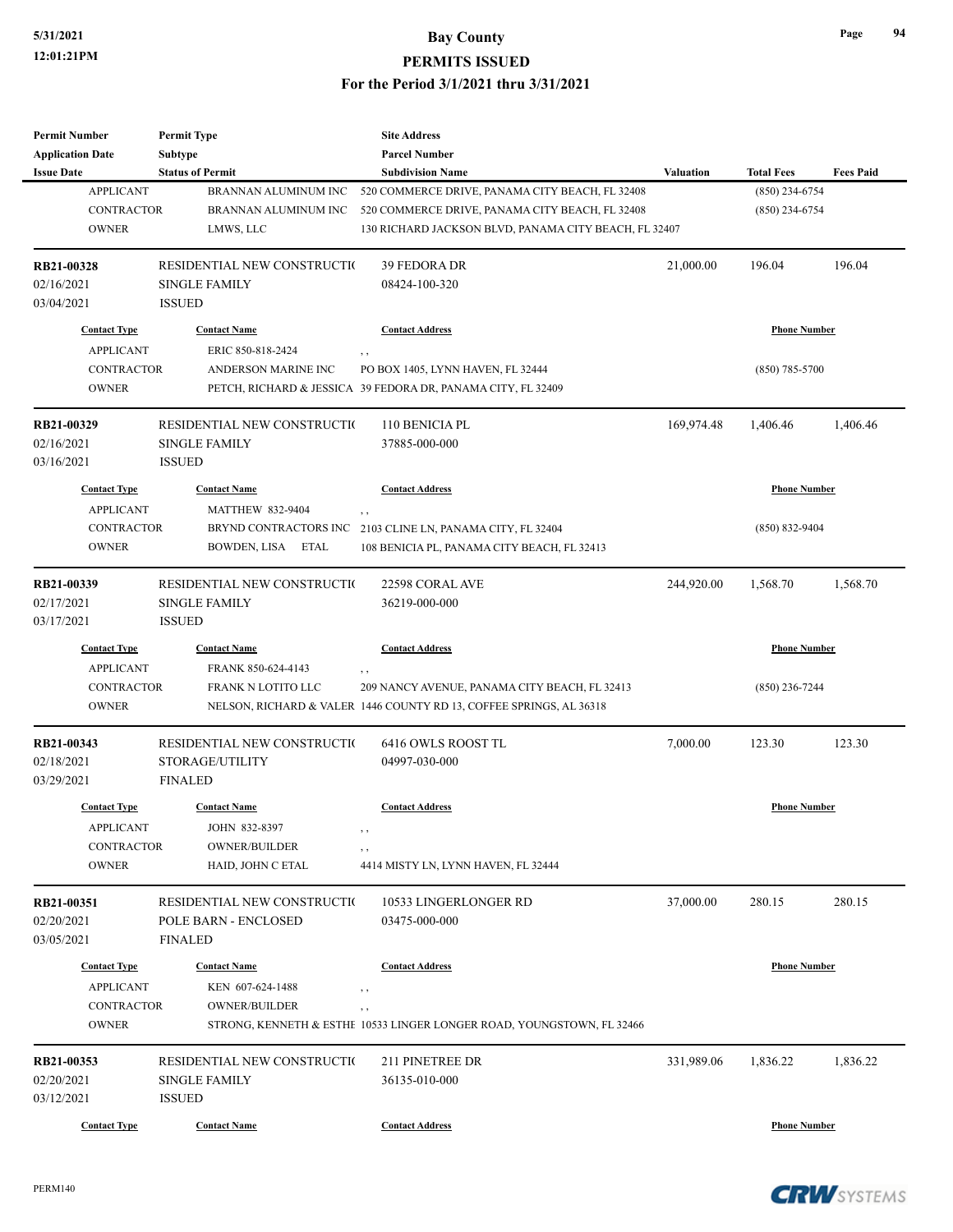#### **5/31/2021 Bay County PERMITS ISSUED**

#### **For the Period 3/1/2021 thru 3/31/2021**

| <b>Permit Number</b><br><b>Application Date</b> | <b>Permit Type</b><br><b>Subtype</b> | <b>Site Address</b><br><b>Parcel Number</b>                   |            |                     |                  |
|-------------------------------------------------|--------------------------------------|---------------------------------------------------------------|------------|---------------------|------------------|
| <b>Issue Date</b>                               | <b>Status of Permit</b>              | <b>Subdivision Name</b>                                       | Valuation  | <b>Total Fees</b>   | <b>Fees Paid</b> |
| <b>APPLICANT</b>                                | 890-3543                             | , ,                                                           |            |                     |                  |
| <b>CONTRACTOR</b>                               | MESA EXCAVATION, LLC                 | 7021 SUNSET AVENUE, PANAMA CITY BEACH, FL 32408               |            | $(850) 890 - 3543$  |                  |
| <b>OWNER</b>                                    |                                      | SAND DUNES INVESTMENT 1 PO BOX 215, CEDARBURG, WI 53012       |            |                     |                  |
|                                                 |                                      |                                                               |            |                     |                  |
| RB21-00354                                      | <b>RESIDENTIAL ADDITION</b>          | 12321 RAINTREE DR                                             | 30,750.00  | 241.90              | 241.90           |
| 02/20/2021                                      | SUNROOM-ENCLOSED                     | 07400-343-000                                                 |            |                     |                  |
| 03/01/2021                                      | <b>ISSUED</b>                        |                                                               |            |                     |                  |
| <b>Contact Type</b>                             | <b>Contact Name</b>                  | <b>Contact Address</b>                                        |            | <b>Phone Number</b> |                  |
| <b>APPLICANT</b>                                | <b>CONNIE</b>                        | ,,                                                            |            |                     |                  |
| <b>CONTRACTOR</b>                               | DAN'S ALUMINUM INC                   | 2129 E 3RD ST, PANAMA CITY, FL 32401                          |            | $(850)$ 747-1636    |                  |
| <b>OWNER</b>                                    | SEABOCH, GAIL                        | 12321 RAINTREE DR, PANAMA CITY, FL 32404                      |            |                     |                  |
|                                                 |                                      |                                                               |            |                     |                  |
| RB21-00357                                      | RESIDENTIAL NEW CONSTRUCTIO          | 22627 SUNSET AVE                                              | 303,700.80 | 1,750.12            | 1,750.12         |
| 02/21/2021                                      | <b>SINGLE FAMILY</b>                 | 36208-000-000                                                 |            |                     |                  |
| 03/15/2021                                      | <b>ISSUED</b>                        |                                                               |            |                     |                  |
|                                                 | <b>Contact Name</b>                  |                                                               |            |                     |                  |
| <b>Contact Type</b>                             |                                      | <b>Contact Address</b>                                        |            | <b>Phone Number</b> |                  |
| <b>APPLICANT</b>                                |                                      | CHUCK NEEL CONSTRUCTIO PO BOX 148, MARIANNA, FL 32447         |            | $(850)$ 209-4266    |                  |
| <b>CONTRACTOR</b>                               |                                      | CHUCK NEEL CONSTRUCTIO PO BOX 148, MARIANNA, FL 32447         |            | $(850)$ 209-4266    |                  |
| <b>OWNER</b>                                    | SOLES, PAMELA D                      | 1581 BROAD RIVER SCENIC DR, TIGNALL, GA 30668                 |            |                     |                  |
| RB21-00360                                      | <b>RESIDENTIAL BLDG</b>              | 7709 SWEETBRIAR RD                                            | 7,401.00   | 125.00              | 125.00           |
| 02/22/2021                                      | STORAGE/UTILITY                      | 05641-538-000                                                 |            |                     |                  |
| 03/02/2021                                      | <b>FINALED</b>                       |                                                               |            |                     |                  |
|                                                 |                                      |                                                               |            |                     |                  |
| <b>Contact Type</b>                             | <b>Contact Name</b>                  | <b>Contact Address</b>                                        |            | <b>Phone Number</b> |                  |
| <b>APPLICANT</b>                                |                                      | BESTWAY PORTABLE BUILDI 2919 N HWY 231, Panama City, FL 32405 |            | $(850)$ 747-8974    |                  |
| <b>CONTRACTOR</b><br><b>OWNER</b>               |                                      | BESTWAY PORTABLE BUILDI 2919 N HWY 231, Panama City, FL 32405 |            | $(850)$ 747-8974    |                  |
|                                                 | LAIDLER, STANLEY W.                  | 7709 SWEETBRIAR RD, PANAMA CITY, FL 32404                     |            |                     |                  |
| RB21-00362                                      | <b>RESIDENTIAL BLDG</b>              | 2610 37TH PZ E                                                | 4,508.00   | 120.00              | 120.00           |
| 02/22/2021                                      | STORAGE/UTILITY                      | 11849-179-000                                                 |            |                     |                  |
| 03/05/2021                                      | <b>FINALED</b>                       |                                                               |            |                     |                  |
|                                                 |                                      |                                                               |            |                     |                  |
| <b>Contact Type</b>                             | <b>Contact Name</b>                  | <b>Contact Address</b>                                        |            | <b>Phone Number</b> |                  |
| APPLICANT                                       |                                      | BESTWAY PORTABLE BUILDI 2919 N HWY 231, Panama City, FL 32405 |            | (850) 747-8974      |                  |
| CONTRACTOR                                      |                                      | BESTWAY PORTABLE BUILDI 2919 N HWY 231, Panama City, FL 32405 |            | $(850)$ 747-8974    |                  |
| <b>OWNER</b>                                    | VARNADOE, JASON A                    | 2610 E 37TH PLAZA, PANAMA CITY, FL 32405                      |            |                     |                  |
|                                                 |                                      |                                                               |            |                     |                  |
| RB21-00364                                      | RESIDENTIAL NEW CONSTRUCTIO          | 3817 DELWOOD DR                                               | 40,020.00  | 293.15              | 293.15           |
| 02/22/2021                                      | <b>SEAWALL</b><br><b>FINALED</b>     | 31406-000-000                                                 |            |                     |                  |
| 03/05/2021                                      |                                      |                                                               |            |                     |                  |
| <b>Contact Type</b>                             | <b>Contact Name</b>                  | <b>Contact Address</b>                                        |            | <b>Phone Number</b> |                  |
| <b>APPLICANT</b>                                | MELISSA 769-7747                     | , ,                                                           |            |                     |                  |
| <b>CONTRACTOR</b>                               | RJ GORMAN MARINE                     | 1944 FRANKFORD AVE, Panama City, FL 32405                     |            | $(850)$ 769-7747    |                  |
| <b>OWNER</b>                                    | BUNTIN, THOMAS E. JR.                | 1 BALLESTONE CT, DOTHAN, AL 36301                             |            |                     |                  |
|                                                 |                                      |                                                               |            |                     |                  |
| RB21-00365                                      | RESIDENTIAL NEW CONSTRUCTIO          | 373 CONFIDENCE WAY                                            | 24,439.00  | 371.05              | 371.05           |
| 02/22/2021                                      | SEAWALL                              | 08428-150-130                                                 |            |                     |                  |
| 03/05/2021                                      | <b>FINALED</b>                       |                                                               |            |                     |                  |
| <b>Contact Type</b>                             | <b>Contact Name</b>                  | <b>Contact Address</b>                                        |            | <b>Phone Number</b> |                  |



**Page 95**

PERM140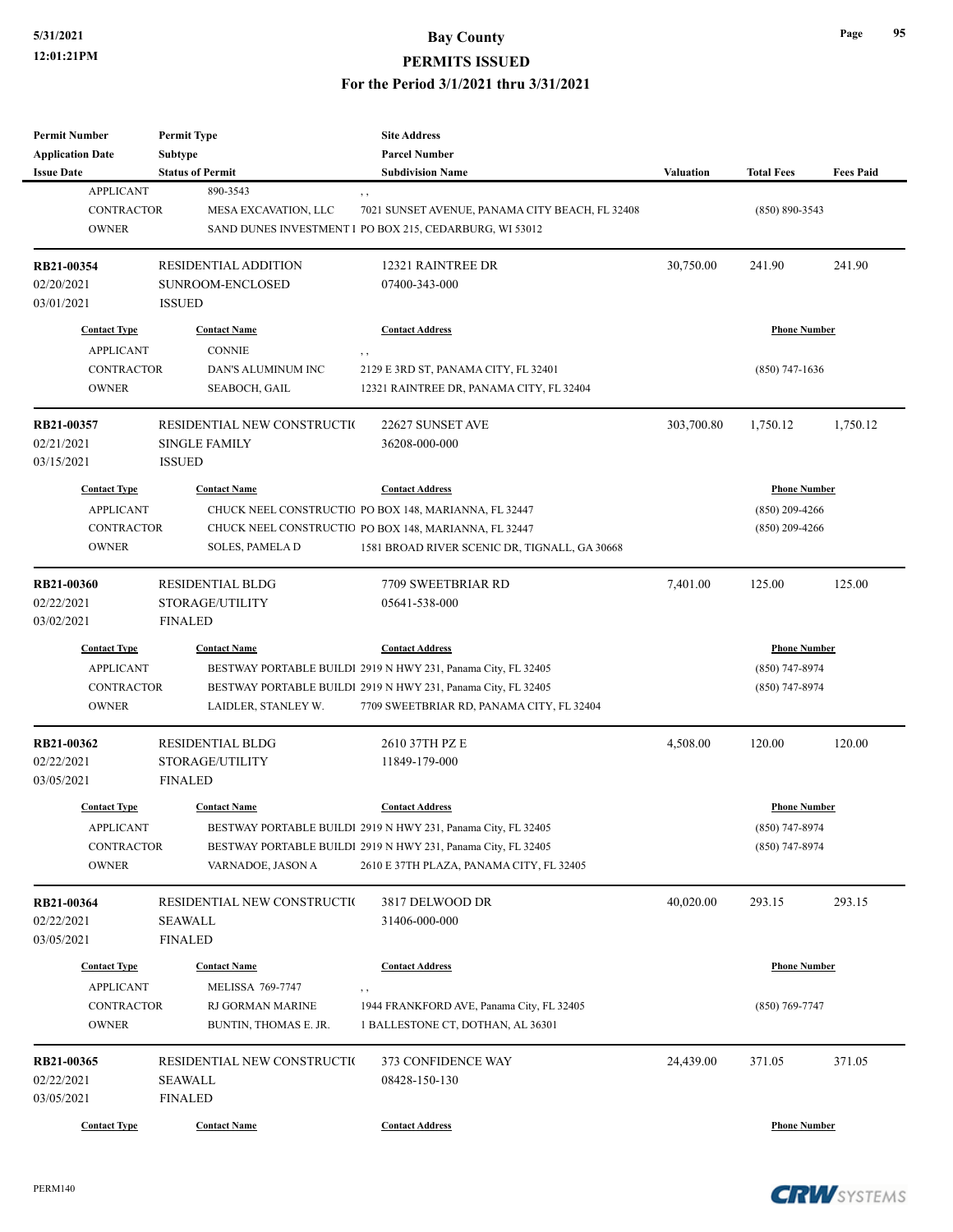| <b>Permit Number</b>              | <b>Permit Type</b>          | <b>Site Address</b>                                                                                   |                  |                     |                  |
|-----------------------------------|-----------------------------|-------------------------------------------------------------------------------------------------------|------------------|---------------------|------------------|
| <b>Application Date</b>           | Subtype                     | <b>Parcel Number</b>                                                                                  |                  |                     |                  |
| <b>Issue Date</b>                 | <b>Status of Permit</b>     | <b>Subdivision Name</b>                                                                               | <b>Valuation</b> | <b>Total Fees</b>   | <b>Fees Paid</b> |
| <b>APPLICANT</b>                  | RJ GORMAN MARINE            | 1944 FRANKFORD AVE, Panama City, FL 32405                                                             |                  | $(850)$ 769-7747    |                  |
| <b>CONTRACTOR</b>                 | RJ GORMAN MARINE            | 1944 FRANKFORD AVE, Panama City, FL 32405                                                             |                  | (850) 769-7747      |                  |
| <b>OWNER</b>                      | GILLMAN, CODY JAYE &        | VICTORIA JONELLE COX, PANAMA CITY, FL 32409                                                           |                  |                     |                  |
| RB21-00369                        | RESIDENTIAL NEW CONSTRUCTIO | <b>6652 HARBOUR BLVD</b>                                                                              | 30,686.00        | 145.12              | 145.12           |
| 02/22/2021                        | DOCK/BOATHOUSE              | 27338-009-310                                                                                         |                  |                     |                  |
| 03/24/2021                        | <b>ISSUED</b>               |                                                                                                       |                  |                     |                  |
| <b>Contact Type</b>               | <b>Contact Name</b>         | <b>Contact Address</b>                                                                                |                  | <b>Phone Number</b> |                  |
| <b>APPLICANT</b>                  | <b>MELISSA 769-7747</b>     | $, \, ,$                                                                                              |                  |                     |                  |
| <b>CONTRACTOR</b>                 | RJ GORMAN MARINE            | 1944 FRANKFORD AVE, Panama City, FL 32405                                                             |                  | (850) 769-7747      |                  |
| <b>OWNER</b>                      |                             | GONZALEZ, LISA & GONZAL 3143 MC MILLAN JERNIGAN ROAD, ENIGMA, GA 31749                                |                  |                     |                  |
| RB21-00371                        | <b>RESIDENTIAL ADDITION</b> | 116 GOLF DR                                                                                           | 40,000.00        | 295.95              | 295.95           |
| 02/22/2021                        | SUNROOM-ENCLOSED            | 31402-228-000                                                                                         |                  |                     |                  |
| 03/01/2021                        | <b>ISSUED</b>               |                                                                                                       |                  |                     |                  |
| <b>Contact Type</b>               | <b>Contact Name</b>         | <b>Contact Address</b>                                                                                |                  | <b>Phone Number</b> |                  |
| <b>APPLICANT</b>                  | JOHN 770-206-0874           | , ,                                                                                                   |                  |                     |                  |
| <b>CONTRACTOR</b>                 | <b>OWNER/BUILDER</b>        | , ,                                                                                                   |                  |                     |                  |
| <b>OWNER</b>                      | PRINE, J D                  | PO BOX 27806, PANAMA CITY, FL 32411                                                                   |                  |                     |                  |
| RB21-00376                        | <b>RESIDENTIAL ADDITION</b> | <b>616 FANNING BAYOU DR</b>                                                                           | 25,000.00        | 216.96              | 216.96           |
| 02/23/2021                        | POOL ENCLOSURE              | 08416-100-070                                                                                         |                  |                     |                  |
| 03/30/2021                        | <b>ISSUED</b>               |                                                                                                       |                  |                     |                  |
| <b>Contact Type</b>               | <b>Contact Name</b>         | <b>Contact Address</b>                                                                                |                  | <b>Phone Number</b> |                  |
| <b>APPLICANT</b>                  | <b>JADINE</b>               |                                                                                                       |                  |                     |                  |
| <b>CONTRACTOR</b>                 |                             | , ,<br>AT HOME CONTRACTING INC 326 SIBERT AVE, DESTIN, FL 32541                                       |                  | $(850) 650 - 4663$  |                  |
| <b>OWNER</b>                      | BRIGHT, WILLIAM C           | 616 FANNING BAYOU DR., PANAMA CITY, FL 32409                                                          |                  |                     |                  |
| RB21-00377                        | <b>RESIDENTIAL BLDG</b>     | 1128 CUTCHENS RD                                                                                      | 15,032.00        | 169.97              | 169.97           |
| 02/23/2021                        | STORAGE/UTILITY             | 08565-000-000                                                                                         |                  |                     |                  |
| 03/05/2021                        | <b>ISSUED</b>               |                                                                                                       |                  |                     |                  |
| <b>Contact Type</b>               | <b>Contact Name</b>         | <b>Contact Address</b>                                                                                |                  | <b>Phone Number</b> |                  |
| <b>APPLICANT</b>                  |                             | CARPORTS ANYWHERE INC. P.O. BOX. 776, STARKE, FL 32091                                                |                  | $(352)$ 468-1116    |                  |
| <b>CONTRACTOR</b>                 |                             | CARPORTS ANYWHERE INC. P.O. BOX. 776, STARKE, FL 32091                                                |                  | $(352)$ 468-1116    |                  |
| <b>OWNER</b>                      | WHITELEY, DAREN ETAL        | 1128 CUTCHENS RD, SOUTHPORT, FL 32409                                                                 |                  |                     |                  |
| RB21-00379                        | RESIDENTIAL NEW CONSTRUCTIO | 208 LAKESHORE DR E                                                                                    | 245,042.46       | 1,571.77            | 1,571.77         |
| 02/23/2021                        | <b>SINGLE FAMILY</b>        | 37619-000-000                                                                                         |                  |                     |                  |
| 03/05/2021                        | <b>ISSUED</b>               |                                                                                                       |                  |                     |                  |
| <b>Contact Type</b>               | <b>Contact Name</b>         | <b>Contact Address</b>                                                                                |                  | <b>Phone Number</b> |                  |
| <b>APPLICANT</b>                  |                             |                                                                                                       |                  | $(850) 896 - 6000$  |                  |
|                                   |                             | REGENCY BLDRS OF FLORID 4034 HOBBS LANE, PANAMA CITY, FL 32409                                        |                  |                     |                  |
| <b>CONTRACTOR</b><br><b>OWNER</b> | <b>BIGGS, CARLEN</b>        | REGENCY BLDRS OF FLORID 4034 HOBBS LANE, PANAMA CITY, FL 32409<br>1567 BASS ROAD, CARYVILLE, FL 32427 |                  | $(850) 896 - 6000$  |                  |
|                                   |                             |                                                                                                       |                  |                     |                  |
| RB21-00381                        | RESIDENTIAL RENOVATE        | 4044 HOBBS RD                                                                                         | 30,000.00        | 243.29              | 243.29           |
| 02/24/2021                        | <b>INTERIOR/EXTERIOR</b>    | 07790-010-000                                                                                         |                  |                     |                  |
| 03/02/2021                        | <b>ISSUED</b>               |                                                                                                       |                  |                     |                  |
| <b>Contact Type</b>               | <b>Contact Name</b>         | <b>Contact Address</b>                                                                                |                  | <b>Phone Number</b> |                  |

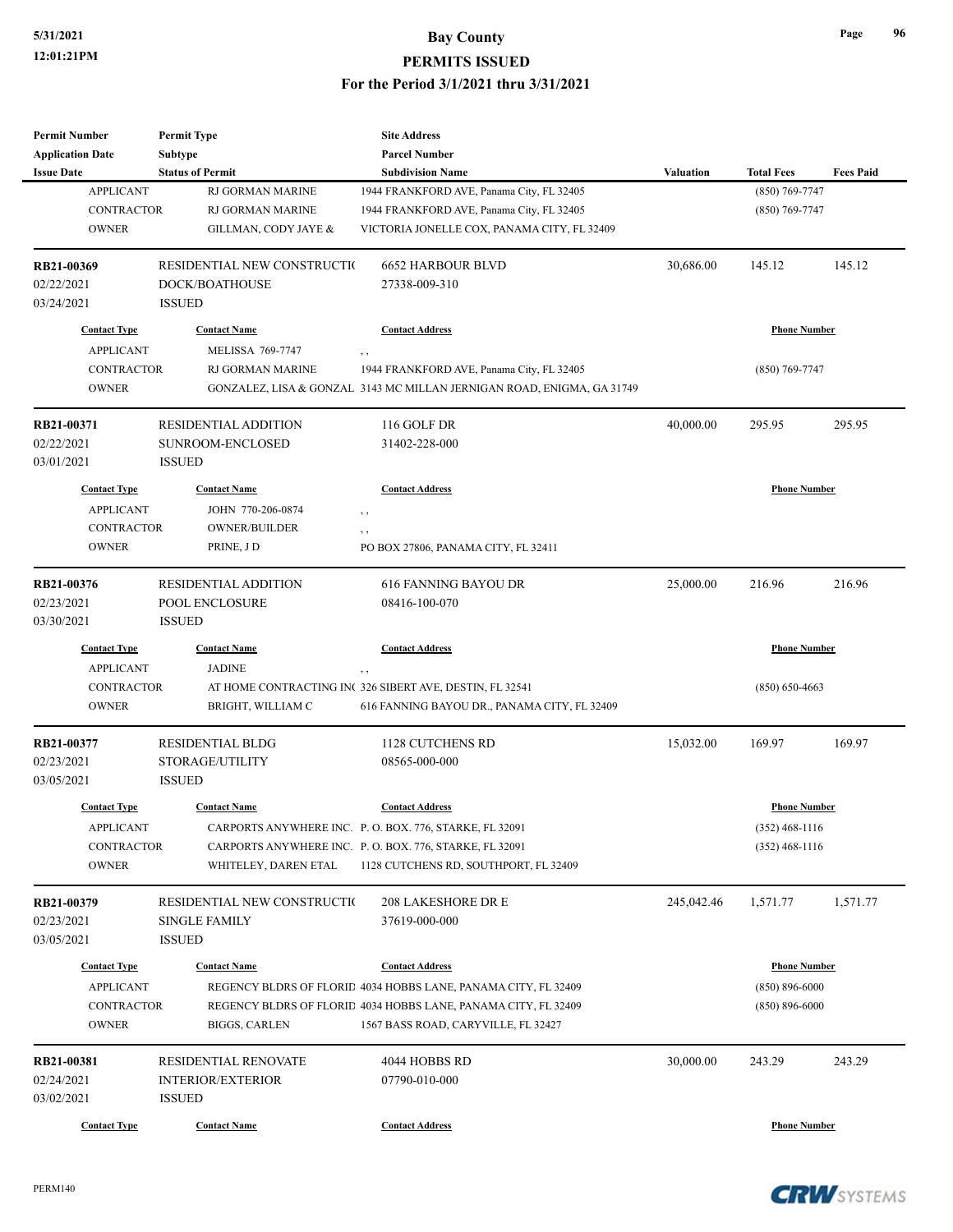| <b>Permit Number</b>                  | <b>Permit Type</b>                          | <b>Site Address</b>                                                          |           |                     |                  |
|---------------------------------------|---------------------------------------------|------------------------------------------------------------------------------|-----------|---------------------|------------------|
| <b>Application Date</b>               | <b>Subtype</b>                              | <b>Parcel Number</b><br><b>Subdivision Name</b>                              |           |                     |                  |
| <b>Issue Date</b><br><b>APPLICANT</b> | <b>Status of Permit</b><br>TED 850-704-9779 |                                                                              | Valuation | <b>Total Fees</b>   | <b>Fees Paid</b> |
| <b>CONTRACTOR</b>                     |                                             | $, \, ,$<br>DAVID LEWIS ROOFING COM 527 BLUE HERON DR, PANAMA CITY, FL 32404 |           | $(850)$ 258-1070    |                  |
| <b>OWNER</b>                          |                                             | MASHBURN, JAMES A & THE 4044 HOBBS RD, SOUTHPORT, FL 32409                   |           |                     |                  |
|                                       |                                             |                                                                              |           |                     |                  |
| RB21-00382                            | <b>RESIDENTIAL RENOVATE</b>                 | 4300 BAY POINT RD                                                            | 0.00      | 106.86              | 106.86           |
| 02/24/2021                            | <b>INTERIOR/EXTERIOR</b>                    | 31259-220-000                                                                |           |                     |                  |
| 03/10/2021                            | <b>FINALED</b>                              |                                                                              |           |                     |                  |
| <b>Contact Type</b>                   | <b>Contact Name</b>                         | <b>Contact Address</b>                                                       |           | <b>Phone Number</b> |                  |
| <b>APPLICANT</b>                      | 850-851-4250 SHAWN                          | , ,                                                                          |           |                     |                  |
| <b>CONTRACTOR</b>                     |                                             | SOUTHWEST INNOVATIONS (1002 CHARLOTTA ST., FORT PIERCE, FL 34982             |           | $(941)$ 763-5885    |                  |
| <b>OWNER</b>                          |                                             | VALLIANT, JAMES G & RHON 112 OAK BROOK DR, NORTH AUGUSTA, SC 29860           |           |                     |                  |
| RB21-00384                            | <b>RESIDENTIAL BLDG</b>                     | 20040 ROSS RD                                                                | 5,543.00  | 120.00              | 120.00           |
| 02/24/2021                            | STORAGE/UTILITY                             | 00409-000-000                                                                |           |                     |                  |
| 03/10/2021                            | <b>FINALED</b>                              |                                                                              |           |                     |                  |
| <b>Contact Type</b>                   | <b>Contact Name</b>                         | <b>Contact Address</b>                                                       |           | <b>Phone Number</b> |                  |
| <b>APPLICANT</b>                      |                                             | BESTWAY PORTABLE BUILDI 2919 N HWY 231, Panama City, FL 32405                |           | (850) 747-8974      |                  |
| <b>CONTRACTOR</b>                     |                                             | BESTWAY PORTABLE BUILDI 2919 N HWY 231, Panama City, FL 32405                |           | (850) 747-8974      |                  |
| <b>OWNER</b>                          | PRICE, ANITA ADAMS                          | 20040 ROSS RD, FOUNTAIN, FL 32438                                            |           |                     |                  |
|                                       |                                             |                                                                              |           |                     |                  |
| RB21-00386                            | RESIDENTIAL NEW CONSTRUCTIO                 | 8204 SOUTH LAGOON DR                                                         | 30,000.00 | 236.78              | 236.78           |
| 02/24/2021                            | DOCK/BOATHOUSE                              | 30196-068-000                                                                |           |                     |                  |
| 03/03/2021                            | <b>ISSUED</b>                               |                                                                              |           |                     |                  |
| <b>Contact Type</b>                   | <b>Contact Name</b>                         | <b>Contact Address</b>                                                       |           | <b>Phone Number</b> |                  |
| <b>APPLICANT</b>                      | CARL 258-8349                               | $, \, , \,$                                                                  |           |                     |                  |
| <b>CONTRACTOR</b>                     | VERNON, CARL M. III                         | 1300 TYNDALL DRIVE, PC, F1 32401                                             |           | (850) 763-2394      |                  |
| <b>OWNER</b>                          |                                             | STANFORD, WILLIAM B & AN 16343 CONNEMARA LANE, SPRING HILL, FL 34610         |           |                     |                  |
| RB21-00387                            | RESIDENTIAL NEW CONSTRUCTIO                 | 6323 PALM CT                                                                 | 34,000.00 | 257.28              | 257.28           |
| 02/24/2021                            | DOCK/BOATHOUSE                              | 30964-000-000                                                                |           |                     |                  |
| 03/03/2021                            | <b>ISSUED</b>                               |                                                                              |           |                     |                  |
| <b>Contact Type</b>                   | <b>Contact Name</b>                         | <b>Contact Address</b>                                                       |           | <b>Phone Number</b> |                  |
| <b>APPLICANT</b>                      | CARL 258-8349                               |                                                                              |           |                     |                  |
| CONTRACTOR                            | VERNON, CARL M. III                         | 1300 TYNDALL DRIVE, PC, F1 32401                                             |           | $(850)$ 763-2394    |                  |
| <b>OWNER</b>                          | WINDHAM, EVELYN I                           | POBOX 150, BLUE RIDGE, GA 30513                                              |           |                     |                  |
| RB21-00391                            | <b>RESIDENTIAL ADDITION</b>                 | 2704 MINNESOTA AVE                                                           | 11,000.00 | 143.89              | 143.89           |
| 02/25/2021                            | <b>SINGLE FAMILY</b>                        | 11789-010-000                                                                |           |                     |                  |
| 03/23/2021                            | <b>ISSUED</b>                               |                                                                              |           |                     |                  |
| <b>Contact Type</b>                   | <b>Contact Name</b>                         | <b>Contact Address</b>                                                       |           | <b>Phone Number</b> |                  |
| <b>APPLICANT</b>                      | JADIN                                       |                                                                              |           |                     |                  |
| <b>CONTRACTOR</b>                     |                                             | $, \, , \,$<br>AT HOME CONTRACTING INC 326 SIBERT AVE, DESTIN, FL 32541      |           | $(850) 650 - 4663$  |                  |
| <b>OWNER</b>                          | HEATH, EMMA CAROL                           | 2704 MINNESOTA AVE, LYNN HAVEN, FL 32444                                     |           |                     |                  |
|                                       |                                             |                                                                              |           |                     |                  |
| RB21-00392                            | RESIDENTIAL ADDITION                        | 20703 FRONT BEACH RD A                                                       | 3,469.59  | 123.30              | 123.30           |
| 02/25/2021                            | DECK                                        | 36711-010-000                                                                |           |                     |                  |
| 03/23/2021                            | <b>ISSUED</b>                               |                                                                              |           |                     |                  |
| <b>Contact Type</b>                   | <b>Contact Name</b>                         | <b>Contact Address</b>                                                       |           | <b>Phone Number</b> |                  |



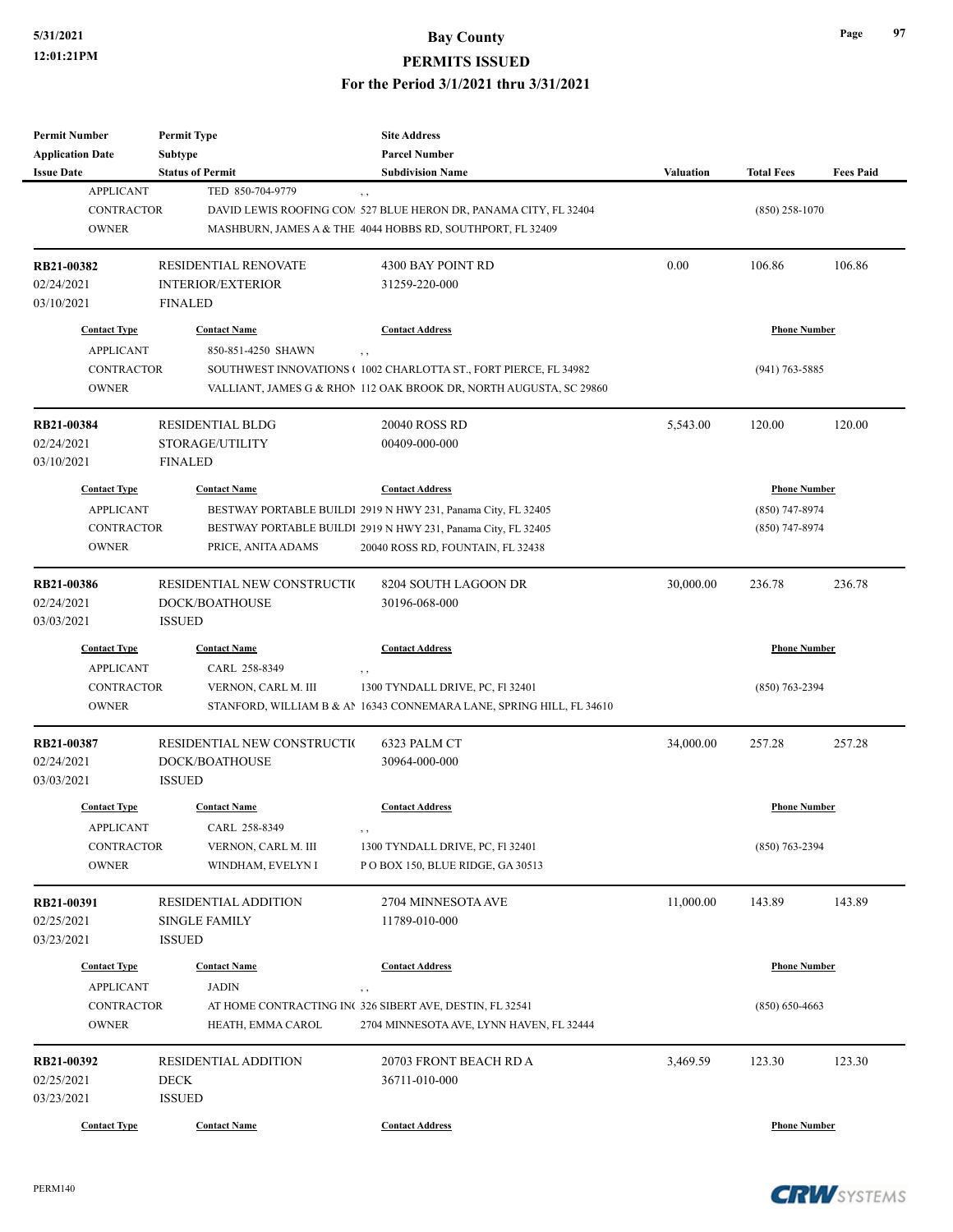| <b>Permit Number</b>    | <b>Permit Type</b>          | <b>Site Address</b>                                                        |                  |                     |                  |
|-------------------------|-----------------------------|----------------------------------------------------------------------------|------------------|---------------------|------------------|
| <b>Application Date</b> | <b>Subtype</b>              | <b>Parcel Number</b>                                                       |                  |                     |                  |
| <b>Issue Date</b>       | <b>Status of Permit</b>     | <b>Subdivision Name</b>                                                    | <b>Valuation</b> | <b>Total Fees</b>   | <b>Fees Paid</b> |
| <b>APPLICANT</b>        | MEEKS CONSTRUCTION          | 7025 SPRINGHILL RD, TALLAHASSEE, FL 32305                                  |                  | $(850) 509 - 5466$  |                  |
| <b>CONTRACTOR</b>       | MEEKS CONSTRUCTION          | 7025 SPRINGHILL RD, TALLAHASSEE, FL 32305                                  |                  | $(850) 509 - 5466$  |                  |
| <b>OWNER</b>            |                             | BOLIN, CHRISTOPHER W TRU 411 RUSHTON LANE, CLARKSVILLE, TN 37043           |                  |                     |                  |
| RB21-00394              | RESIDENTIAL RENOVATE        | 110 GRANGER LN                                                             | 16,000.00        | 169.97              | 169.97           |
| 02/25/2021              | <b>INTERIOR</b>             | 36743-000-000                                                              |                  |                     |                  |
| 03/03/2021              | <b>FINALED</b>              |                                                                            |                  |                     |                  |
| <b>Contact Type</b>     | <b>Contact Name</b>         | <b>Contact Address</b>                                                     |                  | <b>Phone Number</b> |                  |
| <b>APPLICANT</b>        | TIM 774-0009                | , ,                                                                        |                  |                     |                  |
| <b>CONTRACTOR</b>       | SOWELL ENTERPRISES, INC     | 100 DOWNING STREET UNIT 9, PANAMA CITY BEACH, FL 32413                     |                  | $(850)$ 774-0009    |                  |
| <b>OWNER</b>            | <b>GRUENWALD, DIANE</b>     | 5392 BEULAH DR, IJAMSVILLE, MD 21754                                       |                  |                     |                  |
| RB21-00397              | RESIDENTIAL NEW CONSTRUCTIO | 2513 DOROTHY AVE                                                           | 297,822.72       | 1,890.16            | 1,890.16         |
| 02/26/2021              | <b>SINGLE FAMILY</b>        | 27809-030-000                                                              |                  |                     |                  |
| 03/15/2021              | <b>ISSUED</b>               |                                                                            |                  |                     |                  |
| <b>Contact Type</b>     | <b>Contact Name</b>         | <b>Contact Address</b>                                                     |                  | <b>Phone Number</b> |                  |
| <b>APPLICANT</b>        |                             | BUILDING SITE SOLUTIONS, 2916 LAURIE AVE, PANAMA CITY BEACH, 32408         |                  | $(850) 657 - 0683$  |                  |
| <b>CONTRACTOR</b>       |                             | BUILDING SITE SOLUTIONS, 2916 LAURIE AVE, PANAMA CITY BEACH, 32408         |                  | $(850) 657 - 0683$  |                  |
| <b>OWNER</b>            | RP2 INVESTMENTS LLC         | 3001 W 10TH ST, UNIT 203, PANAMA CITY, FL 32401                            |                  |                     |                  |
|                         |                             |                                                                            |                  |                     |                  |
| RB21-00398              | RESIDENTIAL NEW CONSTRUCTIO | 5813 VIKING WAY                                                            | 286,433.94       | 2,477.95            | 2,477.95         |
| 02/26/2021              | <b>SINGLE FAMILY</b>        | 05658-400-200                                                              |                  |                     |                  |
| 03/04/2021              | <b>ISSUED</b>               |                                                                            |                  |                     |                  |
| <b>Contact Type</b>     | <b>Contact Name</b>         | <b>Contact Address</b>                                                     |                  | <b>Phone Number</b> |                  |
| <b>APPLICANT</b>        |                             | D. R. HORTON, INC - LOWERY 17745 ASHLEY DRIVE, PANAMA CITY BEACH, FL 32413 |                  | $(850) 660 - 1701$  |                  |
| <b>CONTRACTOR</b>       |                             | D. R. HORTON, INC - LOWERY 17745 ASHLEY DRIVE, PANAMA CITY BEACH, FL 32413 |                  | $(850) 660 - 1701$  |                  |
| <b>OWNER</b>            | D.R. HORTON, INC.           | 25366 PROFIT DR, DAPHNE, AL 36526                                          |                  |                     |                  |
| RB21-00399              | RESIDENTIAL NEW CONSTRUCTIO | 5809 VIKING WAY                                                            | 286,433.94       | 2,477.95            | 2,477.95         |
| 02/26/2021              | <b>SINGLE FAMILY</b>        | 05658-400-205                                                              |                  |                     |                  |
| 03/04/2021              | <b>ISSUED</b>               |                                                                            |                  |                     |                  |
| <b>Contact Type</b>     | <b>Contact Name</b>         | <b>Contact Address</b>                                                     |                  | <b>Phone Number</b> |                  |
| ${\bf APPLICANT}$       |                             | D. R. HORTON, INC - LOWERY 17745 ASHLEY DRIVE, PANAMA CITY BEACH, FL 32413 |                  | $(850) 660 - 1701$  |                  |
| <b>CONTRACTOR</b>       |                             | D. R. HORTON, INC - LOWERY 17745 ASHLEY DRIVE, PANAMA CITY BEACH, FL 32413 |                  | $(850) 660 - 1701$  |                  |
| <b>OWNER</b>            | D.R. HORTON, INC.           | 25366 PROFIT DR, DAPHNE, AL 36526                                          |                  |                     |                  |
| RB21-00400              | RESIDENTIAL NEW CONSTRUCTIO | 5805 VIKING WAY                                                            | 363,951.12       | 2,721.23            | 2,721.23         |
| 02/26/2021              | <b>SINGLE FAMILY</b>        | 05658-400-210                                                              |                  |                     |                  |
| 03/04/2021              | <b>ISSUED</b>               |                                                                            |                  |                     |                  |
|                         |                             |                                                                            |                  |                     |                  |
| <b>Contact Type</b>     | <b>Contact Name</b>         | <b>Contact Address</b>                                                     |                  | <b>Phone Number</b> |                  |
| <b>APPLICANT</b>        |                             | D. R. HORTON, INC - LOWERY 17745 ASHLEY DRIVE, PANAMA CITY BEACH, FL 32413 |                  | $(850) 660 - 1701$  |                  |
| <b>CONTRACTOR</b>       |                             | D. R. HORTON, INC - LOWERY 17745 ASHLEY DRIVE, PANAMA CITY BEACH, FL 32413 |                  | $(850) 660 - 1701$  |                  |
| <b>OWNER</b>            | D.R. HORTON, INC.           | 25366 PROFIT DR, DAPHNE, AL 36526                                          |                  |                     |                  |
| RB21-00401              | RESIDENTIAL NEW CONSTRUCTIO | 5801 VIKING WAY                                                            | 286,433.94       | 2,477.95            | 2,477.95         |
| 02/26/2021              | <b>SINGLE FAMILY</b>        | 05658-400-215                                                              |                  |                     |                  |
| 03/04/2021              | <b>ISSUED</b>               |                                                                            |                  |                     |                  |
| <b>Contact Type</b>     | <b>Contact Name</b>         | <b>Contact Address</b>                                                     |                  | <b>Phone Number</b> |                  |
|                         |                             |                                                                            |                  |                     |                  |

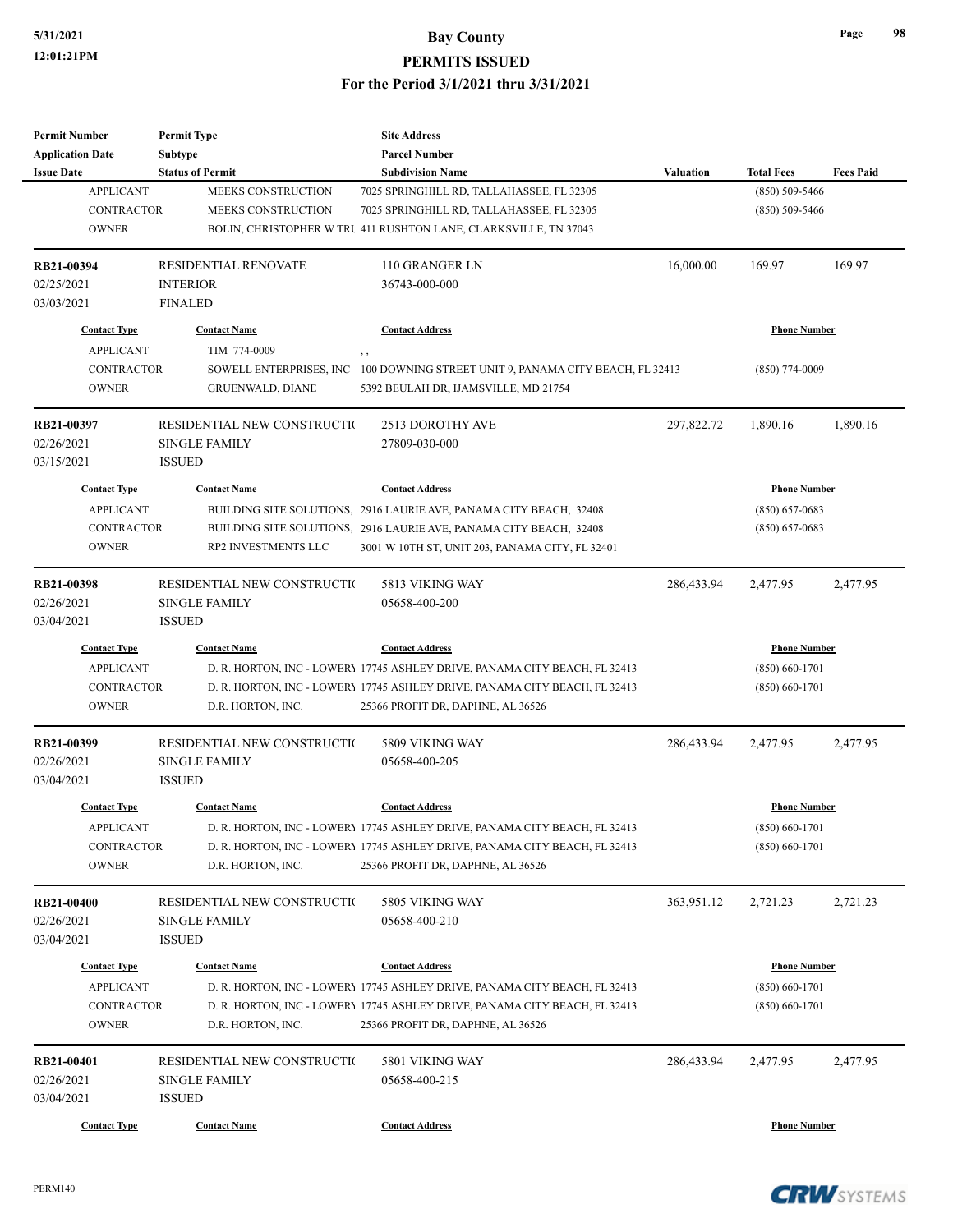| <b>Permit Number</b>     | <b>Permit Type</b>               | <b>Site Address</b>                                                         |                  |                     |                  |
|--------------------------|----------------------------------|-----------------------------------------------------------------------------|------------------|---------------------|------------------|
| <b>Application Date</b>  | Subtype                          | <b>Parcel Number</b>                                                        |                  |                     |                  |
| <b>Issue Date</b>        | <b>Status of Permit</b>          | <b>Subdivision Name</b>                                                     | <b>Valuation</b> | <b>Total Fees</b>   | <b>Fees Paid</b> |
| <b>APPLICANT</b>         |                                  | D. R. HORTON, INC - LOWERY 17745 ASHLEY DRIVE, PANAMA CITY BEACH, FL 32413  |                  | $(850) 660 - 1701$  |                  |
| <b>CONTRACTOR</b>        |                                  | D. R. HORTON, INC - LOWERY 17745 ASHLEY DRIVE, PANAMA CITY BEACH, FL 32413  |                  | $(850) 660 - 1701$  |                  |
| <b>OWNER</b>             | D.R. HORTON, INC.                | 25366 PROFIT DR, DAPHNE, AL 36526                                           |                  |                     |                  |
| RB21-00402               | RESIDENTIAL NEW CONSTRUCTIO      | 5800 VIKING WAY                                                             | 363,951.12       | 2,721.23            | 2,721.23         |
| 02/26/2021               | <b>SINGLE FAMILY</b>             | 05658-400-220                                                               |                  |                     |                  |
| 03/04/2021               | <b>ISSUED</b>                    |                                                                             |                  |                     |                  |
| <b>Contact Type</b>      | <b>Contact Name</b>              | <b>Contact Address</b>                                                      |                  | <b>Phone Number</b> |                  |
| <b>APPLICANT</b>         |                                  | D. R. HORTON, INC - LOWERY 17745 ASHLEY DRIVE, PANAMA CITY BEACH, FL 32413  |                  | $(850) 660 - 1701$  |                  |
| <b>CONTRACTOR</b>        |                                  | D. R. HORTON, INC - LOWERY 17745 ASHLEY DRIVE, PANAMA CITY BEACH, FL 32413  |                  | $(850)$ 660-1701    |                  |
| <b>OWNER</b>             | D.R. HORTON, INC.                | 25366 PROFIT DR, DAPHNE, AL 36526                                           |                  |                     |                  |
|                          |                                  |                                                                             |                  |                     |                  |
| RB21-00403               | <b>RESIDENTIAL RENOVATE</b>      | 5414 DUNERIDGE RD                                                           | 80,000.00        | 389.50              | 389.50           |
| 02/26/2021<br>03/30/2021 | <b>EXTERIOR</b><br><b>ISSUED</b> | 05896-317-000                                                               |                  |                     |                  |
|                          | <b>Contact Name</b>              |                                                                             |                  |                     |                  |
| <b>Contact Type</b>      |                                  | <b>Contact Address</b>                                                      |                  | <b>Phone Number</b> |                  |
| <b>APPLICANT</b>         |                                  | GENESIS RESTORATION INC 3389 SHERIDAN STREET SUITE 257, HOLLYWOOD, FL 33021 |                  | $(386)$ 216-3357    |                  |
| <b>CONTRACTOR</b>        |                                  | GENESIS RESTORATION INC 3389 SHERIDAN STREET SUITE 257, HOLLYWOOD, FL 33021 |                  | $(386)$ 216-3357    |                  |
| <b>OWNER</b>             |                                  | GRAY, ROBERT W. & VICKI L 5414 DUNERIDGE RD, PANAMA CITY, FL 32404          |                  |                     |                  |
| RB21-00411               | RESIDENTIAL NEW CONSTRUCTIO      | 5150 WARREN DR                                                              | 363,951.12       | 2,721.23            | 2,721.23         |
| 03/01/2021               | <b>SINGLE FAMILY</b>             | 05860-700-380                                                               |                  |                     |                  |
| 03/05/2021               | <b>ISSUED</b>                    |                                                                             |                  |                     |                  |
| <b>Contact Type</b>      | <b>Contact Name</b>              | <b>Contact Address</b>                                                      |                  | <b>Phone Number</b> |                  |
| <b>APPLICANT</b>         |                                  | D. R. HORTON, INC - LOWERY 17745 ASHLEY DRIVE, PANAMA CITY BEACH, FL 32413  |                  | $(850) 660 - 1701$  |                  |
| <b>CONTRACTOR</b>        |                                  | D. R. HORTON, INC - LOWERY 17745 ASHLEY DRIVE, PANAMA CITY BEACH, FL 32413  |                  | $(850) 660 - 1701$  |                  |
| <b>OWNER</b>             |                                  | FORESTAR (USA) REAL EST (2221 E LAMAR BLVD STE 790, ARLINGTON, TX 76006     |                  |                     |                  |
| RB21-00412               | RESIDENTIAL NEW CONSTRUCTIO      | 5160 WARREN DR                                                              | 281,168.16       | 2,462.15            | 2,462.15         |
| 03/01/2021               | <b>SINGLE FAMILY</b>             | 05860-700-390                                                               |                  |                     |                  |
| 03/05/2021               | <b>ISSUED</b>                    |                                                                             |                  |                     |                  |
|                          |                                  |                                                                             |                  |                     |                  |
| <b>Contact Type</b>      | <b>Contact Name</b>              | <b>Contact Address</b>                                                      |                  | <b>Phone Number</b> |                  |
| <b>APPLICANT</b>         |                                  | D. R. HORTON, INC - LOWER\ 17745 ASHLEY DRIVE, PANAMA CITY BEACH, FL 32413  |                  | $(850) 660 - 1701$  |                  |
| CONTRACTOR               |                                  | D. R. HORTON, INC - LOWERY 17745 ASHLEY DRIVE, PANAMA CITY BEACH, FL 32413  |                  | $(850) 660 - 1701$  |                  |
| <b>OWNER</b>             |                                  | FORESTAR (USA) REAL EST (2221 E LAMAR BLVD STE 790, ARLINGTON, TX 76006     |                  |                     |                  |
| RB21-00413               | RESIDENTIAL NEW CONSTRUCTIO      | 5170 WARREN DR                                                              | 342,030.78       | 2,654.89            | 2,654.89         |
| 03/01/2021               | <b>SINGLE FAMILY</b>             | 05860-700-400                                                               |                  |                     |                  |
| 03/05/2021               | <b>ISSUED</b>                    |                                                                             |                  |                     |                  |
|                          |                                  |                                                                             |                  |                     |                  |
| <b>Contact Type</b>      | <b>Contact Name</b>              | <b>Contact Address</b>                                                      |                  | <b>Phone Number</b> |                  |
| <b>APPLICANT</b>         |                                  | D. R. HORTON, INC - LOWERY 17745 ASHLEY DRIVE, PANAMA CITY BEACH, FL 32413  |                  | $(850) 660 - 1701$  |                  |
| <b>CONTRACTOR</b>        |                                  | D. R. HORTON, INC - LOWERY 17745 ASHLEY DRIVE, PANAMA CITY BEACH, FL 32413  |                  | $(850) 660 - 1701$  |                  |
| <b>OWNER</b>             |                                  | FORESTAR (USA) REAL EST (2221 E LAMAR BLVD STE 790, ARLINGTON, TX 76006     |                  |                     |                  |
| RB21-00414               | RESIDENTIAL NEW CONSTRUCTIO      | 5180 WARREN DR                                                              | 281,168.16       | 2,462.15            | 2,462.15         |
| 03/01/2021               | <b>SINGLE FAMILY</b>             | 05860-700-410                                                               |                  |                     |                  |
| 03/05/2021               | <b>ISSUED</b>                    |                                                                             |                  |                     |                  |
|                          |                                  |                                                                             |                  |                     |                  |
| <b>Contact Type</b>      | <b>Contact Name</b>              | <b>Contact Address</b>                                                      |                  | <b>Phone Number</b> |                  |

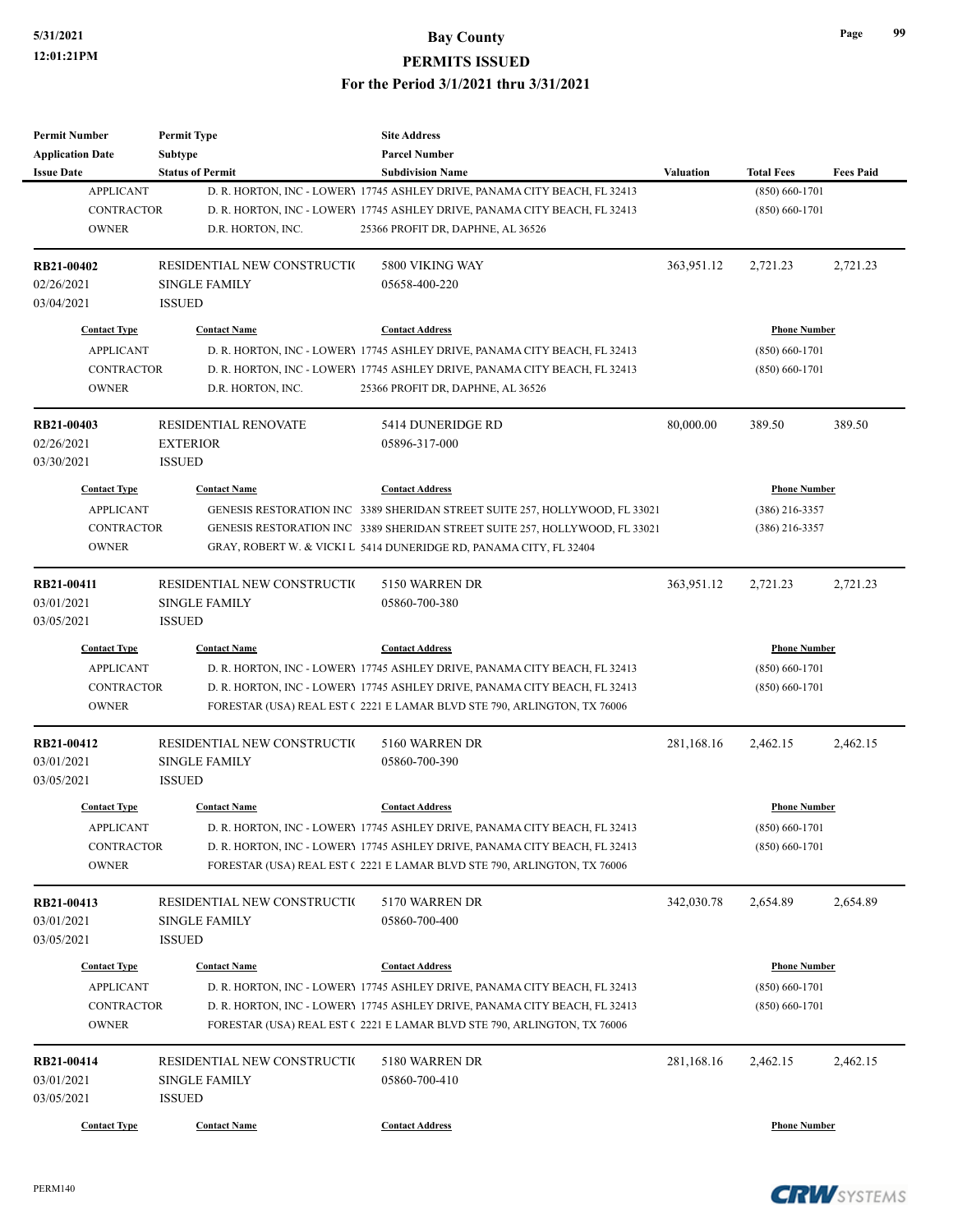| <b>Permit Number</b><br><b>Application Date</b> | <b>Permit Type</b><br>Subtype | <b>Site Address</b><br><b>Parcel Number</b>                                |                     |                     |                  |
|-------------------------------------------------|-------------------------------|----------------------------------------------------------------------------|---------------------|---------------------|------------------|
| <b>Issue Date</b>                               | <b>Status of Permit</b>       | <b>Subdivision Name</b>                                                    | <b>Valuation</b>    | <b>Total Fees</b>   | <b>Fees Paid</b> |
| <b>APPLICANT</b>                                |                               | D. R. HORTON, INC - LOWERY 17745 ASHLEY DRIVE, PANAMA CITY BEACH, FL 32413 |                     | $(850) 660 - 1701$  |                  |
| <b>CONTRACTOR</b>                               |                               | D. R. HORTON, INC - LOWERY 17745 ASHLEY DRIVE, PANAMA CITY BEACH, FL 32413 |                     | $(850) 660 - 1701$  |                  |
| <b>OWNER</b>                                    |                               | FORESTAR (USA) REAL EST (2221 E LAMAR BLVD STE 790, ARLINGTON, TX 76006    |                     |                     |                  |
|                                                 |                               |                                                                            |                     |                     |                  |
| RB21-00415                                      | RESIDENTIAL NEW CONSTRUCTIO   | 5190 WARREN DR                                                             | 266,840.34          | 2,414.76            | 2,414.76         |
| 03/01/2021                                      | <b>SINGLE FAMILY</b>          | 05860-700-420                                                              |                     |                     |                  |
| 03/05/2021                                      | <b>ISSUED</b>                 |                                                                            |                     |                     |                  |
| <b>Contact Type</b>                             | <b>Contact Name</b>           | <b>Contact Address</b>                                                     |                     | <b>Phone Number</b> |                  |
| <b>APPLICANT</b>                                |                               | D. R. HORTON, INC - LOWERY 17745 ASHLEY DRIVE, PANAMA CITY BEACH, FL 32413 |                     | $(850) 660 - 1701$  |                  |
| <b>CONTRACTOR</b>                               |                               | D. R. HORTON, INC - LOWERY 17745 ASHLEY DRIVE, PANAMA CITY BEACH, FL 32413 |                     | $(850) 660 - 1701$  |                  |
| <b>OWNER</b>                                    |                               | FORESTAR (USA) REAL EST (2221 E LAMAR BLVD STE 790, ARLINGTON, TX 76006    |                     |                     |                  |
| RB21-00416                                      | RESIDENTIAL NEW CONSTRUCTIO   | 5200 WARREN DR                                                             | 281,168.16          | 2,462.15            | 2,462.15         |
| 03/01/2021                                      | <b>SINGLE FAMILY</b>          | 05860-700-430                                                              |                     |                     |                  |
| 03/05/2021                                      | <b>ISSUED</b>                 |                                                                            |                     |                     |                  |
| <b>Contact Type</b>                             | <b>Contact Name</b>           | <b>Contact Address</b>                                                     |                     | <b>Phone Number</b> |                  |
| <b>APPLICANT</b>                                |                               | D. R. HORTON, INC - LOWERY 17745 ASHLEY DRIVE, PANAMA CITY BEACH, FL 32413 |                     | $(850) 660 - 1701$  |                  |
| <b>CONTRACTOR</b>                               |                               | D. R. HORTON, INC - LOWERY 17745 ASHLEY DRIVE, PANAMA CITY BEACH, FL 32413 |                     | $(850) 660 - 1701$  |                  |
| <b>OWNER</b>                                    |                               | FORESTAR (USA) REAL EST (2221 E LAMAR BLVD STE 790, ARLINGTON, TX 76006    |                     |                     |                  |
|                                                 |                               |                                                                            |                     |                     |                  |
| RB21-00417                                      | RESIDENTIAL NEW CONSTRUCTIO   | 5210 WARREN DR                                                             | 342,030.78          | 2,654.89            | 2,654.89         |
| 03/01/2021                                      | <b>SINGLE FAMILY</b>          | 05860-700-440                                                              |                     |                     |                  |
| 03/05/2021                                      | <b>ISSUED</b>                 |                                                                            |                     |                     |                  |
| <b>Contact Type</b>                             | <b>Contact Name</b>           | <b>Contact Address</b>                                                     | <b>Phone Number</b> |                     |                  |
| <b>APPLICANT</b>                                |                               | D. R. HORTON, INC - LOWERY 17745 ASHLEY DRIVE, PANAMA CITY BEACH, FL 32413 |                     | $(850) 660 - 1701$  |                  |
| <b>CONTRACTOR</b>                               |                               | D. R. HORTON, INC - LOWERY 17745 ASHLEY DRIVE, PANAMA CITY BEACH, FL 32413 |                     | $(850)$ 660-1701    |                  |
| <b>OWNER</b>                                    |                               | FORESTAR (USA) REAL EST (2221 E LAMAR BLVD STE 790, ARLINGTON, TX 76006    |                     |                     |                  |
| <b>RB21-00418</b>                               | RESIDENTIAL NEW CONSTRUCTIO   | 5220 WARREN DR                                                             | 281,168.16          | 2.462.15            | 2,462.15         |
| 03/01/2021                                      | <b>SINGLE FAMILY</b>          | 05860-700-450                                                              |                     |                     |                  |
| 03/05/2021                                      | <b>ISSUED</b>                 |                                                                            |                     |                     |                  |
| <b>Contact Type</b>                             | <b>Contact Name</b>           | <b>Contact Address</b>                                                     |                     | <b>Phone Number</b> |                  |
| <b>APPLICANT</b>                                |                               | D. R. HORTON, INC - LOWERY 17745 ASHLEY DRIVE, PANAMA CITY BEACH, FL 32413 |                     | $(850) 660 - 1701$  |                  |
| <b>CONTRACTOR</b>                               |                               | D. R. HORTON, INC - LOWERY 17745 ASHLEY DRIVE, PANAMA CITY BEACH, FL 32413 |                     | $(850) 660 - 1701$  |                  |
| <b>OWNER</b>                                    |                               | FORESTAR (USA) REAL EST (2221 E LAMAR BLVD STE 790, ARLINGTON, TX 76006    |                     |                     |                  |
| RB21-00419                                      | RESIDENTIAL NEW CONSTRUCTIO   | 5230 WARREN DR                                                             |                     |                     |                  |
| 03/01/2021                                      | <b>SINGLE FAMILY</b>          | 05860-700-460                                                              | 266,840.34          | 2,414.76            | 2,414.76         |
|                                                 |                               |                                                                            |                     |                     |                  |
| 03/05/2021                                      | <b>ISSUED</b>                 |                                                                            |                     |                     |                  |
| <b>Contact Type</b>                             | <b>Contact Name</b>           | <b>Contact Address</b>                                                     |                     | <b>Phone Number</b> |                  |
| <b>APPLICANT</b>                                |                               | D. R. HORTON, INC - LOWERY 17745 ASHLEY DRIVE, PANAMA CITY BEACH, FL 32413 |                     | $(850) 660 - 1701$  |                  |
| CONTRACTOR                                      |                               | D. R. HORTON, INC - LOWERY 17745 ASHLEY DRIVE, PANAMA CITY BEACH, FL 32413 |                     | $(850) 660 - 1701$  |                  |
| <b>OWNER</b>                                    |                               | FORESTAR (USA) REAL EST (2221 E LAMAR BLVD STE 790, ARLINGTON, TX 76006    |                     |                     |                  |
| RB21-00420                                      | RESIDENTIAL NEW CONSTRUCTIO   | 5240 WARREN DR                                                             | 342,030.78          | 2,654.89            | 2,654.89         |
| 03/01/2021                                      | SINGLE FAMILY                 | 05860-700-470                                                              |                     |                     |                  |
| 03/05/2021                                      | <b>ISSUED</b>                 |                                                                            |                     |                     |                  |
| <b>Contact Type</b>                             | <b>Contact Name</b>           | <b>Contact Address</b>                                                     |                     | <b>Phone Number</b> |                  |
|                                                 |                               |                                                                            |                     |                     |                  |

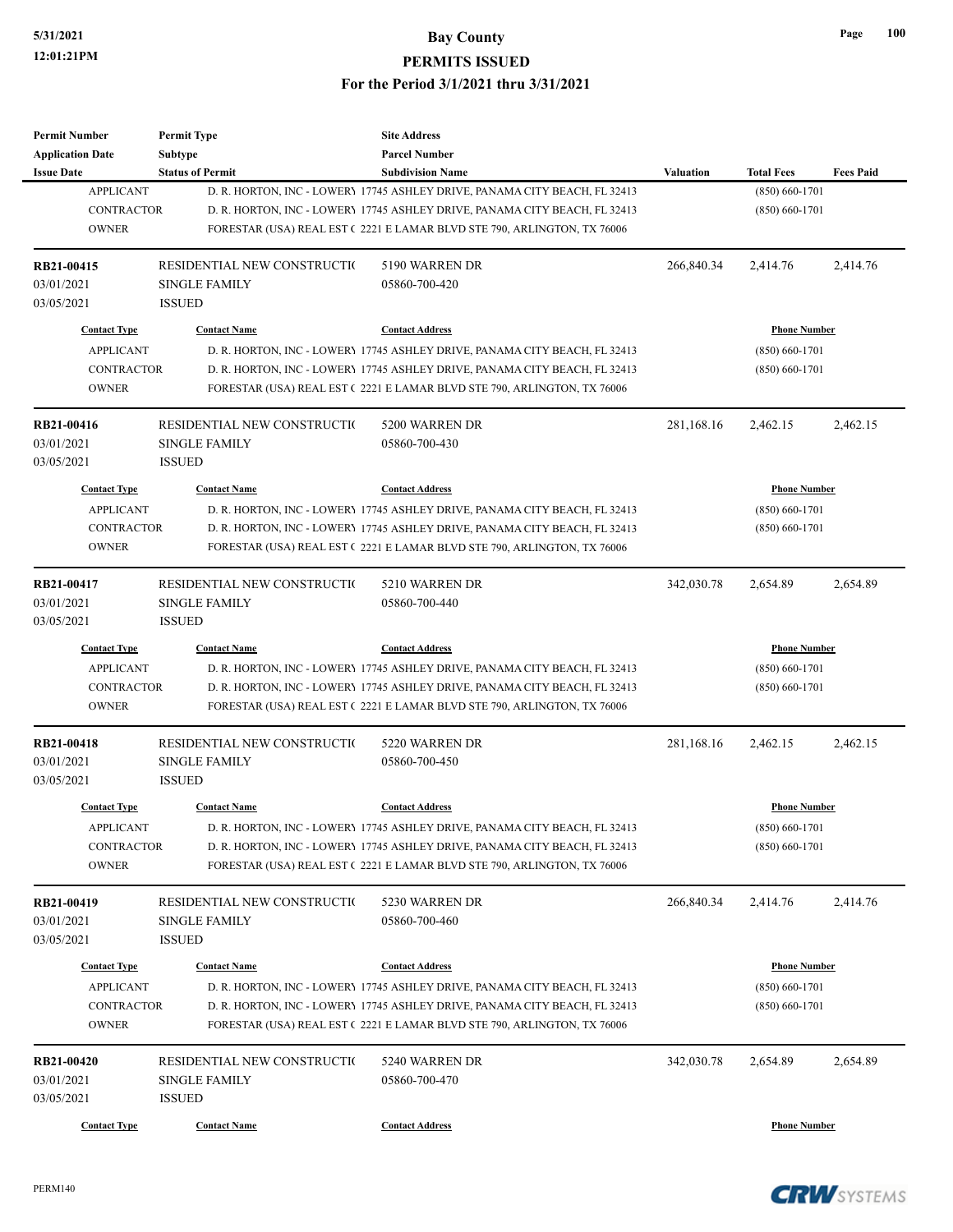**Permit Number**

**Permit Type**

# **5/31/2021 Bay County PERMITS ISSUED For the Period 3/1/2021 thru 3/31/2021**

**Site Address**

| <b>Application Date</b> | <b>Subtype</b>              | <b>Parcel Number</b>                                                       |                                           |                     |                  |
|-------------------------|-----------------------------|----------------------------------------------------------------------------|-------------------------------------------|---------------------|------------------|
| <b>Issue Date</b>       | <b>Status of Permit</b>     | <b>Subdivision Name</b>                                                    | Valuation                                 | <b>Total Fees</b>   | <b>Fees Paid</b> |
| <b>APPLICANT</b>        |                             | D. R. HORTON, INC - LOWERY 17745 ASHLEY DRIVE, PANAMA CITY BEACH, FL 32413 |                                           | $(850) 660 - 1701$  |                  |
| <b>CONTRACTOR</b>       |                             | D. R. HORTON, INC - LOWERY 17745 ASHLEY DRIVE, PANAMA CITY BEACH, FL 32413 |                                           | $(850) 660 - 1701$  |                  |
| <b>OWNER</b>            |                             | FORESTAR (USA) REAL EST (2221 E LAMAR BLVD STE 790, ARLINGTON, TX 76006    |                                           |                     |                  |
| RB21-00422              | RESIDENTIAL RENOVATE        | 2354 PRETTY BAYOU DR                                                       | 6,435.00                                  | 71.93               | 71.93            |
| 03/01/2021              | WINDOWS/DOORS               | 26842-000-000                                                              |                                           |                     |                  |
| 03/01/2021              | <b>ISSUED</b>               |                                                                            |                                           |                     |                  |
| <b>Contact Type</b>     | <b>Contact Name</b>         | <b>Contact Address</b>                                                     | <b>Phone Number</b><br>$(813) 626 - 7548$ |                     |                  |
| <b>APPLICANT</b>        | THE HOME DEPOT              | 2455 PACES FERRY RD, ATLANTA, GA 30339                                     |                                           |                     |                  |
| <b>CONTRACTOR</b>       | THE HOME DEPOT              | 2455 PACES FERRY RD, ATLANTA, GA 30339                                     |                                           | $(813)$ 626-7548    |                  |
| <b>OWNER</b>            |                             | COOK, ELIZABETH M & BRIT 2354 PRETTY BAYOU DR, PANAMA CITY, FL 32405       |                                           |                     |                  |
| RB21-00423              | RESIDENTIAL RENOVATE        | 21507 SUNSET AVE                                                           | 5,830.00                                  | 71.93               | 71.93            |
| 03/01/2021              | WINDOWS/DOORS               | 35636-000-000                                                              |                                           |                     |                  |
| 03/01/2021              | <b>ISSUED</b>               |                                                                            |                                           |                     |                  |
| <b>Contact Type</b>     | <b>Contact Name</b>         | <b>Contact Address</b>                                                     |                                           | <b>Phone Number</b> |                  |
| <b>APPLICANT</b>        | THE HOME DEPOT              | 2455 PACES FERRY RD, ATLANTA, GA 30339                                     |                                           | $(813) 626 - 7548$  |                  |
| <b>CONTRACTOR</b>       | THE HOME DEPOT              | 2455 PACES FERRY RD, ATLANTA, GA 30339                                     |                                           | $(813) 626 - 7548$  |                  |
| <b>OWNER</b>            | DEMAREST, DAVID E           | 21507 SUNSET AVE, PANAMA CITY BEACH, FL 32413                              |                                           |                     |                  |
| RB21-00424              | RESIDENTIAL NEW CONSTRUCTIO | 116 13TH ST                                                                | 844,974.00                                | 3,185.32            | 3,185.32         |
| 03/02/2021              | <b>SINGLE FAMILY</b>        | 36702-000-000                                                              |                                           |                     |                  |
| 03/26/2021              | <b>ISSUED</b>               |                                                                            |                                           |                     |                  |
| <b>Contact Type</b>     | <b>Contact Name</b>         | <b>Contact Address</b>                                                     | <b>Phone Number</b>                       |                     |                  |
| <b>APPLICANT</b>        | <b>ACA ENTERPRISES LLC</b>  | 6231 HILLTOP AVE, PANAMA CITY BEACH, FL 32407                              |                                           | $(850)$ 248-0957    |                  |
| <b>CONTRACTOR</b>       | <b>ACA ENTERPRISES LLC</b>  | 6231 HILLTOP AVE, PANAMA CITY BEACH, FL 32407                              |                                           | $(850)$ 248-0957    |                  |
| <b>OWNER</b>            | WILKINSON, JOHN M &         | DONNIA J WILKINSON CO TRUSTEES, BELFAST, TN 37019                          |                                           |                     |                  |
| RB21-00425              | <b>RESIDENTIAL ADDITION</b> | 5631 THELMA AVE                                                            | 22,530.00                                 | 360.19              | 360.19           |
| 03/02/2021              | <b>CARPORT</b>              | 05689-056-000                                                              |                                           |                     |                  |
| 03/09/2021              | <b>ISSUED</b>               |                                                                            |                                           |                     |                  |
| <b>Contact Type</b>     | <b>Contact Name</b>         | <b>Contact Address</b>                                                     |                                           | <b>Phone Number</b> |                  |
| <b>APPLICANT</b>        | TYLER 527-5673              |                                                                            |                                           |                     |                  |
| CONTRACTOR              |                             | TOOL TIME BUILDING & ROC 7211 BAYCREST RD, Panama City, Fl 32409           |                                           | $(850) 763 - 0065$  |                  |
| <b>OWNER</b>            |                             | WILLIAMS, RICHARD E & PA 5631 THELMA AVE, PANAMA CITY, FL 32404            |                                           |                     |                  |
| RB21-00426              | RESIDENTIAL NEW CONSTRUCTIO | <b>108 PARKSHORE DR</b>                                                    | 600,000.00                                | 2,628.16            | 2,628.16         |
| 03/02/2021              | <b>SINGLE FAMILY</b>        | 36459-394-651                                                              |                                           |                     |                  |
| 03/26/2021              | <b>ISSUED</b>               |                                                                            |                                           |                     |                  |
| <b>Contact Type</b>     | <b>Contact Name</b>         | <b>Contact Address</b>                                                     | <b>Phone Number</b>                       |                     |                  |
| <b>APPLICANT</b>        | <b>J W HOWARD LLC</b>       | 218 PARKSHORE COURT, PANAMA CITY BEACH, FL 32413                           |                                           | $(678)$ 485-9872    |                  |
| <b>CONTRACTOR</b>       | J W HOWARD LLC              | 218 PARKSHORE COURT, PANAMA CITY BEACH, FL 32413                           |                                           | $(678)$ 485-9872    |                  |
| <b>OWNER</b>            | FLOYD, GREGORY              | 140 GLEN VIEW, CAMPBELLSVILLE, KY 42718                                    |                                           |                     |                  |
| RB21-00427              | RESIDENTIAL ADDITION        | 1219 THOMAS DR 202                                                         | 6,790.00                                  | 71.93               | 71.93            |
| 03/02/2021              | <b>CARPORT</b>              | 30159-302-000                                                              |                                           |                     |                  |
| 03/02/2021              | <b>ISSUED</b>               |                                                                            |                                           |                     |                  |
| <b>Contact Type</b>     | <b>Contact Name</b>         | <b>Contact Address</b>                                                     |                                           | <b>Phone Number</b> |                  |
|                         |                             |                                                                            |                                           |                     |                  |
|                         |                             |                                                                            |                                           |                     |                  |



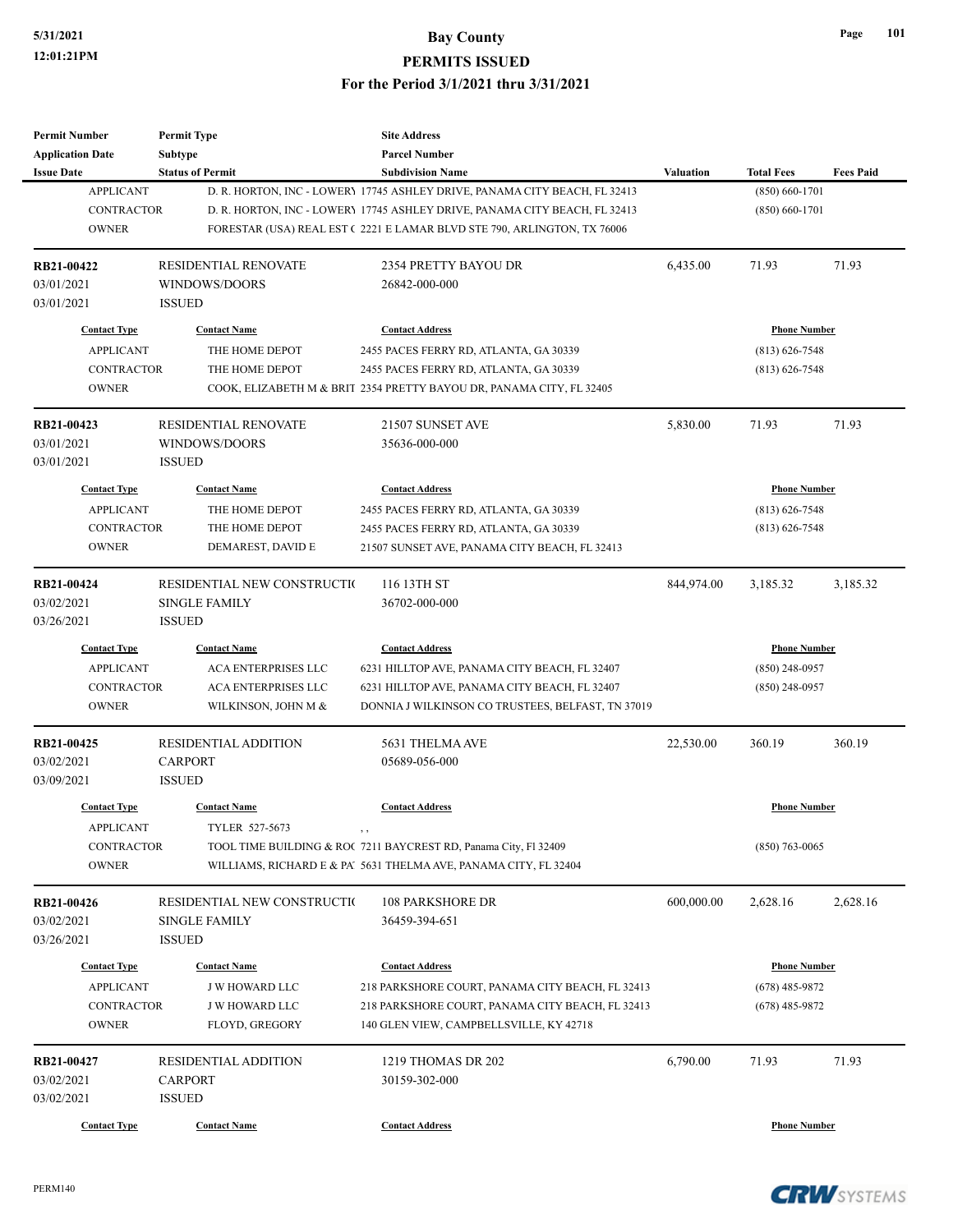| <b>Parcel Number</b><br>Subtype<br><b>Application Date</b><br><b>Status of Permit</b><br><b>Issue Date</b><br><b>Subdivision Name</b><br><b>Valuation</b><br><b>Total Fees</b><br><b>APPLICANT</b><br>(334) 792-4129<br>DOTHAN AWNING COMPANY 106 E FRANKLIN ST, DOTHAN, AL 36301<br><b>CONTRACTOR</b><br>DOTHAN AWNING COMPANY 106 E FRANKLIN ST, DOTHAN, AL 36301<br>(334) 792-4129<br><b>OWNER</b><br>SCHOLZE, FRED J & MARCI I 4643 HOWES RUN ROAD, TARENTUM, PA 15084<br>RB21-00428<br>RESIDENTIAL NEW CONSTRUCTIO<br>8407 DEEPWATER CREEK LN<br>501,718.62<br>3,039.95<br>03/02/2021<br><b>SINGLE FAMILY</b><br>32611-525-000<br>03/23/2021<br><b>ISSUED</b><br><b>Contact Type</b><br><b>Contact Name</b><br><b>Contact Address</b><br><b>Phone Number</b><br><b>APPLICANT</b><br><b>RICK 896-8000</b><br>$, \, , \,$<br><b>CONTRACTOR</b><br>KOEHNEMANN CONST CO<br>105 JAZZ DR, Panama City, FL 32405<br>$(850)$ 769-3419<br><b>OWNER</b><br>KOEHNEMANN CONSTRUCT 105 JAZZ DR, PANAMA CITY, FL 32405<br><b>DEMOLITION</b><br>8,500.00<br>RB21-00429<br>1222 YALE AVE<br>133.58<br>13126-000-000<br>03/02/2021<br><b>RESIDENTIAL</b><br>03/02/2021<br><b>ISSUED</b><br><b>Contact Type</b><br><b>Contact Name</b><br><b>Phone Number</b><br><b>Contact Address</b><br><b>APPLICANT</b><br>NEWMANS BROTHERS CONS 1119 NEW YORK AVE, LYNN HAVEN, FL 32444<br>$(000)$ 763-1122<br><b>CONTRACTOR</b><br>NEWMANS BROTHERS CONS 1119 NEW YORK AVE, LYNN HAVEN, FL 32444<br>$(000) 763 - 1122$<br><b>OWNER</b><br>BROWN, DELENA<br>1222 YALE AVE, PANAMA CITY, FL 32405<br>RESIDENTIAL NEW CONSTRUCTIO<br>10425 MILLER CIR<br>1,255.00<br>RB21-00430<br>123.30<br>03/02/2021<br>STORAGE/UTILITY<br>05167-406-000<br><b>FINALED</b><br>03/18/2021<br><b>Contact Type</b><br><b>Contact Address</b><br><b>Phone Number</b><br><b>Contact Name</b><br><b>APPLICANT</b><br>GUY 258-1103<br>, ,<br><b>CONTRACTOR</b><br>CAROLINA CARPORTS INCOI 2465 COLQUITT HWY, COLQUITT, GA 39837<br>$(229)$ 246-0449<br><b>OWNER</b><br>STOUGHTON, FLOYD B<br>10425 MILLER CIR, YOUNGSTOWN, FL 32466<br>600.00<br><b>DEMOLITION</b><br>516 CHESTNUT WAY<br>133.58<br>RB21-00431<br>03/02/2021<br><b>RESIDENTIAL</b><br>05991-250-000<br>03/02/2021<br><b>ISSUED</b><br><b>Contact Address</b><br><b>Phone Number</b><br><b>Contact Type</b><br><b>Contact Name</b><br><b>APPLICANT</b><br><b>CURTIS 628-2557</b><br>$, \, , \,$<br>CONTRACTOR<br><b>OWNER/BUILDER</b><br>, , | <b>Fees Paid</b><br>3,039.95<br>133.58 |
|---------------------------------------------------------------------------------------------------------------------------------------------------------------------------------------------------------------------------------------------------------------------------------------------------------------------------------------------------------------------------------------------------------------------------------------------------------------------------------------------------------------------------------------------------------------------------------------------------------------------------------------------------------------------------------------------------------------------------------------------------------------------------------------------------------------------------------------------------------------------------------------------------------------------------------------------------------------------------------------------------------------------------------------------------------------------------------------------------------------------------------------------------------------------------------------------------------------------------------------------------------------------------------------------------------------------------------------------------------------------------------------------------------------------------------------------------------------------------------------------------------------------------------------------------------------------------------------------------------------------------------------------------------------------------------------------------------------------------------------------------------------------------------------------------------------------------------------------------------------------------------------------------------------------------------------------------------------------------------------------------------------------------------------------------------------------------------------------------------------------------------------------------------------------------------------------------------------------------------------------------------------------------------------------------------------------------------------------------------------------------------------------------------------------------------------------------------------|----------------------------------------|
|                                                                                                                                                                                                                                                                                                                                                                                                                                                                                                                                                                                                                                                                                                                                                                                                                                                                                                                                                                                                                                                                                                                                                                                                                                                                                                                                                                                                                                                                                                                                                                                                                                                                                                                                                                                                                                                                                                                                                                                                                                                                                                                                                                                                                                                                                                                                                                                                                                                               |                                        |
|                                                                                                                                                                                                                                                                                                                                                                                                                                                                                                                                                                                                                                                                                                                                                                                                                                                                                                                                                                                                                                                                                                                                                                                                                                                                                                                                                                                                                                                                                                                                                                                                                                                                                                                                                                                                                                                                                                                                                                                                                                                                                                                                                                                                                                                                                                                                                                                                                                                               |                                        |
|                                                                                                                                                                                                                                                                                                                                                                                                                                                                                                                                                                                                                                                                                                                                                                                                                                                                                                                                                                                                                                                                                                                                                                                                                                                                                                                                                                                                                                                                                                                                                                                                                                                                                                                                                                                                                                                                                                                                                                                                                                                                                                                                                                                                                                                                                                                                                                                                                                                               |                                        |
|                                                                                                                                                                                                                                                                                                                                                                                                                                                                                                                                                                                                                                                                                                                                                                                                                                                                                                                                                                                                                                                                                                                                                                                                                                                                                                                                                                                                                                                                                                                                                                                                                                                                                                                                                                                                                                                                                                                                                                                                                                                                                                                                                                                                                                                                                                                                                                                                                                                               |                                        |
|                                                                                                                                                                                                                                                                                                                                                                                                                                                                                                                                                                                                                                                                                                                                                                                                                                                                                                                                                                                                                                                                                                                                                                                                                                                                                                                                                                                                                                                                                                                                                                                                                                                                                                                                                                                                                                                                                                                                                                                                                                                                                                                                                                                                                                                                                                                                                                                                                                                               |                                        |
|                                                                                                                                                                                                                                                                                                                                                                                                                                                                                                                                                                                                                                                                                                                                                                                                                                                                                                                                                                                                                                                                                                                                                                                                                                                                                                                                                                                                                                                                                                                                                                                                                                                                                                                                                                                                                                                                                                                                                                                                                                                                                                                                                                                                                                                                                                                                                                                                                                                               |                                        |
|                                                                                                                                                                                                                                                                                                                                                                                                                                                                                                                                                                                                                                                                                                                                                                                                                                                                                                                                                                                                                                                                                                                                                                                                                                                                                                                                                                                                                                                                                                                                                                                                                                                                                                                                                                                                                                                                                                                                                                                                                                                                                                                                                                                                                                                                                                                                                                                                                                                               |                                        |
|                                                                                                                                                                                                                                                                                                                                                                                                                                                                                                                                                                                                                                                                                                                                                                                                                                                                                                                                                                                                                                                                                                                                                                                                                                                                                                                                                                                                                                                                                                                                                                                                                                                                                                                                                                                                                                                                                                                                                                                                                                                                                                                                                                                                                                                                                                                                                                                                                                                               |                                        |
|                                                                                                                                                                                                                                                                                                                                                                                                                                                                                                                                                                                                                                                                                                                                                                                                                                                                                                                                                                                                                                                                                                                                                                                                                                                                                                                                                                                                                                                                                                                                                                                                                                                                                                                                                                                                                                                                                                                                                                                                                                                                                                                                                                                                                                                                                                                                                                                                                                                               |                                        |
|                                                                                                                                                                                                                                                                                                                                                                                                                                                                                                                                                                                                                                                                                                                                                                                                                                                                                                                                                                                                                                                                                                                                                                                                                                                                                                                                                                                                                                                                                                                                                                                                                                                                                                                                                                                                                                                                                                                                                                                                                                                                                                                                                                                                                                                                                                                                                                                                                                                               |                                        |
|                                                                                                                                                                                                                                                                                                                                                                                                                                                                                                                                                                                                                                                                                                                                                                                                                                                                                                                                                                                                                                                                                                                                                                                                                                                                                                                                                                                                                                                                                                                                                                                                                                                                                                                                                                                                                                                                                                                                                                                                                                                                                                                                                                                                                                                                                                                                                                                                                                                               |                                        |
|                                                                                                                                                                                                                                                                                                                                                                                                                                                                                                                                                                                                                                                                                                                                                                                                                                                                                                                                                                                                                                                                                                                                                                                                                                                                                                                                                                                                                                                                                                                                                                                                                                                                                                                                                                                                                                                                                                                                                                                                                                                                                                                                                                                                                                                                                                                                                                                                                                                               |                                        |
|                                                                                                                                                                                                                                                                                                                                                                                                                                                                                                                                                                                                                                                                                                                                                                                                                                                                                                                                                                                                                                                                                                                                                                                                                                                                                                                                                                                                                                                                                                                                                                                                                                                                                                                                                                                                                                                                                                                                                                                                                                                                                                                                                                                                                                                                                                                                                                                                                                                               |                                        |
|                                                                                                                                                                                                                                                                                                                                                                                                                                                                                                                                                                                                                                                                                                                                                                                                                                                                                                                                                                                                                                                                                                                                                                                                                                                                                                                                                                                                                                                                                                                                                                                                                                                                                                                                                                                                                                                                                                                                                                                                                                                                                                                                                                                                                                                                                                                                                                                                                                                               |                                        |
|                                                                                                                                                                                                                                                                                                                                                                                                                                                                                                                                                                                                                                                                                                                                                                                                                                                                                                                                                                                                                                                                                                                                                                                                                                                                                                                                                                                                                                                                                                                                                                                                                                                                                                                                                                                                                                                                                                                                                                                                                                                                                                                                                                                                                                                                                                                                                                                                                                                               |                                        |
|                                                                                                                                                                                                                                                                                                                                                                                                                                                                                                                                                                                                                                                                                                                                                                                                                                                                                                                                                                                                                                                                                                                                                                                                                                                                                                                                                                                                                                                                                                                                                                                                                                                                                                                                                                                                                                                                                                                                                                                                                                                                                                                                                                                                                                                                                                                                                                                                                                                               |                                        |
|                                                                                                                                                                                                                                                                                                                                                                                                                                                                                                                                                                                                                                                                                                                                                                                                                                                                                                                                                                                                                                                                                                                                                                                                                                                                                                                                                                                                                                                                                                                                                                                                                                                                                                                                                                                                                                                                                                                                                                                                                                                                                                                                                                                                                                                                                                                                                                                                                                                               |                                        |
|                                                                                                                                                                                                                                                                                                                                                                                                                                                                                                                                                                                                                                                                                                                                                                                                                                                                                                                                                                                                                                                                                                                                                                                                                                                                                                                                                                                                                                                                                                                                                                                                                                                                                                                                                                                                                                                                                                                                                                                                                                                                                                                                                                                                                                                                                                                                                                                                                                                               |                                        |
|                                                                                                                                                                                                                                                                                                                                                                                                                                                                                                                                                                                                                                                                                                                                                                                                                                                                                                                                                                                                                                                                                                                                                                                                                                                                                                                                                                                                                                                                                                                                                                                                                                                                                                                                                                                                                                                                                                                                                                                                                                                                                                                                                                                                                                                                                                                                                                                                                                                               |                                        |
|                                                                                                                                                                                                                                                                                                                                                                                                                                                                                                                                                                                                                                                                                                                                                                                                                                                                                                                                                                                                                                                                                                                                                                                                                                                                                                                                                                                                                                                                                                                                                                                                                                                                                                                                                                                                                                                                                                                                                                                                                                                                                                                                                                                                                                                                                                                                                                                                                                                               |                                        |
|                                                                                                                                                                                                                                                                                                                                                                                                                                                                                                                                                                                                                                                                                                                                                                                                                                                                                                                                                                                                                                                                                                                                                                                                                                                                                                                                                                                                                                                                                                                                                                                                                                                                                                                                                                                                                                                                                                                                                                                                                                                                                                                                                                                                                                                                                                                                                                                                                                                               | 123.30                                 |
|                                                                                                                                                                                                                                                                                                                                                                                                                                                                                                                                                                                                                                                                                                                                                                                                                                                                                                                                                                                                                                                                                                                                                                                                                                                                                                                                                                                                                                                                                                                                                                                                                                                                                                                                                                                                                                                                                                                                                                                                                                                                                                                                                                                                                                                                                                                                                                                                                                                               |                                        |
|                                                                                                                                                                                                                                                                                                                                                                                                                                                                                                                                                                                                                                                                                                                                                                                                                                                                                                                                                                                                                                                                                                                                                                                                                                                                                                                                                                                                                                                                                                                                                                                                                                                                                                                                                                                                                                                                                                                                                                                                                                                                                                                                                                                                                                                                                                                                                                                                                                                               |                                        |
|                                                                                                                                                                                                                                                                                                                                                                                                                                                                                                                                                                                                                                                                                                                                                                                                                                                                                                                                                                                                                                                                                                                                                                                                                                                                                                                                                                                                                                                                                                                                                                                                                                                                                                                                                                                                                                                                                                                                                                                                                                                                                                                                                                                                                                                                                                                                                                                                                                                               |                                        |
|                                                                                                                                                                                                                                                                                                                                                                                                                                                                                                                                                                                                                                                                                                                                                                                                                                                                                                                                                                                                                                                                                                                                                                                                                                                                                                                                                                                                                                                                                                                                                                                                                                                                                                                                                                                                                                                                                                                                                                                                                                                                                                                                                                                                                                                                                                                                                                                                                                                               |                                        |
|                                                                                                                                                                                                                                                                                                                                                                                                                                                                                                                                                                                                                                                                                                                                                                                                                                                                                                                                                                                                                                                                                                                                                                                                                                                                                                                                                                                                                                                                                                                                                                                                                                                                                                                                                                                                                                                                                                                                                                                                                                                                                                                                                                                                                                                                                                                                                                                                                                                               |                                        |
|                                                                                                                                                                                                                                                                                                                                                                                                                                                                                                                                                                                                                                                                                                                                                                                                                                                                                                                                                                                                                                                                                                                                                                                                                                                                                                                                                                                                                                                                                                                                                                                                                                                                                                                                                                                                                                                                                                                                                                                                                                                                                                                                                                                                                                                                                                                                                                                                                                                               |                                        |
|                                                                                                                                                                                                                                                                                                                                                                                                                                                                                                                                                                                                                                                                                                                                                                                                                                                                                                                                                                                                                                                                                                                                                                                                                                                                                                                                                                                                                                                                                                                                                                                                                                                                                                                                                                                                                                                                                                                                                                                                                                                                                                                                                                                                                                                                                                                                                                                                                                                               | 133.58                                 |
|                                                                                                                                                                                                                                                                                                                                                                                                                                                                                                                                                                                                                                                                                                                                                                                                                                                                                                                                                                                                                                                                                                                                                                                                                                                                                                                                                                                                                                                                                                                                                                                                                                                                                                                                                                                                                                                                                                                                                                                                                                                                                                                                                                                                                                                                                                                                                                                                                                                               |                                        |
|                                                                                                                                                                                                                                                                                                                                                                                                                                                                                                                                                                                                                                                                                                                                                                                                                                                                                                                                                                                                                                                                                                                                                                                                                                                                                                                                                                                                                                                                                                                                                                                                                                                                                                                                                                                                                                                                                                                                                                                                                                                                                                                                                                                                                                                                                                                                                                                                                                                               |                                        |
|                                                                                                                                                                                                                                                                                                                                                                                                                                                                                                                                                                                                                                                                                                                                                                                                                                                                                                                                                                                                                                                                                                                                                                                                                                                                                                                                                                                                                                                                                                                                                                                                                                                                                                                                                                                                                                                                                                                                                                                                                                                                                                                                                                                                                                                                                                                                                                                                                                                               |                                        |
|                                                                                                                                                                                                                                                                                                                                                                                                                                                                                                                                                                                                                                                                                                                                                                                                                                                                                                                                                                                                                                                                                                                                                                                                                                                                                                                                                                                                                                                                                                                                                                                                                                                                                                                                                                                                                                                                                                                                                                                                                                                                                                                                                                                                                                                                                                                                                                                                                                                               |                                        |
|                                                                                                                                                                                                                                                                                                                                                                                                                                                                                                                                                                                                                                                                                                                                                                                                                                                                                                                                                                                                                                                                                                                                                                                                                                                                                                                                                                                                                                                                                                                                                                                                                                                                                                                                                                                                                                                                                                                                                                                                                                                                                                                                                                                                                                                                                                                                                                                                                                                               |                                        |
| <b>OWNER</b><br>LONG, CURTIS<br>516 CHESTNUT WAY, PANAMA CITY, FL 32404                                                                                                                                                                                                                                                                                                                                                                                                                                                                                                                                                                                                                                                                                                                                                                                                                                                                                                                                                                                                                                                                                                                                                                                                                                                                                                                                                                                                                                                                                                                                                                                                                                                                                                                                                                                                                                                                                                                                                                                                                                                                                                                                                                                                                                                                                                                                                                                       |                                        |
| 80,000.00<br>RESIDENTIAL RENOVATE<br>213 NORTH BAY CT<br>452.87<br>RB21-00432                                                                                                                                                                                                                                                                                                                                                                                                                                                                                                                                                                                                                                                                                                                                                                                                                                                                                                                                                                                                                                                                                                                                                                                                                                                                                                                                                                                                                                                                                                                                                                                                                                                                                                                                                                                                                                                                                                                                                                                                                                                                                                                                                                                                                                                                                                                                                                                 | 452.87                                 |
| 03/02/2021<br><b>INTERIOR</b><br>08739-000-000                                                                                                                                                                                                                                                                                                                                                                                                                                                                                                                                                                                                                                                                                                                                                                                                                                                                                                                                                                                                                                                                                                                                                                                                                                                                                                                                                                                                                                                                                                                                                                                                                                                                                                                                                                                                                                                                                                                                                                                                                                                                                                                                                                                                                                                                                                                                                                                                                |                                        |
| 03/16/2021<br><b>ISSUED</b>                                                                                                                                                                                                                                                                                                                                                                                                                                                                                                                                                                                                                                                                                                                                                                                                                                                                                                                                                                                                                                                                                                                                                                                                                                                                                                                                                                                                                                                                                                                                                                                                                                                                                                                                                                                                                                                                                                                                                                                                                                                                                                                                                                                                                                                                                                                                                                                                                                   |                                        |
| <b>Contact Type</b><br><b>Contact Name</b><br><b>Contact Address</b><br><b>Phone Number</b>                                                                                                                                                                                                                                                                                                                                                                                                                                                                                                                                                                                                                                                                                                                                                                                                                                                                                                                                                                                                                                                                                                                                                                                                                                                                                                                                                                                                                                                                                                                                                                                                                                                                                                                                                                                                                                                                                                                                                                                                                                                                                                                                                                                                                                                                                                                                                                   |                                        |
| <b>APPLICANT</b><br>TONI 850-303-8352<br>, ,                                                                                                                                                                                                                                                                                                                                                                                                                                                                                                                                                                                                                                                                                                                                                                                                                                                                                                                                                                                                                                                                                                                                                                                                                                                                                                                                                                                                                                                                                                                                                                                                                                                                                                                                                                                                                                                                                                                                                                                                                                                                                                                                                                                                                                                                                                                                                                                                                  |                                        |
| CONTRACTOR<br><b>OWNER/BUILDER</b><br>, ,                                                                                                                                                                                                                                                                                                                                                                                                                                                                                                                                                                                                                                                                                                                                                                                                                                                                                                                                                                                                                                                                                                                                                                                                                                                                                                                                                                                                                                                                                                                                                                                                                                                                                                                                                                                                                                                                                                                                                                                                                                                                                                                                                                                                                                                                                                                                                                                                                     |                                        |
| <b>OWNER</b><br>BELL, PETER S &<br>TONI K BARRITT, LYNN HAVEN, FL 32444                                                                                                                                                                                                                                                                                                                                                                                                                                                                                                                                                                                                                                                                                                                                                                                                                                                                                                                                                                                                                                                                                                                                                                                                                                                                                                                                                                                                                                                                                                                                                                                                                                                                                                                                                                                                                                                                                                                                                                                                                                                                                                                                                                                                                                                                                                                                                                                       |                                        |
| RB21-00433<br>RESIDENTIAL RENOVATE<br>11,500.00<br>145.12<br>3309 TERRA COTTA DR                                                                                                                                                                                                                                                                                                                                                                                                                                                                                                                                                                                                                                                                                                                                                                                                                                                                                                                                                                                                                                                                                                                                                                                                                                                                                                                                                                                                                                                                                                                                                                                                                                                                                                                                                                                                                                                                                                                                                                                                                                                                                                                                                                                                                                                                                                                                                                              |                                        |
| 03/02/2021<br>SEAWALL<br>31424-560-000                                                                                                                                                                                                                                                                                                                                                                                                                                                                                                                                                                                                                                                                                                                                                                                                                                                                                                                                                                                                                                                                                                                                                                                                                                                                                                                                                                                                                                                                                                                                                                                                                                                                                                                                                                                                                                                                                                                                                                                                                                                                                                                                                                                                                                                                                                                                                                                                                        | 145.12                                 |
| <b>ISSUED</b><br>03/19/2021                                                                                                                                                                                                                                                                                                                                                                                                                                                                                                                                                                                                                                                                                                                                                                                                                                                                                                                                                                                                                                                                                                                                                                                                                                                                                                                                                                                                                                                                                                                                                                                                                                                                                                                                                                                                                                                                                                                                                                                                                                                                                                                                                                                                                                                                                                                                                                                                                                   |                                        |
| <b>Contact Type</b><br><b>Contact Name</b><br><b>Contact Address</b><br><b>Phone Number</b>                                                                                                                                                                                                                                                                                                                                                                                                                                                                                                                                                                                                                                                                                                                                                                                                                                                                                                                                                                                                                                                                                                                                                                                                                                                                                                                                                                                                                                                                                                                                                                                                                                                                                                                                                                                                                                                                                                                                                                                                                                                                                                                                                                                                                                                                                                                                                                   |                                        |

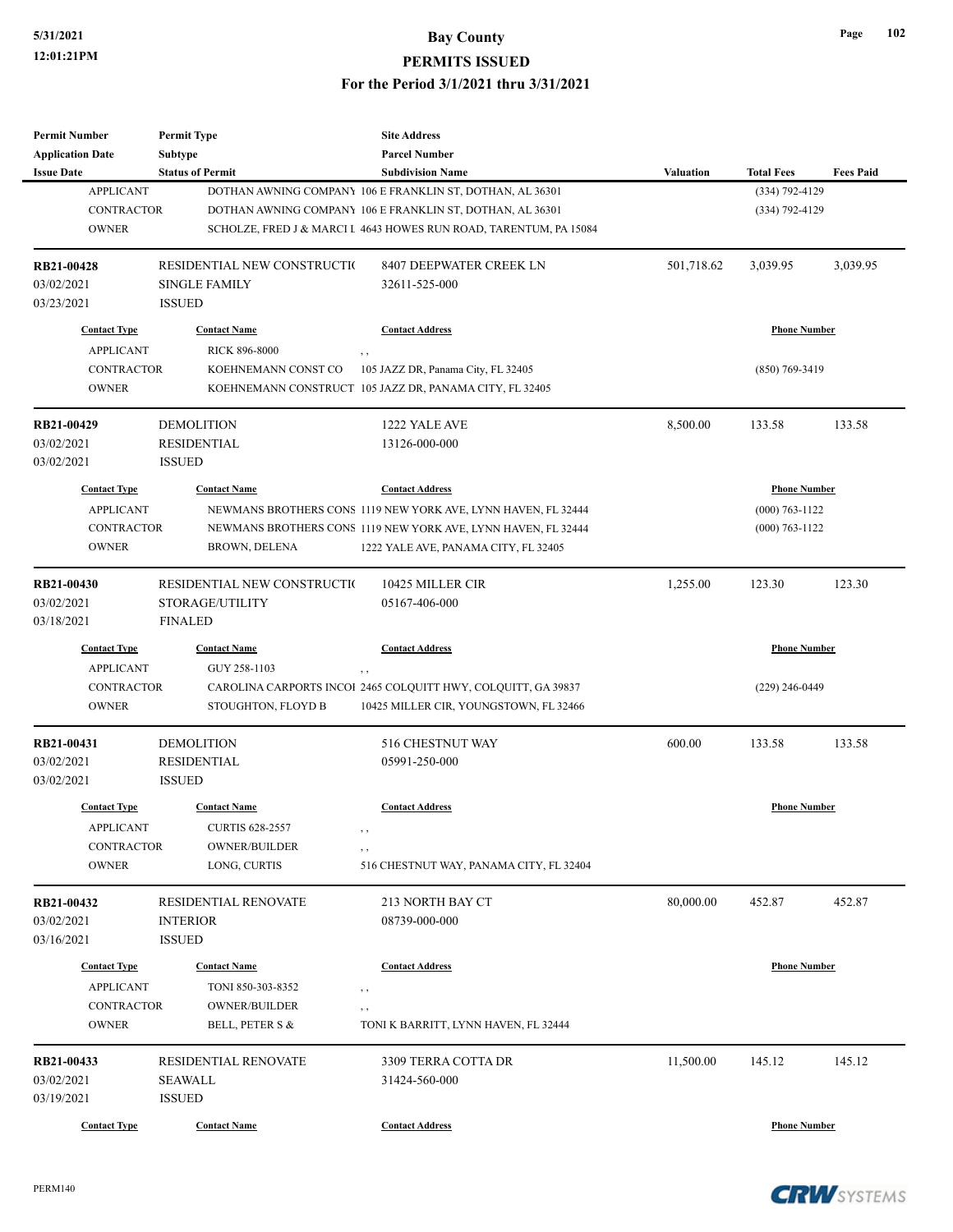| <b>Permit Number</b>    | <b>Permit Type</b>          | <b>Site Address</b>                                                            |                  |                     |                  |
|-------------------------|-----------------------------|--------------------------------------------------------------------------------|------------------|---------------------|------------------|
| <b>Application Date</b> | Subtype                     | <b>Parcel Number</b>                                                           |                  |                     |                  |
| <b>Issue Date</b>       | <b>Status of Permit</b>     | <b>Subdivision Name</b>                                                        | <b>Valuation</b> | <b>Total Fees</b>   | <b>Fees Paid</b> |
| <b>APPLICANT</b>        | MIKE 832-7755               | , ,                                                                            |                  |                     |                  |
| <b>CONTRACTOR</b>       | <b>GADDIE MARINE INC</b>    | 2323 E 15TH STREET, PANAMA CITY, FL 32405                                      |                  | $(850) 832 - 7755$  |                  |
| <b>OWNER</b>            | **CONFIDENTIAL**            | , ,                                                                            |                  |                     |                  |
| RB21-00434              | RESIDENTIAL RENOVATE        | 1819 MALLARD DR                                                                | 9,847.46         | 87.34               | 87.34            |
| 03/02/2021              | <b>EXTERIOR</b>             | 07400-330-000                                                                  |                  |                     |                  |
| 03/03/2021              | <b>ISSUED</b>               |                                                                                |                  |                     |                  |
| <b>Contact Type</b>     | <b>Contact Name</b>         | <b>Contact Address</b>                                                         |                  | <b>Phone Number</b> |                  |
| <b>APPLICANT</b>        | <b>JOSHUA 630-0053</b>      | , ,                                                                            |                  |                     |                  |
| <b>CONTRACTOR</b>       |                             | Alpha Foundation Specialist, Inc 66 INDUSTRIAL PARK ROAD, MONTICELLO, FL 32344 |                  | $(850)$ 877-1313    |                  |
| <b>OWNER</b>            |                             | CLABBY, BRIAN JAMES & LA 2036 STONE CROSS CIR, ORLANDO, FL 32828               |                  |                     |                  |
| RB21-00436              | RESIDENTIAL NEW CONSTRUCTIO | 608 LE GRAND DR                                                                | 282,270.30       | 1,685.55            | 1,685.55         |
| 03/02/2021              | <b>SINGLE FAMILY</b>        | 35623-020-000                                                                  |                  |                     |                  |
| 03/17/2021              | <b>ISSUED</b>               |                                                                                |                  |                     |                  |
| <b>Contact Type</b>     | <b>Contact Name</b>         | <b>Contact Address</b>                                                         |                  | <b>Phone Number</b> |                  |
| <b>APPLICANT</b>        | KEITH 596-3743              | , ,                                                                            |                  |                     |                  |
| <b>CONTRACTOR</b>       |                             | CARNLEY CONSTRUCTION II 10628 PINE LOG RD, EBRO, FL 32437                      |                  | $(850) 596 - 3743$  |                  |
| <b>OWNER</b>            | A & M STAVBA LLC            | 608 LE GRAND DRIVE, PANAMA CITY BEACH, FL 32413                                |                  |                     |                  |
|                         |                             |                                                                                |                  |                     |                  |
| RB21-00437              | <b>RESIDENTIAL RENOVATE</b> | 2531 MARY ANN DR                                                               | 45,000.00        | 269.62              | 269.62           |
| 03/04/2021              | <b>INTERIOR</b>             | 07954-000-000                                                                  |                  |                     |                  |
| 03/22/2021              | <b>ISSUED</b>               |                                                                                |                  |                     |                  |
| <b>Contact Type</b>     | <b>Contact Name</b>         | <b>Contact Address</b>                                                         |                  | <b>Phone Number</b> |                  |
| <b>APPLICANT</b>        | MIKE 527-8070               | $, \, ,$                                                                       |                  |                     |                  |
| <b>CONTRACTOR</b>       |                             | EMERALD COAST BUILDING 1306 MASSACHUSETTS AVE, LYNN HAVEN, FL 32444            |                  | $(850)$ 527-8070    |                  |
| <b>OWNER</b>            | PATTERSON, CHARLES C        | 1408 NEW HAMPSHIRE AVE, LYNN HAVEN, FL 32444                                   |                  |                     |                  |
| RB21-00439              | <b>RESIDENTIAL RENOVATE</b> | 326 HILAND DR                                                                  | 6.155.00         | 71.93               | 71.93            |
| 03/04/2021              | WINDOWS/DOORS               | 11514-323-000                                                                  |                  |                     |                  |
| 03/04/2021              | <b>ISSUED</b>               |                                                                                |                  |                     |                  |
| <b>Contact Type</b>     | <b>Contact Name</b>         | <b>Contact Address</b>                                                         |                  | <b>Phone Number</b> |                  |
| APPLICANT               |                             | WINDOW WORLD OF PANAM  2820 EAST HIGHWAY 390, PANAMA CITY, FL 32401            |                  | $(850) 807 - 7919$  |                  |
| CONTRACTOR              |                             | WINDOW WORLD OF PANAM 2820 EAST HIGHWAY 390, PANAMA CITY, FL 32401             |                  | $(850) 807 - 7919$  |                  |
| <b>OWNER</b>            |                             | MANDERSHEID, DONNA M R 326 HILAND DR, PANAMA CITY, FL 32404                    |                  |                     |                  |
| RB21-00440              | RESIDENTIAL RENOVATE        | 1806 23RD CT W                                                                 | 7,240.00         | 77.06               | 77.06            |
| 03/04/2021              | WINDOWS/DOORS               | 13225-004-000                                                                  |                  |                     |                  |
| 03/04/2021              | <b>FINALED</b>              |                                                                                |                  |                     |                  |
|                         |                             |                                                                                |                  |                     |                  |
| <b>Contact Type</b>     | <b>Contact Name</b>         | <b>Contact Address</b>                                                         |                  | <b>Phone Number</b> |                  |
| <b>APPLICANT</b>        |                             | WINDOW WORLD OF PANAM 2820 EAST HIGHWAY 390, PANAMA CITY, FL 32401             |                  | $(850) 807 - 7919$  |                  |
| <b>CONTRACTOR</b>       |                             | WINDOW WORLD OF PANAM 2820 EAST HIGHWAY 390, PANAMA CITY, FL 32401             |                  | $(850) 807 - 7919$  |                  |
| <b>OWNER</b>            |                             | STEPHENSON, CHARLES F & 1806 WEST 23RD CT, PANAMA CITY, FL 32405               |                  |                     |                  |
| RB21-00441              | RESIDENTIAL NEW CONSTRUCTIO | 137 SPIKES CIR                                                                 | 21,380.00        | 201.26              | 201.26           |
| 03/04/2021              | DOCK/BOATHOUSE              | 07899-650-050                                                                  |                  |                     |                  |
| 03/12/2021              | <b>ISSUED</b>               |                                                                                |                  |                     |                  |
| <b>Contact Type</b>     | <b>Contact Name</b>         | <b>Contact Address</b>                                                         |                  | <b>Phone Number</b> |                  |

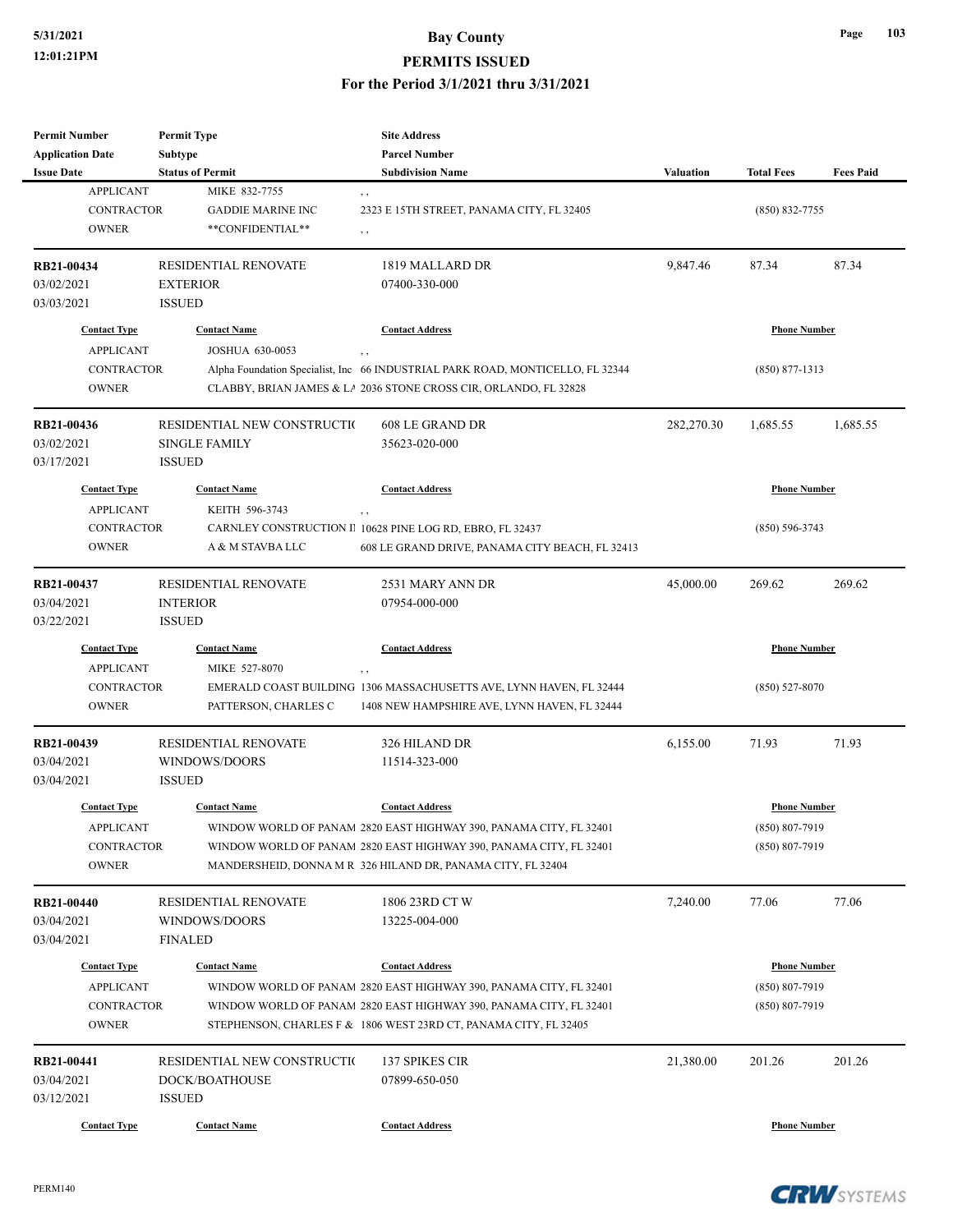#### **5/31/2021 Bay County PERMITS ISSUED**

#### **For the Period 3/1/2021 thru 3/31/2021**

| <b>Permit Number</b>    | <b>Permit Type</b>          | <b>Site Address</b>                                                        |                     |                     |                  |
|-------------------------|-----------------------------|----------------------------------------------------------------------------|---------------------|---------------------|------------------|
| <b>Application Date</b> | Subtype                     | <b>Parcel Number</b>                                                       |                     |                     |                  |
| <b>Issue Date</b>       | <b>Status of Permit</b>     | <b>Subdivision Name</b>                                                    | <b>Valuation</b>    | <b>Total Fees</b>   | <b>Fees Paid</b> |
| <b>APPLICANT</b>        | <b>MISTY</b>                | , ,                                                                        |                     |                     |                  |
| <b>CONTRACTOR</b>       |                             | SEA BYRD MARINE CONSTR1 13536 HWY 77, Southport, FL 32409                  |                     | $(850)$ 819-4300    |                  |
| <b>OWNER</b>            |                             | PATTERSON, DANNY R & CA1 137 SPIKES CIR, SOUTHPORT, FL 32409               |                     |                     |                  |
| RB21-00442              | <b>RESIDENTIAL RENOVATE</b> | 4527 NORTH SHORE RD                                                        | 90,000.00           | 442.34              | 442.34           |
| 03/05/2021              | <b>INTERIOR/EXTERIOR</b>    | 11681-033-000                                                              |                     |                     |                  |
| 03/17/2021              | <b>ISSUED</b>               |                                                                            |                     |                     |                  |
| <b>Contact Type</b>     | <b>Contact Name</b>         | <b>Contact Address</b>                                                     |                     | <b>Phone Number</b> |                  |
| <b>APPLICANT</b>        | DENISE TOLBERT MC KAME',    |                                                                            |                     |                     |                  |
| <b>CONTRACTOR</b>       | <b>OWNER BUILDER</b>        | , ,                                                                        |                     |                     |                  |
| <b>OWNER</b>            |                             | MC KAMEY, DENISE TOLBEF 1378 PEPPERGRASS COURT NW, ACWORTH, TX 30101       |                     |                     |                  |
|                         |                             |                                                                            |                     |                     |                  |
| RB21-00443              | <b>RESIDENTIAL RENOVATE</b> | <b>601 OLD FOREST WAY</b>                                                  | 1,588.00            | 70.00               | 70.00            |
| 03/05/2021              | WINDOWS/DOORS               | 06716-139-000                                                              |                     |                     |                  |
| 03/05/2021              | <b>FINALED</b>              |                                                                            |                     |                     |                  |
| <b>Contact Type</b>     | <b>Contact Name</b>         | <b>Contact Address</b>                                                     |                     | <b>Phone Number</b> |                  |
| <b>APPLICANT</b>        | <b>LOWES HOME CENTER</b>    | 4948 TELLSON PL, ORLANDO, FL 32812                                         |                     | $(850)$ 913-1600    |                  |
| <b>CONTRACTOR</b>       | <b>LOWES HOME CENTER</b>    | 4948 TELLSON PL, ORLANDO, FL 32812                                         |                     | $(850)$ 913-1600    |                  |
| <b>OWNER</b>            | BOURGEOIS, KIPP MICHAEL     | 601 OLD FOREST WAY RD, PANAMA CITY, FL 32404                               |                     |                     |                  |
|                         |                             |                                                                            |                     |                     |                  |
| <b>RB21-00444</b>       | <b>RESIDENTIAL RENOVATE</b> | 1422 TROUT DR                                                              | 5,935.00            | 70.00               | 70.00            |
| 03/05/2021              | WINDOWS/DOORS               | 30933-539-000                                                              |                     |                     |                  |
| 03/05/2021              | <b>ISSUED</b>               |                                                                            |                     |                     |                  |
| <b>Contact Type</b>     | <b>Contact Name</b>         | <b>Contact Address</b>                                                     | <b>Phone Number</b> |                     |                  |
| <b>APPLICANT</b>        | <b>LOWES HOME CENTER</b>    | 4948 TELLSON PL, ORLANDO, FL 32812                                         | $(850)$ 913-1600    |                     |                  |
| <b>CONTRACTOR</b>       | <b>LOWES HOME CENTER</b>    | 4948 TELLSON PL, ORLANDO, FL 32812                                         |                     | $(850)$ 913-1600    |                  |
| <b>OWNER</b>            | HANSEN, JOHN E & RITA B     | CO-TRUSTEES, PANAMA CITY, FL 32411                                         |                     |                     |                  |
| RB21-00445              | RESIDENTIAL NEW CONSTRUCTIO | 8626 N LAGOON DR                                                           | 4,000.00            | 120.00              | 120.00           |
| 03/05/2021              | STORAGE/UTILITY             | 30188-063-000                                                              |                     |                     |                  |
| 03/18/2021              | <b>FINALED</b>              |                                                                            |                     |                     |                  |
|                         |                             |                                                                            |                     |                     |                  |
| <b>Contact Type</b>     | <b>Contact Name</b>         | <b>Contact Address</b>                                                     |                     | <b>Phone Number</b> |                  |
| APPLICANT               | DAVID 218-329-6467          |                                                                            |                     |                     |                  |
| CONTRACTOR              | <b>OWNER/BUILDER</b>        |                                                                            |                     |                     |                  |
| <b>OWNER</b>            |                             | RICHARDSON, DAVID A & M/ 8626 NORTH LAGOON DR, PANAMA CITY BEACH, FL 32408 |                     |                     |                  |
| RB21-00446              | RESIDENTIAL RENOVATE        | 9301 BURNT MILL CREEK RD S                                                 | 30,000.00           | 139.74              | 139.74           |
| 03/05/2021              | <b>INTERIOR</b>             | 26593-532-000                                                              |                     |                     |                  |
| 03/05/2021              | <b>ISSUED</b>               |                                                                            |                     |                     |                  |
|                         |                             |                                                                            |                     |                     |                  |
| <b>Contact Type</b>     | <b>Contact Name</b>         | <b>Contact Address</b>                                                     |                     | <b>Phone Number</b> |                  |
| <b>APPLICANT</b>        | KYLE 992-7806               | , ,                                                                        |                     |                     |                  |
| <b>CONTRACTOR</b>       |                             | KYLE NICHOLS CONSTRUCT 233 WHITE OAKS BLVD, PANAMA CITY, FL 32409          | $(864)$ 992-7806    |                     |                  |
| <b>OWNER</b>            |                             | CLARK, CHRISTOPHER & JES 9215 S BURNT MILL CREEK ROAD, SOUTHPORT, FL 32409 |                     |                     |                  |
| RB21-00447              | RESIDENTIAL RENOVATE        | 4726 BAY POINT RD                                                          | 1,900.00            | 71.93               | 71.93            |
| 03/05/2021              | <b>INTERIOR</b>             | 31416-075-000                                                              |                     |                     |                  |
| 03/05/2021              | <b>ISSUED</b>               |                                                                            |                     |                     |                  |
|                         |                             |                                                                            |                     |                     |                  |
| <b>Contact Type</b>     | <b>Contact Name</b>         | <b>Contact Address</b>                                                     |                     | <b>Phone Number</b> |                  |



**Page 104**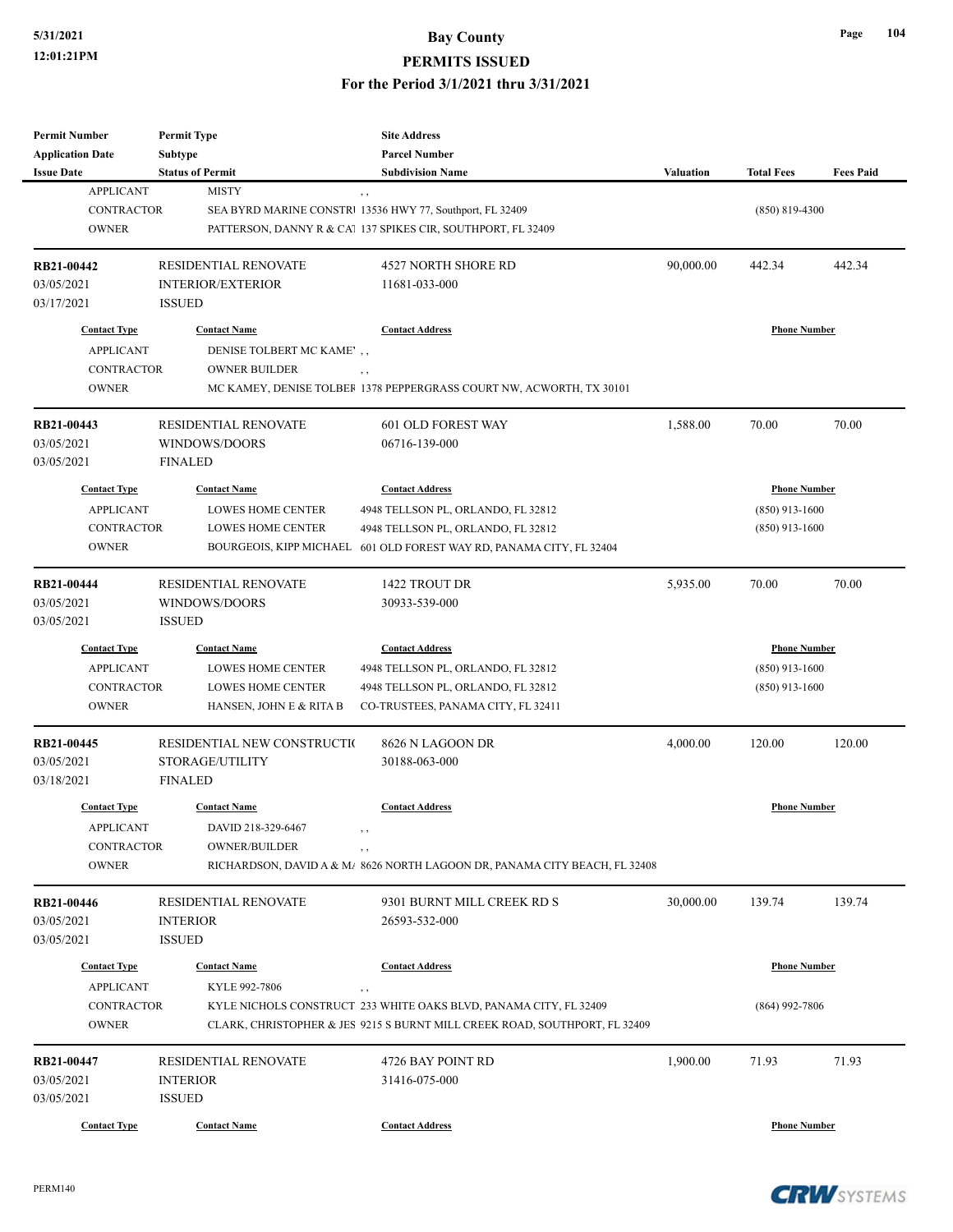| <b>Permit Number</b><br><b>Application Date</b> | <b>Permit Type</b><br><b>Subtype</b>           | <b>Site Address</b><br><b>Parcel Number</b>                                                                      |                  |                     |                  |
|-------------------------------------------------|------------------------------------------------|------------------------------------------------------------------------------------------------------------------|------------------|---------------------|------------------|
| <b>Issue Date</b>                               | <b>Status of Permit</b>                        | <b>Subdivision Name</b>                                                                                          | <b>Valuation</b> | <b>Total Fees</b>   | <b>Fees Paid</b> |
| <b>APPLICANT</b>                                | DAVID 704-2013                                 | , ,                                                                                                              |                  |                     |                  |
| <b>CONTRACTOR</b>                               |                                                | REMCO DEVELOPMENT, LLC 2315 E 3RD ST, Panama City, Fl 32401                                                      |                  | $(850) 818 - 0118$  |                  |
| <b>OWNER</b>                                    | LANCE SWANNER, LLC                             | 300 NORTH FOSTER, DOTHAN, AL 36303                                                                               |                  |                     |                  |
| RB21-00448                                      | RESIDENTIAL NEW CONSTRUCTIO                    | 316 BEACHSIDE DR                                                                                                 | 599,074.32       | 2,568.07            | 2,568.07         |
| 03/05/2021                                      | <b>SINGLE FAMILY</b>                           | 36459-165-000                                                                                                    |                  |                     |                  |
| 03/23/2021                                      | <b>ISSUED</b>                                  |                                                                                                                  |                  |                     |                  |
| <b>Contact Type</b>                             | <b>Contact Name</b>                            | <b>Contact Address</b>                                                                                           |                  | <b>Phone Number</b> |                  |
| <b>APPLICANT</b>                                | JARED (850) 543-0548                           | 309 SEACREST DRIVE, ROSEMARY BEACH, FL 32461                                                                     |                  | $(850) 543 - 0548$  |                  |
| <b>CONTRACTOR</b>                               | EARTHBUILD (CGC) LLC                           | 309 SEACREST DRIVE, ROSEMARY BEACH, FL 32461                                                                     |                  | $(850)$ 543-0548    |                  |
| <b>OWNER</b>                                    | SOBH, LOU                                      | 1105 BUFORD RD, CUMMING, GA 30041                                                                                |                  |                     |                  |
|                                                 |                                                |                                                                                                                  |                  |                     |                  |
| RB21-00449<br>03/05/2021                        | <b>RESIDENTIAL RENOVATE</b><br><b>EXTERIOR</b> | 20504 FRONT BEACH RD<br>36641-001-000                                                                            | 5,000.00         | 71.93               | 71.93            |
| 03/15/2021                                      | <b>ISSUED</b>                                  |                                                                                                                  |                  |                     |                  |
| <b>Contact Type</b>                             | <b>Contact Name</b>                            | <b>Contact Address</b>                                                                                           |                  | <b>Phone Number</b> |                  |
| <b>APPLICANT</b>                                | <b>AUSTIN 348-0405</b>                         |                                                                                                                  |                  |                     |                  |
| <b>CONTRACTOR</b>                               |                                                | ,,<br>NOWELL BUILT GENERAL C( 6452 STONEY POINT ROAD, PANAMA CITY, FL 32404                                      |                  | $(850)$ 348-0405    |                  |
| <b>OWNER</b>                                    | WIGLEY, SHIRLEY F ETAL                         | 6026 VICTORIA LN, PINSON, AL 35126                                                                               |                  |                     |                  |
|                                                 |                                                |                                                                                                                  |                  |                     |                  |
| RB21-00451                                      | <b>RESIDENTIAL ADDITION</b>                    | 4402 BAYOU OAKS DR                                                                                               | 18,000.00        | 180.40              | 180.40           |
| 03/07/2021                                      | POOL ENCLOSURE                                 | 05829-506-000                                                                                                    |                  |                     |                  |
| 03/30/2021                                      | <b>ISSUED</b>                                  |                                                                                                                  |                  |                     |                  |
| <b>Contact Type</b>                             | <b>Contact Name</b>                            | <b>Contact Address</b>                                                                                           |                  | <b>Phone Number</b> |                  |
| <b>APPLICANT</b>                                |                                                | AT HOME CONTRACTING INC 326 SIBERT AVE, DESTIN, FL 32541                                                         |                  | $(850) 650 - 4663$  |                  |
| CONTRACTOR                                      |                                                | AT HOME CONTRACTING INC 326 SIBERT AVE, DESTIN, FL 32541                                                         |                  | $(850) 650 - 4663$  |                  |
| <b>OWNER</b>                                    | <b>GREEN, DAVID R &amp; WENDI</b>              | 4402 BAYOU OAKS DR, PANAMA CITY, FL 32404                                                                        |                  |                     |                  |
| RB21-00452                                      | RESIDENTIAL RENOVATE                           | 8526 LYDIA LN 3                                                                                                  | 16,500.00        | 123.30              | 123.30           |
| 03/08/2021                                      | <b>EXTERIOR</b>                                | 30472-503-000                                                                                                    |                  |                     |                  |
| 03/08/2021                                      | <b>ISSUED</b>                                  |                                                                                                                  |                  |                     |                  |
| <b>Contact Type</b>                             | <b>Contact Name</b>                            | <b>Contact Address</b>                                                                                           |                  | <b>Phone Number</b> |                  |
| <b>APPLICANT</b>                                |                                                | RAM JACK SOLID FOUNDATI 420 SW 11TH AVE, HIGH SPRINGS, FL 32643                                                  |                  | $(386)$ 454-1920    |                  |
| CONTRACTOR                                      |                                                | RAM JACK SOLID FOUNDATI 420 SW 11TH AVE, HIGH SPRINGS, FL 32643                                                  |                  | $(386)$ 454-1920    |                  |
| <b>OWNER</b>                                    |                                                | SCHULSTADT, HERBERT C & 94 OAKLEAF CT, PANAMA CITY BEACH, FL 32413                                               |                  |                     |                  |
|                                                 |                                                |                                                                                                                  |                  |                     |                  |
| RB21-00453<br>03/08/2021                        | RESIDENTIAL RENOVATE<br>WINDOWS/DOORS          | 3132 WOOD VALLEY RD                                                                                              | 8,590.00         | 82.20               | 82.20            |
| 03/08/2021                                      | <b>FINALED</b>                                 | 11822-110-000                                                                                                    |                  |                     |                  |
|                                                 |                                                |                                                                                                                  |                  |                     |                  |
| <b>Contact Type</b>                             | <b>Contact Name</b>                            | <b>Contact Address</b>                                                                                           |                  | <b>Phone Number</b> |                  |
| <b>APPLICANT</b>                                |                                                | WINDOW WORLD OF PANAM 2820 EAST HIGHWAY 390, PANAMA CITY, FL 32401                                               |                  | $(850) 807 - 7919$  |                  |
| CONTRACTOR<br><b>OWNER</b>                      | NICHOLS, JAMES                                 | WINDOW WORLD OF PANAM 2820 EAST HIGHWAY 390, PANAMA CITY, FL 32401<br>3132 WOOD VALLEY RD, PANAMA CITY, FL 32405 |                  | $(850) 807 - 7919$  |                  |
|                                                 |                                                |                                                                                                                  |                  |                     |                  |
| RB21-00454                                      | RESIDENTIAL RENOVATE                           | 8526 LYDIA LN 5                                                                                                  | 16,500.00        | 123.30              | 123.30           |
| 03/08/2021                                      | <b>EXTERIOR</b>                                | 30472-505-000                                                                                                    |                  |                     |                  |
| 03/08/2021                                      | <b>ISSUED</b>                                  |                                                                                                                  |                  |                     |                  |
| <b>Contact Type</b>                             | <b>Contact Name</b>                            | <b>Contact Address</b>                                                                                           |                  | <b>Phone Number</b> |                  |
|                                                 |                                                |                                                                                                                  |                  |                     |                  |

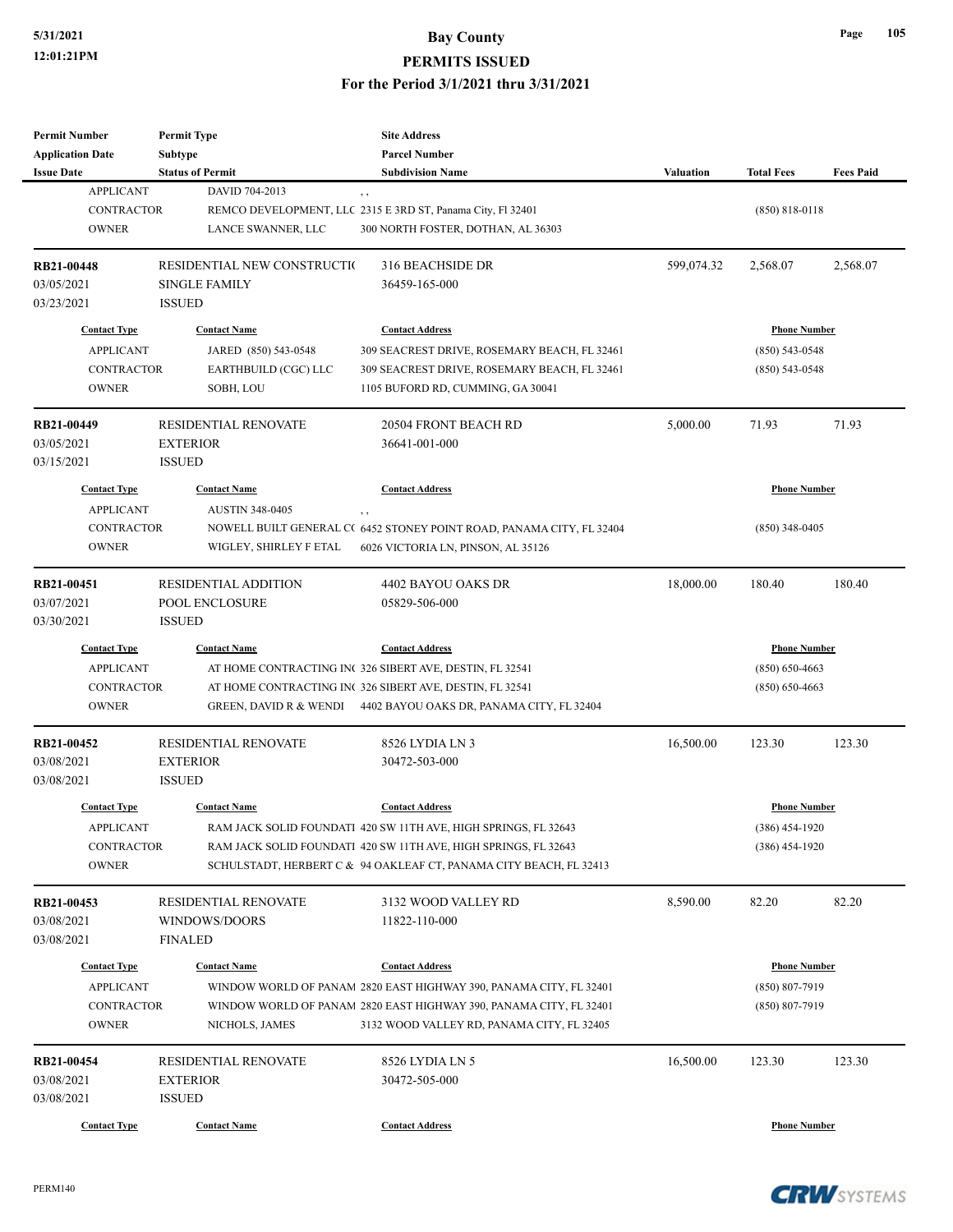| <b>Permit Number</b>    | <b>Permit Type</b>          | <b>Site Address</b>                                                             |                  |                     |                  |
|-------------------------|-----------------------------|---------------------------------------------------------------------------------|------------------|---------------------|------------------|
| <b>Application Date</b> | <b>Subtype</b>              | <b>Parcel Number</b>                                                            |                  |                     |                  |
| <b>Issue Date</b>       | <b>Status of Permit</b>     | <b>Subdivision Name</b>                                                         | <b>Valuation</b> | <b>Total Fees</b>   | <b>Fees Paid</b> |
| <b>APPLICANT</b>        |                             | RAM JACK SOLID FOUNDATI 420 SW 11TH AVE, HIGH SPRINGS, FL 32643                 |                  | $(386)$ 454-1920    |                  |
| <b>CONTRACTOR</b>       |                             | RAM JACK SOLID FOUNDATI 420 SW 11TH AVE, HIGH SPRINGS, FL 32643                 |                  | $(386)$ 454-1920    |                  |
| <b>OWNER</b>            |                             | PHILLIPS, SAMUEL & SANDR 124 BALA DR, SOMERS POINT, NJ 08244                    |                  |                     |                  |
|                         |                             |                                                                                 |                  |                     |                  |
| RB21-00455              | <b>RESIDENTIAL BLDG</b>     | 1226 COLLEGE WOOD DR                                                            | 8,538.00         | 130.00              | 130.00           |
| 03/08/2021              | STORAGE/UTILITY             | 11342-207-000                                                                   |                  |                     |                  |
| 03/09/2021              | <b>FINALED</b>              |                                                                                 |                  |                     |                  |
| <b>Contact Type</b>     | <b>Contact Name</b>         | <b>Contact Address</b>                                                          |                  | <b>Phone Number</b> |                  |
| <b>APPLICANT</b>        |                             | BESTWAY PORTABLE BUILDI 2919 N HWY 231, Panama City, FL 32405                   |                  | (850) 747-8974      |                  |
| <b>CONTRACTOR</b>       |                             | BESTWAY PORTABLE BUILDI 2919 N HWY 231, Panama City, FL 32405                   |                  | (850) 747-8974      |                  |
| <b>OWNER</b>            | WALSINGHAM, VIRGINIA        | LORI SMITH, TRUSTEE OF, LYNN HAVEN, FL 32444                                    |                  |                     |                  |
|                         |                             |                                                                                 |                  |                     |                  |
| RB21-00456              | <b>RESIDENTIAL RENOVATE</b> | 5717 THOMAS DR A110                                                             | 30,000.00        | 185.72              | 185.72           |
| 03/08/2021              | <b>INTERIOR</b>             | 31431-128-000                                                                   |                  |                     |                  |
| 03/08/2021              | <b>ISSUED</b>               |                                                                                 |                  |                     |                  |
| <b>Contact Type</b>     | <b>Contact Name</b>         | <b>Contact Address</b>                                                          |                  | <b>Phone Number</b> |                  |
| <b>APPLICANT</b>        | Bill 549-8225               | $, \, ,$                                                                        |                  |                     |                  |
| <b>CONTRACTOR</b>       | <b>OWNER/BUILDER</b>        | $, \, , \,$                                                                     |                  |                     |                  |
| <b>OWNER</b>            |                             | WETZEL, MONICA SUE & WII 5717 THOMAS DR UNIT A-110, PANAMA CITY BEACH, FL 32408 |                  |                     |                  |
|                         |                             |                                                                                 |                  |                     |                  |
| RB21-00457              | <b>DEMOLITION</b>           | 20506 VERONA ST                                                                 | 0.00             | 133.58              | 133.58           |
| 03/08/2021              | <b>RESIDENTIAL</b>          | 35293-070-000                                                                   |                  |                     |                  |
| 03/08/2021              | <b>ISSUED</b>               |                                                                                 |                  |                     |                  |
| <b>Contact Type</b>     | <b>Contact Name</b>         | <b>Contact Address</b>                                                          |                  | <b>Phone Number</b> |                  |
| <b>APPLICANT</b>        |                             | ANTHONY'S OUTDOOR SERV 7000 HWY 77, SOUTHPORT, FL 32409                         |                  |                     | $(850)$ 264-1145 |
| <b>CONTRACTOR</b>       |                             | ANTHONY'S OUTDOOR SERV 7000 HWY 77, SOUTHPORT, FL 32409                         |                  | $(850)$ 264-1145    |                  |
| <b>OWNER</b>            | LIFORD, LENVILLE            | 112 HOMBRE CIR, PANAMA CITY BEACH, FL 32407                                     |                  |                     |                  |
|                         |                             |                                                                                 |                  |                     | 70.00            |
| RB21-00458              | <b>RESIDENTIAL RENOVATE</b> | 1743 OAKCREST DR                                                                | 6,840.00         | 70.00               |                  |
| 03/08/2021              | WINDOWS/DOORS               | 26471-100-034                                                                   |                  |                     |                  |
| 03/08/2021              | <b>ISSUED</b>               |                                                                                 |                  |                     |                  |
| <b>Contact Type</b>     | <b>Contact Name</b>         | <b>Contact Address</b>                                                          |                  | <b>Phone Number</b> |                  |
| <b>APPLICANT</b>        | <b>LOWES HOME CENTER</b>    | 4948 TELLSON PL, ORLANDO, FL 32812                                              |                  | $(850)$ 913-1600    |                  |
| CONTRACTOR              | <b>LOWES HOME CENTER</b>    | 4948 TELLSON PL, ORLANDO, FL 32812                                              |                  | $(850)$ 913-1600    |                  |
| <b>OWNER</b>            | LAVERY, ROBERT M            | 1743 OAKCREST DR, SOUTHPORT, FL 32409                                           |                  |                     |                  |
| RB21-00459              | RESIDENTIAL BLDG            | 22109 BATAAN AVE                                                                | 7,919.00         | 125.00              | 125.00           |
| 03/08/2021              | STORAGE/UTILITY             | 35971-000-000                                                                   |                  |                     |                  |
| 03/10/2021              | <b>FINALED</b>              |                                                                                 |                  |                     |                  |
|                         |                             |                                                                                 |                  |                     |                  |
| <b>Contact Type</b>     | <b>Contact Name</b>         | <b>Contact Address</b>                                                          |                  | <b>Phone Number</b> |                  |
| <b>APPLICANT</b>        |                             | BESTWAY PORTABLE BUILDI 2919 N HWY 231, Panama City, FL 32405                   |                  | $(850)$ 747-8974    |                  |
| <b>CONTRACTOR</b>       |                             | BESTWAY PORTABLE BUILDI 2919 N HWY 231, Panama City, FL 32405                   |                  | $(850)$ 747-8974    |                  |
| <b>OWNER</b>            | CROOK, KEELYN ETAL          | PO BOX 991, VILLA RICA, GA 30180                                                |                  |                     |                  |
| RB21-00460              | RESIDENTIAL NEW CONSTRUCTIO | 5612 SOUTH LAGOON DR                                                            | 502,165.00       | 2,358.97            | 2,358.97         |
| 03/08/2021              | SINGLE FAMILY               | 32090-000-000                                                                   |                  |                     |                  |
| 03/16/2021              | <b>ISSUED</b>               |                                                                                 |                  |                     |                  |
|                         |                             |                                                                                 |                  |                     |                  |
| <b>Contact Type</b>     | <b>Contact Name</b>         | <b>Contact Address</b>                                                          |                  | <b>Phone Number</b> |                  |



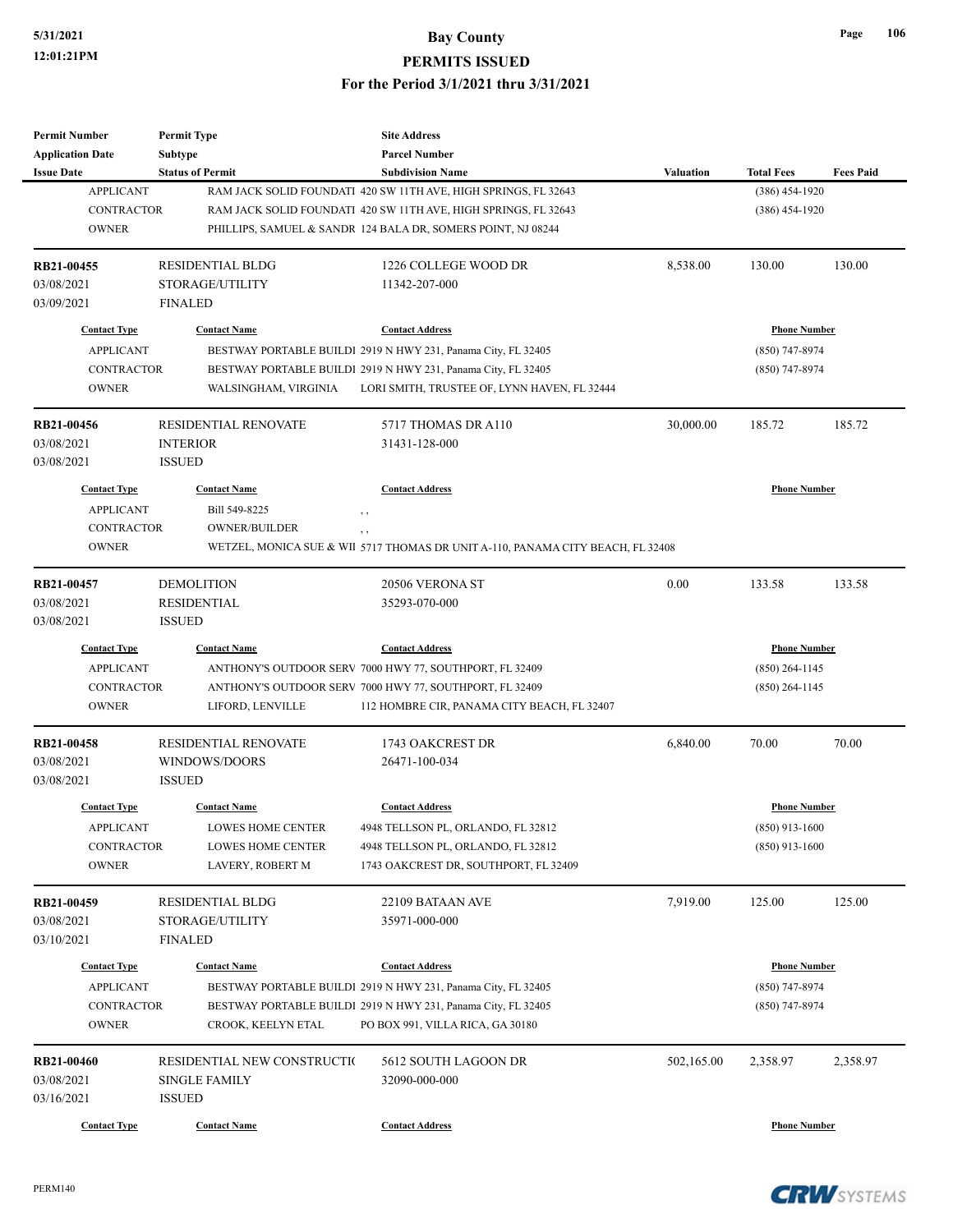**Permit Number**

**Permit Type**

# **5/31/2021 Bay County**

#### **PERMITS ISSUED For the Period 3/1/2021 thru 3/31/2021**

**Site Address**

| <b>Application Date</b> | <b>Subtype</b>               | <b>Parcel Number</b>                                                            |              |                     |                  |
|-------------------------|------------------------------|---------------------------------------------------------------------------------|--------------|---------------------|------------------|
| <b>Issue Date</b>       | <b>Status of Permit</b>      | <b>Subdivision Name</b>                                                         | Valuation    | <b>Total Fees</b>   | <b>Fees Paid</b> |
| <b>APPLICANT</b>        | RYAN 258-2512                | , ,                                                                             |              |                     |                  |
| <b>CONTRACTOR</b>       |                              | HERITAGE BUILDERS INC (C 107 AMAR PL, STE 103, PANAMA CITY BEACH, FL 32413-5014 |              | $(850)$ 230-8277    |                  |
| <b>OWNER</b>            | MC KEON, BRIAN & LISA        | 21518 FRONT BEACH RD, PANAMA CITY BEACH, FL 32413                               |              |                     |                  |
| RB21-00461              | RESIDENTIAL NEW CONSTRUCTIO  | 6326 GRASSY POINT RD                                                            | 1,028,786.46 | 2,837.20            | 2,837.20         |
| 03/08/2021              | <b>SINGLE FAMILY</b>         | 08812-000-000                                                                   |              |                     |                  |
| 03/26/2021              | <b>ISSUED</b>                |                                                                                 |              |                     |                  |
| <b>Contact Type</b>     | <b>Contact Name</b>          | <b>Contact Address</b>                                                          |              | <b>Phone Number</b> |                  |
| <b>APPLICANT</b>        |                              | PAUL SIMS CONSTRUCTION   1809 SAINT ANDREW BLVD, PANAMA CITY, FL 32405          |              | (850) 763-0389      |                  |
| <b>CONTRACTOR</b>       |                              | PAUL SIMS CONSTRUCTION 1 1809 SAINT ANDREW BLVD, PANAMA CITY, FL 32405          |              | (850) 763-0389      |                  |
| <b>OWNER</b>            | SIMS, STEPHEN PAUL           | 1419 W 27TH ST, PANAMA CITY, FL 32405                                           |              |                     |                  |
| RB21-00462              | RESIDENTIAL NEW CONSTRUCTIO  | 4306 BYLSMA                                                                     | 257,533.38   | 2,291.70            | 2,291.70         |
| 03/08/2021              | <b>SINGLE FAMILY</b>         | 05913-100-004                                                                   |              |                     |                  |
| 03/17/2021              | <b>ISSUED</b>                |                                                                                 |              |                     |                  |
| <b>Contact Type</b>     | <b>Contact Name</b>          | <b>Contact Address</b>                                                          |              | <b>Phone Number</b> |                  |
| <b>APPLICANT</b>        |                              | PAUL SIMS CONSTRUCTION 1809 SAINT ANDREW BLVD, PANAMA CITY, FL 32405            |              | (850) 763-0389      |                  |
| <b>CONTRACTOR</b>       |                              | PAUL SIMS CONSTRUCTION   1809 SAINT ANDREW BLVD, PANAMA CITY, FL 32405          |              | (850) 763-0389      |                  |
| <b>OWNER</b>            |                              | PAUL SIMS CONSTRUCTION 1 1419 W 27TH ST, PANAMA CITY, FL 32405                  |              |                     |                  |
| RB21-00463              | RESIDENTIAL NEW CONSTRUCTIO  | 4304 BYLSMA                                                                     | 257,533.38   | 2,291.70            | 2,291.70         |
| 03/08/2021              | <b>SINGLE FAMILY</b>         | 05913-100-003                                                                   |              |                     |                  |
| 03/17/2021              | <b>ISSUED</b>                |                                                                                 |              |                     |                  |
| <b>Contact Type</b>     | <b>Contact Name</b>          | <b>Contact Address</b>                                                          |              | <b>Phone Number</b> |                  |
| <b>APPLICANT</b>        |                              | PAUL SIMS CONSTRUCTION 1809 SAINT ANDREW BLVD, PANAMA CITY, FL 32405            |              | $(850)$ 763-0389    |                  |
| <b>CONTRACTOR</b>       |                              | PAUL SIMS CONSTRUCTION   1809 SAINT ANDREW BLVD, PANAMA CITY, FL 32405          |              | (850) 763-0389      |                  |
| <b>OWNER</b>            |                              | PAUL SIMS CONSTRUCTION 1419 W 27TH STREET, PANAMA CITY, FL 32405                |              |                     |                  |
| <b>RB21-00464</b>       | RESIDENTIAL NEW CONSTRUCTION | 4417 BYLSMA                                                                     | 360,522.24   | 2,608.43            | 2,608.43         |
| 03/08/2021              | <b>SINGLE FAMILY</b>         | 05913-100-109                                                                   |              |                     |                  |
| 03/17/2021              | <b>ISSUED</b>                |                                                                                 |              |                     |                  |
| <b>Contact Type</b>     | <b>Contact Name</b>          | <b>Contact Address</b>                                                          |              | <b>Phone Number</b> |                  |
| <b>APPLICANT</b>        |                              | PAUL SIMS CONSTRUCTION   1809 SAINT ANDREW BLVD, PANAMA CITY, FL 32405          |              | $(850)$ 763-0389    |                  |
| CONTRACTOR              |                              | PAUL SIMS CONSTRUCTION   1809 SAINT ANDREW BLVD, PANAMA CITY, FL 32405          |              | (850) 763-0389      |                  |
| <b>OWNER</b>            |                              | PAUL SIMS CONSTRUCTION 1 1419 W 27TH ST, PANAMA CITY, FL 32405                  |              |                     |                  |
| RB21-00465              | RESIDENTIAL NEW CONSTRUCTIO  | 403 FOXTAIL WAY                                                                 | 427,875.24   | 2,131.42            | 2,131.42         |
| 03/08/2021              | <b>SINGLE FAMILY</b>         | 34030-400-060                                                                   |              |                     |                  |
| 03/11/2021              | <b>ISSUED</b>                |                                                                                 |              |                     |                  |
| <b>Contact Type</b>     | <b>Contact Name</b>          | <b>Contact Address</b>                                                          |              | <b>Phone Number</b> |                  |
| <b>APPLICANT</b>        |                              | SAMUEL TAYLOR HOMES, LI 833 N WALTON N WALTON, INLET BEACH, FL 32461            |              | $(850)$ 774-2005    |                  |
| <b>CONTRACTOR</b>       |                              | SAMUEL TAYLOR HOMES, LI 833 N WALTON N WALTON, INLET BEACH, FL 32461            |              | $(850)$ 774-2005    |                  |
| <b>OWNER</b>            |                              | NWFL LAND HOLDINGS LLC 400 S ARNOLD RD, PANAMA CITY BEACH, FL 32413             |              |                     |                  |
| RB21-00466              | RESIDENTIAL NEW CONSTRUCTIO  | 7213 ELLIE B DR                                                                 | 372,523.32   | 2,819.18            | 2,819.18         |
| 03/08/2021              | <b>SINGLE FAMILY</b>         | 05658-400-435                                                                   |              |                     |                  |
| 03/15/2021              | <b>ISSUED</b>                |                                                                                 |              |                     |                  |
| <b>Contact Type</b>     | <b>Contact Name</b>          | <b>Contact Address</b>                                                          |              | <b>Phone Number</b> |                  |
|                         |                              |                                                                                 |              |                     |                  |



**Page 107**

PERM140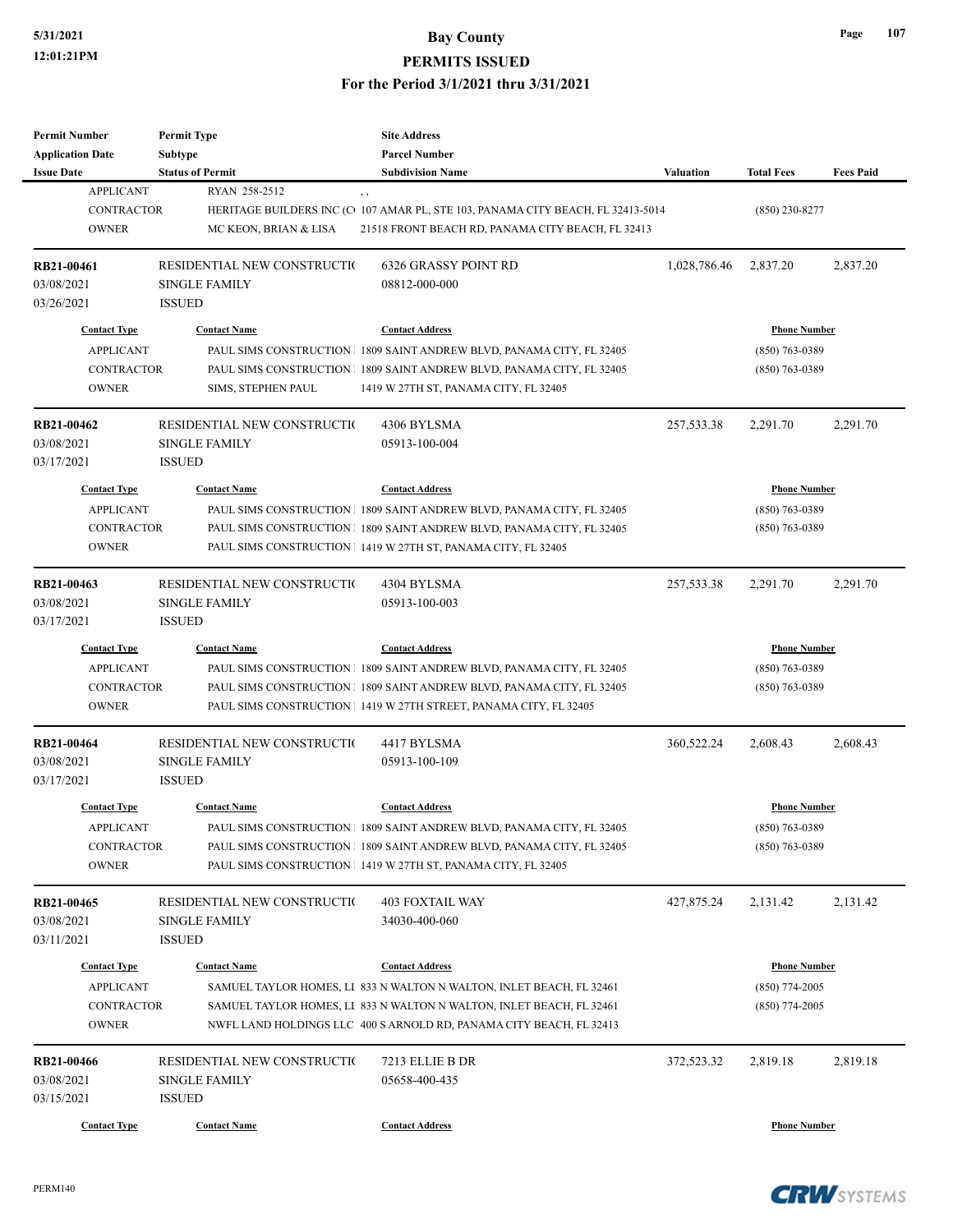| <b>Permit Number</b>    | <b>Permit Type</b>          | <b>Site Address</b>                                                        |                  |                     |                  |
|-------------------------|-----------------------------|----------------------------------------------------------------------------|------------------|---------------------|------------------|
| <b>Application Date</b> | Subtype                     | <b>Parcel Number</b>                                                       |                  |                     |                  |
| <b>Issue Date</b>       | <b>Status of Permit</b>     | <b>Subdivision Name</b>                                                    | <b>Valuation</b> | <b>Total Fees</b>   | <b>Fees Paid</b> |
| <b>APPLICANT</b>        |                             | D. R. HORTON, INC - LOWERY 17745 ASHLEY DRIVE, PANAMA CITY BEACH, FL 32413 |                  | $(850) 660 - 1701$  |                  |
| <b>CONTRACTOR</b>       |                             | D. R. HORTON, INC - LOWERY 17745 ASHLEY DRIVE, PANAMA CITY BEACH, FL 32413 |                  | $(850) 660 - 1701$  |                  |
| <b>OWNER</b>            | D.R. HORTON, INC.           | 25366 PROFIT DR, DAPHNE, AL 36526                                          |                  |                     |                  |
| RB21-00467              | <b>DEMOLITION</b>           | 20508 VERONA ST                                                            | 0.00             | 133.58              | 133.58           |
| 03/08/2021              | <b>RESIDENTIAL</b>          | 35293-069-000                                                              |                  |                     |                  |
| 03/08/2021              | <b>ISSUED</b>               |                                                                            |                  |                     |                  |
| <b>Contact Type</b>     | <b>Contact Name</b>         | <b>Contact Address</b>                                                     |                  | <b>Phone Number</b> |                  |
| <b>APPLICANT</b>        |                             | ANTHONY'S OUTDOOR SERV 7000 HWY 77, SOUTHPORT, FL 32409                    |                  | $(850)$ 264-1145    |                  |
| <b>CONTRACTOR</b>       |                             | ANTHONY'S OUTDOOR SERV 7000 HWY 77, SOUTHPORT, FL 32409                    |                  | $(850)$ 264-1145    |                  |
| <b>OWNER</b>            | LIFORD, LENVILLE            | 112 HOMBRE CIR, PANAMA CITY BEACH, FL 32407                                |                  |                     |                  |
| <b>RB21-00468</b>       | RESIDENTIAL NEW CONSTRUCTIO | 5260 WARREN DR                                                             | 281,168.16       | 2,462.15            | 2,462.15         |
| 03/08/2021              | <b>SINGLE FAMILY</b>        | 05860-700-490                                                              |                  |                     |                  |
| 03/16/2021              | <b>ISSUED</b>               |                                                                            |                  |                     |                  |
| <b>Contact Type</b>     | <b>Contact Name</b>         | <b>Contact Address</b>                                                     |                  | <b>Phone Number</b> |                  |
| <b>APPLICANT</b>        |                             | D. R. HORTON, INC - LOWERY 17745 ASHLEY DRIVE, PANAMA CITY BEACH, FL 32413 |                  | $(850) 660 - 1701$  |                  |
| <b>CONTRACTOR</b>       |                             | D. R. HORTON, INC - LOWERY 17745 ASHLEY DRIVE, PANAMA CITY BEACH, FL 32413 |                  | $(850) 660 - 1701$  |                  |
| <b>OWNER</b>            |                             | WORESTAR (USA) REAL EST 2221 E LAMAR BLVD STE 790, ARLINGTON, TX 76006     |                  |                     |                  |
|                         |                             |                                                                            |                  |                     |                  |
| RB21-00469              | <b>DEMOLITION</b>           | 20508 VERONA ST                                                            | 0.00             | 133.58              | 133.58           |
| 03/08/2021              | <b>RESIDENTIAL</b>          | 35293-069-000                                                              |                  |                     |                  |
| 03/08/2021              | <b>ISSUED</b>               |                                                                            |                  |                     |                  |
| <b>Contact Type</b>     | <b>Contact Name</b>         | <b>Contact Address</b>                                                     |                  | <b>Phone Number</b> |                  |
| <b>APPLICANT</b>        |                             | ANTHONY'S OUTDOOR SERV 7000 HWY 77, SOUTHPORT, FL 32409                    |                  | $(850)$ 264-1145    |                  |
| <b>CONTRACTOR</b>       |                             | ANTHONY'S OUTDOOR SERV 7000 HWY 77, SOUTHPORT, FL 32409                    |                  | $(850)$ 264-1145    |                  |
| <b>OWNER</b>            | LIFORD, LENVILLE            | 112 HOMBRE CIR, PANAMA CITY BEACH, FL 32407                                |                  |                     |                  |
| <b>RB21-00470</b>       | RESIDENTIAL NEW CONSTRUCTIO | 5250 WARREN DR                                                             | 286,433.94       | 2,477.95            | 2,477.95         |
| 03/08/2021              | <b>SINGLE FAMILY</b>        | 05860-700-480                                                              |                  |                     |                  |
| 03/16/2021              | <b>ISSUED</b>               |                                                                            |                  |                     |                  |
| <b>Contact Type</b>     | <b>Contact Name</b>         | <b>Contact Address</b>                                                     |                  | <b>Phone Number</b> |                  |
| APPLICANT               |                             | D. R. HORTON, INC - LOWERY 17745 ASHLEY DRIVE, PANAMA CITY BEACH, FL 32413 |                  | $(850) 660 - 1701$  |                  |
| CONTRACTOR              |                             | D. R. HORTON, INC - LOWERY 17745 ASHLEY DRIVE, PANAMA CITY BEACH, FL 32413 |                  | $(850)$ 660-1701    |                  |
| <b>OWNER</b>            |                             | FORESTAR (USA) REAL EST (2221 E LAMAR BLVD STE 790, ARLINGTON, TX 76006    |                  |                     |                  |
| RB21-00471              | RESIDENTIAL NEW CONSTRUCTIO | 5270 WARREN DR                                                             | 342,030.78       | 2,654.89            | 2,654.89         |
| 03/08/2021              | <b>SINGLE FAMILY</b>        | 05860-700-500                                                              |                  |                     |                  |
| 03/16/2021              | <b>ISSUED</b>               |                                                                            |                  |                     |                  |
| <b>Contact Type</b>     | <b>Contact Name</b>         | <b>Contact Address</b>                                                     |                  | <b>Phone Number</b> |                  |
|                         |                             |                                                                            |                  |                     |                  |
| <b>APPLICANT</b>        |                             | D. R. HORTON, INC - LOWERY 17745 ASHLEY DRIVE, PANAMA CITY BEACH, FL 32413 |                  | $(850) 660 - 1701$  |                  |
| <b>CONTRACTOR</b>       |                             | D. R. HORTON, INC - LOWERY 17745 ASHLEY DRIVE, PANAMA CITY BEACH, FL 32413 |                  | $(850) 660 - 1701$  |                  |
| <b>OWNER</b>            |                             | FORESTAR (USA) REAL EST (2221 E LAMAR BLVD STE 790, ARLINGTON, TX 76006    |                  |                     |                  |
| RB21-00472              | RESIDENTIAL NEW CONSTRUCTIO | 5280 WARREN DR                                                             | 363,951.12       | 2,721.23            | 2,721.23         |
| 03/08/2021              | <b>SINGLE FAMILY</b>        | 05860-700-510                                                              |                  |                     |                  |
| 03/16/2021              | <b>ISSUED</b>               |                                                                            |                  |                     |                  |
|                         |                             |                                                                            |                  |                     |                  |
| <b>Contact Type</b>     | <b>Contact Name</b>         | <b>Contact Address</b>                                                     |                  | <b>Phone Number</b> |                  |

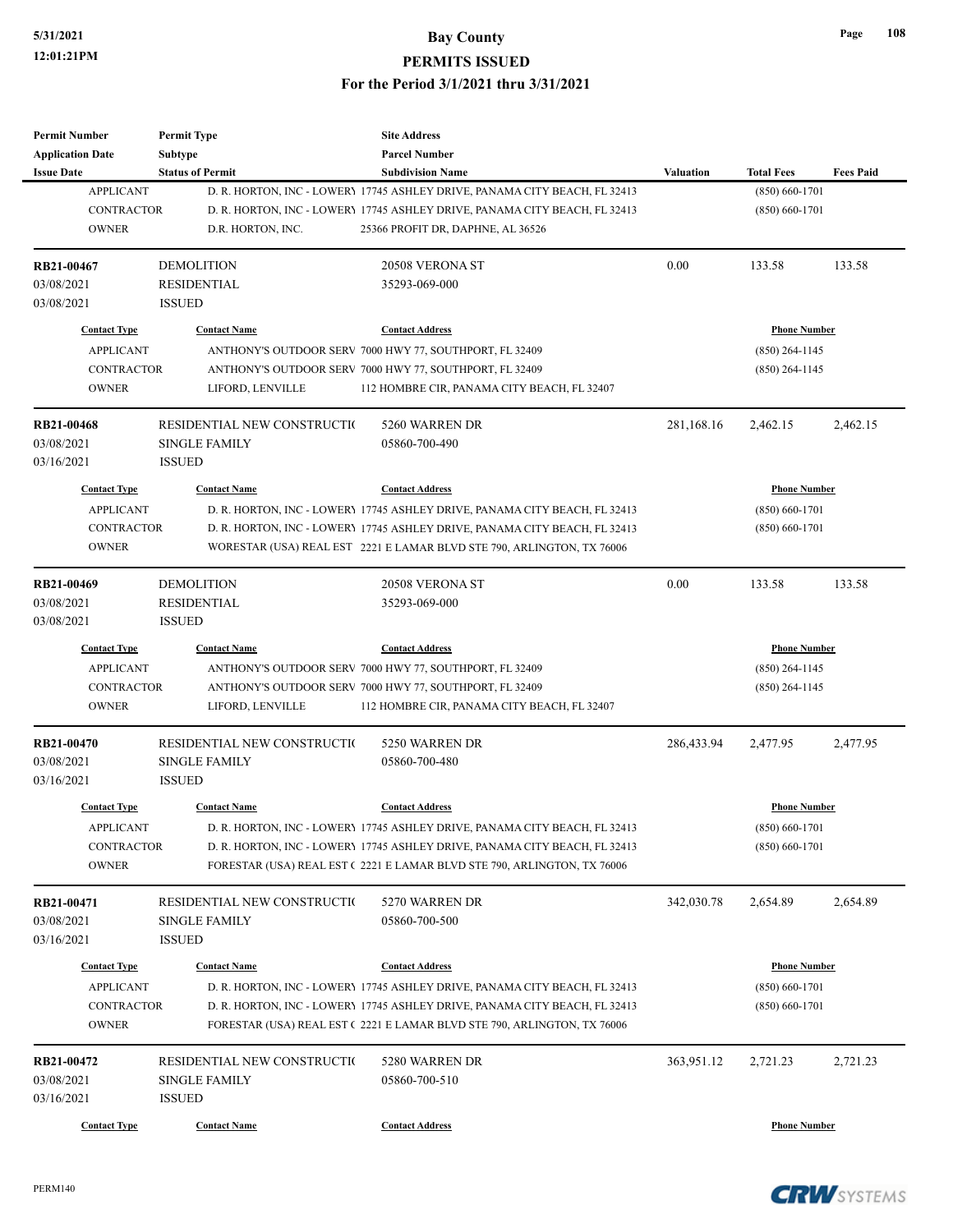| <b>Permit Number</b>    | <b>Permit Type</b>          | <b>Site Address</b>                                                                                                                             |                  |                     |                  |
|-------------------------|-----------------------------|-------------------------------------------------------------------------------------------------------------------------------------------------|------------------|---------------------|------------------|
| <b>Application Date</b> | <b>Subtype</b>              | <b>Parcel Number</b>                                                                                                                            |                  |                     |                  |
| <b>Issue Date</b>       | <b>Status of Permit</b>     | <b>Subdivision Name</b>                                                                                                                         | <b>Valuation</b> | <b>Total Fees</b>   | <b>Fees Paid</b> |
| <b>APPLICANT</b>        |                             | D. R. HORTON, INC - LOWERY 17745 ASHLEY DRIVE, PANAMA CITY BEACH, FL 32413                                                                      |                  | $(850) 660 - 1701$  |                  |
| <b>CONTRACTOR</b>       |                             | D. R. HORTON, INC - LOWERY 17745 ASHLEY DRIVE, PANAMA CITY BEACH, FL 32413                                                                      |                  | $(850) 660 - 1701$  |                  |
| <b>OWNER</b>            |                             | FORESTAR (USA) REAL EST (2221 E LAMAR BLVD STE 790, ARLINGTON, TX 76006                                                                         |                  |                     |                  |
| RB21-00473              | RESIDENTIAL NEW CONSTRUCTIO | 5290 WARREN DR                                                                                                                                  | 281,168.16       | 2,462.15            | 2,462.15         |
| 03/08/2021              | <b>SINGLE FAMILY</b>        | 05860-700-520                                                                                                                                   |                  |                     |                  |
| 03/16/2021              | <b>ISSUED</b>               |                                                                                                                                                 |                  |                     |                  |
| <b>Contact Type</b>     | <b>Contact Name</b>         | <b>Contact Address</b>                                                                                                                          |                  | <b>Phone Number</b> |                  |
| <b>APPLICANT</b>        |                             | D. R. HORTON, INC - LOWERY 17745 ASHLEY DRIVE, PANAMA CITY BEACH, FL 32413                                                                      |                  | $(850) 660 - 1701$  |                  |
| <b>CONTRACTOR</b>       |                             | D. R. HORTON, INC - LOWERY 17745 ASHLEY DRIVE, PANAMA CITY BEACH, FL 32413                                                                      |                  | $(850) 660 - 1701$  |                  |
| <b>OWNER</b>            |                             | FORESTAR (USA) REAL EST (2221 E LAMAR BLVD STE 790, ARLINGTON, TX 76006                                                                         |                  |                     |                  |
| RB21-00474              | RESIDENTIAL NEW CONSTRUCTIO | 5300 WARREN DR                                                                                                                                  | 266,840.34       | 2,414.76            | 2,414.76         |
| 03/08/2021              | <b>SINGLE FAMILY</b>        | 05860-700-530                                                                                                                                   |                  |                     |                  |
| 03/16/2021              | <b>ISSUED</b>               |                                                                                                                                                 |                  |                     |                  |
| <b>Contact Type</b>     | <b>Contact Name</b>         | <b>Contact Address</b>                                                                                                                          |                  | <b>Phone Number</b> |                  |
| <b>APPLICANT</b>        |                             | D. R. HORTON, INC - LOWERY 17745 ASHLEY DRIVE, PANAMA CITY BEACH, FL 32413                                                                      |                  | $(850) 660 - 1701$  |                  |
| <b>CONTRACTOR</b>       |                             | D. R. HORTON, INC - LOWERY 17745 ASHLEY DRIVE, PANAMA CITY BEACH, FL 32413                                                                      |                  | $(850) 660 - 1701$  |                  |
| <b>OWNER</b>            |                             | FORESTAR (USA) REAL EST (2221 E LAMAR BLVD STE 790, ARLINGTON, TX 76006                                                                         |                  |                     |                  |
|                         |                             |                                                                                                                                                 |                  |                     |                  |
| RB21-00475              | <b>RESIDENTIAL ADDITION</b> | 4708 GRANT'S MILL DR                                                                                                                            | 8,300.00         | 133.58              | 133.58           |
| 03/08/2021              | <b>SCREEN ROOM</b>          | 11352-542-000                                                                                                                                   |                  |                     |                  |
| 03/22/2021              | <b>FINALED</b>              |                                                                                                                                                 |                  |                     |                  |
| <b>Contact Type</b>     | <b>Contact Name</b>         | <b>Contact Address</b>                                                                                                                          |                  | <b>Phone Number</b> |                  |
| <b>APPLICANT</b>        |                             | SPECIALTY INSTALLERS INC 526 BOCAGE RD, CANTONMENT, FL 32533                                                                                    |                  | (850) 449-7519      |                  |
| <b>CONTRACTOR</b>       |                             | SPECIALTY INSTALLERS INC 526 BOCAGE RD, CANTONMENT, FL 32533                                                                                    |                  | (850) 449-7519      |                  |
| <b>OWNER</b>            |                             | CROUCH, CALEB A & NICOLI 4708 GRANT'S MILL DR, LYNN HAVEN, FL 32444                                                                             |                  |                     |                  |
| RB21-00479              | <b>RESIDENTIAL RENOVATE</b> | 449 MARLIN DR                                                                                                                                   | 1,700.00         | 71.93               | 71.93            |
| 03/09/2021              | <b>EXTERIOR</b>             | 31446-080-000                                                                                                                                   |                  |                     |                  |
| 03/09/2021              | <b>ISSUED</b>               |                                                                                                                                                 |                  |                     |                  |
| <b>Contact Type</b>     | <b>Contact Name</b>         | <b>Contact Address</b>                                                                                                                          |                  | <b>Phone Number</b> |                  |
| <b>APPLICANT</b>        |                             | RKS CONSTRUCTION & DESI 1545 ST MARKS POND BLVD, ST AUGUSTINE, FL 32095                                                                         |                  | (904) 827-0327      |                  |
| <b>CONTRACTOR</b>       |                             | RKS CONSTRUCTION & DESI 1545 ST MARKS POND BLVD, ST AUGUSTINE, FL 32095                                                                         |                  | (904) 827-0327      |                  |
| <b>OWNER</b>            |                             | SCARRELLA, KEVIN & RACH 1280 NURSERY HILL COURT, ARDEN HILLS, MN 55112                                                                          |                  |                     |                  |
| RB21-00480              | RESIDENTIAL NEW CONSTRUCTIO | 7905 NORTH LAGOON DR                                                                                                                            | 14,946.00        | 164.75              | 164.75           |
| 03/09/2021              | POLE BARN - OPEN            | 30166-036-000                                                                                                                                   |                  |                     |                  |
| 03/15/2021              | FINALED                     |                                                                                                                                                 |                  |                     |                  |
| <b>Contact Type</b>     | <b>Contact Name</b>         | <b>Contact Address</b>                                                                                                                          |                  | <b>Phone Number</b> |                  |
| <b>APPLICANT</b>        | TYLER 527-5673              |                                                                                                                                                 |                  |                     |                  |
| <b>CONTRACTOR</b>       | , ,                         |                                                                                                                                                 |                  |                     |                  |
| <b>OWNER</b>            |                             | TOOL TIME BUILDING & ROC 7211 BAYCREST RD, Panama City, Fl 32409<br>ROSE, KEVIN C & FRANCES / 7905 NORTH LAGOON DR, PANAMA CITY BEACH, FL 32408 |                  | $(850)$ 763-0065    |                  |
|                         |                             |                                                                                                                                                 |                  |                     |                  |
| RB21-00486              | RESIDENTIAL NEW CONSTRUCTIO | <b>6702 HARBOUR BLVD</b>                                                                                                                        | 300,000.00       | 1,785.61            | 1,785.61         |
| 03/09/2021              | SINGLE FAMILY               | 27338-009-000                                                                                                                                   |                  |                     |                  |
| 03/29/2021              | <b>ISSUED</b>               |                                                                                                                                                 |                  |                     |                  |
| <b>Contact Type</b>     | <b>Contact Name</b>         | <b>Contact Address</b>                                                                                                                          |                  | <b>Phone Number</b> |                  |

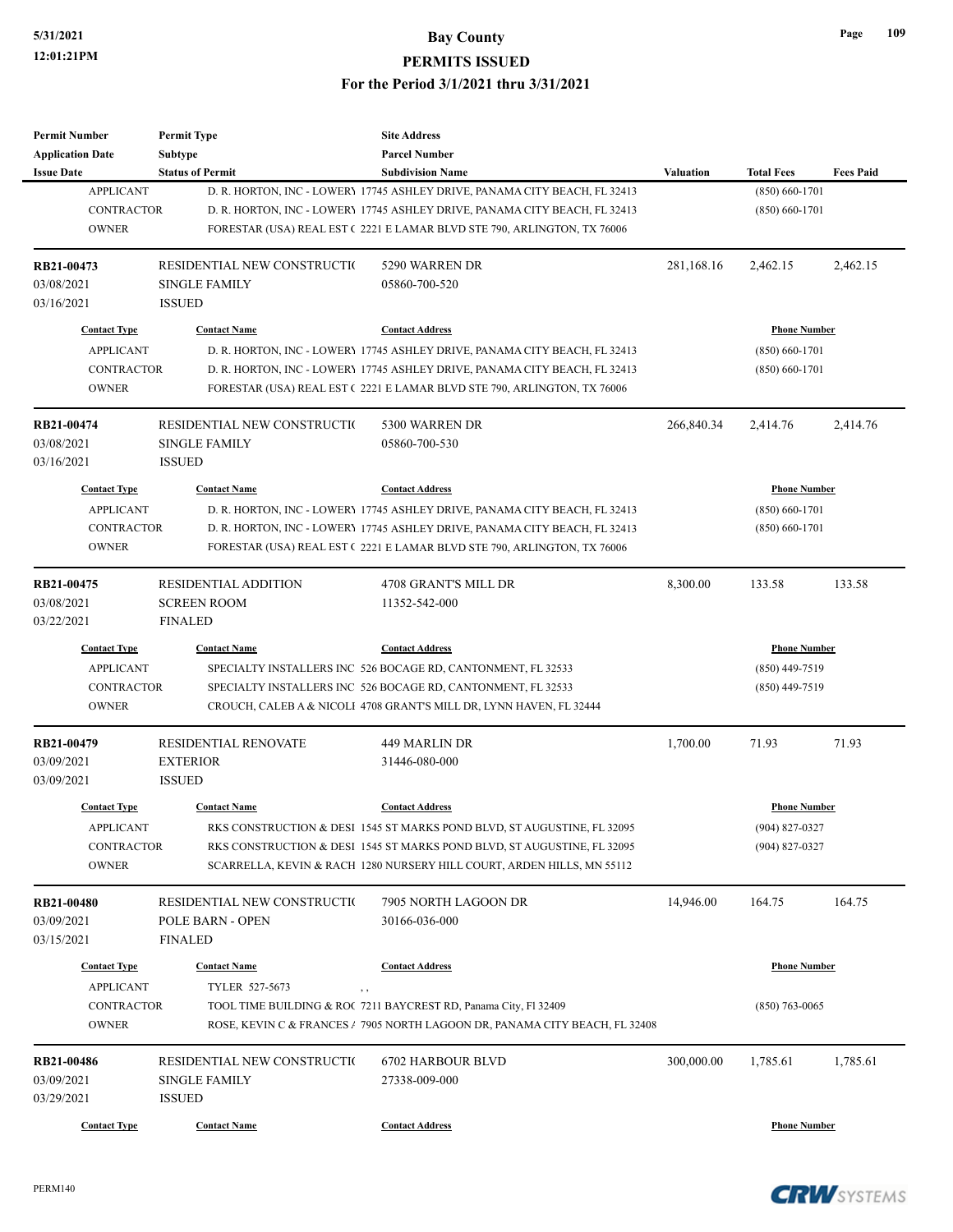| <b>Permit Number</b>    | <b>Permit Type</b>          | <b>Site Address</b>                                                     |                  |                     |                  |
|-------------------------|-----------------------------|-------------------------------------------------------------------------|------------------|---------------------|------------------|
| <b>Application Date</b> | <b>Subtype</b>              | <b>Parcel Number</b>                                                    |                  |                     |                  |
| <b>Issue Date</b>       | <b>Status of Permit</b>     | <b>Subdivision Name</b>                                                 | <b>Valuation</b> | <b>Total Fees</b>   | <b>Fees Paid</b> |
| <b>APPLICANT</b>        |                             | RAKESTRAW COASTAL CON: 6905 SUNRISE DRIVE, PANAMA CITY BEACH, FL 32407  |                  | $(850) 634 - 2668$  |                  |
| <b>CONTRACTOR</b>       |                             | RAKESTRAW COASTAL CON: 6905 SUNRISE DRIVE, PANAMA CITY BEACH, FL 32407  |                  | $(850) 634 - 2668$  |                  |
| <b>OWNER</b>            |                             | ETHERIDGE, MARK A & LINE 235 C STRICKLAND PASTURE RD, JACKSON, GA 30233 |                  |                     |                  |
|                         |                             |                                                                         |                  |                     |                  |
| RB21-00487              | <b>DEMOLITION</b>           | 500 PALM BEACH DR                                                       | 0.00             | 133.58              | 133.58           |
| 03/10/2021              | <b>RESIDENTIAL</b>          | 36432-000-000                                                           |                  |                     |                  |
| 03/10/2021              | <b>ISSUED</b>               |                                                                         |                  |                     |                  |
| <b>Contact Type</b>     | <b>Contact Name</b>         | <b>Contact Address</b>                                                  |                  | <b>Phone Number</b> |                  |
| <b>APPLICANT</b>        |                             | ANTHONY'S OUTDOOR SERV 7000 HWY 77, SOUTHPORT, FL 32409                 |                  | $(850)$ 264-1145    |                  |
| CONTRACTOR              |                             | ANTHONY'S OUTDOOR SERV 7000 HWY 77, SOUTHPORT, FL 32409                 |                  | $(850)$ 264-1145    |                  |
| <b>OWNER</b>            | MC KENZIE, JOHN P &         | MC KENZIE, MARY ANN P, BROOMALL, PA 19008                               |                  | $(610)$ 356-6477    |                  |
|                         |                             |                                                                         |                  |                     |                  |
| <b>RB21-00488</b>       | <b>RESIDENTIAL</b>          | <b>6668 HARBOUR BLVD</b>                                                | 16,550.95        | 170.49              | 170.49           |
| 03/08/2021              | <b>SEAWALL</b>              | 27338-009-150                                                           |                  |                     |                  |
| 03/18/2021              | <b>FINALED</b>              |                                                                         |                  |                     |                  |
| <b>Contact Type</b>     | <b>Contact Name</b>         | <b>Contact Address</b>                                                  |                  | <b>Phone Number</b> |                  |
|                         |                             |                                                                         |                  |                     |                  |
| <b>APPLICANT</b>        | RJ GORMAN MARINE            | 1944 FRANKFORD AVE, Panama City, FL 32405                               |                  | $(850)$ 769-7747    |                  |
| <b>CONTRACTOR</b>       | RJ GORMAN MARINE            | 1944 FRANKFORD AVE, Panama City, FL 32405                               |                  | $(850)$ 769-7747    |                  |
| <b>OWNER</b>            |                             | ROTHWELL, GARY R & DONI 304 AUDREY WAY, KATHLEEN, GA 31047              |                  |                     |                  |
| RB21-00489              | RESIDENTIAL RENOVATE        | 21503 FRONT BEACH RD                                                    | 2,450.00         | 71.93               | 71.93            |
| 03/10/2021              | WINDOWS/DOORS               | 35412-000-000                                                           |                  |                     |                  |
| 03/11/2021              | <b>ISSUED</b>               |                                                                         |                  |                     |                  |
|                         |                             |                                                                         |                  |                     |                  |
| <b>Contact Type</b>     | <b>Contact Name</b>         | <b>Contact Address</b>                                                  |                  | <b>Phone Number</b> |                  |
| <b>APPLICANT</b>        |                             | PAYNE CONSTRUCTION GRO 6506 NORTHWEST 56TH LANE, GAINSVILLE, FL 32653   |                  | $(352) 554-0646$    |                  |
| <b>CONTRACTOR</b>       |                             | PAYNE CONSTRUCTION GRO 6506 NORTHWEST 56TH LANE, GAINSVILLE, FL 32653   |                  | $(352) 554 - 0646$  |                  |
| <b>OWNER</b>            | <b>JONES, R PARKS</b>       | 394 S CEDAR CREEK RD, CORDELE, GA 31015                                 |                  |                     |                  |
|                         |                             | 4009 PAR DR                                                             |                  |                     |                  |
| RB21-00490              | RESIDENTIAL NEW CONSTRUCTIO |                                                                         | 11,000.00        | 143.89              | 143.89           |
| 03/10/2021              | STORAGE/UTILITY             | 07400-737-000                                                           |                  |                     |                  |
| 03/16/2021              | <b>ISSUED</b>               |                                                                         |                  |                     |                  |
| <b>Contact Type</b>     | <b>Contact Name</b>         | <b>Contact Address</b>                                                  |                  | <b>Phone Number</b> |                  |
| <b>APPLICANT</b>        | CHRIS 819-2739              | , ,                                                                     |                  |                     |                  |
| CONTRACTOR              | <b>OWNER/BUILDER</b>        | $, \, ,$                                                                |                  |                     |                  |
| <b>OWNER</b>            |                             | HAMRICK, CHRISTOPHER & 4009 PAR DR, PANAMA CITY, FL 32404               |                  |                     |                  |
|                         |                             |                                                                         |                  |                     |                  |
| RB21-00492              | <b>RESIDENTIAL ADDITION</b> | 3907 KIRKPATRICK RD                                                     | 9,173.00         | 138.71              | 138.71           |
| 03/10/2021              | PATIO COVER                 | 07758-060-000                                                           |                  |                     |                  |
| 03/22/2021              | <b>ISSUED</b>               |                                                                         |                  |                     |                  |
| <b>Contact Type</b>     | <b>Contact Name</b>         | <b>Contact Address</b>                                                  |                  | <b>Phone Number</b> |                  |
| <b>APPLICANT</b>        | CLINT 850-272-0144          | $, \, , \,$                                                             |                  |                     |                  |
| CONTRACTOR              | HATCHER HOMES LLC           | 26357 NW MUSGROVE RD, ALTHA, FL 32421                                   |                  | $(850)$ 272-0144    |                  |
| <b>OWNER</b>            | WARREN, MARGARET            | 3907 KIRKPATRICK RD, PANAMA CITY, FL 32409                              |                  |                     |                  |
|                         |                             |                                                                         |                  |                     |                  |
| RB21-00494              | RESIDENTIAL RENOVATE        | 19110 FRONT BEACH RD                                                    | 0.00             | 71.93               | 71.93            |
| 03/11/2021              | <b>INTERIOR</b>             | 37281-000-000                                                           |                  |                     |                  |
| 03/12/2021              | <b>FINALED</b>              |                                                                         |                  |                     |                  |
| <b>Contact Type</b>     | <b>Contact Name</b>         | <b>Contact Address</b>                                                  |                  | <b>Phone Number</b> |                  |
|                         |                             |                                                                         |                  |                     |                  |

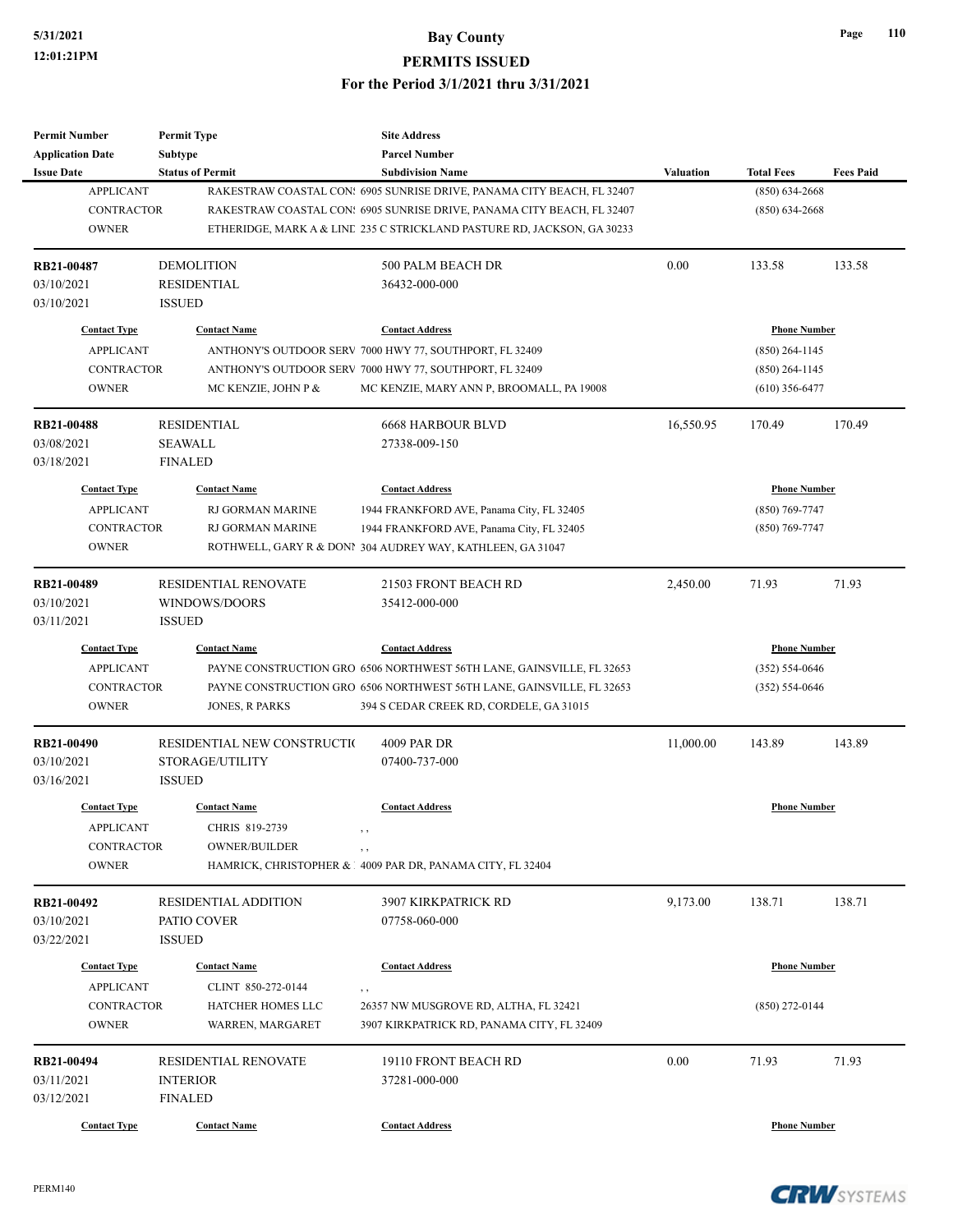### **5/31/2021 Bay County**

#### **PERMITS ISSUED**

**For the Period 3/1/2021 thru 3/31/2021**

| <b>Permit Number</b><br><b>Application Date</b> | <b>Permit Type</b>                        | <b>Site Address</b><br><b>Parcel Number</b>                                  |            |                     |                  |
|-------------------------------------------------|-------------------------------------------|------------------------------------------------------------------------------|------------|---------------------|------------------|
| <b>Issue Date</b>                               | <b>Subtype</b><br><b>Status of Permit</b> | <b>Subdivision Name</b>                                                      | Valuation  | <b>Total Fees</b>   | <b>Fees Paid</b> |
| <b>APPLICANT</b>                                | MARY 314-954-2437                         |                                                                              |            |                     |                  |
| <b>CONTRACTOR</b>                               | <b>OWNER/BUILDER</b>                      | , ,                                                                          |            |                     |                  |
| <b>OWNER</b>                                    | MC CARTHY, PETER                          | , ,<br>7 DEER FIELD RIDGE RD, WILDWOOD, MO 63005                             |            |                     |                  |
|                                                 |                                           |                                                                              |            |                     |                  |
| RB21-00495                                      | RESIDENTIAL NEW CONSTRUCTIO               | 3704 CORNELIA LN                                                             | 9,500.00   | 223.28              | 223.28           |
| 03/11/2021                                      | POLE BARN - OPEN                          | 07811-005-060                                                                |            |                     |                  |
| 03/16/2021                                      | <b>FINALED</b>                            |                                                                              |            |                     |                  |
| <b>Contact Type</b>                             | <b>Contact Name</b>                       | <b>Contact Address</b>                                                       |            | <b>Phone Number</b> |                  |
| <b>APPLICANT</b>                                | JEN 215-4472                              | $, \, , \,$                                                                  |            |                     |                  |
| <b>CONTRACTOR</b>                               |                                           | HORSLEY CONSTRUCTION G 3238 NAUTICAL DR, PANAMA CITY, fl 32409               |            | $(850) 890 - 4888$  |                  |
| <b>OWNER</b>                                    |                                           | JOHNSON, MILLARD DAVID & 3704 CORNELIA LANE, PANAMA CITY, FL 32409           |            |                     |                  |
| RB21-00497                                      | <b>RESIDENTIAL RENOVATE</b>               | 700 COQUINA DR                                                               | 7,715.00   | 77.06               | 77.06            |
| 03/11/2021                                      | WINDOWS/DOORS                             | 08943-045-000                                                                |            |                     |                  |
| 03/17/2021                                      | <b>FINALED</b>                            |                                                                              |            |                     |                  |
| <b>Contact Type</b>                             | <b>Contact Name</b>                       | <b>Contact Address</b>                                                       |            | <b>Phone Number</b> |                  |
| <b>APPLICANT</b>                                | THERMAX WINDOWS LLC                       | 505 CAROL ANN DRIVE, GOODLETSVILLE, TN 37072                                 |            | $(850) 866 - 0421$  |                  |
| <b>CONTRACTOR</b>                               | THERMAX WINDOWS LLC                       | 505 CAROL ANN DRIVE, GOODLETSVILLE, TN 37072                                 |            | $(850) 866 - 0421$  |                  |
| <b>OWNER</b>                                    | HASSELBRINK, ERNEST F                     | 700 COQUINA DR, LYNN HAVEN, FL 32444                                         |            |                     |                  |
|                                                 |                                           |                                                                              |            |                     |                  |
| RB21-00498                                      | RESIDENTIAL NEW CONSTRUCTIO               | 114 GRAND LAGOON SHORES DR                                                   | 4,500.00   | 120.00              | 120.00           |
| 03/12/2021                                      | STORAGE/UTILITY                           | 30188-279-000                                                                |            |                     |                  |
| 03/22/2021                                      | <b>ISSUED</b>                             |                                                                              |            |                     |                  |
| <b>Contact Type</b>                             | <b>Contact Name</b>                       | <b>Contact Address</b>                                                       |            | <b>Phone Number</b> |                  |
| <b>APPLICANT</b>                                | NATE SCARBROUGH 850-890,                  |                                                                              |            |                     |                  |
| <b>CONTRACTOR</b>                               | <b>OWNER/BUILDER</b>                      | $, \, ,$                                                                     |            |                     |                  |
| <b>OWNER</b>                                    |                                           | SCARBROUGH, NATHAN E E! 114 GRAND LAGOON SHORES, PANAMA CITY BEACH, FL 32408 |            |                     |                  |
| RB21-00499                                      | RESIDENTIAL NEW CONSTRUCTIO               | 3924 GRAVELLE DR                                                             | 308,844.12 | 2,479.36            | 2,479.36         |
| 03/12/2021                                      | <b>SINGLE FAMILY</b>                      | 07627-010-000                                                                |            |                     |                  |
| 03/16/2021                                      | <b>ISSUED</b>                             |                                                                              |            |                     |                  |
| <b>Contact Type</b>                             | <b>Contact Name</b>                       | <b>Contact Address</b>                                                       |            | <b>Phone Number</b> |                  |
| <b>APPLICANT</b>                                |                                           |                                                                              |            | $(850)$ 348-7031    |                  |
|                                                 |                                           | RYAN CONSTRUCTION, LLC 9714 SUMMER CREEK DR, PANAMA CITY, FL 32409           |            |                     |                  |
| CONTRACTOR                                      | THARPE, MICHAEL                           | RYAN CONSTRUCTION, LLC 9714 SUMMER CREEK DR, PANAMA CITY, FL 32409           |            | $(850)$ 348-7031    |                  |
| <b>OWNER</b>                                    |                                           | 100 HITCHCOCK RD, PANAMA CITY, FL 32409                                      |            |                     |                  |
| RB21-00500                                      | RESIDENTIAL NEW CONSTRUCTIO               | 450 LOCKSLEY DR                                                              | 309,701.34 | 1,799.32            | 1,799.32         |
| 03/12/2021                                      | <b>SINGLE FAMILY</b>                      | 34030-325-130                                                                |            |                     |                  |
| 03/17/2021                                      | <b>ISSUED</b>                             |                                                                              |            |                     |                  |
| <b>Contact Type</b>                             | <b>Contact Name</b>                       | <b>Contact Address</b>                                                       |            | <b>Phone Number</b> |                  |
| <b>APPLICANT</b>                                |                                           | SAMUEL TAYLOR HOMES, LI 833 N WALTON N WALTON, INLET BEACH, FL 32461         |            | $(850)$ 774-2005    |                  |
| <b>CONTRACTOR</b>                               |                                           | SAMUEL TAYLOR HOMES, LI 833 N WALTON N WALTON, INLET BEACH, FL 32461         |            | $(850)$ 774-2005    |                  |
| <b>OWNER</b>                                    |                                           | NWFL LAND HOLDINGS LLC 400 S ARNOLD RD, PANAMA CITY BEACH, FL 32413          |            |                     |                  |
|                                                 |                                           |                                                                              |            |                     |                  |
| RB21-00501                                      | RESIDENTIAL NEW CONSTRUCTIO               | <b>407 FOXTAIL WAY</b>                                                       | 341,296.02 | 1,897.72            | 1,897.72         |
| 03/12/2021                                      | SINGLE FAMILY                             | 34030-400-070                                                                |            |                     |                  |
| 03/17/2021                                      | <b>ISSUED</b>                             |                                                                              |            |                     |                  |
| <b>Contact Type</b>                             | <b>Contact Name</b>                       | <b>Contact Address</b>                                                       |            | <b>Phone Number</b> |                  |



**Page 111**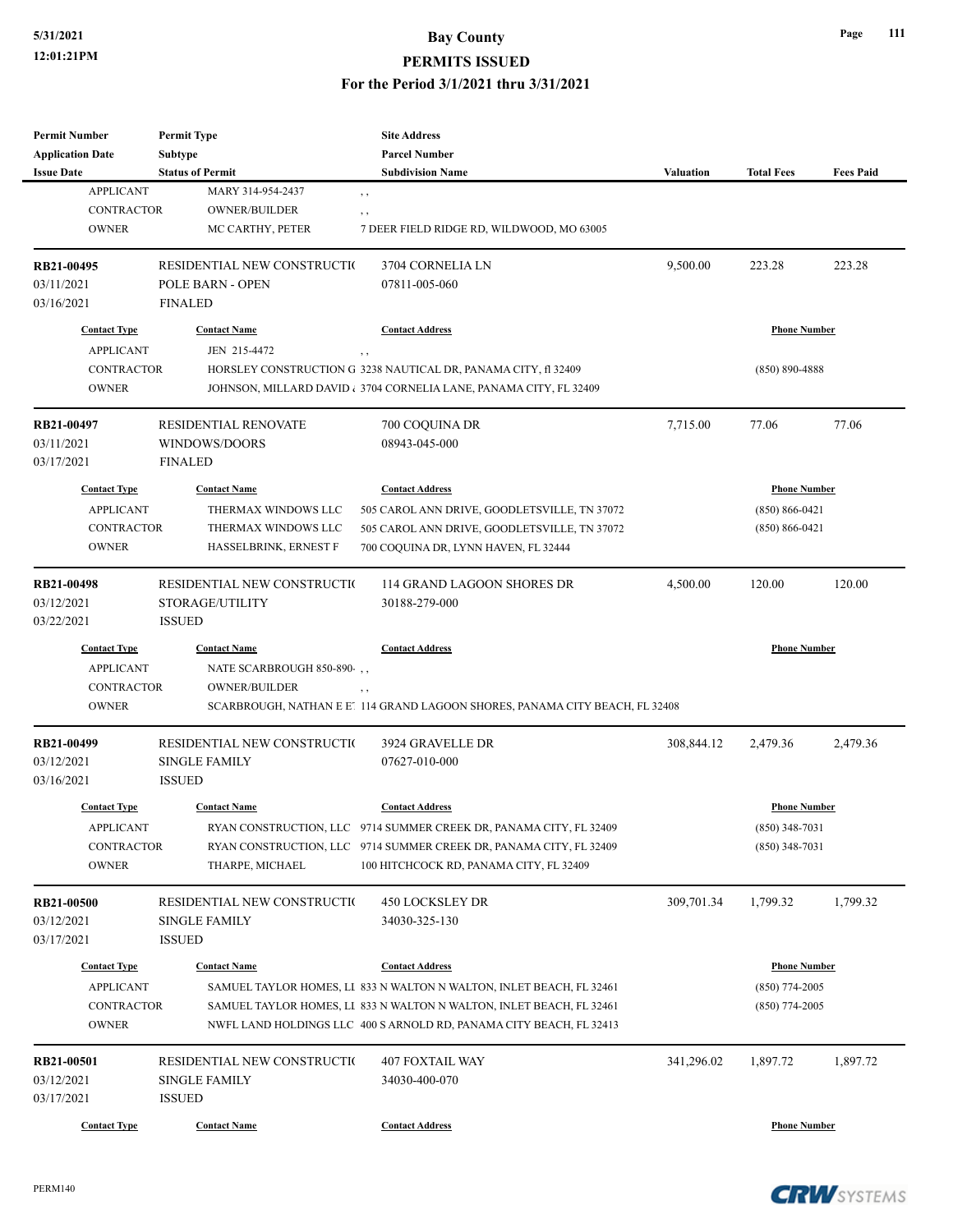| <b>Application Date</b><br><b>Issue Date</b><br><b>APPLICANT</b><br><b>CONTRACTOR</b><br><b>OWNER</b><br>RB21-00502<br>03/12/2021<br>03/17/2021<br><b>Contact Type</b><br><b>APPLICANT</b><br><b>CONTRACTOR</b><br><b>OWNER</b><br>RB21-00503<br>03/12/2021<br>03/17/2021<br><b>Contact Type</b><br><b>APPLICANT</b><br><b>CONTRACTOR</b><br><b>OWNER</b><br>RB21-00504 | Subtype<br><b>Status of Permit</b><br>RESIDENTIAL NEW CONSTRUCTIO<br><b>SINGLE FAMILY</b><br><b>ISSUED</b><br><b>Contact Name</b><br>RESIDENTIAL NEW CONSTRUCTIO<br><b>SINGLE FAMILY</b><br><b>ISSUED</b><br><b>Contact Name</b> | <b>Parcel Number</b><br><b>Subdivision Name</b><br>SAMUEL TAYLOR HOMES, LI 833 N WALTON N WALTON, INLET BEACH, FL 32461<br>SAMUEL TAYLOR HOMES, LI 833 N WALTON N WALTON, INLET BEACH, FL 32461<br>NWFL LAND HOLDINGS LLC 400 S ARNOLD RD, PANAMA CITY BEACH, FL 32413<br><b>411 FOXTAIL WAY</b><br>34030-400-080<br><b>Contact Address</b><br>SAMUEL TAYLOR HOMES, LI 833 N WALTON N WALTON, INLET BEACH, FL 32461<br>SAMUEL TAYLOR HOMES, LI 833 N WALTON N WALTON, INLET BEACH, FL 32461<br>NWFL LAND HOLDINGS LLC 400 S ARNOLD RD, PANAMA CITY BEACH, FL 32413<br><b>451 FOXTAIL WAY</b><br>34030-400-180<br><b>Contact Address</b><br>SAMUEL TAYLOR HOMES, LI 833 N WALTON N WALTON, INLET BEACH, FL 32461 | <b>Valuation</b><br>309,701.34<br>309,701.34 | <b>Total Fees</b><br>$(850)$ 774-2005<br>$(850)$ 774-2005<br>1,799.32<br><b>Phone Number</b><br>$(850)$ 774-2005<br>$(850)$ 774-2005<br>1,799.32<br><b>Phone Number</b> | <b>Fees Paid</b><br>1,799.32<br>1,799.32 |
|-------------------------------------------------------------------------------------------------------------------------------------------------------------------------------------------------------------------------------------------------------------------------------------------------------------------------------------------------------------------------|----------------------------------------------------------------------------------------------------------------------------------------------------------------------------------------------------------------------------------|-----------------------------------------------------------------------------------------------------------------------------------------------------------------------------------------------------------------------------------------------------------------------------------------------------------------------------------------------------------------------------------------------------------------------------------------------------------------------------------------------------------------------------------------------------------------------------------------------------------------------------------------------------------------------------------------------------------------|----------------------------------------------|-------------------------------------------------------------------------------------------------------------------------------------------------------------------------|------------------------------------------|
|                                                                                                                                                                                                                                                                                                                                                                         |                                                                                                                                                                                                                                  |                                                                                                                                                                                                                                                                                                                                                                                                                                                                                                                                                                                                                                                                                                                 |                                              |                                                                                                                                                                         |                                          |
|                                                                                                                                                                                                                                                                                                                                                                         |                                                                                                                                                                                                                                  |                                                                                                                                                                                                                                                                                                                                                                                                                                                                                                                                                                                                                                                                                                                 |                                              |                                                                                                                                                                         |                                          |
|                                                                                                                                                                                                                                                                                                                                                                         |                                                                                                                                                                                                                                  |                                                                                                                                                                                                                                                                                                                                                                                                                                                                                                                                                                                                                                                                                                                 |                                              |                                                                                                                                                                         |                                          |
|                                                                                                                                                                                                                                                                                                                                                                         |                                                                                                                                                                                                                                  |                                                                                                                                                                                                                                                                                                                                                                                                                                                                                                                                                                                                                                                                                                                 |                                              |                                                                                                                                                                         |                                          |
|                                                                                                                                                                                                                                                                                                                                                                         |                                                                                                                                                                                                                                  |                                                                                                                                                                                                                                                                                                                                                                                                                                                                                                                                                                                                                                                                                                                 |                                              |                                                                                                                                                                         |                                          |
|                                                                                                                                                                                                                                                                                                                                                                         |                                                                                                                                                                                                                                  |                                                                                                                                                                                                                                                                                                                                                                                                                                                                                                                                                                                                                                                                                                                 |                                              |                                                                                                                                                                         |                                          |
|                                                                                                                                                                                                                                                                                                                                                                         |                                                                                                                                                                                                                                  |                                                                                                                                                                                                                                                                                                                                                                                                                                                                                                                                                                                                                                                                                                                 |                                              |                                                                                                                                                                         |                                          |
|                                                                                                                                                                                                                                                                                                                                                                         |                                                                                                                                                                                                                                  |                                                                                                                                                                                                                                                                                                                                                                                                                                                                                                                                                                                                                                                                                                                 |                                              |                                                                                                                                                                         |                                          |
|                                                                                                                                                                                                                                                                                                                                                                         |                                                                                                                                                                                                                                  |                                                                                                                                                                                                                                                                                                                                                                                                                                                                                                                                                                                                                                                                                                                 |                                              |                                                                                                                                                                         |                                          |
|                                                                                                                                                                                                                                                                                                                                                                         |                                                                                                                                                                                                                                  |                                                                                                                                                                                                                                                                                                                                                                                                                                                                                                                                                                                                                                                                                                                 |                                              |                                                                                                                                                                         |                                          |
|                                                                                                                                                                                                                                                                                                                                                                         |                                                                                                                                                                                                                                  |                                                                                                                                                                                                                                                                                                                                                                                                                                                                                                                                                                                                                                                                                                                 |                                              |                                                                                                                                                                         |                                          |
|                                                                                                                                                                                                                                                                                                                                                                         |                                                                                                                                                                                                                                  |                                                                                                                                                                                                                                                                                                                                                                                                                                                                                                                                                                                                                                                                                                                 |                                              |                                                                                                                                                                         |                                          |
|                                                                                                                                                                                                                                                                                                                                                                         |                                                                                                                                                                                                                                  |                                                                                                                                                                                                                                                                                                                                                                                                                                                                                                                                                                                                                                                                                                                 |                                              |                                                                                                                                                                         |                                          |
|                                                                                                                                                                                                                                                                                                                                                                         |                                                                                                                                                                                                                                  |                                                                                                                                                                                                                                                                                                                                                                                                                                                                                                                                                                                                                                                                                                                 |                                              |                                                                                                                                                                         |                                          |
|                                                                                                                                                                                                                                                                                                                                                                         |                                                                                                                                                                                                                                  |                                                                                                                                                                                                                                                                                                                                                                                                                                                                                                                                                                                                                                                                                                                 |                                              |                                                                                                                                                                         |                                          |
|                                                                                                                                                                                                                                                                                                                                                                         |                                                                                                                                                                                                                                  |                                                                                                                                                                                                                                                                                                                                                                                                                                                                                                                                                                                                                                                                                                                 |                                              |                                                                                                                                                                         |                                          |
|                                                                                                                                                                                                                                                                                                                                                                         |                                                                                                                                                                                                                                  |                                                                                                                                                                                                                                                                                                                                                                                                                                                                                                                                                                                                                                                                                                                 |                                              | $(850)$ 774-2005                                                                                                                                                        |                                          |
|                                                                                                                                                                                                                                                                                                                                                                         |                                                                                                                                                                                                                                  | SAMUEL TAYLOR HOMES, LI 833 N WALTON N WALTON, INLET BEACH, FL 32461                                                                                                                                                                                                                                                                                                                                                                                                                                                                                                                                                                                                                                            |                                              | $(850)$ 774-2005                                                                                                                                                        |                                          |
|                                                                                                                                                                                                                                                                                                                                                                         | <b>BREAKFAST POINT LLC</b>                                                                                                                                                                                                       | C/O TAX DEPARTMENT, PANAMA CITY BEACH, FL 32407                                                                                                                                                                                                                                                                                                                                                                                                                                                                                                                                                                                                                                                                 |                                              |                                                                                                                                                                         |                                          |
|                                                                                                                                                                                                                                                                                                                                                                         | RESIDENTIAL NEW CONSTRUCTIO                                                                                                                                                                                                      | <b>422 FOXTAIL WAY</b>                                                                                                                                                                                                                                                                                                                                                                                                                                                                                                                                                                                                                                                                                          | 341,296.02                                   | 1,897.72                                                                                                                                                                | 1,897.72                                 |
| 03/12/2021                                                                                                                                                                                                                                                                                                                                                              | <b>SINGLE FAMILY</b>                                                                                                                                                                                                             | 34030-400-430                                                                                                                                                                                                                                                                                                                                                                                                                                                                                                                                                                                                                                                                                                   |                                              |                                                                                                                                                                         |                                          |
| 03/17/2021                                                                                                                                                                                                                                                                                                                                                              | <b>ISSUED</b>                                                                                                                                                                                                                    |                                                                                                                                                                                                                                                                                                                                                                                                                                                                                                                                                                                                                                                                                                                 |                                              |                                                                                                                                                                         |                                          |
| <b>Contact Type</b>                                                                                                                                                                                                                                                                                                                                                     | <b>Contact Name</b>                                                                                                                                                                                                              | <b>Contact Address</b>                                                                                                                                                                                                                                                                                                                                                                                                                                                                                                                                                                                                                                                                                          |                                              | <b>Phone Number</b>                                                                                                                                                     |                                          |
| <b>APPLICANT</b>                                                                                                                                                                                                                                                                                                                                                        |                                                                                                                                                                                                                                  | SAMUEL TAYLOR HOMES, LI 833 N WALTON N WALTON, INLET BEACH, FL 32461                                                                                                                                                                                                                                                                                                                                                                                                                                                                                                                                                                                                                                            |                                              | $(850)$ 774-2005                                                                                                                                                        |                                          |
| <b>CONTRACTOR</b>                                                                                                                                                                                                                                                                                                                                                       |                                                                                                                                                                                                                                  | SAMUEL TAYLOR HOMES, LI 833 N WALTON N WALTON, INLET BEACH, FL 32461                                                                                                                                                                                                                                                                                                                                                                                                                                                                                                                                                                                                                                            |                                              | $(850)$ 774-2005                                                                                                                                                        |                                          |
| <b>OWNER</b>                                                                                                                                                                                                                                                                                                                                                            |                                                                                                                                                                                                                                  | NWFL LAND HOLDINGS LLC 400 S ARNOLD RD, PANAMA CITY BEACH, FL 32413                                                                                                                                                                                                                                                                                                                                                                                                                                                                                                                                                                                                                                             |                                              |                                                                                                                                                                         |                                          |
| RB21-00505                                                                                                                                                                                                                                                                                                                                                              | RESIDENTIAL NEW CONSTRUCTIO                                                                                                                                                                                                      | <b>430 FOXTAIL WAY</b>                                                                                                                                                                                                                                                                                                                                                                                                                                                                                                                                                                                                                                                                                          | 341,296.02                                   | 1,897.72                                                                                                                                                                | 1,897.72                                 |
| 03/12/2021                                                                                                                                                                                                                                                                                                                                                              | <b>SINGLE FAMILY</b>                                                                                                                                                                                                             | 34030-400-410                                                                                                                                                                                                                                                                                                                                                                                                                                                                                                                                                                                                                                                                                                   |                                              |                                                                                                                                                                         |                                          |
| 03/17/2021                                                                                                                                                                                                                                                                                                                                                              | <b>ISSUED</b>                                                                                                                                                                                                                    |                                                                                                                                                                                                                                                                                                                                                                                                                                                                                                                                                                                                                                                                                                                 |                                              |                                                                                                                                                                         |                                          |
| <b>Contact Type</b>                                                                                                                                                                                                                                                                                                                                                     | <b>Contact Name</b>                                                                                                                                                                                                              | <b>Contact Address</b>                                                                                                                                                                                                                                                                                                                                                                                                                                                                                                                                                                                                                                                                                          |                                              | <b>Phone Number</b>                                                                                                                                                     |                                          |
| <b>APPLICANT</b>                                                                                                                                                                                                                                                                                                                                                        |                                                                                                                                                                                                                                  | SAMUEL TAYLOR HOMES, LI 833 N WALTON N WALTON, INLET BEACH, FL 32461                                                                                                                                                                                                                                                                                                                                                                                                                                                                                                                                                                                                                                            |                                              | $(850)$ 774-2005                                                                                                                                                        |                                          |
| CONTRACTOR                                                                                                                                                                                                                                                                                                                                                              |                                                                                                                                                                                                                                  | SAMUEL TAYLOR HOMES, LI 833 N WALTON N WALTON, INLET BEACH, FL 32461                                                                                                                                                                                                                                                                                                                                                                                                                                                                                                                                                                                                                                            |                                              | $(850)$ 774-2005                                                                                                                                                        |                                          |
| <b>OWNER</b>                                                                                                                                                                                                                                                                                                                                                            | <b>BREAKFAST POINT LLC</b>                                                                                                                                                                                                       | C/O TAX DEPARTMENT, PANAMA CITY BEACH, FL 32407                                                                                                                                                                                                                                                                                                                                                                                                                                                                                                                                                                                                                                                                 |                                              |                                                                                                                                                                         |                                          |
| <b>RB21-00506</b>                                                                                                                                                                                                                                                                                                                                                       | <b>DEMOLITION</b>                                                                                                                                                                                                                | 4035 EASY ST                                                                                                                                                                                                                                                                                                                                                                                                                                                                                                                                                                                                                                                                                                    | 0.00                                         | 133.58                                                                                                                                                                  | 133.58                                   |
| 03/12/2021                                                                                                                                                                                                                                                                                                                                                              | <b>RESIDENTIAL</b>                                                                                                                                                                                                               | 07585-534-000                                                                                                                                                                                                                                                                                                                                                                                                                                                                                                                                                                                                                                                                                                   |                                              |                                                                                                                                                                         |                                          |
| 03/12/2021                                                                                                                                                                                                                                                                                                                                                              | <b>ISSUED</b>                                                                                                                                                                                                                    |                                                                                                                                                                                                                                                                                                                                                                                                                                                                                                                                                                                                                                                                                                                 |                                              |                                                                                                                                                                         |                                          |
| <b>Contact Type</b>                                                                                                                                                                                                                                                                                                                                                     | <b>Contact Name</b>                                                                                                                                                                                                              | <b>Contact Address</b>                                                                                                                                                                                                                                                                                                                                                                                                                                                                                                                                                                                                                                                                                          |                                              | <b>Phone Number</b>                                                                                                                                                     |                                          |
| <b>APPLICANT</b>                                                                                                                                                                                                                                                                                                                                                        | DEMOLITION PROS, LLC.                                                                                                                                                                                                            | 366B AIRPORT BLVD., PENSACOLA, FL 32503                                                                                                                                                                                                                                                                                                                                                                                                                                                                                                                                                                                                                                                                         |                                              | $(850) 564-9966$                                                                                                                                                        |                                          |
| <b>CONTRACTOR</b>                                                                                                                                                                                                                                                                                                                                                       | DEMOLITION PROS, LLC.                                                                                                                                                                                                            | 366B AIRPORT BLVD., PENSACOLA, FL 32503                                                                                                                                                                                                                                                                                                                                                                                                                                                                                                                                                                                                                                                                         |                                              | $(850) 564-9966$                                                                                                                                                        |                                          |
| <b>OWNER</b>                                                                                                                                                                                                                                                                                                                                                            | BEAVER, VIRGINIA D                                                                                                                                                                                                               | 4035 EASY ST, SOUTHPORT, FL 32409                                                                                                                                                                                                                                                                                                                                                                                                                                                                                                                                                                                                                                                                               |                                              |                                                                                                                                                                         |                                          |
| RB21-00507                                                                                                                                                                                                                                                                                                                                                              | RESIDENTIAL RENOVATE                                                                                                                                                                                                             | 3008 KINGS RD                                                                                                                                                                                                                                                                                                                                                                                                                                                                                                                                                                                                                                                                                                   | 28,210.00                                    | 185.61                                                                                                                                                                  | 185.61                                   |
| 03/12/2021                                                                                                                                                                                                                                                                                                                                                              | <b>INTERIOR</b>                                                                                                                                                                                                                  | 26707-013-000                                                                                                                                                                                                                                                                                                                                                                                                                                                                                                                                                                                                                                                                                                   |                                              |                                                                                                                                                                         |                                          |
| 03/12/2021                                                                                                                                                                                                                                                                                                                                                              | <b>ISSUED</b>                                                                                                                                                                                                                    |                                                                                                                                                                                                                                                                                                                                                                                                                                                                                                                                                                                                                                                                                                                 |                                              |                                                                                                                                                                         |                                          |
| <b>Contact Type</b>                                                                                                                                                                                                                                                                                                                                                     | <b>Contact Name</b>                                                                                                                                                                                                              | <b>Contact Address</b>                                                                                                                                                                                                                                                                                                                                                                                                                                                                                                                                                                                                                                                                                          |                                              | <b>Phone Number</b>                                                                                                                                                     |                                          |



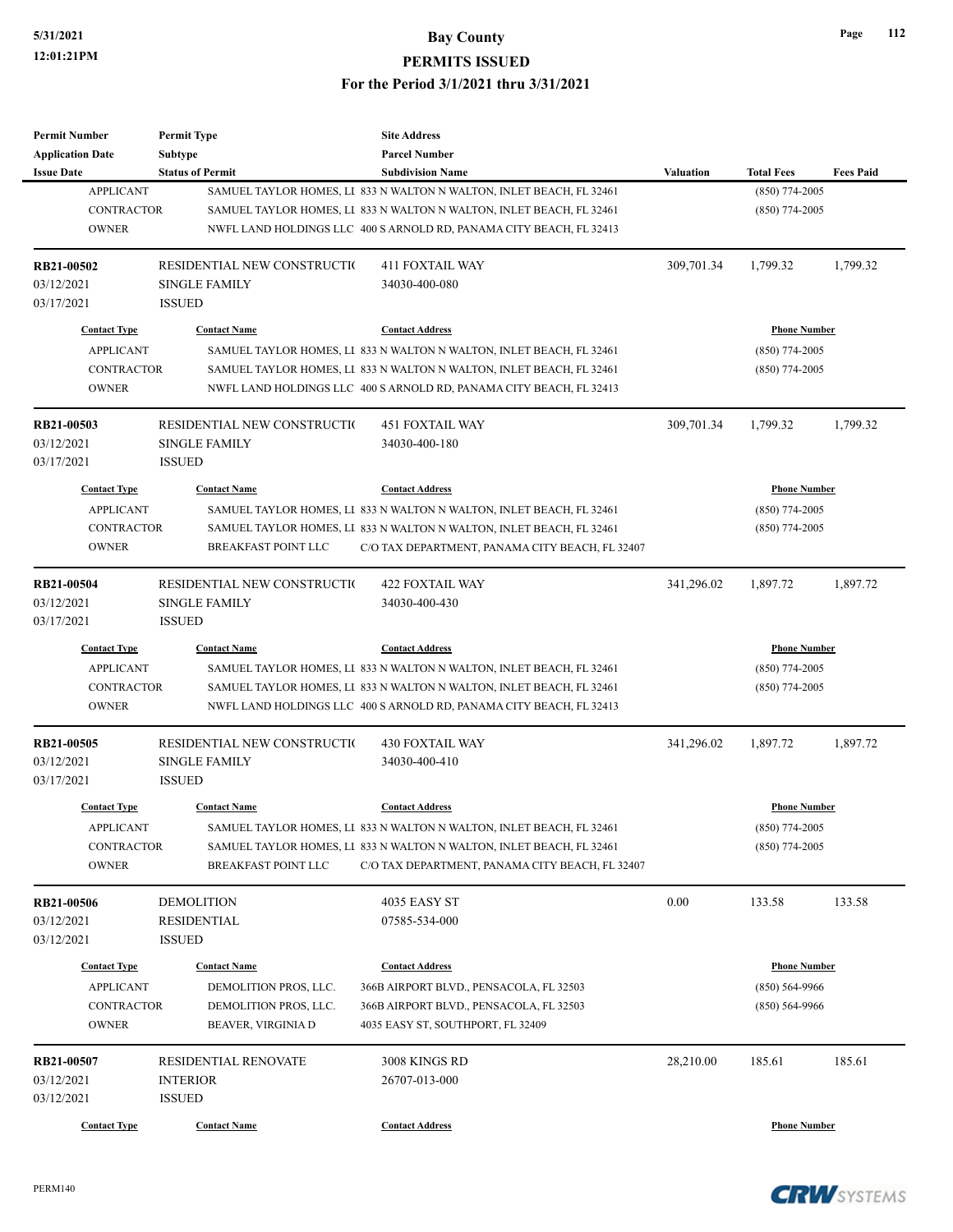| <b>Permit Number</b>    | <b>Permit Type</b>          | <b>Site Address</b>                                                           |                  |                     |                  |
|-------------------------|-----------------------------|-------------------------------------------------------------------------------|------------------|---------------------|------------------|
| <b>Application Date</b> | Subtype                     | <b>Parcel Number</b>                                                          |                  |                     |                  |
| <b>Issue Date</b>       | <b>Status of Permit</b>     | <b>Subdivision Name</b>                                                       | <b>Valuation</b> | <b>Total Fees</b>   | <b>Fees Paid</b> |
| <b>APPLICANT</b>        |                             | INTELLICHOICE BUILDERS L 1818 MICHIGAN AVE, PANAMA CITY, FL 23405             |                  | $(850)$ 427-2727    |                  |
| <b>CONTRACTOR</b>       |                             | INTELLICHOICE BUILDERS L 1818 MICHIGAN AVE, PANAMA CITY, FL 23405             |                  | $(850)$ 427-2727    |                  |
| <b>OWNER</b>            |                             | GREER, JEAN CORK TRUSTE! 3008 KINGS RD, PANAMA CITY, FL 32405                 |                  |                     |                  |
| RB21-00509              | <b>RESIDENTIAL</b>          | 6912 KEITHEY                                                                  | 17,500.00        | 180.40              | 180.40           |
| 03/13/2021              | STORAGE/UTILITY             | 05470-600-015                                                                 |                  |                     |                  |
| 03/16/2021              | <b>FINALED</b>              |                                                                               |                  |                     |                  |
| <b>Contact Type</b>     | <b>Contact Name</b>         | <b>Contact Address</b>                                                        |                  | <b>Phone Number</b> |                  |
| <b>APPLICANT</b>        | KEITH 625-7233              | $, \, , \,$                                                                   |                  |                     |                  |
| <b>CONTRACTOR</b>       | <b>OWNER/BUILDER</b>        | , ,                                                                           |                  |                     |                  |
| <b>OWNER</b>            |                             | STRICKLAND, MARVIN KEIT 6918 KEITHLEY RD, PANAMA CITY, FL 32404               |                  |                     |                  |
| RB21-00510              | RESIDENTIAL NEW CONSTRUCTIO | 5217 PINETREE RD                                                              | 6,576.76         | 123.30              | 123.30           |
| 03/13/2021              | STORAGE/UTILITY             | 05893-315-000                                                                 |                  |                     |                  |
| 03/17/2021              | <b>ISSUED</b>               |                                                                               |                  |                     |                  |
| <b>Contact Type</b>     | <b>Contact Name</b>         | <b>Contact Address</b>                                                        |                  | <b>Phone Number</b> |                  |
| <b>APPLICANT</b>        |                             | TOOL TIME BUILDING & ROC 7211 BAYCREST RD, Panama City, Fl 32409              |                  | $(850)$ 763-0065    |                  |
| <b>CONTRACTOR</b>       |                             | TOOL TIME BUILDING & ROC 7211 BAYCREST RD, Panama City, Fl 32409              |                  | $(850) 763 - 0065$  |                  |
| <b>OWNER</b>            |                             | PRACON, JOHN J & LAURA L 5217 PINETREE ROAD, PANAMA CITY, FL 32404            |                  |                     |                  |
| RB21-00511              | RESIDENTIAL NEW CONSTRUCTIO | <b>DOLPHIN SHORES DR</b>                                                      | 70,984.00        | 414.96              | 414.96           |
| 03/13/2021              | DOCK/BOATHOUSE              | 27343-508-010                                                                 |                  |                     |                  |
| 03/17/2021              | <b>ISSUED</b>               |                                                                               |                  |                     |                  |
| <b>Contact Type</b>     | <b>Contact Name</b>         | <b>Contact Address</b>                                                        |                  | <b>Phone Number</b> |                  |
| <b>APPLICANT</b>        | 850-596-0359                | , ,                                                                           |                  |                     |                  |
| <b>CONTRACTOR</b>       |                             | SEA BYRD MARINE CONSTR1 13536 HWY 77, Southport, FL 32409                     |                  | $(850)$ 819-4300    |                  |
| <b>OWNER</b>            |                             | MCKENZIE, CHANNING O & 1 6417 DOLPHIN SHORES DR., PANAMA CITY BEACH, FL 32407 |                  |                     |                  |
| RB21-00512              | <b>RESIDENTIAL ADDITION</b> | 180 MARLIN DR S                                                               | 10,500.00        | 143.89              | 143.89           |
| 03/14/2021              | <b>CARPORT</b>              | 31439-043-000                                                                 |                  |                     |                  |
| 03/14/2021              | <b>ISSUED</b>               |                                                                               |                  |                     |                  |
| <b>Contact Type</b>     | <b>Contact Name</b>         | <b>Contact Address</b>                                                        |                  | <b>Phone Number</b> |                  |
| <b>APPLICANT</b>        | BRANNAN ALUMINUM INC        | 520 COMMERCE DRIVE, PANAMA CITY BEACH, FL 32408                               |                  | $(850)$ 234-6754    |                  |
| <b>CONTRACTOR</b>       | BRANNAN ALUMINUM INC        | 520 COMMERCE DRIVE, PANAMA CITY BEACH, FL 32408                               |                  | $(850)$ 234-6754    |                  |
| <b>OWNER</b>            |                             | OLIVER, JAN B & RANDALL 1 4341 THOMAS DR, PANAMA CITY BEACH, FL 32408         |                  |                     |                  |
| RB21-00513              | RESIDENTIAL RENOVATE        | 2825 13TH ST                                                                  | 8,865.00         | 82.20               | 82.20            |
| 03/14/2021              | WINDOWS/DOORS               | 15218-000-000                                                                 |                  |                     |                  |
| 03/14/2021              | <b>FINALED</b>              |                                                                               |                  |                     |                  |
| <b>Contact Type</b>     | <b>Contact Name</b>         | <b>Contact Address</b>                                                        |                  | <b>Phone Number</b> |                  |
| <b>APPLICANT</b>        |                             | WINDOW WORLD OF PANAM 2820 EAST HIGHWAY 390, PANAMA CITY, FL 32401            |                  | (850) 807-7919      |                  |
| CONTRACTOR              |                             | WINDOW WORLD OF PANAM 2820 EAST HIGHWAY 390, PANAMA CITY, FL 32401            |                  | $(850) 807 - 7919$  |                  |
| <b>OWNER</b>            |                             | HIGGINS, RICHARD A & LESI 17462 FRONT BEACH RD, PANAMA CITY BEACH, FL 32413   |                  |                     |                  |
| RB21-00514              | <b>RESIDENTIAL RENOVATE</b> | 2624 37TH PZ E                                                                | 4,055.00         | 71.93               | 71.93            |
| 03/14/2021              | WINDOWS/DOORS               | 11849-185-000                                                                 |                  |                     |                  |
| 03/14/2021              | <b>ISSUED</b>               |                                                                               |                  |                     |                  |
|                         |                             |                                                                               |                  |                     |                  |
| <b>Contact Type</b>     | <b>Contact Name</b>         | <b>Contact Address</b>                                                        |                  | <b>Phone Number</b> |                  |

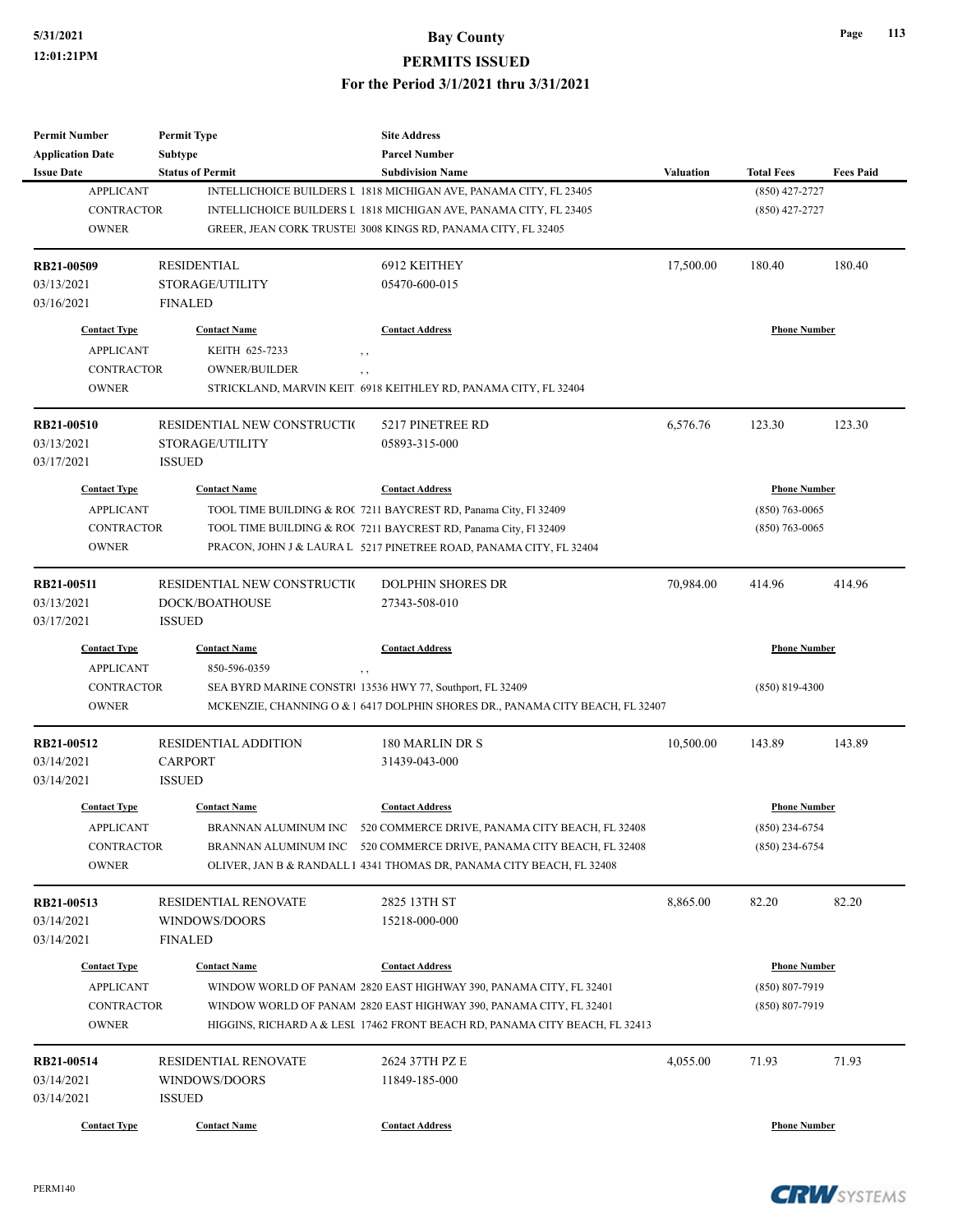| <b>Permit Number</b>    | <b>Permit Type</b>          | <b>Site Address</b>                                                 |                  |                     |                  |
|-------------------------|-----------------------------|---------------------------------------------------------------------|------------------|---------------------|------------------|
| <b>Application Date</b> | <b>Subtype</b>              | <b>Parcel Number</b>                                                |                  |                     |                  |
| <b>Issue Date</b>       | <b>Status of Permit</b>     | <b>Subdivision Name</b>                                             | <b>Valuation</b> | <b>Total Fees</b>   | <b>Fees Paid</b> |
| <b>APPLICANT</b>        |                             | WINDOW WORLD OF PANAM 2820 EAST HIGHWAY 390, PANAMA CITY, FL 32401  |                  | (850) 807-7919      |                  |
| <b>CONTRACTOR</b>       |                             | WINDOW WORLD OF PANAM 2820 EAST HIGHWAY 390, PANAMA CITY, FL 32401  |                  | $(850) 807 - 7919$  |                  |
| <b>OWNER</b>            |                             | MERTES, JOSEPH A JR & LISA 2624 E 37TH PLAZA, PANAMA CITY, FL 32405 |                  |                     |                  |
| RB21-00515              | RESIDENTIAL RENOVATE        | 3709 MARINER DR                                                     | 1,757.00         | 70.00               | 70.00            |
| 03/14/2021              | WINDOWS/DOORS               | 31386-000-000                                                       |                  |                     |                  |
| 03/14/2021              | <b>ISSUED</b>               |                                                                     |                  |                     |                  |
| <b>Contact Type</b>     | <b>Contact Name</b>         | <b>Contact Address</b>                                              |                  | <b>Phone Number</b> |                  |
| <b>APPLICANT</b>        | <b>LOWES HOME CENTER</b>    | 4948 TELLSON PL, ORLANDO, FL 32812                                  |                  | $(850)$ 913-1600    |                  |
| <b>CONTRACTOR</b>       | <b>LOWES HOME CENTER</b>    | 4948 TELLSON PL, ORLANDO, FL 32812                                  |                  | $(850)$ 913-1600    |                  |
| <b>OWNER</b>            | BARR, SARA D                | 3709 MARINER DR, PANAMA CITY BEACH, FL 32408                        |                  |                     |                  |
| RB21-00516              | <b>RESIDENTIAL RENOVATE</b> | 293 TARPON DR                                                       | 1,788.00         | 70.00               | 70.00            |
| 03/14/2021              | WINDOWS/DOORS               | 31452-080-000                                                       |                  |                     |                  |
| 03/14/2021              | <b>ISSUED</b>               |                                                                     |                  |                     |                  |
| <b>Contact Type</b>     | <b>Contact Name</b>         | <b>Contact Address</b>                                              |                  | <b>Phone Number</b> |                  |
| <b>APPLICANT</b>        | <b>LOWES HOME CENTER</b>    | 4948 TELLSON PL, ORLANDO, FL 32812                                  |                  | $(850)$ 913-1600    |                  |
| <b>CONTRACTOR</b>       | <b>LOWES HOME CENTER</b>    | 4948 TELLSON PL, ORLANDO, FL 32812                                  |                  | $(850)$ 913-1600    |                  |
| <b>OWNER</b>            |                             | WHATLEY FAMILY INVESTM 40 RIFLE RANGE RIDGE, WETUMPKA, AL 36092     |                  |                     |                  |
| RB21-00517              | <b>RESIDENTIAL ADDITION</b> | 105 GOLF DR                                                         | 44,800.00        | 322.28              | 322.28           |
| 03/15/2021              | POOL ENCLOSURE              | 31402-217-000                                                       |                  |                     |                  |
| 03/15/2021              | <b>ISSUED</b>               |                                                                     |                  |                     |                  |
| <b>Contact Type</b>     | <b>Contact Name</b>         | <b>Contact Address</b>                                              |                  | <b>Phone Number</b> |                  |
| <b>APPLICANT</b>        | BRANNAN ALUMINUM INC        | 520 COMMERCE DRIVE, PANAMA CITY BEACH, FL 32408                     |                  | $(850)$ 234-6754    |                  |
| <b>CONTRACTOR</b>       | BRANNAN ALUMINUM INC        | 520 COMMERCE DRIVE, PANAMA CITY BEACH, FL 32408                     |                  | $(850)$ 234-6754    |                  |
| <b>OWNER</b>            |                             | FLETCHER, ROBERT A & CYN 1721 LOST COVE LN, PANAMA CITY, FL 32413   |                  |                     |                  |
| RB21-00519              | <b>RESIDENTIAL BLDG</b>     | 3409 HILLCREST DR                                                   | 5,530.00         | 121.64              | 121.64           |
| 03/15/2021              | STORAGE/UTILITY             | 11528-321-000                                                       |                  |                     |                  |
| 03/17/2021              | <b>FINALED</b>              |                                                                     |                  |                     |                  |
| <b>Contact Type</b>     | <b>Contact Name</b>         | <b>Contact Address</b>                                              |                  | <b>Phone Number</b> |                  |
| <b>APPLICANT</b>        |                             | BESTWAY PORTABLE BUILDI 2919 N HWY 231, Panama City, FL 32405       |                  | (850) 747-8974      |                  |
| <b>CONTRACTOR</b>       |                             | BESTWAY PORTABLE BUILDI 2919 N HWY 231, Panama City, FL 32405       |                  | (850) 747-8974      |                  |
| <b>OWNER</b>            |                             | BRINKMAN, ROBERT L & DA 122 HOLLY GARDEN DR, BALLWIN, MO 63021      |                  |                     |                  |
| <b>RB21-00520</b>       | <b>DEMOLITION</b>           | 2341 BALDWIN RD E                                                   | 5,000.00         | 130.00              | 130.00           |
| 03/15/2021              | <b>RESIDENTIAL</b>          | 12040-000-000                                                       |                  |                     |                  |
| 03/15/2021              | <b>ISSUED</b>               |                                                                     |                  |                     |                  |
| <b>Contact Type</b>     | <b>Contact Name</b>         | <b>Contact Address</b>                                              |                  | <b>Phone Number</b> |                  |
| <b>APPLICANT</b>        | Michael 258-6301            | $, \,$                                                              |                  |                     |                  |
| CONTRACTOR              | <b>OWNER/BUILDER</b>        | , ,                                                                 |                  |                     |                  |
| <b>OWNER</b>            | ROBINSON, MICHAEL           | 1408 INVERNESS RD, LYNN HAVEN, FL 32444                             |                  |                     |                  |
| RB21-00521              | RESIDENTIAL RENOVATE        | 3418 DRAGON'S RIDGE RD                                              | 8,000.00         | 75.00               | 75.00            |
| 03/15/2021              | <b>EXTERIOR</b>             | 31402-967-000                                                       |                  |                     |                  |
| 03/17/2021              | <b>ISSUED</b>               |                                                                     |                  |                     |                  |
| <b>Contact Type</b>     | <b>Contact Name</b>         | <b>Contact Address</b>                                              |                  | <b>Phone Number</b> |                  |

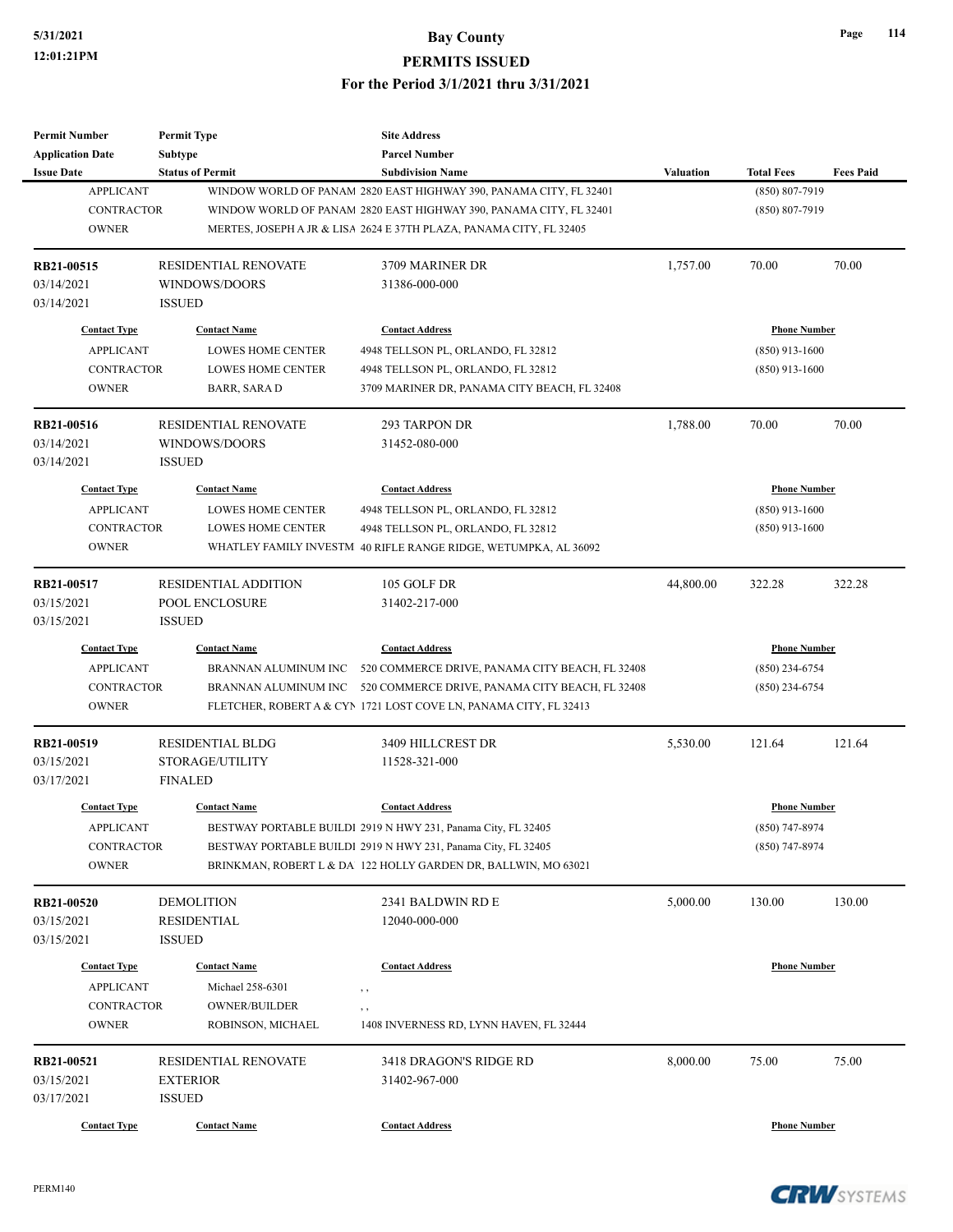**Permit Number**

**Permit Type**

#### **5/31/2021 Bay County PERMITS ISSUED For the Period 3/1/2021 thru 3/31/2021**

**Site Address**

| <b>Application Date</b> | Subtype                 | <b>Parcel Number</b>                                             |                  |                     |                  |
|-------------------------|-------------------------|------------------------------------------------------------------|------------------|---------------------|------------------|
| <b>Issue Date</b>       | <b>Status of Permit</b> | <b>Subdivision Name</b>                                          | <b>Valuation</b> | <b>Total Fees</b>   | <b>Fees Paid</b> |
| <b>APPLICANT</b>        |                         | ANDERSON CONSTRUCTION PO BOX 16226, PANAMA CITY, FL 32406        |                  | $(850) 866 - 2254$  |                  |
| <b>CONTRACTOR</b>       |                         | ANDERSON CONSTRUCTION PO BOX 16226, PANAMA CITY, FL 32406        |                  | $(850) 866 - 2254$  |                  |
| <b>OWNER</b>            |                         | MARSHALL, ADDISON F JR T P O BOX 28415, PANAMA CITY, FL 32411    |                  |                     |                  |
| RB21-00522              | RESIDENTIAL RENOVATE    | 11832 OWENWOOD RD                                                | 14,000.00        | 107.89              | 107.89           |
| 03/15/2021              | WINDOWS/DOORS           | 00655-090-000                                                    |                  |                     |                  |
| 03/15/2021              | <b>ISSUED</b>           |                                                                  |                  |                     |                  |
| <b>Contact Type</b>     | <b>Contact Name</b>     | <b>Contact Address</b>                                           |                  | <b>Phone Number</b> |                  |
| <b>APPLICANT</b>        | <b>JEFFREY MCNEAL</b>   | $, \, ,$                                                         |                  |                     |                  |
| <b>CONTRACTOR</b>       | <b>OWNER BUILDER</b>    | $, \, , \,$                                                      |                  |                     |                  |
| <b>OWNER</b>            |                         | MC NEAL, JEFFREY S & JACL 11832 OWENWOOD RD, FOUNTAIN, FL 32438  |                  |                     |                  |
| RB21-00523              | <b>RESIDENTIAL</b>      | 1705 LOBLOLLY LN                                                 | 14,004.97        | 160.34              | 160.34           |
| 03/15/2021              | SEAWALL                 | 11128-019-000                                                    |                  |                     |                  |
| 03/24/2021              | <b>ISSUED</b>           |                                                                  |                  |                     |                  |
| <b>Contact Type</b>     | <b>Contact Name</b>     | <b>Contact Address</b>                                           |                  | <b>Phone Number</b> |                  |
| <b>APPLICANT</b>        | RJ GORMAN MARINE        | 1944 FRANKFORD AVE, Panama City, FL 32405                        |                  | $(850)$ 769-7747    |                  |
| <b>CONTRACTOR</b>       | RJ GORMAN MARINE        | 1944 FRANKFORD AVE, Panama City, FL 32405                        |                  | $(850)$ 769-7747    |                  |
| <b>OWNER</b>            |                         | MC LAUGHLIN, SHARON & J 1705 LOBLOLLY LN, LYNN HAVEN, FL 32444   |                  |                     |                  |
| RB21-00524              | <b>RESIDENTIAL</b>      | 2934 KINGSWOOD DR                                                | 18,935.50        | 180.64              | 180.64           |
| 03/15/2021              | <b>SEAWALL</b>          | 26707-006-005                                                    |                  |                     |                  |
| 03/24/2021              | <b>FINALED</b>          |                                                                  |                  |                     |                  |
| <b>Contact Type</b>     | <b>Contact Name</b>     | <b>Contact Address</b>                                           |                  | <b>Phone Number</b> |                  |
| <b>APPLICANT</b>        | RJ GORMAN MARINE        | 1944 FRANKFORD AVE, Panama City, FL 32405                        |                  | $(850)$ 769-7747    |                  |
| <b>CONTRACTOR</b>       | RJ GORMAN MARINE        | 1944 FRANKFORD AVE, Panama City, FL 32405                        |                  | $(850)$ 769-7747    |                  |
| <b>OWNER</b>            |                         | SIMPSON, ANTHONY T ETAL 2934 KINGSWOOD DR, PANAMA CITY, FL 32405 |                  |                     |                  |
| RB21-00525              | <b>RESIDENTIAL</b>      | 116 QUEENS CIR                                                   | 35,534.14        | 216.28              | 216.28           |
| 03/15/2021              | <b>SEAWALL</b>          | 26660-133-000                                                    |                  |                     |                  |
| 03/24/2021              | <b>ISSUED</b>           |                                                                  |                  |                     |                  |
| <b>Contact Type</b>     | <b>Contact Name</b>     | <b>Contact Address</b>                                           |                  | <b>Phone Number</b> |                  |
| <b>APPLICANT</b>        | RJ GORMAN MARINE        | 1944 FRANKFORD AVE, Panama City, FL 32405                        |                  | $(850)$ 769-7747    |                  |
| CONTRACTOR              | RJ GORMAN MARINE        | 1944 FRANKFORD AVE, Panama City, FL 32405                        |                  | $(850)$ 769-7747    |                  |
| <b>OWNER</b>            |                         | SEAMAN, EDWARD B & ANN 116 QUEENS CIR, PANAMA CITY, FL 32405     |                  |                     |                  |
| RB21-00526              | <b>RESIDENTIAL</b>      | <b>403 BAYSHORE DR</b>                                           | 35,130.13        | 267.53              | 267.53           |
| 03/15/2021              | SEAWALL                 | 27480-000-000                                                    |                  |                     |                  |
| 03/24/2021              | <b>FINALED</b>          |                                                                  |                  |                     |                  |
| <b>Contact Type</b>     | <b>Contact Name</b>     | <b>Contact Address</b>                                           |                  | <b>Phone Number</b> |                  |
| <b>APPLICANT</b>        | RJ GORMAN MARINE        | 1944 FRANKFORD AVE, Panama City, FL 32405                        |                  | $(850)$ 769-7747    |                  |
| <b>CONTRACTOR</b>       | RJ GORMAN MARINE        | 1944 FRANKFORD AVE, Panama City, FL 32405                        |                  | $(850)$ 769-7747    |                  |
| <b>OWNER</b>            | GRAY, DANA              | 403 BAYSHORE DR, PANAMA CITY BEACH, FL 32408                     |                  |                     |                  |
| RB21-00527              | <b>RESIDENTIAL</b>      | 4429 NORTH SHORE RD                                              | 29,550.79        | 236.78              | 236.78           |
| 03/15/2021              | SEAWALL                 | 11681-009-000                                                    |                  |                     |                  |
| 03/24/2021              | <b>ISSUED</b>           |                                                                  |                  |                     |                  |
| <b>Contact Type</b>     | <b>Contact Name</b>     | <b>Contact Address</b>                                           |                  | <b>Phone Number</b> |                  |
|                         |                         |                                                                  |                  |                     |                  |

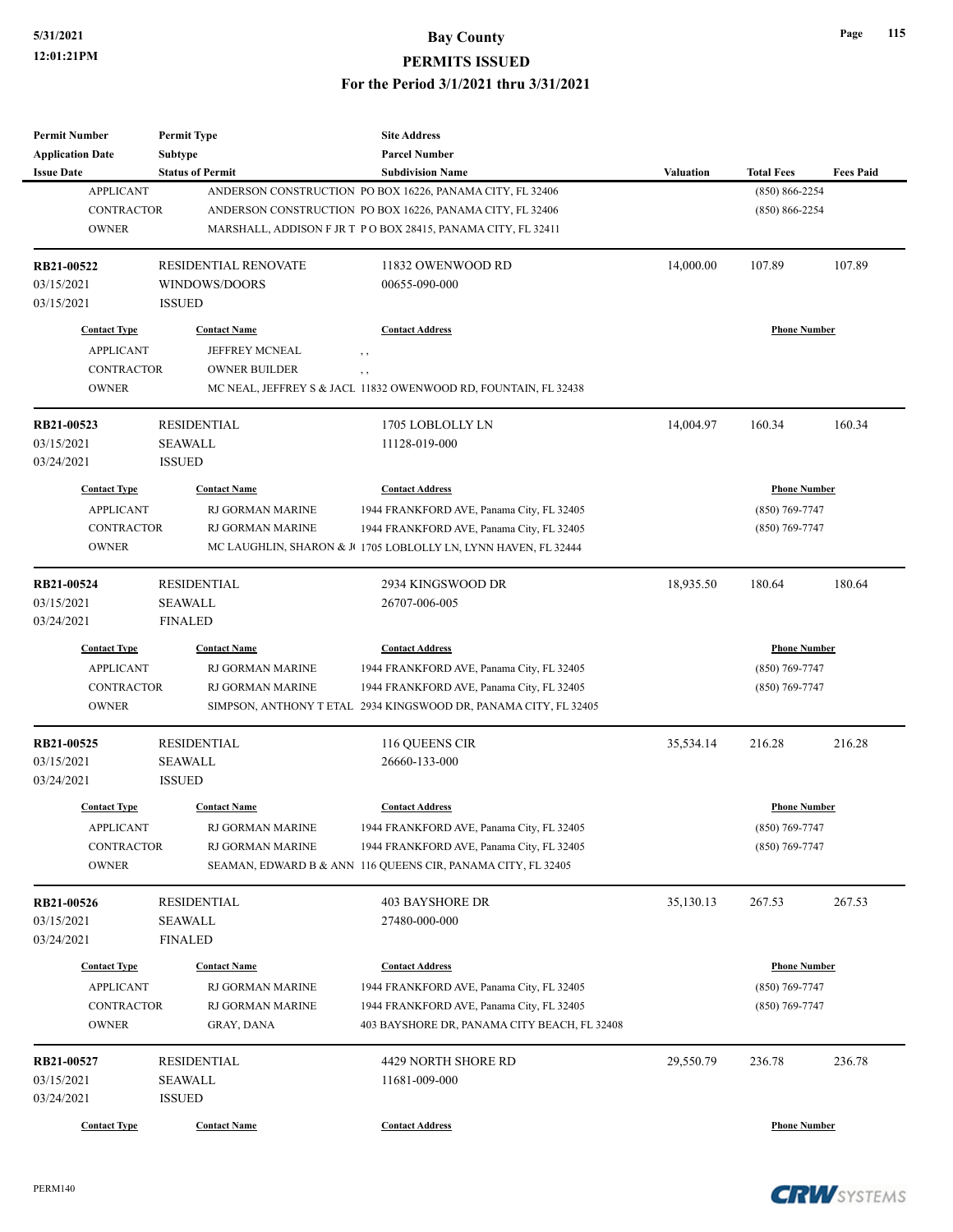| <b>Permit Number</b>     | <b>Permit Type</b>                   | <b>Site Address</b>                                                           |                  |                     |                  |
|--------------------------|--------------------------------------|-------------------------------------------------------------------------------|------------------|---------------------|------------------|
| <b>Application Date</b>  | Subtype                              | <b>Parcel Number</b>                                                          |                  |                     |                  |
| <b>Issue Date</b>        | <b>Status of Permit</b>              | <b>Subdivision Name</b>                                                       | <b>Valuation</b> | <b>Total Fees</b>   | <b>Fees Paid</b> |
| <b>APPLICANT</b>         | RJ GORMAN MARINE                     | 1944 FRANKFORD AVE, Panama City, FL 32405                                     |                  | (850) 769-7747      |                  |
| <b>CONTRACTOR</b>        | <b>RJ GORMAN MARINE</b>              | 1944 FRANKFORD AVE, Panama City, FL 32405                                     |                  | $(850)$ 769-7747    |                  |
| <b>OWNER</b>             | MARSHALL, IAN ETAL                   | 4429 NORTHSHORE ROAD, LYNN HAVEN, FL 32444                                    |                  |                     |                  |
| RB21-00528               | RESIDENTIAL NEW CONSTRUCTIO          | 2509 HIGH AVE                                                                 | 12,978.60        | 150.19              | 150.19           |
| 03/15/2021               | SEAWALL                              | 27090-010-000                                                                 |                  |                     |                  |
| 03/05/2021               | <b>FINALED</b>                       |                                                                               |                  |                     |                  |
| <b>Contact Type</b>      | <b>Contact Name</b>                  | <b>Contact Address</b>                                                        |                  | <b>Phone Number</b> |                  |
| <b>APPLICANT</b>         | <b>MELISSA 769-7747</b>              | $, \, , \,$                                                                   |                  |                     |                  |
| <b>CONTRACTOR</b>        | RJ GORMAN MARINE                     | 1944 FRANKFORD AVE, Panama City, FL 32405                                     |                  | $(850)$ 769-7747    |                  |
| <b>OWNER</b>             |                                      | PROPST, JONATHAN D & AM' 101 JOHNSON BAYOU DRIVE, PANAMA CITY BEACH, FL 32407 |                  |                     |                  |
| RB21-00529               | RESIDENTIAL NEW CONSTRUCTIO          | 423 BAYSHORE DR                                                               | 9,383.94         | 135.00              | 135.00           |
| 03/15/2021               | DOCK/BOATHOUSE                       | 27490-000-000                                                                 |                  |                     |                  |
| 03/05/2021               | <b>FINALED</b>                       |                                                                               |                  |                     |                  |
| <b>Contact Type</b>      | <b>Contact Name</b>                  | <b>Contact Address</b>                                                        |                  | <b>Phone Number</b> |                  |
| <b>APPLICANT</b>         | <b>MELISSA 769-7747</b>              | , ,                                                                           |                  |                     |                  |
| <b>CONTRACTOR</b>        | <b>RJ GORMAN MARINE</b>              | 1944 FRANKFORD AVE, Panama City, FL 32405                                     |                  | $(850)$ 769-7747    |                  |
| <b>OWNER</b>             | OVERBECK, JANICE                     | 1862 ALLGOOD RD, MARIETTA, GA 30062                                           |                  |                     |                  |
|                          |                                      |                                                                               |                  |                     |                  |
| RB21-00530               | RESIDENTIAL NEW CONSTRUCTIO          | 709 WILD HERON WAY                                                            | 16,511.42        | 170.49              | 170.49           |
| 03/15/2021               | DOCK/BOATHOUSE                       | 35283-050-080                                                                 |                  |                     |                  |
| 03/24/2021               | <b>ISSUED</b>                        |                                                                               |                  |                     |                  |
| <b>Contact Type</b>      | <b>Contact Name</b>                  | <b>Contact Address</b>                                                        |                  | <b>Phone Number</b> |                  |
| <b>APPLICANT</b>         | RJ GORMAN MARINE                     | 1944 FRANKFORD AVE, Panama City, FL 32405                                     |                  | (850) 769-7747      |                  |
| <b>CONTRACTOR</b>        | RJ GORMAN MARINE                     | 1944 FRANKFORD AVE, Panama City, FL 32405                                     |                  | $(850)$ 769-7747    |                  |
| <b>OWNER</b>             |                                      | FINLEY, JERALD KENT JR TR ETAL, PANAMA CITY BEACH, FL 32413                   |                  |                     |                  |
| RB21-00531               | <b>RESIDENTIAL</b>                   | 2513 HIGH AVE                                                                 | 13,505.32        | 155.27              | 155.27           |
| 03/15/2021               | <b>SEAWALL</b>                       | 27089-050-000                                                                 |                  |                     |                  |
| 03/24/2021               | <b>ISSUED</b>                        |                                                                               |                  |                     |                  |
| <b>Contact Type</b>      | <b>Contact Name</b>                  | <b>Contact Address</b>                                                        |                  | <b>Phone Number</b> |                  |
| <b>APPLICANT</b>         | RJ GORMAN MARINE                     | 1944 FRANKFORD AVE, Panama City, FL 32405                                     |                  | $(850)$ 769-7747    |                  |
| <b>CONTRACTOR</b>        | RJ GORMAN MARINE                     | 1944 FRANKFORD AVE, Panama City, FL 32405                                     |                  | $(850)$ 769-7747    |                  |
| <b>OWNER</b>             | SMITH, JOHN C & SHEILA A             | 110 E CENTER ST, MADISON, SD 57042                                            |                  |                     |                  |
|                          |                                      |                                                                               |                  |                     | 180.64           |
| RB21-00532<br>03/15/2021 | <b>RESIDENTIAL</b><br><b>SEAWALL</b> | 2511 HIGH AVE<br>27090-000-000                                                | 18,935.50        | 180.64              |                  |
| 03/24/2021               |                                      |                                                                               |                  |                     |                  |
|                          | <b>ISSUED</b>                        |                                                                               |                  |                     |                  |
| <b>Contact Type</b>      | <b>Contact Name</b>                  | <b>Contact Address</b>                                                        |                  | <b>Phone Number</b> |                  |
| <b>APPLICANT</b>         | RJ GORMAN MARINE                     | 1944 FRANKFORD AVE, Panama City, FL 32405                                     |                  | $(850) 769 - 7747$  |                  |
| <b>CONTRACTOR</b>        | RJ GORMAN MARINE                     | 1944 FRANKFORD AVE, Panama City, FL 32405                                     |                  | $(850)$ 769-7747    |                  |
| <b>OWNER</b>             | SMITH, JIMMY D & THAIS P             | PO BOX 58, WHITES CREEK, TN 37189                                             |                  |                     |                  |
| RB21-00533               | <b>RESIDENTIAL</b>                   | 202 WOODLAWN DR                                                               | 24,289.84        | 211.15              | 211.15           |
| 03/15/2021               | SEAWALL                              | 27384-000-000                                                                 |                  |                     |                  |
| 03/24/2021               | <b>ISSUED</b>                        |                                                                               |                  |                     |                  |
| <b>Contact Type</b>      | <b>Contact Name</b>                  | <b>Contact Address</b>                                                        |                  | <b>Phone Number</b> |                  |

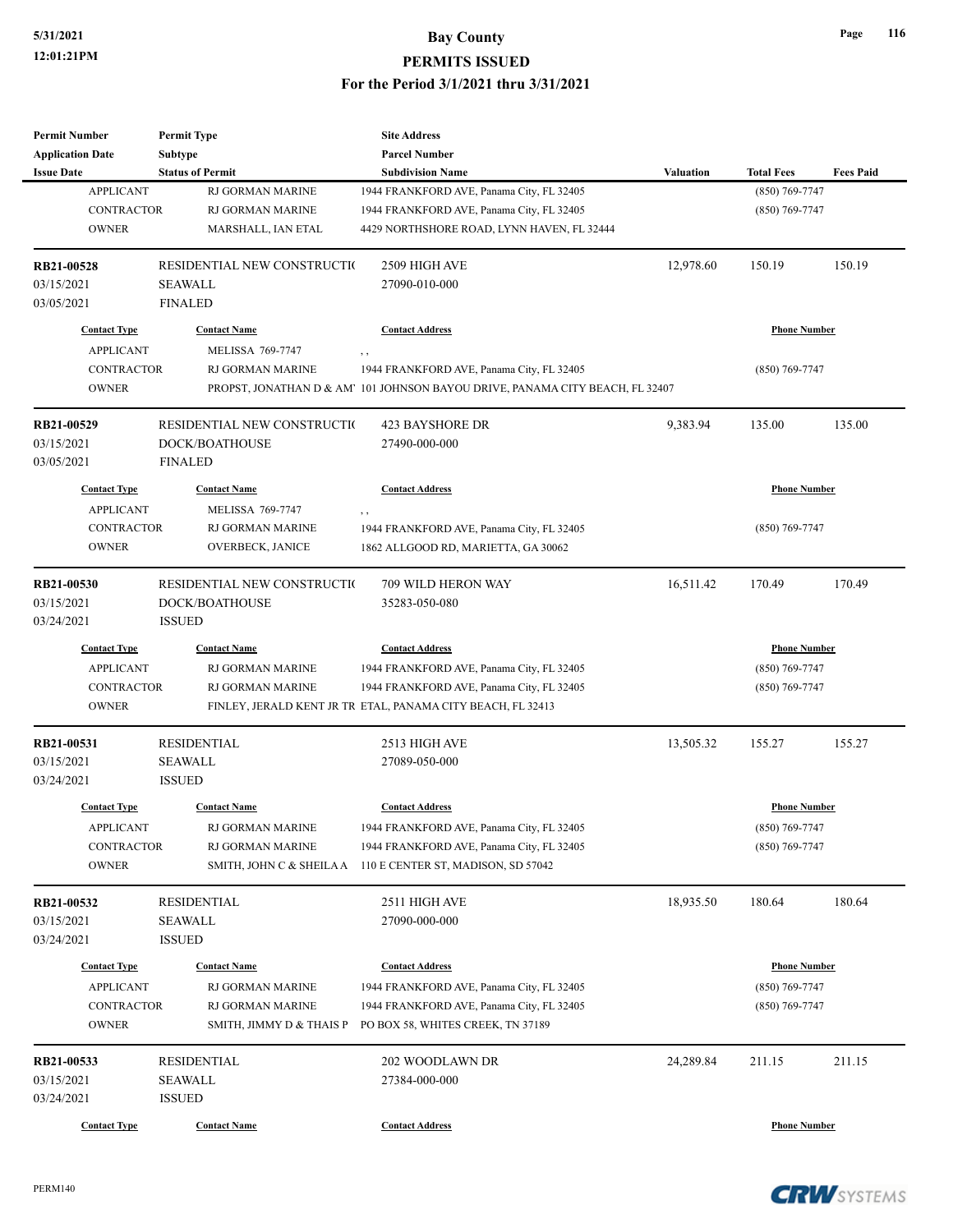#### **5/31/2021 Bay County PERMITS ISSUED**

#### **For the Period 3/1/2021 thru 3/31/2021**

| <b>Permit Number</b>    | <b>Permit Type</b>          | <b>Site Address</b>                                                      |                  |                     |                  |
|-------------------------|-----------------------------|--------------------------------------------------------------------------|------------------|---------------------|------------------|
| <b>Application Date</b> | <b>Subtype</b>              | <b>Parcel Number</b>                                                     |                  |                     |                  |
| <b>Issue Date</b>       | <b>Status of Permit</b>     | <b>Subdivision Name</b>                                                  | <b>Valuation</b> | <b>Total Fees</b>   | <b>Fees Paid</b> |
| <b>APPLICANT</b>        | RJ GORMAN MARINE            | 1944 FRANKFORD AVE, Panama City, FL 32405                                |                  | (850) 769-7747      |                  |
| <b>CONTRACTOR</b>       | RJ GORMAN MARINE            | 1944 FRANKFORD AVE, Panama City, FL 32405                                |                  | $(850)$ 769-7747    |                  |
| <b>OWNER</b>            |                             | RYON, MICHAEL E & GAYE L 202 WOODLAWN DRIVE, PANAMA CITY BEACH, FL 32407 |                  |                     |                  |
| RB21-00534              | RESIDENTIAL NEW CONSTRUCTIO | 1806 POND LN                                                             | 15,500.00        | 169.97              | 169.97           |
| 03/16/2021              | STORAGE/UTILITY             | 11249-310-000                                                            |                  |                     |                  |
| 03/26/2021              | <b>ISSUED</b>               |                                                                          |                  |                     |                  |
| <b>Contact Type</b>     | <b>Contact Name</b>         | <b>Contact Address</b>                                                   |                  | <b>Phone Number</b> |                  |
| <b>APPLICANT</b>        | GUY 258-1103                | , ,                                                                      |                  |                     |                  |
| <b>CONTRACTOR</b>       |                             | CAROLINA CARPORTS INCOI 2465 COLQUITT HWY, COLQUITT, GA 39837            |                  | (229) 246-0449      |                  |
| <b>OWNER</b>            | **CONFIDENTIAL**            | $, \, , \,$                                                              |                  |                     |                  |
| RB21-00535              | <b>RESIDENTIAL RENOVATE</b> | 819 TECH DR                                                              | 9,000.00         | 82.20               | 82.20            |
| 03/16/2021              | <b>INTERIOR/EXTERIOR</b>    | 11277-025-000                                                            |                  |                     |                  |
| 03/16/2021              | <b>ISSUED</b>               |                                                                          |                  |                     |                  |
| <b>Contact Type</b>     | <b>Contact Name</b>         | <b>Contact Address</b>                                                   |                  | <b>Phone Number</b> |                  |
| <b>APPLICANT</b>        |                             | ABOVE ALL(CGC) CONST AN 12413 TWO TRAIL ROAD, FOUNTAIN, FL 32438         |                  | (850) 722-1997      |                  |
| <b>CONTRACTOR</b>       |                             | ABOVE ALL(CGC) CONST AN 12413 TWO TRAIL ROAD, FOUNTAIN, FL 32438         |                  | (850) 722-1997      |                  |
| <b>OWNER</b>            |                             | MASTER, BRETT & THERESA 819 TECH DR, LYNN HAVEN, FL 32444                |                  |                     |                  |
|                         |                             |                                                                          |                  |                     |                  |
| RB21-00536              | RESIDENTIAL RENOVATE        | 11840 COUNTRY CLUB DR                                                    | 12,500.00        | 102.75              | 102.75           |
| 03/16/2021              | <b>INTERIOR</b>             | 07400-537-000                                                            |                  |                     |                  |
| 03/16/2021              | <b>ISSUED</b>               |                                                                          |                  |                     |                  |
| <b>Contact Type</b>     | <b>Contact Name</b>         | <b>Contact Address</b>                                                   |                  | <b>Phone Number</b> |                  |
| <b>APPLICANT</b>        | <b>SOBE BUILDERS LLC</b>    | 15017 SW 36TH STREET, WESTON, FL 33331                                   |                  |                     |                  |
| CONTRACTOR              | <b>SOBE BUILDERS LLC</b>    | 15017 SW 36TH STREET, WESTON, FL 33331                                   |                  |                     |                  |
| <b>OWNER</b>            |                             | MENLO FUNDING CORPORA 132 ARLINGTON DRIVE, PANAMA CITY, FL 32404         |                  |                     |                  |
| RB21-00537              | <b>RESIDENTIAL BLDG</b>     | 3216 ASHMORE ST                                                          | 7,219.00         | 128.44              | 128.44           |
| 03/16/2021              | STORAGE/UTILITY             | 11916-222-000                                                            |                  |                     |                  |
| 03/18/2021              | <b>FINALED</b>              |                                                                          |                  |                     |                  |
| <b>Contact Type</b>     | <b>Contact Name</b>         | <b>Contact Address</b>                                                   |                  | <b>Phone Number</b> |                  |
| <b>APPLICANT</b>        |                             | BESTWAY PORTABLE BUILDI 2919 N HWY 231, Panama City, FL 32405            |                  | $(850)$ 747-8974    |                  |
| CONTRACTOR              |                             | BESTWAY PORTABLE BUILDI 2919 N HWY 231, Panama City, FL 32405            |                  | $(850)$ 747-8974    |                  |
| <b>OWNER</b>            |                             | BALMOJA, ROLANDO M JR & KAREN L BALMOJA, PANAMA CITY, FL 32404           |                  |                     |                  |
| RB21-00538              | <b>DEMOLITION</b>           | 7003 10TH ST E                                                           | 25,000.00        | 133.58              | 133.58           |
| 03/16/2021              | <b>RESIDENTIAL</b>          | 06000-080-000                                                            |                  |                     |                  |
| 03/16/2021              | <b>ISSUED</b>               |                                                                          |                  |                     |                  |
| <b>Contact Type</b>     | <b>Contact Name</b>         | <b>Contact Address</b>                                                   |                  | <b>Phone Number</b> |                  |
|                         |                             |                                                                          |                  |                     |                  |
| <b>APPLICANT</b>        |                             | ABOVE ALL(CGC) CONST AN 12413 TWO TRAIL ROAD, FOUNTAIN, FL 32438         |                  | (850) 722-1997      |                  |
| CONTRACTOR              |                             | ABOVE ALL(CGC) CONST AN 12413 TWO TRAIL ROAD, FOUNTAIN, FL 32438         |                  | (850) 722-1997      |                  |
| <b>OWNER</b>            | COBB, JAMES W.              | 7003 E 10TH ST, PANAMA CITY, FL 32404                                    |                  |                     |                  |
| RB21-00539              | <b>RESIDENTIAL RENOVATE</b> | 22811 JAMAICAN DR 32                                                     | 6,850.00         | 70.00               | 70.00            |
| 03/16/2021              | <b>HARDY BOARD</b>          | 36081-635-000                                                            |                  |                     |                  |
| 03/16/2021              | <b>ISSUED</b>               |                                                                          |                  |                     |                  |
| <b>Contact Type</b>     | <b>Contact Name</b>         | <b>Contact Address</b>                                                   |                  | <b>Phone Number</b> |                  |
|                         |                             |                                                                          |                  |                     |                  |

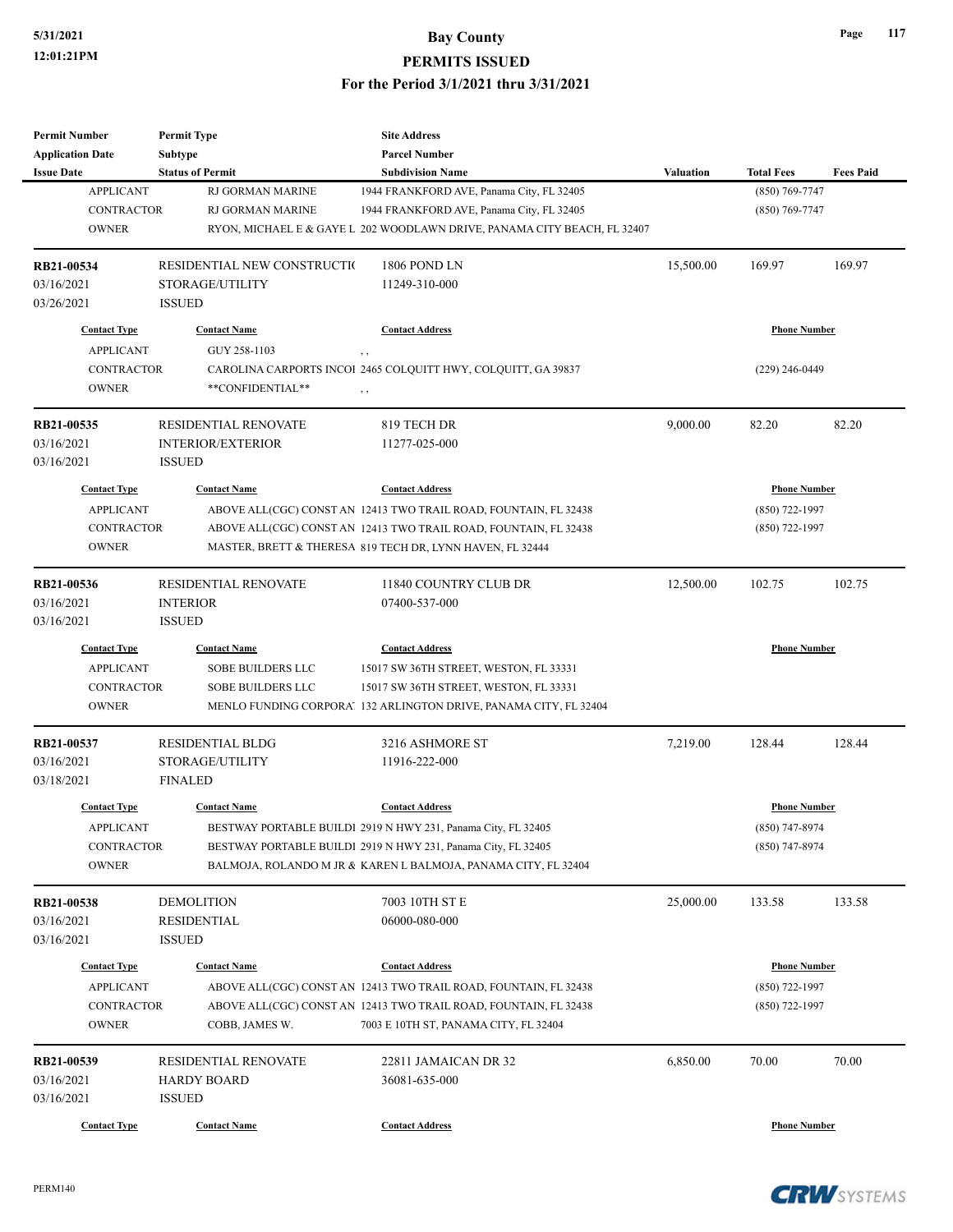## **5/31/2021 Bay County**

#### **PERMITS ISSUED**

**For the Period 3/1/2021 thru 3/31/2021**

| <b>Permit Number</b>    | <b>Permit Type</b>          | <b>Site Address</b>                                                        |                  |                     |                  |
|-------------------------|-----------------------------|----------------------------------------------------------------------------|------------------|---------------------|------------------|
| <b>Application Date</b> | Subtype                     | <b>Parcel Number</b>                                                       |                  |                     |                  |
| <b>Issue Date</b>       | <b>Status of Permit</b>     | <b>Subdivision Name</b>                                                    | <b>Valuation</b> | <b>Total Fees</b>   | <b>Fees Paid</b> |
| <b>APPLICANT</b>        | <b>OWNER/BUILDER</b>        | , ,                                                                        |                  |                     |                  |
| <b>CONTRACTOR</b>       | <b>OWNER/BUILDER</b>        | $, \, , \,$                                                                |                  |                     |                  |
| <b>OWNER</b>            | CUMISKEY, JEANNE M          | 22811 PC BCH PKWY, PANAMA CITY BEACH, FL 32413                             |                  |                     |                  |
| RB21-00540              | <b>RESIDENTIAL RENOVATE</b> | 4400 KINGFISH LN                                                           | 5,000.00         | 70.00               | 70.00            |
| 03/16/2021              | <b>EXTERIOR</b>             | 31423-032-000                                                              |                  |                     |                  |
| 03/16/2021              | <b>ISSUED</b>               |                                                                            |                  |                     |                  |
| <b>Contact Type</b>     | <b>Contact Name</b>         | <b>Contact Address</b>                                                     |                  | <b>Phone Number</b> |                  |
| <b>APPLICANT</b>        | Mary Beth 334-685-2762      | $, \, ,$                                                                   |                  |                     |                  |
| <b>CONTRACTOR</b>       | <b>OWNER/BUILDER</b>        | , ,                                                                        |                  |                     |                  |
| <b>OWNER</b>            |                             | MARSHALL, DAVID F & MAR 11784 S US HWY 231, MIDLAND CITY, AL 36301         |                  |                     |                  |
| RB21-00541              | RESIDENTIAL NEW CONSTRUCTIO | 5306 WARREN DR                                                             | 281,168.16       | 2,462.15            | 2,462.15         |
| 03/16/2021              | <b>SINGLE FAMILY</b>        | 05860-700-540                                                              |                  |                     |                  |
| 03/23/2021              | <b>ISSUED</b>               |                                                                            |                  |                     |                  |
| <b>Contact Type</b>     | <b>Contact Name</b>         | <b>Contact Address</b>                                                     |                  | <b>Phone Number</b> |                  |
| <b>APPLICANT</b>        |                             | D. R. HORTON, INC - LOWERY 17745 ASHLEY DRIVE, PANAMA CITY BEACH, FL 32413 |                  | $(850) 660 - 1701$  |                  |
| <b>CONTRACTOR</b>       |                             | D. R. HORTON, INC - LOWERY 17745 ASHLEY DRIVE, PANAMA CITY BEACH, FL 32413 |                  | $(850) 660 - 1701$  |                  |
| <b>OWNER</b>            |                             | FORESTAR (USA) REAL EST (2221 E LAMAR BLVD STE 790, ARLINGTON, TX 76006    |                  |                     |                  |
|                         |                             |                                                                            |                  |                     |                  |
| RB21-00542              | RESIDENTIAL NEW CONSTRUCTIO | 5310 WARREN DR                                                             | 363,951.12       | 2,721.23            | 2,721.23         |
| 03/16/2021              | <b>SINGLE FAMILY</b>        | 05860-700-550                                                              |                  |                     |                  |
| 03/23/2021              | <b>ISSUED</b>               |                                                                            |                  |                     |                  |
| <b>Contact Type</b>     | <b>Contact Name</b>         | <b>Contact Address</b>                                                     |                  | <b>Phone Number</b> |                  |
| <b>APPLICANT</b>        |                             | D. R. HORTON, INC - LOWERY 17745 ASHLEY DRIVE, PANAMA CITY BEACH, FL 32413 |                  | $(850) 660 - 1701$  |                  |
| <b>CONTRACTOR</b>       |                             | D. R. HORTON, INC - LOWERY 17745 ASHLEY DRIVE, PANAMA CITY BEACH, FL 32413 |                  | $(850) 660 - 1701$  |                  |
| <b>OWNER</b>            |                             | FORESTAR (USA) REAL EST (2221 E LAMAR BLVD STE 790, ARLINGTON, TX 76006    |                  |                     |                  |
| RB21-00543              | RESIDENTIAL NEW CONSTRUCTIO | 5316 WARREN DR                                                             | 281,168.16       | 2,462.15            | 2,462.15         |
| 03/16/2021              | <b>SINGLE FAMILY</b>        | 05860-700-560                                                              |                  |                     |                  |
| 03/23/2021              | <b>ISSUED</b>               |                                                                            |                  |                     |                  |
| <b>Contact Type</b>     | <b>Contact Name</b>         | <b>Contact Address</b>                                                     |                  | <b>Phone Number</b> |                  |
| <b>APPLICANT</b>        |                             | D. R. HORTON, INC - LOWERY 17745 ASHLEY DRIVE, PANAMA CITY BEACH, FL 32413 |                  | $(850) 660 - 1701$  |                  |
| <b>CONTRACTOR</b>       |                             | D. R. HORTON, INC - LOWERY 17745 ASHLEY DRIVE, PANAMA CITY BEACH, FL 32413 |                  | $(850)$ 660-1701    |                  |
| <b>OWNER</b>            |                             | FORESTAR (USA) REAL EST (2221 E LAMAR BLVD STE 790, ARLINGTON, TX 76006    |                  |                     |                  |
| RB21-00544              | RESIDENTIAL NEW CONSTRUCTIO | 5320 WARREN DR                                                             | 363,951.12       | 2,721.23            | 2,721.23         |
| 03/16/2021              | <b>SINGLE FAMILY</b>        | 05860-700-570                                                              |                  |                     |                  |
| 03/23/2021              | <b>ISSUED</b>               |                                                                            |                  |                     |                  |
| <b>Contact Type</b>     | <b>Contact Name</b>         | <b>Contact Address</b>                                                     |                  | <b>Phone Number</b> |                  |
| <b>APPLICANT</b>        |                             | D. R. HORTON, INC - LOWERY 17745 ASHLEY DRIVE, PANAMA CITY BEACH, FL 32413 |                  | $(850) 660 - 1701$  |                  |
| CONTRACTOR              |                             | D. R. HORTON, INC - LOWERY 17745 ASHLEY DRIVE, PANAMA CITY BEACH, FL 32413 |                  | $(850) 660 - 1701$  |                  |
| <b>OWNER</b>            |                             | FORESTAR (USA) REAL EST (2221 E LAMAR BLVD STE 790, ARLINGTON, TX 76006    |                  |                     |                  |
|                         |                             |                                                                            |                  |                     |                  |
| RB21-00545              | RESIDENTIAL NEW CONSTRUCTIO | 5326 WARREN DR                                                             | 266,840.34       | 2,414.76            | 2,414.76         |
| 03/16/2021              | <b>SINGLE FAMILY</b>        | 05860-700-580                                                              |                  |                     |                  |
| 03/23/2021              | <b>ISSUED</b>               |                                                                            |                  |                     |                  |
| <b>Contact Type</b>     | <b>Contact Name</b>         | <b>Contact Address</b>                                                     |                  | <b>Phone Number</b> |                  |

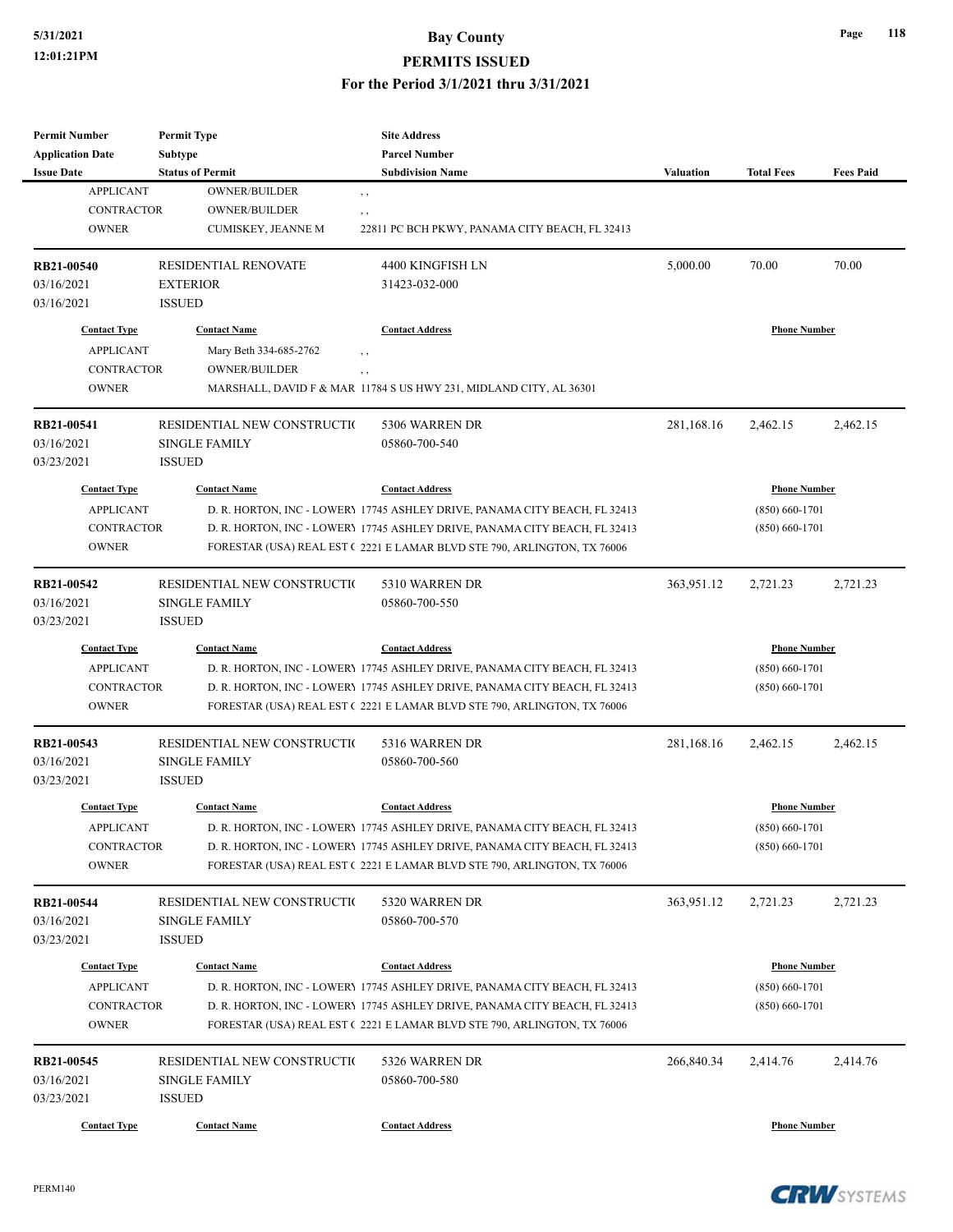| <b>Permit Number</b><br><b>Application Date</b> | <b>Permit Type</b><br>Subtype | <b>Site Address</b><br><b>Parcel Number</b>                                |                  |                     |                  |
|-------------------------------------------------|-------------------------------|----------------------------------------------------------------------------|------------------|---------------------|------------------|
| <b>Issue Date</b>                               | <b>Status of Permit</b>       | <b>Subdivision Name</b>                                                    | <b>Valuation</b> | <b>Total Fees</b>   | <b>Fees Paid</b> |
| <b>APPLICANT</b>                                |                               | D. R. HORTON, INC - LOWERY 17745 ASHLEY DRIVE, PANAMA CITY BEACH, FL 32413 |                  | $(850) 660 - 1701$  |                  |
| <b>CONTRACTOR</b>                               |                               | D. R. HORTON, INC - LOWERY 17745 ASHLEY DRIVE, PANAMA CITY BEACH, FL 32413 |                  | $(850) 660 - 1701$  |                  |
| <b>OWNER</b>                                    |                               | FORESTAR (USA) REAL EST (2221 E LAMAR BLVD STE 790, ARLINGTON, TX 76006    |                  |                     |                  |
|                                                 |                               |                                                                            |                  |                     |                  |
| <b>RB21-00546</b>                               | RESIDENTIAL NEW CONSTRUCTIO   | 5330 WARREN DR                                                             | 342,030.78       | 2,654.89            | 2,654.89         |
| 03/16/2021                                      | <b>SINGLE FAMILY</b>          | 05860-700-590                                                              |                  |                     |                  |
| 03/23/2021                                      | <b>ISSUED</b>                 |                                                                            |                  |                     |                  |
| <b>Contact Type</b>                             | <b>Contact Name</b>           | <b>Contact Address</b>                                                     |                  | <b>Phone Number</b> |                  |
| <b>APPLICANT</b>                                |                               | D. R. HORTON, INC - LOWERY 17745 ASHLEY DRIVE, PANAMA CITY BEACH, FL 32413 |                  | $(850) 660 - 1701$  |                  |
| <b>CONTRACTOR</b>                               |                               | D. R. HORTON, INC - LOWERY 17745 ASHLEY DRIVE, PANAMA CITY BEACH, FL 32413 |                  | $(850) 660 - 1701$  |                  |
| <b>OWNER</b>                                    |                               | FORESTAR (USA) REAL EST (2221 E LAMAR BLVD STE 790, ARLINGTON, TX 76006    |                  |                     |                  |
| RB21-00547                                      | RESIDENTIAL NEW CONSTRUCTIO   | 7197 ELLIE B DR                                                            | 286,433.94       | 2,425.29            | 2,425.29         |
| 03/16/2021                                      | <b>SINGLE FAMILY</b>          | 05658-400-455                                                              |                  |                     |                  |
| 03/23/2021                                      | <b>ISSUED</b>                 |                                                                            |                  |                     |                  |
| <b>Contact Type</b>                             | <b>Contact Name</b>           | <b>Contact Address</b>                                                     |                  | <b>Phone Number</b> |                  |
| <b>APPLICANT</b>                                |                               | D. R. HORTON, INC - LOWERY 17745 ASHLEY DRIVE, PANAMA CITY BEACH, FL 32413 |                  | $(850) 660 - 1701$  |                  |
| <b>CONTRACTOR</b>                               |                               | D. R. HORTON, INC - LOWERY 17745 ASHLEY DRIVE, PANAMA CITY BEACH, FL 32413 |                  |                     |                  |
|                                                 |                               |                                                                            |                  | $(850)$ 660-1701    |                  |
| <b>OWNER</b>                                    |                               | BAYOU GEORGE FARMS, LLC 1405 W BEACH DRIVE, PANAMA CITY, FL 32401          |                  |                     |                  |
| RB21-00548                                      | RESIDENTIAL NEW CONSTRUCTIO   | 7193 ELLIE B DR                                                            | 294,271.38       | 2,450.57            | 2,450.57         |
| 03/16/2021                                      | <b>SINGLE FAMILY</b>          | 05658-400-460                                                              |                  |                     |                  |
| 03/23/2021                                      | <b>ISSUED</b>                 |                                                                            |                  |                     |                  |
| <b>Contact Type</b>                             | <b>Contact Name</b>           | <b>Contact Address</b>                                                     |                  | <b>Phone Number</b> |                  |
| <b>APPLICANT</b>                                |                               | D. R. HORTON, INC - LOWERY 17745 ASHLEY DRIVE, PANAMA CITY BEACH, FL 32413 |                  | $(850) 660 - 1701$  |                  |
| <b>CONTRACTOR</b>                               |                               | D. R. HORTON, INC - LOWERY 17745 ASHLEY DRIVE, PANAMA CITY BEACH, FL 32413 |                  | $(850) 660 - 1701$  |                  |
| <b>OWNER</b>                                    |                               | BAYOU GEORGE FARMS, LLC 1405 W BEACH DRIVE, PANAMA CITY, FL 32401          |                  |                     |                  |
| RB21-00549                                      | RESIDENTIAL NEW CONSTRUCTIO   | 7189 ELLIE B DR                                                            | 363,951.12       | 2,668.57            | 2,668.57         |
| 03/16/2021                                      | <b>SINGLE FAMILY</b>          | 05658-400-465                                                              |                  |                     |                  |
| 03/23/2021                                      | <b>ISSUED</b>                 |                                                                            |                  |                     |                  |
| <b>Contact Type</b>                             | <b>Contact Name</b>           | <b>Contact Address</b>                                                     |                  | <b>Phone Number</b> |                  |
| APPLICANT                                       |                               | D. R. HORTON, INC - LOWERY 17745 ASHLEY DRIVE, PANAMA CITY BEACH, FL 32413 |                  | $(850) 660 - 1701$  |                  |
| CONTRACTOR                                      |                               | D. R. HORTON, INC - LOWERY 17745 ASHLEY DRIVE, PANAMA CITY BEACH, FL 32413 |                  | $(850)$ 660-1701    |                  |
| <b>OWNER</b>                                    |                               | BAYOU GEORGE FARMS, LLC 1405 W BEACH DRIVE, PANAMA CITY, FL 32401          |                  |                     |                  |
| <b>RB21-00550</b>                               | RESIDENTIAL NEW CONSTRUCTIO   | 7185 ELLIE B DR                                                            | 286,433.94       | 2,425.29            | 2,425.29         |
| 03/16/2021                                      | <b>SINGLE FAMILY</b>          | 05658-400-470                                                              |                  |                     |                  |
| 03/23/2021                                      | <b>ISSUED</b>                 |                                                                            |                  |                     |                  |
|                                                 |                               |                                                                            |                  |                     |                  |
| <b>Contact Type</b>                             | <b>Contact Name</b>           | <b>Contact Address</b>                                                     |                  | <b>Phone Number</b> |                  |
| <b>APPLICANT</b>                                |                               | D. R. HORTON, INC - LOWERY 17745 ASHLEY DRIVE, PANAMA CITY BEACH, FL 32413 |                  | $(850) 660 - 1701$  |                  |
| <b>CONTRACTOR</b>                               |                               | D. R. HORTON, INC - LOWERY 17745 ASHLEY DRIVE, PANAMA CITY BEACH, FL 32413 |                  | $(850)$ 660-1701    |                  |
| <b>OWNER</b>                                    |                               | BAYOU GEORGE FARMS, LLC 1405 W BEACH DRIVE, PANAMA CITY, FL 32401          |                  |                     |                  |
| RB21-00551                                      | RESIDENTIAL NEW CONSTRUCTIO   | 7181 ELLIE B DR                                                            | 372,523.32       | 2,697.01            | 2,697.01         |
| 03/16/2021                                      | <b>SINGLE FAMILY</b>          | 05658-400-475                                                              |                  |                     |                  |
| 03/23/2021                                      | <b>ISSUED</b>                 |                                                                            |                  |                     |                  |
| <b>Contact Type</b>                             | <b>Contact Name</b>           | <b>Contact Address</b>                                                     |                  | <b>Phone Number</b> |                  |
|                                                 |                               |                                                                            |                  |                     |                  |

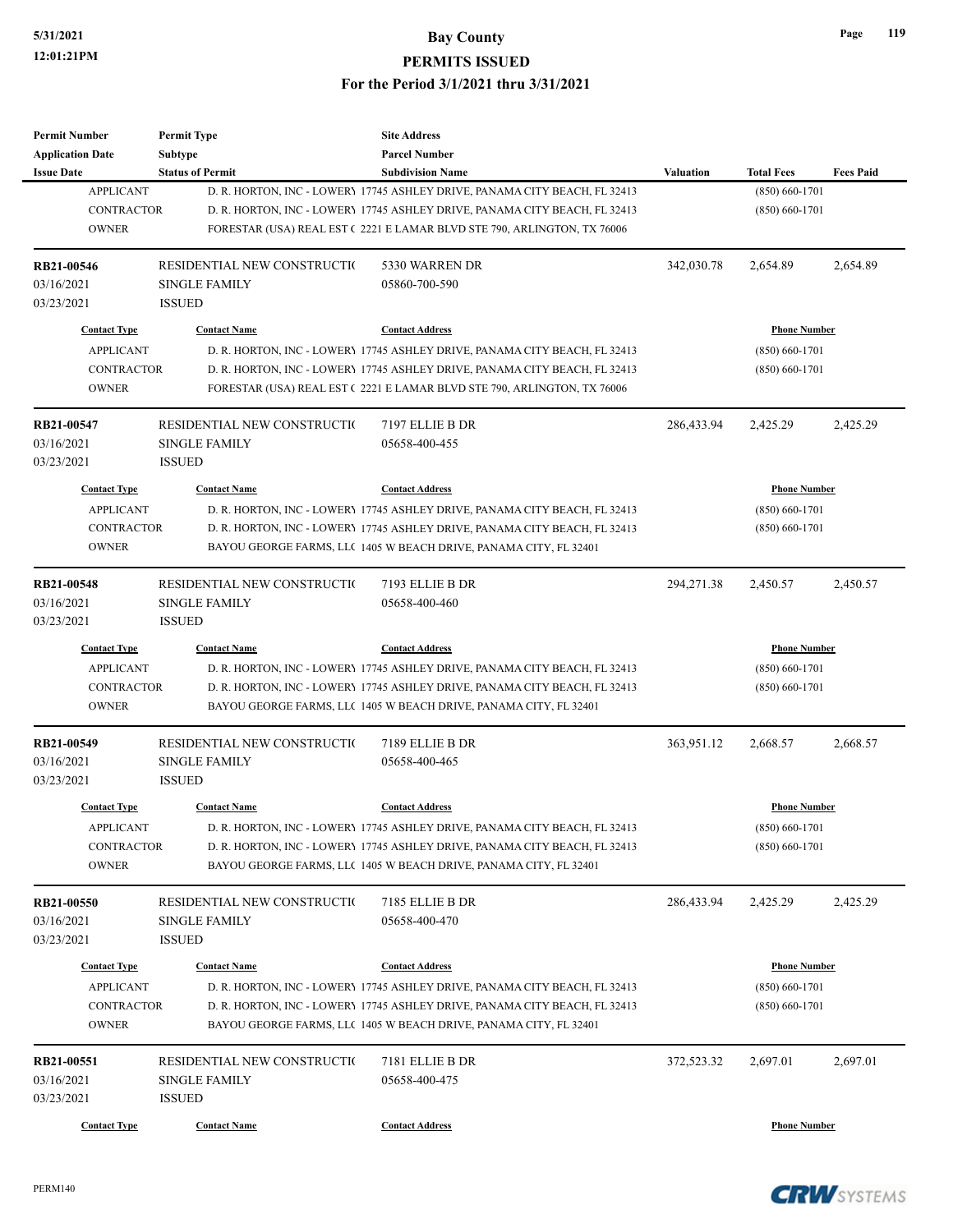| <b>Parcel Number</b><br><b>Subtype</b><br><b>Application Date</b><br><b>Issue Date</b><br><b>Status of Permit</b><br><b>Subdivision Name</b><br><b>Valuation</b><br><b>Total Fees</b><br><b>APPLICANT</b><br>$(850) 660 - 1701$<br>D. R. HORTON, INC - LOWERY 17745 ASHLEY DRIVE, PANAMA CITY BEACH, FL 32413<br><b>CONTRACTOR</b><br>D. R. HORTON, INC - LOWERY 17745 ASHLEY DRIVE, PANAMA CITY BEACH, FL 32413<br>$(850) 660 - 1701$<br><b>OWNER</b><br>BAYOU GEORGE FARMS, LLC 1405 W BEACH DRIVE, PANAMA CITY, FL 32401<br>286,433.94<br>RB21-00552<br>RESIDENTIAL NEW CONSTRUCTIO<br>7177 ELLIE B DR<br>2,425.29<br>03/16/2021<br><b>SINGLE FAMILY</b><br>05658-400-480<br>03/23/2021<br><b>ISSUED</b><br><b>Contact Type</b><br><b>Contact Name</b><br><b>Contact Address</b><br><b>Phone Number</b><br><b>APPLICANT</b><br>D. R. HORTON, INC - LOWERY 17745 ASHLEY DRIVE, PANAMA CITY BEACH, FL 32413<br>$(850) 660 - 1701$<br><b>CONTRACTOR</b><br>D. R. HORTON, INC - LOWERY 17745 ASHLEY DRIVE, PANAMA CITY BEACH, FL 32413<br>$(850) 660 - 1701$<br><b>OWNER</b><br>BAYOU GEORGE FARMS, LLC 1405 W BEACH DRIVE, PANAMA CITY, FL 32401<br>266,840.34<br>RB21-00553<br>RESIDENTIAL NEW CONSTRUCTIO<br>7169 ELLIE B DR<br>2,362.10<br>03/16/2021<br><b>SINGLE FAMILY</b><br>05658-400-490<br>03/23/2021<br><b>ISSUED</b><br><b>Phone Number</b><br><b>Contact Type</b><br><b>Contact Name</b><br><b>Contact Address</b><br><b>APPLICANT</b><br>D. R. HORTON, INC - LOWERY 17745 ASHLEY DRIVE, PANAMA CITY BEACH, FL 32413<br>$(850) 660 - 1701$<br><b>CONTRACTOR</b><br>D. R. HORTON, INC - LOWERY 17745 ASHLEY DRIVE, PANAMA CITY BEACH, FL 32413<br>$(850) 660 - 1701$<br><b>OWNER</b><br>BAYOU GEORGE FARMS, LLC 1405 W BEACH DRIVE, PANAMA CITY, FL 32401<br>RESIDENTIAL NEW CONSTRUCTIO<br>7165 ELLIE B DR<br>294,271.38<br>RB21-00554<br>2,450.57<br>03/16/2021<br><b>SINGLE FAMILY</b><br>05658-400-495<br>03/23/2021<br><b>ISSUED</b><br><b>Contact Type</b><br><b>Contact Name</b><br><b>Contact Address</b><br><b>Phone Number</b><br><b>APPLICANT</b><br>D. R. HORTON, INC - LOWERY 17745 ASHLEY DRIVE, PANAMA CITY BEACH, FL 32413<br>$(850) 660 - 1701$<br><b>CONTRACTOR</b><br>D. R. HORTON, INC - LOWER 17745 ASHLEY DRIVE, PANAMA CITY BEACH, FL 32413<br>$(850) 660 - 1701$<br><b>OWNER</b><br>BAYOU GEORGE FARMS, LLC 1405 W BEACH DRIVE, PANAMA CITY, FL 32401<br>286,433.94<br>RESIDENTIAL NEW CONSTRUCTIO<br>7161 ELLIE B DR<br>2,425.29<br>RB21-00555<br>03/16/2021<br><b>SINGLE FAMILY</b><br>05658-400-500<br>03/23/2021<br><b>ISSUED</b><br><b>Contact Address</b><br><b>Contact Type</b><br><b>Contact Name</b><br><b>Phone Number</b><br><b>APPLICANT</b><br>D. R. HORTON, INC - LOWERY 17745 ASHLEY DRIVE, PANAMA CITY BEACH, FL 32413<br>$(850) 660 - 1701$<br>CONTRACTOR<br>D. R. HORTON, INC - LOWERY 17745 ASHLEY DRIVE, PANAMA CITY BEACH, FL 32413<br>$(850) 660 - 1701$<br><b>OWNER</b><br>BAYOU GEORGE FARMS, LLC 1405 W BEACH DRIVE, PANAMA CITY, FL 32401<br><b>DEMOLITION</b><br>315 GREENWOOD DR<br>10,482.10<br>RB21-00556<br>133.58<br>03/16/2021<br><b>RESIDENTIAL</b><br>27455-000-000 | 2,450.57<br><b>FINALED</b><br><b>Contact Name</b><br><b>Contact Address</b><br><b>Phone Number</b><br><b>Contact Type</b><br><b>APPLICANT</b><br>BYRD ENTERPRISES (DEMO 13536 HWY 77, SOUTHPORT, FL 32409<br>$(850)$ 271-0360<br>BYRD ENTERPRISES (DEMO 13536 HWY 77, SOUTHPORT, FL 32409<br>CONTRACTOR<br>$(850)$ 271-0360<br><b>OWNER</b><br>JOHNSON, BETTY G.<br>315 GREENWOOD DR, PANAMA CITY, FL 32407 | <b>Permit Number</b> | <b>Permit Type</b> | <b>Site Address</b> |  |                  |
|--------------------------------------------------------------------------------------------------------------------------------------------------------------------------------------------------------------------------------------------------------------------------------------------------------------------------------------------------------------------------------------------------------------------------------------------------------------------------------------------------------------------------------------------------------------------------------------------------------------------------------------------------------------------------------------------------------------------------------------------------------------------------------------------------------------------------------------------------------------------------------------------------------------------------------------------------------------------------------------------------------------------------------------------------------------------------------------------------------------------------------------------------------------------------------------------------------------------------------------------------------------------------------------------------------------------------------------------------------------------------------------------------------------------------------------------------------------------------------------------------------------------------------------------------------------------------------------------------------------------------------------------------------------------------------------------------------------------------------------------------------------------------------------------------------------------------------------------------------------------------------------------------------------------------------------------------------------------------------------------------------------------------------------------------------------------------------------------------------------------------------------------------------------------------------------------------------------------------------------------------------------------------------------------------------------------------------------------------------------------------------------------------------------------------------------------------------------------------------------------------------------------------------------------------------------------------------------------------------------------------------------------------------------------------------------------------------------------------------------------------------------------------------------------------------------------------------------------------------------------------------------------------------------------------------------------------------------------------------------------------------------------------------------------------------------------------------------------------------------------------------------------|-------------------------------------------------------------------------------------------------------------------------------------------------------------------------------------------------------------------------------------------------------------------------------------------------------------------------------------------------------------------------------------------------------------|----------------------|--------------------|---------------------|--|------------------|
|                                                                                                                                                                                                                                                                                                                                                                                                                                                                                                                                                                                                                                                                                                                                                                                                                                                                                                                                                                                                                                                                                                                                                                                                                                                                                                                                                                                                                                                                                                                                                                                                                                                                                                                                                                                                                                                                                                                                                                                                                                                                                                                                                                                                                                                                                                                                                                                                                                                                                                                                                                                                                                                                                                                                                                                                                                                                                                                                                                                                                                                                                                                                            |                                                                                                                                                                                                                                                                                                                                                                                                             |                      |                    |                     |  |                  |
|                                                                                                                                                                                                                                                                                                                                                                                                                                                                                                                                                                                                                                                                                                                                                                                                                                                                                                                                                                                                                                                                                                                                                                                                                                                                                                                                                                                                                                                                                                                                                                                                                                                                                                                                                                                                                                                                                                                                                                                                                                                                                                                                                                                                                                                                                                                                                                                                                                                                                                                                                                                                                                                                                                                                                                                                                                                                                                                                                                                                                                                                                                                                            |                                                                                                                                                                                                                                                                                                                                                                                                             |                      |                    |                     |  | <b>Fees Paid</b> |
|                                                                                                                                                                                                                                                                                                                                                                                                                                                                                                                                                                                                                                                                                                                                                                                                                                                                                                                                                                                                                                                                                                                                                                                                                                                                                                                                                                                                                                                                                                                                                                                                                                                                                                                                                                                                                                                                                                                                                                                                                                                                                                                                                                                                                                                                                                                                                                                                                                                                                                                                                                                                                                                                                                                                                                                                                                                                                                                                                                                                                                                                                                                                            |                                                                                                                                                                                                                                                                                                                                                                                                             |                      |                    |                     |  |                  |
|                                                                                                                                                                                                                                                                                                                                                                                                                                                                                                                                                                                                                                                                                                                                                                                                                                                                                                                                                                                                                                                                                                                                                                                                                                                                                                                                                                                                                                                                                                                                                                                                                                                                                                                                                                                                                                                                                                                                                                                                                                                                                                                                                                                                                                                                                                                                                                                                                                                                                                                                                                                                                                                                                                                                                                                                                                                                                                                                                                                                                                                                                                                                            |                                                                                                                                                                                                                                                                                                                                                                                                             |                      |                    |                     |  |                  |
|                                                                                                                                                                                                                                                                                                                                                                                                                                                                                                                                                                                                                                                                                                                                                                                                                                                                                                                                                                                                                                                                                                                                                                                                                                                                                                                                                                                                                                                                                                                                                                                                                                                                                                                                                                                                                                                                                                                                                                                                                                                                                                                                                                                                                                                                                                                                                                                                                                                                                                                                                                                                                                                                                                                                                                                                                                                                                                                                                                                                                                                                                                                                            |                                                                                                                                                                                                                                                                                                                                                                                                             |                      |                    |                     |  |                  |
|                                                                                                                                                                                                                                                                                                                                                                                                                                                                                                                                                                                                                                                                                                                                                                                                                                                                                                                                                                                                                                                                                                                                                                                                                                                                                                                                                                                                                                                                                                                                                                                                                                                                                                                                                                                                                                                                                                                                                                                                                                                                                                                                                                                                                                                                                                                                                                                                                                                                                                                                                                                                                                                                                                                                                                                                                                                                                                                                                                                                                                                                                                                                            |                                                                                                                                                                                                                                                                                                                                                                                                             |                      |                    |                     |  | 2,425.29         |
|                                                                                                                                                                                                                                                                                                                                                                                                                                                                                                                                                                                                                                                                                                                                                                                                                                                                                                                                                                                                                                                                                                                                                                                                                                                                                                                                                                                                                                                                                                                                                                                                                                                                                                                                                                                                                                                                                                                                                                                                                                                                                                                                                                                                                                                                                                                                                                                                                                                                                                                                                                                                                                                                                                                                                                                                                                                                                                                                                                                                                                                                                                                                            |                                                                                                                                                                                                                                                                                                                                                                                                             |                      |                    |                     |  |                  |
|                                                                                                                                                                                                                                                                                                                                                                                                                                                                                                                                                                                                                                                                                                                                                                                                                                                                                                                                                                                                                                                                                                                                                                                                                                                                                                                                                                                                                                                                                                                                                                                                                                                                                                                                                                                                                                                                                                                                                                                                                                                                                                                                                                                                                                                                                                                                                                                                                                                                                                                                                                                                                                                                                                                                                                                                                                                                                                                                                                                                                                                                                                                                            |                                                                                                                                                                                                                                                                                                                                                                                                             |                      |                    |                     |  |                  |
|                                                                                                                                                                                                                                                                                                                                                                                                                                                                                                                                                                                                                                                                                                                                                                                                                                                                                                                                                                                                                                                                                                                                                                                                                                                                                                                                                                                                                                                                                                                                                                                                                                                                                                                                                                                                                                                                                                                                                                                                                                                                                                                                                                                                                                                                                                                                                                                                                                                                                                                                                                                                                                                                                                                                                                                                                                                                                                                                                                                                                                                                                                                                            |                                                                                                                                                                                                                                                                                                                                                                                                             |                      |                    |                     |  |                  |
|                                                                                                                                                                                                                                                                                                                                                                                                                                                                                                                                                                                                                                                                                                                                                                                                                                                                                                                                                                                                                                                                                                                                                                                                                                                                                                                                                                                                                                                                                                                                                                                                                                                                                                                                                                                                                                                                                                                                                                                                                                                                                                                                                                                                                                                                                                                                                                                                                                                                                                                                                                                                                                                                                                                                                                                                                                                                                                                                                                                                                                                                                                                                            |                                                                                                                                                                                                                                                                                                                                                                                                             |                      |                    |                     |  |                  |
|                                                                                                                                                                                                                                                                                                                                                                                                                                                                                                                                                                                                                                                                                                                                                                                                                                                                                                                                                                                                                                                                                                                                                                                                                                                                                                                                                                                                                                                                                                                                                                                                                                                                                                                                                                                                                                                                                                                                                                                                                                                                                                                                                                                                                                                                                                                                                                                                                                                                                                                                                                                                                                                                                                                                                                                                                                                                                                                                                                                                                                                                                                                                            |                                                                                                                                                                                                                                                                                                                                                                                                             |                      |                    |                     |  |                  |
|                                                                                                                                                                                                                                                                                                                                                                                                                                                                                                                                                                                                                                                                                                                                                                                                                                                                                                                                                                                                                                                                                                                                                                                                                                                                                                                                                                                                                                                                                                                                                                                                                                                                                                                                                                                                                                                                                                                                                                                                                                                                                                                                                                                                                                                                                                                                                                                                                                                                                                                                                                                                                                                                                                                                                                                                                                                                                                                                                                                                                                                                                                                                            |                                                                                                                                                                                                                                                                                                                                                                                                             |                      |                    |                     |  |                  |
|                                                                                                                                                                                                                                                                                                                                                                                                                                                                                                                                                                                                                                                                                                                                                                                                                                                                                                                                                                                                                                                                                                                                                                                                                                                                                                                                                                                                                                                                                                                                                                                                                                                                                                                                                                                                                                                                                                                                                                                                                                                                                                                                                                                                                                                                                                                                                                                                                                                                                                                                                                                                                                                                                                                                                                                                                                                                                                                                                                                                                                                                                                                                            |                                                                                                                                                                                                                                                                                                                                                                                                             |                      |                    |                     |  | 2,362.10         |
|                                                                                                                                                                                                                                                                                                                                                                                                                                                                                                                                                                                                                                                                                                                                                                                                                                                                                                                                                                                                                                                                                                                                                                                                                                                                                                                                                                                                                                                                                                                                                                                                                                                                                                                                                                                                                                                                                                                                                                                                                                                                                                                                                                                                                                                                                                                                                                                                                                                                                                                                                                                                                                                                                                                                                                                                                                                                                                                                                                                                                                                                                                                                            |                                                                                                                                                                                                                                                                                                                                                                                                             |                      |                    |                     |  |                  |
|                                                                                                                                                                                                                                                                                                                                                                                                                                                                                                                                                                                                                                                                                                                                                                                                                                                                                                                                                                                                                                                                                                                                                                                                                                                                                                                                                                                                                                                                                                                                                                                                                                                                                                                                                                                                                                                                                                                                                                                                                                                                                                                                                                                                                                                                                                                                                                                                                                                                                                                                                                                                                                                                                                                                                                                                                                                                                                                                                                                                                                                                                                                                            |                                                                                                                                                                                                                                                                                                                                                                                                             |                      |                    |                     |  |                  |
|                                                                                                                                                                                                                                                                                                                                                                                                                                                                                                                                                                                                                                                                                                                                                                                                                                                                                                                                                                                                                                                                                                                                                                                                                                                                                                                                                                                                                                                                                                                                                                                                                                                                                                                                                                                                                                                                                                                                                                                                                                                                                                                                                                                                                                                                                                                                                                                                                                                                                                                                                                                                                                                                                                                                                                                                                                                                                                                                                                                                                                                                                                                                            |                                                                                                                                                                                                                                                                                                                                                                                                             |                      |                    |                     |  |                  |
|                                                                                                                                                                                                                                                                                                                                                                                                                                                                                                                                                                                                                                                                                                                                                                                                                                                                                                                                                                                                                                                                                                                                                                                                                                                                                                                                                                                                                                                                                                                                                                                                                                                                                                                                                                                                                                                                                                                                                                                                                                                                                                                                                                                                                                                                                                                                                                                                                                                                                                                                                                                                                                                                                                                                                                                                                                                                                                                                                                                                                                                                                                                                            |                                                                                                                                                                                                                                                                                                                                                                                                             |                      |                    |                     |  |                  |
|                                                                                                                                                                                                                                                                                                                                                                                                                                                                                                                                                                                                                                                                                                                                                                                                                                                                                                                                                                                                                                                                                                                                                                                                                                                                                                                                                                                                                                                                                                                                                                                                                                                                                                                                                                                                                                                                                                                                                                                                                                                                                                                                                                                                                                                                                                                                                                                                                                                                                                                                                                                                                                                                                                                                                                                                                                                                                                                                                                                                                                                                                                                                            |                                                                                                                                                                                                                                                                                                                                                                                                             |                      |                    |                     |  |                  |
|                                                                                                                                                                                                                                                                                                                                                                                                                                                                                                                                                                                                                                                                                                                                                                                                                                                                                                                                                                                                                                                                                                                                                                                                                                                                                                                                                                                                                                                                                                                                                                                                                                                                                                                                                                                                                                                                                                                                                                                                                                                                                                                                                                                                                                                                                                                                                                                                                                                                                                                                                                                                                                                                                                                                                                                                                                                                                                                                                                                                                                                                                                                                            |                                                                                                                                                                                                                                                                                                                                                                                                             |                      |                    |                     |  |                  |
|                                                                                                                                                                                                                                                                                                                                                                                                                                                                                                                                                                                                                                                                                                                                                                                                                                                                                                                                                                                                                                                                                                                                                                                                                                                                                                                                                                                                                                                                                                                                                                                                                                                                                                                                                                                                                                                                                                                                                                                                                                                                                                                                                                                                                                                                                                                                                                                                                                                                                                                                                                                                                                                                                                                                                                                                                                                                                                                                                                                                                                                                                                                                            |                                                                                                                                                                                                                                                                                                                                                                                                             |                      |                    |                     |  |                  |
|                                                                                                                                                                                                                                                                                                                                                                                                                                                                                                                                                                                                                                                                                                                                                                                                                                                                                                                                                                                                                                                                                                                                                                                                                                                                                                                                                                                                                                                                                                                                                                                                                                                                                                                                                                                                                                                                                                                                                                                                                                                                                                                                                                                                                                                                                                                                                                                                                                                                                                                                                                                                                                                                                                                                                                                                                                                                                                                                                                                                                                                                                                                                            |                                                                                                                                                                                                                                                                                                                                                                                                             |                      |                    |                     |  |                  |
|                                                                                                                                                                                                                                                                                                                                                                                                                                                                                                                                                                                                                                                                                                                                                                                                                                                                                                                                                                                                                                                                                                                                                                                                                                                                                                                                                                                                                                                                                                                                                                                                                                                                                                                                                                                                                                                                                                                                                                                                                                                                                                                                                                                                                                                                                                                                                                                                                                                                                                                                                                                                                                                                                                                                                                                                                                                                                                                                                                                                                                                                                                                                            |                                                                                                                                                                                                                                                                                                                                                                                                             |                      |                    |                     |  |                  |
|                                                                                                                                                                                                                                                                                                                                                                                                                                                                                                                                                                                                                                                                                                                                                                                                                                                                                                                                                                                                                                                                                                                                                                                                                                                                                                                                                                                                                                                                                                                                                                                                                                                                                                                                                                                                                                                                                                                                                                                                                                                                                                                                                                                                                                                                                                                                                                                                                                                                                                                                                                                                                                                                                                                                                                                                                                                                                                                                                                                                                                                                                                                                            |                                                                                                                                                                                                                                                                                                                                                                                                             |                      |                    |                     |  |                  |
|                                                                                                                                                                                                                                                                                                                                                                                                                                                                                                                                                                                                                                                                                                                                                                                                                                                                                                                                                                                                                                                                                                                                                                                                                                                                                                                                                                                                                                                                                                                                                                                                                                                                                                                                                                                                                                                                                                                                                                                                                                                                                                                                                                                                                                                                                                                                                                                                                                                                                                                                                                                                                                                                                                                                                                                                                                                                                                                                                                                                                                                                                                                                            |                                                                                                                                                                                                                                                                                                                                                                                                             |                      |                    |                     |  |                  |
|                                                                                                                                                                                                                                                                                                                                                                                                                                                                                                                                                                                                                                                                                                                                                                                                                                                                                                                                                                                                                                                                                                                                                                                                                                                                                                                                                                                                                                                                                                                                                                                                                                                                                                                                                                                                                                                                                                                                                                                                                                                                                                                                                                                                                                                                                                                                                                                                                                                                                                                                                                                                                                                                                                                                                                                                                                                                                                                                                                                                                                                                                                                                            |                                                                                                                                                                                                                                                                                                                                                                                                             |                      |                    |                     |  |                  |
|                                                                                                                                                                                                                                                                                                                                                                                                                                                                                                                                                                                                                                                                                                                                                                                                                                                                                                                                                                                                                                                                                                                                                                                                                                                                                                                                                                                                                                                                                                                                                                                                                                                                                                                                                                                                                                                                                                                                                                                                                                                                                                                                                                                                                                                                                                                                                                                                                                                                                                                                                                                                                                                                                                                                                                                                                                                                                                                                                                                                                                                                                                                                            |                                                                                                                                                                                                                                                                                                                                                                                                             |                      |                    |                     |  |                  |
|                                                                                                                                                                                                                                                                                                                                                                                                                                                                                                                                                                                                                                                                                                                                                                                                                                                                                                                                                                                                                                                                                                                                                                                                                                                                                                                                                                                                                                                                                                                                                                                                                                                                                                                                                                                                                                                                                                                                                                                                                                                                                                                                                                                                                                                                                                                                                                                                                                                                                                                                                                                                                                                                                                                                                                                                                                                                                                                                                                                                                                                                                                                                            |                                                                                                                                                                                                                                                                                                                                                                                                             |                      |                    |                     |  |                  |
|                                                                                                                                                                                                                                                                                                                                                                                                                                                                                                                                                                                                                                                                                                                                                                                                                                                                                                                                                                                                                                                                                                                                                                                                                                                                                                                                                                                                                                                                                                                                                                                                                                                                                                                                                                                                                                                                                                                                                                                                                                                                                                                                                                                                                                                                                                                                                                                                                                                                                                                                                                                                                                                                                                                                                                                                                                                                                                                                                                                                                                                                                                                                            |                                                                                                                                                                                                                                                                                                                                                                                                             |                      |                    |                     |  | 2,425.29         |
|                                                                                                                                                                                                                                                                                                                                                                                                                                                                                                                                                                                                                                                                                                                                                                                                                                                                                                                                                                                                                                                                                                                                                                                                                                                                                                                                                                                                                                                                                                                                                                                                                                                                                                                                                                                                                                                                                                                                                                                                                                                                                                                                                                                                                                                                                                                                                                                                                                                                                                                                                                                                                                                                                                                                                                                                                                                                                                                                                                                                                                                                                                                                            |                                                                                                                                                                                                                                                                                                                                                                                                             |                      |                    |                     |  |                  |
|                                                                                                                                                                                                                                                                                                                                                                                                                                                                                                                                                                                                                                                                                                                                                                                                                                                                                                                                                                                                                                                                                                                                                                                                                                                                                                                                                                                                                                                                                                                                                                                                                                                                                                                                                                                                                                                                                                                                                                                                                                                                                                                                                                                                                                                                                                                                                                                                                                                                                                                                                                                                                                                                                                                                                                                                                                                                                                                                                                                                                                                                                                                                            |                                                                                                                                                                                                                                                                                                                                                                                                             |                      |                    |                     |  |                  |
|                                                                                                                                                                                                                                                                                                                                                                                                                                                                                                                                                                                                                                                                                                                                                                                                                                                                                                                                                                                                                                                                                                                                                                                                                                                                                                                                                                                                                                                                                                                                                                                                                                                                                                                                                                                                                                                                                                                                                                                                                                                                                                                                                                                                                                                                                                                                                                                                                                                                                                                                                                                                                                                                                                                                                                                                                                                                                                                                                                                                                                                                                                                                            |                                                                                                                                                                                                                                                                                                                                                                                                             |                      |                    |                     |  |                  |
|                                                                                                                                                                                                                                                                                                                                                                                                                                                                                                                                                                                                                                                                                                                                                                                                                                                                                                                                                                                                                                                                                                                                                                                                                                                                                                                                                                                                                                                                                                                                                                                                                                                                                                                                                                                                                                                                                                                                                                                                                                                                                                                                                                                                                                                                                                                                                                                                                                                                                                                                                                                                                                                                                                                                                                                                                                                                                                                                                                                                                                                                                                                                            |                                                                                                                                                                                                                                                                                                                                                                                                             |                      |                    |                     |  |                  |
|                                                                                                                                                                                                                                                                                                                                                                                                                                                                                                                                                                                                                                                                                                                                                                                                                                                                                                                                                                                                                                                                                                                                                                                                                                                                                                                                                                                                                                                                                                                                                                                                                                                                                                                                                                                                                                                                                                                                                                                                                                                                                                                                                                                                                                                                                                                                                                                                                                                                                                                                                                                                                                                                                                                                                                                                                                                                                                                                                                                                                                                                                                                                            |                                                                                                                                                                                                                                                                                                                                                                                                             |                      |                    |                     |  |                  |
|                                                                                                                                                                                                                                                                                                                                                                                                                                                                                                                                                                                                                                                                                                                                                                                                                                                                                                                                                                                                                                                                                                                                                                                                                                                                                                                                                                                                                                                                                                                                                                                                                                                                                                                                                                                                                                                                                                                                                                                                                                                                                                                                                                                                                                                                                                                                                                                                                                                                                                                                                                                                                                                                                                                                                                                                                                                                                                                                                                                                                                                                                                                                            |                                                                                                                                                                                                                                                                                                                                                                                                             |                      |                    |                     |  |                  |
|                                                                                                                                                                                                                                                                                                                                                                                                                                                                                                                                                                                                                                                                                                                                                                                                                                                                                                                                                                                                                                                                                                                                                                                                                                                                                                                                                                                                                                                                                                                                                                                                                                                                                                                                                                                                                                                                                                                                                                                                                                                                                                                                                                                                                                                                                                                                                                                                                                                                                                                                                                                                                                                                                                                                                                                                                                                                                                                                                                                                                                                                                                                                            |                                                                                                                                                                                                                                                                                                                                                                                                             |                      |                    |                     |  | 133.58           |
|                                                                                                                                                                                                                                                                                                                                                                                                                                                                                                                                                                                                                                                                                                                                                                                                                                                                                                                                                                                                                                                                                                                                                                                                                                                                                                                                                                                                                                                                                                                                                                                                                                                                                                                                                                                                                                                                                                                                                                                                                                                                                                                                                                                                                                                                                                                                                                                                                                                                                                                                                                                                                                                                                                                                                                                                                                                                                                                                                                                                                                                                                                                                            |                                                                                                                                                                                                                                                                                                                                                                                                             |                      |                    |                     |  |                  |
| 03/16/2021                                                                                                                                                                                                                                                                                                                                                                                                                                                                                                                                                                                                                                                                                                                                                                                                                                                                                                                                                                                                                                                                                                                                                                                                                                                                                                                                                                                                                                                                                                                                                                                                                                                                                                                                                                                                                                                                                                                                                                                                                                                                                                                                                                                                                                                                                                                                                                                                                                                                                                                                                                                                                                                                                                                                                                                                                                                                                                                                                                                                                                                                                                                                 |                                                                                                                                                                                                                                                                                                                                                                                                             |                      |                    |                     |  |                  |
|                                                                                                                                                                                                                                                                                                                                                                                                                                                                                                                                                                                                                                                                                                                                                                                                                                                                                                                                                                                                                                                                                                                                                                                                                                                                                                                                                                                                                                                                                                                                                                                                                                                                                                                                                                                                                                                                                                                                                                                                                                                                                                                                                                                                                                                                                                                                                                                                                                                                                                                                                                                                                                                                                                                                                                                                                                                                                                                                                                                                                                                                                                                                            |                                                                                                                                                                                                                                                                                                                                                                                                             |                      |                    |                     |  |                  |
|                                                                                                                                                                                                                                                                                                                                                                                                                                                                                                                                                                                                                                                                                                                                                                                                                                                                                                                                                                                                                                                                                                                                                                                                                                                                                                                                                                                                                                                                                                                                                                                                                                                                                                                                                                                                                                                                                                                                                                                                                                                                                                                                                                                                                                                                                                                                                                                                                                                                                                                                                                                                                                                                                                                                                                                                                                                                                                                                                                                                                                                                                                                                            |                                                                                                                                                                                                                                                                                                                                                                                                             |                      |                    |                     |  |                  |
|                                                                                                                                                                                                                                                                                                                                                                                                                                                                                                                                                                                                                                                                                                                                                                                                                                                                                                                                                                                                                                                                                                                                                                                                                                                                                                                                                                                                                                                                                                                                                                                                                                                                                                                                                                                                                                                                                                                                                                                                                                                                                                                                                                                                                                                                                                                                                                                                                                                                                                                                                                                                                                                                                                                                                                                                                                                                                                                                                                                                                                                                                                                                            |                                                                                                                                                                                                                                                                                                                                                                                                             |                      |                    |                     |  |                  |
|                                                                                                                                                                                                                                                                                                                                                                                                                                                                                                                                                                                                                                                                                                                                                                                                                                                                                                                                                                                                                                                                                                                                                                                                                                                                                                                                                                                                                                                                                                                                                                                                                                                                                                                                                                                                                                                                                                                                                                                                                                                                                                                                                                                                                                                                                                                                                                                                                                                                                                                                                                                                                                                                                                                                                                                                                                                                                                                                                                                                                                                                                                                                            |                                                                                                                                                                                                                                                                                                                                                                                                             |                      |                    |                     |  |                  |
| RB21-00560<br>RESIDENTIAL RENOVATE<br>3918 URAL ST<br>5,350.00<br>71.93                                                                                                                                                                                                                                                                                                                                                                                                                                                                                                                                                                                                                                                                                                                                                                                                                                                                                                                                                                                                                                                                                                                                                                                                                                                                                                                                                                                                                                                                                                                                                                                                                                                                                                                                                                                                                                                                                                                                                                                                                                                                                                                                                                                                                                                                                                                                                                                                                                                                                                                                                                                                                                                                                                                                                                                                                                                                                                                                                                                                                                                                    |                                                                                                                                                                                                                                                                                                                                                                                                             |                      |                    |                     |  | 71.93            |
| 03/17/2021<br>WINDOWS/DOORS<br>30808-084-000                                                                                                                                                                                                                                                                                                                                                                                                                                                                                                                                                                                                                                                                                                                                                                                                                                                                                                                                                                                                                                                                                                                                                                                                                                                                                                                                                                                                                                                                                                                                                                                                                                                                                                                                                                                                                                                                                                                                                                                                                                                                                                                                                                                                                                                                                                                                                                                                                                                                                                                                                                                                                                                                                                                                                                                                                                                                                                                                                                                                                                                                                               |                                                                                                                                                                                                                                                                                                                                                                                                             |                      |                    |                     |  |                  |
| 03/17/2021<br><b>FINALED</b>                                                                                                                                                                                                                                                                                                                                                                                                                                                                                                                                                                                                                                                                                                                                                                                                                                                                                                                                                                                                                                                                                                                                                                                                                                                                                                                                                                                                                                                                                                                                                                                                                                                                                                                                                                                                                                                                                                                                                                                                                                                                                                                                                                                                                                                                                                                                                                                                                                                                                                                                                                                                                                                                                                                                                                                                                                                                                                                                                                                                                                                                                                               |                                                                                                                                                                                                                                                                                                                                                                                                             |                      |                    |                     |  |                  |
|                                                                                                                                                                                                                                                                                                                                                                                                                                                                                                                                                                                                                                                                                                                                                                                                                                                                                                                                                                                                                                                                                                                                                                                                                                                                                                                                                                                                                                                                                                                                                                                                                                                                                                                                                                                                                                                                                                                                                                                                                                                                                                                                                                                                                                                                                                                                                                                                                                                                                                                                                                                                                                                                                                                                                                                                                                                                                                                                                                                                                                                                                                                                            | <b>Contact Address</b><br><b>Phone Number</b><br><b>Contact Type</b><br><b>Contact Name</b>                                                                                                                                                                                                                                                                                                                 |                      |                    |                     |  |                  |

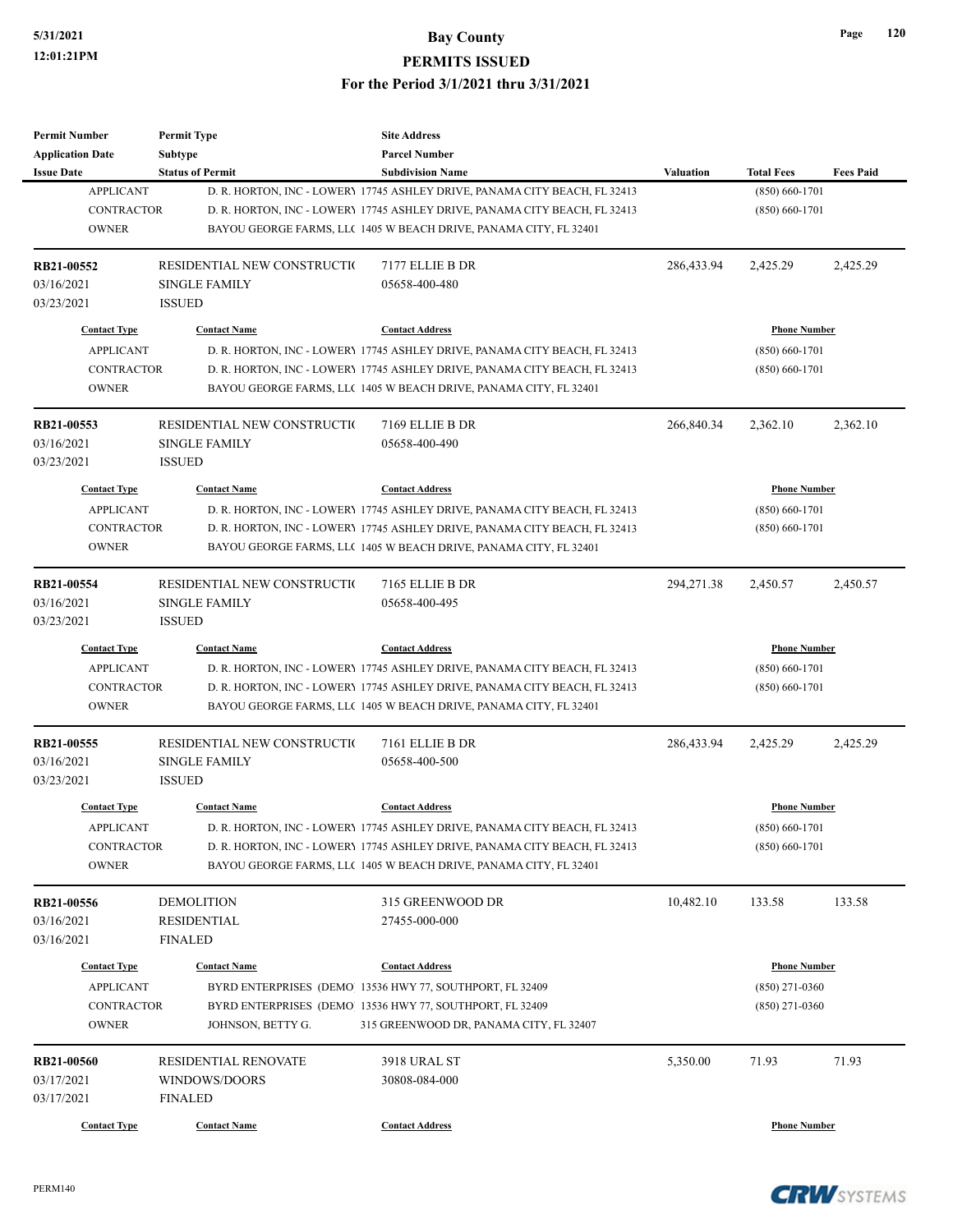| <b>Permit Number</b>    | <b>Permit Type</b>          | <b>Site Address</b>                                                   |                  |                     |                  |
|-------------------------|-----------------------------|-----------------------------------------------------------------------|------------------|---------------------|------------------|
| <b>Application Date</b> | Subtype                     | <b>Parcel Number</b>                                                  |                  |                     |                  |
| <b>Issue Date</b>       | <b>Status of Permit</b>     | <b>Subdivision Name</b>                                               | <b>Valuation</b> | <b>Total Fees</b>   | <b>Fees Paid</b> |
| <b>APPLICANT</b>        |                             | WINDOW WORLD OF PANAM 2820 EAST HIGHWAY 390, PANAMA CITY, FL 32401    |                  | (850) 807-7919      |                  |
| <b>CONTRACTOR</b>       |                             | WINDOW WORLD OF PANAM 2820 EAST HIGHWAY 390, PANAMA CITY, FL 32401    |                  | $(850) 807 - 7919$  |                  |
| <b>OWNER</b>            | WARD, GREGORY B             | 3918 URAL ST, PANAMA CITY BEACH, FL 32408                             |                  |                     |                  |
| RB21-00561              | RESIDENTIAL RENOVATE        | 116 ROSE CORAL DR                                                     | 11,611.00        | 97.61               | 97.61            |
| 03/17/2021              | WINDOWS/DOORS               | 30188-630-000                                                         |                  |                     |                  |
| 03/17/2021              | <b>ISSUED</b>               |                                                                       |                  |                     |                  |
| <b>Contact Type</b>     | <b>Contact Name</b>         | <b>Contact Address</b>                                                |                  | <b>Phone Number</b> |                  |
| <b>APPLICANT</b>        |                             | MAJORS HOME IMPROVEME 6433 OLD HWY 90, MILTON, FL 32570               |                  | $(850)$ 983-2899    |                  |
| <b>CONTRACTOR</b>       |                             | MAJORS HOME IMPROVEME 6433 OLD HWY 90, MILTON, FL 32570               |                  | $(850)$ 983-2899    |                  |
| <b>OWNER</b>            | NABOR, STACY                | 116 ROSE CORAL DR, PANAMA CITY BEACH, FL 32408                        |                  |                     |                  |
| RB21-00562              | <b>DEMOLITION</b>           | 3639 EAGLE LN                                                         | 3,000.00         | 133.58              | 133.58           |
| 03/17/2021              | <b>RESIDENTIAL</b>          | 11918-194-000                                                         |                  |                     |                  |
| 03/17/2021              | <b>ISSUED</b>               |                                                                       |                  |                     |                  |
| <b>Contact Type</b>     | <b>Contact Name</b>         | <b>Contact Address</b>                                                |                  | <b>Phone Number</b> |                  |
| <b>APPLICANT</b>        |                             | REMCO DEVELOPMENT, LLC 2315 E 3RD ST, Panama City, Fl 32401           |                  | $(850) 818 - 0118$  |                  |
| <b>CONTRACTOR</b>       |                             | REMCO DEVELOPMENT, LLC 2315 E 3RD ST, Panama City, Fl 32401           |                  | $(850) 818 - 0118$  |                  |
| <b>OWNER</b>            | LYNN, CARLA J               | 512 S STAR AVE, PANAMA CITY, FL 32404                                 |                  |                     |                  |
|                         |                             |                                                                       |                  |                     |                  |
| RB21-00565              | RESIDENTIAL NEW CONSTRUCTIO | 8511 FLIP FLOP CT                                                     | 417,098.76       | 2,836.86            | 2,836.86         |
| 03/19/2021              | <b>SINGLE FAMILY</b>        | 32503-200-374                                                         |                  |                     |                  |
| 03/23/2021              | <b>ISSUED</b>               |                                                                       |                  |                     |                  |
| <b>Contact Type</b>     | <b>Contact Name</b>         | <b>Contact Address</b>                                                |                  | <b>Phone Number</b> |                  |
| <b>APPLICANT</b>        |                             | MINTO COMMUNITIES, LLC 4400 W SAMPLE RD #200, COCONUT CREEK, FL 33073 |                  | $(954)$ 973-4490    |                  |
| <b>CONTRACTOR</b>       |                             | MINTO COMMUNITIES, LLC 4400 W SAMPLE RD #200, COCONUT CREEK, FL 33073 |                  | $(954)$ 973-4490    |                  |
| <b>OWNER</b>            | LMWS, LLC                   | 130 RICHARD JACKSON BLVD, PANAMA CITY BEACH, FL 32407                 |                  |                     |                  |
| RB21-00566              | RESIDENTIAL NEW CONSTRUCTIO | 8510 FLIP FLOP CT                                                     | 412,935.12       | 2,821.27            | 2,821.27         |
| 03/19/2021              | <b>SINGLE FAMILY</b>        | 32503-200-392                                                         |                  |                     |                  |
| 03/23/2021              | <b>ISSUED</b>               |                                                                       |                  |                     |                  |
| <b>Contact Type</b>     | <b>Contact Name</b>         | <b>Contact Address</b>                                                |                  | Phone Number        |                  |
| APPLICANT               |                             | MINTO COMMUNITIES, LLC 4400 W SAMPLE RD #200, COCONUT CREEK, FL 33073 |                  | $(954)$ 973-4490    |                  |
| <b>CONTRACTOR</b>       |                             | MINTO COMMUNITIES, LLC 4400 W SAMPLE RD #200, COCONUT CREEK, FL 33073 |                  | $(954)$ 973-4490    |                  |
| <b>OWNER</b>            | LMWS, LLC                   | 130 RICHARD JACKSON BLVD, PANAMA CITY BEACH, FL 32407                 |                  |                     |                  |
| RB21-00567              | RESIDENTIAL NEW CONSTRUCTIO | 8505 MARGARITAVILLE BLVD                                              | 289,005.60       | 2,437.50            | 2,437.50         |
| 03/19/2021              | <b>SINGLE FAMILY</b>        | 32503-200-194                                                         |                  |                     |                  |
| 03/23/2021              | <b>ISSUED</b>               |                                                                       |                  |                     |                  |
| <b>Contact Type</b>     | <b>Contact Name</b>         | <b>Contact Address</b>                                                |                  | <b>Phone Number</b> |                  |
| <b>APPLICANT</b>        |                             | MINTO COMMUNITIES, LLC 4400 W SAMPLE RD #200, COCONUT CREEK, FL 33073 |                  | $(954)$ 973-4490    |                  |
| <b>CONTRACTOR</b>       |                             | MINTO COMMUNITIES, LLC 4400 W SAMPLE RD #200, COCONUT CREEK, FL 33073 |                  | $(954)$ 973-4490    |                  |
| <b>OWNER</b>            | LMWS, LLC                   | 130 RICHARD JACKSON BLVD, PANAMA CITY BEACH, FL 32407                 |                  |                     |                  |
| RB21-00568              | RESIDENTIAL NEW CONSTRUCTIO | 8509 MARGARITAVILLE BLVD                                              | 303,088.50       | 2,481.18            | 2,481.18         |
| 03/19/2021              | <b>SINGLE FAMILY</b>        | 32503-200-196                                                         |                  |                     |                  |
| 03/23/2021              | <b>ISSUED</b>               |                                                                       |                  |                     |                  |
|                         |                             |                                                                       |                  |                     |                  |
| <b>Contact Type</b>     | <b>Contact Name</b>         | <b>Contact Address</b>                                                |                  | <b>Phone Number</b> |                  |

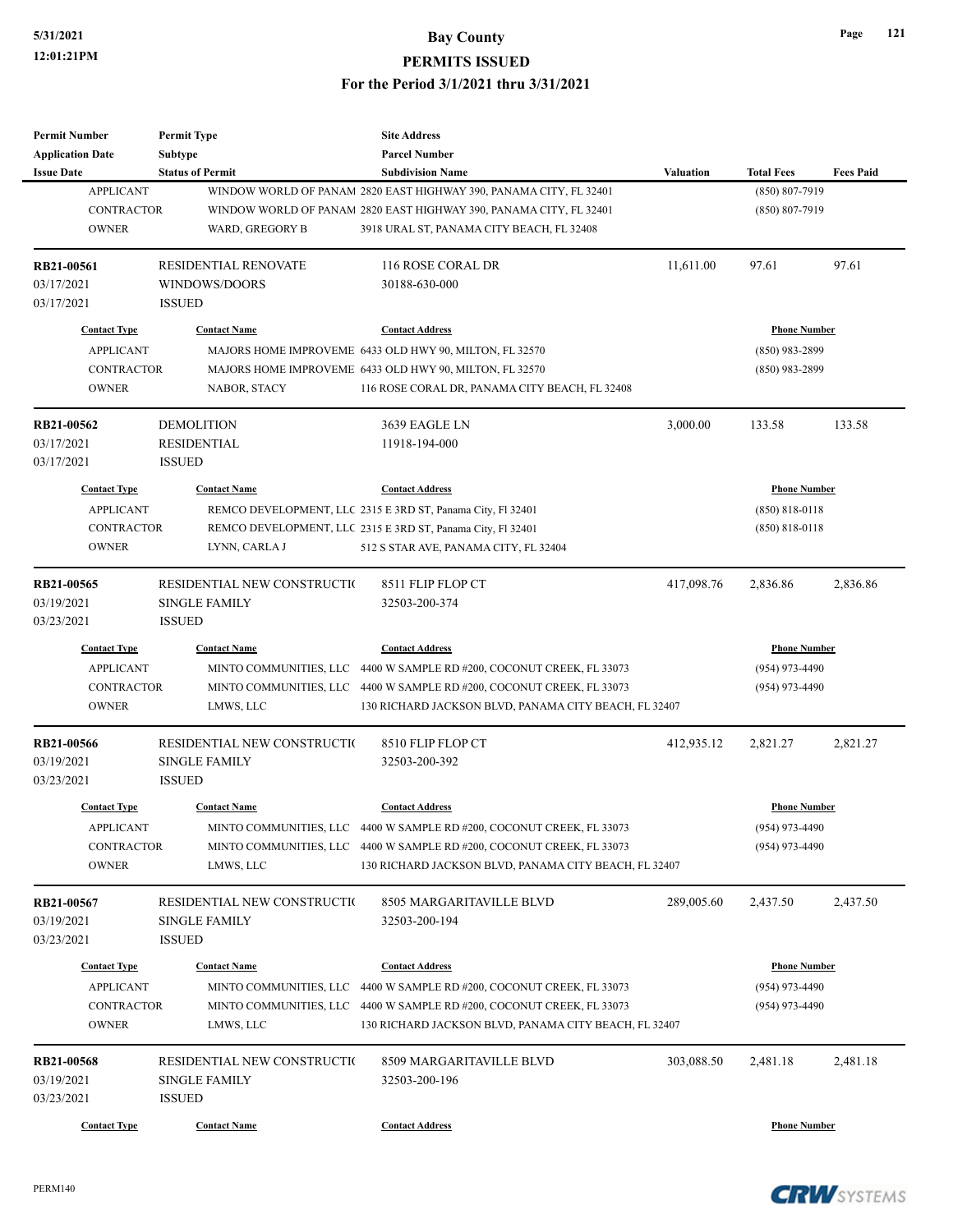| <b>Permit Number</b>       | <b>Permit Type</b>          | <b>Site Address</b>                                                                                     |                  |                     |                  |
|----------------------------|-----------------------------|---------------------------------------------------------------------------------------------------------|------------------|---------------------|------------------|
| <b>Application Date</b>    | Subtype                     | <b>Parcel Number</b>                                                                                    |                  |                     |                  |
| <b>Issue Date</b>          | <b>Status of Permit</b>     | <b>Subdivision Name</b>                                                                                 | <b>Valuation</b> | <b>Total Fees</b>   | <b>Fees Paid</b> |
| <b>APPLICANT</b>           | MINTO COMMUNITIES, LLC      | 4400 W SAMPLE RD #200, COCONUT CREEK, FL 33073                                                          |                  | $(954)$ 973-4490    |                  |
| <b>CONTRACTOR</b>          |                             | MINTO COMMUNITIES, LLC 4400 W SAMPLE RD #200, COCONUT CREEK, FL 33073                                   |                  | $(954)$ 973-4490    |                  |
| <b>OWNER</b>               | LMWS, LLC                   | 130 RICHARD JACKSON BLVD, PANAMA CITY BEACH, FL 32407                                                   |                  |                     |                  |
| RB21-00569                 | RESIDENTIAL NEW CONSTRUCTIO | 8510 MARGARITAVILLE BLVD                                                                                | 311,048.40       | 2,506.14            | 2,506.14         |
| 03/19/2021                 | <b>SINGLE FAMILY</b>        | 32503-200-398                                                                                           |                  |                     |                  |
| 03/23/2021                 | <b>ISSUED</b>               |                                                                                                         |                  |                     |                  |
| <b>Contact Type</b>        | <b>Contact Name</b>         | <b>Contact Address</b>                                                                                  |                  | <b>Phone Number</b> |                  |
| <b>APPLICANT</b>           |                             | MINTO COMMUNITIES, LLC 4400 W SAMPLE RD #200, COCONUT CREEK, FL 33073                                   |                  | $(954)$ 973-4490    |                  |
| CONTRACTOR                 |                             | MINTO COMMUNITIES, LLC 4400 W SAMPLE RD #200, COCONUT CREEK, FL 33073                                   |                  | $(954)$ 973-4490    |                  |
| <b>OWNER</b>               | LMWS, LLC                   | 130 RICHARD JACKSON BLVD, PANAMA CITY BEACH, FL 32407                                                   |                  |                     |                  |
| <b>RB21-00570</b>          | RESIDENTIAL NEW CONSTRUCTIO | 8506 MARGARITAVILLE BLVD                                                                                | 270,759.06       | 2,378.23            | 2,378.23         |
| 03/19/2021                 | <b>SINGLE FAMILY</b>        | 32503-200-400                                                                                           |                  |                     |                  |
| 03/23/2021                 | <b>ISSUED</b>               |                                                                                                         |                  |                     |                  |
| <b>Contact Type</b>        | <b>Contact Name</b>         | <b>Contact Address</b>                                                                                  |                  | <b>Phone Number</b> |                  |
| <b>APPLICANT</b>           |                             | MINTO COMMUNITIES, LLC 4400 W SAMPLE RD #200, COCONUT CREEK, FL 33073                                   |                  | $(954)$ 973-4490    |                  |
| <b>CONTRACTOR</b>          |                             | MINTO COMMUNITIES, LLC 4400 W SAMPLE RD #200, COCONUT CREEK, FL 33073                                   |                  | $(954)$ 973-4490    |                  |
| <b>OWNER</b>               | LMWS, LLC                   | 130 RICHARD JACKSON BLVD, PANAMA CITY BEACH, FL 32407                                                   |                  |                     |                  |
|                            |                             |                                                                                                         |                  |                     |                  |
| RB21-00573                 | RESIDENTIAL RENOVATE        | 729 DOGWOOD WAY                                                                                         | 20,383.00        | 143.89              | 143.89           |
| 03/20/2021                 | WINDOWS/DOORS               | 05991-034-010                                                                                           |                  |                     |                  |
| 03/20/2021                 | <b>ISSUED</b>               |                                                                                                         |                  |                     |                  |
| <b>Contact Type</b>        | <b>Contact Name</b>         | <b>Contact Address</b>                                                                                  |                  | <b>Phone Number</b> |                  |
| <b>APPLICANT</b>           |                             | ECOVIEW CONSTRUCTION L 3355 COPTER RD UNIT 4, PENSACOLA, FL 32514                                       |                  | $(850)$ 677-8081    |                  |
| <b>CONTRACTOR</b>          |                             | ECOVIEW CONSTRUCTION L 3355 COPTER RD UNIT 4, PENSACOLA, FL 32514                                       |                  | $(850)$ 677-8081    |                  |
| <b>OWNER</b>               | <b>GRIMES, BONNIE L</b>     | 703 DOGWOOD WAY, PANAMA CITY, FL 32404                                                                  |                  |                     |                  |
| RB21-00574                 | <b>RESIDENTIAL RENOVATE</b> | 2500 ALBERT AVE                                                                                         | 10,706.00        | 92.48               | 92.48            |
| 03/20/2021                 | WINDOWS/DOORS               | 31213-000-000                                                                                           |                  |                     |                  |
| 03/22/2021                 | <b>ISSUED</b>               |                                                                                                         |                  |                     |                  |
| <b>Contact Type</b>        | <b>Contact Name</b>         | <b>Contact Address</b>                                                                                  |                  | <b>Phone Number</b> |                  |
| <b>APPLICANT</b>           | THE HOME DEPOT              | 2455 PACES FERRY RD, ATLANTA, GA 30339                                                                  |                  | $(813) 626 - 7548$  |                  |
| <b>CONTRACTOR</b>          | THE HOME DEPOT              | 2455 PACES FERRY RD, ATLANTA, GA 30339                                                                  |                  | $(813) 626 - 7548$  |                  |
| <b>OWNER</b>               |                             | CAPPIELLO, MICHAEL V & L' 2500 ALBERT AVE, PANAMA CITY BEACH, FL 32408                                  |                  |                     |                  |
| <b>RB21-00575</b>          | <b>DEMOLITION</b>           | <b>4159 KIRKPATRICK RD</b>                                                                              | 2,500.00         | 133.58              | 133.58           |
| 03/20/2021                 | RESIDENTIAL                 | 07758-160-000                                                                                           |                  |                     |                  |
| 03/20/2021                 | <b>ISSUED</b>               |                                                                                                         |                  |                     |                  |
| <b>Contact Type</b>        | <b>Contact Name</b>         | <b>Contact Address</b>                                                                                  |                  | <b>Phone Number</b> |                  |
|                            |                             |                                                                                                         |                  |                     |                  |
| <b>APPLICANT</b>           | ${\rm L}$ & R TRACTOR INC   | 7923 HERON LN, YOUNGSTOWN, FL 32466                                                                     |                  | $(850) 872 - 2007$  |                  |
| CONTRACTOR<br><b>OWNER</b> | L & R TRACTOR INC           | 7923 HERON LN, YOUNGSTOWN, FL 32466<br>MC INVALE, RANDOLPH T & 4159 KIRKPATRICK RD, SOUTHPORT, FL 32409 |                  | $(850) 872 - 2007$  |                  |
|                            |                             |                                                                                                         |                  |                     |                  |
| RB21-00576                 | RESIDENTIAL RENOVATE        | 20509 FRONT BEACH RD                                                                                    | 25,000.00        | 164.75              | 164.75           |
| 03/20/2021                 | <b>HARDY BOARD</b>          | 36624-000-000                                                                                           |                  |                     |                  |
| 03/20/2021                 | <b>ISSUED</b>               |                                                                                                         |                  |                     |                  |
| <b>Contact Type</b>        | <b>Contact Name</b>         | <b>Contact Address</b>                                                                                  |                  | <b>Phone Number</b> |                  |

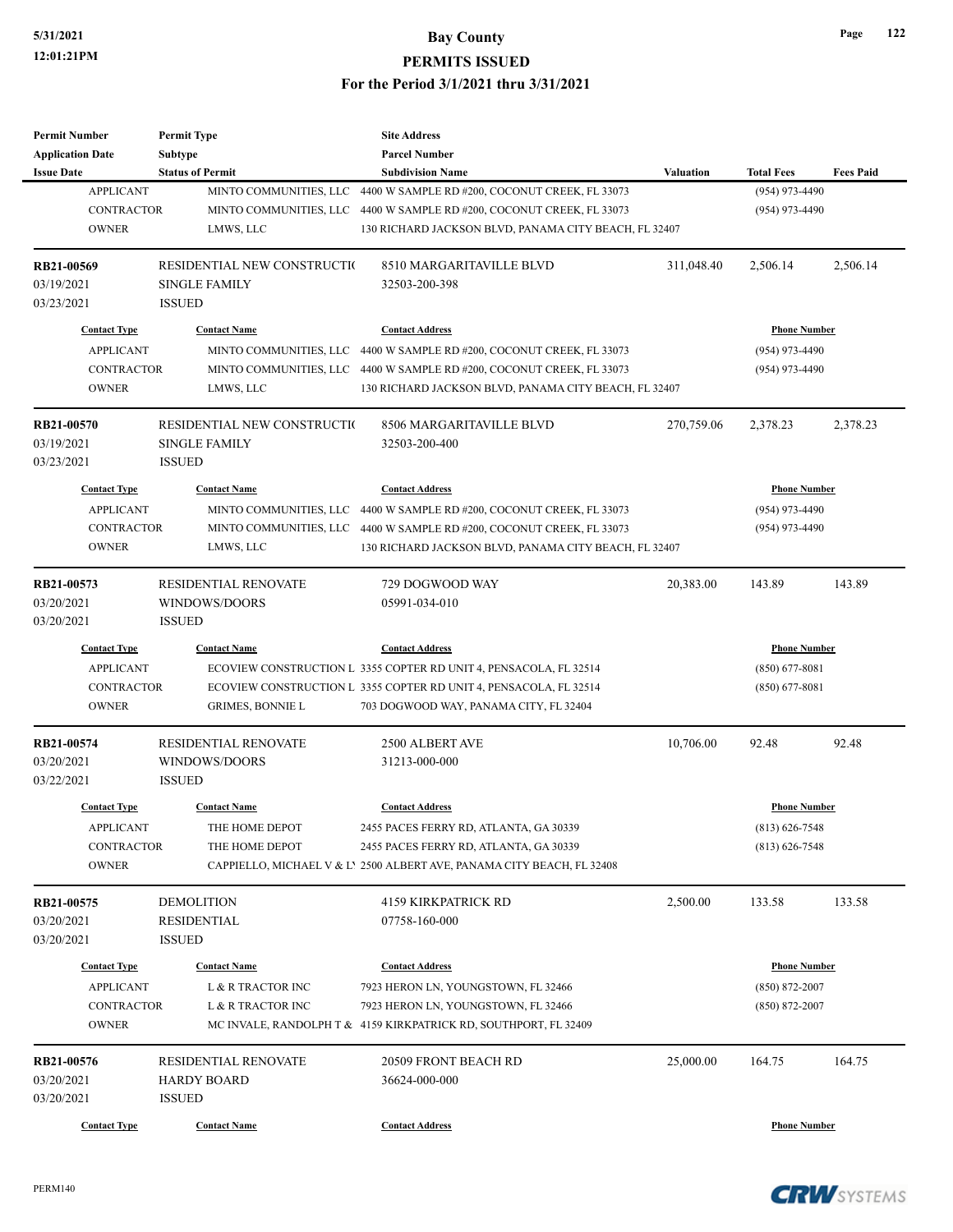# **5/31/2021 Bay County PERMITS ISSUED**

**For the Period 3/1/2021 thru 3/31/2021**

| Permit Number           | <b>Permit Type</b>          | <b>Site Address</b>                                                        |            |                     |                  |
|-------------------------|-----------------------------|----------------------------------------------------------------------------|------------|---------------------|------------------|
| <b>Application Date</b> | <b>Subtype</b>              | <b>Parcel Number</b>                                                       |            |                     |                  |
| <b>Issue Date</b>       | <b>Status of Permit</b>     | <b>Subdivision Name</b>                                                    | Valuation  | <b>Total Fees</b>   | <b>Fees Paid</b> |
| <b>APPLICANT</b>        |                             | AJL SELECT ENTERPRISES, L 7019 S LAGOON DR, PANAMA CITY, 32408             |            | $(785) 845 - 8714$  |                  |
| <b>CONTRACTOR</b>       |                             | AJL SELECT ENTERPRISES, L 7019 S LAGOON DR, PANAMA CITY, 32408             |            | $(785) 845 - 8714$  |                  |
| <b>OWNER</b>            |                             | NOVELLY, ROBERT M & BAR 20509 FRONT BEACH RD, PANAMA CITY BEACH, FL 32413  |            |                     |                  |
| RB21-00577              | <b>RESIDENTIAL RENOVATE</b> | 1533 SANTA ANITA DR                                                        | 7,924.00   | 77.06               | 77.06            |
| 03/20/2021              | WINDOWS/DOORS               | 11300-651-000                                                              |            |                     |                  |
| 03/20/2021              | <b>ISSUED</b>               |                                                                            |            |                     |                  |
| <b>Contact Type</b>     | <b>Contact Name</b>         | <b>Contact Address</b>                                                     |            | <b>Phone Number</b> |                  |
| <b>APPLICANT</b>        |                             | WINDOW WORLD OF PANAM 2820 EAST HIGHWAY 390, PANAMA CITY, FL 32401         |            | $(850) 807 - 7919$  |                  |
| <b>CONTRACTOR</b>       |                             | WINDOW WORLD OF PANAM 2820 EAST HIGHWAY 390, PANAMA CITY, FL 32401         |            | $(850) 807 - 7919$  |                  |
| <b>OWNER</b>            |                             | FUQUA, CAROL & JOSEPH G 1533 SANTA ANITA DRIVE, LYNN HAVEN, FL 32444       |            |                     |                  |
| RB21-00578              | RESIDENTIAL NEW CONSTRUCTIO | 8479 CORAL REEF WAY                                                        | 322,069.80 | 2,522.33            | 2,522.33         |
| 03/21/2021              | <b>SINGLE FAMILY</b>        | 32503-200-304                                                              |            |                     |                  |
| 03/25/2021              | <b>ISSUED</b>               |                                                                            |            |                     |                  |
| <b>Contact Type</b>     | <b>Contact Name</b>         | <b>Contact Address</b>                                                     |            | <b>Phone Number</b> |                  |
| <b>APPLICANT</b>        | MINTO COMMUNITIES, LLC      | 4400 W SAMPLE RD #200, COCONUT CREEK, FL 33073                             |            | (954) 973-4490      |                  |
| <b>CONTRACTOR</b>       | MINTO COMMUNITIES, LLC      | 4400 W SAMPLE RD #200, COCONUT CREEK, FL 33073                             |            | (954) 973-4490      |                  |
| <b>OWNER</b>            |                             | 130 RICHARD JACKSON BLVD, PANAMA CITY BEACH, FL 32407                      |            |                     |                  |
|                         | LMWS, LLC                   |                                                                            |            |                     |                  |
| <b>RB21-00580</b>       | <b>HURRICANE MICHAEL</b>    | 9823 CLARENCE ST                                                           | 79,000.00  | 448.66              | 448.66           |
| 03/22/2021              | <b>INTERIOR/EXTERIOR</b>    | 34817-020-000                                                              |            |                     |                  |
| 03/22/2021              | <b>ISSUED</b>               |                                                                            |            |                     |                  |
| <b>Contact Type</b>     | <b>Contact Name</b>         | <b>Contact Address</b>                                                     |            | <b>Phone Number</b> |                  |
| <b>APPLICANT</b>        | <b>TERRI</b>                | $, \, ,$                                                                   |            |                     |                  |
| <b>CONTRACTOR</b>       |                             | SOUTHERN CONSTRUCTION 3033 TRANSMITTER ROAD, Panama City, FL 32405         |            | $(850) 832 - 5302$  |                  |
| <b>OWNER</b>            | OSWALD, STEVE & KASIE       | 4326 BYLSMA CIR, PANAMA CITY, FL 32404                                     |            |                     |                  |
| RB21-00582              | <b>DEMOLITION</b>           | 22301 LAKEVIEW LN                                                          | 7,500.00   | 133.58              | 133.58           |
| 03/22/2021              | <b>RESIDENTIAL</b>          | 36081-716-000                                                              |            |                     |                  |
| 03/22/2021              | <b>FINALED</b>              |                                                                            |            |                     |                  |
| <b>Contact Type</b>     | <b>Contact Name</b>         | <b>Contact Address</b>                                                     |            | <b>Phone Number</b> |                  |
| APPLICANT               |                             | HENDERSON CONSTRUCTIO 12805 US 98 E STE B 203, PANAMA CITY BEACH, FL 32413 |            | $(850) 814 - 6915$  |                  |
| CONTRACTOR              |                             | HENDERSON CONSTRUCTIO 12805 US 98 E STE B 203, PANAMA CITY BEACH, FL 32413 |            | $(850)$ 814-6915    |                  |
| <b>OWNER</b>            |                             | WALTON LAKESHORE ASSOC LLC, ALPHARETTA, GA 30005                           |            |                     |                  |
| RB21-00583              | RESIDENTIAL RENOVATE        | 2427 ORLANDO RD                                                            | 1,000.00   | 123.30              | 123.30           |
| 03/22/2021              | <b>INTERIOR/EXTERIOR</b>    | 12126-000-000                                                              |            |                     |                  |
|                         | <b>ISSUED</b>               |                                                                            |            |                     |                  |
| 03/23/2021              |                             |                                                                            |            |                     |                  |
| <b>Contact Type</b>     | <b>Contact Name</b>         | <b>Contact Address</b>                                                     |            | <b>Phone Number</b> |                  |
| <b>APPLICANT</b>        | TERRI                       | , ,                                                                        |            |                     |                  |
| <b>CONTRACTOR</b>       |                             | SOUTHERN CONSTRUCTION 3033 TRANSMITTER ROAD, Panama City, FL 32405         |            | $(850) 832 - 5302$  |                  |
| <b>OWNER</b>            | RUMBOUGH, DAMIAN &          | ASHLEY MAJTYKA, PANAMA CITY, FL 32405                                      |            |                     |                  |
| RB21-00585              | RESIDENTIAL NEW CONSTRUCTIO | 2736 FEROL LN                                                              | 13,800.00  | 159.54              | 159.54           |
| 03/22/2021              | POLE BARN - OPEN            | 11352-220-000                                                              |            |                     |                  |
| 03/31/2021              | <b>FINALED</b>              |                                                                            |            |                     |                  |
| <b>Contact Type</b>     | <b>Contact Name</b>         | <b>Contact Address</b>                                                     |            | <b>Phone Number</b> |                  |
|                         |                             |                                                                            |            |                     |                  |

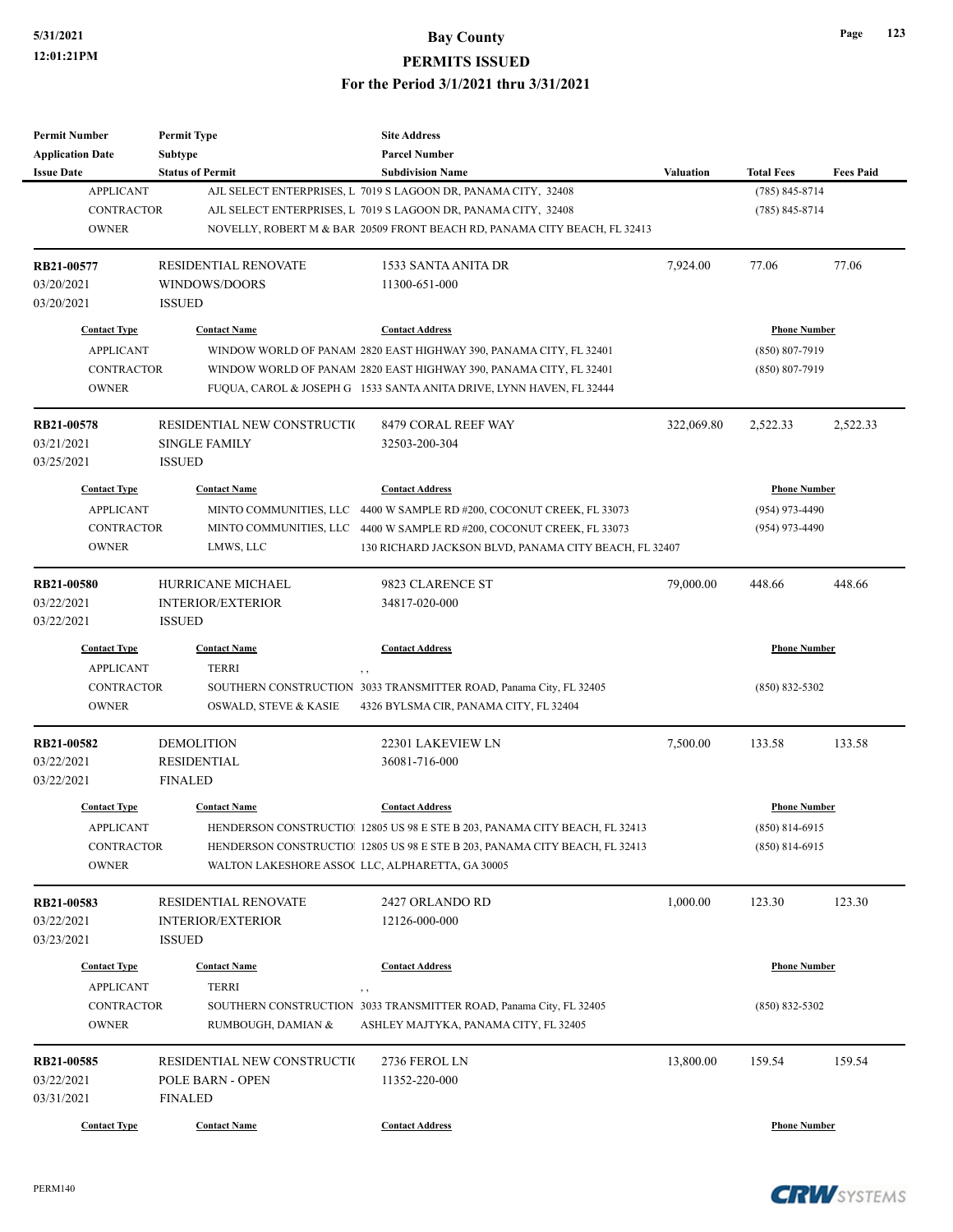# **5/31/2021 Bay County**

**PERMITS ISSUED**

**For the Period 3/1/2021 thru 3/31/2021**

| Permit Number            | <b>Permit Type</b>          | <b>Site Address</b>                                                             |                     |                     |                  |
|--------------------------|-----------------------------|---------------------------------------------------------------------------------|---------------------|---------------------|------------------|
| <b>Application Date</b>  | <b>Subtype</b>              | <b>Parcel Number</b>                                                            |                     |                     |                  |
| <b>Issue Date</b>        | <b>Status of Permit</b>     | <b>Subdivision Name</b>                                                         | Valuation           | <b>Total Fees</b>   | <b>Fees Paid</b> |
| <b>APPLICANT</b>         | TRAVIS 850-373-7158         | $, \, , \,$                                                                     |                     |                     |                  |
| <b>CONTRACTOR</b>        |                             | BACKWOODS BUILDINGS & 1240 SOUTH BLVD, CHIPLEY, FL 32428                        |                     | $(850)$ 676-4903    |                  |
| <b>OWNER</b>             | CARLTON, CHARLES M          | 5340 WHITNEY DR, PANAMA CITY, FL 32404                                          |                     |                     |                  |
| RB21-00586               | RESIDENTIAL NEW CONSTRUCTIO | 712 GAINOUS RD                                                                  | 15,000.00           | 160.34              | 160.34           |
|                          |                             |                                                                                 |                     |                     |                  |
| 03/22/2021               | STORAGE/UTILITY             | 35277-100-000                                                                   |                     |                     |                  |
| 03/31/2021               | <b>ISSUED</b>               |                                                                                 |                     |                     |                  |
| <b>Contact Type</b>      | <b>Contact Name</b>         | <b>Contact Address</b>                                                          |                     | <b>Phone Number</b> |                  |
| <b>APPLICANT</b>         | WANDA 360-265-0529          | , ,                                                                             |                     |                     |                  |
| <b>CONTRACTOR</b>        | OWNER/BUILDER               | $, \, , \,$                                                                     |                     |                     |                  |
| <b>OWNER</b>             |                             | GRIFFIN-PFULGFELDER, WAI 1304 EAST LAKEWALK CIRCLE, PANAMA CITY BEACH, FL 32413 |                     |                     |                  |
| RB21-00588               | RESIDENTIAL NEW CONSTRUCTIO | 2435 AMHURST ST                                                                 | 2,473.96            | 123.30              | 123.30           |
|                          |                             |                                                                                 |                     |                     |                  |
| 03/22/2021               | POLE BARN - OPEN            | 08799-050-000                                                                   |                     |                     |                  |
| 03/29/2021               | <b>ISSUED</b>               |                                                                                 |                     |                     |                  |
| <b>Contact Type</b>      | <b>Contact Name</b>         | <b>Contact Address</b>                                                          |                     | <b>Phone Number</b> |                  |
| <b>APPLICANT</b>         | ADRIAN 850-624-7271         | , ,                                                                             |                     |                     |                  |
| <b>CONTRACTOR</b>        | <b>OWNER/BUILDER</b>        | , ,                                                                             |                     |                     |                  |
| <b>OWNER</b>             | RICHBOURG, ADRIAN K         | 2435 AMHURST ST, LYNN HAVEN, FL 32444                                           |                     |                     |                  |
|                          |                             |                                                                                 |                     |                     |                  |
| RB21-00590               | <b>DEMOLITION</b>           | <b>5038 OAK AVE</b>                                                             | 5,000.00            | 133.58              | 133.58           |
| 03/22/2021               | <b>RESIDENTIAL</b>          | 05355-840-000                                                                   |                     |                     |                  |
| 03/23/2021               | <b>ISSUED</b>               |                                                                                 |                     |                     |                  |
| <b>Contact Type</b>      | <b>Contact Name</b>         | <b>Contact Address</b>                                                          | <b>Phone Number</b> |                     |                  |
| <b>APPLICANT</b>         | SYDNEY 850-753-3272         | , ,                                                                             |                     |                     |                  |
| <b>CONTRACTOR</b>        | A-1 MASONRY, INC.           | 4919 HOLLY AVE, YOUNGSTOWN, FL 32466                                            |                     | $(850)$ 763-3272    |                  |
| <b>OWNER</b>             | COATNEY, MARTIN D.          | 13681 NW MISSY LN, YOUNGSTOWN, FL 32430                                         |                     |                     |                  |
| RB21-00591               | <b>RESIDENTIAL RENOVATE</b> | 4201 DELEN DR                                                                   | 2,339.78            | 71.93               | 71.93            |
| 03/22/2021               | <b>EXTERIOR</b>             | 08699-000-000                                                                   |                     |                     |                  |
|                          |                             |                                                                                 |                     |                     |                  |
| 03/24/2021               | <b>FINALED</b>              |                                                                                 |                     |                     |                  |
| <b>Contact Type</b>      | <b>Contact Name</b>         | <b>Contact Address</b>                                                          |                     | <b>Phone Number</b> |                  |
| <b>APPLICANT</b>         | ROBERT 850-332-5316         |                                                                                 |                     |                     |                  |
| CONTRACTOR               | PRECISION DOOR SERVICE      | 135 Terry Dr., PENSACOLA, FL 32503                                              |                     | $(850)$ 332-5316    |                  |
| <b>OWNER</b>             | JACKS, LARRY                | 4201 DE LEN DRIVE, PANAMA CITY, FL 32404                                        |                     |                     |                  |
|                          | <b>RESIDENTIAL ADDITION</b> | 1614 LOST COVE LN                                                               | 90,000.00           |                     | 481.75           |
| RB21-00592<br>03/22/2021 | <b>SINGLE FAMILY</b>        | 35271-400-080                                                                   |                     | 481.75              |                  |
|                          |                             |                                                                                 |                     |                     |                  |
| 03/30/2021               | <b>ISSUED</b>               |                                                                                 |                     |                     |                  |
| <b>Contact Type</b>      | <b>Contact Name</b>         | <b>Contact Address</b>                                                          |                     | <b>Phone Number</b> |                  |
| <b>APPLICANT</b>         | EVAN 850-890-1689           | , ,                                                                             |                     |                     |                  |
| CONTRACTOR               | <b>GRIFFIN MITCHELL INC</b> | 1103 TECH DRIVE, LYNN HAVEN, FL 32444                                           |                     | $(850)$ 215-5148    |                  |
| <b>OWNER</b>             |                             | MAGALDI, STEVEN R & MAR 1614 LOST COVE LN, PANAMA CITY BEACH, FL 32413          |                     |                     |                  |
|                          | RESIDENTIAL NEW CONSTRUCTIO | 3937 ALVA THOMAS RD                                                             | 5,924.13            |                     |                  |
| RB21-00598               |                             |                                                                                 |                     | 123.30              | 123.30           |
| 03/23/2021               | STORAGE/UTILITY             | 11916-650-100                                                                   |                     |                     |                  |
| 03/29/2021               | <b>ISSUED</b>               |                                                                                 |                     |                     |                  |
| <b>Contact Type</b>      | <b>Contact Name</b>         | <b>Contact Address</b>                                                          |                     | <b>Phone Number</b> |                  |

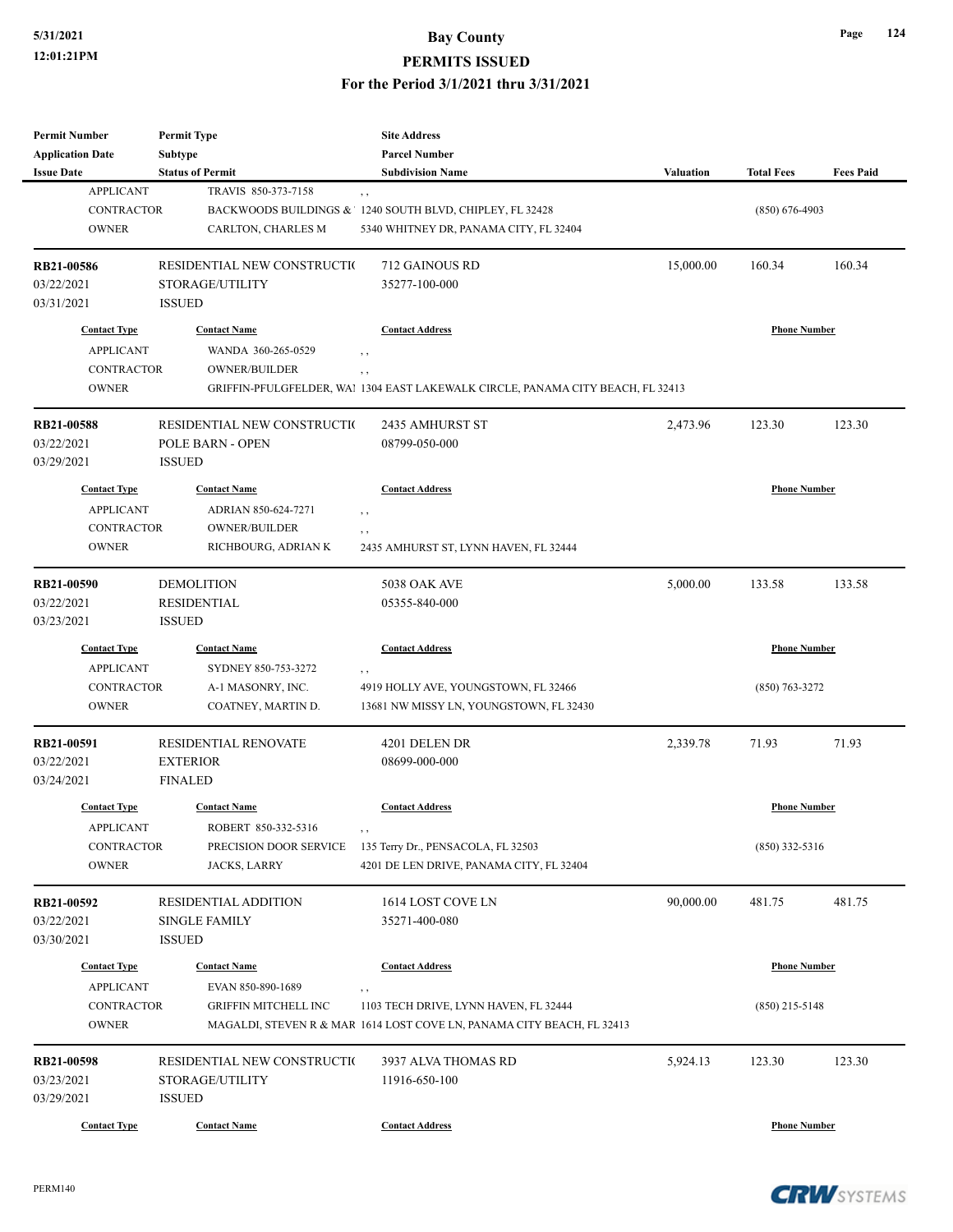| <b>Permit Number</b>    | <b>Permit Type</b>                            | <b>Site Address</b>                                                                     |                  |                     |                  |
|-------------------------|-----------------------------------------------|-----------------------------------------------------------------------------------------|------------------|---------------------|------------------|
| <b>Application Date</b> | <b>Subtype</b>                                | <b>Parcel Number</b>                                                                    |                  |                     |                  |
| <b>Issue Date</b>       | <b>Status of Permit</b>                       | <b>Subdivision Name</b>                                                                 | <b>Valuation</b> | <b>Total Fees</b>   | <b>Fees Paid</b> |
| <b>APPLICANT</b>        | TYLER 527-5673                                | , ,                                                                                     |                  |                     |                  |
| <b>CONTRACTOR</b>       |                                               | TOOL TIME BUILDING & ROC 7211 BAYCREST RD, Panama City, Fl 32409                        |                  | $(850)$ 763-0065    |                  |
| <b>OWNER</b>            | MILES, RANDY SCOTT                            | 3937 ALVA THOMAS RD, PANAMA CITY, FL 32404                                              |                  |                     |                  |
| RB21-00599              | RESIDENTIAL NEW CONSTRUCTIO                   | 3610 CONWICK DR                                                                         | 31,674.50        | 253.82              | 253.82           |
| 03/23/2021              |                                               | 08667-066-000                                                                           |                  |                     |                  |
| 03/30/2021              | <b>ISSUED</b>                                 |                                                                                         |                  |                     |                  |
| <b>Contact Type</b>     | <b>Contact Name</b>                           | <b>Contact Address</b>                                                                  |                  | <b>Phone Number</b> |                  |
| <b>APPLICANT</b>        | MICHAEL 904-677-6709                          | , ,                                                                                     |                  |                     |                  |
| <b>CONTRACTOR</b>       |                                               | FLORIDA INTRACOASTAL BU 1614 COCOANUT ROAD, JACKSONVILLE., FL 32224                     |                  | $(904)$ 677-6709    |                  |
| <b>OWNER</b>            | STRAKER, MICHAEL H                            | 3610 CONWICK DRIVE, PANAMA CITY, FL 32409                                               |                  |                     |                  |
| <b>RB21-00600</b>       | RESIDENTIAL NEW CONSTRUCTIO                   | 7173 ELLIE B DR                                                                         | 372,523.32       | 2,749.67            | 2,749.67         |
| 03/23/2021              | <b>SINGLE FAMILY</b>                          | 05658-400-485                                                                           |                  |                     |                  |
| 03/31/2021              | <b>ISSUED</b>                                 |                                                                                         |                  |                     |                  |
| <b>Contact Type</b>     | <b>Contact Name</b>                           | <b>Contact Address</b>                                                                  |                  | <b>Phone Number</b> |                  |
| <b>APPLICANT</b>        |                                               | D. R. HORTON, INC - LOWERY 17745 ASHLEY DRIVE, PANAMA CITY BEACH, FL 32413              |                  | $(850) 660 - 1701$  |                  |
| <b>CONTRACTOR</b>       |                                               | D. R. HORTON, INC - LOWERY 17745 ASHLEY DRIVE, PANAMA CITY BEACH, FL 32413              |                  | $(850) 660 - 1701$  |                  |
| <b>OWNER</b>            |                                               | BAYOU GEORGE FARMS, LLC 1405 W BEACH DRIVE, PANAMA CITY, FL 32401                       |                  |                     |                  |
|                         |                                               |                                                                                         |                  |                     |                  |
| <b>RB21-00608</b>       | <b>RESIDENTIAL RENOVATE</b>                   | 112 PALM CROSSING BLVD                                                                  | 500.00           | 71.93               | 71.93            |
| 03/24/2021              | WINDOWS/DOORS                                 | 30188-995-513                                                                           |                  |                     |                  |
| 03/24/2021              | <b>ISSUED</b>                                 |                                                                                         |                  |                     |                  |
| <b>Contact Type</b>     | <b>Contact Name</b>                           | <b>Contact Address</b>                                                                  |                  | <b>Phone Number</b> |                  |
| <b>APPLICANT</b>        | Jonathan 739-6080                             | $, \, , \,$                                                                             |                  |                     |                  |
| <b>CONTRACTOR</b>       | <b>OWNER/BUILDER</b>                          | $, \, ,$                                                                                |                  |                     |                  |
| <b>OWNER</b>            |                                               | GRIESE, JONATHAN & HEATI 112 PALM CROSSING BLVD, PANAMA CITY, FL 32408                  |                  |                     |                  |
| RB21-00612              | <b>RESIDENTIAL ADDITION</b>                   | 4217 HAPPY TRAIL RD                                                                     | 10,000.00        | 135.00              | 135.00           |
| 03/25/2021              | <b>ADDITION</b>                               | 11502-120-000                                                                           |                  |                     |                  |
| 03/25/2021              | <b>ISSUED</b>                                 |                                                                                         |                  |                     |                  |
| <b>Contact Type</b>     | <b>Contact Name</b>                           | <b>Contact Address</b>                                                                  |                  | <b>Phone Number</b> |                  |
| <b>APPLICANT</b>        | <b>FERNANDO BERRIOS</b>                       |                                                                                         |                  |                     |                  |
| <b>CONTRACTOR</b>       | <b>OWNER BUILDER</b>                          | , ,                                                                                     |                  |                     |                  |
| <b>OWNER</b>            |                                               | $, \, ,$<br>BERRIOS, FERNANDO D & SA 4217 HAPPY TRL, PANAMA CITY, FL 32404              |                  |                     |                  |
| RB21-00613              | <b>DEMOLITION</b>                             | 20607 IST AVE                                                                           | 0.00             | 133.58              | 133.58           |
| 03/25/2021              | <b>RESIDENTIAL</b>                            | 36745-010-000                                                                           |                  |                     |                  |
| 03/25/2021              | <b>ISSUED</b>                                 |                                                                                         |                  |                     |                  |
| <b>Contact Type</b>     | <b>Contact Name</b>                           | <b>Contact Address</b>                                                                  |                  | <b>Phone Number</b> |                  |
| <b>APPLICANT</b>        | DEMOLITION PROS, LLC.                         |                                                                                         |                  | $(850) 564-9966$    |                  |
| <b>CONTRACTOR</b>       |                                               | 366B AIRPORT BLVD., PENSACOLA, FL 32503                                                 |                  |                     |                  |
| <b>OWNER</b>            | DEMOLITION PROS, LLC.<br>FOUNTAIN, WILLIAM C. | 366B AIRPORT BLVD., PENSACOLA, FL 32503<br>20607 FIRST AVE, PANAMA CITY BEACH, FL 32413 |                  | $(850) 564-9966$    |                  |
|                         |                                               |                                                                                         |                  |                     |                  |
| RB21-00616              | RESIDENTIAL NEW CONSTRUCTIO                   | 8514 MARGARITAVILLE BLVD                                                                | 290,230.20       | 2,423.93            | 2,423.93         |
| 03/26/2021              | <b>SINGLE FAMILY</b><br><b>ISSUED</b>         | 32503-200-396                                                                           |                  |                     |                  |
| 03/29/2021              |                                               |                                                                                         |                  |                     |                  |
| <b>Contact Type</b>     | <b>Contact Name</b>                           | <b>Contact Address</b>                                                                  |                  | <b>Phone Number</b> |                  |

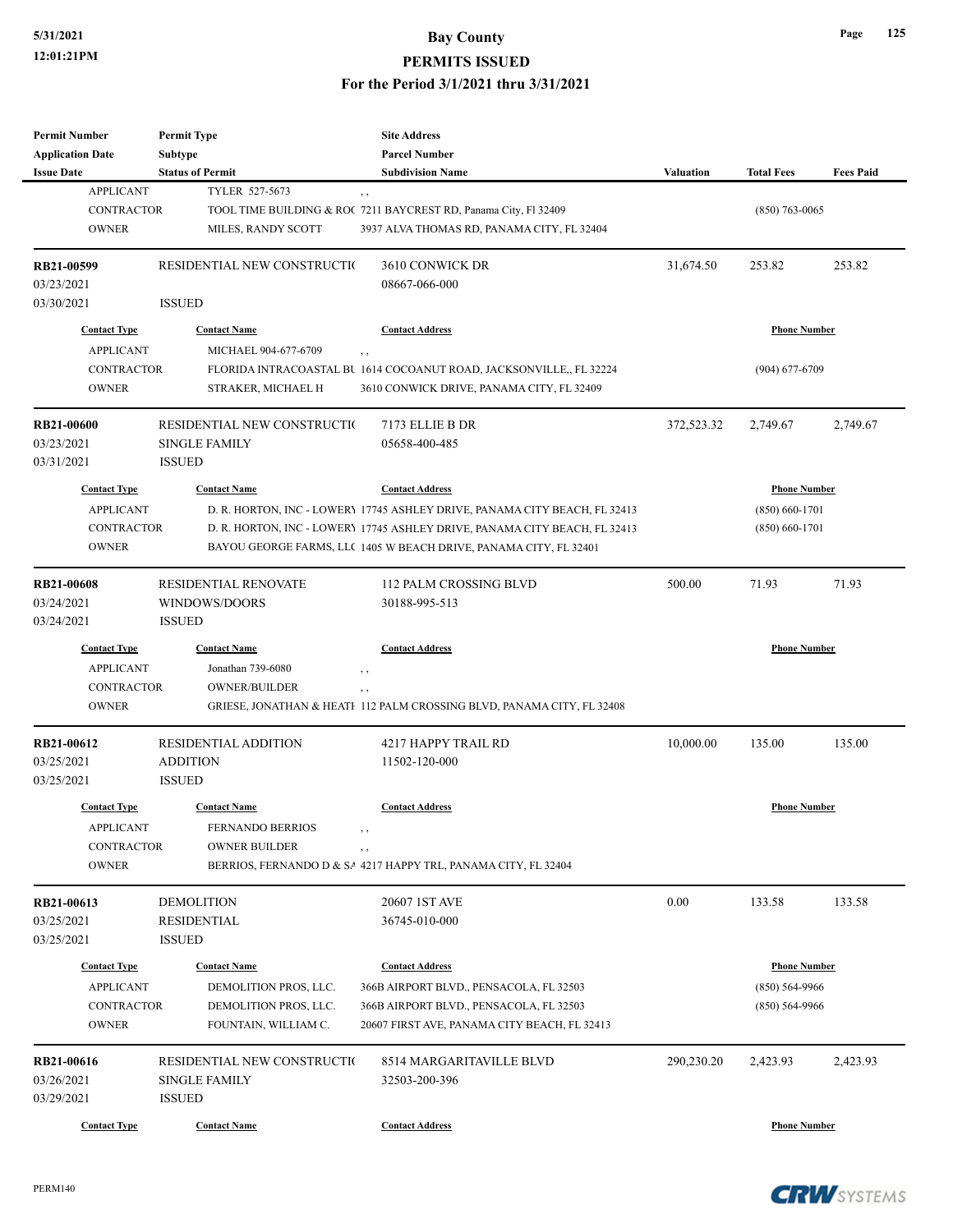| <b>Permit Number</b>                    | <b>Permit Type</b>           | <b>Site Address</b>                                                                                  |                     |                                           |                  |
|-----------------------------------------|------------------------------|------------------------------------------------------------------------------------------------------|---------------------|-------------------------------------------|------------------|
| <b>Application Date</b>                 | Subtype                      | <b>Parcel Number</b>                                                                                 |                     |                                           |                  |
| <b>Issue Date</b>                       | <b>Status of Permit</b>      | <b>Subdivision Name</b>                                                                              | <b>Valuation</b>    | <b>Total Fees</b>                         | <b>Fees Paid</b> |
| <b>APPLICANT</b>                        |                              | MINTO COMMUNITIES, LLC 4400 W SAMPLE RD #200, COCONUT CREEK, FL 33073                                |                     | (954) 973-4490                            |                  |
| <b>CONTRACTOR</b>                       |                              | MINTO COMMUNITIES, LLC 4400 W SAMPLE RD #200, COCONUT CREEK, FL 33073                                |                     | (954) 973-4490                            |                  |
| <b>OWNER</b>                            | LMWS, LLC                    | 130 RICHARD JACKSON BLVD, PANAMA CITY BEACH, FL 32407                                                |                     |                                           |                  |
| RB21-00617                              | RESIDENTIAL NEW CONSTRUCTIO  | 8518 MARGARITAVILLE BLVD                                                                             | 264,880.98          | 2,343.98                                  | 2,343.98         |
| 03/26/2021                              | <b>SINGLE FAMILY</b>         | 32503-200-394                                                                                        |                     |                                           |                  |
| 03/29/2021                              | <b>ISSUED</b>                |                                                                                                      |                     |                                           |                  |
| <b>Contact Type</b>                     | <b>Contact Name</b>          | <b>Contact Address</b>                                                                               |                     | <b>Phone Number</b>                       |                  |
| <b>APPLICANT</b>                        |                              | MINTO COMMUNITIES, LLC 4400 W SAMPLE RD #200, COCONUT CREEK, FL 33073                                |                     | $(954)$ 973-4490                          |                  |
| <b>CONTRACTOR</b>                       |                              | MINTO COMMUNITIES, LLC 4400 W SAMPLE RD #200, COCONUT CREEK, FL 33073                                |                     | (954) 973-4490                            |                  |
| <b>OWNER</b>                            | LMWS, LLC                    | 130 RICHARD JACKSON BLVD, PANAMA CITY BEACH, FL 32407                                                |                     |                                           |                  |
| RB21-00622                              | <b>RESIDENTIAL RENOVATE</b>  | 2700 LONGLEAF RD                                                                                     | 11,000.00           | 90.00                                     | 90.00            |
| 03/26/2021                              | WINDOWS/DOORS                | 26904-323-000                                                                                        |                     |                                           |                  |
| 03/26/2021                              | <b>FINALED</b>               |                                                                                                      |                     |                                           |                  |
| <b>Contact Type</b>                     | <b>Contact Name</b>          | <b>Contact Address</b>                                                                               |                     | <b>Phone Number</b>                       |                  |
| <b>APPLICANT</b>                        | GLASS VENTURES, INC.         | 1129 ST ANDREWS BLVD, Panama City, FL 32405                                                          |                     | $(850)$ 740-3175                          |                  |
| <b>CONTRACTOR</b>                       | GLASS VENTURES, INC.         | 1129 ST ANDREWS BLVD, Panama City, FL 32405                                                          |                     | $(850)$ 740-3175                          |                  |
| <b>OWNER</b>                            |                              | GRANGER, ROGER D & CARF 2700 LONGLEAF RD, PANAMA CITY, FL 32405                                      |                     |                                           |                  |
|                                         |                              |                                                                                                      |                     |                                           |                  |
| RB21-00623                              | RESIDENTIAL RENOVATE         | 7308 SOUTH LAGOON DR                                                                                 | 20,000.00           | 138.71                                    | 138.71           |
| 03/26/2021                              | <b>INTERIOR/EXTERIOR</b>     | 30808-258-010                                                                                        |                     |                                           |                  |
| 03/26/2021                              | <b>ISSUED</b>                |                                                                                                      |                     |                                           |                  |
| <b>Contact Type</b>                     | <b>Contact Name</b>          | <b>Contact Address</b>                                                                               | <b>Phone Number</b> |                                           |                  |
| <b>APPLICANT</b>                        |                              | BONDS DEVELOPMENT COM 124 CASA PLACE, Panama City, FL 32413                                          |                     |                                           |                  |
| <b>CONTRACTOR</b>                       |                              | BONDS DEVELOPMENT COM 124 CASA PLACE, Panama City, FL 32413                                          |                     |                                           |                  |
| <b>OWNER</b>                            | BUSKELL, WILLIAM E           | 7308 SOUTH LAGOON DRIVE, PANAMA CITY BEACH, FL 32408                                                 |                     |                                           |                  |
| RB21-00625                              | <b>RESIDENTIAL RENOVATE</b>  | <b>248 BOCA SHORES DR</b>                                                                            | 1,397.00            | 70.00                                     | 70.00            |
| 03/27/2021                              | WINDOWS/DOORS                | 30188-898-000                                                                                        |                     |                                           |                  |
| 03/27/2021                              | <b>ISSUED</b>                |                                                                                                      |                     |                                           |                  |
| <b>Contact Type</b>                     | <b>Contact Name</b>          | <b>Contact Address</b>                                                                               |                     | <b>Phone Number</b>                       |                  |
| APPLICANT                               | LOWES HOME CENTER            | 4948 TELLSON PL, ORLANDO, FL 32812                                                                   |                     | $(850)$ 913-1600                          |                  |
| <b>CONTRACTOR</b>                       | <b>LOWES HOME CENTER</b>     | 4948 TELLSON PL, ORLANDO, FL 32812                                                                   |                     | $(850)$ 913-1600                          |                  |
| <b>OWNER</b>                            | IAZZI, GEORGE JR             | 248 BOCA SHORES DR, PANAMA CITY, FL 32408                                                            |                     |                                           |                  |
| RB21-00626                              | RESIDENTIAL NEW CONSTRUCTION | 5121 WARREN DR                                                                                       | 372,523.32          | 2,749.67                                  | 2,749.67         |
| 03/28/2021                              | <b>SINGLE FAMILY</b>         | 05860-700-310                                                                                        |                     |                                           |                  |
| 03/31/2021                              | <b>ISSUED</b>                |                                                                                                      |                     |                                           |                  |
|                                         |                              |                                                                                                      |                     |                                           |                  |
| <b>Contact Type</b><br><b>APPLICANT</b> | <b>Contact Name</b>          | <b>Contact Address</b><br>D. R. HORTON, INC - LOWERY 17745 ASHLEY DRIVE, PANAMA CITY BEACH, FL 32413 |                     | <b>Phone Number</b><br>$(850) 660 - 1701$ |                  |
| CONTRACTOR                              |                              | D. R. HORTON, INC - LOWERY 17745 ASHLEY DRIVE, PANAMA CITY BEACH, FL 32413                           |                     | $(850) 660 - 1701$                        |                  |
| <b>OWNER</b>                            | D.R. HORTON, INC.            | 25366 PROFIT DR, DAPHNE, AL 36526                                                                    |                     |                                           |                  |
|                                         |                              |                                                                                                      |                     |                                           |                  |
| RB21-00627                              | RESIDENTIAL NEW CONSTRUCTIO  | 5130 WARREN DR                                                                                       | 372,523.32          | 2,749.67                                  | 2,749.67         |
| 03/28/2021                              | <b>SINGLE FAMILY</b>         | 05860-700-360                                                                                        |                     |                                           |                  |
| 03/31/2021                              | <b>ISSUED</b>                |                                                                                                      |                     |                                           |                  |
|                                         | <b>Contact Name</b>          | <b>Contact Address</b>                                                                               |                     | <b>Phone Number</b>                       |                  |
| <b>Contact Type</b>                     |                              |                                                                                                      |                     |                                           |                  |

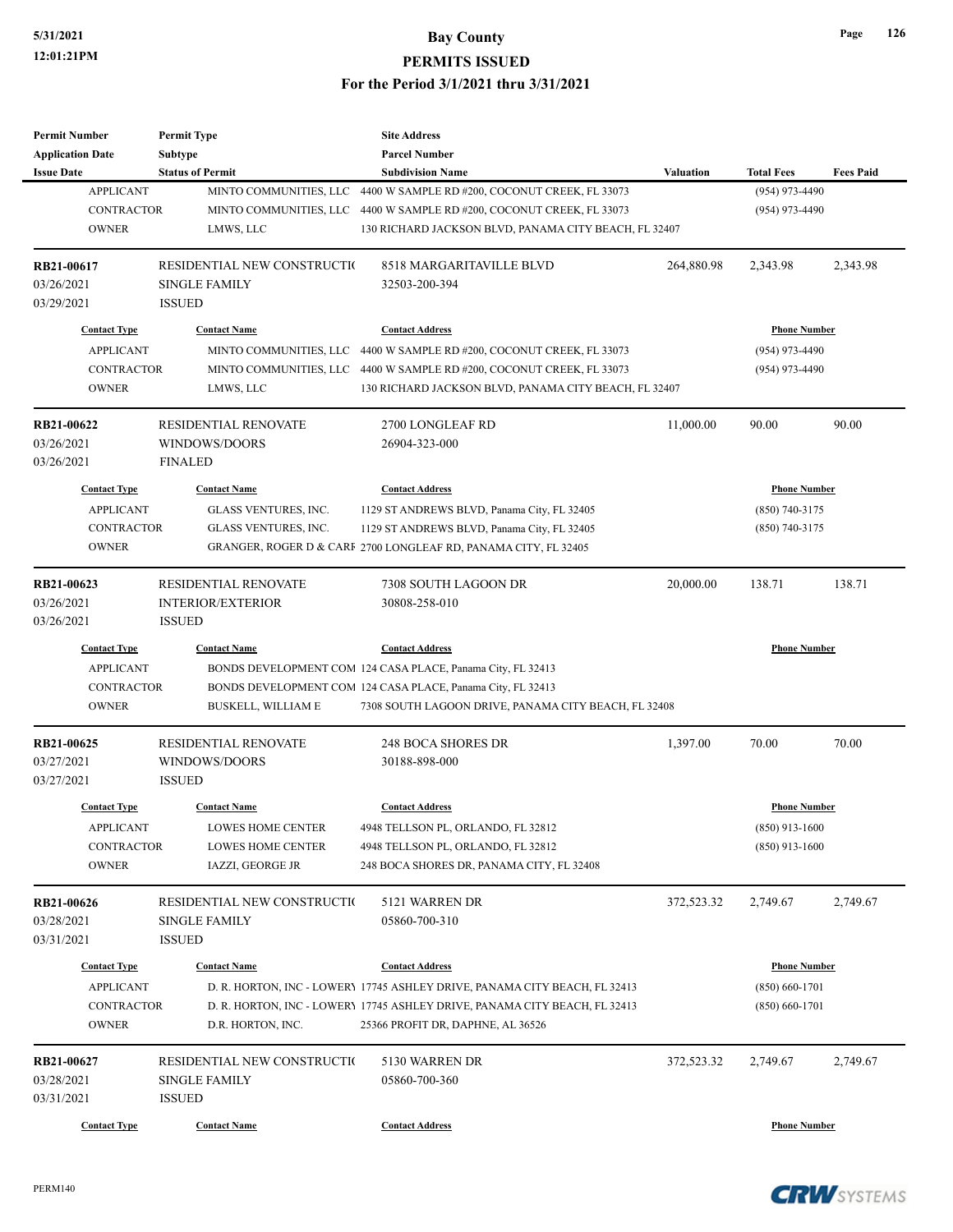| <b>Permit Number</b>    | <b>Permit Type</b>           | <b>Site Address</b>                                                        |                  |                     |                  |
|-------------------------|------------------------------|----------------------------------------------------------------------------|------------------|---------------------|------------------|
| <b>Application Date</b> | Subtype                      | <b>Parcel Number</b>                                                       |                  |                     |                  |
| <b>Issue Date</b>       | <b>Status of Permit</b>      | <b>Subdivision Name</b>                                                    | <b>Valuation</b> | <b>Total Fees</b>   | <b>Fees Paid</b> |
| <b>APPLICANT</b>        |                              | D. R. HORTON, INC - LOWERY 17745 ASHLEY DRIVE, PANAMA CITY BEACH, FL 32413 |                  | $(850) 660 - 1701$  |                  |
| <b>CONTRACTOR</b>       |                              | D. R. HORTON, INC - LOWERY 17745 ASHLEY DRIVE, PANAMA CITY BEACH, FL 32413 |                  | $(850) 660 - 1701$  |                  |
| <b>OWNER</b>            | D.R. HORTON, INC.            | 25366 PROFIT DR, DAPHNE, AL 36526                                          |                  |                     |                  |
| <b>RB21-00638</b>       | RESIDENTIAL NEW CONSTRUCTIO  | 8628 CONCH SHELL CT                                                        | 256,431.24       | 2,319.38            | 2,319.38         |
| 03/29/2021              | <b>SINGLE FAMILY</b>         | 32503-200-090                                                              |                  |                     |                  |
| 03/31/2021              | <b>ISSUED</b>                |                                                                            |                  |                     |                  |
| <b>Contact Type</b>     | <b>Contact Name</b>          | <b>Contact Address</b>                                                     |                  | <b>Phone Number</b> |                  |
| <b>APPLICANT</b>        |                              | MINTO COMMUNITIES, LLC 4400 W SAMPLE RD #200, COCONUT CREEK, FL 33073      |                  | $(954)$ 973-4490    |                  |
| <b>CONTRACTOR</b>       |                              | MINTO COMMUNITIES, LLC 4400 W SAMPLE RD #200, COCONUT CREEK, FL 33073      |                  | $(954)$ 973-4490    |                  |
| <b>OWNER</b>            | LMWS, LLC                    | 130 RICHARD JACKSON BLVD, PANAMA CITY BEACH, FL 32407                      |                  |                     |                  |
| RB21-00639              | RESIDENTIAL NEW CONSTRUCTION | 8626 CONCH SHELL CT                                                        | 221,162.76       | 2,211.75            | 2,211.75         |
| 03/29/2021              | <b>SINGLE FAMILY</b>         | 32503-200-092                                                              |                  |                     |                  |
| 03/31/2021              | <b>ISSUED</b>                |                                                                            |                  |                     |                  |
| <b>Contact Type</b>     | <b>Contact Name</b>          | <b>Contact Address</b>                                                     |                  | <b>Phone Number</b> |                  |
| <b>APPLICANT</b>        |                              | MINTO COMMUNITIES, LLC 4400 W SAMPLE RD #200, COCONUT CREEK, FL 33073      |                  | $(954)$ 973-4490    |                  |
| <b>CONTRACTOR</b>       |                              | MINTO COMMUNITIES, LLC 4400 W SAMPLE RD #200, COCONUT CREEK, FL 33073      |                  | (954) 973-4490      |                  |
| <b>OWNER</b>            | LMWS, LLC                    | 130 RICHARD JACKSON BLVD, PANAMA CITY BEACH, FL 32407                      |                  |                     |                  |
|                         |                              |                                                                            |                  |                     |                  |
| <b>RB21-00640</b>       | RESIDENTIAL NEW CONSTRUCTIO  | 8638 CONCH SHELL CT                                                        | 259,492.74       | 2,328.60            | 2,328.60         |
| 03/29/2021              | <b>SINGLE FAMILY</b>         | 32503-200-088                                                              |                  |                     |                  |
| 03/31/2021              | <b>ISSUED</b>                |                                                                            |                  |                     |                  |
| <b>Contact Type</b>     | <b>Contact Name</b>          | <b>Contact Address</b>                                                     |                  | <b>Phone Number</b> |                  |
| <b>APPLICANT</b>        |                              | MINTO COMMUNITIES, LLC 4400 W SAMPLE RD #200, COCONUT CREEK, FL 33073      |                  | $(954)$ 973-4490    |                  |
| <b>CONTRACTOR</b>       |                              | MINTO COMMUNITIES, LLC 4400 W SAMPLE RD #200, COCONUT CREEK, FL 33073      |                  | $(954)$ 973-4490    |                  |
| <b>OWNER</b>            | LMWS, LLC                    | 130 RICHARD JACKSON BLVD, PANAMA CITY BEACH, FL 32407                      |                  |                     |                  |
| RB21-00641              | RESIDENTIAL NEW CONSTRUCTIO  | 8636 CONCH SHELL CT                                                        | 221,162.76       | 2,211.75            | 2,211.75         |
| 03/29/2021              | <b>SINGLE FAMILY</b>         | 32503-200-086                                                              |                  |                     |                  |
| 03/31/2021              | <b>ISSUED</b>                |                                                                            |                  |                     |                  |
| <b>Contact Type</b>     | <b>Contact Name</b>          | <b>Contact Address</b>                                                     |                  | <b>Phone Number</b> |                  |
| <b>APPLICANT</b>        |                              | MINTO COMMUNITIES, LLC 4400 W SAMPLE RD #200, COCONUT CREEK, FL 33073      |                  | $(954)$ 973-4490    |                  |
| CONTRACTOR              |                              | MINTO COMMUNITIES, LLC 4400 W SAMPLE RD #200, COCONUT CREEK, FL 33073      |                  | $(954)$ 973-4490    |                  |
| <b>OWNER</b>            | LMWS, LLC                    | 130 RICHARD JACKSON BLVD, PANAMA CITY BEACH, FL 32407                      |                  |                     |                  |
| RB21-00643              | RESIDENTIAL NEW CONSTRUCTIO  | 2627 MOUND AVE                                                             | 29,750.00        | 243.29              | 243.29           |
| 03/30/2021              | SEAWALL                      | 27258-000-000                                                              |                  |                     |                  |
| 03/31/2021              | <b>ISSUED</b>                |                                                                            |                  |                     |                  |
|                         |                              |                                                                            |                  |                     |                  |
| <b>Contact Type</b>     | <b>Contact Name</b>          | <b>Contact Address</b>                                                     |                  | <b>Phone Number</b> |                  |
| <b>APPLICANT</b>        |                              | WILSON MARINE CONSTRUC 980 COWFORD ROAD, PONCE DE LEON, FL 32455           |                  | $(850) 527 - 1767$  |                  |
| <b>CONTRACTOR</b>       |                              | WILSON MARINE CONSTRUC 980 COWFORD ROAD, PONCE DE LEON, FL 32455           |                  | $(850)$ 527-1767    |                  |
| <b>OWNER</b>            | SHEFFIELD, PATRICK O         | 2627 MOUND AVE, PANAMA CITY, FL 32405                                      |                  |                     |                  |
| <b>RB21-00644</b>       | <b>DEMOLITION</b>            | 6624 JOHN PITTS RD                                                         | 6,000.00         | 133.58              | 133.58           |
| 03/30/2021              | RESIDENTIAL                  | 05893-343-000                                                              |                  |                     |                  |
| 03/30/2021              | <b>ISSUED</b>                |                                                                            |                  |                     |                  |
| <b>Contact Type</b>     | <b>Contact Name</b>          | <b>Contact Address</b>                                                     |                  | <b>Phone Number</b> |                  |
|                         |                              |                                                                            |                  |                     |                  |

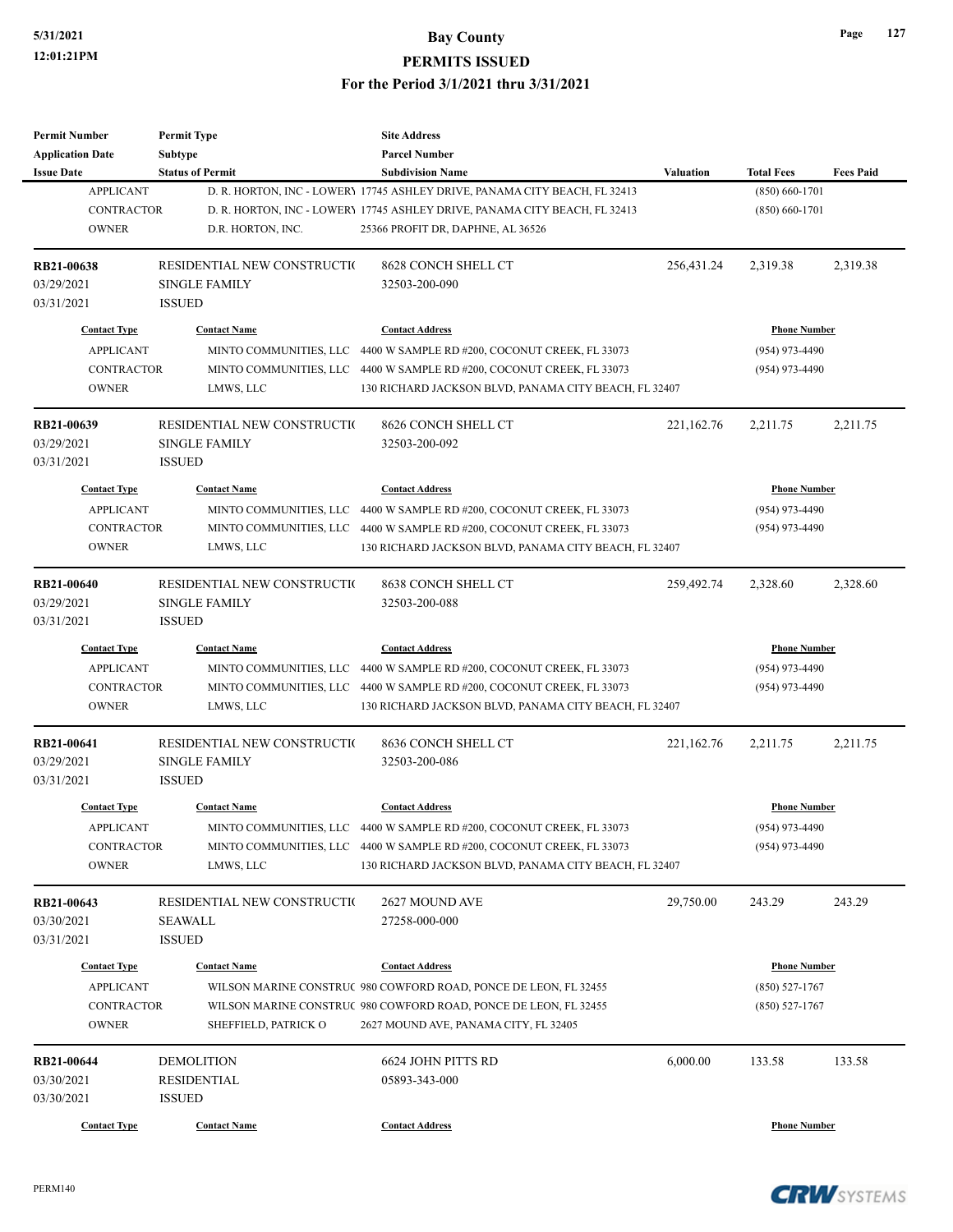| <b>Permit Number</b>    | <b>Permit Type</b>          | <b>Site Address</b>                                                     |                  |                     |                  |
|-------------------------|-----------------------------|-------------------------------------------------------------------------|------------------|---------------------|------------------|
| <b>Application Date</b> | Subtype                     | <b>Parcel Number</b>                                                    |                  |                     |                  |
| <b>Issue Date</b>       | <b>Status of Permit</b>     | <b>Subdivision Name</b>                                                 | <b>Valuation</b> | <b>Total Fees</b>   | <b>Fees Paid</b> |
| <b>APPLICANT</b>        |                             | BJ MELVIN & SONS CONTRAU 1516 TENNESSEE AVE, LYNN HAVEN, FL 32444-2125  |                  | $(850)$ 265-2328    |                  |
| <b>CONTRACTOR</b>       |                             | BJ MELVIN & SONS CONTRA $1516$ TENNESSEE AVE, LYNN HAVEN, FL 32444-2125 |                  | $(850)$ 265-2328    |                  |
| <b>OWNER</b>            | <b>GAMBLIN, PATRICIA</b>    | 6624 JOHN PITTS RD, PANAMA CITY, FL 32404                               |                  |                     |                  |
|                         |                             |                                                                         |                  |                     |                  |
| RB21-00647              | <b>DEMOLITION</b>           | 3604 ORLANDO RD                                                         | 2,500.00         | 130.00              | 130.00           |
| 03/30/2021              | <b>RESIDENTIAL</b>          | 11918-308-000                                                           |                  |                     |                  |
| 03/30/2021              | <b>ISSUED</b>               |                                                                         |                  |                     |                  |
| <b>Contact Type</b>     | <b>Contact Name</b>         | <b>Contact Address</b>                                                  |                  | <b>Phone Number</b> |                  |
| <b>APPLICANT</b>        |                             |                                                                         |                  |                     |                  |
|                         | Melvin 276-0640             | , ,                                                                     |                  |                     |                  |
| <b>CONTRACTOR</b>       | <b>OWNER/BUILDER</b>        | $, \, ,$                                                                |                  |                     |                  |
| <b>OWNER</b>            | POWELL, MELVIN              | 2721 ANNETTE AV, PANAMA CITY BEACH, FL 32408                            |                  |                     |                  |
| RB21-00649              | <b>DEMOLITION</b>           | 3421 B ST                                                               | 1,000.00         | 130.00              | 130.00           |
| 03/30/2021              | <b>RESIDENTIAL</b>          | 11914-022-000                                                           |                  |                     |                  |
| 03/30/2021              | <b>ISSUED</b>               |                                                                         |                  |                     |                  |
|                         |                             |                                                                         |                  |                     |                  |
| <b>Contact Type</b>     | <b>Contact Name</b>         | <b>Contact Address</b>                                                  |                  | <b>Phone Number</b> |                  |
| <b>APPLICANT</b>        | Douglas 814-7678            | $, \, , \,$                                                             |                  |                     |                  |
| <b>CONTRACTOR</b>       | <b>OWNER/BUILDER</b>        | $, \, , \,$                                                             |                  |                     |                  |
| <b>OWNER</b>            | CONCKLIN, DOUGLAS           | PO BOX 483, LYNN HAVEN, FL 32444                                        |                  |                     |                  |
|                         |                             |                                                                         |                  |                     |                  |
| <b>RB21-00650</b>       | RESIDENTIAL RENOVATE        | 5541 HWY 2297                                                           | 1,000.00         | 71.98               | 71.98            |
| 03/30/2021              | WINDOWS/DOORS               | 04023-000-000                                                           |                  |                     |                  |
| 03/31/2021              | <b>FINALED</b>              |                                                                         |                  |                     |                  |
| <b>Contact Type</b>     | <b>Contact Name</b>         | <b>Contact Address</b>                                                  |                  | <b>Phone Number</b> |                  |
| <b>APPLICANT</b>        | ROBERT 850-332-5316         | $, \, ,$                                                                |                  |                     |                  |
| <b>CONTRACTOR</b>       | PRECISION DOOR SERVICE      | 135 Terry Dr., PENSACOLA, FL 32503                                      |                  | $(850)$ 332-5316    |                  |
| <b>OWNER</b>            | MC CRARY, GAIL E.           | 5541 HIGHWAY 2297, PANAMA CITY, FL 32404                                |                  |                     |                  |
|                         |                             |                                                                         |                  |                     |                  |
| RD20-00012              | DCA MODULAR                 | 3909 SAFARI ST                                                          | 0.00             | 798.87              | 798.87           |
| 12/15/2020              | <b>RESIDENTIAL</b>          | 30752-028-000                                                           |                  |                     |                  |
| 03/08/2021              | <b>FINALED</b>              |                                                                         |                  |                     |                  |
|                         |                             |                                                                         |                  |                     |                  |
| <b>Contact Type</b>     | <b>Contact Name</b>         | <b>Contact Address</b>                                                  |                  | <b>Phone Number</b> |                  |
| <b>APPLICANT</b>        |                             | ARROW CONSTRUCTION CO. 1973 HOPE SCHOOL, MARIANNA, FL 32448             |                  | $(850) 896 - 4091$  |                  |
| CONTRACTOR              |                             | ARROW CONSTRUCTION CO. 1973 HOPE SCHOOL, MARIANNA, FL 32448             |                  | $(850) 896 - 4091$  |                  |
| <b>OWNER</b>            | BLANN, KEVIN LEE            | 12744 LOCKSLEY PLACE, FISHERS, IN 46038                                 |                  |                     |                  |
| RE21-00264              | RESIDENTIAL NEW CONSTRUCTIO | 9011 ALLISON AVE                                                        | 0.00             | 91.36               | 91.36            |
| 02/09/2021              | <b>ELECTRICAL</b>           | 27654-000-000                                                           |                  |                     |                  |
|                         |                             |                                                                         |                  |                     |                  |
| 03/09/2021              | <b>ISSUED</b>               |                                                                         |                  |                     |                  |
| <b>Contact Type</b>     | <b>Contact Name</b>         | <b>Contact Address</b>                                                  |                  | <b>Phone Number</b> |                  |
| <b>APPLICANT</b>        | LINEAR SERVICES LLC         | 225 N. BONITA AVE, PANAMA CITY BEACH, FL 32401                          |                  | $(850) 867 - 5535$  |                  |
| CONTRACTOR              | LINEAR SERVICES LLC         | 225 N. BONITA AVE, PANAMA CITY BEACH, FL 32401                          |                  | $(850) 867 - 5535$  |                  |
| <b>OWNER</b>            | DARBY, BARBARA J            | P.O BOX 28001, PANAMA CITY, FL 32411                                    |                  |                     |                  |
|                         |                             |                                                                         |                  |                     |                  |
| <b>RE21-00282</b>       | RESIDENTIAL                 | <b>6664 HARBOUR BLVD</b>                                                | 0.00             | 71.93               | 71.93            |
| 02/11/2021              | TEMP SERVICE POLE           | 27338-009-155                                                           |                  |                     |                  |
| 03/04/2021              | <b>FINALED</b>              |                                                                         |                  |                     |                  |
| <b>Contact Type</b>     | <b>Contact Name</b>         | <b>Contact Address</b>                                                  |                  | <b>Phone Number</b> |                  |

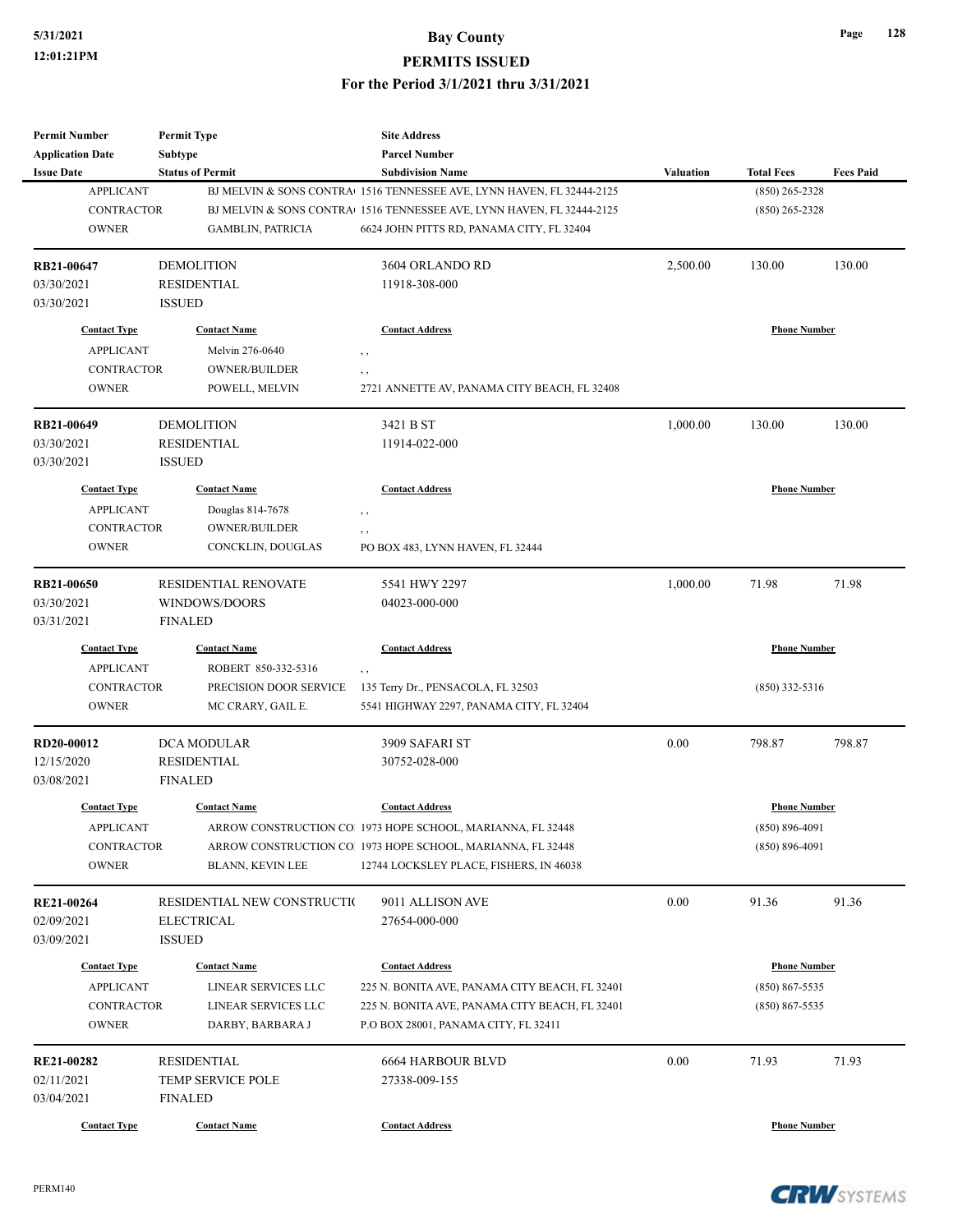| <b>Permit Number</b>    | <b>Permit Type</b>          | <b>Site Address</b>                                                         |                     |                     |                  |
|-------------------------|-----------------------------|-----------------------------------------------------------------------------|---------------------|---------------------|------------------|
| <b>Application Date</b> | <b>Subtype</b>              | <b>Parcel Number</b>                                                        |                     |                     |                  |
| <b>Issue Date</b>       | <b>Status of Permit</b>     | <b>Subdivision Name</b>                                                     | <b>Valuation</b>    | <b>Total Fees</b>   | <b>Fees Paid</b> |
| <b>APPLICANT</b>        |                             | RAKESTRAW COASTAL CON: 6905 SUNRISE DRIVE, PANAMA CITY BEACH, FL 32407      |                     | $(850) 634 - 2668$  |                  |
| <b>CONTRACTOR</b>       |                             | RAKESTRAW COASTAL CON: 6905 SUNRISE DRIVE, PANAMA CITY BEACH, FL 32407      |                     | $(850) 634 - 2668$  |                  |
| <b>OWNER</b>            |                             | MCCOY, KIMBERLY CROFT E 103 SUMMER BREEZE RD, PANAMA CITY BEACH, FL 32413   |                     |                     |                  |
| RE21-00292              | <b>RESIDENTIAL</b>          | 1318 CENTER AVE                                                             | 0.00                | 71.93               | 71.93            |
| 02/17/2021              | MH SERVICE POLE             | 15812-020-000                                                               |                     |                     |                  |
| 03/03/2021              | <b>FINALED</b>              |                                                                             |                     |                     |                  |
| <b>Contact Type</b>     | <b>Contact Name</b>         | <b>Contact Address</b>                                                      |                     | <b>Phone Number</b> |                  |
| <b>APPLICANT</b>        |                             | FLORIDA METER POLE COMI 3436 GREY OAK WAY, MARIANNA, FL 32446               |                     | $(850) 526 - 2183$  |                  |
| <b>CONTRACTOR</b>       |                             | FLORIDA METER POLE COMI 3436 GREY OAK WAY, MARIANNA, FL 32446               |                     | $(850) 526 - 2183$  |                  |
| <b>OWNER</b>            |                             | GARCIA, ODWIN G ACOSTA 1 2714 BANYAN ST, APT B, PANAMA CITY BEACH, FL 32408 |                     |                     |                  |
| RE21-00327              | RESIDENTIAL NEW CONSTRUCTIO | 383 BEACHSIDE DR                                                            | 1,500.00            | 83.37               | 83.37            |
| 02/22/2021              | <b>ELECTRICAL</b>           | 36459-394-621                                                               |                     |                     |                  |
| 03/18/2021              | <b>ISSUED</b>               |                                                                             |                     |                     |                  |
| <b>Contact Type</b>     | <b>Contact Name</b>         | <b>Contact Address</b>                                                      |                     | <b>Phone Number</b> |                  |
| <b>APPLICANT</b>        | DANNY 249-8309              | , ,                                                                         |                     |                     |                  |
| <b>CONTRACTOR</b>       | DACO ELECTRIC INC           | 17003 FIRENZO AVE, PANAMA CITY BEACH, FL 32413                              |                     | $(850)$ 249-8309    |                  |
| <b>OWNER</b>            | DPR RENTALS, LLC            | 5670 WHITESVILLE RD, COLUMBUS, GA 31904                                     |                     |                     |                  |
|                         |                             |                                                                             |                     |                     |                  |
| RE21-00346              | <b>RESIDENTIAL</b>          | 10447 MILLER CIR                                                            | 800.00              | 70.00               | 70.00            |
| 02/24/2021              | MH SERVICE POLE             | 05167-120-000                                                               |                     |                     |                  |
| 03/03/2021              | <b>FINALED</b>              |                                                                             |                     |                     |                  |
| <b>Contact Type</b>     | <b>Contact Name</b>         | <b>Contact Address</b>                                                      | <b>Phone Number</b> |                     |                  |
| <b>APPLICANT</b>        |                             | DAVE CAPPS ELECTRIC SERV 2714 ORLANDO ROAD, PANAMA CITY, FL 32404           |                     | $(850)$ 527-3235    |                  |
| <b>CONTRACTOR</b>       |                             | DAVE CAPPS ELECTRIC SERV 2714 ORLANDO ROAD, PANAMA CITY, FL 32404           |                     | $(850)$ 527-3235    |                  |
| <b>OWNER</b>            |                             | ALSOBROOK, ANNIE ETAL 10447 MILLER CIR, YOUNGSTOWN, FL 32466                |                     |                     |                  |
| RE21-00365              | RESIDENTIAL NEW CONSTRUCTIO | 2360 GRAND OAKS LN                                                          | 0.00                | 79.63               | 79.63            |
| 02/25/2021              | <b>ELECTRICAL</b>           | 30167-728-000                                                               |                     |                     |                  |
| 03/24/2021              | <b>ISSUED</b>               |                                                                             |                     |                     |                  |
| <b>Contact Type</b>     | <b>Contact Name</b>         | <b>Contact Address</b>                                                      |                     | <b>Phone Number</b> |                  |
| <b>APPLICANT</b>        |                             | REGENCY ELECTRIC OF PAN 4412 DE LEN DR, Panama City, FL 32404               |                     | $(850) 896 - 7555$  |                  |
| <b>CONTRACTOR</b>       |                             | REGENCY ELECTRIC OF PAN 4412 DE LEN DR, Panama City, FL 32404               |                     | $(850) 896 - 7555$  |                  |
| <b>OWNER</b>            |                             | SUNDANCE INVESTMENT PR PO BOX 9595, PANAMA CITY BEACH, FL 32417             |                     |                     |                  |
|                         | RESIDENTIAL NEW CONSTRUCTIO | 5380 MILLIE WAY                                                             | 1,000.00            | 71.93               | 71.93            |
| RE21-00372              | <b>CONSTRUCTION POLE</b>    |                                                                             |                     |                     |                  |
| 03/01/2021              |                             | 05860-700-020                                                               |                     |                     |                  |
| 03/01/2021              | <b>FINALED</b>              |                                                                             |                     |                     |                  |
| <b>Contact Type</b>     | <b>Contact Name</b>         | <b>Contact Address</b>                                                      |                     | <b>Phone Number</b> |                  |
| <b>APPLICANT</b>        |                             | STRADA ELECTRIC & SECUR 3400 ST JOHNS PARKWAY, SANFORD, FL 32771            |                     | $(877)$ 906-1113    |                  |
| CONTRACTOR              |                             | STRADA ELECTRIC & SECUR 3400 ST JOHNS PARKWAY, SANFORD, FL 32771            |                     | $(877)$ 906-1113    |                  |
| <b>OWNER</b>            | D.R. HORTON, INC.           | 25366 PROFIT DR, DAPHNE, AL 36526                                           |                     |                     |                  |
| RE21-00373              | RESIDENTIAL NEW CONSTRUCTIO | 5380 MILLIE WAY                                                             | 3,200.00            | 91.98               | 91.98            |
| 03/01/2021              | <b>ELECTRICAL</b>           | 05860-700-020                                                               |                     |                     |                  |
| 03/01/2021              | <b>ISSUED</b>               |                                                                             |                     |                     |                  |
| <b>Contact Type</b>     | <b>Contact Name</b>         | <b>Contact Address</b>                                                      |                     | <b>Phone Number</b> |                  |
|                         |                             |                                                                             |                     |                     |                  |

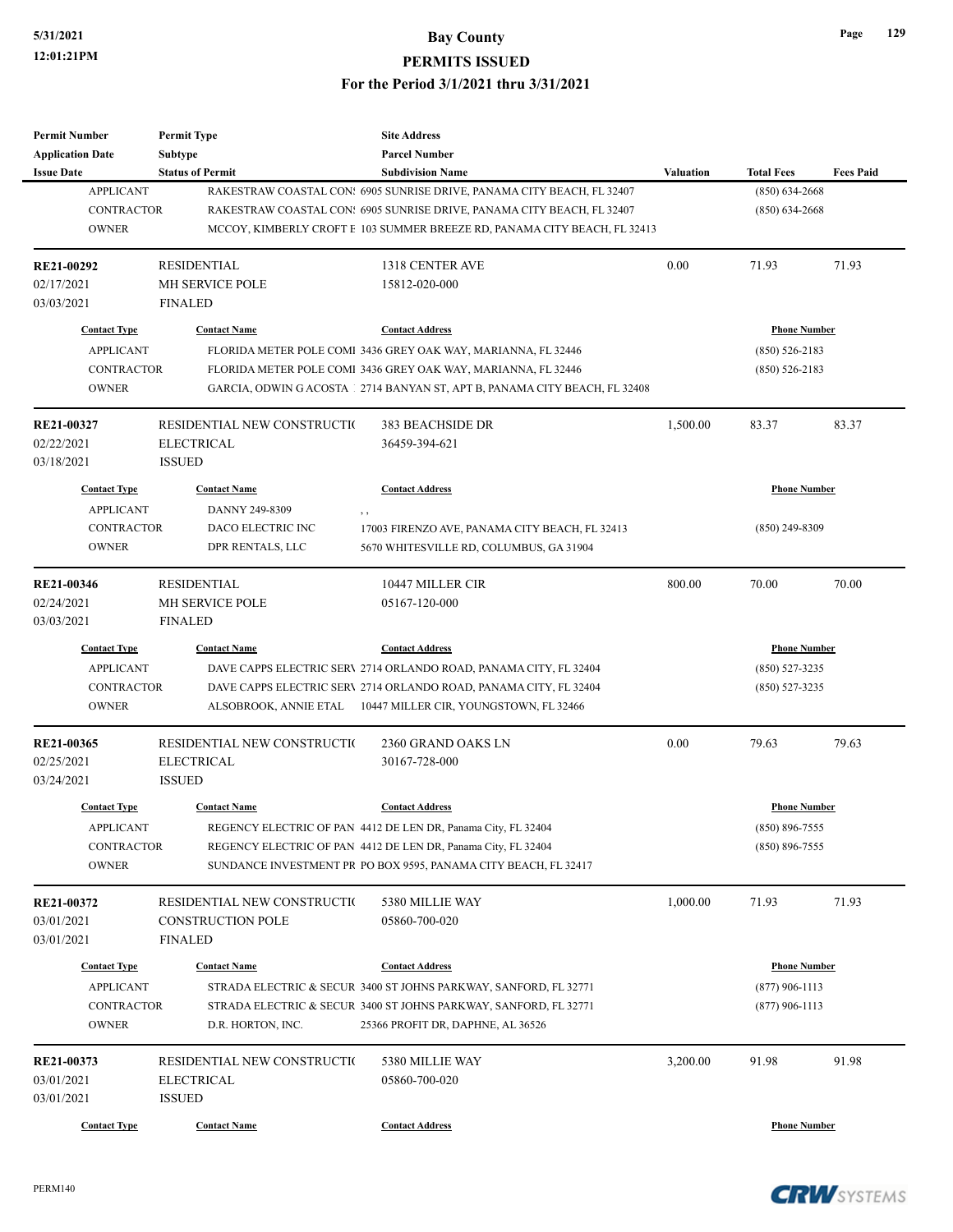| <b>Permit Number</b>    | <b>Permit Type</b>           | <b>Site Address</b>                                              |                  |                     |                  |
|-------------------------|------------------------------|------------------------------------------------------------------|------------------|---------------------|------------------|
| <b>Application Date</b> | <b>Subtype</b>               | <b>Parcel Number</b>                                             |                  |                     |                  |
| <b>Issue Date</b>       | <b>Status of Permit</b>      | <b>Subdivision Name</b>                                          | <b>Valuation</b> | <b>Total Fees</b>   | <b>Fees Paid</b> |
| <b>APPLICANT</b>        |                              | STRADA ELECTRIC & SECUR 3400 ST JOHNS PARKWAY, SANFORD, FL 32771 |                  | $(877)$ 906-1113    |                  |
| <b>CONTRACTOR</b>       |                              | STRADA ELECTRIC & SECUR 3400 ST JOHNS PARKWAY, SANFORD, FL 32771 |                  | $(877)$ 906-1113    |                  |
| <b>OWNER</b>            | D.R. HORTON, INC.            | 25366 PROFIT DR, DAPHNE, AL 36526                                |                  |                     |                  |
| RE21-00374              | RESIDENTIAL NEW CONSTRUCTION | 5384 MILLIE WAY                                                  | 1,000.00         | 71.93               | 71.93            |
| 03/01/2021              | <b>CONSTRUCTION POLE</b>     | 05860-700-030                                                    |                  |                     |                  |
| 03/01/2021              | <b>FINALED</b>               |                                                                  |                  |                     |                  |
| <b>Contact Type</b>     | <b>Contact Name</b>          | <b>Contact Address</b>                                           |                  | <b>Phone Number</b> |                  |
| <b>APPLICANT</b>        |                              | STRADA ELECTRIC & SECUR 3400 ST JOHNS PARKWAY, SANFORD, FL 32771 |                  | $(877)$ 906-1113    |                  |
| <b>CONTRACTOR</b>       |                              | STRADA ELECTRIC & SECUR 3400 ST JOHNS PARKWAY, SANFORD, FL 32771 |                  | $(877)$ 906-1113    |                  |
| <b>OWNER</b>            | D.R. HORTON, INC.            | 25366 PROFIT DR, DAPHNE, AL 36526                                |                  |                     |                  |
| RE21-00375              | RESIDENTIAL NEW CONSTRUCTIO  | 5384 MILLIE WAY                                                  | 3,200.00         | 94.90               | 94.90            |
| 03/01/2021              | <b>ELECTRICAL</b>            | 05860-700-030                                                    |                  |                     |                  |
| 03/01/2021              | <b>ISSUED</b>                |                                                                  |                  |                     |                  |
| <b>Contact Type</b>     | <b>Contact Name</b>          | <b>Contact Address</b>                                           |                  | <b>Phone Number</b> |                  |
| <b>APPLICANT</b>        |                              | STRADA ELECTRIC & SECUR 3400 ST JOHNS PARKWAY, SANFORD, FL 32771 |                  | $(877)$ 906-1113    |                  |
| <b>CONTRACTOR</b>       |                              | STRADA ELECTRIC & SECUR 3400 ST JOHNS PARKWAY, SANFORD, FL 32771 |                  | $(877)$ 906-1113    |                  |
| <b>OWNER</b>            |                              |                                                                  |                  |                     |                  |
|                         | D.R. HORTON, INC.            | 25366 PROFIT DR, DAPHNE, AL 36526                                |                  |                     |                  |
| RE21-00376              | RESIDENTIAL NEW CONSTRUCTIO  | 5388 MILLIE WAY                                                  | 1,000.00         | 71.93               | 71.93            |
| 03/01/2021              | <b>CONSTRUCTION POLE</b>     | 05860-700-040                                                    |                  |                     |                  |
| 03/01/2021              | <b>ISSUED</b>                |                                                                  |                  |                     |                  |
| <b>Contact Type</b>     | <b>Contact Name</b>          | <b>Contact Address</b>                                           |                  | <b>Phone Number</b> |                  |
| <b>APPLICANT</b>        |                              | STRADA ELECTRIC & SECUR 3400 ST JOHNS PARKWAY, SANFORD, FL 32771 |                  | $(877)$ 906-1113    |                  |
| <b>CONTRACTOR</b>       |                              | STRADA ELECTRIC & SECUR 3400 ST JOHNS PARKWAY, SANFORD, FL 32771 |                  | $(877)$ 906-1113    |                  |
| <b>OWNER</b>            | D.R. HORTON, INC.            | 25366 PROFIT DR, DAPHNE, AL 36526                                |                  |                     |                  |
| RE21-00377              | RESIDENTIAL NEW CONSTRUCTION | 5388 MILLIE WAY                                                  | 3,300.00         | 91.98               | 91.98            |
| 03/01/2021              | <b>ELECTRICAL</b>            | 05860-700-040                                                    |                  |                     |                  |
| 03/01/2021              | <b>ISSUED</b>                |                                                                  |                  |                     |                  |
| <b>Contact Type</b>     | <b>Contact Name</b>          | <b>Contact Address</b>                                           |                  | <b>Phone Number</b> |                  |
| <b>APPLICANT</b>        |                              | STRADA ELECTRIC & SECUR 3400 ST JOHNS PARKWAY, SANFORD, FL 32771 |                  |                     |                  |
|                         |                              |                                                                  |                  | $(877)$ 906-1113    |                  |
| CONTRACTOR              |                              | STRADA ELECTRIC & SECUR 3400 ST JOHNS PARKWAY, SANFORD, FL 32771 |                  | $(877)$ 906-1113    |                  |
| <b>OWNER</b>            | D.R. HORTON, INC.            | 25366 PROFIT DR, DAPHNE, AL 36526                                |                  |                     |                  |
| <b>RE21-00378</b>       | RESIDENTIAL NEW CONSTRUCTION | 5392 MILLIE WAY                                                  | 1,000.00         | 71.93               | 71.93            |
| 03/01/2021              | <b>CONSTRUCTION POLE</b>     | 05860-700-050                                                    |                  |                     |                  |
| 03/01/2021              | FINALED                      |                                                                  |                  |                     |                  |
| <b>Contact Type</b>     | <b>Contact Name</b>          | <b>Contact Address</b>                                           |                  | <b>Phone Number</b> |                  |
| <b>APPLICANT</b>        |                              | STRADA ELECTRIC & SECUR 3400 ST JOHNS PARKWAY, SANFORD, FL 32771 |                  | $(877)$ 906-1113    |                  |
| CONTRACTOR              |                              | STRADA ELECTRIC & SECUR 3400 ST JOHNS PARKWAY, SANFORD, FL 32771 |                  | $(877)$ 906-1113    |                  |
| <b>OWNER</b>            | D.R. HORTON, INC.            | 25366 PROFIT DR, DAPHNE, AL 36526                                |                  |                     |                  |
|                         |                              |                                                                  |                  |                     |                  |
| RE21-00379              | RESIDENTIAL NEW CONSTRUCTIO  | 5392 MILLIE WAY                                                  | 3,200.00         | 90.83               | 90.83            |
| 03/01/2021              | <b>ELECTRICAL</b>            | 05860-700-050                                                    |                  |                     |                  |
| 03/01/2021              | <b>ISSUED</b>                |                                                                  |                  |                     |                  |
| <b>Contact Type</b>     | <b>Contact Name</b>          | <b>Contact Address</b>                                           |                  | <b>Phone Number</b> |                  |



**CRW**SYSTEMS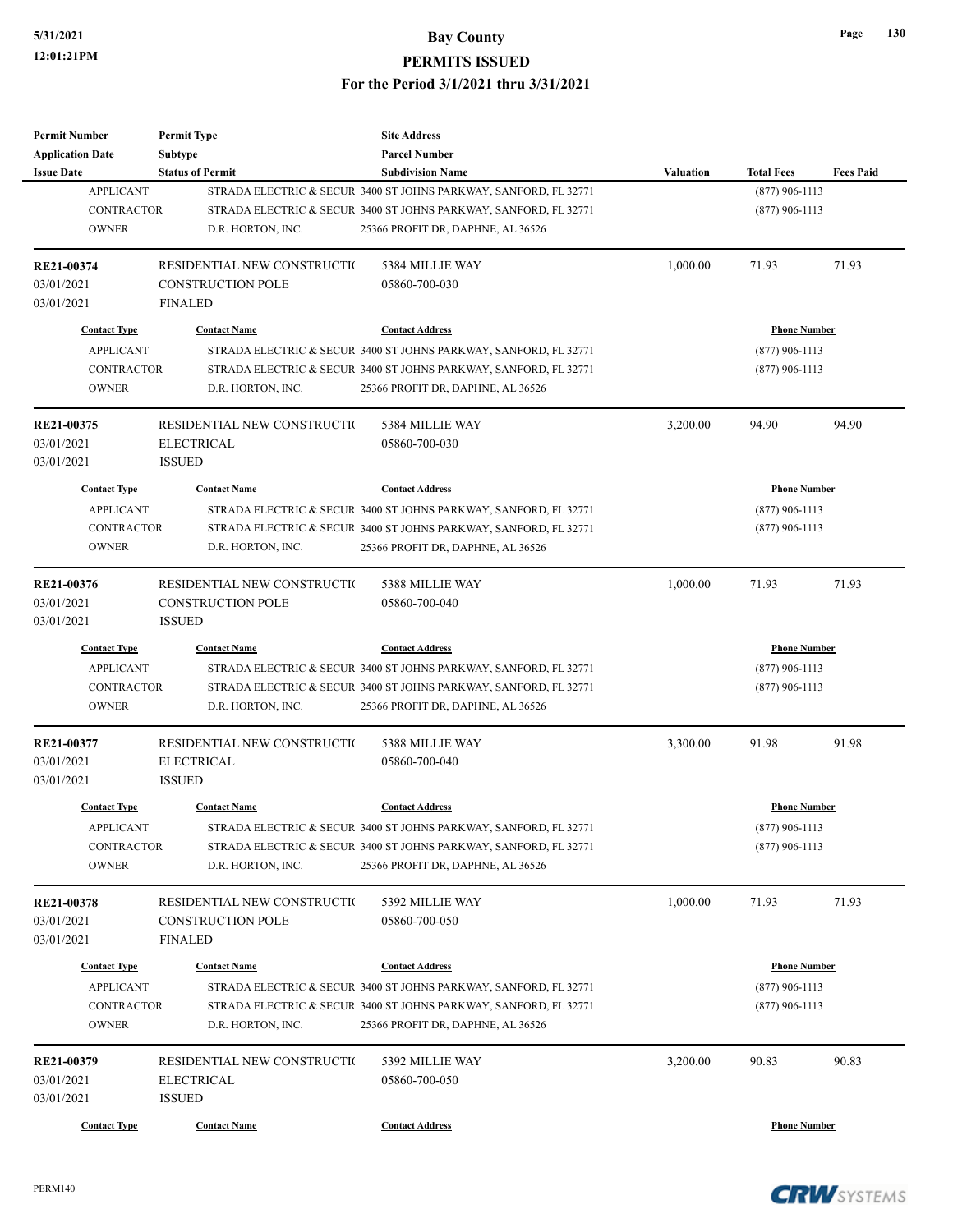| <b>Permit Number</b>    | <b>Permit Type</b>          | <b>Site Address</b>                                                   |                  |                     |                  |
|-------------------------|-----------------------------|-----------------------------------------------------------------------|------------------|---------------------|------------------|
| <b>Application Date</b> | <b>Subtype</b>              | <b>Parcel Number</b>                                                  |                  |                     |                  |
| <b>Issue Date</b>       | <b>Status of Permit</b>     | <b>Subdivision Name</b>                                               | <b>Valuation</b> | <b>Total Fees</b>   | <b>Fees Paid</b> |
| <b>APPLICANT</b>        |                             | STRADA ELECTRIC & SECUR 3400 ST JOHNS PARKWAY, SANFORD, FL 32771      |                  | $(877)$ 906-1113    |                  |
| <b>CONTRACTOR</b>       |                             | STRADA ELECTRIC & SECUR 3400 ST JOHNS PARKWAY, SANFORD, FL 32771      |                  | $(877)$ 906-1113    |                  |
| <b>OWNER</b>            | D.R. HORTON, INC.           | 25366 PROFIT DR, DAPHNE, AL 36526                                     |                  |                     |                  |
|                         |                             |                                                                       |                  |                     |                  |
| <b>RE21-00380</b>       | RESIDENTIAL NEW CONSTRUCTIO | 5376 MILLIE WAY                                                       | 1,000.00         | 71.93               | 71.93            |
| 03/01/2021              | <b>CONSTRUCTION POLE</b>    | 05860-700-010                                                         |                  |                     |                  |
| 03/01/2021              | <b>ISSUED</b>               |                                                                       |                  |                     |                  |
|                         |                             |                                                                       |                  |                     |                  |
| <b>Contact Type</b>     | <b>Contact Name</b>         | <b>Contact Address</b>                                                |                  | <b>Phone Number</b> |                  |
| <b>APPLICANT</b>        |                             | STRADA ELECTRIC & SECUR 3400 ST JOHNS PARKWAY, SANFORD, FL 32771      |                  | $(877)$ 906-1113    |                  |
| <b>CONTRACTOR</b>       |                             | STRADA ELECTRIC & SECUR 3400 ST JOHNS PARKWAY, SANFORD, FL 32771      |                  | $(877)$ 906-1113    |                  |
| <b>OWNER</b>            | D.R. HORTON, INC.           | 25366 PROFIT DR, DAPHNE, AL 36526                                     |                  |                     |                  |
| RE21-00381              | <b>RESIDENTIAL RENOVATE</b> | 1203 NORTH BAY DR                                                     | 0.00             | 82.20               | 82.20            |
| 03/01/2021              | <b>ELECTRICAL</b>           | 08809-000-000                                                         |                  |                     |                  |
| 03/01/2021              | <b>FINALED</b>              |                                                                       |                  |                     |                  |
| <b>Contact Type</b>     | <b>Contact Name</b>         | <b>Contact Address</b>                                                |                  | <b>Phone Number</b> |                  |
| <b>APPLICANT</b>        | CHRIS 769-2030              |                                                                       |                  |                     |                  |
| <b>CONTRACTOR</b>       |                             | ,,<br>CHRIS WALKER ELECTRIC, L 5617 WALLACE RD, PANAMA CITY, FL 32404 |                  | $(850) 596 - 2646$  |                  |
| <b>OWNER</b>            |                             | KIMMEL, STEVEN B & LYNN 1203 N BAY DR, LYNN HAVEN, FL 32444           |                  |                     |                  |
|                         |                             |                                                                       |                  |                     |                  |
| RE21-00382              | RESIDENTIAL NEW CONSTRUCTIO | 5376 MILLIE WAY                                                       | 3,200.00         | 94.90               | 94.90            |
| 03/01/2021              | <b>ELECTRICAL</b>           | 05860-700-010                                                         |                  |                     |                  |
| 03/01/2021              | <b>ISSUED</b>               |                                                                       |                  |                     |                  |
| <b>Contact Type</b>     | <b>Contact Name</b>         | <b>Contact Address</b>                                                |                  | <b>Phone Number</b> |                  |
| <b>APPLICANT</b>        |                             | STRADA ELECTRIC & SECUR 3400 ST JOHNS PARKWAY, SANFORD, FL 32771      |                  | $(877)$ 906-1113    |                  |
| <b>CONTRACTOR</b>       |                             | STRADA ELECTRIC & SECUR 3400 ST JOHNS PARKWAY, SANFORD, FL 32771      |                  | $(877)$ 906-1113    |                  |
| <b>OWNER</b>            | D.R. HORTON, INC.           | 25366 PROFIT DR, DAPHNE, AL 36526                                     |                  |                     |                  |
|                         |                             |                                                                       |                  |                     |                  |
| RE21-00383              | RESIDENTIAL NEW CONSTRUCTIO | 2112 & 2114 STERLING COVE BLVD                                        | 0.00             | 71.93               | 71.93            |
| 03/01/2021              | <b>CONSTRUCTION POLE</b>    | 27873-000-000                                                         |                  |                     |                  |
| 03/01/2021              | <b>FINALED</b>              |                                                                       |                  |                     |                  |
|                         |                             |                                                                       |                  |                     |                  |
| <b>Contact Type</b>     | <b>Contact Name</b>         | <b>Contact Address</b>                                                |                  | <b>Phone Number</b> |                  |
| <b>APPLICANT</b>        |                             | WIRRICK ELECTRICAL CONT 213 W 34TH CT, PANAMA CITY, FL 32405          |                  | (850) 785-2032      |                  |
| CONTRACTOR              |                             | WIRRICK ELECTRICAL CONT 213 W 34TH CT, PANAMA CITY, FL 32405          |                  | $(850) 785 - 2032$  |                  |
| <b>OWNER</b>            | ESPARZA, ALAN J GARCIA      | 2909 AIRPORT ROAD, Panama City, FL 32405                              |                  |                     |                  |
| RE21-00384              | RESIDENTIAL NEW CONSTRUCTIO | 2112 & 2114 STERLING COVE BLVD                                        | 0.00             | 101.47              | 101.47           |
| 03/01/2021              | <b>ELECTRICAL</b>           | 27873-000-000                                                         |                  |                     |                  |
| 03/01/2021              | <b>ISSUED</b>               |                                                                       |                  |                     |                  |
|                         |                             |                                                                       |                  |                     |                  |
| <b>Contact Type</b>     | <b>Contact Name</b>         | <b>Contact Address</b>                                                |                  | <b>Phone Number</b> |                  |
| <b>APPLICANT</b>        |                             | WIRRICK ELECTRICAL CONT 213 W 34TH CT, PANAMA CITY, FL 32405          |                  | $(850) 785 - 2032$  |                  |
| CONTRACTOR              |                             | WIRRICK ELECTRICAL CONT 213 W 34TH CT, PANAMA CITY, FL 32405          |                  | $(850)$ 785-2032    |                  |
| <b>OWNER</b>            | ESPARZA, ALAN J GARCIA      | 2909 AIRPORT ROAD, Panama City, FL 32405                              |                  |                     |                  |
| RE21-00385              | <b>RESIDENTIAL</b>          | 118 TOLEDO PL R                                                       | 660.00           | 80.00               | 80.00            |
|                         | <b>SERVICE CHANGE</b>       |                                                                       |                  |                     |                  |
| 03/01/2021              |                             | 37374-010-000                                                         |                  |                     |                  |
| 03/01/2021              | <b>FINALED</b>              |                                                                       |                  |                     |                  |
| <b>Contact Type</b>     | <b>Contact Name</b>         | <b>Contact Address</b>                                                |                  | <b>Phone Number</b> |                  |

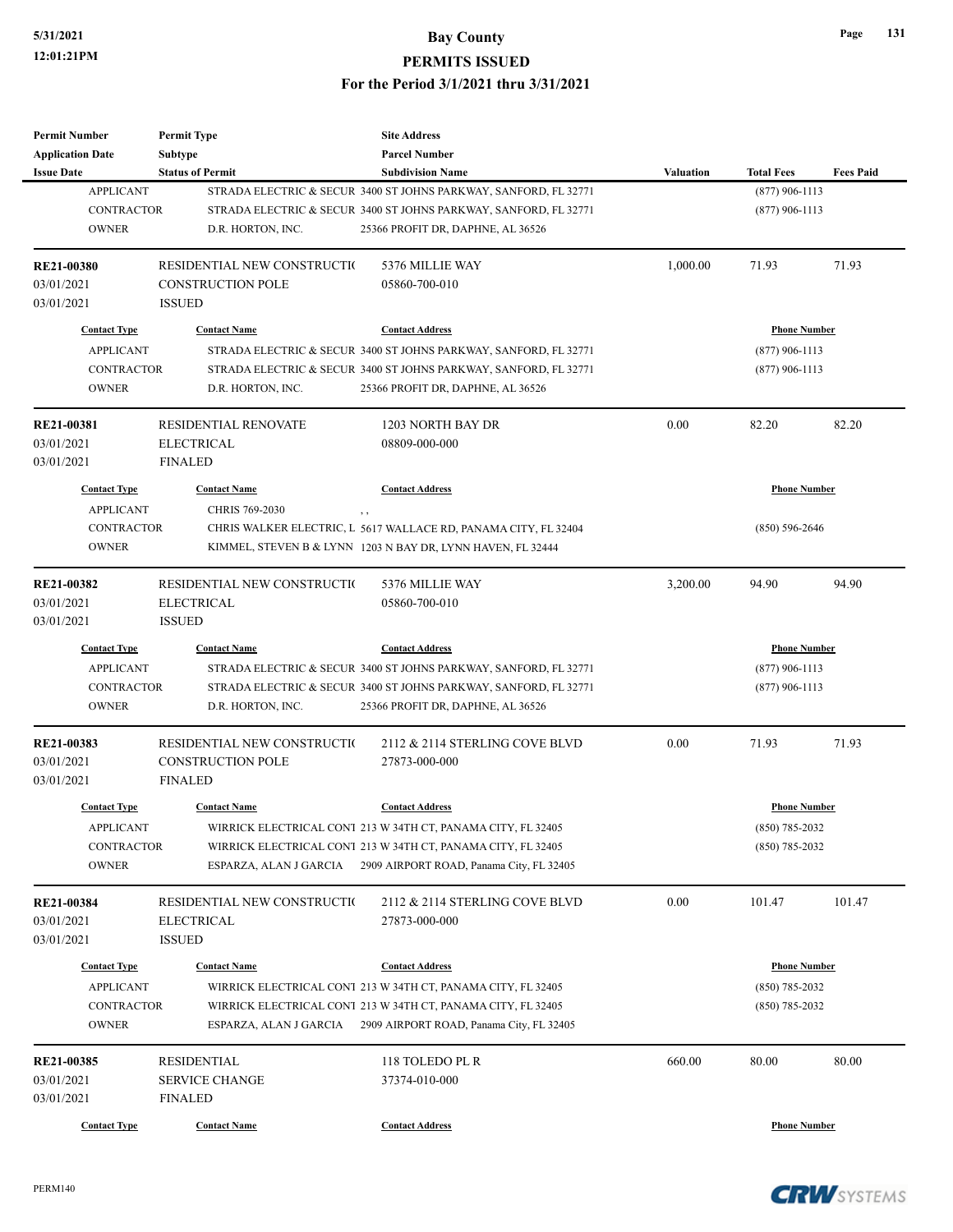| <b>Permit Number</b>    | <b>Permit Type</b>          | <b>Site Address</b>                                                           |                  |                     |                  |
|-------------------------|-----------------------------|-------------------------------------------------------------------------------|------------------|---------------------|------------------|
| <b>Application Date</b> | <b>Subtype</b>              | <b>Parcel Number</b>                                                          |                  |                     |                  |
| <b>Issue Date</b>       | <b>Status of Permit</b>     | <b>Subdivision Name</b>                                                       | <b>Valuation</b> | <b>Total Fees</b>   | <b>Fees Paid</b> |
| <b>APPLICANT</b>        | <b>VERNON 348-1742</b>      | , ,                                                                           |                  |                     |                  |
| <b>CONTRACTOR</b>       | ELECTRIC WEAVERS INC.       | 4005 EASY STREET, SOUTHPORT, FL 32409                                         |                  | $(850)$ 441-3635    |                  |
| <b>OWNER</b>            | DOUGLASS, ANN S             | 311 GREATVIEW CIR, HOOVER, AL 35226                                           |                  |                     |                  |
| RE21-00386              | <b>RESIDENTIAL</b>          | 21308 FRONT BEACH RD                                                          | 1,500.00         | 82.20               | 82.20            |
| 03/01/2021              | <b>SERVICE REPAIR</b>       |                                                                               |                  |                     |                  |
| 03/01/2021              | <b>FINALED</b>              | 36543-000-000                                                                 |                  |                     |                  |
|                         |                             |                                                                               |                  |                     |                  |
| <b>Contact Type</b>     | <b>Contact Name</b>         | <b>Contact Address</b>                                                        |                  | <b>Phone Number</b> |                  |
| <b>APPLICANT</b>        | <b>GREGORY 867-5766</b>     | , ,                                                                           |                  |                     |                  |
| <b>CONTRACTOR</b>       | A ABLE ELECTRIC INC         | P.O. BOX 19762, PANAMA CITY BEACH, FL 32417                                   |                  | $(850) 867 - 5766$  |                  |
| <b>OWNER</b>            | <b>MIXON, PATSY WATFORD</b> | 21308 FRONT BEACH RD, PANAMA CITY BEACH, FL 32413                             |                  |                     |                  |
| RE21-00387              | <b>RESIDENTIAL ADDITION</b> | <b>BELGRADE AVE</b>                                                           | 1,800.00         | 83.33               | 83.33            |
| 03/01/2021              | <b>ELECTRICAL</b>           | 35998-010-000                                                                 |                  |                     |                  |
| 03/01/2021              | <b>ISSUED</b>               |                                                                               |                  |                     |                  |
| <b>Contact Type</b>     | <b>Contact Name</b>         | <b>Contact Address</b>                                                        |                  | <b>Phone Number</b> |                  |
| <b>APPLICANT</b>        |                             | CURRENT ELECTRICAL TECI 405 EAST CALADIUM CIRCLE, PANAMA CITY BEACH, FL 32413 |                  | $(850)$ 481-6155    |                  |
| <b>CONTRACTOR</b>       |                             | CURRENT ELECTRICAL TECI 405 EAST CALADIUM CIRCLE, PANAMA CITY BEACH, FL 32413 |                  | $(850)$ 481-6155    |                  |
| <b>OWNER</b>            | ZAREMBA, GARY L             | 22352 MANACOR, MISSION VIEJO, CA 92692                                        |                  |                     |                  |
|                         |                             |                                                                               |                  |                     |                  |
| <b>RE21-00388</b>       | <b>RESIDENTIAL</b>          | 7406 PENNY RD                                                                 | 500.00           | 70.00               | 70.00            |
| 03/01/2021              | <b>MH SERVICE POLE</b>      | 05573-000-000                                                                 |                  |                     |                  |
| 03/01/2021              | <b>FINALED</b>              |                                                                               |                  |                     |                  |
| <b>Contact Type</b>     | <b>Contact Name</b>         | <b>Contact Address</b>                                                        |                  | <b>Phone Number</b> |                  |
| <b>APPLICANT</b>        |                             | DAVE CAPPS ELECTRIC SERV 2714 ORLANDO ROAD, PANAMA CITY, FL 32404             |                  | (850) 527-3235      |                  |
| <b>CONTRACTOR</b>       |                             | DAVE CAPPS ELECTRIC SERV 2714 ORLANDO ROAD, PANAMA CITY, FL 32404             |                  | $(850)$ 527-3235    |                  |
| <b>OWNER</b>            | COPPER STATES LLC           | 7311 SALE BLVD, SOUTHPORT, FL 32409                                           |                  |                     |                  |
| RE21-00389              | <b>RESIDENTIAL</b>          | 7410 PENNY RD                                                                 | 500.00           | 70.00               | 70.00            |
| 03/01/2021              | MH SERVICE POLE             | 05573-000-000                                                                 |                  |                     |                  |
| 03/01/2021              | <b>FINALED</b>              |                                                                               |                  |                     |                  |
| <b>Contact Type</b>     | <b>Contact Name</b>         | <b>Contact Address</b>                                                        |                  | <b>Phone Number</b> |                  |
| <b>APPLICANT</b>        |                             | DAVE CAPPS ELECTRIC SERV 2714 ORLANDO ROAD, PANAMA CITY, FL 32404             |                  | (850) 527-3235      |                  |
| CONTRACTOR              |                             | DAVE CAPPS ELECTRIC SERV 2714 ORLANDO ROAD, PANAMA CITY, FL 32404             |                  | $(850)$ 527-3235    |                  |
| <b>OWNER</b>            | COPPER STATES LLC           | 7311 SALE BLVD, SOUTHPORT, FL 32409                                           |                  |                     |                  |
|                         |                             |                                                                               |                  |                     |                  |
| <b>RE21-00390</b>       | <b>RESIDENTIAL</b>          | 7414 PENNY RD                                                                 | 500.00           | 70.00               | 70.00            |
| 03/01/2021              | <b>MH SERVICE POLE</b>      | 05573-000-000                                                                 |                  |                     |                  |
| 03/01/2021              | <b>FINALED</b>              |                                                                               |                  |                     |                  |
| <b>Contact Type</b>     | <b>Contact Name</b>         | <b>Contact Address</b>                                                        |                  | <b>Phone Number</b> |                  |
| <b>APPLICANT</b>        |                             | DAVE CAPPS ELECTRIC SERV 2714 ORLANDO ROAD, PANAMA CITY, FL 32404             |                  | $(850)$ 527-3235    |                  |
| CONTRACTOR              |                             | DAVE CAPPS ELECTRIC SERV 2714 ORLANDO ROAD, PANAMA CITY, FL 32404             |                  | $(850)$ 527-3235    |                  |
| <b>OWNER</b>            | COPPER STATES LLC           | 7311 SALE BLVD, SOUTHPORT, FL 32409                                           |                  |                     |                  |
| RE21-00391              | <b>RESIDENTIAL</b>          | 7420 PENNY RD                                                                 | 500.00           | 70.00               | 70.00            |
| 03/01/2021              | MH SERVICE POLE             | 05573-000-000                                                                 |                  |                     |                  |
| 03/01/2021              | <b>FINALED</b>              |                                                                               |                  |                     |                  |
|                         |                             |                                                                               |                  |                     |                  |
| <b>Contact Type</b>     | <b>Contact Name</b>         | <b>Contact Address</b>                                                        |                  | <b>Phone Number</b> |                  |

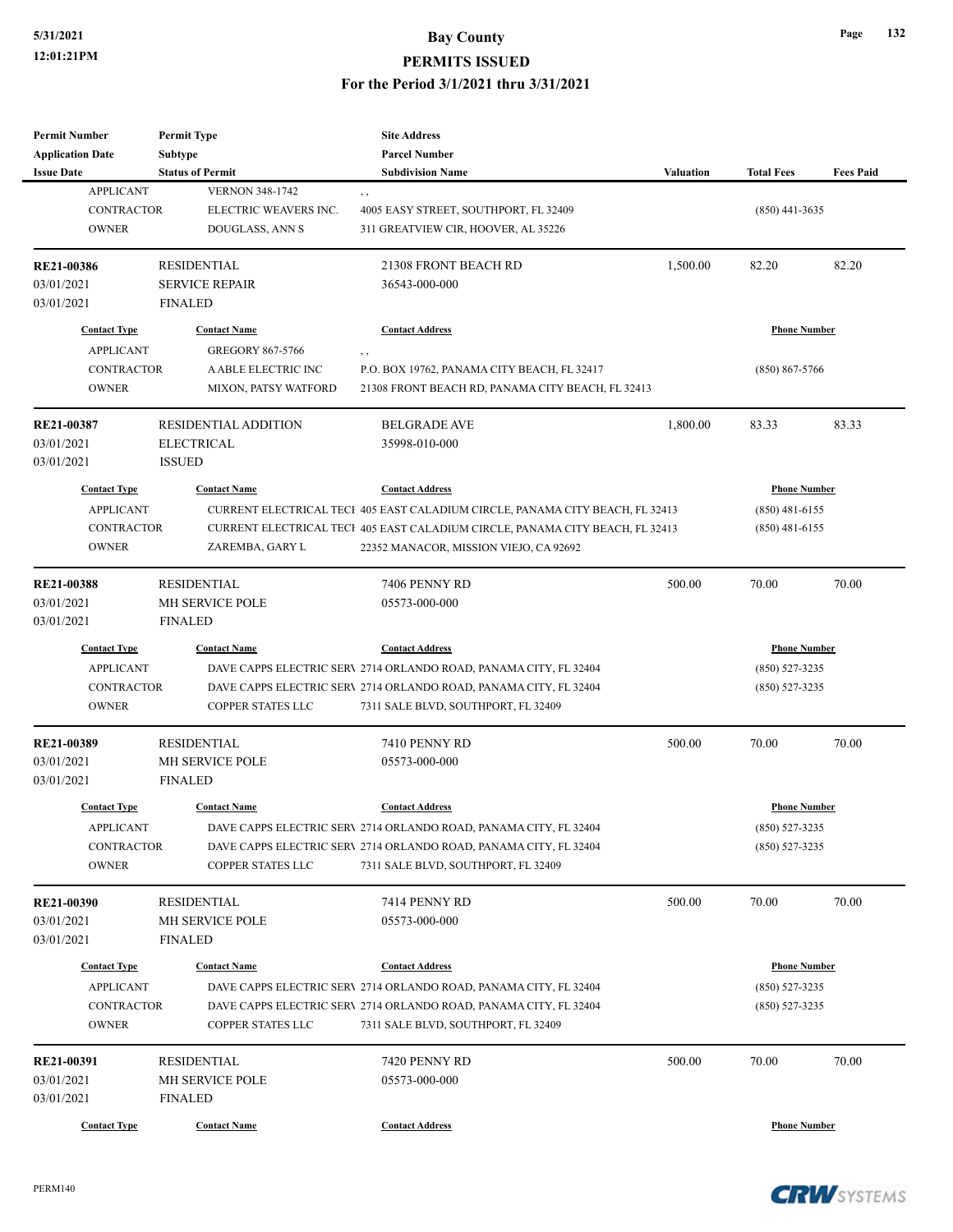| <b>Permit Number</b>    | <b>Permit Type</b>           | <b>Site Address</b>                                                       |                  |                     |                  |
|-------------------------|------------------------------|---------------------------------------------------------------------------|------------------|---------------------|------------------|
| <b>Application Date</b> | <b>Subtype</b>               | <b>Parcel Number</b>                                                      |                  |                     |                  |
| <b>Issue Date</b>       | <b>Status of Permit</b>      | <b>Subdivision Name</b>                                                   | <b>Valuation</b> | <b>Total Fees</b>   | <b>Fees Paid</b> |
| <b>APPLICANT</b>        |                              | DAVE CAPPS ELECTRIC SERV 2714 ORLANDO ROAD, PANAMA CITY, FL 32404         |                  | $(850) 527 - 3235$  |                  |
| <b>CONTRACTOR</b>       |                              | DAVE CAPPS ELECTRIC SERV 2714 ORLANDO ROAD, PANAMA CITY, FL 32404         |                  | $(850) 527 - 3235$  |                  |
| <b>OWNER</b>            | <b>COPPER STATES LLC</b>     | 7311 SALE BLVD, SOUTHPORT, FL 32409                                       |                  |                     |                  |
| RE21-00392              | <b>RESIDENTIAL</b>           | 8419 ELIZABETH AVE                                                        | 2,375.00         | 82.20               | 82.20            |
| 03/02/2021              | <b>SERVICE CHANGE</b>        | 30309-000-000                                                             |                  |                     |                  |
| 03/02/2021              | <b>FINALED</b>               |                                                                           |                  |                     |                  |
| <b>Contact Type</b>     | <b>Contact Name</b>          | <b>Contact Address</b>                                                    |                  | <b>Phone Number</b> |                  |
| <b>APPLICANT</b>        |                              | ABOVE ALL CONSTRUCTION 12413 TWO TRAIL ROAD, BAY COUNTY, FL 32438         |                  | $(850)$ 722-1997    |                  |
| <b>CONTRACTOR</b>       |                              | ABOVE ALL CONSTRUCTION 12413 TWO TRAIL ROAD, BAY COUNTY, FL 32438         |                  | $(850)$ 722-1997    |                  |
| <b>OWNER</b>            |                              | HAMMONS, JEREMY KEVIN 3831 SARDIS DRIVE, SARDIS CITY, AL 35956            |                  |                     |                  |
|                         |                              |                                                                           |                  |                     |                  |
| RE21-00393              | RESIDENTIAL NEW CONSTRUCTION | 7502 SUNSET BAY LN                                                        | 0.00             | 71.93               | 71.93            |
| 03/02/2021              | <b>ELECTRICAL</b>            | 32611-927-000                                                             |                  |                     |                  |
| 03/02/2021              | <b>FINALED</b>               |                                                                           |                  |                     |                  |
| <b>Contact Type</b>     | <b>Contact Name</b>          | <b>Contact Address</b>                                                    |                  | <b>Phone Number</b> |                  |
| <b>APPLICANT</b>        | <b>NEMESIO 771-8499</b>      | , ,                                                                       |                  |                     |                  |
| <b>CONTRACTOR</b>       |                              | TRADESMEN ELECTRICAL SI 410 HELEN AVENUE, PANAMA CITY, FL 32401           |                  | $(850)$ 771-8499    |                  |
| <b>OWNER</b>            |                              | WEISE, DOUGLAS C & DONN 23001 FRONT BEACH RD, PANAMA CITY BEACH, FL 32413 |                  |                     |                  |
|                         |                              |                                                                           |                  |                     |                  |
| RE21-00394              | RESIDENTIAL NEW CONSTRUCTIO  | 7502 SUNSET BAY LN                                                        | 15,256.25        | 79.63               | 79.63            |
| 03/02/2021              | <b>ELECTRICAL</b>            | 32611-927-000                                                             |                  |                     |                  |
| 03/02/2021              | <b>ISSUED</b>                |                                                                           |                  |                     |                  |
| <b>Contact Type</b>     | <b>Contact Name</b>          | <b>Contact Address</b>                                                    |                  | <b>Phone Number</b> |                  |
| <b>APPLICANT</b>        | <b>NEMESIO 771-8499</b>      | $, \, ,$                                                                  |                  |                     |                  |
| <b>CONTRACTOR</b>       |                              | TRADESMEN ELECTRICAL SI 410 HELEN AVENUE, PANAMA CITY, FL 32401           |                  | $(850)$ 771-8499    |                  |
| <b>OWNER</b>            |                              | WEISE, DOUGLAS C & DONN 23001 FRONT BEACH RD, PANAMA CITY BEACH, FL 32413 |                  |                     |                  |
| RE21-00395              | <b>RESIDENTIAL RENOVATE</b>  | 4400 KINGFISH LN                                                          | 4,000.00         | 86.31               | 86.31            |
| 03/02/2021              | <b>ELECTRICAL</b>            | 31423-050-000                                                             |                  |                     |                  |
| 03/02/2021              | <b>ISSUED</b>                |                                                                           |                  |                     |                  |
| <b>Contact Type</b>     | <b>Contact Name</b>          | <b>Contact Address</b>                                                    |                  | <b>Phone Number</b> |                  |
| <b>APPLICANT</b>        |                              |                                                                           |                  |                     |                  |
|                         | DACO ELECTRIC INC            | 17003 FIRENZO AVE, PANAMA CITY BEACH, FL 32413                            |                  | $(850)$ 249-8309    |                  |
| CONTRACTOR              | DACO ELECTRIC INC            | 17003 FIRENZO AVE, PANAMA CITY BEACH, FL 32413                            |                  | $(850)$ 249-8309    |                  |
| <b>OWNER</b>            |                              | CLARK, MARK M & JULIE M 6878 US HWY 280 W, OPELIKA, AL 36801              |                  |                     |                  |
| RE21-00396              | <b>RESIDENTIAL</b>           | 6409 GARDENIA RD                                                          | 1,000.00         | 80.00               | 80.00            |
| 03/02/2021              | <b>SERVICE CHANGE</b>        | 05787-000-000                                                             |                  |                     |                  |
| 03/02/2021              | <b>FINALED</b>               |                                                                           |                  |                     |                  |
| <b>Contact Type</b>     | <b>Contact Name</b>          | <b>Contact Address</b>                                                    |                  | <b>Phone Number</b> |                  |
| <b>APPLICANT</b>        |                              | KENNY STRANGE ELECTRIC 2436 N EAST AVE, Panama City, FL 32405             |                  | $(850)$ 215-8030    |                  |
| <b>CONTRACTOR</b>       |                              | KENNY STRANGE ELECTRIC 2436 N EAST AVE, Panama City, FL 32405             |                  | $(850)$ 215-8030    |                  |
| <b>OWNER</b>            | HENSON, STEPHANIE K          | 2401 STANFORD RD APT 1022, PANAMA CITY, FL 32405                          |                  |                     |                  |
| <b>RE21-00398</b>       | <b>RESIDENTIAL</b>           | 1811 WEAKFISH WAY                                                         | 3,500.00         | 82.20               | 82.20            |
|                         |                              |                                                                           |                  |                     |                  |
| 03/02/2021              | <b>SERVICE CHANGE</b>        | 30933-987-000                                                             |                  |                     |                  |
| 03/02/2021              | <b>FINALED</b>               |                                                                           |                  |                     |                  |
| <b>Contact Type</b>     | <b>Contact Name</b>          | <b>Contact Address</b>                                                    |                  | <b>Phone Number</b> |                  |



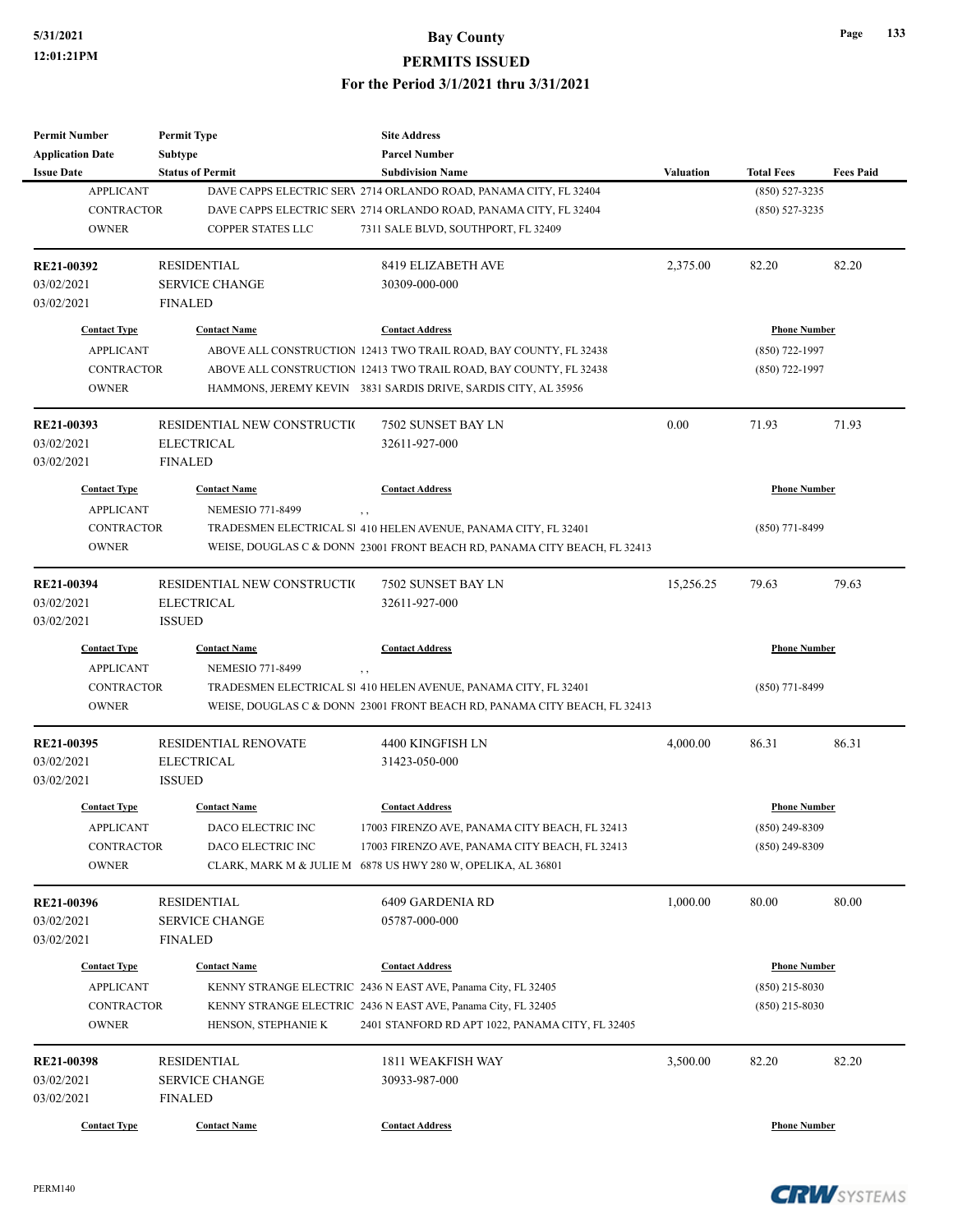| <b>Permit Number</b>    | <b>Permit Type</b>          | <b>Site Address</b>                                                    |                  |                     |                  |
|-------------------------|-----------------------------|------------------------------------------------------------------------|------------------|---------------------|------------------|
| <b>Application Date</b> | <b>Subtype</b>              | <b>Parcel Number</b>                                                   |                  |                     |                  |
| <b>Issue Date</b>       | <b>Status of Permit</b>     | <b>Subdivision Name</b>                                                | <b>Valuation</b> | <b>Total Fees</b>   | <b>Fees Paid</b> |
| <b>APPLICANT</b>        |                             | TELFORD REYNOLDS ELECT 2814 E. HWY 390, SUITE C, Panama City, FL 32405 |                  | $(850) 769 - 5800$  |                  |
| <b>CONTRACTOR</b>       |                             | TELFORD REYNOLDS ELECT 2814 E. HWY 390, SUITE C, Panama City, FL 32405 |                  | $(850)$ 769-5800    |                  |
| <b>OWNER</b>            | <b>GUPTA, ASHISH K</b>      | PO BOX 27264, PANAMA CITY BEACH, FL 32411                              |                  |                     |                  |
| RE21-00399              | <b>RESIDENTIAL</b>          | 2305 FOXWORTH DR                                                       | 0.00             | 79.63               | 79.63            |
| 03/02/2021              | <b>ELECTRICAL</b>           | 26659-501-000                                                          |                  |                     |                  |
| 03/02/2021              | <b>ISSUED</b>               |                                                                        |                  |                     |                  |
| <b>Contact Type</b>     | <b>Contact Name</b>         | <b>Contact Address</b>                                                 |                  | <b>Phone Number</b> |                  |
| <b>APPLICANT</b>        |                             | HALL'S ELECTRIC SERVICE I 4550 JOHN HALL LN, VERNON, FL 32462          |                  | $(850) 535 - 2721$  |                  |
| <b>CONTRACTOR</b>       |                             | HALL'S ELECTRIC SERVICE I 4550 JOHN HALL LN, VERNON, FL 32462          |                  | $(850) 535 - 2721$  |                  |
| <b>OWNER</b>            |                             | CHRISTIAN, BETTY JEAN TR1 2305 FOXWORTH DR, PANAMA CITY, FL 32405      |                  |                     |                  |
| <b>RE21-00400</b>       | <b>RESIDENTIAL</b>          | 12118 BURKE RD                                                         | 0.00             | 71.93               | 71.93            |
| 03/02/2021              | MISC SERVICE POLE           | 00946-000-000                                                          |                  |                     |                  |
| 03/02/2021              | <b>FINALED</b>              |                                                                        |                  |                     |                  |
| <b>Contact Type</b>     | <b>Contact Name</b>         | <b>Contact Address</b>                                                 |                  | <b>Phone Number</b> |                  |
| <b>APPLICANT</b>        | Jason 896-2932              | , ,                                                                    |                  |                     |                  |
| <b>CONTRACTOR</b>       | OWNER/BUILDER               | , ,                                                                    |                  |                     |                  |
| <b>OWNER</b>            | **CONFIDENTIAL**            | , ,                                                                    |                  |                     |                  |
|                         |                             |                                                                        |                  |                     |                  |
| RE21-00401              | RESIDENTIAL NEW CONSTRUCTIO | 3 FEDORA DR                                                            | 0.00             | 71.93               | 71.93            |
| 03/02/2021              | <b>CONSTRUCTION POLE</b>    | 08424-100-360                                                          |                  |                     |                  |
| 03/02/2021              | <b>FINALED</b>              |                                                                        |                  |                     |                  |
| <b>Contact Type</b>     | <b>Contact Name</b>         | <b>Contact Address</b>                                                 |                  | <b>Phone Number</b> |                  |
| <b>APPLICANT</b>        |                             | JOEL A. RICHARDSON ELECT 360 ADAMS AVENUE, VALPARAISO, FL 32580        |                  | $(850)$ 678-2584    |                  |
| <b>CONTRACTOR</b>       |                             | JOEL A. RICHARDSON ELECT 360 ADAMS AVENUE, VALPARAISO, FL 32580        |                  | $(850)$ 678-2584    |                  |
| <b>OWNER</b>            | D.R. HORTON, INC.           | 25366 PROFIT DR, DAPHNE, AL 36526                                      |                  |                     |                  |
| <b>RE21-00402</b>       | RESIDENTIAL NEW CONSTRUCTIO | 3 FEDORA DR                                                            | 0.00             | 98.01               | 98.01            |
| 03/02/2021              | <b>ELECTRICAL</b>           | 08424-100-360                                                          |                  |                     |                  |
| 03/02/2021              | <b>ISSUED</b>               |                                                                        |                  |                     |                  |
| <b>Contact Type</b>     | <b>Contact Name</b>         | <b>Contact Address</b>                                                 |                  | <b>Phone Number</b> |                  |
| <b>APPLICANT</b>        |                             | JOEL A. RICHARDSON ELECT 360 ADAMS AVENUE, VALPARAISO, FL 32580        |                  | $(850)$ 678-2584    |                  |
| <b>CONTRACTOR</b>       |                             | JOEL A. RICHARDSON ELECT 360 ADAMS AVENUE, VALPARAISO, FL 32580        |                  | $(850)$ 678-2584    |                  |
| <b>OWNER</b>            | D.R. HORTON, INC.           | 25366 PROFIT DR, DAPHNE, AL 36526                                      |                  |                     |                  |
| <b>RE21-00404</b>       | RESIDENTIAL NEW CONSTRUCTIO | 4740 MAGNOLIA AVE B                                                    | 0.00             | 71.93               | 71.93            |
| 03/02/2021              | <b>ELECTRICAL</b>           | 05350-035-000                                                          |                  |                     |                  |
| 03/03/2021              | <b>FINALED</b>              |                                                                        |                  |                     |                  |
| <b>Contact Type</b>     | <b>Contact Name</b>         | <b>Contact Address</b>                                                 |                  | <b>Phone Number</b> |                  |
| <b>APPLICANT</b>        | CHRIS 769-2013              |                                                                        |                  |                     |                  |
| <b>CONTRACTOR</b>       |                             | , ,<br>CHRIS WALKER ELECTRIC, L 5617 WALLACE RD, PANAMA CITY, FL 32404 |                  | $(850) 596 - 2646$  |                  |
| <b>OWNER</b>            |                             | ADAMS, AMANDA & MINDY 4740 MAGNOLIA AVE, YOUNGSTOWN, FL 32466          |                  |                     |                  |
|                         |                             |                                                                        |                  |                     |                  |
| RE21-00406              | <b>RESIDENTIAL</b>          | 3774 ATLANTIS DR                                                       | 0.00             | 71.93               | 71.93            |
| 03/02/2021              | MH SERVICE POLE             | 07852-025-000                                                          |                  |                     |                  |
| 03/04/2021              | <b>FINALED</b>              |                                                                        |                  |                     |                  |
| <b>Contact Type</b>     | <b>Contact Name</b>         | <b>Contact Address</b>                                                 |                  | <b>Phone Number</b> |                  |

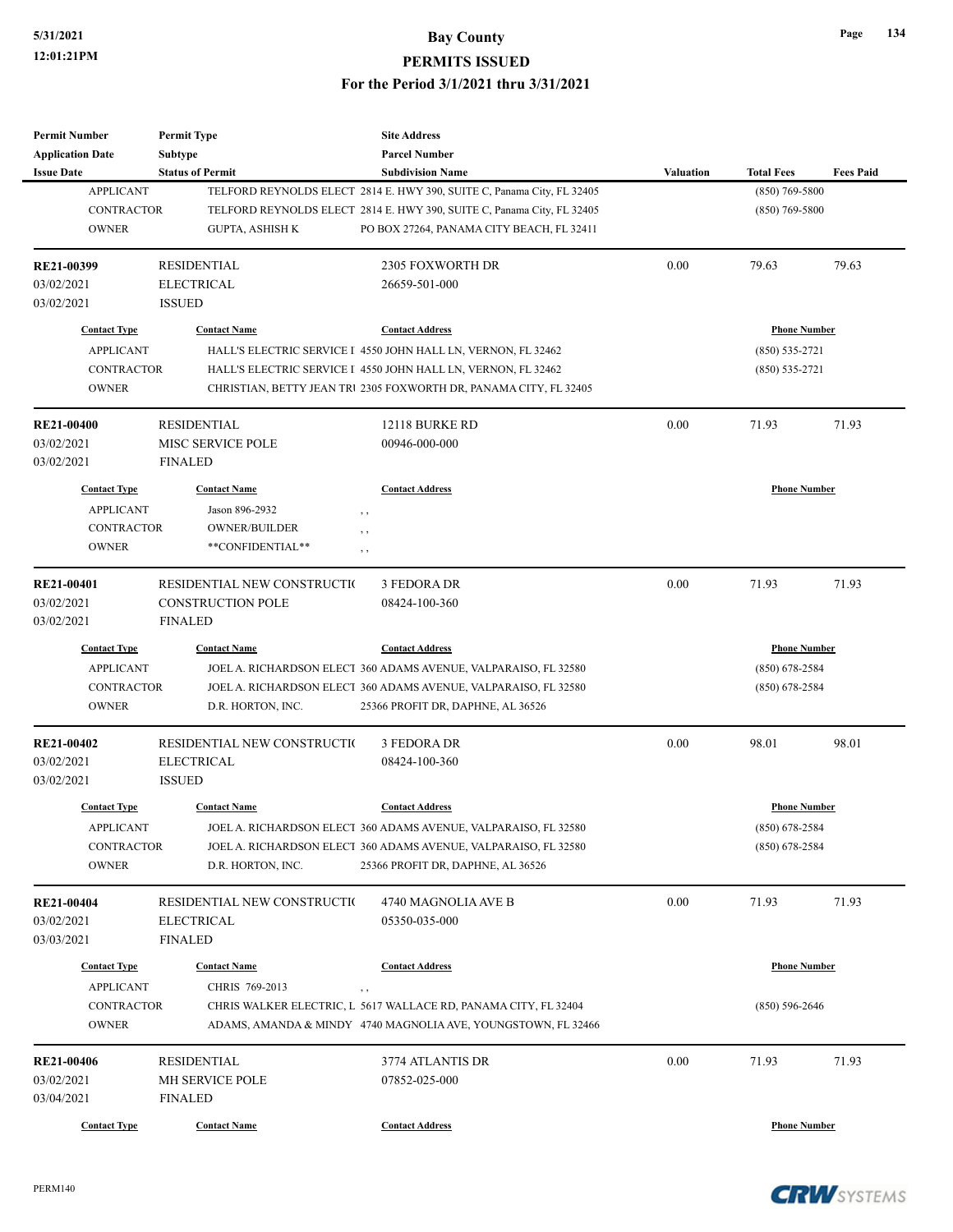| <b>Permit Number</b>    | <b>Permit Type</b>          | <b>Site Address</b>                                                 |                  |                     |                  |
|-------------------------|-----------------------------|---------------------------------------------------------------------|------------------|---------------------|------------------|
| <b>Application Date</b> | <b>Subtype</b>              | <b>Parcel Number</b>                                                |                  |                     |                  |
| <b>Issue Date</b>       | <b>Status of Permit</b>     | <b>Subdivision Name</b>                                             | <b>Valuation</b> | <b>Total Fees</b>   | <b>Fees Paid</b> |
| <b>APPLICANT</b>        |                             | FLORIDA METER POLE COMI 3436 GREY OAK WAY, MARIANNA, FL 32446       |                  | $(850) 526 - 2183$  |                  |
| <b>CONTRACTOR</b>       |                             | FLORIDA METER POLE COMI 3436 GREY OAK WAY, MARIANNA, FL 32446       |                  | $(850) 526 - 2183$  |                  |
| <b>OWNER</b>            |                             | MASSALINA PROPERTIES LL PO BOX 9881, PANAMA CITY BEACH, FL 32417    |                  |                     |                  |
| RE21-00407              | <b>RESIDENTIAL</b>          | 7605 GAINER BAYOU RD N                                              | 0.00             | 71.93               | 71.93            |
| 03/02/2021              | MH SERVICE POLE             | 07899-010-000                                                       |                  |                     |                  |
| 03/04/2021              | <b>ISSUED</b>               |                                                                     |                  |                     |                  |
| <b>Contact Type</b>     | <b>Contact Name</b>         | <b>Contact Address</b>                                              |                  | <b>Phone Number</b> |                  |
| <b>APPLICANT</b>        |                             | FLORIDA METER POLE COMI 3436 GREY OAK WAY, MARIANNA, FL 32446       |                  | $(850) 526 - 2183$  |                  |
| <b>CONTRACTOR</b>       |                             | FLORIDA METER POLE COMI 3436 GREY OAK WAY, MARIANNA, FL 32446       |                  | $(850) 526 - 2183$  |                  |
| <b>OWNER</b>            | PEOPLES, KEVIN ETAL         | 7402 TALMADGE AVE, SOUTHPORT, FL 32409                              |                  |                     |                  |
| <b>RE21-00408</b>       | RESIDENTIAL NEW CONSTRUCTIO | 7503 LOON'S CALL LN                                                 | 21,626.00        | 71.93               | 71.93            |
| 03/03/2021              | <b>CONSTRUCTION POLE</b>    | 32611-688-000                                                       |                  |                     |                  |
| 03/03/2021              | <b>FINALED</b>              |                                                                     |                  |                     |                  |
| <b>Contact Type</b>     | <b>Contact Name</b>         | <b>Contact Address</b>                                              |                  | <b>Phone Number</b> |                  |
| <b>APPLICANT</b>        | <b>NEMESIO 771-8999</b>     | $, \, ,$                                                            |                  |                     |                  |
| <b>CONTRACTOR</b>       |                             | TRADESMEN ELECTRICAL SI 410 HELEN AVENUE, PANAMA CITY, FL 32401     |                  | $(850)$ 771-8499    |                  |
| <b>OWNER</b>            |                             | PLANK, RANDALL J & CYNT1 3117 VERANDA AVE, PANAMA CITY, FL 32405    |                  |                     |                  |
| RE21-00409              | RESIDENTIAL NEW CONSTRUCTIO | 7503 LOON'S CALL LN                                                 | 21,626.00        | 79.63               | 79.63            |
| 03/03/2021              | <b>ELECTRICAL</b>           | 32611-688-000                                                       |                  |                     |                  |
| 03/03/2021              | <b>ISSUED</b>               |                                                                     |                  |                     |                  |
| <b>Contact Type</b>     | <b>Contact Name</b>         | <b>Contact Address</b>                                              |                  | <b>Phone Number</b> |                  |
| <b>APPLICANT</b>        | <b>NEMESIO 771-8999</b>     | $, \, ,$                                                            |                  |                     |                  |
| <b>CONTRACTOR</b>       |                             | TRADESMEN ELECTRICAL SI 410 HELEN AVENUE, PANAMA CITY, FL 32401     |                  | $(850)$ 771-8499    |                  |
| <b>OWNER</b>            |                             | PLANK, RANDALL J & CYNT1 3117 VERANDA AVE, PANAMA CITY, FL 32405    |                  |                     |                  |
| <b>RE21-00410</b>       | <b>RESIDENTIAL RENOVATE</b> | 1934 CREAMER RD                                                     | 0.00             | 89.60               | 89.60            |
| 03/03/2021              | <b>ELECTRICAL</b>           | 07933-000-000                                                       |                  |                     |                  |
| 03/04/2021              | <b>ISSUED</b>               |                                                                     |                  |                     |                  |
| <b>Contact Type</b>     | <b>Contact Name</b>         | <b>Contact Address</b>                                              |                  | <b>Phone Number</b> |                  |
| <b>APPLICANT</b>        | CHRIS 769-2030              | , ,                                                                 |                  |                     |                  |
| <b>CONTRACTOR</b>       |                             | CHRIS WALKER ELECTRIC, L 5617 WALLACE RD, PANAMA CITY, FL 32404     |                  | $(850) 596 - 2646$  |                  |
| <b>OWNER</b>            | WILDER, MICHAEL             | 1934 CREAMER RD, PANAMA CITY, FL 32409                              |                  |                     |                  |
| RE21-00411              | <b>RESIDENTIAL</b>          | UTES ST                                                             | 1,677.00         | 82.20               | 82.20            |
| 03/03/2021              | <b>ELECTRICAL</b>           | 30492-030-000                                                       |                  |                     |                  |
| 03/03/2021              | <b>ISSUED</b>               |                                                                     |                  |                     |                  |
| <b>Contact Type</b>     | <b>Contact Name</b>         | <b>Contact Address</b>                                              |                  | <b>Phone Number</b> |                  |
| <b>APPLICANT</b>        |                             | PEADEN AIR CONDITIONING 620 W BALDWIN RD, Panama City, Fl 32405     |                  | $(850) 872 - 1004$  |                  |
| CONTRACTOR              |                             | PEADEN AIR CONDITIONING 620 W BALDWIN RD, Panama City, Fl 32405     |                  | $(850) 872 - 1004$  |                  |
| <b>OWNER</b>            |                             | ALEXANDER, RONALD ETAL 4120 UTES DRIVE, PANAMA CITY BEACH, FL 32408 |                  |                     |                  |
|                         |                             |                                                                     |                  |                     |                  |
| RE21-00412              | <b>RESIDENTIAL</b>          | 511 BLUE HERON DR                                                   | 1,800.00         | 82.20               | 82.20            |
| 03/03/2021              | <b>ELECTRICAL</b>           | 06668-155-000                                                       |                  |                     |                  |
| 03/03/2021              | <b>FINALED</b>              |                                                                     |                  |                     |                  |
| <b>Contact Type</b>     | <b>Contact Name</b>         | <b>Contact Address</b>                                              |                  | <b>Phone Number</b> |                  |



**Page 135**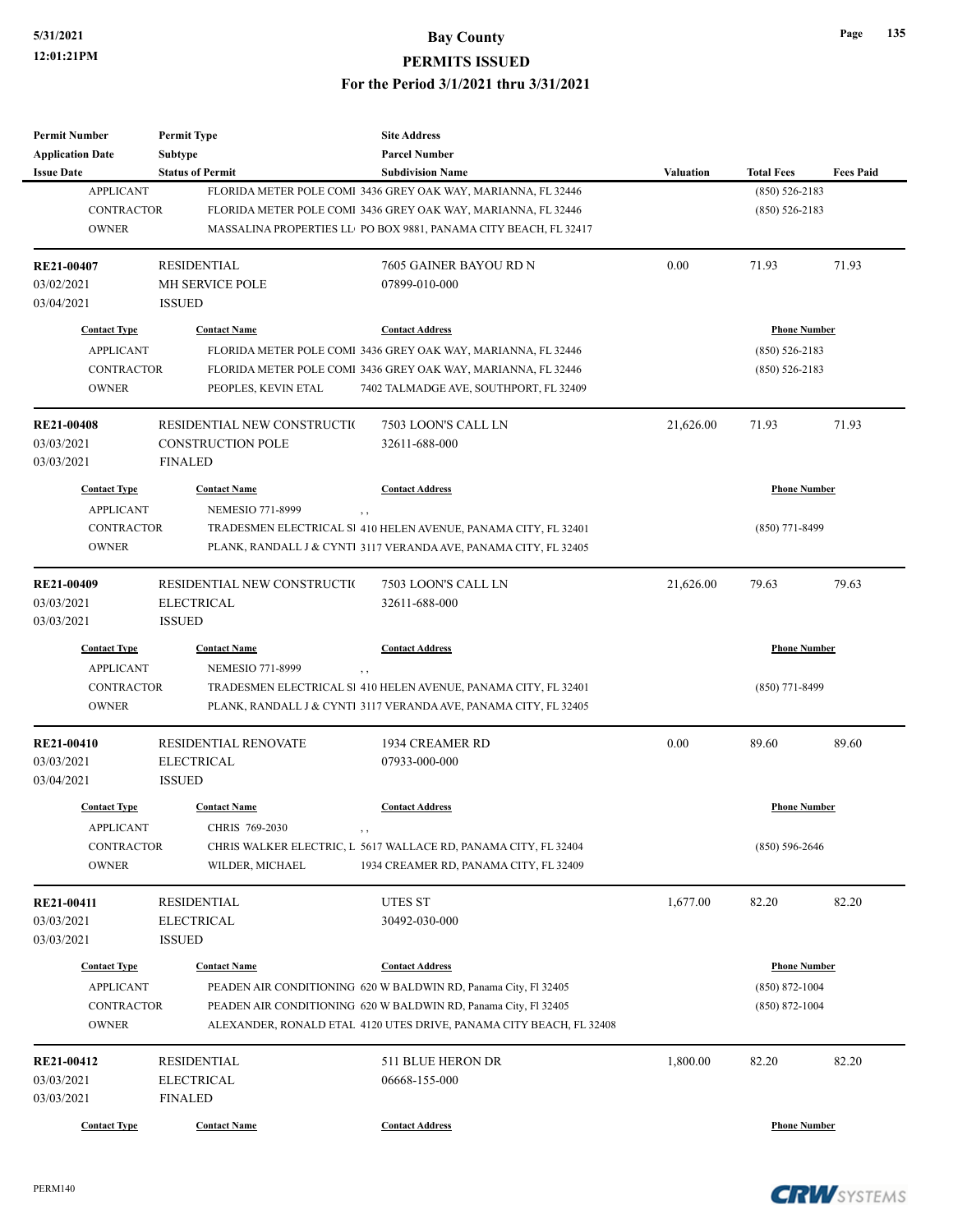| <b>Permit Number</b>     | <b>Permit Type</b>                  | <b>Site Address</b>                                                |                  |                     |                  |
|--------------------------|-------------------------------------|--------------------------------------------------------------------|------------------|---------------------|------------------|
| <b>Application Date</b>  | <b>Subtype</b>                      | <b>Parcel Number</b>                                               |                  |                     |                  |
| <b>Issue Date</b>        | <b>Status of Permit</b>             | <b>Subdivision Name</b>                                            | <b>Valuation</b> | <b>Total Fees</b>   | <b>Fees Paid</b> |
| <b>APPLICANT</b>         |                                     | SOUTHERN ELECTRICAL SEF 943 TASHANNA LANE, PANAMA CITY, FL 32409   |                  | $(850) 628 - 8648$  |                  |
| <b>CONTRACTOR</b>        |                                     | SOUTHERN ELECTRICAL SEF 943 TASHANNA LANE, PANAMA CITY, FL 32409   |                  | $(850) 628 - 8648$  |                  |
| <b>OWNER</b>             | HEIMBUCH, BRIAN K                   | 511 BLUE HERON DRIVE, PANAMA CITY, FL 32404                        |                  |                     |                  |
| RE21-00413               | RESIDENTIAL NEW CONSTRUCTIO         | 2607 FEROL LN                                                      | 0.00             |                     |                  |
|                          |                                     |                                                                    |                  | 105.05              | 105.05           |
| 03/03/2021               | <b>ELECTRICAL</b>                   | 11352-206-000                                                      |                  |                     |                  |
| 03/04/2021               | <b>ISSUED</b>                       | None                                                               |                  |                     |                  |
| <b>Contact Type</b>      | <b>Contact Name</b>                 | <b>Contact Address</b>                                             |                  | <b>Phone Number</b> |                  |
| <b>APPLICANT</b>         | MEYERS ELECTRIC, LLC                | 1806 BROWN AVE, PANAMA CITY BEACH, FL 32405                        |                  | $(850) 588 - 4341$  |                  |
| CONTRACTOR               | MEYERS ELECTRIC, LLC                | 1806 BROWN AVE, PANAMA CITY BEACH, FL 32405                        |                  | $(850) 588 - 4341$  |                  |
| <b>OWNER</b>             |                                     | MORTON, CHRISTOPHER & R 4023 OAK FOREST DR., PANAMA CITY, FL 32404 |                  |                     |                  |
| RE21-00414               | RESIDENTIAL RENOVATE                | 317 KELLY ST                                                       | 0.00             | 165.38              | 165.38           |
|                          |                                     |                                                                    |                  |                     |                  |
| 03/03/2021<br>03/03/2021 | <b>ELECTRICAL</b><br><b>FINALED</b> | 36066-010-000                                                      |                  |                     |                  |
|                          |                                     |                                                                    |                  |                     |                  |
| <b>Contact Type</b>      | <b>Contact Name</b>                 | <b>Contact Address</b>                                             |                  | <b>Phone Number</b> |                  |
| <b>APPLICANT</b>         | MEYERS ELECTRIC, LLC                | 1806 BROWN AVE, PANAMA CITY BEACH, FL 32405                        |                  | $(850) 588 - 4341$  |                  |
| <b>CONTRACTOR</b>        | MEYERS ELECTRIC, LLC                | 1806 BROWN AVE, PANAMA CITY BEACH, FL 32405                        |                  | $(850) 588 - 4341$  |                  |
| <b>OWNER</b>             | WYATT, VICKIE LYNN                  | 22811 PANAMA CITY BEACH PKWY, PANAMA CITY BEACH, FL 3              |                  |                     |                  |
| RE21-00415               | <b>RESIDENTIAL</b>                  | 7805 HWY 2311                                                      | 800.00           | 82.20               | 82.20            |
| 03/03/2021               | <b>SERVICE REPAIR</b>               | 05480-000-000                                                      |                  |                     |                  |
| 03/03/2021               | <b>FINALED</b>                      |                                                                    |                  |                     |                  |
| <b>Contact Type</b>      | <b>Contact Name</b>                 | <b>Contact Address</b>                                             |                  | <b>Phone Number</b> |                  |
| <b>APPLICANT</b>         |                                     | DAVID F. SMITH ELECTRICAl 5059 TIGER TRAIL, CHIPLEY, FL 32428      |                  | $(850)$ 258-1881    |                  |
| <b>CONTRACTOR</b>        |                                     | DAVID F. SMITH ELECTRICAI 5059 TIGER TRAIL, CHIPLEY, FL 32428      |                  | $(850)$ 258-1881    |                  |
| <b>OWNER</b>             | MASKER, PHOEBE                      | 7805 HIGHWAY 2311, PANAMA CITY, FL 32404                           |                  |                     |                  |
| RE21-00416               | <b>RESIDENTIAL</b>                  | 4009 PAR DR                                                        | 800.00           | 82.20               | 82.20            |
| 03/03/2021               | <b>ELECTRICAL</b>                   | 07400-737-000                                                      |                  |                     |                  |
| 03/03/2021               | <b>ISSUED</b>                       |                                                                    |                  |                     |                  |
| <b>Contact Type</b>      | <b>Contact Name</b>                 | <b>Contact Address</b>                                             |                  | <b>Phone Number</b> |                  |
|                          |                                     |                                                                    |                  |                     |                  |
| <b>APPLICANT</b>         |                                     | HAMRICK, CHRISTOPHER & 14009 PAR DR, PANAMA CITY, FL 32404         |                  |                     |                  |
| CONTRACTOR               | <b>OWNER/BUILDER</b>                | $, \, ,$                                                           |                  |                     |                  |
| <b>OWNER</b>             |                                     | HAMRICK, CHRISTOPHER & 4009 PAR DR, PANAMA CITY, FL 32404          |                  |                     |                  |
| RE21-00417               | <b>RESIDENTIAL</b>                  | 14233 MASTRO LN                                                    | 0.00             | 80.00               | 80.00            |
| 03/04/2021               | <b>SERVICE REPAIR</b>               | 07496-041-000                                                      |                  |                     |                  |
| 03/04/2021               | <b>FINALED</b>                      |                                                                    |                  |                     |                  |
| <b>Contact Type</b>      | <b>Contact Name</b>                 | <b>Contact Address</b>                                             |                  | <b>Phone Number</b> |                  |
| <b>APPLICANT</b>         | Tara 360-340-8664                   | $, \, , \,$                                                        |                  |                     |                  |
| CONTRACTOR               | <b>OWNER/BUILDER</b>                | , ,                                                                |                  |                     |                  |
| <b>OWNER</b>             |                                     | DONALDSON, TARA & MATT 14233 MASTRO LN, SOUTHPORT, FL 32409        |                  |                     |                  |
| <b>RE21-00418</b>        | RESIDENTIAL NEW CONSTRUCTIO         |                                                                    | 1,350.00         | 71.93               | 71.93            |
|                          |                                     | 3940 ALVA THOMAS RD                                                |                  |                     |                  |
| 03/04/2021               | <b>ELECTRICAL</b>                   | 11916-650-270                                                      |                  |                     |                  |
| 03/04/2021               | <b>ISSUED</b>                       |                                                                    |                  |                     |                  |
| <b>Contact Type</b>      | <b>Contact Name</b>                 | <b>Contact Address</b>                                             |                  | <b>Phone Number</b> |                  |

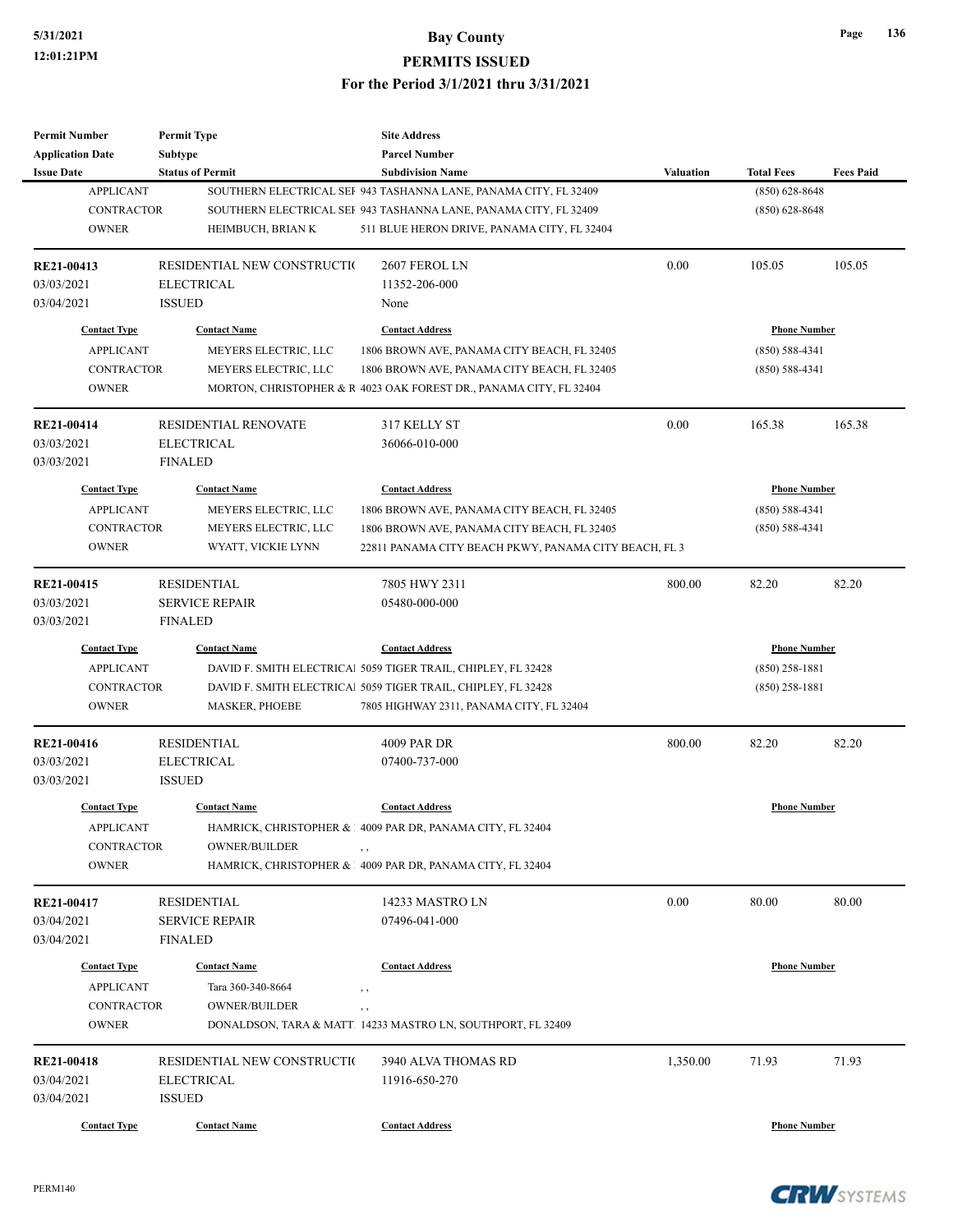| <b>Permit Number</b>            | <b>Permit Type</b>          | <b>Site Address</b>                                               |                  |                     |                  |
|---------------------------------|-----------------------------|-------------------------------------------------------------------|------------------|---------------------|------------------|
| <b>Application Date</b>         | Subtype                     | <b>Parcel Number</b>                                              |                  |                     |                  |
| <b>Issue Date</b>               | <b>Status of Permit</b>     | <b>Subdivision Name</b>                                           | <b>Valuation</b> | <b>Total Fees</b>   | <b>Fees Paid</b> |
| <b>APPLICANT</b>                | TRAVIS 819-0823             | , ,                                                               |                  |                     |                  |
| <b>CONTRACTOR</b>               | <b>BRYND ELECTRIC LLC</b>   | 2101 CLINE LANE, PANAMA CITY, FL 32404                            |                  | $(850)$ 819-0823    |                  |
| <b>OWNER</b>                    | DAVIS, JASON & SHERYL       | 3940 ALVA THOMAS ROAD, PANAMA CITY, FL 32404                      |                  |                     |                  |
| RE21-00419                      | RESIDENTIAL NEW CONSTRUCTIO | 6914 CAMP FLOWERS RD                                              | 1,350.00         | 71.93               | 71.93            |
| 03/04/2021                      | <b>ELECTRICAL</b>           | 05266-020-000                                                     |                  |                     |                  |
| 03/04/2021                      | <b>FINALED</b>              |                                                                   |                  |                     |                  |
| <b>Contact Type</b>             | <b>Contact Name</b>         | <b>Contact Address</b>                                            |                  | <b>Phone Number</b> |                  |
| <b>APPLICANT</b>                | TRAVIS 819-0823             | $, \, ,$                                                          |                  |                     |                  |
| <b>CONTRACTOR</b>               | <b>BRYND ELECTRIC LLC</b>   | 2101 CLINE LANE, PANAMA CITY, FL 32404                            |                  | $(850)$ 819-0823    |                  |
| <b>OWNER</b>                    |                             | DALTON, BEN EDWARD & KI 6914 CAMPFLOWERS RD, YOUNGSTOWN, FL 32466 |                  |                     |                  |
| RE21-00420                      | <b>RESIDENTIAL</b>          | 2026 ROSE LANE CT                                                 | 0.00             | 79.63               | 79.63            |
| 03/04/2021                      | <b>ELECTRICAL</b>           | 34835-000-000                                                     |                  |                     |                  |
| 03/04/2021                      | <b>ISSUED</b>               |                                                                   |                  |                     |                  |
| <b>Contact Type</b>             | <b>Contact Name</b>         | <b>Contact Address</b>                                            |                  | <b>Phone Number</b> |                  |
| <b>APPLICANT</b>                | <b>SUSAN CAO</b>            |                                                                   |                  |                     |                  |
| <b>CONTRACTOR</b>               | <b>OWNER BUILDER</b>        | , ,                                                               |                  |                     |                  |
| <b>OWNER</b>                    | CAO, SUSAN C                | $, \, ,$<br>426 NORTH COVE BLVD, PANAMA CITY, FL 32401            |                  |                     |                  |
|                                 |                             |                                                                   |                  |                     |                  |
| RE21-00421                      | RESIDENTIAL NEW CONSTRUCTIO | 14376 BONNIE GIRLS WAY                                            | 0.00             | 71.93               | 71.93            |
| 03/04/2021                      | MECHANICAL                  | 07464-013-106                                                     |                  |                     |                  |
| 03/04/2021                      | <b>FINALED</b>              |                                                                   |                  |                     |                  |
| <b>Contact Type</b>             | <b>Contact Name</b>         | <b>Contact Address</b>                                            |                  | <b>Phone Number</b> |                  |
| <b>APPLICANT</b>                | 769-2030                    | $, \, ,$                                                          |                  |                     |                  |
| <b>CONTRACTOR</b>               |                             | CHRIS WALKER ELECTRIC, L 5617 WALLACE RD, PANAMA CITY, FL 32404   |                  | $(850) 596 - 2646$  |                  |
| <b>OWNER</b>                    | DUKE, SUSAN G               | 4926 FARGO ST, PANAMA CITY, FL 32404                              |                  |                     |                  |
| RE21-00423                      | <b>RESIDENTIAL RENOVATE</b> | <b>7125 POCAHONTAS ST</b>                                         | 0.00             | 82.20               | 82.20            |
| 03/04/2021                      | <b>ELECTRICAL</b>           | 06974-030-000                                                     |                  |                     |                  |
| 03/04/2021                      | <b>FINALED</b>              |                                                                   |                  |                     |                  |
| <b>Contact Type</b>             | <b>Contact Name</b>         | <b>Contact Address</b>                                            |                  | <b>Phone Number</b> |                  |
| <b>APPLICANT</b>                | CHRIS 769-2030              |                                                                   |                  |                     |                  |
| CONTRACTOR                      |                             | CHRIS WALKER ELECTRIC, L 5617 WALLACE RD, PANAMA CITY, FL 32404   |                  | $(850) 596 - 2646$  |                  |
| <b>OWNER</b>                    | BAILEY, RANDEL C. &         | MARGITTA M. ARENTH-BAILEY, PANAMA CITY, FL 32404                  |                  |                     |                  |
|                                 | <b>RESIDENTIAL</b>          | 12200 STAND DR                                                    | 0.00             | 71.93               | 71.93            |
| <b>RE21-00424</b><br>03/04/2021 | MH SERVICE POLE             | 02836-050-000                                                     |                  |                     |                  |
| 03/04/2021                      |                             |                                                                   |                  |                     |                  |
|                                 | <b>FINALED</b>              |                                                                   |                  |                     |                  |
| <b>Contact Type</b>             | <b>Contact Name</b>         | <b>Contact Address</b>                                            |                  | <b>Phone Number</b> |                  |
| <b>APPLICANT</b>                |                             | FLORIDA METER POLE COMI 3436 GREY OAK WAY, MARIANNA, FL 32446     |                  | $(850) 526 - 2183$  |                  |
| CONTRACTOR                      |                             | FLORIDA METER POLE COMI 3436 GREY OAK WAY, MARIANNA, FL 32446     |                  | $(850) 526 - 2183$  |                  |
| <b>OWNER</b>                    | <b>BUSH, AMIEE</b>          | 9112 ELDER LANE, YOUNGSTOWN, FL 32466                             |                  |                     |                  |
| RE21-00425                      | <b>RESIDENTIAL</b>          | 7028 HWY 2311                                                     | 1,800.00         | 82.20               | 82.20            |
| 03/05/2021                      | <b>SERVICE CHANGE</b>       | 05532-070-000                                                     |                  |                     |                  |
| 03/05/2021                      | <b>FINALED</b>              |                                                                   |                  |                     |                  |
| <b>Contact Type</b>             | <b>Contact Name</b>         | <b>Contact Address</b>                                            |                  | <b>Phone Number</b> |                  |
|                                 |                             |                                                                   |                  |                     |                  |

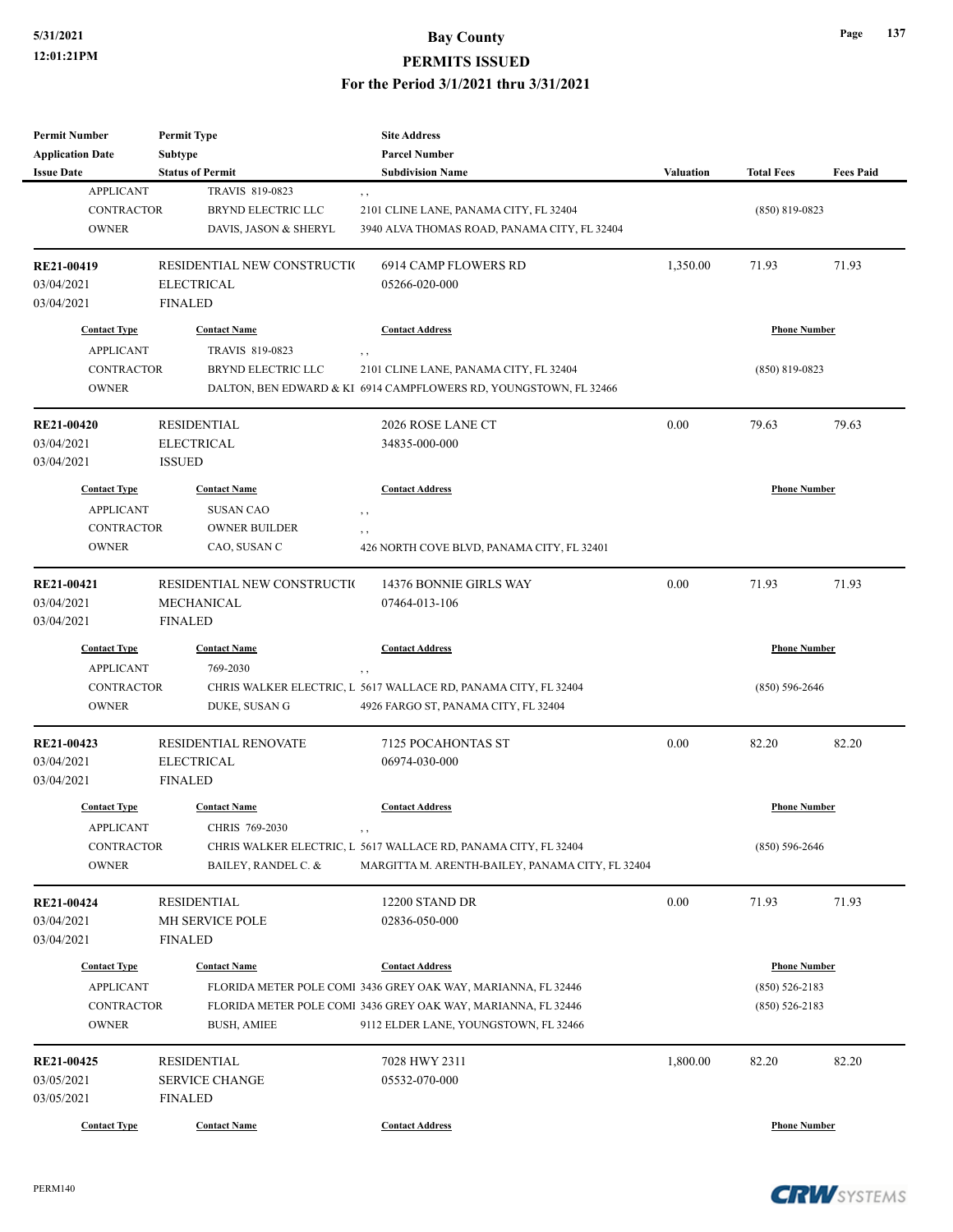| <b>Permit Number</b>    | <b>Permit Type</b>                              | <b>Site Address</b>                                                    |                  |                     |                  |
|-------------------------|-------------------------------------------------|------------------------------------------------------------------------|------------------|---------------------|------------------|
| <b>Application Date</b> | Subtype                                         | <b>Parcel Number</b>                                                   |                  |                     |                  |
| <b>Issue Date</b>       | <b>Status of Permit</b>                         | <b>Subdivision Name</b>                                                | <b>Valuation</b> | <b>Total Fees</b>   | <b>Fees Paid</b> |
| <b>APPLICANT</b>        |                                                 | TELFORD REYNOLDS ELECT 2814 E. HWY 390, SUITE C, Panama City, FL 32405 |                  | $(850) 769 - 5800$  |                  |
| <b>CONTRACTOR</b>       |                                                 | TELFORD REYNOLDS ELECT 2814 E. HWY 390, SUITE C, Panama City, FL 32405 |                  | $(850)$ 769-5800    |                  |
| <b>OWNER</b>            | PIERCE, MARK S                                  | 7028 HWY 2311, PANAMA CITY, FL 32404                                   |                  |                     |                  |
| RE21-00426              | RESIDENTIAL NEW CONSTRUCTIO                     | 10533 LINGERLONGER RD                                                  | 0.00             | 71.93               | 71.93            |
| 03/05/2021              | <b>ELECTRICAL</b>                               | 03475-000-000                                                          |                  |                     |                  |
| 03/05/2021              | <b>ISSUED</b>                                   |                                                                        |                  |                     |                  |
| <b>Contact Type</b>     | <b>Contact Name</b>                             | <b>Contact Address</b>                                                 |                  | <b>Phone Number</b> |                  |
| <b>APPLICANT</b>        | KEN 607-624-1488                                | $, \, ,$                                                               |                  |                     |                  |
| <b>CONTRACTOR</b>       | <b>OWNER/BUILDER</b>                            | $, \, ,$                                                               |                  |                     |                  |
| <b>OWNER</b>            |                                                 | STRONG, KENNETH & ESTHE 10533 LINGER LONGER ROAD, YOUNGSTOWN, FL 32466 |                  |                     |                  |
| RE21-00427              | RESIDENTIAL NEW CONSTRUCTIO                     | 10533 LINGERLONGER RD                                                  | 0.00             | 88.88               | 88.88            |
| 03/05/2021              | <b>ELECTRICAL</b>                               | 03475-000-000                                                          |                  |                     |                  |
| 03/05/2021              | <b>FINALED</b>                                  |                                                                        |                  |                     |                  |
| <b>Contact Type</b>     | <b>Contact Name</b>                             | <b>Contact Address</b>                                                 |                  | <b>Phone Number</b> |                  |
| <b>APPLICANT</b>        | KEN 607-624-1488                                |                                                                        |                  |                     |                  |
| <b>CONTRACTOR</b>       | <b>OWNER/BUILDER</b>                            | , ,                                                                    |                  |                     |                  |
|                         |                                                 | , ,                                                                    |                  |                     |                  |
| <b>OWNER</b>            |                                                 | STRONG, KENNETH & ESTHE 10533 LINGER LONGER ROAD, YOUNGSTOWN, FL 32466 |                  |                     |                  |
| RE21-00428              | RESIDENTIAL RENOVATE                            | 219 SCOOTER DR                                                         | 0.00             | 82.20               | 82.20            |
| 03/05/2021              | <b>ELECTRICAL</b>                               | 30166-416-115                                                          |                  |                     |                  |
| 03/05/2021              | <b>FINALED</b>                                  |                                                                        |                  |                     |                  |
| <b>Contact Type</b>     | <b>Contact Name</b>                             | <b>Contact Address</b>                                                 |                  | <b>Phone Number</b> |                  |
| <b>APPLICANT</b>        | ROBERT 914-382-5929                             | $, \, , \,$                                                            |                  |                     |                  |
| CONTRACTOR              | OWNER/BUILDER                                   | , ,                                                                    |                  |                     |                  |
| <b>OWNER</b>            | GIORDANO, NANCY &                               | CASSIN, ROBERT P, HIGHLAND FALLS, NY 10928                             |                  |                     |                  |
| RE21-00429              | <b>RESIDENTIAL</b>                              | <b>DAVENPORT AVE</b>                                                   | 0.00             | 70.00               | 70.00            |
| 03/05/2021              | MISC SERVICE POLE                               | 03706-000-000                                                          |                  |                     |                  |
| 03/05/2021              | <b>FINALED</b>                                  | <b>SUNNY ACRES FARMLOTS</b>                                            |                  |                     |                  |
|                         |                                                 |                                                                        |                  |                     |                  |
| <b>Contact Type</b>     | <b>Contact Name</b>                             | <b>Contact Address</b>                                                 |                  | <b>Phone Number</b> |                  |
| <b>APPLICANT</b>        | JERRY 784-2766                                  |                                                                        |                  |                     |                  |
| CONTRACTOR              | JERRY PYBUS ELECTRIC INC, PANAMA CITY, FL 32404 |                                                                        |                  | $(850)$ 784-2766    |                  |
| <b>OWNER</b>            | FINCH, JACK & LINDA                             | 10520 LEVI LN, YOUNGSTOWN, FL 32466                                    |                  |                     |                  |
| <b>RE21-00430</b>       | RESIDENTIAL RENOVATE                            | 7238 SKYWATER DR                                                       | 500.00           | 71.93               | 71.93            |
| 03/05/2021              | <b>ELECTRICAL</b>                               | 05487-561-000                                                          |                  |                     |                  |
| 03/05/2021              | <b>FINALED</b>                                  |                                                                        |                  |                     |                  |
| <b>Contact Type</b>     | <b>Contact Name</b>                             | <b>Contact Address</b>                                                 |                  | <b>Phone Number</b> |                  |
| <b>APPLICANT</b>        | JVF ELECTRIC LLC                                | 123 N FOX AVENUE, PANAMA CITY, FL 32404                                |                  | $(850) 527 - 7466$  |                  |
| CONTRACTOR              | JVF ELECTRIC LLC                                | 123 N FOX AVENUE, PANAMA CITY, FL 32404                                |                  | $(850)$ 527-7466    |                  |
| <b>OWNER</b>            |                                                 | PANKHURST, CONNIE SHULI 10967 N COUNTY ROAD 95, COLUMBIA, AL 36319     |                  |                     |                  |
| RE21-00431              | RESIDENTIAL NEW CONSTRUCTIO                     | 315 BEACHSIDE DR                                                       | 6,500.00         | 71.93               | 71.93            |
| 03/05/2021              | <b>CONSTRUCTION POLE</b>                        | 36459-177-000                                                          |                  |                     |                  |
| 03/05/2021              | <b>FINALED</b>                                  | None                                                                   |                  |                     |                  |
|                         |                                                 |                                                                        |                  |                     |                  |
| <b>Contact Type</b>     | <b>Contact Name</b>                             | <b>Contact Address</b>                                                 |                  | <b>Phone Number</b> |                  |

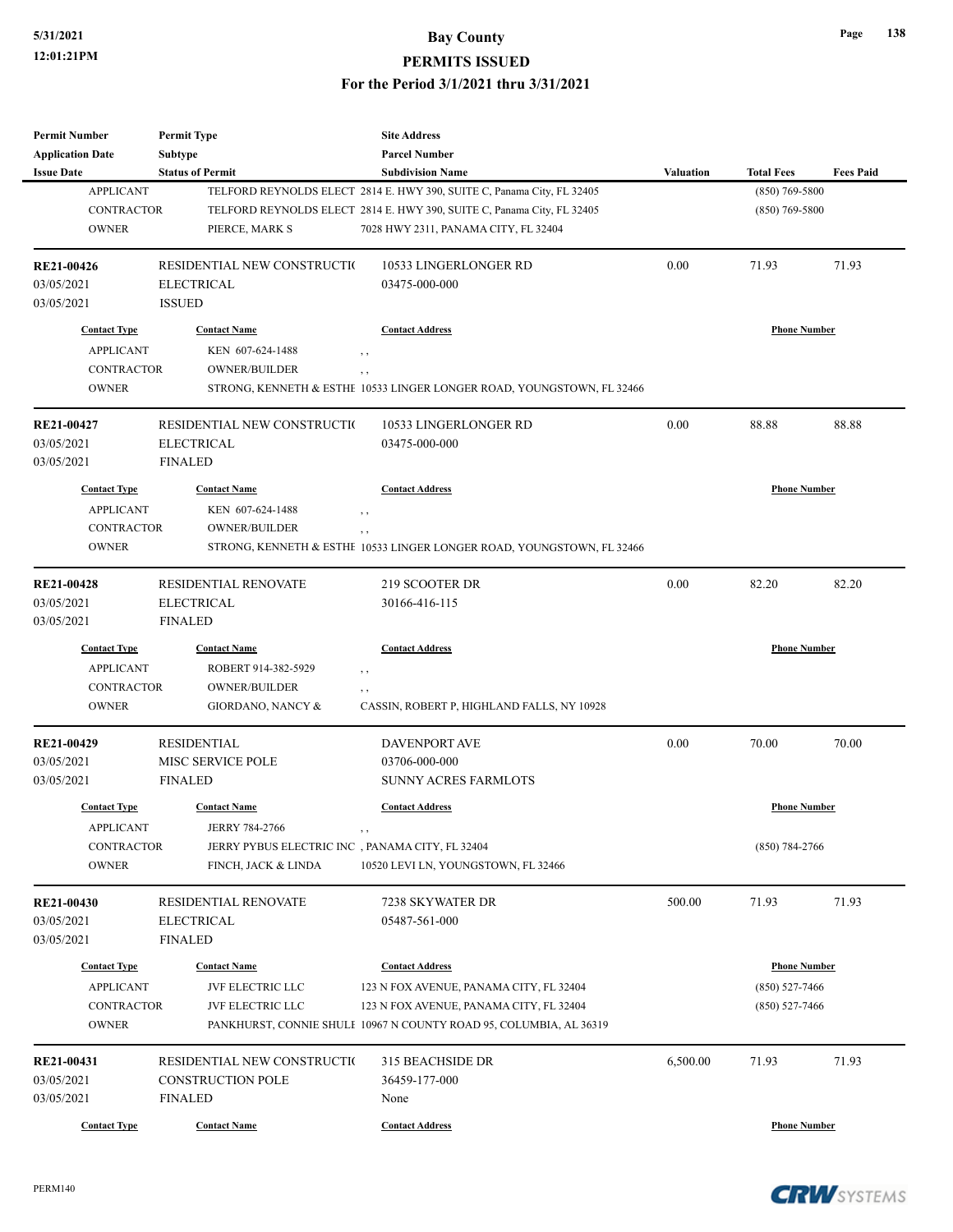| <b>Permit Number</b>    | <b>Permit Type</b>          | <b>Site Address</b>                                                    |                  |                     |                  |
|-------------------------|-----------------------------|------------------------------------------------------------------------|------------------|---------------------|------------------|
| <b>Application Date</b> | <b>Subtype</b>              | <b>Parcel Number</b>                                                   |                  |                     |                  |
| <b>Issue Date</b>       | <b>Status of Permit</b>     | <b>Subdivision Name</b>                                                | <b>Valuation</b> | <b>Total Fees</b>   | <b>Fees Paid</b> |
| <b>APPLICANT</b>        |                             | TELFORD REYNOLDS ELECT 2814 E. HWY 390, SUITE C, Panama City, FL 32405 |                  | $(850)$ 769-5800    |                  |
| <b>CONTRACTOR</b>       |                             | TELFORD REYNOLDS ELECT 2814 E. HWY 390, SUITE C, Panama City, FL 32405 |                  | $(850)$ 769-5800    |                  |
| <b>OWNER</b>            |                             | BOWERS, ROBERT E & CYNT 1205 STUART RDG, ALPHARETTA, GA 30022          |                  |                     |                  |
|                         |                             |                                                                        |                  |                     |                  |
| <b>RE21-00432</b>       | RESIDENTIAL NEW CONSTRUCTIO | <b>315 BEACHSIDE DR</b>                                                | 0.00             | 84.26               | 84.26            |
| 03/05/2021              | <b>ELECTRICAL</b>           | 36459-177-000                                                          |                  |                     |                  |
| 03/05/2021              | <b>ISSUED</b>               | None                                                                   |                  |                     |                  |
|                         |                             |                                                                        |                  |                     |                  |
| <b>Contact Type</b>     | <b>Contact Name</b>         | <b>Contact Address</b>                                                 |                  | <b>Phone Number</b> |                  |
| <b>APPLICANT</b>        |                             | TELFORD REYNOLDS ELECT 2814 E. HWY 390, SUITE C, Panama City, FL 32405 |                  | $(850)$ 769-5800    |                  |
| <b>CONTRACTOR</b>       |                             | TELFORD REYNOLDS ELECT 2814 E. HWY 390, SUITE C, Panama City, FL 32405 |                  | $(850)$ 769-5800    |                  |
| <b>OWNER</b>            |                             | BOWERS, ROBERT E & CYNT 1205 STUART RDG, ALPHARETTA, GA 30022          |                  |                     |                  |
| RE21-00434              | <b>RESIDENTIAL ADDITION</b> | 303 HARVARD BLVD                                                       | 850.00           | 85.02               | 85.02            |
| 03/06/2021              | <b>ELECTRICAL</b>           | 08761-010-000                                                          |                  |                     |                  |
| 03/31/2021              | <b>ISSUED</b>               | None                                                                   |                  |                     |                  |
|                         |                             |                                                                        |                  |                     |                  |
| <b>Contact Type</b>     | <b>Contact Name</b>         | <b>Contact Address</b>                                                 |                  | <b>Phone Number</b> |                  |
| <b>APPLICANT</b>        |                             | RHODES, WILLIAM R & CLAI 303 HARVARD BLVD, LYNN HAVEN, FL 32444        |                  |                     |                  |
| <b>CONTRACTOR</b>       |                             | RHODES, WILLIAM R & CLAI 303 HARVARD BLVD, LYNN HAVEN, FL 32444        |                  |                     |                  |
| <b>OWNER</b>            |                             | RHODES, WILLIAM R & CLAI 303 HARVARD BLVD, LYNN HAVEN, FL 32444        |                  |                     |                  |
| RE21-00436              | RESIDENTIAL NEW CONSTRUCTIO | 1125 CROOKED LN                                                        | 0.00             | 71.93               | 71.93            |
| 03/06/2021              | <b>CONSTRUCTION POLE</b>    | 26486-010-009                                                          |                  |                     |                  |
| 03/09/2021              | <b>FINALED</b>              |                                                                        |                  |                     |                  |
|                         |                             |                                                                        |                  |                     |                  |
| <b>Contact Type</b>     | <b>Contact Name</b>         | <b>Contact Address</b>                                                 |                  | <b>Phone Number</b> |                  |
| <b>APPLICANT</b>        | MEYERS ELECTRIC, LLC        | 1806 BROWN AVE, PANAMA CITY BEACH, FL 32405                            |                  | $(850) 588 - 4341$  |                  |
| <b>CONTRACTOR</b>       | MEYERS ELECTRIC, LLC        | 1806 BROWN AVE, PANAMA CITY BEACH, FL 32405                            |                  | $(850) 588 - 4341$  |                  |
| <b>OWNER</b>            | MEDLIN, JIMMY OWEN &        | MIRANDA JANENE NOVELA MEDLIN, PANAMA CITY, FL 32409                    |                  |                     |                  |
| RE21-00437              | RESIDENTIAL NEW CONSTRUCTIO | 1125 CROOKED LN                                                        | 0.00             | 101.54              | 101.54           |
| 03/06/2021              | <b>ELECTRICAL</b>           | 26486-010-009                                                          |                  |                     |                  |
| 03/09/2021              | <b>ISSUED</b>               |                                                                        |                  |                     |                  |
|                         |                             |                                                                        |                  |                     |                  |
| <b>Contact Type</b>     | <b>Contact Name</b>         | <b>Contact Address</b>                                                 |                  | <b>Phone Number</b> |                  |
| <b>APPLICANT</b>        | MEYERS ELECTRIC, LLC        | 1806 BROWN AVE, PANAMA CITY BEACH, FL 32405                            |                  | $(850) 588 - 4341$  |                  |
| <b>CONTRACTOR</b>       | MEYERS ELECTRIC, LLC        | 1806 BROWN AVE, PANAMA CITY BEACH, FL 32405                            |                  | $(850) 588 - 4341$  |                  |
| <b>OWNER</b>            | MEDLIN, JIMMY OWEN &        | MIRANDA JANENE NOVELA MEDLIN, PANAMA CITY, FL 32409                    |                  |                     |                  |
| RE21-00438              | <b>RESIDENTIAL</b>          | 7104 BIG DADDY DR LOT 1                                                | 0.00             | 71.93               | 71.93            |
| 03/06/2021              | MH SERVICE POLE             | 27338-001-002                                                          |                  |                     |                  |
| 03/09/2021              |                             |                                                                        |                  |                     |                  |
|                         | <b>ISSUED</b>               |                                                                        |                  |                     |                  |
| <b>Contact Type</b>     | <b>Contact Name</b>         | <b>Contact Address</b>                                                 |                  | <b>Phone Number</b> |                  |
| <b>APPLICANT</b>        | A ABLE ELECTRIC INC         | P.O. BOX 19762, PANAMA CITY BEACH, FL 32417                            |                  | $(850) 867 - 5766$  |                  |
| <b>CONTRACTOR</b>       | A ABLE ELECTRIC INC         | P.O. BOX 19762, PANAMA CITY BEACH, FL 32417                            |                  | $(850) 867 - 5766$  |                  |
| <b>OWNER</b>            | US 98 HOLDINGS LLC          | 2805 WHISPERWOOD LN, PANAMA CITY, FL 32405                             |                  |                     |                  |
| RE21-00439              | RESIDENTIAL NEW CONSTRUCTIO | 9722 SWEETFIELD LN                                                     | 0.00             | 71.93               | 71.93            |
| 03/08/2021              | <b>CONSTRUCTION POLE</b>    | 07611-200-028                                                          |                  |                     |                  |
|                         |                             |                                                                        |                  |                     |                  |
| 03/08/2021              | <b>FINALED</b>              |                                                                        |                  |                     |                  |
| <b>Contact Type</b>     | <b>Contact Name</b>         | <b>Contact Address</b>                                                 |                  | <b>Phone Number</b> |                  |

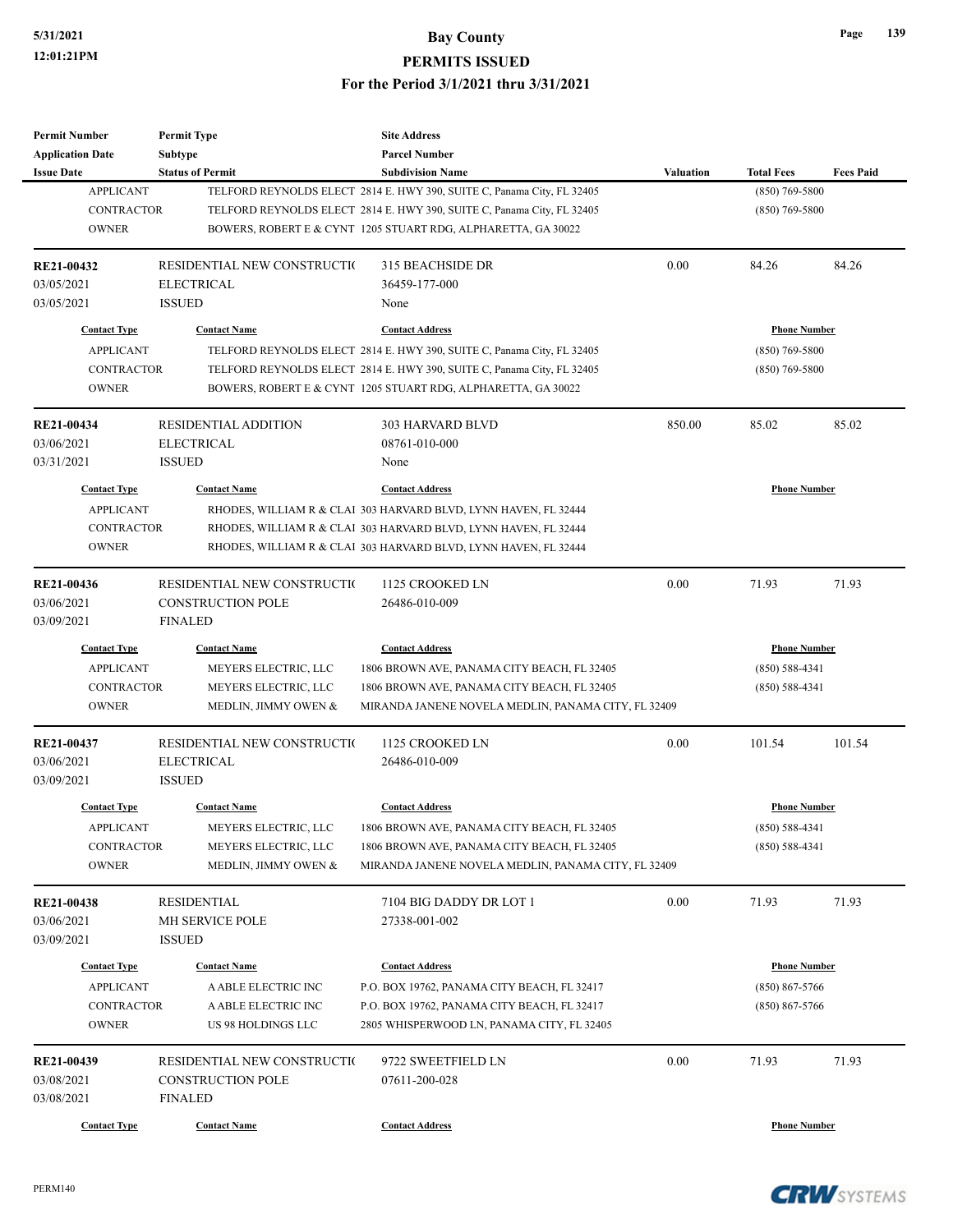| <b>Permit Number</b>    | <b>Permit Type</b>           | <b>Site Address</b>                                              |                  |                     |                  |
|-------------------------|------------------------------|------------------------------------------------------------------|------------------|---------------------|------------------|
| <b>Application Date</b> | <b>Subtype</b>               | <b>Parcel Number</b>                                             |                  |                     |                  |
| <b>Issue Date</b>       | <b>Status of Permit</b>      | <b>Subdivision Name</b>                                          | <b>Valuation</b> | <b>Total Fees</b>   | <b>Fees Paid</b> |
| <b>APPLICANT</b>        | MEYERS ELECTRIC, LLC         | 1806 BROWN AVE, PANAMA CITY BEACH, FL 32405                      |                  | $(850) 588 - 4341$  |                  |
| <b>CONTRACTOR</b>       | MEYERS ELECTRIC, LLC         | 1806 BROWN AVE, PANAMA CITY BEACH, FL 32405                      |                  | $(850) 588 - 4341$  |                  |
| <b>OWNER</b>            |                              | CEDAR CREEK AT DEERPOIN 13400 HWY 77, SOUTHPORT, FL 32409        |                  |                     |                  |
| <b>RE21-00440</b>       | RESIDENTIAL NEW CONSTRUCTION | 9722 SWEETFIELD LN                                               | 0.00             | 96.24               | 96.24            |
| 03/08/2021              | <b>ELECTRICAL</b>            | 07611-200-028                                                    |                  |                     |                  |
| 03/08/2021              | <b>ISSUED</b>                |                                                                  |                  |                     |                  |
| <b>Contact Type</b>     | <b>Contact Name</b>          | <b>Contact Address</b>                                           |                  | <b>Phone Number</b> |                  |
| <b>APPLICANT</b>        | MEYERS ELECTRIC, LLC         | 1806 BROWN AVE, PANAMA CITY BEACH, FL 32405                      |                  | $(850) 588 - 4341$  |                  |
| <b>CONTRACTOR</b>       | MEYERS ELECTRIC, LLC         | 1806 BROWN AVE, PANAMA CITY BEACH, FL 32405                      |                  | $(850) 588 - 4341$  |                  |
| <b>OWNER</b>            |                              | CEDAR CREEK AT DEERPOIN 13400 HWY 77, SOUTHPORT, FL 32409        |                  |                     |                  |
| <b>RE21-00441</b>       | RESIDENTIAL NEW CONSTRUCTION | 9724 SWEETFIELD LN                                               | 0.00             | 71.93               | 71.93            |
| 03/08/2021              | <b>CONSTRUCTION POLE</b>     | 07611-200-029                                                    |                  |                     |                  |
| 03/08/2021              | <b>FINALED</b>               |                                                                  |                  |                     |                  |
| <b>Contact Type</b>     | <b>Contact Name</b>          | <b>Contact Address</b>                                           |                  | <b>Phone Number</b> |                  |
| <b>APPLICANT</b>        | MEYERS ELECTRIC, LLC         | 1806 BROWN AVE, PANAMA CITY BEACH, FL 32405                      |                  | $(850) 588 - 4341$  |                  |
| <b>CONTRACTOR</b>       | MEYERS ELECTRIC, LLC         | 1806 BROWN AVE, PANAMA CITY BEACH, FL 32405                      |                  | $(850) 588 - 4341$  |                  |
| <b>OWNER</b>            |                              | CEDAR CREEK AT DEERPOIN 13400 HWY 77, SOUTHPORT, FL 32409        |                  |                     |                  |
|                         |                              |                                                                  |                  |                     |                  |
| RE21-00442              | RESIDENTIAL NEW CONSTRUCTIO  | 9724 SWEETFIELD LN                                               | 0.00             | 98.21               | 98.21            |
| 03/08/2021              | <b>ELECTRICAL</b>            | 07611-200-029                                                    |                  |                     |                  |
| 03/08/2021              | <b>ISSUED</b>                |                                                                  |                  |                     |                  |
| <b>Contact Type</b>     | <b>Contact Name</b>          | <b>Contact Address</b>                                           |                  | <b>Phone Number</b> |                  |
| <b>APPLICANT</b>        | MEYERS ELECTRIC, LLC         | 1806 BROWN AVE, PANAMA CITY BEACH, FL 32405                      |                  | $(850) 588 - 4341$  |                  |
| <b>CONTRACTOR</b>       | MEYERS ELECTRIC, LLC         | 1806 BROWN AVE, PANAMA CITY BEACH, FL 32405                      |                  | $(850) 588 - 4341$  |                  |
| <b>OWNER</b>            |                              | CEDAR CREEK AT DEERPOIN 13400 HWY 77, SOUTHPORT, FL 32409        |                  |                     |                  |
| RE21-00443              | <b>RESIDENTIAL RENOVATE</b>  | 2531 MARY ANN DR                                                 | 1,750.00         | 88.86               | 88.86            |
| 03/08/2021              | <b>ELECTRICAL</b>            | 07954-000-000                                                    |                  |                     |                  |
| 03/22/2021              | <b>ISSUED</b>                |                                                                  |                  |                     |                  |
| <b>Contact Type</b>     | <b>Contact Name</b>          | <b>Contact Address</b>                                           |                  | <b>Phone Number</b> |                  |
| <b>APPLICANT</b>        |                              | BAY ENGINEERING SOLUTIO 307 BREAM POND RD, PANAMA CITY, FL 32409 |                  | $(850) 832 - 0911$  |                  |
| CONTRACTOR              |                              | BAY ENGINEERING SOLUTIO 307 BREAM POND RD, PANAMA CITY, FL 32409 |                  | $(850) 832 - 0911$  |                  |
| <b>OWNER</b>            | PATTERSON, CHARLES C         | 1408 NEW HAMPSHIRE AVE, LYNN HAVEN, FL 32444                     |                  |                     |                  |
| <b>RE21-00444</b>       | RESIDENTIAL                  | 5708 MOSE LN                                                     | 850.00           | 71.93               | 71.93            |
| 03/08/2021              | <b>ELECTRICAL</b>            | 05986-123-000                                                    |                  |                     |                  |
| 03/08/2021              | <b>FINALED</b>               |                                                                  |                  |                     |                  |
| <b>Contact Type</b>     | <b>Contact Name</b>          | <b>Contact Address</b>                                           |                  | <b>Phone Number</b> |                  |
| <b>APPLICANT</b>        | <b>BRIAN 481-3545</b>        | , ,                                                              |                  |                     |                  |
| <b>CONTRACTOR</b>       | OWNER/BUILDER                | , ,                                                              |                  |                     |                  |
| <b>OWNER</b>            |                              | WAGNER, BRIAN L & KIMBEI 5708 MOSE LANE, PANAMA CITY, FL 32404   |                  |                     |                  |
| RE21-00445              | <b>RESIDENTIAL</b>           | 2726 19TH ST E                                                   | 0.00             | 71.93               | 71.93            |
| 03/08/2021              | <b>SERVICE REPAIR</b>        | 14818-010-000                                                    |                  |                     |                  |
| 03/08/2021              | <b>FINALED</b>               |                                                                  |                  |                     |                  |
| <b>Contact Type</b>     | <b>Contact Name</b>          | <b>Contact Address</b>                                           |                  | <b>Phone Number</b> |                  |
|                         |                              |                                                                  |                  |                     |                  |

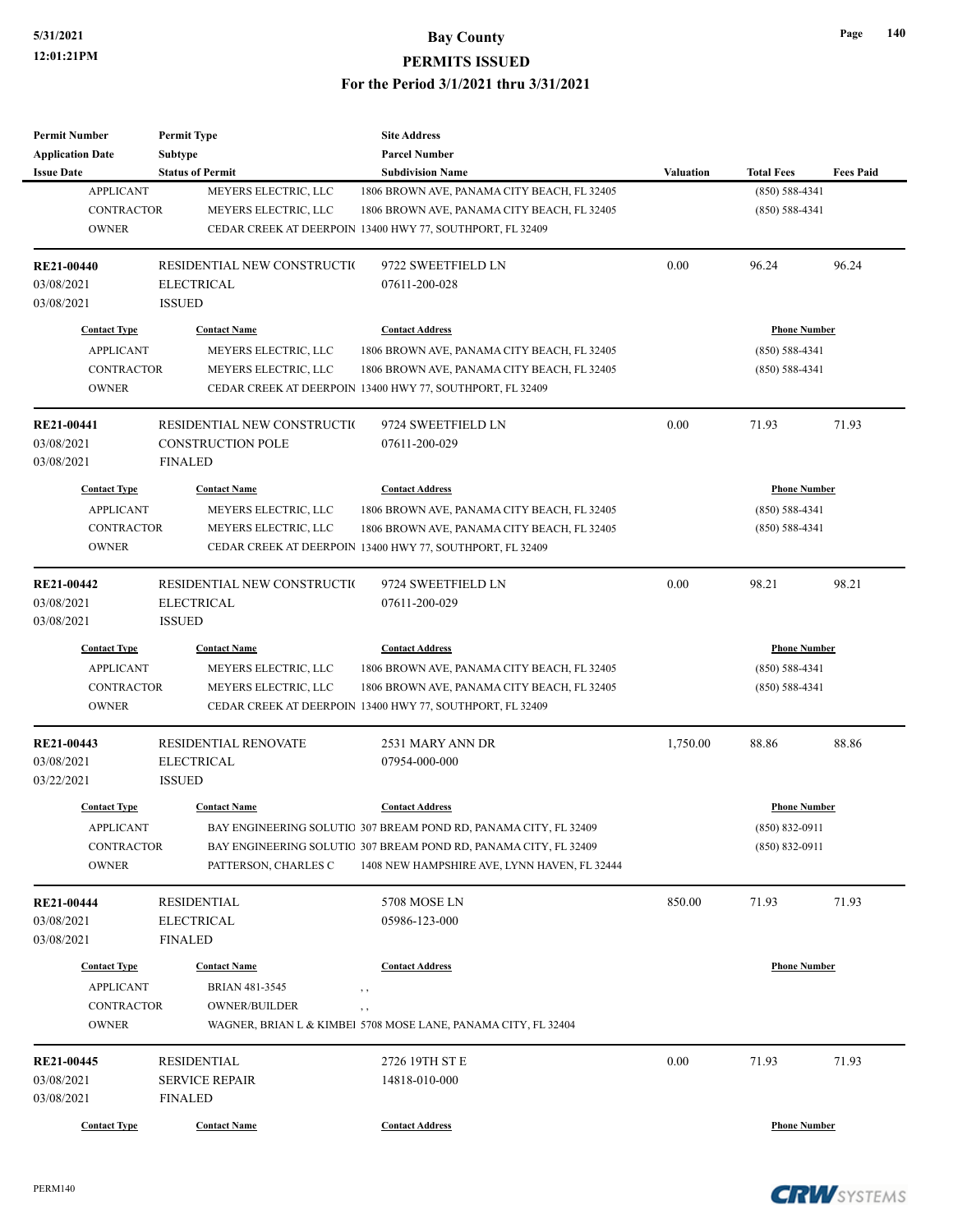| <b>Permit Number</b>    | <b>Permit Type</b>          | <b>Site Address</b>                                                                   |                  |                     |                  |
|-------------------------|-----------------------------|---------------------------------------------------------------------------------------|------------------|---------------------|------------------|
| <b>Application Date</b> | <b>Subtype</b>              | <b>Parcel Number</b>                                                                  |                  |                     |                  |
| <b>Issue Date</b>       | <b>Status of Permit</b>     | <b>Subdivision Name</b>                                                               | <b>Valuation</b> | <b>Total Fees</b>   | <b>Fees Paid</b> |
| <b>APPLICANT</b>        | MEYERS ELECTRIC, LLC        | 1806 BROWN AVE, PANAMA CITY BEACH, FL 32405                                           |                  | $(850) 588 - 4341$  |                  |
| <b>CONTRACTOR</b>       | MEYERS ELECTRIC, LLC        | 1806 BROWN AVE, PANAMA CITY BEACH, FL 32405                                           |                  | $(850) 588 - 4341$  |                  |
| <b>OWNER</b>            | LEE, SHEILA D               | 2726 E 19TH ST, PANAMA CITY, FL 32405                                                 |                  |                     |                  |
|                         |                             |                                                                                       |                  |                     |                  |
| RE21-00446              | <b>RESIDENTIAL RENOVATE</b> | 5717 THOMAS DR A110                                                                   | 1,000.00         | 77.50               | 77.50            |
| 03/08/2021              | <b>ELECTRICAL</b>           | 31431-128-000                                                                         |                  |                     |                  |
| 03/08/2021              | <b>ISSUED</b>               |                                                                                       |                  |                     |                  |
| <b>Contact Type</b>     | <b>Contact Name</b>         | <b>Contact Address</b>                                                                |                  | <b>Phone Number</b> |                  |
| <b>APPLICANT</b>        | Bill 549-8225               |                                                                                       |                  |                     |                  |
| <b>CONTRACTOR</b>       | <b>OWNER/BUILDER</b>        | , ,                                                                                   |                  |                     |                  |
| <b>OWNER</b>            |                             | ,,<br>WETZEL, MONICA SUE & WII 5717 THOMAS DR UNIT A-110, PANAMA CITY BEACH, FL 32408 |                  |                     |                  |
|                         |                             |                                                                                       |                  |                     |                  |
| RE21-00447              | RESIDENTIAL NEW CONSTRUCTIO | 6915 SOUTH LAGOON DR                                                                  | 1,500.00         | 77.50               | 77.50            |
| 03/08/2021              | <b>ELECTRICAL</b>           | 30808-068-000                                                                         |                  |                     |                  |
| 03/08/2021              | <b>FINALED</b>              |                                                                                       |                  |                     |                  |
|                         |                             |                                                                                       |                  |                     |                  |
| <b>Contact Type</b>     | <b>Contact Name</b>         | <b>Contact Address</b>                                                                |                  | <b>Phone Number</b> |                  |
| <b>APPLICANT</b>        | JAMIE 527-0114              | ,,                                                                                    |                  |                     |                  |
| <b>CONTRACTOR</b>       |                             | WILLIAMS ELECTRICAL ENT 8012 S. LAGOON DRIVE, PANAMA CITY BEACH, FL 32408             |                  | $(850)$ 233-6443    |                  |
| <b>OWNER</b>            |                             | BLACKJACK DEVELOPMENT 6918 S LAGOON DRIVE, PANAMA CITY BEACH, FL 32408                |                  |                     |                  |
|                         | <b>RESIDENTIAL</b>          | 319 BRYNN CT                                                                          |                  |                     | 70.00            |
| RE21-00448              |                             |                                                                                       | 1,500.00         | 70.00               |                  |
| 03/08/2021              | POOL ELECTRICAL             | 30166-687-720                                                                         |                  |                     |                  |
| 03/08/2021              | <b>FINALED</b>              |                                                                                       |                  |                     |                  |
| <b>Contact Type</b>     | <b>Contact Name</b>         | <b>Contact Address</b>                                                                |                  | <b>Phone Number</b> |                  |
| <b>APPLICANT</b>        | JAMIE 527-0114              | $, \, , \,$                                                                           |                  |                     |                  |
| <b>CONTRACTOR</b>       |                             | WILLIAMS ELECTRICAL ENT 8012 S. LAGOON DRIVE, PANAMA CITY BEACH, FL 32408             |                  | $(850)$ 233-6443    |                  |
| <b>OWNER</b>            | SINGH, SANDY                | 319 BRYNN CT, PANAMA CITY BEACH, FL 32408                                             |                  |                     |                  |
|                         |                             |                                                                                       |                  |                     |                  |
| RE21-00449              | RESIDENTIAL NEW CONSTRUCTIO | 5800 VIKING WAY                                                                       | 0.00             | 71.93               | 71.93            |
| 03/08/2021              | <b>CONSTRUCTION POLE</b>    | 05658-400-220                                                                         |                  |                     |                  |
| 03/08/2021              | <b>FINALED</b>              |                                                                                       |                  |                     |                  |
| <b>Contact Type</b>     | <b>Contact Name</b>         | <b>Contact Address</b>                                                                |                  | <b>Phone Number</b> |                  |
| <b>APPLICANT</b>        |                             | STRADA ELECTRIC & SECUR 3400 ST JOHNS PARKWAY, SANFORD, FL 32771                      |                  | $(877)$ 906-1113    |                  |
| CONTRACTOR              |                             | STRADA ELECTRIC & SECUR 3400 ST JOHNS PARKWAY, SANFORD, FL 32771                      |                  | $(877)$ 906-1113    |                  |
| <b>OWNER</b>            | D.R. HORTON, INC.           | 25366 PROFIT DR, DAPHNE, AL 36526                                                     |                  |                     |                  |
|                         |                             |                                                                                       |                  |                     |                  |
| <b>RE21-00450</b>       | RESIDENTIAL NEW CONSTRUCTIO | 5800 VIKING WAY                                                                       | 0.00             | 94.90               | 94.90            |
| 03/08/2021              | <b>ELECTRICAL</b>           | 05658-400-220                                                                         |                  |                     |                  |
| 03/08/2021              | <b>ISSUED</b>               |                                                                                       |                  |                     |                  |
| <b>Contact Type</b>     | <b>Contact Name</b>         | <b>Contact Address</b>                                                                |                  | <b>Phone Number</b> |                  |
| <b>APPLICANT</b>        |                             | STRADA ELECTRIC & SECUR 3400 ST JOHNS PARKWAY, SANFORD, FL 32771                      |                  | $(877)$ 906-1113    |                  |
| <b>CONTRACTOR</b>       |                             | STRADA ELECTRIC & SECUR 3400 ST JOHNS PARKWAY, SANFORD, FL 32771                      |                  | $(877)$ 906-1113    |                  |
| <b>OWNER</b>            | D.R. HORTON, INC.           | 25366 PROFIT DR, DAPHNE, AL 36526                                                     |                  |                     |                  |
|                         |                             |                                                                                       |                  |                     |                  |
| RE21-00451              | <b>RESIDENTIAL</b>          | 1730 POSTON DR                                                                        | 0.00             | 71.93               | 71.93            |
| 03/08/2021              | TEMP SERVICE POLE           | 07391-060-000                                                                         |                  |                     |                  |
| 03/08/2021              | <b>FINALED</b>              |                                                                                       |                  |                     |                  |
| <b>Contact Type</b>     | <b>Contact Name</b>         | <b>Contact Address</b>                                                                |                  | <b>Phone Number</b> |                  |
|                         |                             |                                                                                       |                  |                     |                  |

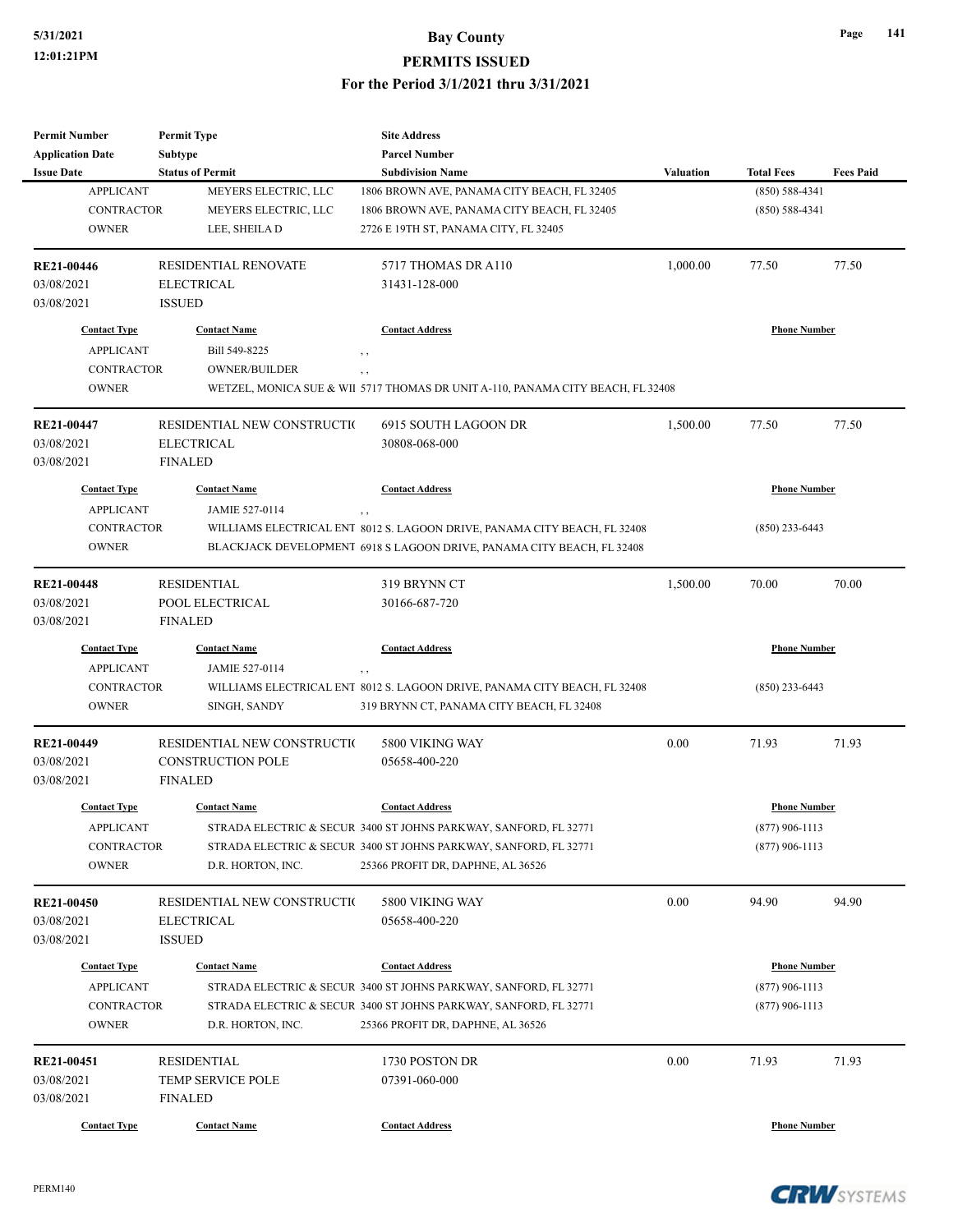| <b>Permit Number</b>    | <b>Permit Type</b>          | <b>Site Address</b>                                                      |                  |                     |                  |
|-------------------------|-----------------------------|--------------------------------------------------------------------------|------------------|---------------------|------------------|
| <b>Application Date</b> | Subtype                     | <b>Parcel Number</b>                                                     |                  |                     |                  |
| <b>Issue Date</b>       | <b>Status of Permit</b>     | <b>Subdivision Name</b>                                                  | <b>Valuation</b> | <b>Total Fees</b>   | <b>Fees Paid</b> |
| <b>APPLICANT</b>        |                             | DAVE CAPPS ELECTRIC SERV 2714 ORLANDO ROAD, PANAMA CITY, FL 32404        |                  | $(850) 527 - 3235$  |                  |
| <b>CONTRACTOR</b>       |                             | DAVE CAPPS ELECTRIC SERV 2714 ORLANDO ROAD, PANAMA CITY, FL 32404        |                  | $(850) 527 - 3235$  |                  |
| <b>OWNER</b>            |                             | DONLEY, ARTHUR J & JOANI 1730 POSTON DR, PANAMA CITY, FL 32404           |                  |                     |                  |
|                         |                             |                                                                          |                  |                     |                  |
| RE21-00452              | <b>RESIDENTIAL</b>          | 1219 THOMAS DR 145                                                       | 0.00             | 80.00               | 80.00            |
| 03/08/2021              | <b>SERVICE REPAIR</b>       | 30159-245-000                                                            |                  |                     |                  |
| 03/08/2021              | <b>FINALED</b>              |                                                                          |                  |                     |                  |
|                         |                             |                                                                          |                  |                     |                  |
| <b>Contact Type</b>     | <b>Contact Name</b>         | <b>Contact Address</b>                                                   |                  | <b>Phone Number</b> |                  |
| <b>APPLICANT</b>        |                             | RYERSON'S ELECTRICAL SEI 116 CIRCLE DRIVE, Panama City Beach, FL 32413   |                  | $(850)$ 233-2788    |                  |
| <b>CONTRACTOR</b>       |                             | RYERSON'S ELECTRICAL SEI 116 CIRCLE DRIVE, Panama City Beach, FL 32413   |                  | (850) 233-2788      |                  |
| <b>OWNER</b>            |                             | HAMILTON, MARK LANCE & FOUNTAIN, VICKI L, PANAMA CITY BEACH, FL 32413    |                  |                     |                  |
| RE21-00453              | <b>RESIDENTIAL RENOVATE</b> | 5548 GLENSWAY RD                                                         | 1,800.00         | 82.20               | 82.20            |
| 03/08/2021              | <b>ELECTRICAL</b>           | 05819-318-000                                                            |                  |                     |                  |
| 03/08/2021              | <b>FINALED</b>              |                                                                          |                  |                     |                  |
| <b>Contact Type</b>     | <b>Contact Name</b>         | <b>Contact Address</b>                                                   |                  | <b>Phone Number</b> |                  |
| <b>APPLICANT</b>        | TRAVIS 819-0823             |                                                                          |                  |                     |                  |
| <b>CONTRACTOR</b>       | <b>BRYND ELECTRIC LLC</b>   | , ,                                                                      |                  |                     |                  |
|                         |                             | 2101 CLINE LANE, PANAMA CITY, FL 32404                                   |                  | $(850)$ 819-0823    |                  |
| <b>OWNER</b>            |                             | BLANKENSHIP, CHARLES RA CHRISTINE MARIE, ST BEREA, OH 44017              |                  |                     |                  |
| <b>RE21-00454</b>       | RESIDENTIAL NEW CONSTRUCTIO | 536 BERTHE AVE N                                                         | 11,000.00        | 84.23               | 84.23            |
| 03/09/2021              | <b>ELECTRICAL</b>           | 06419-000-000                                                            |                  |                     |                  |
| 03/09/2021              | <b>ISSUED</b>               |                                                                          |                  |                     |                  |
| <b>Contact Type</b>     | <b>Contact Name</b>         | <b>Contact Address</b>                                                   |                  | <b>Phone Number</b> |                  |
| <b>APPLICANT</b>        | ROBERT 640-8899             |                                                                          |                  |                     |                  |
| <b>CONTRACTOR</b>       |                             | , ,<br>ABOVE ALL CONSTRUCTION 12413 TWO TRAIL ROAD, BAY COUNTY, FL 32438 |                  | $(850)$ 722-1997    |                  |
| <b>OWNER</b>            | HENDRICKSON, LARRY          | 536 N BERTHE AVE, PANAMA CITY, FL 32404                                  |                  |                     |                  |
|                         |                             |                                                                          |                  |                     |                  |
| RE21-00455              | <b>RESIDENTIAL</b>          | 7113 LAGOON DR                                                           | 2,500.00         | 71.93               | 71.93            |
| 03/09/2021              | POOL ELECTRICAL             | 30814-000-000                                                            |                  |                     |                  |
| 03/09/2021              | <b>WITHDRAWN</b>            |                                                                          |                  |                     |                  |
|                         |                             |                                                                          |                  |                     |                  |
| <b>Contact Type</b>     | <b>Contact Name</b>         | <b>Contact Address</b>                                                   |                  | <b>Phone Number</b> |                  |
| <b>APPLICANT</b>        |                             | TELFORD REYNOLDS ELECT 2814 E. HWY 390, SUITE C, Panama City, FL 32405   |                  | $(850)$ 769-5800    |                  |
| CONTRACTOR              |                             | TELFORD REYNOLDS ELECT 2814 E. HWY 390, SUITE C, Panama City, FL 32405   |                  | $(850)$ 769-5800    |                  |
| <b>OWNER</b>            |                             | LANCE, CHARLES R SR TRUS P O BOX 9985, PANAMA CITY BEACH, FL 32417       |                  |                     |                  |
| <b>RE21-00456</b>       | RESIDENTIAL NEW CONSTRUCTIO | 5379 MILLIE WAY                                                          | 1,000.00         | 71.93               | 71.93            |
| 03/09/2021              | CONSTRUCTION POLE           | 05860-700-870                                                            |                  |                     |                  |
| 03/09/2021              | <b>ISSUED</b>               |                                                                          |                  |                     |                  |
|                         |                             |                                                                          |                  |                     |                  |
| <b>Contact Type</b>     | <b>Contact Name</b>         | <b>Contact Address</b>                                                   |                  | <b>Phone Number</b> |                  |
| <b>APPLICANT</b>        |                             | STRADA ELECTRIC & SECUR 3400 ST JOHNS PARKWAY, SANFORD, FL 32771         |                  | $(877)$ 906-1113    |                  |
| CONTRACTOR              |                             | STRADA ELECTRIC & SECUR 3400 ST JOHNS PARKWAY, SANFORD, FL 32771         |                  | $(877)$ 906-1113    |                  |
| <b>OWNER</b>            | D.R. HORTON, INC.           | 25366 PROFIT DR, DAPHNE, AL 36526                                        |                  |                     |                  |
| RE21-00457              | RESIDENTIAL NEW CONSTRUCTIO | 5379 MILLIE WAY                                                          | 3,200.00         | 91.65               | 91.65            |
| 03/09/2021              | <b>ELECTRICAL</b>           | 05860-700-870                                                            |                  |                     |                  |
| 03/09/2021              | <b>ISSUED</b>               |                                                                          |                  |                     |                  |
|                         |                             |                                                                          |                  |                     |                  |
| <b>Contact Type</b>     | <b>Contact Name</b>         | <b>Contact Address</b>                                                   |                  | <b>Phone Number</b> |                  |

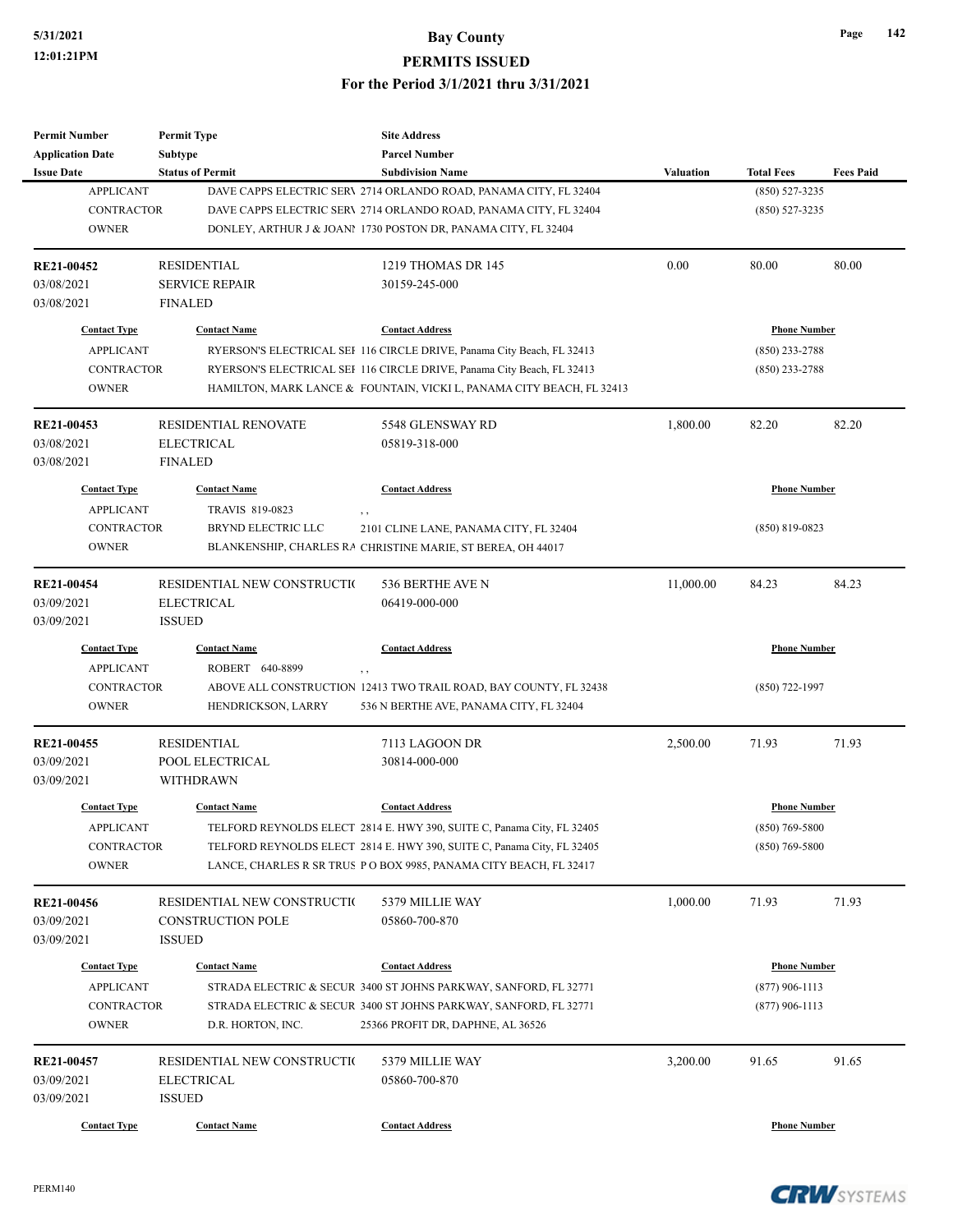| <b>Permit Number</b>    | <b>Permit Type</b>           | <b>Site Address</b>                                              |                  |                     |                  |
|-------------------------|------------------------------|------------------------------------------------------------------|------------------|---------------------|------------------|
| <b>Application Date</b> | <b>Subtype</b>               | <b>Parcel Number</b>                                             |                  |                     |                  |
| <b>Issue Date</b>       | <b>Status of Permit</b>      | <b>Subdivision Name</b>                                          | <b>Valuation</b> | <b>Total Fees</b>   | <b>Fees Paid</b> |
| <b>APPLICANT</b>        |                              | STRADA ELECTRIC & SECUR 3400 ST JOHNS PARKWAY, SANFORD, FL 32771 |                  | $(877)$ 906-1113    |                  |
| <b>CONTRACTOR</b>       |                              | STRADA ELECTRIC & SECUR 3400 ST JOHNS PARKWAY, SANFORD, FL 32771 |                  | $(877)$ 906-1113    |                  |
| <b>OWNER</b>            | D.R. HORTON, INC.            | 25366 PROFIT DR, DAPHNE, AL 36526                                |                  |                     |                  |
| <b>RE21-00458</b>       | RESIDENTIAL NEW CONSTRUCTIO  | 7257 ELLIE B DR                                                  | 1,000.00         | 71.93               | 71.93            |
| 03/09/2021              | <b>CONSTRUCTION POLE</b>     | 05658-400-380                                                    |                  |                     |                  |
| 03/09/2021              | <b>ISSUED</b>                |                                                                  |                  |                     |                  |
| <b>Contact Type</b>     | <b>Contact Name</b>          | <b>Contact Address</b>                                           |                  | <b>Phone Number</b> |                  |
| <b>APPLICANT</b>        |                              | STRADA ELECTRIC & SECUR 3400 ST JOHNS PARKWAY, SANFORD, FL 32771 |                  | $(877)$ 906-1113    |                  |
| <b>CONTRACTOR</b>       |                              | STRADA ELECTRIC & SECUR 3400 ST JOHNS PARKWAY, SANFORD, FL 32771 |                  | $(877)$ 906-1113    |                  |
| <b>OWNER</b>            | D.R. HORTON, INC.            | 25366 PROFIT DR, DAPHNE, AL 36526                                |                  |                     |                  |
| RE21-00459              | RESIDENTIAL NEW CONSTRUCTION | 7257 ELLIE B DR                                                  | 3,200.00         | 94.90               | 94.90            |
| 03/09/2021              | <b>ELECTRICAL</b>            | 05658-400-380                                                    |                  |                     |                  |
| 03/09/2021              | <b>ISSUED</b>                |                                                                  |                  |                     |                  |
| <b>Contact Type</b>     | <b>Contact Name</b>          | <b>Contact Address</b>                                           |                  | <b>Phone Number</b> |                  |
| <b>APPLICANT</b>        |                              | STRADA ELECTRIC & SECUR 3400 ST JOHNS PARKWAY, SANFORD, FL 32771 |                  | $(877)$ 906-1113    |                  |
| <b>CONTRACTOR</b>       |                              | STRADA ELECTRIC & SECUR 3400 ST JOHNS PARKWAY, SANFORD, FL 32771 |                  | $(877)$ 906-1113    |                  |
| <b>OWNER</b>            | D.R. HORTON, INC.            | 25366 PROFIT DR, DAPHNE, AL 36526                                |                  |                     |                  |
|                         |                              |                                                                  |                  |                     |                  |
| <b>RE21-00460</b>       | RESIDENTIAL NEW CONSTRUCTIO  | 5391 MILLIE WAY                                                  | 1,000.00         | 71.93               | 71.93            |
| 03/09/2021              | <b>CONSTRUCTION POLE</b>     | 05860-700-840                                                    |                  |                     |                  |
| 03/09/2021              | <b>FINALED</b>               |                                                                  |                  |                     |                  |
| <b>Contact Type</b>     | <b>Contact Name</b>          | <b>Contact Address</b>                                           |                  | <b>Phone Number</b> |                  |
| <b>APPLICANT</b>        |                              | STRADA ELECTRIC & SECUR 3400 ST JOHNS PARKWAY, SANFORD, FL 32771 |                  | $(877)$ 906-1113    |                  |
| <b>CONTRACTOR</b>       |                              | STRADA ELECTRIC & SECUR 3400 ST JOHNS PARKWAY, SANFORD, FL 32771 |                  | $(877)$ 906-1113    |                  |
| <b>OWNER</b>            | D.R. HORTON, INC.            | 25366 PROFIT DR, DAPHNE, AL 36526                                |                  |                     |                  |
| RE21-00461              | RESIDENTIAL NEW CONSTRUCTIO  | 5391 MILLIE WAY                                                  | 3,200.00         | 91.65               | 91.65            |
| 03/09/2021              | <b>ELECTRICAL</b>            | 05860-700-840                                                    |                  |                     |                  |
| 03/09/2021              | <b>ISSUED</b>                |                                                                  |                  |                     |                  |
| <b>Contact Type</b>     | <b>Contact Name</b>          | <b>Contact Address</b>                                           |                  | <b>Phone Number</b> |                  |
| <b>APPLICANT</b>        |                              | STRADA ELECTRIC & SECUR 3400 ST JOHNS PARKWAY, SANFORD, FL 32771 |                  | $(877)$ 906-1113    |                  |
| CONTRACTOR              |                              | STRADA ELECTRIC & SECUR 3400 ST JOHNS PARKWAY, SANFORD, FL 32771 |                  | $(877)$ 906-1113    |                  |
| <b>OWNER</b>            | D.R. HORTON, INC.            | 25366 PROFIT DR, DAPHNE, AL 36526                                |                  |                     |                  |
|                         |                              |                                                                  |                  |                     |                  |
| RE21-00462              | RESIDENTIAL NEW CONSTRUCTIO  | 5387 MILLIE WAY                                                  | 3,200.00         | 71.93               | 71.93            |
| 03/09/2021              | <b>CONSTRUCTION POLE</b>     | 05860-700-850                                                    |                  |                     |                  |
| 03/09/2021              | <b>ISSUED</b>                |                                                                  |                  |                     |                  |
| <b>Contact Type</b>     | <b>Contact Name</b>          | <b>Contact Address</b>                                           |                  | <b>Phone Number</b> |                  |
| <b>APPLICANT</b>        |                              | STRADA ELECTRIC & SECUR 3400 ST JOHNS PARKWAY, SANFORD, FL 32771 |                  | $(877)$ 906-1113    |                  |
| CONTRACTOR              |                              | STRADA ELECTRIC & SECUR 3400 ST JOHNS PARKWAY, SANFORD, FL 32771 |                  | $(877)$ 906-1113    |                  |
| <b>OWNER</b>            | D.R. HORTON, INC.            | 25366 PROFIT DR, DAPHNE, AL 36526                                |                  |                     |                  |
| RE21-00463              | RESIDENTIAL NEW CONSTRUCTIO  | 5387 MILLIE WAY                                                  | 3,200.00         | 91.98               | 91.98            |
| 03/09/2021              | ELECTRICAL                   | 05860-700-850                                                    |                  |                     |                  |
| 03/09/2021              | <b>ISSUED</b>                |                                                                  |                  |                     |                  |
| <b>Contact Type</b>     | <b>Contact Name</b>          | <b>Contact Address</b>                                           |                  | <b>Phone Number</b> |                  |
|                         |                              |                                                                  |                  |                     |                  |

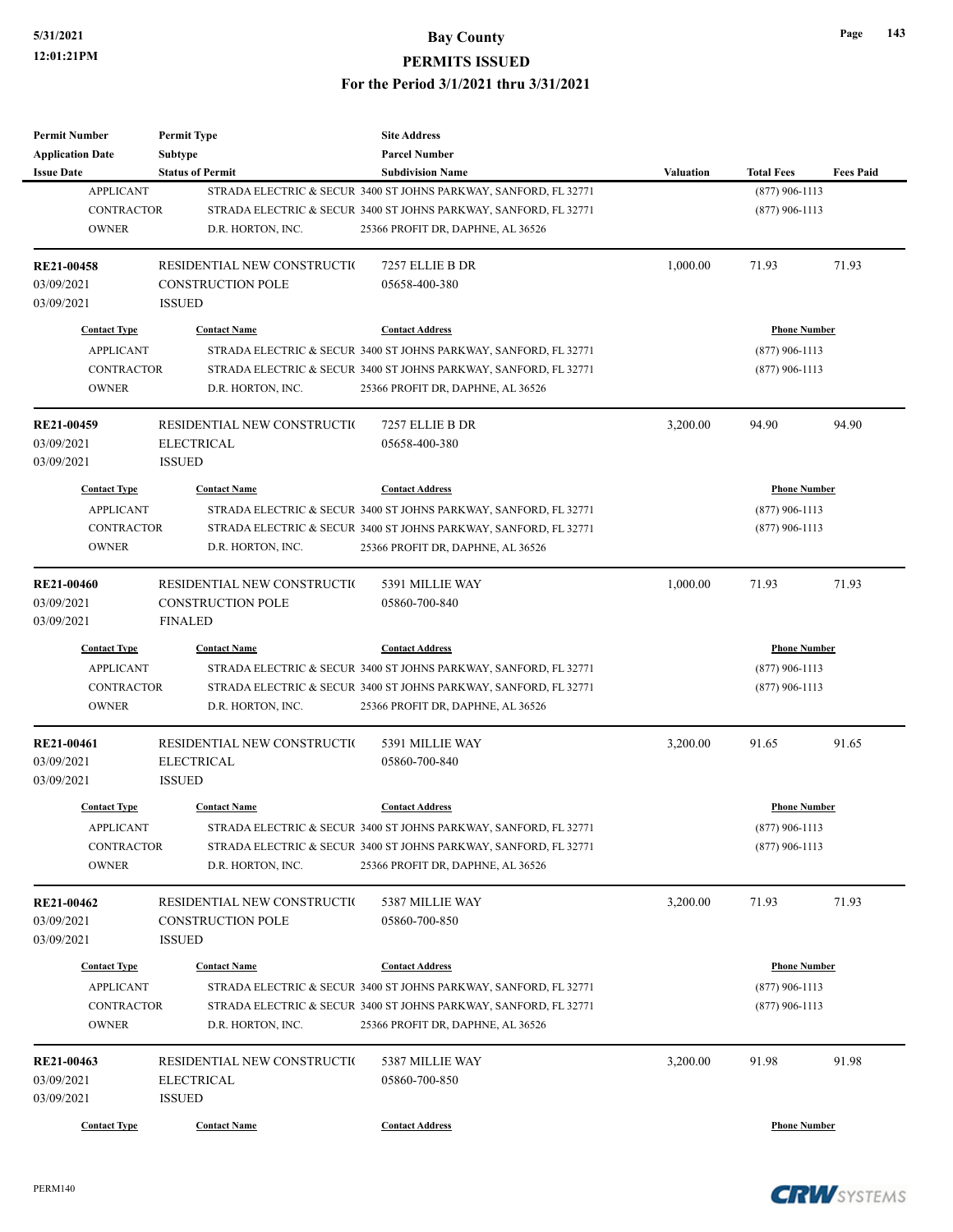| <b>Subtype</b><br><b>Parcel Number</b><br><b>Application Date</b><br><b>Issue Date</b><br><b>Status of Permit</b><br><b>Subdivision Name</b><br><b>Valuation</b><br><b>Total Fees</b><br><b>APPLICANT</b><br>STRADA ELECTRIC & SECUR 3400 ST JOHNS PARKWAY, SANFORD, FL 32771<br>$(877)$ 906-1113<br><b>CONTRACTOR</b><br>STRADA ELECTRIC & SECUR 3400 ST JOHNS PARKWAY, SANFORD, FL 32771<br>$(877)$ 906-1113<br><b>OWNER</b><br>D.R. HORTON, INC.<br>25366 PROFIT DR, DAPHNE, AL 36526<br><b>RE21-00464</b><br>RESIDENTIAL NEW CONSTRUCTIO<br>5383 MILLIE WAY<br>1,000.00<br>71.93<br>03/09/2021<br>CONSTRUCTION POLE<br>05860-700-860<br>03/09/2021<br><b>ISSUED</b><br><b>Contact Address</b><br><b>Phone Number</b><br><b>Contact Type</b><br><b>Contact Name</b><br><b>APPLICANT</b><br>STRADA ELECTRIC & SECUR 3400 ST JOHNS PARKWAY, SANFORD, FL 32771<br>$(877)$ 906-1113<br><b>CONTRACTOR</b><br>$(877)$ 906-1113<br>STRADA ELECTRIC & SECUR 3400 ST JOHNS PARKWAY, SANFORD, FL 32771<br><b>OWNER</b><br>D.R. HORTON, INC.<br>25366 PROFIT DR, DAPHNE, AL 36526<br>3,200.00<br>RE21-00465<br>RESIDENTIAL NEW CONSTRUCTIO<br>5383 MILLIE WAY<br>90.83<br>03/09/2021<br><b>ELECTRICAL</b><br>05860-700-860<br>03/09/2021<br><b>ISSUED</b><br><b>Contact Name</b><br><b>Phone Number</b><br><b>Contact Type</b><br><b>Contact Address</b><br><b>APPLICANT</b><br>STRADA ELECTRIC & SECUR 3400 ST JOHNS PARKWAY, SANFORD, FL 32771<br>$(877)$ 906-1113<br><b>CONTRACTOR</b><br>$(877)$ 906-1113<br>STRADA ELECTRIC & SECUR 3400 ST JOHNS PARKWAY, SANFORD, FL 32771<br><b>OWNER</b><br>D.R. HORTON, INC.<br>25366 PROFIT DR, DAPHNE, AL 36526<br>RE21-00466<br>RESIDENTIAL NEW CONSTRUCTIO<br>1,000.00<br>71.93<br>5408 MILLIE WAY<br><b>CONSTRUCTION POLE</b><br>03/09/2021<br>05860-700-090<br>03/09/2021<br><b>FINALED</b><br><b>Contact Type</b><br><b>Contact Name</b><br><b>Contact Address</b><br><b>Phone Number</b><br><b>APPLICANT</b><br>STRADA ELECTRIC & SECUR 3400 ST JOHNS PARKWAY, SANFORD, FL 32771<br>$(877)$ 906-1113<br><b>CONTRACTOR</b><br>STRADA ELECTRIC & SECUR 3400 ST JOHNS PARKWAY, SANFORD, FL 32771<br>$(877)$ 906-1113<br><b>OWNER</b><br>D.R. HORTON, INC.<br>25366 PROFIT DR, DAPHNE, AL 36526<br>3,200.00<br>RESIDENTIAL NEW CONSTRUCTIO<br>5408 MILLIE WAY<br>91.98<br>RE21-00467<br>03/09/2021<br><b>ELECTRICAL</b><br>05860-700-090<br>03/09/2021<br><b>ISSUED</b><br><b>Contact Type</b><br><b>Contact Name</b><br><b>Contact Address</b><br><b>Phone Number</b><br><b>APPLICANT</b><br>STRADA ELECTRIC & SECUR 3400 ST JOHNS PARKWAY, SANFORD, FL 32771<br>$(877)$ 906-1113<br>CONTRACTOR<br>STRADA ELECTRIC & SECUR 3400 ST JOHNS PARKWAY, SANFORD, FL 32771<br>$(877)$ 906-1113<br><b>OWNER</b><br>D.R. HORTON, INC.<br>25366 PROFIT DR, DAPHNE, AL 36526<br>1,000.00<br>71.93<br>71.93<br>RESIDENTIAL NEW CONSTRUCTIO<br>5404 MILLIE WAY<br>RE21-00468<br><b>CONSTRUCTION POLE</b><br>03/09/2021<br>05860-700-080<br>03/09/2021<br><b>ISSUED</b><br><b>Contact Name</b><br><b>Phone Number</b><br><b>Contact Type</b><br><b>Contact Address</b><br><b>APPLICANT</b><br>$(877)$ 906-1113<br>STRADA ELECTRIC & SECUR 3400 ST JOHNS PARKWAY, SANFORD, FL 32771<br><b>CONTRACTOR</b><br>STRADA ELECTRIC & SECUR 3400 ST JOHNS PARKWAY, SANFORD, FL 32771<br>$(877)$ 906-1113<br><b>OWNER</b><br>D.R. HORTON, INC.<br>25366 PROFIT DR, DAPHNE, AL 36526<br>RE21-00469<br>RESIDENTIAL NEW CONSTRUCTIO<br>5404 MILLIE WAY<br>1,000.00<br>94.90<br>03/09/2021<br><b>ELECTRICAL</b><br>05860-700-080 | <b>Permit Number</b> | <b>Permit Type</b> | <b>Site Address</b> |  |                  |
|---------------------------------------------------------------------------------------------------------------------------------------------------------------------------------------------------------------------------------------------------------------------------------------------------------------------------------------------------------------------------------------------------------------------------------------------------------------------------------------------------------------------------------------------------------------------------------------------------------------------------------------------------------------------------------------------------------------------------------------------------------------------------------------------------------------------------------------------------------------------------------------------------------------------------------------------------------------------------------------------------------------------------------------------------------------------------------------------------------------------------------------------------------------------------------------------------------------------------------------------------------------------------------------------------------------------------------------------------------------------------------------------------------------------------------------------------------------------------------------------------------------------------------------------------------------------------------------------------------------------------------------------------------------------------------------------------------------------------------------------------------------------------------------------------------------------------------------------------------------------------------------------------------------------------------------------------------------------------------------------------------------------------------------------------------------------------------------------------------------------------------------------------------------------------------------------------------------------------------------------------------------------------------------------------------------------------------------------------------------------------------------------------------------------------------------------------------------------------------------------------------------------------------------------------------------------------------------------------------------------------------------------------------------------------------------------------------------------------------------------------------------------------------------------------------------------------------------------------------------------------------------------------------------------------------------------------------------------------------------------------------------------------------------------------------------------------------------------------------------------------------------------------------------------------------------------------------------------------------------------------------------------------------------------------------------------------------------------------------------------------------------------------------------------------------------------------------------------------------------------------------------------------------------------|----------------------|--------------------|---------------------|--|------------------|
|                                                                                                                                                                                                                                                                                                                                                                                                                                                                                                                                                                                                                                                                                                                                                                                                                                                                                                                                                                                                                                                                                                                                                                                                                                                                                                                                                                                                                                                                                                                                                                                                                                                                                                                                                                                                                                                                                                                                                                                                                                                                                                                                                                                                                                                                                                                                                                                                                                                                                                                                                                                                                                                                                                                                                                                                                                                                                                                                                                                                                                                                                                                                                                                                                                                                                                                                                                                                                                                                                                                                             |                      |                    |                     |  |                  |
|                                                                                                                                                                                                                                                                                                                                                                                                                                                                                                                                                                                                                                                                                                                                                                                                                                                                                                                                                                                                                                                                                                                                                                                                                                                                                                                                                                                                                                                                                                                                                                                                                                                                                                                                                                                                                                                                                                                                                                                                                                                                                                                                                                                                                                                                                                                                                                                                                                                                                                                                                                                                                                                                                                                                                                                                                                                                                                                                                                                                                                                                                                                                                                                                                                                                                                                                                                                                                                                                                                                                             |                      |                    |                     |  | <b>Fees Paid</b> |
|                                                                                                                                                                                                                                                                                                                                                                                                                                                                                                                                                                                                                                                                                                                                                                                                                                                                                                                                                                                                                                                                                                                                                                                                                                                                                                                                                                                                                                                                                                                                                                                                                                                                                                                                                                                                                                                                                                                                                                                                                                                                                                                                                                                                                                                                                                                                                                                                                                                                                                                                                                                                                                                                                                                                                                                                                                                                                                                                                                                                                                                                                                                                                                                                                                                                                                                                                                                                                                                                                                                                             |                      |                    |                     |  |                  |
|                                                                                                                                                                                                                                                                                                                                                                                                                                                                                                                                                                                                                                                                                                                                                                                                                                                                                                                                                                                                                                                                                                                                                                                                                                                                                                                                                                                                                                                                                                                                                                                                                                                                                                                                                                                                                                                                                                                                                                                                                                                                                                                                                                                                                                                                                                                                                                                                                                                                                                                                                                                                                                                                                                                                                                                                                                                                                                                                                                                                                                                                                                                                                                                                                                                                                                                                                                                                                                                                                                                                             |                      |                    |                     |  |                  |
|                                                                                                                                                                                                                                                                                                                                                                                                                                                                                                                                                                                                                                                                                                                                                                                                                                                                                                                                                                                                                                                                                                                                                                                                                                                                                                                                                                                                                                                                                                                                                                                                                                                                                                                                                                                                                                                                                                                                                                                                                                                                                                                                                                                                                                                                                                                                                                                                                                                                                                                                                                                                                                                                                                                                                                                                                                                                                                                                                                                                                                                                                                                                                                                                                                                                                                                                                                                                                                                                                                                                             |                      |                    |                     |  |                  |
|                                                                                                                                                                                                                                                                                                                                                                                                                                                                                                                                                                                                                                                                                                                                                                                                                                                                                                                                                                                                                                                                                                                                                                                                                                                                                                                                                                                                                                                                                                                                                                                                                                                                                                                                                                                                                                                                                                                                                                                                                                                                                                                                                                                                                                                                                                                                                                                                                                                                                                                                                                                                                                                                                                                                                                                                                                                                                                                                                                                                                                                                                                                                                                                                                                                                                                                                                                                                                                                                                                                                             |                      |                    |                     |  |                  |
|                                                                                                                                                                                                                                                                                                                                                                                                                                                                                                                                                                                                                                                                                                                                                                                                                                                                                                                                                                                                                                                                                                                                                                                                                                                                                                                                                                                                                                                                                                                                                                                                                                                                                                                                                                                                                                                                                                                                                                                                                                                                                                                                                                                                                                                                                                                                                                                                                                                                                                                                                                                                                                                                                                                                                                                                                                                                                                                                                                                                                                                                                                                                                                                                                                                                                                                                                                                                                                                                                                                                             |                      |                    |                     |  | 71.93            |
|                                                                                                                                                                                                                                                                                                                                                                                                                                                                                                                                                                                                                                                                                                                                                                                                                                                                                                                                                                                                                                                                                                                                                                                                                                                                                                                                                                                                                                                                                                                                                                                                                                                                                                                                                                                                                                                                                                                                                                                                                                                                                                                                                                                                                                                                                                                                                                                                                                                                                                                                                                                                                                                                                                                                                                                                                                                                                                                                                                                                                                                                                                                                                                                                                                                                                                                                                                                                                                                                                                                                             |                      |                    |                     |  |                  |
|                                                                                                                                                                                                                                                                                                                                                                                                                                                                                                                                                                                                                                                                                                                                                                                                                                                                                                                                                                                                                                                                                                                                                                                                                                                                                                                                                                                                                                                                                                                                                                                                                                                                                                                                                                                                                                                                                                                                                                                                                                                                                                                                                                                                                                                                                                                                                                                                                                                                                                                                                                                                                                                                                                                                                                                                                                                                                                                                                                                                                                                                                                                                                                                                                                                                                                                                                                                                                                                                                                                                             |                      |                    |                     |  |                  |
|                                                                                                                                                                                                                                                                                                                                                                                                                                                                                                                                                                                                                                                                                                                                                                                                                                                                                                                                                                                                                                                                                                                                                                                                                                                                                                                                                                                                                                                                                                                                                                                                                                                                                                                                                                                                                                                                                                                                                                                                                                                                                                                                                                                                                                                                                                                                                                                                                                                                                                                                                                                                                                                                                                                                                                                                                                                                                                                                                                                                                                                                                                                                                                                                                                                                                                                                                                                                                                                                                                                                             |                      |                    |                     |  |                  |
|                                                                                                                                                                                                                                                                                                                                                                                                                                                                                                                                                                                                                                                                                                                                                                                                                                                                                                                                                                                                                                                                                                                                                                                                                                                                                                                                                                                                                                                                                                                                                                                                                                                                                                                                                                                                                                                                                                                                                                                                                                                                                                                                                                                                                                                                                                                                                                                                                                                                                                                                                                                                                                                                                                                                                                                                                                                                                                                                                                                                                                                                                                                                                                                                                                                                                                                                                                                                                                                                                                                                             |                      |                    |                     |  |                  |
|                                                                                                                                                                                                                                                                                                                                                                                                                                                                                                                                                                                                                                                                                                                                                                                                                                                                                                                                                                                                                                                                                                                                                                                                                                                                                                                                                                                                                                                                                                                                                                                                                                                                                                                                                                                                                                                                                                                                                                                                                                                                                                                                                                                                                                                                                                                                                                                                                                                                                                                                                                                                                                                                                                                                                                                                                                                                                                                                                                                                                                                                                                                                                                                                                                                                                                                                                                                                                                                                                                                                             |                      |                    |                     |  |                  |
|                                                                                                                                                                                                                                                                                                                                                                                                                                                                                                                                                                                                                                                                                                                                                                                                                                                                                                                                                                                                                                                                                                                                                                                                                                                                                                                                                                                                                                                                                                                                                                                                                                                                                                                                                                                                                                                                                                                                                                                                                                                                                                                                                                                                                                                                                                                                                                                                                                                                                                                                                                                                                                                                                                                                                                                                                                                                                                                                                                                                                                                                                                                                                                                                                                                                                                                                                                                                                                                                                                                                             |                      |                    |                     |  |                  |
|                                                                                                                                                                                                                                                                                                                                                                                                                                                                                                                                                                                                                                                                                                                                                                                                                                                                                                                                                                                                                                                                                                                                                                                                                                                                                                                                                                                                                                                                                                                                                                                                                                                                                                                                                                                                                                                                                                                                                                                                                                                                                                                                                                                                                                                                                                                                                                                                                                                                                                                                                                                                                                                                                                                                                                                                                                                                                                                                                                                                                                                                                                                                                                                                                                                                                                                                                                                                                                                                                                                                             |                      |                    |                     |  |                  |
|                                                                                                                                                                                                                                                                                                                                                                                                                                                                                                                                                                                                                                                                                                                                                                                                                                                                                                                                                                                                                                                                                                                                                                                                                                                                                                                                                                                                                                                                                                                                                                                                                                                                                                                                                                                                                                                                                                                                                                                                                                                                                                                                                                                                                                                                                                                                                                                                                                                                                                                                                                                                                                                                                                                                                                                                                                                                                                                                                                                                                                                                                                                                                                                                                                                                                                                                                                                                                                                                                                                                             |                      |                    |                     |  | 90.83            |
|                                                                                                                                                                                                                                                                                                                                                                                                                                                                                                                                                                                                                                                                                                                                                                                                                                                                                                                                                                                                                                                                                                                                                                                                                                                                                                                                                                                                                                                                                                                                                                                                                                                                                                                                                                                                                                                                                                                                                                                                                                                                                                                                                                                                                                                                                                                                                                                                                                                                                                                                                                                                                                                                                                                                                                                                                                                                                                                                                                                                                                                                                                                                                                                                                                                                                                                                                                                                                                                                                                                                             |                      |                    |                     |  |                  |
|                                                                                                                                                                                                                                                                                                                                                                                                                                                                                                                                                                                                                                                                                                                                                                                                                                                                                                                                                                                                                                                                                                                                                                                                                                                                                                                                                                                                                                                                                                                                                                                                                                                                                                                                                                                                                                                                                                                                                                                                                                                                                                                                                                                                                                                                                                                                                                                                                                                                                                                                                                                                                                                                                                                                                                                                                                                                                                                                                                                                                                                                                                                                                                                                                                                                                                                                                                                                                                                                                                                                             |                      |                    |                     |  |                  |
|                                                                                                                                                                                                                                                                                                                                                                                                                                                                                                                                                                                                                                                                                                                                                                                                                                                                                                                                                                                                                                                                                                                                                                                                                                                                                                                                                                                                                                                                                                                                                                                                                                                                                                                                                                                                                                                                                                                                                                                                                                                                                                                                                                                                                                                                                                                                                                                                                                                                                                                                                                                                                                                                                                                                                                                                                                                                                                                                                                                                                                                                                                                                                                                                                                                                                                                                                                                                                                                                                                                                             |                      |                    |                     |  |                  |
|                                                                                                                                                                                                                                                                                                                                                                                                                                                                                                                                                                                                                                                                                                                                                                                                                                                                                                                                                                                                                                                                                                                                                                                                                                                                                                                                                                                                                                                                                                                                                                                                                                                                                                                                                                                                                                                                                                                                                                                                                                                                                                                                                                                                                                                                                                                                                                                                                                                                                                                                                                                                                                                                                                                                                                                                                                                                                                                                                                                                                                                                                                                                                                                                                                                                                                                                                                                                                                                                                                                                             |                      |                    |                     |  |                  |
|                                                                                                                                                                                                                                                                                                                                                                                                                                                                                                                                                                                                                                                                                                                                                                                                                                                                                                                                                                                                                                                                                                                                                                                                                                                                                                                                                                                                                                                                                                                                                                                                                                                                                                                                                                                                                                                                                                                                                                                                                                                                                                                                                                                                                                                                                                                                                                                                                                                                                                                                                                                                                                                                                                                                                                                                                                                                                                                                                                                                                                                                                                                                                                                                                                                                                                                                                                                                                                                                                                                                             |                      |                    |                     |  |                  |
|                                                                                                                                                                                                                                                                                                                                                                                                                                                                                                                                                                                                                                                                                                                                                                                                                                                                                                                                                                                                                                                                                                                                                                                                                                                                                                                                                                                                                                                                                                                                                                                                                                                                                                                                                                                                                                                                                                                                                                                                                                                                                                                                                                                                                                                                                                                                                                                                                                                                                                                                                                                                                                                                                                                                                                                                                                                                                                                                                                                                                                                                                                                                                                                                                                                                                                                                                                                                                                                                                                                                             |                      |                    |                     |  |                  |
|                                                                                                                                                                                                                                                                                                                                                                                                                                                                                                                                                                                                                                                                                                                                                                                                                                                                                                                                                                                                                                                                                                                                                                                                                                                                                                                                                                                                                                                                                                                                                                                                                                                                                                                                                                                                                                                                                                                                                                                                                                                                                                                                                                                                                                                                                                                                                                                                                                                                                                                                                                                                                                                                                                                                                                                                                                                                                                                                                                                                                                                                                                                                                                                                                                                                                                                                                                                                                                                                                                                                             |                      |                    |                     |  |                  |
|                                                                                                                                                                                                                                                                                                                                                                                                                                                                                                                                                                                                                                                                                                                                                                                                                                                                                                                                                                                                                                                                                                                                                                                                                                                                                                                                                                                                                                                                                                                                                                                                                                                                                                                                                                                                                                                                                                                                                                                                                                                                                                                                                                                                                                                                                                                                                                                                                                                                                                                                                                                                                                                                                                                                                                                                                                                                                                                                                                                                                                                                                                                                                                                                                                                                                                                                                                                                                                                                                                                                             |                      |                    |                     |  | 71.93            |
|                                                                                                                                                                                                                                                                                                                                                                                                                                                                                                                                                                                                                                                                                                                                                                                                                                                                                                                                                                                                                                                                                                                                                                                                                                                                                                                                                                                                                                                                                                                                                                                                                                                                                                                                                                                                                                                                                                                                                                                                                                                                                                                                                                                                                                                                                                                                                                                                                                                                                                                                                                                                                                                                                                                                                                                                                                                                                                                                                                                                                                                                                                                                                                                                                                                                                                                                                                                                                                                                                                                                             |                      |                    |                     |  |                  |
|                                                                                                                                                                                                                                                                                                                                                                                                                                                                                                                                                                                                                                                                                                                                                                                                                                                                                                                                                                                                                                                                                                                                                                                                                                                                                                                                                                                                                                                                                                                                                                                                                                                                                                                                                                                                                                                                                                                                                                                                                                                                                                                                                                                                                                                                                                                                                                                                                                                                                                                                                                                                                                                                                                                                                                                                                                                                                                                                                                                                                                                                                                                                                                                                                                                                                                                                                                                                                                                                                                                                             |                      |                    |                     |  |                  |
|                                                                                                                                                                                                                                                                                                                                                                                                                                                                                                                                                                                                                                                                                                                                                                                                                                                                                                                                                                                                                                                                                                                                                                                                                                                                                                                                                                                                                                                                                                                                                                                                                                                                                                                                                                                                                                                                                                                                                                                                                                                                                                                                                                                                                                                                                                                                                                                                                                                                                                                                                                                                                                                                                                                                                                                                                                                                                                                                                                                                                                                                                                                                                                                                                                                                                                                                                                                                                                                                                                                                             |                      |                    |                     |  |                  |
|                                                                                                                                                                                                                                                                                                                                                                                                                                                                                                                                                                                                                                                                                                                                                                                                                                                                                                                                                                                                                                                                                                                                                                                                                                                                                                                                                                                                                                                                                                                                                                                                                                                                                                                                                                                                                                                                                                                                                                                                                                                                                                                                                                                                                                                                                                                                                                                                                                                                                                                                                                                                                                                                                                                                                                                                                                                                                                                                                                                                                                                                                                                                                                                                                                                                                                                                                                                                                                                                                                                                             |                      |                    |                     |  |                  |
|                                                                                                                                                                                                                                                                                                                                                                                                                                                                                                                                                                                                                                                                                                                                                                                                                                                                                                                                                                                                                                                                                                                                                                                                                                                                                                                                                                                                                                                                                                                                                                                                                                                                                                                                                                                                                                                                                                                                                                                                                                                                                                                                                                                                                                                                                                                                                                                                                                                                                                                                                                                                                                                                                                                                                                                                                                                                                                                                                                                                                                                                                                                                                                                                                                                                                                                                                                                                                                                                                                                                             |                      |                    |                     |  |                  |
|                                                                                                                                                                                                                                                                                                                                                                                                                                                                                                                                                                                                                                                                                                                                                                                                                                                                                                                                                                                                                                                                                                                                                                                                                                                                                                                                                                                                                                                                                                                                                                                                                                                                                                                                                                                                                                                                                                                                                                                                                                                                                                                                                                                                                                                                                                                                                                                                                                                                                                                                                                                                                                                                                                                                                                                                                                                                                                                                                                                                                                                                                                                                                                                                                                                                                                                                                                                                                                                                                                                                             |                      |                    |                     |  |                  |
|                                                                                                                                                                                                                                                                                                                                                                                                                                                                                                                                                                                                                                                                                                                                                                                                                                                                                                                                                                                                                                                                                                                                                                                                                                                                                                                                                                                                                                                                                                                                                                                                                                                                                                                                                                                                                                                                                                                                                                                                                                                                                                                                                                                                                                                                                                                                                                                                                                                                                                                                                                                                                                                                                                                                                                                                                                                                                                                                                                                                                                                                                                                                                                                                                                                                                                                                                                                                                                                                                                                                             |                      |                    |                     |  |                  |
|                                                                                                                                                                                                                                                                                                                                                                                                                                                                                                                                                                                                                                                                                                                                                                                                                                                                                                                                                                                                                                                                                                                                                                                                                                                                                                                                                                                                                                                                                                                                                                                                                                                                                                                                                                                                                                                                                                                                                                                                                                                                                                                                                                                                                                                                                                                                                                                                                                                                                                                                                                                                                                                                                                                                                                                                                                                                                                                                                                                                                                                                                                                                                                                                                                                                                                                                                                                                                                                                                                                                             |                      |                    |                     |  | 91.98            |
|                                                                                                                                                                                                                                                                                                                                                                                                                                                                                                                                                                                                                                                                                                                                                                                                                                                                                                                                                                                                                                                                                                                                                                                                                                                                                                                                                                                                                                                                                                                                                                                                                                                                                                                                                                                                                                                                                                                                                                                                                                                                                                                                                                                                                                                                                                                                                                                                                                                                                                                                                                                                                                                                                                                                                                                                                                                                                                                                                                                                                                                                                                                                                                                                                                                                                                                                                                                                                                                                                                                                             |                      |                    |                     |  |                  |
|                                                                                                                                                                                                                                                                                                                                                                                                                                                                                                                                                                                                                                                                                                                                                                                                                                                                                                                                                                                                                                                                                                                                                                                                                                                                                                                                                                                                                                                                                                                                                                                                                                                                                                                                                                                                                                                                                                                                                                                                                                                                                                                                                                                                                                                                                                                                                                                                                                                                                                                                                                                                                                                                                                                                                                                                                                                                                                                                                                                                                                                                                                                                                                                                                                                                                                                                                                                                                                                                                                                                             |                      |                    |                     |  |                  |
|                                                                                                                                                                                                                                                                                                                                                                                                                                                                                                                                                                                                                                                                                                                                                                                                                                                                                                                                                                                                                                                                                                                                                                                                                                                                                                                                                                                                                                                                                                                                                                                                                                                                                                                                                                                                                                                                                                                                                                                                                                                                                                                                                                                                                                                                                                                                                                                                                                                                                                                                                                                                                                                                                                                                                                                                                                                                                                                                                                                                                                                                                                                                                                                                                                                                                                                                                                                                                                                                                                                                             |                      |                    |                     |  |                  |
|                                                                                                                                                                                                                                                                                                                                                                                                                                                                                                                                                                                                                                                                                                                                                                                                                                                                                                                                                                                                                                                                                                                                                                                                                                                                                                                                                                                                                                                                                                                                                                                                                                                                                                                                                                                                                                                                                                                                                                                                                                                                                                                                                                                                                                                                                                                                                                                                                                                                                                                                                                                                                                                                                                                                                                                                                                                                                                                                                                                                                                                                                                                                                                                                                                                                                                                                                                                                                                                                                                                                             |                      |                    |                     |  |                  |
|                                                                                                                                                                                                                                                                                                                                                                                                                                                                                                                                                                                                                                                                                                                                                                                                                                                                                                                                                                                                                                                                                                                                                                                                                                                                                                                                                                                                                                                                                                                                                                                                                                                                                                                                                                                                                                                                                                                                                                                                                                                                                                                                                                                                                                                                                                                                                                                                                                                                                                                                                                                                                                                                                                                                                                                                                                                                                                                                                                                                                                                                                                                                                                                                                                                                                                                                                                                                                                                                                                                                             |                      |                    |                     |  |                  |
|                                                                                                                                                                                                                                                                                                                                                                                                                                                                                                                                                                                                                                                                                                                                                                                                                                                                                                                                                                                                                                                                                                                                                                                                                                                                                                                                                                                                                                                                                                                                                                                                                                                                                                                                                                                                                                                                                                                                                                                                                                                                                                                                                                                                                                                                                                                                                                                                                                                                                                                                                                                                                                                                                                                                                                                                                                                                                                                                                                                                                                                                                                                                                                                                                                                                                                                                                                                                                                                                                                                                             |                      |                    |                     |  |                  |
|                                                                                                                                                                                                                                                                                                                                                                                                                                                                                                                                                                                                                                                                                                                                                                                                                                                                                                                                                                                                                                                                                                                                                                                                                                                                                                                                                                                                                                                                                                                                                                                                                                                                                                                                                                                                                                                                                                                                                                                                                                                                                                                                                                                                                                                                                                                                                                                                                                                                                                                                                                                                                                                                                                                                                                                                                                                                                                                                                                                                                                                                                                                                                                                                                                                                                                                                                                                                                                                                                                                                             |                      |                    |                     |  |                  |
|                                                                                                                                                                                                                                                                                                                                                                                                                                                                                                                                                                                                                                                                                                                                                                                                                                                                                                                                                                                                                                                                                                                                                                                                                                                                                                                                                                                                                                                                                                                                                                                                                                                                                                                                                                                                                                                                                                                                                                                                                                                                                                                                                                                                                                                                                                                                                                                                                                                                                                                                                                                                                                                                                                                                                                                                                                                                                                                                                                                                                                                                                                                                                                                                                                                                                                                                                                                                                                                                                                                                             |                      |                    |                     |  |                  |
|                                                                                                                                                                                                                                                                                                                                                                                                                                                                                                                                                                                                                                                                                                                                                                                                                                                                                                                                                                                                                                                                                                                                                                                                                                                                                                                                                                                                                                                                                                                                                                                                                                                                                                                                                                                                                                                                                                                                                                                                                                                                                                                                                                                                                                                                                                                                                                                                                                                                                                                                                                                                                                                                                                                                                                                                                                                                                                                                                                                                                                                                                                                                                                                                                                                                                                                                                                                                                                                                                                                                             |                      |                    |                     |  |                  |
|                                                                                                                                                                                                                                                                                                                                                                                                                                                                                                                                                                                                                                                                                                                                                                                                                                                                                                                                                                                                                                                                                                                                                                                                                                                                                                                                                                                                                                                                                                                                                                                                                                                                                                                                                                                                                                                                                                                                                                                                                                                                                                                                                                                                                                                                                                                                                                                                                                                                                                                                                                                                                                                                                                                                                                                                                                                                                                                                                                                                                                                                                                                                                                                                                                                                                                                                                                                                                                                                                                                                             |                      |                    |                     |  |                  |
|                                                                                                                                                                                                                                                                                                                                                                                                                                                                                                                                                                                                                                                                                                                                                                                                                                                                                                                                                                                                                                                                                                                                                                                                                                                                                                                                                                                                                                                                                                                                                                                                                                                                                                                                                                                                                                                                                                                                                                                                                                                                                                                                                                                                                                                                                                                                                                                                                                                                                                                                                                                                                                                                                                                                                                                                                                                                                                                                                                                                                                                                                                                                                                                                                                                                                                                                                                                                                                                                                                                                             |                      |                    |                     |  |                  |
|                                                                                                                                                                                                                                                                                                                                                                                                                                                                                                                                                                                                                                                                                                                                                                                                                                                                                                                                                                                                                                                                                                                                                                                                                                                                                                                                                                                                                                                                                                                                                                                                                                                                                                                                                                                                                                                                                                                                                                                                                                                                                                                                                                                                                                                                                                                                                                                                                                                                                                                                                                                                                                                                                                                                                                                                                                                                                                                                                                                                                                                                                                                                                                                                                                                                                                                                                                                                                                                                                                                                             |                      |                    |                     |  |                  |
|                                                                                                                                                                                                                                                                                                                                                                                                                                                                                                                                                                                                                                                                                                                                                                                                                                                                                                                                                                                                                                                                                                                                                                                                                                                                                                                                                                                                                                                                                                                                                                                                                                                                                                                                                                                                                                                                                                                                                                                                                                                                                                                                                                                                                                                                                                                                                                                                                                                                                                                                                                                                                                                                                                                                                                                                                                                                                                                                                                                                                                                                                                                                                                                                                                                                                                                                                                                                                                                                                                                                             |                      |                    |                     |  |                  |
|                                                                                                                                                                                                                                                                                                                                                                                                                                                                                                                                                                                                                                                                                                                                                                                                                                                                                                                                                                                                                                                                                                                                                                                                                                                                                                                                                                                                                                                                                                                                                                                                                                                                                                                                                                                                                                                                                                                                                                                                                                                                                                                                                                                                                                                                                                                                                                                                                                                                                                                                                                                                                                                                                                                                                                                                                                                                                                                                                                                                                                                                                                                                                                                                                                                                                                                                                                                                                                                                                                                                             |                      |                    |                     |  |                  |
|                                                                                                                                                                                                                                                                                                                                                                                                                                                                                                                                                                                                                                                                                                                                                                                                                                                                                                                                                                                                                                                                                                                                                                                                                                                                                                                                                                                                                                                                                                                                                                                                                                                                                                                                                                                                                                                                                                                                                                                                                                                                                                                                                                                                                                                                                                                                                                                                                                                                                                                                                                                                                                                                                                                                                                                                                                                                                                                                                                                                                                                                                                                                                                                                                                                                                                                                                                                                                                                                                                                                             |                      |                    |                     |  |                  |
|                                                                                                                                                                                                                                                                                                                                                                                                                                                                                                                                                                                                                                                                                                                                                                                                                                                                                                                                                                                                                                                                                                                                                                                                                                                                                                                                                                                                                                                                                                                                                                                                                                                                                                                                                                                                                                                                                                                                                                                                                                                                                                                                                                                                                                                                                                                                                                                                                                                                                                                                                                                                                                                                                                                                                                                                                                                                                                                                                                                                                                                                                                                                                                                                                                                                                                                                                                                                                                                                                                                                             |                      |                    |                     |  |                  |
|                                                                                                                                                                                                                                                                                                                                                                                                                                                                                                                                                                                                                                                                                                                                                                                                                                                                                                                                                                                                                                                                                                                                                                                                                                                                                                                                                                                                                                                                                                                                                                                                                                                                                                                                                                                                                                                                                                                                                                                                                                                                                                                                                                                                                                                                                                                                                                                                                                                                                                                                                                                                                                                                                                                                                                                                                                                                                                                                                                                                                                                                                                                                                                                                                                                                                                                                                                                                                                                                                                                                             |                      |                    |                     |  | 94.90            |
|                                                                                                                                                                                                                                                                                                                                                                                                                                                                                                                                                                                                                                                                                                                                                                                                                                                                                                                                                                                                                                                                                                                                                                                                                                                                                                                                                                                                                                                                                                                                                                                                                                                                                                                                                                                                                                                                                                                                                                                                                                                                                                                                                                                                                                                                                                                                                                                                                                                                                                                                                                                                                                                                                                                                                                                                                                                                                                                                                                                                                                                                                                                                                                                                                                                                                                                                                                                                                                                                                                                                             |                      |                    |                     |  |                  |
|                                                                                                                                                                                                                                                                                                                                                                                                                                                                                                                                                                                                                                                                                                                                                                                                                                                                                                                                                                                                                                                                                                                                                                                                                                                                                                                                                                                                                                                                                                                                                                                                                                                                                                                                                                                                                                                                                                                                                                                                                                                                                                                                                                                                                                                                                                                                                                                                                                                                                                                                                                                                                                                                                                                                                                                                                                                                                                                                                                                                                                                                                                                                                                                                                                                                                                                                                                                                                                                                                                                                             | 03/09/2021           | <b>ISSUED</b>      |                     |  |                  |
| <b>Phone Number</b><br><b>Contact Type</b><br><b>Contact Name</b><br><b>Contact Address</b>                                                                                                                                                                                                                                                                                                                                                                                                                                                                                                                                                                                                                                                                                                                                                                                                                                                                                                                                                                                                                                                                                                                                                                                                                                                                                                                                                                                                                                                                                                                                                                                                                                                                                                                                                                                                                                                                                                                                                                                                                                                                                                                                                                                                                                                                                                                                                                                                                                                                                                                                                                                                                                                                                                                                                                                                                                                                                                                                                                                                                                                                                                                                                                                                                                                                                                                                                                                                                                                 |                      |                    |                     |  |                  |

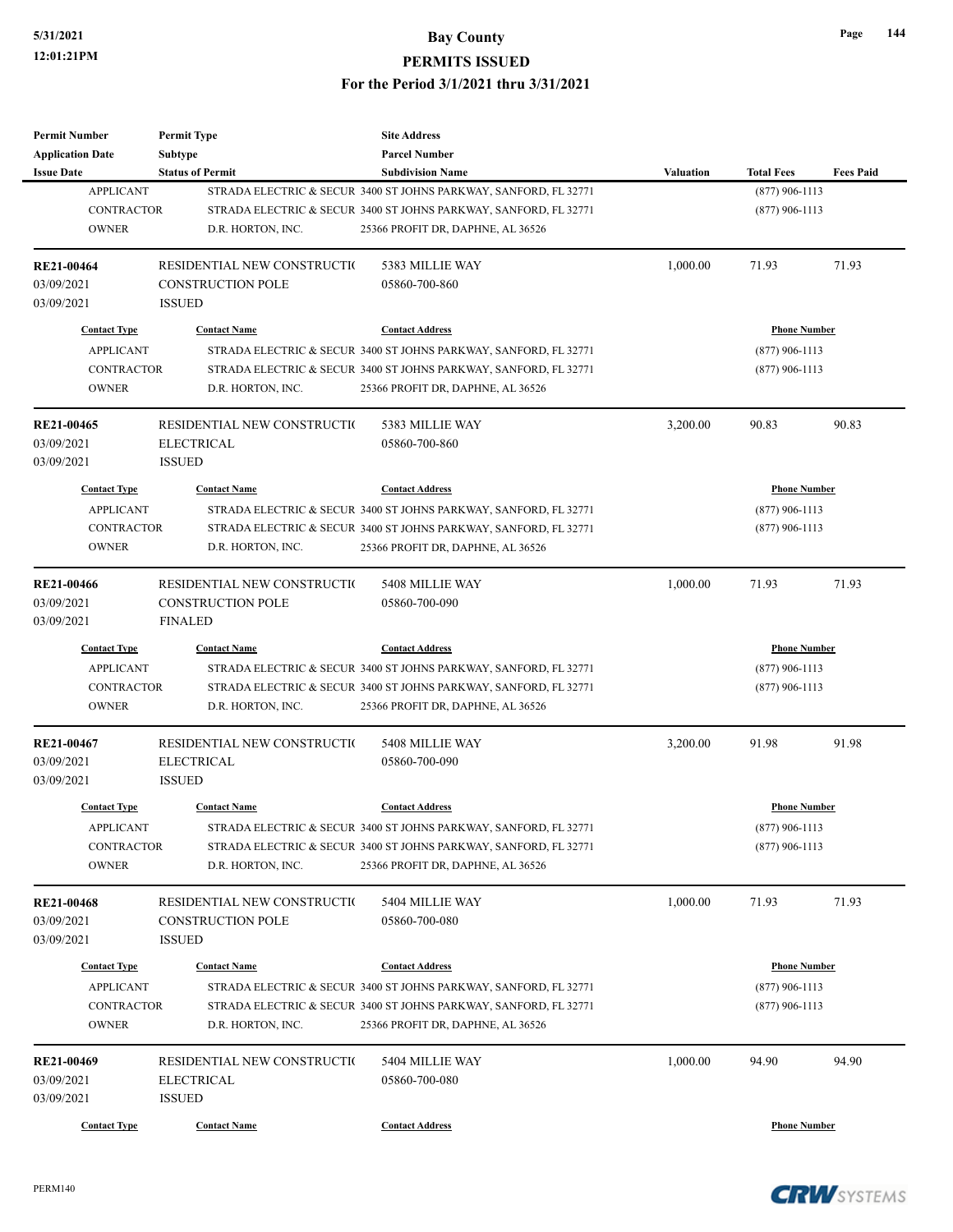| <b>Permit Number</b>    | <b>Permit Type</b>           | <b>Site Address</b>                                              |                  |                     |                  |
|-------------------------|------------------------------|------------------------------------------------------------------|------------------|---------------------|------------------|
| <b>Application Date</b> | <b>Subtype</b>               | <b>Parcel Number</b>                                             |                  |                     |                  |
| <b>Issue Date</b>       | <b>Status of Permit</b>      | <b>Subdivision Name</b>                                          | <b>Valuation</b> | <b>Total Fees</b>   | <b>Fees Paid</b> |
| <b>APPLICANT</b>        |                              | STRADA ELECTRIC & SECUR 3400 ST JOHNS PARKWAY, SANFORD, FL 32771 |                  | $(877)$ 906-1113    |                  |
| <b>CONTRACTOR</b>       |                              | STRADA ELECTRIC & SECUR 3400 ST JOHNS PARKWAY, SANFORD, FL 32771 |                  | $(877)$ 906-1113    |                  |
| <b>OWNER</b>            | D.R. HORTON, INC.            | 25366 PROFIT DR, DAPHNE, AL 36526                                |                  |                     |                  |
| <b>RE21-00470</b>       | RESIDENTIAL NEW CONSTRUCTIO  | 5400 MILLIE WAY                                                  | 1,000.00         | 71.93               | 71.93            |
| 03/09/2021              | <b>CONSTRUCTION POLE</b>     | 05860-700-070                                                    |                  |                     |                  |
| 03/09/2021              | <b>FINALED</b>               |                                                                  |                  |                     |                  |
| <b>Contact Type</b>     | <b>Contact Name</b>          | <b>Contact Address</b>                                           |                  | <b>Phone Number</b> |                  |
| <b>APPLICANT</b>        |                              | STRADA ELECTRIC & SECUR 3400 ST JOHNS PARKWAY, SANFORD, FL 32771 |                  | $(877)$ 906-1113    |                  |
| <b>CONTRACTOR</b>       |                              | STRADA ELECTRIC & SECUR 3400 ST JOHNS PARKWAY, SANFORD, FL 32771 |                  | $(877)$ 906-1113    |                  |
| <b>OWNER</b>            | D.R. HORTON, INC.            | 25366 PROFIT DR, DAPHNE, AL 36526                                |                  |                     |                  |
| RE21-00471              | RESIDENTIAL NEW CONSTRUCTION | 5400 MILLIE WAY                                                  | 3,200.00         | 91.65               | 91.65            |
| 03/09/2021              | <b>ELECTRICAL</b>            | 05860-700-070                                                    |                  |                     |                  |
| 03/09/2021              | <b>ISSUED</b>                |                                                                  |                  |                     |                  |
| <b>Contact Type</b>     | <b>Contact Name</b>          | <b>Contact Address</b>                                           |                  | <b>Phone Number</b> |                  |
| <b>APPLICANT</b>        |                              | STRADA ELECTRIC & SECUR 3400 ST JOHNS PARKWAY, SANFORD, FL 32771 |                  | $(877)$ 906-1113    |                  |
| <b>CONTRACTOR</b>       |                              | STRADA ELECTRIC & SECUR 3400 ST JOHNS PARKWAY, SANFORD, FL 32771 |                  | $(877)$ 906-1113    |                  |
| <b>OWNER</b>            |                              | 25366 PROFIT DR, DAPHNE, AL 36526                                |                  |                     |                  |
|                         | D.R. HORTON, INC.            |                                                                  |                  |                     |                  |
| RE21-00472              | RESIDENTIAL NEW CONSTRUCTIO  | 5396 MILLIE WAY                                                  | 1,000.00         | 71.93               | 71.93            |
| 03/09/2021              | <b>CONSTRUCTION POLE</b>     | 05860-700-060                                                    |                  |                     |                  |
| 03/09/2021              | <b>ISSUED</b>                |                                                                  |                  |                     |                  |
| <b>Contact Type</b>     | <b>Contact Name</b>          | <b>Contact Address</b>                                           |                  | <b>Phone Number</b> |                  |
| <b>APPLICANT</b>        |                              | STRADA ELECTRIC & SECUR 3400 ST JOHNS PARKWAY, SANFORD, FL 32771 |                  | $(877)$ 906-1113    |                  |
| <b>CONTRACTOR</b>       |                              | STRADA ELECTRIC & SECUR 3400 ST JOHNS PARKWAY, SANFORD, FL 32771 |                  | $(877)$ 906-1113    |                  |
| <b>OWNER</b>            | D.R. HORTON, INC.            | 25366 PROFIT DR, DAPHNE, AL 36526                                |                  |                     |                  |
| RE21-00473              | RESIDENTIAL NEW CONSTRUCTIO  | 5396 MILLIE WAY                                                  | 3,200.00         | 91.98               | 91.98            |
| 03/09/2021              | <b>ELECTRICAL</b>            | 05860-700-060                                                    |                  |                     |                  |
| 03/09/2021              | <b>ISSUED</b>                |                                                                  |                  |                     |                  |
| <b>Contact Type</b>     | <b>Contact Name</b>          | <b>Contact Address</b>                                           |                  | <b>Phone Number</b> |                  |
| <b>APPLICANT</b>        |                              | STRADA ELECTRIC & SECUR 3400 ST JOHNS PARKWAY, SANFORD, FL 32771 |                  | $(877)$ 906-1113    |                  |
| CONTRACTOR              |                              | STRADA ELECTRIC & SECUR 3400 ST JOHNS PARKWAY, SANFORD, FL 32771 |                  | $(877)$ 906-1113    |                  |
| <b>OWNER</b>            | D.R. HORTON, INC.            | 25366 PROFIT DR, DAPHNE, AL 36526                                |                  |                     |                  |
| <b>RE21-00474</b>       | RESIDENTIAL NEW CONSTRUCTION | 5371 MILLIE WAY                                                  | 1,000.00         | 71.93               | 71.93            |
| 03/09/2021              | <b>CONSTRUCTION POLE</b>     | 05860-700-890                                                    |                  |                     |                  |
| 03/09/2021              |                              |                                                                  |                  |                     |                  |
|                         | <b>FINALED</b>               |                                                                  |                  |                     |                  |
| <b>Contact Type</b>     | <b>Contact Name</b>          | <b>Contact Address</b>                                           |                  | <b>Phone Number</b> |                  |
| <b>APPLICANT</b>        |                              | STRADA ELECTRIC & SECUR 3400 ST JOHNS PARKWAY, SANFORD, FL 32771 |                  | $(877)$ 906-1113    |                  |
| CONTRACTOR              |                              | STRADA ELECTRIC & SECUR 3400 ST JOHNS PARKWAY, SANFORD, FL 32771 |                  | $(877)$ 906-1113    |                  |
| <b>OWNER</b>            | D.R. HORTON, INC.            | 25366 PROFIT DR, DAPHNE, AL 36526                                |                  |                     |                  |
| RE21-00475              | RESIDENTIAL NEW CONSTRUCTIO  | 5371 MILLIE WAY                                                  | 3,200.00         | 91.65               | 91.65            |
| 03/09/2021              | <b>ELECTRICAL</b>            | 05860-700-890                                                    |                  |                     |                  |
| 03/09/2021              | <b>ISSUED</b>                |                                                                  |                  |                     |                  |
|                         |                              |                                                                  |                  |                     |                  |
| <b>Contact Type</b>     | <b>Contact Name</b>          | <b>Contact Address</b>                                           |                  | <b>Phone Number</b> |                  |



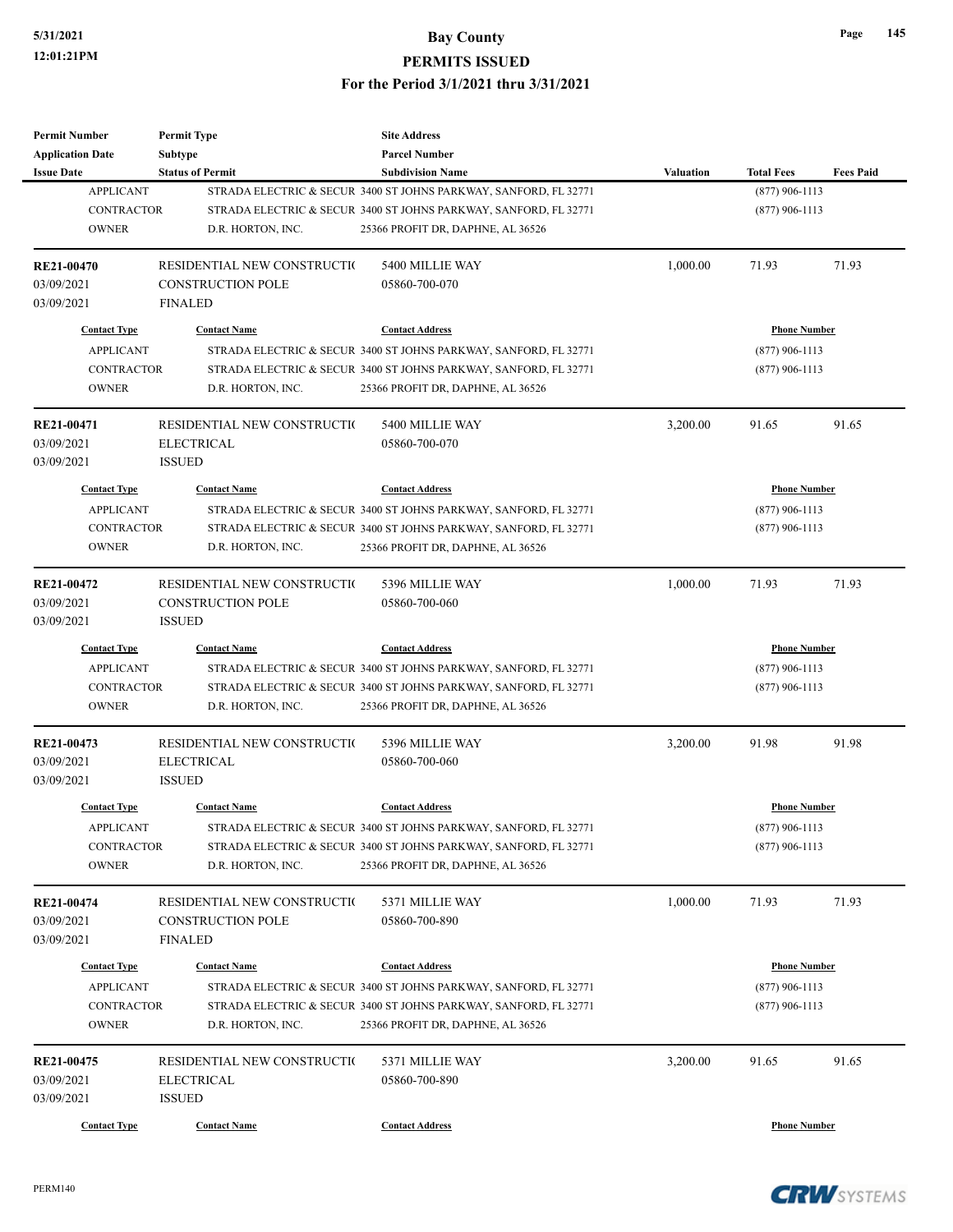| <b>Permit Number</b>    | <b>Permit Type</b>           | <b>Site Address</b>                                              |                  |                     |                     |  |
|-------------------------|------------------------------|------------------------------------------------------------------|------------------|---------------------|---------------------|--|
| <b>Application Date</b> | <b>Subtype</b>               | <b>Parcel Number</b>                                             |                  |                     |                     |  |
| <b>Issue Date</b>       | <b>Status of Permit</b>      | <b>Subdivision Name</b>                                          | <b>Valuation</b> | <b>Total Fees</b>   | <b>Fees Paid</b>    |  |
| <b>APPLICANT</b>        |                              | STRADA ELECTRIC & SECUR 3400 ST JOHNS PARKWAY, SANFORD, FL 32771 |                  | $(877)$ 906-1113    |                     |  |
| <b>CONTRACTOR</b>       |                              | STRADA ELECTRIC & SECUR 3400 ST JOHNS PARKWAY, SANFORD, FL 32771 |                  | $(877)$ 906-1113    |                     |  |
| <b>OWNER</b>            | D.R. HORTON, INC.            | 25366 PROFIT DR, DAPHNE, AL 36526                                |                  |                     |                     |  |
| RE21-00476              | RESIDENTIAL NEW CONSTRUCTION | 5363 MILLIE WAY                                                  | 1,000.00         | 71.93               | 71.93               |  |
| 03/09/2021              | <b>CONSTRUCTION POLE</b>     | 05860-700-910                                                    |                  |                     |                     |  |
| 03/10/2021              | <b>ISSUED</b>                |                                                                  |                  |                     |                     |  |
| <b>Contact Type</b>     | <b>Contact Name</b>          | <b>Contact Address</b>                                           |                  | <b>Phone Number</b> |                     |  |
| <b>APPLICANT</b>        |                              | STRADA ELECTRIC & SECUR 3400 ST JOHNS PARKWAY, SANFORD, FL 32771 |                  | $(877)$ 906-1113    |                     |  |
| <b>CONTRACTOR</b>       |                              | STRADA ELECTRIC & SECUR 3400 ST JOHNS PARKWAY, SANFORD, FL 32771 |                  | $(877)$ 906-1113    |                     |  |
| <b>OWNER</b>            | D.R. HORTON, INC.            | 25366 PROFIT DR, DAPHNE, AL 36526                                |                  |                     |                     |  |
| RE21-00477              | RESIDENTIAL NEW CONSTRUCTIO  | 5363 MILLIE WAY                                                  | 3,200.00         | 91.98               | 91.98               |  |
| 03/09/2021              | <b>ELECTRICAL</b>            | 05860-700-910                                                    |                  |                     |                     |  |
| 03/10/2021              | <b>ISSUED</b>                |                                                                  |                  |                     |                     |  |
| <b>Contact Type</b>     | <b>Contact Name</b>          | <b>Contact Address</b>                                           |                  | <b>Phone Number</b> |                     |  |
| <b>APPLICANT</b>        |                              | STRADA ELECTRIC & SECUR 3400 ST JOHNS PARKWAY, SANFORD, FL 32771 |                  | $(877)$ 906-1113    |                     |  |
| <b>CONTRACTOR</b>       |                              | STRADA ELECTRIC & SECUR 3400 ST JOHNS PARKWAY, SANFORD, FL 32771 |                  | $(877)$ 906-1113    |                     |  |
| <b>OWNER</b>            | D.R. HORTON, INC.            | 25366 PROFIT DR, DAPHNE, AL 36526                                |                  |                     |                     |  |
|                         |                              |                                                                  |                  |                     |                     |  |
| RE21-00478              | RESIDENTIAL NEW CONSTRUCTIO  | 5420 MILLIE WAY                                                  | 1,000.00         | 71.93               | 71.93               |  |
| 03/09/2021              | <b>CONSTRUCTION POLE</b>     | 05860-700-120                                                    |                  |                     |                     |  |
| 03/10/2021              | <b>FINALED</b>               |                                                                  |                  |                     |                     |  |
| <b>Contact Type</b>     | <b>Contact Name</b>          | <b>Contact Address</b>                                           |                  |                     | <b>Phone Number</b> |  |
| <b>APPLICANT</b>        |                              | STRADA ELECTRIC & SECUR 3400 ST JOHNS PARKWAY, SANFORD, FL 32771 |                  | $(877)$ 906-1113    |                     |  |
| <b>CONTRACTOR</b>       |                              | STRADA ELECTRIC & SECUR 3400 ST JOHNS PARKWAY, SANFORD, FL 32771 |                  | $(877)$ 906-1113    |                     |  |
| <b>OWNER</b>            | D.R. HORTON, INC.            | 25366 PROFIT DR, DAPHNE, AL 36526                                |                  |                     |                     |  |
| RE21-00479              | RESIDENTIAL NEW CONSTRUCTION | 5420 MILLIE WAY                                                  | 3,200.00         | 90.83               | 90.83               |  |
| 03/09/2021              | <b>ELECTRICAL</b>            | 05860-700-120                                                    |                  |                     |                     |  |
| 03/10/2021              | <b>ISSUED</b>                |                                                                  |                  |                     |                     |  |
| <b>Contact Type</b>     | <b>Contact Name</b>          | <b>Contact Address</b>                                           |                  | <b>Phone Number</b> |                     |  |
| <b>APPLICANT</b>        |                              | STRADA ELECTRIC & SECUR 3400 ST JOHNS PARKWAY, SANFORD, FL 32771 |                  | $(877)$ 906-1113    |                     |  |
| CONTRACTOR              |                              | STRADA ELECTRIC & SECUR 3400 ST JOHNS PARKWAY, SANFORD, FL 32771 |                  | $(877)$ 906-1113    |                     |  |
| <b>OWNER</b>            | D.R. HORTON, INC.            | 25366 PROFIT DR, DAPHNE, AL 36526                                |                  |                     |                     |  |
|                         |                              |                                                                  |                  |                     |                     |  |
| <b>RE21-00480</b>       | RESIDENTIAL NEW CONSTRUCTION | 5416 MILLIE WAY                                                  | 1,000.00         | 71.93               | 71.93               |  |
| 03/09/2021              | CONSTRUCTION POLE            | 05860-700-110                                                    |                  |                     |                     |  |
| 03/10/2021              | <b>ISSUED</b>                |                                                                  |                  |                     |                     |  |
| <b>Contact Type</b>     | <b>Contact Name</b>          | <b>Contact Address</b>                                           |                  | <b>Phone Number</b> |                     |  |
| <b>APPLICANT</b>        |                              | STRADA ELECTRIC & SECUR 3400 ST JOHNS PARKWAY, SANFORD, FL 32771 |                  | $(877)$ 906-1113    |                     |  |
| CONTRACTOR              |                              | STRADA ELECTRIC & SECUR 3400 ST JOHNS PARKWAY, SANFORD, FL 32771 |                  | $(877)$ 906-1113    |                     |  |
| <b>OWNER</b>            | D.R. HORTON, INC.            | 25366 PROFIT DR, DAPHNE, AL 36526                                |                  |                     |                     |  |
| RE21-00481              | RESIDENTIAL NEW CONSTRUCTIO  | 5416 MILLIE WAY                                                  | 3,200.00         | 91.98               | 91.98               |  |
| 03/09/2021              | <b>ELECTRICAL</b>            | 05860-700-110                                                    |                  |                     |                     |  |
| 03/10/2021              | <b>ISSUED</b>                |                                                                  |                  |                     |                     |  |
|                         |                              |                                                                  |                  |                     |                     |  |
| <b>Contact Type</b>     | <b>Contact Name</b>          | <b>Contact Address</b>                                           |                  | <b>Phone Number</b> |                     |  |



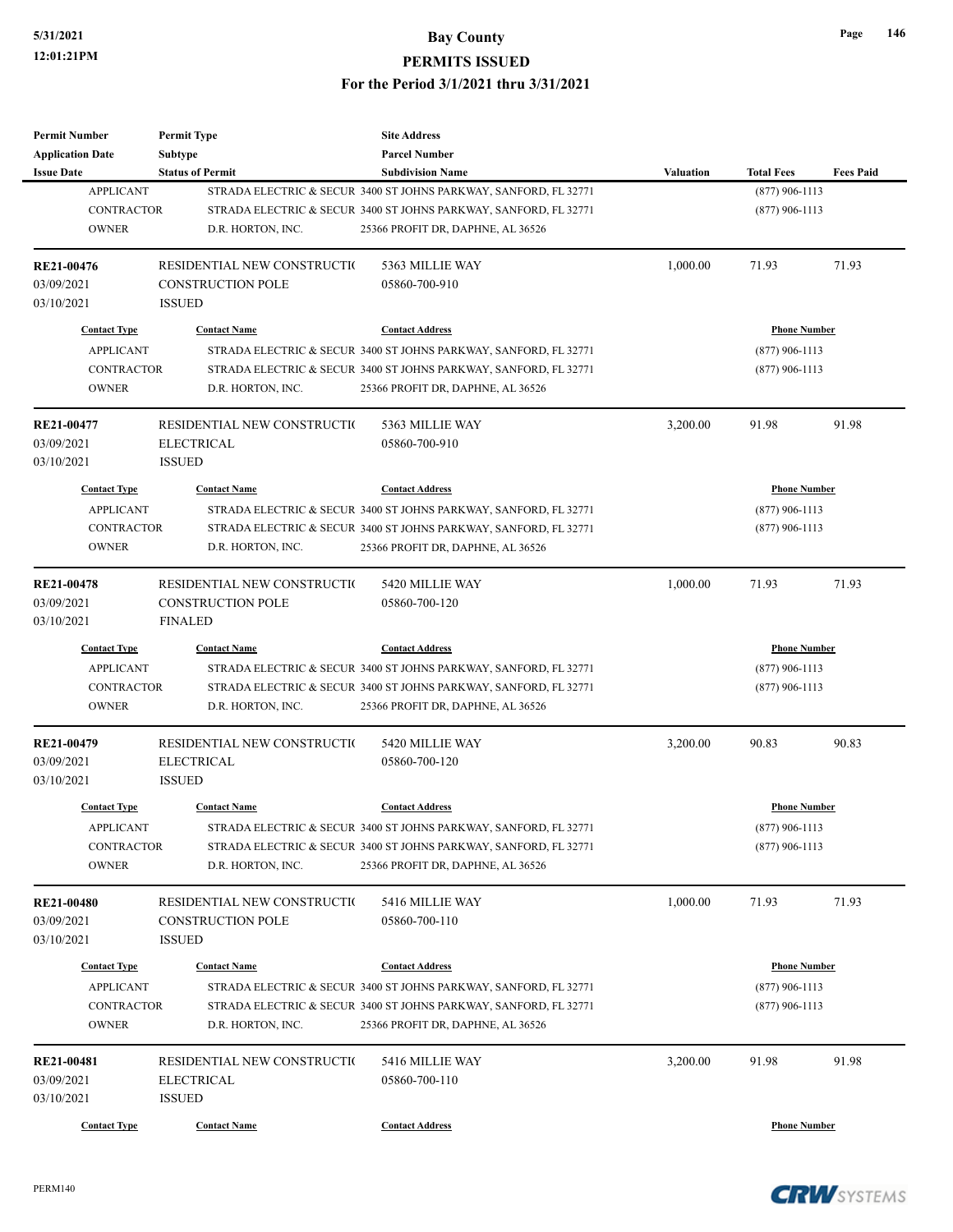| <b>Permit Number</b>                    | <b>Permit Type</b>                            | <b>Site Address</b>                                                          |                  |                                         |                  |
|-----------------------------------------|-----------------------------------------------|------------------------------------------------------------------------------|------------------|-----------------------------------------|------------------|
| <b>Application Date</b>                 | <b>Subtype</b>                                | <b>Parcel Number</b>                                                         |                  |                                         |                  |
| <b>Issue Date</b>                       | <b>Status of Permit</b>                       | <b>Subdivision Name</b>                                                      | <b>Valuation</b> | <b>Total Fees</b>                       | <b>Fees Paid</b> |
| <b>APPLICANT</b>                        |                                               | STRADA ELECTRIC & SECUR 3400 ST JOHNS PARKWAY, SANFORD, FL 32771             |                  | $(877)$ 906-1113                        |                  |
| <b>CONTRACTOR</b>                       |                                               | STRADA ELECTRIC & SECUR 3400 ST JOHNS PARKWAY, SANFORD, FL 32771             |                  | $(877)$ 906-1113                        |                  |
| <b>OWNER</b>                            | D.R. HORTON, INC.                             | 25366 PROFIT DR, DAPHNE, AL 36526                                            |                  |                                         |                  |
| RE21-00482                              | RESIDENTIAL NEW CONSTRUCTIO                   | 5412 MILLIE WAY                                                              | 1,000.00         | 71.93                                   | 71.93            |
| 03/09/2021                              | <b>CONSTRUCTION POLE</b>                      | 05860-700-100                                                                |                  |                                         |                  |
| 03/10/2021                              | <b>ISSUED</b>                                 |                                                                              |                  |                                         |                  |
| <b>Contact Type</b>                     | <b>Contact Name</b>                           | <b>Contact Address</b>                                                       |                  | <b>Phone Number</b>                     |                  |
| <b>APPLICANT</b>                        |                                               | STRADA ELECTRIC & SECUR 3400 ST JOHNS PARKWAY, SANFORD, FL 32771             |                  | $(877)$ 906-1113                        |                  |
| <b>CONTRACTOR</b>                       |                                               | STRADA ELECTRIC & SECUR 3400 ST JOHNS PARKWAY, SANFORD, FL 32771             |                  | $(877)$ 906-1113                        |                  |
| <b>OWNER</b>                            | D.R. HORTON, INC.                             | 25366 PROFIT DR, DAPHNE, AL 36526                                            |                  |                                         |                  |
| RE21-00483                              | RESIDENTIAL NEW CONSTRUCTIO                   | 5412 MILLIE WAY                                                              | 3,200.00         | 94.90                                   | 94.90            |
| 03/09/2021                              | <b>ELECTRICAL</b>                             | 05860-700-100                                                                |                  |                                         |                  |
| 03/10/2021                              | <b>ISSUED</b>                                 |                                                                              |                  |                                         |                  |
| <b>Contact Type</b>                     | <b>Contact Name</b>                           | <b>Contact Address</b>                                                       |                  | <b>Phone Number</b>                     |                  |
| <b>APPLICANT</b>                        |                                               | STRADA ELECTRIC & SECUR 3400 ST JOHNS PARKWAY, SANFORD, FL 32771             |                  | $(877)$ 906-1113                        |                  |
| <b>CONTRACTOR</b>                       |                                               | STRADA ELECTRIC & SECUR 3400 ST JOHNS PARKWAY, SANFORD, FL 32771             |                  | $(877)$ 906-1113                        |                  |
| <b>OWNER</b>                            | D.R. HORTON, INC.                             | 25366 PROFIT DR, DAPHNE, AL 36526                                            |                  |                                         |                  |
|                                         |                                               |                                                                              |                  |                                         |                  |
| RE21-00484                              | <b>RESIDENTIAL</b>                            | 221 BALDWIN RD W                                                             | 0.00             | 82.20                                   | 82.20            |
| 03/09/2021                              | <b>SERVICE REPAIR</b>                         | 12993-000-000                                                                |                  |                                         |                  |
| 03/10/2021                              | <b>FINALED</b>                                |                                                                              |                  |                                         |                  |
| <b>Contact Type</b>                     | <b>Contact Name</b>                           | <b>Contact Address</b>                                                       |                  | <b>Phone Number</b>                     |                  |
| <b>APPLICANT</b>                        | MDC ELECTRIC, INC.                            | 2925 BRIAR CLIFF RD, Panama City, FL 32405                                   |                  | $(850)$ 252-5173                        |                  |
| <b>CONTRACTOR</b>                       | MDC ELECTRIC, INC.                            | 2925 BRIAR CLIFF RD, Panama City, FL 32405                                   |                  | $(850)$ 252-5173                        |                  |
| <b>OWNER</b>                            | CARTER, SHARON S.                             | 14888 F M JONES RD, ANDALUSIA, AL 36421                                      |                  |                                         |                  |
| RE21-00485                              | <b>RESIDENTIAL RENOVATE</b>                   | 4619 CARLA LN                                                                | 200.00           | 82.20                                   | 82.20            |
| 03/09/2021                              | <b>ELECTRICAL</b>                             | 11522-040-000                                                                |                  |                                         |                  |
| 03/13/2021                              | <b>ISSUED</b>                                 |                                                                              |                  |                                         |                  |
| <b>Contact Type</b>                     | <b>Contact Name</b>                           | <b>Contact Address</b>                                                       |                  | <b>Phone Number</b>                     |                  |
| <b>APPLICANT</b>                        | ALLEN 850-200-3418                            | , ,                                                                          |                  |                                         |                  |
| <b>CONTRACTOR</b>                       |                                               | BRIGHT FUTURE ELECTRIC I 3420 RICHARD ARRINGTON BLVD N, BIRMINGHAM, AL 35234 |                  | $(205)$ 326-1409                        |                  |
| <b>OWNER</b>                            | LEACH, JENNIFER L                             | 4619 CARLA LN, PANAMA CITY, FL 32405                                         |                  |                                         |                  |
| RE21-00486                              | <b>RESIDENTIAL</b>                            | 21909 BELGRADE AVE                                                           | 8,500.00         | 80.53                                   | 80.53            |
| 03/10/2021                              | <b>ELECTRICAL</b>                             | 36006-000-000                                                                |                  |                                         |                  |
| 03/10/2021                              | <b>ISSUED</b>                                 |                                                                              |                  |                                         |                  |
|                                         |                                               |                                                                              |                  |                                         |                  |
| <b>Contact Type</b><br><b>APPLICANT</b> | <b>Contact Name</b><br><b>BGN CONTRACTORS</b> | <b>Contact Address</b>                                                       |                  | <b>Phone Number</b><br>$(850)$ 763-8600 |                  |
|                                         |                                               | 1901 N EAST AVE, Panama City, FL 32405                                       |                  |                                         |                  |
| <b>CONTRACTOR</b>                       | <b>BGN CONTRACTORS</b>                        | 1901 N EAST AVE, Panama City, FL 32405                                       |                  | $(850)$ 763-8600                        |                  |
| <b>OWNER</b>                            | FRANKLIN, GARY                                | 4768 SHIRLEY RD, GAINESVILLE, GA 30506                                       |                  |                                         |                  |
| RE21-00487                              | RESIDENTIAL NEW CONSTRUCTIO                   | 4122 DEER POINT LAKE DR                                                      | 0.00             | 71.93                                   | 71.93            |
| 03/10/2021                              | <b>CONSTRUCTION POLE</b>                      | 07620-240-000                                                                |                  |                                         |                  |
| 03/10/2021                              | <b>ISSUED</b>                                 |                                                                              |                  |                                         |                  |
| <b>Contact Type</b>                     | <b>Contact Name</b>                           | <b>Contact Address</b>                                                       |                  | <b>Phone Number</b>                     |                  |
|                                         |                                               |                                                                              |                  |                                         |                  |

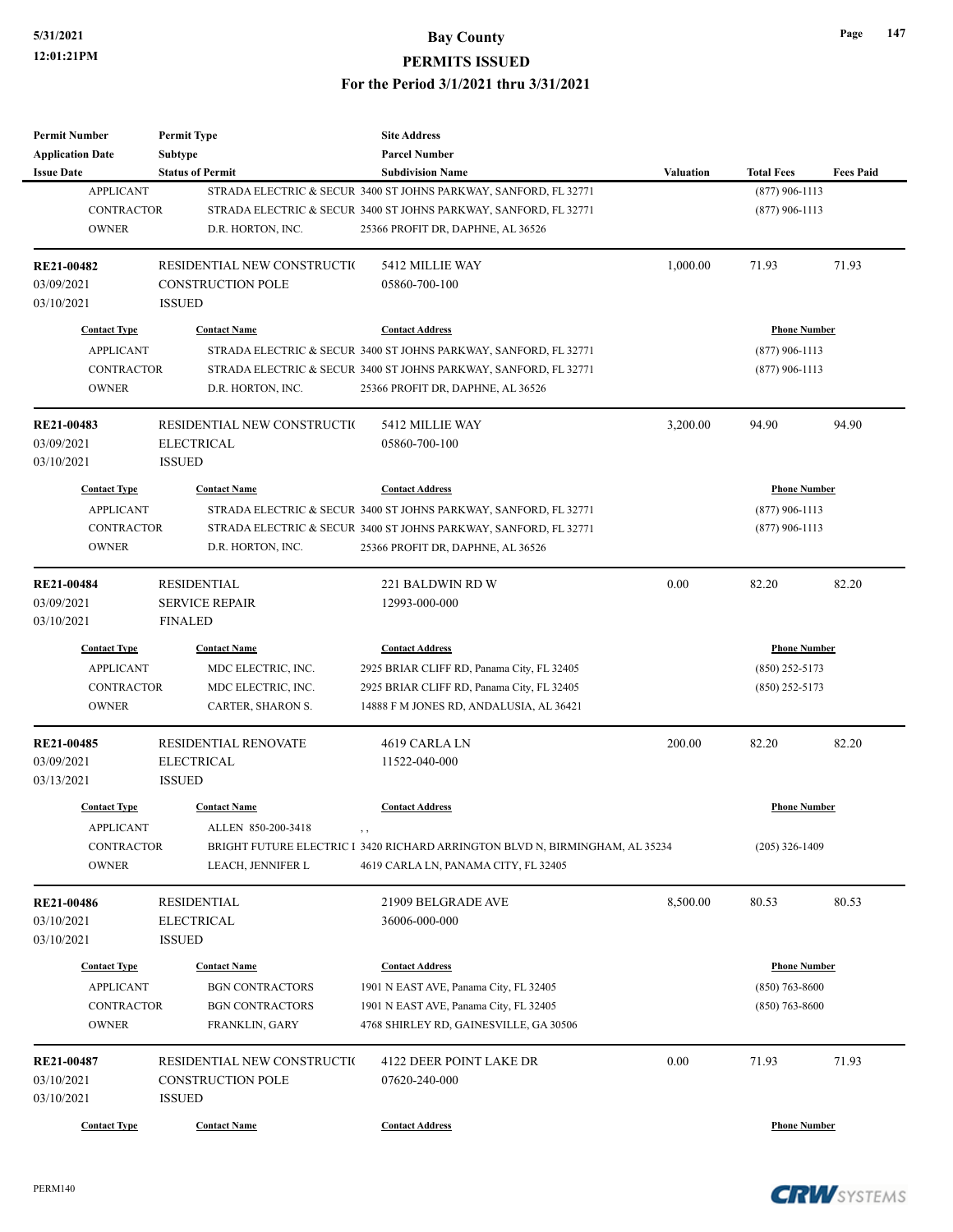| <b>Permit Number</b>    | <b>Permit Type</b>           | <b>Site Address</b>                                              |                     |                     |                  |
|-------------------------|------------------------------|------------------------------------------------------------------|---------------------|---------------------|------------------|
| <b>Application Date</b> | <b>Subtype</b>               | <b>Parcel Number</b>                                             |                     |                     |                  |
| <b>Issue Date</b>       | <b>Status of Permit</b>      | <b>Subdivision Name</b>                                          | <b>Valuation</b>    | <b>Total Fees</b>   | <b>Fees Paid</b> |
| <b>APPLICANT</b>        | MEYERS ELECTRIC, LLC         | 1806 BROWN AVE, PANAMA CITY BEACH, FL 32405                      |                     | $(850) 588 - 4341$  |                  |
| <b>CONTRACTOR</b>       | MEYERS ELECTRIC, LLC         | 1806 BROWN AVE, PANAMA CITY BEACH, FL 32405                      |                     | $(850) 588 - 4341$  |                  |
| <b>OWNER</b>            | VICKERS, B. S.               | 4122 DEERPOINT LAKE DR, PANAMA CITY, FL 32409                    |                     |                     |                  |
|                         |                              |                                                                  |                     |                     |                  |
| <b>RE21-00488</b>       | RESIDENTIAL NEW CONSTRUCTIO  | 4122 DEER POINT LAKE DR                                          | 0.00                | 98.84               | 98.84            |
| 03/10/2021              | <b>ELECTRICAL</b>            | 07620-240-000                                                    |                     |                     |                  |
| 03/10/2021              | <b>ISSUED</b>                |                                                                  |                     |                     |                  |
| <b>Contact Type</b>     | <b>Contact Name</b>          | <b>Contact Address</b>                                           |                     | <b>Phone Number</b> |                  |
|                         |                              |                                                                  |                     |                     |                  |
| <b>APPLICANT</b>        | MEYERS ELECTRIC, LLC         | 1806 BROWN AVE, PANAMA CITY BEACH, FL 32405                      |                     | $(850) 588 - 4341$  |                  |
| <b>CONTRACTOR</b>       | MEYERS ELECTRIC, LLC         | 1806 BROWN AVE, PANAMA CITY BEACH, FL 32405                      |                     | $(850) 588 - 4341$  |                  |
| <b>OWNER</b>            | VICKERS, B. S.               | 4122 DEERPOINT LAKE DR, PANAMA CITY, FL 32409                    |                     |                     |                  |
| RE21-00489              | RESIDENTIAL NEW CONSTRUCTIO  | 5367 MILLIE WAY                                                  | 1,000.00            | 71.93               | 71.93            |
| 03/10/2021              | <b>CONSTRUCTION POLE</b>     | 05860-700-900                                                    |                     |                     |                  |
| 03/10/2021              | <b>ISSUED</b>                |                                                                  |                     |                     |                  |
| <b>Contact Type</b>     | <b>Contact Name</b>          | <b>Contact Address</b>                                           |                     | <b>Phone Number</b> |                  |
|                         |                              |                                                                  |                     |                     |                  |
| <b>APPLICANT</b>        |                              | STRADA ELECTRIC & SECUR 3400 ST JOHNS PARKWAY, SANFORD, FL 32771 |                     | $(877)$ 906-1113    |                  |
| <b>CONTRACTOR</b>       |                              | STRADA ELECTRIC & SECUR 3400 ST JOHNS PARKWAY, SANFORD, FL 32771 |                     | $(877)$ 906-1113    |                  |
| <b>OWNER</b>            | D.R. HORTON, INC.            | 25366 PROFIT DR, DAPHNE, AL 36526                                |                     |                     |                  |
| RE21-00490              | RESIDENTIAL NEW CONSTRUCTIO  | 5367 MILLIE WAY                                                  | 3,200.00            | 94.90               | 94.90            |
| 03/10/2021              | <b>ELECTRICAL</b>            | 05860-700-900                                                    |                     |                     |                  |
| 03/10/2021              | <b>ISSUED</b>                |                                                                  |                     |                     |                  |
| <b>Contact Type</b>     | <b>Contact Name</b>          | <b>Contact Address</b>                                           | <b>Phone Number</b> |                     |                  |
| <b>APPLICANT</b>        |                              | STRADA ELECTRIC & SECUR 3400 ST JOHNS PARKWAY, SANFORD, FL 32771 |                     | $(877)$ 906-1113    |                  |
| <b>CONTRACTOR</b>       |                              | STRADA ELECTRIC & SECUR 3400 ST JOHNS PARKWAY, SANFORD, FL 32771 |                     |                     |                  |
| <b>OWNER</b>            |                              |                                                                  |                     | $(877)$ 906-1113    |                  |
|                         | D.R. HORTON, INC.            | 25366 PROFIT DR, DAPHNE, AL 36526                                |                     |                     |                  |
| RE21-00491              | RESIDENTIAL NEW CONSTRUCTIO  | 5375 MILLIE WAY                                                  | 1,000.00            | 71.93               | 71.93            |
| 03/10/2021              | <b>CONSTRUCTION POLE</b>     | 05860-700-880                                                    |                     |                     |                  |
| 03/10/2021              | <b>ISSUED</b>                |                                                                  |                     |                     |                  |
|                         |                              |                                                                  |                     |                     |                  |
| <b>Contact Type</b>     | <b>Contact Name</b>          | <b>Contact Address</b>                                           |                     | <b>Phone Number</b> |                  |
| <b>APPLICANT</b>        |                              | STRADA ELECTRIC & SECUR 3400 ST JOHNS PARKWAY, SANFORD, FL 32771 |                     | $(877)$ 906-1113    |                  |
| <b>CONTRACTOR</b>       |                              | STRADA ELECTRIC & SECUR 3400 ST JOHNS PARKWAY, SANFORD, FL 32771 |                     | $(877)$ 906-1113    |                  |
| <b>OWNER</b>            | D.R. HORTON, INC.            | 25366 PROFIT DR, DAPHNE, AL 36526                                |                     |                     |                  |
| RE21-00492              | RESIDENTIAL NEW CONSTRUCTION | 5375 MILLIE WAY                                                  | 3,200.00            | 94.90               | 94.90            |
| 03/10/2021              | <b>ELECTRICAL</b>            | 05860-700-880                                                    |                     |                     |                  |
| 03/10/2021              | <b>ISSUED</b>                |                                                                  |                     |                     |                  |
|                         |                              |                                                                  |                     |                     |                  |
| <b>Contact Type</b>     | <b>Contact Name</b>          | <b>Contact Address</b>                                           |                     | <b>Phone Number</b> |                  |
| <b>APPLICANT</b>        |                              | STRADA ELECTRIC & SECUR 3400 ST JOHNS PARKWAY, SANFORD, FL 32771 |                     | $(877)$ 906-1113    |                  |
| <b>CONTRACTOR</b>       |                              | STRADA ELECTRIC & SECUR 3400 ST JOHNS PARKWAY, SANFORD, FL 32771 |                     | $(877)$ 906-1113    |                  |
| <b>OWNER</b>            | D.R. HORTON, INC.            | 25366 PROFIT DR, DAPHNE, AL 36526                                |                     |                     |                  |
| RE21-00493              | RESIDENTIAL NEW CONSTRUCTIO  | 5809 VIKING WAY                                                  | 0.00                | 71.93               | 71.93            |
|                         |                              |                                                                  |                     |                     |                  |
| 03/10/2021              | <b>CONSTRUCTION POLE</b>     | 05658-400-205                                                    |                     |                     |                  |
| 03/10/2021              | <b>FINALED</b>               |                                                                  |                     |                     |                  |
| <b>Contact Type</b>     | <b>Contact Name</b>          | <b>Contact Address</b>                                           |                     | <b>Phone Number</b> |                  |

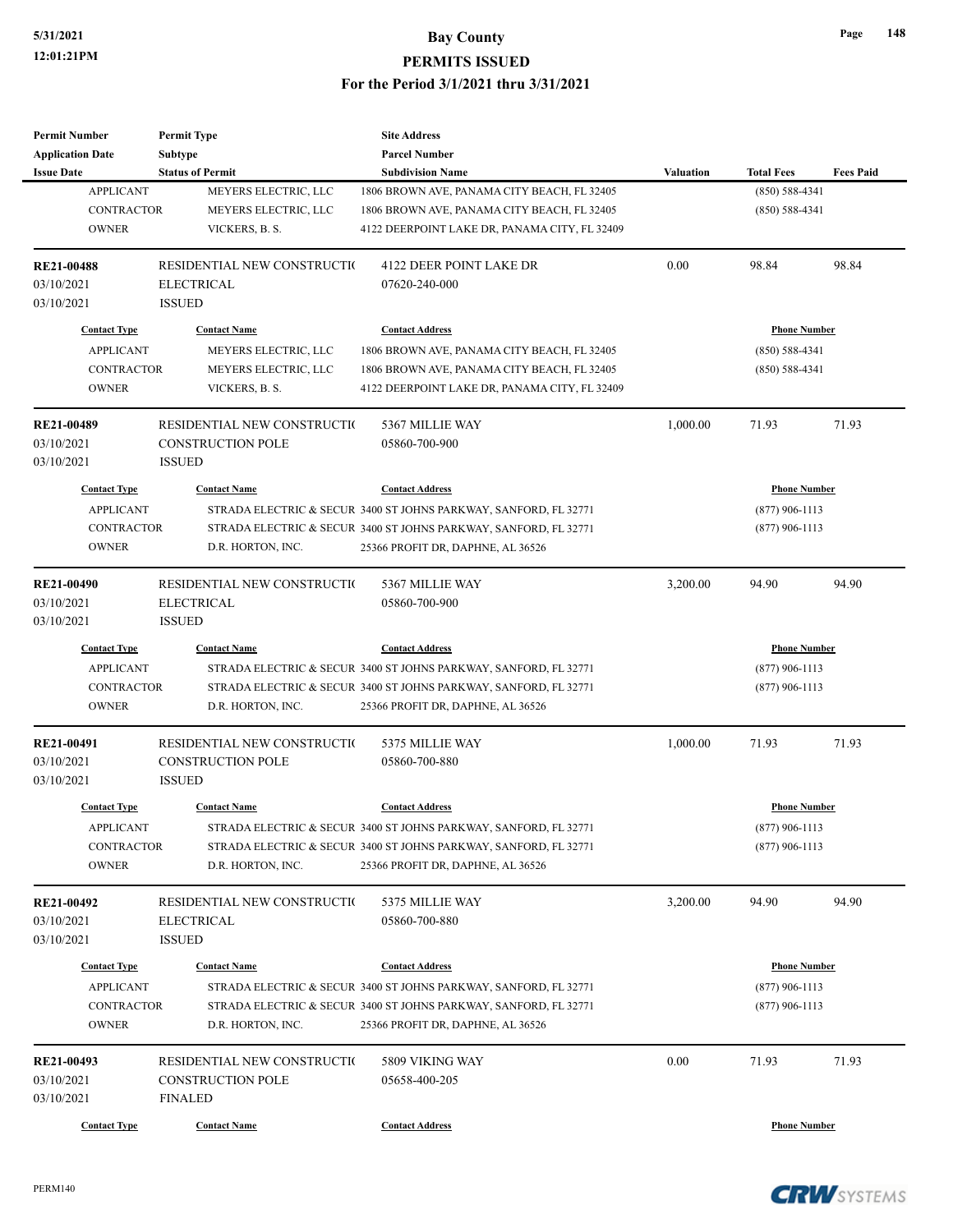| <b>Permit Number</b>    | <b>Permit Type</b>          | <b>Site Address</b>                                              |                  |                     |                  |
|-------------------------|-----------------------------|------------------------------------------------------------------|------------------|---------------------|------------------|
| <b>Application Date</b> | <b>Subtype</b>              | <b>Parcel Number</b>                                             |                  |                     |                  |
| <b>Issue Date</b>       | <b>Status of Permit</b>     | <b>Subdivision Name</b>                                          | <b>Valuation</b> | <b>Total Fees</b>   | <b>Fees Paid</b> |
| <b>APPLICANT</b>        |                             | STRADA ELECTRIC & SECUR 3400 ST JOHNS PARKWAY, SANFORD, FL 32771 |                  | $(877)$ 906-1113    |                  |
| <b>CONTRACTOR</b>       |                             | STRADA ELECTRIC & SECUR 3400 ST JOHNS PARKWAY, SANFORD, FL 32771 |                  | $(877)$ 906-1113    |                  |
| <b>OWNER</b>            | D.R. HORTON, INC.           | 25366 PROFIT DR, DAPHNE, AL 36526                                |                  |                     |                  |
| RE21-00494              | RESIDENTIAL NEW CONSTRUCTIO | 5809 VIKING WAY                                                  | 3,200.00         | 91.65               | 91.65            |
| 03/10/2021              | <b>ELECTRICAL</b>           | 05658-400-205                                                    |                  |                     |                  |
| 03/10/2021              | <b>ISSUED</b>               |                                                                  |                  |                     |                  |
| <b>Contact Type</b>     | <b>Contact Name</b>         | <b>Contact Address</b>                                           |                  | <b>Phone Number</b> |                  |
| <b>APPLICANT</b>        |                             | STRADA ELECTRIC & SECUR 3400 ST JOHNS PARKWAY, SANFORD, FL 32771 |                  | $(877)$ 906-1113    |                  |
| <b>CONTRACTOR</b>       |                             | STRADA ELECTRIC & SECUR 3400 ST JOHNS PARKWAY, SANFORD, FL 32771 |                  | $(877)$ 906-1113    |                  |
| <b>OWNER</b>            | D.R. HORTON, INC.           | 25366 PROFIT DR, DAPHNE, AL 36526                                |                  |                     |                  |
| RE21-00495              | <b>RESIDENTIAL</b>          | 1817 24TH CT W                                                   | 0.00             | 82.20               | 82.20            |
| 03/10/2021              | <b>SERVICE REPAIR</b>       | 13205-010-000                                                    |                  |                     |                  |
| 03/12/2021              | <b>FINALED</b>              |                                                                  |                  |                     |                  |
| <b>Contact Type</b>     | <b>Contact Name</b>         | <b>Contact Address</b>                                           |                  | <b>Phone Number</b> |                  |
| <b>APPLICANT</b>        | LINEAR SERVICES LLC         | 225 N. BONITA AVE, PANAMA CITY BEACH, FL 32401                   |                  | $(850) 867 - 5535$  |                  |
| <b>CONTRACTOR</b>       | LINEAR SERVICES LLC         | 225 N. BONITA AVE, PANAMA CITY BEACH, FL 32401                   |                  | $(850) 867 - 5535$  |                  |
| <b>OWNER</b>            | NUTT, MARY N                | 1817 W 24TH CT, PANAMA CITY, FL 32405                            |                  |                     |                  |
|                         |                             |                                                                  |                  |                     |                  |
| <b>RE21-00496</b>       | <b>RESIDENTIAL RENOVATE</b> | 7127 IDAHO ST                                                    | 0.00             | 71.93               | 71.93            |
| 03/10/2021              | <b>ELECTRICAL</b>           | 06595-010-000                                                    |                  |                     |                  |
| 03/10/2021              | <b>FINALED</b>              |                                                                  |                  |                     |                  |
| <b>Contact Type</b>     | <b>Contact Name</b>         | <b>Contact Address</b>                                           |                  | <b>Phone Number</b> |                  |
| <b>APPLICANT</b>        | Robert 832-2111             | , ,                                                              |                  |                     |                  |
| <b>CONTRACTOR</b>       | <b>OWNER/BUILDER</b>        | $, \, ,$                                                         |                  |                     |                  |
| <b>OWNER</b>            | MALLORY, ROBERT S           | 7122 NEBRASKA STREET, PANAMA CITY, FL 32404                      |                  |                     |                  |
| RE21-00497              | RESIDENTIAL NEW CONSTRUCTIO | 5801 VIKING WAY                                                  | 1,000.00         | 71.93               | 71.93            |
| 03/10/2021              | <b>CONSTRUCTION POLE</b>    | 05658-400-215                                                    |                  |                     |                  |
| 03/10/2021              | <b>ISSUED</b>               |                                                                  |                  |                     |                  |
|                         |                             |                                                                  |                  |                     |                  |
| <b>Contact Type</b>     | <b>Contact Name</b>         | <b>Contact Address</b>                                           |                  | <b>Phone Number</b> |                  |
| <b>APPLICANT</b>        |                             | STRADA ELECTRIC & SECUR 3400 ST JOHNS PARKWAY, SANFORD, FL 32771 |                  | $(877)$ 906-1113    |                  |
| <b>CONTRACTOR</b>       |                             | STRADA ELECTRIC & SECUR 3400 ST JOHNS PARKWAY, SANFORD, FL 32771 |                  | $(877)$ 906-1113    |                  |
| <b>OWNER</b>            | D.R. HORTON, INC.           | 25366 PROFIT DR, DAPHNE, AL 36526                                |                  |                     |                  |
| <b>RE21-00498</b>       | RESIDENTIAL NEW CONSTRUCTIO | 5801 VIKING WAY                                                  | 3,200.00         | 91.65               | 91.65            |
| 03/10/2021              | <b>ELECTRICAL</b>           | 05658-400-215                                                    |                  |                     |                  |
| 03/10/2021              | <b>ISSUED</b>               |                                                                  |                  |                     |                  |
| <b>Contact Type</b>     | <b>Contact Name</b>         | <b>Contact Address</b>                                           |                  | <b>Phone Number</b> |                  |
|                         |                             |                                                                  |                  |                     |                  |
| <b>APPLICANT</b>        |                             | STRADA ELECTRIC & SECUR 3400 ST JOHNS PARKWAY, SANFORD, FL 32771 |                  | $(877)$ 906-1113    |                  |
| CONTRACTOR              |                             | STRADA ELECTRIC & SECUR 3400 ST JOHNS PARKWAY, SANFORD, FL 32771 |                  | $(877)$ 906-1113    |                  |
| <b>OWNER</b>            | D.R. HORTON, INC.           | 25366 PROFIT DR, DAPHNE, AL 36526                                |                  |                     |                  |
| RE21-00499              | RESIDENTIAL NEW CONSTRUCTIO | 5424 MILLIE WAY                                                  | 1,000.00         | 71.93               | 71.93            |
| 03/10/2021              | <b>CONSTRUCTION POLE</b>    | 05860-700-130                                                    |                  |                     |                  |
| 03/10/2021              | <b>ISSUED</b>               |                                                                  |                  |                     |                  |
|                         |                             |                                                                  |                  |                     |                  |
| <b>Contact Type</b>     | <b>Contact Name</b>         | <b>Contact Address</b>                                           |                  | <b>Phone Number</b> |                  |

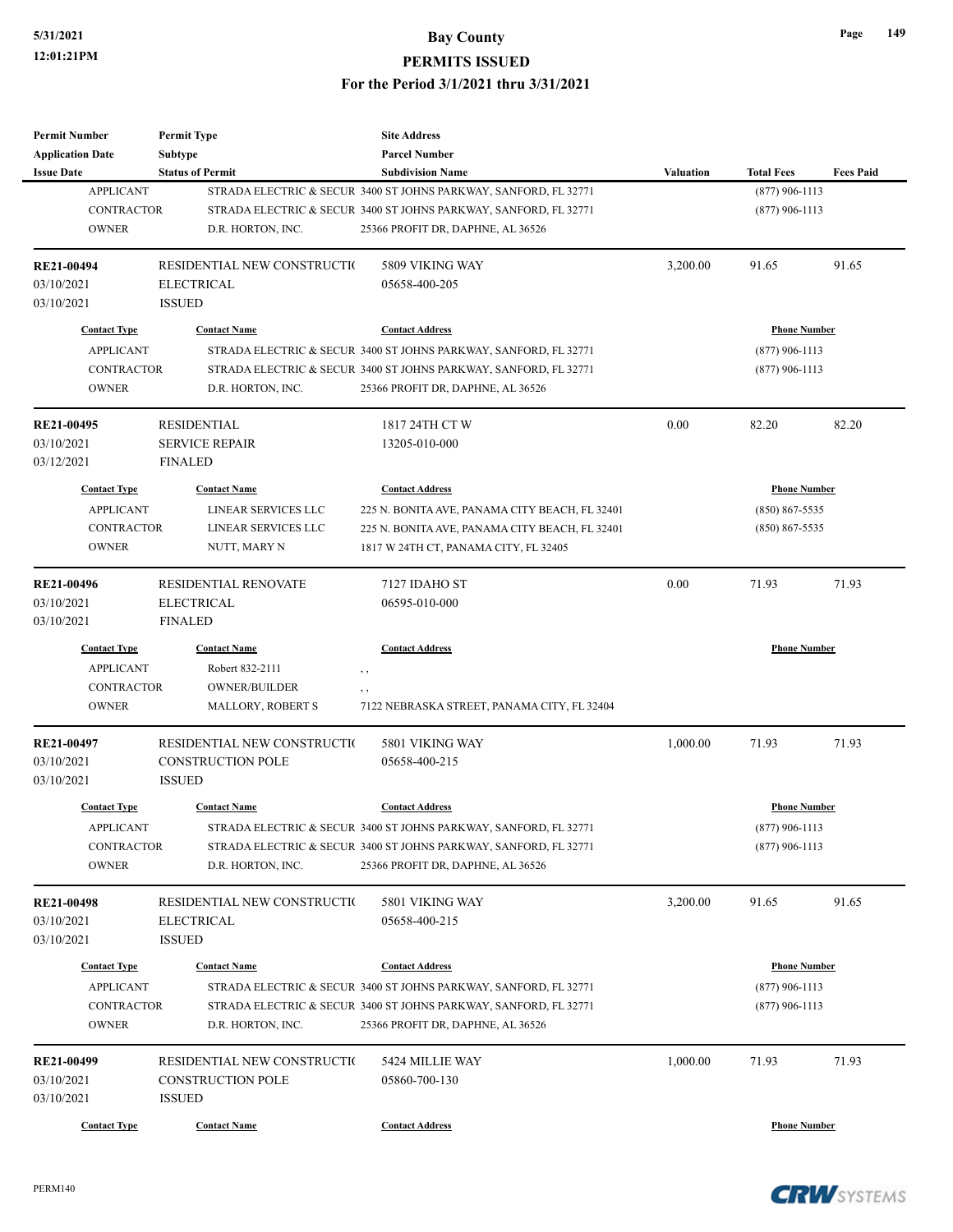| <b>Permit Number</b>       | <b>Permit Type</b>          | <b>Site Address</b>                                                                                                      |                  |                     |                  |
|----------------------------|-----------------------------|--------------------------------------------------------------------------------------------------------------------------|------------------|---------------------|------------------|
| <b>Application Date</b>    | <b>Subtype</b>              | <b>Parcel Number</b>                                                                                                     |                  |                     |                  |
| <b>Issue Date</b>          | <b>Status of Permit</b>     | <b>Subdivision Name</b>                                                                                                  | <b>Valuation</b> | <b>Total Fees</b>   | <b>Fees Paid</b> |
| <b>APPLICANT</b>           |                             | STRADA ELECTRIC & SECUR 3400 ST JOHNS PARKWAY, SANFORD, FL 32771                                                         |                  | $(877)$ 906-1113    |                  |
| <b>CONTRACTOR</b>          |                             | STRADA ELECTRIC & SECUR 3400 ST JOHNS PARKWAY, SANFORD, FL 32771                                                         |                  | $(877)$ 906-1113    |                  |
| <b>OWNER</b>               | D.R. HORTON, INC.           | 25366 PROFIT DR, DAPHNE, AL 36526                                                                                        |                  |                     |                  |
| <b>RE21-00500</b>          | RESIDENTIAL NEW CONSTRUCTIO | 5424 MILLIE WAY                                                                                                          | 3,200.00         | 94.90               | 94.90            |
| 03/10/2021                 | <b>ELECTRICAL</b>           | 05860-700-130                                                                                                            |                  |                     |                  |
| 03/10/2021                 | <b>ISSUED</b>               |                                                                                                                          |                  |                     |                  |
| <b>Contact Type</b>        | <b>Contact Name</b>         | <b>Contact Address</b>                                                                                                   |                  | <b>Phone Number</b> |                  |
| <b>APPLICANT</b>           |                             | STRADA ELECTRIC & SECUR 3400 ST JOHNS PARKWAY, SANFORD, FL 32771                                                         |                  | $(877)$ 906-1113    |                  |
| <b>CONTRACTOR</b>          |                             | STRADA ELECTRIC & SECUR 3400 ST JOHNS PARKWAY, SANFORD, FL 32771                                                         |                  | $(877)$ 906-1113    |                  |
| <b>OWNER</b>               | D.R. HORTON, INC.           | 25366 PROFIT DR, DAPHNE, AL 36526                                                                                        |                  |                     |                  |
| RE21-00501                 | <b>RESIDENTIAL</b>          | 202 DERONDO ST                                                                                                           | 0.00             | 71.93               | 71.93            |
| 03/10/2021                 | POOL ELECTRICAL             | 35994-010-000                                                                                                            |                  |                     |                  |
| 03/10/2021                 | <b>ISSUED</b>               |                                                                                                                          |                  |                     |                  |
| <b>Contact Type</b>        | <b>Contact Name</b>         | <b>Contact Address</b>                                                                                                   |                  | <b>Phone Number</b> |                  |
| <b>APPLICANT</b>           | MEYERS ELECTRIC, LLC        | 1806 BROWN AVE, PANAMA CITY BEACH, FL 32405                                                                              |                  | $(850) 588 - 4341$  |                  |
| <b>CONTRACTOR</b>          | MEYERS ELECTRIC, LLC        | 1806 BROWN AVE, PANAMA CITY BEACH, FL 32405                                                                              |                  | $(850) 588 - 4341$  |                  |
| <b>OWNER</b>               | DERONDO LAGUNA LLC          | 5753 HIGHWAY 85 N #6789, CRESTVIEW, F 32536                                                                              |                  |                     |                  |
| RE21-00502                 | <b>RESIDENTIAL</b>          | 22014 SUNNYSIDE LN                                                                                                       | 0.00             | 80.00               | 80.00            |
| 03/10/2021                 | <b>SERVICE CHANGE</b>       | 35370-921-000                                                                                                            |                  |                     |                  |
| 03/10/2021                 | <b>ISSUED</b>               |                                                                                                                          |                  |                     |                  |
| <b>Contact Type</b>        | <b>Contact Name</b>         | <b>Contact Address</b>                                                                                                   |                  | <b>Phone Number</b> |                  |
| <b>APPLICANT</b>           | Henry 615-785-8518          |                                                                                                                          |                  |                     |                  |
| <b>CONTRACTOR</b>          | <b>OWNER/BUILDER</b>        | , ,<br>$, \, ,$                                                                                                          |                  |                     |                  |
| <b>OWNER</b>               |                             | QUINONES, SARAH LYNN & 1 22014 SUNNYSIDE LANE, PANAMA CITY BEACH, FL 32413                                               |                  |                     |                  |
| RE21-00503                 | <b>ELECTRICAL</b>           | 6427 SHADY LN                                                                                                            | 0.00             | 71.93               | 71.93            |
| 03/10/2021                 | MH SERVICE POLE             | 32523-000-000                                                                                                            |                  |                     |                  |
| 03/11/2021                 | <b>FINALED</b>              |                                                                                                                          |                  |                     |                  |
| <b>Contact Type</b>        | <b>Contact Name</b>         | <b>Contact Address</b>                                                                                                   |                  | <b>Phone Number</b> |                  |
| <b>APPLICANT</b>           |                             | FLORIDA METER POLE COMI 3436 GREY OAK WAY, MARIANNA, FL 32446                                                            |                  | $(850) 526 - 2183$  |                  |
| CONTRACTOR                 |                             | FLORIDA METER POLE COMI 3436 GREY OAK WAY, MARIANNA, FL 32446                                                            |                  | $(850) 526 - 2183$  |                  |
| <b>OWNER</b>               |                             | LAWRENCE, ROBERT SHAWN 6427 SHADY LANE, PANAMA CITY BEACH, FL 32413                                                      |                  |                     |                  |
| RE21-00505                 | <b>RESIDENTIAL</b>          | <b>3202 PRESERVE TRAILS BLVD</b>                                                                                         | 0.00             | 80.00               | 80.00            |
| 03/10/2021                 | <b>SERVICE CHANGE</b>       | 31365-521-000                                                                                                            |                  |                     |                  |
| 03/11/2021                 | FINALED                     |                                                                                                                          |                  |                     |                  |
|                            | <b>Contact Name</b>         | <b>Contact Address</b>                                                                                                   |                  | <b>Phone Number</b> |                  |
| <b>Contact Type</b>        |                             |                                                                                                                          |                  |                     |                  |
| <b>APPLICANT</b>           |                             | KENNY STRANGE ELECTRIC 2436 N EAST AVE, Panama City, FL 32405                                                            |                  | $(850)$ 215-8030    |                  |
| CONTRACTOR<br><b>OWNER</b> |                             | KENNY STRANGE ELECTRIC 2436 N EAST AVE, Panama City, FL 32405<br>PARSA, ROBERT BAHMAN & SAMIMI, JINOUS, HOOVER, AL 35242 |                  | $(850)$ 215-8030    |                  |
|                            |                             |                                                                                                                          |                  |                     |                  |
| <b>RE21-00506</b>          | <b>RESIDENTIAL</b>          | 5311 HOPETOWN LN                                                                                                         | 0.00             | 82.20               | 82.20            |
| 03/11/2021                 | <b>SERVICE REPAIR</b>       | 31183-635-000                                                                                                            |                  |                     |                  |
| 03/11/2021                 | <b>FINALED</b>              |                                                                                                                          |                  |                     |                  |
| <b>Contact Type</b>        | <b>Contact Name</b>         | <b>Contact Address</b>                                                                                                   |                  | <b>Phone Number</b> |                  |



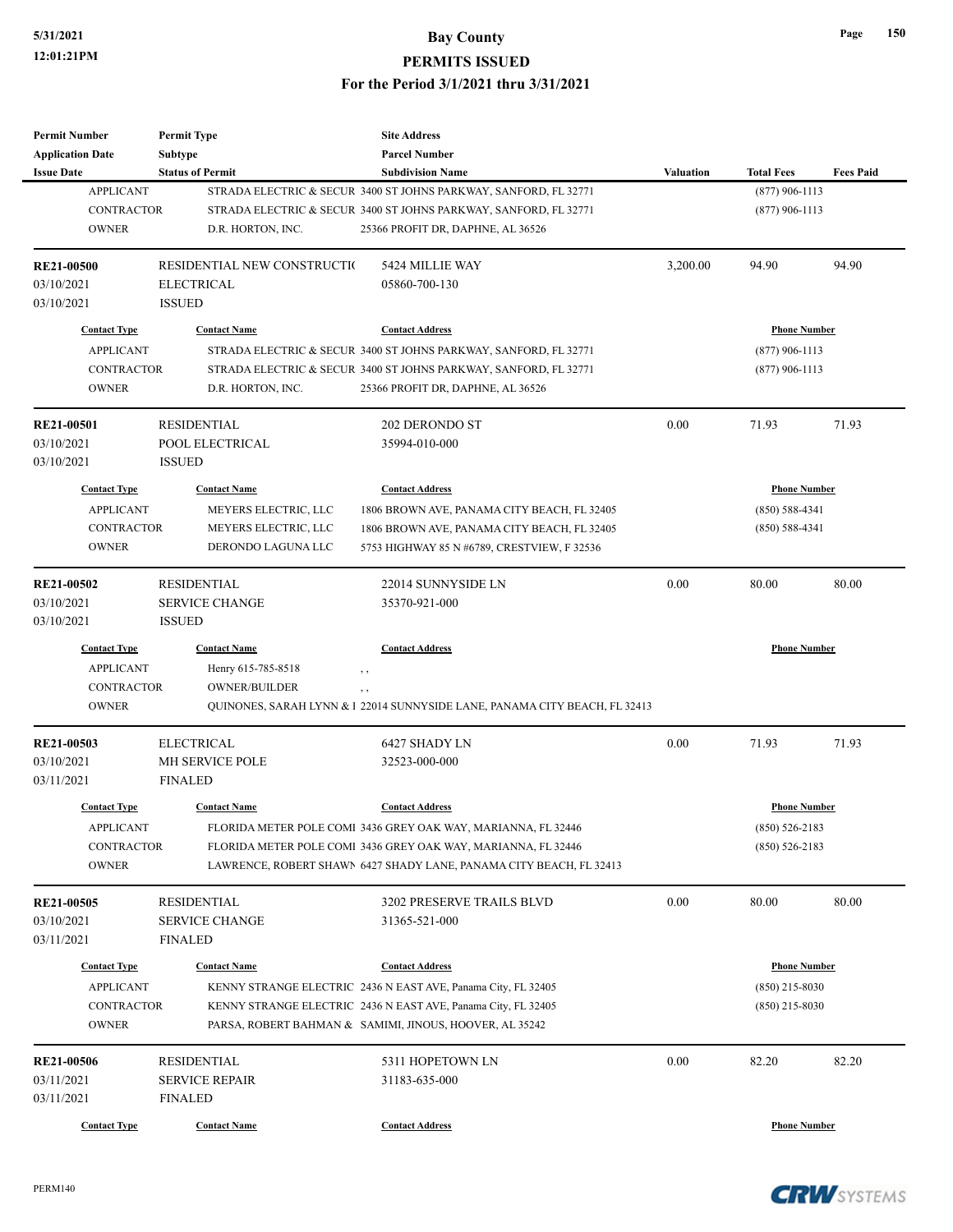| <b>Permit Number</b>    | <b>Permit Type</b>          | <b>Site Address</b>                                                    |           |                     |                  |
|-------------------------|-----------------------------|------------------------------------------------------------------------|-----------|---------------------|------------------|
| <b>Application Date</b> | Subtype                     | <b>Parcel Number</b>                                                   |           |                     |                  |
| <b>Issue Date</b>       | <b>Status of Permit</b>     | <b>Subdivision Name</b>                                                | Valuation | <b>Total Fees</b>   | <b>Fees Paid</b> |
| <b>APPLICANT</b>        | MEYERS ELECTRIC, LLC        | 1806 BROWN AVE, PANAMA CITY BEACH, FL 32405                            |           | $(850) 588 - 4341$  |                  |
| <b>CONTRACTOR</b>       | MEYERS ELECTRIC, LLC        | 1806 BROWN AVE, PANAMA CITY BEACH, FL 32405                            |           | $(850) 588 - 4341$  |                  |
| <b>OWNER</b>            | FISH, JACOB D               | 5311 HOPETOWN LN, PANAMA CITY BEACH, FL 32408                          |           |                     |                  |
| RE21-00507              | RESIDENTIAL NEW CONSTRUCTIO | 327 STAR AVE N                                                         | 0.00      | 86.04               | 86.04            |
| 03/11/2021              | <b>ELECTRICAL</b>           | 06455-000-000                                                          |           |                     |                  |
| 03/11/2021              | <b>ISSUED</b>               |                                                                        |           |                     |                  |
| <b>Contact Type</b>     | <b>Contact Name</b>         | <b>Contact Address</b>                                                 |           | <b>Phone Number</b> |                  |
| <b>APPLICANT</b>        |                             | TELFORD REYNOLDS ELECT 2814 E. HWY 390, SUITE C, Panama City, FL 32405 |           | $(850)$ 769-5800    |                  |
| CONTRACTOR              |                             | TELFORD RENALDES ELECT 2814 E. HWY 390, SUITE C, Panama City, FL 32405 |           | (850) 769-5800      |                  |
| <b>OWNER</b>            | WILLIAMS, TERRY ELLEN       | 319 N STAR AVE, PANAMA CITY, FL 32404                                  |           |                     |                  |
| <b>RE21-00508</b>       | <b>RESIDENTIAL</b>          | 2822 EDWARD AVE                                                        | 1,200.00  | 88.21               | 88.21            |
| 03/11/2021              | <b>ELECTRICAL</b>           | 12170-000-000                                                          |           |                     |                  |
| 03/11/2021              | <b>WITHDRAWN</b>            |                                                                        |           |                     |                  |
| <b>Contact Type</b>     | <b>Contact Name</b>         | <b>Contact Address</b>                                                 |           | <b>Phone Number</b> |                  |
| <b>APPLICANT</b>        | <b>BRAXON INC</b>           | 1895 JUNIPER LAKE RD, DEFUNIAK SPRINGS, FL 32433                       |           | $(850)$ 951-3203    |                  |
| <b>CONTRACTOR</b>       | <b>BRAXON INC</b>           | 1895 JUNIPER LAKE RD, DEFUNIAK SPRINGS, FL 32433                       |           | $(850)$ 951-3203    |                  |
| <b>OWNER</b>            |                             | SCHWARTE, JENNIFER ETAL 2822 EDWARD AVE, PANAMA CITY, FL 32405         |           |                     |                  |
| RE21-00509              | <b>RESIDENTIAL</b>          | 7012 HIGH HOPES RD                                                     | 0.00      | 71.93               | 71.93            |
| 03/11/2021              | MISC SERVICE POLE           | 04988-011-000                                                          |           |                     |                  |
| 03/11/2021              | PENDING                     |                                                                        |           |                     |                  |
| <b>Contact Type</b>     | <b>Contact Name</b>         | <b>Contact Address</b>                                                 |           | <b>Phone Number</b> |                  |
| <b>APPLICANT</b>        | APRIL LEVERETTE             |                                                                        |           |                     |                  |
| <b>CONTRACTOR</b>       | <b>OWNER BUILDER</b>        | $, \, , \,$                                                            |           |                     |                  |
| <b>OWNER</b>            | LEVERETTE, APRIL GAY        | , ,<br>7012 HIGH HOPES RD, YOUNGSTOWN, FL 32466                        |           |                     |                  |
|                         |                             |                                                                        |           |                     |                  |
| RE21-00510              | <b>RESIDENTIAL</b>          | 214 PALMETTO PL                                                        | 2,000.00  | 70.00               | 70.00            |
| 03/11/2021              | <b>SERVICE CHANGE</b>       | 37862-000-000                                                          |           |                     |                  |
| 03/11/2021              | <b>FINALED</b>              |                                                                        |           |                     |                  |
| <b>Contact Type</b>     | <b>Contact Name</b>         | <b>Contact Address</b>                                                 |           | <b>Phone Number</b> |                  |
| <b>APPLICANT</b>        |                             | JERRY PYBUS ELECTRIC INC , PANAMA CITY, FL 32404                       |           | $(850) 784 - 2766$  |                  |
| CONTRACTOR              |                             | JERRY PYBUS ELECTRIC INC, PANAMA CITY, FL 32404                        |           | $(850)$ 784-2766    |                  |
| <b>OWNER</b>            |                             | REYNOLDS, VERNON G & DE 1704 GILLONVILLE ROAD, ALBANY, GA 31707        |           |                     |                  |
| <b>RE21-00511</b>       | <b>RESIDENTIAL RENOVATE</b> | 204 15TH ST                                                            | 2,000.00  | 85.43               | 85.43            |
| 03/11/2021              | <b>ELECTRICAL</b>           | 37075-000-000                                                          |           |                     |                  |
| 03/11/2021              | <b>ISSUED</b>               |                                                                        |           |                     |                  |
| <b>Contact Type</b>     | <b>Contact Name</b>         | <b>Contact Address</b>                                                 |           | <b>Phone Number</b> |                  |
| <b>APPLICANT</b>        | WHITTAKER ELECTRIC INC      | 3535 E ORLANDO RD, PANAMA CITY, FL 32404                               |           | $(850)$ 763-6296    |                  |
| <b>CONTRACTOR</b>       |                             | WHITTAKER ELECTRIC INC 3535 E ORLANDO RD, PANAMA CITY, FL 32404        |           | (850) 763-6296      |                  |
| <b>OWNER</b>            |                             | MC BEACHIN BUNGALOW LI 206 N RIDGE, MOODY, TX 76557                    |           |                     |                  |
| RE21-00512              | RESIDENTIAL NEW CONSTRUCTIO | 215 LE GRAND DR                                                        | 0.00      | 71.93               | 71.93            |
| 03/11/2021              |                             |                                                                        |           |                     |                  |
|                         | CONSTRUCTION POLE           | 35467-000-000                                                          |           |                     |                  |
| 03/11/2021              | <b>FINALED</b>              |                                                                        |           |                     |                  |
| <b>Contact Type</b>     | <b>Contact Name</b>         | <b>Contact Address</b>                                                 |           | <b>Phone Number</b> |                  |

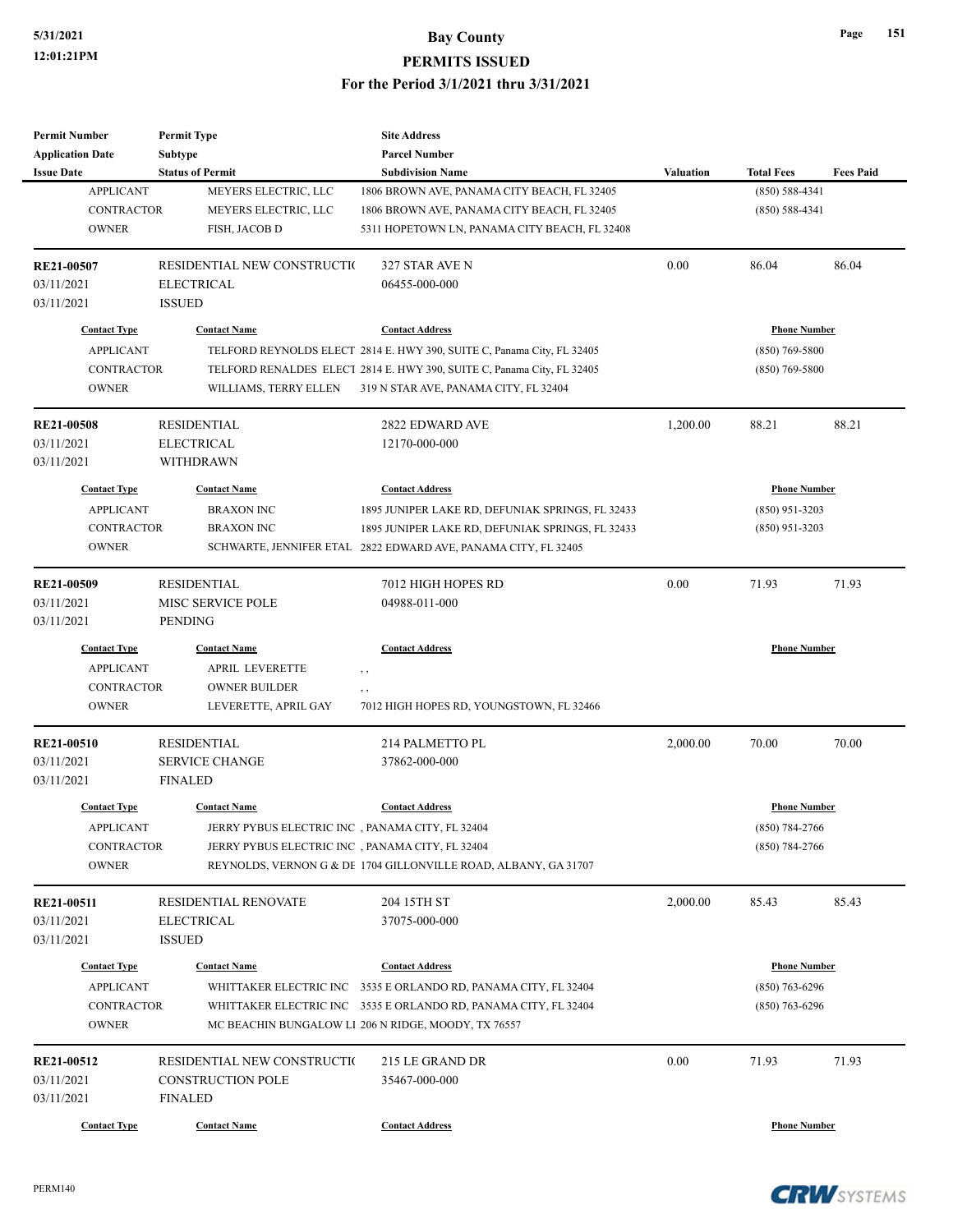| <b>Permit Number</b>    | <b>Permit Type</b>          | <b>Site Address</b>                                                   |                  |                     |                  |
|-------------------------|-----------------------------|-----------------------------------------------------------------------|------------------|---------------------|------------------|
| <b>Application Date</b> | <b>Subtype</b>              | <b>Parcel Number</b>                                                  |                  |                     |                  |
| <b>Issue Date</b>       | <b>Status of Permit</b>     | <b>Subdivision Name</b>                                               | <b>Valuation</b> | <b>Total Fees</b>   | <b>Fees Paid</b> |
| <b>APPLICANT</b>        | TRAVIS 819-0823             | , ,                                                                   |                  |                     |                  |
| <b>CONTRACTOR</b>       | BRYND ELECTRIC LLC          | 2101 CLINE LANE, PANAMA CITY, FL 32404                                |                  | $(850)$ 819-0823    |                  |
| <b>OWNER</b>            |                             | TRETTIN, STEVEN & TRACY 1203 HAGEN DR, TRINITY, FL 34655              |                  |                     |                  |
|                         |                             |                                                                       |                  |                     |                  |
| RE21-00513              | RESIDENTIAL NEW CONSTRUCTIO | 215 LE GRAND DR                                                       | 18,036.50        | 99.59               | 99.59            |
| 03/11/2021              | <b>ELECTRICAL</b>           | 35467-000-000                                                         |                  |                     |                  |
| 03/11/2021              | <b>ISSUED</b>               |                                                                       |                  |                     |                  |
|                         |                             |                                                                       |                  |                     |                  |
| <b>Contact Type</b>     | <b>Contact Name</b>         | <b>Contact Address</b>                                                |                  | <b>Phone Number</b> |                  |
| <b>APPLICANT</b>        | TRAVIS 819-0823             | , ,                                                                   |                  |                     |                  |
| CONTRACTOR              | BRYND ELECTRIC LLC          | 2101 CLINE LANE, PANAMA CITY, FL 32404                                |                  | $(850)$ 819-0823    |                  |
| <b>OWNER</b>            |                             | TRETTIN, STEVEN & TRACY 1203 HAGEN DR, TRINITY, FL 34655              |                  |                     |                  |
| RE21-00514              | <b>RESIDENTIAL RENOVATE</b> | 19110 FRONT BEACH RD                                                  | 0.00             | 82.20               | 82.20            |
| 03/11/2021              | <b>ELECTRICAL</b>           | 37281-000-000                                                         |                  |                     |                  |
| 03/12/2021              | <b>FINALED</b>              |                                                                       |                  |                     |                  |
|                         |                             |                                                                       |                  |                     |                  |
| <b>Contact Type</b>     | <b>Contact Name</b>         | <b>Contact Address</b>                                                |                  | <b>Phone Number</b> |                  |
| <b>APPLICANT</b>        | MARY 314-954-2437           | , ,                                                                   |                  |                     |                  |
| <b>CONTRACTOR</b>       | <b>OWNER/BUILDER</b>        | , ,                                                                   |                  |                     |                  |
| <b>OWNER</b>            | MC CARTHY, PETER            | 7 DEER FIELD RIDGE RD, WILDWOOD, MO 63005                             |                  |                     |                  |
|                         |                             |                                                                       |                  |                     |                  |
| RE21-00515              | <b>MOBILE HOME</b>          | 20416 ROSS RD                                                         | 0.00             | 66.00               | 66.00            |
| 03/12/2021              | <b>MH SERVICE POLE</b>      | 00373-000-000                                                         |                  |                     |                  |
| 03/12/2021              | <b>FINALED</b>              | None                                                                  |                  |                     |                  |
| <b>Contact Type</b>     | <b>Contact Name</b>         | <b>Contact Address</b>                                                |                  | <b>Phone Number</b> |                  |
| <b>APPLICANT</b>        | <b>OWNER/BUILDER</b>        |                                                                       |                  |                     |                  |
| <b>CONTRACTOR</b>       | <b>OWNER/BUILDER</b>        | , ,                                                                   |                  |                     |                  |
| <b>OWNER</b>            | <b>SMITH, RONNIE</b>        | $, \, ,$<br>20416 ROSS ROAD, FOUNTAIN, FL 32438                       |                  |                     |                  |
|                         |                             |                                                                       |                  |                     |                  |
| RE21-00516              | <b>RESIDENTIAL RENOVATE</b> | 2631 ISLAND VIEW DR                                                   | 0.00             | 94.84               | 94.84            |
| 03/12/2021              | <b>ELECTRICAL</b>           | 26808-030-000                                                         |                  |                     |                  |
| 03/12/2021              | <b>ISSUED</b>               |                                                                       |                  |                     |                  |
|                         |                             |                                                                       |                  |                     |                  |
| <b>Contact Type</b>     | <b>Contact Name</b>         | <b>Contact Address</b>                                                |                  | <b>Phone Number</b> |                  |
| <b>APPLICANT</b>        | OWNER/BUILDER               | , ,                                                                   |                  |                     |                  |
| CONTRACTOR              | <b>OWNER/BUILDER</b>        | $, \, ,$                                                              |                  |                     |                  |
| <b>OWNER</b>            | JEUNG, DENISE & MARTIN      | 2631 ISLAND VIEW DR, PANAMA CITY, FL 32405                            |                  |                     |                  |
|                         |                             | <b>6309 TURKEY COVE LN</b>                                            | 10,000.00        | 107.66              | 107.66           |
| RE21-00517              | RESIDENTIAL NEW CONSTRUCTIO |                                                                       |                  |                     |                  |
| 03/12/2021              | <b>ELECTRICAL</b>           | 32611-614-000                                                         |                  |                     |                  |
| 03/12/2021              | <b>ISSUED</b>               |                                                                       |                  |                     |                  |
| <b>Contact Type</b>     | <b>Contact Name</b>         | <b>Contact Address</b>                                                |                  | <b>Phone Number</b> |                  |
| <b>APPLICANT</b>        |                             | JOEL A. RICHARDSON ELECT 360 ADAMS AVENUE, VALPARAISO, FL 32580       |                  | $(850)$ 678-2584    |                  |
| <b>CONTRACTOR</b>       |                             | JOEL A. RICHARDSON ELECT 360 ADAMS AVENUE, VALPARAISO, FL 32580       |                  | $(850)$ 678-2584    |                  |
| <b>OWNER</b>            |                             | REAMS, JOSHUA HENDRY & JULIE TERRY REAMS, PANAMA CITY BEACH, FL 32407 |                  |                     |                  |
|                         |                             |                                                                       |                  |                     |                  |
| <b>RE21-00518</b>       | <b>RESIDENTIAL</b>          | 221 HIBISCUS DR                                                       | 0.00             | 80.00               | 80.00            |
| 03/12/2021              | <b>SERVICE REPAIR</b>       | 36999-000-000                                                         |                  |                     |                  |
| 03/12/2021              | <b>FINALED</b>              |                                                                       |                  |                     |                  |
| <b>Contact Type</b>     | <b>Contact Name</b>         | <b>Contact Address</b>                                                |                  | <b>Phone Number</b> |                  |

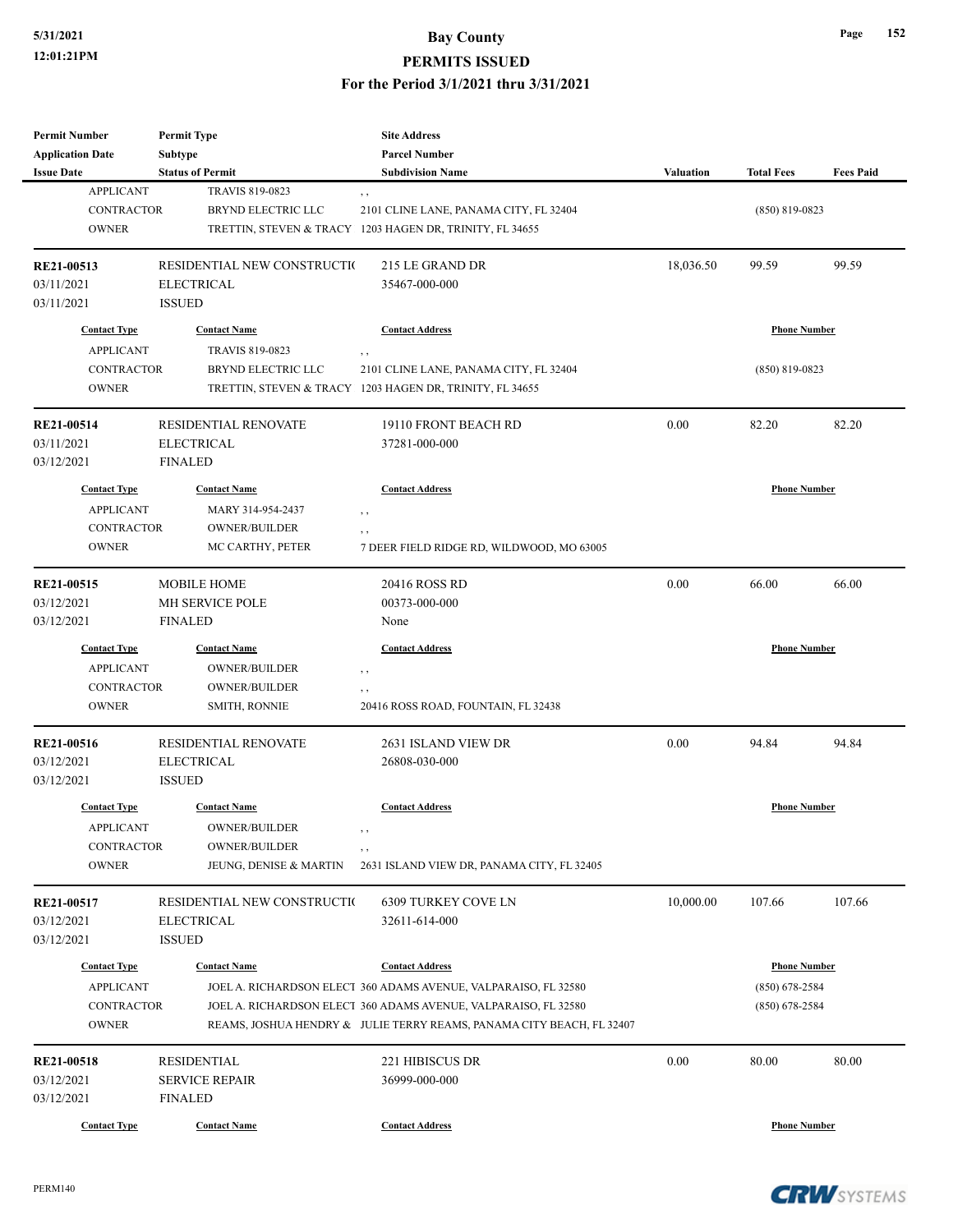| <b>Permit Number</b>    | <b>Permit Type</b>                               | <b>Site Address</b>                                                  |                  |                     |                  |
|-------------------------|--------------------------------------------------|----------------------------------------------------------------------|------------------|---------------------|------------------|
| <b>Application Date</b> | Subtype                                          | <b>Parcel Number</b>                                                 |                  |                     |                  |
| <b>Issue Date</b>       | <b>Status of Permit</b>                          | <b>Subdivision Name</b>                                              | <b>Valuation</b> | <b>Total Fees</b>   | <b>Fees Paid</b> |
| <b>APPLICANT</b>        | JERRY PYBUS ELECTRIC INC , PANAMA CITY, FL 32404 |                                                                      |                  | $(850) 784 - 2766$  |                  |
| <b>CONTRACTOR</b>       | JERRY PYBUS ELECTRIC INC, PANAMA CITY, FL 32404  |                                                                      |                  | $(850) 784 - 2766$  |                  |
| <b>OWNER</b>            |                                                  | CORSINO, DONALD V & MYR P O BOX 251295, MONTGOMERY, AL 36125         |                  |                     |                  |
|                         |                                                  |                                                                      |                  |                     |                  |
| RE21-00519              | RESIDENTIAL NEW CONSTRUCTIO                      | 4400 MISTY LN                                                        | 0.00             | 71.93               | 71.93            |
| 03/12/2021              | <b>ELECTRICAL</b>                                | 11715-431-000                                                        |                  |                     |                  |
| 03/13/2021              | <b>ISSUED</b>                                    |                                                                      |                  |                     |                  |
|                         |                                                  |                                                                      |                  |                     |                  |
| <b>Contact Type</b>     | <b>Contact Name</b>                              | <b>Contact Address</b>                                               |                  | <b>Phone Number</b> |                  |
| <b>APPLICANT</b>        | JAMIE 769-2013                                   | $, \, ,$                                                             |                  |                     |                  |
| <b>CONTRACTOR</b>       |                                                  | CHRIS WALKER ELECTRIC, L 5617 WALLACE RD, PANAMA CITY, FL 32404      |                  | $(850) 596 - 2646$  |                  |
| <b>OWNER</b>            |                                                  | NEIMAN, MICHAEL J & PATR 4400 MISTY LANE, LYNN HAVEN, FL 32444       |                  |                     |                  |
| RE21-00521              | RESIDENTIAL NEW CONSTRUCTIO                      | 4138 GARRISON RD                                                     | 3,000.00         | 79.63               | 79.63            |
| 03/13/2021              | <b>ELECTRICAL</b>                                | 11456-000-000                                                        |                  |                     |                  |
| 03/13/2021              | <b>FINALED</b>                                   |                                                                      |                  |                     |                  |
| <b>Contact Type</b>     |                                                  | <b>Contact Address</b>                                               |                  |                     |                  |
|                         | <b>Contact Name</b>                              |                                                                      |                  | <b>Phone Number</b> |                  |
| <b>APPLICANT</b>        | PAM 832-2813                                     |                                                                      |                  |                     |                  |
| <b>CONTRACTOR</b>       | PANHANDLE SIGNAL, INC                            | 2721 E HWY 390, LYNN HAVEN, FL 32444                                 |                  | $(850)$ 271-3881    |                  |
| <b>OWNER</b>            |                                                  | BROTHERTON, GREGORY K 103 DREWS LN, PANAMA CITY, FL 32405            |                  |                     |                  |
| RE21-00522              | <b>RESIDENTIAL</b>                               | 9739 CREEK ST                                                        | 1,000.00         | 71.93               | 71.93            |
| 03/14/2021              | MH SERVICE POLE                                  | 05233-061-000                                                        |                  |                     |                  |
| 03/14/2021              | <b>FINALED</b>                                   |                                                                      |                  |                     |                  |
| <b>Contact Type</b>     | <b>Contact Name</b>                              | <b>Contact Address</b>                                               |                  | <b>Phone Number</b> |                  |
| <b>APPLICANT</b>        |                                                  | SOUTHERN ELECTRICAL SEF 943 TASHANNA LANE, PANAMA CITY, FL 32409     |                  | $(850)$ 628-8648    |                  |
| <b>CONTRACTOR</b>       |                                                  | SOUTHERN ELECTRICAL SEF 943 TASHANNA LANE, PANAMA CITY, FL 32409     |                  | $(850) 628 - 8648$  |                  |
| <b>OWNER</b>            |                                                  | MITCHELL, DONALD & BETT 3805 VILLAGE DR, PANAMA CITY, FL 32401       |                  |                     |                  |
|                         |                                                  |                                                                      |                  |                     |                  |
| RE21-00523              | RESIDENTIAL NEW CONSTRUCTIO                      | 3876 SANDPINE WAY                                                    | 0.00             | 71.93               | 71.93            |
| 03/14/2021              | <b>CONSTRUCTION POLE</b>                         | 05948-300-070                                                        |                  |                     |                  |
| 03/14/2021              | <b>FINALED</b>                                   |                                                                      |                  |                     |                  |
|                         |                                                  |                                                                      |                  |                     |                  |
| <b>Contact Type</b>     | <b>Contact Name</b>                              | <b>Contact Address</b>                                               |                  | <b>Phone Number</b> |                  |
| <b>APPLICANT</b>        |                                                  | JOEL A. RICHARDSON ELECT 360 ADAMS AVENUE, VALPARAISO, FL 32580      |                  | $(850)$ 678-2584    |                  |
| <b>CONTRACTOR</b>       |                                                  | JOEL A. RICHARDSON ELECT 360 ADAMS AVENUE, VALPARAISO, FL 32580      |                  | $(850)$ 678-2584    |                  |
| <b>OWNER</b>            |                                                  | ADAMS HOMES OF NW FL IN 3000 GULF BREEZE PKWY, GULF BREEZE, FL 32563 |                  |                     |                  |
| RE21-00524              | RESIDENTIAL NEW CONSTRUCTIO                      | 3876 SANDPINE WAY                                                    | 0.00             | 93.14               | 93.14            |
| 03/14/2021              | <b>ELECTRICAL</b>                                | 05948-300-070                                                        |                  |                     |                  |
| 03/14/2021              | <b>ISSUED</b>                                    |                                                                      |                  |                     |                  |
| <b>Contact Type</b>     | <b>Contact Name</b>                              | <b>Contact Address</b>                                               |                  | <b>Phone Number</b> |                  |
|                         |                                                  |                                                                      |                  |                     |                  |
| <b>APPLICANT</b>        |                                                  | JOEL A. RICHARDSON ELECT 360 ADAMS AVENUE, VALPARAISO, FL 32580      |                  | $(850)$ 678-2584    |                  |
| <b>CONTRACTOR</b>       |                                                  | JOEL A. RICHARDSON ELECT 360 ADAMS AVENUE, VALPARAISO, FL 32580      |                  | $(850)$ 678-2584    |                  |
| <b>OWNER</b>            |                                                  | ADAMS HOMES OF NW FL IN 3000 GULF BREEZE PKWY, GULF BREEZE, FL 32563 |                  |                     |                  |
| RE21-00525              | RESIDENTIAL NEW CONSTRUCTIO                      | 3880 SANDPINE WAY                                                    | 0.00             | 71.93               | 71.93            |
| 03/14/2021              | <b>CONSTRUCTION POLE</b>                         | 05948-300-080                                                        |                  |                     |                  |
| 03/14/2021              | <b>FINALED</b>                                   |                                                                      |                  |                     |                  |
|                         |                                                  |                                                                      |                  |                     |                  |
| <b>Contact Type</b>     | <b>Contact Name</b>                              | <b>Contact Address</b>                                               |                  | <b>Phone Number</b> |                  |



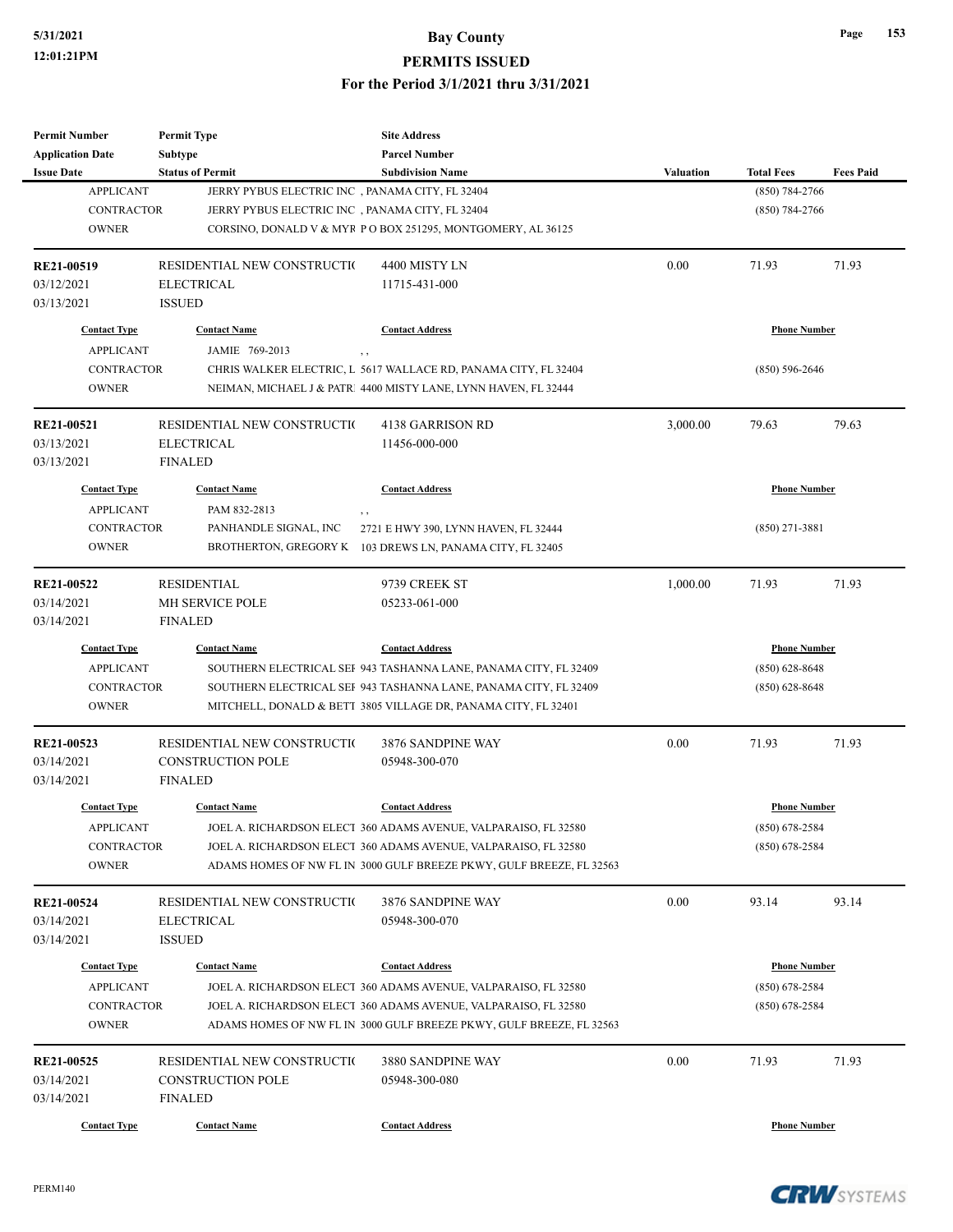| <b>Permit Number</b>     | <b>Permit Type</b>                 | <b>Site Address</b>                                                  |                  |                     |                  |
|--------------------------|------------------------------------|----------------------------------------------------------------------|------------------|---------------------|------------------|
| <b>Application Date</b>  | <b>Subtype</b>                     | <b>Parcel Number</b>                                                 |                  |                     |                  |
| <b>Issue Date</b>        | <b>Status of Permit</b>            | <b>Subdivision Name</b>                                              | <b>Valuation</b> | <b>Total Fees</b>   | <b>Fees Paid</b> |
| <b>APPLICANT</b>         |                                    | JOEL A. RICHARDSON ELECT 360 ADAMS AVENUE, VALPARAISO, FL 32580      |                  | $(850) 678 - 2584$  |                  |
| <b>CONTRACTOR</b>        |                                    | JOEL A. RICHARDSON ELECT 360 ADAMS AVENUE, VALPARAISO, FL 32580      |                  | $(850)$ 678-2584    |                  |
| <b>OWNER</b>             |                                    | ADAMS HOMES OF NW FL IN 3000 GULF BREEZE PKWY, GULF BREEZE, FL 32563 |                  |                     |                  |
| <b>RE21-00526</b>        | RESIDENTIAL NEW CONSTRUCTIO        | 3880 SANDPINE WAY                                                    | 0.00             | 93.72               | 93.72            |
| 03/14/2021               | <b>ELECTRICAL</b>                  | 05948-300-080                                                        |                  |                     |                  |
| 03/14/2021               | <b>ISSUED</b>                      |                                                                      |                  |                     |                  |
| <b>Contact Type</b>      | <b>Contact Name</b>                | <b>Contact Address</b>                                               |                  | <b>Phone Number</b> |                  |
| <b>APPLICANT</b>         |                                    | JOEL A. RICHARDSON ELECT 360 ADAMS AVENUE, VALPARAISO, FL 32580      |                  | $(850)$ 678-2584    |                  |
| <b>CONTRACTOR</b>        |                                    | JOEL A. RICHARDSON ELECT 360 ADAMS AVENUE, VALPARAISO, FL 32580      |                  | $(850)$ 678-2584    |                  |
| <b>OWNER</b>             |                                    | ADAMS HOMES OF NW FL IN 3000 GULF BREEZE PKWY, GULF BREEZE, FL 32563 |                  |                     |                  |
| RE21-00527               | RESIDENTIAL NEW CONSTRUCTIO        | 3877 SANDPINE WAY                                                    | 0.00             | 71.93               | 71.93            |
| 03/14/2021               | <b>CONSTRUCTION POLE</b>           | 05948-300-090                                                        |                  |                     |                  |
| 03/14/2021               | <b>FINALED</b>                     |                                                                      |                  |                     |                  |
| <b>Contact Type</b>      | <b>Contact Name</b>                | <b>Contact Address</b>                                               |                  | <b>Phone Number</b> |                  |
| <b>APPLICANT</b>         |                                    | JOEL A. RICHARDSON ELECT 360 ADAMS AVENUE, VALPARAISO, FL 32580      |                  | $(850)$ 678-2584    |                  |
| <b>CONTRACTOR</b>        |                                    | JOEL A. RICHARDSON ELECT 360 ADAMS AVENUE, VALPARAISO, FL 32580      |                  | $(850)$ 678-2584    |                  |
| <b>OWNER</b>             |                                    | ADAMS HOMES OF NW FL IN 3000 GULF BREEZE PKWY, GULF BREEZE, FL 32563 |                  |                     |                  |
|                          |                                    |                                                                      |                  |                     |                  |
| RE21-00528               | RESIDENTIAL NEW CONSTRUCTION       | 3877 SANDPINE WAY                                                    | 0.00             | 92.60               | 92.60            |
| 03/14/2021               | <b>ELECTRICAL</b>                  | 05948-300-090                                                        |                  |                     |                  |
| 03/14/2021               | <b>ISSUED</b>                      |                                                                      |                  |                     |                  |
| <b>Contact Type</b>      | <b>Contact Name</b>                | <b>Contact Address</b>                                               |                  | <b>Phone Number</b> |                  |
| <b>APPLICANT</b>         |                                    | JOEL A. RICHARDSON ELECT 360 ADAMS AVENUE, VALPARAISO, FL 32580      |                  | $(850)$ 678-2584    |                  |
| <b>CONTRACTOR</b>        |                                    | JOEL A. RICHARDSON ELECT 360 ADAMS AVENUE, VALPARAISO, FL 32580      |                  | $(850)$ 678-2584    |                  |
| <b>OWNER</b>             |                                    | ADAMS HOMES OF NW FL IN 3000 GULF BREEZE PKWY, GULF BREEZE, FL 32563 |                  |                     |                  |
| RE21-00529               | RESIDENTIAL NEW CONSTRUCTION       | 3869 SANDPINE WAY                                                    | 0.00             | 71.93               | 71.93            |
| 03/14/2021               | <b>CONSTRUCTION POLE</b>           | 05948-300-110                                                        |                  |                     |                  |
| 03/14/2021               | <b>FINALED</b>                     |                                                                      |                  |                     |                  |
| <b>Contact Type</b>      | <b>Contact Name</b>                | <b>Contact Address</b>                                               |                  | <b>Phone Number</b> |                  |
| <b>APPLICANT</b>         |                                    | JOEL A. RICHARDSON ELECT 360 ADAMS AVENUE, VALPARAISO, FL 32580      |                  | $(850) 678 - 2584$  |                  |
| CONTRACTOR               |                                    | JOEL A. RICHARDSON ELECT 360 ADAMS AVENUE, VALPARAISO, FL 32580      |                  | $(850)$ 678-2584    |                  |
| <b>OWNER</b>             |                                    | ADAMS HOMES OF NW FL IN 3000 GULF BREEZE PKWY, GULF BREEZE, FL 32563 |                  |                     |                  |
| <b>RE21-00530</b>        | RESIDENTIAL NEW CONSTRUCTIO        | 3869 SANDPINE WAY                                                    | 0.00             | 91.50               | 91.50            |
| 03/14/2021               | <b>ELECTRICAL</b>                  | 05948-300-110                                                        |                  |                     |                  |
| 03/14/2021               | <b>ISSUED</b>                      |                                                                      |                  |                     |                  |
| <b>Contact Type</b>      | <b>Contact Name</b>                | <b>Contact Address</b>                                               |                  | <b>Phone Number</b> |                  |
| <b>APPLICANT</b>         |                                    | JOEL A. RICHARDSON ELECT 360 ADAMS AVENUE, VALPARAISO, FL 32580      |                  | $(850)$ 678-2584    |                  |
| CONTRACTOR               |                                    | JOEL A. RICHARDSON ELECT 360 ADAMS AVENUE, VALPARAISO, FL 32580      |                  | $(850)$ 678-2584    |                  |
| <b>OWNER</b>             |                                    | ADAMS HOMES OF NW FL IN 3000 GULF BREEZE PKWY, GULF BREEZE, FL 32563 |                  |                     |                  |
| RE21-00531               | RESIDENTIAL NEW CONSTRUCTIO        | 3873 SANDPINE WAY                                                    | 0.00             | 92.48               | 92.48            |
|                          |                                    |                                                                      |                  |                     |                  |
| 03/14/2021<br>03/14/2021 | <b>ELECTRICAL</b><br><b>ISSUED</b> | 05948-300-100                                                        |                  |                     |                  |
|                          |                                    |                                                                      |                  |                     |                  |
| <b>Contact Type</b>      | <b>Contact Name</b>                | <b>Contact Address</b>                                               |                  | <b>Phone Number</b> |                  |



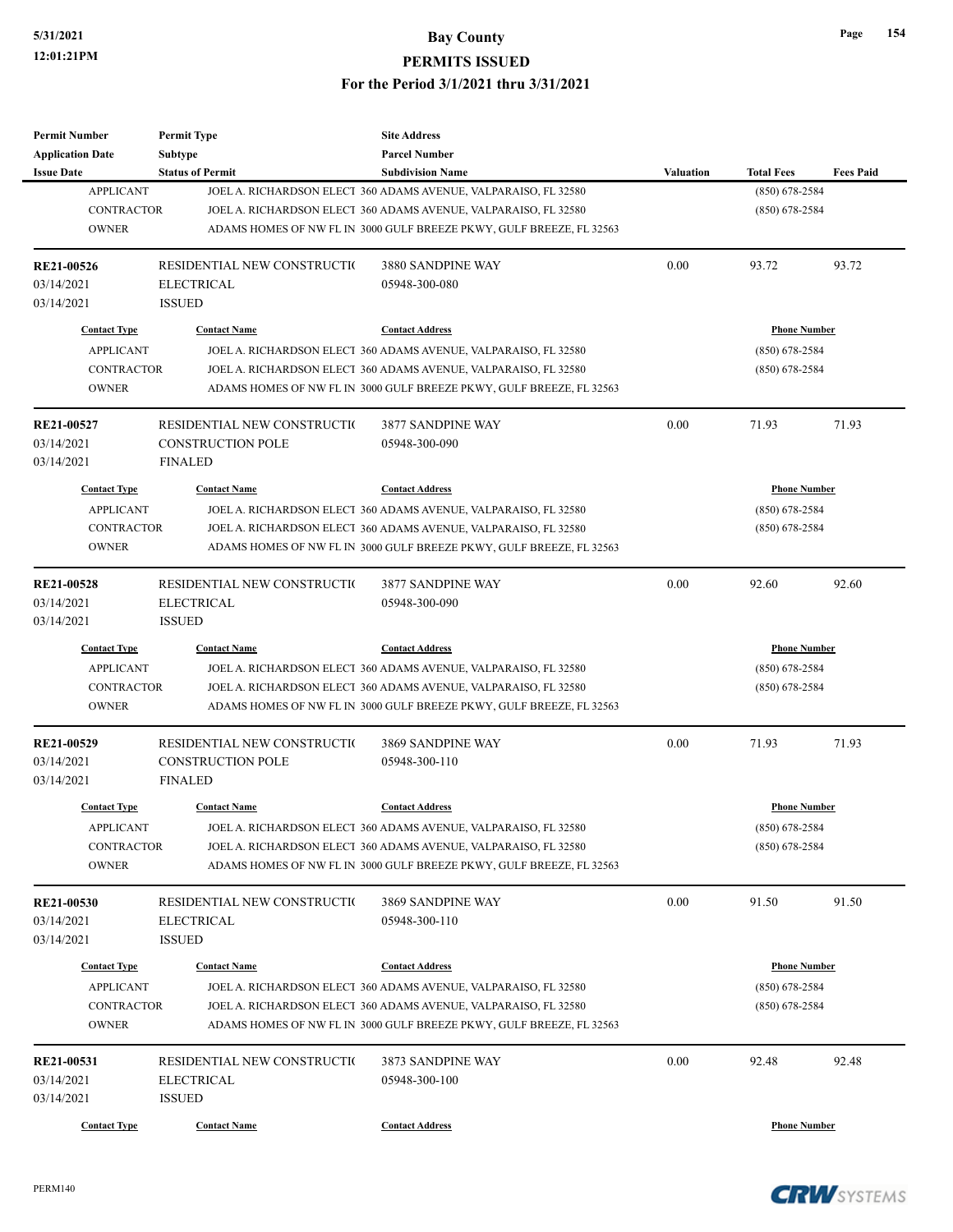| <b>Permit Number</b>    | <b>Permit Type</b>           | <b>Site Address</b>                                                  |                  |                     |                  |
|-------------------------|------------------------------|----------------------------------------------------------------------|------------------|---------------------|------------------|
| <b>Application Date</b> | <b>Subtype</b>               | <b>Parcel Number</b>                                                 |                  |                     |                  |
| <b>Issue Date</b>       | <b>Status of Permit</b>      | <b>Subdivision Name</b>                                              | <b>Valuation</b> | <b>Total Fees</b>   | <b>Fees Paid</b> |
| <b>APPLICANT</b>        |                              | JOEL A. RICHARDSON ELECT 360 ADAMS AVENUE, VALPARAISO, FL 32580      |                  | $(850) 678 - 2584$  |                  |
| <b>CONTRACTOR</b>       |                              | JOEL A. RICHARDSON ELECT 360 ADAMS AVENUE, VALPARAISO, FL 32580      |                  | $(850)$ 678-2584    |                  |
| <b>OWNER</b>            |                              | ADAMS HOMES OF NW FL IN 3000 GULF BREEZE PKWY, GULF BREEZE, FL 32563 |                  |                     |                  |
| RE21-00532              | RESIDENTIAL NEW CONSTRUCTIO  | 3872 SANDPINE WAY                                                    | 0.00             | 92.09               | 92.09            |
| 03/14/2021              | <b>ELECTRICAL</b>            | 05948-300-060                                                        |                  |                     |                  |
| 03/14/2021              | <b>ISSUED</b>                |                                                                      |                  |                     |                  |
| <b>Contact Type</b>     | <b>Contact Name</b>          | <b>Contact Address</b>                                               |                  | <b>Phone Number</b> |                  |
| <b>APPLICANT</b>        |                              | JOEL A. RICHARDSON ELECT 360 ADAMS AVENUE, VALPARAISO, FL 32580      |                  | $(850)$ 678-2584    |                  |
| <b>CONTRACTOR</b>       |                              | JOEL A. RICHARDSON ELECT 360 ADAMS AVENUE, VALPARAISO, FL 32580      |                  | $(850)$ 678-2584    |                  |
| <b>OWNER</b>            |                              | ADAMS HOMES OF NW FL IN 3000 GULF BREEZE PKWY, GULF BREEZE, FL 32563 |                  |                     |                  |
| RE21-00533              | RESIDENTIAL NEW CONSTRUCTION | 136 LAKE MERIAL BLVD                                                 | 0.00             | 71.93               | 71.93            |
| 03/14/2021              | <b>CONSTRUCTION POLE</b>     | 07504-203-000                                                        |                  |                     |                  |
| 03/14/2021              | <b>FINALED</b>               |                                                                      |                  |                     |                  |
| <b>Contact Type</b>     | <b>Contact Name</b>          | <b>Contact Address</b>                                               |                  | <b>Phone Number</b> |                  |
| <b>APPLICANT</b>        |                              | JOEL A. RICHARDSON ELECT 360 ADAMS AVENUE, VALPARAISO, FL 32580      |                  | $(850)$ 678-2584    |                  |
| <b>CONTRACTOR</b>       |                              | JOEL A. RICHARDSON ELECT 360 ADAMS AVENUE, VALPARAISO, FL 32580      |                  | $(850)$ 678-2584    |                  |
| <b>OWNER</b>            | <b>ADAMS HOMES</b>           | OF NORTHWEST FLORIDA INC, GULF BREEZE, FL 32563                      |                  |                     |                  |
|                         |                              |                                                                      |                  |                     |                  |
| RE21-00534              | RESIDENTIAL NEW CONSTRUCTION | 136 LAKE MERIAL BLVD                                                 | 0.00             | 97.29               | 97.29            |
| 03/14/2021              | <b>ELECTRICAL</b>            | 07504-203-000                                                        |                  |                     |                  |
| 03/14/2021              | <b>ISSUED</b>                |                                                                      |                  |                     |                  |
| <b>Contact Type</b>     | <b>Contact Name</b>          | <b>Contact Address</b>                                               |                  | <b>Phone Number</b> |                  |
| <b>APPLICANT</b>        |                              | JOEL A. RICHARDSON ELECT 360 ADAMS AVENUE, VALPARAISO, FL 32580      |                  | $(850)$ 678-2584    |                  |
| <b>CONTRACTOR</b>       |                              | JOEL A. RICHARDSON ELECT 360 ADAMS AVENUE, VALPARAISO, FL 32580      |                  | $(850)$ 678-2584    |                  |
| <b>OWNER</b>            | <b>ADAMS HOMES</b>           | OF NORTHWEST FLORIDA INC, GULF BREEZE, FL 32563                      |                  |                     |                  |
| RE21-00535              | RESIDENTIAL NEW CONSTRUCTIO  | <b>132 LAKE MERIAL TR</b>                                            | 0.00             | 71.93               | 71.93            |
| 03/14/2021              | <b>CONSTRUCTION POLE</b>     | 07504-256-000                                                        |                  |                     |                  |
| 03/14/2021              | <b>FINALED</b>               |                                                                      |                  |                     |                  |
| <b>Contact Type</b>     | <b>Contact Name</b>          | <b>Contact Address</b>                                               |                  | <b>Phone Number</b> |                  |
| <b>APPLICANT</b>        |                              | JOEL A. RICHARDSON ELECT 360 ADAMS AVENUE, VALPARAISO, FL 32580      |                  | $(850) 678 - 2584$  |                  |
| CONTRACTOR              |                              | JOEL A. RICHARDSON ELECT 360 ADAMS AVENUE, VALPARAISO, FL 32580      |                  | $(850)$ 678-2584    |                  |
| <b>OWNER</b>            |                              | ADAMS HOMES OF NORTHW FLORIDA, INC, GULF BREEZE, FL 32563            |                  |                     |                  |
| RE21-00536              | RESIDENTIAL NEW CONSTRUCTIO  | <b>132 LAKE MERIAL TR</b>                                            | 0.00             | 97.16               | 97.16            |
| 03/14/2021              | <b>ELECTRICAL</b>            | 07504-256-000                                                        |                  |                     |                  |
| 03/14/2021              |                              |                                                                      |                  |                     |                  |
|                         | <b>ISSUED</b>                |                                                                      |                  |                     |                  |
| <b>Contact Type</b>     | <b>Contact Name</b>          | <b>Contact Address</b>                                               |                  | <b>Phone Number</b> |                  |
| <b>APPLICANT</b>        |                              | JOEL A. RICHARDSON ELECT 360 ADAMS AVENUE, VALPARAISO, FL 32580      |                  | $(850)$ 678-2584    |                  |
| CONTRACTOR              |                              | JOEL A. RICHARDSON ELECT 360 ADAMS AVENUE, VALPARAISO, FL 32580      |                  | $(850)$ 678-2584    |                  |
| <b>OWNER</b>            |                              | ADAMS HOMES OF NORTHW FLORIDA, INC, GULF BREEZE, FL 32563            |                  |                     |                  |
| RE21-00537              | RESIDENTIAL NEW CONSTRUCTIO  | 13201 SPRING FORK LN                                                 | 0.00             | 71.93               | 71.93            |
| 03/14/2021              | CONSTRUCTION POLE            | 26484-658-000                                                        |                  |                     |                  |
| 03/14/2021              | <b>FINALED</b>               |                                                                      |                  |                     |                  |
|                         |                              |                                                                      |                  |                     |                  |
| <b>Contact Type</b>     | <b>Contact Name</b>          | <b>Contact Address</b>                                               |                  | <b>Phone Number</b> |                  |

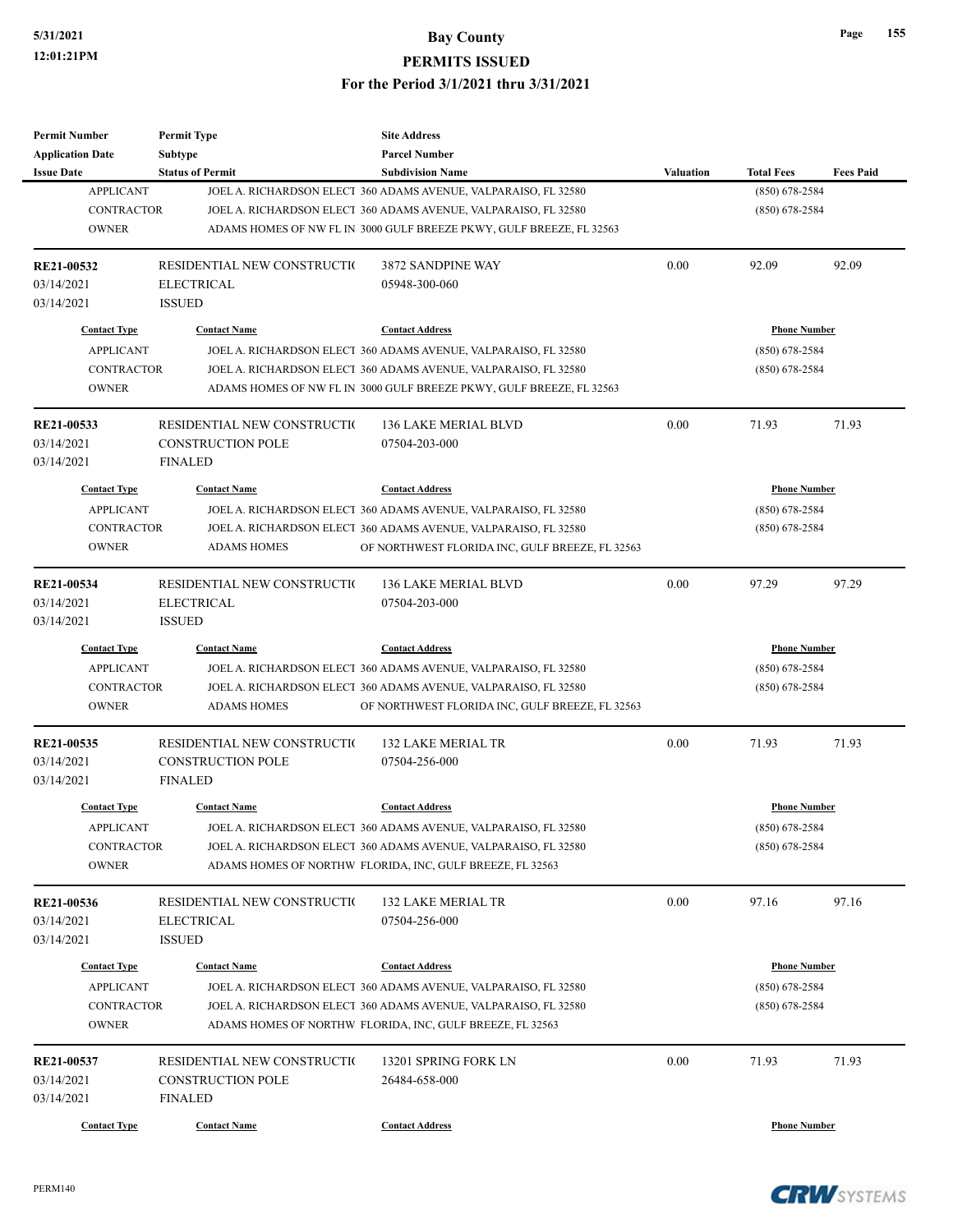| <b>Permit Number</b>       | <b>Permit Type</b>          | <b>Site Address</b>                                                                                                             |                  |                     |                  |
|----------------------------|-----------------------------|---------------------------------------------------------------------------------------------------------------------------------|------------------|---------------------|------------------|
| <b>Application Date</b>    | Subtype                     | <b>Parcel Number</b>                                                                                                            |                  |                     |                  |
| <b>Issue Date</b>          | <b>Status of Permit</b>     | <b>Subdivision Name</b>                                                                                                         | <b>Valuation</b> | <b>Total Fees</b>   | <b>Fees Paid</b> |
| <b>APPLICANT</b>           | <b>BLAIR ELECTRIC INC</b>   | 11208 W. LINGER LONGER ROAD, YOUNGSTOWN, FL 32466                                                                               |                  | $(850)$ 258-1555    |                  |
| <b>CONTRACTOR</b>          | <b>BLAIR ELECTRIC INC</b>   | 11208 W. LINGER LONGER ROAD, YOUNGSTOWN, FL 32466                                                                               |                  | $(850)$ 258-1555    |                  |
| <b>OWNER</b>               | PATHWAY BUILDERS LLC        | 815 BRANDEIS AVENUE, PANAMA CITY, FL 32405                                                                                      |                  |                     |                  |
| RE21-00538                 | RESIDENTIAL NEW CONSTRUCTIO | 13201 SPRING FORK LN                                                                                                            | 0.00             | 94.38               | 94.38            |
| 03/14/2021                 | <b>ELECTRICAL</b>           | 26484-658-000                                                                                                                   |                  |                     |                  |
| 03/14/2021                 | <b>ISSUED</b>               |                                                                                                                                 |                  |                     |                  |
| <b>Contact Type</b>        | <b>Contact Name</b>         | <b>Contact Address</b>                                                                                                          |                  | <b>Phone Number</b> |                  |
| <b>APPLICANT</b>           | <b>BLAIR ELECTRIC INC</b>   | 11208 W. LINGER LONGER ROAD, YOUNGSTOWN, FL 32466                                                                               |                  | $(850)$ 258-1555    |                  |
| <b>CONTRACTOR</b>          | <b>BLAIR ELECTRIC INC</b>   | 11208 W. LINGER LONGER ROAD, YOUNGSTOWN, FL 32466                                                                               |                  | $(850)$ 258-1555    |                  |
| <b>OWNER</b>               | PATHWAY BUILDERS LLC        | 815 BRANDEIS AVENUE, PANAMA CITY, FL 32405                                                                                      |                  |                     |                  |
| <b>RE21-00540</b>          | RESIDENTIAL NEW CONSTRUCTIO | 4726 BYLSMA                                                                                                                     | 0.00             | 71.93               | 71.93            |
| 03/15/2021                 | <b>CONSTRUCTION POLE</b>    | 05913-100-081                                                                                                                   |                  |                     |                  |
| 03/15/2021                 | <b>FINALED</b>              |                                                                                                                                 |                  |                     |                  |
| <b>Contact Type</b>        | <b>Contact Name</b>         | <b>Contact Address</b>                                                                                                          |                  | <b>Phone Number</b> |                  |
| <b>APPLICANT</b>           |                             | REGENCY ELECTRIC OF PAN 4412 DE LEN DR, Panama City, FL 32404                                                                   |                  | $(850) 896 - 7555$  |                  |
| <b>CONTRACTOR</b>          |                             | REGENCY ELECTRIC OF PAN 4412 DE LEN DR, Panama City, FL 32404                                                                   |                  | $(850) 896 - 7555$  |                  |
| <b>OWNER</b>               |                             | PAUL SIMS CONSTRUCTION 1 1419 W 27TH ST, PANAMA CITY, FL 32405                                                                  |                  |                     |                  |
|                            |                             |                                                                                                                                 |                  |                     |                  |
| RE21-00541                 | RESIDENTIAL NEW CONSTRUCTIO | 4726 BYLSMA                                                                                                                     | 0.00             | 91.51               | 91.51            |
| 03/15/2021                 | <b>ELECTRICAL</b>           | 05913-100-081                                                                                                                   |                  |                     |                  |
| 03/15/2021                 | <b>ISSUED</b>               |                                                                                                                                 |                  |                     |                  |
| <b>Contact Type</b>        | <b>Contact Name</b>         | <b>Contact Address</b>                                                                                                          |                  | <b>Phone Number</b> |                  |
| <b>APPLICANT</b>           |                             | REGENCY ELECTRIC OF PAN 4412 DE LEN DR, Panama City, FL 32404                                                                   |                  | $(850) 896 - 7555$  |                  |
| CONTRACTOR                 |                             | REGENCY ELECTRIC OF PAN 4412 DE LEN DR, Panama City, FL 32404                                                                   |                  | $(850) 896 - 7555$  |                  |
| <b>OWNER</b>               |                             | PAUL SIMS CONSTRUCTION   1419 W 27TH ST, PANAMA CITY, FL 32405                                                                  |                  |                     |                  |
| <b>RE21-00542</b>          | RESIDENTIAL NEW CONSTRUCTIO | 4728 BYLSMA                                                                                                                     | 0.00             | 71.93               | 71.93            |
| 03/15/2021                 | <b>CONSTRUCTION POLE</b>    | 05913-100-082                                                                                                                   |                  |                     |                  |
| 03/15/2021                 | <b>FINALED</b>              |                                                                                                                                 |                  |                     |                  |
| <b>Contact Type</b>        | <b>Contact Name</b>         | <b>Contact Address</b>                                                                                                          |                  | <b>Phone Number</b> |                  |
|                            |                             |                                                                                                                                 |                  |                     |                  |
| <b>APPLICANT</b>           |                             | REGENCY ELECTRIC OF PAN 4412 DE LEN DR, Panama City, FL 32404                                                                   |                  | $(850) 896 - 7555$  |                  |
| CONTRACTOR<br><b>OWNER</b> |                             | REGENCY ELECTRIC OF PAN 4412 DE LEN DR, Panama City, FL 32404<br>PAUL SIMS CONSTRUCTION 1 1419 W 27TH ST, PANAMA CITY, FL 32405 |                  | $(850) 896 - 7555$  |                  |
|                            |                             |                                                                                                                                 |                  |                     |                  |
| RE21-00543                 | RESIDENTIAL NEW CONSTRUCTIO | 4728 BYLSMA                                                                                                                     | 0.00             | 92.82               | 92.82            |
| 03/15/2021                 | <b>ELECTRICAL</b>           | 05913-100-082                                                                                                                   |                  |                     |                  |
| 03/15/2021                 | <b>ISSUED</b>               |                                                                                                                                 |                  |                     |                  |
| <b>Contact Type</b>        | <b>Contact Name</b>         | <b>Contact Address</b>                                                                                                          |                  | <b>Phone Number</b> |                  |
| <b>APPLICANT</b>           |                             | REGENCY ELECTRIC OF PAN 4412 DE LEN DR, Panama City, FL 32404                                                                   |                  | $(850) 896 - 7555$  |                  |
| CONTRACTOR                 |                             | REGENCY ELECTRIC OF PAN 4412 DE LEN DR, Panama City, FL 32404                                                                   |                  | $(850) 896 - 7555$  |                  |
| <b>OWNER</b>               |                             | PAUL SIMS CONSTRUCTION   1419 W 27TH ST, PANAMA CITY, FL 32405                                                                  |                  |                     |                  |
| RE21-00544                 | RESIDENTIAL NEW CONSTRUCTIO | 4730 BYLSMA CIR                                                                                                                 | 0.00             | 92.04               | 92.04            |
| 03/15/2021                 | <b>ELECTRICAL</b>           | 05913-100-083                                                                                                                   |                  |                     |                  |
| 03/15/2021                 | <b>ISSUED</b>               |                                                                                                                                 |                  |                     |                  |
|                            |                             |                                                                                                                                 |                  |                     |                  |
| <b>Contact Type</b>        | <b>Contact Name</b>         | <b>Contact Address</b>                                                                                                          |                  | <b>Phone Number</b> |                  |



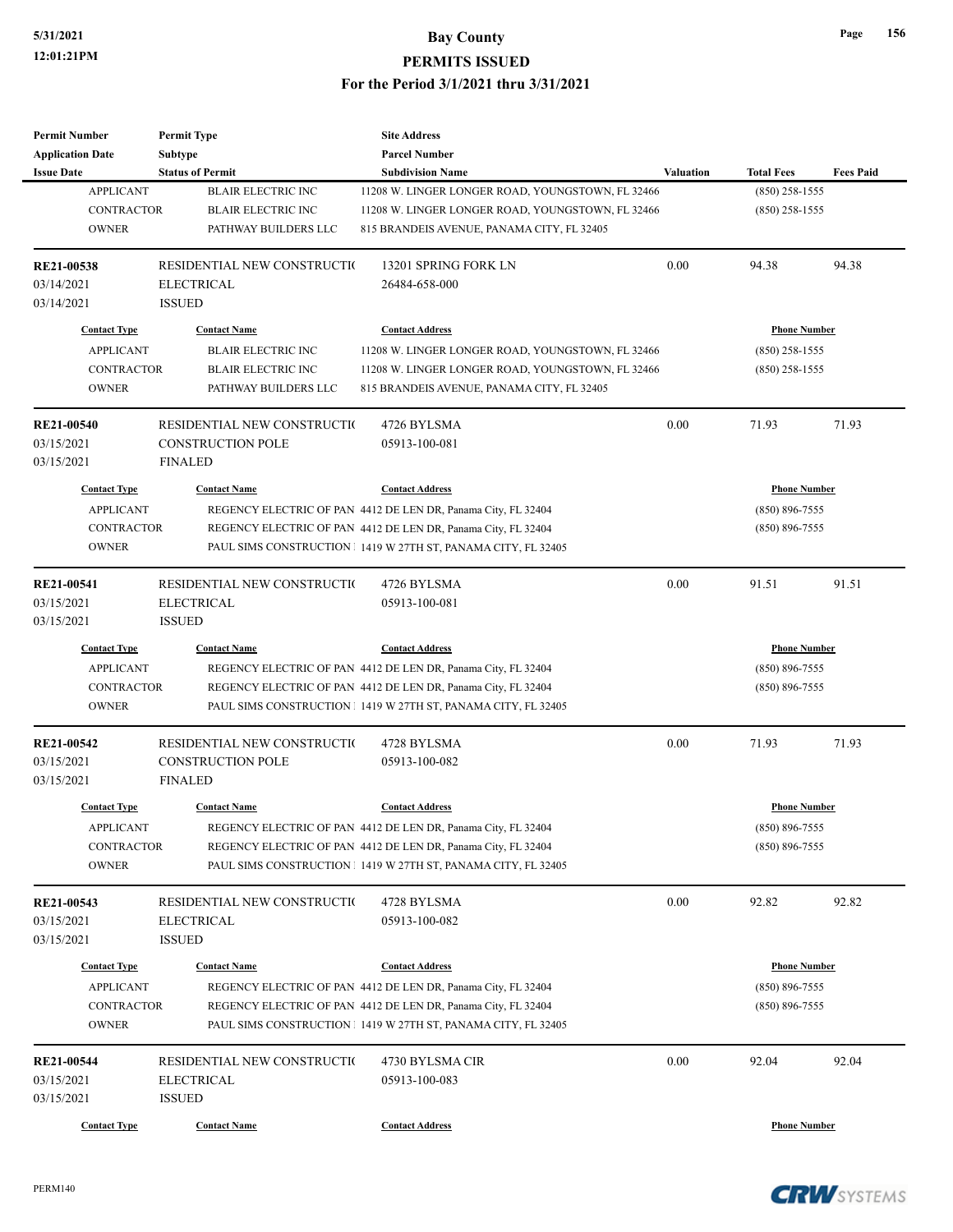| <b>Permit Number</b>    | <b>Permit Type</b>           | <b>Site Address</b>                                                     |                  |                     |                  |
|-------------------------|------------------------------|-------------------------------------------------------------------------|------------------|---------------------|------------------|
| <b>Application Date</b> | <b>Subtype</b>               | <b>Parcel Number</b>                                                    |                  |                     |                  |
| <b>Issue Date</b>       | <b>Status of Permit</b>      | <b>Subdivision Name</b>                                                 | <b>Valuation</b> | <b>Total Fees</b>   | <b>Fees Paid</b> |
| <b>APPLICANT</b>        |                              | REGENCY ELECTRIC OF PAN 4412 DE LEN DR, Panama City, FL 32404           |                  | (850) 896-7555      |                  |
| CONTRACTOR              |                              | REGENCY ELECTRIC OF PAN 4412 DE LEN DR, Panama City, FL 32404           |                  | $(850) 896 - 7555$  |                  |
| <b>OWNER</b>            |                              | PAUL SIMS CONSTRUCTION 1 1419 W 27TH ST, PANAMA CITY, FL 32405          |                  |                     |                  |
| RE21-00546              | <b>RESIDENTIAL</b>           | 7238 KEIBER CIR                                                         | 0.00             | 82.20               | 82.20            |
| 03/15/2021              | <b>SERVICE REPAIR</b>        | 05264-170-905                                                           |                  |                     |                  |
| 03/15/2021              | <b>FINALED</b>               |                                                                         |                  |                     |                  |
| <b>Contact Type</b>     | <b>Contact Name</b>          | <b>Contact Address</b>                                                  |                  | <b>Phone Number</b> |                  |
| <b>APPLICANT</b>        | James 238-2776               | , ,                                                                     |                  |                     |                  |
| CONTRACTOR              | OWNER/BUILDER                | , ,                                                                     |                  |                     |                  |
| <b>OWNER</b>            | WHITFIELD, JAMES ALLEN       | 2620 WILLOW OAK CT, PANAMA CITY BEACH, FL 32408                         |                  |                     |                  |
| RE21-00547              | RESIDENTIAL NEW CONSTRUCTION | 7929 HERON LN                                                           | 0.00             | 71.93               | 71.93            |
| 03/15/2021              | <b>CONSTRUCTION POLE</b>     | 05453-550-010                                                           |                  |                     |                  |
| 03/15/2021              | <b>ISSUED</b>                |                                                                         |                  |                     |                  |
| <b>Contact Type</b>     | <b>Contact Name</b>          | <b>Contact Address</b>                                                  |                  | <b>Phone Number</b> |                  |
| <b>APPLICANT</b>        |                              | TELFORD REYNOLDS ELECT 2814 E. HWY 390, SUITE C, Panama City, FL 32405  |                  | $(850)$ 769-5800    |                  |
| <b>CONTRACTOR</b>       |                              | TELFORD REYNOLDS ELECT 2814 E. HWY 390, SUITE C, Panama City, FL 32405  |                  | $(850)$ 769-5800    |                  |
| <b>OWNER</b>            | YOUNG, BETTY ETAL            | 7929 HERON LANE, YOUNGSTOWN, FL 32466                                   |                  |                     |                  |
|                         |                              |                                                                         |                  |                     |                  |
| <b>RE21-00548</b>       | RESIDENTIAL NEW CONSTRUCTIO  | 7929 HERON LN                                                           | 5,000.00         | 84.71               | 84.71            |
| 03/15/2021              | <b>ELECTRICAL</b>            | 05453-550-010                                                           |                  |                     |                  |
| 03/15/2021              | <b>ISSUED</b>                |                                                                         |                  |                     |                  |
| <b>Contact Type</b>     | <b>Contact Name</b>          | <b>Contact Address</b>                                                  |                  | <b>Phone Number</b> |                  |
| <b>APPLICANT</b>        |                              | TELFORD REYNOLDS ELECT 2814 E. HWY 390, SUITE C, Panama City, FL 32405  |                  | $(850)$ 769-5800    |                  |
| <b>CONTRACTOR</b>       |                              | TELFORD REYNOLDS ELECT 2814 E. HWY 390, SUITE C, Panama City, FL 32405  |                  | $(850)$ 769-5800    |                  |
| <b>OWNER</b>            | YOUNG, BETTY ETAL            | 7929 HERON LANE, YOUNGSTOWN, FL 32466                                   |                  |                     |                  |
| RE21-00549              | RESIDENTIAL NEW CONSTRUCTIO  | 1720 OAKCREST DR                                                        | 0.00             | 71.93               | 71.93            |
| 03/15/2021              | <b>CONSTRUCTION POLE</b>     | 26471-100-013                                                           |                  |                     |                  |
| 03/15/2021              | <b>FINALED</b>               |                                                                         |                  |                     |                  |
|                         |                              | <b>Contact Address</b>                                                  |                  |                     |                  |
| <b>Contact Type</b>     | <b>Contact Name</b>          |                                                                         |                  | <b>Phone Number</b> |                  |
| <b>APPLICANT</b>        |                              | TELFORD REYNOLDS ELECT 2814 E. HWY 390, SUITE C, Panama City, FL 32405  |                  | (850) 769-5800      |                  |
| CONTRACTOR              |                              | TELFORD REYNOLDS ELECT 2814 E. HWY 390, SUITE C, Panama City, FL 32405  |                  | $(850)$ 769-5800    |                  |
| <b>OWNER</b>            |                              | MUMFORD, BRANDON & DE' 15034 LITTLE ISLAND POND RD, SOUTHPORT, FL 32409 |                  |                     |                  |
| <b>RE21-00550</b>       | RESIDENTIAL NEW CONSTRUCTIO  | 1720 OAKCREST DR                                                        | 10,000.00        | 96.12               | 96.12            |
| 03/15/2021              | <b>ELECTRICAL</b>            | 26471-100-013                                                           |                  |                     |                  |
| 03/15/2021              | <b>ISSUED</b>                |                                                                         |                  |                     |                  |
| <b>Contact Type</b>     | <b>Contact Name</b>          | <b>Contact Address</b>                                                  |                  | <b>Phone Number</b> |                  |
| <b>APPLICANT</b>        |                              | TELFORD REYNOLDS ELECT 2814 E. HWY 390, SUITE C, Panama City, FL 32405  |                  | $(850)$ 769-5800    |                  |
| <b>CONTRACTOR</b>       |                              | TELFORD REYNOLDS ELECT 2814 E. HWY 390, SUITE C, Panama City, FL 32405  |                  | $(850)$ 769-5800    |                  |
| <b>OWNER</b>            |                              | MUMFORD, BRANDON & DE' 15034 LITTLE ISLAND POND RD, SOUTHPORT, FL 32409 |                  |                     |                  |
|                         |                              |                                                                         |                  |                     |                  |
| RE21-00551              | <b>RESIDENTIAL</b>           | 8225 SURF DR                                                            | 200.00           | 80.00               | 80.00            |
| 03/15/2021              | <b>SERVICE REPAIR</b>        | 30432-000-000                                                           |                  |                     |                  |
| 03/15/2021              | <b>FINALED</b>               |                                                                         |                  |                     |                  |
| <b>Contact Type</b>     | <b>Contact Name</b>          | <b>Contact Address</b>                                                  |                  | <b>Phone Number</b> |                  |

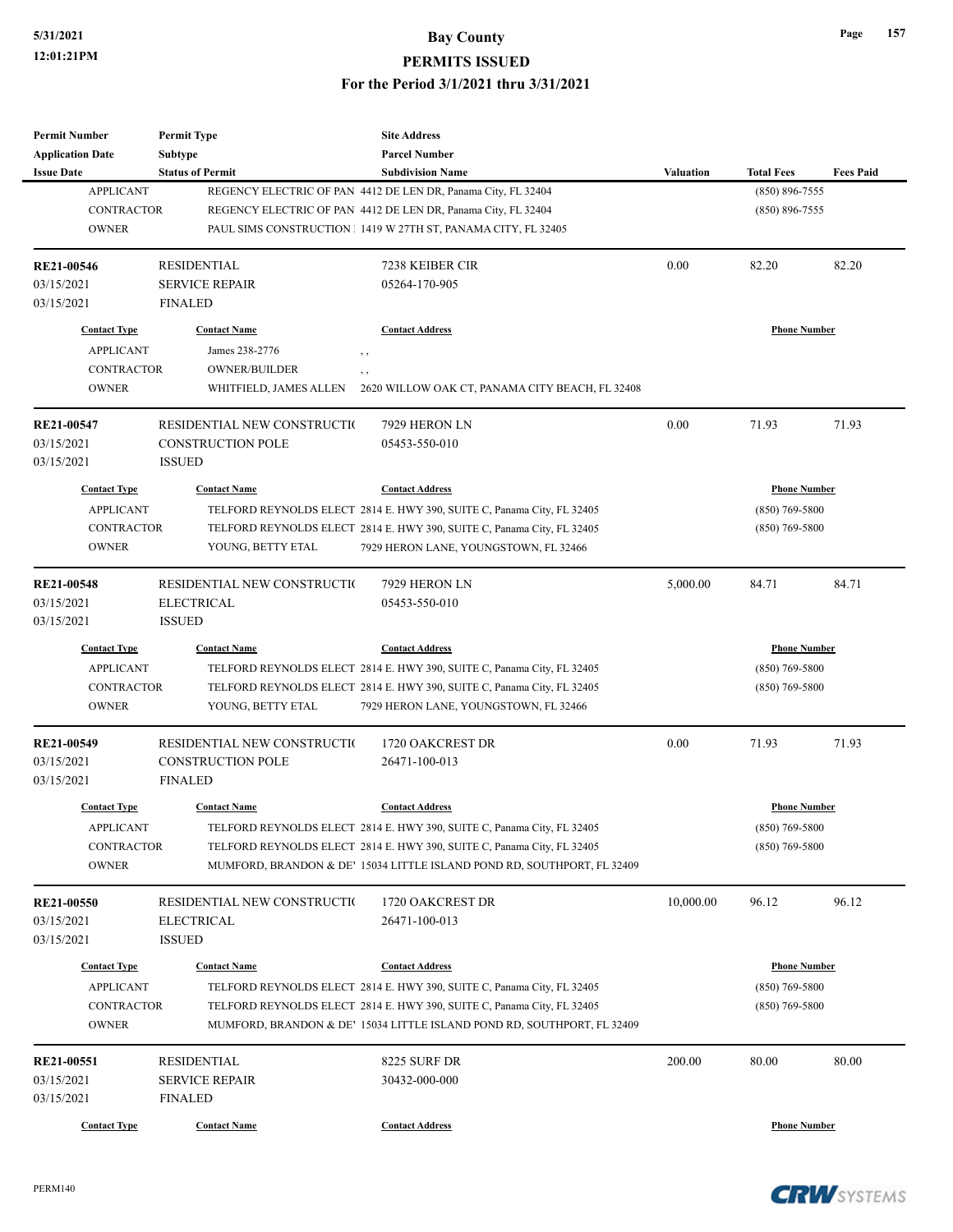| <b>Permit Number</b>    | <b>Permit Type</b>          | <b>Site Address</b>                                             |                  |                     |                  |
|-------------------------|-----------------------------|-----------------------------------------------------------------|------------------|---------------------|------------------|
| <b>Application Date</b> | <b>Subtype</b>              | <b>Parcel Number</b>                                            |                  |                     |                  |
| <b>Issue Date</b>       | <b>Status of Permit</b>     | <b>Subdivision Name</b>                                         | <b>Valuation</b> | <b>Total Fees</b>   | <b>Fees Paid</b> |
| <b>APPLICANT</b>        |                             | JERRY PYBUS ELECTRIC INC, PANAMA CITY, FL 32404                 |                  | $(850) 784 - 2766$  |                  |
| <b>CONTRACTOR</b>       |                             | JERRY PYBUS ELECTRIC INC, PANAMA CITY, FL 32404                 |                  | $(850) 784 - 2766$  |                  |
| <b>OWNER</b>            | <b>BOWLING, HAROLD F</b>    | 8225 SURF DR., PANAMA CITY BEACH, FL 32408                      |                  |                     |                  |
| RE21-00552              | <b>RESIDENTIAL</b>          | 1219 THOMAS DR 209                                              | 300.00           | 79.63               | 79.63            |
| 03/15/2021              | <b>ELECTRICAL</b>           | 30159-309-000                                                   |                  |                     |                  |
| 03/15/2021              | <b>FINALED</b>              |                                                                 |                  |                     |                  |
| <b>Contact Type</b>     | <b>Contact Name</b>         | <b>Contact Address</b>                                          |                  | <b>Phone Number</b> |                  |
| <b>APPLICANT</b>        | PC Beach Electric LLC       | 4224 LORRAINE ST, PANAMA CITY BEACH, FL 32408                   |                  | $(850) 596 - 3578$  |                  |
| <b>CONTRACTOR</b>       | PC Beach Electric LLC       | 4224 LORRAINE ST, PANAMA CITY BEACH, FL 32408                   |                  | $(850) 596 - 3578$  |                  |
| <b>OWNER</b>            |                             | WILLIAMS, MARSHALL J III & KAREN T WILLIAMS, CLAYTON, AL 36016  |                  |                     |                  |
| RE21-00554              | <b>RESIDENTIAL</b>          | 4726 BAY POINT RD                                               | 900.00           | 82.80               | 82.80            |
| 03/16/2021              | <b>ELECTRICAL</b>           | 31416-114-000                                                   |                  |                     |                  |
| 03/16/2021              | <b>FINALED</b>              |                                                                 |                  |                     |                  |
| <b>Contact Type</b>     | <b>Contact Name</b>         | <b>Contact Address</b>                                          |                  | <b>Phone Number</b> |                  |
| <b>APPLICANT</b>        | NEMESIO 850-771-8499        | $, \, .$                                                        |                  |                     |                  |
| <b>CONTRACTOR</b>       |                             | TRADESMEN ELECTRICAL SI 410 HELEN AVENUE, PANAMA CITY, FL 32401 |                  | $(850)$ 771-8499    |                  |
| <b>OWNER</b>            | <b>VOLDBAEK, ANDERS</b>     | 4726 BAY POINT RD #F252, PANAMA CITY BEACH, FL 32408            |                  |                     |                  |
| RE21-00555              | RESIDENTIAL NEW CONSTRUCTIO | 110 BENICIA PL                                                  | 0.00             | 86.76               | 86.76            |
| 03/16/2021              | <b>ELECTRICAL</b>           | 37885-000-000                                                   |                  |                     |                  |
| 03/16/2021              | <b>ISSUED</b>               |                                                                 |                  |                     |                  |
|                         |                             |                                                                 |                  |                     |                  |
| <b>Contact Type</b>     | <b>Contact Name</b>         | <b>Contact Address</b>                                          |                  | <b>Phone Number</b> |                  |
| <b>APPLICANT</b>        | BRYND ELECTRIC LLC          | 2101 CLINE LANE, PANAMA CITY, FL 32404                          |                  | $(850) 819 - 0823$  |                  |
| <b>CONTRACTOR</b>       | <b>BRYND ELECTRIC LLC</b>   | 2101 CLINE LANE, PANAMA CITY, FL 32404                          |                  | $(850)$ 819-0823    |                  |
| <b>OWNER</b>            | BOWDEN, LISA ETAL           | 108 BENICIA PL, PANAMA CITY BEACH, FL 32413                     |                  |                     |                  |
| RE21-00556              | RESIDENTIAL NEW CONSTRUCTIO | 3924 GRAVELLE DR                                                | 1,000.00         | 71.93               | 71.93            |
| 03/16/2021              | <b>CONSTRUCTION POLE</b>    | 07627-010-000                                                   |                  |                     |                  |
| 03/16/2021              | <b>FINALED</b>              |                                                                 |                  |                     |                  |
| <b>Contact Type</b>     | <b>Contact Name</b>         | <b>Contact Address</b>                                          |                  | <b>Phone Number</b> |                  |
| <b>APPLICANT</b>        | BRYND ELECTRIC LLC          | 2101 CLINE LANE, PANAMA CITY, FL 32404                          |                  | $(850)$ 819-0823    |                  |
| <b>CONTRACTOR</b>       | BRYND ELECTRIC LLC          | 2101 CLINE LANE, PANAMA CITY, FL 32404                          |                  | $(850) 819 - 0823$  |                  |
| <b>OWNER</b>            | THARPE, MICHAEL             | , ,                                                             |                  |                     |                  |
| RE21-00557              | RESIDENTIAL NEW CONSTRUCTIO | 3924 GRAVELLE DR                                                | 8,900.00         | 92.59               | 92.59            |
| 03/16/2021              | <b>ELECTRICAL</b>           | 07627-010-000                                                   |                  |                     |                  |
| 03/16/2021              | <b>ISSUED</b>               |                                                                 |                  |                     |                  |
| <b>Contact Type</b>     | <b>Contact Name</b>         | <b>Contact Address</b>                                          |                  | <b>Phone Number</b> |                  |
| <b>APPLICANT</b>        | BRYND ELECTRIC LLC          | 2101 CLINE LANE, PANAMA CITY, FL 32404                          |                  | $(850) 819 - 0823$  |                  |
| <b>CONTRACTOR</b>       | BRYND ELECTRIC LLC          | 2101 CLINE LANE, PANAMA CITY, FL 32404                          |                  | $(850) 819 - 0823$  |                  |
| <b>OWNER</b>            | THARPE, MICHAEL             | 100 HITCHCOCK RD, PANAMA CITY, FL 32409                         |                  |                     |                  |
| <b>RE21-00558</b>       | <b>RESIDENTIAL</b>          | 14116 BIG ISLAND POND RD                                        | 0.00             | 71.93               | 71.93            |
| 03/16/2021              | MH SERVICE POLE             | 07465-020-165                                                   |                  |                     |                  |
| 03/29/2021              | <b>FINALED</b>              |                                                                 |                  |                     |                  |
| <b>Contact Type</b>     | <b>Contact Name</b>         | <b>Contact Address</b>                                          |                  | <b>Phone Number</b> |                  |
|                         |                             |                                                                 |                  |                     |                  |

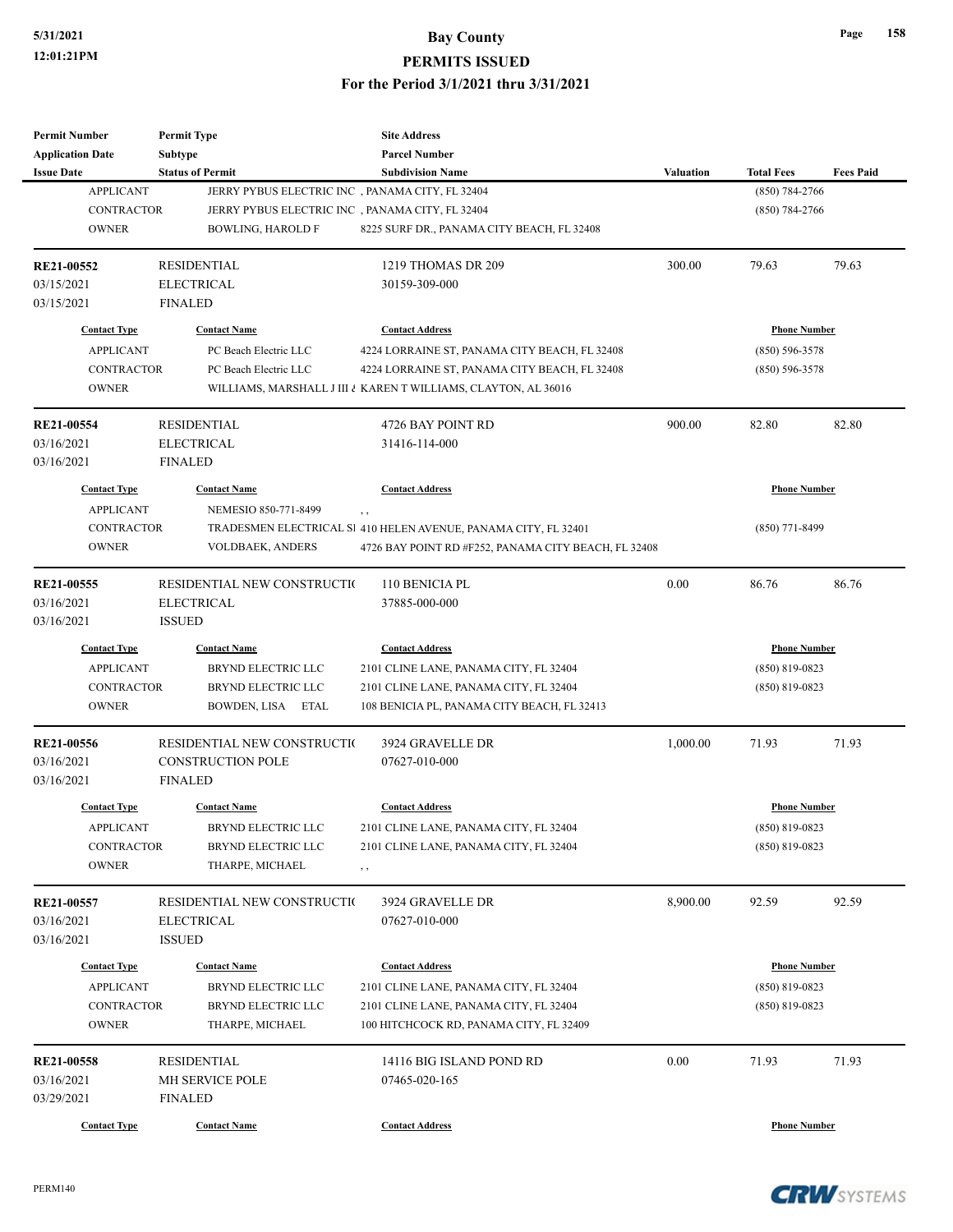# **5/31/2021 Bay County PERMITS ISSUED**

#### **For the Period 3/1/2021 thru 3/31/2021**

| <b>Permit Number</b>                    | <b>Permit Type</b>          | <b>Site Address</b>                                                                                                                         |                  |                                         |                  |
|-----------------------------------------|-----------------------------|---------------------------------------------------------------------------------------------------------------------------------------------|------------------|-----------------------------------------|------------------|
| <b>Application Date</b>                 | <b>Subtype</b>              | <b>Parcel Number</b>                                                                                                                        |                  |                                         |                  |
| <b>Issue Date</b>                       | <b>Status of Permit</b>     | <b>Subdivision Name</b>                                                                                                                     | <b>Valuation</b> | <b>Total Fees</b>                       | <b>Fees Paid</b> |
| <b>APPLICANT</b>                        | JESSICA "AVA" DEAN          | , ,                                                                                                                                         |                  |                                         |                  |
| <b>CONTRACTOR</b>                       | <b>OWNER BUILDER</b>        | , ,                                                                                                                                         |                  |                                         |                  |
| <b>OWNER</b>                            | DEAN, JESSICA A             | PO BOX 1043, LYNN HAVEN, FL 32444                                                                                                           |                  |                                         |                  |
| RE21-00559                              | <b>RESIDENTIAL</b>          | 10850 RIGSBY LN                                                                                                                             | 0.00             | 71.93                                   | 71.93            |
| 03/16/2021                              | <b>MISC SERVICE POLE</b>    | 02751-000-000                                                                                                                               |                  |                                         |                  |
| 03/16/2021                              | <b>FINALED</b>              |                                                                                                                                             |                  |                                         |                  |
| <b>Contact Type</b>                     | <b>Contact Name</b>         | <b>Contact Address</b>                                                                                                                      |                  | <b>Phone Number</b>                     |                  |
| <b>APPLICANT</b>                        | John 960-4360               | , ,                                                                                                                                         |                  |                                         |                  |
| <b>CONTRACTOR</b>                       | <b>OWNER/BUILDER</b>        | , ,                                                                                                                                         |                  |                                         |                  |
| <b>OWNER</b>                            | SCOLA, JOHN & GIGI          | 610 EAST 24TH STREET, LYNN HAVEN, FL 32444                                                                                                  |                  |                                         |                  |
| RE21-00560                              | RESIDENTIAL NEW CONSTRUCTIO | 22627 SUNSET AVE                                                                                                                            | 0.00             | 71.93                                   | 71.93            |
| 03/17/2021                              | <b>CONSTRUCTION POLE</b>    | 36208-000-000                                                                                                                               |                  |                                         |                  |
| 03/17/2021                              | <b>FINALED</b>              |                                                                                                                                             |                  |                                         |                  |
| <b>Contact Type</b>                     | <b>Contact Name</b>         | <b>Contact Address</b>                                                                                                                      |                  | <b>Phone Number</b>                     |                  |
| <b>APPLICANT</b>                        | <b>BRYND ELECTRIC LLC</b>   | 2101 CLINE LANE, PANAMA CITY, FL 32404                                                                                                      |                  | $(850) 819 - 0823$                      |                  |
| <b>CONTRACTOR</b>                       | <b>BRYND ELECTRIC LLC</b>   | 2101 CLINE LANE, PANAMA CITY, FL 32404                                                                                                      |                  | $(850) 819 - 0823$                      |                  |
| <b>OWNER</b>                            | <b>SOLES, PAMELA D</b>      | 1581 BROAD RIVER SCENIC DR, TIGNALL, GA 30668                                                                                               |                  |                                         |                  |
|                                         |                             |                                                                                                                                             |                  |                                         |                  |
| RE21-00561                              | RESIDENTIAL NEW CONSTRUCTIO | 22627 SUNSET AVE                                                                                                                            | 0.00             | 92.37                                   | 92.37            |
| 03/17/2021                              | <b>ELECTRICAL</b>           | 36208-000-000                                                                                                                               |                  |                                         |                  |
| 03/22/2021                              | <b>ISSUED</b>               |                                                                                                                                             |                  |                                         |                  |
| <b>Contact Type</b>                     | <b>Contact Name</b>         | <b>Contact Address</b>                                                                                                                      |                  | <b>Phone Number</b>                     |                  |
| <b>APPLICANT</b>                        | BRYND ELECTRIC LLC          | 2101 CLINE LANE, PANAMA CITY, FL 32404                                                                                                      |                  | $(850) 819 - 0823$                      |                  |
| <b>CONTRACTOR</b>                       | BRYND ELECTRIC LLC          | 2101 CLINE LANE, PANAMA CITY, FL 32404                                                                                                      |                  | $(850) 819 - 0823$                      |                  |
| <b>OWNER</b>                            | <b>SOLES, PAMELA D</b>      | 1581 BROAD RIVER SCENIC DR, TIGNALL, GA 30668                                                                                               |                  |                                         |                  |
| RE21-00562                              | RESIDENTIAL NEW CONSTRUCTIO | 605 BAYWOOD DR                                                                                                                              | 0.00             | 71.93                                   | 71.93            |
| 03/17/2021                              | CONSTRUCTION POLE           | 11713-040-000                                                                                                                               |                  |                                         |                  |
| 03/17/2021                              | <b>FINALED</b>              |                                                                                                                                             |                  |                                         |                  |
| <b>Contact Type</b>                     | <b>Contact Name</b>         | <b>Contact Address</b>                                                                                                                      |                  | <b>Phone Number</b>                     |                  |
| <b>APPLICANT</b>                        |                             | TELFORD REYNOLDS ELECT 2814 E. HWY 390, SUITE C, Panama City, FL 32405                                                                      |                  | (850) 769-5800                          |                  |
| CONTRACTOR                              |                             | TELFORD REYNOLDS ELECT 2814 E. HWY 390, SUITE C, Panama City, FL 32405                                                                      |                  | $(850)$ 769-5800                        |                  |
| <b>OWNER</b>                            |                             | PRESTON RAY HOMES LLC 1522 Chestnut Avenue, Panama City, FL 32405                                                                           |                  |                                         |                  |
| RE21-00563                              | RESIDENTIAL NEW CONSTRUCTIO | 605 BAYWOOD DR                                                                                                                              | 12,500.00        | 96.41                                   | 96.41            |
| 03/17/2021                              | <b>ELECTRICAL</b>           | 11713-040-000                                                                                                                               |                  |                                         |                  |
| 03/17/2021                              | <b>ISSUED</b>               |                                                                                                                                             |                  |                                         |                  |
|                                         |                             |                                                                                                                                             |                  |                                         |                  |
| <b>Contact Type</b><br><b>APPLICANT</b> | <b>Contact Name</b>         | <b>Contact Address</b><br>TELFORD REYNOLDS ELECT 2814 E. HWY 390, SUITE C, Panama City, FL 32405                                            |                  | <b>Phone Number</b><br>$(850)$ 769-5800 |                  |
|                                         |                             |                                                                                                                                             |                  |                                         |                  |
| CONTRACTOR<br><b>OWNER</b>              |                             | TELFORD REYNOLDS ELECT 2814 E. HWY 390, SUITE C, Panama City, FL 32405<br>PRESTON RAY HOMES LLC 1522 Chestnut Avenue, Panama City, FL 32405 |                  | $(850)$ 769-5800                        |                  |
|                                         |                             |                                                                                                                                             |                  |                                         |                  |
| RE21-00564                              | <b>RESIDENTIAL</b>          | 5713 BEACH DR B                                                                                                                             | 0.00             | 82.20                                   | 82.20            |
| 03/17/2021                              | <b>SERVICE REPAIR</b>       | 31869-000-000                                                                                                                               |                  |                                         |                  |
| 03/17/2021                              | <b>FINALED</b>              |                                                                                                                                             |                  |                                         |                  |
| <b>Contact Type</b>                     | <b>Contact Name</b>         | <b>Contact Address</b>                                                                                                                      |                  | <b>Phone Number</b>                     |                  |

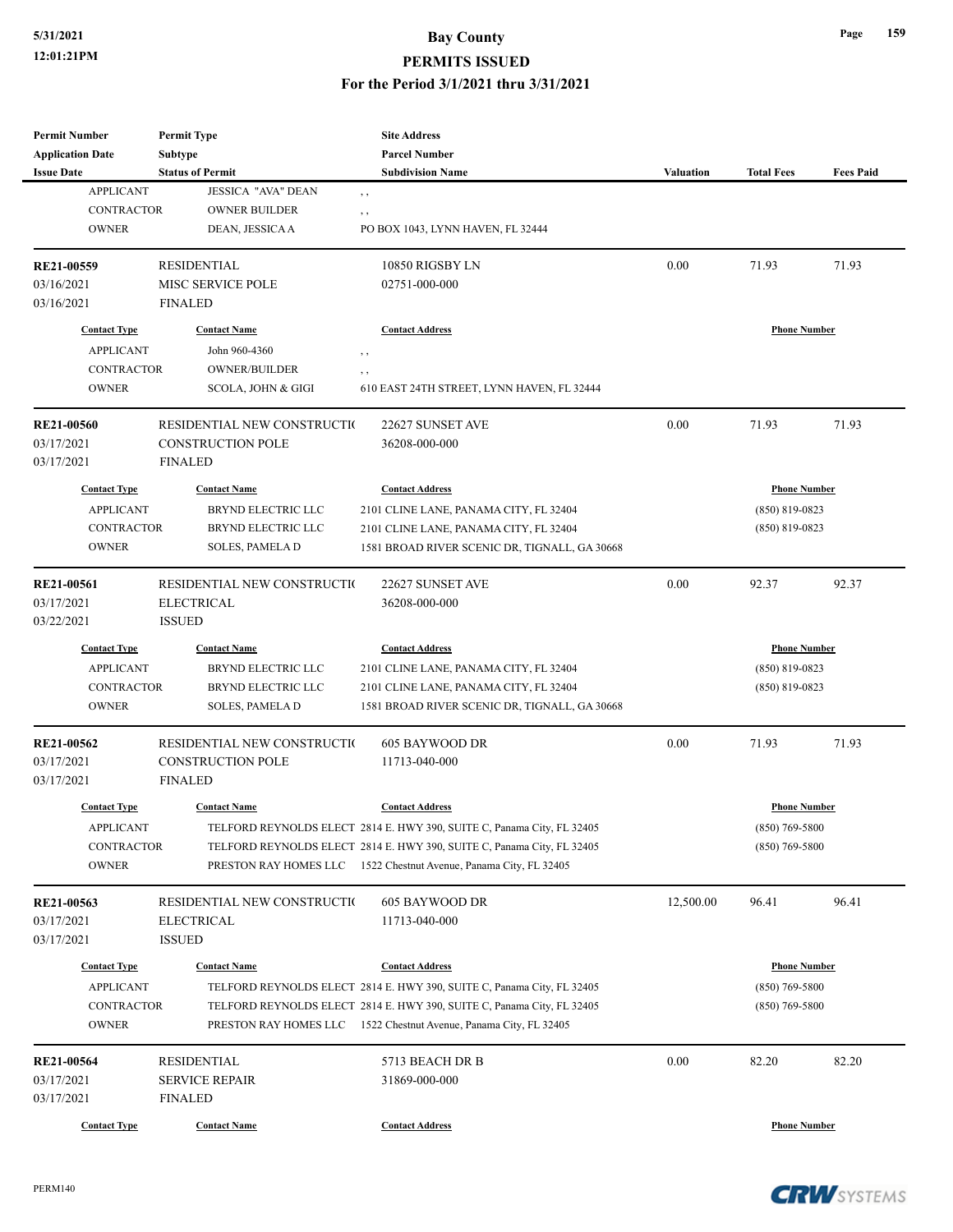| <b>Permit Number</b>     | <b>Permit Type</b>                 | <b>Site Address</b>                                                |                  |                     |                  |
|--------------------------|------------------------------------|--------------------------------------------------------------------|------------------|---------------------|------------------|
| <b>Application Date</b>  | <b>Subtype</b>                     | <b>Parcel Number</b>                                               |                  |                     |                  |
| <b>Issue Date</b>        | <b>Status of Permit</b>            | <b>Subdivision Name</b>                                            | <b>Valuation</b> | <b>Total Fees</b>   | <b>Fees Paid</b> |
| <b>APPLICANT</b>         | MEYERS ELECTRIC, LLC               | 1806 BROWN AVE, PANAMA CITY BEACH, FL 32405                        |                  | $(850) 588 - 4341$  |                  |
| CONTRACTOR               | MEYERS ELECTRIC, LLC               | 1806 BROWN AVE, PANAMA CITY BEACH, FL 32405                        |                  | $(850) 588 - 4341$  |                  |
| <b>OWNER</b>             | GOMEZ, JULIO                       | 5109 CAMBRIDGE WAY, NORCROSS, GA 30071                             |                  |                     |                  |
| RE21-00565               | RESIDENTIAL RENOVATE               | 909 TECH DR                                                        | 10,000.00        | 92.50               | 92.50            |
| 03/17/2021               | <b>ELECTRICAL</b>                  | 11252-000-000                                                      |                  |                     |                  |
| 03/17/2021               | <b>ISSUED</b>                      |                                                                    |                  |                     |                  |
| <b>Contact Type</b>      | <b>Contact Name</b>                | <b>Contact Address</b>                                             |                  | <b>Phone Number</b> |                  |
| <b>APPLICANT</b>         | TRI-PHASE INC                      | P.O. BOX 35368, PANAMA CITY, FL 32412                              |                  | $(850) 832 - 0442$  |                  |
| CONTRACTOR               | TRI-PHASE INC                      | P.O. BOX 35368, PANAMA CITY, FL 32412                              |                  | $(850) 832 - 0442$  |                  |
| <b>OWNER</b>             | WANGELIN, STEPHEN R                | 909 TECH DR, LYNN HAVEN, FL 32444                                  |                  |                     |                  |
| <b>RE21-00566</b>        | <b>RESIDENTIAL</b>                 | 6908 PENNY RD                                                      | 1,000.00         | 80.00               | 80.00            |
| 03/17/2021               | <b>SERVICE REPAIR</b>              | 05552-000-000                                                      |                  |                     |                  |
| 03/17/2021               | <b>FINALED</b>                     |                                                                    |                  |                     |                  |
| <b>Contact Type</b>      | <b>Contact Name</b>                | <b>Contact Address</b>                                             |                  | <b>Phone Number</b> |                  |
| <b>APPLICANT</b>         |                                    | JERRY PYBUS ELECTRIC INC, PANAMA CITY, FL 32404                    |                  | $(850) 784 - 2766$  |                  |
| CONTRACTOR               |                                    | JERRY PYBUS ELECTRIC INC, PANAMA CITY, FL 32404                    |                  | $(850)$ 784-2766    |                  |
| <b>OWNER</b>             | WATERFORD BAY, LLC                 | 606 7TH ST, GROTTOES, VA 24441                                     |                  |                     |                  |
|                          |                                    |                                                                    |                  |                     |                  |
| RE21-00567               | <b>RESIDENTIAL</b>                 | 18932 DEEP SPRINGS RD                                              | 0.00             | 70.00               | 70.00            |
| 03/17/2021               | <b>MH SERVICE POLE</b>             | 01022-010-010                                                      |                  |                     |                  |
| 03/17/2021               | <b>FINALED</b>                     |                                                                    |                  |                     |                  |
| <b>Contact Type</b>      | <b>Contact Name</b>                | <b>Contact Address</b>                                             |                  | <b>Phone Number</b> |                  |
| <b>APPLICANT</b>         | STYLE CREST (EC) INC               | 2901 E 15TH ST, Panama City, FL 32405                              |                  | $(850)$ 769-1453    |                  |
| <b>CONTRACTOR</b>        | STYLE CREST (EC) INC               | 2901 E 15TH ST, Panama City, FL 32405                              |                  | $(850)$ 769-1453    |                  |
| <b>OWNER</b>             |                                    | ROYAL, ERIC O SR & JEANET 1704 MANNHEIM ROAD, DES PLAINS, IL 60018 |                  |                     |                  |
| <b>RE21-00568</b>        | <b>RESIDENTIAL RENOVATE</b>        | 8601 WALLCRAFT AVE                                                 | 900.00           | 79.63               | 79.63            |
| 03/17/2021               | <b>ELECTRICAL</b>                  | 05450-524-000                                                      |                  |                     |                  |
| 03/17/2021               | <b>ISSUED</b>                      |                                                                    |                  |                     |                  |
| <b>Contact Type</b>      | <b>Contact Name</b>                | <b>Contact Address</b>                                             |                  | <b>Phone Number</b> |                  |
| <b>APPLICANT</b>         | JAMES 527-7466                     | , ,                                                                |                  |                     |                  |
| CONTRACTOR               | JVF ELECTRIC LLC                   | 123 N FOX AVENUE, PANAMA CITY, FL 32404                            |                  | $(850) 527 - 7466$  |                  |
| <b>OWNER</b>             | CHERRY, MARGARET J                 | 8601 WALLCRAFT AVE, YOUNGSTOWN, FL 32466                           |                  |                     |                  |
| RE21-00569               | RESIDENTIAL NEW CONSTRUCTIO        | 373 CONFIDENCE WAY                                                 | 0.00             | 71.93               | 71.93            |
| 03/17/2021               | <b>ELECTRICAL</b>                  | 08428-150-130                                                      |                  |                     |                  |
| 03/17/2021               | <b>FINALED</b>                     |                                                                    |                  |                     |                  |
| <b>Contact Type</b>      | <b>Contact Name</b>                | <b>Contact Address</b>                                             |                  | <b>Phone Number</b> |                  |
| <b>APPLICANT</b>         | CODY GILLMAN                       |                                                                    |                  |                     |                  |
| CONTRACTOR               | <b>OWNER/BUILDER</b>               | $, \, \cdot$                                                       |                  |                     |                  |
| <b>OWNER</b>             | GILLMAN, CODY JAYE &               | , ,<br>VICTORIA JONELLE COX, PANAMA CITY, FL 32409                 |                  |                     |                  |
|                          |                                    |                                                                    |                  |                     |                  |
| <b>RE21-00570</b>        | <b>RESIDENTIAL</b>                 | 7307 SUWANEE AVE                                                   | 0.00             | 79.63               | 79.63            |
| 03/17/2021<br>03/17/2021 | <b>ELECTRICAL</b><br><b>ISSUED</b> | 08076-000-000                                                      |                  |                     |                  |
| <b>Contact Type</b>      | <b>Contact Name</b>                | <b>Contact Address</b>                                             |                  | <b>Phone Number</b> |                  |
|                          |                                    |                                                                    |                  |                     |                  |

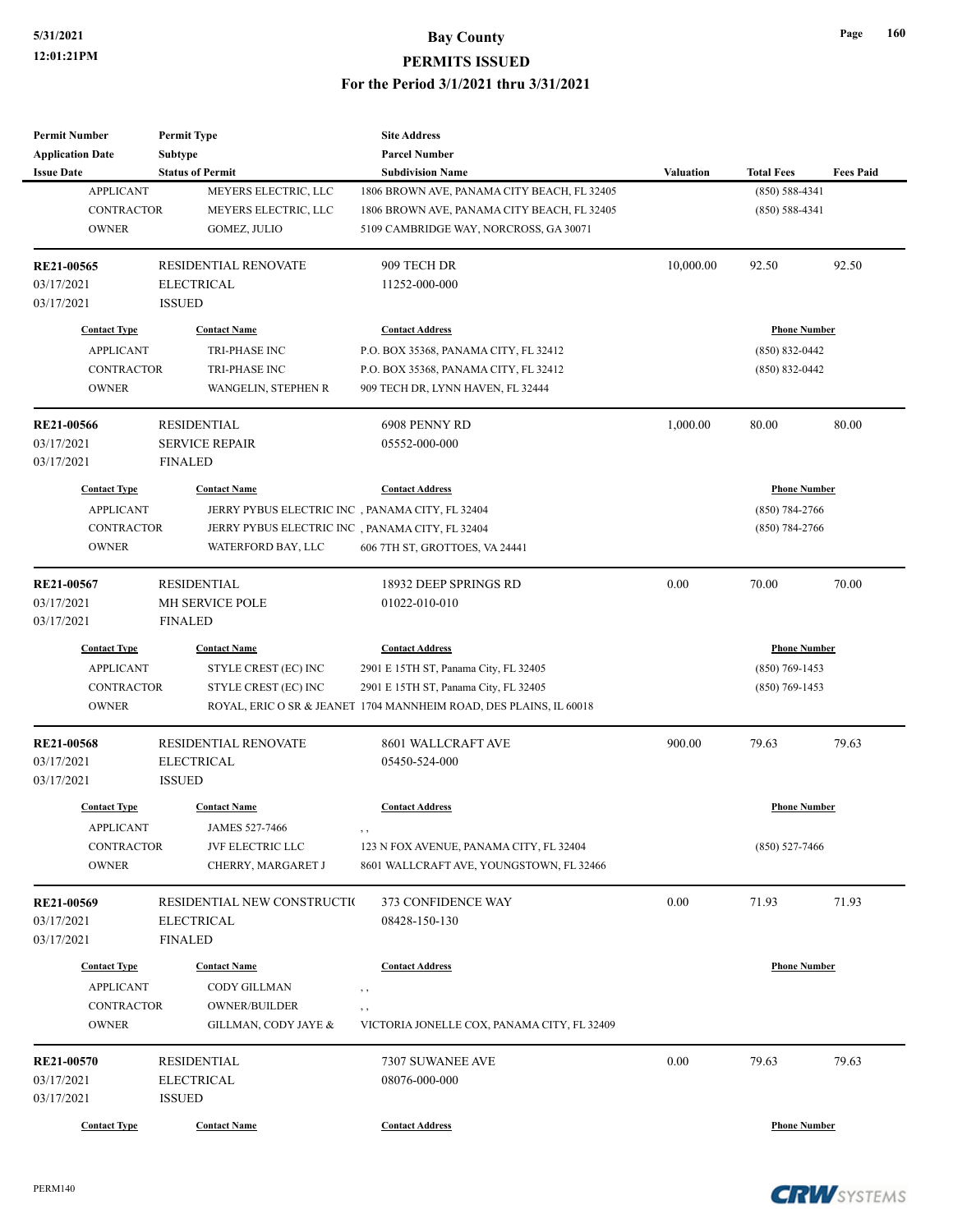| <b>Permit Number</b>    | <b>Permit Type</b>          | <b>Site Address</b>                                                         |                  |                     |                  |
|-------------------------|-----------------------------|-----------------------------------------------------------------------------|------------------|---------------------|------------------|
| <b>Application Date</b> | <b>Subtype</b>              | <b>Parcel Number</b>                                                        |                  |                     |                  |
| <b>Issue Date</b>       | <b>Status of Permit</b>     | <b>Subdivision Name</b>                                                     | <b>Valuation</b> | <b>Total Fees</b>   | <b>Fees Paid</b> |
| <b>APPLICANT</b>        | WHITTAKER ELECTRIC INC      | 3535 E ORLANDO RD, PANAMA CITY, FL 32404                                    |                  | $(850)$ 763-6296    |                  |
| CONTRACTOR              | WHITTAKER ELECTRIC INC      | 3535 E ORLANDO RD, PANAMA CITY, FL 32404                                    |                  | (850) 763-6296      |                  |
| <b>OWNER</b>            | LEE, PHILLIP H              | 7307 SUWANEE AVE, SOUTHPORT, FL 32409                                       |                  |                     |                  |
| RE21-00571              | <b>RESIDENTIAL ADDITION</b> | 4726 BAY POINT RD A201                                                      | 300.00           | 81.80               | 81.80            |
| 03/18/2021              | <b>ELECTRICAL</b>           | 31416-012-000                                                               |                  |                     |                  |
| 03/18/2021              | <b>ISSUED</b>               |                                                                             |                  |                     |                  |
| <b>Contact Type</b>     | <b>Contact Name</b>         | <b>Contact Address</b>                                                      |                  | <b>Phone Number</b> |                  |
| <b>APPLICANT</b>        | <b>LISA FREEMAN</b>         | , ,                                                                         |                  |                     |                  |
| CONTRACTOR              | <b>OWNER BUILDER</b>        | $, \, , \,$                                                                 |                  |                     |                  |
| <b>OWNER</b>            | FREEMAN, LISA J             | 185 RIDGE CIRCLE, MACON, GA 31216                                           |                  |                     |                  |
| RE21-00572              | <b>RESIDENTIAL RENOVATE</b> | 2115 ROSE LANE CT                                                           | 0.00             | 71.93               | 71.93            |
| 03/18/2021              | <b>ELECTRICAL</b>           | 34846-000-000                                                               |                  |                     |                  |
| 03/18/2021              | <b>FINALED</b>              |                                                                             |                  |                     |                  |
| <b>Contact Type</b>     | <b>Contact Name</b>         | <b>Contact Address</b>                                                      |                  | <b>Phone Number</b> |                  |
| <b>APPLICANT</b>        | <b>OWNER/BUILDER</b>        | , ,                                                                         |                  |                     |                  |
| <b>CONTRACTOR</b>       | <b>OWNER/BUILDER</b>        | $, \, ,$                                                                    |                  |                     |                  |
| <b>OWNER</b>            | <b>BULLOCK, JOE D JR</b>    | 2115 ROSE LANE CT., PANAMA CITY BEACH, FL 32408                             |                  |                     |                  |
| RE21-00573              | <b>RESIDENTIAL</b>          | 8433 HOUSTON ST                                                             | 0.00             | 82.20               | 82.20            |
| 03/18/2021              | <b>SERVICE REPAIR</b>       | 30201-122-000                                                               |                  |                     |                  |
| 03/18/2021              | <b>FINALED</b>              |                                                                             |                  |                     |                  |
| <b>Contact Type</b>     | <b>Contact Name</b>         | <b>Contact Address</b>                                                      |                  | <b>Phone Number</b> |                  |
| <b>APPLICANT</b>        |                             | DAVE CAPPS ELECTRIC SERV 2714 ORLANDO ROAD, PANAMA CITY, FL 32404           |                  | $(850)$ 527-3235    |                  |
| <b>CONTRACTOR</b>       |                             | DAVE CAPPS ELECTRIC SERV 2714 ORLANDO ROAD, PANAMA CITY, FL 32404           |                  | $(850)$ 527-3235    |                  |
| <b>OWNER</b>            | CRAVEN, BOBBY LEE           | 904 WEST GOODRICH AVENUE, THOMASTON, GA 30286                               |                  |                     |                  |
| RE21-00574              | <b>RESIDENTIAL</b>          | 9200 CHEROKEE ST                                                            | 1,100.00         | 82.20               | 82.20            |
| 03/18/2021              | <b>SERVICE REPAIR</b>       | 05295-210-000                                                               |                  |                     |                  |
| 03/18/2021              | <b>FINALED</b>              |                                                                             |                  |                     |                  |
| <b>Contact Type</b>     | <b>Contact Name</b>         | <b>Contact Address</b>                                                      |                  | <b>Phone Number</b> |                  |
| <b>APPLICANT</b>        |                             | WHITTAKER ELECTRIC INC 3535 E ORLANDO RD, PANAMA CITY, FL 32404             |                  | $(850)$ 763-6296    |                  |
| CONTRACTOR              |                             | WHITTAKER ELECTRIC INC 3535 E ORLANDO RD, PANAMA CITY, FL 32404             |                  | $(850)$ 763-6296    |                  |
| <b>OWNER</b>            | HUTTO, MARSHAL              | 9200 CHEROKEE ST, YOUNGSTOWN, FL 32466                                      |                  |                     |                  |
| RE21-00575              | <b>RESIDENTIAL</b>          | 12480 SOUTHWOOD DR                                                          | 1,500.00         | 71.93               | 71.93            |
| 03/18/2021              | MISC SERVICE POLE           | 02873-000-000                                                               |                  |                     |                  |
| 03/18/2021              | <b>FINALED</b>              |                                                                             |                  |                     |                  |
| <b>Contact Type</b>     | <b>Contact Name</b>         | <b>Contact Address</b>                                                      |                  | <b>Phone Number</b> |                  |
| <b>APPLICANT</b>        | <b>MARTIN 596-9089</b>      | , ,                                                                         |                  |                     |                  |
| <b>CONTRACTOR</b>       | <b>OWNER/BUILDER</b>        | , ,                                                                         |                  |                     |                  |
| <b>OWNER</b>            |                             | SCHRIER, MARTIN & FREDA 13227 WHITE WESTERN SPRINGS RD, SOUTHPORT, FL 32409 |                  |                     |                  |
| RE21-00576              | <b>RESIDENTIAL</b>          | 8531 HOLLAND RD S                                                           | 700.00           | 82.20               | 82.20            |
| 03/18/2021              | <b>SERVICE CHANGE</b>       | 07751-273-000                                                               |                  |                     |                  |
| 03/18/2021              | <b>ISSUED</b>               |                                                                             |                  |                     |                  |
| <b>Contact Type</b>     | <b>Contact Name</b>         | <b>Contact Address</b>                                                      |                  | <b>Phone Number</b> |                  |



**Page 161**

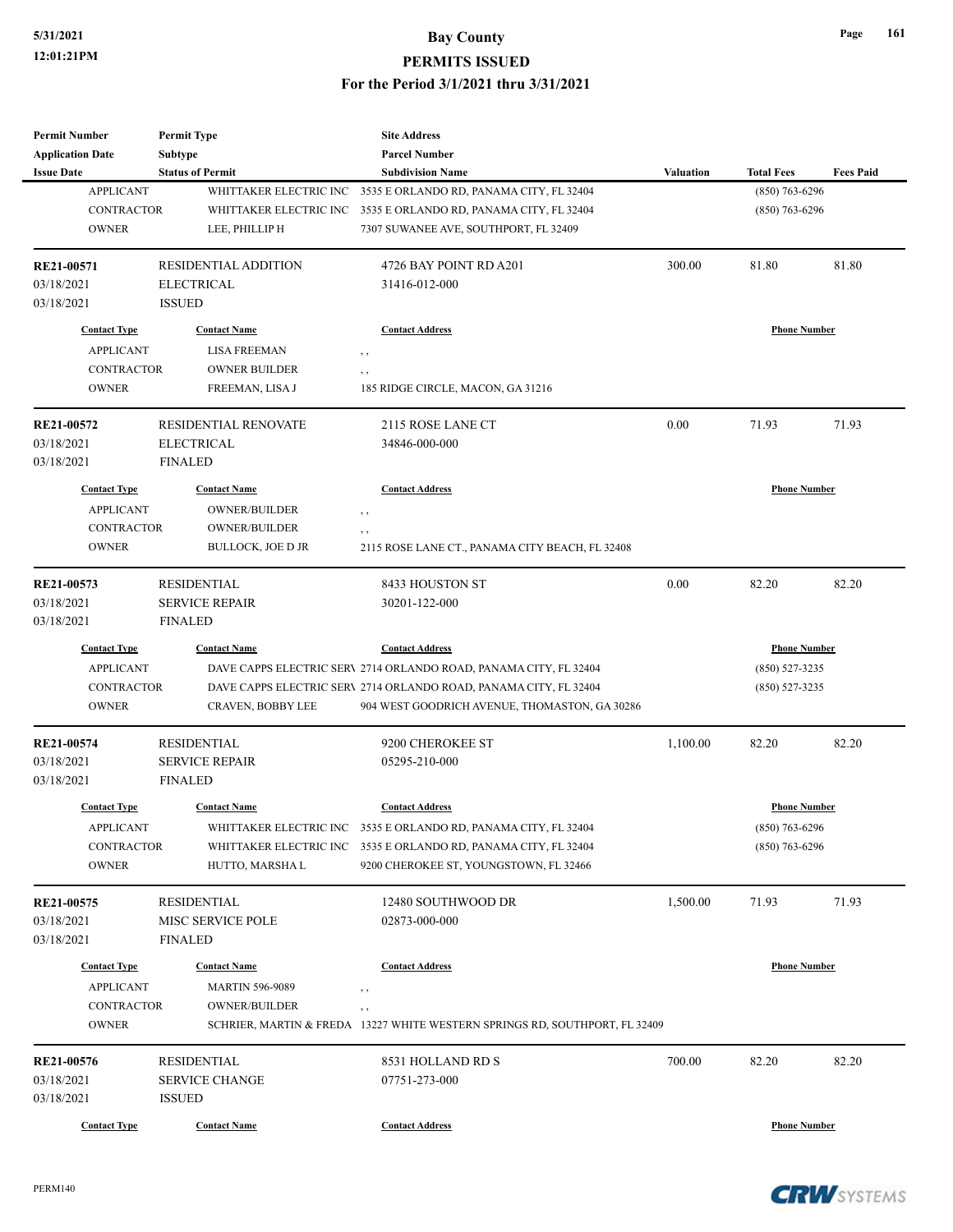| <b>Permit Number</b>    | <b>Permit Type</b>      | <b>Site Address</b>                                                    |                  |                     |                  |
|-------------------------|-------------------------|------------------------------------------------------------------------|------------------|---------------------|------------------|
| <b>Application Date</b> | <b>Subtype</b>          | <b>Parcel Number</b>                                                   |                  |                     |                  |
| <b>Issue Date</b>       | <b>Status of Permit</b> | <b>Subdivision Name</b>                                                | <b>Valuation</b> | <b>Total Fees</b>   | <b>Fees Paid</b> |
| <b>APPLICANT</b>        |                         | DAVID F. SMITH ELECTRICAl 5059 TIGER TRAIL, CHIPLEY, FL 32428          |                  | $(850)$ 258-1881    |                  |
| <b>CONTRACTOR</b>       |                         | DAVID F. SMITH ELECTRICAl 5059 TIGER TRAIL, CHIPLEY, FL 32428          |                  | $(850)$ 258-1881    |                  |
| <b>OWNER</b>            | WISE, JOHN F            | 8531 S HOLLAND RD, SOUTHPORT, FL 32409                                 |                  |                     |                  |
| RE21-00577              | <b>RESIDENTIAL</b>      | 2417 GAME FARM RD                                                      | 300.00           | 80.00               | 80.00            |
| 03/19/2021              | <b>SERVICE REPAIR</b>   | 12168-000-000                                                          |                  |                     |                  |
| 03/19/2021              | <b>FINALED</b>          |                                                                        |                  |                     |                  |
| <b>Contact Type</b>     | <b>Contact Name</b>     | <b>Contact Address</b>                                                 |                  | <b>Phone Number</b> |                  |
| <b>APPLICANT</b>        |                         | JERRY PYBUS ELECTRIC INC, PANAMA CITY, FL 32404                        |                  | $(850) 784 - 2766$  |                  |
| CONTRACTOR              |                         | JERRY PYBUS ELECTRIC INC, PANAMA CITY, FL 32404                        |                  | $(850)$ 784-2766    |                  |
| <b>OWNER</b>            | MOORE, JESSICA          | 2417 GAME FARM RD, PANAMA CITY, FL 32405                               |                  |                     |                  |
| <b>RE21-00578</b>       | <b>RESIDENTIAL</b>      | 21934 BATAAN AVE                                                       | 0.00             | 70.00               | 70.00            |
| 03/19/2021              | POOL ELECTRICAL         | 36063-019-000                                                          |                  |                     |                  |
| 03/19/2021              | <b>ISSUED</b>           |                                                                        |                  |                     |                  |
| <b>Contact Type</b>     | <b>Contact Name</b>     | <b>Contact Address</b>                                                 |                  | <b>Phone Number</b> |                  |
| <b>APPLICANT</b>        |                         | RYERSON'S ELECTRICAL SEI 116 CIRCLE DRIVE, Panama City Beach, FL 32413 |                  | $(850)$ 233-2788    |                  |
| <b>CONTRACTOR</b>       |                         | RYERSON'S ELECTRICAL SEI 116 CIRCLE DRIVE, Panama City Beach, FL 32413 |                  | $(850)$ 233-2788    |                  |
| <b>OWNER</b>            | LUCAS, JOHN ALLEN       | 2753 JENNY LANE, BIRMINGHAM, AL 35243                                  |                  |                     |                  |
|                         |                         |                                                                        |                  |                     |                  |
| RE21-00579              | <b>RESIDENTIAL</b>      | 4726 BAY POINT RD A103                                                 | 3,500.00         | 79.63               | 79.63            |
| 03/19/2021              | <b>ELECTRICAL</b>       | 31416-004-000                                                          |                  |                     |                  |
| 03/19/2021              | <b>ISSUED</b>           |                                                                        |                  |                     |                  |
| <b>Contact Type</b>     | <b>Contact Name</b>     | <b>Contact Address</b>                                                 |                  | <b>Phone Number</b> |                  |
| <b>APPLICANT</b>        | GLEN 334-793-6642       | $, \, ,$                                                               |                  |                     |                  |
| <b>CONTRACTOR</b>       |                         | HERNDON ELECTRIC INC/DB 221 WEST CARROLL STREET, DOTHAN, AL 36302      |                  | $(334) 793 - 6642$  |                  |
| <b>OWNER</b>            |                         | MAGNOLIA TREE APARTMEN PO BOX 1389, SLOCOMB, AL 36375                  |                  |                     |                  |
| <b>RE21-00580</b>       | <b>RESIDENTIAL</b>      | 4726 BAY POINT RD                                                      | 3,500.00         | 79.63               | 79.63            |
| 03/19/2021              | <b>ELECTRICAL</b>       | 31416-093-000                                                          |                  |                     |                  |
| 03/19/2021              | <b>ISSUED</b>           |                                                                        |                  |                     |                  |
| <b>Contact Type</b>     | <b>Contact Name</b>     | <b>Contact Address</b>                                                 |                  | <b>Phone Number</b> |                  |
| <b>APPLICANT</b>        | GLEN 334-793-6642       | $, \, , \,$                                                            |                  |                     |                  |
| <b>CONTRACTOR</b>       |                         | HERNDON ELECTRIC INC/DB 221 WEST CARROLL STREET, DOTHAN, AL 36302      |                  | $(334) 793 - 6642$  |                  |
| <b>OWNER</b>            |                         | MAGNOLIA TREE APARTMEN P O BOX 1389, SLOCOMB, AL 36375                 |                  |                     |                  |
| RE21-00581              | <b>RESIDENTIAL</b>      | 4726 BAY POINT RD E                                                    | 3,500.00         | 79.63               | 79.63            |
| 03/19/2021              | <b>ELECTRICAL</b>       | 31416-094-000                                                          |                  |                     |                  |
| 03/19/2021              | <b>ISSUED</b>           |                                                                        |                  |                     |                  |
| <b>Contact Type</b>     | <b>Contact Name</b>     | <b>Contact Address</b>                                                 |                  | <b>Phone Number</b> |                  |
| <b>APPLICANT</b>        | GLEN 334-793-6642       |                                                                        |                  |                     |                  |
| <b>CONTRACTOR</b>       |                         | HERNDON ELECTRIC INC/DB 221 WEST CARROLL STREET, DOTHAN, AL 36302      |                  | $(334)$ 793-6642    |                  |
| <b>OWNER</b>            |                         | MAGNOLIA TREE APARTMEN PO BOX 1389, SLOCOMB, AL 36375                  |                  |                     |                  |
|                         |                         |                                                                        |                  |                     |                  |
| <b>RE21-00582</b>       | <b>RESIDENTIAL</b>      | 4726 BAY POINT RD E                                                    | 3,500.00         | 79.63               | 79.63            |
| 03/19/2021              | <b>ELECTRICAL</b>       | 31416-099-000                                                          |                  |                     |                  |
| 03/19/2021              | <b>ISSUED</b>           |                                                                        |                  |                     |                  |
| <b>Contact Type</b>     | <b>Contact Name</b>     | <b>Contact Address</b>                                                 |                  | <b>Phone Number</b> |                  |

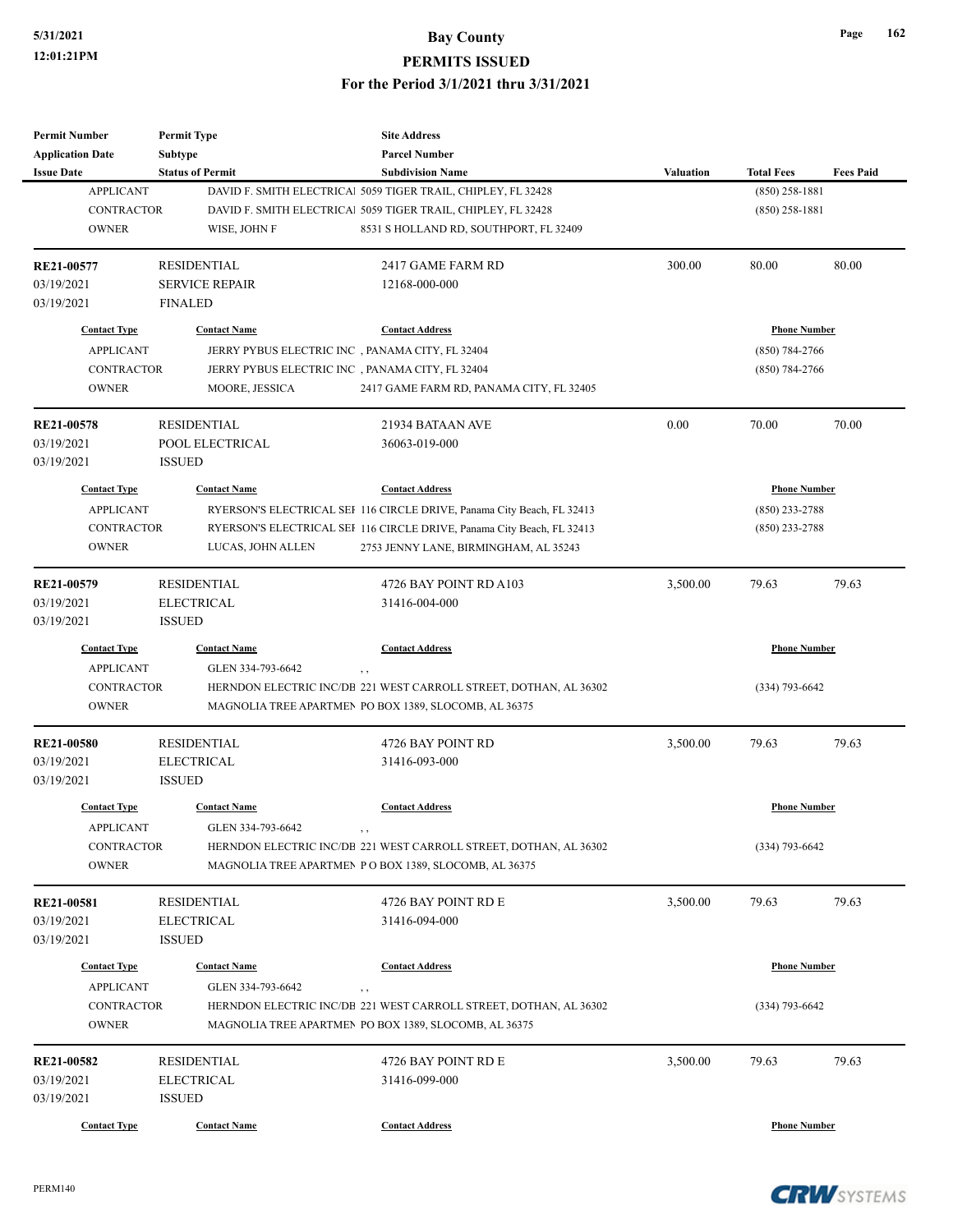| <b>Permit Number</b>    | <b>Permit Type</b>              | <b>Site Address</b>                                                    |                  |                     |                  |
|-------------------------|---------------------------------|------------------------------------------------------------------------|------------------|---------------------|------------------|
| <b>Application Date</b> | Subtype                         | <b>Parcel Number</b>                                                   |                  |                     |                  |
| <b>Issue Date</b>       | <b>Status of Permit</b>         | <b>Subdivision Name</b>                                                | <b>Valuation</b> | <b>Total Fees</b>   | <b>Fees Paid</b> |
| <b>APPLICANT</b>        | GLEN 334-793-6642               | , ,                                                                    |                  |                     |                  |
| <b>CONTRACTOR</b>       |                                 | HERNDON ELECTRIC INC/DB 221 WEST CARROLL STREET, DOTHAN, AL 36302      |                  | $(334) 793 - 6642$  |                  |
| <b>OWNER</b>            |                                 | MAGNOLIA TREE APARTMEN PO BOX 1389, SLOCOMB, AL 36375                  |                  |                     |                  |
|                         |                                 |                                                                        |                  |                     |                  |
| RE21-00583              | <b>RESIDENTIAL</b>              | 4726 BAY POINT RD E                                                    | 3,500.00         | 79.63               | 79.63            |
| 03/19/2021              | <b>ELECTRICAL</b>               | 31416-100-000                                                          |                  |                     |                  |
| 03/19/2021              | <b>ISSUED</b>                   |                                                                        |                  |                     |                  |
| <b>Contact Type</b>     | <b>Contact Name</b>             | <b>Contact Address</b>                                                 |                  | <b>Phone Number</b> |                  |
| <b>APPLICANT</b>        | GLEN 334-793-6642               | , ,                                                                    |                  |                     |                  |
| <b>CONTRACTOR</b>       |                                 | HERNDON ELECTRIC INC/DB 221 WEST CARROLL STREET, DOTHAN, AL 36302      |                  | $(334) 793 - 6642$  |                  |
| <b>OWNER</b>            |                                 | MAGNOLIA TREE APARTMEN PO BOX 1389, SLOCOMB, AL 36375                  |                  |                     |                  |
|                         |                                 |                                                                        |                  |                     |                  |
| RE21-00584              | RESIDENTIAL NEW CONSTRUCTIO     | 8012 STARLING RD                                                       | 0.00             | 85.39               | 85.39            |
| 03/19/2021              | <b>ELECTRICAL</b>               | 05263-103-020                                                          |                  |                     |                  |
| 03/19/2021              | <b>FINALED</b>                  | None                                                                   |                  |                     |                  |
| <b>Contact Type</b>     | <b>Contact Name</b>             | <b>Contact Address</b>                                                 |                  | <b>Phone Number</b> |                  |
|                         |                                 |                                                                        |                  |                     |                  |
| <b>APPLICANT</b>        | Danielle Bleimeyer              | , ,                                                                    |                  |                     |                  |
| <b>CONTRACTOR</b>       | <b>OWNER/BUILDER</b>            | $, \, ,$                                                               |                  |                     |                  |
| <b>OWNER</b>            |                                 | BAY LAND DEVELOPMENT II 12032 HWY 77, PANAMA CITY, FL 32409            |                  |                     |                  |
| RE21-00585              | <b>RESIDENTIAL</b>              | 7318 SOUTH LAKE JOANNA DR                                              | 0.00             | 71.93               | 71.93            |
| 03/19/2021              | MH SERVICE POLE                 | 05635-109-000                                                          |                  |                     |                  |
| 03/19/2021              | <b>FINALED</b>                  |                                                                        |                  |                     |                  |
| <b>Contact Type</b>     | <b>Contact Name</b>             | <b>Contact Address</b>                                                 |                  | <b>Phone Number</b> |                  |
|                         |                                 |                                                                        |                  |                     |                  |
| <b>APPLICANT</b>        |                                 | FLORIDA METER POLE COMI 3436 GREY OAK WAY, MARIANNA, FL 32446          |                  | $(850) 526 - 2183$  |                  |
| <b>CONTRACTOR</b>       |                                 | FLORIDA METER POLE COMI 3436 GREY OAK WAY, MARIANNA, FL 32446          |                  | $(850) 526 - 2183$  |                  |
| <b>OWNER</b>            |                                 | LAWRENCE, CHARLES SCOT 609 MALLORY DR, PANAMA CITY, FL 32405           |                  |                     |                  |
| <b>RE21-00586</b>       | RESIDENTIAL NEW CONSTRUCTIO     | 5907 HILLTOP AVE                                                       | 0.00             | 89.10               | 89.10            |
| 03/19/2021              | <b>ELECTRICAL</b>               | 32164-000-000                                                          |                  |                     |                  |
| 03/22/2021              | <b>ISSUED</b>                   |                                                                        |                  |                     |                  |
|                         |                                 |                                                                        |                  |                     |                  |
| <b>Contact Type</b>     | <b>Contact Name</b>             | <b>Contact Address</b>                                                 |                  | <b>Phone Number</b> |                  |
| <b>APPLICANT</b>        |                                 | Regency Builders of Florida Inc 4034 HOBBS LANE, PANAMA CITY, FL 32409 |                  | $(850) 896 - 6000$  |                  |
| CONTRACTOR              | Regency Builders of Florida Inc | 4034 HOBBS LANE, PANAMA CITY, FL 32409                                 |                  | $(850) 896 - 6000$  |                  |
| <b>OWNER</b>            | WESTMORELAND, LEVON             | 831 OLD MIZE ROAD, TOCCOA, GA 30577                                    |                  |                     |                  |
| RE21-00587              | RESIDENTIAL RENOVATE            | 4400 KINGFISH LN                                                       | 2,000.00         | 85.03               | 85.03            |
| 03/20/2021              | <b>ELECTRICAL</b>               | 31423-005-000                                                          |                  |                     |                  |
|                         |                                 |                                                                        |                  |                     |                  |
| 03/20/2021              | <b>FINALED</b>                  |                                                                        |                  |                     |                  |
| <b>Contact Type</b>     | <b>Contact Name</b>             | <b>Contact Address</b>                                                 |                  | <b>Phone Number</b> |                  |
| <b>APPLICANT</b>        |                                 | KENNY STRANGE ELECTRIC 2436 N EAST AVE, Panama City, FL 32405          |                  | $(850)$ 215-8030    |                  |
| <b>CONTRACTOR</b>       |                                 | KENNY STRANGE ELECTRIC 2436 N EAST AVE, Panama City, FL 32405          |                  | $(850)$ 215-8030    |                  |
| OWNER                   |                                 | DUGAN, BARBARA LEHNER 704 15TH ST APT 407, DURHAM, NC 27705            |                  |                     |                  |
|                         |                                 |                                                                        |                  |                     |                  |
| <b>RE21-00588</b>       | <b>RESIDENTIAL</b>              | 5414 HOPETOWN LN                                                       | 1,200.00         | 82.20               | 82.20            |
| 03/20/2021              | <b>SERVICE CHANGE</b>           | 31183-543-000                                                          |                  |                     |                  |
| 03/22/2021              | <b>ISSUED</b>                   |                                                                        |                  |                     |                  |
| <b>Contact Type</b>     | <b>Contact Name</b>             | <b>Contact Address</b>                                                 |                  | <b>Phone Number</b> |                  |



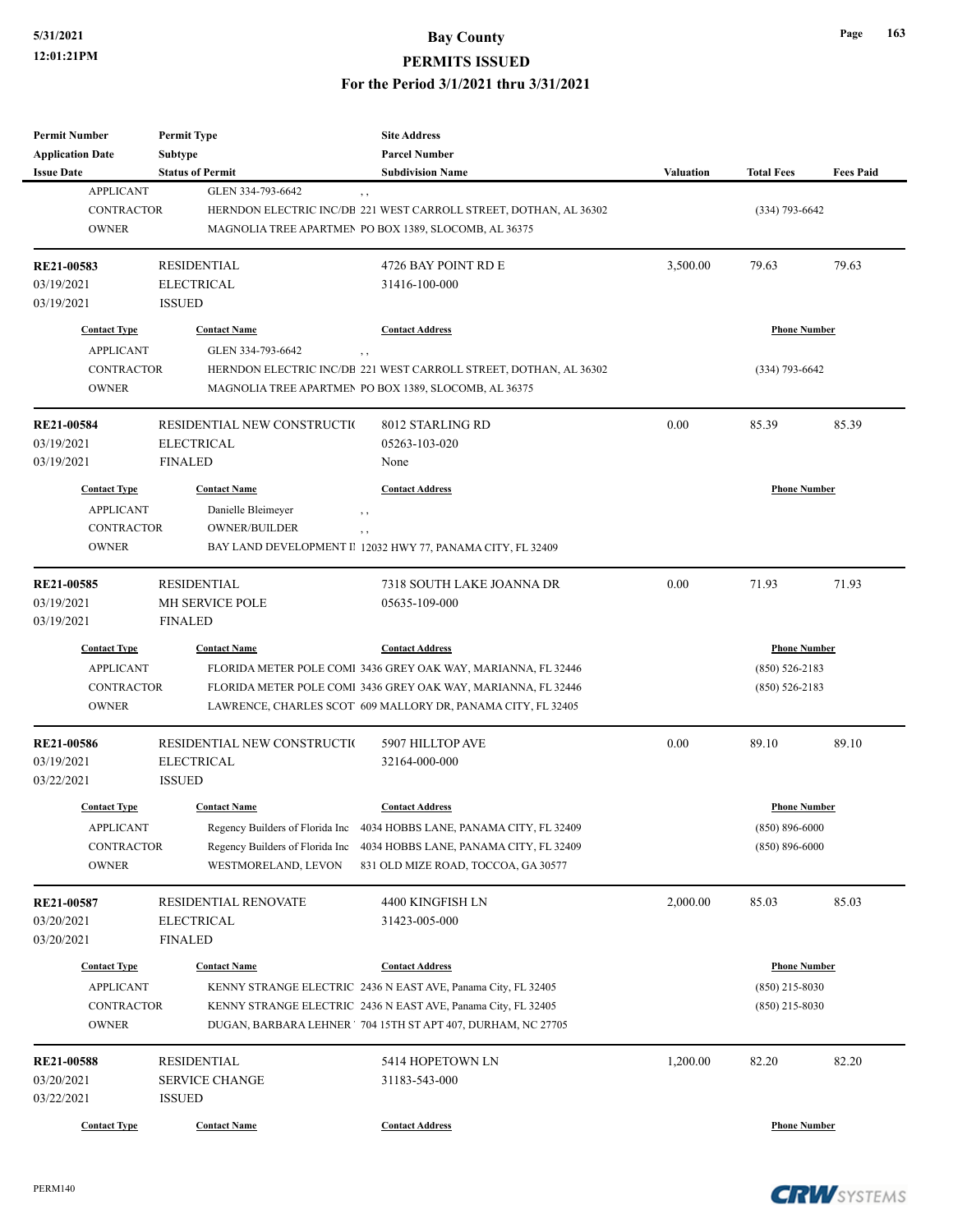| <b>Permit Number</b>    | <b>Permit Type</b>                              | <b>Site Address</b>                                              |                  |                     |                  |
|-------------------------|-------------------------------------------------|------------------------------------------------------------------|------------------|---------------------|------------------|
| <b>Application Date</b> | <b>Subtype</b>                                  | <b>Parcel Number</b>                                             |                  |                     |                  |
| <b>Issue Date</b>       | <b>Status of Permit</b>                         | <b>Subdivision Name</b>                                          | <b>Valuation</b> | <b>Total Fees</b>   | <b>Fees Paid</b> |
| <b>APPLICANT</b>        |                                                 | BAY ENGINEERING SOLUTIO 307 BREAM POND RD, PANAMA CITY, FL 32409 |                  | $(850) 832 - 0911$  |                  |
| <b>CONTRACTOR</b>       |                                                 | BAY ENGINEERING SOLUTIO 307 BREAM POND RD, PANAMA CITY, FL 32409 |                  | $(850) 832 - 0911$  |                  |
| <b>OWNER</b>            |                                                 | BROWN, DAVID W & CONNIE P O BOX 190, JASPER, TN 37347            |                  |                     |                  |
| RE21-00589              | <b>RESIDENTIAL</b>                              | 19302 FRONT BEACH RD                                             | 500.00           | 80.00               | 80.00            |
| 03/22/2021              | <b>SERVICE REPAIR</b>                           | 37324-000-000                                                    |                  |                     |                  |
| 03/22/2021              | <b>FINALED</b>                                  |                                                                  |                  |                     |                  |
| <b>Contact Type</b>     | <b>Contact Name</b>                             | <b>Contact Address</b>                                           |                  | <b>Phone Number</b> |                  |
| <b>APPLICANT</b>        | JERRY PYBUS ELECTRIC INC, PANAMA CITY, FL 32404 |                                                                  |                  | $(850) 784 - 2766$  |                  |
| <b>CONTRACTOR</b>       | JERRY PYBUS ELECTRIC INC, PANAMA CITY, FL 32404 |                                                                  |                  | $(850)$ 784-2766    |                  |
| <b>OWNER</b>            | CARTER, BUFORD W III                            | 19302 FRONT BEACH RD, PANAMA CITY, FL 32413                      |                  |                     |                  |
| <b>RE21-00590</b>       | <b>RESIDENTIAL</b>                              | 580 HICKORY BLUFF RD                                             | 0.00             | 80.00               | 80.00            |
| 03/22/2021              | <b>SERVICE REPAIR</b>                           | 08415-005-025                                                    |                  |                     |                  |
| 03/22/2021              | <b>FINALED</b>                                  |                                                                  |                  |                     |                  |
| <b>Contact Type</b>     | <b>Contact Name</b>                             | <b>Contact Address</b>                                           |                  | <b>Phone Number</b> |                  |
| <b>APPLICANT</b>        | Timothy 373-7303                                | $, \, , \,$                                                      |                  |                     |                  |
| <b>CONTRACTOR</b>       | <b>OWNER/BUILDER</b>                            | , ,                                                              |                  |                     |                  |
| <b>OWNER</b>            | <b>BURNS, TIMOTHY</b>                           | 580 HICKORY BLUFF DR, SOUTHPROT, FL 32409                        |                  |                     |                  |
| RE21-00591              | <b>RESIDENTIAL</b>                              | 13222 WEBBER RD                                                  | 0.00             | 71.93               | 71.93            |
| 03/22/2021              | MISC SERVICE POLE                               | 02439-000-000                                                    |                  |                     |                  |
| 03/22/2021              | <b>FINALED</b>                                  |                                                                  |                  |                     |                  |
| <b>Contact Type</b>     | <b>Contact Name</b>                             | <b>Contact Address</b>                                           |                  | <b>Phone Number</b> |                  |
| <b>APPLICANT</b>        | OWNER/BUILDER                                   | , ,                                                              |                  |                     |                  |
| CONTRACTOR              | <b>OWNER/BUILDER</b>                            | , ,                                                              |                  |                     |                  |
| <b>OWNER</b>            | MEDINA, NANCY                                   | 13222 WEBBER RD, FOUNTAIN, FL 32438                              |                  |                     |                  |
| RE21-00592              | RESIDENTIAL NEW CONSTRUCTIO                     | 4213 DE LEN DR                                                   | 11,000.00        | 97.10               | 97.10            |
| 03/22/2021              | <b>ELECTRICAL</b>                               | 08698-070-000                                                    |                  |                     |                  |
| 03/22/2021              | <b>ISSUED</b>                                   | None                                                             |                  |                     |                  |
| <b>Contact Type</b>     | <b>Contact Name</b>                             | <b>Contact Address</b>                                           |                  | <b>Phone Number</b> |                  |
| <b>APPLICANT</b>        | ERIC 850-541-5090                               | $, \, , \,$                                                      |                  |                     |                  |
| CONTRACTOR              |                                                 | ERIC TALCOTT ELECTRIC, IN 6833A KISER RD, PANAMA CITY, FL 32404  |                  | $(850) 541 - 5090$  |                  |
| <b>OWNER</b>            |                                                 | FOLSOM, MANUEL JR & DEN 4213 DE LEN DR, PANAMA CITY, FL 32404    |                  |                     |                  |
| RE21-00593              | RESIDENTIAL                                     | 5133 STEWART DR                                                  | 1,000.00         | 81.10               | 81.10            |
| 03/22/2021              | <b>ELECTRICAL</b>                               | 05862-010-008                                                    |                  |                     |                  |
| 03/22/2021              | <b>FINALED</b>                                  |                                                                  |                  |                     |                  |
| <b>Contact Type</b>     | <b>Contact Name</b>                             | <b>Contact Address</b>                                           |                  | <b>Phone Number</b> |                  |
| <b>APPLICANT</b>        | <b>DONALD 628-5517</b>                          | $\,$ ,                                                           |                  |                     |                  |
| <b>CONTRACTOR</b>       | <b>OWNER/BUILDER</b>                            | , ,                                                              |                  |                     |                  |
| <b>OWNER</b>            | JONES, DONALD A II                              | 5133 STEWART DR, PANAMA CITY, FL 32404                           |                  |                     |                  |
| <b>RE21-00594</b>       | RESIDENTIAL                                     | 9220 NICKI RD                                                    | 0.00             | 70.00               | 70.00            |
| 03/22/2021              | MH SERVICE POLE                                 | 07645-426-000                                                    |                  |                     |                  |
| 03/22/2021              | <b>FINALED</b>                                  |                                                                  |                  |                     |                  |
| <b>Contact Type</b>     | <b>Contact Name</b>                             | <b>Contact Address</b>                                           |                  | <b>Phone Number</b> |                  |
|                         |                                                 |                                                                  |                  |                     |                  |

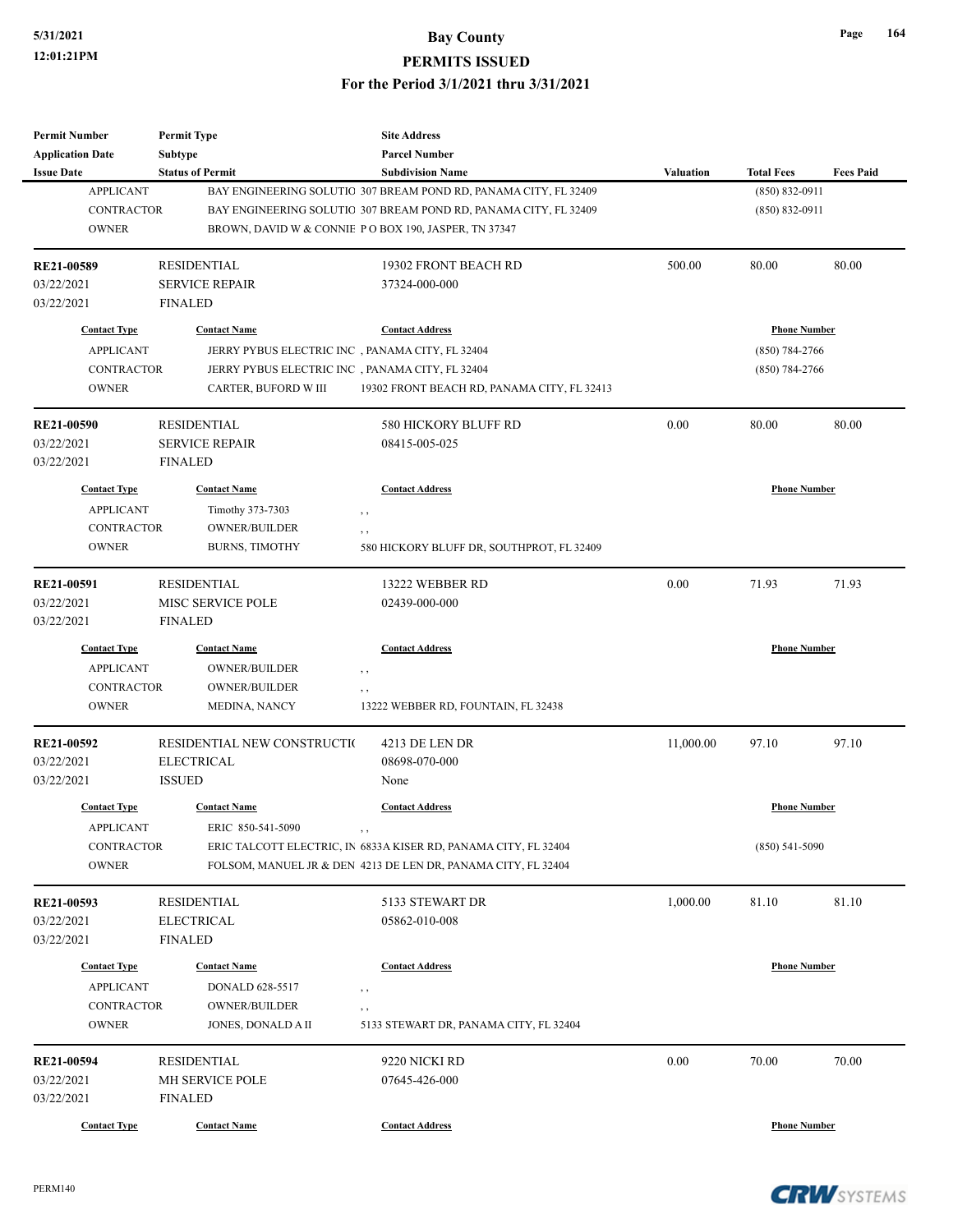| <b>Permit Number</b>       | <b>Permit Type</b>           | <b>Site Address</b>                                                                                                                           |                  |                     |                  |
|----------------------------|------------------------------|-----------------------------------------------------------------------------------------------------------------------------------------------|------------------|---------------------|------------------|
| <b>Application Date</b>    | Subtype                      | <b>Parcel Number</b>                                                                                                                          |                  |                     |                  |
| <b>Issue Date</b>          | <b>Status of Permit</b>      | <b>Subdivision Name</b>                                                                                                                       | <b>Valuation</b> | <b>Total Fees</b>   | <b>Fees Paid</b> |
| <b>APPLICANT</b>           | STYLE CREST (EC) INC         | 2901 E 15TH ST, Panama City, FL 32405                                                                                                         |                  | $(850)$ 769-1453    |                  |
| <b>CONTRACTOR</b>          | STYLE CREST (EC) INC         | 2901 E 15TH ST, Panama City, FL 32405                                                                                                         |                  | $(850)$ 769-1453    |                  |
| <b>OWNER</b>               | DAY, TAWNJA                  | 9220 NICKI RD, SOUTHPORT, FL 32409                                                                                                            |                  |                     |                  |
| <b>RE21-00595</b>          | <b>RESIDENTIAL RENOVATE</b>  | 8904 TRACY WAY                                                                                                                                | 0.00             | 100.44              | 100.44           |
| 03/22/2021                 | <b>ELECTRICAL</b>            | 03805-216-000                                                                                                                                 |                  |                     |                  |
| 03/23/2021                 | <b>ISSUED</b>                |                                                                                                                                               |                  |                     |                  |
| <b>Contact Type</b>        | <b>Contact Name</b>          | <b>Contact Address</b>                                                                                                                        |                  | <b>Phone Number</b> |                  |
| <b>APPLICANT</b>           | <b>JAMIE</b>                 | $, \, ,$                                                                                                                                      |                  |                     |                  |
| <b>CONTRACTOR</b>          |                              | CHRIS WALKER ELECTRIC, L 5617 WALLACE RD, PANAMA CITY, FL 32404                                                                               |                  | $(850) 596 - 2646$  |                  |
| <b>OWNER</b>               |                              | ROWLAND, MICHAEL & JILL 8904 TRACY WAY, PANAMA CITY, FL 32404                                                                                 |                  |                     |                  |
| <b>RE21-00596</b>          | <b>RESIDENTIAL</b>           | 4413 SCHOONER LN                                                                                                                              | 4,000.00         | 82.20               | 82.20            |
| 03/23/2021                 | <b>SERVICE CHANGE</b>        | 11715-049-000                                                                                                                                 |                  |                     |                  |
| 03/23/2021                 | <b>FINALED</b>               |                                                                                                                                               |                  |                     |                  |
| <b>Contact Type</b>        | <b>Contact Name</b>          | <b>Contact Address</b>                                                                                                                        |                  | <b>Phone Number</b> |                  |
| <b>APPLICANT</b>           | Lloyd 303-3412               | , ,                                                                                                                                           |                  |                     |                  |
| <b>CONTRACTOR</b>          | <b>OWNER/BUILDER</b>         | $, \, , \,$                                                                                                                                   |                  |                     |                  |
| <b>OWNER</b>               | ESTES, LLOYD                 | 4413 SCHOONER LN, LYNN HAVEN, FL 32444                                                                                                        |                  |                     |                  |
| RE21-00597                 | <b>RESIDENTIAL</b>           | 12441 TWO TRAIL RD                                                                                                                            | 1,800.00         | 82.20               | 82.20            |
| 03/23/2021                 | <b>SERVICE CHANGE</b>        | 03246-000-000                                                                                                                                 |                  |                     |                  |
| 03/23/2021                 | <b>ISSUED</b>                |                                                                                                                                               |                  |                     |                  |
| <b>Contact Type</b>        | <b>Contact Name</b>          | <b>Contact Address</b>                                                                                                                        |                  | <b>Phone Number</b> |                  |
| <b>APPLICANT</b>           |                              | ABOVE ALL CONSTRUCTION 12413 TWO TRAIL ROAD, BAY COUNTY, FL 32438                                                                             |                  | (850) 722-1997      |                  |
| <b>CONTRACTOR</b>          |                              | ABOVE ALL CONSTRUCTION 12413 TWO TRAIL ROAD, BAY COUNTY, FL 32438                                                                             |                  | $(850)$ 722-1997    |                  |
| <b>OWNER</b>               | HAMEL, SHAWN                 | 12441 TWO TRAIL RD, FOUNTAIN, FL 32438                                                                                                        |                  |                     |                  |
| RE21-00598                 | <b>RESIDENTIAL RENOVATE</b>  | 1716 VECUNA CIR                                                                                                                               | 349.60           | 79.63               | 79.63            |
| 03/23/2021                 | <b>ELECTRICAL</b>            | 27626-427-000                                                                                                                                 |                  |                     |                  |
| 03/23/2021                 | <b>ISSUED</b>                |                                                                                                                                               |                  |                     |                  |
| <b>Contact Type</b>        | <b>Contact Name</b>          | <b>Contact Address</b>                                                                                                                        |                  | <b>Phone Number</b> |                  |
| <b>APPLICANT</b>           |                              | PEADEN AIR CONDITIONING 620 W BALDWIN RD, Panama City, Fl 32405                                                                               |                  | $(850) 872 - 1004$  |                  |
| CONTRACTOR                 |                              | PEADEN AIR CONDITIONING 620 W BALDWIN RD, Panama City, Fl 32405                                                                               |                  | $(850) 872 - 1004$  |                  |
| <b>OWNER</b>               |                              | JARRARD, KIMBERLY MARIE 1716 VECUNA CIRCLE, PANAMA CITY BEACH, FL 32407                                                                       |                  |                     |                  |
| RE21-00599                 | RESIDENTIAL RENOVATE         | 8231 SOUTH LAGOON DR                                                                                                                          | 1,078.00         | 79.63               | 79.63            |
| 03/23/2021                 | <b>ELECTRICAL</b>            | 30196-020-000                                                                                                                                 |                  |                     |                  |
| 03/23/2021                 | <b>FINALED</b>               |                                                                                                                                               |                  |                     |                  |
|                            |                              |                                                                                                                                               |                  |                     |                  |
| <b>Contact Type</b>        | <b>Contact Name</b>          | <b>Contact Address</b>                                                                                                                        |                  | <b>Phone Number</b> |                  |
| <b>APPLICANT</b>           |                              | PEADEN AIR CONDITIONING 620 W BALDWIN RD, Panama City, Fl 32405                                                                               |                  | $(850) 872 - 1004$  |                  |
| CONTRACTOR<br><b>OWNER</b> |                              | PEADEN AIR CONDITIONING 620 W BALDWIN RD, Panama City, Fl 32405<br>GOODRICH, PHILLIP B ETAL 8231 SOUTH LAGOON DR, PANAMA CITY BEACH, FL 32408 |                  | $(850) 872 - 1004$  |                  |
|                            |                              |                                                                                                                                               |                  |                     |                  |
| <b>RE21-00600</b>          | RESIDENTIAL NEW CONSTRUCTION | 1801 HWY 388 E                                                                                                                                | 0.00             | 71.93               | 71.93            |
| 03/23/2021                 | <b>ELECTRICAL</b>            | 07577-020-100                                                                                                                                 |                  |                     |                  |
| 03/23/2021                 | <b>FINALED</b>               |                                                                                                                                               |                  |                     |                  |
| <b>Contact Type</b>        | <b>Contact Name</b>          | <b>Contact Address</b>                                                                                                                        |                  | <b>Phone Number</b> |                  |

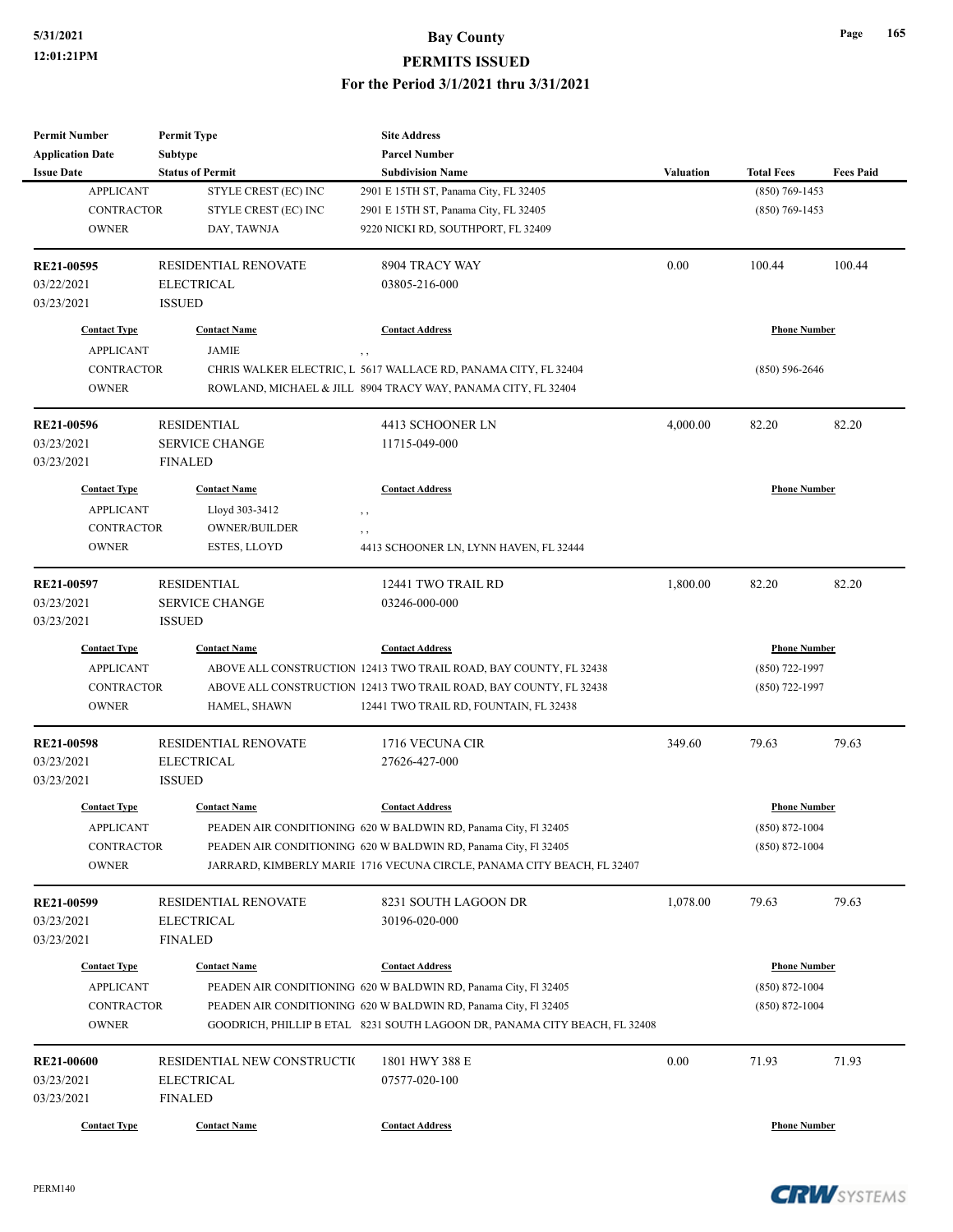| <b>Permit Number</b>                         | <b>Permit Type</b>                        | <b>Site Address</b>                                                           |           |                     |                  |
|----------------------------------------------|-------------------------------------------|-------------------------------------------------------------------------------|-----------|---------------------|------------------|
| <b>Application Date</b><br><b>Issue Date</b> | <b>Subtype</b><br><b>Status of Permit</b> | <b>Parcel Number</b><br><b>Subdivision Name</b>                               | Valuation | <b>Total Fees</b>   | <b>Fees Paid</b> |
| <b>APPLICANT</b>                             | <b>JACK</b>                               |                                                                               |           |                     |                  |
| <b>CONTRACTOR</b>                            |                                           | $, \, , \,$<br>JACK DANIELS ELECTRIC CC 112 JOY CIRCLE, PANAMA CITY, FL 32405 |           | $(850)$ 769-9259    |                  |
| <b>OWNER</b>                                 |                                           | PARKER, DAVID S & STEPHA! 1801 HWY 388 E, SOUTHPORT, FL 32409                 |           |                     |                  |
|                                              |                                           |                                                                               |           |                     |                  |
| <b>RE21-00601</b>                            | <b>RESIDENTIAL RENOVATE</b>               | 701 DOLPHIN HARBOUR DR                                                        | 0.00      | 80.00               | 80.00            |
| 03/23/2021                                   | <b>ELECTRICAL</b>                         | 27343-573-000                                                                 |           |                     |                  |
| 03/23/2021                                   | <b>FINALED</b>                            |                                                                               |           |                     |                  |
| <b>Contact Type</b>                          | <b>Contact Name</b>                       | <b>Contact Address</b>                                                        |           | <b>Phone Number</b> |                  |
| <b>APPLICANT</b>                             | MAGHAN 850-358-0319                       | $, \, , \,$                                                                   |           |                     |                  |
| <b>CONTRACTOR</b>                            | <b>OWNER/BUILDER</b>                      | , ,                                                                           |           |                     |                  |
| <b>OWNER</b>                                 | HUDSON, MEGHAN M &                        | BRENTON G KIRKPATRICK, PANAMA CITY BEACH, FL 32407                            |           |                     |                  |
|                                              |                                           |                                                                               |           |                     |                  |
| <b>RE21-00602</b>                            | <b>RESIDENTIAL</b>                        | <b>302 LAURENO PL</b>                                                         | 3,000.00  | 80.00               | 80.00            |
| 03/23/2021                                   | <b>SERVICE REPAIR</b>                     | 37758-000-000                                                                 |           |                     |                  |
| 03/23/2021                                   | <b>FINALED</b>                            |                                                                               |           |                     |                  |
| <b>Contact Type</b>                          | <b>Contact Name</b>                       | <b>Contact Address</b>                                                        |           | <b>Phone Number</b> |                  |
| <b>APPLICANT</b>                             |                                           | JERRY PYBUS ELECTRIC INC, PANAMA CITY, FL 32404                               |           | (850) 784-2766      |                  |
| <b>CONTRACTOR</b>                            |                                           | JERRY PYBUS ELECTRIC INC, PANAMA CITY, FL 32404                               |           | (850) 784-2766      |                  |
| <b>OWNER</b>                                 |                                           | DEAN, CLAYTON & AUBREY 113 HILYER RD, DADEVILLE, AL 36853                     |           |                     |                  |
| RE21-00603                                   | <b>RESIDENTIAL ADDITION</b>               | 19810 FRONT BEACH RD                                                          | 0.00      | 95.59               | 95.59            |
| 03/24/2021                                   | <b>ELECTRICAL</b>                         | 37440-010-000                                                                 |           |                     |                  |
| 03/24/2021                                   | <b>ISSUED</b>                             |                                                                               |           |                     |                  |
| <b>Contact Type</b>                          | <b>Contact Name</b>                       | <b>Contact Address</b>                                                        |           | <b>Phone Number</b> |                  |
| <b>APPLICANT</b>                             | JAMIE 769-2030                            | $, \, ,$                                                                      |           |                     |                  |
| <b>CONTRACTOR</b>                            |                                           | CHRIS WALKER ELECTRIC, L 5617 WALLACE RD, PANAMA CITY, FL 32404               |           | $(850) 596 - 2646$  |                  |
| <b>OWNER</b>                                 | SLOCUM, LLC                               | 206 ELSWORTHY LANE, MARIETTA, GA 30060                                        |           |                     |                  |
| <b>RE21-00604</b>                            | <b>RESIDENTIAL</b>                        | 7113 LAGOON DR                                                                | 0.00      | 70.00               | 70.00            |
| 03/24/2021                                   | POOL ELECTRICAL                           | 30814-000-000                                                                 |           |                     |                  |
| 03/24/2021                                   | <b>ISSUED</b>                             |                                                                               |           |                     |                  |
| <b>Contact Type</b>                          | <b>Contact Name</b>                       | <b>Contact Address</b>                                                        |           | <b>Phone Number</b> |                  |
| APPLICANT                                    | RWB ELECTRIC INC                          | 9502 CLARENCE ST. #16, PANAMA CITY BEACH, FL 32407                            |           | $(850) 814 - 1188$  |                  |
| CONTRACTOR                                   | <b>RWB ELECTRIC INC</b>                   | 9502 CLARENCE ST. #16, PANAMA CITY BEACH, FL 32407                            |           | $(850)$ 814-1188    |                  |
| <b>OWNER</b>                                 |                                           | LANCE, CHARLES R SR TRUS P O BOX 9985, PANAMA CITY BEACH, FL 32417            |           |                     |                  |
| <b>RE21-00605</b>                            | <b>RESIDENTIAL</b>                        | 1239 EVERITT AVE                                                              | 0.00      | 70.00               | 70.00            |
| 03/24/2021                                   | MH SERVICE POLE                           | 15234-000-000                                                                 |           |                     |                  |
| 03/24/2021                                   | <b>FINALED</b>                            |                                                                               |           |                     |                  |
| <b>Contact Type</b>                          | <b>Contact Name</b>                       | <b>Contact Address</b>                                                        |           | <b>Phone Number</b> |                  |
| <b>APPLICANT</b>                             | STYLE CREST (EC) INC                      | 2901 E 15TH ST, Panama City, FL 32405                                         |           | $(850) 769 - 1453$  |                  |
| CONTRACTOR                                   | STYLE CREST (EC) INC                      | 2901 E 15TH ST, Panama City, FL 32405                                         |           | $(850)$ 769-1453    |                  |
| <b>OWNER</b>                                 | BRYANT, EMILY BETH                        | 2826 E 13TH ST, PANAMA CITY, FL 32401                                         |           |                     |                  |
| <b>RE21-00606</b>                            | <b>ELECTRICAL</b>                         | 21060 HIGHTOWER RD                                                            | 350.00    | 71.93               | 71.93            |
| 03/25/2021                                   | <b>ELECTRICAL</b>                         | 03346-000-000                                                                 |           |                     |                  |
| 03/25/2021                                   | <b>ISSUED</b>                             |                                                                               |           |                     |                  |
| <b>Contact Type</b>                          | <b>Contact Name</b>                       | <b>Contact Address</b>                                                        |           | <b>Phone Number</b> |                  |
|                                              |                                           |                                                                               |           |                     |                  |

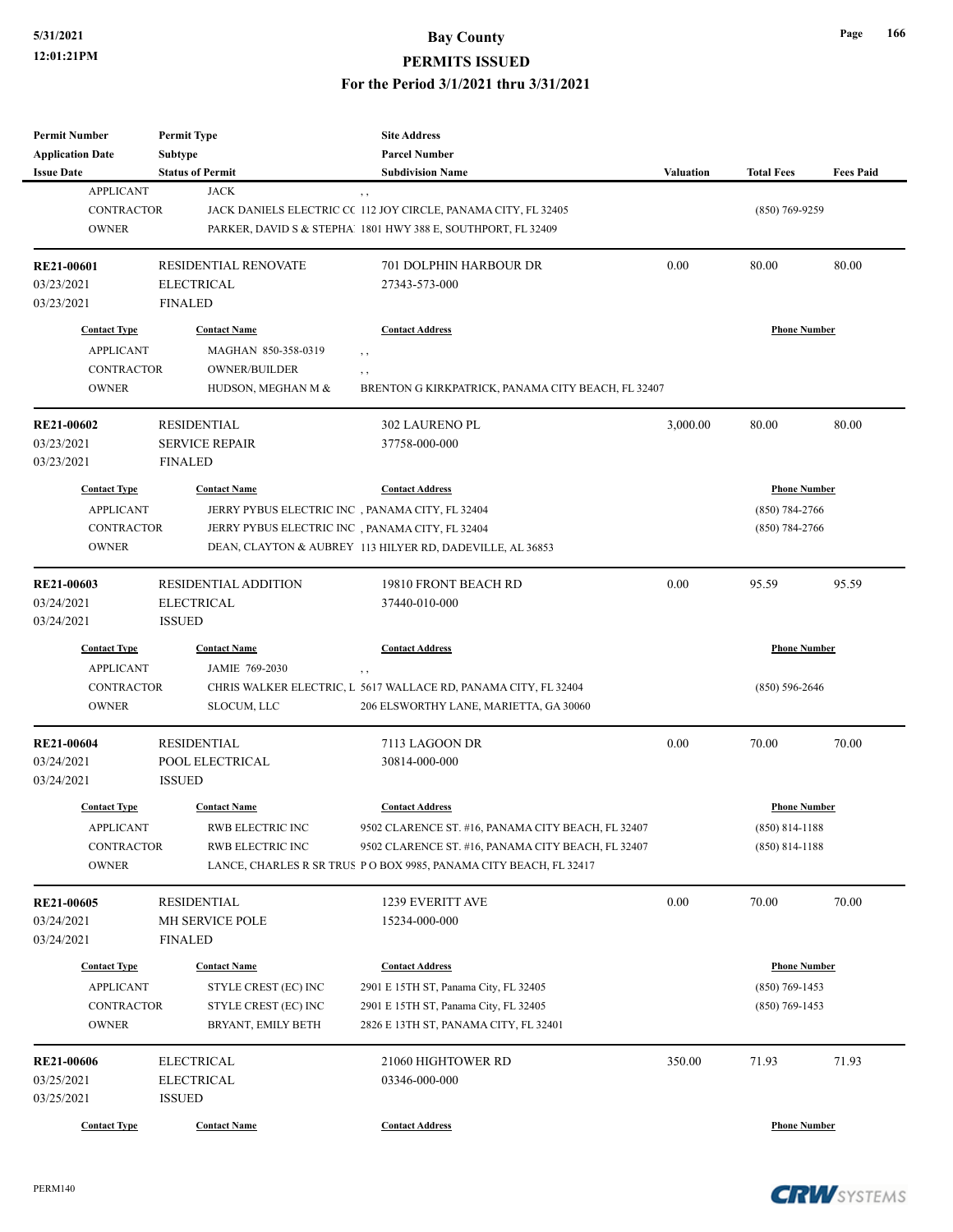### **5/31/2021 Bay County PERMITS ISSUED**

#### **For the Period 3/1/2021 thru 3/31/2021**

| Permit Number           | <b>Permit Type</b>          | <b>Site Address</b>                                           |           |                     |                  |
|-------------------------|-----------------------------|---------------------------------------------------------------|-----------|---------------------|------------------|
| <b>Application Date</b> | <b>Subtype</b>              | <b>Parcel Number</b>                                          |           |                     |                  |
| <b>Issue Date</b>       | <b>Status of Permit</b>     | <b>Subdivision Name</b>                                       | Valuation | <b>Total Fees</b>   | <b>Fees Paid</b> |
| <b>APPLICANT</b>        | MELANIE 850-209-5354        | , ,                                                           |           |                     |                  |
| <b>CONTRACTOR</b>       | <b>OWNER/BUILDER</b>        | , ,                                                           |           |                     |                  |
| <b>OWNER</b>            | STRIPLING, MELANIE R        | 6119 RIVERBROOK DR, PANAMA CITY, FL 32405                     |           |                     |                  |
| RE21-00607              | RESIDENTIAL NEW CONSTRUCTIO | 322 OLEANDER DR                                               | 0.00      | 71.93               | 71.93            |
| 03/25/2021              | <b>CONSTRUCTION POLE</b>    | 36789-000-000                                                 |           |                     |                  |
| 03/25/2021              | <b>FINALED</b>              |                                                               |           |                     |                  |
| <b>Contact Type</b>     | <b>Contact Name</b>         | <b>Contact Address</b>                                        |           | <b>Phone Number</b> |                  |
| <b>APPLICANT</b>        | DANNY 249-8309              | ,,                                                            |           |                     |                  |
| <b>CONTRACTOR</b>       | DACO ELECTRIC INC           | 17003 FIRENZO AVE, PANAMA CITY BEACH, FL 32413                |           | $(850)$ 249-8309    |                  |
| <b>OWNER</b>            |                             | TERRIL SCOTT PROPERTIES, PO BOX 687, BRINSON, GA 39825        |           |                     |                  |
| <b>RE21-00608</b>       | RESIDENTIAL NEW CONSTRUCTIO | 322 OLEANDER DR                                               | 6,000.00  | 79.63               | 79.63            |
| 03/25/2021              | <b>ELECTRICAL</b>           | 36789-000-000                                                 |           |                     |                  |
| 03/25/2021              | <b>ISSUED</b>               |                                                               |           |                     |                  |
| <b>Contact Type</b>     | <b>Contact Name</b>         | <b>Contact Address</b>                                        |           | <b>Phone Number</b> |                  |
| <b>APPLICANT</b>        | DANNY 249-8309              | , ,                                                           |           |                     |                  |
| <b>CONTRACTOR</b>       | DACO ELECTRIC INC           | 17003 FIRENZO AVE, PANAMA CITY BEACH, FL 32413                |           | $(850)$ 249-8309    |                  |
| <b>OWNER</b>            | YOUNG, DAVID ETAL           | 4534 LAKEFAIRE CT, SUWANEE, GA 30024                          |           |                     |                  |
|                         |                             |                                                               |           |                     |                  |
| RE21-00610              | RESIDENTIAL NEW CONSTRUCTIO | <b>616 FANNING BAYOU DR</b>                                   | 0.00      | 71.93               | 71.93            |
| 03/26/2021              | <b>ELECTRICAL</b>           | 08416-100-070                                                 |           |                     |                  |
| 03/29/2021              | <b>ISSUED</b>               |                                                               |           |                     |                  |
| <b>Contact Type</b>     | <b>Contact Name</b>         | <b>Contact Address</b>                                        |           | <b>Phone Number</b> |                  |
| <b>APPLICANT</b>        | STEVEN 251-210-7045         | $, \, ,$                                                      |           |                     |                  |
| <b>CONTRACTOR</b>       |                             | SASSER ELECTRICAL SERVIC 106 WINNETK CIRCLE, DAPHNE, AL 36526 |           | $(251)$ 210-7045    |                  |
| <b>OWNER</b>            | BRIGHT, WILLIAM C           | 616 FANNING BAYOU DR., PANAMA CITY, FL 32409                  |           |                     |                  |
| <b>RE21-00611</b>       | <b>RESIDENTIAL</b>          | 19515 BONITA DR                                               | 0.00      | 82.20               | 82.20            |
| 03/26/2021              | <b>SERVICE REPAIR</b>       | 38102-060-000                                                 |           |                     |                  |
| 03/26/2021              | <b>ISSUED</b>               |                                                               |           |                     |                  |
| <b>Contact Type</b>     | <b>Contact Name</b>         | <b>Contact Address</b>                                        |           | <b>Phone Number</b> |                  |
| APPLICANT               | MEYERS ELECTRIC, LLC        | 1806 BROWN AVE, PANAMA CITY BEACH, FL 32405                   |           | $(850) 588 - 4341$  |                  |
| CONTRACTOR              | MEYERS ELECTRIC, LLC        | 1806 BROWN AVE, PANAMA CITY BEACH, FL 32405                   |           | $(850) 588 - 4341$  |                  |
| <b>OWNER</b>            | HOLLEY, JACK J              | 19515 BONITA DR, PANAMA CITY BEACH, FL 32413                  |           |                     |                  |
| <b>RE21-00612</b>       | RESIDENTIAL RENOVATE        | 110 GRANGER LN                                                | 1,000.00  | 83.74               | 83.74            |
| 03/26/2021              | ELECTRICAL                  | 36743-000-000                                                 |           |                     |                  |
|                         | <b>ISSUED</b>               |                                                               |           |                     |                  |
| 03/26/2021              |                             |                                                               |           |                     |                  |
| <b>Contact Type</b>     | <b>Contact Name</b>         | <b>Contact Address</b>                                        |           | <b>Phone Number</b> |                  |
| <b>APPLICANT</b>        | MEYERS ELECTRIC, LLC        | 1806 BROWN AVE, PANAMA CITY BEACH, FL 32405                   |           | $(850) 588 - 4341$  |                  |
| <b>CONTRACTOR</b>       | MEYERS ELECTRIC, LLC        | 1806 BROWN AVE, PANAMA CITY BEACH, FL 32405                   |           | $(850) 588 - 4341$  |                  |
| <b>OWNER</b>            | <b>GRUENWALD, DIANE</b>     | 5392 BEULAH DR, IJAMSVILLE, MD 21754                          |           |                     |                  |
| RE21-00613              | RESIDENTIAL NEW CONSTRUCTIO | 356 BEACHSIDE DR                                              | 0.00      | 71.93               | 71.93            |
| 03/26/2021              | CONSTRUCTION POLE           | 36459-110-000                                                 |           |                     |                  |
| 03/30/2021              | <b>FINALED</b>              | None                                                          |           |                     |                  |
|                         |                             |                                                               |           |                     |                  |
| <b>Contact Type</b>     | <b>Contact Name</b>         | <b>Contact Address</b>                                        |           | <b>Phone Number</b> |                  |

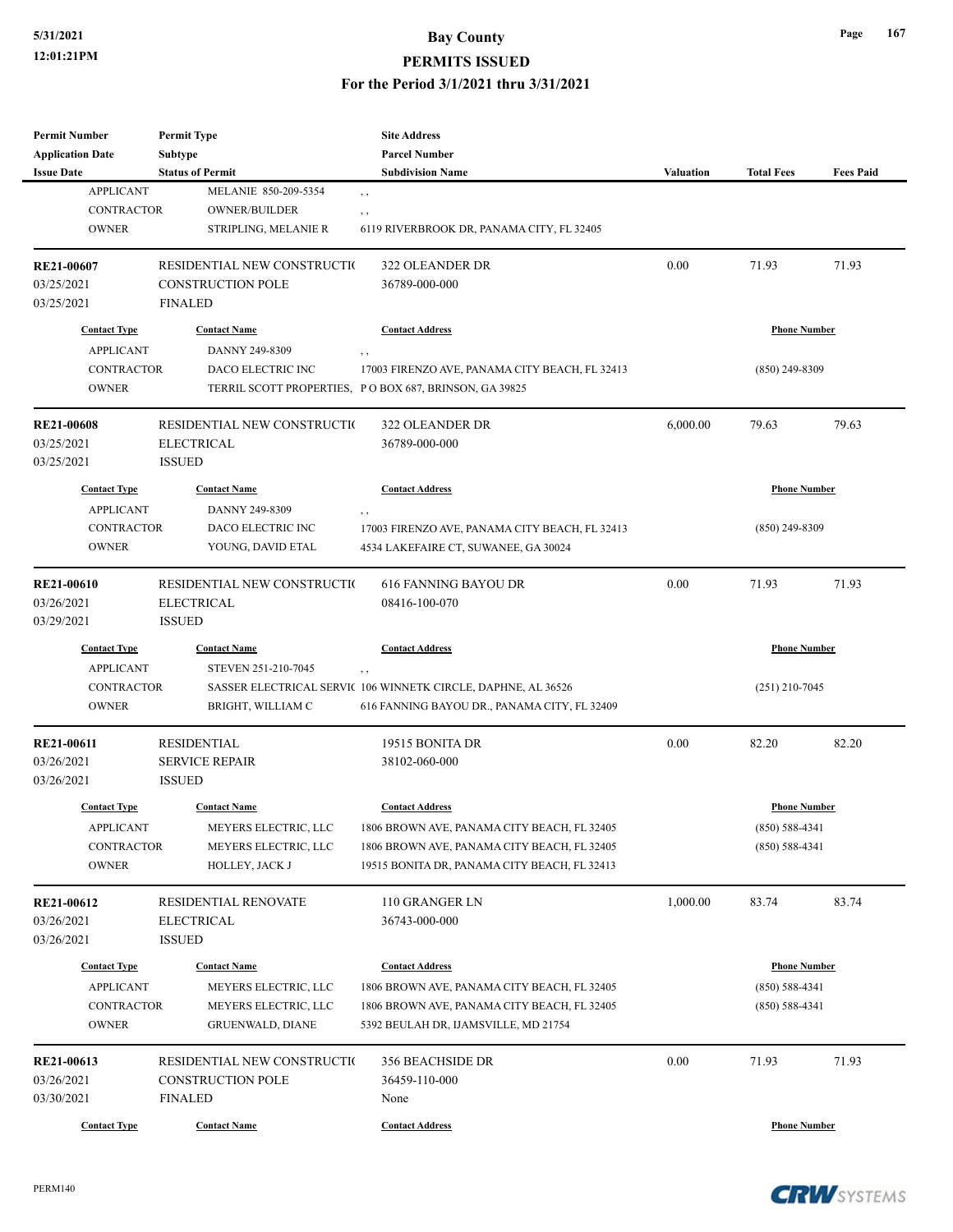| <b>Permit Number</b>    | <b>Permit Type</b>           | <b>Site Address</b>                                                     |                  |                     |                  |
|-------------------------|------------------------------|-------------------------------------------------------------------------|------------------|---------------------|------------------|
| <b>Application Date</b> | Subtype                      | <b>Parcel Number</b>                                                    |                  |                     |                  |
| <b>Issue Date</b>       | <b>Status of Permit</b>      | <b>Subdivision Name</b>                                                 | <b>Valuation</b> | <b>Total Fees</b>   | <b>Fees Paid</b> |
| <b>APPLICANT</b>        |                              | GULF ATLANTIC ELECTRICA 416 SOUTH HIGHWAY 393, Sea Grove Beach, 32459   |                  | $(850)$ 622-2225    |                  |
| <b>CONTRACTOR</b>       |                              | GULF ATLANTIC ELECTRICA 416 SOUTH HIGHWAY 393, Sea Grove Beach, 32459   |                  | $(850)$ 622-2225    |                  |
| <b>OWNER</b>            |                              | HILLEN HOLDINGS III, LLC 2800 ROSS CLARK CIR, DOTHAN, AL 36301          |                  |                     |                  |
| RE21-00614              | RESIDENTIAL NEW CONSTRUCTION | <b>356 BEACHSIDE DR</b>                                                 | 30,000.00        | 102.26              | 102.26           |
| 03/26/2021              | <b>ELECTRICAL</b>            | 36459-110-000                                                           |                  |                     |                  |
| 03/30/2021              | <b>ISSUED</b>                | None                                                                    |                  |                     |                  |
| <b>Contact Type</b>     | <b>Contact Name</b>          | <b>Contact Address</b>                                                  |                  | <b>Phone Number</b> |                  |
| <b>APPLICANT</b>        |                              | GULF ATLANTIC ELECTRICA 416 SOUTH HIGHWAY 393, Sea Grove Beach, 32459   |                  | $(850)$ 622-2225    |                  |
| CONTRACTOR              |                              | GULF ATLANTIC ELECTRICA 416 SOUTH HIGHWAY 393, Sea Grove Beach, 32459   |                  | $(850)$ 622-2225    |                  |
| <b>OWNER</b>            |                              | HILLEN HOLDINGS III, LLC 2800 ROSS CLARK CIR, DOTHAN, AL 36301          |                  |                     |                  |
| RE21-00617              | <b>RESIDENTIAL RENOVATE</b>  | <b>3678 PRESERVE BLVD</b>                                               | 8,000.00         | 77.50               | 77.50            |
| 03/26/2021              | <b>ELECTRICAL</b>            | 31365-587-000                                                           |                  |                     |                  |
| 03/27/2021              | <b>ISSUED</b>                |                                                                         |                  |                     |                  |
| <b>Contact Type</b>     | <b>Contact Name</b>          | <b>Contact Address</b>                                                  |                  | <b>Phone Number</b> |                  |
| <b>APPLICANT</b>        |                              | JERRY PYBUS ELECTRIC INC, PANAMA CITY, FL 32404                         |                  | $(850) 784 - 2766$  |                  |
| <b>CONTRACTOR</b>       |                              | JERRY PYBUS ELECTRIC INC, PANAMA CITY, FL 32404                         |                  | $(850)$ 784-2766    |                  |
| <b>OWNER</b>            |                              | KNAFELC, MARIE & DEBORA 3678 PRESERVE BLVD, PANAMA CITY BEACH, FL 32408 |                  |                     |                  |
|                         |                              |                                                                         |                  |                     |                  |
| RE21-00618              | RESIDENTIAL NEW CONSTRUCTIO  | 5808 VIKING WAY                                                         | 0.00             | 71.93               | 71.93            |
| 03/27/2021              | <b>CONSTRUCTION POLE</b>     | 05658-400-230                                                           |                  |                     |                  |
| 03/27/2021              | <b>ISSUED</b>                |                                                                         |                  |                     |                  |
| <b>Contact Type</b>     | <b>Contact Name</b>          | <b>Contact Address</b>                                                  |                  | <b>Phone Number</b> |                  |
| <b>APPLICANT</b>        |                              | STRADA ELECTRIC & SECUR 3400 ST JOHNS PARKWAY, SANFORD, FL 32771        |                  | $(877)$ 906-1113    |                  |
| <b>CONTRACTOR</b>       |                              | STRADA ELECTRIC & SECUR 3400 ST JOHNS PARKWAY, SANFORD, FL 32771        |                  | $(877)$ 906-1113    |                  |
| <b>OWNER</b>            | D.R. HORTON, INC.            | 25366 PROFIT DR, DAPHNE, AL 36526                                       |                  |                     |                  |
| RE21-00619              | RESIDENTIAL NEW CONSTRUCTIO  | 5808 VIKING WAY                                                         | 4,200.00         | 94.90               | 94.90            |
| 03/27/2021              | <b>ELECTRICAL</b>            | 05658-400-230                                                           |                  |                     |                  |
| 03/27/2021              | <b>ISSUED</b>                |                                                                         |                  |                     |                  |
| <b>Contact Type</b>     | <b>Contact Name</b>          | <b>Contact Address</b>                                                  |                  | <b>Phone Number</b> |                  |
| APPLICANT               |                              | STRADA ELECTRIC & SECUR 3400 ST JOHNS PARKWAY, SANFORD, FL 32771        |                  | $(877)$ 906-1113    |                  |
| <b>CONTRACTOR</b>       |                              | STRADA ELECTRIC & SECUR 3400 ST JOHNS PARKWAY, SANFORD, FL 32771        |                  | $(877)$ 906-1113    |                  |
| <b>OWNER</b>            | D.R. HORTON, INC.            | 25366 PROFIT DR, DAPHNE, AL 36526                                       |                  |                     |                  |
| <b>RE21-00620</b>       | RESIDENTIAL NEW CONSTRUCTIO  | 608 LE GRAND DR                                                         | 0.00             | 71.93               | 71.93            |
| 03/27/2021              | <b>CONSTRUCTION POLE</b>     | 35623-020-000                                                           |                  |                     |                  |
| 03/27/2021              | <b>FINALED</b>               |                                                                         |                  |                     |                  |
| <b>Contact Type</b>     | <b>Contact Name</b>          | <b>Contact Address</b>                                                  |                  | <b>Phone Number</b> |                  |
| <b>APPLICANT</b>        | BRYND ELECTRIC LLC           | 2101 CLINE LANE, PANAMA CITY, FL 32404                                  |                  | $(850) 819 - 0823$  |                  |
| CONTRACTOR              | BRYND ELECTRIC LLC           | 2101 CLINE LANE, PANAMA CITY, FL 32404                                  |                  | $(850)$ 819-0823    |                  |
| <b>OWNER</b>            | A & M STAVBA LLC             | 608 LE GRAND DRIVE, PANAMA CITY BEACH, FL 32413                         |                  |                     |                  |
| RE21-00621              | RESIDENTIAL NEW CONSTRUCTIO  | 608 LE GRAND DR                                                         | 9,007.50         | 91.48               | 91.48            |
| 03/27/2021              | <b>ELECTRICAL</b>            | 35623-020-000                                                           |                  |                     |                  |
| 03/27/2021              | <b>ISSUED</b>                |                                                                         |                  |                     |                  |
| <b>Contact Type</b>     | <b>Contact Name</b>          | <b>Contact Address</b>                                                  |                  | <b>Phone Number</b> |                  |
|                         |                              |                                                                         |                  |                     |                  |



**Page 168**

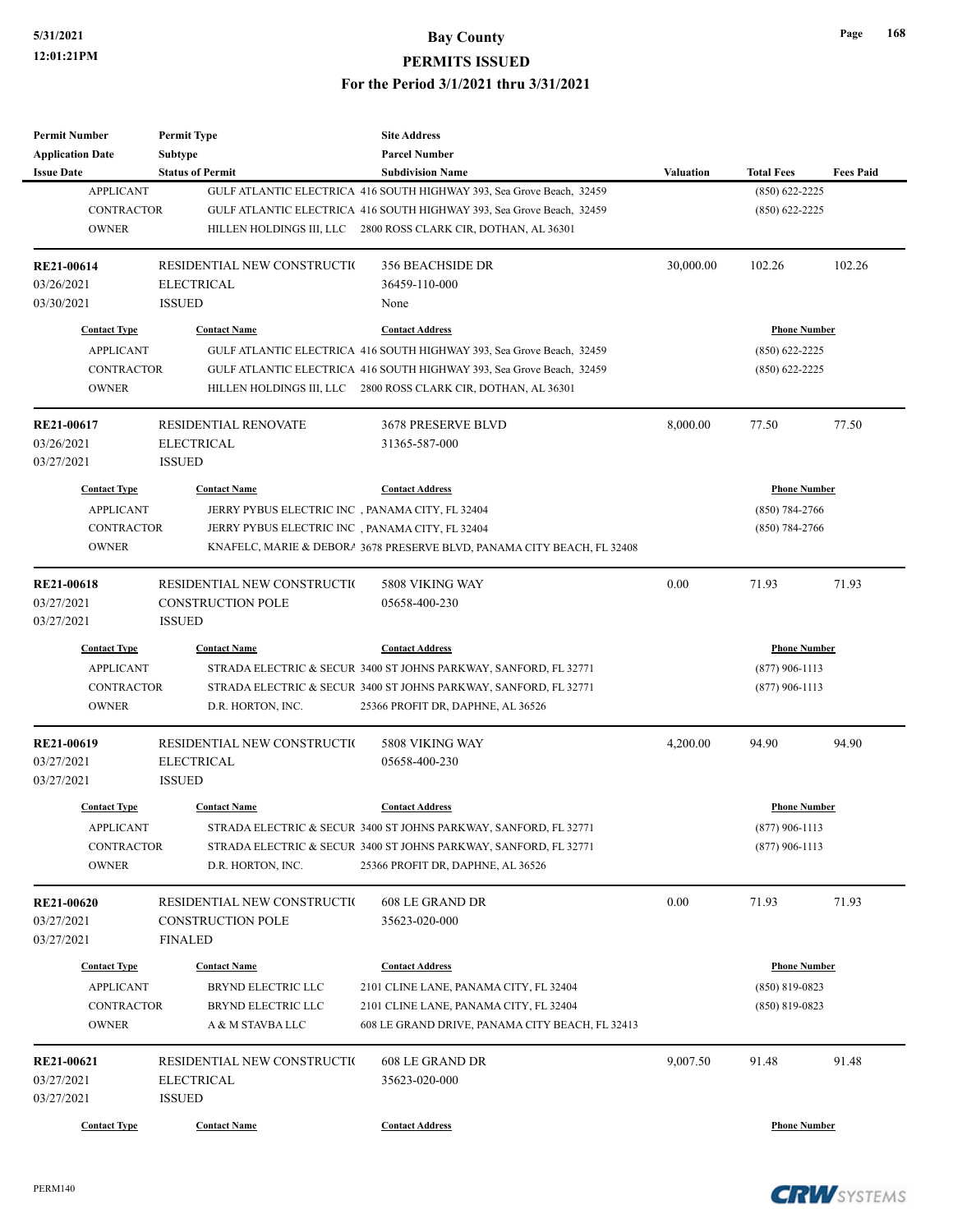| <b>Permit Number</b>    | <b>Permit Type</b>                              | <b>Site Address</b>                                                      |                  |                     |                  |
|-------------------------|-------------------------------------------------|--------------------------------------------------------------------------|------------------|---------------------|------------------|
| <b>Application Date</b> | <b>Subtype</b>                                  | <b>Parcel Number</b>                                                     |                  |                     |                  |
| <b>Issue Date</b>       | <b>Status of Permit</b>                         | <b>Subdivision Name</b>                                                  | <b>Valuation</b> | <b>Total Fees</b>   | <b>Fees Paid</b> |
| <b>APPLICANT</b>        | BRYND ELECTRIC LLC                              | 2101 CLINE LANE, PANAMA CITY, FL 32404                                   |                  | $(850) 819 - 0823$  |                  |
| <b>CONTRACTOR</b>       | <b>BRYND ELECTRIC LLC</b>                       | 2101 CLINE LANE, PANAMA CITY, FL 32404                                   |                  | $(850) 819 - 0823$  |                  |
| <b>OWNER</b>            | A & M STAVBA LLC                                | 608 LE GRAND DRIVE, PANAMA CITY BEACH, FL 32413                          |                  |                     |                  |
| RE21-00622              | RESIDENTIAL NEW CONSTRUCTIO                     | 2315 MAGNOLIA DR                                                         | 20,925.75        | 116.06              | 116.06           |
| 03/27/2021              | <b>ELECTRICAL</b>                               | 31253-000-000                                                            |                  |                     |                  |
| 03/27/2021              | <b>ISSUED</b>                                   |                                                                          |                  |                     |                  |
| <b>Contact Type</b>     | <b>Contact Name</b>                             | <b>Contact Address</b>                                                   |                  | <b>Phone Number</b> |                  |
| <b>APPLICANT</b>        | BRYND ELECTRIC LLC                              | 2101 CLINE LANE, PANAMA CITY, FL 32404                                   |                  | $(850) 819 - 0823$  |                  |
| <b>CONTRACTOR</b>       | BRYND ELECTRIC LLC                              | 2101 CLINE LANE, PANAMA CITY, FL 32404                                   |                  | $(850) 819 - 0823$  |                  |
| <b>OWNER</b>            |                                                 | DUGGAN, THOMAS J & KARI 2315 MAGNOLIA DRIVE, PANAMA CITY BEACH, FL 32408 |                  |                     |                  |
| RE21-00623              | RESIDENTIAL NEW CONSTRUCTIO                     | 6416 OWLS ROOST TL                                                       | 0.00             | 71.93               | 71.93            |
| 03/29/2021              | <b>ELECTRICAL</b>                               | 04997-030-000                                                            |                  |                     |                  |
| 03/29/2021              | <b>FINALED</b>                                  |                                                                          |                  |                     |                  |
| <b>Contact Type</b>     | <b>Contact Name</b>                             | <b>Contact Address</b>                                                   |                  | <b>Phone Number</b> |                  |
| <b>APPLICANT</b>        | JOHN 832-8397                                   | , ,                                                                      |                  |                     |                  |
| <b>CONTRACTOR</b>       | <b>OWNER/BUILDER</b>                            | , ,                                                                      |                  |                     |                  |
| <b>OWNER</b>            | HAID, JOHN C ETAL                               | 4414 MISTY LN, LYNN HAVEN, FL 32444                                      |                  |                     |                  |
|                         |                                                 |                                                                          |                  |                     |                  |
| RE21-00624              | RESIDENTIAL RENOVATE                            | <b>15359 PINE CIR</b>                                                    | 0.00             | 145.00              | 145.00           |
| 03/29/2021              | <b>ELECTRICAL</b>                               | 32543-268-000                                                            |                  |                     |                  |
| 03/30/2021              | <b>FINALED</b>                                  |                                                                          |                  |                     |                  |
| <b>Contact Type</b>     | <b>Contact Name</b>                             | <b>Contact Address</b>                                                   |                  | <b>Phone Number</b> |                  |
| <b>APPLICANT</b>        | JERRY 784-2766                                  | , ,                                                                      |                  |                     |                  |
| <b>CONTRACTOR</b>       | JERRY PYBUS ELECTRIC INC, PANAMA CITY, FL 32404 |                                                                          |                  | $(850)$ 784-2766    |                  |
| <b>OWNER</b>            | WYATT, DIANNE ETAL                              | POBOX 422, ORANGE BEACH, FL 36561                                        |                  |                     |                  |
| RE21-00625              | <b>RESIDENTIAL</b>                              | 10418 MC GILL RD                                                         | 0.00             | 71.93               | 71.93            |
| 03/29/2021              | <b>SERVICE CHANGE</b>                           | 03665-000-000                                                            |                  |                     |                  |
| 03/29/2021              | <b>ISSUED</b>                                   |                                                                          |                  |                     |                  |
| <b>Contact Type</b>     | <b>Contact Name</b>                             | <b>Contact Address</b>                                                   |                  | <b>Phone Number</b> |                  |
| <b>APPLICANT</b>        |                                                 | DAVE CAPPS ELECTRIC SERV 2714 ORLANDO ROAD, PANAMA CITY, FL 32404        |                  | $(850)$ 527-3235    |                  |
| <b>CONTRACTOR</b>       |                                                 | DAVE CAPPS ELECTRIC SERV 2714 ORLANDO ROAD, PANAMA CITY, FL 32404        |                  | $(850) 527 - 3235$  |                  |
| <b>OWNER</b>            | MC GILL, RONALD                                 | 10418 MCGILL RD, PANAMA CITY, FL 32404                                   |                  |                     |                  |
| <b>RE21-00626</b>       | <b>RESIDENTIAL</b>                              | 13820 MASHBURN RD                                                        | 1,000.00         | 80.00               | 80.00            |
| 03/29/2021              | <b>SERVICE REPAIR</b>                           | 05058-020-000                                                            |                  |                     |                  |
| 03/29/2021              | FINALED                                         |                                                                          |                  |                     |                  |
|                         |                                                 |                                                                          |                  |                     |                  |
| <b>Contact Type</b>     | <b>Contact Name</b>                             | <b>Contact Address</b>                                                   |                  | <b>Phone Number</b> |                  |
| <b>APPLICANT</b>        | GREG 960-0911                                   | , ,                                                                      |                  |                     |                  |
| <b>CONTRACTOR</b>       | <b>OWNER/BUILDER</b>                            | , ,                                                                      |                  |                     |                  |
| <b>OWNER</b>            | ALDRIDGE, GREG                                  | 13820 MASHBURN RD, YOUNGSTOWN, FL 32466                                  |                  |                     |                  |
| RE21-00627              | <b>RESIDENTIAL</b>                              | 206 DE LUNA PL                                                           | 3,000.00         | 70.00               | 70.00            |
| 03/29/2021              | MH SERVICE POLE                                 | 37245-010-000                                                            |                  |                     |                  |
| 03/29/2021              | <b>ISSUED</b>                                   |                                                                          |                  |                     |                  |
| <b>Contact Type</b>     | <b>Contact Name</b>                             | <b>Contact Address</b>                                                   |                  | <b>Phone Number</b> |                  |
|                         |                                                 |                                                                          |                  |                     |                  |

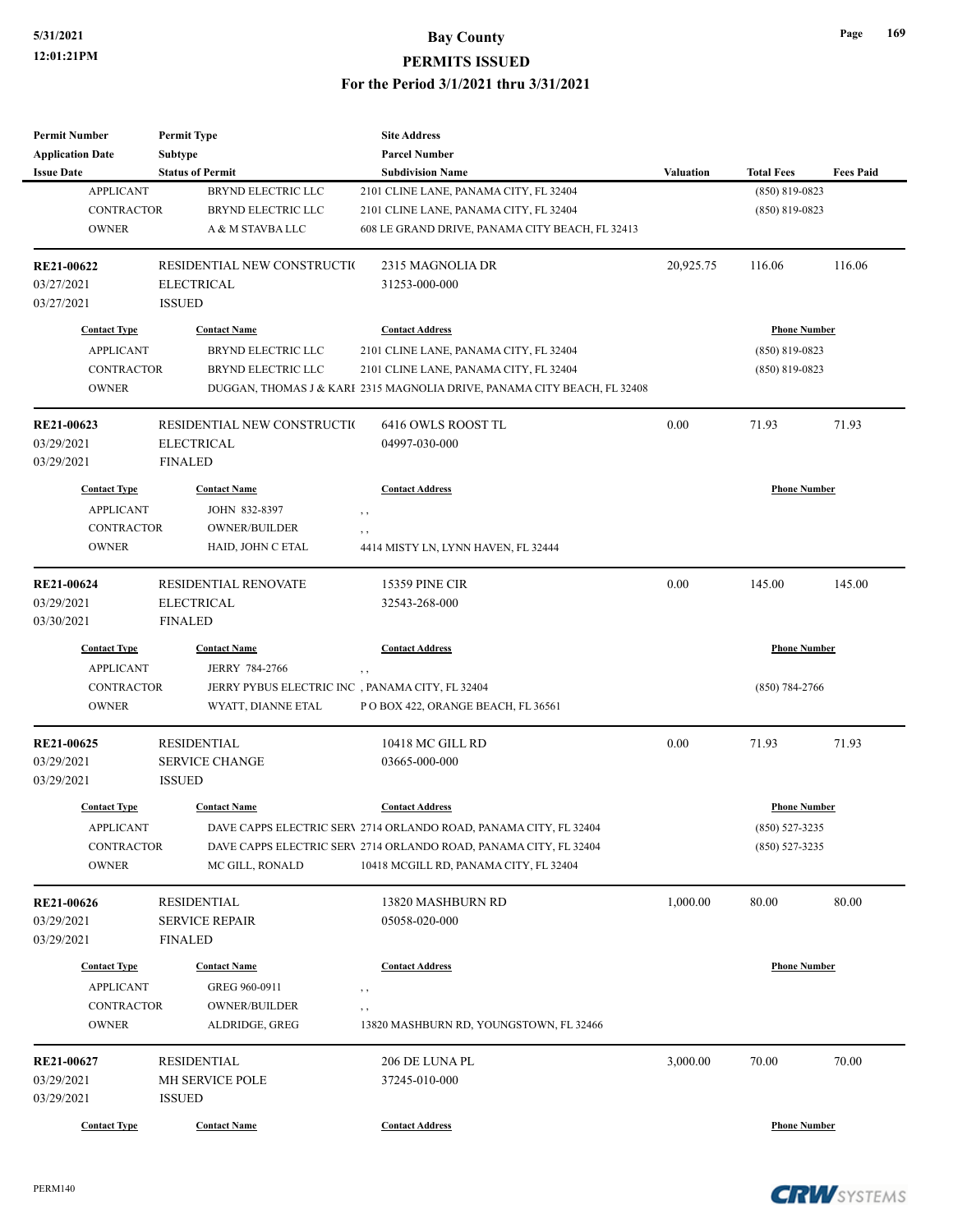# **5/31/2021 Bay County**

### **PERMITS ISSUED**

**For the Period 3/1/2021 thru 3/31/2021**

| Permit Number<br><b>Application Date</b> | <b>Permit Type</b><br>Subtype | <b>Site Address</b><br><b>Parcel Number</b>                       |           |                     |                  |
|------------------------------------------|-------------------------------|-------------------------------------------------------------------|-----------|---------------------|------------------|
| <b>Issue Date</b>                        | <b>Status of Permit</b>       | <b>Subdivision Name</b>                                           | Valuation | <b>Total Fees</b>   | <b>Fees Paid</b> |
| <b>APPLICANT</b>                         | <b>STEVE 420-3522</b>         | , ,                                                               |           |                     |                  |
| <b>CONTRACTOR</b>                        | METROPOWER, INC.              | 800 21 ST AVENUE, ALBANY, GA 31701                                |           |                     |                  |
| <b>OWNER</b>                             |                               | COOK, TONI B & MARTIN BR 205 BRIARBEND DRIVE, LAFAYETTE, LA 70508 |           |                     |                  |
|                                          |                               |                                                                   |           |                     |                  |
| RE21-00628                               | <b>RESIDENTIAL</b>            | <b>142 LAKE MERIAL BLVD</b>                                       | 0.00      | 71.93               | 71.93            |
| 03/30/2021                               | POOL ELECTRICAL               | 07504-206-000                                                     |           |                     |                  |
| 03/30/2021                               | <b>ISSUED</b>                 |                                                                   |           |                     |                  |
| <b>Contact Type</b>                      | <b>Contact Name</b>           | <b>Contact Address</b>                                            |           | <b>Phone Number</b> |                  |
| <b>APPLICANT</b>                         |                               | J & J TELECOM & ELECTRIC 231 NE 1 TER, DANIA BEACH, FL 33004      |           | $(954) 864 - 8091$  |                  |
| <b>CONTRACTOR</b>                        |                               | J & J TELECOM & ELECTRIC 231 NE 1 TER, DANIA BEACH, FL 33004      |           | $(954) 864 - 8091$  |                  |
| <b>OWNER</b>                             |                               | BARRENECHEA, MICHAEL J 142 LAKE MERIAL BLVD, SOUTHPORT, FL 32409  |           |                     |                  |
|                                          |                               |                                                                   |           |                     |                  |
| RE21-00629                               | <b>RESIDENTIAL</b>            | 128 LAKE MERIAL BLVD                                              | 0.00      | 71.93               | 71.93            |
| 03/30/2021                               | POOL ELECTRICAL               | 07504-199-000                                                     |           |                     |                  |
| 03/30/2021                               | <b>ISSUED</b>                 |                                                                   |           |                     |                  |
| <b>Contact Type</b>                      | <b>Contact Name</b>           | <b>Contact Address</b>                                            |           | <b>Phone Number</b> |                  |
| <b>APPLICANT</b>                         |                               | J & J TELECOM & ELECTRIC 231 NE 1 TER, DANIA BEACH, FL 33004      |           | $(954) 864 - 8091$  |                  |
| <b>CONTRACTOR</b>                        |                               | J & J TELECOM & ELECTRIC 231 NE 1 TER, DANIA BEACH, FL 33004      |           | $(954) 864 - 8091$  |                  |
|                                          |                               |                                                                   |           |                     |                  |
| <b>OWNER</b>                             |                               | ROBINSON, ALTON & MICHE 128 LAKE MERIAL BLVD, SOUTHPORT, FL 32409 |           |                     |                  |
| RE21-00630                               | <b>DCA MODULAR</b>            | 3909 SAFARI ST                                                    | 0.00      | 71.93               | 71.93            |
| 03/30/2021                               | <b>ELECTRICAL</b>             | 30752-028-000                                                     |           |                     |                  |
| 03/30/2021                               | <b>FINALED</b>                |                                                                   |           |                     |                  |
| <b>Contact Type</b>                      | <b>Contact Name</b>           | <b>Contact Address</b>                                            |           | <b>Phone Number</b> |                  |
| <b>APPLICANT</b>                         |                               | FLORIDA METER POLE COMI 3436 GREY OAK WAY, MARIANNA, FL 32446     |           | $(850)$ 526-2183    |                  |
| <b>CONTRACTOR</b>                        |                               | FLORIDA METER POLE COMI 3436 GREY OAK WAY, MARIANNA, FL 32446     |           | $(850)$ 526-2183    |                  |
| <b>OWNER</b>                             | BLANN, KEVIN LEE              | 12744 LOCKSLEY PLACE, FISHERS, IN 46038                           |           |                     |                  |
| RE21-00631                               | <b>RESIDENTIAL ADDITION</b>   | 3418 STATE PARK CIR                                               | 2,135.00  | 79.63               | 79.63            |
| 03/30/2021                               | <b>ELECTRICAL</b>             | 31419-000-000                                                     |           |                     |                  |
| 03/30/2021                               | <b>FINALED</b>                | None                                                              |           |                     |                  |
|                                          |                               |                                                                   |           |                     |                  |
| <b>Contact Type</b>                      | <b>Contact Name</b>           | <b>Contact Address</b>                                            |           | <b>Phone Number</b> |                  |
| <b>APPLICANT</b>                         | JOHN 532-3311                 |                                                                   |           |                     |                  |
| <b>CONTRACTOR</b>                        |                               | HONEST JOHN'S ELECTRICAl 1610 FOSTER AVE, PANAMA CITY, FL 32405   |           | $(205)$ 955-9141    |                  |
| <b>OWNER</b>                             | TIITF/DEP                     | ST ANDREW STATE PRK MAIN ENTRY, TALLAHASSEE, FL 32399             |           |                     |                  |
| <b>RE21-00632</b>                        | RESIDENTIAL                   | 17637 LA FONTAIN DR                                               | 0.00      | 71.93               | 71.93            |
| 03/30/2021                               | MISC SERVICE POLE             | 01224-010-000                                                     |           |                     |                  |
| 03/31/2021                               | <b>FINALED</b>                |                                                                   |           |                     |                  |
|                                          |                               |                                                                   |           |                     |                  |
| <b>Contact Type</b>                      | <b>Contact Name</b>           | <b>Contact Address</b>                                            |           | <b>Phone Number</b> |                  |
| <b>APPLICANT</b>                         | DIANA 348-9444                | , ,                                                               |           |                     |                  |
| <b>CONTRACTOR</b>                        | <b>OWNER</b>                  | , ,                                                               |           |                     |                  |
| <b>OWNER</b>                             | LINN, DIANA L                 | PO BOX 146, LYNN HAVEN, FL 32444                                  |           |                     |                  |
| RE21-00633                               | RESIDENTIAL NEW CONSTRUCTIO   | 5612 SOUTH LAGOON DR                                              | 0.00      | 71.93               | 71.93            |
| 03/30/2021                               | <b>CONSTRUCTION POLE</b>      | 32090-000-000                                                     |           |                     |                  |
|                                          |                               |                                                                   |           |                     |                  |
| 03/30/2021                               | WITHDRAWN                     |                                                                   |           |                     |                  |
| <b>Contact Type</b>                      | <b>Contact Name</b>           | <b>Contact Address</b>                                            |           | <b>Phone Number</b> |                  |

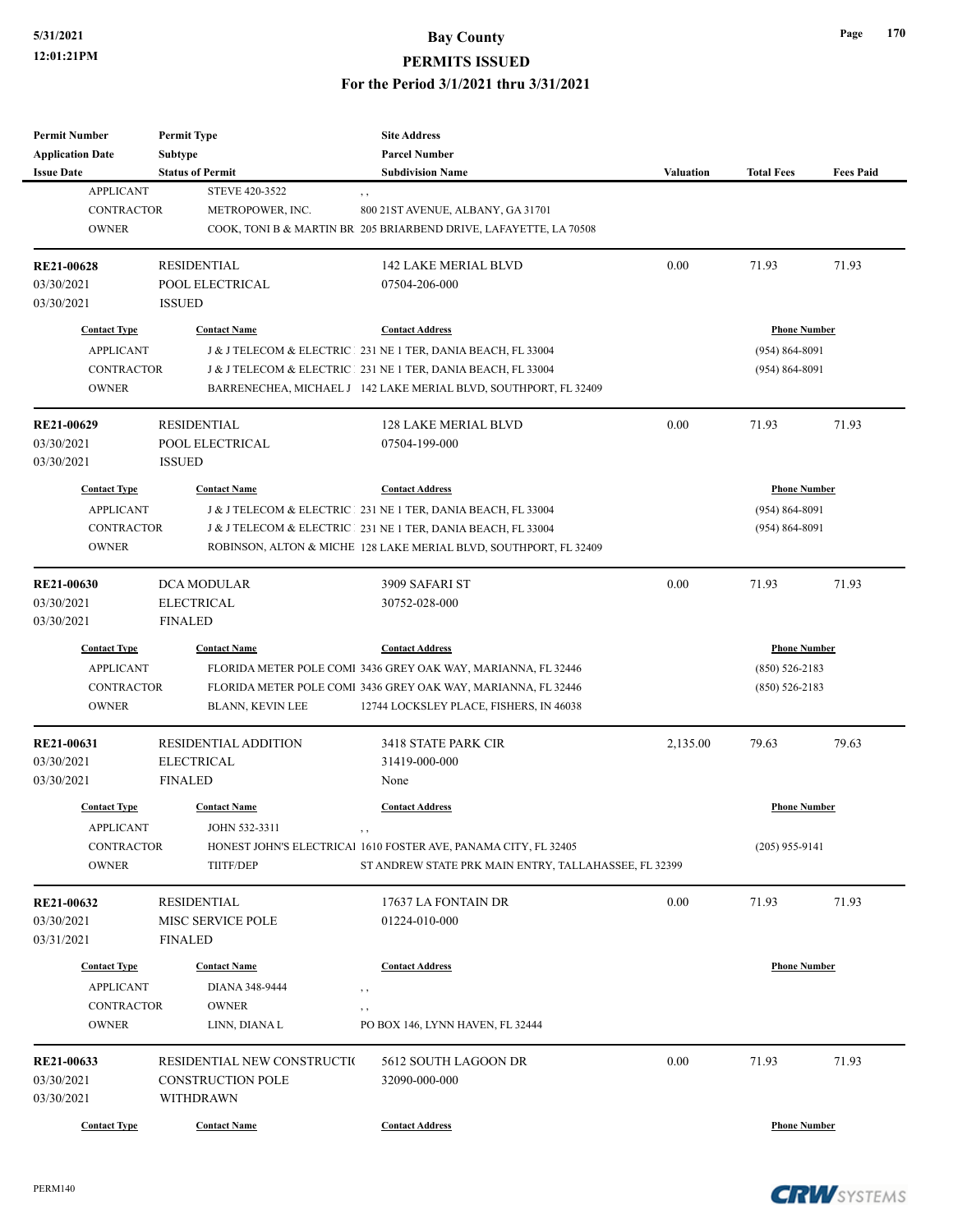| <b>Permit Number</b>       | <b>Permit Type</b>           | <b>Site Address</b>                                                    |                  |                     |                  |  |
|----------------------------|------------------------------|------------------------------------------------------------------------|------------------|---------------------|------------------|--|
| <b>Application Date</b>    | <b>Subtype</b>               | <b>Parcel Number</b>                                                   |                  |                     |                  |  |
| <b>Issue Date</b>          | <b>Status of Permit</b>      | <b>Subdivision Name</b>                                                | <b>Valuation</b> | <b>Total Fees</b>   | <b>Fees Paid</b> |  |
| <b>APPLICANT</b>           |                              | TELFORD REYNOLDS ELECT 2814 E. HWY 390, SUITE C, Panama City, FL 32405 |                  | $(850)$ 769-5800    |                  |  |
| <b>CONTRACTOR</b>          |                              | TELFORD REYNOLDS ELECT 2814 E. HWY 390, SUITE C, Panama City, FL 32405 |                  | $(850)$ 769-5800    |                  |  |
| <b>OWNER</b>               | MC KEON, BRIAN & LISA        | 21518 FRONT BEACH RD, PANAMA CITY BEACH, FL 32413                      |                  |                     |                  |  |
| RE21-00634                 | RESIDENTIAL NEW CONSTRUCTION | 5612 SOUTH LAGOON DR                                                   | 13,000.00        | 91.00               | 91.00            |  |
| 03/30/2021                 | <b>ELECTRICAL</b>            | 32090-000-000                                                          |                  |                     |                  |  |
| 03/30/2021                 | <b>WITHDRAWN</b>             |                                                                        |                  |                     |                  |  |
| <b>Contact Type</b>        | <b>Contact Name</b>          | <b>Contact Address</b>                                                 |                  | <b>Phone Number</b> |                  |  |
| <b>APPLICANT</b>           |                              | TELFORD REYNOLDS ELECT 2814 E. HWY 390, SUITE C, Panama City, FL 32405 |                  | (850) 769-5800      |                  |  |
| <b>CONTRACTOR</b>          |                              | TELFORD REYNOLDS ELECT 2814 E. HWY 390, SUITE C, Panama City, FL 32405 |                  | $(850)$ 769-5800    |                  |  |
| <b>OWNER</b>               | MC KEON, BRIAN & LISA        | 21518 FRONT BEACH RD, PANAMA CITY BEACH, FL 32413                      |                  |                     |                  |  |
| RE21-00635                 | RESIDENTIAL NEW CONSTRUCTIO  | 2202 WASHINGTON ST                                                     | 0.00             | 94.80               | 94.80            |  |
| 03/31/2021                 | <b>ELECTRICAL</b>            | 08744-012-000                                                          |                  |                     |                  |  |
| 03/31/2021                 | <b>FINALED</b>               | None                                                                   |                  |                     |                  |  |
| <b>Contact Type</b>        | <b>Contact Name</b>          | <b>Contact Address</b>                                                 |                  | <b>Phone Number</b> |                  |  |
| <b>APPLICANT</b>           | <b>BRANNON ELEC</b>          | 3484 CHERRY RIDGE RD, LYNN HAVEN, FL 32444                             |                  | $(850)$ 257-6311    |                  |  |
| <b>CONTRACTOR</b>          | <b>BRANNON ELEC</b>          | 3484 CHERRY RIDGE RD, LYNN HAVEN, FL 32444                             |                  | $(850)$ 257-6311    |                  |  |
| <b>OWNER</b>               |                              | SUMMER, STEVE SUMNER & 2202 WASHINGTON STREET, LYNN HAVEN, FL 32444    |                  |                     |                  |  |
| RE21-00636                 | <b>RESIDENTIAL</b>           | 229 MALAGA PL                                                          | 0.00             | 70.00               | 70.00            |  |
| 03/31/2021                 | POOL ELECTRICAL              | 37926-010-000                                                          |                  |                     |                  |  |
| 03/31/2021                 | <b>ISSUED</b>                |                                                                        |                  |                     |                  |  |
| <b>Contact Type</b>        | <b>Contact Name</b>          | <b>Contact Address</b>                                                 |                  | <b>Phone Number</b> |                  |  |
| <b>APPLICANT</b>           | PIPPIN ELECTRIC INC          | 1613 EAST 12TH STREET, LYNN HAVEN, FL 32444                            |                  | $(850) 541 - 4106$  |                  |  |
| <b>CONTRACTOR</b>          | PIPPIN ELECTRIC INC          | 1613 EAST 12TH STREET, LYNN HAVEN, FL 32444                            |                  | (850) 541-4106      |                  |  |
| <b>OWNER</b>               |                              | SANDERS & VILLAVECES EN 553 COUNTRY ROAD 2303, TROY, AL 36079          |                  |                     |                  |  |
| RE21-00727                 | RESIDENTIAL NEW CONSTRUCTIO  | 3872 SANDPINE WAY                                                      | 0.00             | 71.93               | 71.93            |  |
| 04/15/2021                 | <b>CONSTRUCTION POLE</b>     | 05948-300-060                                                          |                  |                     |                  |  |
| 03/14/2021                 | <b>FINALED</b>               |                                                                        |                  |                     |                  |  |
| <b>Contact Type</b>        | <b>Contact Name</b>          | <b>Contact Address</b>                                                 |                  | <b>Phone Number</b> |                  |  |
| <b>APPLICANT</b>           |                              | JOEL A. RICHARDSON ELECT 360 ADAMS AVENUE, VALPARAISO, FL 32580        |                  | $(850) 678 - 2584$  |                  |  |
| CONTRACTOR                 |                              | JOEL A. RICHARDSON ELECT 360 ADAMS AVENUE, VALPARAISO, FL 32580        |                  | $(850)$ 678-2584    |                  |  |
| <b>OWNER</b>               |                              | ADAMS HOMES OF NW FL IN 3000 GULF BREEZE PKWY, GULF BREEZE, FL 32563   |                  |                     |                  |  |
| RE21-00728                 | RESIDENTIAL NEW CONSTRUCTI(  | 3873 SANDPINE WAY                                                      | 0.00             | 71.93               | 71.93            |  |
| 04/15/2021                 | <b>CONSTRUCTION POLE</b>     | 05948-300-100                                                          |                  |                     |                  |  |
| 03/14/2021                 | <b>ISSUED</b>                |                                                                        |                  |                     |                  |  |
| <b>Contact Type</b>        | <b>Contact Name</b>          | <b>Contact Address</b>                                                 |                  | <b>Phone Number</b> |                  |  |
| <b>APPLICANT</b>           |                              | JOEL A. RICHARDSON ELECT 360 ADAMS AVENUE, VALPARAISO, FL 32580        |                  | (850) 678-2584      |                  |  |
|                            |                              | JOEL A. RICHARDSON ELECT 360 ADAMS AVENUE, VALPARAISO, FL 32580        |                  |                     |                  |  |
| CONTRACTOR<br><b>OWNER</b> |                              | ADAMS HOMES OF NW FL IN 3000 GULF BREEZE PKWY, GULF BREEZE, FL 32563   |                  | $(850) 678 - 2584$  |                  |  |
|                            |                              |                                                                        |                  |                     |                  |  |
| RG21-00044                 | RESIDENTIAL NEW CONSTRUCTIO  | 732 PIERSON DR W                                                       | 4,000.00         | 71.93               | 71.93            |  |
| 03/01/2021                 | GAS                          | 11321-000-000                                                          |                  |                     |                  |  |
| 03/01/2021                 | <b>ISSUED</b>                |                                                                        |                  |                     |                  |  |
| <b>Contact Type</b>        | <b>Contact Name</b>          | <b>Contact Address</b>                                                 |                  | <b>Phone Number</b> |                  |  |

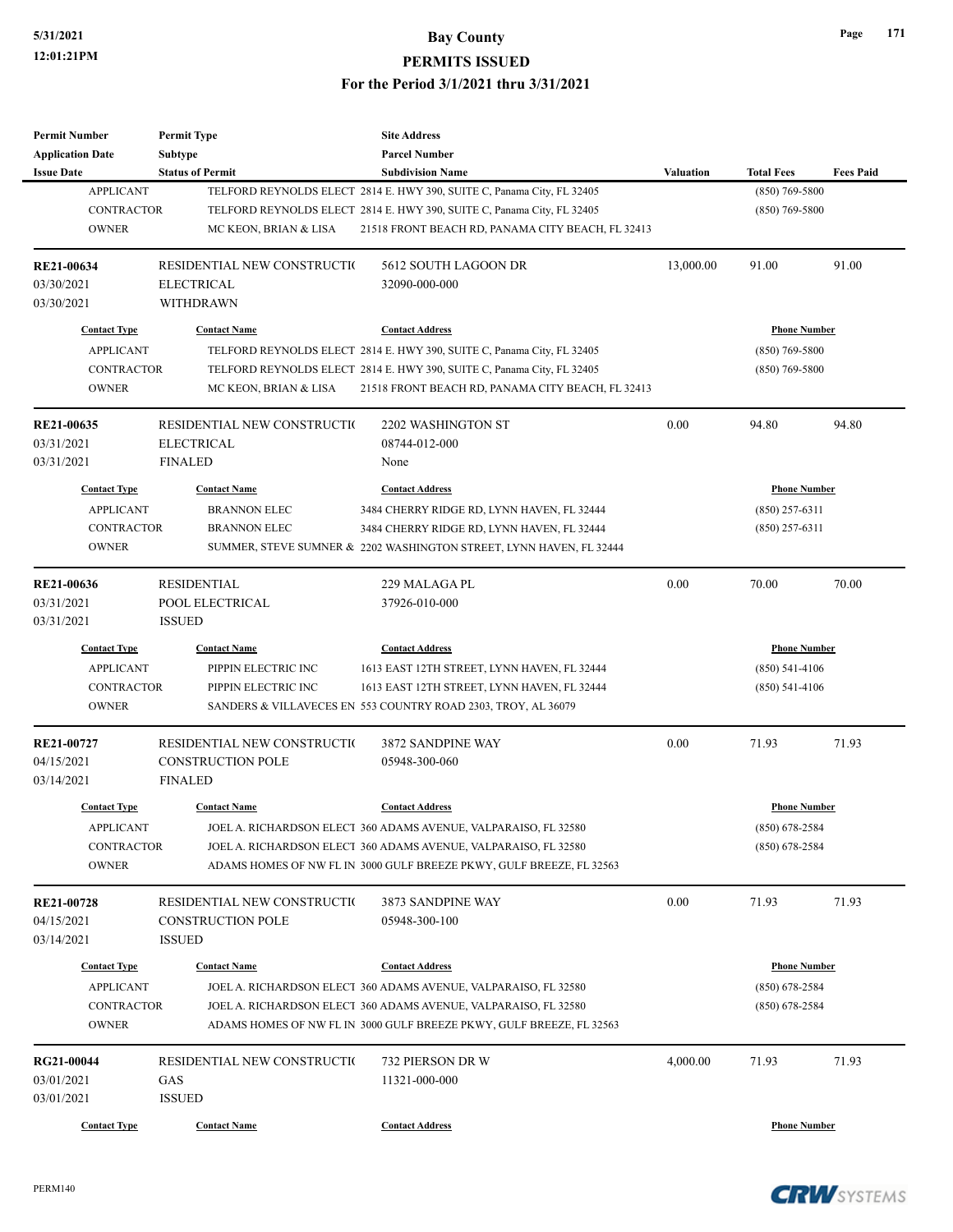# **5/31/2021 Bay County**

### **PERMITS ISSUED**

**For the Period 3/1/2021 thru 3/31/2021**

| <b>Permit Number</b>    | <b>Permit Type</b>      |                             | <b>Site Address</b>                                                        |           |                     |                  |
|-------------------------|-------------------------|-----------------------------|----------------------------------------------------------------------------|-----------|---------------------|------------------|
| <b>Application Date</b> | <b>Subtype</b>          |                             | <b>Parcel Number</b>                                                       |           |                     |                  |
| <b>Issue Date</b>       | <b>Status of Permit</b> |                             | <b>Subdivision Name</b>                                                    | Valuation | <b>Total Fees</b>   | <b>Fees Paid</b> |
| <b>APPLICANT</b>        |                         | Travis 896-5097             | $, \, , \,$                                                                |           |                     |                  |
| <b>CONTRACTOR</b>       |                         | <b>OWNER/BUILDER</b>        | , ,                                                                        |           |                     |                  |
| <b>OWNER</b>            |                         | AKE, TRAVIS J               | 732 WEST PIERSON DRIVE, LYNN HAVEN, FL 32444                               |           |                     |                  |
| RG21-00045              |                         | RESIDENTIAL NEW CONSTRUCTIO | 7502 SUNSET BAY LN                                                         | 4,500.00  | 70.00               | 70.00            |
| 03/02/2021              | GAS                     |                             | 32611-927-000                                                              |           |                     |                  |
| 03/02/2021              | <b>ISSUED</b>           |                             |                                                                            |           |                     |                  |
| <b>Contact Type</b>     |                         | <b>Contact Name</b>         | <b>Contact Address</b>                                                     |           | <b>Phone Number</b> |                  |
|                         | <b>APPLICANT</b>        |                             | COASTAL PLUMBING OF BAY 1007 BERWICK CIR, LYNN HAVEN, FL 32444             |           | $(850)$ 747-8030    |                  |
| <b>CONTRACTOR</b>       |                         |                             | COASTAL PLUMBING OF BAY 1007 BERWICK CIR, LYNN HAVEN, FL 32444             |           | $(850)$ 747-8030    |                  |
| <b>OWNER</b>            |                         |                             | WEISE, DOUGLAS C & DONN 23001 FRONT BEACH RD, PANAMA CITY BEACH, FL 32413  |           |                     |                  |
| RG21-00046              | <b>RESIDENTIAL</b>      |                             | 2305 FOXWORTH DR                                                           | 1,300.00  | 71.93               | 71.93            |
| 03/02/2021              | GAS                     |                             | 26659-501-000                                                              |           |                     |                  |
| 03/02/2021              | <b>FINALED</b>          |                             |                                                                            |           |                     |                  |
| <b>Contact Type</b>     |                         | <b>Contact Name</b>         | <b>Contact Address</b>                                                     |           | <b>Phone Number</b> |                  |
| <b>APPLICANT</b>        |                         | FERRELLGAS, L.P             | 5287 CAPITAL CIRCLE SW, TALLAHASSEEE, FL 32305                             |           | $(850) 656 - 1700$  |                  |
| <b>CONTRACTOR</b>       |                         | FERRELLGAS, L.P             | 5287 CAPITAL CIRCLE SW, TALLAHASSEEE, FL 32305                             |           | $(850) 656 - 1700$  |                  |
|                         |                         |                             |                                                                            |           |                     |                  |
| <b>OWNER</b>            |                         |                             | CHRISTIAN, BETTY JEAN TR1 2305 FOXWORTH DR, PANAMA CITY, FL 32405          |           |                     |                  |
| RG21-00047              |                         | RESIDENTIAL NEW CONSTRUCTIO | <b>383 BEACHSIDE DR</b>                                                    | 1,000.00  | 71.93               | 71.93            |
| 03/03/2021              | GAS                     |                             | 36459-394-621                                                              |           |                     |                  |
| 03/03/2021              | <b>ISSUED</b>           |                             |                                                                            |           |                     |                  |
| <b>Contact Type</b>     |                         | <b>Contact Name</b>         | <b>Contact Address</b>                                                     |           | <b>Phone Number</b> |                  |
| <b>APPLICANT</b>        |                         | 850 PLUMBING INC            | 4279 WALTON BRIDGE RD, PONCE DE LEON, FL 32455                             |           | $(850) 764 - 3013$  |                  |
| <b>CONTRACTOR</b>       |                         | 850 PLUMBING INC            | 4279 WALTON BRIDGE RD, PONCE DE LEON, FL 32455                             |           | $(850)$ 764-3013    |                  |
| <b>OWNER</b>            |                         | DPR RENTALS, LLC            | 5670 WHITESVILLE RD, COLUMBUS, GA 31904                                    |           |                     |                  |
| <b>RG21-00048</b>       | <b>RESIDENTIAL</b>      |                             | 13104 WHITE WESTERN CT                                                     | 0.00      | 71.93               | 71.93            |
| 03/04/2021              | GAS                     |                             | 26484-670-000                                                              |           |                     |                  |
| 03/04/2021              | <b>FINALED</b>          |                             |                                                                            |           |                     |                  |
| <b>Contact Type</b>     |                         | <b>Contact Name</b>         | <b>Contact Address</b>                                                     |           | <b>Phone Number</b> |                  |
| APPLICANT               |                         | FERRELLGAS, L.P             | 5287 CAPITAL CIRCLE SW, TALLAHASSEEE, FL 32305                             |           | $(850) 656 - 1700$  |                  |
| <b>CONTRACTOR</b>       |                         | FERRELLGAS, L.P             | 5287 CAPITAL CIRCLE SW, TALLAHASSEEE, FL 32305                             |           | $(850) 656 - 1700$  |                  |
| <b>OWNER</b>            |                         |                             | ROBERTS, LANCE C & RACHI 269 NORTH MARY ELLA AVENUE, PANAMA CITY, FL 32404 |           |                     |                  |
| RG21-00049              | <b>RESIDENTIAL</b>      |                             | 1408 EGRET CT                                                              | 1,100.00  | 71.93               | 71.93            |
| 03/05/2021              | GAS                     |                             | 35271-813-000                                                              |           |                     |                  |
| 03/05/2021              | <b>ISSUED</b>           |                             |                                                                            |           |                     |                  |
|                         |                         |                             |                                                                            |           |                     |                  |
| <b>Contact Type</b>     |                         | <b>Contact Name</b>         | <b>Contact Address</b>                                                     |           | <b>Phone Number</b> |                  |
| <b>APPLICANT</b>        |                         | FRANK 234-2168              | $, \, ,$                                                                   |           |                     |                  |
| CONTRACTOR              |                         |                             | FRANK WOOD & SON PLUME 1815 TURNER WOOD LANE, PANAMA CITY BEACH, FL 32407  |           | $(850)$ 234-2168    |                  |
| <b>OWNER</b>            |                         | SERA, DAVID H & KELLY L     | 1408 EGRET COURT, PANAMA CITY, FL 32413                                    |           |                     |                  |
| RG21-00050              | <b>RESIDENTIAL</b>      |                             | 228 16TH ST                                                                | 768.40    | 71.93               | 71.93            |
| 03/05/2021              | GAS                     |                             | 37058-002-000                                                              |           |                     |                  |
| 03/05/2021              | <b>ISSUED</b>           |                             |                                                                            |           |                     |                  |
|                         |                         |                             |                                                                            |           |                     |                  |
| <b>Contact Type</b>     |                         | <b>Contact Name</b>         | <b>Contact Address</b>                                                     |           | <b>Phone Number</b> |                  |



**Page 172**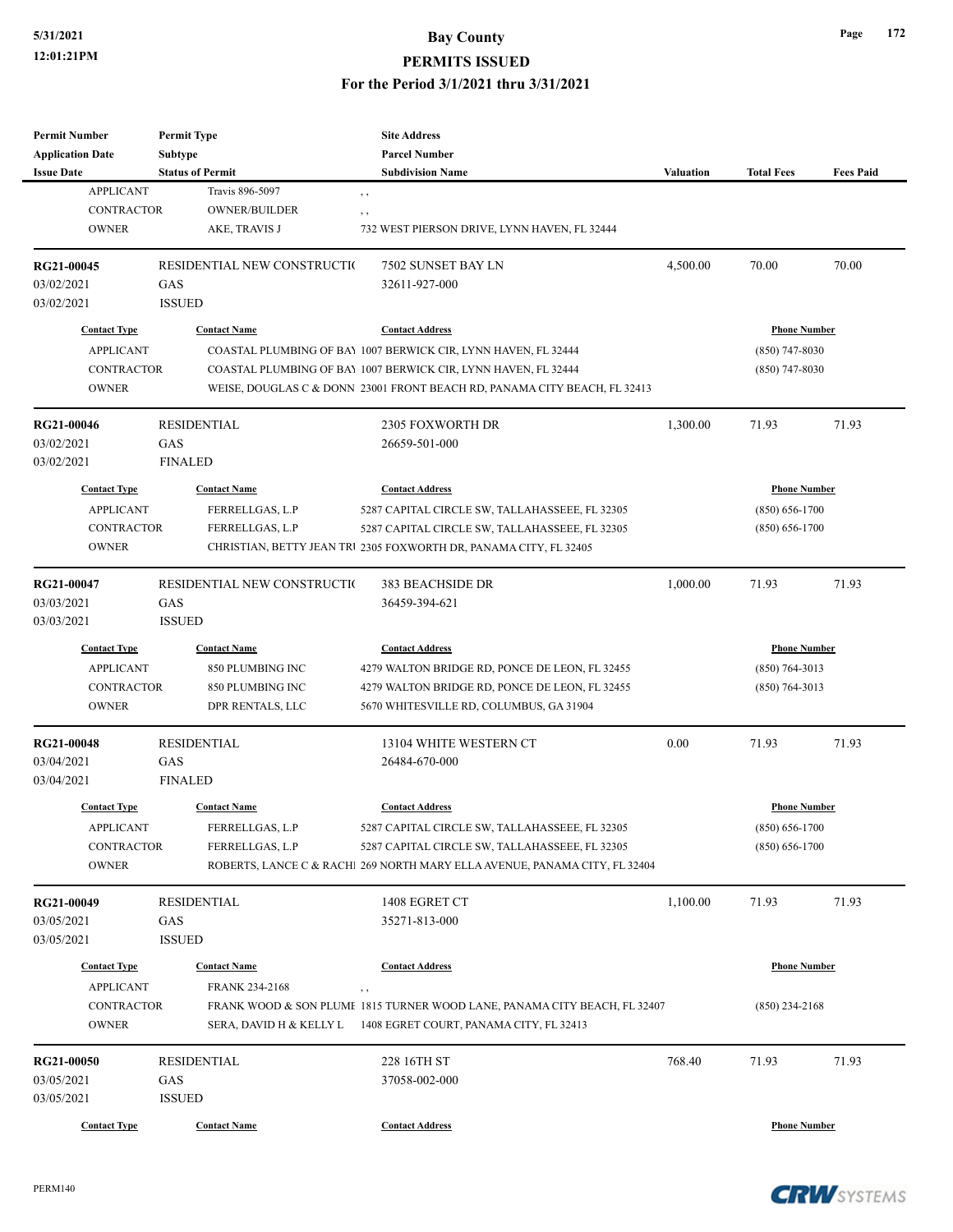# **5/31/2021 Bay County**

**PERMITS ISSUED**

**For the Period 3/1/2021 thru 3/31/2021**

| <b>Permit Number</b>                    | <b>Permit Type</b>                      | <b>Site Address</b>                                                                                                         |           |                     |                  |
|-----------------------------------------|-----------------------------------------|-----------------------------------------------------------------------------------------------------------------------------|-----------|---------------------|------------------|
| <b>Application Date</b>                 | <b>Subtype</b>                          | <b>Parcel Number</b>                                                                                                        |           |                     |                  |
| <b>Issue Date</b>                       | <b>Status of Permit</b>                 | <b>Subdivision Name</b>                                                                                                     | Valuation | <b>Total Fees</b>   | <b>Fees Paid</b> |
| <b>APPLICANT</b>                        |                                         | PEADEN AIR CONDITIONING 620 WEST BALDWIN RD, Panama City, FL 32405                                                          |           | $(850)$ 763-4638    |                  |
| <b>CONTRACTOR</b>                       |                                         | PEADEN AIR CONDITIONING 620 WEST BALDWIN RD, Panama City, FL 32405                                                          |           | $(850)$ 763-4638    |                  |
| <b>OWNER</b>                            |                                         | SPARKS, RANDALL K & DEBI 12601 MALLARD BAY DRIVE, KNOXVILLE, TN 37922                                                       |           |                     |                  |
| RG21-00051                              | <b>RESIDENTIAL</b>                      | 212 SAGO PALM ST                                                                                                            | 463.60    | 71.93               | 71.93            |
| 03/08/2021                              | GAS                                     | 30184-604-000                                                                                                               |           |                     |                  |
| 03/08/2021                              | <b>ISSUED</b>                           |                                                                                                                             |           |                     |                  |
| <b>Contact Type</b>                     | <b>Contact Name</b>                     | <b>Contact Address</b>                                                                                                      |           | <b>Phone Number</b> |                  |
| <b>APPLICANT</b>                        |                                         | PEADEN AIR CONDITIONING 620 WEST BALDWIN RD, Panama City, FL 32405                                                          |           | $(850)$ 763-4638    |                  |
| <b>CONTRACTOR</b>                       |                                         | PEADEN AIR CONDITIONING 620 WEST BALDWIN RD, Panama City, FL 32405                                                          |           | $(850)$ 763-4638    |                  |
| <b>OWNER</b>                            |                                         | DERRY, ERIC & ANNE ETAL 212 SAGO PALM STREET, PANAMA CITY BEACH, FL 32408                                                   |           |                     |                  |
| RG21-00052                              | <b>RESIDENTIAL</b>                      | 11118 BEAR CREEK RD S                                                                                                       | 1,366.50  | 71.93               | 71.93            |
| 03/09/2021                              | GAS                                     | 03805-020-000                                                                                                               |           |                     |                  |
| 03/09/2021                              | <b>FINALED</b>                          |                                                                                                                             |           |                     |                  |
| <b>Contact Type</b>                     | <b>Contact Name</b>                     | <b>Contact Address</b>                                                                                                      |           | <b>Phone Number</b> |                  |
| <b>APPLICANT</b>                        | FERRELLGAS, L.P                         | 5287 CAPITAL CIRCLE SW, TALLAHASSEEE, FL 32305                                                                              |           | $(850) 656 - 1700$  |                  |
| <b>CONTRACTOR</b>                       | FERRELLGAS, L.P                         | 5287 CAPITAL CIRCLE SW, TALLAHASSEEE, FL 32305                                                                              |           | $(850) 656 - 1700$  |                  |
| <b>OWNER</b>                            | SELF, KENNETH S                         | 11118 S BEAR CREEK RD, PANAMA CITY, FL 32404                                                                                |           |                     |                  |
|                                         |                                         |                                                                                                                             |           |                     |                  |
| RG21-00054                              | <b>RESIDENTIAL RENOVATE</b>             | <b>329 BEACHSIDE DR</b>                                                                                                     | 2,000.00  | 71.93               | 71.93            |
| 03/15/2021                              | <b>PLUMBING</b>                         | 36459-156-000                                                                                                               |           |                     |                  |
| 03/15/2021                              | <b>ISSUED</b>                           |                                                                                                                             |           |                     |                  |
| <b>Contact Type</b>                     | <b>Contact Name</b>                     | <b>Contact Address</b>                                                                                                      |           | <b>Phone Number</b> |                  |
| <b>APPLICANT</b>                        | DAVIS & SONS PLUMBING                   | 2271 HWY 22, BONIFAY, FL 32425                                                                                              |           | $(850)$ 956-4329    |                  |
| <b>CONTRACTOR</b>                       | DAVIS & SONS PLUMBING                   | 2271 HWY 22, BONIFAY, FL 32425                                                                                              |           | $(850)$ 956-4329    |                  |
| <b>OWNER</b>                            |                                         | GALLASPY, THOMAS H. & RI 329 BEACHSIDE DR, PANAMA CITY BEACH, FL 32413                                                      |           |                     |                  |
| RG21-00055                              | <b>RESIDENTIAL</b>                      | 2826 ALLISON AVE                                                                                                            | 1,068.80  | 71.93               | 71.93            |
| 03/20/2021                              | GAS                                     | 30197-877-000                                                                                                               |           |                     |                  |
| 03/20/2021                              | <b>WITHDRAWN</b>                        |                                                                                                                             |           |                     |                  |
| <b>Contact Type</b>                     | <b>Contact Name</b>                     | <b>Contact Address</b>                                                                                                      |           | <b>Phone Number</b> |                  |
| APPLICANT                               |                                         | PEADEN AIR CONDITIONING 620 WEST BALDWIN RD, Panama City, FL 32405                                                          |           | $(850)$ 763-4638    |                  |
| CONTRACTOR                              |                                         | PEADEN AIR CONDITIONING 620 WEST BALDWIN RD, Panama City, FL 32405                                                          |           | $(850)$ 763-4638    |                  |
| <b>OWNER</b>                            |                                         | STEWART, CLARENCE M & STEWART, STEPHANIE GAIL, PANAMA CITY, FL 32408                                                        |           |                     |                  |
| RG21-00056                              | RESIDENTIAL NEW CONSTRUCTIO             | 4213 DE LEN DR                                                                                                              | 1,000.00  | 71.93               | 71.93            |
| 03/22/2021                              | GAS                                     | 08698-070-000                                                                                                               |           |                     |                  |
| 03/23/2021                              | <b>ISSUED</b>                           | None                                                                                                                        |           |                     |                  |
|                                         |                                         |                                                                                                                             |           |                     |                  |
| <b>Contact Type</b><br><b>APPLICANT</b> | <b>Contact Name</b><br>JEFFERY 571-2018 | <b>Contact Address</b>                                                                                                      |           | <b>Phone Number</b> |                  |
|                                         |                                         | , ,                                                                                                                         |           |                     |                  |
| <b>CONTRACTOR</b><br><b>OWNER</b>       |                                         | FLORIDA GAS AND FIREPLA(605 E 5TH ST, LYNN HAVEN, FL 32444<br>FOLSOM, MANUEL JR & DEN 4213 DE LEN DR, PANAMA CITY, FL 32404 |           | $(850) 571 - 2018$  |                  |
|                                         |                                         |                                                                                                                             |           |                     |                  |
| RG21-00057                              | <b>RESIDENTIAL</b>                      | 701 DOLPHIN HARBOUR DR                                                                                                      | 500.00    | 70.00               | 70.00            |
| 03/25/2021                              | GAS                                     | 27343-573-000                                                                                                               |           |                     |                  |
| 03/25/2021                              | $\operatorname{ISSUED}$                 |                                                                                                                             |           |                     |                  |
| <b>Contact Type</b>                     | <b>Contact Name</b>                     | <b>Contact Address</b>                                                                                                      |           | <b>Phone Number</b> |                  |

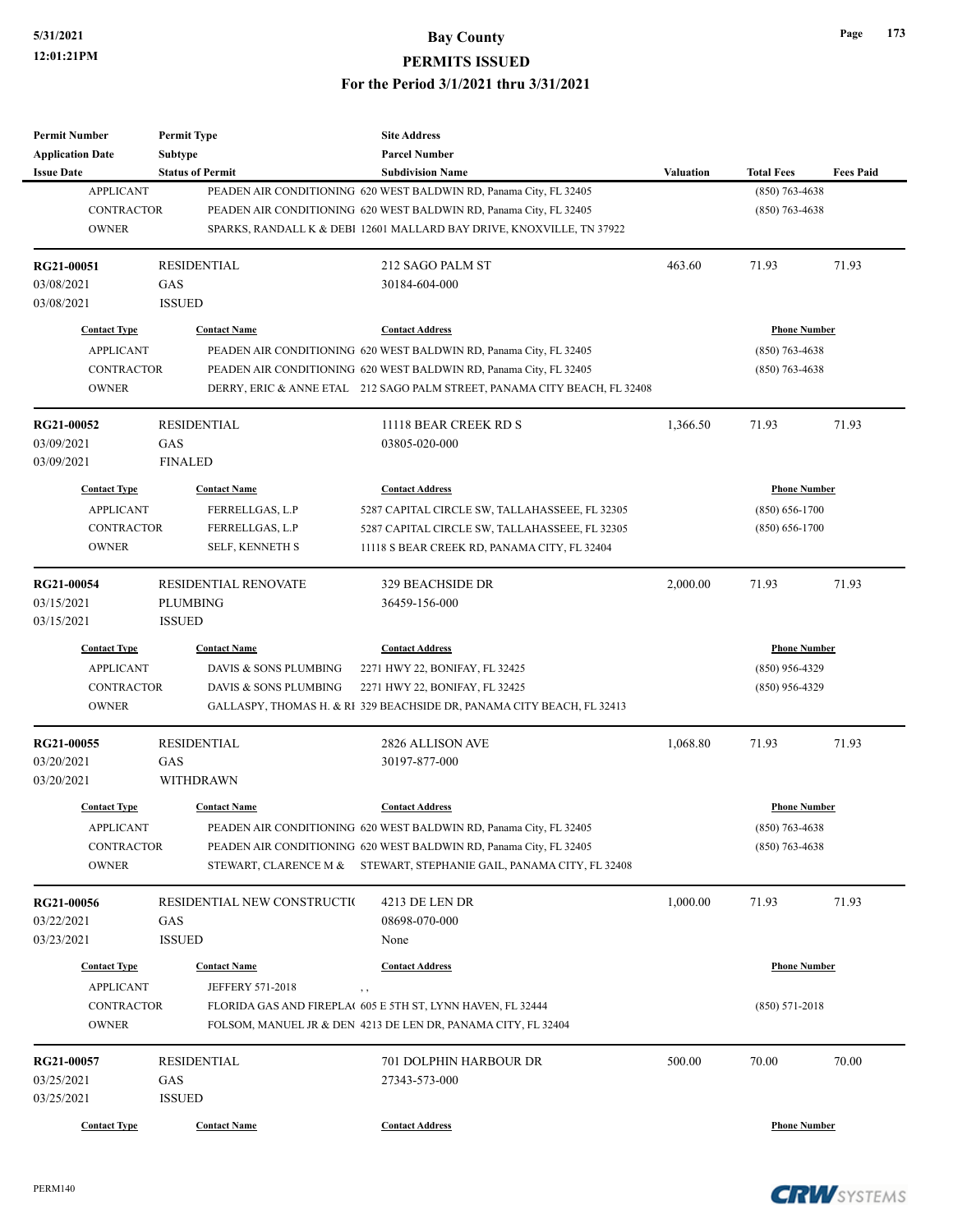| <b>Permit Number</b>              | <b>Permit Type</b>          | <b>Site Address</b>                                                                                                                            |                  |                     |                  |
|-----------------------------------|-----------------------------|------------------------------------------------------------------------------------------------------------------------------------------------|------------------|---------------------|------------------|
| <b>Application Date</b>           | <b>Subtype</b>              | <b>Parcel Number</b>                                                                                                                           |                  |                     |                  |
| <b>Issue Date</b>                 | <b>Status of Permit</b>     | <b>Subdivision Name</b>                                                                                                                        | <b>Valuation</b> | <b>Total Fees</b>   | <b>Fees Paid</b> |
| <b>APPLICANT</b>                  | Gulf Coast Plumbing, Inc    | 2232 E 26TH STREET, PANAMA CITY, FL 32405                                                                                                      |                  | $(850)$ 481-8545    |                  |
| <b>CONTRACTOR</b>                 | Gulf Coast Plumbing, Inc.   | 2232 E 26TH STREET, PANAMA CITY, FL 32405                                                                                                      |                  | $(850)$ 481-8545    |                  |
| <b>OWNER</b>                      | HUDSON, MEGHAN M &          | BRENTON G KIRKPATRICK, PANAMA CITY BEACH, FL 32407                                                                                             |                  |                     |                  |
| RG21-00058                        | RESIDENTIAL RENOVATE        | 6721 GULF DR                                                                                                                                   | 1,000.00         | 71.93               | 71.93            |
| 03/26/2021                        | GAS                         | 30871-000-000                                                                                                                                  |                  |                     |                  |
| 03/26/2021                        | <b>ISSUED</b>               |                                                                                                                                                |                  |                     |                  |
| <b>Contact Type</b>               | <b>Contact Name</b>         | <b>Contact Address</b>                                                                                                                         |                  | <b>Phone Number</b> |                  |
| <b>APPLICANT</b>                  | FRANK 234-2168              | $, \, ,$                                                                                                                                       |                  |                     |                  |
| <b>CONTRACTOR</b>                 |                             | FRANK WOOD & SON PLUME 1815 TURNER WOOD LANE, PANAMA CITY BEACH, FL 32407                                                                      |                  | $(850)$ 234-2168    |                  |
| <b>OWNER</b>                      | TWO JUNES'S LLC             | 500 SHOALS CREEK ROAD, FLORENCE, AL 35634                                                                                                      |                  |                     |                  |
| RG21-00059                        | <b>RESIDENTIAL RENOVATE</b> | <b>407 LA VALENCIA CIR</b>                                                                                                                     | 1,250.00         | 71.96               | 71.96            |
| 03/26/2021                        | GAS                         | 35370-815-000                                                                                                                                  |                  |                     |                  |
| 03/26/2021                        | <b>ISSUED</b>               |                                                                                                                                                |                  |                     |                  |
| <b>Contact Type</b>               | <b>Contact Name</b>         | <b>Contact Address</b>                                                                                                                         |                  | <b>Phone Number</b> |                  |
| <b>APPLICANT</b>                  | FRANK 850-234-2168          |                                                                                                                                                |                  |                     |                  |
| <b>CONTRACTOR</b>                 |                             | $, \, , \,$<br>FRANK WOOD & SON PLUME 1815 TURNER WOOD LANE, PANAMA CITY BEACH, FL 32407                                                       |                  | $(850)$ 234-2168    |                  |
|                                   |                             |                                                                                                                                                |                  |                     |                  |
| <b>OWNER</b>                      | <b>BONA, CHARLES M ETAL</b> | 1091 BRIAN LANE, HANOVER, PA 17331                                                                                                             |                  |                     |                  |
| <b>RG21-00060</b>                 | RESIDENTIAL NEW CONSTRUCTIO | 5433 HOPETOWN LN                                                                                                                               | 1,900.00         | 70.00               | 70.00            |
| 03/27/2021                        | GAS                         | 31183-526-000                                                                                                                                  |                  |                     |                  |
| 03/27/2021                        | <b>ISSUED</b>               |                                                                                                                                                |                  |                     |                  |
| <b>Contact Type</b>               | <b>Contact Name</b>         | <b>Contact Address</b>                                                                                                                         |                  | <b>Phone Number</b> |                  |
| <b>APPLICANT</b>                  |                             | COASTAL PLUMBING OF BAY 1007 BERWICK CIR, LYNN HAVEN, FL 32444                                                                                 |                  | $(850)$ 747-8030    |                  |
| <b>CONTRACTOR</b>                 |                             | COASTAL PLUMBING OF BAY 1007 BERWICK CIR, LYNN HAVEN, FL 32444                                                                                 |                  | $(850)$ 747-8030    |                  |
| <b>OWNER</b>                      |                             | HARBESON, BRADLEY ETAL 207 WOODLAWN DRIVE, PANAMA CITY BEACH, FL 32407                                                                         |                  |                     |                  |
| RG21-00061                        | RESIDENTIAL NEW CONSTRUCTIO | 3521 SANCTUARY DR                                                                                                                              | 2,000.00         | 71.93               | 71.93            |
| 03/27/2021                        | GAS                         | 31368-137-000                                                                                                                                  |                  |                     |                  |
| 03/27/2021                        | <b>ISSUED</b>               |                                                                                                                                                |                  |                     |                  |
| <b>Contact Type</b>               | <b>Contact Name</b>         | <b>Contact Address</b>                                                                                                                         |                  | <b>Phone Number</b> |                  |
|                                   |                             |                                                                                                                                                |                  |                     |                  |
| <b>APPLICANT</b>                  |                             | APPLIANCE DOCTOR OF N W 3432 E. BUS. HWY 98, PANAMA CITY, FL 32401                                                                             |                  | $(850) 769 - 8021$  |                  |
| <b>CONTRACTOR</b><br><b>OWNER</b> |                             | APPLIANCE DOCTOR OF N W 3432 E. BUS. HWY 98, PANAMA CITY, FL 32401<br>RAMIREZ, HERIBERTO CRIST 3814 MARINER DRIVE, PANAMA CITY BEACH, FL 32408 |                  | $(850)$ 769-8021    |                  |
|                                   |                             |                                                                                                                                                |                  |                     |                  |
| RG21-00062                        | RESIDENTIAL NEW CONSTRUCTIO | 3525 SANCTUARY DR                                                                                                                              | 2,000.00         | 71.93               | 71.93            |
| 03/27/2021                        | GAS                         | 31368-135-000                                                                                                                                  |                  |                     |                  |
| 03/27/2021                        | <b>ISSUED</b>               |                                                                                                                                                |                  |                     |                  |
| <b>Contact Type</b>               | <b>Contact Name</b>         | <b>Contact Address</b>                                                                                                                         |                  | <b>Phone Number</b> |                  |
| <b>APPLICANT</b>                  |                             | APPLIANCE DOCTOR OF N W 3432 E. BUS. HWY 98, PANAMA CITY, FL 32401                                                                             |                  | $(850)$ 769-8021    |                  |
| CONTRACTOR                        |                             | APPLIANCE DOCTOR OF N W 3432 E. BUS. HWY 98, PANAMA CITY, FL 32401                                                                             |                  | $(850)$ 769-8021    |                  |
| <b>OWNER</b>                      |                             | RAMIREZ, HERIBERTO CRIST 3814 MARINER DRIVE, PANAMA CITY BEACH, FL 32408                                                                       |                  |                     |                  |
| RG21-00063                        | RESIDENTIAL NEW CONSTRUCTIO | 443 LOCKSLEY DR                                                                                                                                | 500.00           | 70.00               | 70.00            |
| 03/29/2021                        | GAS                         | 34030-325-110                                                                                                                                  |                  |                     |                  |
| 03/29/2021                        | <b>ISSUED</b>               |                                                                                                                                                |                  |                     |                  |
|                                   |                             |                                                                                                                                                |                  |                     |                  |
| <b>Contact Type</b>               | <b>Contact Name</b>         | <b>Contact Address</b>                                                                                                                         |                  | <b>Phone Number</b> |                  |



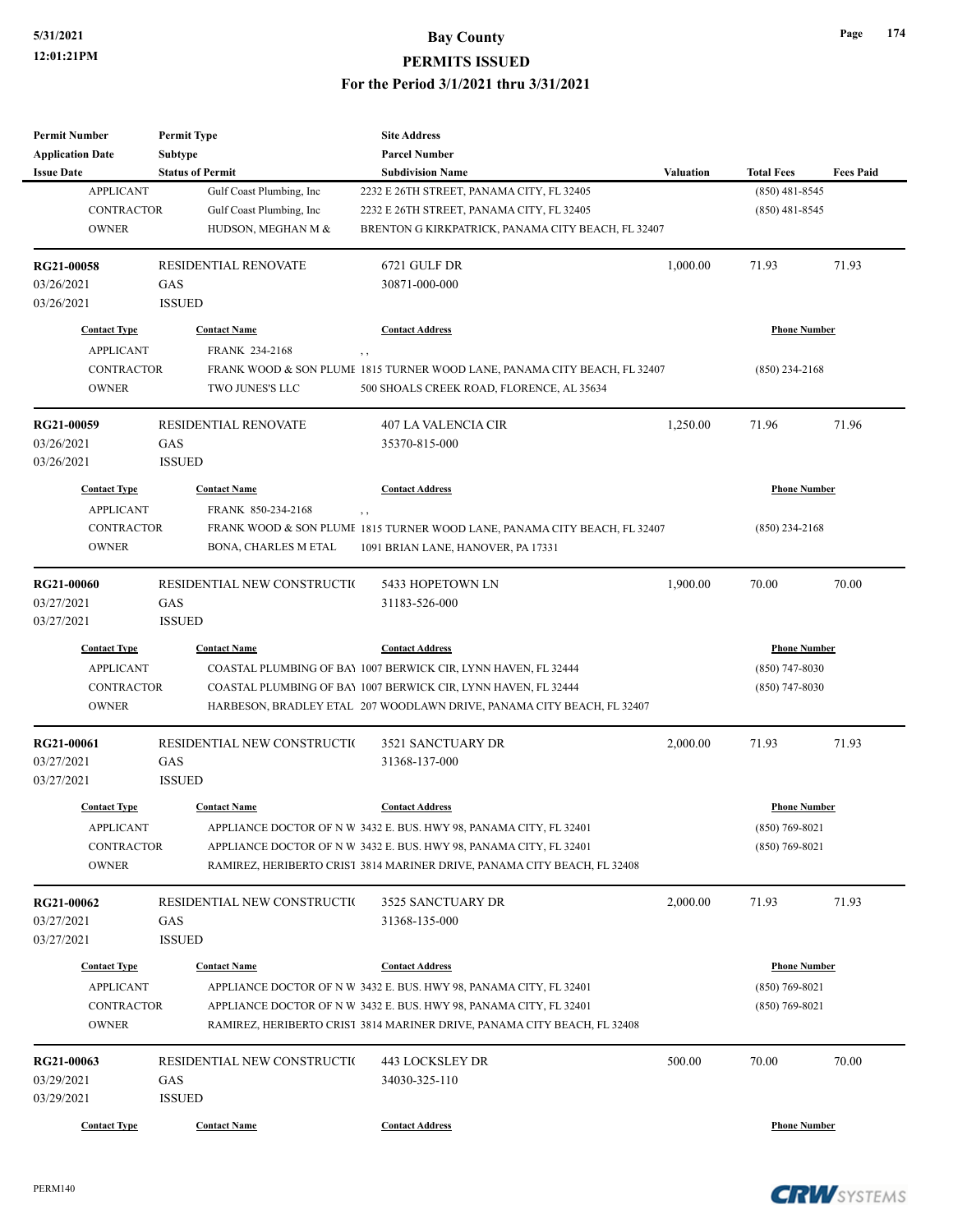| <b>Permit Number</b>    | <b>Permit Type</b>          | <b>Site Address</b>                                                         |                     |                     |                  |
|-------------------------|-----------------------------|-----------------------------------------------------------------------------|---------------------|---------------------|------------------|
| <b>Application Date</b> | <b>Subtype</b>              | <b>Parcel Number</b>                                                        |                     |                     |                  |
| <b>Issue Date</b>       | <b>Status of Permit</b>     | <b>Subdivision Name</b>                                                     | <b>Valuation</b>    | <b>Total Fees</b>   | <b>Fees Paid</b> |
| <b>APPLICANT</b>        | GARY 338-6300               | , ,                                                                         |                     |                     |                  |
| <b>CONTRACTOR</b>       | RAVALLE SERVICES, INC       | 317 W 17TH ST, LYNN HAVEN, FL 32444                                         |                     | $(850)$ 338-6300    |                  |
| <b>OWNER</b>            | <b>BREAKFAST POINT LLC</b>  | C/O TAX DEPARTMENT, PANAMA CITY BEACH, FL 32407                             |                     |                     |                  |
| RG21-00064              | RESIDENTIAL NEW CONSTRUCTIO | 316 BEACHSIDE DR                                                            | 4,100.00            | 71.93               | 71.93            |
| 03/29/2021              | GAS                         | 36459-165-000                                                               |                     |                     |                  |
| 03/29/2021              | <b>ISSUED</b>               |                                                                             |                     |                     |                  |
| <b>Contact Type</b>     | <b>Contact Name</b>         | <b>Contact Address</b>                                                      |                     | <b>Phone Number</b> |                  |
| <b>APPLICANT</b>        | EARTHBUILD (CFC) LLC        | 170 Cottage Way, Panama City Beach, FL 32413                                |                     | $(850) 543 - 0548$  |                  |
| <b>CONTRACTOR</b>       | EARTHBUILD (CFC) LLC        | 170 Cottage Way, Panama City Beach, FL 32413                                |                     | $(850) 543 - 0548$  |                  |
| <b>OWNER</b>            | SOBH, LOU                   | 1105 BUFORD RD, CUMMING, GA 30041                                           |                     |                     |                  |
| RM21-00196              | <b>RESIDENTIAL</b>          | 1239 EVERITT AVE                                                            | 3,100.00            | 70.00               | 70.00            |
| 02/09/2021              | <b>MECHANICAL</b>           | 15234-000-000                                                               |                     |                     |                  |
| 03/23/2021              | <b>FINALED</b>              |                                                                             |                     |                     |                  |
| <b>Contact Type</b>     | <b>Contact Name</b>         | <b>Contact Address</b>                                                      |                     | <b>Phone Number</b> |                  |
| <b>APPLICANT</b>        | STYLE CREST, INC.           | 2901 E 15TH ST, PANAMA CITY, FL 32405                                       |                     | $(850)$ 769-1453    |                  |
| CONTRACTOR              | STYLE CREST, INC.           | 2901 E 15TH ST, PANAMA CITY, FL 32405                                       |                     | $(850)$ 769-1453    |                  |
| <b>OWNER</b>            | BRYANT, EMILY BETH          | 2826 E 13TH ST, PANAMA CITY, FL 32401                                       |                     |                     |                  |
|                         |                             |                                                                             |                     |                     |                  |
| RM21-00230              | RESIDENTIAL NEW CONSTRUCTIO | 732 PIERSON DR W                                                            | 5,800.00            | 71.93               | 71.93            |
| 02/17/2021              | <b>MECHANICAL</b>           | 11321-000-000                                                               |                     |                     |                  |
| 03/11/2021              | <b>ISSUED</b>               |                                                                             |                     |                     |                  |
| <b>Contact Type</b>     | <b>Contact Name</b>         | <b>Contact Address</b>                                                      |                     | <b>Phone Number</b> |                  |
| <b>APPLICANT</b>        | STINNETT SERVICES LLC       | 301 GRUBBS ST, ENTERPRISE, FL 39330                                         |                     | $(334)$ 347-2954    |                  |
| <b>CONTRACTOR</b>       | STINNETT SERVICES LLC       | 301 GRUBBS ST, ENTERPRISE, FL 39330                                         |                     | $(334)$ 347-2954    |                  |
| <b>OWNER</b>            | AKE, TRAVIS J               | 732 WEST PIERSON DRIVE, LYNN HAVEN, FL 32444                                |                     |                     |                  |
| RM21-00237              | <b>RESIDENTIAL</b>          | 1318 CENTER AVE                                                             | 3,100.00            | 70.00               | 70.00            |
| 02/18/2021              | MECHANICAL                  | 15812-020-000                                                               |                     |                     |                  |
| 03/02/2021              | <b>FINALED</b>              |                                                                             |                     |                     |                  |
| <b>Contact Type</b>     | <b>Contact Name</b>         | <b>Contact Address</b>                                                      |                     | <b>Phone Number</b> |                  |
| <b>APPLICANT</b>        | STYLE CREST, INC.           | 2901 E 15TH ST, PANAMA CITY, FL 32405                                       |                     | $(850)$ 769-1453    |                  |
| CONTRACTOR              | STYLE CREST, INC.           | 2901 E 15TH ST, PANAMA CITY, FL 32405                                       |                     | $(850)$ 769-1453    |                  |
| <b>OWNER</b>            |                             | GARCIA, ODWIN G ACOSTA 1 2714 BANYAN ST, APT B, PANAMA CITY BEACH, FL 32408 |                     |                     |                  |
|                         |                             | 3774 ATLANTIS DR                                                            |                     |                     | 70.00            |
| RM21-00268              | <b>RESIDENTIAL</b>          |                                                                             | 3,100.00            | 70.00               |                  |
| 02/23/2021              | MECHANICAL                  | 07852-025-000                                                               |                     |                     |                  |
| 03/04/2021              | <b>FINALED</b>              |                                                                             |                     |                     |                  |
| <b>Contact Type</b>     | <b>Contact Name</b>         | <b>Contact Address</b>                                                      | <b>Phone Number</b> |                     |                  |
| <b>APPLICANT</b>        | STYLE CREST, INC.           | 2901 E 15TH ST, PANAMA CITY, FL 32405                                       | $(850)$ 769-1453    |                     |                  |
| CONTRACTOR              | STYLE CREST, INC.           | 2901 E 15TH ST, PANAMA CITY, FL 32405                                       |                     | $(850)$ 769-1453    |                  |
| <b>OWNER</b>            |                             | MASSALINA PROPERTIES LL PO BOX 9881, PANAMA CITY BEACH, FL 32417            |                     |                     |                  |
| RM21-00283              | RESIDENTIAL NEW CONSTRUCTIO | 4710 BYLSMA                                                                 | 3,732.00            | 71.93               | 71.93            |
| 03/01/2021              | MECHANICAL                  | 05913-100-073                                                               |                     |                     |                  |
| 03/01/2021              | <b>ISSUED</b>               |                                                                             |                     |                     |                  |
| <b>Contact Type</b>     | <b>Contact Name</b>         | <b>Contact Address</b>                                                      |                     | <b>Phone Number</b> |                  |
|                         |                             |                                                                             |                     |                     |                  |

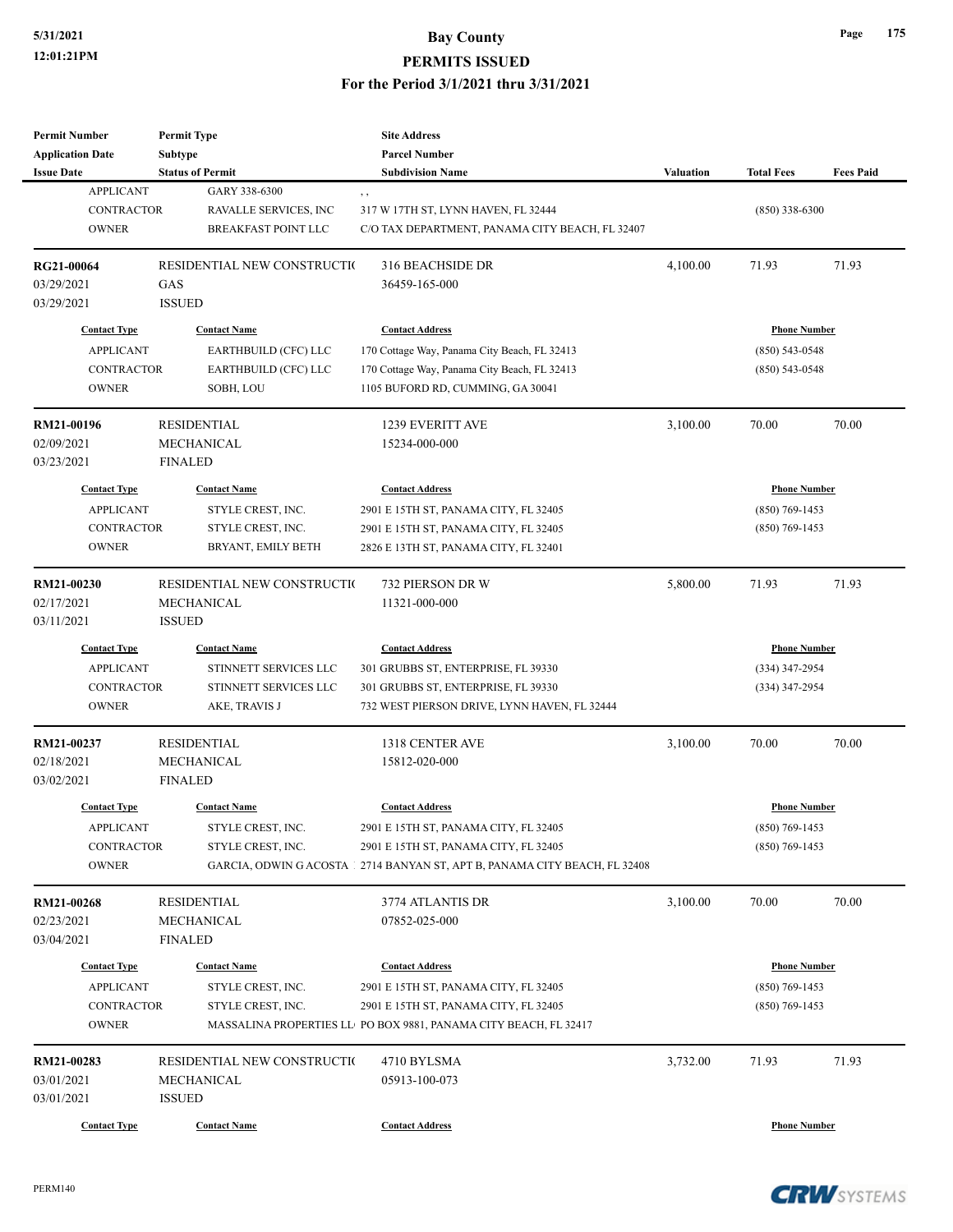| <b>Permit Number</b>                    | <b>Permit Type</b>          | <b>Site Address</b>                                                                        |                     |                                           |                  |
|-----------------------------------------|-----------------------------|--------------------------------------------------------------------------------------------|---------------------|-------------------------------------------|------------------|
| <b>Application Date</b>                 | Subtype                     | <b>Parcel Number</b>                                                                       |                     |                                           |                  |
| <b>Issue Date</b><br><b>APPLICANT</b>   | <b>Status of Permit</b>     | <b>Subdivision Name</b><br>ROUSSOS REFRIGERATION H 914 W 26TH STREET, LYNN HAVEN, FL 32444 | Valuation           | <b>Total Fees</b><br>(850) 785-9708       | <b>Fees Paid</b> |
| <b>CONTRACTOR</b>                       |                             | ROUSSOS REFRIGERATION H 914 W 26TH STREET, LYNN HAVEN, FL 32444                            |                     |                                           |                  |
|                                         |                             |                                                                                            |                     | $(850)$ 785-9708                          |                  |
| <b>OWNER</b>                            |                             | PAUL SIMS CONSTRUCTION 1 1419 W 27TH ST, PANAMA CITY, FL 32405                             |                     |                                           |                  |
| RM21-00284                              | RESIDENTIAL NEW CONSTRUCTIO | 3007 LONG ST                                                                               | 6,100.00            | 87.34                                     | 87.34            |
| 03/01/2021                              | MECHANICAL                  | 11857-000-000                                                                              |                     |                                           |                  |
| 03/01/2021                              | <b>ISSUED</b>               |                                                                                            |                     |                                           |                  |
| <b>Contact Type</b>                     | <b>Contact Name</b>         | <b>Contact Address</b>                                                                     | <b>Phone Number</b> |                                           |                  |
| <b>APPLICANT</b>                        |                             | REYES HEATING & COOLING 327 W 34TH PL, PANAMA CITY, FL 32405                               |                     | $(850)$ 785-1000                          |                  |
| <b>CONTRACTOR</b>                       |                             | REYES HEATING & COOLING 327 W 34TH PL, PANAMA CITY, FL 32405                               |                     | $(850)$ 785-1000                          |                  |
| <b>OWNER</b>                            | ODOM, CAROL                 | 3007 LONG ST, PANAMA CITY, FL 32405                                                        |                     |                                           |                  |
| RM21-00285                              | RESIDENTIAL NEW CONSTRUCTIO | 4717 HALSEY CIR                                                                            | 6,100.00            | 87.34                                     | 87.34            |
| 03/01/2021                              | MECHANICAL                  | 05432-002-000                                                                              |                     |                                           |                  |
| 03/01/2021                              | <b>ISSUED</b>               |                                                                                            |                     |                                           |                  |
| <b>Contact Type</b>                     | <b>Contact Name</b>         | <b>Contact Address</b>                                                                     |                     | <b>Phone Number</b>                       |                  |
| <b>APPLICANT</b>                        |                             | REYES HEATING & COOLING 327 W 34TH PL, PANAMA CITY, FL 32405                               |                     | $(850)$ 785-1000                          |                  |
| <b>CONTRACTOR</b>                       |                             | REYES HEATING & COOLING 327 W 34TH PL, PANAMA CITY, FL 32405                               |                     | $(850)$ 785-1000                          |                  |
|                                         |                             |                                                                                            |                     |                                           |                  |
| <b>OWNER</b>                            |                             | PATTERSON, WILLIAM P & K  7829 HIGHWAY 2311, PANAMA CITY, FL 32404                         |                     |                                           |                  |
| RM21-00286                              | <b>RESIDENTIAL</b>          | 8700 FRONT BEACH RD 3305                                                                   | 12,636.00           | 71.93                                     | 71.93            |
| 03/01/2021                              | <b>MECHANICAL</b>           | 40001-100-100                                                                              |                     |                                           |                  |
| 03/01/2021                              | <b>ISSUED</b>               |                                                                                            |                     |                                           |                  |
| <b>Contact Type</b>                     | <b>Contact Name</b>         | <b>Contact Address</b>                                                                     |                     | <b>Phone Number</b>                       |                  |
| <b>APPLICANT</b>                        | <b>AND SERVICES</b>         | 5010 N CORTEZ AVE, TAMPA, FL 33614                                                         |                     |                                           |                  |
| <b>CONTRACTOR</b>                       | <b>AND SERVICES</b>         | 5010 N CORTEZ AVE, TAMPA, FL 33614                                                         |                     |                                           |                  |
| <b>OWNER</b>                            | MARTINEZ, JORGE P           | 8700 FRONT BEACH ROAD, PANAMA CITY BEACH, FL 32407                                         |                     |                                           |                  |
| RM21-00287                              | <b>RESIDENTIAL</b>          | 10447 MILLER CIR                                                                           | 1,500.00            | 70.00                                     | 70.00            |
| 03/01/2021                              | MECHANICAL                  | 05167-120-000                                                                              |                     |                                           |                  |
| 03/01/2021                              | <b>FINALED</b>              |                                                                                            |                     |                                           |                  |
| <b>Contact Type</b>                     | <b>Contact Name</b>         | <b>Contact Address</b>                                                                     |                     | <b>Phone Number</b>                       |                  |
| APPLICANT                               |                             | CARNLEY CONSTRUCTION II 10628 PINE LOG RD, EBRO, FL 32437                                  |                     | $(850) 596 - 3743$                        |                  |
| <b>CONTRACTOR</b>                       |                             | CARNLEY CONSTRUCTION II 10628 PINE LOG RD, EBRO, FL 32437                                  |                     | $(850) 596 - 3743$                        |                  |
| <b>OWNER</b>                            |                             | ALSOBROOK, ANNIE ETAL 10447 MILLER CIR, YOUNGSTOWN, FL 32466                               |                     |                                           |                  |
| RM21-00288                              | <b>RESIDENTIAL</b>          | 14376 BONNIE GIRLS WAY                                                                     | 1,500.00            | 70.00                                     | 70.00            |
| 03/01/2021                              | MECHANICAL                  | 07464-013-106                                                                              |                     |                                           |                  |
| 03/01/2021                              | <b>FINALED</b>              |                                                                                            |                     |                                           |                  |
|                                         |                             |                                                                                            |                     |                                           |                  |
| <b>Contact Type</b><br><b>APPLICANT</b> | <b>Contact Name</b>         | <b>Contact Address</b><br>CARNLEY CONSTRUCTION II 10628 PINE LOG RD, EBRO, FL 32437        |                     | <b>Phone Number</b><br>$(850) 596 - 3743$ |                  |
|                                         |                             |                                                                                            |                     |                                           |                  |
| <b>CONTRACTOR</b>                       |                             | CARNLEY CONSTRUCTION II 10628 PINE LOG RD, EBRO, FL 32437                                  |                     | $(850) 596 - 3743$                        |                  |
| <b>OWNER</b>                            | DUKE, SUSAN G               | 4926 FARGO ST, PANAMA CITY, FL 32404                                                       |                     |                                           |                  |
| RM21-00289                              | <b>RESIDENTIAL</b>          | 2233 AMHURST ST                                                                            | 2,773.00            | 71.93                                     | 71.93            |
| 03/01/2021                              | MECHANICAL                  | 08734-017-000                                                                              |                     |                                           |                  |
| 03/02/2021                              | <b>ISSUED</b>               |                                                                                            |                     |                                           |                  |
| <b>Contact Type</b>                     | <b>Contact Name</b>         | <b>Contact Address</b>                                                                     |                     | <b>Phone Number</b>                       |                  |
|                                         |                             |                                                                                            |                     |                                           |                  |

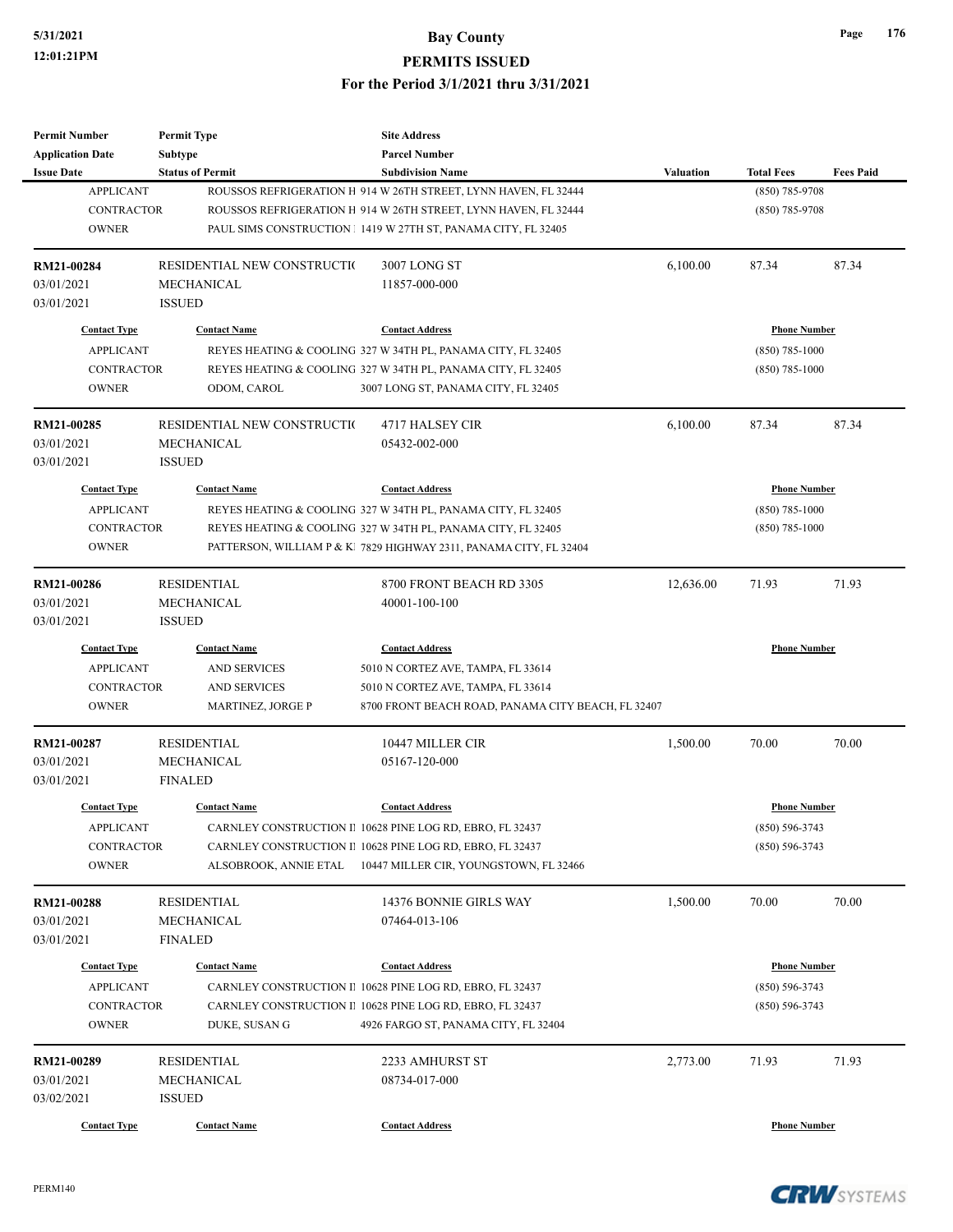| <b>Permit Number</b>     | <b>Permit Type</b>           | <b>Site Address</b>                                                            |                  |                     |                  |
|--------------------------|------------------------------|--------------------------------------------------------------------------------|------------------|---------------------|------------------|
| <b>Application Date</b>  | <b>Subtype</b>               | <b>Parcel Number</b>                                                           |                  |                     |                  |
| <b>Issue Date</b>        | <b>Status of Permit</b>      | <b>Subdivision Name</b>                                                        | <b>Valuation</b> | <b>Total Fees</b>   | <b>Fees Paid</b> |
| <b>APPLICANT</b>         |                              | A Superior Air Conditioning Con 20512 pcb pkwy, PANAMA CITY BEACH, FL 32413    |                  | $(850)$ 258-3225    |                  |
| <b>CONTRACTOR</b>        |                              | A Superior Air Conditioning Cor 20512 pcb pkwy, PANAMA CITY BEACH, FL 32413    |                  | $(850)$ 258-3225    |                  |
| <b>OWNER</b>             | HICKEL, THADDEUS &           | ASHLEY HOPPER, ORLANDO, FL 32824                                               |                  |                     |                  |
|                          |                              |                                                                                |                  |                     |                  |
| RM21-00290               | RESIDENTIAL NEW CONSTRUCTIO  | 1301 EVERITT AVE                                                               | 4,200.00         | 71.93               | 71.93            |
| 03/01/2021               | <b>MECHANICAL</b>            | 15219-000-000                                                                  |                  |                     |                  |
| 03/01/2021               | <b>ISSUED</b>                |                                                                                |                  |                     |                  |
| <b>Contact Type</b>      | <b>Contact Name</b>          | <b>Contact Address</b>                                                         |                  | <b>Phone Number</b> |                  |
| <b>APPLICANT</b>         |                              | HICKS BROS HEATING AND (2873 TUPELO DRIVE, Panama City, FL 32405               |                  | $(850)$ 819-4554    |                  |
| CONTRACTOR               |                              | HICKS BROS HEATING AND (2873 TUPELO DRIVE, Panama City, FL 32405)              |                  | $(850)$ 819-4554    |                  |
| <b>OWNER</b>             |                              | SIDNEY, TERRY & SANDRA 11200 REDEMPTION WAY, PANAMA CITY, FL 32404             |                  |                     |                  |
|                          |                              |                                                                                | 6,400.00         |                     |                  |
| RM21-00291               | <b>RESIDENTIAL</b>           | 4006 OAK FOREST DR                                                             |                  | 87.34               | 87.34            |
| 03/01/2021<br>03/01/2021 | MECHANICAL<br><b>FINALED</b> | 11476-095-000                                                                  |                  |                     |                  |
|                          |                              |                                                                                |                  |                     |                  |
| <b>Contact Type</b>      | <b>Contact Name</b>          | <b>Contact Address</b>                                                         |                  | <b>Phone Number</b> |                  |
| <b>APPLICANT</b>         |                              | ROUSSOS REFRIGERATION H 914 W 26TH STREET, LYNN HAVEN, FL 32444                |                  | $(850)$ 785-9708    |                  |
| <b>CONTRACTOR</b>        |                              | ROUSSOS REFRIGERATION H 914 W 26TH STREET, LYNN HAVEN, FL 32444                |                  | $(850)$ 785-9708    |                  |
| <b>OWNER</b>             |                              | LAYMON, JOHN J & ANGELIA 4006 OAK FOREST DR, PANAMA CITY, FL 32404             |                  |                     |                  |
| RM21-00292               | <b>RESIDENTIAL</b>           | 20507 SWEETWATER BRANCH RD                                                     | 7,159.00         | 71.93               | 71.93            |
| 03/01/2021               | <b>MECHANICAL</b>            | 00292-000-000                                                                  |                  |                     |                  |
| 03/01/2021               | <b>ISSUED</b>                |                                                                                |                  |                     |                  |
| <b>Contact Type</b>      | <b>Contact Name</b>          | <b>Contact Address</b>                                                         |                  | <b>Phone Number</b> |                  |
| <b>APPLICANT</b>         |                              | MODERN AIR SOLUTIONS, LI 19407 PANAMA CITY BEACH PKWY, PANAMA CITY BEACH, FL 3 |                  | (850) 249-2999      |                  |
| <b>CONTRACTOR</b>        |                              | MODERN AIR SOLUTIONS, LI 19407 PANAMA CITY BEACH PKWY, PANAMA CITY BEACH, FL 3 |                  | $(850)$ 249-2999    |                  |
| <b>OWNER</b>             | NOUVERTNE, ERNEST            | 5067 KY HWY 1032 E, BERRY, KY 41003                                            |                  |                     |                  |
|                          |                              |                                                                                |                  |                     |                  |
| RM21-00293               | RESIDENTIAL NEW CONSTRUCTIO  | 2402 DOROTHY AVE                                                               | 1,500.00         | 71.93               | 71.93            |
| 03/01/2021               | MECHANICAL                   | 27780-000-000                                                                  |                  |                     |                  |
| 03/01/2021               | <b>ISSUED</b>                |                                                                                |                  |                     |                  |
| <b>Contact Type</b>      | <b>Contact Name</b>          | <b>Contact Address</b>                                                         |                  | <b>Phone Number</b> |                  |
| <b>APPLICANT</b>         | <b>KEANT 896-4403</b>        | $, \,$                                                                         |                  |                     |                  |
| CONTRACTOR               | <b>OWNER/BUILDER</b>         | , ,                                                                            |                  |                     |                  |
| <b>OWNER</b>             | KEANT, ALLEN                 | 810 J R ARNOLD COURT, PANAMA CITY BEACH, FL 32407                              |                  |                     |                  |
| RM21-00294               | <b>RESIDENTIAL</b>           | 9210 CHEVY LN C                                                                | 2,250.00         | 71.93               | 71.93            |
| 03/02/2021               | MECHANICAL                   | 03830-015-000                                                                  |                  |                     |                  |
| 03/02/2021               | <b>ISSUED</b>                |                                                                                |                  |                     |                  |
|                          |                              |                                                                                |                  |                     |                  |
| <b>Contact Type</b>      | <b>Contact Name</b>          | <b>Contact Address</b>                                                         |                  | <b>Phone Number</b> |                  |
| <b>APPLICANT</b>         |                              | PEADEN AIR CONDITIONING 620 WEST BALDWIN RD, Panama City, FL 32405             |                  | $(850)$ 763-4638    |                  |
| CONTRACTOR               |                              | PEADEN AIR CONDITIONING 620 WEST BALDWIN RD, Panama City, FL 32405             |                  | $(850)$ 763-4638    |                  |
| <b>OWNER</b>             | BEECH, LOLITA L ETAL         | 9210 CHEVY LN, YOUNGSTOWN, FL 32466                                            |                  |                     |                  |
| RM21-00295               | RESIDENTIAL NEW CONSTRUCTION | 6807 SUNSET AVE                                                                | 12,800.00        | 87.34               | 87.34            |
| 03/02/2021               | MECHANICAL                   | 30659-010-000                                                                  |                  |                     |                  |
| 03/09/2021               | <b>ISSUED</b>                |                                                                                |                  |                     |                  |
|                          |                              |                                                                                |                  |                     |                  |
| <b>Contact Type</b>      | <b>Contact Name</b>          | <b>Contact Address</b>                                                         |                  | <b>Phone Number</b> |                  |

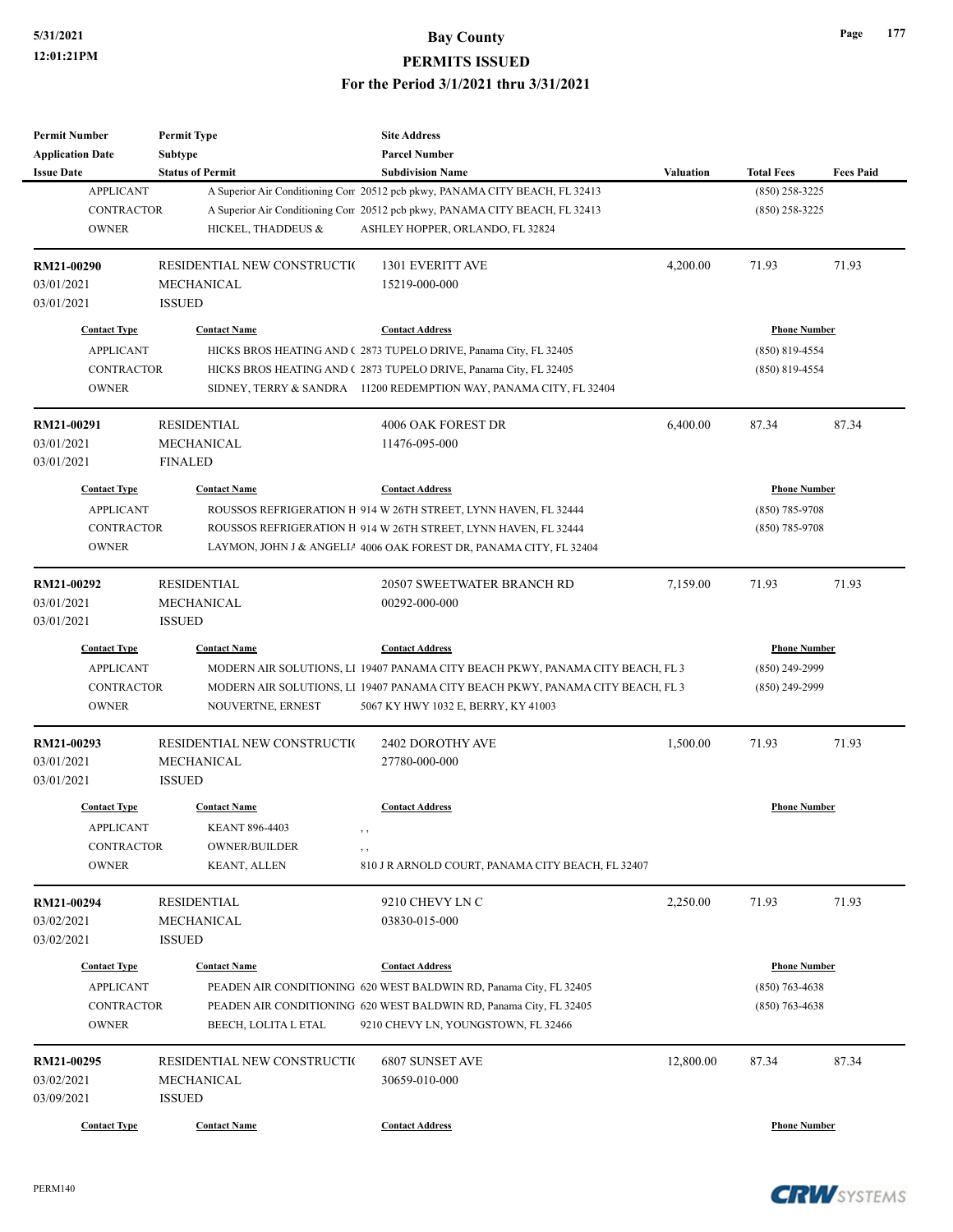| <b>Permit Number</b>    | <b>Permit Type</b>          | <b>Site Address</b>                                                         |                    |                     |                  |
|-------------------------|-----------------------------|-----------------------------------------------------------------------------|--------------------|---------------------|------------------|
| <b>Application Date</b> | <b>Subtype</b>              | <b>Parcel Number</b>                                                        |                    |                     |                  |
| <b>Issue Date</b>       | <b>Status of Permit</b>     | <b>Subdivision Name</b>                                                     | <b>Valuation</b>   | <b>Total Fees</b>   | <b>Fees Paid</b> |
| <b>APPLICANT</b>        | MIKHAILS LLC                | 518 HIDDEN ISLAND DRIVE, PANAMA CITY BEACH, FL 32408                        |                    | $(850) 866 - 1641$  |                  |
| <b>CONTRACTOR</b>       | <b>MIKHAILS LLC</b>         | 518 HIDDEN ISLAND DRIVE, PANAMA CITY BEACH, FL 32408                        | $(850) 866 - 1641$ |                     |                  |
| <b>OWNER</b>            | ATERRA INVEST LLC           | 726 THOMAS DRIVE, PANAMA CITY BEACH, FL 32408                               |                    |                     |                  |
| RM21-00296              | <b>RESIDENTIAL</b>          | 12200 STAND DR                                                              | 3,100.00           | 70.00               | 70.00            |
| 03/02/2021              | <b>MECHANICAL</b>           | 02836-050-000                                                               |                    |                     |                  |
| 03/04/2021              | <b>FINALED</b>              |                                                                             |                    |                     |                  |
| <b>Contact Type</b>     | <b>Contact Name</b>         | <b>Contact Address</b>                                                      |                    | <b>Phone Number</b> |                  |
| <b>APPLICANT</b>        | STYLE CREST, INC.           | 2901 E 15TH ST, PANAMA CITY, FL 32405                                       |                    | $(850)$ 769-1453    |                  |
| <b>CONTRACTOR</b>       | STYLE CREST, INC.           | 2901 E 15TH ST, PANAMA CITY, FL 32405                                       |                    | $(850)$ 769-1453    |                  |
| <b>OWNER</b>            | <b>BUSH, AMIEE</b>          | 9112 ELDER LANE, YOUNGSTOWN, FL 32466                                       |                    |                     |                  |
| RM21-00297              | <b>RESIDENTIAL</b>          | 19947 FRONT BEACH RD 3                                                      | 5,072.00           | 70.00               | 70.00            |
| 03/02/2021              | <b>MECHANICAL</b>           | 36582-504-000                                                               |                    |                     |                  |
| 03/02/2021              | <b>ISSUED</b>               |                                                                             |                    |                     |                  |
| <b>Contact Type</b>     | <b>Contact Name</b>         | <b>Contact Address</b>                                                      |                    | <b>Phone Number</b> |                  |
| <b>APPLICANT</b>        |                             | ALL AMERICAN AIR CONDIT 1025 HARRISON AVE, PANAMA CITY, FL 32401            |                    | $(850)$ 914-9000    |                  |
| <b>CONTRACTOR</b>       |                             | ALL AMERICAN AIR CONDIT 1025 HARRISON AVE, PANAMA CITY, FL 32401            |                    | $(850)$ 914-9000    |                  |
| <b>OWNER</b>            |                             |                                                                             |                    |                     |                  |
|                         | GERBER, CHARLES G           | 616 MADISON ST, CANNELTON, IN 47520                                         |                    |                     |                  |
| RM21-00298              | RESIDENTIAL RENOVATE        | 316 HIDDEN ISLAND DR                                                        | 850.00             | 70.00               | 70.00            |
| 03/03/2021              | <b>MECHANICAL</b>           | 30166-636-000                                                               |                    |                     |                  |
| 03/03/2021              | <b>ISSUED</b>               |                                                                             |                    |                     |                  |
| <b>Contact Type</b>     | <b>Contact Name</b>         | <b>Contact Address</b>                                                      |                    | <b>Phone Number</b> |                  |
| <b>APPLICANT</b>        |                             | ALL AMERICAN AIR CONDIT 1025 HARRISON AVE, PANAMA CITY, FL 32401            |                    | $(850)$ 914-9000    |                  |
| <b>CONTRACTOR</b>       |                             | ALL AMERICAN AIR CONDIT 1025 HARRISON AVE, PANAMA CITY, FL 32401            |                    | $(850)$ 914-9000    |                  |
| <b>OWNER</b>            | HENDERSON, CINDRA E         | 316 HIDDEN ISLAND DR, PANAMA CITY BEACH, FL 32408                           |                    |                     |                  |
| RM21-00299              | <b>RESIDENTIAL RENOVATE</b> | 10703 ALEX DR                                                               | 2,725.00           | 71.93               | 71.93            |
| 03/03/2021              | MECHANICAL                  | 01275-000-000                                                               |                    |                     |                  |
| 03/03/2021              | <b>ISSUED</b>               |                                                                             |                    |                     |                  |
| <b>Contact Type</b>     | <b>Contact Name</b>         | <b>Contact Address</b>                                                      |                    | <b>Phone Number</b> |                  |
| <b>APPLICANT</b>        |                             | A Superior Air Conditioning Cor 20512 pcb pkwy, PANAMA CITY BEACH, FL 32413 |                    | (850) 258-3225      |                  |
| CONTRACTOR              |                             | A Superior Air Conditioning Cor 20512 pcb pkwy, PANAMA CITY BEACH, FL 32413 |                    | $(850)$ 258-3225    |                  |
| <b>OWNER</b>            | MARLOW, GERALD E            | 5030 HALSEY CIR, PANAMA CITY, FL 32404                                      |                    |                     |                  |
| RM21-00300              | COMMERCIAL                  | 5550 NORTH LAGOON DR                                                        | 4,000.00           | 70.00               | 70.00            |
| 03/04/2021              | MECHANICAL                  | 31178-000-000                                                               |                    |                     |                  |
| 03/04/2021              | <b>ISSUED</b>               |                                                                             |                    |                     |                  |
|                         |                             |                                                                             |                    |                     |                  |
| <b>Contact Type</b>     | <b>Contact Name</b>         | <b>Contact Address</b>                                                      |                    | <b>Phone Number</b> |                  |
| <b>APPLICANT</b>        | GUY 258-8893                | , ,                                                                         |                    |                     |                  |
| CONTRACTOR              |                             | NORTHSIDE SHEET METAL II 2836 TRANSMITTER ROAD, PANAMA CITY, FL 32404       |                    |                     |                  |
| <b>OWNER</b>            | ANDERSON PIER, INC.         | 5550 N LAGOON DR, PANAMA CITY, FL 32408                                     |                    |                     |                  |
| RM21-00301              | RESIDENTIAL RENOVATE        | 1845 ANNABELLA'S DR                                                         | 4,800.00           | 71.93               | 71.93            |
| 03/04/2021              | MECHANICAL                  | 27848-049-000                                                               |                    |                     |                  |
| 03/04/2021              | <b>FINALED</b>              |                                                                             |                    |                     |                  |
| <b>Contact Type</b>     | <b>Contact Name</b>         | <b>Contact Address</b>                                                      |                    | <b>Phone Number</b> |                  |
|                         |                             |                                                                             |                    |                     |                  |

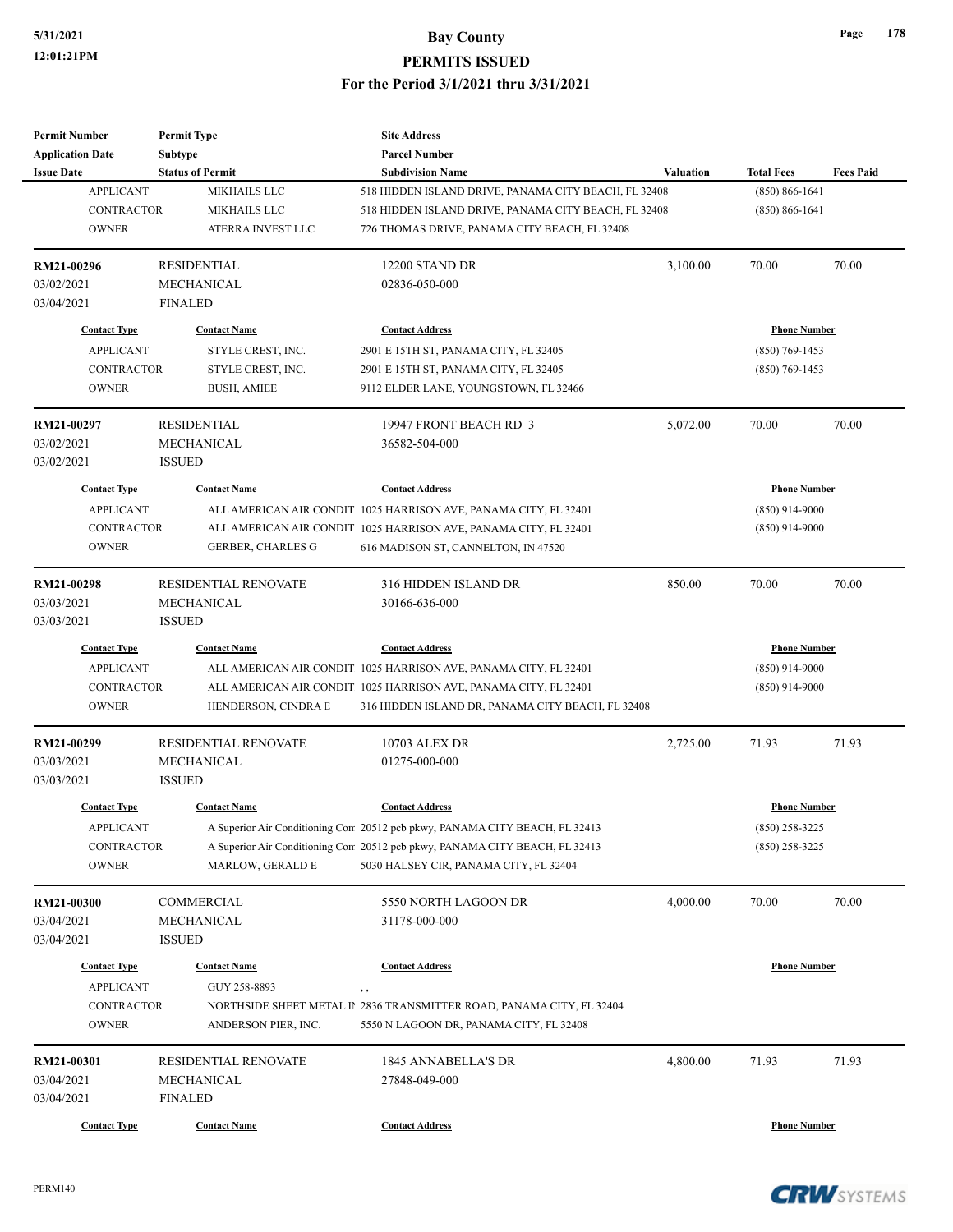# **5/31/2021 Bay County PERMITS ISSUED**

#### **For the Period 3/1/2021 thru 3/31/2021**

| <b>Permit Number</b>     | <b>Permit Type</b>          | <b>Site Address</b>                                                                |                  |                     |                  |  |
|--------------------------|-----------------------------|------------------------------------------------------------------------------------|------------------|---------------------|------------------|--|
| <b>Application Date</b>  | Subtype                     | <b>Parcel Number</b>                                                               |                  |                     |                  |  |
| <b>Issue Date</b>        | <b>Status of Permit</b>     | <b>Subdivision Name</b>                                                            | <b>Valuation</b> | <b>Total Fees</b>   | <b>Fees Paid</b> |  |
| <b>APPLICANT</b>         | <b>PATRICK 785-9708</b>     | , ,                                                                                |                  |                     |                  |  |
| <b>CONTRACTOR</b>        |                             | ROUSSOS REFRIGERATION H 914 W 26TH STREET, LYNN HAVEN, FL 32444                    |                  | $(850)$ 785-9708    |                  |  |
| <b>OWNER</b>             | ACKERMAN, TIMOTHY D         | 1845 ANNABELLA'S DRIVE, PANAMA CITY BEACH, FL 32407                                |                  |                     |                  |  |
| RM21-00302               | <b>RESIDENTIAL RENOVATE</b> | 7302 RESOTA LN                                                                     | 6,089.00         | 71.93               | 71.93            |  |
| 03/04/2021               | MECHANICAL                  | 07811-010-000                                                                      |                  |                     |                  |  |
| 03/04/2021               | <b>FINALED</b>              |                                                                                    |                  |                     |                  |  |
| <b>Contact Type</b>      | <b>Contact Name</b>         | <b>Contact Address</b>                                                             |                  | <b>Phone Number</b> |                  |  |
| <b>APPLICANT</b>         |                             | PAT GREEN HEATING & COOl 209 BUSINESS PARK DRIVE, LYNN HAVEN, FL 32444             |                  | $(850)$ 277-2777    |                  |  |
| <b>CONTRACTOR</b>        |                             | PAT GREEN HEATING & COOl 209 BUSINESS PARK DRIVE, LYNN HAVEN, FL 32444             |                  | $(850)$ 277-2777    |                  |  |
| <b>OWNER</b>             |                             | PORZIO, JOHN JOSEPH ETAL 7302 RESOTA LN, PANAMA CITY, FL 32409                     |                  |                     |                  |  |
| RM21-00303               | <b>RESIDENTIAL</b>          | 6401 BOLIVIA ST                                                                    | 3,876.00         | 70.00               | 70.00            |  |
| 03/05/2021               | MECHANICAL                  | 05288-260-000                                                                      |                  |                     |                  |  |
| 03/05/2021               | <b>ISSUED</b>               |                                                                                    |                  |                     |                  |  |
| <b>Contact Type</b>      | <b>Contact Name</b>         | <b>Contact Address</b>                                                             |                  | <b>Phone Number</b> |                  |  |
| <b>APPLICANT</b>         |                             | ALL AMERICAN AIR CONDIT 1025 HARRISON AVE, PANAMA CITY, FL 32401                   |                  | $(850)$ 914-9000    |                  |  |
| <b>CONTRACTOR</b>        |                             | ALL AMERICAN AIR CONDIT 1025 HARRISON AVE, PANAMA CITY, FL 32401                   |                  | $(850)$ 914-9000    |                  |  |
| <b>OWNER</b>             |                             | HAUCK, SAMUEL M & DARLI 6401 BOLIVIA ST, YOUNGSTOWN, FL 32466                      |                  |                     |                  |  |
|                          |                             |                                                                                    |                  |                     |                  |  |
| RM21-00304               | PRIVATE PROVIDER            | 4736 ROSEMARY ST                                                                   | 7,138.00         | 75.00               | 75.00            |  |
| 03/05/2021               | MECHANICAL                  | 05830-030-076                                                                      |                  |                     |                  |  |
| 03/05/2021               | <b>FINALED</b>              |                                                                                    |                  |                     |                  |  |
| <b>Contact Type</b>      | <b>Contact Name</b>         | <b>Contact Address</b>                                                             |                  | <b>Phone Number</b> |                  |  |
| <b>APPLICANT</b>         |                             | ALL AMERICAN AIR CONDIT 1025 HARRISON AVE, PANAMA CITY, FL 32401                   |                  | $(850)$ 914-9000    |                  |  |
| <b>COMPANY</b>           |                             | ALL AMERICAN AIR CONDIT 1025 HARRISON AVE, PANAMA CITY, FL 32401                   |                  | (850) 914-9000      |                  |  |
|                          |                             | MECHANICAL CONTRA ALL AMERICAN AIR CONDIT 1025 HARRISON AVE, PANAMA CITY, FL 32401 |                  | $(850)$ 914-9000    |                  |  |
| <b>OWNER</b>             | D.R. HORTON, INC.           | 25366 PROFIT DRIVE, DAPHNE, AL 36526                                               |                  |                     |                  |  |
| RM21-00305               | RESIDENTIAL RENOVATE        | 2521 MICHIGAN CT                                                                   | 3,823.75         | 71.93               | 71.93            |  |
| 03/05/2021               | MECHANICAL                  | 27016-960-000                                                                      |                  |                     |                  |  |
| 03/05/2021               | <b>ISSUED</b>               |                                                                                    |                  |                     |                  |  |
| <b>Contact Type</b>      | <b>Contact Name</b>         | <b>Contact Address</b>                                                             |                  | <b>Phone Number</b> |                  |  |
| <b>APPLICANT</b>         |                             | A Superior Air Conditioning Cor 20512 pcb pkwy, PANAMA CITY BEACH, FL 32413        |                  | $(850)$ 258-3225    |                  |  |
| <b>CONTRACTOR</b>        |                             | A Superior Air Conditioning Cor 20512 pcb pkwy, PANAMA CITY BEACH, FL 32413        |                  | $(850)$ 258-3225    |                  |  |
| <b>OWNER</b>             | <b>GREENE, BRENDA</b>       | 2521 MICHIGAN COURT, PANAMA CITY, FL 32405                                         |                  |                     |                  |  |
| RM21-00306               | <b>RESIDENTIAL</b>          | 6427 SHADY LN                                                                      | 3,100.00         | 70.00               | 70.00            |  |
| 03/05/2021               | <b>MECHANICAL</b>           | 32523-000-000                                                                      |                  |                     |                  |  |
| 03/05/2021               | <b>FINALED</b>              |                                                                                    |                  |                     |                  |  |
| <b>Contact Type</b>      | <b>Contact Name</b>         | <b>Contact Address</b>                                                             |                  | <b>Phone Number</b> |                  |  |
| <b>APPLICANT</b>         | STYLE CREST, INC.           | 2901 E 15TH ST, PANAMA CITY, FL 32405                                              |                  | $(850)$ 769-1453    |                  |  |
| <b>CONTRACTOR</b>        | STYLE CREST, INC.           | 2901 E 15TH ST, PANAMA CITY, FL 32405                                              |                  | $(850)$ 769-1453    |                  |  |
| <b>OWNER</b>             |                             | LAWRENCE, ROBERT SHAWN 6427 SHADY LANE, PANAMA CITY BEACH, FL 32413                |                  |                     |                  |  |
|                          |                             |                                                                                    |                  |                     |                  |  |
| RM21-00308               | <b>RESIDENTIAL</b>          | 9301 BURNT MILL CREEK RD S                                                         | 4,300.00         | 139.74              | 139.74           |  |
| 03/05/2021<br>03/05/2021 | MECHANICAL<br><b>ISSUED</b> | 26593-532-000                                                                      |                  |                     |                  |  |
|                          |                             |                                                                                    |                  |                     |                  |  |
| <b>Contact Type</b>      | <b>Contact Name</b>         | <b>Contact Address</b>                                                             |                  | <b>Phone Number</b> |                  |  |



**Page 179**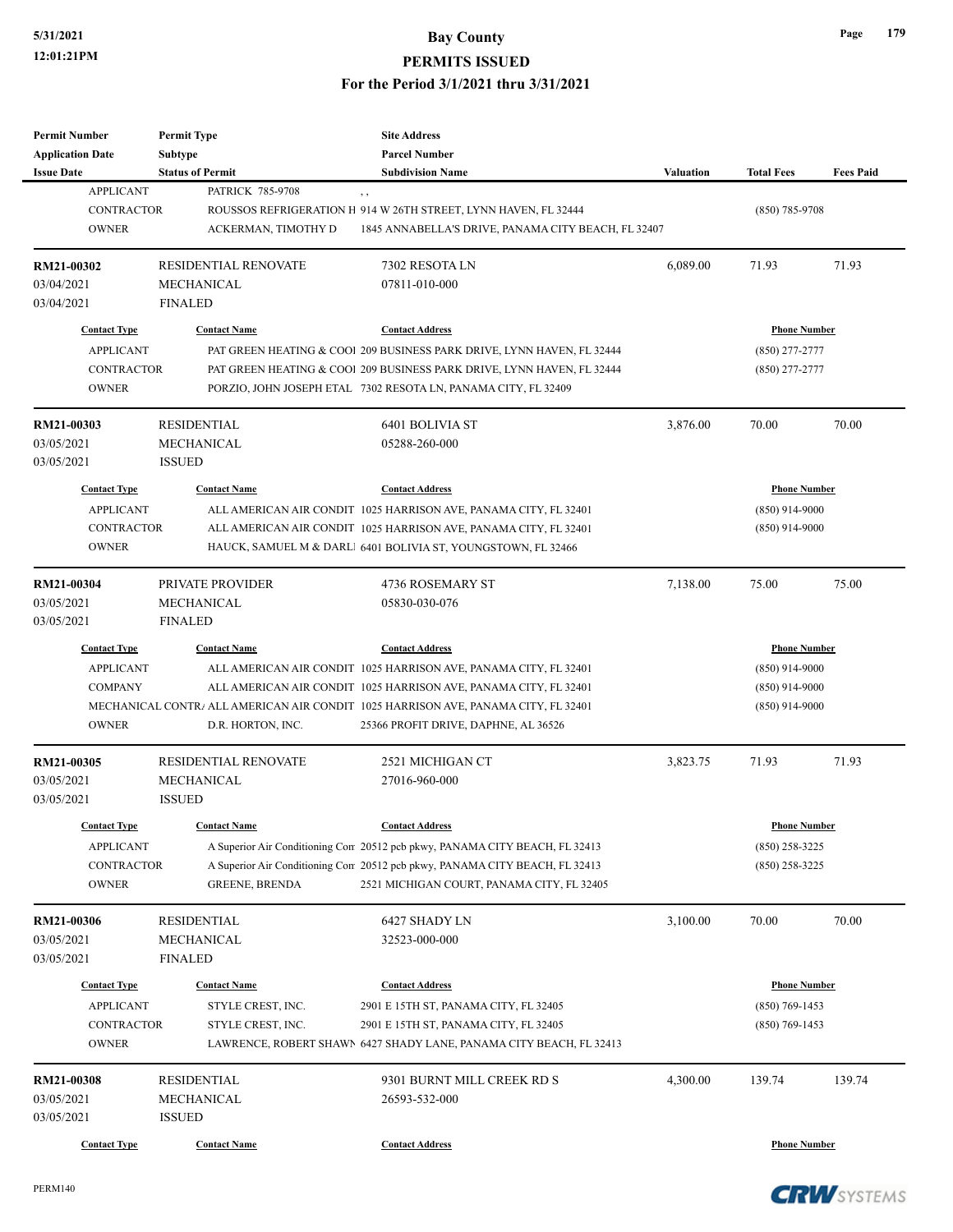### **5/31/2021 Bay County PERMITS ISSUED**

#### **For the Period 3/1/2021 thru 3/31/2021**

| Permit Number           | <b>Permit Type</b>          | <b>Site Address</b>                                                                |                     |                     |                  |
|-------------------------|-----------------------------|------------------------------------------------------------------------------------|---------------------|---------------------|------------------|
| <b>Application Date</b> | <b>Subtype</b>              | <b>Parcel Number</b>                                                               |                     |                     |                  |
| <b>Issue Date</b>       | <b>Status of Permit</b>     | <b>Subdivision Name</b>                                                            | Valuation           | <b>Total Fees</b>   | <b>Fees Paid</b> |
| <b>APPLICANT</b>        | MICHAEL 258-9598            | $, \, ,$                                                                           |                     |                     |                  |
| <b>CONTRACTOR</b>       |                             | CENTRAL AIR CONDITIONIN 6312 Rasch Road, PANAMA CITY, FL 32404                     |                     |                     |                  |
| <b>OWNER</b>            |                             | CLARK, CHRISTOPHER & JES 9215 S BURNT MILL CREEK ROAD, SOUTHPORT, FL 32409         |                     |                     |                  |
| RM21-00309              | RESIDENTIAL NEW CONSTRUCTIO | 327 STAR AVE N                                                                     | 3,000.00            | 70.00               | 70.00            |
| 03/06/2021              | MECHANICAL                  | 06455-000-000                                                                      |                     |                     |                  |
| 03/06/2021              | <b>ISSUED</b>               |                                                                                    |                     |                     |                  |
| <b>Contact Type</b>     | <b>Contact Name</b>         | <b>Contact Address</b>                                                             |                     | <b>Phone Number</b> |                  |
| <b>APPLICANT</b>        | RIDGE HEATING AND A/C       | 1319 ST ANDREWS BLVD, PANAMA CITY, FL 32405                                        |                     | $(850) 763 - 0331$  |                  |
| <b>CONTRACTOR</b>       | RIDGE HEATING AND A/C       | 1319 ST ANDREWS BLVD, PANAMA CITY, FL 32405                                        |                     | $(850) 763 - 0331$  |                  |
| <b>OWNER</b>            | WILLIAMS, TERRY ELLEN       | 319 N STAR AVE, PANAMA CITY, FL 32404                                              |                     |                     |                  |
| RM21-00310              | <b>RESIDENTIAL</b>          | <b>616 AMBERJACK DR</b>                                                            | 6,999.00            | 71.93               | 71.93            |
| 03/08/2021              | MECHANICAL                  | 30933-079-000                                                                      |                     |                     |                  |
| 03/08/2021              | <b>FINALED</b>              |                                                                                    |                     |                     |                  |
| <b>Contact Type</b>     | <b>Contact Name</b>         | <b>Contact Address</b>                                                             |                     | <b>Phone Number</b> |                  |
| <b>APPLICANT</b>        |                             | QUINCY'S HEATING & A/C IN 128 N. HWY 79, PANAMA CITY BEACH, FL 32413               |                     | $(850)$ 235-8834    |                  |
| <b>CONTRACTOR</b>       |                             | QUINCY'S HEATING & A/C IN 128 N. HWY 79, PANAMA CITY BEACH, FL 32413               |                     | $(850)$ 235-8834    |                  |
| <b>OWNER</b>            | MURPHY, EDWARD J            | PO BOX 28234, PANAMA CITY, FL 32411                                                |                     |                     |                  |
|                         |                             |                                                                                    |                     |                     |                  |
| RM21-00311              | <b>RESIDENTIAL</b>          | 14127 ASHTON WAY                                                                   | 2,133.60            | 71.93               | 71.93            |
| 03/08/2021              | MECHANICAL                  | 26471-100-087                                                                      |                     |                     |                  |
| 03/08/2021              | <b>ISSUED</b>               |                                                                                    |                     |                     |                  |
| <b>Contact Type</b>     | <b>Contact Name</b>         | <b>Contact Address</b>                                                             | <b>Phone Number</b> |                     |                  |
| <b>APPLICANT</b>        |                             | PEADEN AIR CONDITIONING 620 WEST BALDWIN RD, Panama City, FL 32405                 | $(850)$ 763-4638    |                     |                  |
| <b>CONTRACTOR</b>       |                             | PEADEN AIR CONDITIONING 620 WEST BALDWIN RD, Panama City, FL 32405                 |                     | $(850)$ 763-4638    |                  |
| <b>OWNER</b>            | LOVELAND, PETER J &         | CROPPER, DEBORAH J, SOUTHPORT, FL 32409                                            |                     |                     |                  |
| RM21-00312              | <b>RESIDENTIAL</b>          | <b>124 RIVIERA DR</b>                                                              | 2,680.00            | 71.93               | 71.93            |
| 03/08/2021              | MECHANICAL                  | 35434-000-000                                                                      |                     |                     |                  |
| 03/08/2021              | <b>ISSUED</b>               |                                                                                    |                     |                     |                  |
| <b>Contact Type</b>     | <b>Contact Name</b>         | <b>Contact Address</b>                                                             |                     | <b>Phone Number</b> |                  |
| APPLICANT               |                             | PEADEN AIR CONDITIONING 620 WEST BALDWIN RD, Panama City, FL 32405                 |                     | $(850) 763 - 4638$  |                  |
| CONTRACTOR              |                             | PEADEN AIR CONDITIONING 620 WEST BALDWIN RD, Panama City, FL 32405                 |                     | $(850)$ 763-4638    |                  |
| <b>OWNER</b>            | MORRIS, MILDREN H           | 3356 TALLAPOOSA ST, NOTASULGA, AL 36866                                            |                     |                     |                  |
| RM21-00313              | PRIVATE PROVIDER            | 4757 ROSEMARY ST                                                                   | 7,200.00            | 70.00               | 70.00            |
| 03/08/2021              | MECHANICAL                  | 05830-030-098                                                                      |                     |                     |                  |
| 03/08/2021              | <b>FINALED</b>              |                                                                                    |                     |                     |                  |
| <b>Contact Type</b>     | <b>Contact Name</b>         | <b>Contact Address</b>                                                             |                     | <b>Phone Number</b> |                  |
| <b>APPLICANT</b>        |                             | ALL AMERICAN AIR CONDIT 1025 HARRISON AVE, PANAMA CITY, FL 32401                   |                     | $(850)$ 914-9000    |                  |
| <b>COMPANY</b>          |                             | ALL AMERICAN AIR CONDIT 1025 HARRISON AVE, PANAMA CITY, FL 32401                   |                     | $(850)$ 914-9000    |                  |
| <b>CONTRACTOR</b>       |                             | D. R. HORTON, INC - LOWERY 17745 ASHLEY DRIVE, PANAMA CITY BEACH, FL 32413         | $(850) 660 - 1701$  |                     |                  |
|                         |                             | MECHANICAL CONTRA ALL AMERICAN AIR CONDIT 1025 HARRISON AVE, PANAMA CITY, FL 32401 |                     | $(850)$ 914-9000    |                  |
| <b>OWNER</b>            |                             | TITUS ROAD STATION, LLC 133 S. WATERSOUND PKWY, WATERSOUND, FL 32461               |                     |                     |                  |
| RM21-00314              | PRIVATE PROVIDER            | 4761 ROSEMARY ST                                                                   | 7,200.00            | 70.00               | 70.00            |
| 03/08/2021              | MECHANICAL                  | 05830-030-096                                                                      |                     |                     |                  |
| 03/08/2021              | <b>FINALED</b>              |                                                                                    |                     |                     |                  |
| <b>Contact Type</b>     | <b>Contact Name</b>         | <b>Contact Address</b>                                                             |                     | <b>Phone Number</b> |                  |
|                         |                             |                                                                                    |                     |                     |                  |

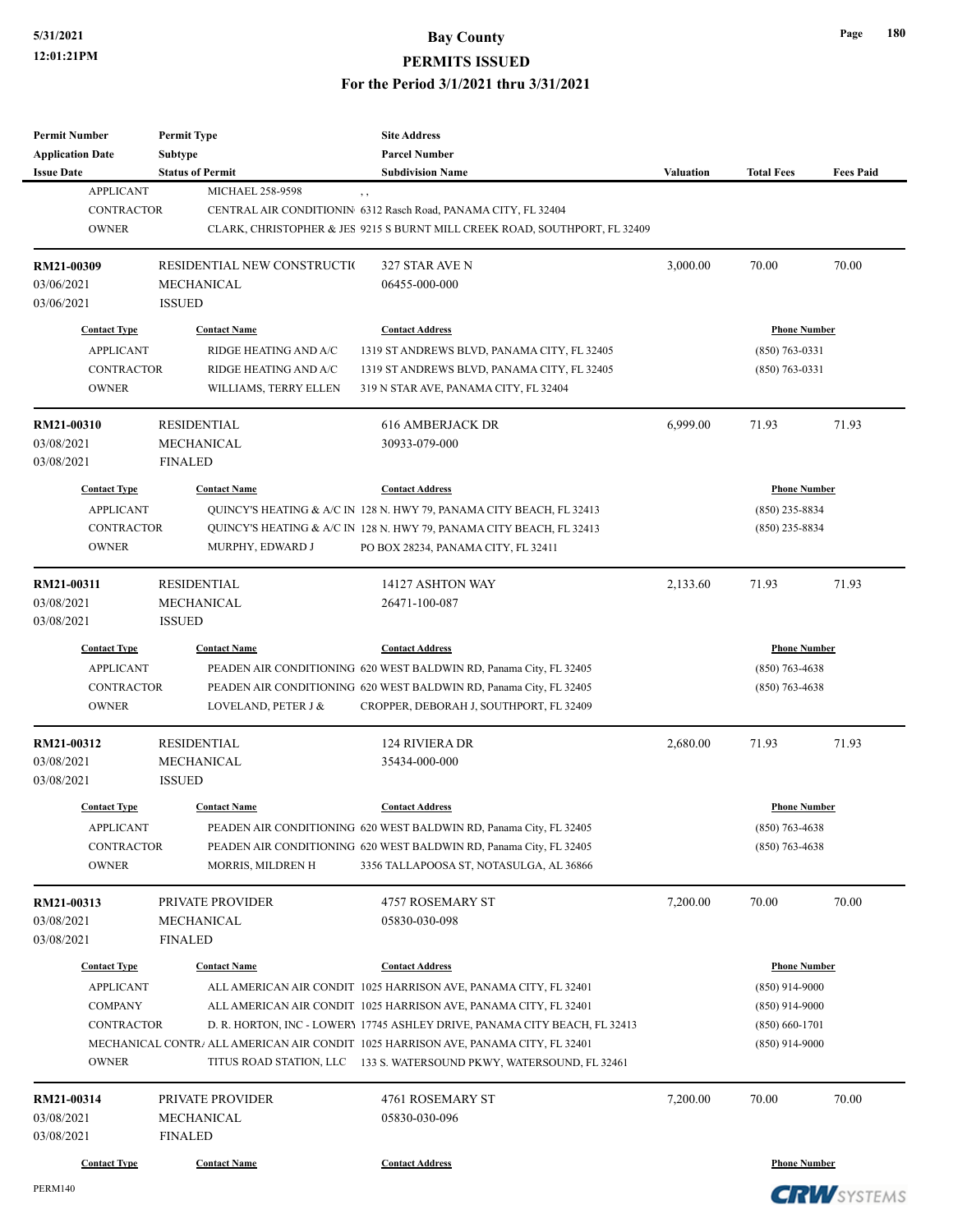| <b>Permit Number</b><br><b>Application Date</b> | <b>Permit Type</b><br>Subtype  | <b>Site Address</b><br><b>Parcel Number</b>                                        |                  |                     |                  |
|-------------------------------------------------|--------------------------------|------------------------------------------------------------------------------------|------------------|---------------------|------------------|
| <b>Issue Date</b>                               | <b>Status of Permit</b>        | <b>Subdivision Name</b>                                                            | <b>Valuation</b> | <b>Total Fees</b>   | <b>Fees Paid</b> |
| <b>APPLICANT</b>                                |                                | ALL AMERICAN AIR CONDIT 1025 HARRISON AVE, PANAMA CITY, FL 32401                   |                  | $(850)$ 914-9000    |                  |
| <b>COMPANY</b>                                  |                                | ALL AMERICAN AIR CONDIT 1025 HARRISON AVE, PANAMA CITY, FL 32401                   |                  | $(850)$ 914-9000    |                  |
| <b>CONTRACTOR</b>                               |                                | D. R. HORTON, INC - LOWERY 17745 ASHLEY DRIVE, PANAMA CITY BEACH, FL 32413         |                  | $(850) 660 - 1701$  |                  |
|                                                 |                                | MECHANICAL CONTRA ALL AMERICAN AIR CONDIT 1025 HARRISON AVE, PANAMA CITY, FL 32401 |                  | $(850)$ 914-9000    |                  |
| <b>OWNER</b>                                    |                                | TITUS ROAD STATION, LLC 133 S. WATERSOUND PKWY, WATERSOUND, FL 32461               |                  |                     |                  |
| RM21-00315                                      | <b>RESIDENTIAL</b>             | 5004 THOMAS DR 211                                                                 | 5,200.00         | 71.93               | 71.93            |
| 03/08/2021                                      | MECHANICAL                     | 31437-122-000                                                                      |                  |                     |                  |
| 03/08/2021                                      | <b>FINALED</b>                 |                                                                                    |                  |                     |                  |
| <b>Contact Type</b>                             | <b>Contact Name</b>            | <b>Contact Address</b>                                                             |                  | <b>Phone Number</b> |                  |
| <b>APPLICANT</b>                                |                                | QUINCY'S HEATING & A/C IN 128 N. HWY 79, PANAMA CITY BEACH, FL 32413               |                  | $(850)$ 235-8834    |                  |
| <b>CONTRACTOR</b>                               |                                | QUINCY'S HEATING & A/C IN 128 N. HWY 79, PANAMA CITY BEACH, FL 32413               |                  | $(850)$ 235-8834    |                  |
| <b>OWNER</b>                                    | LEIKER PROPERTIES, LLC         | 176 NORTH 1900 ROAD, LECOMPTON, KS 66050                                           |                  |                     |                  |
| RM21-00316                                      | RESIDENTIAL NEW CONSTRUCTIO    | 21812 POMPANO AVE                                                                  | 0.00             | 71.93               | 71.93            |
| 03/08/2021                                      | <b>MECHANICAL</b>              | 35916-000-000                                                                      |                  |                     |                  |
| 03/08/2021                                      | <b>ISSUED</b>                  |                                                                                    |                  |                     |                  |
| <b>Contact Type</b>                             | <b>Contact Name</b>            | <b>Contact Address</b>                                                             |                  | <b>Phone Number</b> |                  |
| <b>APPLICANT</b>                                |                                | QUINCY'S HEATING & A/C IN 128 N. HWY 79, PANAMA CITY BEACH, FL 32413               |                  | $(850)$ 235-8834    |                  |
| <b>CONTRACTOR</b>                               |                                | QUINCY'S HEATING & A/C IN 128 N. HWY 79, PANAMA CITY BEACH, FL 32413               |                  | $(850)$ 235-8834    |                  |
| <b>OWNER</b>                                    |                                | KLEMEN, ROBERT & SHERRY 306 WALTON ROSE LN, ROSEMARY BEACH, FL 32461               |                  |                     |                  |
| RM21-00317                                      | RESIDENTIAL NEW CONSTRUCTIO    | 9722 SWEETFIELD LN                                                                 | 4,000.00         | 71.93               | 71.93            |
| 03/08/2021                                      | MECHANICAL                     | 07611-200-028                                                                      |                  |                     |                  |
| 03/08/2021                                      | <b>ISSUED</b>                  |                                                                                    |                  |                     |                  |
| <b>Contact Type</b>                             | <b>Contact Name</b>            | <b>Contact Address</b>                                                             |                  | <b>Phone Number</b> |                  |
| <b>APPLICANT</b>                                |                                | GULF COAST AIR CONDITION 222 W 33RD PL, Panama City, FL 32405                      |                  | $(850)$ 527-4215    |                  |
| <b>CONTRACTOR</b>                               |                                | GULF COAST AIR CONDITION 222 W 33RD PL, Panama City, FL 32405                      |                  | $(850)$ 527-4215    |                  |
| <b>OWNER</b>                                    |                                | CEDAR CREEK AT DEERPOIN 13400 HWY 77, SOUTHPORT, FL 32409                          |                  |                     |                  |
| RM21-00318                                      | <b>RESIDENTIAL</b>             | 1219 THOMAS DR 156                                                                 | 3,500.00         | 70.00               | 70.00            |
| 03/08/2021                                      | MECHANICAL                     | 30159-256-000                                                                      |                  |                     |                  |
| 03/08/2021                                      | <b>ISSUED</b>                  |                                                                                    |                  |                     |                  |
| <b>Contact Type</b>                             | <b>Contact Name</b>            | <b>Contact Address</b>                                                             |                  | <b>Phone Number</b> |                  |
| <b>APPLICANT</b>                                |                                | ALL AMERICAN AIR CONDIT 1025 HARRISON AVE, PANAMA CITY, FL 32401                   |                  | $(850)$ 914-9000    |                  |
| <b>CONTRACTOR</b>                               |                                | ALL AMERICAN AIR CONDIT 1025 HARRISON AVE, PANAMA CITY, FL 32401                   |                  | $(850)$ 914-9000    |                  |
| <b>OWNER</b>                                    | <b>GORDON &amp; ASSOCIATES</b> | INSPECTIONS LLC, LYNN HAVEN, FL 32444                                              |                  |                     |                  |
| RM21-00319                                      | RESIDENTIAL NEW CONSTRUCTIO    | 21414 PALM AVE                                                                     | 9,000.00         | 70.00               | 70.00            |
| 03/08/2021                                      | <b>MECHANICAL</b>              | 35688-000-000                                                                      |                  |                     |                  |
| 03/08/2021                                      | <b>ISSUED</b>                  |                                                                                    |                  |                     |                  |
| <b>Contact Type</b>                             | <b>Contact Name</b>            | <b>Contact Address</b>                                                             |                  | <b>Phone Number</b> |                  |
| <b>APPLICANT</b>                                |                                | BAY HEATING AND COOLINC 2637 NORTH EAST AVENUE, PANAMA CITY, FL 32405              |                  | $(000)$ 763-7702    |                  |
| <b>CONTRACTOR</b>                               |                                | BAY HEATING AND COOLINC 2637 NORTH EAST AVENUE, PANAMA CITY, FL 32405              |                  | $(000)$ 763-7702    |                  |
| <b>OWNER</b>                                    |                                | STIERS, JEFFREY D & CHRIST 210 CEDAR BERRY DR, WASHINGTON, MO 63090                |                  |                     |                  |
| <b>RM21-00320</b>                               | RESIDENTIAL NEW CONSTRUCTIO    | 3525 SANCTUARY DR                                                                  | 12,300.00        | 87.34               | 87.34            |
| 03/08/2021                                      | MECHANICAL                     | 31368-135-000                                                                      |                  |                     |                  |
| 03/09/2021                                      | <b>ISSUED</b>                  |                                                                                    |                  |                     |                  |
| <b>Contact Type</b>                             | <b>Contact Name</b>            | <b>Contact Address</b>                                                             |                  | <b>Phone Number</b> |                  |

PERM140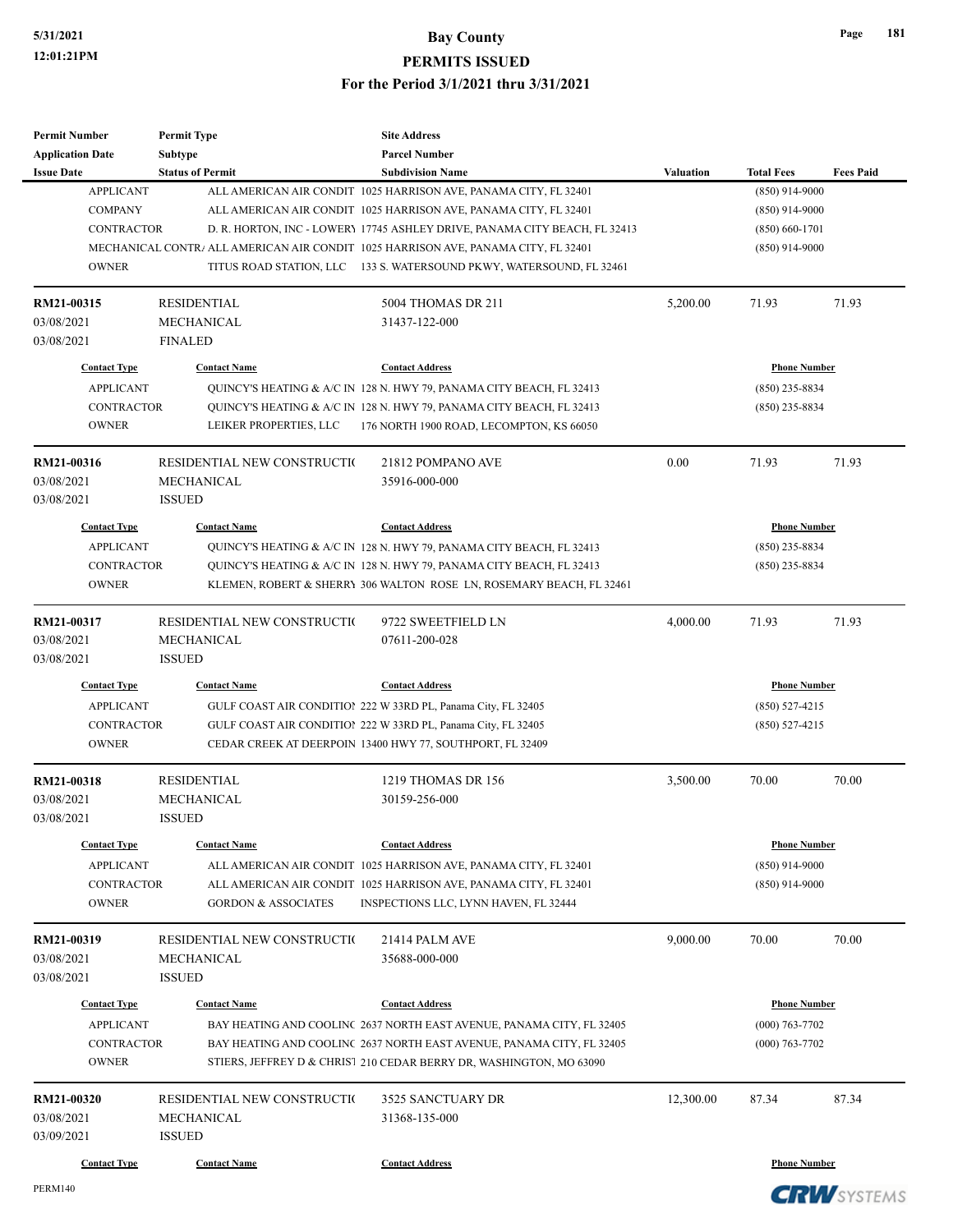| <b>Permit Number</b>    | <b>Permit Type</b>          | <b>Site Address</b>                                                               |                  |                     |                  |
|-------------------------|-----------------------------|-----------------------------------------------------------------------------------|------------------|---------------------|------------------|
| <b>Application Date</b> | <b>Subtype</b>              | <b>Parcel Number</b>                                                              |                  |                     |                  |
| <b>Issue Date</b>       | <b>Status of Permit</b>     | <b>Subdivision Name</b>                                                           | <b>Valuation</b> | <b>Total Fees</b>   | <b>Fees Paid</b> |
| <b>APPLICANT</b>        |                             | BAILEY'S A/C & HEATING LL 5021 HALSEY CIRCLE, Panama City, FL 32405               |                  | $(850)$ 960-8057    |                  |
| <b>CONTRACTOR</b>       |                             | BAILEY'S A/C & HEATING LL 5021 HALSEY CIRCLE, Panama City, FL 32405               |                  | $(850)$ 960-8057    |                  |
| <b>OWNER</b>            |                             | RAMIREZ, HERIBERTO CRIST 3814 MARINER DRIVE, PANAMA CITY BEACH, FL 32408          |                  |                     |                  |
| RM21-00321              | <b>RESIDENTIAL</b>          | 120 QUEENS CIR                                                                    | 4,700.00         | 71.93               | 71.93            |
| 03/08/2021              | <b>MECHANICAL</b>           | 26660-139-000                                                                     |                  |                     |                  |
| 03/08/2021              | <b>FINALED</b>              |                                                                                   |                  |                     |                  |
| <b>Contact Type</b>     | <b>Contact Name</b>         | <b>Contact Address</b>                                                            |                  | <b>Phone Number</b> |                  |
| <b>APPLICANT</b>        |                             | ROUSSOS REFRIGERATION H 914 W 26TH STREET, LYNN HAVEN, FL 32444                   |                  | $(850)$ 785-9708    |                  |
| <b>CONTRACTOR</b>       |                             | ROUSSOS REFRIGERATION H 914 W 26TH STREET, LYNN HAVEN, FL 32444                   |                  | $(850)$ 785-9708    |                  |
| <b>OWNER</b>            |                             | CAMPBELL, LANCE M & TAN 120 QUEENS CIR, PANAMA CITY, FL 32405                     |                  |                     |                  |
| RM21-00322              | <b>RESIDENTIAL</b>          | 1500 HARVARD BLVD                                                                 | 7,000.00         | 70.00               | 70.00            |
| 03/08/2021              | MECHANICAL                  | 11300-220-000                                                                     |                  |                     |                  |
| 03/08/2021              | <b>FINALED</b>              |                                                                                   |                  |                     |                  |
| <b>Contact Type</b>     | <b>Contact Name</b>         | <b>Contact Address</b>                                                            |                  | <b>Phone Number</b> |                  |
| <b>APPLICANT</b>        |                             | STEVERSON AIR CONDITION 403 W. 11TH ST, PANAMA CITY, FL 32401                     |                  | $(850)$ 248-1109    |                  |
| <b>CONTRACTOR</b>       |                             | STEVERSON AIR CONDITION 403 W. 11TH ST, PANAMA CITY, FL 32401                     |                  | $(850)$ 248-1109    |                  |
| <b>OWNER</b>            | <b>BREWSTER, JAMES E</b>    | 1500 HARVARD BLVD, LYNN HAVEN, FL 32444                                           |                  |                     |                  |
|                         |                             |                                                                                   |                  |                     |                  |
| RM21-00323              | <b>RESIDENTIAL RENOVATE</b> | 2117 TRINITY ST                                                                   | 6,900.00         | 70.00               | 70.00            |
| 03/08/2021              | MECHANICAL                  | 08739-010-000                                                                     |                  |                     |                  |
| 03/09/2021              | <b>FINALED</b>              |                                                                                   |                  |                     |                  |
| <b>Contact Type</b>     | <b>Contact Name</b>         | <b>Contact Address</b>                                                            |                  | <b>Phone Number</b> |                  |
| <b>APPLICANT</b>        |                             | COMPLETE AIR CONDITIONI 2817 ORLANDO ROAD, PANAMA CITY, FL 32405                  |                  | $(850)$ 785-8346    |                  |
| <b>CONTRACTOR</b>       |                             | COMPLETE AIR CONDITIONI 2817 ORLANDO ROAD, PANAMA CITY, FL 32405                  |                  | $(850)$ 785-8346    |                  |
| <b>OWNER</b>            | FELTMAN, JAMES W.           | JIM FELTMAN HOMES, PANAMA CITY, FL 32404                                          |                  |                     |                  |
| RM21-00324              | <b>RESIDENTIAL ADDITION</b> | 19810 FRONT BEACH RD                                                              | 6,000.00         | 71.93               | 71.93            |
| 03/09/2021              | MECHANICAL                  | 37440-010-000                                                                     |                  |                     |                  |
| 03/09/2021              | <b>ISSUED</b>               |                                                                                   |                  |                     |                  |
| <b>Contact Type</b>     | <b>Contact Name</b>         | <b>Contact Address</b>                                                            |                  | <b>Phone Number</b> |                  |
| <b>APPLICANT</b>        |                             | ROUSSOS REFRIGERATION H 914 W 26TH STREET, LYNN HAVEN, FL 32444                   |                  | (850) 785-9708      |                  |
| CONTRACTOR              |                             | ROUSSOS REFRIGERATION H 914 W 26TH STREET, LYNN HAVEN, FL 32444                   |                  | $(850)$ 785-9708    |                  |
| <b>OWNER</b>            | <b>SLOCUM, LLC</b>          | 206 ELSWORTHY LANE, MARIETTA, GA 30060                                            |                  |                     |                  |
|                         |                             |                                                                                   |                  |                     |                  |
| RM21-00325              | <b>RESIDENTIAL</b>          | 7205 THOMAS DR E601                                                               | 3,569.60         | 71.93               | 71.93            |
| 03/09/2021              | MECHANICAL                  | 30840-775-000                                                                     |                  |                     |                  |
| 03/09/2021              | <b>ISSUED</b>               |                                                                                   |                  |                     |                  |
| <b>Contact Type</b>     | <b>Contact Name</b>         | <b>Contact Address</b>                                                            |                  | <b>Phone Number</b> |                  |
| <b>APPLICANT</b>        |                             | PEADEN AIR CONDITIONING 620 WEST BALDWIN RD, Panama City, FL 32405                |                  | $(850)$ 763-4638    |                  |
| CONTRACTOR              |                             | PEADEN AIR CONDITIONING 620 WEST BALDWIN RD, Panama City, FL 32405                |                  | $(850)$ 763-4638    |                  |
| <b>OWNER</b>            |                             | RODGERS, PHILLIP L & ELIZ <sub>i</sub> 175 D RODGERS ROAD, RUSSELLVILLE, KY 42276 |                  |                     |                  |
| RM21-00326              | <b>RESIDENTIAL</b>          | 4201 DELEN DR                                                                     | 3,540.40         | 71.93               | 71.93            |
| 03/09/2021              | MECHANICAL                  | 08699-000-000                                                                     |                  |                     |                  |
| 03/09/2021              | <b>ISSUED</b>               |                                                                                   |                  |                     |                  |
|                         |                             |                                                                                   |                  |                     |                  |
| <b>Contact Type</b>     | <b>Contact Name</b>         | <b>Contact Address</b>                                                            |                  | <b>Phone Number</b> |                  |



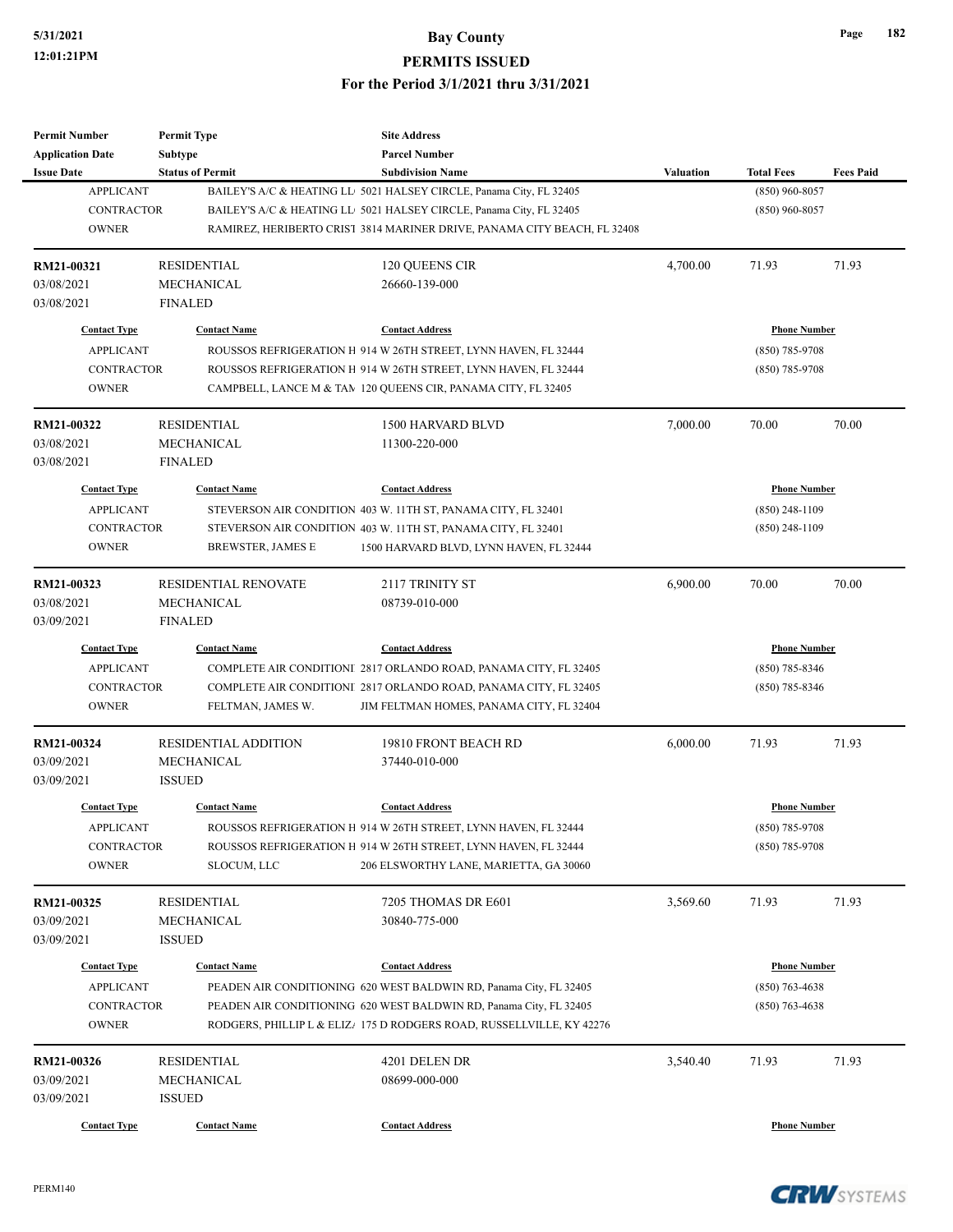| <b>Permit Number</b>    | <b>Permit Type</b>           | <b>Site Address</b>                                                |           |                     |                  |
|-------------------------|------------------------------|--------------------------------------------------------------------|-----------|---------------------|------------------|
| <b>Application Date</b> | <b>Subtype</b>               | <b>Parcel Number</b>                                               |           |                     |                  |
| <b>Issue Date</b>       | <b>Status of Permit</b>      | <b>Subdivision Name</b>                                            | Valuation | <b>Total Fees</b>   | <b>Fees Paid</b> |
| <b>APPLICANT</b>        |                              | PEADEN AIR CONDITIONING 620 WEST BALDWIN RD, Panama City, FL 32405 |           | $(850)$ 763-4638    |                  |
| <b>CONTRACTOR</b>       |                              | PEADEN AIR CONDITIONING 620 WEST BALDWIN RD, Panama City, FL 32405 |           | $(850)$ 763-4638    |                  |
| <b>OWNER</b>            | JACKS, LARRY                 | 4201 DE LEN DRIVE, PANAMA CITY, FL 32404                           |           |                     |                  |
| RM21-00327              | <b>MOBILE HOME</b>           | 9739 CREEK ST                                                      | 300.00    | 70.00               | 70.00            |
| 03/09/2021              | <b>MECHANICAL</b>            | 05233-061-000                                                      |           |                     |                  |
| 03/09/2021              | <b>FINALED</b>               |                                                                    |           |                     |                  |
| <b>Contact Type</b>     | <b>Contact Name</b>          | <b>Contact Address</b>                                             |           | <b>Phone Number</b> |                  |
| <b>APPLICANT</b>        | <b>BUSH AIR CONDITIONING</b> | 327 E 15TH ST, PANAMA CITY, FL 32405                               |           |                     |                  |
| <b>CONTRACTOR</b>       | <b>BUSH AIR CONDITIONING</b> | 327 E 15TH ST, PANAMA CITY, FL 32405                               |           |                     |                  |
| <b>OWNER</b>            |                              | MITCHELL, DONALD & BETT 3805 VILLAGE DR, PANAMA CITY, FL 32401     |           |                     |                  |
| RM21-00328              | RESIDENTIAL NEW CONSTRUCTIO  | 624 FANNING BAYOU DR                                               | 4,000.00  | 71.93               | 71.93            |
| 03/09/2021              | <b>MECHANICAL</b>            | 08416-100-050                                                      |           |                     |                  |
| 03/28/2021              | <b>ISSUED</b>                |                                                                    |           |                     |                  |
| <b>Contact Type</b>     | <b>Contact Name</b>          | <b>Contact Address</b>                                             |           | <b>Phone Number</b> |                  |
| <b>APPLICANT</b>        | <b>EMERALD COAST AIR INC</b> | 263 LAIRD CIRCLE, PANAMA CITY, FL 32408                            |           | $(850)$ 249-5665    |                  |
| <b>CONTRACTOR</b>       | EMERALD COAST AIR INC        | 263 LAIRD CIRCLE, PANAMA CITY, FL 32408                            |           | $(850)$ 249-5665    |                  |
| <b>OWNER</b>            | D.R. HORTON, INC.            | 25366 PROFIT DR, DAPHNE, AL 36526                                  |           |                     |                  |
|                         |                              |                                                                    |           |                     |                  |
| RM21-00329              | RESIDENTIAL NEW CONSTRUCTIO  | 112 MARIN DR                                                       | 5,354.00  | 71.93               | 71.93            |
| 03/09/2021              | <b>MECHANICAL</b>            | 11801-097-000                                                      |           |                     |                  |
| 03/09/2021              | <b>ISSUED</b>                |                                                                    |           |                     |                  |
| <b>Contact Type</b>     | <b>Contact Name</b>          | <b>Contact Address</b>                                             |           | <b>Phone Number</b> |                  |
| <b>APPLICANT</b>        |                              | ALEXANDER AIR CONDITION 11642 BAY VISTA DR., PANAMA CITY, FL 32404 |           | $(850) 874 - 2665$  |                  |
| <b>CONTRACTOR</b>       |                              | ALEXANDER AIR CONDITION 11642 BAY VISTA DR., PANAMA CITY, FL 32404 |           | (850) 874-2665      |                  |
| <b>OWNER</b>            | SKC RENTALS, LLC.            | 113 FLORIDA AVE, LYNN HAVEN, FL 32444                              |           |                     |                  |
| RM21-00330              | <b>RESIDENTIAL</b>           | <b>138 LEGEND LAKES DR</b>                                         | 2,632.40  | 71.93               | 71.93            |
| 03/09/2021              | MECHANICAL                   | 31402-782-000                                                      |           |                     |                  |
| 03/09/2021              | <b>ISSUED</b>                |                                                                    |           |                     |                  |
| <b>Contact Type</b>     | <b>Contact Name</b>          | <b>Contact Address</b>                                             |           | <b>Phone Number</b> |                  |
| <b>APPLICANT</b>        |                              | PEADEN AIR CONDITIONING 620 WEST BALDWIN RD, Panama City, FL 32405 |           | $(850) 763 - 4638$  |                  |
| CONTRACTOR              |                              | PEADEN AIR CONDITIONING 620 WEST BALDWIN RD, Panama City, FL 32405 |           | $(850)$ 763-4638    |                  |
| <b>OWNER</b>            |                              | HO-TSEUNG, COLIN & PATRIC PO BOX 27177, PANAMA CITY, FL 32411      |           |                     |                  |
| RM21-00331              | <b>RESIDENTIAL</b>           | 926 RAINELLI CT                                                    | 2,795.60  | 71.93               | 71.93            |
| 03/09/2021              | MECHANICAL                   | 06000-123-000                                                      |           |                     |                  |
| 03/09/2021              | <b>ISSUED</b>                |                                                                    |           |                     |                  |
|                         |                              |                                                                    |           |                     |                  |
| <b>Contact Type</b>     | <b>Contact Name</b>          | <b>Contact Address</b>                                             |           | <b>Phone Number</b> |                  |
| <b>APPLICANT</b>        |                              | PEADEN AIR CONDITIONING 620 WEST BALDWIN RD, Panama City, FL 32405 |           | $(850) 763 - 4638$  |                  |
| <b>CONTRACTOR</b>       |                              | PEADEN AIR CONDITIONING 620 WEST BALDWIN RD, Panama City, FL 32405 |           | $(850)$ 763-4638    |                  |
| <b>OWNER</b>            |                              | WONDERLING, HOWARD D E 926 RAINELLI CT, PANAMA CITY, FL 32404      |           |                     |                  |
| RM21-00332              | <b>RESIDENTIAL</b>           | 10635 VICKERY LN                                                   | 2,303.60  | 71.93               | 71.93            |
| 03/09/2021              | MECHANICAL                   | 05158-134-000                                                      |           |                     |                  |
| 03/09/2021              | <b>ISSUED</b>                |                                                                    |           |                     |                  |
| <b>Contact Type</b>     | <b>Contact Name</b>          | <b>Contact Address</b>                                             |           | <b>Phone Number</b> |                  |

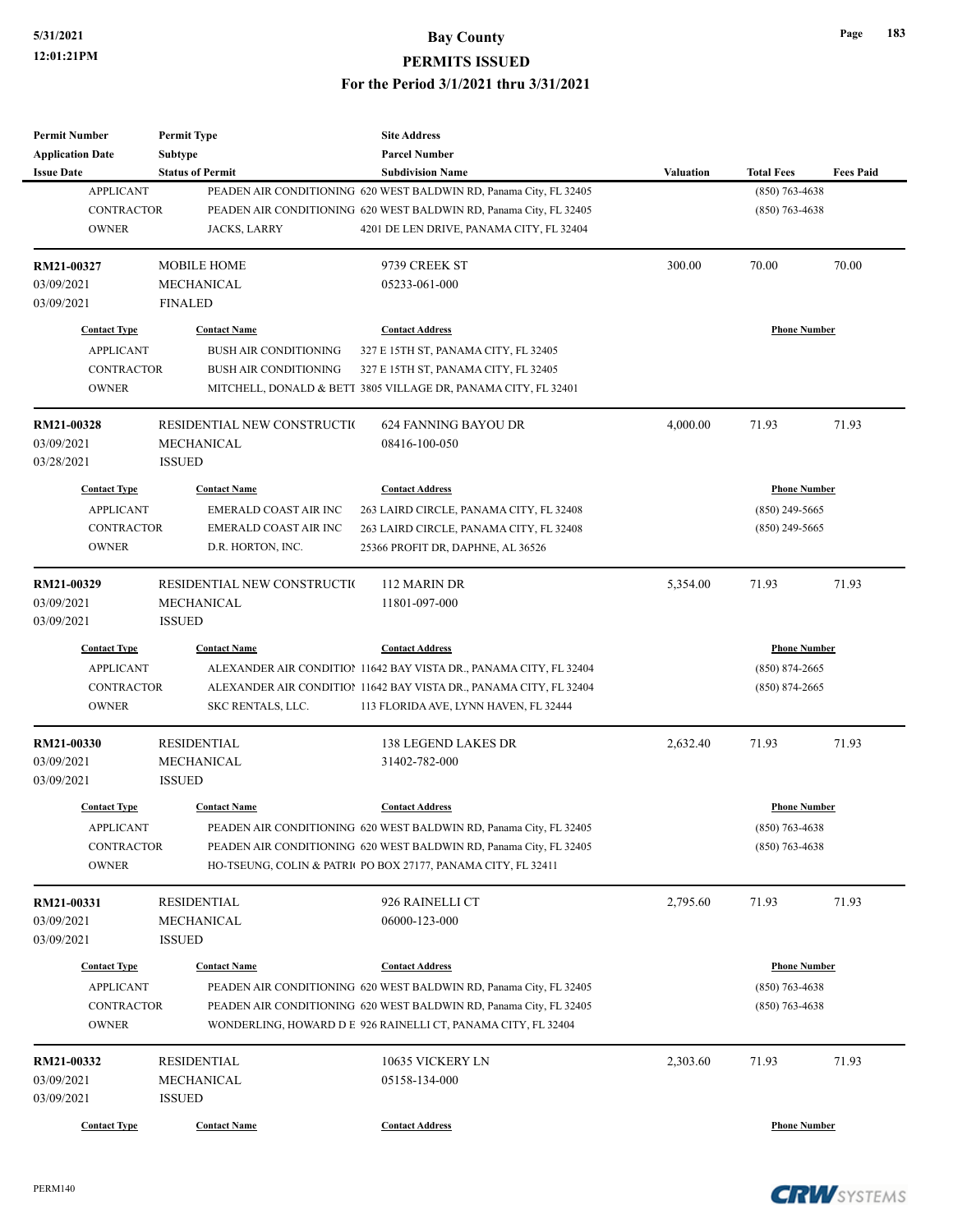| <b>Permit Number</b>    | <b>Permit Type</b>          | <b>Site Address</b>                                                             |                  |                     |                  |
|-------------------------|-----------------------------|---------------------------------------------------------------------------------|------------------|---------------------|------------------|
| <b>Application Date</b> | <b>Subtype</b>              | <b>Parcel Number</b>                                                            |                  |                     |                  |
| <b>Issue Date</b>       | <b>Status of Permit</b>     | <b>Subdivision Name</b>                                                         | <b>Valuation</b> | <b>Total Fees</b>   | <b>Fees Paid</b> |
| <b>APPLICANT</b>        |                             | PEADEN AIR CONDITIONING 620 WEST BALDWIN RD, Panama City, FL 32405              |                  | $(850)$ 763-4638    |                  |
| <b>CONTRACTOR</b>       |                             | PEADEN AIR CONDITIONING 620 WEST BALDWIN RD, Panama City, FL 32405              |                  | $(850)$ 763-4638    |                  |
| <b>OWNER</b>            | OVERSTREET, KATHY           | 10635 VICKERY LN, YOUNGSTOWN, FL 32466                                          |                  |                     |                  |
| RM21-00333              | <b>RESIDENTIAL</b>          | 5413 DUNERIDGE RD                                                               | 2,775.00         | 71.93               | 71.93            |
| 03/10/2021              | <b>MECHANICAL</b>           | 05896-305-000                                                                   |                  |                     |                  |
| 03/10/2021              | <b>ISSUED</b>               |                                                                                 |                  |                     |                  |
| <b>Contact Type</b>     | <b>Contact Name</b>         | <b>Contact Address</b>                                                          |                  | <b>Phone Number</b> |                  |
| <b>APPLICANT</b>        |                             | A Superior Air Conditioning Cor 20512 pcb pkwy, PANAMA CITY BEACH, FL 32413     |                  | $(850)$ 258-3225    |                  |
| <b>CONTRACTOR</b>       |                             | A Superior Air Conditioning Cor 20512 pcb pkwy, PANAMA CITY BEACH, FL 32413     |                  | $(850)$ 258-3225    |                  |
| <b>OWNER</b>            | GRADY, MICHAEL L JR         | 5413 DUNERIDGE RD, PANAMA CITY, FL 32404                                        |                  |                     |                  |
| RM21-00335              | <b>RESIDENTIAL ADDITION</b> | 210 COTTONTAIL LN                                                               | 2,200.00         | 71.93               | 71.93            |
| 03/10/2021              | MECHANICAL                  | 11822-210-000                                                                   |                  |                     |                  |
| 03/10/2021              | <b>ISSUED</b>               |                                                                                 |                  |                     |                  |
| <b>Contact Type</b>     | <b>Contact Name</b>         | <b>Contact Address</b>                                                          |                  | <b>Phone Number</b> |                  |
| <b>APPLICANT</b>        |                             | WATERS, GERRY LEE & BETT 210 COTTONTAIL LANE, PANAMA CITY, FL 32405             |                  |                     |                  |
| <b>CONTRACTOR</b>       | <b>OWNER/BUILDER</b>        |                                                                                 |                  |                     |                  |
| <b>OWNER</b>            |                             | $, \, ,$<br>WATERS, GERRY LEE & BETT 210 COTTONTAIL LANE, PANAMA CITY, FL 32405 |                  |                     |                  |
|                         |                             |                                                                                 |                  |                     |                  |
| RM21-00337              | RESIDENTIAL NEW CONSTRUCTIO | 1609 WHITE WESTERN LAKE LN                                                      | 5,000.00         | 139.74              | 139.74           |
| 03/10/2021              | MECHANICAL                  | 26484-654-000                                                                   |                  |                     |                  |
| 03/15/2021              | <b>FINALED</b>              |                                                                                 |                  |                     |                  |
| <b>Contact Type</b>     | <b>Contact Name</b>         | <b>Contact Address</b>                                                          |                  | <b>Phone Number</b> |                  |
| <b>APPLICANT</b>        |                             | SYSTEM SERVICE & ENGINE 205 MOSLEY DRIVE, LYNN HAVEN, FL 32444                  |                  | $(850)$ 441-3458    |                  |
| <b>CONTRACTOR</b>       |                             | SYSTEM SERVICE & ENGINE 205 MOSLEY DRIVE, LYNN HAVEN, FL 32444                  |                  | $(850)$ 441-3458    |                  |
| <b>OWNER</b>            | PATHWAYS BUILDERS LLC       | 815 BRANDEIS AVE, PANAMA CITY, FL 32405                                         |                  |                     |                  |
| RM21-00338              | RESIDENTIAL NEW CONSTRUCTIO | 3845 CEDAR PARK                                                                 | 7,000.00         | 70.00               | 70.00            |
| 03/13/2021              | MECHANICAL                  | 11916-500-040                                                                   |                  |                     |                  |
| 03/13/2021              | <b>ISSUED</b>               |                                                                                 |                  |                     |                  |
| <b>Contact Type</b>     | <b>Contact Name</b>         | <b>Contact Address</b>                                                          |                  | <b>Phone Number</b> |                  |
| <b>APPLICANT</b>        | JASON 248-1109              | , ,                                                                             |                  |                     |                  |
| CONTRACTOR              |                             | STEVERSON AIR CONDITION 403 W. 11TH ST, PANAMA CITY, FL 32401                   |                  | $(850)$ 248-1109    |                  |
| <b>OWNER</b>            |                             | TIMMINS CONSTRUCTION IN 3427 HIGH CLIFF RD, SOUTHPORT, FL 32409                 |                  |                     |                  |
| RM21-00339              | <b>RESIDENTIAL RENOVATE</b> | 141 SUN LN                                                                      | 3,700.00         | 71.93               | 71.93            |
| 03/14/2021              | <b>MECHANICAL</b>           | 36459-810-000                                                                   |                  |                     |                  |
| 03/14/2021              | <b>FINALED</b>              |                                                                                 |                  |                     |                  |
| <b>Contact Type</b>     | <b>Contact Name</b>         | <b>Contact Address</b>                                                          |                  | <b>Phone Number</b> |                  |
| <b>APPLICANT</b>        |                             | MODERN AIR SOLUTIONS, LI 19407 PANAMA CITY BEACH PKWY, PANAMA CITY BEACH, FL 3  |                  | $(850)$ 249-2999    |                  |
|                         |                             |                                                                                 |                  | (850) 249-2999      |                  |
| CONTRACTOR              |                             | MODERN AIR SOLUTIONS, L1 19407 PANAMA CITY BEACH PKWY, PANAMA CITY BEACH, FL 3  |                  |                     |                  |
| <b>OWNER</b>            | JOHNSON, GAYLE              | 1003 SHOREWOOD DRIVE, DOTHAN, AL 36303                                          |                  |                     |                  |
| RM21-00340              | RESIDENTIAL RENOVATE        | 200 JASE LN                                                                     | 7,000.00         | 71.93               | 71.93            |
| 03/14/2021              | MECHANICAL                  | 30166-686-186                                                                   |                  |                     |                  |
| 03/18/2021              | <b>FINALED</b>              |                                                                                 |                  |                     |                  |
| <b>Contact Type</b>     | <b>Contact Name</b>         | <b>Contact Address</b>                                                          |                  | <b>Phone Number</b> |                  |

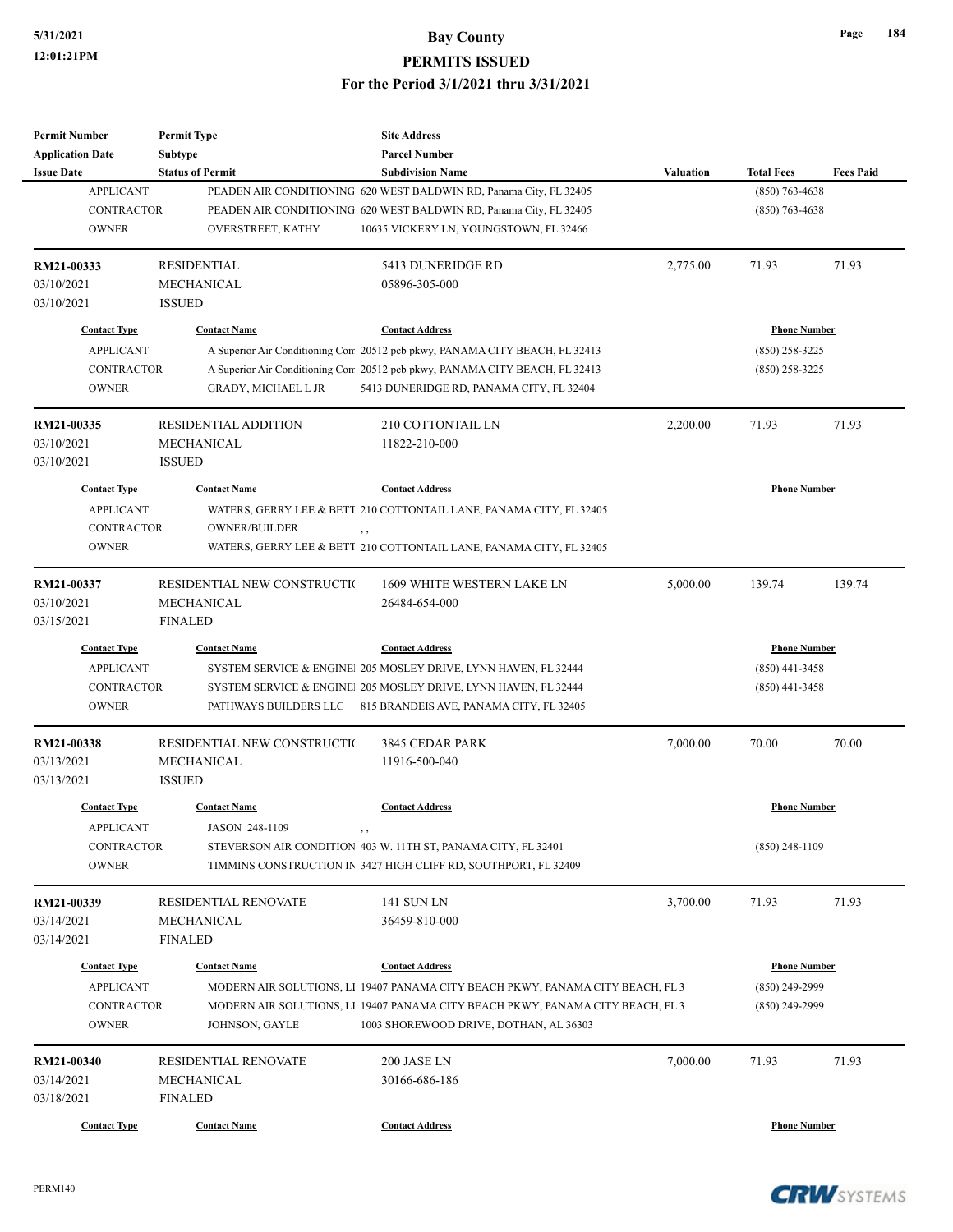| <b>Permit Number</b>    | <b>Permit Type</b>          | <b>Site Address</b>                                                      |                  |                     |                  |
|-------------------------|-----------------------------|--------------------------------------------------------------------------|------------------|---------------------|------------------|
| <b>Application Date</b> | Subtype                     | <b>Parcel Number</b>                                                     |                  |                     |                  |
| <b>Issue Date</b>       | <b>Status of Permit</b>     | <b>Subdivision Name</b>                                                  | <b>Valuation</b> | <b>Total Fees</b>   | <b>Fees Paid</b> |
| <b>APPLICANT</b>        | <b>AND SERVICES</b>         | 5010 NORTH CORTEZ AVENUE, TAMPA, FL 33614                                |                  | $(850) 805 - 6455$  |                  |
| <b>CONTRACTOR</b>       | <b>AND SERVICES</b>         | 5010 NORTH CORTEZ AVENUE, TAMPA, FL 33614                                |                  | $(850) 805 - 6455$  |                  |
| <b>OWNER</b>            |                             | BECKER, JAMES J & PATRICL 200 JASE LN, PANAMA CITY, FL 32408             |                  |                     |                  |
| RM21-00341              | <b>RESIDENTIAL</b>          | 8700 FRONT BEACH RD 5303                                                 | 4,700.00         | 71.93               | 71.93            |
| 03/15/2021              | MECHANICAL                  | 40001-100-177                                                            |                  |                     |                  |
| 03/15/2021              | <b>FINALED</b>              |                                                                          |                  |                     |                  |
| <b>Contact Type</b>     | <b>Contact Name</b>         | <b>Contact Address</b>                                                   |                  | <b>Phone Number</b> |                  |
| <b>APPLICANT</b>        |                             | QUINCY'S HEATING & A/C IN 128 N. HWY 79, PANAMA CITY BEACH, FL 32413     |                  | $(850)$ 235-8834    |                  |
| <b>CONTRACTOR</b>       |                             | QUINCY'S HEATING & A/C IN 128 N. HWY 79, PANAMA CITY BEACH, FL 32413     |                  | $(850)$ 235-8834    |                  |
| <b>OWNER</b>            |                             | SHEPARD, DAYTON E & LORI CO-TRUSTEES ETAL, OOLTEWAH, TN 37363            |                  |                     |                  |
| RM21-00342              | <b>RESIDENTIAL</b>          | 2520 CEDAR LN S                                                          | 4,600.00         | 71.93               | 71.93            |
| 03/15/2021              | <b>MECHANICAL</b>           | 14618-220-000                                                            |                  |                     |                  |
| 03/15/2021              | <b>ISSUED</b>               |                                                                          |                  |                     |                  |
| <b>Contact Type</b>     | <b>Contact Name</b>         | <b>Contact Address</b>                                                   |                  | <b>Phone Number</b> |                  |
| <b>APPLICANT</b>        |                             | ROUSSOS REFRIGERATION H 914 W 26TH STREET, LYNN HAVEN, FL 32444          |                  | $(850)$ 785-9708    |                  |
| <b>CONTRACTOR</b>       |                             | ROUSSOS REFRIGERATION H 914 W 26TH STREET, LYNN HAVEN, FL 32444          |                  | $(850)$ 785-9708    |                  |
| <b>OWNER</b>            |                             | HALL, KENNETH A & DIANE 2523 S CEDAR LANE, PANAMA CITY, FL 32405         |                  |                     |                  |
|                         |                             |                                                                          |                  |                     |                  |
| RM21-00344              | RESIDENTIAL RENOVATE        | 8601 WALLCRAFT AVE                                                       | 3,500.00         | 71.93               | 71.93            |
| 03/15/2021              | MECHANICAL                  | 05450-524-000                                                            |                  |                     |                  |
| 03/15/2021              | <b>ISSUED</b>               |                                                                          |                  |                     |                  |
| <b>Contact Type</b>     | <b>Contact Name</b>         | <b>Contact Address</b>                                                   |                  | <b>Phone Number</b> |                  |
| <b>APPLICANT</b>        |                             | K.L. SKAGGS HEATING & AIF 16428 CASTILE AVE, PANAMA CITY BEACH, FL 32413 |                  | $(217)$ 638-6318    |                  |
| <b>CONTRACTOR</b>       |                             | K.L. SKAGGS HEATING & AIF 16428 CASTILE AVE, PANAMA CITY BEACH, FL 32413 |                  | $(217)$ 638-6318    |                  |
| <b>OWNER</b>            | CHERRY, MARGARET J          | 8601 WALLCRAFT AVE, YOUNGSTOWN, FL 32466                                 |                  |                     |                  |
| RM21-00345              | <b>RESIDENTIAL</b>          | 8209 SURF DR                                                             | 2,500.00         | 70.00               | 70.00            |
| 03/15/2021              | <b>MECHANICAL</b>           | 30437-000-000                                                            |                  |                     |                  |
| 03/15/2021              | <b>ISSUED</b>               |                                                                          |                  |                     |                  |
| <b>Contact Type</b>     | <b>Contact Name</b>         | <b>Contact Address</b>                                                   |                  | <b>Phone Number</b> |                  |
| <b>APPLICANT</b>        |                             | ALL AMERICAN AIR CONDIT 1025 HARRISON AVE, PANAMA CITY, FL 32401         |                  | $(850)$ 914-9000    |                  |
| <b>CONTRACTOR</b>       |                             | ALL AMERICAN AIR CONDIT 1025 HARRISON AVE, PANAMA CITY, FL 32401         |                  | $(850)$ 914-9000    |                  |
| <b>OWNER</b>            | THE TOURIST TRAP, LLC       | 17614 ASHELY DR, PANAMA CITY BEACH, FL 32413                             |                  |                     |                  |
|                         |                             |                                                                          |                  |                     |                  |
| RM21-00346              | RESIDENTIAL NEW CONSTRUCTIO | 3521 SANCTUARY DR                                                        | 11,500.00        | 85.00               | 85.00            |
| 03/15/2021              | MECHANICAL                  | 31368-137-000                                                            |                  |                     |                  |
| 03/15/2021              | <b>ISSUED</b>               |                                                                          |                  |                     |                  |
| <b>Contact Type</b>     | <b>Contact Name</b>         | <b>Contact Address</b>                                                   |                  | <b>Phone Number</b> |                  |
| <b>APPLICANT</b>        |                             | ALL AMERICAN AIR CONDIT 1025 HARRISON AVE, PANAMA CITY, FL 32401         |                  | $(850)$ 914-9000    |                  |
| <b>CONTRACTOR</b>       |                             | ALL AMERICAN AIR CONDIT 1025 HARRISON AVE, PANAMA CITY, FL 32401         |                  | $(850)$ 914-9000    |                  |
| <b>OWNER</b>            |                             | RAMIREZ, HERIBERTO CRIST 3814 MARINER DRIVE, PANAMA CITY BEACH, FL 32408 |                  |                     |                  |
| RM21-00347              | <b>RESIDENTIAL</b>          | 5607 SUNSET AVE                                                          | 3,298.00         | 70.00               | 70.00            |
| 03/15/2021              | MECHANICAL                  | 31902-000-000                                                            |                  |                     |                  |
| 03/15/2021              | <b>ISSUED</b>               |                                                                          |                  |                     |                  |
|                         |                             |                                                                          |                  |                     |                  |
| <b>Contact Type</b>     | <b>Contact Name</b>         | <b>Contact Address</b>                                                   |                  | <b>Phone Number</b> |                  |

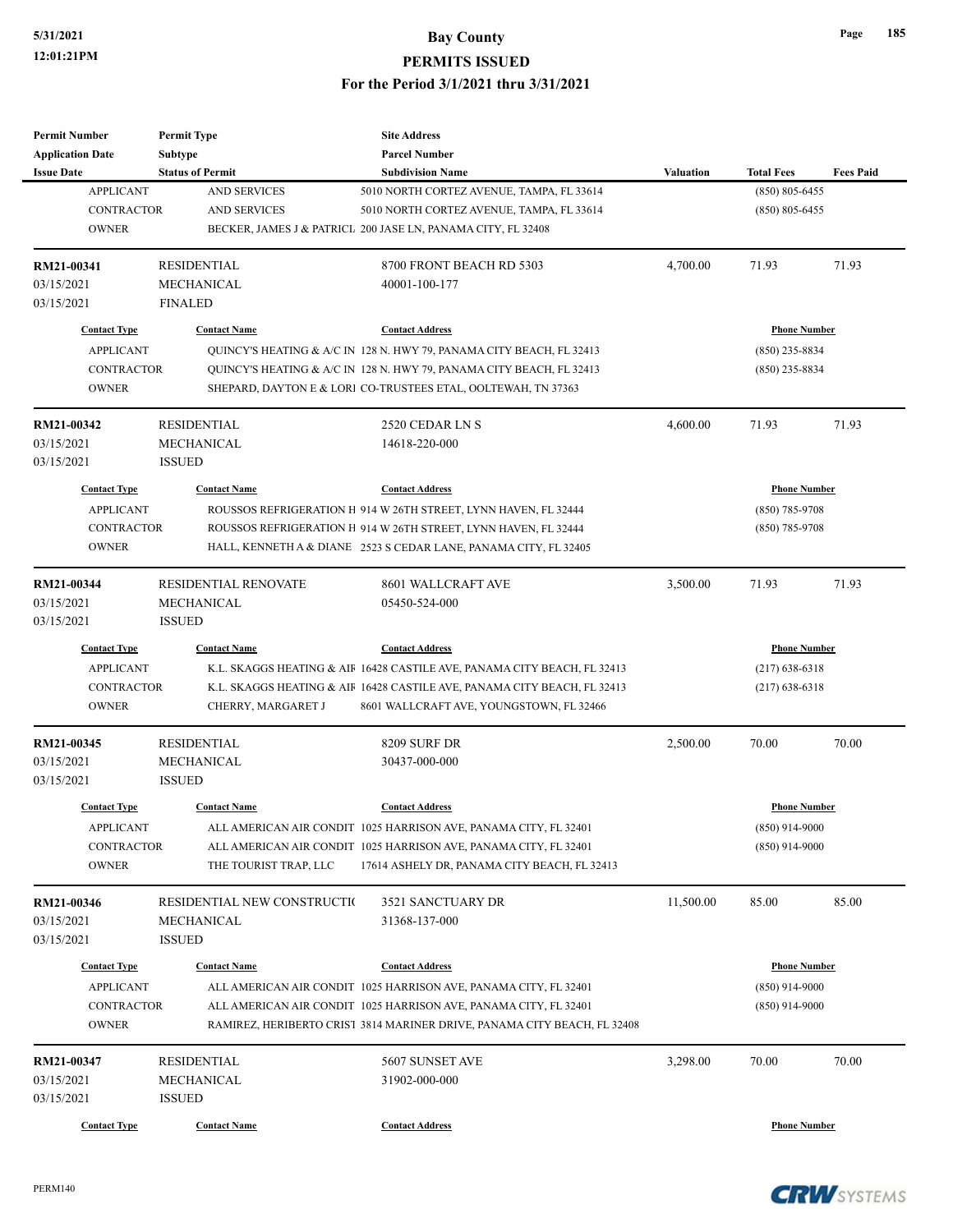| <b>Permit Number</b>                    | <b>Permit Type</b>          | <b>Site Address</b>                                                                   |                  |                     |                  |
|-----------------------------------------|-----------------------------|---------------------------------------------------------------------------------------|------------------|---------------------|------------------|
| <b>Application Date</b>                 | <b>Subtype</b>              | <b>Parcel Number</b>                                                                  |                  |                     |                  |
| <b>Issue Date</b>                       | <b>Status of Permit</b>     | <b>Subdivision Name</b>                                                               | <b>Valuation</b> | <b>Total Fees</b>   | <b>Fees Paid</b> |
| <b>APPLICANT</b>                        |                             | ALL AMERICAN AIR CONDIT 1025 HARRISON AVE, PANAMA CITY, FL 32401                      |                  | $(850)$ 914-9000    |                  |
| <b>CONTRACTOR</b>                       |                             | ALL AMERICAN AIR CONDIT 1025 HARRISON AVE, PANAMA CITY, FL 32401                      |                  | $(850)$ 914-9000    |                  |
| <b>OWNER</b>                            | ROUTHEAUX, RANDAL W         | PO BOX 9176, PANAMA CITY, FL 32417                                                    |                  |                     |                  |
| RM21-00348                              | RESIDENTIAL NEW CONSTRUCTIO | 362 GREENWOOD CIR                                                                     | 6,900.00         | 71.93               | 71.93            |
| 03/16/2021                              | MECHANICAL                  | 27344-720-000                                                                         |                  |                     |                  |
| 03/18/2021                              | <b>ISSUED</b>               |                                                                                       |                  |                     |                  |
| <b>Contact Type</b>                     | <b>Contact Name</b>         | <b>Contact Address</b>                                                                |                  | <b>Phone Number</b> |                  |
| <b>APPLICANT</b>                        | MIKHAILS LLC                | 518 HIDDEN ISLAND DRIVE, PANAMA CITY BEACH, FL 32408                                  |                  | $(850) 866 - 1641$  |                  |
| <b>CONTRACTOR</b>                       | MIKHAILS LLC                | 518 HIDDEN ISLAND DRIVE, PANAMA CITY BEACH, FL 32408                                  |                  | $(850) 866 - 1641$  |                  |
| <b>OWNER</b>                            |                             | BURNASH INVESTMENTS LL 726 THOMAS DR, PANAMA CITY, FL 32408                           |                  |                     |                  |
| RM21-00349                              | <b>RESIDENTIAL</b>          | 6937 HWY 2301                                                                         | 5,700.00         | 71.93               | 71.93            |
| 03/16/2021                              | MECHANICAL                  | 05537-035-000                                                                         |                  |                     |                  |
| 03/16/2021                              | <b>FINALED</b>              |                                                                                       |                  |                     |                  |
| <b>Contact Type</b>                     | <b>Contact Name</b>         | <b>Contact Address</b>                                                                |                  | <b>Phone Number</b> |                  |
| <b>APPLICANT</b>                        |                             | ROUSSOS REFRIGERATION H 914 W 26TH STREET, LYNN HAVEN, FL 32444                       |                  | $(850)$ 785-9708    |                  |
| <b>CONTRACTOR</b>                       |                             | ROUSSOS REFRIGERATION H 914 W 26TH STREET, LYNN HAVEN, FL 32444                       |                  | $(850)$ 785-9708    |                  |
| <b>OWNER</b>                            | BENNER, DAVID J ETAL        | 6937 HIGHWAY 2301, PANAMA CITY, FL 32404                                              |                  |                     |                  |
|                                         |                             |                                                                                       |                  |                     |                  |
| RM21-00350                              | <b>RESIDENTIAL RENOVATE</b> | 2647 ISLAND VIEW DR                                                                   | 7,000.00         | 71.93               | 71.93            |
| 03/16/2021                              | MECHANICAL                  | 26808-010-000                                                                         |                  |                     |                  |
| 03/17/2021                              | <b>ISSUED</b>               |                                                                                       |                  |                     |                  |
| <b>Contact Type</b>                     | <b>Contact Name</b>         | <b>Contact Address</b>                                                                |                  | <b>Phone Number</b> |                  |
| <b>APPLICANT</b>                        |                             | CENTRAL AIR CONDITIONIN 6312 Rasch Road, PANAMA CITY, FL 32404                        |                  |                     |                  |
| <b>CONTRACTOR</b>                       |                             | CENTRAL AIR CONDITIONIN 6312 Rasch Road, PANAMA CITY, FL 32404                        |                  |                     |                  |
| <b>OWNER</b>                            |                             | JANSENIUS, ROBERT JOSEPH 2647 ISLAND VIEW DR, PANAMA CITY, FL 32405                   |                  |                     |                  |
| RM21-00351                              | <b>RESIDENTIAL</b>          | 4724 BYLSMA                                                                           | 7,000.00         | 71.93               | 71.93            |
| 03/16/2021                              | MECHANICAL                  | 05913-100-080                                                                         |                  |                     |                  |
| 03/16/2021                              | <b>ISSUED</b>               |                                                                                       |                  |                     |                  |
| <b>Contact Type</b>                     | <b>Contact Name</b>         | <b>Contact Address</b>                                                                |                  | <b>Phone Number</b> |                  |
| <b>APPLICANT</b>                        |                             | ROUSSOS REFRIGERATION H 914 W 26TH STREET, LYNN HAVEN, FL 32444                       |                  | (850) 785-9708      |                  |
| <b>CONTRACTOR</b>                       |                             | ROUSSOS REFRIGERATION H 914 W 26TH STREET, LYNN HAVEN, FL 32444                       |                  | $(850)$ 785-9708    |                  |
| <b>OWNER</b>                            |                             | PAUL SIMS CONSTRUCTION 1 1419 W 27TH ST, PANAMA CITY, FL 32405                        |                  |                     |                  |
| RM21-00352                              | RESIDENTIAL NEW CONSTRUCTIO | 320 K KOURT                                                                           | 8,550.00         | 70.00               | 70.00            |
| 03/16/2021                              | MECHANICAL                  | 35364-000-000                                                                         |                  |                     |                  |
| 03/16/2021                              | <b>ISSUED</b>               | None                                                                                  |                  |                     |                  |
|                                         | <b>Contact Name</b>         |                                                                                       |                  | <b>Phone Number</b> |                  |
| <b>Contact Type</b><br><b>APPLICANT</b> |                             | <b>Contact Address</b><br>BAY TOWN CONSTRUCTION 1926 W 23RD ST, PANAMA CITY, FL 32405 |                  | $(850) 866 - 3793$  |                  |
| CONTRACTOR                              |                             | BAY TOWN CONSTRUCTION 1926 W 23RD ST, PANAMA CITY, FL 32405                           |                  | $(850) 866 - 3793$  |                  |
| <b>OWNER</b>                            | MERRITT, LA DONNE           | 282 SOUTH ARNOLD RD, PANAMA CITY BEACH, FL 32413                                      |                  |                     |                  |
|                                         |                             |                                                                                       |                  |                     |                  |
| RM21-00353                              | <b>RESIDENTIAL</b>          | 152 MARLIN CIR                                                                        | 4,100.00         | 70.00               | 70.00            |
| 03/16/2021                              | MECHANICAL                  | 30933-104-000                                                                         |                  |                     |                  |
| 03/16/2021                              | <b>ISSUED</b>               |                                                                                       |                  |                     |                  |
| <b>Contact Type</b>                     | <b>Contact Name</b>         | <b>Contact Address</b>                                                                |                  | <b>Phone Number</b> |                  |

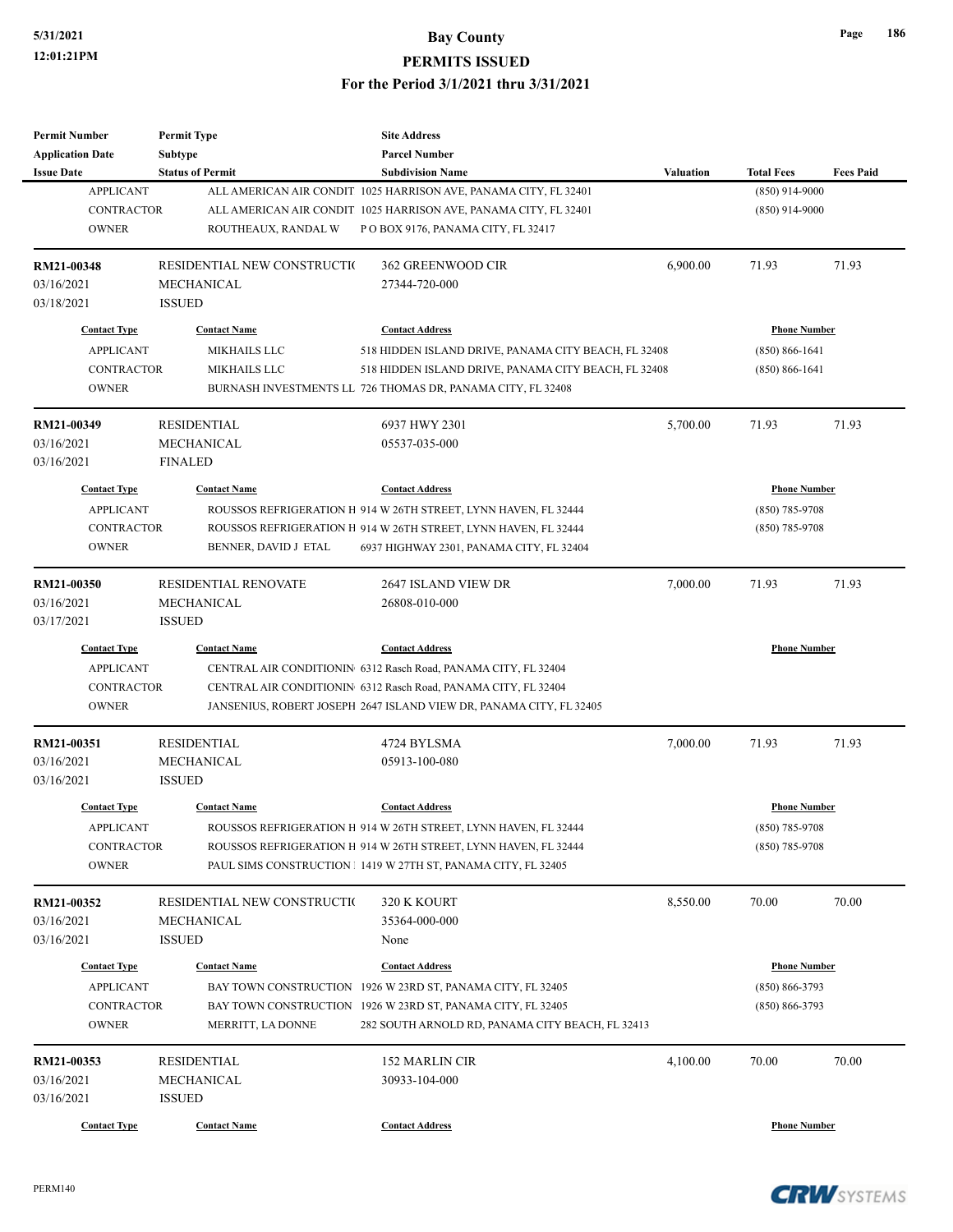| <b>Permit Number</b>                    | <b>Permit Type</b>                                  | <b>Site Address</b>                                                |                  |                                         |                  |
|-----------------------------------------|-----------------------------------------------------|--------------------------------------------------------------------|------------------|-----------------------------------------|------------------|
| <b>Application Date</b>                 | <b>Subtype</b>                                      | <b>Parcel Number</b>                                               |                  |                                         |                  |
| <b>Issue Date</b>                       | <b>Status of Permit</b>                             | <b>Subdivision Name</b>                                            | <b>Valuation</b> | <b>Total Fees</b>                       | <b>Fees Paid</b> |
| <b>APPLICANT</b>                        |                                                     | ALL AMERICAN AIR CONDIT 1025 HARRISON AVE, PANAMA CITY, FL 32401   |                  | $(850)$ 914-9000                        |                  |
| <b>CONTRACTOR</b>                       |                                                     | ALL AMERICAN AIR CONDIT 1025 HARRISON AVE, PANAMA CITY, FL 32401   |                  | $(850)$ 914-9000                        |                  |
| <b>OWNER</b>                            |                                                     | WILLIAMSEN FAMILY TRUST 6915 21ST ST WEST, BRADENTON, FL 34207     |                  |                                         |                  |
| RM21-00354                              | RESIDENTIAL NEW CONSTRUCTIO                         | 7929 HERON LN                                                      | 4,200.00         | 70.00                                   | 70.00            |
| 03/16/2021                              | MECHANICAL                                          | 05453-550-010                                                      |                  |                                         |                  |
| 03/16/2021                              | <b>ISSUED</b>                                       |                                                                    |                  |                                         |                  |
| <b>Contact Type</b>                     | <b>Contact Name</b>                                 | <b>Contact Address</b>                                             |                  | <b>Phone Number</b>                     |                  |
| <b>APPLICANT</b>                        | RIDGE HEATING AND A/C                               | 1319 ST ANDREWS BLVD, PANAMA CITY, FL 32405                        |                  | $(850) 763 - 0331$                      |                  |
| <b>CONTRACTOR</b>                       | RIDGE HEATING AND A/C                               | 1319 ST ANDREWS BLVD, PANAMA CITY, FL 32405                        |                  | $(850) 763 - 0331$                      |                  |
| <b>OWNER</b>                            | YOUNG, BETTY ETAL                                   | 7929 HERON LANE, YOUNGSTOWN, FL 32466                              |                  |                                         |                  |
| RM21-00355                              | <b>RESIDENTIAL</b>                                  | 516 SANDY LN                                                       | 3,000.00         | 71.93                                   | 71.93            |
| 03/16/2021                              | MECHANICAL                                          | 37239-004-000                                                      |                  |                                         |                  |
| 03/16/2021                              | <b>FINALED</b>                                      |                                                                    |                  |                                         |                  |
| <b>Contact Type</b>                     | <b>Contact Name</b>                                 | <b>Contact Address</b>                                             |                  | <b>Phone Number</b>                     |                  |
| <b>APPLICANT</b>                        |                                                     | ROUSSOS REFRIGERATION H 914 W 26TH STREET, LYNN HAVEN, FL 32444    |                  | (850) 785-9708                          |                  |
| <b>CONTRACTOR</b>                       |                                                     | ROUSSOS REFRIGERATION H 914 W 26TH STREET, LYNN HAVEN, FL 32444    |                  | (850) 785-9708                          |                  |
| <b>OWNER</b>                            | SANDY 516 LLC                                       | 520 SANDY LANE, PANAMA CITY BEACH, FL 32413                        |                  |                                         |                  |
|                                         |                                                     |                                                                    |                  |                                         |                  |
| RM21-00356                              | RESIDENTIAL NEW CONSTRUCTIO                         | 5263 EMMA GRACE DR                                                 | 5,887.11         | 70.00                                   | 70.00            |
| 03/17/2021                              | MECHANICAL                                          | 05860-600-014                                                      |                  |                                         |                  |
| 03/17/2021                              | <b>ISSUED</b>                                       |                                                                    |                  |                                         |                  |
| <b>Contact Type</b>                     | <b>Contact Name</b>                                 | <b>Contact Address</b>                                             |                  | <b>Phone Number</b>                     |                  |
| <b>APPLICANT</b>                        |                                                     | ALL AMERICAN AIR CONDIT 1025 HARRISON AVE, PANAMA CITY, FL 32401   |                  | $(850)$ 914-9000                        |                  |
| <b>CONTRACTOR</b>                       |                                                     | ALL AMERICAN AIR CONDIT 1025 HARRISON AVE, PANAMA CITY, FL 32401   |                  | $(850)$ 914-9000                        |                  |
| <b>OWNER</b>                            | D.R. HORTON, INC.                                   | 25366 PROFIT DR, DAPHNE, AL 36526                                  |                  |                                         |                  |
| RM21-00357                              | RESIDENTIAL NEW CONSTRUCTIO                         | 4721 HALSEY CIR                                                    | 6,100.00         | 71.93                                   | 71.93            |
| 03/17/2021                              | MECHANICAL                                          | 05432-000-000                                                      |                  |                                         |                  |
| 03/17/2021                              | <b>ISSUED</b>                                       |                                                                    |                  |                                         |                  |
| <b>Contact Type</b>                     | <b>Contact Name</b>                                 | <b>Contact Address</b>                                             |                  | <b>Phone Number</b>                     |                  |
| <b>APPLICANT</b>                        |                                                     | REYES HEATING & COOLING 327 W 34TH PL, PANAMA CITY, FL 32405       |                  | $(850) 785 - 1000$                      |                  |
| <b>CONTRACTOR</b>                       |                                                     | REYES HEATING & COOLING 327 W 34TH PL, PANAMA CITY, FL 32405       |                  | $(850)$ 785-1000                        |                  |
| <b>OWNER</b>                            |                                                     | PATTERSON, WILLIAM P & K  7829 HIGHWAY 2311, PANAMA CITY, FL 32404 |                  |                                         |                  |
| RM21-00359                              | RESIDENTIAL NEW CONSTRUCTION                        | 153 JAME'S WAY                                                     | 4,000.00         | 71.93                                   | 71.93            |
| 03/17/2021                              | MECHANICAL                                          | 07899-700-150                                                      |                  |                                         |                  |
| 03/17/2021                              | <b>ISSUED</b>                                       |                                                                    |                  |                                         |                  |
|                                         |                                                     |                                                                    |                  |                                         |                  |
| <b>Contact Type</b><br><b>APPLICANT</b> | <b>Contact Name</b><br><b>EMERALD COAST AIR INC</b> | <b>Contact Address</b><br>263 LAIRD CIRCLE, PANAMA CITY, FL 32408  |                  | <b>Phone Number</b><br>$(850)$ 249-5665 |                  |
|                                         |                                                     |                                                                    |                  |                                         |                  |
| CONTRACTOR                              | EMERALD COAST AIR INC                               | 263 LAIRD CIRCLE, PANAMA CITY, FL 32408                            |                  | (850) 249-5665                          |                  |
| <b>OWNER</b>                            | D.R. HORTON, INC.                                   | 25366 PROFIT DRIVE, DAPHNE, AL 36526                               |                  |                                         |                  |
| RM21-00360                              | RESIDENTIAL NEW CONSTRUCTIO                         | 122B DOWNING ST                                                    | 7,200.00         | 71.93                                   | 71.93            |
| 03/17/2021                              | MECHANICAL                                          | 35370-049-000                                                      |                  |                                         |                  |
| 03/17/2021                              | <b>ISSUED</b>                                       |                                                                    |                  |                                         |                  |
| <b>Contact Type</b>                     | <b>Contact Name</b>                                 | <b>Contact Address</b>                                             |                  | <b>Phone Number</b>                     |                  |
|                                         |                                                     |                                                                    |                  |                                         |                  |

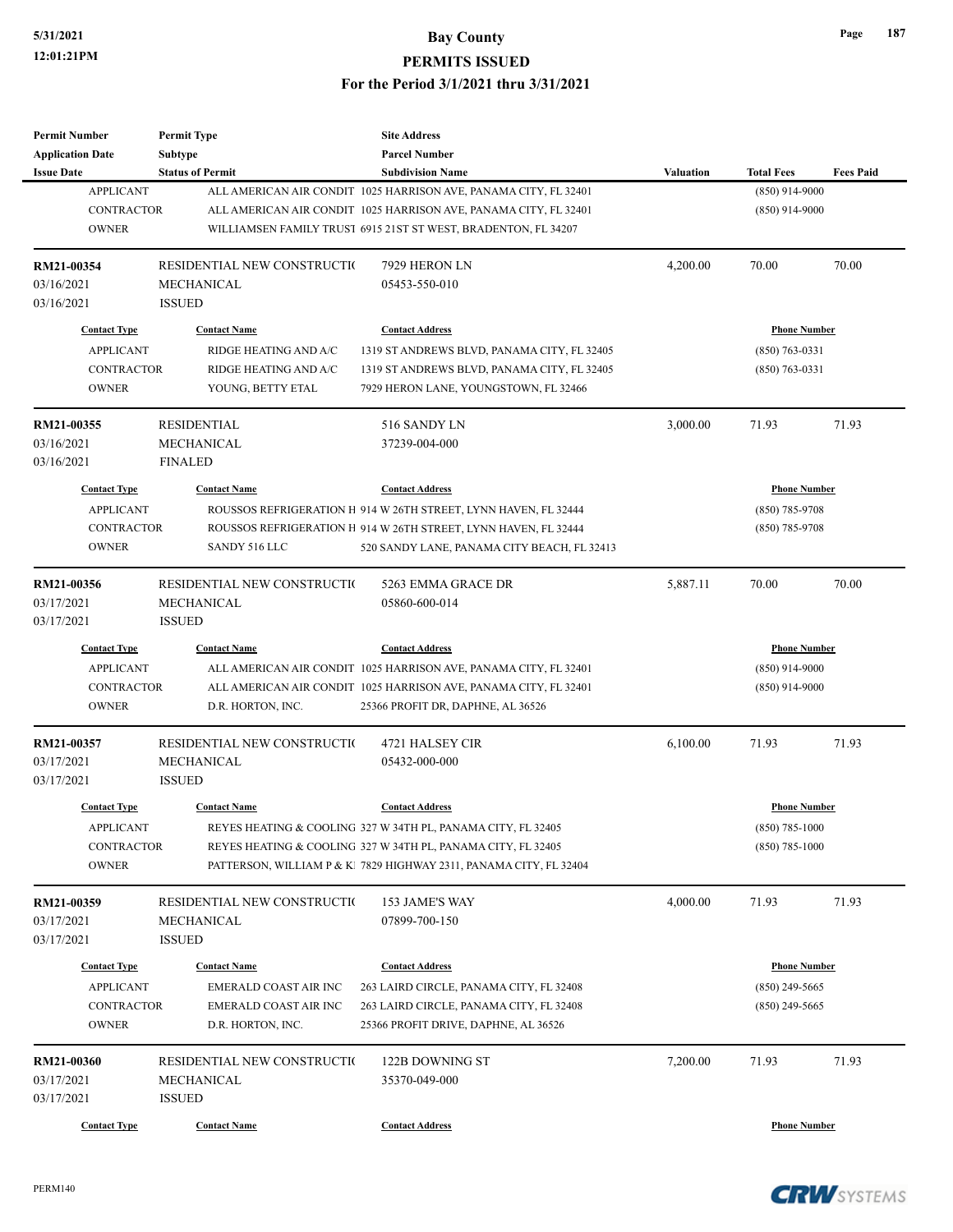### **5/31/2021 Bay County PERMITS ISSUED**

#### **For the Period 3/1/2021 thru 3/31/2021**

| Permit Number           | <b>Permit Type</b>          | <b>Site Address</b>                                                            |                  |                     |                  |
|-------------------------|-----------------------------|--------------------------------------------------------------------------------|------------------|---------------------|------------------|
| <b>Application Date</b> | <b>Subtype</b>              | <b>Parcel Number</b>                                                           |                  |                     |                  |
| <b>Issue Date</b>       | <b>Status of Permit</b>     | <b>Subdivision Name</b>                                                        | <b>Valuation</b> | <b>Total Fees</b>   | <b>Fees Paid</b> |
| <b>APPLICANT</b>        |                             | MODERN AIR SOLUTIONS, LI 19407 PANAMA CITY BEACH PKWY, PANAMA CITY BEACH, FL 3 |                  | (850) 249-2999      |                  |
| <b>CONTRACTOR</b>       |                             | MODERN AIR SOLUTIONS, L1 19407 PANAMA CITY BEACH PKWY, PANAMA CITY BEACH, FL 3 |                  | $(850)$ 249-2999    |                  |
| <b>OWNER</b>            | <b>BARRETT BROTHERS LLC</b> | 21000 FRONT BEACH RD #5, PANAMA CITY BEACH, FL 32413                           |                  |                     |                  |
| RM21-00361              | <b>RESIDENTIAL</b>          | <b>4108 TREASURE CIR</b>                                                       | 5,555.00         | 71.93               | 71.93            |
| 03/17/2021              | MECHANICAL                  | 31621-000-000                                                                  |                  |                     |                  |
| 03/17/2021              | <b>ISSUED</b>               |                                                                                |                  |                     |                  |
| <b>Contact Type</b>     | <b>Contact Name</b>         | <b>Contact Address</b>                                                         |                  | <b>Phone Number</b> |                  |
| <b>APPLICANT</b>        | PETER 819-2007              |                                                                                |                  |                     |                  |
| <b>CONTRACTOR</b>       |                             | COOLER AIR CONDITIONING 613 OLD FOREST WAY RD, PANAMA CITY, FL 32404           |                  | $(850)$ 819-2007    |                  |
| <b>OWNER</b>            |                             | EVENSON, BRIAN J & WEND' 1204 CENTER ST, BOYCEVILLE, WI 54725                  |                  |                     |                  |
| RM21-00362              | <b>RESIDENTIAL RENOVATE</b> | 3657 OAKBROOK LN                                                               | 2,700.00         | 71.93               | 71.93            |
| 03/18/2021              | MECHANICAL                  | 30945-534-000                                                                  |                  |                     |                  |
| 03/18/2021              | <b>ISSUED</b>               |                                                                                |                  |                     |                  |
| <b>Contact Type</b>     | <b>Contact Name</b>         | <b>Contact Address</b>                                                         |                  | <b>Phone Number</b> |                  |
| <b>APPLICANT</b>        | KRIS 217-638-6318           | , ,                                                                            |                  |                     |                  |
| <b>CONTRACTOR</b>       |                             | K.L. SKAGGS HEATING & AIF 16428 CASTILE AVE, PANAMA CITY BEACH, FL 32413       |                  | $(217)$ 638-6318    |                  |
| <b>OWNER</b>            |                             | COOKSEY, REMEDIOS PUDA 226 BOCA SHORES DR, PANAMA CITY BEACH, FL 32408         |                  |                     |                  |
|                         |                             |                                                                                |                  |                     |                  |
| RM21-00363              | <b>RESIDENTIAL ADDITION</b> | 4726 BAY POINT RD A201                                                         | 200.00           | 71.93               | 71.93            |
| 03/18/2021              | <b>MECHANICAL</b>           | 31416-012-000                                                                  |                  |                     |                  |
| 03/18/2021              | <b>ISSUED</b>               |                                                                                |                  |                     |                  |
| <b>Contact Type</b>     | <b>Contact Name</b>         | <b>Contact Address</b>                                                         |                  | <b>Phone Number</b> |                  |
| <b>APPLICANT</b>        | <b>LISA FREEMAN</b>         | , ,                                                                            |                  |                     |                  |
| <b>CONTRACTOR</b>       | <b>OWNER BUILDER</b>        | , ,                                                                            |                  |                     |                  |
| <b>OWNER</b>            | FREEMAN, LISA J             | 185 RIDGE CIRCLE, MACON, GA 31216                                              |                  |                     |                  |
| RM21-00364              | RESIDENTIAL NEW CONSTRUCTIO | 383 BEACHSIDE DR                                                               | 7,744.00         | 71.93               | 71.93            |
| 03/18/2021              | MECHANICAL                  | 36459-394-621                                                                  |                  |                     |                  |
| 03/18/2021              | <b>ISSUED</b>               |                                                                                |                  |                     |                  |
| <b>Contact Type</b>     | <b>Contact Name</b>         | <b>Contact Address</b>                                                         |                  | <b>Phone Number</b> |                  |
| APPLICANT               |                             | MODERN AIR SOLUTIONS, LI 19407 PANAMA CITY BEACH PKWY, PANAMA CITY BEACH, FL 3 |                  | (850) 249-2999      |                  |
| CONTRACTOR              |                             | MODERN AIR SOLUTIONS, LI 19407 PANAMA CITY BEACH PKWY, PANAMA CITY BEACH, FL 3 |                  | $(850)$ 249-2999    |                  |
| <b>OWNER</b>            | DPR RENTALS, LLC            | 5670 WHITESVILLE RD, COLUMBUS, GA 31904                                        |                  |                     |                  |
|                         |                             |                                                                                |                  |                     |                  |
| RM21-00365              | RESIDENTIAL NEW CONSTRUCTIO | 107 DOWNING ST                                                                 | 14,500.00        | 71.93               | 71.93            |
| 03/18/2021              | MECHANICAL                  | 35370-015-000                                                                  |                  |                     |                  |
| 03/18/2021              | <b>ISSUED</b>               |                                                                                |                  |                     |                  |
| <b>Contact Type</b>     | <b>Contact Name</b>         | <b>Contact Address</b>                                                         |                  | <b>Phone Number</b> |                  |
| <b>APPLICANT</b>        | <b>ASHLEY 482-8802</b>      | , ,                                                                            |                  |                     |                  |
| <b>CONTRACTOR</b>       |                             | WOODALL'S TOTAL COMFOF 3608 HWY 90, MARIANNA, FL 32446                         |                  | $(850)$ 482-8802    |                  |
| <b>OWNER</b>            | CRISP, DONALD R             | 900 W 26TH STREET, LYNN HAVEN, FL 32444                                        |                  |                     |                  |
| RM21-00366              | RESIDENTIAL RENOVATE        | 114 CARILLON MARKET ST 212                                                     | 3,264.00         | 70.00               | 70.00            |
| 03/20/2021              | <b>PLUMBING</b>             | 40000-400-027                                                                  |                  |                     |                  |
| 03/20/2021              | <b>ISSUED</b>               |                                                                                |                  |                     |                  |
|                         |                             |                                                                                |                  |                     |                  |
| <b>Contact Type</b>     | <b>Contact Name</b>         | <b>Contact Address</b>                                                         |                  | <b>Phone Number</b> |                  |



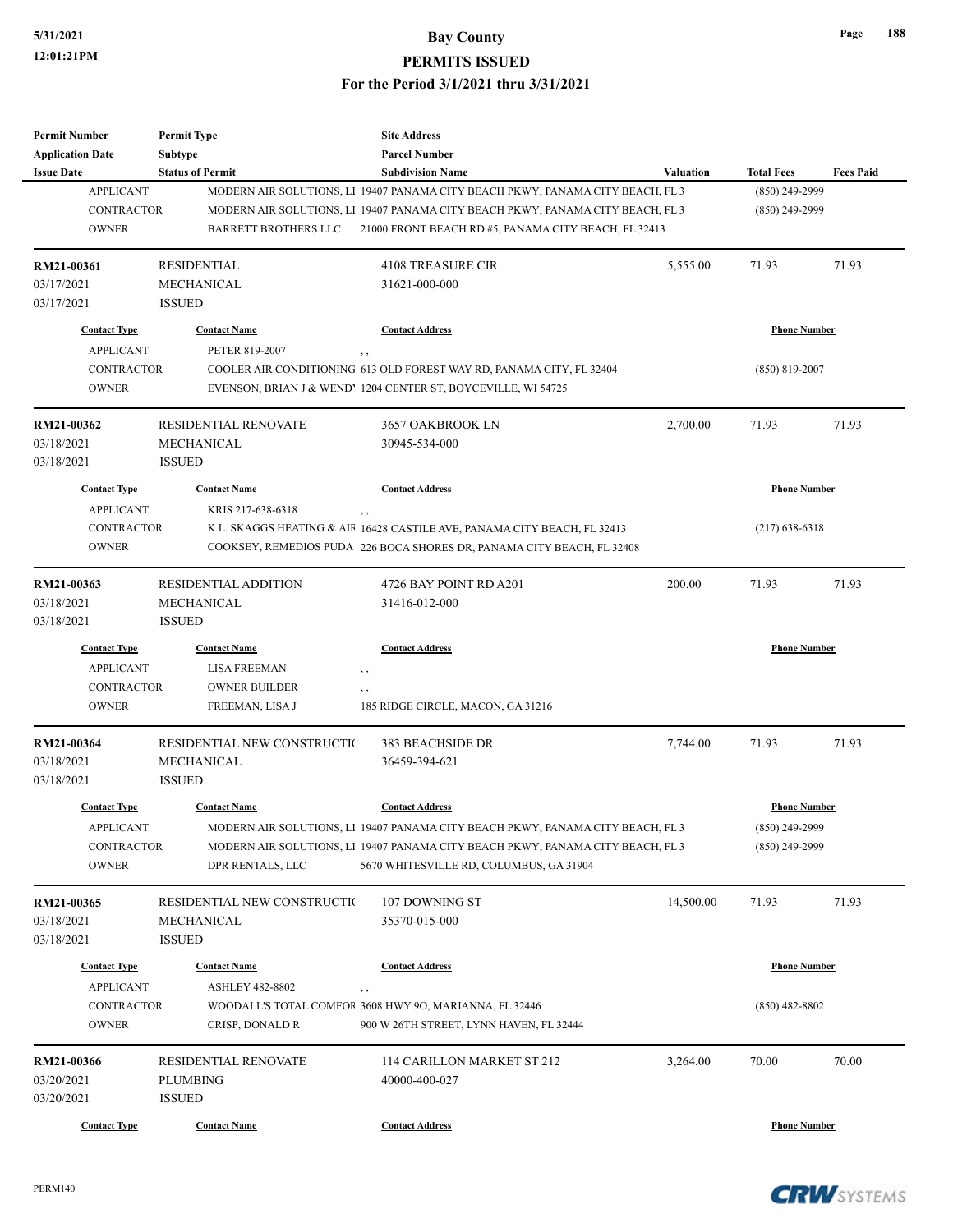## **5/31/2021 Bay County**

**PERMITS ISSUED**

**For the Period 3/1/2021 thru 3/31/2021**

| Permit Number           | <b>Permit Type</b>          | <b>Site Address</b>                                                            |           |                     |                  |
|-------------------------|-----------------------------|--------------------------------------------------------------------------------|-----------|---------------------|------------------|
| <b>Application Date</b> | Subtype                     | <b>Parcel Number</b>                                                           |           |                     |                  |
| <b>Issue Date</b>       | <b>Status of Permit</b>     | <b>Subdivision Name</b>                                                        | Valuation | <b>Total Fees</b>   | <b>Fees Paid</b> |
| <b>APPLICANT</b>        |                             | ALL AMERICAN AIR CONDIT 1025 HARRISON AVE, PANAMA CITY, FL 32401               |           | $(850)$ 914-9000    |                  |
| <b>CONTRACTOR</b>       |                             | ALL AMERICAN AIR CONDIT 1025 HARRISON AVE, PANAMA CITY, FL 32401               |           | $(850)$ 914-9000    |                  |
| <b>OWNER</b>            |                             | CONDOHOTEL VENTURE, LL 114 CARILLON MARKET ST, PANAMA CITY BEACH, FL 32413     |           |                     |                  |
| RM21-00367              | <b>RESIDENTIAL RENOVATE</b> | 321 SEA BREEZE DR                                                              | 5,169.60  | 71.93               | 71.93            |
| 03/20/2021              | MECHANICAL                  | 36158-000-000                                                                  |           |                     |                  |
| 03/20/2021              | <b>FINALED</b>              |                                                                                |           |                     |                  |
| <b>Contact Type</b>     | <b>Contact Name</b>         | <b>Contact Address</b>                                                         |           | <b>Phone Number</b> |                  |
| <b>APPLICANT</b>        |                             | MODERN AIR SOLUTIONS, LI 19407 PANAMA CITY BEACH PKWY, PANAMA CITY BEACH, FL 3 |           | $(850)$ 249-2999    |                  |
| <b>CONTRACTOR</b>       |                             | MODERN AIR SOLUTIONS, LI 19407 PANAMA CITY BEACH PKWY, PANAMA CITY BEACH, FL 3 |           | $(850)$ 249-2999    |                  |
| <b>OWNER</b>            |                             | SHOCKLEY, GERALDINE H 321 SEABREEZE DR, PANAMA CITY BEACH, FL 32413            |           |                     |                  |
| RM21-00368              | RESIDENTIAL NEW CONSTRUCTIO | 5275 EMMA GRACE DR                                                             | 5,866.00  | 70.00               | 70.00            |
| 03/20/2021              | MECHANICAL                  | 05860-600-008                                                                  |           |                     |                  |
| 03/20/2021              | <b>ISSUED</b>               |                                                                                |           |                     |                  |
| <b>Contact Type</b>     | <b>Contact Name</b>         | <b>Contact Address</b>                                                         |           | <b>Phone Number</b> |                  |
| <b>APPLICANT</b>        |                             | ALL AMERICAN AIR CONDIT 1025 HARRISON AVE, PANAMA CITY, FL 32401               |           | $(850)$ 914-9000    |                  |
| <b>CONTRACTOR</b>       |                             | ALL AMERICAN AIR CONDIT 1025 HARRISON AVE, PANAMA CITY, FL 32401               |           | $(850)$ 914-9000    |                  |
| <b>OWNER</b>            |                             | FORESTAR (USA) REAL EST (2221 E LAMAR BLVD STE 790, ARLINGTON, TX 76006        |           |                     |                  |
|                         |                             |                                                                                |           |                     |                  |
| RM21-00369              | <b>RESIDENTIAL RENOVATE</b> | 114 CARILLON MARKET ST 102                                                     | 3,264.00  | 70.00               | 70.00            |
| 03/20/2021              | MECHANICAL                  | 40000-400-002                                                                  |           |                     |                  |
| 03/20/2021              | <b>ISSUED</b>               |                                                                                |           |                     |                  |
| <b>Contact Type</b>     | <b>Contact Name</b>         | <b>Contact Address</b>                                                         |           | <b>Phone Number</b> |                  |
| <b>APPLICANT</b>        |                             | ALL AMERICAN AIR CONDIT 1025 HARRISON AVE, PANAMA CITY, FL 32401               |           | $(850)$ 914-9000    |                  |
| <b>CONTRACTOR</b>       |                             | ALL AMERICAN AIR CONDIT 1025 HARRISON AVE, PANAMA CITY, FL 32401               |           | $(850)$ 914-9000    |                  |
| <b>OWNER</b>            | A.L.E.PROPERTIES, LLC.      | 4323 BIG HOUSE RD, NORCROSS, GA 30092                                          |           |                     |                  |
| RM21-00370              | RESIDENTIAL NEW CONSTRUCTIO | 5271 EMMA GRACE DR                                                             | 6,016.00  | 70.00               | 70.00            |
| 03/20/2021              | MECHANICAL                  | 05860-600-010                                                                  |           |                     |                  |
| 03/20/2021              | <b>ISSUED</b>               |                                                                                |           |                     |                  |
| <b>Contact Type</b>     | <b>Contact Name</b>         | <b>Contact Address</b>                                                         |           | <b>Phone Number</b> |                  |
| APPLICANT               |                             | ALL AMERICAN AIR CONDIT 1025 HARRISON AVE, PANAMA CITY, FL 32401               |           | $(850)$ 914-9000    |                  |
| CONTRACTOR              |                             | ALL AMERICAN AIR CONDIT 1025 HARRISON AVE, PANAMA CITY, FL 32401               |           | $(850)$ 914-9000    |                  |
| <b>OWNER</b>            | D.R. HORTON, INC.           | 25366 PROFIT DR, DAPHNE, AL 36526                                              |           |                     |                  |
| RM21-00371              | RESIDENTIAL RENOVATE        | 8700 FRONT BEACH RD 1118                                                       | 5,300.00  | 70.00               | 70.00            |
| 03/22/2021              | MECHANICAL                  | 40001-100-015                                                                  |           |                     |                  |
| 03/22/2021              | <b>ISSUED</b>               |                                                                                |           |                     |                  |
| <b>Contact Type</b>     | <b>Contact Name</b>         | <b>Contact Address</b>                                                         |           | <b>Phone Number</b> |                  |
|                         |                             |                                                                                |           |                     |                  |
| <b>APPLICANT</b>        |                             | ALL AMERICAN AIR CONDIT 1025 HARRISON AVE, PANAMA CITY, FL 32401               |           | $(850)$ 914-9000    |                  |
| <b>CONTRACTOR</b>       |                             | ALL AMERICAN AIR CONDIT 1025 HARRISON AVE, PANAMA CITY, FL 32401               |           | $(850)$ 914-9000    |                  |
| <b>OWNER</b>            |                             | ISLAND HOLDINGS OF PCB, 1 5597 US HWY 98 W, SANTA ROSA BEACH, FL 32459         |           |                     |                  |
| RM21-00372              | RESIDENTIAL NEW CONSTRUCTIO | 3421 PICADILLY LN                                                              | 3,600.00  | 70.00               | 70.00            |
| 03/22/2021              | MECHANICAL                  | 11528-010-000                                                                  |           |                     |                  |
| 03/22/2021              | <b>ISSUED</b>               |                                                                                |           |                     |                  |
|                         |                             |                                                                                |           |                     |                  |
| <b>Contact Type</b>     | <b>Contact Name</b>         | <b>Contact Address</b>                                                         |           | <b>Phone Number</b> |                  |

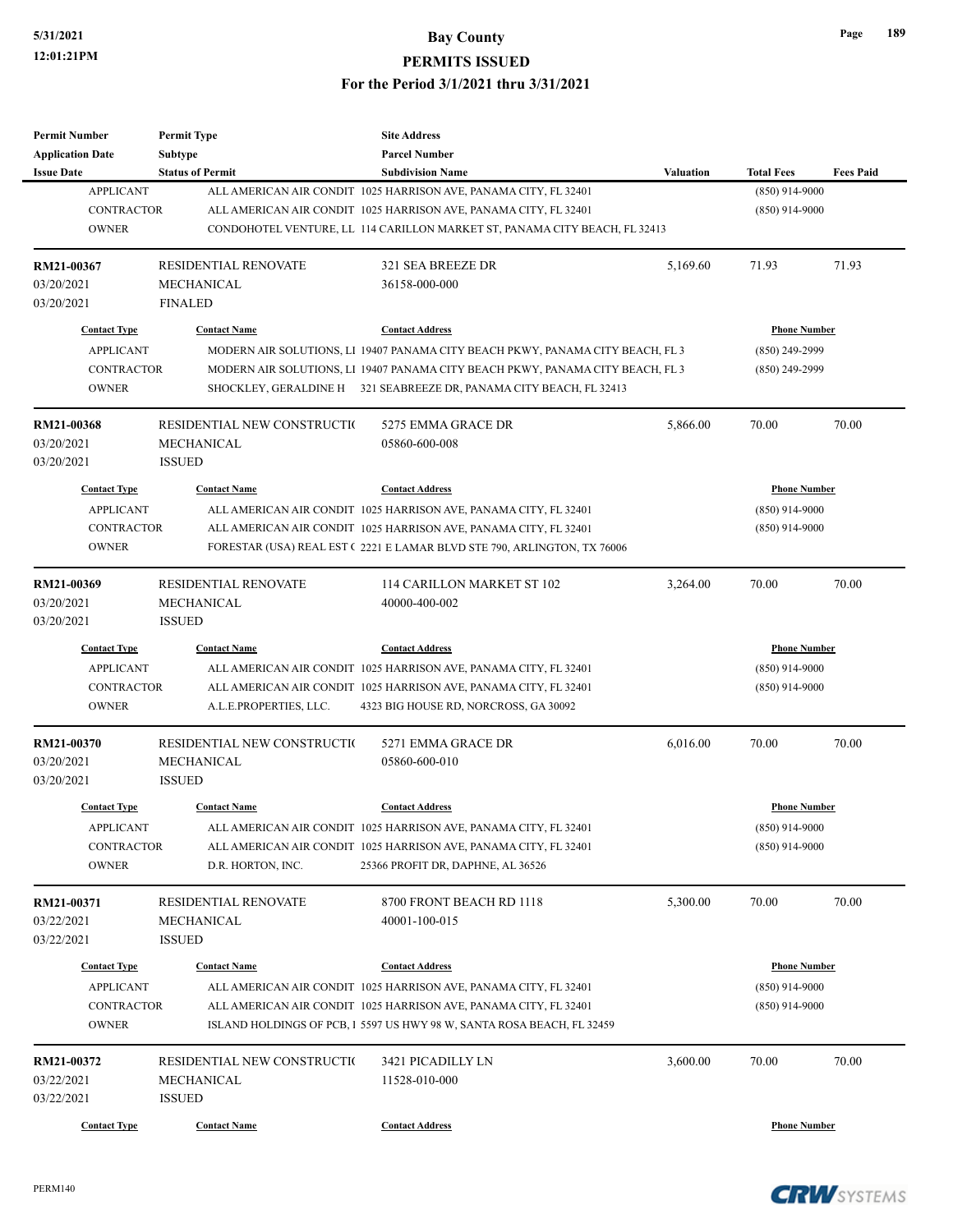| Permit Number           | <b>Permit Type</b>          | <b>Site Address</b>                                                            |           |                     |                  |
|-------------------------|-----------------------------|--------------------------------------------------------------------------------|-----------|---------------------|------------------|
| <b>Application Date</b> | <b>Subtype</b>              | <b>Parcel Number</b>                                                           |           |                     |                  |
| <b>Issue Date</b>       | <b>Status of Permit</b>     | <b>Subdivision Name</b>                                                        | Valuation | <b>Total Fees</b>   | <b>Fees Paid</b> |
| <b>APPLICANT</b>        |                             | ALL AMERICAN AIR CONDIT 1025 HARRISON AVE, PANAMA CITY, FL 32401               |           | $(850)$ 914-9000    |                  |
| <b>CONTRACTOR</b>       |                             | ALL AMERICAN AIR CONDIT 1025 HARRISON AVE, PANAMA CITY, FL 32401               |           | $(850)$ 914-9000    |                  |
| <b>OWNER</b>            |                             | HARTUNG, NICHOLAS G & JC 3421 PICADILLY LANE, PANAMA CITY, FL 32405            |           |                     |                  |
| RM21-00373              | RESIDENTIAL NEW CONSTRUCTIO | 5259 EMMA GRACE DR                                                             | 9,619.00  | 70.00               | 70.00            |
| 03/22/2021              | MECHANICAL                  | 05860-600-016                                                                  |           |                     |                  |
| 03/22/2021              | <b>ISSUED</b>               |                                                                                |           |                     |                  |
| <b>Contact Type</b>     | <b>Contact Name</b>         | <b>Contact Address</b>                                                         |           | <b>Phone Number</b> |                  |
| <b>APPLICANT</b>        |                             | ALL AMERICAN AIR CONDIT 1025 HARRISON AVE, PANAMA CITY, FL 32401               |           | $(850)$ 914-9000    |                  |
| <b>CONTRACTOR</b>       |                             | ALL AMERICAN AIR CONDIT 1025 HARRISON AVE, PANAMA CITY, FL 32401               |           | $(850)$ 914-9000    |                  |
| <b>OWNER</b>            | D.R. HORTON, INC.           | 25366 PROFIT DR, DAPHNE, AL 36526                                              |           |                     |                  |
| RM21-00374              | <b>RESIDENTIAL RENOVATE</b> | 329 BEACHSIDE DR                                                               | 8,766.00  | 71.93               | 71.93            |
| 03/22/2021              | MECHANICAL                  | 36459-156-000                                                                  |           |                     |                  |
| 03/29/2021              | <b>ISSUED</b>               |                                                                                |           |                     |                  |
| <b>Contact Type</b>     | <b>Contact Name</b>         | <b>Contact Address</b>                                                         |           | <b>Phone Number</b> |                  |
| <b>APPLICANT</b>        | MICHAEL 249-2999            | $, \, , \,$                                                                    |           |                     |                  |
| <b>CONTRACTOR</b>       |                             | MODERN AIR SOLUTIONS, LI 19407 PANAMA CITY BEACH PKWY, PANAMA CITY BEACH, FL 3 |           | $(850)$ 249-2999    |                  |
| <b>OWNER</b>            |                             | GALLASPY, THOMAS H. & RI 329 BEACHSIDE DR, PANAMA CITY BEACH, FL 32413         |           |                     |                  |
| RM21-00375              | <b>RESIDENTIAL</b>          | 9220 NICKI RD                                                                  | 2,500.00  | 70.00               | 70.00            |
| 03/22/2021              | <b>MECHANICAL</b>           | 07645-426-000                                                                  |           |                     |                  |
| 03/22/2021              | <b>FINALED</b>              |                                                                                |           |                     |                  |
| <b>Contact Type</b>     | <b>Contact Name</b>         | <b>Contact Address</b>                                                         |           | <b>Phone Number</b> |                  |
| <b>APPLICANT</b>        | STYLE CREST, INC.           | 2901 E 15TH ST, PANAMA CITY, FL 32405                                          |           | $(850)$ 769-1453    |                  |
| <b>CONTRACTOR</b>       | STYLE CREST, INC.           | 2901 E 15TH ST, PANAMA CITY, FL 32405                                          |           | $(850)$ 769-1453    |                  |
| <b>OWNER</b>            | DAY, TAWNJA                 | 9220 NICKI RD, SOUTHPORT, FL 32409                                             |           |                     |                  |
| RM21-00376              | <b>RESIDENTIAL RENOVATE</b> | 6504 BRIDGEWATER RD 1003                                                       | 2,280.80  | 71.93               | 71.93            |
| 03/23/2021              | MECHANICAL                  | 27345-200-127                                                                  |           |                     |                  |
| 03/23/2021              | <b>ISSUED</b>               |                                                                                |           |                     |                  |
| <b>Contact Type</b>     | <b>Contact Name</b>         | <b>Contact Address</b>                                                         |           | <b>Phone Number</b> |                  |
| APPLICANT               |                             | PEADEN AIR CONDITIONING 620 WEST BALDWIN RD, Panama City, FL 32405             |           | $(850)$ 763-4638    |                  |
| CONTRACTOR              |                             | PEADEN AIR CONDITIONING 620 WEST BALDWIN RD, Panama City, FL 32405             |           | $(850)$ 763-4638    |                  |
| <b>OWNER</b>            | FARNAN, PAUL                | 6504 BRIDGEWATER WAY #1003, PANAMA CITY BEACH, FL 32407                        |           |                     |                  |
| RM21-00377              | RESIDENTIAL RENOVATE        | 1716 VECUNA CIR                                                                | 1,132.80  | 71.93               | 71.93            |
| 03/23/2021              | MECHANICAL                  | 27626-427-000                                                                  |           |                     |                  |
| 03/23/2021              |                             |                                                                                |           |                     |                  |
|                         | <b>ISSUED</b>               |                                                                                |           |                     |                  |
| <b>Contact Type</b>     | <b>Contact Name</b>         | <b>Contact Address</b>                                                         |           | <b>Phone Number</b> |                  |
| <b>APPLICANT</b>        |                             | PEADEN AIR CONDITIONING 620 WEST BALDWIN RD, Panama City, FL 32405             |           | $(850)$ 763-4638    |                  |
| <b>CONTRACTOR</b>       |                             | PEADEN AIR CONDITIONING 620 WEST BALDWIN RD, Panama City, FL 32405             |           | $(850)$ 763-4638    |                  |
| <b>OWNER</b>            |                             | JARRARD, KIMBERLY MARIE 1716 VECUNA CIRCLE, PANAMA CITY BEACH, FL 32407        |           |                     |                  |
| RM21-00378              | RESIDENTIAL RENOVATE        | 6318 NORTHWOOD ST                                                              | 2,324.80  | 71.93               | 71.93            |
| 03/23/2021              | MECHANICAL                  | 05450-002-005                                                                  |           |                     |                  |
| 03/23/2021              | <b>ISSUED</b>               |                                                                                |           |                     |                  |
| <b>Contact Type</b>     | <b>Contact Name</b>         | <b>Contact Address</b>                                                         |           | <b>Phone Number</b> |                  |
|                         |                             |                                                                                |           |                     |                  |



**Page 190**

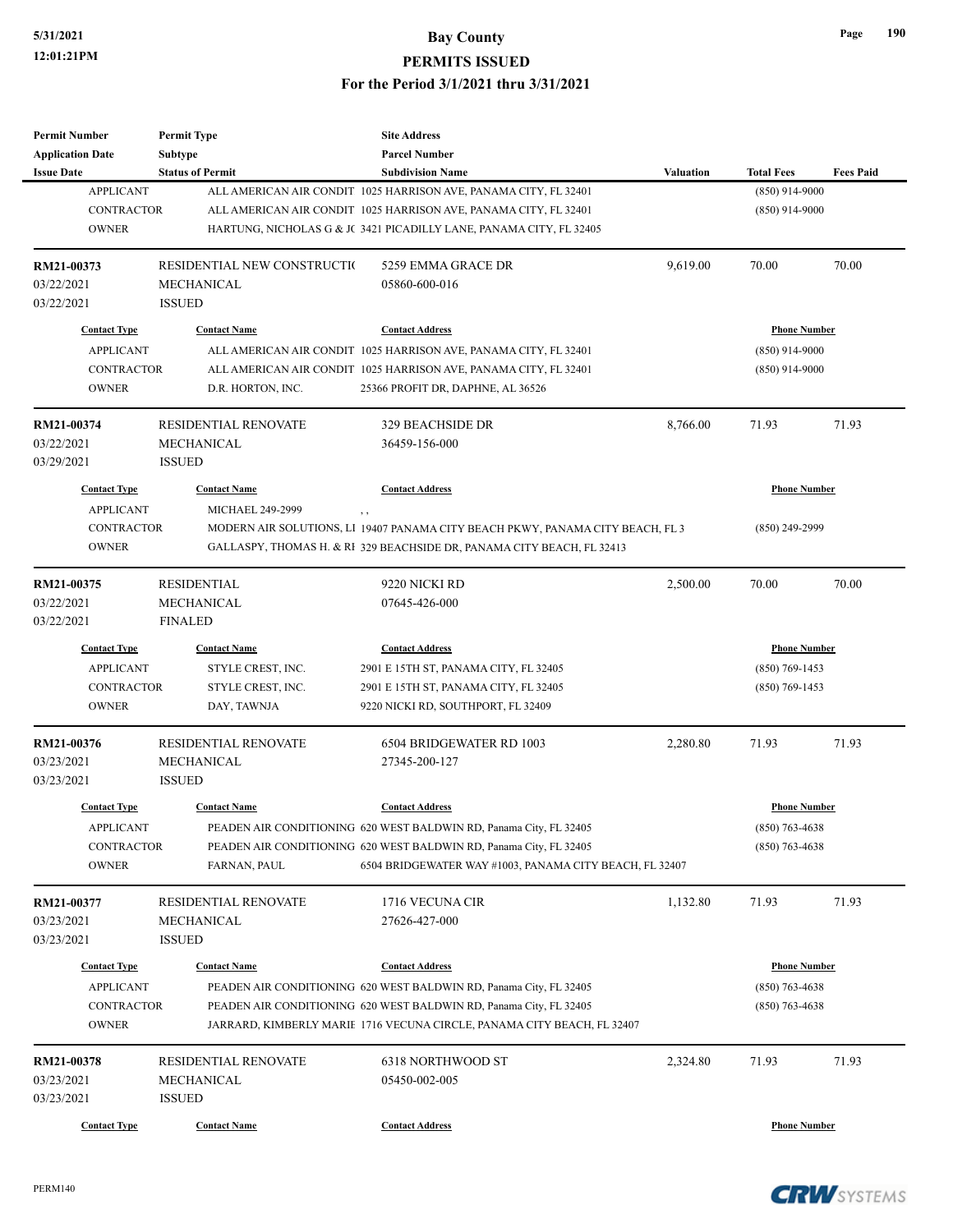| <b>Permit Number</b>    | <b>Permit Type</b>          | <b>Site Address</b>                                                   |                  |                     |                  |
|-------------------------|-----------------------------|-----------------------------------------------------------------------|------------------|---------------------|------------------|
| <b>Application Date</b> | <b>Subtype</b>              | <b>Parcel Number</b>                                                  |                  |                     |                  |
| <b>Issue Date</b>       | <b>Status of Permit</b>     | <b>Subdivision Name</b>                                               | <b>Valuation</b> | <b>Total Fees</b>   | <b>Fees Paid</b> |
| <b>APPLICANT</b>        |                             | PEADEN AIR CONDITIONING 620 WEST BALDWIN RD, Panama City, FL 32405    |                  | $(850)$ 763-4638    |                  |
| <b>CONTRACTOR</b>       |                             | PEADEN AIR CONDITIONING 620 WEST BALDWIN RD, Panama City, FL 32405    |                  | $(850)$ 763-4638    |                  |
| <b>OWNER</b>            |                             | WATCHTOWER BIBLE AND T. SOCIETY OF NEW YORK, INC, PATTERSON, NY 12563 |                  |                     |                  |
| RM21-00379              | <b>RESIDENTIAL RENOVATE</b> | <b>205 VILLAGE WAY</b>                                                | 3,783.60         | 71.93               | 71.93            |
| 03/23/2021              | MECHANICAL                  | 36459-305-000                                                         |                  |                     |                  |
| 03/23/2021              | <b>ISSUED</b>               |                                                                       |                  |                     |                  |
| <b>Contact Type</b>     | <b>Contact Name</b>         | <b>Contact Address</b>                                                |                  | <b>Phone Number</b> |                  |
| <b>APPLICANT</b>        |                             | PEADEN AIR CONDITIONING 620 WEST BALDWIN RD, Panama City, FL 32405    |                  | $(850)$ 763-4638    |                  |
| <b>CONTRACTOR</b>       |                             | PEADEN AIR CONDITIONING 620 WEST BALDWIN RD, Panama City, FL 32405    |                  | $(850)$ 763-4638    |                  |
| <b>OWNER</b>            | SMITH, ZEKE & DARLENE       | 337 PALACE DR, TRUSSVILLE, AL 35173                                   |                  |                     |                  |
| <b>RM21-00380</b>       | <b>RESIDENTIAL RENOVATE</b> | 7003 GRASSY POINT RD                                                  | 1,738.40         | 71.93               | 71.93            |
| 03/23/2021              | MECHANICAL                  | 08429-000-000                                                         |                  |                     |                  |
| 03/23/2021              | <b>ISSUED</b>               |                                                                       |                  |                     |                  |
| <b>Contact Type</b>     | <b>Contact Name</b>         | <b>Contact Address</b>                                                |                  | <b>Phone Number</b> |                  |
| <b>APPLICANT</b>        |                             | PEADEN AIR CONDITIONING 620 WEST BALDWIN RD, Panama City, FL 32405    |                  | $(850)$ 763-4638    |                  |
| <b>CONTRACTOR</b>       |                             | PEADEN AIR CONDITIONING 620 WEST BALDWIN RD, Panama City, FL 32405    |                  | $(850)$ 763-4638    |                  |
| <b>OWNER</b>            | KING, EMILY KAY             | 7003 GRASSY POINT RD, SOUTHPORT, FL 32409                             |                  |                     |                  |
|                         |                             |                                                                       |                  |                     |                  |
| RM21-00381              | RESIDENTIAL NEW CONSTRUCTIO | 6740 TOEPFER BLVD                                                     | 11,000.00        | 71.93               | 71.93            |
| 03/24/2021              | MECHANICAL                  | 08658-000-000                                                         |                  |                     |                  |
| 03/24/2021              | <b>ISSUED</b>               |                                                                       |                  |                     |                  |
| <b>Contact Type</b>     | <b>Contact Name</b>         | <b>Contact Address</b>                                                |                  | <b>Phone Number</b> |                  |
| <b>APPLICANT</b>        |                             | FLORIDA AIR EXPERTS LLC 4929 COUNTY HWY 3280, FREEPORT, FL 32439      |                  | $(850)$ 370-6481    |                  |
| <b>CONTRACTOR</b>       |                             | FLORIDA AIR EXPERTS LLC 4929 COUNTY HWY 3280, FREEPORT, FL 32439      |                  | $(850)$ 370-6481    |                  |
| <b>OWNER</b>            |                             | LEVERETT, BRYAN K & TERI 6740 TOEPFER BLVD, SOUTHPORT, FL 32409       |                  |                     |                  |
| RM21-00382              | <b>RESIDENTIAL</b>          | 7318 SOUTH LAKE JOANNA DR                                             | 3,100.00         | 70.00               | 70.00            |
| 03/24/2021              | MECHANICAL                  | 05635-109-000                                                         |                  |                     |                  |
| 03/24/2021              | <b>FINALED</b>              |                                                                       |                  |                     |                  |
| <b>Contact Type</b>     | <b>Contact Name</b>         | <b>Contact Address</b>                                                |                  | <b>Phone Number</b> |                  |
| <b>APPLICANT</b>        | STYLE CREST, INC.           | 2901 E 15TH ST, PANAMA CITY, FL 32405                                 |                  | $(850) 769 - 1453$  |                  |
| <b>CONTRACTOR</b>       | STYLE CREST, INC.           | 2901 E 15TH ST, PANAMA CITY, FL 32405                                 |                  | $(850)$ 769-1453    |                  |
| <b>OWNER</b>            |                             | LAWRENCE, CHARLES SCOT 609 MALLORY DR, PANAMA CITY, FL 32405          |                  |                     |                  |
| RM21-00383              | <b>RESIDENTIAL</b>          |                                                                       | 3,100.00         | 70.00               | 0.00             |
| 03/24/2021              | MECHANICAL                  |                                                                       |                  |                     |                  |
| 03/24/2021              | <b>ISSUED</b>               |                                                                       |                  |                     |                  |
| <b>Contact Type</b>     | <b>Contact Name</b>         | <b>Contact Address</b>                                                |                  | <b>Phone Number</b> |                  |
| <b>APPLICANT</b>        | STYLE CREST, INC.           | 2901 E 15TH ST, PANAMA CITY, FL 32405                                 |                  | $(850)$ 769-1453    |                  |
| <b>CONTRACTOR</b>       | STYLE CREST, INC.           | 2901 E 15TH ST, PANAMA CITY, FL 32405                                 |                  | $(850)$ 769-1453    |                  |
| <b>OWNER</b>            | BRYANT, EMILY BETH          | 2826 E 13TH ST, PANAMA CITY, FL 32401                                 |                  |                     |                  |
|                         |                             |                                                                       |                  |                     |                  |
| RM21-00384              | <b>RESIDENTIAL</b>          | 186 WHITE CAP WAY                                                     | 5,637.00         | 71.93               | 71.93            |
| 03/25/2021              | MECHANICAL                  | 34039-796-000                                                         |                  |                     |                  |
| 03/25/2021              | <b>FINALED</b>              |                                                                       |                  |                     |                  |
| <b>Contact Type</b>     | <b>Contact Name</b>         | <b>Contact Address</b>                                                |                  | <b>Phone Number</b> |                  |



**Page 191**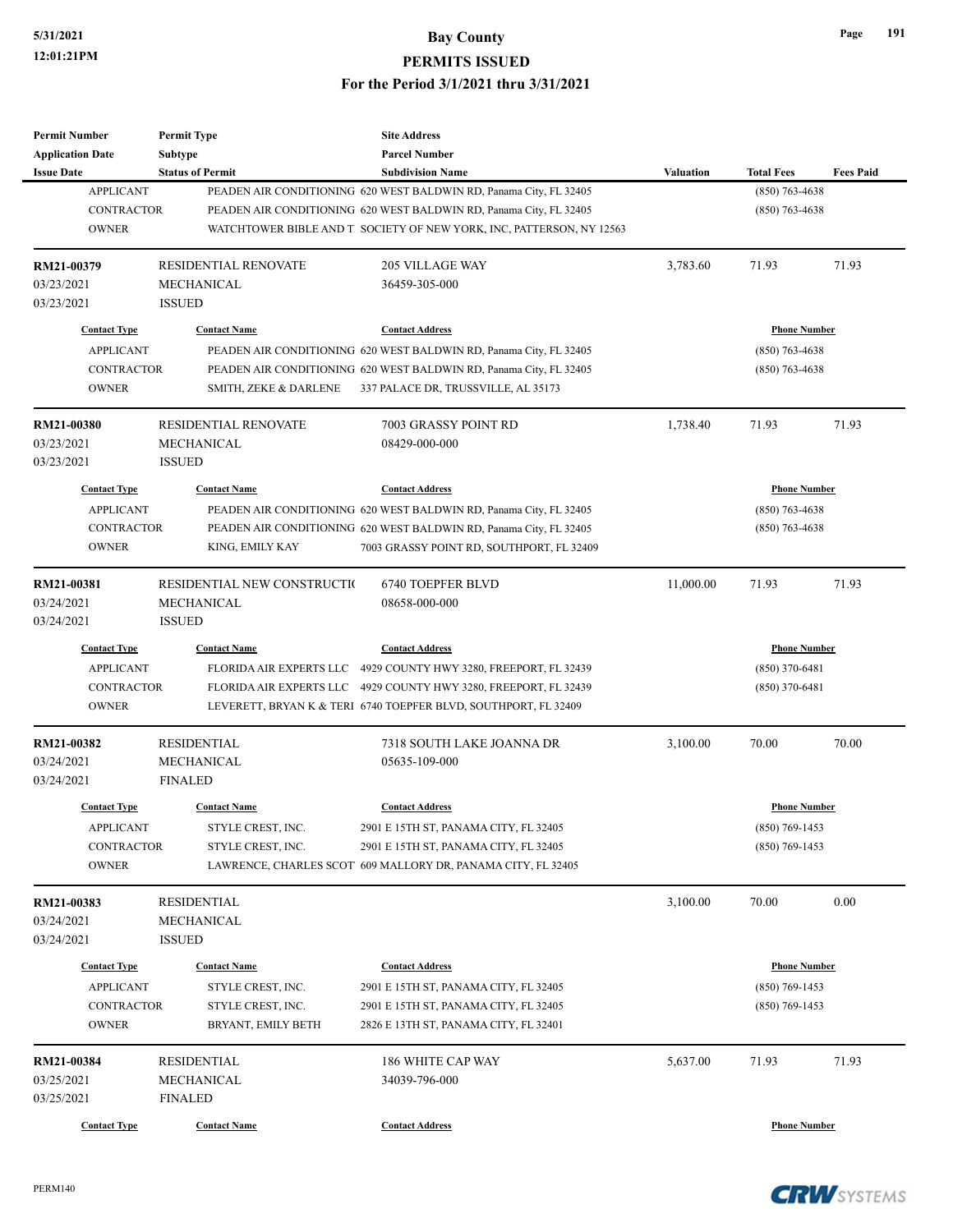| <b>Permit Number</b>    | <b>Permit Type</b>           | <b>Site Address</b>                                                            |                  |                     |                  |
|-------------------------|------------------------------|--------------------------------------------------------------------------------|------------------|---------------------|------------------|
| <b>Application Date</b> | <b>Subtype</b>               | <b>Parcel Number</b>                                                           |                  |                     |                  |
| <b>Issue Date</b>       | <b>Status of Permit</b>      | <b>Subdivision Name</b>                                                        | <b>Valuation</b> | <b>Total Fees</b>   | <b>Fees Paid</b> |
| <b>APPLICANT</b>        |                              | QUINCY'S HEATING & A/C IN 128 N. HWY 79, PANAMA CITY BEACH, FL 32413           |                  | $(850)$ 235-8834    |                  |
| <b>CONTRACTOR</b>       |                              | QUINCY'S HEATING & A/C IN 128 N. HWY 79, PANAMA CITY BEACH, FL 32413           |                  | $(850)$ 235-8834    |                  |
| <b>OWNER</b>            |                              | ZASLAVSKY, CHRISTINE ANI 401 SAVANNAH PARK WAY, PANAMA CITY BEACH, FL 32407    |                  |                     |                  |
| RM21-00385              | <b>RESIDENTIAL</b>           | 120 DUPREE ST                                                                  | 0.00             | 71.93               | 71.93            |
| 03/25/2021              | <b>MECHANICAL</b>            | 35387-000-000                                                                  |                  |                     |                  |
| 03/25/2021              | <b>FINALED</b>               |                                                                                |                  |                     |                  |
| <b>Contact Type</b>     | <b>Contact Name</b>          | <b>Contact Address</b>                                                         |                  | <b>Phone Number</b> |                  |
| <b>APPLICANT</b>        |                              | QUINCY'S HEATING & A/C IN 128 N. HWY 79, PANAMA CITY BEACH, FL 32413           |                  | $(850)$ 235-8834    |                  |
| CONTRACTOR              |                              | QUINCY'S HEATING & A/C IN 128 N. HWY 79, PANAMA CITY BEACH, FL 32413           |                  | $(850)$ 235-8834    |                  |
| <b>OWNER</b>            |                              | LICH, JONATHAN & MARCIA PO BOX 927, TALLAHASSEE, FL 32302                      |                  |                     |                  |
| RM21-00386              | RESIDENTIAL NEW CONSTRUCTIO  | 201 DUNES DR                                                                   | 3,200.00         | 87.34               | 87.34            |
| 03/26/2021              | MECHANICAL                   | 04102-300-170                                                                  |                  |                     |                  |
| 03/26/2021              | <b>ISSUED</b>                |                                                                                |                  |                     |                  |
| <b>Contact Type</b>     | <b>Contact Name</b>          | <b>Contact Address</b>                                                         |                  | <b>Phone Number</b> |                  |
| <b>APPLICANT</b>        |                              | GW SERVICES HEATING AND 105 WESTCOTT CIR, PORT ST JOE, FL 32456                |                  | $(280)$ 229-9125    |                  |
| <b>CONTRACTOR</b>       |                              | GW SERVICES HEATING AND 105 WESTCOTT CIR, PORT ST JOE, FL 32456                |                  | $(280)$ 229-9125    |                  |
| <b>OWNER</b>            | MTM INVESTMENTS LLC          | 600 GRAY FOX LN, MONROE, GA 30656                                              |                  |                     |                  |
| RM21-00387              | <b>RESIDENTIAL ADDITION</b>  | 119 PARIDISO PL                                                                | 5,100.00         | 71.93               | 71.93            |
| 03/26/2021              | MECHANICAL                   | 37333-000-000                                                                  |                  |                     |                  |
| 03/29/2021              | <b>FINALED</b>               |                                                                                |                  |                     |                  |
| <b>Contact Type</b>     | <b>Contact Name</b>          | <b>Contact Address</b>                                                         |                  | <b>Phone Number</b> |                  |
| <b>APPLICANT</b>        | MICHAEL 850-249-2999         | $, \, , \,$                                                                    |                  |                     |                  |
| <b>CONTRACTOR</b>       |                              | MODERN AIR SOLUTIONS, LI 19407 PANAMA CITY BEACH PKWY, PANAMA CITY BEACH, FL 3 |                  | $(850)$ 249-2999    |                  |
| <b>OWNER</b>            |                              | FINLEY, EMILY D TRUSTEE 123 GRAND HERON DR, PANAMA CITY BEACH, FL 32407        |                  |                     |                  |
| RM21-00388              | <b>RESIDENTIAL</b>           | 6920 GRASSY POINT RD                                                           | 1,500.00         | 70.00               | 70.00            |
| 03/26/2021              | MECHANICAL                   | 08596-000-000                                                                  |                  |                     |                  |
| 03/26/2021              | <b>FINALED</b>               |                                                                                |                  |                     |                  |
| <b>Contact Type</b>     | <b>Contact Name</b>          | <b>Contact Address</b>                                                         |                  | <b>Phone Number</b> |                  |
| <b>APPLICANT</b>        |                              | CARNLEY CONSTRUCTION II 10628 PINE LOG RD, EBRO, FL 32437                      |                  | $(850) 596 - 3743$  |                  |
| CONTRACTOR              |                              | CARNLEY CONSTRUCTION II 10628 PINE LOG RD, EBRO, FL 32437                      |                  | $(850) 596 - 3743$  |                  |
| <b>OWNER</b>            |                              | HOUSTON-HITT, RHONDA M1 122 SEACLUSION CIRCLE, PANAMA CITY BEACH, FL 32413     |                  |                     |                  |
| RM21-00389              | <b>RESIDENTIAL</b>           | 4740 MAGNOLIA AVE B                                                            | 1,500.00         | 70.00               | 70.00            |
| 03/26/2021              | MECHANICAL                   | 05350-035-000                                                                  |                  |                     |                  |
| 03/26/2021              | <b>FINALED</b>               |                                                                                |                  |                     |                  |
| <b>Contact Type</b>     | <b>Contact Name</b>          | <b>Contact Address</b>                                                         |                  | <b>Phone Number</b> |                  |
| <b>APPLICANT</b>        |                              | CARNLEY CONSTRUCTION II 10628 PINE LOG RD, EBRO, FL 32437                      |                  | $(850) 596 - 3743$  |                  |
| CONTRACTOR              |                              | CARNLEY CONSTRUCTION II 10628 PINE LOG RD, EBRO, FL 32437                      |                  | $(850) 596 - 3743$  |                  |
| <b>OWNER</b>            |                              | ADAMS, AMANDA & MINDY 4740 MAGNOLIA AVE, YOUNGSTOWN, FL 32466                  |                  |                     |                  |
| RM21-00390              | RESIDENTIAL NEW CONSTRUCTION | 712 LANDING CIR                                                                | 7,000.00         | 70.00               | 70.00            |
| 03/26/2021              | MECHANICAL                   | 35246-010-190                                                                  |                  |                     |                  |
| 03/26/2021              | <b>ISSUED</b>                |                                                                                |                  |                     |                  |
|                         |                              |                                                                                |                  |                     |                  |
| <b>Contact Type</b>     | <b>Contact Name</b>          | <b>Contact Address</b>                                                         |                  | <b>Phone Number</b> |                  |

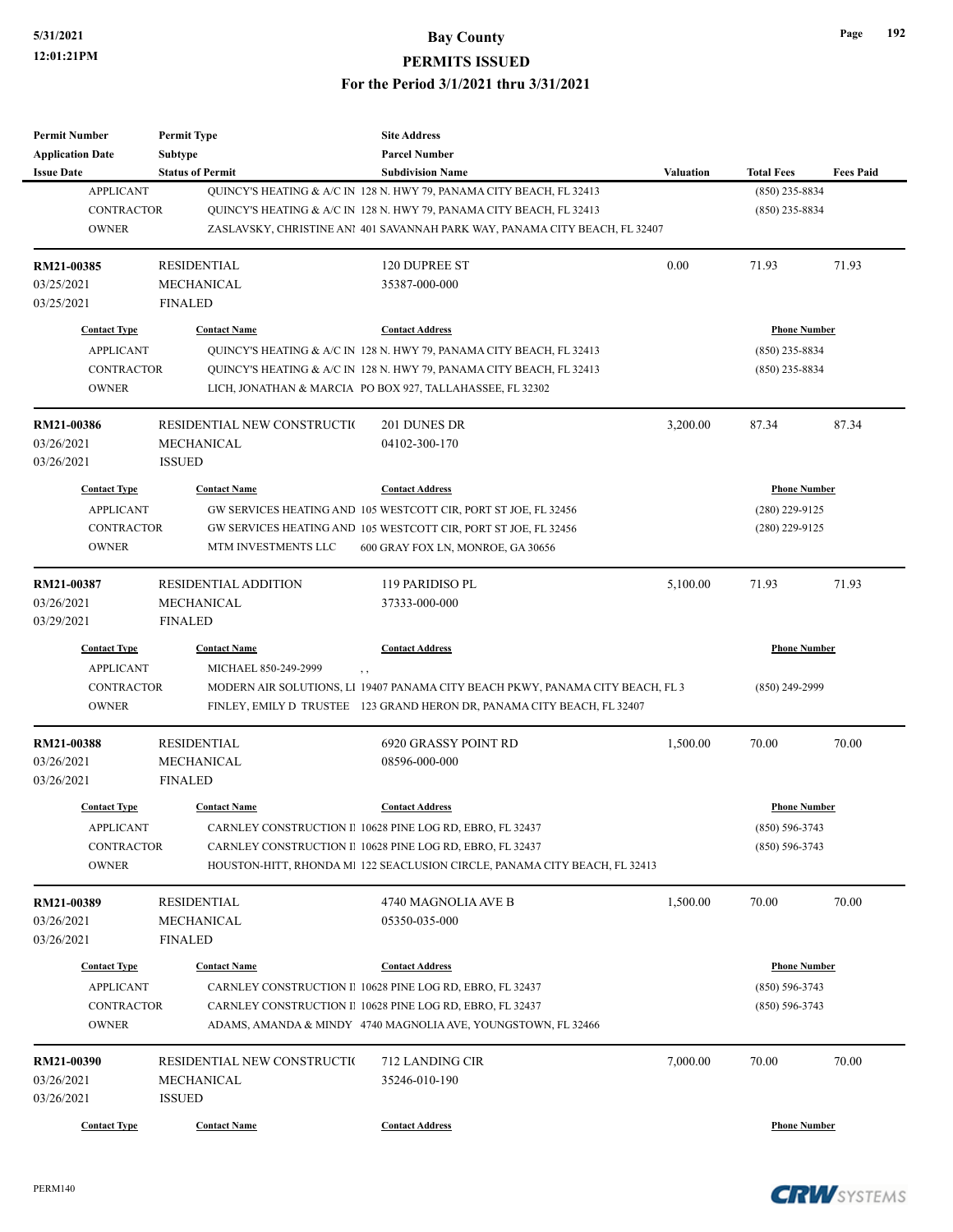# **5/31/2021 Bay County**

**PERMITS ISSUED**

**For the Period 3/1/2021 thru 3/31/2021**

| <b>Permit Number</b><br><b>Application Date</b>                              | <b>Permit Type</b><br><b>Subtype</b>                                                 | <b>Site Address</b><br><b>Parcel Number</b>                                                                                                                                                                                                                         |                  |                                                             |                  |
|------------------------------------------------------------------------------|--------------------------------------------------------------------------------------|---------------------------------------------------------------------------------------------------------------------------------------------------------------------------------------------------------------------------------------------------------------------|------------------|-------------------------------------------------------------|------------------|
| <b>Issue Date</b>                                                            | <b>Status of Permit</b>                                                              | <b>Subdivision Name</b>                                                                                                                                                                                                                                             | <b>Valuation</b> | <b>Total Fees</b>                                           | <b>Fees Paid</b> |
| <b>APPLICANT</b><br><b>CONTRACTOR</b><br><b>OWNER</b>                        | JASON 850-215-1031                                                                   | , ,<br>STEVERSON AIR CONDITION 403 W. 11TH ST, PANAMA CITY, FL 32401<br>LAKEVIEW HOLDINGS, LLC. 19211 PANAMA CITY BEACH PKWY, PANAMA CITY BEACH, FL 3                                                                                                               |                  | $(850)$ 248-1109                                            |                  |
| RM21-00391<br>03/26/2021<br>03/26/2021                                       | RESIDENTIAL NEW CONSTRUCTIO<br>MECHANICAL<br><b>ISSUED</b>                           | 704 LANDING CIR<br>35246-010-210                                                                                                                                                                                                                                    | 7,000.00         | 70.00                                                       | 70.00            |
| <b>Contact Type</b>                                                          | <b>Contact Name</b>                                                                  | <b>Contact Address</b>                                                                                                                                                                                                                                              |                  | <b>Phone Number</b>                                         |                  |
| <b>APPLICANT</b><br><b>CONTRACTOR</b><br><b>OWNER</b>                        | JASON 850-215-1031                                                                   | , ,<br>STEVERSON AIR CONDITION 403 W. 11TH ST, PANAMA CITY, FL 32401<br>LAKEVIEW HOLDINGS, LLC. 19211 PANAMA CITY BEACH PKWY, PANAMA CITY BEACH, FL 3                                                                                                               |                  | $(850)$ 248-1109                                            |                  |
| RM21-00392<br>03/26/2021<br>03/26/2021                                       | <b>RESIDENTIAL RENOVATE</b><br><b>MECHANICAL</b><br><b>FINALED</b>                   | 7107 LAGOON DR<br>30811-000-000                                                                                                                                                                                                                                     | 7,450.00         | 71.93                                                       | 71.93            |
| <b>Contact Type</b><br><b>APPLICANT</b><br><b>CONTRACTOR</b><br><b>OWNER</b> | <b>Contact Name</b>                                                                  | <b>Contact Address</b><br>MODERN AIR SOLUTIONS, LI 19407 PANAMA CITY BEACH PKWY, PANAMA CITY BEACH, FL 3<br>MODERN AIR SOLUTIONS, LI 19407 PANAMA CITY BEACH PKWY, PANAMA CITY BEACH, FL 3<br>PERSALL, MARVIN L. & HOL1 7107 LAGOON DR, PANAMA CITY BEACH, FL 32408 |                  | <b>Phone Number</b><br>$(850)$ 249-2999<br>(850) 249-2999   |                  |
| RM21-00393<br>03/26/2021<br>03/30/2021                                       | <b>RESIDENTIAL</b><br>MECHANICAL<br><b>FINALED</b>                                   | 14116 BIG ISLAND POND RD<br>07465-020-165                                                                                                                                                                                                                           | 1,500.00         | 71.93                                                       | 71.93            |
| <b>Contact Type</b><br><b>APPLICANT</b><br><b>CONTRACTOR</b><br><b>OWNER</b> | <b>Contact Name</b><br>TRADE WINDS A/C INC<br>TRADE WINDS A/C INC<br>DEAN, JESSICA A | <b>Contact Address</b><br>18214 ORIOLE RD, FORT MYERS, FL 33967<br>18214 ORIOLE RD, FORT MYERS, FL 33967<br>PO BOX 1043, LYNN HAVEN, FL 32444                                                                                                                       |                  | <b>Phone Number</b>                                         |                  |
| RM21-00394<br>03/27/2021<br>03/27/2021                                       | <b>RESIDENTIAL RENOVATE</b><br>MECHANICAL<br><b>FINALED</b>                          | 2715 PLEASANT OAK CT N<br>30167-778-000                                                                                                                                                                                                                             | 4,643.00         | 71.93                                                       | 71.93            |
| <b>Contact Type</b><br><b>APPLICANT</b><br><b>CONTRACTOR</b><br><b>OWNER</b> | <b>Contact Name</b><br>SCHWARTZ, LINDA                                               | <b>Contact Address</b><br>ROUSSOS REFRIGERATION H 914 W 26TH STREET, LYNN HAVEN, FL 32444<br>ROUSSOS REFRIGERATION H 914 W 26TH STREET, LYNN HAVEN, FL 32444<br>2715 N PLEASANT OAK CT, PANAMA CITY BEACH, FL 32408                                                 |                  | <b>Phone Number</b><br>(850) 785-9708<br>$(850)$ 785-9708   |                  |
| RM21-00395<br>03/27/2021<br>03/27/2021                                       | <b>RESIDENTIAL RENOVATE</b><br>MECHANICAL<br><b>FINALED</b>                          | 5001 HALSEY CIR<br>05383-502-020                                                                                                                                                                                                                                    | 5,000.00         | 71.93                                                       | 71.93            |
| <b>Contact Type</b><br><b>APPLICANT</b><br><b>CONTRACTOR</b><br><b>OWNER</b> | <b>Contact Name</b><br>YATES, ROBERT ETAL                                            | <b>Contact Address</b><br>ROUSSOS REFRIGERATION H 914 W 26TH STREET, LYNN HAVEN, FL 32444<br>ROUSSOS REFRIGERATION H 914 W 26TH STREET, LYNN HAVEN, FL 32444<br>5001 HALSEY CIR, PANAMA CITY, FL 32409                                                              |                  | <b>Phone Number</b><br>$(850)$ 785-9708<br>$(850)$ 785-9708 |                  |
| RM21-00396<br>03/27/2021<br>03/27/2021                                       | <b>RESIDENTIAL</b><br>MECHANICAL<br><b>FINALED</b>                                   | 3909 SAFARI ST<br>30752-028-000                                                                                                                                                                                                                                     | 3,100.00         | 70.00                                                       | 70.00            |
| <b>Contact Type</b>                                                          | <b>Contact Name</b>                                                                  | <b>Contact Address</b>                                                                                                                                                                                                                                              |                  | <b>Phone Number</b>                                         |                  |



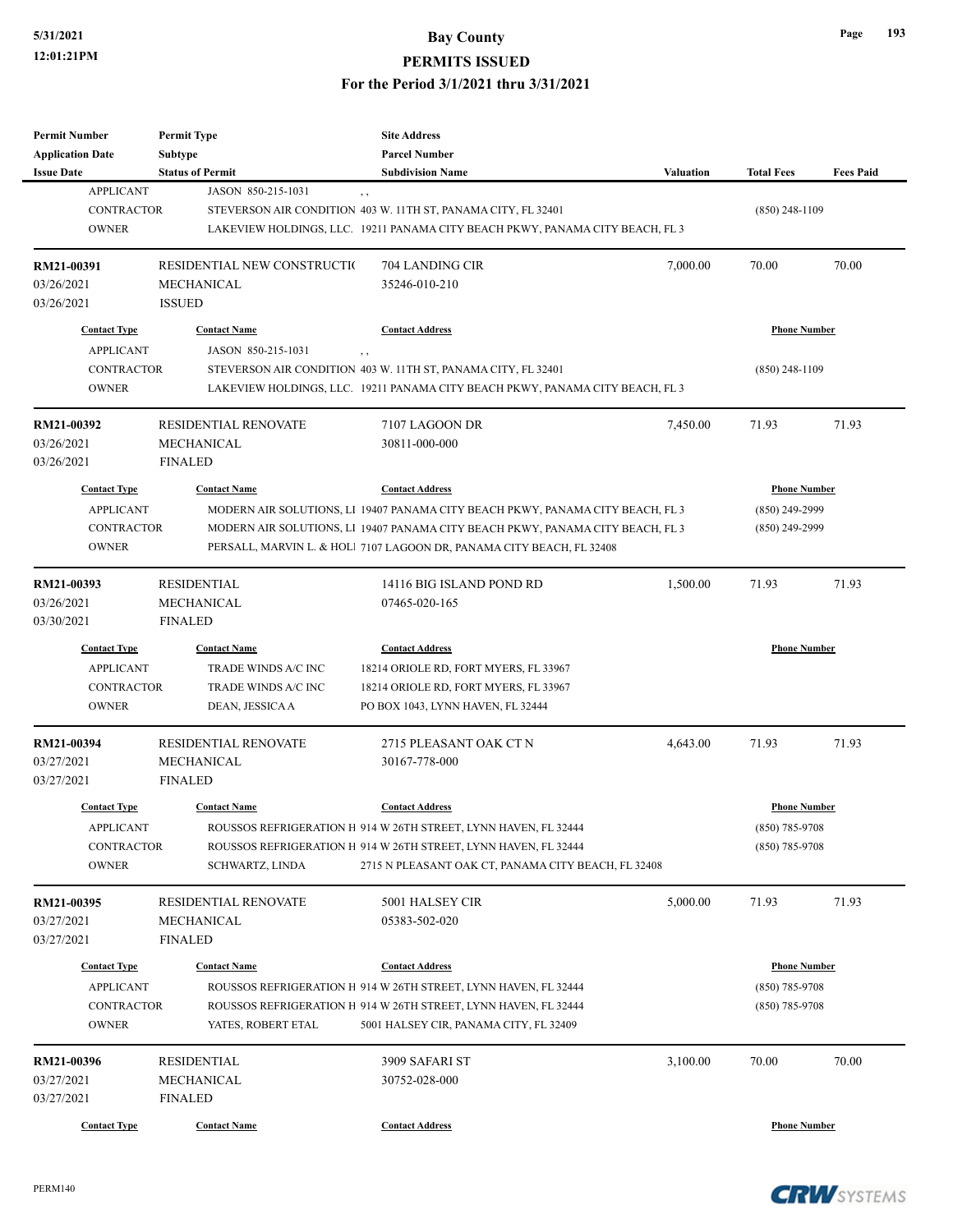| <b>Permit Number</b>    | <b>Permit Type</b>           | <b>Site Address</b>                                                |                     |                     |                  |
|-------------------------|------------------------------|--------------------------------------------------------------------|---------------------|---------------------|------------------|
| <b>Application Date</b> | Subtype                      | <b>Parcel Number</b>                                               |                     |                     |                  |
| <b>Issue Date</b>       | <b>Status of Permit</b>      | <b>Subdivision Name</b>                                            | <b>Valuation</b>    | <b>Total Fees</b>   | <b>Fees Paid</b> |
| <b>APPLICANT</b>        | STYLE CREST, INC.            | 2901 E 15TH ST, PANAMA CITY, FL 32405                              |                     | $(850) 769 - 1453$  |                  |
| <b>CONTRACTOR</b>       | STYLE CREST, INC.            | 2901 E 15TH ST, PANAMA CITY, FL 32405                              |                     | $(850)$ 769-1453    |                  |
| <b>OWNER</b>            | BLANN, KEVIN LEE             | 12744 LOCKSLEY PLACE, FISHERS, IN 46038                            |                     |                     |                  |
| RM21-00397              | RESIDENTIAL NEW CONSTRUCTIO  | 5267 EMMA GRACE DR                                                 | 5,866.00            | 70.00               | 70.00            |
| 03/27/2021              | MECHANICAL                   | 05860-600-012                                                      |                     |                     |                  |
| 03/27/2021              | <b>ISSUED</b>                |                                                                    |                     |                     |                  |
| <b>Contact Type</b>     | <b>Contact Name</b>          | <b>Contact Address</b>                                             |                     | <b>Phone Number</b> |                  |
| <b>APPLICANT</b>        |                              | ALL AMERICAN AIR CONDIT 1025 HARRISON AVE, PANAMA CITY, FL 32401   |                     | $(850)$ 914-9000    |                  |
| <b>CONTRACTOR</b>       |                              | ALL AMERICAN AIR CONDIT 1025 HARRISON AVE, PANAMA CITY, FL 32401   |                     | (850) 914-9000      |                  |
| <b>OWNER</b>            | D.R. HORTON, INC.            | 25366 PROFIT DR, DAPHNE, AL 36526                                  |                     |                     |                  |
| RM21-00398              | <b>RESIDENTIAL RENOVATE</b>  | 8024 OAK VIEW DR                                                   | 7,245.00            | 71.93               | 71.93            |
| 03/27/2021              | MECHANICAL                   | 05432-161-000                                                      |                     |                     |                  |
| 03/27/2021              | <b>ISSUED</b>                |                                                                    |                     |                     |                  |
| <b>Contact Type</b>     | <b>Contact Name</b>          | <b>Contact Address</b>                                             |                     | <b>Phone Number</b> |                  |
| <b>APPLICANT</b>        |                              | SYSTEM SERVICE & ENGINE 205 MOSLEY DRIVE, LYNN HAVEN, FL 32444     |                     | $(850)$ 441-3458    |                  |
| <b>CONTRACTOR</b>       |                              | SYSTEM SERVICE & ENGINE 205 MOSLEY DRIVE, LYNN HAVEN, FL 32444     |                     | $(850)$ 441-3458    |                  |
| <b>OWNER</b>            | AKE, JEROLD JAMES            | 8024 OAKVIEW DR, PANAMA CITY, FL 32404                             |                     |                     |                  |
|                         |                              |                                                                    |                     |                     |                  |
| RM21-00399              | RESIDENTIAL RENOVATE         | 3817 WHITEHEAD BV                                                  | 7,000.00            | 71.93               | 71.93            |
| 03/27/2021              | MECHANICAL                   | 11916-154-000                                                      |                     |                     |                  |
| 03/27/2021              | <b>FINALED</b>               |                                                                    |                     |                     |                  |
| <b>Contact Type</b>     | <b>Contact Name</b>          | <b>Contact Address</b>                                             | <b>Phone Number</b> |                     |                  |
| <b>APPLICANT</b>        |                              | ROUSSOS REFRIGERATION H 914 W 26TH STREET, LYNN HAVEN, FL 32444    |                     | $(850)$ 785-9708    |                  |
| <b>CONTRACTOR</b>       |                              | ROUSSOS REFRIGERATION H 914 W 26TH STREET, LYNN HAVEN, FL 32444    |                     | (850) 785-9708      |                  |
| <b>OWNER</b>            |                              | CONNORS, HARLEY M & GAY 3817 WHITEHEAD BLVD, PANAMA CITY, FL 32404 |                     |                     |                  |
| RM21-00400              | RESIDENTIAL NEW CONSTRUCTIO  | 1313 EVERITT AVE                                                   | 4,200.00            | 71.93               | 71.93            |
| 03/27/2021              | <b>MECHANICAL</b>            | 15219-020-000                                                      |                     |                     |                  |
| 03/27/2021              | <b>ISSUED</b>                |                                                                    |                     |                     |                  |
| <b>Contact Type</b>     | <b>Contact Name</b>          | <b>Contact Address</b>                                             |                     | <b>Phone Number</b> |                  |
| <b>APPLICANT</b>        |                              | HICKS BROS HEATING AND C 2873 TUPELO DRIVE, Panama City, FL 32405  |                     | (850) 819-4554      |                  |
| <b>CONTRACTOR</b>       |                              | HICKS BROS HEATING AND (2873 TUPELO DRIVE, Panama City, FL 32405   |                     | $(850)$ 819-4554    |                  |
| <b>OWNER</b>            |                              | WISE KING ENTERPRISES, LI P.O. BOX 37122, PANAMA CITY, FL 32412    |                     |                     |                  |
| RM21-00401              | RESIDENTIAL NEW CONSTRUCTIO  | 117 JAME'S WAY                                                     | 4,000.00            | 71.93               | 71.93            |
| 03/27/2021              | MECHANICAL                   | 07899-700-105                                                      |                     |                     |                  |
| 03/27/2021              | <b>ISSUED</b>                |                                                                    |                     |                     |                  |
| <b>Contact Type</b>     | <b>Contact Name</b>          | <b>Contact Address</b>                                             |                     | <b>Phone Number</b> |                  |
|                         |                              |                                                                    |                     |                     |                  |
| <b>APPLICANT</b>        | EMERALD COAST AIR INC        | 263 LAIRD CIRCLE, PANAMA CITY, FL 32408                            |                     | $(850)$ 249-5665    |                  |
| <b>CONTRACTOR</b>       | <b>EMERALD COAST AIR INC</b> | 263 LAIRD CIRCLE, PANAMA CITY, FL 32408                            |                     | (850) 249-5665      |                  |
| <b>OWNER</b>            | D.R. HORTON, INC.            | 25366 PROFIT DRIVE, DAPHNE, AL 36526                               |                     |                     |                  |
| RM21-00402              | RESIDENTIAL NEW CONSTRUCTIO  | 149 JAME'S WAY                                                     | 4,000.00            | 71.93               | 71.93            |
| 03/27/2021              | MECHANICAL                   | 07899-700-145                                                      |                     |                     |                  |
| 03/27/2021              | <b>ISSUED</b>                |                                                                    |                     |                     |                  |
| <b>Contact Type</b>     | <b>Contact Name</b>          | <b>Contact Address</b>                                             |                     | <b>Phone Number</b> |                  |
|                         |                              |                                                                    |                     |                     |                  |

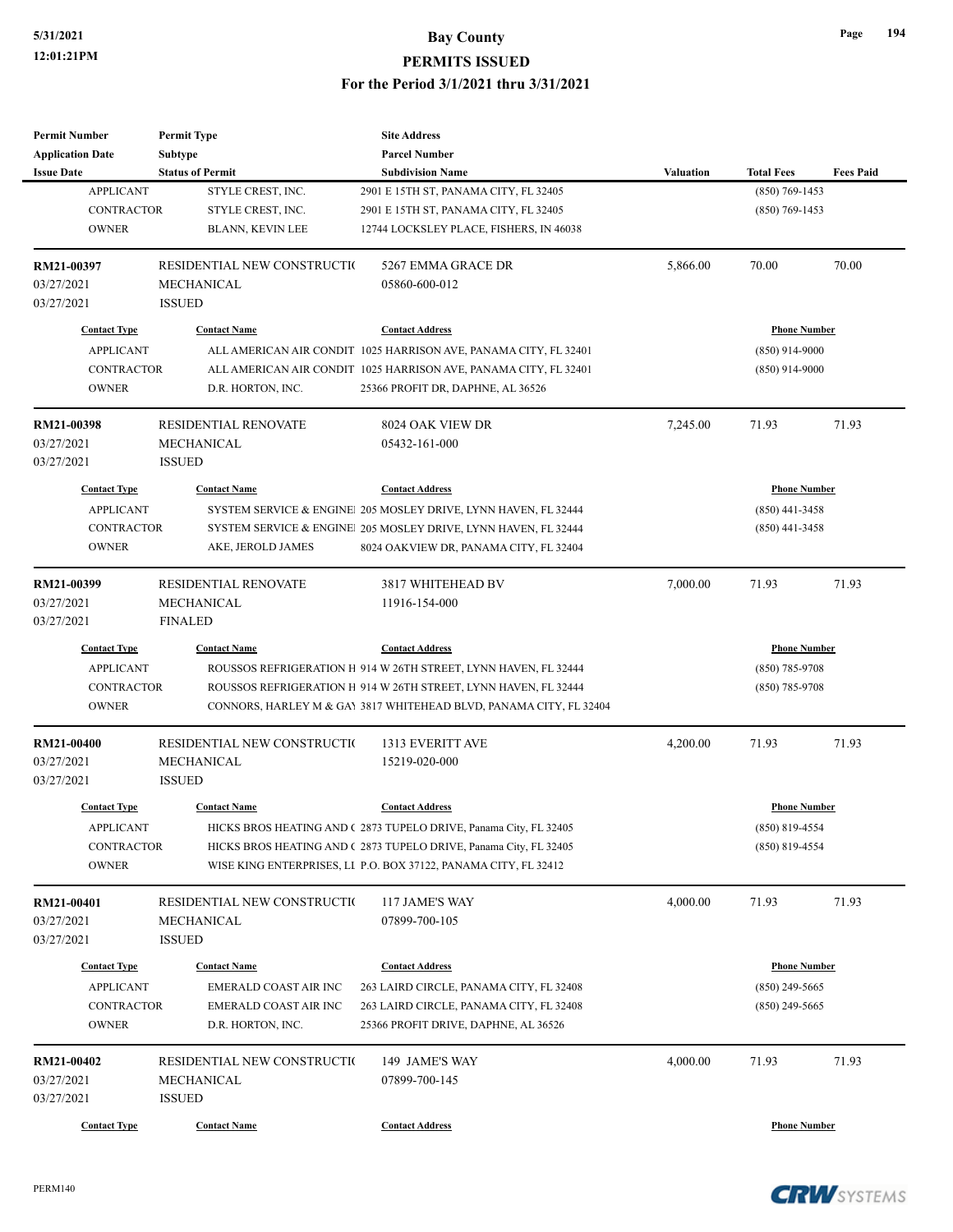| <b>Permit Number</b>    | <b>Permit Type</b>           | <b>Site Address</b>                                                  |           |                     |                  |
|-------------------------|------------------------------|----------------------------------------------------------------------|-----------|---------------------|------------------|
| <b>Application Date</b> | Subtype                      | <b>Parcel Number</b>                                                 |           |                     |                  |
| <b>Issue Date</b>       | <b>Status of Permit</b>      | <b>Subdivision Name</b>                                              | Valuation | <b>Total Fees</b>   | <b>Fees Paid</b> |
| <b>APPLICANT</b>        | EMERALD COAST AIR INC        | 263 LAIRD CIRCLE, PANAMA CITY, FL 32408                              |           | $(850)$ 249-5665    |                  |
| <b>CONTRACTOR</b>       | EMERALD COAST AIR INC        | 263 LAIRD CIRCLE, PANAMA CITY, FL 32408                              |           | $(850)$ 249-5665    |                  |
| <b>OWNER</b>            | D.R. HORTON, INC.            | 25366 PROFIT DRIVE, DAPHNE, AL 36526                                 |           |                     |                  |
|                         |                              |                                                                      |           |                     |                  |
| RM21-00403              | <b>RESIDENTIAL</b>           | 222 TWIN LAKES DR                                                    | 5,710.00  | 71.93               | 71.93            |
| 03/28/2021              | MECHANICAL                   | 36914-000-000                                                        |           |                     |                  |
| 03/28/2021              | <b>FINALED</b>               |                                                                      |           |                     |                  |
|                         |                              |                                                                      |           |                     |                  |
| <b>Contact Type</b>     | <b>Contact Name</b>          | <b>Contact Address</b>                                               |           | <b>Phone Number</b> |                  |
| <b>APPLICANT</b>        |                              | QUINCY'S HEATING & A/C IN 128 N. HWY 79, PANAMA CITY BEACH, FL 32413 |           | $(850)$ 235-8834    |                  |
| <b>CONTRACTOR</b>       |                              | QUINCY'S HEATING & A/C IN 128 N. HWY 79, PANAMA CITY BEACH, FL 32413 |           | $(850)$ 235-8834    |                  |
| <b>OWNER</b>            | ARDOVINO, JOSEPH A.          | 1120 EMPIRE LN, BIRMINGHAM, AL 35226                                 |           |                     |                  |
|                         |                              |                                                                      |           |                     |                  |
| RM21-00404              | RESIDENTIAL NEW CONSTRUCTIO  | 636 FANNING BAYOU DR                                                 | 4,000.00  | 71.93               | 71.93            |
| 03/28/2021              | MECHANICAL                   | 08416-100-020                                                        |           |                     |                  |
| 03/28/2021              | <b>ISSUED</b>                |                                                                      |           |                     |                  |
| <b>Contact Type</b>     | <b>Contact Name</b>          | <b>Contact Address</b>                                               |           | <b>Phone Number</b> |                  |
| <b>APPLICANT</b>        | <b>EMERALD COAST AIR INC</b> | 263 LAIRD CIRCLE, PANAMA CITY, FL 32408                              |           | $(850)$ 249-5665    |                  |
| <b>CONTRACTOR</b>       | EMERALD COAST AIR INC        | 263 LAIRD CIRCLE, PANAMA CITY, FL 32408                              |           | $(850)$ 249-5665    |                  |
| <b>OWNER</b>            | D.R. HORTON, INC.            | 25366 PROFIT DR, DAPHNE, AL 36526                                    |           |                     |                  |
|                         |                              |                                                                      |           |                     |                  |
| RM21-00405              | RESIDENTIAL NEW CONSTRUCTIO  | 110 JAME'S WAY                                                       | 4,000.00  | 87.34               | 87.34            |
| 03/28/2021              | MECHANICAL                   | 07899-700-185                                                        |           |                     |                  |
| 03/28/2021              | <b>ISSUED</b>                |                                                                      |           |                     |                  |
| <b>Contact Type</b>     | <b>Contact Name</b>          | <b>Contact Address</b>                                               |           | <b>Phone Number</b> |                  |
| <b>APPLICANT</b>        | <b>EMERALD COAST AIR INC</b> | 263 LAIRD CIRCLE, PANAMA CITY, FL 32408                              |           | $(850)$ 249-5665    |                  |
| <b>COMPANY</b>          | D. R. HORTON, INC            | 17745 ASHLEY DRIVE, PANAMA CITY BEACH, FL 32413                      |           | $(850) 660 - 1701$  |                  |
| <b>CONTRACTOR</b>       | <b>EMERALD COAST AIR INC</b> |                                                                      |           |                     |                  |
|                         |                              | 263 LAIRD CIRCLE, PANAMA CITY, FL 32408                              |           | $(850)$ 249-5665    |                  |
| <b>OWNER</b>            | D.R. HORTON, INC.            | 25366 PROFIT DRIVE, DAPHNE, AL 36526                                 |           |                     |                  |
| RM21-00406              | RESIDENTIAL NEW CONSTRUCTIO  | 106 JAME'S WAY                                                       | 4,000.00  | 71.93               | 71.93            |
| 03/28/2021              | MECHANICAL                   | 07899-700-190                                                        |           |                     |                  |
| 03/28/2021              | <b>ISSUED</b>                |                                                                      |           |                     |                  |
|                         |                              |                                                                      |           |                     |                  |
| <b>Contact Type</b>     | <b>Contact Name</b>          | <b>Contact Address</b>                                               |           | <b>Phone Number</b> |                  |
| <b>APPLICANT</b>        | EMERALD COAST AIR INC        | 263 LAIRD CIRCLE, PANAMA CITY, FL 32408                              |           | $(850)$ 249-5665    |                  |
| <b>CONTRACTOR</b>       | EMERALD COAST AIR INC        | 263 LAIRD CIRCLE, PANAMA CITY, FL 32408                              |           | $(850)$ 249-5665    |                  |
| <b>OWNER</b>            | D.R. HORTON, INC.            | 25366 PROFIT DRIVE, DAPHNE, AL 36526                                 |           |                     |                  |
|                         |                              |                                                                      |           |                     |                  |
| RM21-00407              | RESIDENTIAL NEW CONSTRUCTIO  | 102 JAME'S WAY                                                       | 4,000.00  | 71.93               | 71.93            |
| 03/28/2021              | MECHANICAL                   | 07899-700-195                                                        |           |                     |                  |
| 03/28/2021              | <b>ISSUED</b>                |                                                                      |           |                     |                  |
| <b>Contact Type</b>     | <b>Contact Name</b>          | <b>Contact Address</b>                                               |           | <b>Phone Number</b> |                  |
| <b>APPLICANT</b>        | EMERALD COAST AIR INC        | 263 LAIRD CIRCLE, PANAMA CITY, FL 32408                              |           | $(850)$ 249-5665    |                  |
| <b>CONTRACTOR</b>       | EMERALD COAST AIR INC        | 263 LAIRD CIRCLE, PANAMA CITY, FL 32408                              |           | $(850)$ 249-5665    |                  |
| <b>OWNER</b>            | D.R. HORTON, INC.            | 25366 PROFIT DRIVE, DAPHNE, AL 36526                                 |           |                     |                  |
|                         |                              |                                                                      |           |                     |                  |
| RM21-00408              | RESIDENTIAL RENOVATE         | 2531 MARY ANN DR                                                     | 4,000.00  | 71.93               | 71.93            |
| 03/28/2021              | MECHANICAL                   | 07954-000-000                                                        |           |                     |                  |
| 03/28/2021              | <b>ISSUED</b>                |                                                                      |           |                     |                  |
|                         |                              |                                                                      |           |                     |                  |
| <b>Contact Type</b>     | <b>Contact Name</b>          | <b>Contact Address</b>                                               |           | <b>Phone Number</b> |                  |

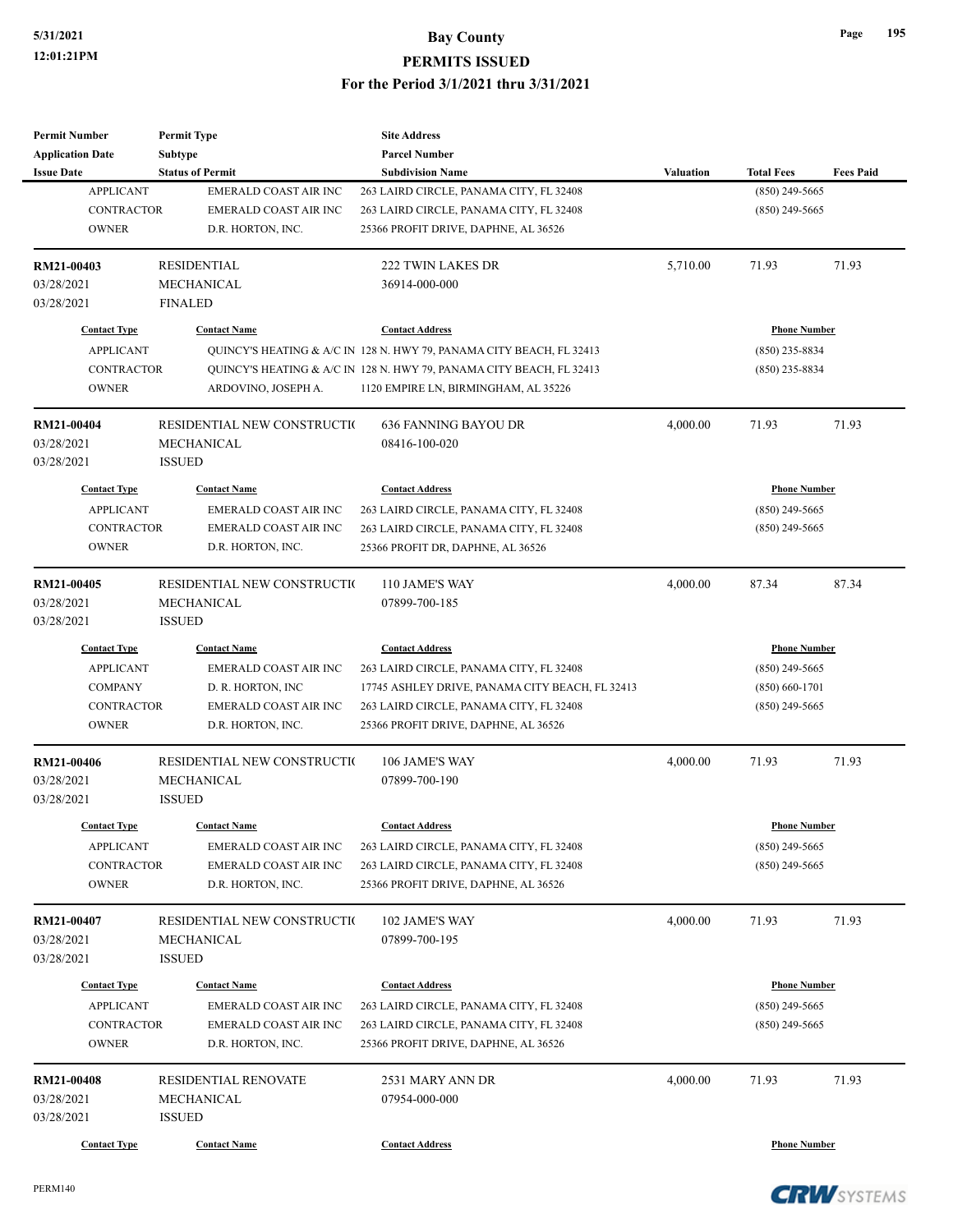| <b>Permit Number</b>    | <b>Permit Type</b>           | <b>Site Address</b>                                                     |                  |                     |                  |
|-------------------------|------------------------------|-------------------------------------------------------------------------|------------------|---------------------|------------------|
| <b>Application Date</b> | Subtype                      | <b>Parcel Number</b>                                                    |                  |                     |                  |
| <b>Issue Date</b>       | <b>Status of Permit</b>      | <b>Subdivision Name</b>                                                 | <b>Valuation</b> | <b>Total Fees</b>   | <b>Fees Paid</b> |
| <b>APPLICANT</b>        | <b>EMERALD COAST AIR INC</b> | 263 LAIRD CIRCLE, PANAMA CITY, FL 32408                                 |                  | $(850)$ 249-5665    |                  |
| <b>CONTRACTOR</b>       | <b>EMERALD COAST AIR INC</b> | 263 LAIRD CIRCLE, PANAMA CITY, FL 32408                                 |                  | $(850)$ 249-5665    |                  |
| <b>OWNER</b>            | PATTERSON, CHARLES C         | 1408 NEW HAMPSHIRE AVE, LYNN HAVEN, FL 32444                            |                  |                     |                  |
| RM21-00409              | RESIDENTIAL NEW CONSTRUCTIO  | 157 JAME'S WAY                                                          | 4,000.00         | 71.93               | 71.93            |
| 03/28/2021              | <b>MECHANICAL</b>            | 07899-700-155                                                           |                  |                     |                  |
| 03/28/2021              | <b>ISSUED</b>                |                                                                         |                  |                     |                  |
| <b>Contact Type</b>     | <b>Contact Name</b>          | <b>Contact Address</b>                                                  |                  | <b>Phone Number</b> |                  |
| <b>APPLICANT</b>        | <b>EMERALD COAST AIR INC</b> | 263 LAIRD CIRCLE, PANAMA CITY, FL 32408                                 |                  | $(850)$ 249-5665    |                  |
| <b>CONTRACTOR</b>       | <b>EMERALD COAST AIR INC</b> | 263 LAIRD CIRCLE, PANAMA CITY, FL 32408                                 |                  | $(850)$ 249-5665    |                  |
| <b>OWNER</b>            | D.R. HORTON, INC.            | 25366 PROFIT DRIVE, DAPHNE, AL 36526                                    |                  |                     |                  |
| RM21-00410              | RESIDENTIAL NEW CONSTRUCTIO  | 109 JAME'S                                                              | 0.00             | 71.93               | 71.93            |
| 03/28/2021              | <b>MECHANICAL</b>            | 07899-700-095                                                           |                  |                     |                  |
| 03/28/2021              | <b>ISSUED</b>                |                                                                         |                  |                     |                  |
| <b>Contact Type</b>     | <b>Contact Name</b>          | <b>Contact Address</b>                                                  |                  | <b>Phone Number</b> |                  |
| <b>APPLICANT</b>        | EMERALD COAST AIR INC        | 263 LAIRD CIRCLE, PANAMA CITY, FL 32408                                 |                  | $(850)$ 249-5665    |                  |
| CONTRACTOR              | EMERALD COAST AIR INC        | 263 LAIRD CIRCLE, PANAMA CITY, FL 32408                                 |                  | $(850)$ 249-5665    |                  |
| <b>OWNER</b>            | D.R. HORTON, INC.            | 25366 PROFIT DRIVE, DAPHNE, AL 36526                                    |                  |                     |                  |
|                         |                              |                                                                         |                  |                     |                  |
| RM21-00411              | RESIDENTIAL NEW CONSTRUCTIO  | 113 JAME'S WAY                                                          | 0.00             | 71.93               | 71.93            |
| 03/28/2021              | <b>MECHANICAL</b>            | 07899-700-100                                                           |                  |                     |                  |
| 03/28/2021              | <b>FINALED</b>               |                                                                         |                  |                     |                  |
| <b>Contact Type</b>     | <b>Contact Name</b>          | <b>Contact Address</b>                                                  |                  | <b>Phone Number</b> |                  |
| <b>APPLICANT</b>        | <b>EMERALD COAST AIR INC</b> | 263 LAIRD CIRCLE, PANAMA CITY, FL 32408                                 |                  | $(850)$ 249-5665    |                  |
| <b>CONTRACTOR</b>       | EMERALD COAST AIR INC        | 263 LAIRD CIRCLE, PANAMA CITY, FL 32408                                 |                  | $(850)$ 249-5665    |                  |
| <b>OWNER</b>            | D.R. HORTON, INC.            | 25366 PROFIT DRIVE, DAPHNE, AL 36526                                    |                  |                     |                  |
| RM21-00412              | RESIDENTIAL NEW CONSTRUCTIO  | 4213 DE LEN DR                                                          | 4,000.00         | 71.93               | 71.93            |
| 03/28/2021              | MECHANICAL                   | 08698-070-000                                                           |                  |                     |                  |
| 03/28/2021              | <b>ISSUED</b>                | None                                                                    |                  |                     |                  |
|                         |                              |                                                                         |                  |                     |                  |
| <b>Contact Type</b>     | <b>Contact Name</b>          | <b>Contact Address</b>                                                  |                  | <b>Phone Number</b> |                  |
| <b>APPLICANT</b>        | EMERALD COAST AIR INC        | 263 LAIRD CIRCLE, PANAMA CITY, FL 32408                                 |                  | $(850)$ 249-5665    |                  |
| CONTRACTOR              | <b>EMERALD COAST AIR INC</b> | 263 LAIRD CIRCLE, PANAMA CITY, FL 32408                                 |                  | $(850)$ 249-5665    |                  |
| <b>OWNER</b>            |                              | FOLSOM, MANUEL JR & DEN 4213 DE LEN DR, PANAMA CITY, FL 32404           |                  |                     |                  |
| RM21-00413              | RESIDENTIAL NEW CONSTRUCTIO  | 5279 EMMA GRACE DR                                                      | 9,619.00         | 70.00               | 70.00            |
| 03/29/2021              | MECHANICAL                   | 05860-600-006                                                           |                  |                     |                  |
| 03/29/2021              | <b>ISSUED</b>                |                                                                         |                  |                     |                  |
| <b>Contact Type</b>     | <b>Contact Name</b>          | <b>Contact Address</b>                                                  |                  | <b>Phone Number</b> |                  |
| <b>APPLICANT</b>        |                              | ALL AMERICAN AIR CONDIT 1025 HARRISON AVE, PANAMA CITY, FL 32401        |                  | $(850)$ 914-9000    |                  |
| <b>CONTRACTOR</b>       |                              | ALL AMERICAN AIR CONDIT 1025 HARRISON AVE, PANAMA CITY, FL 32401        |                  | $(850)$ 914-9000    |                  |
| <b>OWNER</b>            |                              | FORESTAR (USA) REAL EST (2221 E LAMAR BLVD STE 790, ARLINGTON, TX 76006 |                  |                     |                  |
| RM21-00414              | RESIDENTIAL NEW CONSTRUCTIO  | 5255 EMMA GRACE DR                                                      | 5,866.00         | 70.00               | 70.00            |
|                         |                              |                                                                         |                  |                     |                  |
| 03/29/2021              | MECHANICAL                   | 05860-600-018                                                           |                  |                     |                  |
| 03/29/2021              | <b>ISSUED</b>                |                                                                         |                  |                     |                  |
| <b>Contact Type</b>     | <b>Contact Name</b>          | <b>Contact Address</b>                                                  |                  | <b>Phone Number</b> |                  |

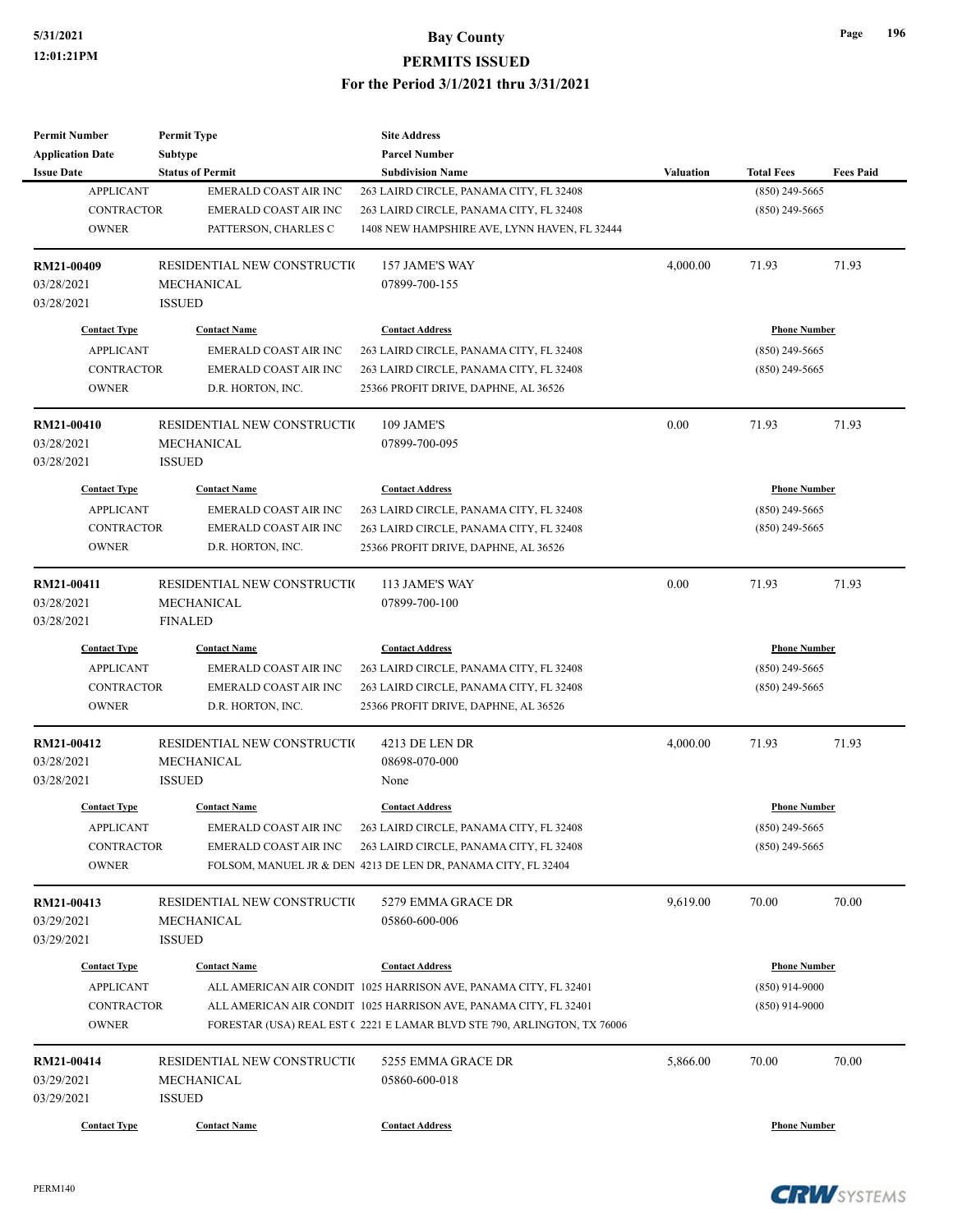# **5/31/2021 Bay County**

#### **PERMITS ISSUED**

**For the Period 3/1/2021 thru 3/31/2021**

| <b>Permit Number</b>       | <b>Permit Type</b>          | <b>Site Address</b>                                                                                                                                 |                  |                     |                  |
|----------------------------|-----------------------------|-----------------------------------------------------------------------------------------------------------------------------------------------------|------------------|---------------------|------------------|
| <b>Application Date</b>    | <b>Subtype</b>              | <b>Parcel Number</b>                                                                                                                                |                  |                     |                  |
| <b>Issue Date</b>          | <b>Status of Permit</b>     | <b>Subdivision Name</b>                                                                                                                             | <b>Valuation</b> | <b>Total Fees</b>   | <b>Fees Paid</b> |
| <b>APPLICANT</b>           |                             | ALL AMERICAN AIR CONDIT 1025 HARRISON AVE, PANAMA CITY, FL 32401                                                                                    |                  | $(850)$ 914-9000    |                  |
| <b>CONTRACTOR</b>          |                             | ALL AMERICAN AIR CONDIT 1025 HARRISON AVE, PANAMA CITY, FL 32401                                                                                    |                  | $(850)$ 914-9000    |                  |
| <b>OWNER</b>               | D.R. HORTON, INC.           | 25366 PROFIT DR, DAPHNE, AL 36526                                                                                                                   |                  |                     |                  |
| RM21-00415                 | RESIDENTIAL NEW CONSTRUCTIO | 122A DOWNING ST                                                                                                                                     | 7,200.00         | 71.93               | 71.93            |
| 03/29/2021                 | <b>MECHANICAL</b>           | 35370-049-010                                                                                                                                       |                  |                     |                  |
| 03/29/2021                 | <b>ISSUED</b>               |                                                                                                                                                     |                  |                     |                  |
| <b>Contact Type</b>        | <b>Contact Name</b>         | <b>Contact Address</b>                                                                                                                              |                  | <b>Phone Number</b> |                  |
| <b>APPLICANT</b>           | MICHAEL 249-2999            | $, \, , \,$                                                                                                                                         |                  |                     |                  |
| <b>CONTRACTOR</b>          |                             | MODERN AIR SOLUTIONS, L1 19407 PANAMA CITY BEACH PKWY, PANAMA CITY BEACH, FL 3                                                                      |                  | $(850)$ 249-2999    |                  |
| <b>OWNER</b>               | <b>BARRETT BROTHERS LLC</b> | 21000 FRONT BEACH RD #5, PANAMA CITY BEACH, FL 32413                                                                                                |                  |                     |                  |
| RM21-00416                 | <b>RESIDENTIAL</b>          | 19918 DEL MAR DR                                                                                                                                    | 5,071.00         | 71.93               | 71.93            |
| 03/29/2021                 | MECHANICAL                  | 37931-000-000                                                                                                                                       |                  |                     |                  |
| 03/30/2021                 | <b>FINALED</b>              |                                                                                                                                                     |                  |                     |                  |
| <b>Contact Type</b>        | <b>Contact Name</b>         | <b>Contact Address</b>                                                                                                                              |                  | <b>Phone Number</b> |                  |
| <b>APPLICANT</b>           | MIKE 249-2999               | , ,                                                                                                                                                 |                  |                     |                  |
| <b>CONTRACTOR</b>          |                             | MODERN AIR SOLUTIONS, L1 19407 PANAMA CITY BEACH PKWY, PANAMA CITY BEACH, FL 3                                                                      |                  | $(850)$ 249-2999    |                  |
| <b>OWNER</b>               | RODGERS, STEVEN             | P O BOX 19257, PANAMA CITY BEACH, FL 32417                                                                                                          |                  |                     |                  |
| RM21-00417                 | <b>RESIDENTIAL</b>          | 6205 THOMAS DR 9F                                                                                                                                   | 5,240.00         | 71.93               | 71.93            |
|                            |                             |                                                                                                                                                     |                  |                     |                  |
| 03/29/2021                 | MECHANICAL                  | 30585-980-000                                                                                                                                       |                  |                     |                  |
| 03/29/2021                 | <b>FINALED</b>              |                                                                                                                                                     |                  |                     |                  |
| <b>Contact Type</b>        | <b>Contact Name</b>         | <b>Contact Address</b>                                                                                                                              |                  | <b>Phone Number</b> |                  |
| <b>APPLICANT</b>           | MIKE 249-2999               | $, \, ,$                                                                                                                                            |                  |                     |                  |
| <b>CONTRACTOR</b>          |                             | MODERN AIR SOLUTIONS, LI 19407 PANAMA CITY BEACH PKWY, PANAMA CITY BEACH, FL 3                                                                      |                  | $(850)$ 249-2999    |                  |
| <b>OWNER</b>               | SEKIZOVIC, MUAMER           | 12849 LEYLE STREET, BLAINE, MN 55449                                                                                                                |                  |                     |                  |
| RM21-00418                 | <b>RESIDENTIAL</b>          | 24 WOODLAND RD E                                                                                                                                    | 3,100.00         | 70.00               | 70.00            |
| 03/29/2021                 | MECHANICAL                  | 07499-030-000                                                                                                                                       |                  |                     |                  |
| 03/29/2021                 | <b>FINALED</b>              |                                                                                                                                                     |                  |                     |                  |
| <b>Contact Type</b>        | <b>Contact Name</b>         | <b>Contact Address</b>                                                                                                                              |                  | <b>Phone Number</b> |                  |
| <b>APPLICANT</b>           | STYLE CREST, INC.           | 2901 E 15TH ST, PANAMA CITY, FL 32405                                                                                                               |                  | $(850) 769 - 1453$  |                  |
| CONTRACTOR                 | STYLE CREST, INC.           | 2901 E 15TH ST, PANAMA CITY, FL 32405                                                                                                               |                  | $(850)$ 769-1453    |                  |
| <b>OWNER</b>               | OTANO, DAVID E              | 124 LAKE MERIAL BLVD, PANAMA CITY, FL 32409                                                                                                         |                  |                     |                  |
| RM21-00419                 | <b>RESIDENTIAL</b>          | 636 MALAGA PL A                                                                                                                                     | 4,500.00         | 71.93               | 71.93            |
| 03/29/2021                 | MECHANICAL                  | 37252-698-000                                                                                                                                       |                  |                     |                  |
| 03/29/2021                 | <b>FINALED</b>              |                                                                                                                                                     |                  |                     |                  |
| <b>Contact Type</b>        | <b>Contact Name</b>         | <b>Contact Address</b>                                                                                                                              |                  | <b>Phone Number</b> |                  |
| <b>APPLICANT</b>           |                             |                                                                                                                                                     |                  | $(850)$ 235-8834    |                  |
|                            |                             | QUINCY'S HEATING & A/C IN 128 N. HWY 79, PANAMA CITY BEACH, FL 32413                                                                                |                  |                     |                  |
| CONTRACTOR<br><b>OWNER</b> |                             | QUINCY'S HEATING & A/C IN 128 N. HWY 79, PANAMA CITY BEACH, FL 32413<br>ZASLAVSKY, CHRISTINE ANI 401 SAVANNAH PARK WAY, PANAMA CITY BEACH, FL 32407 |                  | $(850)$ 235-8834    |                  |
|                            |                             |                                                                                                                                                     |                  |                     |                  |
| RM21-00423                 | RESIDENTIAL RENOVATE        | <b>459 LOCKSLEY DR</b>                                                                                                                              | 8,800.00         | 71.93               | 71.93            |
| 03/30/2021                 | MECHANICAL                  | 34030-400-030                                                                                                                                       |                  |                     |                  |
| 03/30/2021                 | <b>ISSUED</b>               |                                                                                                                                                     |                  |                     |                  |
| <b>Contact Type</b>        | <b>Contact Name</b>         | <b>Contact Address</b>                                                                                                                              |                  | <b>Phone Number</b> |                  |

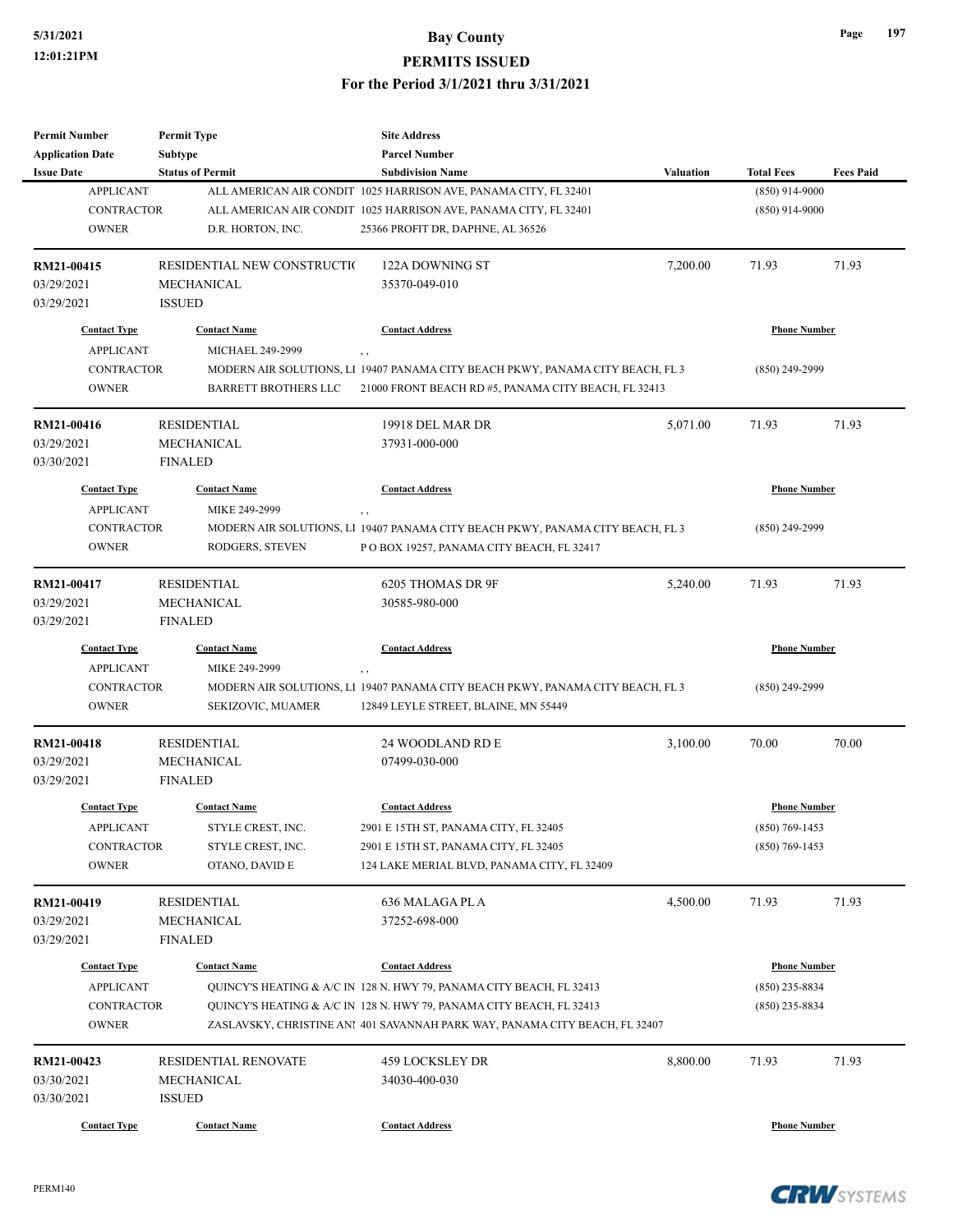# **5/31/2021 Bay County**

**PERMITS ISSUED**

**For the Period 3/1/2021 thru 3/31/2021**

| Permit Number<br><b>Application Date</b> | <b>Permit Type</b><br>Subtype | <b>Site Address</b><br><b>Parcel Number</b>                                    |           |                     |                  |
|------------------------------------------|-------------------------------|--------------------------------------------------------------------------------|-----------|---------------------|------------------|
| <b>Issue Date</b>                        | <b>Status of Permit</b>       | <b>Subdivision Name</b>                                                        | Valuation | <b>Total Fees</b>   | <b>Fees Paid</b> |
| <b>APPLICANT</b>                         | MICHAEL 259-2999              | $, \, , \,$                                                                    |           |                     |                  |
| <b>CONTRACTOR</b>                        |                               | MODERN AIR SOLUTIONS, LI 19407 PANAMA CITY BEACH PKWY, PANAMA CITY BEACH, FL 3 |           | $(850)$ 249-2999    |                  |
| <b>OWNER</b>                             |                               | NWFL LAND HOLDINGS LLC 400 S ARNOLD RD, PANAMA CITY BEACH, FL 32413            |           |                     |                  |
|                                          |                               |                                                                                |           |                     |                  |
| <b>RM21-00426</b>                        | RESIDENTIAL NEW CONSTRUCTIO   | <b>606 LAGOON OAKS CIR</b>                                                     | 5,238.00  | 71.93               | 71.93            |
| 03/30/2021                               | MECHANICAL                    | 30166-772-000                                                                  |           |                     |                  |
| 03/30/2021                               | <b>ISSUED</b>                 |                                                                                |           |                     |                  |
| <b>Contact Type</b>                      | <b>Contact Name</b>           | <b>Contact Address</b>                                                         |           | <b>Phone Number</b> |                  |
| <b>APPLICANT</b>                         |                               | ALEXANDER AIR CONDITION 11642 BAY VISTA DR., PANAMA CITY, FL 32404             |           | $(850) 874 - 2665$  |                  |
| <b>CONTRACTOR</b>                        |                               | ALEXANDER AIR CONDITION 11642 BAY VISTA DR., PANAMA CITY, FL 32404             |           | $(850)$ 874-2665    |                  |
| <b>OWNER</b>                             |                               | CHRISTIANSEN, WALTER CH. 606 LAGOON OAKS CIR, PANAMA CITY BEACH, FL 32408      |           |                     |                  |
|                                          |                               |                                                                                |           |                     |                  |
| RM21-00427                               | <b>RESIDENTIAL</b>            | 7619 GAINER BAYOU RD N                                                         | 3,100.00  | 70.00               | 70.00            |
| 03/31/2021                               | MECHANICAL                    | 07899-010-000                                                                  |           |                     |                  |
| 03/31/2021                               | <b>FINALED</b>                |                                                                                |           |                     |                  |
| <b>Contact Type</b>                      | <b>Contact Name</b>           | <b>Contact Address</b>                                                         |           | <b>Phone Number</b> |                  |
| <b>APPLICANT</b>                         | STYLE CREST, INC.             | 2901 E 15TH ST, PANAMA CITY, FL 32405                                          |           | $(850)$ 769-1453    |                  |
| <b>CONTRACTOR</b>                        | STYLE CREST, INC.             | 2901 E 15TH ST, PANAMA CITY, FL 32405                                          |           | $(850)$ 769-1453    |                  |
| <b>OWNER</b>                             | PEOPLES, KEVIN ETAL           | 7402 TALMADGE AVE, SOUTHPORT, FL 32409                                         |           |                     |                  |
|                                          |                               |                                                                                |           |                     |                  |
| RM21-00428                               | RESIDENTIAL NEW CONSTRUCTIO   | 3715 SHORELINE CIR                                                             | 7,000.00  | 70.00               | 70.00            |
| 03/31/2021                               | MECHANICAL                    | 26929-000-000                                                                  |           |                     |                  |
| 03/31/2021                               | <b>ISSUED</b>                 |                                                                                |           |                     |                  |
| <b>Contact Type</b>                      | <b>Contact Name</b>           | <b>Contact Address</b>                                                         |           | <b>Phone Number</b> |                  |
| <b>APPLICANT</b>                         |                               | STEVERSON AIR CONDITION 403 W. 11TH ST, PANAMA CITY, FL 32401                  |           | $(850)$ 248-1109    |                  |
| <b>CONTRACTOR</b>                        |                               | STEVERSON AIR CONDITION 403 W. 11TH ST, PANAMA CITY, FL 32401                  |           | $(850)$ 248-1109    |                  |
| <b>OWNER</b>                             | SHORES, KAREN RENAE           | 3715 SHORELINE CIR, PANAMA CITY, FL 32405                                      |           |                     |                  |
| RP21-00244                               | RESIDENTIAL NEW CONSTRUCTIO   | 108 LAGUNA ST                                                                  | 900.00    | 107.89              | 107.89           |
| 03/01/2021                               | PLUMBING                      | 38164-010-000                                                                  |           |                     |                  |
| 03/01/2021                               | <b>ISSUED</b>                 |                                                                                |           |                     |                  |
|                                          |                               |                                                                                |           |                     |                  |
| <b>Contact Type</b>                      | <b>Contact Name</b>           | <b>Contact Address</b>                                                         |           | <b>Phone Number</b> |                  |
| APPLICANT                                |                               | SOLID ROCK PLUMBING LLC 5196 STEWART DRIVE, PANAMA CITY, FL 32404              |           | $(850)$ 276-9308    |                  |
| <b>CONTRACTOR</b>                        |                               | SOLID ROCK PLUMBING LLC 5196 STEWART DRIVE, PANAMA CITY, FL 32404              |           | $(850)$ 276-9308    |                  |
| <b>OWNER</b>                             |                               | GRIFFIN, MATTHEW & CINDY 2103 CLINE LANE, PANAMA CITY, FL 32404                |           |                     |                  |
| RP21-00245                               | RESIDENTIAL NEW CONSTRUCTIO   | <b>CEDAR CREEK DR</b>                                                          | 1,200.00  | 140.25              | 140.25           |
| 03/01/2021                               | PLUMBING                      | 07611-200-018                                                                  |           |                     |                  |
| 03/01/2021                               | <b>ISSUED</b>                 |                                                                                |           |                     |                  |
|                                          |                               |                                                                                |           |                     |                  |
| <b>Contact Type</b>                      | <b>Contact Name</b>           | <b>Contact Address</b>                                                         |           | <b>Phone Number</b> |                  |
| <b>APPLICANT</b>                         |                               | SOLID ROCK PLUMBING LLC 5196 STEWART DRIVE, PANAMA CITY, FL 32404              |           | $(850)$ 276-9308    |                  |
| <b>CONTRACTOR</b>                        |                               | SOLID ROCK PLUMBING LLC 5196 STEWART DRIVE, PANAMA CITY, FL 32404              |           | $(850)$ 276-9308    |                  |
| <b>OWNER</b>                             |                               | FLATT, DAVID T & BARBARA 2306 DRAGONFLY LANE, PANAMA CITY, FL 32405            |           |                     |                  |
| RP21-00246                               | RESIDENTIAL NEW CONSTRUCTIO   | 7502 SUNSET BAY LN                                                             | 8,200.00  | 119.00              | 119.00           |
| 03/02/2021                               | PLUMBING                      | 32611-927-000                                                                  |           |                     |                  |
| 03/02/2021                               | <b>ISSUED</b>                 |                                                                                |           |                     |                  |
|                                          |                               |                                                                                |           |                     |                  |
| <b>Contact Type</b>                      | <b>Contact Name</b>           | <b>Contact Address</b>                                                         |           | <b>Phone Number</b> |                  |

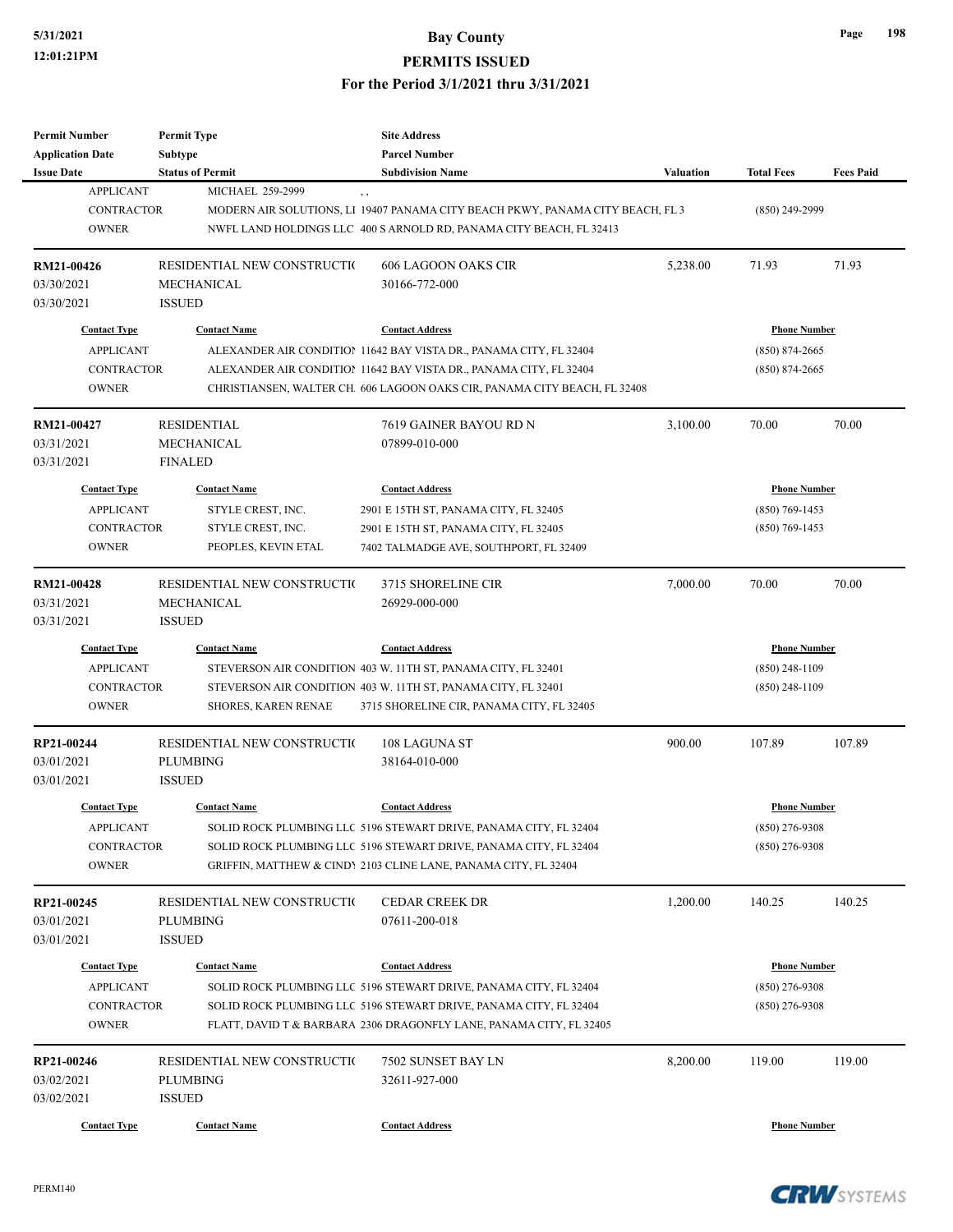### **5/31/2021 Bay County PERMITS ISSUED**

#### **For the Period 3/1/2021 thru 3/31/2021**

| <b>Permit Number</b>    | <b>Permit Type</b>          | <b>Site Address</b>                                                       |                  |                     |                  |
|-------------------------|-----------------------------|---------------------------------------------------------------------------|------------------|---------------------|------------------|
| <b>Application Date</b> | Subtype                     | <b>Parcel Number</b>                                                      |                  |                     |                  |
| <b>Issue Date</b>       | <b>Status of Permit</b>     | <b>Subdivision Name</b>                                                   | <b>Valuation</b> | <b>Total Fees</b>   | <b>Fees Paid</b> |
| <b>APPLICANT</b>        |                             | COASTAL PLUMBING OF BAY 1007 BERWICK CIR, LYNN HAVEN, FL 32444            |                  | $(850)$ 747-8030    |                  |
| <b>CONTRACTOR</b>       |                             | COASTAL PLUMBING OF BAY 1007 BERWICK CIR, LYNN HAVEN, FL 32444            |                  | $(850)$ 747-8030    |                  |
| <b>OWNER</b>            |                             | WEISE, DOUGLAS C & DONN 23001 FRONT BEACH RD, PANAMA CITY BEACH, FL 32413 |                  |                     |                  |
| RP21-00247              | <b>RESIDENTIAL</b>          | 4300 BAY POINT RD 436                                                     | 781.20           | 75.52               | 75.52            |
| 03/02/2021              | <b>PLUMBING</b>             | 31259-236-000                                                             |                  |                     |                  |
| 03/02/2021              | <b>ISSUED</b>               |                                                                           |                  |                     |                  |
| <b>Contact Type</b>     | <b>Contact Name</b>         | <b>Contact Address</b>                                                    |                  | <b>Phone Number</b> |                  |
| <b>APPLICANT</b>        |                             | PEADEN AIR CONDITIONING 620 WEST BALDWIN RD, Panama City, FL 32405        |                  | $(850)$ 763-4638    |                  |
| <b>CONTRACTOR</b>       |                             | PEADEN AIR CONDITIONING 620 WEST BALDWIN RD, Panama City, FL 32405        |                  | $(850)$ 763-4638    |                  |
| <b>OWNER</b>            | SCOTT, ANITA L ETAL         | 1501 TAYLOR OAKS CIR 107, MONTGOMERY, AL 36116                            |                  |                     |                  |
| RP21-00248              | RESIDENTIAL NEW CONSTRUCTIO | 3872 SANDPINE WAY                                                         | 1,700.00         | 136.14              | 136.14           |
| 03/02/2021              | <b>PLUMBING</b>             | 05948-300-060                                                             |                  |                     |                  |
| 03/09/2021              | <b>ISSUED</b>               |                                                                           |                  |                     |                  |
| <b>Contact Type</b>     | <b>Contact Name</b>         | <b>Contact Address</b>                                                    |                  | <b>Phone Number</b> |                  |
| <b>APPLICANT</b>        |                             | AMORE PLUMBING COMPAN 3752 GARDENVIEW ST., PACE, FL 32571                 |                  | $(850)$ 994-8814    |                  |
| <b>CONTRACTOR</b>       |                             | AMORE PLUMBING COMPAN 3752 GARDENVIEW ST., PACE, FL 32571                 |                  | $(850)$ 994-8814    |                  |
| <b>OWNER</b>            |                             | ADAMS HOMES OF NW FL IN 3000 GULF BREEZE PKWY, GULF BREEZE, FL 32563      |                  |                     |                  |
|                         |                             |                                                                           |                  |                     |                  |
| RP21-00249              | RESIDENTIAL NEW CONSTRUCTIO | <b>136 LAKE MERIAL BLVD</b>                                               | 1,700.00         | 150.67              | 150.67           |
| 03/02/2021              | <b>PLUMBING</b>             | 07504-203-000                                                             |                  |                     |                  |
| 03/09/2021              | <b>ISSUED</b>               |                                                                           |                  |                     |                  |
| <b>Contact Type</b>     | <b>Contact Name</b>         | <b>Contact Address</b>                                                    |                  | <b>Phone Number</b> |                  |
| <b>APPLICANT</b>        |                             | AMORE PLUMBING COMPAN 3752 GARDENVIEW ST., PACE, FL 32571                 |                  | $(850)$ 994-8814    |                  |
| <b>CONTRACTOR</b>       |                             | AMORE PLUMBING COMPAN 3752 GARDENVIEW ST., PACE, FL 32571                 |                  | $(850)$ 994-8814    |                  |
| <b>OWNER</b>            | <b>ADAMS HOMES</b>          | OF NORTHWEST FLORIDA INC, GULF BREEZE, FL 32563                           |                  |                     |                  |
| RP21-00250              | RESIDENTIAL NEW CONSTRUCTIO | <b>132 LAKE MERIAL TR</b>                                                 | 1,700.00         | 150.67              | 150.67           |
| 03/02/2021              | <b>PLUMBING</b>             | 07504-256-000                                                             |                  |                     |                  |
| 03/09/2021              | <b>ISSUED</b>               |                                                                           |                  |                     |                  |
| <b>Contact Type</b>     | <b>Contact Name</b>         | <b>Contact Address</b>                                                    |                  | <b>Phone Number</b> |                  |
| APPLICANT               |                             | AMORE PLUMBING COMPAN 3752 GARDENVIEW ST., PACE, FL 32571                 |                  | $(850)$ 994-8814    |                  |
| CONTRACTOR              |                             | AMORE PLUMBING COMPAN 3752 GARDENVIEW ST., PACE, FL 32571                 |                  | $(850)$ 994-8814    |                  |
| <b>OWNER</b>            |                             | ADAMS HOMES OF NORTHW FLORIDA, INC, GULF BREEZE, FL 32563                 |                  |                     |                  |
| RP21-00251              | RESIDENTIAL NEW CONSTRUCTIO | 3877 SANDPINE WAY                                                         | 1,700.00         | 136.14              | 136.14           |
| 03/02/2021              | <b>PLUMBING</b>             | 05948-300-090                                                             |                  |                     |                  |
| 03/09/2021              | <b>ISSUED</b>               |                                                                           |                  |                     |                  |
| <b>Contact Type</b>     | <b>Contact Name</b>         | <b>Contact Address</b>                                                    |                  | <b>Phone Number</b> |                  |
| <b>APPLICANT</b>        |                             | AMORE PLUMBING COMPAN 3752 GARDENVIEW ST., PACE, FL 32571                 |                  | $(850)$ 994-8814    |                  |
| CONTRACTOR              |                             | AMORE PLUMBING COMPAN 3752 GARDENVIEW ST., PACE, FL 32571                 |                  | $(850)$ 994-8814    |                  |
| <b>OWNER</b>            |                             | ADAMS HOMES OF NW FL IN 3000 GULF BREEZE PKWY, GULF BREEZE, FL 32563      |                  |                     |                  |
|                         |                             |                                                                           |                  |                     |                  |
| RP21-00252              | RESIDENTIAL NEW CONSTRUCTIO | 3880 SANDPINE WAY                                                         | 1,700.00         | 154.32              | 154.32           |
| 03/02/2021              | <b>PLUMBING</b>             | 05948-300-080                                                             |                  |                     |                  |
| 03/09/2021              | <b>ISSUED</b>               |                                                                           |                  |                     |                  |
| <b>Contact Type</b>     | <b>Contact Name</b>         | <b>Contact Address</b>                                                    |                  | <b>Phone Number</b> |                  |



**Page 199**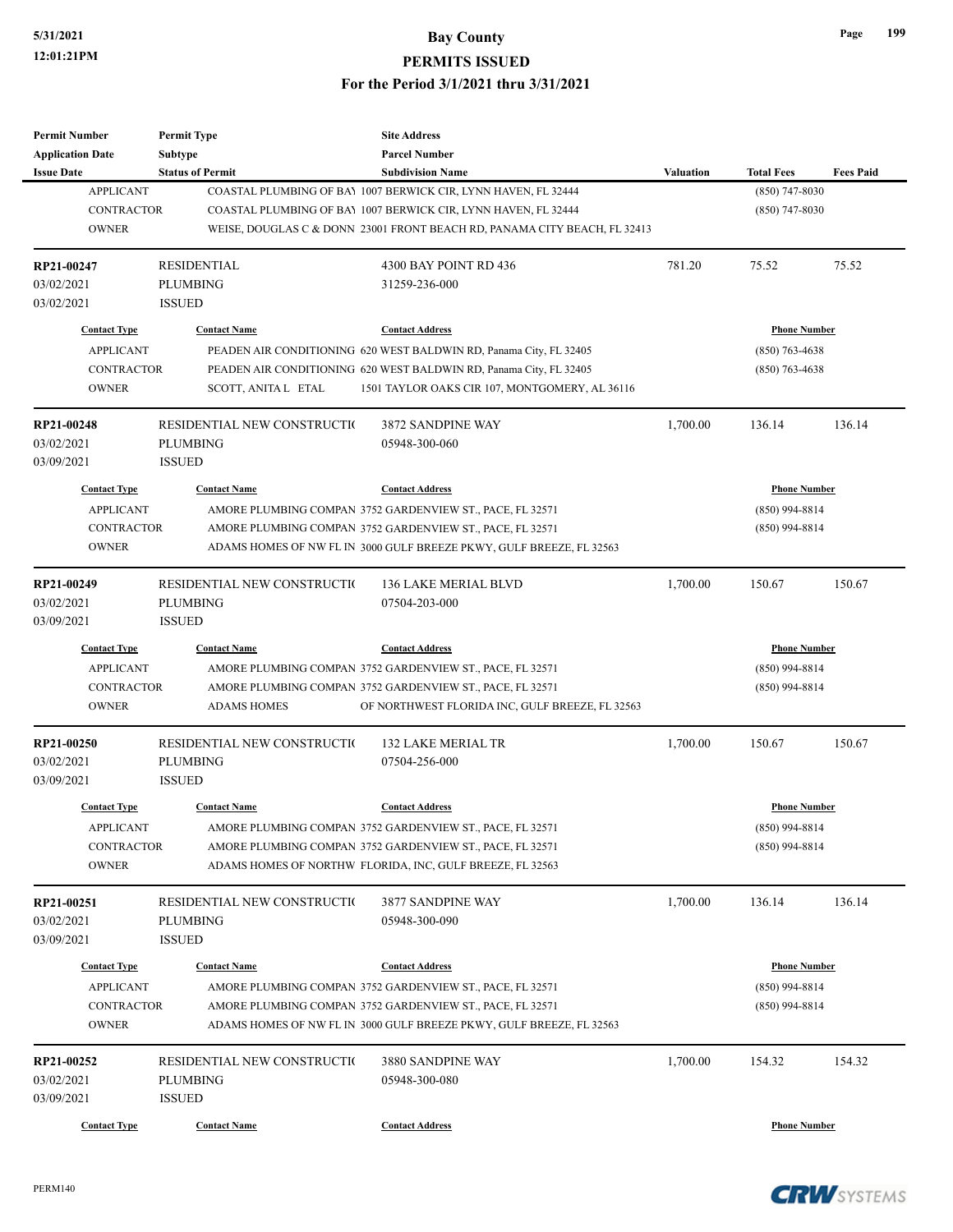# **5/31/2021 Bay County**

**PERMITS ISSUED**

#### **For the Period 3/1/2021 thru 3/31/2021**

| <b>Permit Number</b><br><b>Application Date</b><br><b>Issue Date</b>         | <b>Permit Type</b><br><b>Subtype</b>                                                  | <b>Site Address</b><br><b>Parcel Number</b><br><b>Subdivision Name</b>                                                                                                                                                   |           |                                                               | <b>Fees Paid</b> |
|------------------------------------------------------------------------------|---------------------------------------------------------------------------------------|--------------------------------------------------------------------------------------------------------------------------------------------------------------------------------------------------------------------------|-----------|---------------------------------------------------------------|------------------|
| <b>APPLICANT</b><br><b>CONTRACTOR</b><br><b>OWNER</b>                        | <b>Status of Permit</b>                                                               | AMORE PLUMBING COMPAN 3752 GARDENVIEW ST., PACE, FL 32571<br>AMORE PLUMBING COMPAN 3752 GARDENVIEW ST., PACE, FL 32571<br>ADAMS HOMES OF NW FL IN 3000 GULF BREEZE PKWY, GULF BREEZE, FL 32563                           | Valuation | <b>Total Fees</b><br>$(850)$ 994-8814<br>$(850)$ 994-8814     |                  |
| RP21-00253<br>03/02/2021<br>03/09/2021                                       | RESIDENTIAL NEW CONSTRUCTIO<br><b>PLUMBING</b><br><b>ISSUED</b>                       | 3876 SANDPINE WAY<br>05948-300-070                                                                                                                                                                                       | 1,700.00  | 143.37                                                        | 143.37           |
| <b>Contact Type</b><br><b>APPLICANT</b><br><b>CONTRACTOR</b><br><b>OWNER</b> | <b>Contact Name</b>                                                                   | <b>Contact Address</b><br>AMORE PLUMBING COMPAN 3752 GARDENVIEW ST., PACE, FL 32571<br>AMORE PLUMBING COMPAN 3752 GARDENVIEW ST., PACE, FL 32571<br>ADAMS HOMES OF NW FL IN 3000 GULF BREEZE PKWY, GULF BREEZE, FL 32563 |           | <b>Phone Number</b><br>$(850)$ 994-8814<br>$(850)$ 994-8814   |                  |
| RP21-00254<br>03/02/2021<br>03/09/2021                                       | RESIDENTIAL NEW CONSTRUCTIO<br><b>PLUMBING</b><br><b>ISSUED</b>                       | 3873 SANDPINE WAY<br>05948-300-100                                                                                                                                                                                       | 1,700.00  | 136.14                                                        | 136.14           |
| <b>Contact Type</b><br><b>APPLICANT</b><br><b>CONTRACTOR</b><br><b>OWNER</b> | <b>Contact Name</b>                                                                   | <b>Contact Address</b><br>AMORE PLUMBING COMPAN 3752 GARDENVIEW ST., PACE, FL 32571<br>AMORE PLUMBING COMPAN 3752 GARDENVIEW ST., PACE, FL 32571<br>ADAMS HOMES OF NW FL IN 3000 GULF BREEZE PKWY, GULF BREEZE, FL 32563 |           | <b>Phone Number</b><br>$(850)$ 994-8814<br>$(850)$ 994-8814   |                  |
| RP21-00256<br>03/03/2021<br>03/03/2021                                       | RESIDENTIAL NEW CONSTRUCTIO<br><b>PLUMBING</b><br><b>ISSUED</b>                       | 383 BEACHSIDE DR<br>36459-394-621                                                                                                                                                                                        | 8,000.00  | 125.87                                                        | 125.87           |
| <b>Contact Type</b><br><b>APPLICANT</b><br>CONTRACTOR<br><b>OWNER</b>        | <b>Contact Name</b><br>850 PLUMBING INC<br>850 PLUMBING INC<br>DPR RENTALS, LLC       | <b>Contact Address</b><br>4279 WALTON BRIDGE RD, PONCE DE LEON, FL 32455<br>4279 WALTON BRIDGE RD, PONCE DE LEON, FL 32455<br>5670 WHITESVILLE RD, COLUMBUS, GA 31904                                                    |           | <b>Phone Number</b><br>$(850) 764 - 3013$<br>$(850)$ 764-3013 |                  |
| RP21-00257<br>03/04/2021<br>03/11/2021                                       | RESIDENTIAL NEW CONSTRUCTIO<br><b>PLUMBING</b><br><b>ISSUED</b>                       | 1809 WHITE WESTERN LAKE LN<br>26484-687-000                                                                                                                                                                              | 4,200.00  | 89.91                                                         | 89.91            |
| <b>Contact Type</b><br><b>APPLICANT</b><br><b>CONTRACTOR</b><br><b>OWNER</b> | <b>Contact Name</b><br>MICHAEL 850-415-6031<br>WATER-N-WOOD LLC<br>VICKERS, JESSICA M | <b>Contact Address</b><br>$, \, ,$<br>1619 BONNER RD, BONIFAY, FL 32425<br>1809 WHITE WESTERN LAKE LN, PANAMA CITY, FL 32409                                                                                             |           | <b>Phone Number</b><br>$(850)$ 415-6099                       |                  |
| RP21-00258<br>03/05/2021<br>03/05/2021                                       | <b>RESIDENTIAL</b><br><b>PLUMBING</b><br><b>ISSUED</b>                                | 9301 BURNT MILL CREEK RD S<br>26593-532-000                                                                                                                                                                              | 15,000.00 | 205.43                                                        | 205.43           |
| <b>Contact Type</b><br><b>APPLICANT</b><br>CONTRACTOR<br><b>OWNER</b>        | <b>Contact Name</b><br>ADAM 596-2193                                                  | <b>Contact Address</b><br>, ,<br>ENVISION IT REMODELING I 1012 BECK AVE, PANAMA CITY, FL 32401<br>CLARK, CHRISTOPHER & JES 9215 S BURNT MILL CREEK ROAD, SOUTHPORT, FL 32409                                             |           | <b>Phone Number</b><br>$(850) 596 - 2193$                     |                  |
| RP21-00260<br>03/06/2021<br>03/15/2021                                       | <b>RESIDENTIAL RENOVATE</b><br><b>PLUMBING</b><br><b>ISSUED</b>                       | 329 BEACHSIDE DR<br>36459-156-000                                                                                                                                                                                        | 3,000.00  | 129.47                                                        | 129.47           |
| <b>Contact Type</b>                                                          | <b>Contact Name</b>                                                                   | <b>Contact Address</b>                                                                                                                                                                                                   |           | <b>Phone Number</b>                                           |                  |

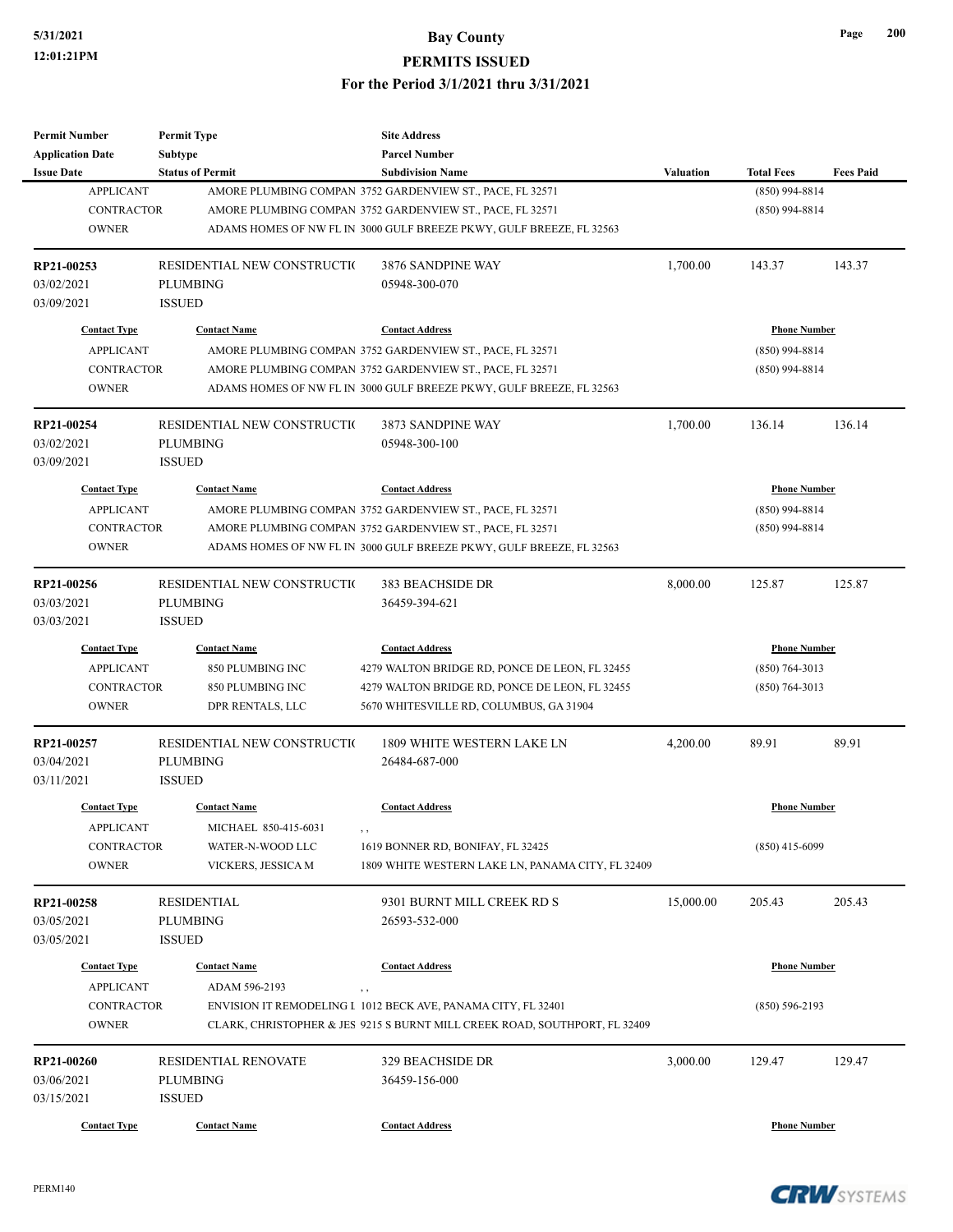| <b>Permit Number</b>    | <b>Permit Type</b>          | <b>Site Address</b>                                                    |                  |                     |                  |
|-------------------------|-----------------------------|------------------------------------------------------------------------|------------------|---------------------|------------------|
| <b>Application Date</b> | Subtype                     | <b>Parcel Number</b>                                                   |                  |                     |                  |
| <b>Issue Date</b>       | <b>Status of Permit</b>     | <b>Subdivision Name</b>                                                | <b>Valuation</b> | <b>Total Fees</b>   | <b>Fees Paid</b> |
| <b>APPLICANT</b>        | DAVIS & SONS PLUMBING       | 2271 HWY 22, BONIFAY, FL 32425                                         |                  | $(850)$ 956-4329    |                  |
| <b>CONTRACTOR</b>       | DAVIS & SONS PLUMBING       | 2271 HWY 22, BONIFAY, FL 32425                                         |                  | $(850)$ 956-4329    |                  |
| <b>OWNER</b>            |                             | GALLASPY, THOMAS H. & RI 329 BEACHSIDE DR, PANAMA CITY BEACH, FL 32413 |                  |                     |                  |
| RP21-00261              | <b>RESIDENTIAL ADDITION</b> | <b>303 HARVARD BLVD</b>                                                | 300.00           | 93.50               | 93.50            |
| 03/06/2021              | <b>PLUMBING</b>             | 08761-010-000                                                          |                  |                     |                  |
| 03/31/2021              | <b>ISSUED</b>               | None                                                                   |                  |                     |                  |
| <b>Contact Type</b>     | <b>Contact Name</b>         | <b>Contact Address</b>                                                 |                  | <b>Phone Number</b> |                  |
| <b>APPLICANT</b>        |                             | RHODES, WILLIAM R & CLAI 303 HARVARD BLVD, LYNN HAVEN, FL 32444        |                  |                     |                  |
| <b>CONTRACTOR</b>       | <b>OWNER BUILDER</b>        | 303 HARVARD BLVD, LYNN HAVEN, FL 32444                                 |                  |                     |                  |
| <b>OWNER</b>            |                             | RHODES, WILLIAM R & CLAI 303 HARVARD BLVD, LYNN HAVEN, FL 32444        |                  |                     |                  |
| RP21-00263              | <b>RESIDENTIAL</b>          | 5324 HILLTOP AVE                                                       | 837.20           | 71.93               | 71.93            |
| 03/08/2021              | <b>PLUMBING</b>             | 31473-020-000                                                          |                  |                     |                  |
| 03/08/2021              | <b>ISSUED</b>               |                                                                        |                  |                     |                  |
| <b>Contact Type</b>     | <b>Contact Name</b>         | <b>Contact Address</b>                                                 |                  | <b>Phone Number</b> |                  |
| <b>APPLICANT</b>        |                             | PEADEN AIR CONDITIONING 620 WEST BALDWIN RD, Panama City, FL 32405     |                  | $(850)$ 763-4638    |                  |
| <b>CONTRACTOR</b>       |                             | PEADEN AIR CONDITIONING 620 WEST BALDWIN RD, Panama City, FL 32405     |                  | $(850)$ 763-4638    |                  |
| <b>OWNER</b>            | CROWDER, J K & KARLA A      | 4021 DOTSON DR, HUNTSVILLE, AL 35802                                   |                  |                     |                  |
|                         |                             |                                                                        |                  |                     |                  |
| RP21-00264              | <b>RESIDENTIAL</b>          | 8711 PARK AVE                                                          | 0.00             | 75.52               | 75.52            |
| 03/08/2021              | <b>PLUMBING</b>             | 05329-000-000                                                          |                  |                     |                  |
| 03/08/2021              | <b>FINALED</b>              |                                                                        |                  |                     |                  |
| <b>Contact Type</b>     | <b>Contact Name</b>         | <b>Contact Address</b>                                                 |                  | <b>Phone Number</b> |                  |
| <b>APPLICANT</b>        |                             | PEADEN AIR CONDITIONING 620 WEST BALDWIN RD, Panama City, FL 32405     | $(850)$ 763-4638 |                     |                  |
| <b>CONTRACTOR</b>       |                             | PEADEN AIR CONDITIONING 620 WEST BALDWIN RD, Panama City, FL 32405     |                  | $(850)$ 763-4638    |                  |
| <b>OWNER</b>            | ANDRE, JAYNE C.             | PO BOX 518, LYNN HAVEN, FL 32444                                       |                  |                     |                  |
| RP21-00265              | RESIDENTIAL NEW CONSTRUCTIO | 1400 OTTER POINT                                                       | 0.00             | 182.67              | 182.67           |
| 03/08/2021              | <b>PLUMBING</b>             | 35271-854-000                                                          |                  |                     |                  |
| 03/08/2021              | <b>ISSUED</b>               |                                                                        |                  |                     |                  |
| <b>Contact Type</b>     | <b>Contact Name</b>         | <b>Contact Address</b>                                                 |                  | <b>Phone Number</b> |                  |
| <b>APPLICANT</b>        | Gulf Coast Plumbing, Inc    | 2232 E 26TH STREET, PANAMA CITY, FL 32405                              |                  | $(850)$ 481-8545    |                  |
| <b>CONTRACTOR</b>       | Gulf Coast Plumbing, Inc    | 2232 E 26TH STREET, PANAMA CITY, FL 32405                              |                  | $(850)$ 481-8545    |                  |
| <b>OWNER</b>            | DUPONT, KEVIN & DIANE       | 1400 OTTER POINT, PANAMA CITY BEACH, FL 32413                          |                  |                     |                  |
| RP21-00266              | RESIDENTIAL NEW CONSTRUCTIO | 5825 VIKING WAY                                                        | 0.00             | 143.89              | 143.89           |
| 03/08/2021              | <b>PLUMBING</b>             | 05658-400-185                                                          |                  |                     |                  |
| 03/08/2021              | <b>ISSUED</b>               |                                                                        |                  |                     |                  |
| <b>Contact Type</b>     | <b>Contact Name</b>         | <b>Contact Address</b>                                                 |                  | <b>Phone Number</b> |                  |
| <b>APPLICANT</b>        | HOBBS PLUMBING INC          | 920 N EAST AVE, PANAMA CITY, FL 32401                                  |                  | $(850) 763 - 2001$  |                  |
| CONTRACTOR              | HOBBS PLUMBING INC          | 920 N EAST AVE, PANAMA CITY, FL 32401                                  |                  | $(850)$ 763-2001    |                  |
| <b>OWNER</b>            | D.R. HORTON, INC.           | 25366 PROFIT DR, DAPHNE, AL 36526                                      |                  |                     |                  |
| RP21-00267              | RESIDENTIAL NEW CONSTRUCTIO | 5821 VIKING WAY                                                        | 0.00             | 129.47              | 129.47           |
| 03/08/2021              | <b>PLUMBING</b>             | 05658-400-190                                                          |                  |                     |                  |
| 03/08/2021              | <b>ISSUED</b>               |                                                                        |                  |                     |                  |
| <b>Contact Type</b>     | <b>Contact Name</b>         | <b>Contact Address</b>                                                 |                  | <b>Phone Number</b> |                  |
|                         |                             |                                                                        |                  |                     |                  |

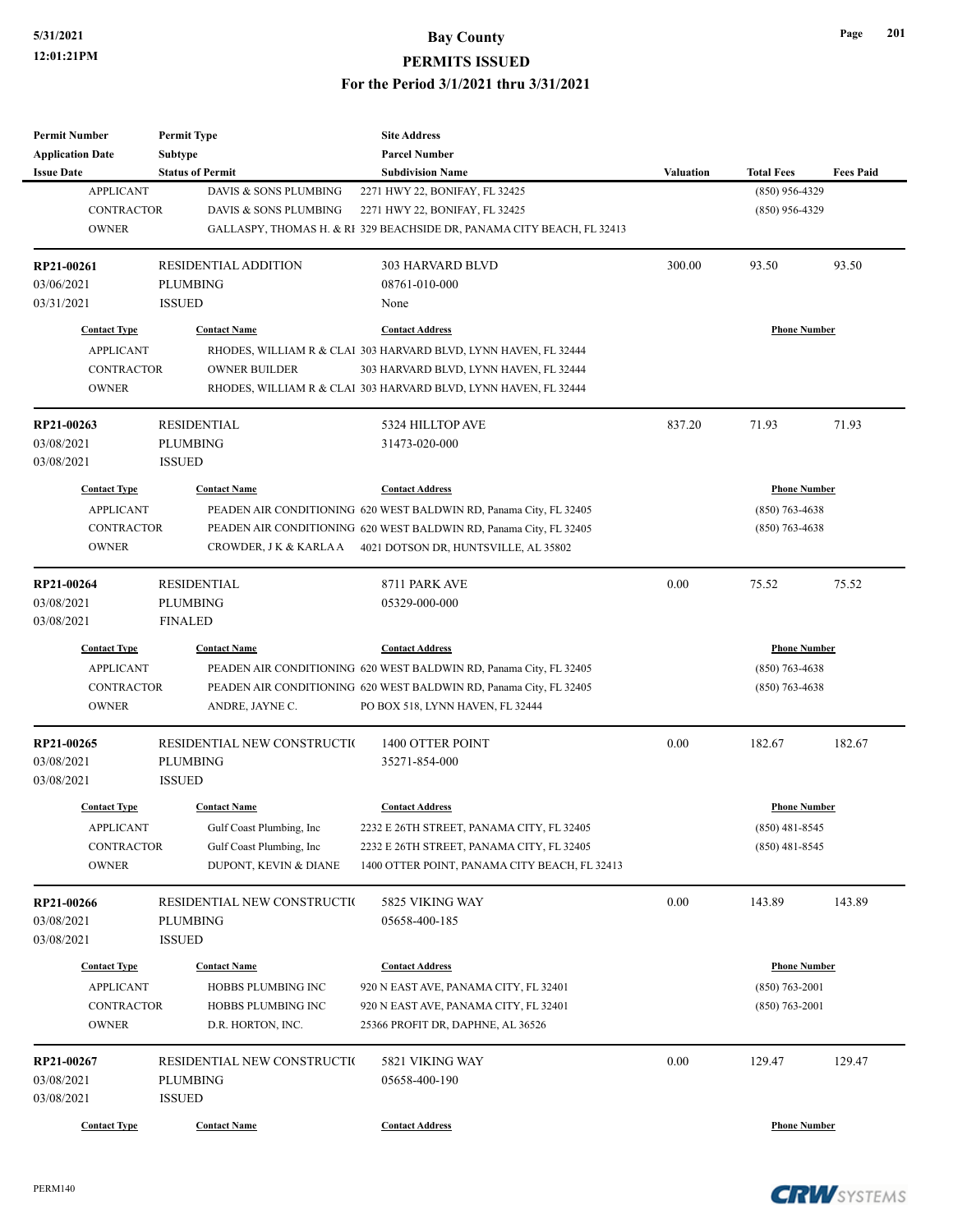| <b>Permit Number</b>       | <b>Permit Type</b>          | <b>Site Address</b>                                                                    |                  |                     |                  |
|----------------------------|-----------------------------|----------------------------------------------------------------------------------------|------------------|---------------------|------------------|
| <b>Application Date</b>    | Subtype                     | <b>Parcel Number</b>                                                                   |                  |                     |                  |
| <b>Issue Date</b>          | <b>Status of Permit</b>     | <b>Subdivision Name</b>                                                                | <b>Valuation</b> | <b>Total Fees</b>   | <b>Fees Paid</b> |
| <b>APPLICANT</b>           | HOBBS PLUMBING INC          | 920 N EAST AVE, PANAMA CITY, FL 32401                                                  |                  | $(850)$ 763-2001    |                  |
| <b>CONTRACTOR</b>          | HOBBS PLUMBING INC          | 920 N EAST AVE, PANAMA CITY, FL 32401                                                  |                  | $(850)$ 763-2001    |                  |
| <b>OWNER</b>               | D.R. HORTON, INC.           | 25366 PROFIT DR, DAPHNE, AL 36526                                                      |                  |                     |                  |
| RP21-00268                 | RESIDENTIAL NEW CONSTRUCTIO | 5800 VIKING WAY                                                                        | 0.00             | 143.89              | 143.89           |
| 03/08/2021                 | <b>PLUMBING</b>             | 05658-400-220                                                                          |                  |                     |                  |
| 03/08/2021                 | <b>ISSUED</b>               |                                                                                        |                  |                     |                  |
| <b>Contact Type</b>        | <b>Contact Name</b>         | <b>Contact Address</b>                                                                 |                  | <b>Phone Number</b> |                  |
| <b>APPLICANT</b>           | HOBBS PLUMBING INC          | 920 N EAST AVE, PANAMA CITY, FL 32401                                                  |                  | $(850)$ 763-2001    |                  |
| <b>CONTRACTOR</b>          | HOBBS PLUMBING INC          | 920 N EAST AVE, PANAMA CITY, FL 32401                                                  |                  | $(850)$ 763-2001    |                  |
| <b>OWNER</b>               | D.R. HORTON, INC.           | 25366 PROFIT DR, DAPHNE, AL 36526                                                      |                  |                     |                  |
| RP21-00269                 | RESIDENTIAL NEW CONSTRUCTIO | 5804 VIKING WAY                                                                        | 0.00             | 129.47              | 129.47           |
| 03/08/2021                 | <b>PLUMBING</b>             | 05658-400-225                                                                          |                  |                     |                  |
| 03/08/2021                 | <b>ISSUED</b>               |                                                                                        |                  |                     |                  |
| <b>Contact Type</b>        | <b>Contact Name</b>         | <b>Contact Address</b>                                                                 |                  | <b>Phone Number</b> |                  |
| <b>APPLICANT</b>           | HOBBS PLUMBING INC          | 920 N EAST AVE, PANAMA CITY, FL 32401                                                  |                  | $(850)$ 763-2001    |                  |
| <b>CONTRACTOR</b>          | HOBBS PLUMBING INC          | 920 N EAST AVE, PANAMA CITY, FL 32401                                                  |                  | $(850) 763 - 2001$  |                  |
| <b>OWNER</b>               |                             |                                                                                        |                  |                     |                  |
|                            | D.R. HORTON, INC.           | 25366 PROFIT DR, DAPHNE, AL 36526                                                      |                  |                     |                  |
| RP21-00270                 | RESIDENTIAL NEW CONSTRUCTIO | 5808 VIKING WAY                                                                        | 0.00             | 143.89              | 143.89           |
| 03/08/2021                 | <b>PLUMBING</b>             | 05658-400-230                                                                          |                  |                     |                  |
| 03/08/2021                 | <b>ISSUED</b>               |                                                                                        |                  |                     |                  |
| <b>Contact Type</b>        | <b>Contact Name</b>         | <b>Contact Address</b>                                                                 |                  | <b>Phone Number</b> |                  |
| <b>APPLICANT</b>           | HOBBS PLUMBING INC          | 920 N EAST AVE, PANAMA CITY, FL 32401                                                  |                  | $(850) 763 - 2001$  |                  |
| <b>CONTRACTOR</b>          | HOBBS PLUMBING INC          | 920 N EAST AVE, PANAMA CITY, FL 32401                                                  |                  | $(850)$ 763-2001    |                  |
| <b>OWNER</b>               | D.R. HORTON, INC.           | 25366 PROFIT DR, DAPHNE, AL 36526                                                      |                  |                     |                  |
| RP21-00271                 | RESIDENTIAL NEW CONSTRUCTIO | 5816 VIKING WAY                                                                        | 0.00             | 129.47              | 129.47           |
| 03/08/2021                 | <b>PLUMBING</b>             | 05658-400-240                                                                          |                  |                     |                  |
| 03/08/2021                 | <b>ISSUED</b>               |                                                                                        |                  |                     |                  |
| <b>Contact Type</b>        | <b>Contact Name</b>         | <b>Contact Address</b>                                                                 |                  | <b>Phone Number</b> |                  |
| <b>APPLICANT</b>           | HOBBS PLUMBING INC          | 920 N EAST AVE, PANAMA CITY, FL 32401                                                  |                  | $(850)$ 763-2001    |                  |
| <b>CONTRACTOR</b>          | HOBBS PLUMBING INC          | 920 N EAST AVE, PANAMA CITY, FL 32401                                                  |                  | $(850)$ 763-2001    |                  |
| <b>OWNER</b>               | D.R. HORTON, INC.           | 25366 PROFIT DR, DAPHNE, AL 36526                                                      |                  |                     |                  |
| RP21-00272                 | <b>RESIDENTIAL RENOVATE</b> | 5717 THOMAS DR A110                                                                    | 600.00           | 70.00               | 70.00            |
| 03/08/2021                 | <b>PLUMBING</b>             | 31431-128-000                                                                          |                  |                     |                  |
| 03/08/2021                 | <b>ISSUED</b>               |                                                                                        |                  |                     |                  |
|                            |                             |                                                                                        |                  |                     |                  |
| <b>Contact Type</b>        | <b>Contact Name</b>         | <b>Contact Address</b>                                                                 |                  | <b>Phone Number</b> |                  |
| <b>APPLICANT</b>           | Bill 549-8225               | , ,                                                                                    |                  |                     |                  |
| CONTRACTOR<br><b>OWNER</b> | <b>OWNER/BUILDER</b>        | , ,<br>WETZEL, MONICA SUE & WII 5717 THOMAS DR UNIT A-110, PANAMA CITY BEACH, FL 32408 |                  |                     |                  |
|                            |                             |                                                                                        |                  |                     |                  |
| RP21-00273                 | RESIDENTIAL NEW CONSTRUCTIO | 115 DRAGON CIR                                                                         | 12,000.00        | 151.20              | 151.20           |
| 03/08/2021                 | <b>PLUMBING</b>             | 31402-540-000                                                                          |                  |                     |                  |
| 03/08/2021                 | <b>ISSUED</b>               |                                                                                        |                  |                     |                  |
| <b>Contact Type</b>        | <b>Contact Name</b>         | <b>Contact Address</b>                                                                 |                  | <b>Phone Number</b> |                  |

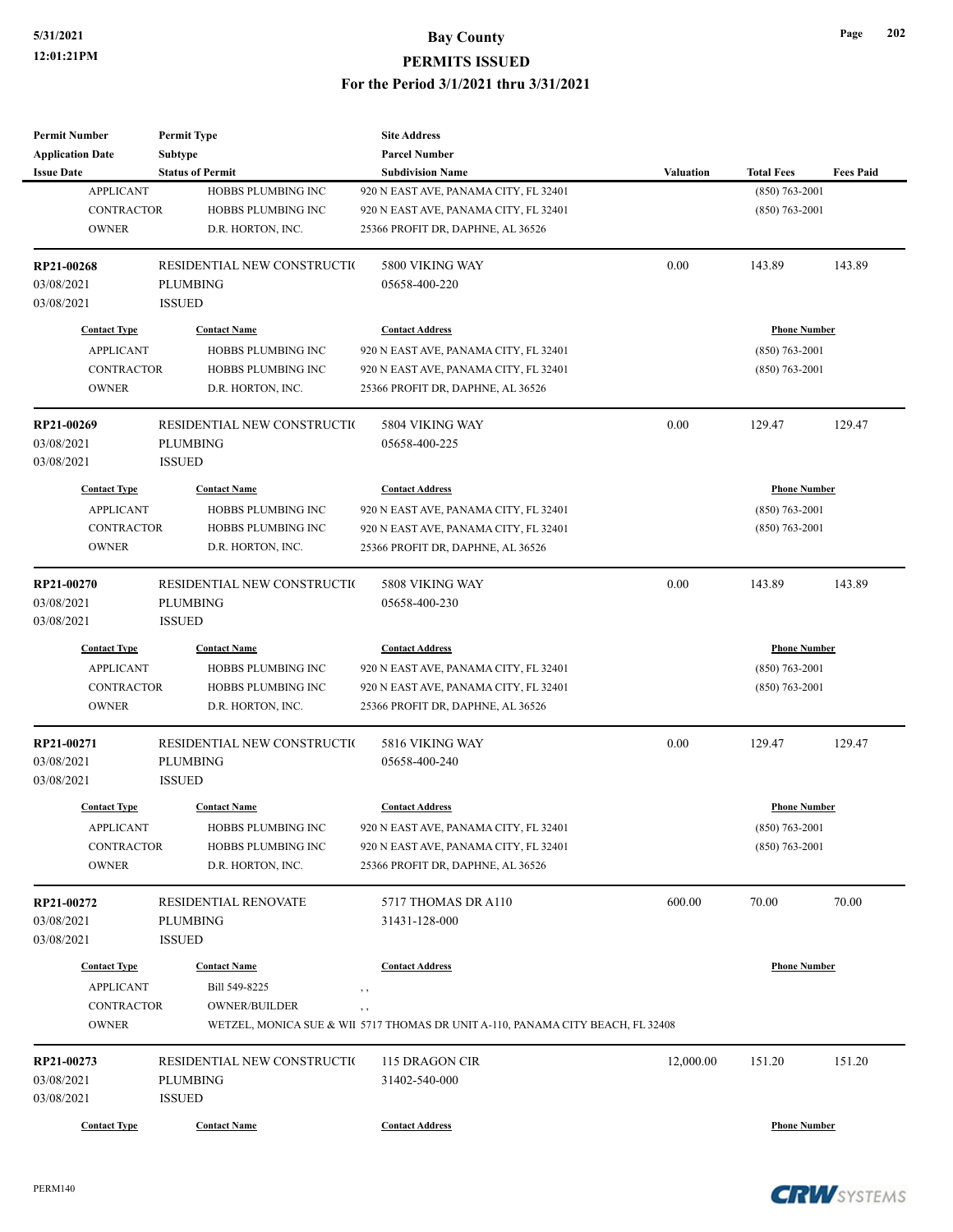## **5/31/2021 Bay County**

#### **PERMITS ISSUED**

#### **For the Period 3/1/2021 thru 3/31/2021**

| <b>Permit Number</b>     | <b>Permit Type</b>          | <b>Site Address</b>                                                  |                  |                                         |                  |
|--------------------------|-----------------------------|----------------------------------------------------------------------|------------------|-----------------------------------------|------------------|
| <b>Application Date</b>  | <b>Subtype</b>              | <b>Parcel Number</b>                                                 |                  |                                         |                  |
| <b>Issue Date</b>        | <b>Status of Permit</b>     | <b>Subdivision Name</b>                                              | <b>Valuation</b> | <b>Total Fees</b>                       | <b>Fees Paid</b> |
| <b>APPLICANT</b>         |                             | PRECISION PLUMBING OF NV 9400 PAT ROAD, YOUNGSTOWN, FL 32466         |                  | $(850) 630 - 1610$                      |                  |
| <b>CONTRACTOR</b>        |                             | PRECISION PLUMBING OF NV 9400 PAT ROAD, YOUNGSTOWN, FL 32466         |                  | $(850) 630 - 1610$                      |                  |
| <b>OWNER</b>             | RAY, RAYWAT P               | 331 MOONLIGHT BAY DR, PANAMA CITY BEACH, FL 32407                    |                  |                                         |                  |
| RP21-00274               | <b>RESIDENTIAL</b>          | 4308 MAGNOLIA BEACH RD                                               | 0.00             | 82.20                                   | 82.20            |
| 03/08/2021               | <b>PLUMBING</b>             | 31287-000-000                                                        |                  |                                         |                  |
| 03/08/2021               | <b>FINALED</b>              |                                                                      |                  |                                         |                  |
| <b>Contact Type</b>      | <b>Contact Name</b>         | <b>Contact Address</b>                                               |                  | <b>Phone Number</b>                     |                  |
| <b>APPLICANT</b>         |                             | PEADEN AIR CONDITIONING 620 WEST BALDWIN RD, Panama City, FL 32405   |                  | $(850)$ 763-4638                        |                  |
| <b>CONTRACTOR</b>        |                             | PEADEN AIR CONDITIONING 620 WEST BALDWIN RD, Panama City, FL 32405   |                  | $(850)$ 763-4638                        |                  |
| <b>OWNER</b>             | CLEMONS, BARBARA B          | 4308 MAGNOLIA BEACH RD, PANAMA CITY BEACH, FL 32408                  |                  |                                         |                  |
| RP21-00275               | RESIDENTIAL NEW CONSTRUCTIO | 536 BERTHE AVE N                                                     | 6,000.00         | 107.89                                  | 107.89           |
| 03/09/2021               | <b>PLUMBING</b>             | 06419-000-000                                                        |                  |                                         |                  |
| 03/09/2021               | <b>ISSUED</b>               |                                                                      |                  |                                         |                  |
| <b>Contact Type</b>      | <b>Contact Name</b>         | <b>Contact Address</b>                                               |                  | <b>Phone Number</b>                     |                  |
| <b>APPLICANT</b>         | ROBERT 640-8899             | , ,                                                                  |                  |                                         |                  |
| <b>CONTRACTOR</b>        |                             | ABOVE ALL CONSTRUCTION 12413 TWO TRAIL ROAD, BAY COUNTY, FL 32438    |                  | $(850)$ 722-1997                        |                  |
| <b>OWNER</b>             | HENDRICKSON, LARRY          | 536 N BERTHE AVE, PANAMA CITY, FL 32404                              |                  |                                         |                  |
| RP21-00276               | <b>RESIDENTIAL</b>          | 11933 SILVER LAKE RD N                                               | 849.20           | 75.52                                   | 75.52            |
| 03/09/2021               | <b>PLUMBING</b>             | 00912-000-000                                                        |                  |                                         |                  |
| 03/09/2021               | <b>ISSUED</b>               |                                                                      |                  |                                         |                  |
| <b>Contact Type</b>      | <b>Contact Name</b>         | <b>Contact Address</b>                                               |                  | <b>Phone Number</b><br>$(850)$ 763-4638 |                  |
| <b>APPLICANT</b>         |                             | PEADEN AIR CONDITIONING 620 WEST BALDWIN RD, Panama City, FL 32405   |                  |                                         |                  |
| <b>CONTRACTOR</b>        |                             | PEADEN AIR CONDITIONING 620 WEST BALDWIN RD, Panama City, FL 32405   |                  | $(850)$ 763-4638                        |                  |
| <b>OWNER</b>             |                             | GOLD, ELISE A ETAL TRUSTE 11910 SILVER LAKE ROAD, FOUNTAIN, FL 32438 |                  |                                         |                  |
| RP21-00277               | <b>RESIDENTIAL</b>          | 9340 ED LEE RD                                                       | 1,477.60         | 75.52                                   | 75.52            |
| 03/09/2021               | <b>PLUMBING</b>             | 03802-030-000                                                        |                  |                                         |                  |
| 03/09/2021               | <b>ISSUED</b>               |                                                                      |                  |                                         |                  |
| <b>Contact Type</b>      | <b>Contact Name</b>         | <b>Contact Address</b>                                               |                  | <b>Phone Number</b>                     |                  |
| <b>APPLICANT</b>         |                             | PEADEN AIR CONDITIONING 620 WEST BALDWIN RD, Panama City, FL 32405   |                  | $(850) 763 - 4638$                      |                  |
| CONTRACTOR               |                             | PEADEN AIR CONDITIONING 620 WEST BALDWIN RD, Panama City, FL 32405   |                  | $(850)$ 763-4638                        |                  |
| <b>OWNER</b>             | <b>BIRCH, NATHAN LEE</b>    | 9340 EDLEE RD, PANAMA CITY, FL 32404                                 |                  |                                         |                  |
|                          | RESIDENTIAL NEW CONSTRUCTIO | 20002 FIRST AVE                                                      | 7,000.00         | 119.00                                  | 119.00           |
| RP21-00278<br>03/09/2021 | <b>PLUMBING</b>             | 36562-060-000                                                        |                  |                                         |                  |
|                          |                             |                                                                      |                  |                                         |                  |
| 03/09/2021               | <b>ISSUED</b>               |                                                                      |                  |                                         |                  |
| <b>Contact Type</b>      | <b>Contact Name</b>         | <b>Contact Address</b>                                               |                  | <b>Phone Number</b>                     |                  |
| <b>APPLICANT</b>         | JOHN 326-7754               | ,,                                                                   |                  |                                         |                  |
| CONTRACTOR               |                             | PIPETITE PLUMBING SERVIC 4734 CLIFF RD, GRACEVILLE, FL 32440         |                  | (850) 326-7754                          |                  |
| <b>OWNER</b>             |                             | BURKHART, RANDALL M & J 13599 ORCHID DR, NEOSHO, MO 64850            |                  | $(970)$ 243-0116                        |                  |
| RP21-00279               | <b>RESIDENTIAL</b>          | 3914 OCEAN VIEW DR                                                   | 10,000.00        | 82.20                                   | 82.20            |
| 03/09/2021               | <b>LIFT STATION</b>         | 30196-589-000                                                        |                  |                                         |                  |
| 03/09/2021               | <b>ISSUED</b>               |                                                                      |                  |                                         |                  |
| <b>Contact Type</b>      | <b>Contact Name</b>         | <b>Contact Address</b>                                               |                  | <b>Phone Number</b>                     |                  |
|                          |                             |                                                                      |                  |                                         |                  |

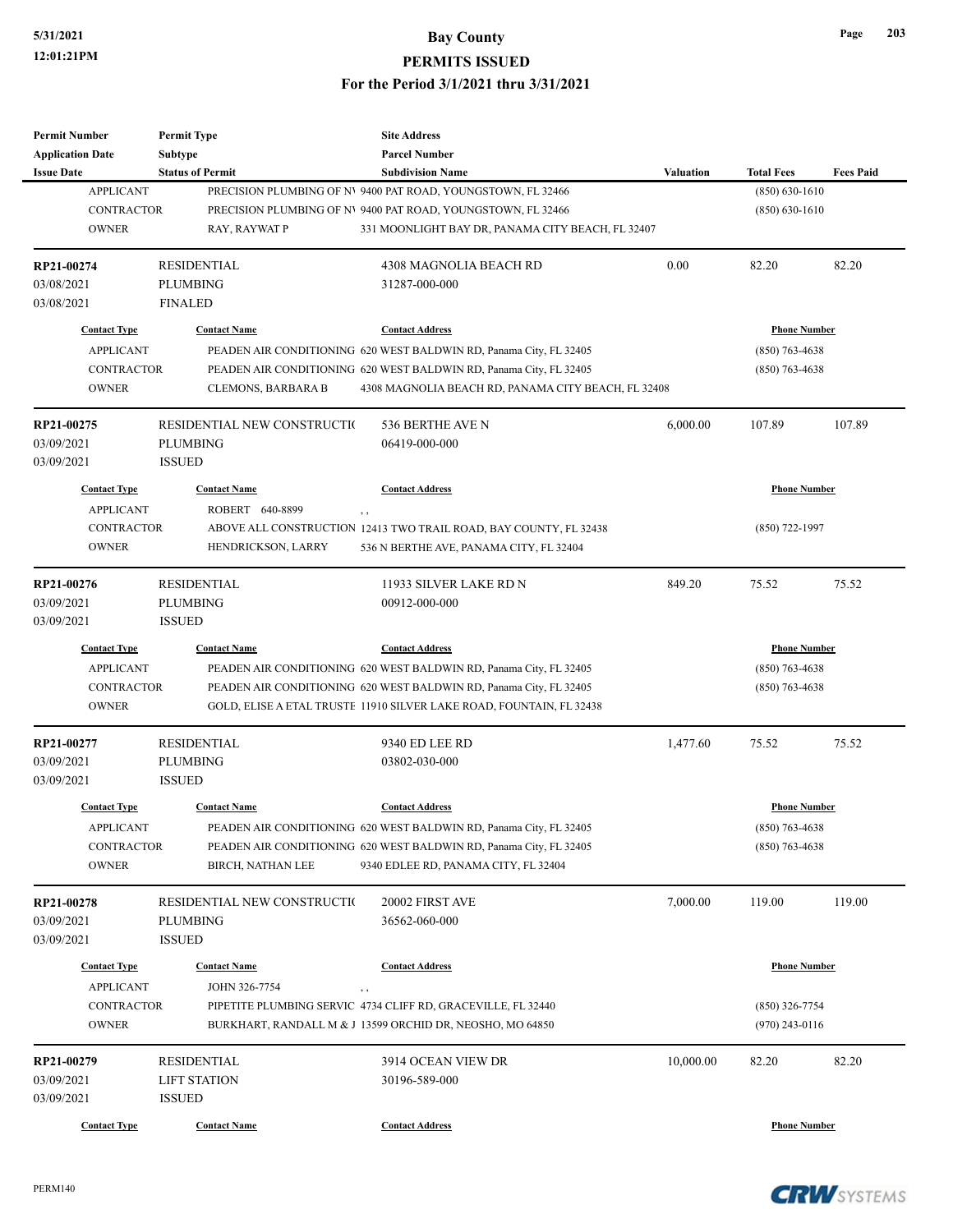| <b>Permit Number</b>                  | <b>Permit Type</b>                        | <b>Site Address</b>                                                                                                            |                  |                     |                  |
|---------------------------------------|-------------------------------------------|--------------------------------------------------------------------------------------------------------------------------------|------------------|---------------------|------------------|
| <b>Application Date</b>               | Subtype                                   | <b>Parcel Number</b>                                                                                                           |                  |                     |                  |
| <b>Issue Date</b><br><b>APPLICANT</b> | <b>Status of Permit</b><br>JAMES 236-5852 | <b>Subdivision Name</b>                                                                                                        | <b>Valuation</b> | <b>Total Fees</b>   | <b>Fees Paid</b> |
| <b>CONTRACTOR</b>                     |                                           | , ,<br>ROYAL FLUSH PLUMBING F1 100 WILLOUGHBY BAY BLVD, PANAMA CITY BEACH, FL 32407                                            |                  |                     |                  |
| <b>OWNER</b>                          | WALLIS, ALICIA                            | 3918 OCEAN VIEW DR, PANAMA CITY BEACH, FL 32408                                                                                |                  | $(850)$ 236-5852    |                  |
|                                       |                                           |                                                                                                                                |                  |                     |                  |
| RP21-00280                            | RESIDENTIAL NEW CONSTRUCTIO               | 5404 HILLTOP AVE                                                                                                               | 0.00             | 122.50              | 122.50           |
| 03/11/2021                            | <b>PLUMBING</b>                           | 31829-000-000                                                                                                                  |                  |                     |                  |
| 03/11/2021                            | <b>ISSUED</b>                             |                                                                                                                                |                  |                     |                  |
| <b>Contact Type</b>                   | <b>Contact Name</b>                       | <b>Contact Address</b>                                                                                                         |                  | <b>Phone Number</b> |                  |
| <b>APPLICANT</b>                      | Gulf Coast Plumbing, Inc                  | 2232 E 26TH STREET, PANAMA CITY, FL 32405                                                                                      |                  | $(850)$ 481-8545    |                  |
| <b>CONTRACTOR</b>                     | Gulf Coast Plumbing, Inc                  | 2232 E 26TH STREET, PANAMA CITY, FL 32405                                                                                      |                  | $(850)$ 481-8545    |                  |
| <b>OWNER</b>                          | GAGER, WILLIAM G ETAL                     | 4213 JAN COOLEY DR, PANAMA CITY BEACH, FL 32408                                                                                |                  |                     |                  |
| RP21-00281                            | RESIDENTIAL NEW CONSTRUCTIO               | 3555 CEDAR PARK DR                                                                                                             | 0.00             | 129.50              | 129.50           |
| 03/11/2021                            | <b>PLUMBING</b>                           | 11916-600-140                                                                                                                  |                  |                     |                  |
| 03/11/2021                            | <b>ISSUED</b>                             |                                                                                                                                |                  |                     |                  |
| <b>Contact Type</b>                   | <b>Contact Name</b>                       | <b>Contact Address</b>                                                                                                         |                  | <b>Phone Number</b> |                  |
| <b>APPLICANT</b>                      | Gulf Coast Plumbing, Inc                  | 2232 E 26TH STREET, PANAMA CITY, FL 32405                                                                                      |                  | $(850)$ 481-8545    |                  |
| <b>CONTRACTOR</b>                     | Gulf Coast Plumbing, Inc                  | 2232 E 26TH STREET, PANAMA CITY, FL 32405                                                                                      |                  | $(850)$ 481-8545    |                  |
| <b>OWNER</b>                          |                                           | TIMMINS CONSTRUCTION IN 3427 HIGH CLIFF RD, SOUTHPORT, FL 32409                                                                |                  |                     |                  |
|                                       |                                           |                                                                                                                                |                  |                     |                  |
| RP21-00282                            | RESIDENTIAL NEW CONSTRUCTIO               | 22627 SUNSET AVE                                                                                                               | 0.00             | 112.00              | 112.00           |
| 03/11/2021                            | <b>PLUMBING</b>                           | 36208-000-000                                                                                                                  |                  |                     |                  |
| 03/15/2021                            | <b>ISSUED</b>                             |                                                                                                                                |                  |                     |                  |
| <b>Contact Type</b>                   | <b>Contact Name</b>                       | <b>Contact Address</b>                                                                                                         |                  | <b>Phone Number</b> |                  |
| <b>APPLICANT</b>                      | CHUCK A. NEEL                             | 2860 B HIGHWAY 71 N, MARIANNA, FL 32446-1867                                                                                   |                  | $(850)$ 209-4266    |                  |
| <b>CONTRACTOR</b>                     | <b>CHUCK A. NEEL</b>                      | 2860 B HIGHWAY 71 N, MARIANNA, FL 32446-1867                                                                                   |                  | $(850)$ 209-4266    |                  |
| <b>OWNER</b>                          | SOLES, PAMELA D                           | 1581 BROAD RIVER SCENIC DR, TIGNALL, GA 30668                                                                                  |                  |                     |                  |
| RP21-00283                            | <b>RESIDENTIAL</b>                        | 1132 13TH ST                                                                                                                   | 0.00             | 75.52               | 75.52            |
| 03/12/2021                            | <b>PLUMBING</b>                           | 08339-002-000                                                                                                                  |                  |                     |                  |
| 03/12/2021                            | <b>FINALED</b>                            |                                                                                                                                |                  |                     |                  |
| <b>Contact Type</b>                   | <b>Contact Name</b>                       | <b>Contact Address</b>                                                                                                         |                  | <b>Phone Number</b> |                  |
| APPLICANT                             | TRIPLE J PLUMBING LLC                     | 14318 SW STATE ROAD 73, CLARKSVILLE, FL 32430                                                                                  |                  | $(850)$ 303-5483    |                  |
| CONTRACTOR                            | TRIPLE J PLUMBING LLC                     | 14318 SW STATE ROAD 73, CLARKSVILLE, FL 32430                                                                                  |                  | $(850)$ 303-5483    |                  |
| <b>OWNER</b>                          | DAVIS, BILLY JOE                          | 1132 13TH ST, SOUTHPORT, FL 32409                                                                                              |                  |                     |                  |
| RP21-00284                            | RESIDENTIAL RENOVATE                      | 137 SUN LN                                                                                                                     | 14,000.00        | 82.71               | 82.71            |
| 03/12/2021                            | <b>PLUMBING</b>                           | 36459-814-000                                                                                                                  |                  |                     |                  |
| 03/12/2021                            | <b>FINALED</b>                            |                                                                                                                                |                  |                     |                  |
| <b>Contact Type</b>                   | <b>Contact Name</b>                       | <b>Contact Address</b>                                                                                                         |                  | <b>Phone Number</b> |                  |
|                                       |                                           |                                                                                                                                |                  |                     |                  |
| <b>APPLICANT</b>                      |                                           | BEACH PLUMBING SERVICE, 240 NANNOOK RD, MEXICO BEACH, FL 32456                                                                 |                  | $(850)$ 387-1400    |                  |
| CONTRACTOR<br><b>OWNER</b>            |                                           | BEACH PLUMBING SERVICE, 240 NANNOOK RD, MEXICO BEACH, FL 32456<br>CROW, CAROLYN LEADTKA 9340 S TOPEKA BLVD, WAKARUSA, KS 66546 |                  | $(850)$ 387-1400    |                  |
|                                       |                                           |                                                                                                                                |                  |                     |                  |
| RP21-00285                            | RESIDENTIAL NEW CONSTRUCTIO               | 434 FOXTAIL WAY                                                                                                                | 0.00             | 125.87              | 125.87           |
| 03/14/2021                            | <b>PLUMBING</b>                           | 34030-400-400                                                                                                                  |                  |                     |                  |
| 03/14/2021                            | <b>ISSUED</b>                             |                                                                                                                                |                  |                     |                  |
| <b>Contact Type</b>                   | <b>Contact Name</b>                       | <b>Contact Address</b>                                                                                                         |                  | <b>Phone Number</b> |                  |

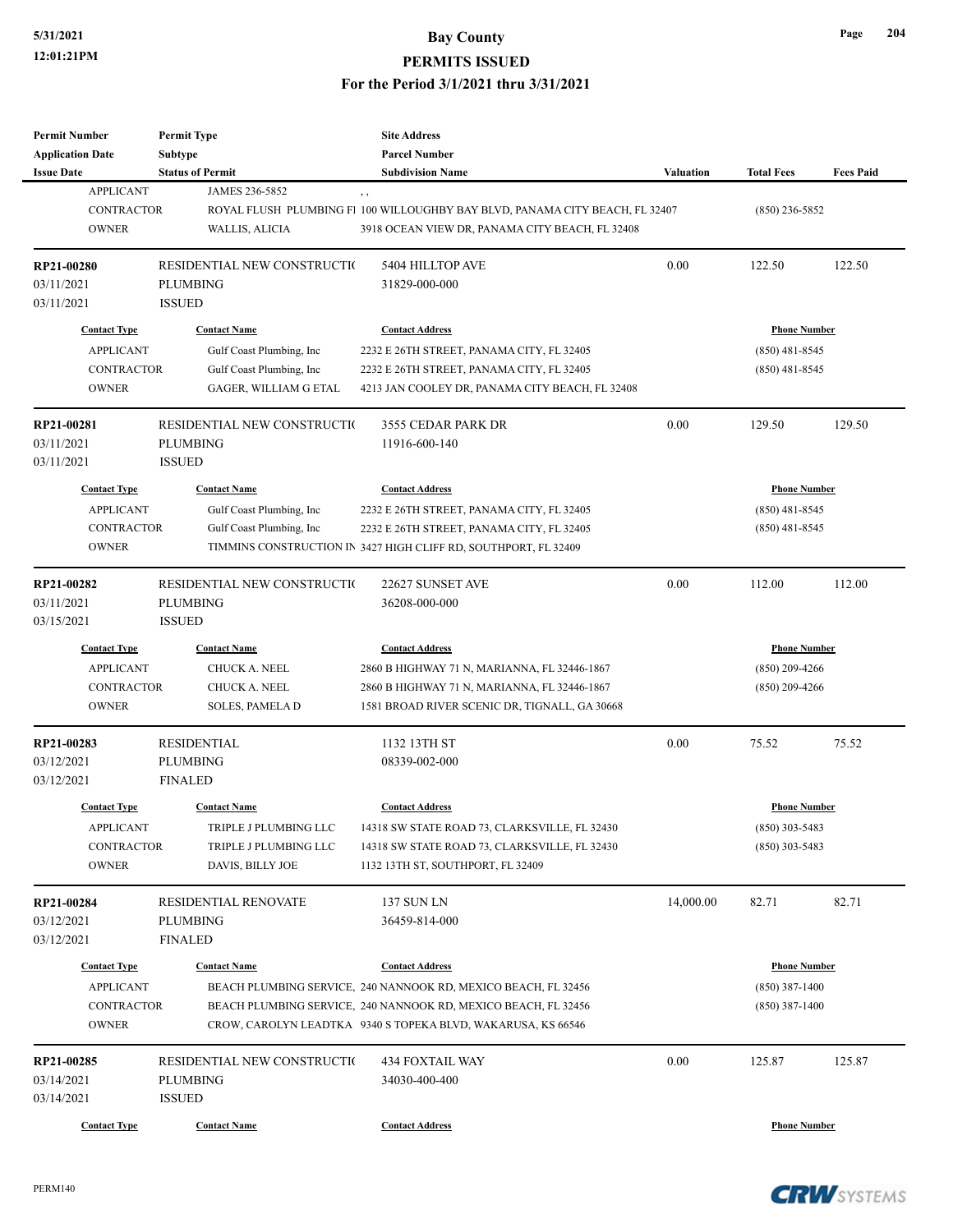| <b>Permit Number</b>    | <b>Permit Type</b>          | <b>Site Address</b>                                                 |                  |                     |                  |
|-------------------------|-----------------------------|---------------------------------------------------------------------|------------------|---------------------|------------------|
| <b>Application Date</b> | Subtype                     | <b>Parcel Number</b>                                                |                  |                     |                  |
| <b>Issue Date</b>       | <b>Status of Permit</b>     | <b>Subdivision Name</b>                                             | <b>Valuation</b> | <b>Total Fees</b>   | <b>Fees Paid</b> |
| <b>APPLICANT</b>        | HOBBS PLUMBING INC          | 920 N EAST AVE, PANAMA CITY, FL 32401                               |                  | $(850)$ 763-2001    |                  |
| <b>CONTRACTOR</b>       | HOBBS PLUMBING INC          | 920 N EAST AVE, PANAMA CITY, FL 32401                               |                  | $(850)$ 763-2001    |                  |
| <b>OWNER</b>            | <b>BREAKFAST POINT LLC</b>  | C/O TAX DEPARTMENT, PANAMA CITY BEACH, FL 32407                     |                  |                     |                  |
| RP21-00286              | RESIDENTIAL NEW CONSTRUCTIO | <b>396 FOXTAIL WAY</b>                                              | 0.00             | 136.66              | 136.66           |
| 03/14/2021              | <b>PLUMBING</b>             | 34030-325-260                                                       |                  |                     |                  |
| 03/14/2021              | <b>ISSUED</b>               |                                                                     |                  |                     |                  |
| <b>Contact Type</b>     | <b>Contact Name</b>         | <b>Contact Address</b>                                              |                  | <b>Phone Number</b> |                  |
| <b>APPLICANT</b>        | HOBBS PLUMBING INC          | 920 N EAST AVE, PANAMA CITY, FL 32401                               |                  | $(850)$ 763-2001    |                  |
| <b>CONTRACTOR</b>       | HOBBS PLUMBING INC          | 920 N EAST AVE, PANAMA CITY, FL 32401                               |                  | $(850)$ 763-2001    |                  |
| <b>OWNER</b>            |                             | NWFL LAND HOLDINGS LLC 400 S ARNOLD RD, PANAMA CITY BEACH, FL 32413 |                  |                     |                  |
| RP21-00287              | RESIDENTIAL NEW CONSTRUCTIO | <b>426 FOXTAIL WAY</b>                                              | 0.00             | 125.87              | 125.87           |
| 03/14/2021              | PLUMBING                    | 34030-400-420                                                       |                  |                     |                  |
| 03/14/2021              | <b>ISSUED</b>               |                                                                     |                  |                     |                  |
| <b>Contact Type</b>     | <b>Contact Name</b>         | <b>Contact Address</b>                                              |                  | <b>Phone Number</b> |                  |
| <b>APPLICANT</b>        | HOBBS PLUMBING INC          | 920 N EAST AVE, PANAMA CITY, FL 32401                               |                  | $(850) 763 - 2001$  |                  |
| <b>CONTRACTOR</b>       | HOBBS PLUMBING INC          | 920 N EAST AVE, PANAMA CITY, FL 32401                               |                  | $(850)$ 763-2001    |                  |
| <b>OWNER</b>            |                             | NWFL LAND HOLDINGS LLC 400 S ARNOLD RD, PANAMA CITY BEACH, FL 32413 |                  |                     |                  |
|                         |                             |                                                                     |                  |                     |                  |
| RP21-00288              | RESIDENTIAL NEW CONSTRUCTIO | <b>316 FOXTAIL WAY</b>                                              | 0.00             | 125.87              | 125.87           |
| 03/14/2021              | <b>PLUMBING</b>             | 34030-325-310                                                       |                  |                     |                  |
| 03/14/2021              | <b>ISSUED</b>               |                                                                     |                  |                     |                  |
| <b>Contact Type</b>     | <b>Contact Name</b>         | <b>Contact Address</b>                                              |                  | <b>Phone Number</b> |                  |
| <b>APPLICANT</b>        | HOBBS PLUMBING INC          | 920 N EAST AVE, PANAMA CITY, FL 32401                               |                  | $(850)$ 763-2001    |                  |
| <b>CONTRACTOR</b>       | HOBBS PLUMBING INC          | 920 N EAST AVE, PANAMA CITY, FL 32401                               |                  | $(850)$ 763-2001    |                  |
| <b>OWNER</b>            |                             | NWFL LAND HOLDINGS LLC 400 S ARNOLD RD, PANAMA CITY BEACH, FL 32413 |                  |                     |                  |
| RP21-00289              | RESIDENTIAL NEW CONSTRUCTIO | 332 FOXTAIL WAY                                                     | 0.00             | 125.87              | 125.87           |
| 03/14/2021              | PLUMBING                    | 34030-325-300                                                       |                  |                     |                  |
| 03/14/2021              | <b>ISSUED</b>               |                                                                     |                  |                     |                  |
| <b>Contact Type</b>     | <b>Contact Name</b>         | <b>Contact Address</b>                                              |                  | <b>Phone Number</b> |                  |
| <b>APPLICANT</b>        | HOBBS PLUMBING INC          | 920 N EAST AVE, PANAMA CITY, FL 32401                               |                  | $(850)$ 763-2001    |                  |
| <b>CONTRACTOR</b>       | HOBBS PLUMBING INC          | 920 N EAST AVE, PANAMA CITY, FL 32401                               |                  | $(850)$ 763-2001    |                  |
| <b>OWNER</b>            |                             | NWFL LAND HOLDINGS LLC 400 S ARNOLD RD, PANAMA CITY BEACH, FL 32413 |                  |                     |                  |
| RP21-00290              | RESIDENTIAL NEW CONSTRUCTIO | 442 FOXTAIL WAY                                                     | 0.00             | 125.87              | 125.87           |
| 03/14/2021              | <b>PLUMBING</b>             | 34030-400-380                                                       |                  |                     |                  |
| 03/14/2021              | <b>ISSUED</b>               |                                                                     |                  |                     |                  |
| <b>Contact Type</b>     | <b>Contact Name</b>         | <b>Contact Address</b>                                              |                  | <b>Phone Number</b> |                  |
| <b>APPLICANT</b>        | HOBBS PLUMBING INC          | 920 N EAST AVE, PANAMA CITY, FL 32401                               |                  | $(850)$ 763-2001    |                  |
| <b>CONTRACTOR</b>       | HOBBS PLUMBING INC          | 920 N EAST AVE, PANAMA CITY, FL 32401                               |                  | $(850)$ 763-2001    |                  |
| <b>OWNER</b>            | <b>BREAKFAST POINT LLC</b>  | C/O TAX DEPARTMENT, PANAMA CITY BEACH, FL 32407                     |                  |                     |                  |
| RP21-00291              | <b>RESIDENTIAL</b>          | 326 WAHOO RD                                                        | 1,800.00         | 75.52               | 75.52            |
| 03/14/2021              | <b>PLUMBING</b>             | 30933-616-000                                                       |                  |                     |                  |
| 03/14/2021              | <b>ISSUED</b>               |                                                                     |                  |                     |                  |
| <b>Contact Type</b>     | <b>Contact Name</b>         | <b>Contact Address</b>                                              |                  | <b>Phone Number</b> |                  |
|                         |                             |                                                                     |                  |                     |                  |

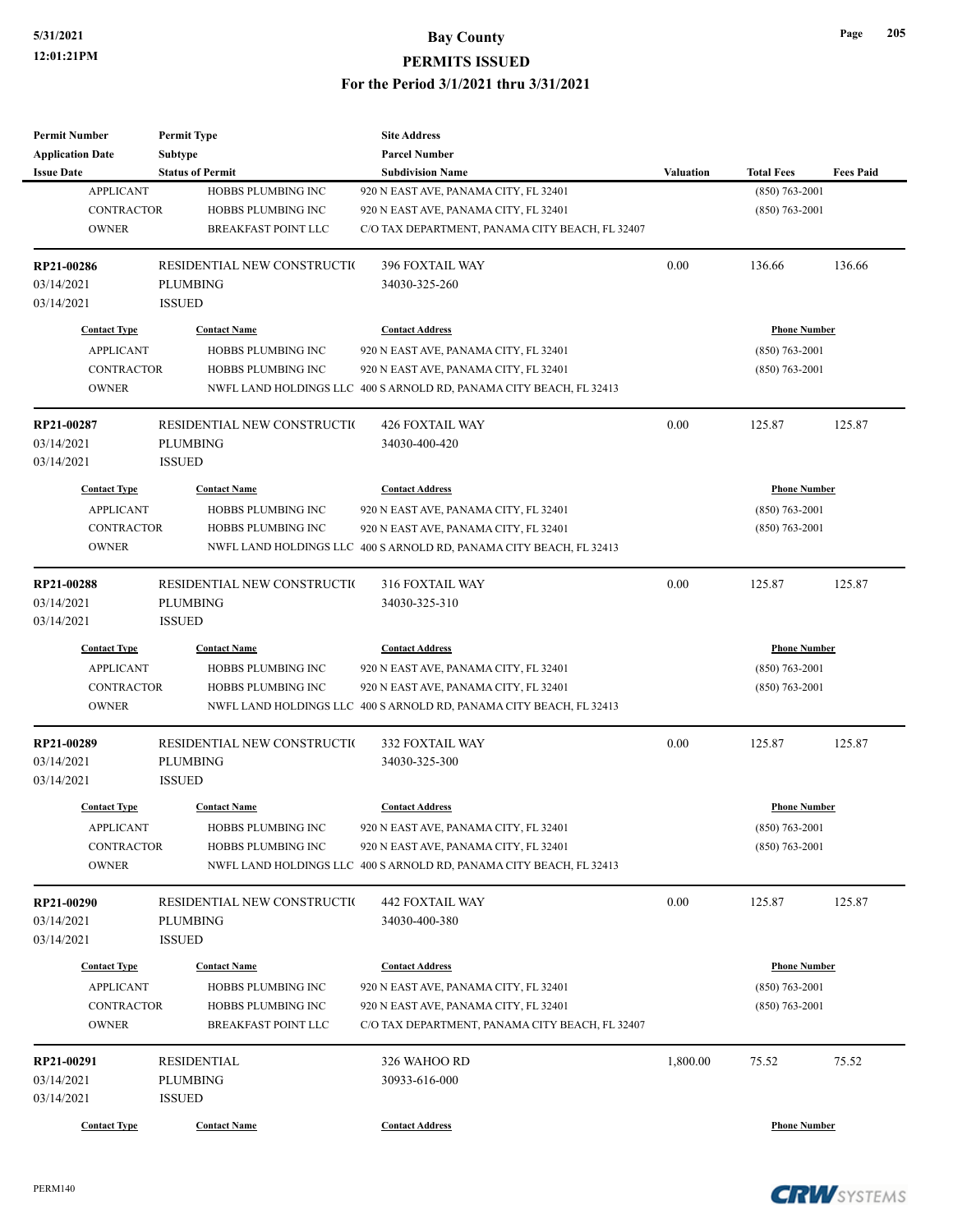| Permit Number                           | <b>Permit Type</b>                        | <b>Site Address</b>                                                   |           |                                         |                  |
|-----------------------------------------|-------------------------------------------|-----------------------------------------------------------------------|-----------|-----------------------------------------|------------------|
| <b>Application Date</b>                 | <b>Subtype</b>                            | <b>Parcel Number</b>                                                  |           |                                         |                  |
| <b>Issue Date</b>                       | <b>Status of Permit</b>                   | <b>Subdivision Name</b>                                               | Valuation | <b>Total Fees</b>                       | <b>Fees Paid</b> |
| <b>APPLICANT</b>                        |                                           | MR. ROOTER PLUMBING OF 1 920 NORTH EAST AVENUE, PANAMA CITY, FL 32401 |           | $(850)$ 763-2001                        |                  |
| <b>CONTRACTOR</b>                       |                                           | MR. ROOTER PLUMBING OF 1 920 NORTH EAST AVENUE, PANAMA CITY, FL 32401 |           | $(850) 763 - 2001$                      |                  |
| <b>OWNER</b>                            | LUX, T NICOL                              | 8502 LYDIA LN, PANAMA CITY BEACH, FL 32408                            |           |                                         |                  |
| RP21-00292                              | RESIDENTIAL NEW CONSTRUCTIO               | 5817 VIKING WAY                                                       | 0.00      | 129.47                                  | 129.47           |
| 03/14/2021                              | <b>PLUMBING</b>                           | 05658-400-195                                                         |           |                                         |                  |
| 03/14/2021                              | <b>ISSUED</b>                             |                                                                       |           |                                         |                  |
| <b>Contact Type</b>                     | <b>Contact Name</b>                       | <b>Contact Address</b>                                                |           | <b>Phone Number</b>                     |                  |
| <b>APPLICANT</b>                        | HOBBS PLUMBING INC                        | 920 N EAST AVE, PANAMA CITY, FL 32401                                 |           | $(850)$ 763-2001                        |                  |
| <b>CONTRACTOR</b>                       | HOBBS PLUMBING INC                        | 920 N EAST AVE, PANAMA CITY, FL 32401                                 |           | $(850) 763 - 2001$                      |                  |
| <b>OWNER</b>                            | D.R. HORTON, INC.                         | 25366 PROFIT DR, DAPHNE, AL 36526                                     |           |                                         |                  |
| RP21-00293                              | RESIDENTIAL NEW CONSTRUCTIO               | 5813 VIKING WAY                                                       | 0.00      | 129.47                                  | 129.47           |
| 03/14/2021                              | <b>PLUMBING</b>                           | 05658-400-200                                                         |           |                                         |                  |
| 03/14/2021                              | <b>ISSUED</b>                             |                                                                       |           |                                         |                  |
| <b>Contact Type</b>                     | <b>Contact Name</b>                       | <b>Contact Address</b>                                                |           | <b>Phone Number</b>                     |                  |
| <b>APPLICANT</b>                        | HOBBS PLUMBING INC                        | 920 N EAST AVE, PANAMA CITY, FL 32401                                 |           | $(850)$ 763-2001                        |                  |
| <b>CONTRACTOR</b>                       | <b>HOBBS PLUMBING INC</b>                 | 920 N EAST AVE, PANAMA CITY, FL 32401                                 |           | $(850)$ 763-2001                        |                  |
| <b>OWNER</b>                            | D.R. HORTON, INC.                         | 25366 PROFIT DR, DAPHNE, AL 36526                                     |           |                                         |                  |
|                                         |                                           |                                                                       |           |                                         |                  |
| RP21-00294                              | RESIDENTIAL NEW CONSTRUCTIO               | 5809 VIKING WAY                                                       | 0.00      | 129.47                                  | 129.47           |
| 03/14/2021                              | <b>PLUMBING</b>                           | 05658-400-205                                                         |           |                                         |                  |
| 03/14/2021                              | <b>ISSUED</b>                             |                                                                       |           |                                         |                  |
| <b>Contact Type</b>                     | <b>Contact Name</b>                       | <b>Contact Address</b>                                                |           | <b>Phone Number</b>                     |                  |
| <b>APPLICANT</b>                        | HOBBS PLUMBING INC                        | 920 N EAST AVE, PANAMA CITY, FL 32401                                 |           | $(850) 763 - 2001$                      |                  |
| <b>CONTRACTOR</b>                       | HOBBS PLUMBING INC                        | 920 N EAST AVE, PANAMA CITY, FL 32401                                 |           | $(850)$ 763-2001                        |                  |
| <b>OWNER</b>                            | D.R. HORTON, INC.                         | 25366 PROFIT DR, DAPHNE, AL 36526                                     |           |                                         |                  |
| RP21-00295                              | RESIDENTIAL NEW CONSTRUCTIO               | 5805 VIKING WAY                                                       | 0.00      | 143.89                                  | 143.89           |
| 03/14/2021                              | <b>PLUMBING</b>                           | 05658-400-210                                                         |           |                                         |                  |
| 03/14/2021                              | <b>ISSUED</b>                             |                                                                       |           |                                         |                  |
| <b>Contact Type</b>                     | <b>Contact Name</b>                       | <b>Contact Address</b>                                                |           | <b>Phone Number</b>                     |                  |
| APPLICANT                               | HOBBS PLUMBING INC                        | 920 N EAST AVE, PANAMA CITY, FL 32401                                 |           | $(850) 763 - 2001$                      |                  |
| CONTRACTOR                              | HOBBS PLUMBING INC                        | 920 N EAST AVE, PANAMA CITY, FL 32401                                 |           | $(850) 763 - 2001$                      |                  |
| <b>OWNER</b>                            | D.R. HORTON, INC.                         | 25366 PROFIT DR, DAPHNE, AL 36526                                     |           |                                         |                  |
| RP21-00296                              | RESIDENTIAL NEW CONSTRUCTION              | 5801 VIKING WAY                                                       | 0.00      | 129.47                                  | 129.47           |
| 03/14/2021                              | <b>PLUMBING</b>                           | 05658-400-215                                                         |           |                                         |                  |
| 03/14/2021                              | <b>ISSUED</b>                             |                                                                       |           |                                         |                  |
|                                         |                                           |                                                                       |           |                                         |                  |
| <b>Contact Type</b><br><b>APPLICANT</b> | <b>Contact Name</b><br>HOBBS PLUMBING INC | <b>Contact Address</b><br>920 N EAST AVE, PANAMA CITY, FL 32401       |           | <b>Phone Number</b><br>$(850)$ 763-2001 |                  |
| <b>CONTRACTOR</b>                       | HOBBS PLUMBING INC                        | 920 N EAST AVE, PANAMA CITY, FL 32401                                 |           | $(850)$ 763-2001                        |                  |
| <b>OWNER</b>                            |                                           |                                                                       |           |                                         |                  |
|                                         | D.R. HORTON, INC.                         | 25366 PROFIT DR, DAPHNE, AL 36526                                     |           |                                         |                  |
| RP21-00297                              | RESIDENTIAL NEW CONSTRUCTIO               | 300 FOXTAIL WAY                                                       | 0.00      | 125.87                                  | 125.87           |
| 03/14/2021                              | <b>PLUMBING</b>                           | 34030-325-320                                                         |           |                                         |                  |
| 03/14/2021                              | <b>ISSUED</b>                             |                                                                       |           |                                         |                  |
| <b>Contact Type</b>                     | <b>Contact Name</b>                       | <b>Contact Address</b>                                                |           | <b>Phone Number</b>                     |                  |
|                                         |                                           |                                                                       |           |                                         |                  |

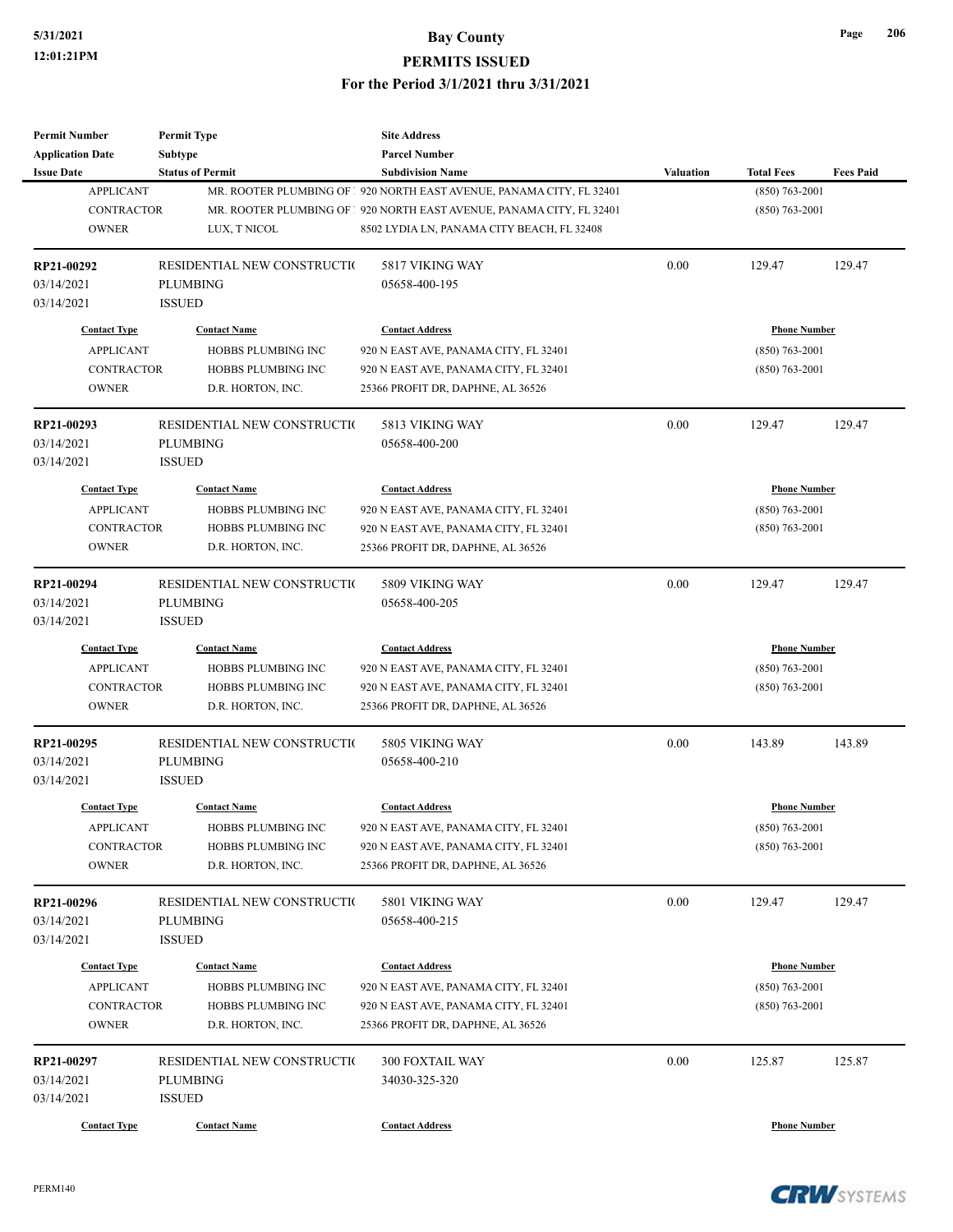| <b>Permit Number</b>    | <b>Permit Type</b>          | <b>Site Address</b>                                                  |           |                     |                  |
|-------------------------|-----------------------------|----------------------------------------------------------------------|-----------|---------------------|------------------|
| <b>Application Date</b> | Subtype                     | <b>Parcel Number</b>                                                 |           |                     |                  |
| <b>Issue Date</b>       | <b>Status of Permit</b>     | <b>Subdivision Name</b>                                              | Valuation | <b>Total Fees</b>   | <b>Fees Paid</b> |
| <b>APPLICANT</b>        | HOBBS PLUMBING INC          | 920 N EAST AVE, PANAMA CITY, FL 32401                                |           | $(850) 763 - 2001$  |                  |
| <b>CONTRACTOR</b>       | HOBBS PLUMBING INC          | 920 N EAST AVE, PANAMA CITY, FL 32401                                |           | $(850) 763 - 2001$  |                  |
| <b>OWNER</b>            |                             | NWFL LAND HOLDINGS, LLC 400 S ARNOLD RD, PANAMA CITY BEACH, FL 32413 |           |                     |                  |
| RP21-00298              | <b>RESIDENTIAL</b>          | 2531 MARY ANN DR                                                     | 1,500.00  | 70.00               | 70.00            |
| 03/14/2021              | <b>PLUMBING</b>             | 07954-000-000                                                        |           |                     |                  |
| 03/14/2021              | <b>ISSUED</b>               |                                                                      |           |                     |                  |
| <b>Contact Type</b>     | <b>Contact Name</b>         | <b>Contact Address</b>                                               |           | <b>Phone Number</b> |                  |
| <b>APPLICANT</b>        | Gulf Coast Plumbing, Inc    | 2232 E 26TH STREET, PANAMA CITY, FL 32405                            |           | $(850)$ 481-8545    |                  |
| <b>CONTRACTOR</b>       | Gulf Coast Plumbing, Inc    | 2232 E 26TH STREET, PANAMA CITY, FL 32405                            |           | $(850)$ 481-8545    |                  |
| <b>OWNER</b>            | PATTERSON, CHARLES C        | 1408 NEW HAMPSHIRE AVE, LYNN HAVEN, FL 32444                         |           |                     |                  |
| RP21-00299              | <b>RESIDENTIAL RENOVATE</b> | 129 DERBY WOODS DR                                                   | 759.00    | 71.93               | 71.93            |
| 03/15/2021              | <b>PLUMBING</b>             | 11300-286-000                                                        |           |                     |                  |
| 03/15/2021              | <b>ISSUED</b>               |                                                                      |           |                     |                  |
| <b>Contact Type</b>     | <b>Contact Name</b>         | <b>Contact Address</b>                                               |           | <b>Phone Number</b> |                  |
| <b>APPLICANT</b>        | D&S PLUMBING LLC            | 7902 SALE STREET, SNEADS, FL 32460                                   |           | $(850) 573 - 2524$  |                  |
| <b>CONTRACTOR</b>       | D&S PLUMBING LLC            | 7902 SALE STREET, SNEADS, FL 32460                                   |           | $(850) 573 - 2524$  |                  |
| <b>OWNER</b>            | LARE, JOHN R & PHYLLIS O    | 129 DERBY WOODS DR, LYNN HAVEN, FL 32444                             |           |                     |                  |
|                         |                             |                                                                      |           |                     |                  |
| RP21-00300              | RESIDENTIAL NEW CONSTRUCTIO | 4726 BYLSMA                                                          | 0.00      | 140.04              | 140.04           |
| 03/16/2021              | <b>PLUMBING</b>             | 05913-100-081                                                        |           |                     |                  |
| 03/16/2021              | <b>ISSUED</b>               |                                                                      |           |                     |                  |
| <b>Contact Type</b>     | <b>Contact Name</b>         | <b>Contact Address</b>                                               |           | <b>Phone Number</b> |                  |
| <b>APPLICANT</b>        | <b>JERRY'S PLUMBING</b>     | 2315 ORLANDO ROAD, PANAMA CITY, FL 32405                             |           | $(000)$ 769-4214    |                  |
| <b>CONTRACTOR</b>       | JERRY'S PLUMBING            | 2315 ORLANDO ROAD, PANAMA CITY, FL 32405                             |           | $(000)$ 769-4214    |                  |
| <b>OWNER</b>            |                             | PAUL SIMS CONSTRUCTION 1 1419 W 27TH ST, PANAMA CITY, FL 32405       |           |                     |                  |
| RP21-00301              | RESIDENTIAL NEW CONSTRUCTIO | 4728 BYLSMA                                                          | 0.00      | 133.00              | 133.00           |
| 03/16/2021              | <b>PLUMBING</b>             | 05913-100-082                                                        |           |                     |                  |
| 03/16/2021              | <b>ISSUED</b>               |                                                                      |           |                     |                  |
| <b>Contact Type</b>     | <b>Contact Name</b>         | <b>Contact Address</b>                                               |           | <b>Phone Number</b> |                  |
| <b>APPLICANT</b>        | <b>JERRY'S PLUMBING</b>     | 2315 ORLANDO ROAD, PANAMA CITY, FL 32405                             |           | $(000)$ 769-4214    |                  |
| CONTRACTOR              | JERRY'S PLUMBING            | 2315 ORLANDO ROAD, PANAMA CITY, FL 32405                             |           | $(000)$ 769-4214    |                  |
| <b>OWNER</b>            |                             | PAUL SIMS CONSTRUCTION 1 1419 W 27TH ST, PANAMA CITY, FL 32405       |           |                     |                  |
| RP21-00302              | RESIDENTIAL NEW CONSTRUCTIO | 168 JAME'S WAY                                                       | 0.00      | 129.47              | 129.47           |
| 03/16/2021              | <b>PLUMBING</b>             | 07899-700-170                                                        |           |                     |                  |
| 03/16/2021              | <b>ISSUED</b>               |                                                                      |           |                     |                  |
| <b>Contact Type</b>     | <b>Contact Name</b>         | <b>Contact Address</b>                                               |           | <b>Phone Number</b> |                  |
| <b>APPLICANT</b>        | HOBBS PLUMBING INC          | 920 N EAST AVE, PANAMA CITY, FL 32401                                |           | $(850)$ 763-2001    |                  |
| CONTRACTOR              | HOBBS PLUMBING INC          | 920 N EAST AVE, PANAMA CITY, FL 32401                                |           | $(850)$ 763-2001    |                  |
| <b>OWNER</b>            | D.R. HORTON, INC.           | 25366 PROFIT DRIVE, DAPHNE, AL 36526                                 |           |                     |                  |
| RP21-00303              | RESIDENTIAL NEW CONSTRUCTIO | 3924 GRAVELLE DR                                                     | 0.00      | 115.50              | 115.50           |
| 03/16/2021              | PLUMBING                    | 07627-010-000                                                        |           |                     |                  |
| 03/16/2021              | <b>ISSUED</b>               |                                                                      |           |                     |                  |
| <b>Contact Type</b>     | <b>Contact Name</b>         | <b>Contact Address</b>                                               |           | <b>Phone Number</b> |                  |
|                         |                             |                                                                      |           |                     |                  |

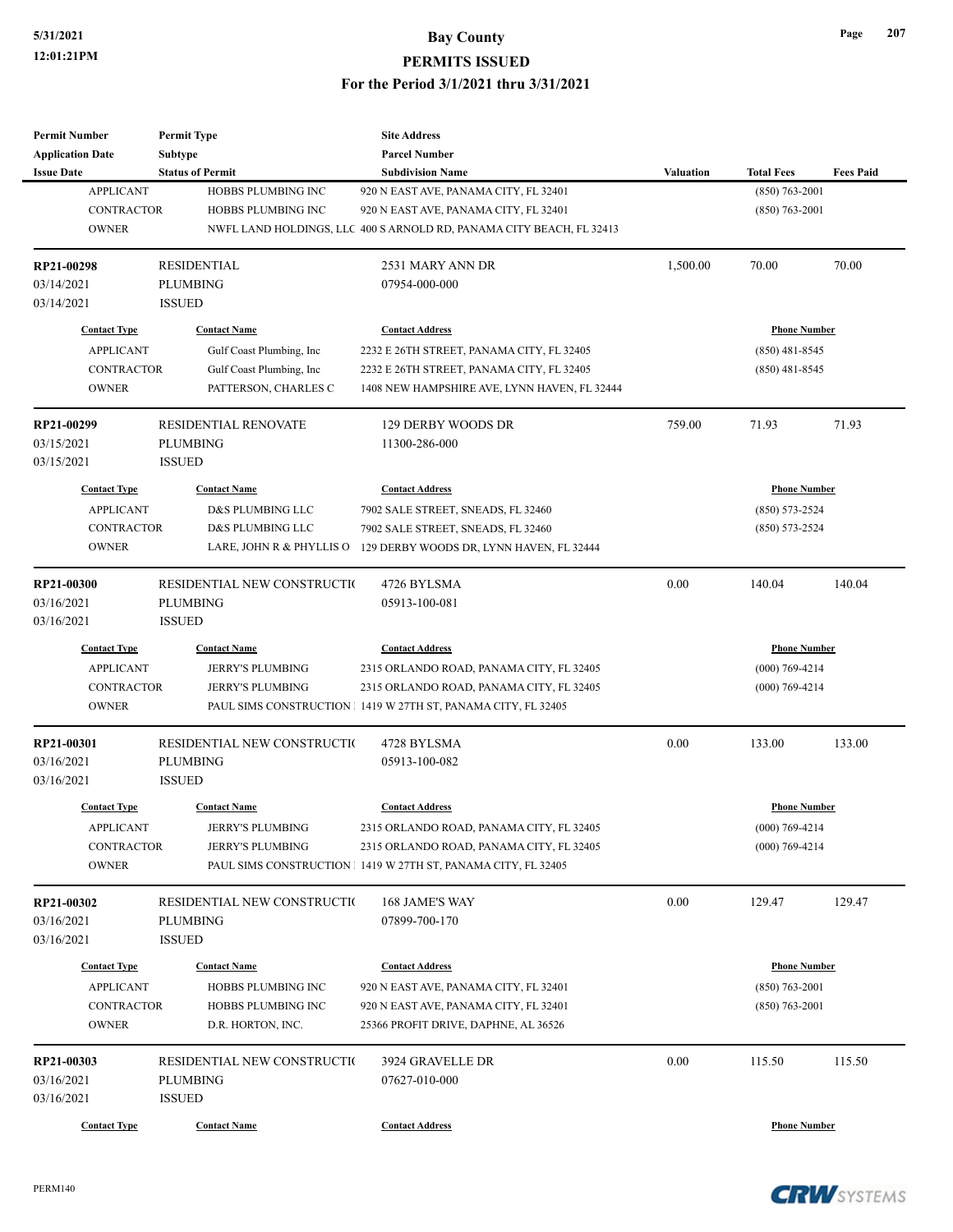| <b>Permit Number</b>    | <b>Permit Type</b>          | <b>Site Address</b>                                                         |                  |                     |                  |
|-------------------------|-----------------------------|-----------------------------------------------------------------------------|------------------|---------------------|------------------|
| <b>Application Date</b> | <b>Subtype</b>              | <b>Parcel Number</b>                                                        |                  |                     |                  |
| <b>Issue Date</b>       | <b>Status of Permit</b>     | <b>Subdivision Name</b>                                                     | <b>Valuation</b> | <b>Total Fees</b>   | <b>Fees Paid</b> |
| <b>APPLICANT</b>        | Gulf Coast Plumbing, Inc    | 2232 E 26TH STREET, PANAMA CITY, FL 32405                                   |                  | $(850)$ 481-8545    |                  |
| <b>CONTRACTOR</b>       | Gulf Coast Plumbing, Inc    | 2232 E 26TH STREET, PANAMA CITY, FL 32405                                   |                  | $(850)$ 481-8545    |                  |
| <b>OWNER</b>            | THARPE, MICHAEL             | 100 HITCHCOCK RD, PANAMA CITY, FL 32409                                     |                  |                     |                  |
| RP21-00304              | <b>RESIDENTIAL</b>          | 107 SARATOGA PL                                                             | 759.00           | 75.52               | 75.52            |
| 03/16/2021              | <b>PLUMBING</b>             | 11300-545-000                                                               |                  |                     |                  |
| 03/16/2021              | <b>FINALED</b>              |                                                                             |                  |                     |                  |
| <b>Contact Type</b>     | <b>Contact Name</b>         | <b>Contact Address</b>                                                      |                  | <b>Phone Number</b> |                  |
| <b>APPLICANT</b>        | <b>D&amp;S PLUMBING LLC</b> | 7902 SALE STREET, SNEADS, FL 32460                                          |                  | $(850) 573 - 2524$  |                  |
| <b>CONTRACTOR</b>       | D&S PLUMBING LLC            | 7902 SALE STREET, SNEADS, FL 32460                                          |                  | $(850) 573 - 2524$  |                  |
| <b>OWNER</b>            |                             | PHILLIPS, JOSEPH & CARRIE 107 SARATOGA PL, LYNN HAVEN, FL 32444             |                  |                     |                  |
| RP21-00305              | <b>RESIDENTIAL RENOVATE</b> | 118 GOLF DR                                                                 | 6,500.00         | 80.50               | 80.50            |
| 03/16/2021              | <b>PLUMBING</b>             | 31402-229-000                                                               |                  |                     |                  |
| 03/23/2021              | <b>ISSUED</b>               |                                                                             |                  |                     |                  |
| <b>Contact Type</b>     | <b>Contact Name</b>         | <b>Contact Address</b>                                                      |                  | <b>Phone Number</b> |                  |
| <b>APPLICANT</b>        | PLUMB BETTER INC (CFC)      | 314 W. 8TH ST., PANAMA CITY, FL 32401                                       |                  | $(850)$ 914-3036    |                  |
| <b>CONTRACTOR</b>       | PLUMB BETTER INC (CFC)      | 314 W. 8TH ST., PANAMA CITY, FL 32401                                       |                  | $(850)$ 914-3036    |                  |
| <b>OWNER</b>            |                             | THOMPSON, LYNDA M & ROI 118 GOLF DR, PANAMA CITY BEACH, FL 32408            |                  |                     |                  |
|                         |                             |                                                                             |                  |                     |                  |
| RP21-00306              | RESIDENTIAL NEW CONSTRUCTIO | 8420 DEEPWATER CREEK LN                                                     | 21,000.00        | 154.25              | 154.25           |
| 03/16/2021              | <b>PLUMBING</b>             | 32611-511-000                                                               |                  |                     |                  |
| 03/16/2021              | <b>ISSUED</b>               |                                                                             |                  |                     |                  |
| <b>Contact Type</b>     | <b>Contact Name</b>         | <b>Contact Address</b>                                                      |                  | <b>Phone Number</b> |                  |
| <b>APPLICANT</b>        |                             | COASTAL PLUMBING OF BAY 1007 BERWICK CIR, LYNN HAVEN, FL 32444              |                  | $(850)$ 747-8030    |                  |
| <b>CONTRACTOR</b>       |                             | COASTAL PLUMBING OF BAY 1007 BERWICK CIR, LYNN HAVEN, FL 32444              |                  | $(850)$ 747-8030    |                  |
| <b>OWNER</b>            |                             | HONEA, JOHN B & KELLY C 8605 TOQUA RD UNIT 105, PANAMA CITY BEACH, FL 32408 |                  |                     |                  |
| RP21-00307              | RESIDENTIAL NEW CONSTRUCTIO | 5832 VIKING WAY                                                             | 0.00             | 143.89              | 143.89           |
| 03/16/2021              | <b>PLUMBING</b>             | 05658-400-260                                                               |                  |                     |                  |
| 03/16/2021              | <b>ISSUED</b>               |                                                                             |                  |                     |                  |
| <b>Contact Type</b>     | <b>Contact Name</b>         | <b>Contact Address</b>                                                      |                  | <b>Phone Number</b> |                  |
| <b>APPLICANT</b>        | HOBBS PLUMBING INC          | 920 N EAST AVE, PANAMA CITY, FL 32401                                       |                  | $(850) 763 - 2001$  |                  |
| CONTRACTOR              | HOBBS PLUMBING INC          | 920 N EAST AVE, PANAMA CITY, FL 32401                                       |                  | $(850)$ 763-2001    |                  |
| <b>OWNER</b>            | D.R. HORTON, INC.           | 25366 PROFIT DR, DAPHNE, AL 36526                                           |                  |                     |                  |
|                         |                             |                                                                             |                  |                     |                  |
| RP21-00308              | RESIDENTIAL NEW CONSTRUCTIO | 5820 VIKING WAY                                                             | 0.00             | 129.47              | 129.47           |
| 03/16/2021              | <b>PLUMBING</b>             | 05658-400-245                                                               |                  |                     |                  |
| 03/16/2021              | <b>ISSUED</b>               |                                                                             |                  |                     |                  |
| <b>Contact Type</b>     | <b>Contact Name</b>         | <b>Contact Address</b>                                                      |                  | <b>Phone Number</b> |                  |
| <b>APPLICANT</b>        | HOBBS PLUMBING INC          | 920 N EAST AVE, PANAMA CITY, FL 32401                                       |                  | $(850)$ 763-2001    |                  |
| <b>CONTRACTOR</b>       | HOBBS PLUMBING INC          | 920 N EAST AVE, PANAMA CITY, FL 32401                                       |                  | $(850) 763 - 2001$  |                  |
| <b>OWNER</b>            | D.R. HORTON, INC.           | 25366 PROFIT DR, DAPHNE, AL 36526                                           |                  |                     |                  |
| RP21-00309              | RESIDENTIAL NEW CONSTRUCTIO | 3511 COTTAGE COVE LN                                                        | 0.00             | 136.50              | 136.50           |
| 03/18/2021              | <b>PLUMBING</b>             | 31368-122-000                                                               |                  |                     |                  |
| 03/18/2021              | <b>ISSUED</b>               |                                                                             |                  |                     |                  |
| <b>Contact Type</b>     | <b>Contact Name</b>         | <b>Contact Address</b>                                                      |                  | <b>Phone Number</b> |                  |
|                         |                             |                                                                             |                  |                     |                  |

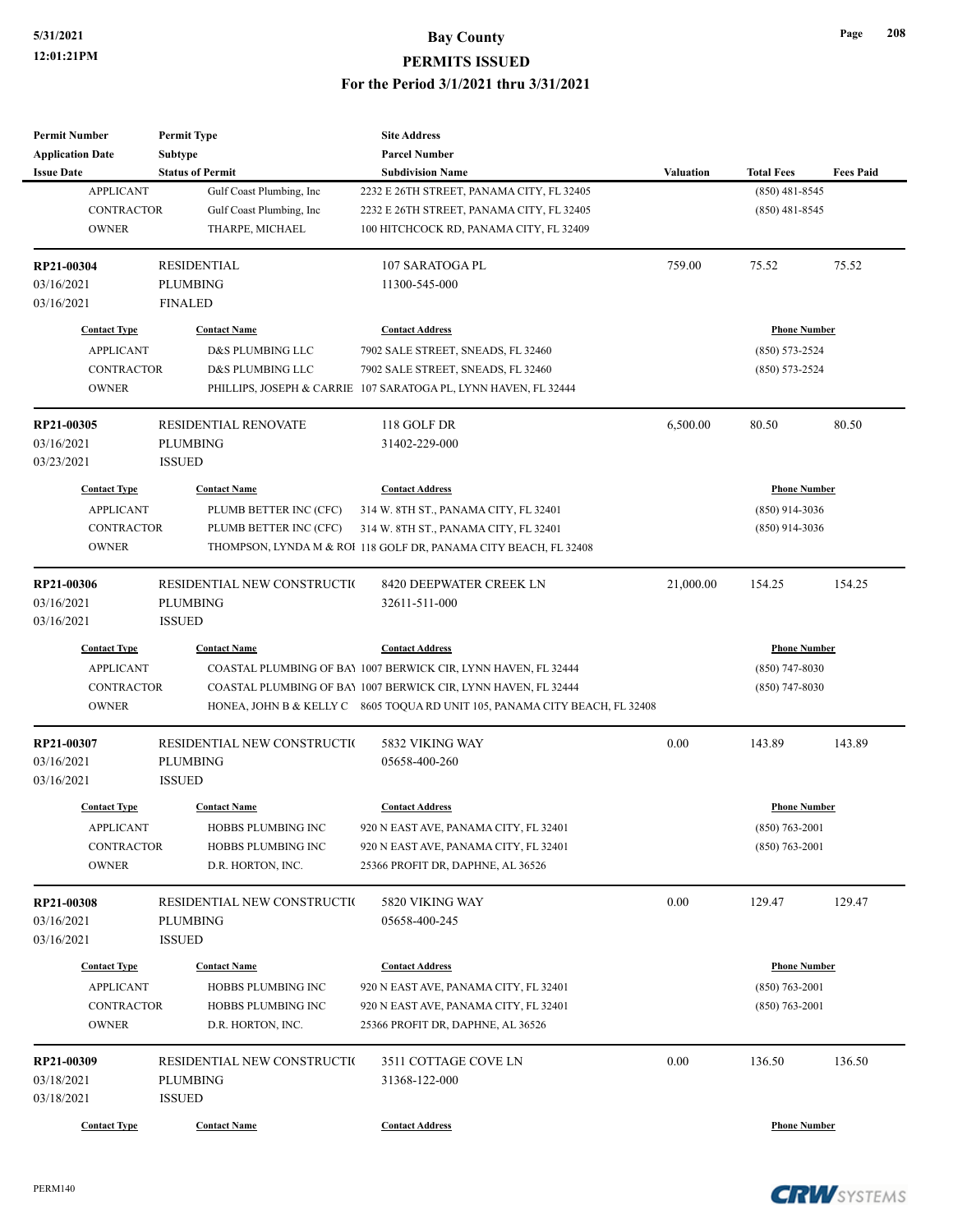| <b>Permit Number</b>    | <b>Permit Type</b>          | <b>Site Address</b>                                        |                  |                     |                  |
|-------------------------|-----------------------------|------------------------------------------------------------|------------------|---------------------|------------------|
| <b>Application Date</b> | Subtype                     | <b>Parcel Number</b>                                       |                  |                     |                  |
| <b>Issue Date</b>       | <b>Status of Permit</b>     | <b>Subdivision Name</b>                                    | <b>Valuation</b> | <b>Total Fees</b>   | <b>Fees Paid</b> |
| <b>APPLICANT</b>        | Gulf Coast Plumbing, Inc    | 2232 E 26TH STREET, PANAMA CITY, FL 32405                  |                  | $(850)$ 481-8545    |                  |
| <b>CONTRACTOR</b>       | Gulf Coast Plumbing, Inc    | 2232 E 26TH STREET, PANAMA CITY, FL 32405                  |                  | $(850)$ 481-8545    |                  |
| <b>OWNER</b>            |                             | CUROLE CONSTRUCTION LL PO BOX 27998, PANAMA CITY, FL 32411 |                  |                     |                  |
| RP21-00310              | RESIDENTIAL NEW CONSTRUCTIO | 5396 MILLIE WAY                                            | 0.00             | 129.47              | 129.47           |
| 03/18/2021              | <b>PLUMBING</b>             | 05860-700-060                                              |                  |                     |                  |
| 03/18/2021              | <b>ISSUED</b>               |                                                            |                  |                     |                  |
| <b>Contact Type</b>     | <b>Contact Name</b>         | <b>Contact Address</b>                                     |                  | <b>Phone Number</b> |                  |
| <b>APPLICANT</b>        | <b>HOBBS PLUMBING INC</b>   | 920 N EAST AVE, PANAMA CITY, FL 32401                      |                  | $(850) 763 - 2001$  |                  |
| <b>CONTRACTOR</b>       | HOBBS PLUMBING INC          | 920 N EAST AVE, PANAMA CITY, FL 32401                      |                  | $(850)$ 763-2001    |                  |
| <b>OWNER</b>            | D.R. HORTON, INC.           | 25366 PROFIT DR, DAPHNE, AL 36526                          |                  |                     |                  |
| RP21-00311              | RESIDENTIAL NEW CONSTRUCTIO | 5400 MILLIE WAY                                            | 0.00             | 129.47              | 129.47           |
| 03/18/2021              | <b>PLUMBING</b>             | 05860-700-070                                              |                  |                     |                  |
| 03/18/2021              | <b>ISSUED</b>               |                                                            |                  |                     |                  |
| <b>Contact Type</b>     | <b>Contact Name</b>         | <b>Contact Address</b>                                     |                  | <b>Phone Number</b> |                  |
| <b>APPLICANT</b>        | HOBBS PLUMBING INC          | 920 N EAST AVE, PANAMA CITY, FL 32401                      |                  | $(850)$ 763-2001    |                  |
| <b>CONTRACTOR</b>       | HOBBS PLUMBING INC          | 920 N EAST AVE, PANAMA CITY, FL 32401                      |                  | $(850) 763 - 2001$  |                  |
| <b>OWNER</b>            | D.R. HORTON, INC.           | 25366 PROFIT DR, DAPHNE, AL 36526                          |                  |                     |                  |
|                         |                             |                                                            |                  |                     |                  |
| RP21-00312              | RESIDENTIAL NEW CONSTRUCTIO | 5404 MILLIE WAY                                            | 0.00             | 143.89              | 143.89           |
| 03/18/2021              | <b>PLUMBING</b>             | 05860-700-080                                              |                  |                     |                  |
| 03/18/2021              | <b>ISSUED</b>               |                                                            |                  |                     |                  |
| <b>Contact Type</b>     | <b>Contact Name</b>         | <b>Contact Address</b>                                     |                  | <b>Phone Number</b> |                  |
| <b>APPLICANT</b>        | HOBBS PLUMBING INC          | 920 N EAST AVE, PANAMA CITY, FL 32401                      |                  | $(850) 763 - 2001$  |                  |
| <b>CONTRACTOR</b>       | HOBBS PLUMBING INC          | 920 N EAST AVE, PANAMA CITY, FL 32401                      |                  | $(850) 763 - 2001$  |                  |
| <b>OWNER</b>            | D.R. HORTON, INC.           | 25366 PROFIT DR, DAPHNE, AL 36526                          |                  |                     |                  |
| RP21-00313              | RESIDENTIAL NEW CONSTRUCTIO | 5408 MILLIE WAY                                            | 0.00             | 129.47              | 129.47           |
| 03/18/2021              | <b>PLUMBING</b>             | 05860-700-090                                              |                  |                     |                  |
| 03/18/2021              | <b>ISSUED</b>               |                                                            |                  |                     |                  |
| <b>Contact Type</b>     | <b>Contact Name</b>         | <b>Contact Address</b>                                     |                  | <b>Phone Number</b> |                  |
| <b>APPLICANT</b>        | HOBBS PLUMBING INC          | 920 N EAST AVE, PANAMA CITY, FL 32401                      |                  | $(850) 763 - 2001$  |                  |
| <b>CONTRACTOR</b>       | HOBBS PLUMBING INC          | 920 N EAST AVE, PANAMA CITY, FL 32401                      |                  | $(850) 763 - 2001$  |                  |
| <b>OWNER</b>            | D.R. HORTON, INC.           | 25366 PROFIT DR, DAPHNE, AL 36526                          |                  |                     |                  |
| RP21-00314              | RESIDENTIAL NEW CONSTRUCTIO | 5412 MILLIE WAY                                            | 0.00             | 143.89              | 143.89           |
| 03/18/2021              | <b>PLUMBING</b>             | 05860-700-100                                              |                  |                     |                  |
| 03/18/2021              | <b>ISSUED</b>               |                                                            |                  |                     |                  |
| <b>Contact Type</b>     | <b>Contact Name</b>         | <b>Contact Address</b>                                     |                  | <b>Phone Number</b> |                  |
| <b>APPLICANT</b>        | HOBBS PLUMBING INC          | 920 N EAST AVE, PANAMA CITY, FL 32401                      |                  | $(850)$ 763-2001    |                  |
| <b>CONTRACTOR</b>       | HOBBS PLUMBING INC          | 920 N EAST AVE, PANAMA CITY, FL 32401                      |                  | $(850)$ 763-2001    |                  |
| <b>OWNER</b>            | D.R. HORTON, INC.           | 25366 PROFIT DR, DAPHNE, AL 36526                          |                  |                     |                  |
| RP21-00315              | RESIDENTIAL NEW CONSTRUCTIO | 5416 MILLIE WAY                                            | 0.00             | 129.47              | 129.47           |
| 03/18/2021              | <b>PLUMBING</b>             | 05860-700-110                                              |                  |                     |                  |
| 03/18/2021              | <b>ISSUED</b>               |                                                            |                  |                     |                  |
| <b>Contact Type</b>     | <b>Contact Name</b>         | <b>Contact Address</b>                                     |                  | <b>Phone Number</b> |                  |
|                         |                             |                                                            |                  |                     |                  |

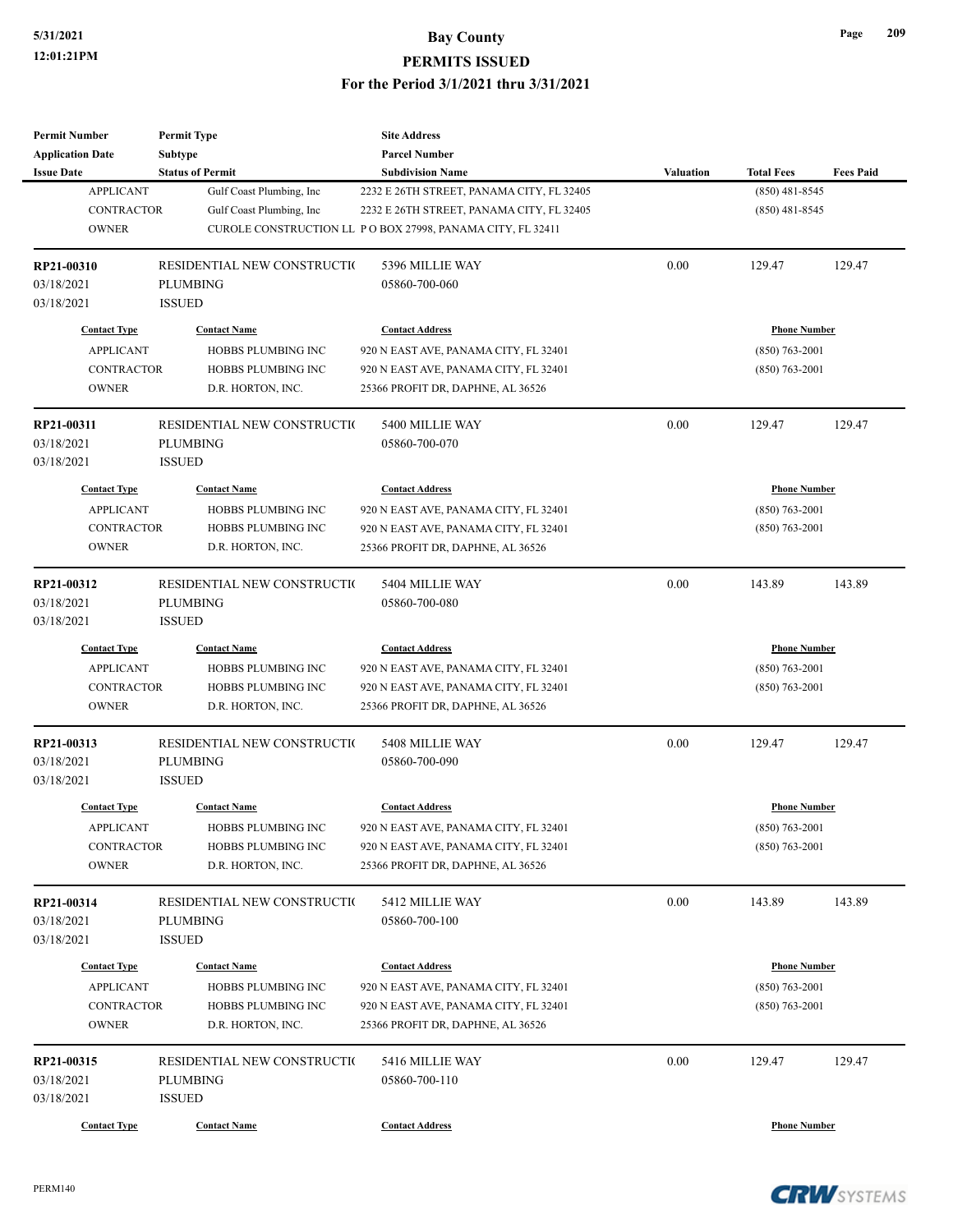| <b>Permit Number</b>    | <b>Permit Type</b>          | <b>Site Address</b>                   |                  |                     |                  |
|-------------------------|-----------------------------|---------------------------------------|------------------|---------------------|------------------|
| <b>Application Date</b> | Subtype                     | <b>Parcel Number</b>                  |                  |                     |                  |
| <b>Issue Date</b>       | <b>Status of Permit</b>     | <b>Subdivision Name</b>               | <b>Valuation</b> | <b>Total Fees</b>   | <b>Fees Paid</b> |
| <b>APPLICANT</b>        | HOBBS PLUMBING INC          | 920 N EAST AVE, PANAMA CITY, FL 32401 |                  | $(850)$ 763-2001    |                  |
| <b>CONTRACTOR</b>       | HOBBS PLUMBING INC          | 920 N EAST AVE, PANAMA CITY, FL 32401 |                  | $(850)$ 763-2001    |                  |
| <b>OWNER</b>            | D.R. HORTON, INC.           | 25366 PROFIT DR, DAPHNE, AL 36526     |                  |                     |                  |
| RP21-00316              | RESIDENTIAL NEW CONSTRUCTIO | 5420 MILLIE WAY                       | 0.00             | 129.47              | 129.47           |
| 03/18/2021              | <b>PLUMBING</b>             | 05860-700-120                         |                  |                     |                  |
| 03/18/2021              | <b>ISSUED</b>               |                                       |                  |                     |                  |
| <b>Contact Type</b>     | <b>Contact Name</b>         | <b>Contact Address</b>                |                  | <b>Phone Number</b> |                  |
| <b>APPLICANT</b>        | <b>HOBBS PLUMBING INC</b>   | 920 N EAST AVE, PANAMA CITY, FL 32401 |                  | $(850)$ 763-2001    |                  |
| <b>CONTRACTOR</b>       | HOBBS PLUMBING INC          | 920 N EAST AVE, PANAMA CITY, FL 32401 |                  | $(850)$ 763-2001    |                  |
| <b>OWNER</b>            | D.R. HORTON, INC.           | 25366 PROFIT DR, DAPHNE, AL 36526     |                  |                     |                  |
| RP21-00318              | RESIDENTIAL NEW CONSTRUCTIO | 5291 WARREN DR                        | 0.00             | 129.47              | 129.47           |
| 03/18/2021              | <b>PLUMBING</b>             | 05860-700-140                         |                  |                     |                  |
| 03/18/2021              | <b>ISSUED</b>               |                                       |                  |                     |                  |
| <b>Contact Type</b>     | <b>Contact Name</b>         | <b>Contact Address</b>                |                  | <b>Phone Number</b> |                  |
| <b>APPLICANT</b>        | HOBBS PLUMBING INC          | 920 N EAST AVE, PANAMA CITY, FL 32401 |                  | $(850)$ 763-2001    |                  |
| CONTRACTOR              | HOBBS PLUMBING INC          | 920 N EAST AVE, PANAMA CITY, FL 32401 |                  | $(850)$ 763-2001    |                  |
| <b>OWNER</b>            | D.R. HORTON, INC.           | 25366 PROFIT DR, DAPHNE, AL 36526     |                  |                     |                  |
| RP21-00319              | RESIDENTIAL NEW CONSTRUCTIO | 5391 MILLIE WAY                       | 0.00             | 129.47              | 129.47           |
| 03/18/2021              | <b>PLUMBING</b>             | 05860-700-840                         |                  |                     |                  |
| 03/18/2021              | <b>ISSUED</b>               |                                       |                  |                     |                  |
| <b>Contact Type</b>     | <b>Contact Name</b>         | <b>Contact Address</b>                |                  | <b>Phone Number</b> |                  |
| <b>APPLICANT</b>        | HOBBS PLUMBING INC          | 920 N EAST AVE, PANAMA CITY, FL 32401 |                  | $(850)$ 763-2001    |                  |
| <b>CONTRACTOR</b>       | HOBBS PLUMBING INC          | 920 N EAST AVE, PANAMA CITY, FL 32401 |                  | $(850)$ 763-2001    |                  |
| <b>OWNER</b>            | D.R. HORTON, INC.           | 25366 PROFIT DR, DAPHNE, AL 36526     |                  |                     |                  |
| RP21-00320              | RESIDENTIAL NEW CONSTRUCTIO | 5387 MILLIE WAY                       | 0.00             | 129.47              | 129.47           |
| 03/18/2021              | <b>PLUMBING</b>             | 05860-700-850                         |                  |                     |                  |
| 03/18/2021              | <b>ISSUED</b>               |                                       |                  |                     |                  |
| <b>Contact Type</b>     | <b>Contact Name</b>         | <b>Contact Address</b>                |                  | <b>Phone Number</b> |                  |
| <b>APPLICANT</b>        | HOBBS PLUMBING INC          | 920 N EAST AVE, PANAMA CITY, FL 32401 |                  | $(850) 763 - 2001$  |                  |
| <b>CONTRACTOR</b>       | HOBBS PLUMBING INC          | 920 N EAST AVE, PANAMA CITY, FL 32401 |                  | $(850) 763 - 2001$  |                  |
| <b>OWNER</b>            | D.R. HORTON, INC.           | 25366 PROFIT DR, DAPHNE, AL 36526     |                  |                     |                  |
| RP21-00321              | <b>RESIDENTIAL ADDITION</b> | 4726 BAY POINT RD A201                | 1,000.00         | 89.91               | 89.91            |
| 03/18/2021              | <b>PLUMBING</b>             | 31416-012-000                         |                  |                     |                  |
| 03/18/2021              | <b>ISSUED</b>               |                                       |                  |                     |                  |
| <b>Contact Type</b>     | <b>Contact Name</b>         | <b>Contact Address</b>                |                  | <b>Phone Number</b> |                  |
| <b>APPLICANT</b>        | <b>LISA FREEMAN</b>         | , ,                                   |                  |                     |                  |
| <b>CONTRACTOR</b>       | <b>OWNER BUILDER</b>        | , ,                                   |                  |                     |                  |
| <b>OWNER</b>            | FREEMAN, LISA J             | 185 RIDGE CIRCLE, MACON, GA 31216     |                  |                     |                  |
| RP21-00322              | RESIDENTIAL NEW CONSTRUCTIO | 5379 MILLIE WAY                       | 0.00             | 129.47              | 129.47           |
| 03/18/2021              | <b>PLUMBING</b>             | 05860-700-870                         |                  |                     |                  |
| 03/18/2021              | <b>ISSUED</b>               |                                       |                  |                     |                  |
| <b>Contact Type</b>     | <b>Contact Name</b>         | <b>Contact Address</b>                |                  | <b>Phone Number</b> |                  |
|                         |                             |                                       |                  |                     |                  |

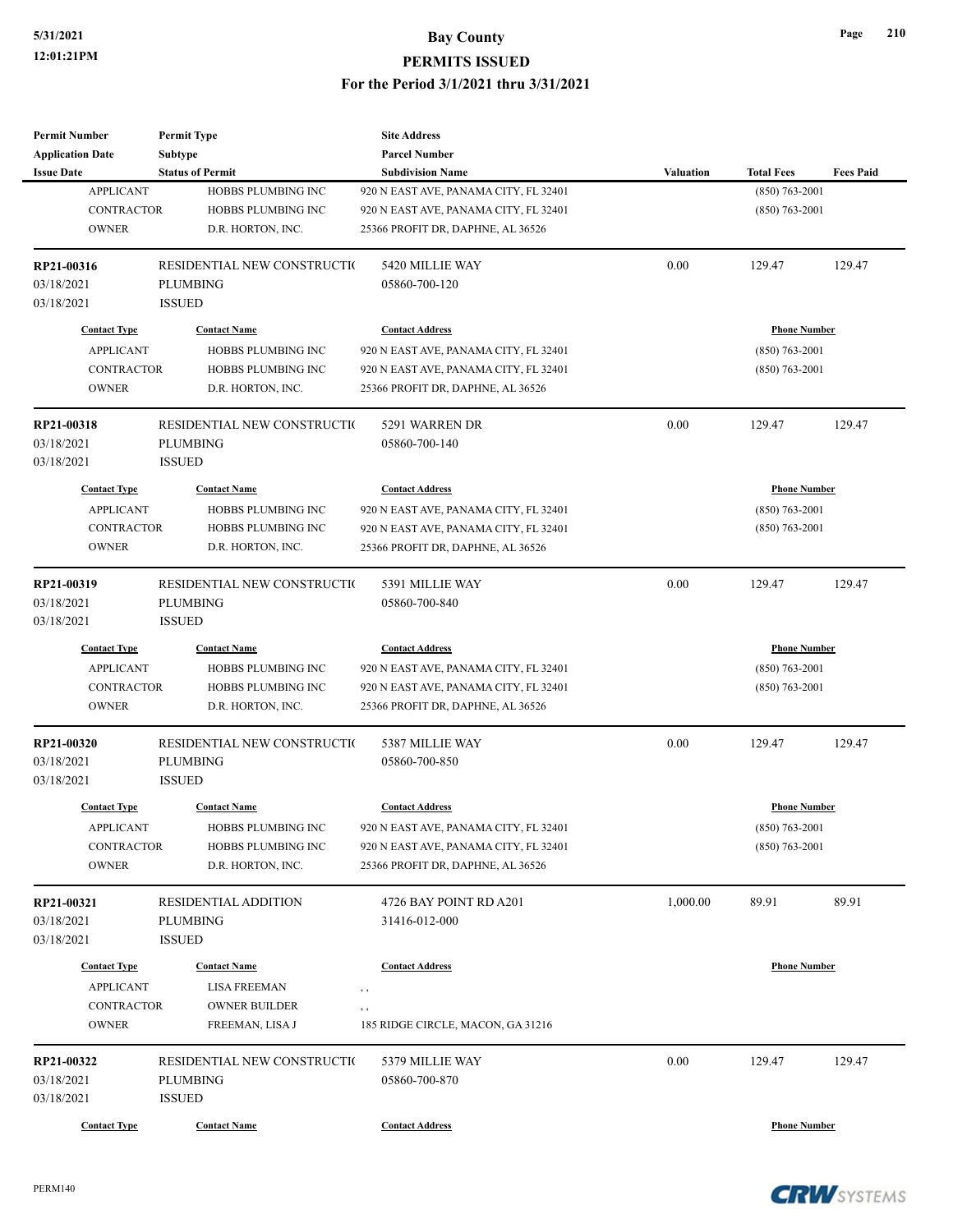| <b>Permit Number</b>    | <b>Permit Type</b>          | <b>Site Address</b>                                                      |                  |                     |                  |
|-------------------------|-----------------------------|--------------------------------------------------------------------------|------------------|---------------------|------------------|
| <b>Application Date</b> | Subtype                     | <b>Parcel Number</b>                                                     |                  |                     |                  |
| <b>Issue Date</b>       | <b>Status of Permit</b>     | <b>Subdivision Name</b>                                                  | <b>Valuation</b> | <b>Total Fees</b>   | <b>Fees Paid</b> |
| <b>APPLICANT</b>        | HOBBS PLUMBING INC          | 920 N EAST AVE, PANAMA CITY, FL 32401                                    |                  | $(850)$ 763-2001    |                  |
| <b>CONTRACTOR</b>       | <b>HOBBS PLUMBING INC</b>   | 920 N EAST AVE, PANAMA CITY, FL 32401                                    |                  | $(850)$ 763-2001    |                  |
| <b>OWNER</b>            | D.R. HORTON, INC.           | 25366 PROFIT DR, DAPHNE, AL 36526                                        |                  |                     |                  |
| RP21-00323              | RESIDENTIAL NEW CONSTRUCTIO | 5375 MILLIE WAY                                                          | 0.00             | 143.89              | 143.89           |
| 03/18/2021              | <b>PLUMBING</b>             | 05860-700-880                                                            |                  |                     |                  |
| 03/18/2021              | <b>ISSUED</b>               |                                                                          |                  |                     |                  |
| <b>Contact Type</b>     | <b>Contact Name</b>         | <b>Contact Address</b>                                                   |                  | <b>Phone Number</b> |                  |
| <b>APPLICANT</b>        | HOBBS PLUMBING INC          | 920 N EAST AVE, PANAMA CITY, FL 32401                                    |                  | $(850)$ 763-2001    |                  |
| <b>CONTRACTOR</b>       | HOBBS PLUMBING INC          | 920 N EAST AVE, PANAMA CITY, FL 32401                                    |                  | $(850)$ 763-2001    |                  |
| <b>OWNER</b>            | D.R. HORTON, INC.           | 25366 PROFIT DR, DAPHNE, AL 36526                                        |                  |                     |                  |
| RP21-00324              | RESIDENTIAL NEW CONSTRUCTIO | 5371 MILLIE WAY                                                          | 0.00             | 129.47              | 129.47           |
| 03/18/2021              | <b>PLUMBING</b>             | 05860-700-890                                                            |                  |                     |                  |
| 03/18/2021              | <b>ISSUED</b>               |                                                                          |                  |                     |                  |
| <b>Contact Type</b>     | <b>Contact Name</b>         | <b>Contact Address</b>                                                   |                  | <b>Phone Number</b> |                  |
| <b>APPLICANT</b>        | HOBBS PLUMBING INC          | 920 N EAST AVE, PANAMA CITY, FL 32401                                    |                  | $(850)$ 763-2001    |                  |
| <b>CONTRACTOR</b>       | HOBBS PLUMBING INC          | 920 N EAST AVE, PANAMA CITY, FL 32401                                    |                  | $(850)$ 763-2001    |                  |
| <b>OWNER</b>            | D.R. HORTON, INC.           | 25366 PROFIT DR, DAPHNE, AL 36526                                        |                  |                     |                  |
| RP21-00325              | RESIDENTIAL NEW CONSTRUCTIO | 5367 MILLIE WAY                                                          | 0.00             | 143.89              | 143.89           |
| 03/18/2021              | <b>PLUMBING</b>             | 05860-700-900                                                            |                  |                     |                  |
| 03/18/2021              | <b>ISSUED</b>               |                                                                          |                  |                     |                  |
| <b>Contact Type</b>     | <b>Contact Name</b>         | <b>Contact Address</b>                                                   |                  | <b>Phone Number</b> |                  |
| <b>APPLICANT</b>        | HOBBS PLUMBING INC          | 920 N EAST AVE, PANAMA CITY, FL 32401                                    |                  | $(850)$ 763-2001    |                  |
| <b>CONTRACTOR</b>       | HOBBS PLUMBING INC          | 920 N EAST AVE, PANAMA CITY, FL 32401                                    |                  | $(850)$ 763-2001    |                  |
| <b>OWNER</b>            | D.R. HORTON, INC.           | 25366 PROFIT DR, DAPHNE, AL 36526                                        |                  |                     |                  |
| RP21-00326              | RESIDENTIAL NEW CONSTRUCTIO | 5363 MILLIE WAY                                                          | 0.00             | 129.47              | 129.47           |
| 03/18/2021              | <b>PLUMBING</b>             | 05860-700-910                                                            |                  |                     |                  |
| 03/18/2021              | <b>ISSUED</b>               |                                                                          |                  |                     |                  |
| <b>Contact Type</b>     | <b>Contact Name</b>         | <b>Contact Address</b>                                                   |                  | <b>Phone Number</b> |                  |
| <b>APPLICANT</b>        | HOBBS PLUMBING INC          | 920 N EAST AVE, PANAMA CITY, FL 32401                                    |                  | $(850) 763 - 2001$  |                  |
| <b>CONTRACTOR</b>       | HOBBS PLUMBING INC          | 920 N EAST AVE, PANAMA CITY, FL 32401                                    |                  | $(850)$ 763-2001    |                  |
| <b>OWNER</b>            | D.R. HORTON, INC.           | 25366 PROFIT DR, DAPHNE, AL 36526                                        |                  |                     |                  |
| RP21-00327              | RESIDENTIAL NEW CONSTRUCTIO | 3869 SANDPINE WAY                                                        | 1,700.00         | 136.14              | 136.14           |
| 03/19/2021              | <b>PLUMBING</b>             | 05948-300-110                                                            |                  |                     |                  |
| 03/19/2021              | <b>ISSUED</b>               |                                                                          |                  |                     |                  |
| <b>Contact Type</b>     | <b>Contact Name</b>         | <b>Contact Address</b>                                                   |                  | <b>Phone Number</b> |                  |
| <b>APPLICANT</b>        | JUSTIN 850-660-6023         |                                                                          |                  |                     |                  |
| CONTRACTOR              |                             | $, \, , \,$<br>AMORE PLUMBING COMPAN 3752 GARDENVIEW ST., PACE, FL 32571 |                  | $(850)$ 994-8814    |                  |
| <b>OWNER</b>            |                             | ADAMS HOMES OF NW FL IN 3000 GULF BREEZE PKWY, GULF BREEZE, FL 32563     |                  |                     |                  |
|                         |                             |                                                                          |                  |                     |                  |
| RP21-00328              | RESIDENTIAL RENOVATE        | 2318 PELICAN BAY CT B3                                                   | 33,000.00        | 151.20              | 151.20           |
| 03/19/2021              | <b>PLUMBING</b>             | 31259-561-000                                                            |                  |                     |                  |
| 03/19/2021              | <b>ISSUED</b>               | None                                                                     |                  |                     |                  |
| <b>Contact Type</b>     | <b>Contact Name</b>         | <b>Contact Address</b>                                                   |                  | <b>Phone Number</b> |                  |

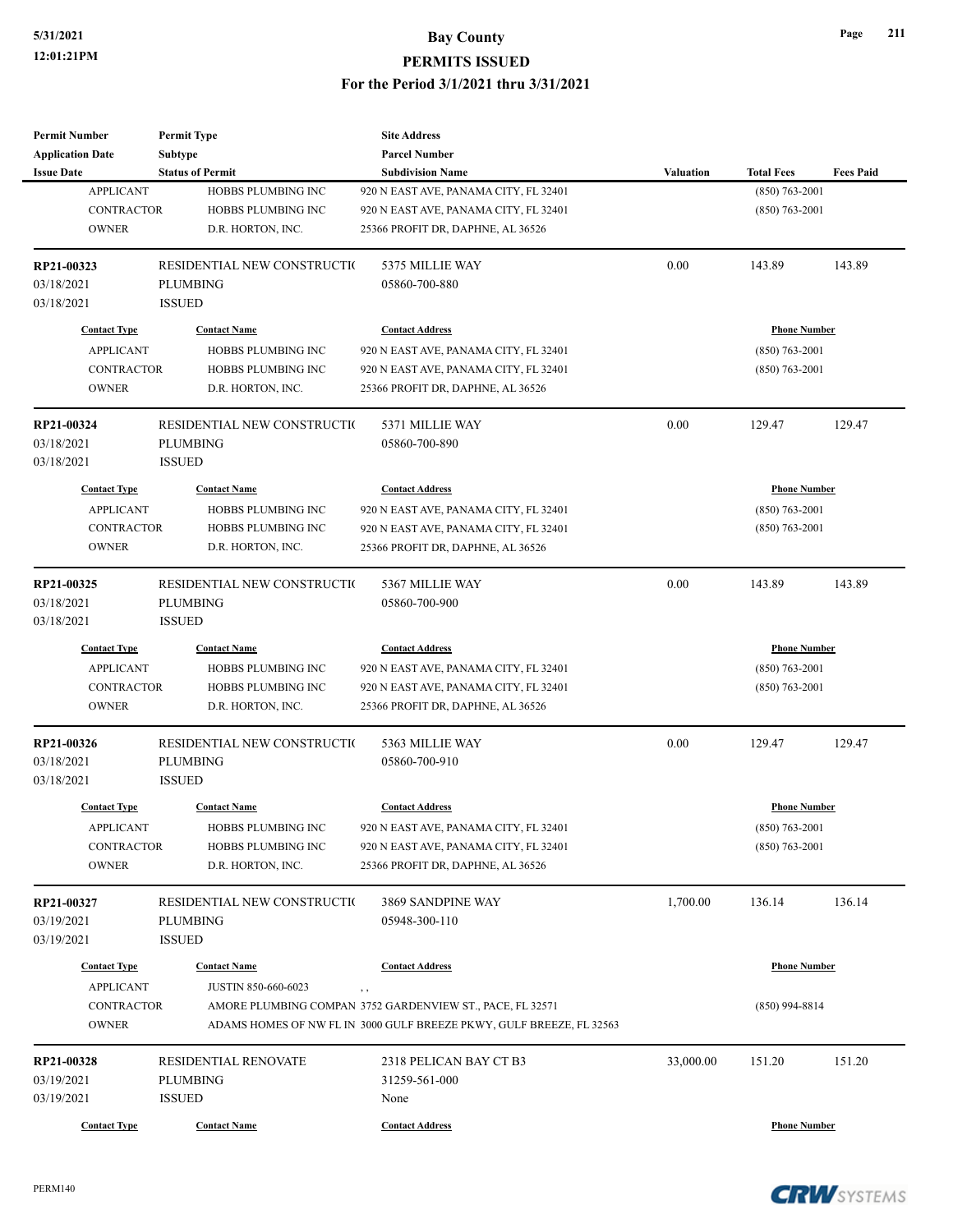| <b>Permit Number</b>    | <b>Permit Type</b>          | <b>Site Address</b>                                                        |                  |                     |                  |
|-------------------------|-----------------------------|----------------------------------------------------------------------------|------------------|---------------------|------------------|
| <b>Application Date</b> | <b>Subtype</b>              | <b>Parcel Number</b>                                                       |                  |                     |                  |
| <b>Issue Date</b>       | <b>Status of Permit</b>     | <b>Subdivision Name</b>                                                    | <b>Valuation</b> | <b>Total Fees</b>   | <b>Fees Paid</b> |
| <b>APPLICANT</b>        |                             | MURPHY'S PLUMBING SERVI 6406 ZINNIA ST, PANAMA CITY, FL 32404              |                  | $(850) 851 - 6007$  |                  |
| <b>CONTRACTOR</b>       |                             | MURPHY'S PLUMBING SERVI 6406 ZINNIA ST, PANAMA CITY, FL 32404              |                  | $(850) 851 - 6007$  |                  |
| <b>OWNER</b>            |                             | CHISHOLM, MARY C & KELV 2445 GANTS HILL PLACE, CUMMING, GA 30041           |                  |                     |                  |
| RP21-00329              | RESIDENTIAL RENOVATE        | 681 SEA OTTER DR                                                           | 1,506.00         | 71.93               | 71.93            |
| 03/20/2021              | <b>PLUMBING</b>             | 31458-070-000                                                              |                  |                     |                  |
| 03/20/2021              | <b>ISSUED</b>               |                                                                            |                  |                     |                  |
| <b>Contact Type</b>     | <b>Contact Name</b>         | <b>Contact Address</b>                                                     |                  | <b>Phone Number</b> |                  |
| <b>APPLICANT</b>        |                             | PEADEN AIR CONDITIONING 620 WEST BALDWIN RD, Panama City, FL 32405         |                  | $(850)$ 763-4638    |                  |
| <b>CONTRACTOR</b>       |                             | PEADEN AIR CONDITIONING 620 WEST BALDWIN RD, Panama City, FL 32405         |                  | $(850)$ 763-4638    |                  |
| <b>OWNER</b>            |                             | LAVALLE, JOSEPH W & SHEII 285 WOLF DEN ROAD, ROYSTON, GA 30662             |                  |                     |                  |
| RP21-00330              | RESIDENTIAL RENOVATE        | 4442 ASHLAND RD                                                            | 737.60           | 71.93               | 71.93            |
| 03/20/2021              | <b>PLUMBING</b>             | 27296-000-000                                                              |                  |                     |                  |
| 03/20/2021              | <b>ISSUED</b>               |                                                                            |                  |                     |                  |
| <b>Contact Type</b>     | <b>Contact Name</b>         | <b>Contact Address</b>                                                     |                  | <b>Phone Number</b> |                  |
| <b>APPLICANT</b>        |                             | PEADEN AIR CONDITIONING 620 WEST BALDWIN RD, Panama City, FL 32405         |                  | $(850)$ 763-4638    |                  |
| <b>CONTRACTOR</b>       |                             | PEADEN AIR CONDITIONING 620 WEST BALDWIN RD, Panama City, FL 32405         |                  | $(850)$ 763-4638    |                  |
| <b>OWNER</b>            |                             | SMITH, PHILIP H & NOELLE S 4442 ASHLAND RD, PANAMA CITY, FL 32405          |                  |                     |                  |
| RP21-00331              | RESIDENTIAL RENOVATE        | 4100 MARRIOTT DR 609                                                       | 768.00           | 75.52               | 75.52            |
| 03/20/2021              | <b>PLUMBING</b>             | 40000-500-062                                                              |                  |                     |                  |
| 03/22/2021              | <b>FINALED</b>              |                                                                            |                  |                     |                  |
| <b>Contact Type</b>     | <b>Contact Name</b>         | <b>Contact Address</b>                                                     |                  | <b>Phone Number</b> |                  |
| <b>APPLICANT</b>        | <b>AND SERVICES</b>         | 5010 N CORTEZ AVENUE, TAMPA, FL 33614                                      |                  | $(813)$ 407-9492    |                  |
| <b>CONTRACTOR</b>       | <b>AND SERVICES</b>         | 5010 N CORTEZ AVENUE, TAMPA, FL 33614                                      |                  | $(813)$ 407-9492    |                  |
| <b>OWNER</b>            | KIESSIG, JOE                | 4100 MARRIOTT DR UNIT 609, PANAMA CITY, FL 32408                           |                  |                     |                  |
| RP21-00332              | RESIDENTIAL NEW CONSTRUCTIO | 4122 DEER POINT LAKE DR                                                    | 7,500.00         | 147.54              | 147.54           |
| 03/20/2021              | <b>PLUMBING</b>             | 07620-240-000                                                              |                  |                     |                  |
| 03/20/2021              | <b>ISSUED</b>               |                                                                            |                  |                     |                  |
| <b>Contact Type</b>     | <b>Contact Name</b>         | <b>Contact Address</b>                                                     |                  | <b>Phone Number</b> |                  |
| <b>APPLICANT</b>        | FRESH FLOW LLC              | 816 OHIO AVE, LYNN HAVEN, FL 32444                                         |                  | $(850) 630 - 0084$  |                  |
| CONTRACTOR              | FRESH FLOW LLC              | 816 OHIO AVE, LYNN HAVEN, FL 32444                                         |                  | $(850) 630 - 0084$  |                  |
| <b>OWNER</b>            | VICKERS, B. S.              | 4122 DEERPOINT LAKE DR, PANAMA CITY, FL 32409                              |                  |                     |                  |
| RP21-00333              | <b>RESIDENTIAL</b>          | 116 OLEANDER DR B                                                          | 742.14           | 75.52               | 75.52            |
| 03/22/2021              | <b>PLUMBING</b>             | 36644-075-000                                                              |                  |                     |                  |
| 03/22/2021              | <b>ISSUED</b>               |                                                                            |                  |                     |                  |
| <b>Contact Type</b>     | <b>Contact Name</b>         | <b>Contact Address</b>                                                     |                  | <b>Phone Number</b> |                  |
| <b>APPLICANT</b>        |                             | PEADEN AIR CONDITIONING 620 WEST BALDWIN RD, Panama City, FL 32405         |                  | $(850)$ 763-4638    |                  |
| <b>CONTRACTOR</b>       |                             | PEADEN AIR CONDITIONING 620 WEST BALDWIN RD, Panama City, FL 32405         |                  | $(850)$ 763-4638    |                  |
| <b>OWNER</b>            |                             | SMERAGLIA, STEPHEN M & ANTOINETTE S UFFINER TRUSTEES, BIRMINGHAM, AL 35226 |                  |                     |                  |
| RP21-00334              | RESIDENTIAL NEW CONSTRUCTIO | 2315 MAGNOLIA DR                                                           | 0.00             | 129.47              | 129.47           |
| 03/22/2021              | <b>PLUMBING</b>             | 31253-000-000                                                              |                  |                     |                  |
| 03/23/2021              | <b>ISSUED</b>               |                                                                            |                  |                     |                  |
| <b>Contact Type</b>     | <b>Contact Name</b>         | <b>Contact Address</b>                                                     |                  | <b>Phone Number</b> |                  |
|                         |                             |                                                                            |                  |                     |                  |



**Page 212**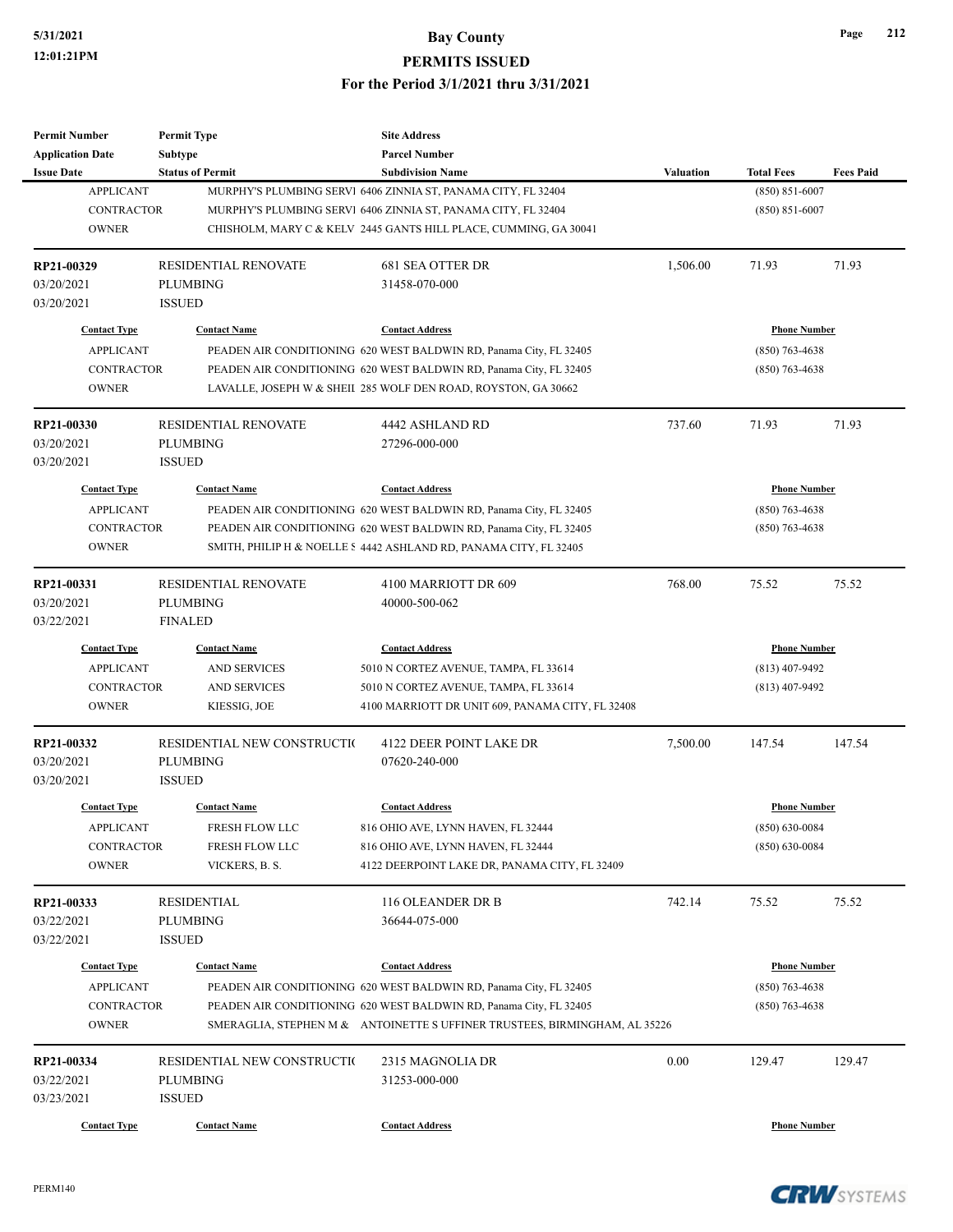| <b>Permit Number</b>    | <b>Permit Type</b>          | <b>Site Address</b>                                                          |                  |                     |                  |
|-------------------------|-----------------------------|------------------------------------------------------------------------------|------------------|---------------------|------------------|
| <b>Application Date</b> | Subtype                     | <b>Parcel Number</b>                                                         |                  |                     |                  |
| <b>Issue Date</b>       | <b>Status of Permit</b>     | <b>Subdivision Name</b>                                                      | <b>Valuation</b> | <b>Total Fees</b>   | <b>Fees Paid</b> |
| <b>APPLICANT</b>        | <b>BENEFIELD PLUMBING</b>   | 2622 HIGHWAY 2321, SOUTHPORT, FL 32409                                       |                  | $(850)$ 271-3887    |                  |
| <b>CONTRACTOR</b>       | <b>BENEFIELD PLUMBING</b>   | 2622 HIGHWAY 2321, SOUTHPORT, FL 32409                                       |                  | $(850)$ 271-3887    |                  |
| <b>OWNER</b>            |                             | DUGGAN, THOMAS J & KARI 2315 MAGNOLIA DRIVE, PANAMA CITY BEACH, FL 32408     |                  |                     |                  |
| RP21-00335              | <b>RESIDENTIAL</b>          | 6712 GULF DR                                                                 | 15,000.00        | 82.20               | 82.20            |
| 03/22/2021              | <b>LIFT STATION</b>         | 30865-000-000                                                                |                  |                     |                  |
| 03/22/2021              | <b>ISSUED</b>               |                                                                              |                  |                     |                  |
| <b>Contact Type</b>     | <b>Contact Name</b>         | <b>Contact Address</b>                                                       |                  | <b>Phone Number</b> |                  |
| <b>APPLICANT</b>        | JAMES 236-5852              | $, \, ,$                                                                     |                  |                     |                  |
| <b>CONTRACTOR</b>       |                             | ROYAL FLUSH PLUMBING F1 100 WILLOUGHBY BAY BLVD, PANAMA CITY BEACH, FL 32407 |                  | (850) 236-5852      |                  |
| <b>OWNER</b>            | COMBS, DANIEL &             | RACHEL PANCHERI, BOULDER CITY, NV 89005                                      |                  |                     |                  |
| RP21-00336              | RESIDENTIAL RENOVATE        | 4300 BAY POINT RD 410                                                        | 538.00           | 71.93               | 71.93            |
| 03/23/2021              | <b>PLUMBING</b>             | 31259-210-000                                                                |                  |                     |                  |
| 03/23/2021              | <b>ISSUED</b>               |                                                                              |                  |                     |                  |
| <b>Contact Type</b>     | <b>Contact Name</b>         | <b>Contact Address</b>                                                       |                  | <b>Phone Number</b> |                  |
| <b>APPLICANT</b>        |                             | PEADEN AIR CONDITIONING 620 WEST BALDWIN RD, Panama City, FL 32405           |                  | $(850)$ 763-4638    |                  |
| <b>CONTRACTOR</b>       |                             | PEADEN AIR CONDITIONING 620 WEST BALDWIN RD, Panama City, FL 32405           |                  | $(850)$ 763-4638    |                  |
| <b>OWNER</b>            | SHAH, ZENELL                | P.O BOX 27787, PANAMA CITY, FL 32411                                         |                  |                     |                  |
|                         |                             |                                                                              |                  |                     |                  |
| RP21-00337              | RESIDENTIAL NEW CONSTRUCTIO | 7907 NORTH LAGOON DR                                                         | 0.00             | 118.68              | 118.68           |
| 03/25/2021              | <b>PLUMBING</b>             | 30166-015-010                                                                |                  |                     |                  |
| 03/25/2021              | <b>ISSUED</b>               |                                                                              |                  |                     |                  |
| <b>Contact Type</b>     | <b>Contact Name</b>         | <b>Contact Address</b>                                                       |                  | <b>Phone Number</b> |                  |
| <b>APPLICANT</b>        | <b>BENEFIELD PLUMBING</b>   | 2622 HIGHWAY 2321, SOUTHPORT, FL 32409                                       |                  | $(850)$ 271-3887    |                  |
| <b>CONTRACTOR</b>       | <b>BENEFIELD PLUMBING</b>   | 2622 HIGHWAY 2321, SOUTHPORT, FL 32409                                       |                  | (850) 271-3887      |                  |
| <b>OWNER</b>            | <b>BREEZE, PHILLIP E</b>    | 7907 NORTH LAGOON DR, PANAMA CITY BEACH, FL 32408                            |                  |                     |                  |
| RP21-00338              | <b>RESIDENTIAL RENOVATE</b> | 3206 LAURIE AVE                                                              | 11,000.00        | 77.00               | 77.00            |
| 03/23/2021              | <b>PLUMBING</b>             | 30197-941-000                                                                |                  |                     |                  |
| 03/23/2021              | <b>FINALED</b>              |                                                                              |                  |                     |                  |
| <b>Contact Type</b>     | <b>Contact Name</b>         | <b>Contact Address</b>                                                       |                  | <b>Phone Number</b> |                  |
| <b>APPLICANT</b>        | MUTH & SONS PLUMBING        | 708 MLK BLVD, PANAMA CITY, FL 32401                                          |                  | $(850)$ 763-7025    |                  |
| <b>CONTRACTOR</b>       | MUTH & SONS PLUMBING        | 708 MLK BLVD, PANAMA CITY, FL 32401                                          |                  | $(850)$ 763-7025    |                  |
| <b>OWNER</b>            |                             | HUNDLEY, DONALD & LUCII 3206 LAURIE AVE, PANAMA CITY, FL 32408               |                  |                     |                  |
| RP21-00339              | RESIDENTIAL NEW CONSTRUCTIO | <b>4227 DAIRY FARM</b>                                                       | 0.00             | 136.50              | 136.50           |
| 03/23/2021              | <b>PLUMBING</b>             | 05913-100-174                                                                |                  |                     |                  |
| 03/23/2021              | <b>ISSUED</b>               |                                                                              |                  |                     |                  |
| <b>Contact Type</b>     | <b>Contact Name</b>         | <b>Contact Address</b>                                                       |                  | <b>Phone Number</b> |                  |
| <b>APPLICANT</b>        | <b>JERRY'S PLUMBING</b>     | 2315 ORLANDO ROAD, PANAMA CITY, FL 32405                                     |                  | $(000) 769 - 4214$  |                  |
| CONTRACTOR              | JERRY'S PLUMBING            | 2315 ORLANDO ROAD, PANAMA CITY, FL 32405                                     |                  | $(000) 769 - 4214$  |                  |
| <b>OWNER</b>            |                             | PAUL SIMS CONSTRUCTION 1 1419 W 27TH ST, PANAMA CITY, FL 32405               |                  |                     |                  |
| RP21-00340              | RESIDENTIAL NEW CONSTRUCTIO | 4730 BYLSMA CIR                                                              | 0.00             | 133.00              | 133.00           |
| 03/24/2021              | <b>PLUMBING</b>             | 05913-100-083                                                                |                  |                     |                  |
| 03/24/2021              | <b>ISSUED</b>               |                                                                              |                  |                     |                  |
|                         |                             |                                                                              |                  |                     |                  |
| <b>Contact Type</b>     | <b>Contact Name</b>         | <b>Contact Address</b>                                                       |                  | <b>Phone Number</b> |                  |



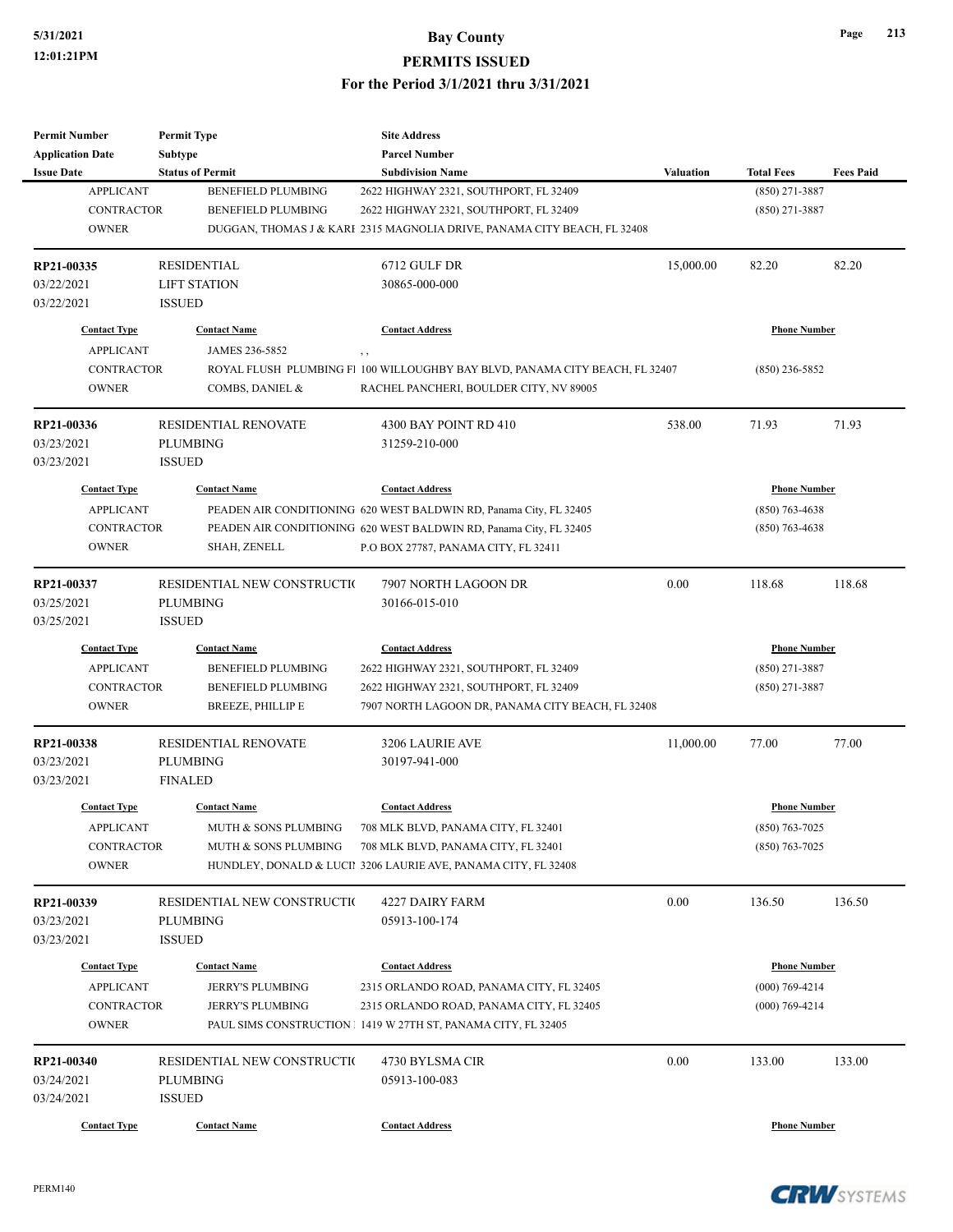| <b>Permit Number</b>                    | <b>Permit Type</b>                        | <b>Site Address</b>                                                                   |                  |                     |                  |
|-----------------------------------------|-------------------------------------------|---------------------------------------------------------------------------------------|------------------|---------------------|------------------|
| <b>Application Date</b>                 | Subtype                                   | <b>Parcel Number</b>                                                                  |                  |                     |                  |
| <b>Issue Date</b>                       | <b>Status of Permit</b>                   | <b>Subdivision Name</b>                                                               | <b>Valuation</b> | <b>Total Fees</b>   | <b>Fees Paid</b> |
| <b>APPLICANT</b>                        | <b>JERRY'S PLUMBING</b>                   | 2315 ORLANDO ROAD, PANAMA CITY, FL 32405                                              |                  | $(000)$ 769-4214    |                  |
| <b>CONTRACTOR</b>                       | <b>JERRY'S PLUMBING</b>                   | 2315 ORLANDO ROAD, PANAMA CITY, FL 32405                                              |                  | $(000)$ 769-4214    |                  |
| <b>OWNER</b>                            |                                           | PAUL SIMS CONSTRUCTION 1 1419 W 27TH ST, PANAMA CITY, FL 32405                        |                  |                     |                  |
| RP21-00341                              | <b>RESIDENTIAL</b>                        | 701 DOLPHIN HARBOUR DR                                                                | 500.00           | 77.00               | 77.00            |
| 03/25/2021                              | <b>PLUMBING</b>                           | 27343-573-000                                                                         |                  |                     |                  |
| 03/25/2021                              | <b>ISSUED</b>                             |                                                                                       |                  |                     |                  |
| <b>Contact Type</b>                     | <b>Contact Name</b>                       | <b>Contact Address</b>                                                                |                  | <b>Phone Number</b> |                  |
| <b>APPLICANT</b>                        | Gulf Coast Plumbing, Inc.                 | 2232 E 26TH STREET, PANAMA CITY, FL 32405                                             |                  | $(850)$ 481-8545    |                  |
| <b>CONTRACTOR</b>                       | Gulf Coast Plumbing, Inc                  | 2232 E 26TH STREET, PANAMA CITY, FL 32405                                             |                  | $(850)$ 481-8545    |                  |
| <b>OWNER</b>                            | HUDSON, MEGHAN M &                        | BRENTON G KIRKPATRICK, PANAMA CITY BEACH, FL 32407                                    |                  |                     |                  |
| RP21-00342                              | RESIDENTIAL NEW CONSTRUCTIO               | 608 LE GRAND DR                                                                       | 1,100.00         | 122.27              | 122.27           |
| 03/25/2021                              | <b>PLUMBING</b>                           | 35623-020-000                                                                         |                  |                     |                  |
| 03/25/2021                              | <b>ISSUED</b>                             |                                                                                       |                  |                     |                  |
| <b>Contact Type</b>                     | <b>Contact Name</b>                       | <b>Contact Address</b>                                                                |                  | <b>Phone Number</b> |                  |
| <b>APPLICANT</b>                        | ROCKY 276-9308                            | , ,                                                                                   |                  |                     |                  |
| <b>CONTRACTOR</b>                       |                                           | SOLID ROCK PLUMBING LLC 5196 STEWART DRIVE, PANAMA CITY, FL 32404                     |                  | $(850)$ 276-9308    |                  |
| <b>OWNER</b>                            | A & M STAVBA LLC                          | 608 LE GRAND DRIVE, PANAMA CITY BEACH, FL 32413                                       |                  |                     |                  |
|                                         |                                           |                                                                                       |                  |                     |                  |
| RP21-00343                              | <b>RESIDENTIAL ADDITION</b>               | 21909 BELGRADE AVE                                                                    | 8,000.00         | 93.50               | 93.50            |
| 03/25/2021                              | <b>PLUMBING</b>                           | 36006-000-000                                                                         |                  |                     |                  |
| 03/25/2021                              | <b>ISSUED</b>                             |                                                                                       |                  |                     |                  |
| <b>Contact Type</b>                     | <b>Contact Name</b>                       | <b>Contact Address</b>                                                                |                  | <b>Phone Number</b> |                  |
| <b>APPLICANT</b>                        |                                           | BROWN, CHARLIE CECIL JR 1205 SUTHERLAND PLAZA, LYNN HAVEN, FL 32444                   |                  |                     |                  |
| <b>CONTRACTOR</b>                       |                                           | BROWN, CHARLIE CECIL JR 1205 SUTHERLAND PLAZA, LYNN HAVEN, FL 32444                   |                  |                     |                  |
| <b>OWNER</b>                            | FRANKLIN, GARY                            | 4768 SHIRLEY RD, GAINESVILLE, GA 30506                                                |                  |                     |                  |
| RP21-00344                              | <b>RESIDENTIAL RENOVATE</b>               | 6721 GULF DR                                                                          | 1,200.00         | 71.93               | 71.93            |
| 03/26/2021                              | <b>PLUMBING</b>                           | 30871-000-000                                                                         |                  |                     |                  |
| 03/26/2021                              | <b>ISSUED</b>                             |                                                                                       |                  |                     |                  |
| <b>Contact Type</b>                     | <b>Contact Name</b>                       | <b>Contact Address</b>                                                                |                  | <b>Phone Number</b> |                  |
| APPLICANT                               | FRANK 234-2168                            | $, \, , \,$                                                                           |                  |                     |                  |
| CONTRACTOR                              |                                           | FRANK WOOD & SON PLUME 1815 TURNER WOOD LANE, PANAMA CITY BEACH, FL 32407             |                  | $(850)$ 234-2168    |                  |
| <b>OWNER</b>                            | TWO JUNES'S LLC                           | 500 SHOALS CREEK ROAD, FLORENCE, AL 35634                                             |                  |                     |                  |
| RP21-00345                              | <b>RESIDENTIAL RENOVATE</b>               | 407 LA VALENCIA CIR                                                                   | 625.00           | 71.93               | 71.93            |
| 03/26/2021                              | <b>PLUMBING</b>                           | 35370-815-000                                                                         |                  |                     |                  |
| 03/26/2021                              | <b>ISSUED</b>                             |                                                                                       |                  |                     |                  |
|                                         |                                           |                                                                                       |                  |                     |                  |
| <b>Contact Type</b><br><b>APPLICANT</b> | <b>Contact Name</b><br>FRANK 850-234-2168 | <b>Contact Address</b>                                                                |                  | <b>Phone Number</b> |                  |
| <b>CONTRACTOR</b>                       |                                           | $, \, ,$<br>FRANK WOOD & SON PLUME 1815 TURNER WOOD LANE, PANAMA CITY BEACH, FL 32407 |                  | $(850)$ 234-2168    |                  |
| <b>OWNER</b>                            |                                           |                                                                                       |                  |                     |                  |
|                                         | BONA, CHARLES M ETAL                      | 1091 BRIAN LANE, HANOVER, PA 17331                                                    |                  |                     |                  |
| RP21-00347                              | RESIDENTIAL NEW CONSTRUCTIO               | 5433 HOPETOWN LN                                                                      | 13,860.00        | 133.00              | 133.00           |
| 03/27/2021                              | <b>PLUMBING</b>                           | 31183-526-000                                                                         |                  |                     |                  |
| 03/27/2021                              | <b>ISSUED</b>                             |                                                                                       |                  |                     |                  |
|                                         |                                           | <b>Contact Address</b>                                                                |                  | <b>Phone Number</b> |                  |

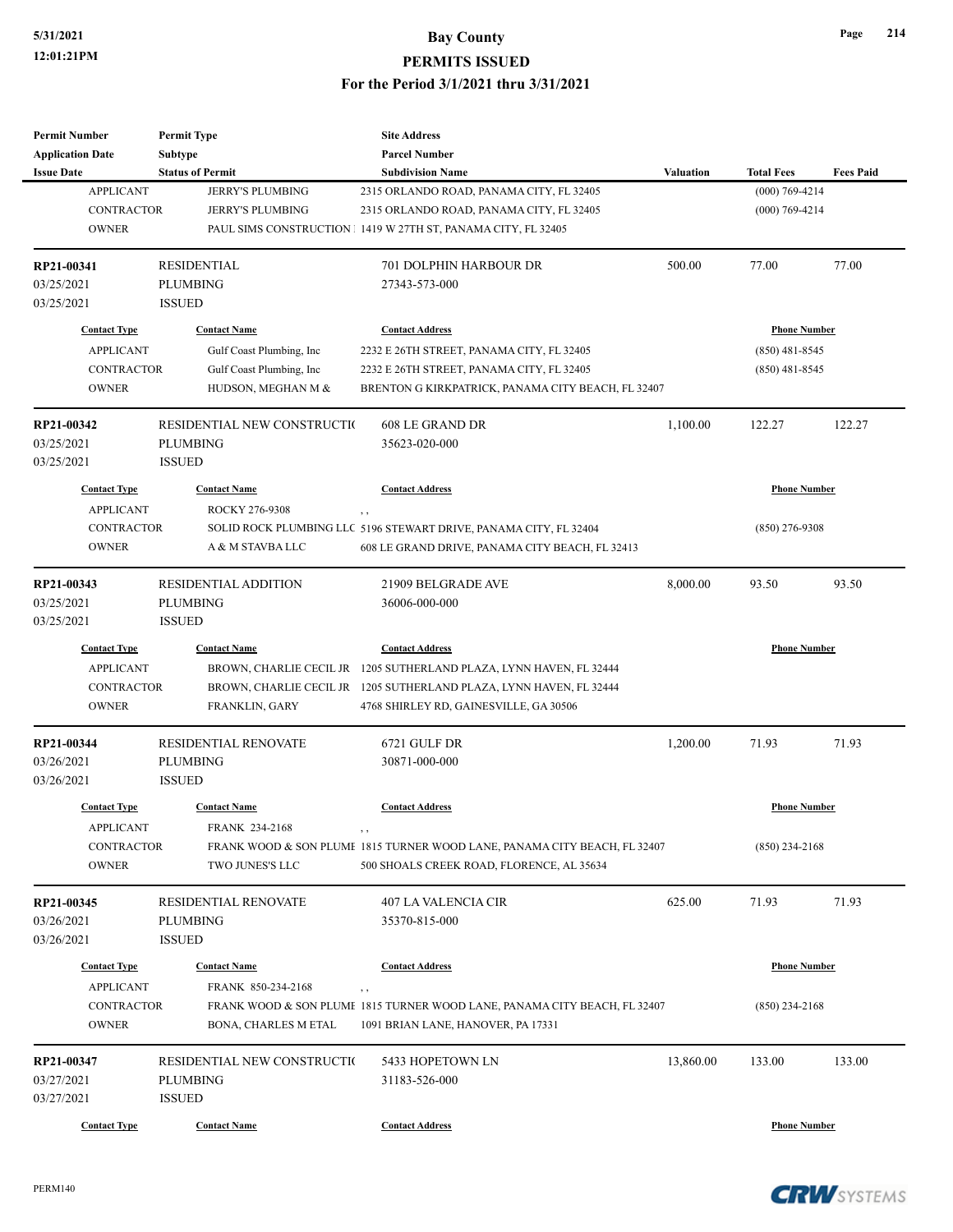| <b>Permit Number</b>    | <b>Permit Type</b>           | <b>Site Address</b>                                                    |           |                     |                  |
|-------------------------|------------------------------|------------------------------------------------------------------------|-----------|---------------------|------------------|
| <b>Application Date</b> | <b>Subtype</b>               | <b>Parcel Number</b>                                                   |           |                     |                  |
| <b>Issue Date</b>       | <b>Status of Permit</b>      | <b>Subdivision Name</b>                                                | Valuation | <b>Total Fees</b>   | <b>Fees Paid</b> |
| <b>APPLICANT</b>        |                              | COASTAL PLUMBING OF BAY 1007 BERWICK CIR, LYNN HAVEN, FL 32444         |           | $(850)$ 747-8030    |                  |
| <b>CONTRACTOR</b>       |                              | COASTAL PLUMBING OF BAY 1007 BERWICK CIR, LYNN HAVEN, FL 32444         |           | $(850)$ 747-8030    |                  |
| <b>OWNER</b>            |                              | HARBESON, BRADLEY ETAL 207 WOODLAWN DRIVE, PANAMA CITY BEACH, FL 32407 |           |                     |                  |
| RP21-00348              | RESIDENTIAL NEW CONSTRUCTION | 455 LOCKSLEY DR                                                        | 0.00      | 143.89              | 143.89           |
| 03/28/2021              | <b>PLUMBING</b>              | 34030-400-020                                                          |           |                     |                  |
| 03/28/2021              | <b>ISSUED</b>                |                                                                        |           |                     |                  |
| <b>Contact Type</b>     | <b>Contact Name</b>          | <b>Contact Address</b>                                                 |           | <b>Phone Number</b> |                  |
| <b>APPLICANT</b>        | HOBBS PLUMBING INC           | 920 N EAST AVE, PANAMA CITY, FL 32401                                  |           | $(850) 763 - 2001$  |                  |
| <b>CONTRACTOR</b>       | HOBBS PLUMBING INC           | 920 N EAST AVE, PANAMA CITY, FL 32401                                  |           | $(850) 763 - 2001$  |                  |
| <b>OWNER</b>            |                              | NWFL LAND HOLDINGS, LLC 400 S ARNOLD RD, PANAMA CITY BEACH, FL 32413   |           |                     |                  |
| RP21-00349              | <b>RESIDENTIAL</b>           | <b>3508 TREASURE CIR</b>                                               | 2,900.00  | 71.93               | 71.93            |
| 03/29/2021              | <b>PLUMBING</b>              | 31472-010-000                                                          |           |                     |                  |
| 03/29/2021              | <b>ISSUED</b>                |                                                                        |           |                     |                  |
| <b>Contact Type</b>     | <b>Contact Name</b>          | <b>Contact Address</b>                                                 |           | <b>Phone Number</b> |                  |
| <b>APPLICANT</b>        |                              | MR. ROOTER PLUMBING OF 1 920 NORTH EAST AVENUE, PANAMA CITY, FL 32401  |           | $(850) 763 - 2001$  |                  |
| <b>CONTRACTOR</b>       |                              | MR. ROOTER PLUMBING OF 1 920 NORTH EAST AVENUE, PANAMA CITY, FL 32401  |           | $(850) 763 - 2001$  |                  |
| <b>OWNER</b>            | ST.JOHN, TINA ELAINE         | 834 FURNIE JACKSON RD, ASHFORD, AL 36312                               |           |                     |                  |
|                         |                              |                                                                        |           |                     |                  |
| RP21-00350              | RESIDENTIAL NEW CONSTRUCTIO  | 1934 CREAMER RD                                                        | 0.00      | 71.93               | 71.93            |
| 03/29/2021              | <b>PLUMBING</b>              | 07933-000-000                                                          |           |                     |                  |
| 03/29/2021              | <b>ISSUED</b>                |                                                                        |           |                     |                  |
| <b>Contact Type</b>     | <b>Contact Name</b>          | <b>Contact Address</b>                                                 |           | <b>Phone Number</b> |                  |
| <b>APPLICANT</b>        | MICHAEL 850-340-0973         | , ,                                                                    |           |                     |                  |
| <b>CONTRACTOR</b>       | <b>OWNER/BUILDER</b>         | $, \, ,$                                                               |           |                     |                  |
| <b>OWNER</b>            | WILDER, MICHAEL              | 1934 CREAMER RD, PANAMA CITY, FL 32409                                 |           |                     |                  |
| RP21-00351              | RESIDENTIAL NEW CONSTRUCTIO  | <b>316 BEACHSIDE DR</b>                                                | 20,000.00 | 187.69              | 187.69           |
| 03/29/2021              | <b>PLUMBING</b>              | 36459-165-000                                                          |           |                     |                  |
| 03/29/2021              | <b>ISSUED</b>                |                                                                        |           |                     |                  |
| <b>Contact Type</b>     | <b>Contact Name</b>          | <b>Contact Address</b>                                                 |           | <b>Phone Number</b> |                  |
| <b>APPLICANT</b>        | EARTHBUILD (CFC) LLC         | 170 Cottage Way, Panama City Beach, FL 32413                           |           | $(850) 543 - 0548$  |                  |
| CONTRACTOR              | EARTHBUILD (CFC) LLC         | 170 Cottage Way, Panama City Beach, FL 32413                           |           | $(850)$ 543-0548    |                  |
| <b>OWNER</b>            | SOBH, LOU                    | 1105 BUFORD RD, CUMMING, GA 30041                                      |           |                     |                  |
| RP21-00352              | RESIDENTIAL RENOVATE         | 110 GRANGER LN                                                         | 12,641.85 | 101.50              | 101.50           |
| 03/30/2021              | <b>PLUMBING</b>              | 36743-000-000                                                          |           |                     |                  |
| 03/30/2021              | <b>ISSUED</b>                |                                                                        |           |                     |                  |
|                         |                              |                                                                        |           |                     |                  |
| <b>Contact Type</b>     | <b>Contact Name</b>          | <b>Contact Address</b>                                                 |           | <b>Phone Number</b> |                  |
| <b>APPLICANT</b>        | PLUMB BETTER INC (CFC)       | 314 W. 8TH ST., PANAMA CITY, FL 32401                                  |           | (850) 914-3036      |                  |
| <b>CONTRACTOR</b>       | PLUMB BETTER INC (CFC)       | 314 W. 8TH ST., PANAMA CITY, FL 32401                                  |           | $(850)$ 914-3036    |                  |
| <b>OWNER</b>            | GRUENWALD, DIANE             | 5392 BEULAH DR, IJAMSVILLE, MD 21754                                   |           |                     |                  |
| RP21-00353              | RESIDENTIAL NEW CONSTRUCTIO  | 2202 WASHINGTON ST                                                     | 2,100.00  | 271.72              | 271.72           |
| 03/31/2021              | <b>PLUMBING</b>              | 08744-012-000                                                          |           |                     |                  |
| 03/31/2021              | <b>FINALED</b>               | None                                                                   |           |                     |                  |
| <b>Contact Type</b>     | <b>Contact Name</b>          | <b>Contact Address</b>                                                 |           | <b>Phone Number</b> |                  |
|                         |                              |                                                                        |           |                     |                  |

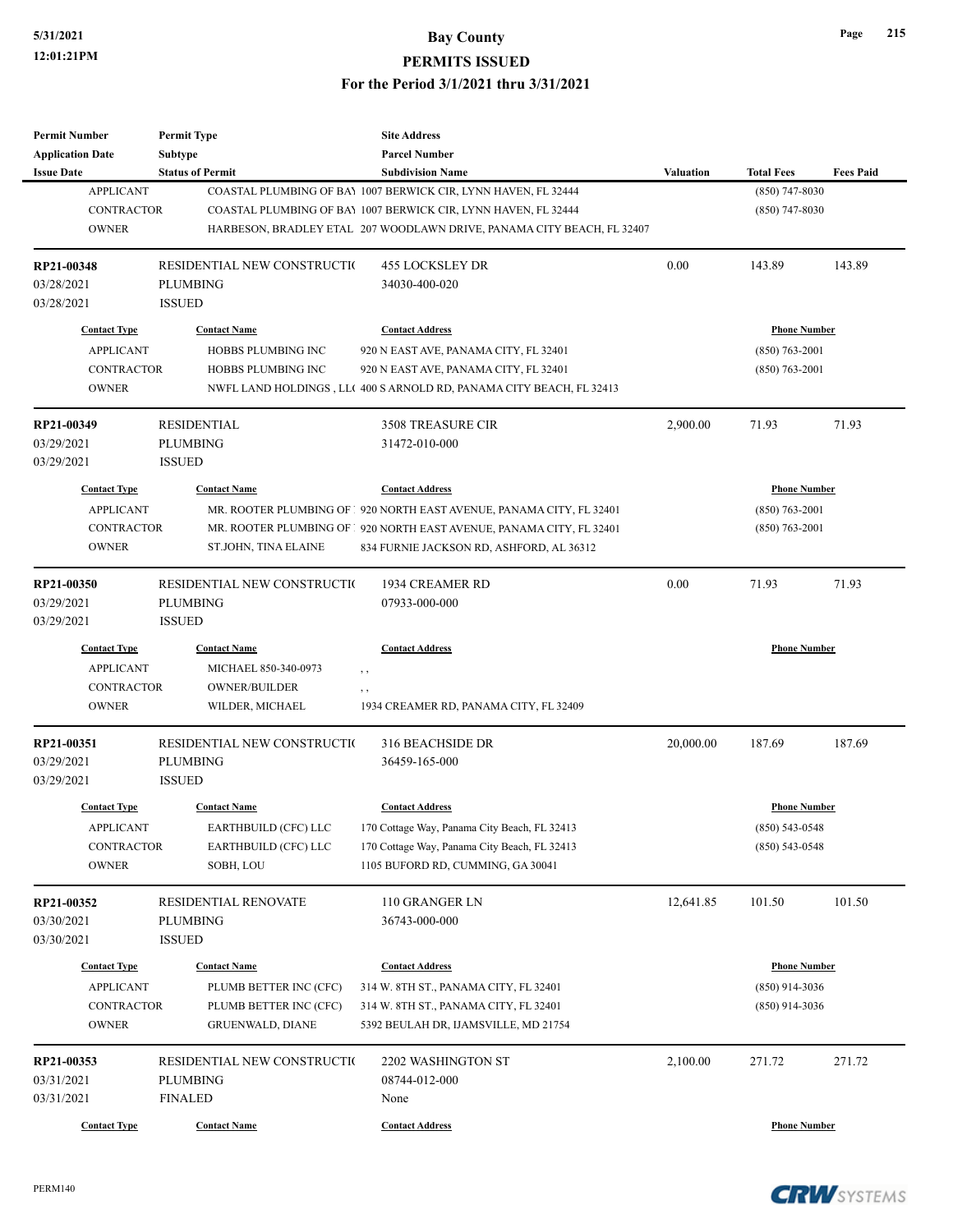| <b>Permit Number</b>    | <b>Permit Type</b>          | <b>Site Address</b>                                                  |                  |                     |                  |
|-------------------------|-----------------------------|----------------------------------------------------------------------|------------------|---------------------|------------------|
| <b>Application Date</b> | <b>Subtype</b>              | <b>Parcel Number</b>                                                 |                  |                     |                  |
| <b>Issue Date</b>       | <b>Status of Permit</b>     | <b>Subdivision Name</b>                                              | <b>Valuation</b> | <b>Total Fees</b>   | <b>Fees Paid</b> |
| <b>APPLICANT</b>        | <b>BENEFIELD PLUMBING</b>   | 2622 HIGHWAY 2321, SOUTHPORT, FL 32409                               |                  | $(850)$ 271-3887    |                  |
| <b>CONTRACTOR</b>       | <b>BENEFIELD PLUMBING</b>   | 2622 HIGHWAY 2321, SOUTHPORT, FL 32409                               |                  | $(850)$ 271-3887    |                  |
| <b>OWNER</b>            |                             | SUMMER, STEVE SUMNER & 2202 WASHINGTON STREET, LYNN HAVEN, FL 32444  |                  |                     |                  |
| RP21-00354              | RESIDENTIAL NEW CONSTRUCTIO | 2513 DOROTHY AVE                                                     | 13,215.00        | 133.06              | 133.06           |
| 03/31/2021              | <b>PLUMBING</b>             | 27809-030-000                                                        |                  |                     |                  |
| 03/31/2021              | <b>ISSUED</b>               |                                                                      |                  |                     |                  |
| <b>Contact Type</b>     | <b>Contact Name</b>         | <b>Contact Address</b>                                               |                  | <b>Phone Number</b> |                  |
| <b>APPLICANT</b>        |                             | BOWDEN PLUMBING ELECTI 7426 JOANNA LANE, PANAMA CITY, FL 32409       |                  | $(000)$ 265-4945    |                  |
| <b>CONTRACTOR</b>       |                             | BOWDEN PLUMBING ELECTI 7426 JOANNA LANE, PANAMA CITY, FL 32409       |                  | $(000)$ 265-4945    |                  |
| <b>OWNER</b>            | RP2 INVESTMENTS LLC         | 3001 W 10TH ST, UNIT 203, PANAMA CITY, FL 32401                      |                  |                     |                  |
| RR21-00144              | <b>RESIDENTIAL ROOF</b>     | 2209 DOROTHY AVE                                                     | 6,475.00         | 96.07               | 96.07            |
| 02/09/2021              | <b>REPLACEMENT</b>          | 27752-000-000                                                        |                  |                     |                  |
| 03/26/2021              | <b>FINALED</b>              |                                                                      |                  |                     |                  |
| <b>Contact Type</b>     | <b>Contact Name</b>         | <b>Contact Address</b>                                               |                  | <b>Phone Number</b> |                  |
| <b>APPLICANT</b>        |                             | ALL WEATHER ROOFING ANI P.O BOX 125, FREEPORT, FL 32439              |                  | $(850) 894 - 6221$  |                  |
| <b>CONTRACTOR</b>       |                             | ALL WEATHER ROOFING ANI P.O BOX 125, FREEPORT, FL 32439              |                  | $(850) 894 - 6221$  |                  |
| <b>OWNER</b>            | KEENE, SARA M               | 1404 MARYLAND AV, LYNN HAVEN, FL 32444                               |                  |                     |                  |
|                         |                             |                                                                      |                  |                     |                  |
| RR21-00171              | <b>RESIDENTIAL ROOF</b>     | 3218 CAITLIN ST                                                      | 6,500.00         | 108.40              | 108.40           |
| 02/19/2021              | <b>REPLACEMENT</b>          | 11916-246-000                                                        |                  |                     |                  |
| 03/01/2021              | <b>ISSUED</b>               |                                                                      |                  |                     |                  |
| <b>Contact Type</b>     | <b>Contact Name</b>         | <b>Contact Address</b>                                               |                  | <b>Phone Number</b> |                  |
| <b>APPLICANT</b>        |                             | DAVID LEWIS ROOFING COM 527 BLUE HERON DR, PANAMA CITY, FL 32404     |                  | $(850)$ 258-1070    |                  |
| <b>CONTRACTOR</b>       |                             | DAVID LEWIS ROOFING COM 527 BLUE HERON DR, PANAMA CITY, FL 32404     |                  | $(850)$ 258-1070    |                  |
| <b>OWNER</b>            | <b>CARVER, STEVE</b>        | 3218 CAITLIN ST, PANAMA CITY, FL 32404                               |                  |                     |                  |
| RR21-00207              | <b>RESIDENTIAL ROOF</b>     | <b>217 LAURENO PL</b>                                                | 9,250.00         | 84.50               | 84.50            |
| 03/01/2021              | <b>ROOF OVER</b>            | 37691-010-000                                                        |                  |                     |                  |
| 03/01/2021              | <b>FINALED</b>              |                                                                      |                  |                     |                  |
| <b>Contact Type</b>     | <b>Contact Name</b>         | <b>Contact Address</b>                                               |                  | <b>Phone Number</b> |                  |
| <b>APPLICANT</b>        |                             | COASTAL ACQUISITIONS OF 2120 E BUS HIGHWAY 98, PANAMA CITY, FL 32401 |                  | (850) 769-9423      |                  |
| CONTRACTOR              |                             | COASTAL ACQUISITIONS OF 2120 E BUS HIGHWAY 98, PANAMA CITY, FL 32401 |                  | $(850)$ 769-9423    |                  |
| <b>OWNER</b>            | HOWELL, ANGELA              | 217 LAURENO PLACE, PANAMA CITY, FL 32413                             |                  |                     |                  |
| RR21-00208              | <b>RESIDENTIAL ROOF</b>     | 2724 11TH CT E                                                       | 5,200.00         | 80.00               | 80.00            |
| 03/01/2021              | <b>ROOF OVER</b>            | 15452-202-000                                                        |                  |                     |                  |
| 03/01/2021              | <b>FINALED</b>              |                                                                      |                  |                     |                  |
| <b>Contact Type</b>     | <b>Contact Name</b>         | <b>Contact Address</b>                                               |                  | <b>Phone Number</b> |                  |
| <b>APPLICANT</b>        |                             | COASTAL ACQUISITIONS OF 2120 E BUS HIGHWAY 98, PANAMA CITY, FL 32401 |                  | (850) 769-9423      |                  |
|                         |                             |                                                                      |                  |                     |                  |
| CONTRACTOR              |                             | COASTAL ACQUISITIONS OF 2120 E BUS HIGHWAY 98, PANAMA CITY, FL 32401 |                  | $(850)$ 769-9423    |                  |
| <b>OWNER</b>            | HUTCHINS, JUSTIN            | 9142 SUNSHINE DRIVE, YOUNGSTOWN, FL 32466                            |                  |                     |                  |
| RR21-00209              | <b>RESIDENTIAL ROOF</b>     | 220 SEAHORSE WAY                                                     | 5,000.00         | 82.20               | 82.20            |
| 03/01/2021              | REPLACEMENT                 | 34039-507-000                                                        |                  |                     |                  |
| 03/10/2021              | <b>ISSUED</b>               |                                                                      |                  |                     |                  |
| <b>Contact Type</b>     | <b>Contact Name</b>         | <b>Contact Address</b>                                               |                  | <b>Phone Number</b> |                  |

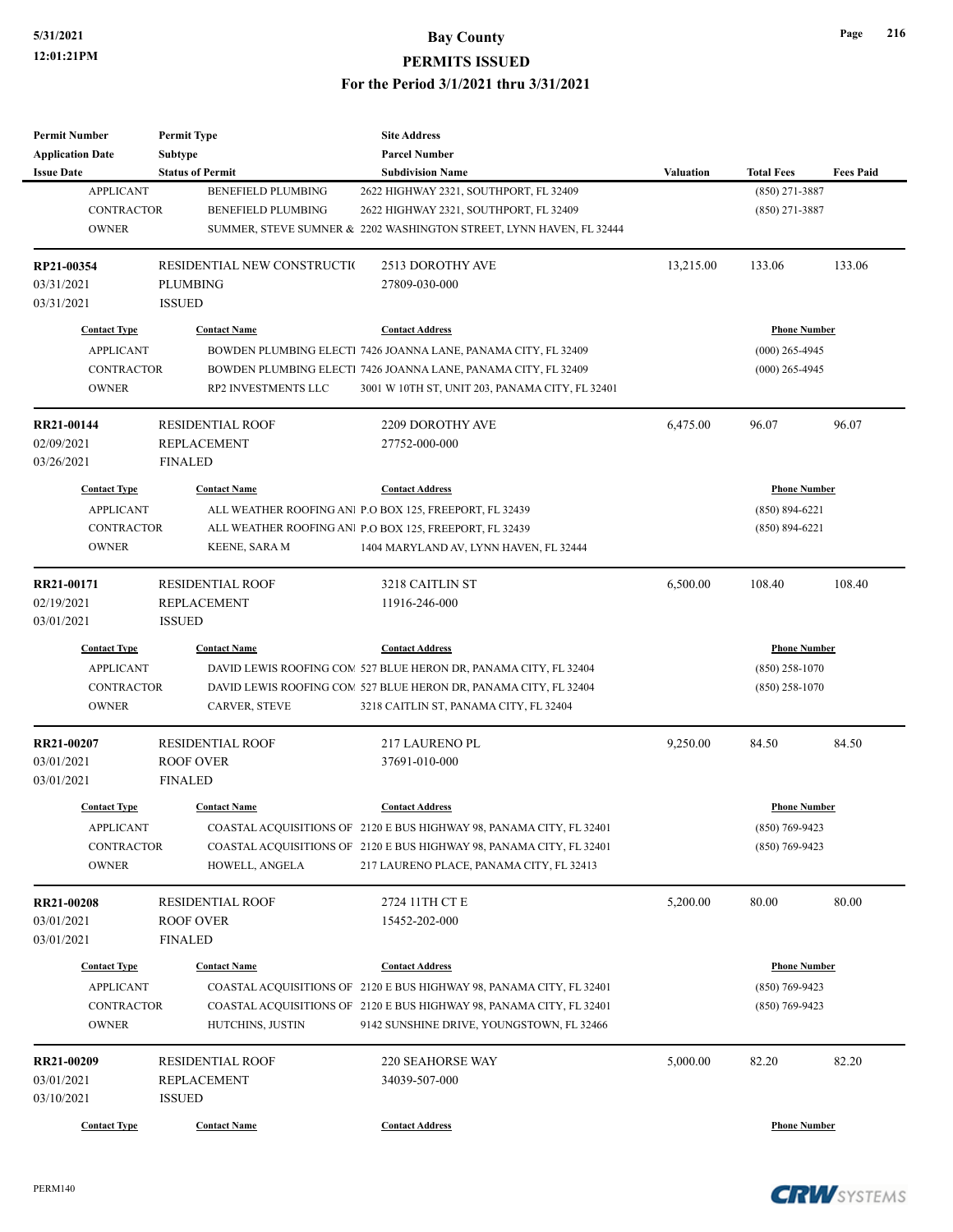| <b>Permit Number</b>     | <b>Permit Type</b>          | <b>Site Address</b>                                                   |                  |                     |                  |
|--------------------------|-----------------------------|-----------------------------------------------------------------------|------------------|---------------------|------------------|
| <b>Application Date</b>  | <b>Subtype</b>              | <b>Parcel Number</b>                                                  |                  |                     |                  |
| <b>Issue Date</b>        | <b>Status of Permit</b>     | <b>Subdivision Name</b>                                               | <b>Valuation</b> | <b>Total Fees</b>   | <b>Fees Paid</b> |
| <b>APPLICANT</b>         |                             | READY NATION CONTRACT( 2029 WILD TURKEY DR, MIDLOTHIAN, TX 76065      |                  | $(877) 762 - 2858$  |                  |
| <b>CONTRACTOR</b>        |                             | READY NATION CONTRACT( 2029 WILD TURKEY DR, MIDLOTHIAN, TX 76065      |                  | $(877) 762 - 2858$  |                  |
| <b>OWNER</b>             |                             | BRACKIN, W NEAL & MAURI 707 NORTH IRIS ST, GENEVA, AL 36340           |                  |                     |                  |
| RR21-00210               | <b>RESIDENTIAL ROOF</b>     | 11613 SAND CASTLE LN                                                  | 6,000.00         | 86.82               | 86.82            |
| 03/01/2021               | <b>REPLACEMENT</b>          | 34039-792-000                                                         |                  |                     |                  |
| 03/10/2021               | <b>ISSUED</b>               |                                                                       |                  |                     |                  |
| <b>Contact Type</b>      | <b>Contact Name</b>         | <b>Contact Address</b>                                                |                  | <b>Phone Number</b> |                  |
| <b>APPLICANT</b>         |                             | READY NATION CONTRACT( 2029 WILD TURKEY DR, MIDLOTHIAN, TX 76065      |                  | $(877) 762 - 2858$  |                  |
| <b>CONTRACTOR</b>        |                             | READY NATION CONTRACT( 2029 WILD TURKEY DR, MIDLOTHIAN, TX 76065      |                  | $(877)$ 762-2858    |                  |
| <b>OWNER</b>             | BRACKIN, W. NEAL AND        | MAURINE M. BRACKIN, GENEVA, AL 36340                                  |                  |                     |                  |
| RR21-00211               | RESIDENTIAL NEW CONSTRUCTIO | 2402 DOROTHY AVE                                                      | 2,400.00         | 111.48              | 111.48           |
| 03/01/2021               | <b>ROOF</b>                 | 27780-000-000                                                         |                  |                     |                  |
| 03/01/2021               | <b>FINALED</b>              |                                                                       |                  |                     |                  |
| <b>Contact Type</b>      | <b>Contact Name</b>         | <b>Contact Address</b>                                                |                  | <b>Phone Number</b> |                  |
| <b>APPLICANT</b>         | KEANT 896-4403              |                                                                       |                  |                     |                  |
| <b>CONTRACTOR</b>        | <b>OWNER/BUILDER</b>        | , ,                                                                   |                  |                     |                  |
| <b>OWNER</b>             |                             | $, \, , \,$                                                           |                  |                     |                  |
|                          | <b>KEANT, ALLEN</b>         | 810 J R ARNOLD COURT, PANAMA CITY BEACH, FL 32407                     |                  |                     |                  |
| RR21-00212               | RESIDENTIAL NEW CONSTRUCTIO | 9722 SWEETFIELD LN                                                    | 12,000.00        | 140.04              | 140.04           |
| 03/02/2021               | <b>ROOF</b>                 | 07611-200-028                                                         |                  |                     |                  |
| 03/02/2021               | <b>FINALED</b>              |                                                                       |                  |                     |                  |
| <b>Contact Type</b>      | <b>Contact Name</b>         | <b>Contact Address</b>                                                |                  | <b>Phone Number</b> |                  |
| <b>APPLICANT</b>         |                             | Guyson (roofing) Construction In 1499 W HWY 390, LYNN HAVEN, FL 32444 |                  | $(850)$ 258-5856    |                  |
| <b>CONTRACTOR</b>        |                             | Guyson (roofing) Construction In 1499 W HWY 390, LYNN HAVEN, FL 32444 |                  | $(850)$ 258-5856    |                  |
| <b>OWNER</b>             |                             | CEDAR CREEK AT DEERPOIN 13400 HWY 77, SOUTHPORT, FL 32409             |                  |                     |                  |
| RR21-00213               | RESIDENTIAL NEW CONSTRUCTIO | 4123 CEDAR CREEK DR                                                   | 13,000.00        | 144.61              | 144.61           |
| 03/02/2021               | <b>ROOF</b>                 | 07611-200-023                                                         |                  |                     |                  |
| 03/02/2021               | <b>FINALED</b>              |                                                                       |                  |                     |                  |
| <b>Contact Type</b>      | <b>Contact Name</b>         | <b>Contact Address</b>                                                |                  | <b>Phone Number</b> |                  |
| <b>APPLICANT</b>         |                             | Guyson (roofing) Construction In 1499 W HWY 390, LYNN HAVEN, FL 32444 |                  | $(850)$ 258-5856    |                  |
| CONTRACTOR               |                             | Guyson (roofing) Construction In 1499 W HWY 390, LYNN HAVEN, FL 32444 |                  | $(850)$ 258-5856    |                  |
| <b>OWNER</b>             |                             | RYAN CONSTRUCTION LLC PO BOX 1904, LYNN HAVEN, FL 32444               |                  |                     |                  |
|                          | <b>RESIDENTIAL ROOF</b>     | 2919 SELMA AVE                                                        | 12,000.00        | 96.07               | 96.07            |
| RR21-00214<br>03/02/2021 | <b>REPLACEMENT</b>          | 12117-000-000                                                         |                  |                     |                  |
|                          |                             |                                                                       |                  |                     |                  |
| 03/02/2021               | <b>FINALED</b>              |                                                                       |                  |                     |                  |
| <b>Contact Type</b>      | <b>Contact Name</b>         | <b>Contact Address</b>                                                |                  | <b>Phone Number</b> |                  |
| <b>APPLICANT</b>         |                             | GORDON ANDREWS CONSTR 713 INDIANA AVE, LYNN HAVEN, FL 32444           |                  | $(850)$ 271-5302    |                  |
| CONTRACTOR               |                             | GORDON ANDREWS CONSTR 713 INDIANA AVE, LYNN HAVEN, FL 32444           |                  | $(850)$ 271-5302    |                  |
| <b>OWNER</b>             | SHOULTS, WILLIAM BEAU       | 2919 SELMA AVE, PANAMA CITY, FL 32405                                 |                  |                     |                  |
| RR21-00215               | <b>RESIDENTIAL ROOF</b>     | 902 26TH ST E                                                         | 5,600.00         | 82.20               | 82.20            |
| 03/02/2021               | <b>REPLACEMENT</b>          | 11565-000-000                                                         |                  |                     |                  |
| 03/02/2021               | <b>FINALED</b>              |                                                                       |                  |                     |                  |
| <b>Contact Type</b>      | <b>Contact Name</b>         | <b>Contact Address</b>                                                |                  | <b>Phone Number</b> |                  |
|                          |                             |                                                                       |                  |                     |                  |



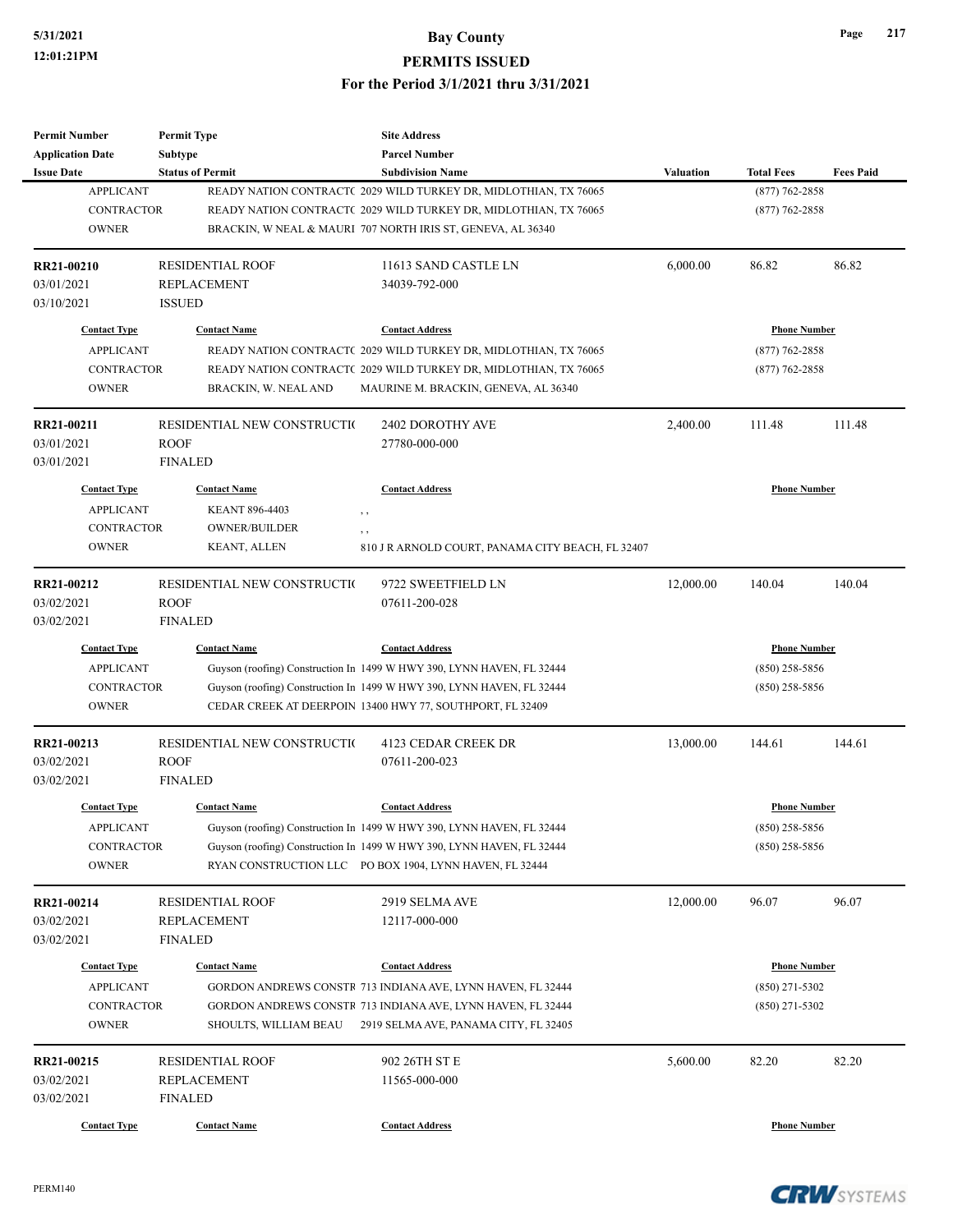| <b>Permit Number</b>                    | <b>Permit Type</b>                       | <b>Site Address</b>                                                     |                  |                     |                  |
|-----------------------------------------|------------------------------------------|-------------------------------------------------------------------------|------------------|---------------------|------------------|
| <b>Application Date</b>                 | <b>Subtype</b>                           | <b>Parcel Number</b>                                                    |                  |                     |                  |
| <b>Issue Date</b>                       | <b>Status of Permit</b>                  | <b>Subdivision Name</b>                                                 | <b>Valuation</b> | <b>Total Fees</b>   | <b>Fees Paid</b> |
| <b>APPLICANT</b>                        | ANGEL 625-3575                           | , ,                                                                     |                  |                     |                  |
| <b>CONTRACTOR</b>                       | <b>BMR COMPANY</b>                       | 5009 MERRITT BROWN WAY, PANAMA CITY, FL 32404                           |                  | $(850)$ 625-3375    |                  |
| <b>OWNER</b>                            | ROBERTS, CAROL WALDO                     | 4191 LEISURE LAKES DR, CHIPLEY, FL 32428                                |                  |                     |                  |
| RR21-00216                              | <b>RESIDENTIAL ROOF</b>                  | 6021 ELM ST                                                             | 21,250.00        | 86.82               | 86.82            |
| 03/03/2021                              | <b>REPLACEMENT</b>                       | 31128-003-000                                                           |                  |                     |                  |
| 03/03/2021                              | <b>FINALED</b>                           |                                                                         |                  |                     |                  |
| <b>Contact Type</b>                     | <b>Contact Name</b>                      | <b>Contact Address</b>                                                  |                  | <b>Phone Number</b> |                  |
| <b>APPLICANT</b>                        | Cartercraft Roofing Inc                  | 52 N NICK WILSON WAY, FREEPORT, FL 32439                                |                  | $(850) 835 - 8410$  |                  |
| <b>CONTRACTOR</b>                       | Cartercraft Roofing Inc                  | 52 N NICK WILSON WAY, FREEPORT, FL 32439                                |                  | $(850) 835 - 8410$  |                  |
| <b>OWNER</b>                            | SPEARS, JOHN T                           | 6021 ELM STREET, PANAMA CITY BEACH, FL 32408                            |                  |                     |                  |
| RR21-00217                              | <b>RESIDENTIAL ROOF</b>                  | 211 MARLIN CIR                                                          | 14,450.00        | 108.50              | 108.50           |
| 03/03/2021                              | <b>REPLACEMENT</b>                       | 30933-282-000                                                           |                  |                     |                  |
| 03/03/2021                              | <b>ISSUED</b>                            |                                                                         |                  |                     |                  |
| <b>Contact Type</b>                     | <b>Contact Name</b>                      | <b>Contact Address</b>                                                  |                  | <b>Phone Number</b> |                  |
| <b>APPLICANT</b>                        |                                          | INLAND CONSTRUCTION AN 309 EAST 11TH ST, PANAMA CITY, FL 32401          |                  | $(850) 872 - 2129$  |                  |
| <b>CONTRACTOR</b>                       |                                          | INLAND CONSTRUCTION AN 309 EAST 11TH ST, PANAMA CITY, FL 32401          |                  | $(850) 872 - 2129$  |                  |
| <b>OWNER</b>                            | KAELIN, CHRISTOPHER J                    | PO BOX 27942, PANAMA CITY, FL 32411                                     |                  |                     |                  |
|                                         |                                          |                                                                         |                  |                     |                  |
| RR21-00218                              | RESIDENTIAL NEW CONSTRUCTIO              | 5255 EMMA GRACE DR                                                      | 2,135.00         | 111.50              | 111.50           |
| 03/04/2021                              | <b>ROOF</b>                              | 05860-600-018                                                           |                  |                     |                  |
| 03/04/2021                              | <b>ISSUED</b>                            |                                                                         |                  |                     |                  |
| <b>Contact Type</b>                     | <b>Contact Name</b>                      | <b>Contact Address</b>                                                  |                  | <b>Phone Number</b> |                  |
| <b>APPLICANT</b>                        |                                          | ART CONSTRUCTION OF NW 11 W. 23RD ST., SUITE B4, Panama City, FL 32405  |                  | $(850)$ 215-3948    |                  |
| <b>CONTRACTOR</b>                       |                                          | ART CONSTRUCTION OF NW 11 W. 23RD ST., SUITE B4, Panama City, FL 32405  |                  | $(850)$ 215-3948    |                  |
| <b>OWNER</b>                            | D.R. HORTON, INC.                        | 25366 PROFIT DR, DAPHNE, AL 36526                                       |                  |                     |                  |
| RR21-00219                              | <b>RESIDENTIAL ROOF</b>                  | 2647 ISLAND VIEW DR                                                     | 18,000.00        | 117.65              | 117.65           |
| 03/04/2021                              | <b>REPLACEMENT</b>                       | 26808-010-000                                                           |                  |                     |                  |
| 03/08/2021                              | <b>FINALED</b>                           |                                                                         |                  |                     |                  |
| <b>Contact Type</b>                     | <b>Contact Name</b>                      | <b>Contact Address</b>                                                  |                  | <b>Phone Number</b> |                  |
| <b>APPLICANT</b>                        |                                          | VASTA DEVELOPMENT, INC. 2201 B GRANT AVE, PANAMA CITY, FL 32405         |                  | $(850) 763 - 4530$  |                  |
| CONTRACTOR                              |                                          | VASTA DEVELOPMENT, INC. 2201 B GRANT AVE, PANAMA CITY, FL 32405         |                  | $(850)$ 763-4530    |                  |
| <b>OWNER</b>                            |                                          | JANSENIUS, ROBERT JOSEPH 2647 ISLAND VIEW DR, PANAMA CITY, FL 32405     |                  |                     |                  |
| RR21-00220                              | <b>RESIDENTIAL ROOF</b>                  | 508 POTTER PL                                                           | 7,250.00         | 111.48              | 111.48           |
| 03/04/2021                              | <b>REPLACEMENT</b>                       | 35370-793-000                                                           |                  |                     |                  |
| 03/04/2021                              | <b>ISSUED</b>                            |                                                                         |                  |                     |                  |
|                                         |                                          |                                                                         |                  |                     |                  |
| <b>Contact Type</b><br><b>APPLICANT</b> | <b>Contact Name</b><br>JOHN 334-726-7228 | <b>Contact Address</b>                                                  |                  | <b>Phone Number</b> |                  |
| <b>CONTRACTOR</b>                       | <b>OWNER/BUILDER</b>                     | , ,                                                                     |                  |                     |                  |
| <b>OWNER</b>                            |                                          | , ,<br>MC ALLISTER, JOHN M & HE. 2512 OLD CHIPLEY RD, SLOCOMB, AL 36375 |                  |                     |                  |
|                                         |                                          |                                                                         |                  |                     |                  |
| RR21-00221                              | <b>RESIDENTIAL ROOF</b>                  | 2401 ALLISON AVE                                                        | 11,500.00        | 120.73              | 120.73           |
| 03/04/2021                              | <b>REPLACEMENT</b>                       | 27652-010-000                                                           |                  |                     |                  |
| 03/04/2021                              | <b>ISSUED</b>                            |                                                                         |                  |                     |                  |
| <b>Contact Type</b>                     | <b>Contact Name</b>                      | <b>Contact Address</b>                                                  |                  | <b>Phone Number</b> |                  |

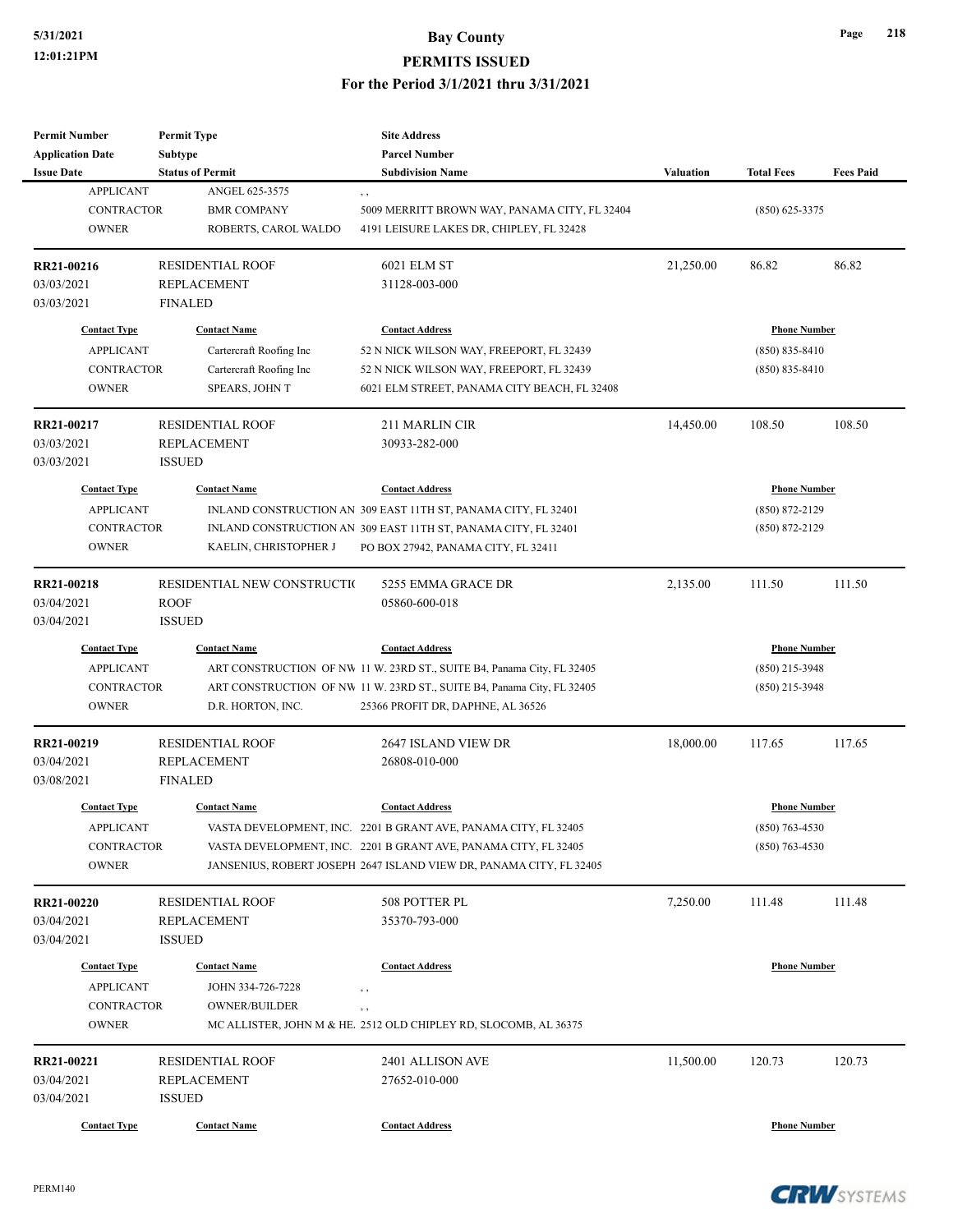# **5/31/2021 Bay County**

**PERMITS ISSUED**

**For the Period 3/1/2021 thru 3/31/2021**

| <b>Permit Number</b>       | <b>Permit Type</b>          | <b>Site Address</b>                                                                                         |           |                     |                  |
|----------------------------|-----------------------------|-------------------------------------------------------------------------------------------------------------|-----------|---------------------|------------------|
| <b>Application Date</b>    | <b>Subtype</b>              | <b>Parcel Number</b>                                                                                        |           |                     |                  |
| <b>Issue Date</b>          | <b>Status of Permit</b>     | <b>Subdivision Name</b>                                                                                     | Valuation | <b>Total Fees</b>   | <b>Fees Paid</b> |
| <b>APPLICANT</b>           |                             | BOROVSKI CONTRACTING, I 194 WHISPERING WAY, FREEPORT, FL 32439                                              |           | $(850)$ 362-8134    |                  |
| <b>CONTRACTOR</b>          |                             | BOROVSKI CONTRACTING, I 194 WHISPERING WAY, FREEPORT, FL 32439                                              |           | $(850)$ 362-8134    |                  |
| <b>OWNER</b>               | LEE, CHERYL                 | 2401 ALLISON AV, PANAMA CITY BEACH, FL 32408                                                                |           |                     |                  |
| RR21-00222                 | <b>RESIDENTIAL ROOF</b>     | 3935 EASY ST                                                                                                | 4,500.00  | 99.15               | 99.15            |
| 03/04/2021                 | <b>REPLACEMENT</b>          | 07585-545-000                                                                                               |           |                     |                  |
| 03/04/2021                 | <b>FINALED</b>              |                                                                                                             |           |                     |                  |
| <b>Contact Type</b>        | <b>Contact Name</b>         | <b>Contact Address</b>                                                                                      |           | <b>Phone Number</b> |                  |
| <b>APPLICANT</b>           | BILL 819-2456               |                                                                                                             |           |                     |                  |
| <b>CONTRACTOR</b>          |                             | MITCHELL BROTHERS ROOF 2174 CHRISTY LN, CHIPLEY, FL 32428                                                   |           | $(850)$ 773-3641    |                  |
| <b>OWNER</b>               |                             | WEEMS, MICHAEL H & HIEM 3632 MC CALL RD, PANAMA CITY, FL 32404                                              |           |                     |                  |
| RR21-00223                 | <b>RESIDENTIAL ROOF</b>     | 3600 TIKI DR 3600                                                                                           | 5,500.00  | 75.50               | 75.50            |
| 03/05/2021                 | <b>REPLACEMENT</b>          | 31226-100-000                                                                                               |           |                     |                  |
| 03/08/2021                 | <b>ISSUED</b>               |                                                                                                             |           |                     |                  |
| <b>Contact Type</b>        | <b>Contact Name</b>         | <b>Contact Address</b>                                                                                      |           | <b>Phone Number</b> |                  |
| <b>APPLICANT</b>           | RAYWAT 571-2091             | $, \, , \,$                                                                                                 |           |                     |                  |
| <b>CONTRACTOR</b>          |                             | PROS CONSTRUCTION & RO(1522 CHESTNUT AVE, PANAMA CITY, FL 32405                                             |           | $(850)$ 769-4135    |                  |
| <b>OWNER</b>               | <b>HIDDEN LAGOON CONDO</b>  | ., ., FL.                                                                                                   |           |                     |                  |
| RR21-00224                 | RESIDENTIAL NEW CONSTRUCTIO | 5267 EMMA GRACE DR                                                                                          | 2,135.00  | 111.50              | 111.50           |
| 03/05/2021                 | <b>ROOF</b>                 | 05860-600-012                                                                                               |           |                     |                  |
| 03/05/2021                 | <b>FINALED</b>              |                                                                                                             |           |                     |                  |
| <b>Contact Type</b>        | <b>Contact Name</b>         | <b>Contact Address</b>                                                                                      |           | <b>Phone Number</b> |                  |
| <b>APPLICANT</b>           |                             | ART CONSTRUCTION OF NW 11 W. 23RD ST., SUITE B4, Panama City, FL 32405                                      |           | (850) 215-3948      |                  |
| <b>CONTRACTOR</b>          |                             | ART CONSTRUCTION OF NW 11 W. 23RD ST., SUITE B4, Panama City, FL 32405                                      |           | $(850)$ 215-3948    |                  |
| <b>OWNER</b>               | D.R. HORTON, INC.           | 25366 PROFIT DR, DAPHNE, AL 36526                                                                           |           |                     |                  |
| RR21-00225                 | RESIDENTIAL NEW CONSTRUCTIO | 5263 EMMA GRACE DR                                                                                          | 2,095.00  | 108.50              | 108.50           |
| 03/05/2021                 | <b>ROOF</b>                 | 05860-600-014                                                                                               |           |                     |                  |
| 03/05/2021                 | <b>FINALED</b>              |                                                                                                             |           |                     |                  |
| <b>Contact Type</b>        | <b>Contact Name</b>         | <b>Contact Address</b>                                                                                      |           | <b>Phone Number</b> |                  |
|                            |                             |                                                                                                             |           |                     |                  |
| APPLICANT                  |                             | ART CONSTRUCTION OF NW 11 W. 23RD ST., SUITE B4, Panama City, FL 32405                                      |           | (850) 215-3948      |                  |
| CONTRACTOR<br><b>OWNER</b> | D.R. HORTON, INC.           | ART CONSTRUCTION OF NW 11 W. 23RD ST., SUITE B4, Panama City, FL 32405<br>25366 PROFIT DR, DAPHNE, AL 36526 |           | $(850)$ 215-3948    |                  |
|                            |                             |                                                                                                             |           |                     |                  |
| RR21-00226                 | <b>RESIDENTIAL ROOF</b>     | 2337 SEWANEE ST                                                                                             | 2,400.00  | 136.14              | 136.14           |
| 03/05/2021                 | <b>REPLACEMENT</b>          | 08776-000-000                                                                                               |           |                     |                  |
| 03/05/2021                 | <b>ISSUED</b>               |                                                                                                             |           |                     |                  |
| <b>Contact Type</b>        | <b>Contact Name</b>         | <b>Contact Address</b>                                                                                      |           | <b>Phone Number</b> |                  |
| <b>APPLICANT</b>           | RYAN 381-5604               | ,,                                                                                                          |           |                     |                  |
| CONTRACTOR                 |                             | JERRY WILSON'S ROOFING C 3116 G STREET, PANAMA CITY, FL 32404                                               |           | $(850)$ 763-7999    |                  |
| <b>OWNER</b>               |                             | ALLEN, MARLIN E & KATHLI 2337 SEWANEE STREET, LYNN HAVEN, FL 32444                                          |           |                     |                  |
| RR21-00227                 | RESIDENTIAL NEW CONSTRUCTIO | 5259 EMMA GRACE DR                                                                                          | 1,525.00  | 95.00               | 95.00            |
| 03/05/2021                 | <b>ROOF</b>                 | 05860-600-016                                                                                               |           |                     |                  |
| 03/05/2021                 | <b>ISSUED</b>               |                                                                                                             |           |                     |                  |
| <b>Contact Type</b>        | <b>Contact Name</b>         | <b>Contact Address</b>                                                                                      |           | <b>Phone Number</b> |                  |

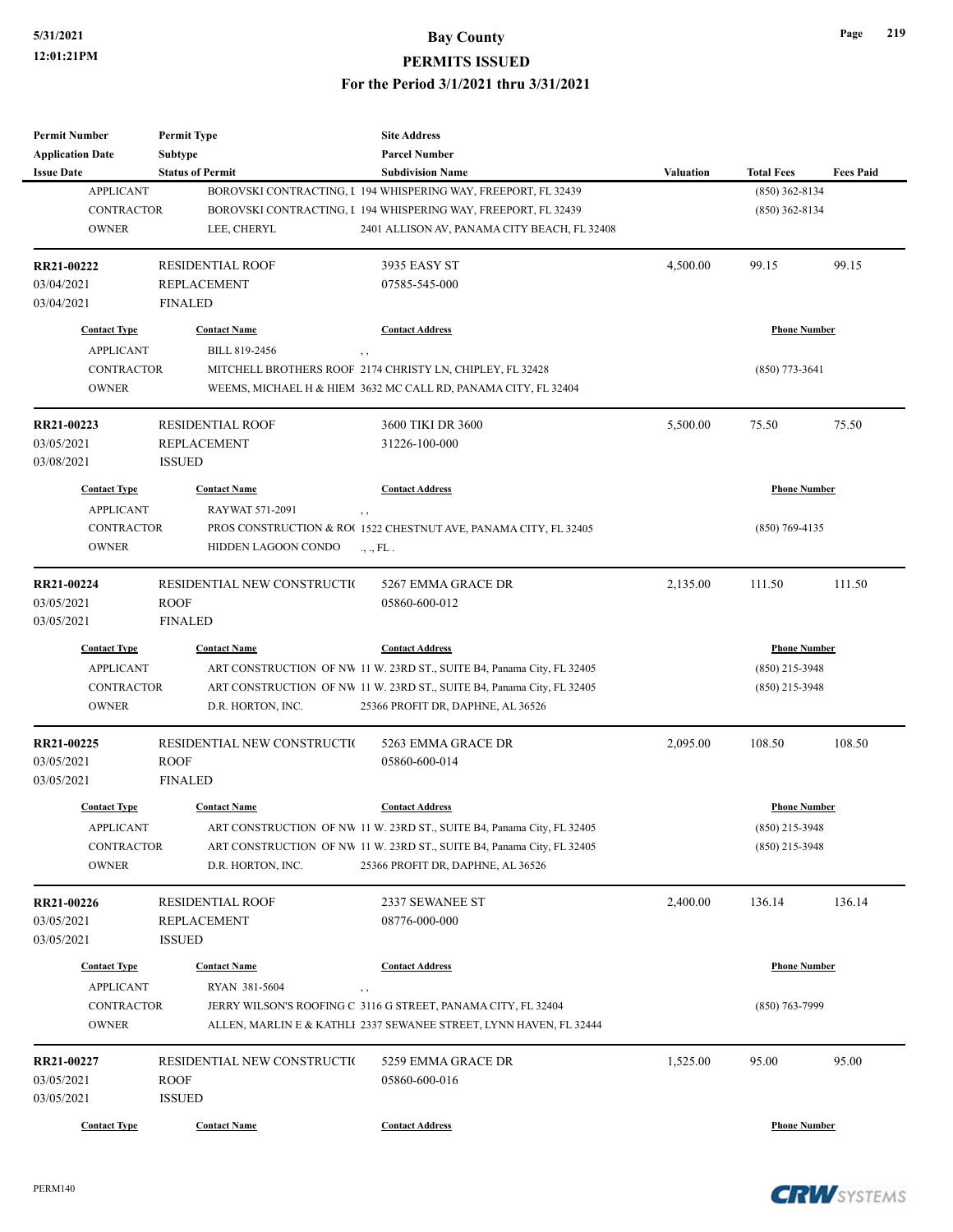| <b>Permit Number</b>     | <b>Permit Type</b>      | <b>Site Address</b>                                                    |                  |                     |                  |
|--------------------------|-------------------------|------------------------------------------------------------------------|------------------|---------------------|------------------|
| <b>Application Date</b>  | <b>Subtype</b>          | <b>Parcel Number</b>                                                   |                  |                     |                  |
| <b>Issue Date</b>        | <b>Status of Permit</b> | <b>Subdivision Name</b>                                                | <b>Valuation</b> | <b>Total Fees</b>   | <b>Fees Paid</b> |
| <b>APPLICANT</b>         |                         | ART CONSTRUCTION OF NW 11 W. 23RD ST., SUITE B4, Panama City, FL 32405 |                  | $(850)$ 215-3948    |                  |
| <b>CONTRACTOR</b>        |                         | ART CONSTRUCTION OF NW 11 W. 23RD ST., SUITE B4, Panama City, FL 32405 |                  | $(850)$ 215-3948    |                  |
| <b>OWNER</b>             | D.R. HORTON, INC.       | 25366 PROFIT DR, DAPHNE, AL 36526                                      |                  |                     |                  |
|                          |                         |                                                                        |                  |                     |                  |
| RR21-00228               | <b>RESIDENTIAL ROOF</b> | 8601 WALLCRAFT AVE                                                     | 2,181.29         | 99.15               | 99.15            |
| 03/05/2021               | <b>REPLACEMENT</b>      | 05450-524-000                                                          |                  |                     |                  |
| 03/05/2021               | <b>FINALED</b>          |                                                                        |                  |                     |                  |
| <b>Contact Type</b>      | <b>Contact Name</b>     | <b>Contact Address</b>                                                 |                  | <b>Phone Number</b> |                  |
| <b>APPLICANT</b>         |                         | AJL SELECT ENTERPRISES, L 7019 S LAGOON DR, PANAMA CITY, 32408         |                  | $(785) 845 - 8714$  |                  |
| <b>CONTRACTOR</b>        |                         | AJL SELECT ENTERPRISES, L 7019 S LAGOON DR, PANAMA CITY, 32408         |                  | $(785) 845 - 8714$  |                  |
| <b>OWNER</b>             | CHERRY, MARGARET J      | 8601 WALLCRAFT AVE, YOUNGSTOWN, FL 32466                               |                  |                     |                  |
|                          |                         |                                                                        |                  |                     |                  |
| RR21-00229               | <b>RESIDENTIAL ROOF</b> | 8323 LYDIA LN                                                          | 10,500.00        | 106.86              | 106.86           |
| 03/05/2021               | <b>REPLACEMENT</b>      | 30278-000-000                                                          |                  |                     |                  |
| 03/09/2021               | <b>FINALED</b>          |                                                                        |                  |                     |                  |
| <b>Contact Type</b>      | <b>Contact Name</b>     | <b>Contact Address</b>                                                 |                  | <b>Phone Number</b> |                  |
|                          |                         | 1515 FRANKFORD AVE, Panama City, FL 32405                              |                  | (850) 737-9410      |                  |
| <b>APPLICANT</b>         | KINGS ROOFING, LLC      |                                                                        |                  |                     |                  |
| <b>CONTRACTOR</b>        | KINGS ROOFING, LLC      | 1515 FRANKFORD AVE, Panama City, FL 32405                              |                  | (850) 737-9410      |                  |
| <b>OWNER</b>             | HERNANDEZ, TARCIDA      | 500 FAIRWAY WALK DR, LAWRENCEVILLE, GA 30043                           |                  |                     |                  |
| RR21-00230               | <b>RESIDENTIAL ROOF</b> | 3037 EAST AVE N                                                        | 0.00             | 90.68               | 90.68            |
| 03/05/2021               | <b>REPLACEMENT</b>      | 12007-000-000                                                          |                  |                     |                  |
| 03/05/2021               | <b>FINALED</b>          |                                                                        |                  |                     |                  |
|                          |                         |                                                                        |                  |                     |                  |
| <b>Contact Type</b>      | <b>Contact Name</b>     | <b>Contact Address</b>                                                 |                  | <b>Phone Number</b> |                  |
| <b>APPLICANT</b>         |                         | WORKHORSE BUILDERS LLC 5383 EMERSON RD, BROOKSVILLE, FL 34601          |                  | $(407)$ 252-4783    |                  |
| <b>CONTRACTOR</b>        |                         | WORKHORSE BUILDERS LLC 5383 EMERSON RD, BROOKSVILLE, FL 34601          |                  | (407) 252-4783      |                  |
| <b>OWNER</b>             | <b>SPEARS, DAVID B</b>  | 1532 SHERMAN AVE, PANAMA CITY, FL 32405                                |                  |                     |                  |
| RR21-00231               | <b>RESIDENTIAL ROOF</b> | 233 MARLIN CIR                                                         | 15,100.00        | 106.86              | 106.86           |
| 03/07/2021               | <b>REPLACEMENT</b>      | 30933-265-000                                                          |                  |                     |                  |
| 03/07/2021               | <b>FINALED</b>          |                                                                        |                  |                     |                  |
|                          |                         |                                                                        |                  |                     |                  |
| <b>Contact Type</b>      | <b>Contact Name</b>     | <b>Contact Address</b>                                                 |                  | <b>Phone Number</b> |                  |
| <b>APPLICANT</b>         |                         | CERTIFIED ROOFING SOLUTI 1720 TENNESSEE AVE., LYNN HAVEN, FL 32444     |                  | (352) 304-6441      |                  |
| <b>CONTRACTOR</b>        |                         | CERTIFIED ROOFING SOLUTI 1720 TENNESSEE AVE., LYNN HAVEN, FL 32444     |                  | $(352)$ 304-6441    |                  |
| <b>OWNER</b>             | REED, JEANNE D          | PO BOX 27196, PANAMA CITY, FL 32411                                    |                  |                     |                  |
|                          | <b>RESIDENTIAL ROOF</b> | 2526 40TH CT E                                                         | 9,565.00         | 97.61               | 97.61            |
| RR21-00232<br>03/07/2021 | <b>REPLACEMENT</b>      | 11547-000-000                                                          |                  |                     |                  |
| 03/07/2021               |                         |                                                                        |                  |                     |                  |
|                          | <b>FINALED</b>          |                                                                        |                  |                     |                  |
| <b>Contact Type</b>      | <b>Contact Name</b>     | <b>Contact Address</b>                                                 |                  | <b>Phone Number</b> |                  |
| <b>APPLICANT</b>         |                         | CERTIFIED ROOFING SOLUTI 1720 TENNESSEE AVE., LYNN HAVEN, FL 32444     |                  | $(352)$ 304-6441    |                  |
| CONTRACTOR               |                         | CERTIFIED ROOFING SOLUTI 1720 TENNESSEE AVE., LYNN HAVEN, FL 32444     |                  | (352) 304-6441      |                  |
| <b>OWNER</b>             | ROBINSON, ANGELIA M     | 2526 E 40TH CT, PANAMA CITY, FL 32405                                  |                  |                     |                  |
|                          | <b>RESIDENTIAL ROOF</b> |                                                                        | 2,801.12         |                     | 133.06           |
| RR21-00233               |                         | 624 FANNING BAYOU DR                                                   |                  | 133.06              |                  |
| 03/08/2021               | <b>NEW</b>              | 08416-100-050                                                          |                  |                     |                  |
| 03/08/2021               | <b>FINALED</b>          |                                                                        |                  |                     |                  |
| <b>Contact Type</b>      | <b>Contact Name</b>     | <b>Contact Address</b>                                                 |                  | <b>Phone Number</b> |                  |



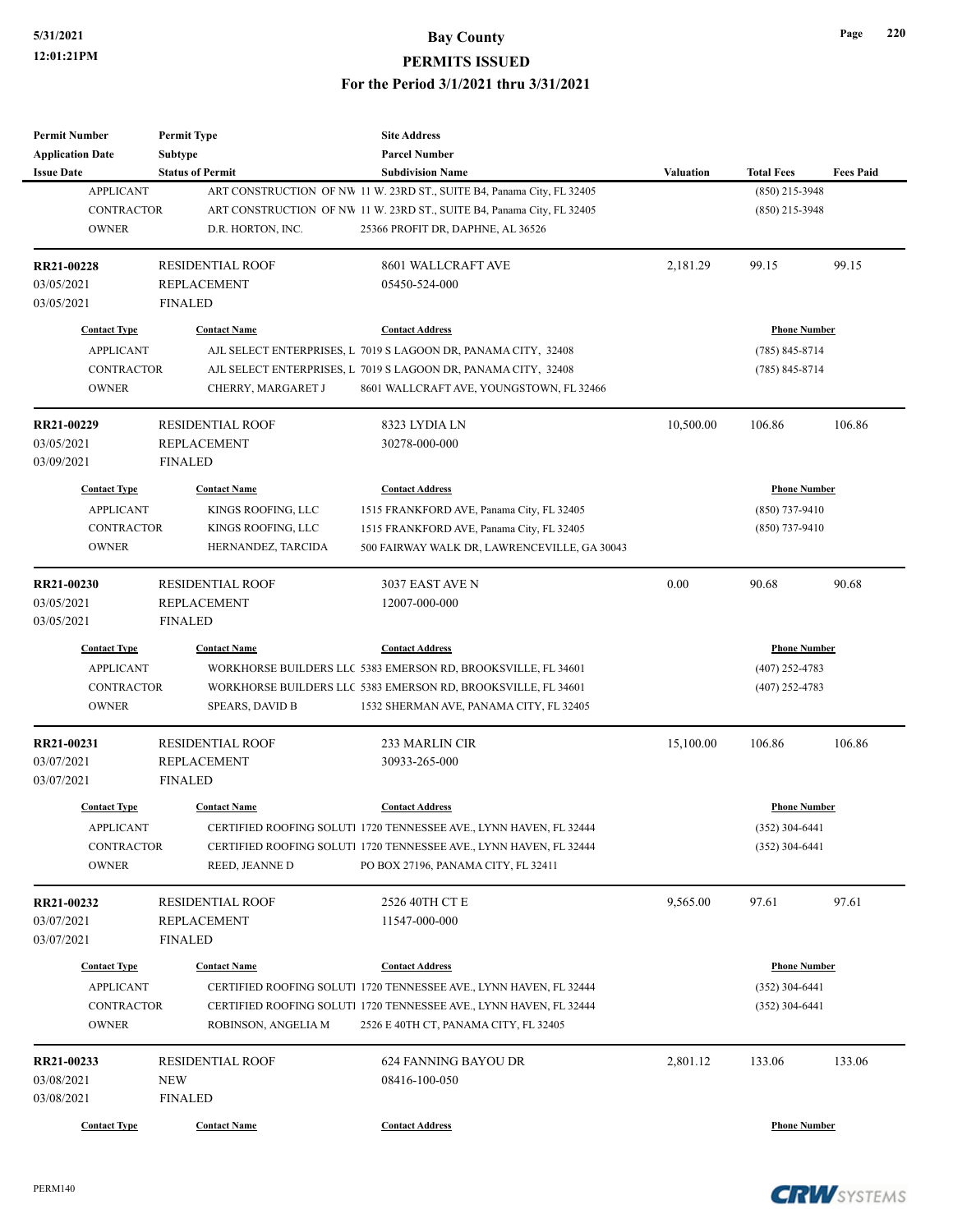| <b>Permit Number</b>    | <b>Permit Type</b>          | <b>Site Address</b>                                                    |                  |                     |                  |
|-------------------------|-----------------------------|------------------------------------------------------------------------|------------------|---------------------|------------------|
| <b>Application Date</b> | <b>Subtype</b>              | <b>Parcel Number</b>                                                   |                  |                     |                  |
| <b>Issue Date</b>       | <b>Status of Permit</b>     | <b>Subdivision Name</b>                                                | <b>Valuation</b> | <b>Total Fees</b>   | <b>Fees Paid</b> |
| <b>APPLICANT</b>        | Archer Exteriors Inc        | 2500 DRANE FIELD ROAD, LAKELAND, FL 33811                              |                  | $(251)$ 214-7081    |                  |
| <b>CONTRACTOR</b>       | Archer Exteriors Inc.       | 2500 DRANE FIELD ROAD, LAKELAND, FL 33811                              |                  | $(251)$ 214-7081    |                  |
| <b>OWNER</b>            | D.R. HORTON, INC.           | 25366 PROFIT DR, DAPHNE, AL 36526                                      |                  |                     |                  |
| RR21-00234              | <b>RESIDENTIAL ROOF</b>     | 111 PLACIDO PL                                                         | 10,000.00        | 99.15               | 99.15            |
| 03/08/2021              | <b>REPLACEMENT</b>          | 37289-000-000                                                          |                  |                     |                  |
| 03/08/2021              | <b>ISSUED</b>               |                                                                        |                  |                     |                  |
| <b>Contact Type</b>     | <b>Contact Name</b>         | <b>Contact Address</b>                                                 |                  | <b>Phone Number</b> |                  |
| <b>APPLICANT</b>        |                             | B AND B BUILDING SOLUTIC 1910 SHADY OAKS DRIVE, TALLAHASSEE, FL 32303  |                  | (850) 294-3949      |                  |
| <b>CONTRACTOR</b>       |                             | B AND B BUILDING SOLUTIC 1910 SHADY OAKS DRIVE, TALLAHASSEE, FL 32303  |                  | (850) 294-3949      |                  |
| <b>OWNER</b>            | NAVARRO, KRISTA ROSE        | 111 PLACIDO PLACE, PANAMA CITY BEACH, FL 32413                         |                  |                     |                  |
| RR21-00235              | <b>RESIDENTIAL ROOF</b>     | 217 HODGES BAYOU PLANTATION BLVD                                       | 2,015.56         | 109.94              | 109.94           |
| 03/08/2021              | <b>NEW</b>                  | 07899-700-065                                                          |                  |                     |                  |
| 03/08/2021              | <b>FINALED</b>              |                                                                        |                  |                     |                  |
| <b>Contact Type</b>     | <b>Contact Name</b>         | <b>Contact Address</b>                                                 |                  | <b>Phone Number</b> |                  |
| <b>APPLICANT</b>        | Archer Exteriors Inc        | 2500 DRANE FIELD ROAD, LAKELAND, FL 33811                              |                  | $(251)$ 214-7081    |                  |
| <b>CONTRACTOR</b>       | Archer Exteriors Inc        | 2500 DRANE FIELD ROAD, LAKELAND, FL 33811                              |                  | $(251)$ 214-7081    |                  |
| <b>OWNER</b>            | D.R. HORTON, INC.           | 25366 PROFIT DRIVE, DAPHNE, AL 36526                                   |                  |                     |                  |
|                         |                             |                                                                        |                  |                     |                  |
| RR21-00236              | RESIDENTIAL NEW CONSTRUCTIO | 1309 EVERITT AVE                                                       | 2,000.00         | 86.00               | 86.00            |
| 03/08/2021              | <b>NEW</b>                  | 15219-010-000                                                          |                  |                     |                  |
| 03/08/2021              | <b>ISSUED</b>               |                                                                        |                  |                     |                  |
| <b>Contact Type</b>     | <b>Contact Name</b>         | <b>Contact Address</b>                                                 |                  | <b>Phone Number</b> |                  |
| <b>APPLICANT</b>        |                             | TREVATHAN CONSTRUCTION 1327 S KIMBREL AVE, PANAMA CITY, FL 32404       |                  | $(850) 866 - 4904$  |                  |
| CONTRACTOR              |                             | TREVATHAN CONSTRUCTION 1327 S KIMBREL AVE, PANAMA CITY, FL 32404       |                  | $(850) 866 - 4904$  |                  |
| <b>OWNER</b>            |                             | WISE KING ENTERPRISES, LI P.O. BOX 37122, PANAMA CITY, FL 32412        |                  |                     |                  |
| RR21-00237              | <b>RESIDENTIAL RENOVATE</b> | 2318 PELICAN BAY CT B3                                                 | 25,617.00        | 140.04              | 140.04           |
| 03/08/2021              | <b>ROOF</b>                 | 31259-561-000                                                          |                  |                     |                  |
| 03/08/2021              | <b>FINALED</b>              | None                                                                   |                  |                     |                  |
| <b>Contact Type</b>     | <b>Contact Name</b>         | <b>Contact Address</b>                                                 |                  | <b>Phone Number</b> |                  |
| <b>APPLICANT</b>        |                             | ART CONSTRUCTION OF NW 11 W. 23RD ST., SUITE B4, Panama City, FL 32405 |                  | (850) 215-3948      |                  |
| CONTRACTOR              |                             | ART CONSTRUCTION OF NW 11 W. 23RD ST., SUITE B4, Panama City, FL 32405 |                  | $(850)$ 215-3948    |                  |
| <b>OWNER</b>            |                             | CHISHOLM, MARY C & KELV 2445 GANTS HILL PLACE, CUMMING, GA 30041       |                  |                     |                  |
| RR21-00238              | <b>RESIDENTIAL ROOF</b>     | 3600 TIKI DR 3601                                                      | 5,500.00         | 75.50               | 75.50            |
| 03/08/2021              | <b>REPLACEMENT</b>          | 31226-100-000                                                          |                  |                     |                  |
| 03/08/2021              | <b>ISSUED</b>               |                                                                        |                  |                     |                  |
| <b>Contact Type</b>     | <b>Contact Name</b>         | <b>Contact Address</b>                                                 |                  | <b>Phone Number</b> |                  |
| <b>APPLICANT</b>        | RAYWAT 571-2091             | $, \, ,$                                                               |                  |                     |                  |
| CONTRACTOR              |                             | PROS CONSTRUCTION & RO( 1522 CHESTNUT AVE, PANAMA CITY, FL 32405       |                  | $(850)$ 769-4135    |                  |
| <b>OWNER</b>            | HIDDEN LAGOON CONDO         | ., ., FL.                                                              |                  |                     |                  |
| RR21-00239              | <b>RESIDENTIAL ROOF</b>     | 3600 TIKI DR 3605                                                      | 5,500.00         | 75.50               | 75.50            |
| 03/08/2021              | <b>REPLACEMENT</b>          | 31226-100-000                                                          |                  |                     |                  |
| 03/08/2021              | <b>ISSUED</b>               |                                                                        |                  |                     |                  |
|                         |                             |                                                                        |                  |                     |                  |
| <b>Contact Type</b>     | <b>Contact Name</b>         | <b>Contact Address</b>                                                 |                  | <b>Phone Number</b> |                  |

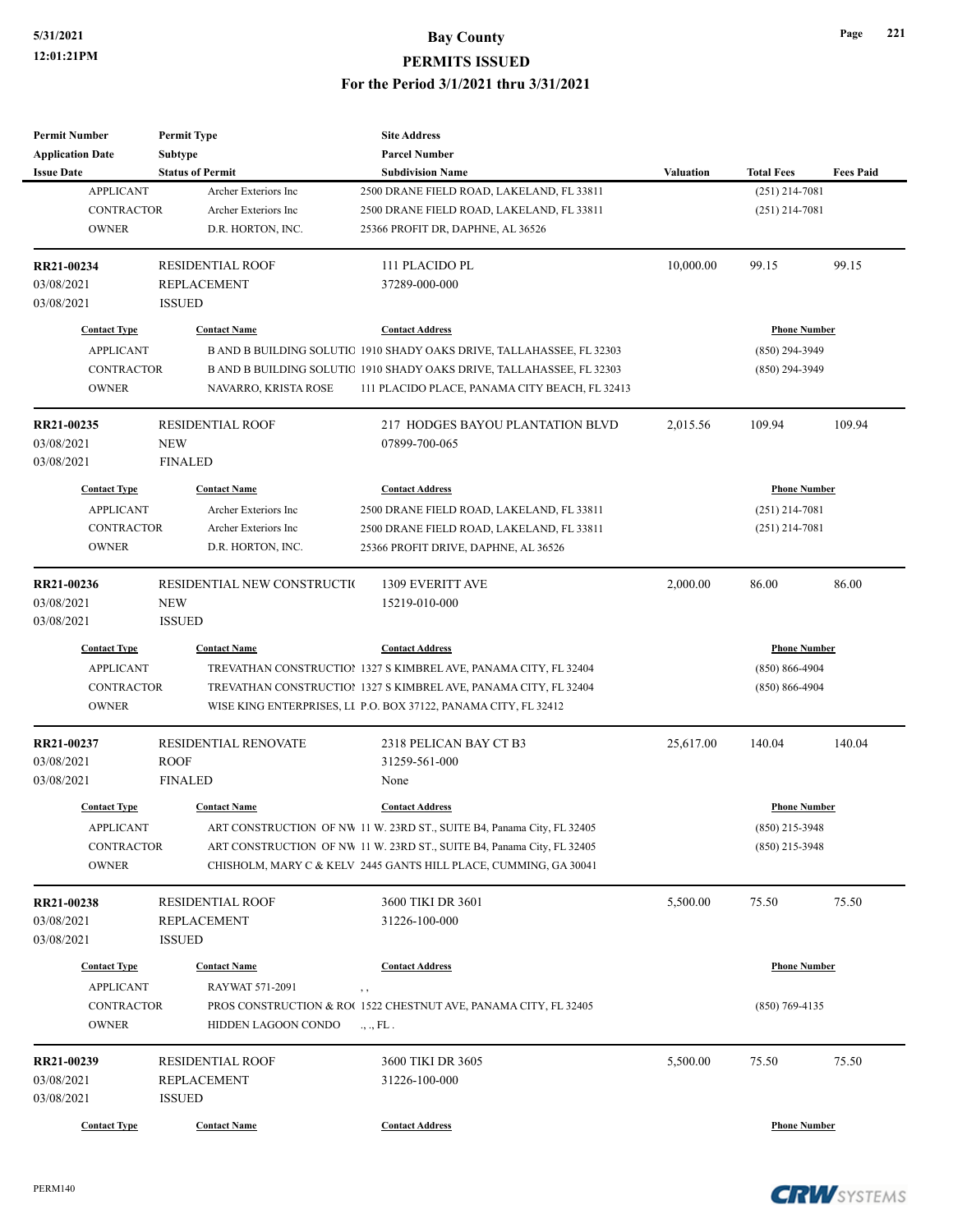# **5/31/2021 Bay County**

#### **PERMITS ISSUED**

#### **For the Period 3/1/2021 thru 3/31/2021**

| Permit Number           | <b>Permit Type</b>      | <b>Site Address</b>                                             |           |                     |                  |
|-------------------------|-------------------------|-----------------------------------------------------------------|-----------|---------------------|------------------|
| <b>Application Date</b> | Subtype                 | <b>Parcel Number</b>                                            |           |                     |                  |
| <b>Issue Date</b>       | <b>Status of Permit</b> | <b>Subdivision Name</b>                                         | Valuation | <b>Total Fees</b>   | <b>Fees Paid</b> |
| <b>APPLICANT</b>        | RAYWAT 571-2091         | , ,                                                             |           |                     |                  |
| <b>CONTRACTOR</b>       |                         | PROS CONSTRUCTION & RO(1522 CHESTNUT AVE, PANAMA CITY, FL 32405 |           | $(850)$ 769-4135    |                  |
| <b>OWNER</b>            | HIDDEN LAGOON CONDO     | ., ., FL.                                                       |           |                     |                  |
| RR21-00240              | <b>RESIDENTIAL ROOF</b> | 3600 TIKI DR 3609                                               | 5,500.00  | 75.50               | 75.50            |
| 03/08/2021              | REPLACEMENT             | 31226-100-000                                                   |           |                     |                  |
| 03/08/2021              | <b>ISSUED</b>           |                                                                 |           |                     |                  |
| <b>Contact Type</b>     | <b>Contact Name</b>     | <b>Contact Address</b>                                          |           | <b>Phone Number</b> |                  |
| <b>APPLICANT</b>        | RAYWAT 571-2091         |                                                                 |           |                     |                  |
| <b>CONTRACTOR</b>       |                         | PROS CONSTRUCTION & RO(1522 CHESTNUT AVE, PANAMA CITY, FL 32405 |           | $(850)$ 769-4135    |                  |
| <b>OWNER</b>            | HIDDEN LAGOON CONDO     | ., ., FL.                                                       |           |                     |                  |
| RR21-00241              | <b>RESIDENTIAL ROOF</b> | 3600 TIKI DR 3613                                               | 5,500.00  | 75.50               | 75.50            |
| 03/08/2021              | <b>REPLACEMENT</b>      | 31226-100-000                                                   |           |                     |                  |
| 03/08/2021              | <b>ISSUED</b>           |                                                                 |           |                     |                  |
| <b>Contact Type</b>     | <b>Contact Name</b>     | <b>Contact Address</b>                                          |           | <b>Phone Number</b> |                  |
| <b>APPLICANT</b>        | RAYWAT 571-2091         | , ,                                                             |           |                     |                  |
| <b>CONTRACTOR</b>       |                         | PROS CONSTRUCTION & RO(1522 CHESTNUT AVE, PANAMA CITY, FL 32405 |           | $(850)$ 769-4135    |                  |
| <b>OWNER</b>            | HIDDEN LAGOON CONDO     | ., ., FL.                                                       |           |                     |                  |
|                         |                         |                                                                 |           |                     |                  |
| RR21-00242              | <b>RESIDENTIAL ROOF</b> | 3600 TIKI DR 3606                                               | 5,500.00  | 75.50               | 75.50            |
| 03/08/2021              | <b>REPLACEMENT</b>      | 31226-100-000                                                   |           |                     |                  |
| 03/08/2021              | <b>ISSUED</b>           |                                                                 |           |                     |                  |
| <b>Contact Type</b>     | <b>Contact Name</b>     | <b>Contact Address</b>                                          |           | <b>Phone Number</b> |                  |
| <b>APPLICANT</b>        | RAYWAT 571-2091         | , ,                                                             |           |                     |                  |
| <b>CONTRACTOR</b>       |                         | PROS CONSTRUCTION & RO(1522 CHESTNUT AVE, PANAMA CITY, FL 32405 |           | $(850)$ 769-4135    |                  |
| <b>OWNER</b>            | HIDDEN LAGOON CONDO     | ., ., FL.                                                       |           |                     |                  |
| RR21-00243              | <b>RESIDENTIAL ROOF</b> | 3600 TIKI DR 3610                                               | 5,500.00  | 75.50               | 75.50            |
| 03/08/2021              | <b>REPLACEMENT</b>      | 31226-100-000                                                   |           |                     |                  |
| 03/08/2021              | <b>ISSUED</b>           |                                                                 |           |                     |                  |
| <b>Contact Type</b>     | <b>Contact Name</b>     | <b>Contact Address</b>                                          |           | <b>Phone Number</b> |                  |
| <b>APPLICANT</b>        | RAYWAT 571-2091         |                                                                 |           |                     |                  |
| CONTRACTOR              |                         | PROS CONSTRUCTION & RO(1522 CHESTNUT AVE, PANAMA CITY, FL 32405 |           | $(850)$ 769-4135    |                  |
| <b>OWNER</b>            | HIDDEN LAGOON CONDO     | ., ., FL.                                                       |           |                     |                  |
| RR21-00244              | <b>RESIDENTIAL ROOF</b> | 3600 TIKI DR 3614                                               | 5,500.00  | 75.50               | 75.50            |
| 03/08/2021              | <b>REPLACEMENT</b>      | 31226-100-000                                                   |           |                     |                  |
| 03/08/2021              | <b>ISSUED</b>           |                                                                 |           |                     |                  |
|                         |                         |                                                                 |           |                     |                  |
| <b>Contact Type</b>     | <b>Contact Name</b>     | <b>Contact Address</b>                                          |           | <b>Phone Number</b> |                  |
| <b>APPLICANT</b>        | RAYWAT 571-2091         | , ,                                                             |           |                     |                  |
| <b>CONTRACTOR</b>       |                         | PROS CONSTRUCTION & RO(1522 CHESTNUT AVE, PANAMA CITY, FL 32405 |           | $(850)$ 769-4135    |                  |
| <b>OWNER</b>            | HIDDEN LAGOON CONDO     | ., ., FL.                                                       |           |                     |                  |
| RR21-00245              | <b>RESIDENTIAL ROOF</b> | 104 COUNTRY PL                                                  | 15,988.00 | 113.03              | 113.03           |
| 03/08/2021              | REPLACEMENT             | 30167-110-000                                                   |           |                     |                  |
| 03/08/2021              | <b>ISSUED</b>           |                                                                 |           |                     |                  |
| <b>Contact Type</b>     | <b>Contact Name</b>     | <b>Contact Address</b>                                          |           | <b>Phone Number</b> |                  |
|                         |                         |                                                                 |           |                     |                  |



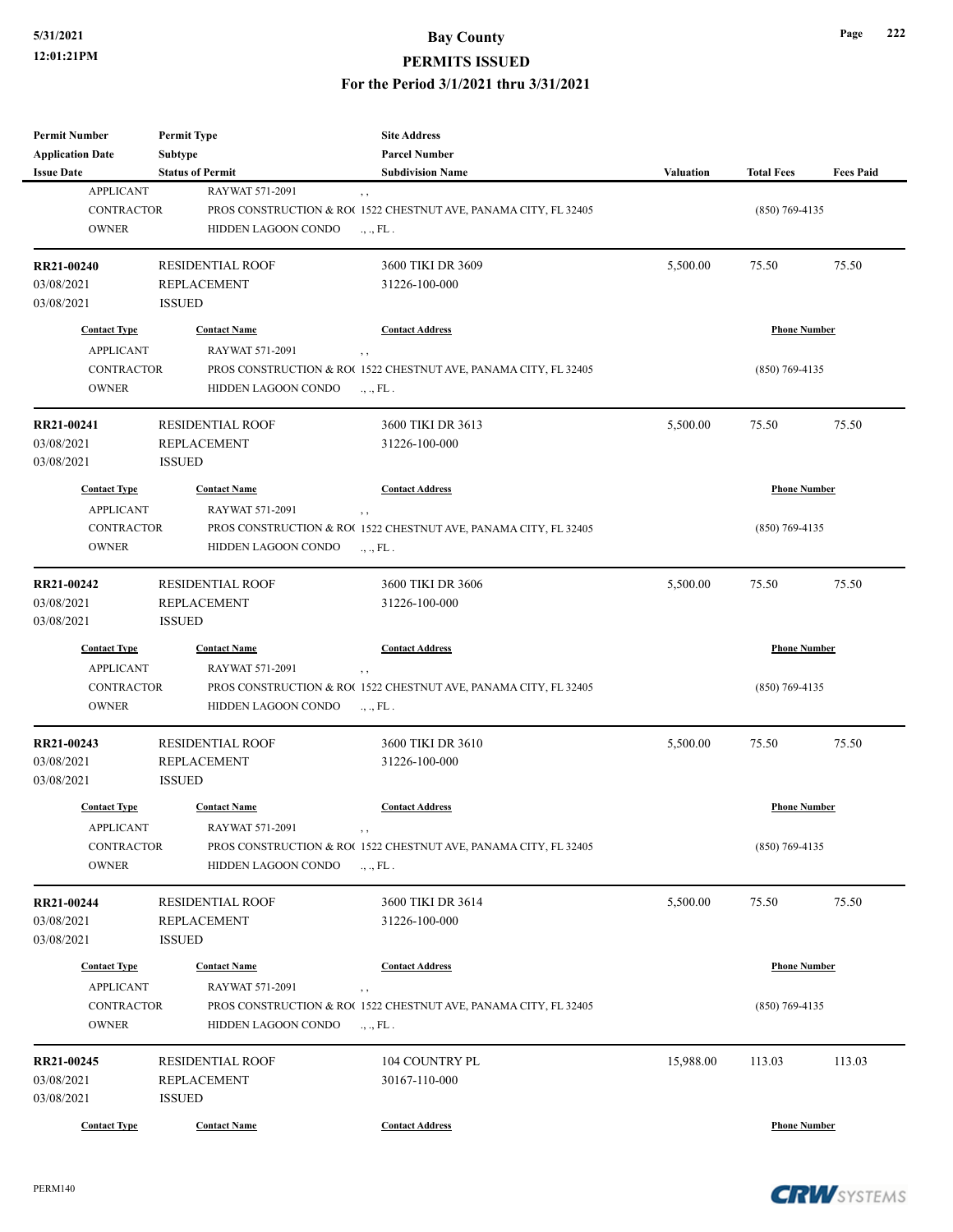| <b>Permit Number</b>    | <b>Permit Type</b>      | <b>Site Address</b>                                                   |                  |                     |                  |
|-------------------------|-------------------------|-----------------------------------------------------------------------|------------------|---------------------|------------------|
| <b>Application Date</b> | Subtype                 | <b>Parcel Number</b>                                                  |                  |                     |                  |
| <b>Issue Date</b>       | <b>Status of Permit</b> | <b>Subdivision Name</b>                                               | <b>Valuation</b> | <b>Total Fees</b>   | <b>Fees Paid</b> |
| <b>APPLICANT</b>        | SPECIALTY ROOFERS, INC  | 94 READY AVE, FT WALTON BEACH, FL 32548                               |                  | $(850)$ 974-7663    |                  |
| <b>CONTRACTOR</b>       | SPECIALTY ROOFERS, INC  | 94 READY AVE, FT WALTON BEACH, FL 32548                               |                  | $(850)$ 974-7663    |                  |
| <b>OWNER</b>            | EKS JHE PROPERTIES LLC  | 267 LULLWATER DRIVE, PANAMA CITY BEACH, FL 32413                      |                  |                     |                  |
| RR21-00246              | <b>RESIDENTIAL ROOF</b> | 20314 1ST ST                                                          | 6,750.00         | 82.20               | 82.20            |
| 03/08/2021              | <b>REPLACEMENT</b>      | 37038-010-000                                                         |                  |                     |                  |
| 03/08/2021              | <b>ISSUED</b>           |                                                                       |                  |                     |                  |
| <b>Contact Type</b>     | <b>Contact Name</b>     | <b>Contact Address</b>                                                |                  | <b>Phone Number</b> |                  |
| <b>APPLICANT</b>        |                         | ELITE ROOFING & SIDING IN 1314 SPAGNOL LANE, WESTERVILLE, OH 43081    |                  | $(614) 581 - 4853$  |                  |
| <b>CONTRACTOR</b>       |                         | ELITE ROOFING & SIDING IN 1314 SPAGNOL LANE, WESTERVILLE, OH 43081    |                  | $(614) 581 - 4853$  |                  |
| <b>OWNER</b>            | HILE, MARTIN R          | 17927 FRONT BEACH RD #7, PANAMA CITY BEACH, FL 32413                  |                  |                     |                  |
| RR21-00247              | <b>RESIDENTIAL ROOF</b> | 835 LINDA LN                                                          | 6,406.00         | 82.20               | 82.20            |
| 03/08/2021              | <b>REPLACEMENT</b>      | 27344-158-000                                                         |                  |                     |                  |
| 03/08/2021              | <b>FINALED</b>          |                                                                       |                  |                     |                  |
| <b>Contact Type</b>     | <b>Contact Name</b>     | <b>Contact Address</b>                                                |                  | <b>Phone Number</b> |                  |
| <b>APPLICANT</b>        |                         | CERTIFIED ROOFING SOLUTI 1720 TENNESSEE AVE., LYNN HAVEN, FL 32444    |                  | $(352)$ 304-6441    |                  |
| CONTRACTOR              |                         | CERTIFIED ROOFING SOLUTI 1720 TENNESSEE AVE., LYNN HAVEN, FL 32444    |                  | $(352)$ 304-6441    |                  |
| <b>OWNER</b>            | LUDVIGSEN, LOUIS PIV    | 835 LINDA LANE, PANAMA CITY BEACH, FL 32407                           |                  |                     |                  |
|                         |                         |                                                                       |                  |                     |                  |
| RR21-00248              | <b>RESIDENTIAL ROOF</b> | 2705 TWILIGHT AVE N                                                   | 4,000.00         | 80.00               | 80.00            |
| 03/08/2021              | <b>REPLACEMENT</b>      | 12654-000-000                                                         |                  |                     |                  |
| 03/08/2021              | <b>FINALED</b>          |                                                                       |                  |                     |                  |
| <b>Contact Type</b>     | <b>Contact Name</b>     | <b>Contact Address</b>                                                |                  | <b>Phone Number</b> |                  |
| <b>APPLICANT</b>        |                         | Guyson (roofing) Construction In 1499 W HWY 390, LYNN HAVEN, FL 32444 |                  | $(850)$ 258-5856    |                  |
| CONTRACTOR              |                         | Guyson (roofing) Construction In 1499 W HWY 390, LYNN HAVEN, FL 32444 |                  | $(850)$ 258-5856    |                  |
| <b>OWNER</b>            | MESSER, STEVEN ERIC     | 2705 TWILIGHT AVE, PANAMA CITY, FL 32405                              |                  |                     |                  |
| RR21-00249              | <b>RESIDENTIAL ROOF</b> | 22101 SUNNYSIDE LN                                                    | 4,500.00         | 128.44              | 128.44           |
| 03/08/2021              | <b>REPLACEMENT</b>      | 35370-930-000                                                         |                  |                     |                  |
| 03/08/2021              | <b>FINALED</b>          |                                                                       |                  |                     |                  |
| <b>Contact Type</b>     | <b>Contact Name</b>     | <b>Contact Address</b>                                                |                  | <b>Phone Number</b> |                  |
| <b>APPLICANT</b>        | ANGEL 625-3575          | , ,                                                                   |                  |                     |                  |
| CONTRACTOR              | <b>BMR COMPANY</b>      | 5009 MERRITT BROWN WAY, PANAMA CITY, FL 32404                         |                  | $(850)$ 625-3375    |                  |
| <b>OWNER</b>            | STEPHENS, HELEN         | 22101 SUNNYSIDE LN, PANAMA CITY BEACH, FL 32413                       |                  |                     |                  |
| RR21-00250              | <b>RESIDENTIAL ROOF</b> | 536 BERTHE AVE N                                                      | 12,000.00        | 82.20               | 82.20            |
| 03/09/2021              | <b>NEW</b>              | 06419-000-000                                                         |                  |                     |                  |
| 03/09/2021              | <b>ISSUED</b>           |                                                                       |                  |                     |                  |
| <b>Contact Type</b>     | <b>Contact Name</b>     | <b>Contact Address</b>                                                |                  | <b>Phone Number</b> |                  |
| <b>APPLICANT</b>        | ROBERT 640-8899         | , ,                                                                   |                  |                     |                  |
| <b>CONTRACTOR</b>       |                         | ABOVE ALL CONSTRUCTION 12413 TWO TRAIL RD, FOUNTAIN, FL 32438         |                  | $(850) 640 - 0404$  |                  |
| <b>OWNER</b>            | HENDRICKSON, LARRY      | 536 N BERTHE AVE, PANAMA CITY, FL 32404                               |                  |                     |                  |
| RR21-00251              | RESIDENTIAL ROOF        | 9004 POLLY AVE                                                        | 20,490.00        | 89.91               | 89.91            |
| 03/09/2021              | <b>REPLACEMENT</b>      | 30235-016-001                                                         |                  |                     |                  |
| 03/09/2021              | <b>FINALED</b>          |                                                                       |                  |                     |                  |
| <b>Contact Type</b>     | <b>Contact Name</b>     | <b>Contact Address</b>                                                |                  | <b>Phone Number</b> |                  |

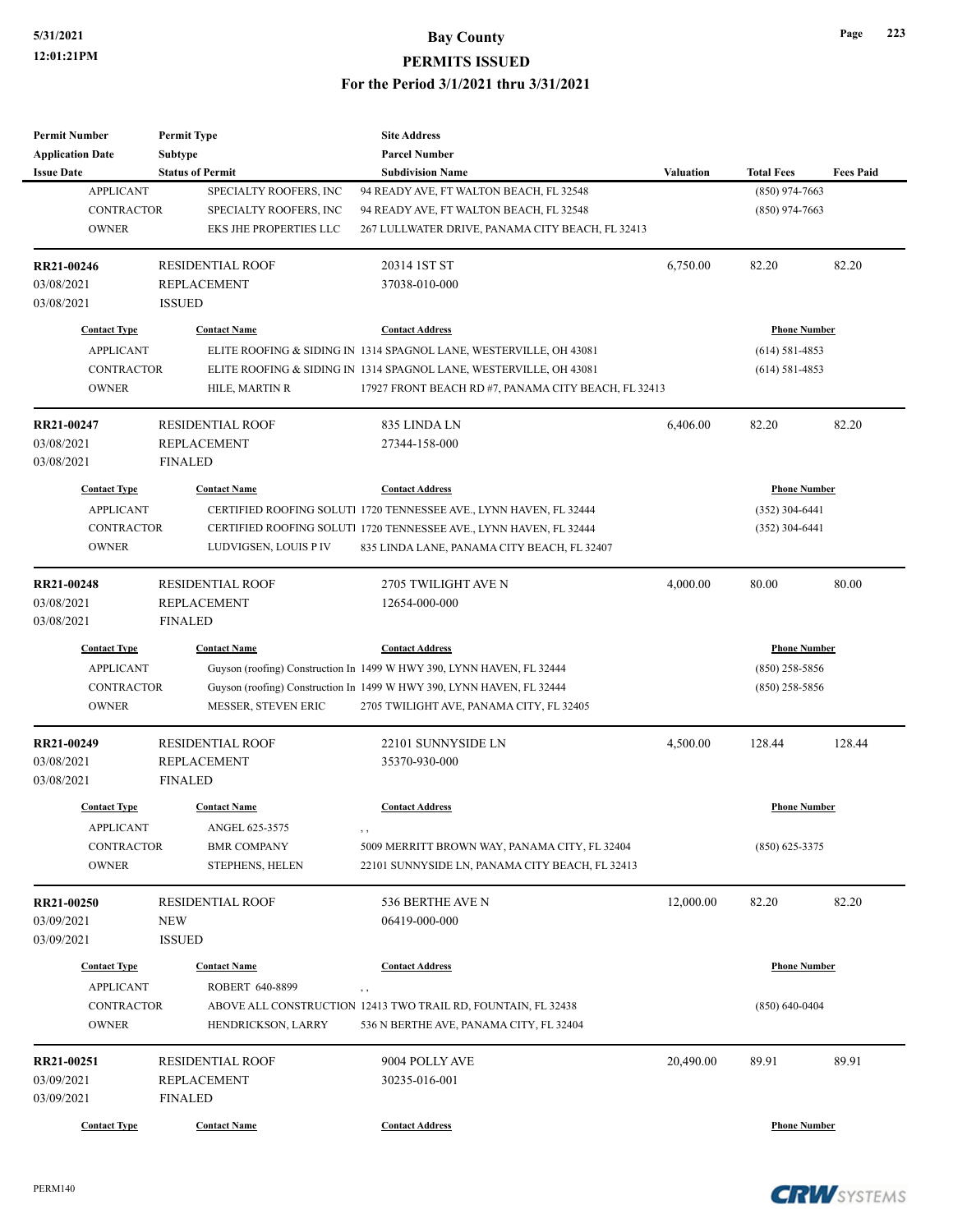| <b>Application Date</b><br>Subtype<br><b>Parcel Number</b><br><b>Issue Date</b><br><b>Status of Permit</b><br><b>Subdivision Name</b><br>Valuation<br><b>Total Fees</b><br><b>Fees Paid</b><br><b>APPLICANT</b><br><b>GULF COAST ROOFING</b><br>$(850) 630 - 4689$<br>211 S PALO ALTO AVE, PANAMA CITY, FL 32401<br><b>CONTRACTOR</b><br><b>GULF COAST ROOFING</b><br>211 S PALO ALTO AVE, PANAMA CITY, FL 32401<br>$(850) 630 - 4689$<br><b>OWNER</b><br>EVERETT, MICHAEL A<br>120 LUCY LN, DOTHAN, AL 36303<br><b>RESIDENTIAL ROOF</b><br>6,000.00<br>98.00<br>RR21-00252<br>5798 HILLTOP AVE<br>98.00<br>03/09/2021<br><b>REPLACEMENT</b><br>32048-000-000<br>03/09/2021<br><b>ISSUED</b><br><b>Contact Name</b><br><b>Contact Address</b><br><b>Phone Number</b><br><b>Contact Type</b><br><b>APPLICANT</b><br>PENNY 358-6125<br>$, \, \,$<br>CONTRACTOR<br>OWNER/BUILDER<br>$, \, ,$<br><b>OWNER</b><br>5798 HILLTOP AVE, PANAMA CITY BEACH, FL 32408<br>HILL, PENNY R.<br>3,950.00<br>71.93<br><b>RESIDENTIAL ROOF</b><br>550 WAHOO RD<br>71.93<br>RR21-00253<br>03/09/2021<br>31259-598-000<br>03/09/2021<br><b>ISSUED</b><br><b>Phone Number</b><br><b>Contact Type</b><br><b>Contact Name</b><br><b>Contact Address</b><br>KINGS ROOFING, LLC<br>1515 FRANKFORD AVE, Panama City, FL 32405<br>$(850)$ 737-9410<br><b>APPLICANT</b><br><b>CONTRACTOR</b><br>KINGS ROOFING, LLC<br>1515 FRANKFORD AVE, Panama City, FL 32405<br>$(850)$ 737-9410<br><b>OWNER</b><br>C/O CLARK, PARTINGTON, HART,, PENSACOLA, FL 32591<br>HANCOCK WHITNEY BANK<br><b>RESIDENTIAL ROOF</b><br>2204 ANNE AVE<br>2,500.00<br>82.20<br>82.20<br>RR21-00254<br><b>REPLACEMENT</b><br>03/10/2021<br>27760-000-000<br>03/10/2021<br><b>FINALED</b><br><b>Phone Number</b><br><b>Contact Type</b><br><b>Contact Name</b><br><b>Contact Address</b><br><b>APPLICANT</b><br>AJL SELECT ENTERPRISES, L 7019 S LAGOON DR, PANAMA CITY, 32408<br>$(785) 845 - 8714$<br><b>CONTRACTOR</b><br>AJL SELECT ENTERPRISES, L 7019 S LAGOON DR, PANAMA CITY, 32408<br>$(785) 845 - 8714$<br><b>OWNER</b><br>HAYES, SUSAN C<br>2204 ANNE AVE, PANAMA CITY BEACH, FL 32408<br>6,200.00<br>83.74<br><b>RESIDENTIAL ROOF</b><br><b>403 RED BAY CIR</b><br>83.74<br>RR21-00255<br>03/10/2021<br><b>REPLACEMENT</b><br>07585-226-000<br>03/15/2021<br><b>ISSUED</b><br><b>Contact Type</b><br><b>Contact Name</b><br><b>Contact Address</b><br><b>Phone Number</b><br><b>APPLICANT</b><br>TOOL TIME BUILDING & ROC 7211 BAYCREST RD, PANAMA CITY, FL 32409<br>$(850) 763 - 0065$<br><b>CONTRACTOR</b><br>TOOL TIME BUILDING & ROC 7211 BAYCREST RD, PANAMA CITY, FL 32409<br>$(850)$ 763-0065<br>GRIFFIN, LANCE & K-LEIGH 403 RED BAY CIR, SOUTHPORT, FL 32409<br><b>OWNER</b><br>5,000.00<br>83.74<br><b>RESIDENTIAL ROOF</b><br>3804 ORIOLE ST<br>83.74<br>RR21-00256<br>03/10/2021<br>32151-000-000<br>REPLACEMENT<br>03/10/2021<br><b>ISSUED</b><br><b>Contact Type</b><br><b>Contact Name</b><br><b>Contact Address</b><br><b>Phone Number</b><br><b>APPLICANT</b><br>Clay 706-681-7777<br>, ,<br>CONTRACTOR<br>OWNER/BUILDER<br>, ,<br><b>OWNER</b><br>ALLEN, CLAY<br>2132 SMITH RD, FORTSON, GA 31808<br><b>RESIDENTIAL ROOF</b><br>99.15<br>99.15<br>RR21-00258<br>3927 HOLIDAY DR<br>30,000.00<br>03/11/2021<br>REPLACEMENT<br>30737-050-000<br>03/11/2021<br><b>ISSUED</b><br><b>Contact Type</b><br><b>Contact Name</b><br><b>Contact Address</b><br><b>Phone Number</b> | <b>Permit Number</b> | <b>Permit Type</b> | <b>Site Address</b> |  |  |
|------------------------------------------------------------------------------------------------------------------------------------------------------------------------------------------------------------------------------------------------------------------------------------------------------------------------------------------------------------------------------------------------------------------------------------------------------------------------------------------------------------------------------------------------------------------------------------------------------------------------------------------------------------------------------------------------------------------------------------------------------------------------------------------------------------------------------------------------------------------------------------------------------------------------------------------------------------------------------------------------------------------------------------------------------------------------------------------------------------------------------------------------------------------------------------------------------------------------------------------------------------------------------------------------------------------------------------------------------------------------------------------------------------------------------------------------------------------------------------------------------------------------------------------------------------------------------------------------------------------------------------------------------------------------------------------------------------------------------------------------------------------------------------------------------------------------------------------------------------------------------------------------------------------------------------------------------------------------------------------------------------------------------------------------------------------------------------------------------------------------------------------------------------------------------------------------------------------------------------------------------------------------------------------------------------------------------------------------------------------------------------------------------------------------------------------------------------------------------------------------------------------------------------------------------------------------------------------------------------------------------------------------------------------------------------------------------------------------------------------------------------------------------------------------------------------------------------------------------------------------------------------------------------------------------------------------------------------------------------------------------------------------------------------------------------------------------------------------------------------------------------------------------------------------------------------------------------------------------------------------------------------------------------------------------------------------------------------------------------------------------------------------------------------------------------------------|----------------------|--------------------|---------------------|--|--|
|                                                                                                                                                                                                                                                                                                                                                                                                                                                                                                                                                                                                                                                                                                                                                                                                                                                                                                                                                                                                                                                                                                                                                                                                                                                                                                                                                                                                                                                                                                                                                                                                                                                                                                                                                                                                                                                                                                                                                                                                                                                                                                                                                                                                                                                                                                                                                                                                                                                                                                                                                                                                                                                                                                                                                                                                                                                                                                                                                                                                                                                                                                                                                                                                                                                                                                                                                                                                                                                |                      |                    |                     |  |  |
|                                                                                                                                                                                                                                                                                                                                                                                                                                                                                                                                                                                                                                                                                                                                                                                                                                                                                                                                                                                                                                                                                                                                                                                                                                                                                                                                                                                                                                                                                                                                                                                                                                                                                                                                                                                                                                                                                                                                                                                                                                                                                                                                                                                                                                                                                                                                                                                                                                                                                                                                                                                                                                                                                                                                                                                                                                                                                                                                                                                                                                                                                                                                                                                                                                                                                                                                                                                                                                                |                      |                    |                     |  |  |
|                                                                                                                                                                                                                                                                                                                                                                                                                                                                                                                                                                                                                                                                                                                                                                                                                                                                                                                                                                                                                                                                                                                                                                                                                                                                                                                                                                                                                                                                                                                                                                                                                                                                                                                                                                                                                                                                                                                                                                                                                                                                                                                                                                                                                                                                                                                                                                                                                                                                                                                                                                                                                                                                                                                                                                                                                                                                                                                                                                                                                                                                                                                                                                                                                                                                                                                                                                                                                                                |                      |                    |                     |  |  |
|                                                                                                                                                                                                                                                                                                                                                                                                                                                                                                                                                                                                                                                                                                                                                                                                                                                                                                                                                                                                                                                                                                                                                                                                                                                                                                                                                                                                                                                                                                                                                                                                                                                                                                                                                                                                                                                                                                                                                                                                                                                                                                                                                                                                                                                                                                                                                                                                                                                                                                                                                                                                                                                                                                                                                                                                                                                                                                                                                                                                                                                                                                                                                                                                                                                                                                                                                                                                                                                |                      |                    |                     |  |  |
|                                                                                                                                                                                                                                                                                                                                                                                                                                                                                                                                                                                                                                                                                                                                                                                                                                                                                                                                                                                                                                                                                                                                                                                                                                                                                                                                                                                                                                                                                                                                                                                                                                                                                                                                                                                                                                                                                                                                                                                                                                                                                                                                                                                                                                                                                                                                                                                                                                                                                                                                                                                                                                                                                                                                                                                                                                                                                                                                                                                                                                                                                                                                                                                                                                                                                                                                                                                                                                                |                      |                    |                     |  |  |
|                                                                                                                                                                                                                                                                                                                                                                                                                                                                                                                                                                                                                                                                                                                                                                                                                                                                                                                                                                                                                                                                                                                                                                                                                                                                                                                                                                                                                                                                                                                                                                                                                                                                                                                                                                                                                                                                                                                                                                                                                                                                                                                                                                                                                                                                                                                                                                                                                                                                                                                                                                                                                                                                                                                                                                                                                                                                                                                                                                                                                                                                                                                                                                                                                                                                                                                                                                                                                                                |                      |                    |                     |  |  |
|                                                                                                                                                                                                                                                                                                                                                                                                                                                                                                                                                                                                                                                                                                                                                                                                                                                                                                                                                                                                                                                                                                                                                                                                                                                                                                                                                                                                                                                                                                                                                                                                                                                                                                                                                                                                                                                                                                                                                                                                                                                                                                                                                                                                                                                                                                                                                                                                                                                                                                                                                                                                                                                                                                                                                                                                                                                                                                                                                                                                                                                                                                                                                                                                                                                                                                                                                                                                                                                |                      |                    |                     |  |  |
|                                                                                                                                                                                                                                                                                                                                                                                                                                                                                                                                                                                                                                                                                                                                                                                                                                                                                                                                                                                                                                                                                                                                                                                                                                                                                                                                                                                                                                                                                                                                                                                                                                                                                                                                                                                                                                                                                                                                                                                                                                                                                                                                                                                                                                                                                                                                                                                                                                                                                                                                                                                                                                                                                                                                                                                                                                                                                                                                                                                                                                                                                                                                                                                                                                                                                                                                                                                                                                                |                      |                    |                     |  |  |
|                                                                                                                                                                                                                                                                                                                                                                                                                                                                                                                                                                                                                                                                                                                                                                                                                                                                                                                                                                                                                                                                                                                                                                                                                                                                                                                                                                                                                                                                                                                                                                                                                                                                                                                                                                                                                                                                                                                                                                                                                                                                                                                                                                                                                                                                                                                                                                                                                                                                                                                                                                                                                                                                                                                                                                                                                                                                                                                                                                                                                                                                                                                                                                                                                                                                                                                                                                                                                                                |                      |                    |                     |  |  |
|                                                                                                                                                                                                                                                                                                                                                                                                                                                                                                                                                                                                                                                                                                                                                                                                                                                                                                                                                                                                                                                                                                                                                                                                                                                                                                                                                                                                                                                                                                                                                                                                                                                                                                                                                                                                                                                                                                                                                                                                                                                                                                                                                                                                                                                                                                                                                                                                                                                                                                                                                                                                                                                                                                                                                                                                                                                                                                                                                                                                                                                                                                                                                                                                                                                                                                                                                                                                                                                |                      |                    |                     |  |  |
|                                                                                                                                                                                                                                                                                                                                                                                                                                                                                                                                                                                                                                                                                                                                                                                                                                                                                                                                                                                                                                                                                                                                                                                                                                                                                                                                                                                                                                                                                                                                                                                                                                                                                                                                                                                                                                                                                                                                                                                                                                                                                                                                                                                                                                                                                                                                                                                                                                                                                                                                                                                                                                                                                                                                                                                                                                                                                                                                                                                                                                                                                                                                                                                                                                                                                                                                                                                                                                                |                      |                    |                     |  |  |
|                                                                                                                                                                                                                                                                                                                                                                                                                                                                                                                                                                                                                                                                                                                                                                                                                                                                                                                                                                                                                                                                                                                                                                                                                                                                                                                                                                                                                                                                                                                                                                                                                                                                                                                                                                                                                                                                                                                                                                                                                                                                                                                                                                                                                                                                                                                                                                                                                                                                                                                                                                                                                                                                                                                                                                                                                                                                                                                                                                                                                                                                                                                                                                                                                                                                                                                                                                                                                                                |                      |                    |                     |  |  |
|                                                                                                                                                                                                                                                                                                                                                                                                                                                                                                                                                                                                                                                                                                                                                                                                                                                                                                                                                                                                                                                                                                                                                                                                                                                                                                                                                                                                                                                                                                                                                                                                                                                                                                                                                                                                                                                                                                                                                                                                                                                                                                                                                                                                                                                                                                                                                                                                                                                                                                                                                                                                                                                                                                                                                                                                                                                                                                                                                                                                                                                                                                                                                                                                                                                                                                                                                                                                                                                |                      |                    |                     |  |  |
|                                                                                                                                                                                                                                                                                                                                                                                                                                                                                                                                                                                                                                                                                                                                                                                                                                                                                                                                                                                                                                                                                                                                                                                                                                                                                                                                                                                                                                                                                                                                                                                                                                                                                                                                                                                                                                                                                                                                                                                                                                                                                                                                                                                                                                                                                                                                                                                                                                                                                                                                                                                                                                                                                                                                                                                                                                                                                                                                                                                                                                                                                                                                                                                                                                                                                                                                                                                                                                                |                      |                    |                     |  |  |
|                                                                                                                                                                                                                                                                                                                                                                                                                                                                                                                                                                                                                                                                                                                                                                                                                                                                                                                                                                                                                                                                                                                                                                                                                                                                                                                                                                                                                                                                                                                                                                                                                                                                                                                                                                                                                                                                                                                                                                                                                                                                                                                                                                                                                                                                                                                                                                                                                                                                                                                                                                                                                                                                                                                                                                                                                                                                                                                                                                                                                                                                                                                                                                                                                                                                                                                                                                                                                                                |                      |                    |                     |  |  |
|                                                                                                                                                                                                                                                                                                                                                                                                                                                                                                                                                                                                                                                                                                                                                                                                                                                                                                                                                                                                                                                                                                                                                                                                                                                                                                                                                                                                                                                                                                                                                                                                                                                                                                                                                                                                                                                                                                                                                                                                                                                                                                                                                                                                                                                                                                                                                                                                                                                                                                                                                                                                                                                                                                                                                                                                                                                                                                                                                                                                                                                                                                                                                                                                                                                                                                                                                                                                                                                |                      |                    |                     |  |  |
|                                                                                                                                                                                                                                                                                                                                                                                                                                                                                                                                                                                                                                                                                                                                                                                                                                                                                                                                                                                                                                                                                                                                                                                                                                                                                                                                                                                                                                                                                                                                                                                                                                                                                                                                                                                                                                                                                                                                                                                                                                                                                                                                                                                                                                                                                                                                                                                                                                                                                                                                                                                                                                                                                                                                                                                                                                                                                                                                                                                                                                                                                                                                                                                                                                                                                                                                                                                                                                                |                      |                    |                     |  |  |
|                                                                                                                                                                                                                                                                                                                                                                                                                                                                                                                                                                                                                                                                                                                                                                                                                                                                                                                                                                                                                                                                                                                                                                                                                                                                                                                                                                                                                                                                                                                                                                                                                                                                                                                                                                                                                                                                                                                                                                                                                                                                                                                                                                                                                                                                                                                                                                                                                                                                                                                                                                                                                                                                                                                                                                                                                                                                                                                                                                                                                                                                                                                                                                                                                                                                                                                                                                                                                                                |                      |                    |                     |  |  |
|                                                                                                                                                                                                                                                                                                                                                                                                                                                                                                                                                                                                                                                                                                                                                                                                                                                                                                                                                                                                                                                                                                                                                                                                                                                                                                                                                                                                                                                                                                                                                                                                                                                                                                                                                                                                                                                                                                                                                                                                                                                                                                                                                                                                                                                                                                                                                                                                                                                                                                                                                                                                                                                                                                                                                                                                                                                                                                                                                                                                                                                                                                                                                                                                                                                                                                                                                                                                                                                |                      |                    |                     |  |  |
|                                                                                                                                                                                                                                                                                                                                                                                                                                                                                                                                                                                                                                                                                                                                                                                                                                                                                                                                                                                                                                                                                                                                                                                                                                                                                                                                                                                                                                                                                                                                                                                                                                                                                                                                                                                                                                                                                                                                                                                                                                                                                                                                                                                                                                                                                                                                                                                                                                                                                                                                                                                                                                                                                                                                                                                                                                                                                                                                                                                                                                                                                                                                                                                                                                                                                                                                                                                                                                                |                      |                    |                     |  |  |
|                                                                                                                                                                                                                                                                                                                                                                                                                                                                                                                                                                                                                                                                                                                                                                                                                                                                                                                                                                                                                                                                                                                                                                                                                                                                                                                                                                                                                                                                                                                                                                                                                                                                                                                                                                                                                                                                                                                                                                                                                                                                                                                                                                                                                                                                                                                                                                                                                                                                                                                                                                                                                                                                                                                                                                                                                                                                                                                                                                                                                                                                                                                                                                                                                                                                                                                                                                                                                                                |                      |                    |                     |  |  |
|                                                                                                                                                                                                                                                                                                                                                                                                                                                                                                                                                                                                                                                                                                                                                                                                                                                                                                                                                                                                                                                                                                                                                                                                                                                                                                                                                                                                                                                                                                                                                                                                                                                                                                                                                                                                                                                                                                                                                                                                                                                                                                                                                                                                                                                                                                                                                                                                                                                                                                                                                                                                                                                                                                                                                                                                                                                                                                                                                                                                                                                                                                                                                                                                                                                                                                                                                                                                                                                |                      |                    |                     |  |  |
|                                                                                                                                                                                                                                                                                                                                                                                                                                                                                                                                                                                                                                                                                                                                                                                                                                                                                                                                                                                                                                                                                                                                                                                                                                                                                                                                                                                                                                                                                                                                                                                                                                                                                                                                                                                                                                                                                                                                                                                                                                                                                                                                                                                                                                                                                                                                                                                                                                                                                                                                                                                                                                                                                                                                                                                                                                                                                                                                                                                                                                                                                                                                                                                                                                                                                                                                                                                                                                                |                      |                    |                     |  |  |
|                                                                                                                                                                                                                                                                                                                                                                                                                                                                                                                                                                                                                                                                                                                                                                                                                                                                                                                                                                                                                                                                                                                                                                                                                                                                                                                                                                                                                                                                                                                                                                                                                                                                                                                                                                                                                                                                                                                                                                                                                                                                                                                                                                                                                                                                                                                                                                                                                                                                                                                                                                                                                                                                                                                                                                                                                                                                                                                                                                                                                                                                                                                                                                                                                                                                                                                                                                                                                                                |                      |                    |                     |  |  |
|                                                                                                                                                                                                                                                                                                                                                                                                                                                                                                                                                                                                                                                                                                                                                                                                                                                                                                                                                                                                                                                                                                                                                                                                                                                                                                                                                                                                                                                                                                                                                                                                                                                                                                                                                                                                                                                                                                                                                                                                                                                                                                                                                                                                                                                                                                                                                                                                                                                                                                                                                                                                                                                                                                                                                                                                                                                                                                                                                                                                                                                                                                                                                                                                                                                                                                                                                                                                                                                |                      |                    |                     |  |  |
|                                                                                                                                                                                                                                                                                                                                                                                                                                                                                                                                                                                                                                                                                                                                                                                                                                                                                                                                                                                                                                                                                                                                                                                                                                                                                                                                                                                                                                                                                                                                                                                                                                                                                                                                                                                                                                                                                                                                                                                                                                                                                                                                                                                                                                                                                                                                                                                                                                                                                                                                                                                                                                                                                                                                                                                                                                                                                                                                                                                                                                                                                                                                                                                                                                                                                                                                                                                                                                                |                      |                    |                     |  |  |
|                                                                                                                                                                                                                                                                                                                                                                                                                                                                                                                                                                                                                                                                                                                                                                                                                                                                                                                                                                                                                                                                                                                                                                                                                                                                                                                                                                                                                                                                                                                                                                                                                                                                                                                                                                                                                                                                                                                                                                                                                                                                                                                                                                                                                                                                                                                                                                                                                                                                                                                                                                                                                                                                                                                                                                                                                                                                                                                                                                                                                                                                                                                                                                                                                                                                                                                                                                                                                                                |                      |                    |                     |  |  |
|                                                                                                                                                                                                                                                                                                                                                                                                                                                                                                                                                                                                                                                                                                                                                                                                                                                                                                                                                                                                                                                                                                                                                                                                                                                                                                                                                                                                                                                                                                                                                                                                                                                                                                                                                                                                                                                                                                                                                                                                                                                                                                                                                                                                                                                                                                                                                                                                                                                                                                                                                                                                                                                                                                                                                                                                                                                                                                                                                                                                                                                                                                                                                                                                                                                                                                                                                                                                                                                |                      |                    |                     |  |  |
|                                                                                                                                                                                                                                                                                                                                                                                                                                                                                                                                                                                                                                                                                                                                                                                                                                                                                                                                                                                                                                                                                                                                                                                                                                                                                                                                                                                                                                                                                                                                                                                                                                                                                                                                                                                                                                                                                                                                                                                                                                                                                                                                                                                                                                                                                                                                                                                                                                                                                                                                                                                                                                                                                                                                                                                                                                                                                                                                                                                                                                                                                                                                                                                                                                                                                                                                                                                                                                                |                      |                    |                     |  |  |
|                                                                                                                                                                                                                                                                                                                                                                                                                                                                                                                                                                                                                                                                                                                                                                                                                                                                                                                                                                                                                                                                                                                                                                                                                                                                                                                                                                                                                                                                                                                                                                                                                                                                                                                                                                                                                                                                                                                                                                                                                                                                                                                                                                                                                                                                                                                                                                                                                                                                                                                                                                                                                                                                                                                                                                                                                                                                                                                                                                                                                                                                                                                                                                                                                                                                                                                                                                                                                                                |                      |                    |                     |  |  |
|                                                                                                                                                                                                                                                                                                                                                                                                                                                                                                                                                                                                                                                                                                                                                                                                                                                                                                                                                                                                                                                                                                                                                                                                                                                                                                                                                                                                                                                                                                                                                                                                                                                                                                                                                                                                                                                                                                                                                                                                                                                                                                                                                                                                                                                                                                                                                                                                                                                                                                                                                                                                                                                                                                                                                                                                                                                                                                                                                                                                                                                                                                                                                                                                                                                                                                                                                                                                                                                |                      |                    |                     |  |  |
|                                                                                                                                                                                                                                                                                                                                                                                                                                                                                                                                                                                                                                                                                                                                                                                                                                                                                                                                                                                                                                                                                                                                                                                                                                                                                                                                                                                                                                                                                                                                                                                                                                                                                                                                                                                                                                                                                                                                                                                                                                                                                                                                                                                                                                                                                                                                                                                                                                                                                                                                                                                                                                                                                                                                                                                                                                                                                                                                                                                                                                                                                                                                                                                                                                                                                                                                                                                                                                                |                      |                    |                     |  |  |
|                                                                                                                                                                                                                                                                                                                                                                                                                                                                                                                                                                                                                                                                                                                                                                                                                                                                                                                                                                                                                                                                                                                                                                                                                                                                                                                                                                                                                                                                                                                                                                                                                                                                                                                                                                                                                                                                                                                                                                                                                                                                                                                                                                                                                                                                                                                                                                                                                                                                                                                                                                                                                                                                                                                                                                                                                                                                                                                                                                                                                                                                                                                                                                                                                                                                                                                                                                                                                                                |                      |                    |                     |  |  |
|                                                                                                                                                                                                                                                                                                                                                                                                                                                                                                                                                                                                                                                                                                                                                                                                                                                                                                                                                                                                                                                                                                                                                                                                                                                                                                                                                                                                                                                                                                                                                                                                                                                                                                                                                                                                                                                                                                                                                                                                                                                                                                                                                                                                                                                                                                                                                                                                                                                                                                                                                                                                                                                                                                                                                                                                                                                                                                                                                                                                                                                                                                                                                                                                                                                                                                                                                                                                                                                |                      |                    |                     |  |  |
|                                                                                                                                                                                                                                                                                                                                                                                                                                                                                                                                                                                                                                                                                                                                                                                                                                                                                                                                                                                                                                                                                                                                                                                                                                                                                                                                                                                                                                                                                                                                                                                                                                                                                                                                                                                                                                                                                                                                                                                                                                                                                                                                                                                                                                                                                                                                                                                                                                                                                                                                                                                                                                                                                                                                                                                                                                                                                                                                                                                                                                                                                                                                                                                                                                                                                                                                                                                                                                                |                      |                    |                     |  |  |
|                                                                                                                                                                                                                                                                                                                                                                                                                                                                                                                                                                                                                                                                                                                                                                                                                                                                                                                                                                                                                                                                                                                                                                                                                                                                                                                                                                                                                                                                                                                                                                                                                                                                                                                                                                                                                                                                                                                                                                                                                                                                                                                                                                                                                                                                                                                                                                                                                                                                                                                                                                                                                                                                                                                                                                                                                                                                                                                                                                                                                                                                                                                                                                                                                                                                                                                                                                                                                                                |                      |                    |                     |  |  |
|                                                                                                                                                                                                                                                                                                                                                                                                                                                                                                                                                                                                                                                                                                                                                                                                                                                                                                                                                                                                                                                                                                                                                                                                                                                                                                                                                                                                                                                                                                                                                                                                                                                                                                                                                                                                                                                                                                                                                                                                                                                                                                                                                                                                                                                                                                                                                                                                                                                                                                                                                                                                                                                                                                                                                                                                                                                                                                                                                                                                                                                                                                                                                                                                                                                                                                                                                                                                                                                |                      |                    |                     |  |  |
|                                                                                                                                                                                                                                                                                                                                                                                                                                                                                                                                                                                                                                                                                                                                                                                                                                                                                                                                                                                                                                                                                                                                                                                                                                                                                                                                                                                                                                                                                                                                                                                                                                                                                                                                                                                                                                                                                                                                                                                                                                                                                                                                                                                                                                                                                                                                                                                                                                                                                                                                                                                                                                                                                                                                                                                                                                                                                                                                                                                                                                                                                                                                                                                                                                                                                                                                                                                                                                                |                      |                    |                     |  |  |
|                                                                                                                                                                                                                                                                                                                                                                                                                                                                                                                                                                                                                                                                                                                                                                                                                                                                                                                                                                                                                                                                                                                                                                                                                                                                                                                                                                                                                                                                                                                                                                                                                                                                                                                                                                                                                                                                                                                                                                                                                                                                                                                                                                                                                                                                                                                                                                                                                                                                                                                                                                                                                                                                                                                                                                                                                                                                                                                                                                                                                                                                                                                                                                                                                                                                                                                                                                                                                                                |                      |                    |                     |  |  |
|                                                                                                                                                                                                                                                                                                                                                                                                                                                                                                                                                                                                                                                                                                                                                                                                                                                                                                                                                                                                                                                                                                                                                                                                                                                                                                                                                                                                                                                                                                                                                                                                                                                                                                                                                                                                                                                                                                                                                                                                                                                                                                                                                                                                                                                                                                                                                                                                                                                                                                                                                                                                                                                                                                                                                                                                                                                                                                                                                                                                                                                                                                                                                                                                                                                                                                                                                                                                                                                |                      |                    |                     |  |  |
|                                                                                                                                                                                                                                                                                                                                                                                                                                                                                                                                                                                                                                                                                                                                                                                                                                                                                                                                                                                                                                                                                                                                                                                                                                                                                                                                                                                                                                                                                                                                                                                                                                                                                                                                                                                                                                                                                                                                                                                                                                                                                                                                                                                                                                                                                                                                                                                                                                                                                                                                                                                                                                                                                                                                                                                                                                                                                                                                                                                                                                                                                                                                                                                                                                                                                                                                                                                                                                                |                      |                    |                     |  |  |
|                                                                                                                                                                                                                                                                                                                                                                                                                                                                                                                                                                                                                                                                                                                                                                                                                                                                                                                                                                                                                                                                                                                                                                                                                                                                                                                                                                                                                                                                                                                                                                                                                                                                                                                                                                                                                                                                                                                                                                                                                                                                                                                                                                                                                                                                                                                                                                                                                                                                                                                                                                                                                                                                                                                                                                                                                                                                                                                                                                                                                                                                                                                                                                                                                                                                                                                                                                                                                                                |                      |                    |                     |  |  |
|                                                                                                                                                                                                                                                                                                                                                                                                                                                                                                                                                                                                                                                                                                                                                                                                                                                                                                                                                                                                                                                                                                                                                                                                                                                                                                                                                                                                                                                                                                                                                                                                                                                                                                                                                                                                                                                                                                                                                                                                                                                                                                                                                                                                                                                                                                                                                                                                                                                                                                                                                                                                                                                                                                                                                                                                                                                                                                                                                                                                                                                                                                                                                                                                                                                                                                                                                                                                                                                |                      |                    |                     |  |  |
|                                                                                                                                                                                                                                                                                                                                                                                                                                                                                                                                                                                                                                                                                                                                                                                                                                                                                                                                                                                                                                                                                                                                                                                                                                                                                                                                                                                                                                                                                                                                                                                                                                                                                                                                                                                                                                                                                                                                                                                                                                                                                                                                                                                                                                                                                                                                                                                                                                                                                                                                                                                                                                                                                                                                                                                                                                                                                                                                                                                                                                                                                                                                                                                                                                                                                                                                                                                                                                                |                      |                    |                     |  |  |
|                                                                                                                                                                                                                                                                                                                                                                                                                                                                                                                                                                                                                                                                                                                                                                                                                                                                                                                                                                                                                                                                                                                                                                                                                                                                                                                                                                                                                                                                                                                                                                                                                                                                                                                                                                                                                                                                                                                                                                                                                                                                                                                                                                                                                                                                                                                                                                                                                                                                                                                                                                                                                                                                                                                                                                                                                                                                                                                                                                                                                                                                                                                                                                                                                                                                                                                                                                                                                                                |                      |                    |                     |  |  |



**Page 224**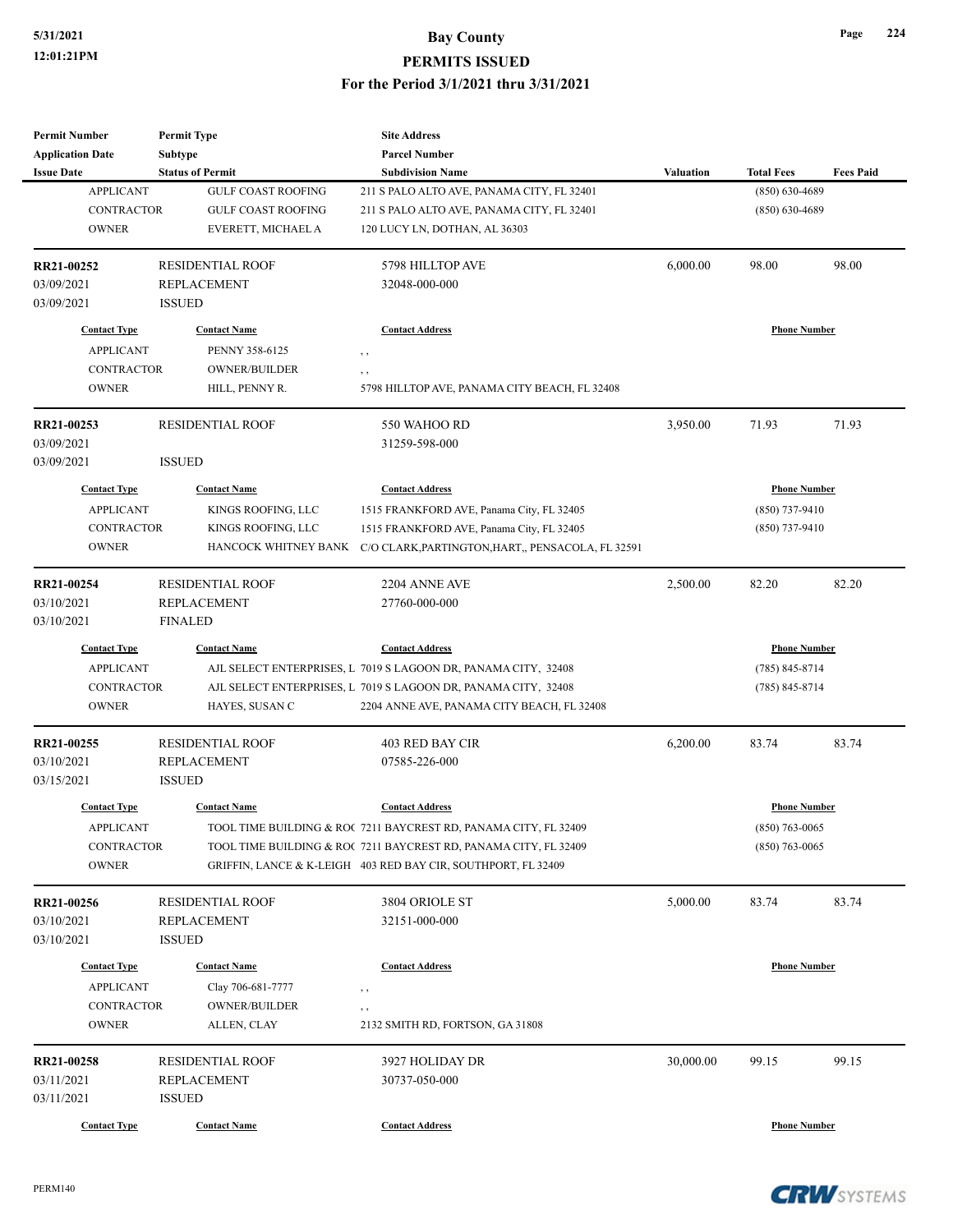| <b>Permit Number</b>    | <b>Permit Type</b>      | <b>Site Address</b>                                                      |                  |                     |                  |
|-------------------------|-------------------------|--------------------------------------------------------------------------|------------------|---------------------|------------------|
| <b>Application Date</b> | Subtype                 | <b>Parcel Number</b>                                                     |                  |                     |                  |
| <b>Issue Date</b>       | <b>Status of Permit</b> | <b>Subdivision Name</b>                                                  | <b>Valuation</b> | <b>Total Fees</b>   | <b>Fees Paid</b> |
| <b>APPLICANT</b>        | KINGS ROOFING, LLC      | 1515 FRANKFORD AVE, Panama City, FL 32405                                |                  | (850) 737-9410      |                  |
| <b>CONTRACTOR</b>       | KINGS ROOFING, LLC      | 1515 FRANKFORD AVE, Panama City, FL 32405                                |                  | $(850)$ 737-9410    |                  |
| <b>OWNER</b>            |                         | GARVIN, CARL J & DEBORAH 3927 HOLIDAY DR, PANAMA CITY BEACH, FL 32408    |                  |                     |                  |
| RR21-00259              | <b>RESIDENTIAL ROOF</b> | 21320 PALM AVE                                                           | 9,312.00         | 83.74               | 83.74            |
| 03/11/2021              | <b>REPLACEMENT</b>      | 35694-000-000                                                            |                  |                     |                  |
| 03/11/2021              | <b>FINALED</b>          |                                                                          |                  |                     |                  |
| <b>Contact Type</b>     | <b>Contact Name</b>     | <b>Contact Address</b>                                                   |                  | <b>Phone Number</b> |                  |
| <b>APPLICANT</b>        | OLD TOWN ROOFING        | 2954 CARTER CIRCLE, CHIPLEY, FL 32428                                    |                  | $(850) 849 - 7457$  |                  |
| <b>CONTRACTOR</b>       | OLD TOWN ROOFING        | 2954 CARTER CIRCLE, CHIPLEY, FL 32428                                    |                  | $(850)$ 849-7457    |                  |
| <b>OWNER</b>            | <b>GOINS, RAYMOND</b>   | 21320 PALM AVE, PANAMA CITY BEACH, FL 32413                              |                  |                     |                  |
| RR21-00260              | <b>RESIDENTIAL ROOF</b> | 3714 SHORELINE CIR                                                       | 5,300.00         | 82.20               | 82.20            |
| 03/11/2021              | <b>REPLACEMENT</b>      | 26913-000-000                                                            |                  |                     |                  |
| 03/11/2021              | <b>FINALED</b>          |                                                                          |                  |                     |                  |
| <b>Contact Type</b>     | <b>Contact Name</b>     | <b>Contact Address</b>                                                   |                  | <b>Phone Number</b> |                  |
| <b>APPLICANT</b>        |                         | BAYSIDE ROOFING COMPAN 21000 FRONT BEACH RD, PAANAM CITY BEACH, FL 32413 |                  | $(850)$ 258-1543    |                  |
| <b>CONTRACTOR</b>       |                         | BAYSIDE ROOFING COMPAN 21000 FRONT BEACH RD, PAANAM CITY BEACH, FL 32413 |                  | $(850)$ 258-1543    |                  |
| <b>OWNER</b>            |                         | WRIGHT, DAVID STEPHEN & 3714 SHORELINE CIR, PANAMA CITY, FL 32405        |                  |                     |                  |
|                         |                         |                                                                          |                  |                     |                  |
| RR21-00261              | <b>RESIDENTIAL ROOF</b> | 3714 SHORELINE CIR                                                       | 19,600.00        | 117.65              | 117.65           |
| 03/11/2021              | <b>REPLACEMENT</b>      | 26913-000-000                                                            |                  |                     |                  |
| 03/11/2021              | <b>FINALED</b>          |                                                                          |                  |                     |                  |
| <b>Contact Type</b>     | <b>Contact Name</b>     | <b>Contact Address</b>                                                   |                  | <b>Phone Number</b> |                  |
| <b>APPLICANT</b>        |                         | BAYSIDE ROOFING COMPAN 21000 FRONT BEACH RD, PAANAM CITY BEACH, FL 32413 |                  | $(850)$ 258-1543    |                  |
| <b>CONTRACTOR</b>       |                         | BAYSIDE ROOFING COMPAN 21000 FRONT BEACH RD, PAANAM CITY BEACH, FL 32413 |                  | $(850)$ 258-1543    |                  |
| <b>OWNER</b>            |                         | WRIGHT, DAVID STEPHEN & 3714 SHORELINE CIR, PANAMA CITY, FL 32405        |                  |                     |                  |
| RR21-00262              | <b>RESIDENTIAL ROOF</b> | <b>2920 SYRACUSE AVE</b>                                                 | 10,000.00        | 89.91               | 89.91            |
| 03/15/2021              | <b>REPLACEMENT</b>      | 12095-010-000                                                            |                  |                     |                  |
| 03/15/2021              | <b>ISSUED</b>           |                                                                          |                  |                     |                  |
| <b>Contact Type</b>     | <b>Contact Name</b>     | <b>Contact Address</b>                                                   |                  | <b>Phone Number</b> |                  |
| <b>APPLICANT</b>        |                         | VASTA DEVELOPMENT, INC.   2201 B GRANT AVE, PANAMA CITY, FL 32405        |                  | $(850)$ 763-4530    |                  |
| CONTRACTOR              |                         | VASTA DEVELOPMENT, INC. 2201 B GRANT AVE, PANAMA CITY, FL 32405          |                  | $(850)$ 763-4530    |                  |
| <b>OWNER</b>            | POWELL, MELVIN J        | 2721 ANNETTE AVENUE, PANAMA CITY, FL 32408                               |                  |                     |                  |
| RR21-00263              | <b>RESIDENTIAL ROOF</b> | 12314 4TH                                                                | 3,300.00         | 86.82               | 86.82            |
| 03/12/2021              | <b>NEW</b>              | 01332-005-000                                                            |                  |                     |                  |
| 03/12/2021              | <b>FINALED</b>          |                                                                          |                  |                     |                  |
| <b>Contact Type</b>     | <b>Contact Name</b>     | <b>Contact Address</b>                                                   |                  | <b>Phone Number</b> |                  |
| <b>APPLICANT</b>        | OWNER/BUILDER           | , ,                                                                      |                  |                     |                  |
| CONTRACTOR              | <b>OWNER/BUILDER</b>    | , ,                                                                      |                  |                     |                  |
| <b>OWNER</b>            |                         | BARRENTINE, RODNEY D., SI 3706 W HWY 390, PANAMA CITY, FL 32405          |                  |                     |                  |
| RR21-00264              | <b>RESIDENTIAL ROOF</b> | 153 JAME'S WAY                                                           | 2,087.00         | 113.03              | 113.03           |
| 03/14/2021              | <b>NEW</b>              | 07899-700-150                                                            |                  |                     |                  |
| 03/14/2021              | <b>FINALED</b>          |                                                                          |                  |                     |                  |
|                         |                         |                                                                          |                  |                     |                  |

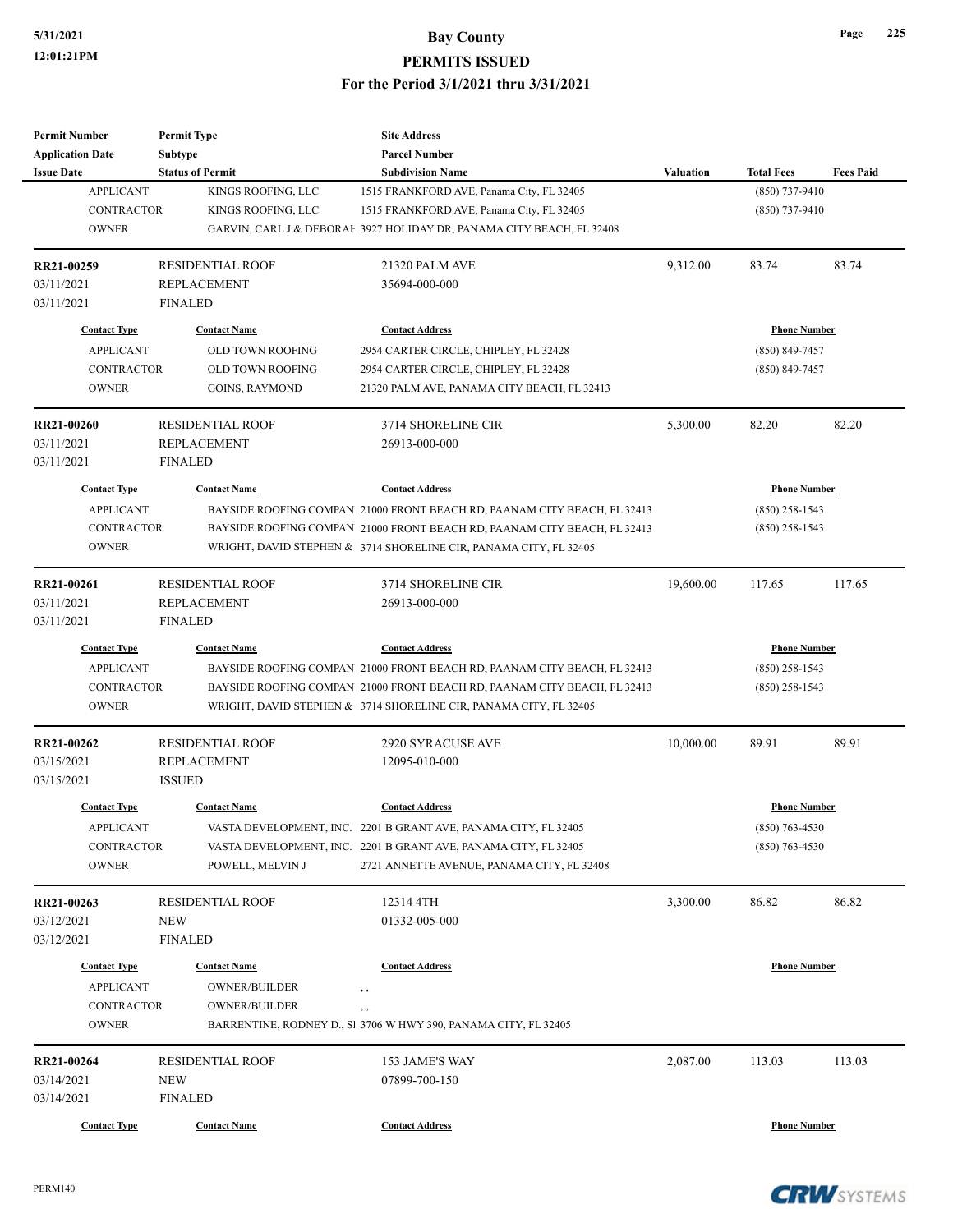| <b>Permit Number</b>    | <b>Permit Type</b>          | <b>Site Address</b>                                                       |           |                     |                  |
|-------------------------|-----------------------------|---------------------------------------------------------------------------|-----------|---------------------|------------------|
| <b>Application Date</b> | <b>Subtype</b>              | <b>Parcel Number</b>                                                      |           |                     |                  |
| <b>Issue Date</b>       | <b>Status of Permit</b>     | <b>Subdivision Name</b>                                                   | Valuation | <b>Total Fees</b>   | <b>Fees Paid</b> |
| <b>APPLICANT</b>        | Archer Exteriors Inc        | 2500 DRANE FIELD ROAD, LAKELAND, FL 33811                                 |           | $(251)$ 214-7081    |                  |
| <b>CONTRACTOR</b>       | Archer Exteriors Inc        | 2500 DRANE FIELD ROAD, LAKELAND, FL 33811                                 |           | $(251)$ 214-7081    |                  |
| <b>OWNER</b>            | D.R. HORTON, INC.           | 25366 PROFIT DRIVE, DAPHNE, AL 36526                                      |           |                     |                  |
| RR21-00265              | <b>RESIDENTIAL ROOF</b>     | 157 JAME'S WAY                                                            | 2,480.00  | 123.81              | 123.81           |
| 03/14/2021              | <b>NEW</b>                  | 07899-700-155                                                             |           |                     |                  |
| 03/14/2021              | <b>FINALED</b>              |                                                                           |           |                     |                  |
| <b>Contact Type</b>     | <b>Contact Name</b>         | <b>Contact Address</b>                                                    |           | <b>Phone Number</b> |                  |
| <b>APPLICANT</b>        | Archer Exteriors Inc        | 2500 DRANE FIELD ROAD, LAKELAND, FL 33811                                 |           | $(251)$ 214-7081    |                  |
| <b>CONTRACTOR</b>       | Archer Exteriors Inc        | 2500 DRANE FIELD ROAD, LAKELAND, FL 33811                                 |           | $(251)$ 214-7081    |                  |
| <b>OWNER</b>            | D.R. HORTON, INC.           | 25366 PROFIT DRIVE, DAPHNE, AL 36526                                      |           |                     |                  |
| RR21-00266              | <b>RESIDENTIAL ROOF</b>     | 6216 THOMAS DR                                                            | 9,000.00  | 83.74               | 83.74            |
| 03/14/2021              | <b>REPLACEMENT</b>          | 30880-070-000                                                             |           |                     |                  |
| 03/14/2021              | <b>ISSUED</b>               |                                                                           |           |                     |                  |
| <b>Contact Type</b>     | <b>Contact Name</b>         | <b>Contact Address</b>                                                    |           | <b>Phone Number</b> |                  |
| <b>APPLICANT</b>        |                             | AJL SELECT ENTERPRISES, L 7019 S LAGOON DR, PANAMA CITY, 32408            |           | $(785) 845 - 8714$  |                  |
| <b>CONTRACTOR</b>       |                             | AJL SELECT ENTERPRISES, L 7019 S LAGOON DR, PANAMA CITY, 32408            |           | $(785) 845 - 8714$  |                  |
| <b>OWNER</b>            | IDE, COOPER ETAL            | 3254 S BANNOCK ST, ENGLEWOOD, CO 80110                                    |           |                     |                  |
|                         |                             |                                                                           |           |                     |                  |
| RR21-00267              | <b>RESIDENTIAL ROOF</b>     | 508 TRACEY DR                                                             | 10,000.00 | 106.86              | 106.86           |
| 03/14/2021              | <b>REPLACEMENT</b>          | 06716-304-000                                                             |           |                     |                  |
| 03/25/2021              | <b>ISSUED</b>               |                                                                           |           |                     |                  |
| <b>Contact Type</b>     | <b>Contact Name</b>         | <b>Contact Address</b>                                                    |           | <b>Phone Number</b> |                  |
| <b>APPLICANT</b>        |                             | HIGHTOWER INDUSTRIES LL 23110 STATE RD 54, LUTZ, FL 33549                 |           |                     |                  |
| <b>CONTRACTOR</b>       |                             | HIGHTOWER INDUSTRIES LL 23110 STATE RD 54, LUTZ, FL 33549                 |           |                     |                  |
| <b>OWNER</b>            |                             | REDDICK, VERNON A & HEN: PSC 80, BOX 21575, APO, AP 96367                 |           |                     |                  |
| RR21-00268              | RESIDENTIAL NEW CONSTRUCTIO | 5301 MILLIE WAY                                                           | 1,525.00  | 95.00               | 95.00            |
| 03/15/2021              | <b>ROOF</b>                 | 05860-600-266                                                             |           |                     |                  |
| 03/15/2021              | <b>ISSUED</b>               |                                                                           |           |                     |                  |
| <b>Contact Type</b>     | <b>Contact Name</b>         | <b>Contact Address</b>                                                    |           | <b>Phone Number</b> |                  |
| <b>APPLICANT</b>        |                             | ART CONSTRUCTION OF NW 11 W. 23RD ST., SUITE B4, Panama City, FL 32405    |           | (850) 215-3948      |                  |
| CONTRACTOR              |                             | ART CONSTRUCTION OF NW 11 W. 23RD ST., SUITE B4, Panama City, FL 32405    |           | $(850)$ 215-3948    |                  |
| <b>OWNER</b>            |                             | FORESTAR (USA) REAL EST ( 10700 PECAN PARK BLVD STE 150, AUSTIN, TX 78750 |           |                     |                  |
| RR21-00271              | RESIDENTIAL NEW CONSTRUCTIO | 5279 EMMA GRACE DR                                                        | 1,525.00  | 95.00               | 95.00            |
| 03/15/2021              | <b>ROOF</b>                 | 05860-600-006                                                             |           |                     |                  |
| 03/15/2021              | <b>FINALED</b>              |                                                                           |           |                     |                  |
|                         |                             |                                                                           |           |                     |                  |
| <b>Contact Type</b>     | <b>Contact Name</b>         | <b>Contact Address</b>                                                    |           | <b>Phone Number</b> |                  |
| <b>APPLICANT</b>        |                             | ART CONSTRUCTION OF NW 11 W. 23RD ST., SUITE B4, Panama City, FL 32405    |           | $(850)$ 215-3948    |                  |
| CONTRACTOR              |                             | ART CONSTRUCTION OF NW 11 W. 23RD ST., SUITE B4, Panama City, FL 32405    |           | $(850)$ 215-3948    |                  |
| <b>OWNER</b>            |                             | FORESTAR (USA) REAL EST (2221 E LAMAR BLVD STE 790, ARLINGTON, TX 76006   |           |                     |                  |
| RR21-00272              | <b>RESIDENTIAL ROOF</b>     | 20618 FRONT BEACH RD                                                      | 7,500.00  | 82.20               | 82.20            |
| 03/15/2021              | <b>ROOF OVER</b>            | 36733-020-000                                                             |           |                     |                  |
| 03/15/2021              | <b>FINALED</b>              |                                                                           |           |                     |                  |
| <b>Contact Type</b>     | <b>Contact Name</b>         | <b>Contact Address</b>                                                    |           | <b>Phone Number</b> |                  |
|                         |                             |                                                                           |           |                     |                  |

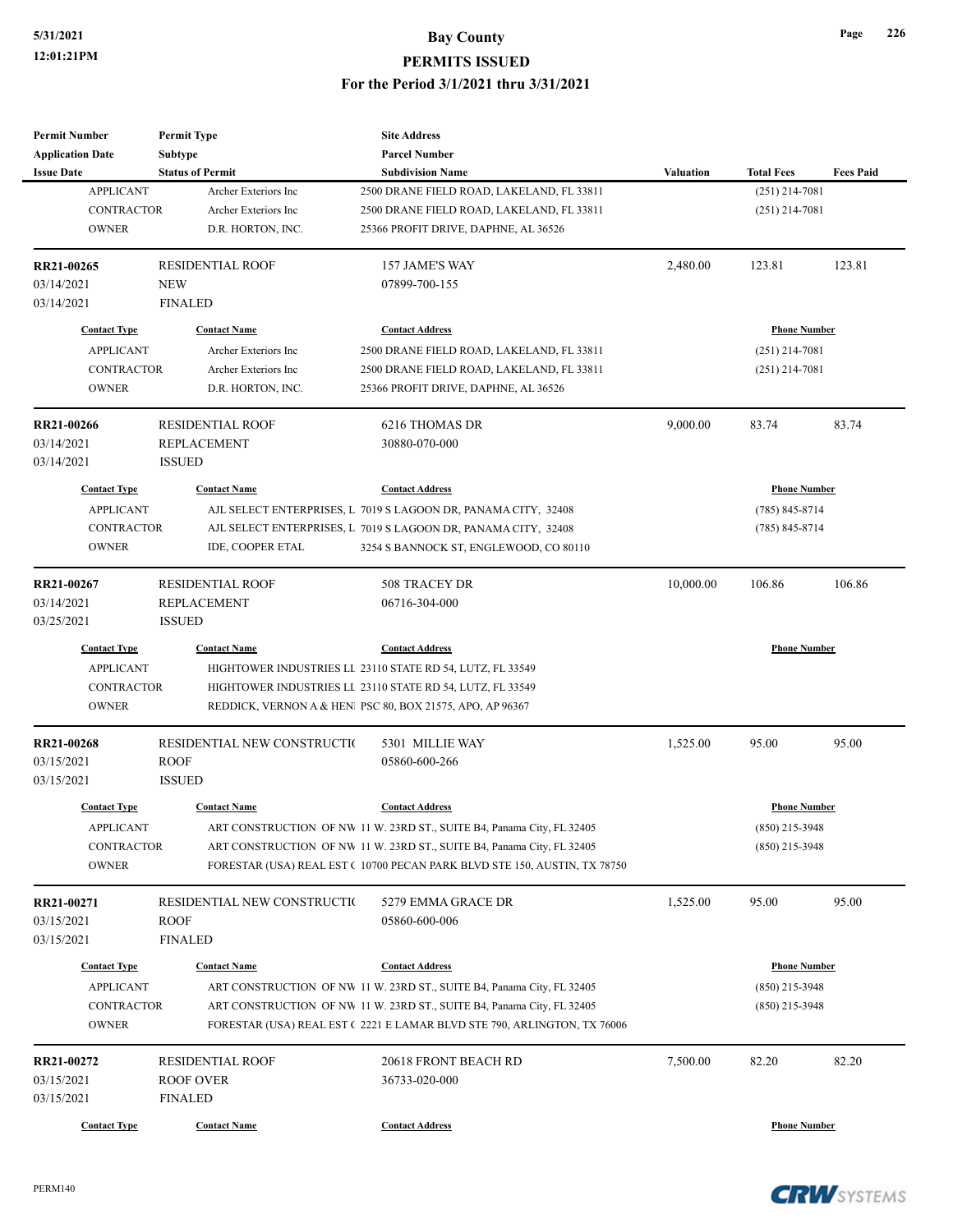| <b>Permit Number</b>    | <b>Permit Type</b>      | <b>Site Address</b>                                                      |                  |                     |                  |
|-------------------------|-------------------------|--------------------------------------------------------------------------|------------------|---------------------|------------------|
| <b>Application Date</b> | <b>Subtype</b>          | <b>Parcel Number</b>                                                     |                  |                     |                  |
| <b>Issue Date</b>       | <b>Status of Permit</b> | <b>Subdivision Name</b>                                                  | <b>Valuation</b> | <b>Total Fees</b>   | <b>Fees Paid</b> |
| <b>APPLICANT</b>        |                         | AMERITECH ENTERPRISES I 108 ESTES PL, PANAMA CITY BEACH, FL 32413        |                  | $(850)$ 234-0800    |                  |
| <b>CONTRACTOR</b>       |                         | AMERITECH ENTERPRISES I 108 ESTES PL, PANAMA CITY BEACH, FL 32413        |                  | $(850)$ 234-0800    |                  |
| <b>OWNER</b>            | SOUTHERN COLOUR LLC     | 832 W ADAMS ST, CHICAGO, IL 60607                                        |                  |                     |                  |
| RR21-00273              | <b>RESIDENTIAL ROOF</b> | 4010 DEER POINT LAKE DR                                                  | 2,400.00         | 81.50               | 81.50            |
| 03/15/2021              | <b>ROOF OVER</b>        | 07620-233-001                                                            |                  |                     |                  |
| 03/15/2021              | <b>FINALED</b>          |                                                                          |                  |                     |                  |
| <b>Contact Type</b>     | <b>Contact Name</b>     | <b>Contact Address</b>                                                   |                  | <b>Phone Number</b> |                  |
| <b>APPLICANT</b>        | JIMMY 265-6597          | , ,                                                                      |                  |                     |                  |
| <b>CONTRACTOR</b>       | OWNER/BUILDER           | , ,                                                                      |                  |                     |                  |
| <b>OWNER</b>            |                         | WATSON, JIMMY D. & J. FRAN 4010 DEERPOINT LAKE DR, PANAMA CITY, FL 32409 |                  |                     |                  |
| RR21-00274              | <b>RESIDENTIAL ROOF</b> | 4010 DEER POINT LAKE DR                                                  | 7,800.00         | 104.00              | 104.00           |
| 03/15/2021              | <b>ROOF OVER</b>        | 07620-233-001                                                            |                  |                     |                  |
| 03/15/2021              | <b>FINALED</b>          |                                                                          |                  |                     |                  |
| <b>Contact Type</b>     | <b>Contact Name</b>     | <b>Contact Address</b>                                                   |                  | <b>Phone Number</b> |                  |
| <b>APPLICANT</b>        | JIMMY 265-6597          | , ,                                                                      |                  |                     |                  |
| <b>CONTRACTOR</b>       | <b>OWNER/BUILDER</b>    | $, \, ,$                                                                 |                  |                     |                  |
| <b>OWNER</b>            |                         | WATSON, JIMMY D. & J. FRAN 4010 DEERPOINT LAKE DR, PANAMA CITY, FL 32409 |                  |                     |                  |
| RR21-00275              | <b>RESIDENTIAL ROOF</b> | 4010 DEER POINT LAKE DR                                                  | 1,150.00         | 72.50               | 72.50            |
| 03/15/2021              | <b>ROOF OVER</b>        | 07620-233-001                                                            |                  |                     |                  |
| 03/15/2021              | <b>FINALED</b>          |                                                                          |                  |                     |                  |
| <b>Contact Type</b>     | <b>Contact Name</b>     | <b>Contact Address</b>                                                   |                  | <b>Phone Number</b> |                  |
| <b>APPLICANT</b>        | JIMMY 265-6597          |                                                                          |                  |                     |                  |
| <b>CONTRACTOR</b>       | <b>OWNER/BUILDER</b>    | , ,<br>$, \, ,$                                                          |                  |                     |                  |
| <b>OWNER</b>            |                         | WATSON, JIMMY D. & J. FRAN 4010 DEERPOINT LAKE DR, PANAMA CITY, FL 32409 |                  |                     |                  |
| RR21-00276              | <b>RESIDENTIAL ROOF</b> | 12031 OWENWOOD RD                                                        | 6,075.00         | 82.20               | 82.20            |
| 03/16/2021              | <b>ROOF OVER</b>        | 00325-000-000                                                            |                  |                     |                  |
| 03/16/2021              | <b>FINALED</b>          |                                                                          |                  |                     |                  |
| <b>Contact Type</b>     | <b>Contact Name</b>     | <b>Contact Address</b>                                                   |                  | <b>Phone Number</b> |                  |
| <b>APPLICANT</b>        |                         | ABOVE ALL CONSTRUCTION 12413 TWO TRAIL RD, FOUNTAIN, FL 32438            |                  | $(850) 640 - 0404$  |                  |
| CONTRACTOR              |                         | ABOVE ALL CONSTRUCTION 12413 TWO TRAIL RD, FOUNTAIN, FL 32438            |                  | $(850) 640 - 0404$  |                  |
| <b>OWNER</b>            |                         | MASTER, BRETT & THERESA 12031 OWENWOOD RD, FOUNTAIN, FL 32438            |                  |                     |                  |
| RR21-00277              | <b>RESIDENTIAL ROOF</b> | 1219 THOMAS DR 257                                                       | 5,563.00         | 82.20               | 82.20            |
| 03/16/2021              | REPLACEMENT             | 30159-357-000                                                            |                  |                     |                  |
| 03/16/2021              | <b>ISSUED</b>           |                                                                          |                  |                     |                  |
| <b>Contact Type</b>     | <b>Contact Name</b>     | <b>Contact Address</b>                                                   |                  | <b>Phone Number</b> |                  |
| <b>APPLICANT</b>        |                         | CERTIFIED ROOFING SOLUTI 1720 TENNESSEE AVE., LYNN HAVEN, FL 32444       |                  | $(352)$ 304-6441    |                  |
| <b>CONTRACTOR</b>       |                         | CERTIFIED ROOFING SOLUTI 1720 TENNESSEE AVE., LYNN HAVEN, FL 32444       |                  | $(352)$ 304-6441    |                  |
| <b>OWNER</b>            |                         | JAHED-WOOD, KIMBERLY K 35544 ARMY NAVY DR 257, MECHANICSVILLE, MD 20659  |                  |                     |                  |
| RR21-00278              | <b>RESIDENTIAL ROOF</b> | 313 BALDWIN RD W                                                         | 19,900.00        | 142.33              | 142.33           |
| 03/16/2021              | <b>REPLACEMENT</b>      | 12989-030-000                                                            |                  |                     |                  |
| 03/16/2021              | <b>FINALED</b>          |                                                                          |                  |                     |                  |
| <b>Contact Type</b>     | <b>Contact Name</b>     | <b>Contact Address</b>                                                   |                  | <b>Phone Number</b> |                  |
|                         |                         |                                                                          |                  |                     |                  |

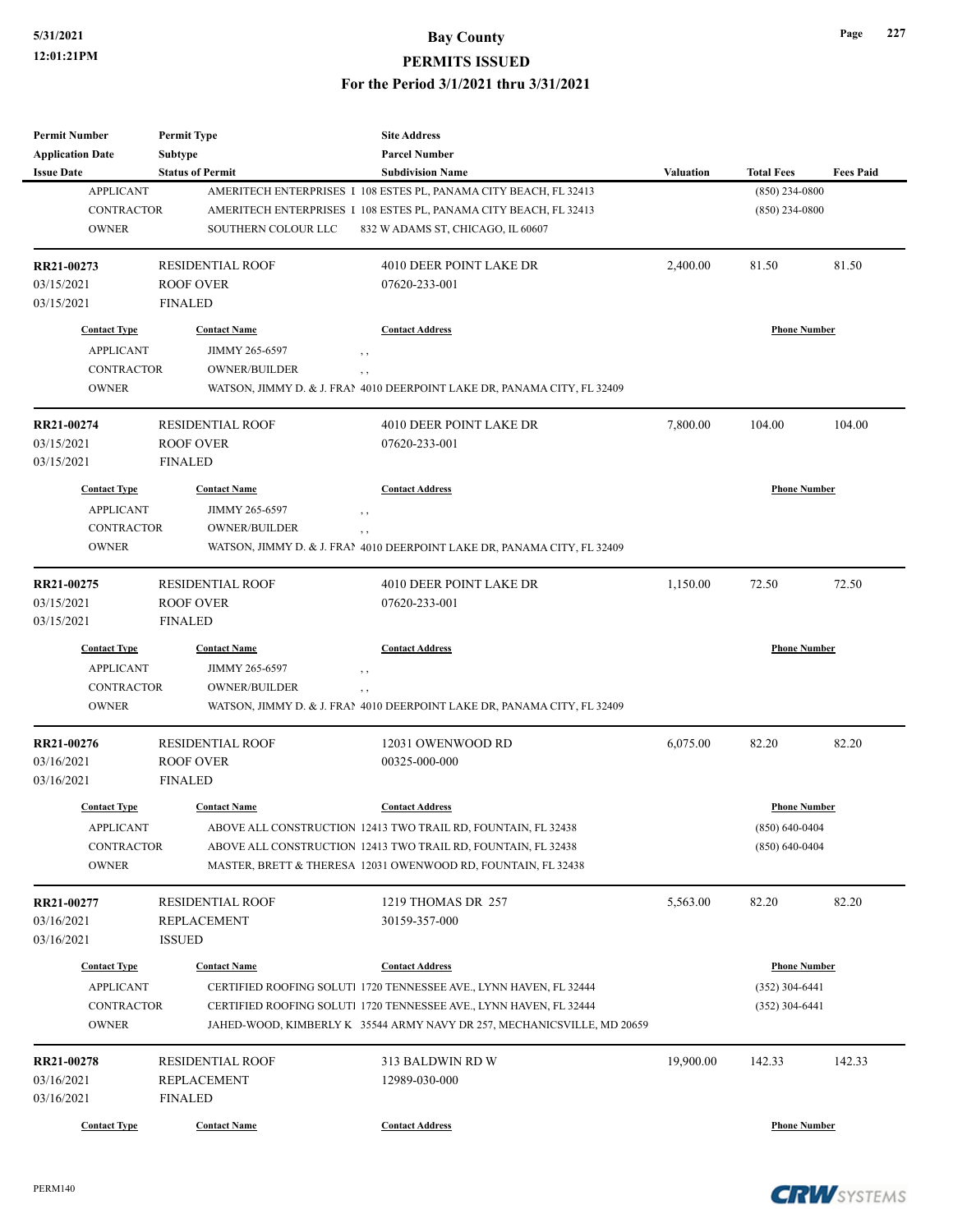| <b>Permit Number</b>    | <b>Permit Type</b>      | <b>Site Address</b>                                                 |                  |                     |                  |
|-------------------------|-------------------------|---------------------------------------------------------------------|------------------|---------------------|------------------|
| <b>Application Date</b> | <b>Subtype</b>          | <b>Parcel Number</b>                                                |                  |                     |                  |
| <b>Issue Date</b>       | <b>Status of Permit</b> | <b>Subdivision Name</b>                                             | <b>Valuation</b> | <b>Total Fees</b>   | <b>Fees Paid</b> |
| <b>APPLICANT</b>        | ANGEL 625-3575          | , ,                                                                 |                  |                     |                  |
| <b>CONTRACTOR</b>       | <b>BMR COMPANY</b>      | 5009 MERRITT BROWN WAY, PANAMA CITY, FL 32404                       |                  | $(850)$ 625-3375    |                  |
| <b>OWNER</b>            | OSBORNE, DUANE          | 1432 N SHADOW ROCK DRIVE, ANDOVER, KS 67002                         |                  |                     |                  |
|                         |                         |                                                                     |                  |                     |                  |
| RR21-00279              | <b>RESIDENTIAL ROOF</b> | 160 RUSTY GANS DR                                                   | 15,400.00        | 120.73              | 120.73           |
| 03/16/2021              | <b>REPLACEMENT</b>      | 30197-785-000                                                       |                  |                     |                  |
| 03/16/2021              | <b>FINALED</b>          |                                                                     |                  |                     |                  |
| <b>Contact Type</b>     | <b>Contact Name</b>     | <b>Contact Address</b>                                              |                  | <b>Phone Number</b> |                  |
| <b>APPLICANT</b>        | <b>BMR COMPANY</b>      | 5009 MERRITT BROWN WAY, PANAMA CITY, FL 32404                       |                  | $(850)$ 625-3375    |                  |
| <b>CONTRACTOR</b>       | <b>BMR COMPANY</b>      | 5009 MERRITT BROWN WAY, PANAMA CITY, FL 32404                       |                  | $(850)$ 625-3375    |                  |
| <b>OWNER</b>            |                         | WIGGINS, STEVEN A & TERE: 160 RUSTY GANS DR, PANAMA CITY, FL 32408  |                  |                     |                  |
|                         |                         |                                                                     |                  |                     |                  |
| RR21-00280              | <b>RESIDENTIAL ROOF</b> | 17626 CENTER DR                                                     | 15,700.00        | 103.78              | 103.78           |
| 03/17/2021              | <b>REPLACEMENT</b>      | 01605-000-000                                                       |                  |                     |                  |
| 03/17/2021              | <b>FINALED</b>          |                                                                     |                  |                     |                  |
|                         |                         |                                                                     |                  |                     |                  |
| <b>Contact Type</b>     | <b>Contact Name</b>     | <b>Contact Address</b>                                              |                  | <b>Phone Number</b> |                  |
| <b>APPLICANT</b>        |                         | SEC RENOVATIONS & REPAIF 1876 EDGEWOOD DR, NAVARRE, FL 32566        |                  | $(850) 554 - 2297$  |                  |
| <b>CONTRACTOR</b>       |                         | SEC RENOVATIONS & REPAIF 1876 EDGEWOOD DR, NAVARRE, FL 32566        |                  | $(850) 554-2297$    |                  |
| <b>OWNER</b>            | STRIZIC, CLARA ETAL     | 3171 SOUTH MOORLAND RD, NEW BERLIN, WI 53151                        |                  |                     |                  |
| RR21-00281              | <b>RESIDENTIAL ROOF</b> | 2715 REDWOOD ST                                                     | 6,000.00         | 96.07               | 96.07            |
| 03/17/2021              | <b>ROOF OVER</b>        | 31080-000-000                                                       |                  |                     |                  |
| 03/19/2021              | <b>ISSUED</b>           |                                                                     |                  |                     |                  |
| <b>Contact Type</b>     | <b>Contact Name</b>     | <b>Contact Address</b>                                              |                  | <b>Phone Number</b> |                  |
|                         |                         |                                                                     |                  |                     |                  |
| <b>APPLICANT</b>        | KENNETH 678-685-8126    | , ,                                                                 |                  |                     |                  |
| <b>CONTRACTOR</b>       | <b>OWNER/BUILDER</b>    | , ,                                                                 |                  |                     |                  |
| <b>OWNER</b>            | LEE, KENNETH            | 2715 REDWOOD STREET, PANAMA CITY BEACH, FL 32408                    |                  | $(678) 685 - 8126$  |                  |
| RR21-00282              | <b>RESIDENTIAL ROOF</b> | 117 JAME'S WAY                                                      | 2,658.40         | 128.44              | 128.44           |
| 03/18/2021              | <b>NEW</b>              | 07899-700-105                                                       |                  |                     |                  |
| 03/18/2021              | <b>FINALED</b>          |                                                                     |                  |                     |                  |
|                         | <b>Contact Name</b>     |                                                                     |                  |                     |                  |
| <b>Contact Type</b>     |                         | <b>Contact Address</b>                                              |                  | <b>Phone Number</b> |                  |
| <b>APPLICANT</b>        | Archer Exteriors Inc    | 2500 DRANE FIELD ROAD, LAKELAND, FL 33811                           |                  | $(251)$ 214-7081    |                  |
| CONTRACTOR              | Archer Exteriors Inc    | 2500 DRANE FIELD ROAD, LAKELAND, FL 33811                           |                  | $(251)$ 214-7081    |                  |
| <b>OWNER</b>            | D.R. HORTON, INC.       | 25366 PROFIT DRIVE, DAPHNE, AL 36526                                |                  |                     |                  |
| RR21-00283              | <b>RESIDENTIAL ROOF</b> | 331 TANAGA ST                                                       | 9,975.00         | 82.20               | 82.20            |
| 03/19/2021              | REPLACEMENT             | 36052-040-000                                                       |                  |                     |                  |
| 03/19/2021              | <b>FINALED</b>          |                                                                     |                  |                     |                  |
|                         |                         |                                                                     |                  |                     |                  |
| <b>Contact Type</b>     | <b>Contact Name</b>     | <b>Contact Address</b>                                              |                  | <b>Phone Number</b> |                  |
| <b>APPLICANT</b>        | DAVID 527-0248          | ,,                                                                  |                  |                     |                  |
| <b>CONTRACTOR</b>       |                         | DAVID LEWIS ROOFING COM 1406 MINNESOTA AVENUE, LYNN HAVEN, FL 32444 |                  | $(850)$ 265-6023    |                  |
| <b>OWNER</b>            | PROWSE, KEVIN L         | 331 TANAGA ST, PANAMA CITY BEACH, FL 32413                          |                  |                     |                  |
| RR21-00284              | <b>RESIDENTIAL ROOF</b> | 9903 DAVENPORT AVE                                                  | 5,000.00         | 98.00               | 98.00            |
| 03/19/2021              | REPLACEMENT             | 03711-000-000                                                       |                  |                     |                  |
| 03/19/2021              | <b>ISSUED</b>           |                                                                     |                  |                     |                  |
|                         |                         |                                                                     |                  |                     |                  |
| <b>Contact Type</b>     | <b>Contact Name</b>     | <b>Contact Address</b>                                              |                  | <b>Phone Number</b> |                  |



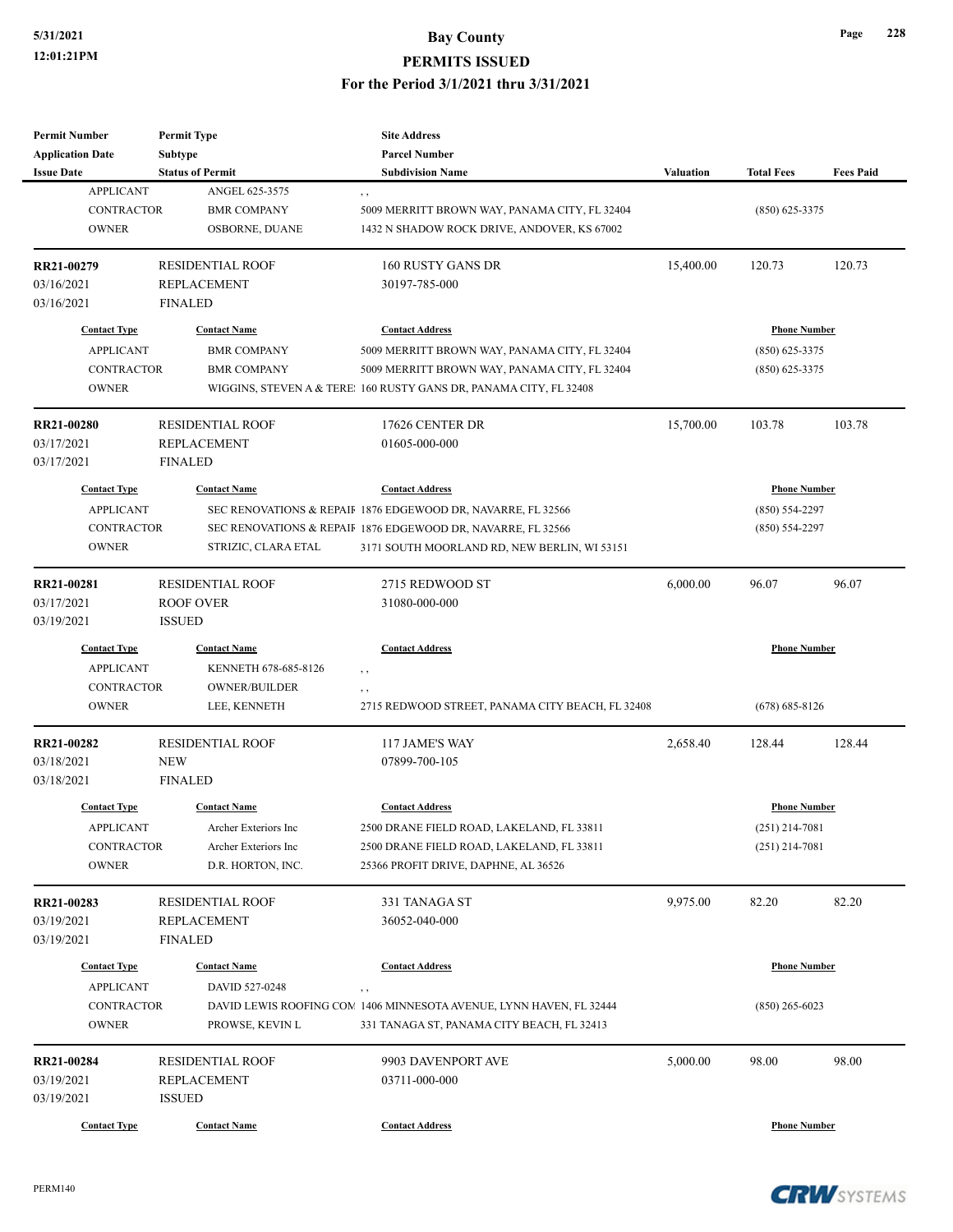# **5/31/2021 Bay County**

#### **PERMITS ISSUED**

#### **For the Period 3/1/2021 thru 3/31/2021**

| <b>Permit Number</b>                    | <b>Permit Type</b>                    | <b>Site Address</b>                                                  |                     |                     |                  |
|-----------------------------------------|---------------------------------------|----------------------------------------------------------------------|---------------------|---------------------|------------------|
| <b>Application Date</b>                 | Subtype                               | <b>Parcel Number</b>                                                 |                     |                     |                  |
| <b>Issue Date</b>                       | <b>Status of Permit</b>               | <b>Subdivision Name</b>                                              | <b>Valuation</b>    | <b>Total Fees</b>   | <b>Fees Paid</b> |
| <b>APPLICANT</b>                        | <b>BRENDA 258-4290</b>                | , ,                                                                  |                     |                     |                  |
| <b>CONTRACTOR</b>                       | <b>OWNER/BUILDER</b>                  | , ,                                                                  |                     |                     |                  |
| <b>OWNER</b>                            | KILGORE, BRENDA MAE                   | 9903 DAVENPORT AVE, YOUNGSTOWN, FL 32466                             |                     |                     |                  |
| RR21-00285                              | <b>RESIDENTIAL ROOF</b>               | 102 BEACHSIDE CT                                                     | 30,900.00           | 94.53               | 94.53            |
| 03/20/2021                              | <b>REPLACEMENT</b>                    | 36459-112-000                                                        |                     |                     |                  |
| 03/20/2021                              | <b>ISSUED</b>                         |                                                                      |                     |                     |                  |
| <b>Contact Type</b>                     | <b>Contact Name</b>                   | <b>Contact Address</b>                                               |                     | <b>Phone Number</b> |                  |
| <b>APPLICANT</b>                        |                                       | AMERITECH ENTERPRISES I 108 ESTES PL, PANAMA CITY BEACH, FL 32413    |                     | $(850)$ 234-0800    |                  |
| <b>CONTRACTOR</b>                       |                                       | AMERITECH ENTERPRISES I 108 ESTES PL, PANAMA CITY BEACH, FL 32413    |                     | $(850)$ 234-0800    |                  |
| <b>OWNER</b>                            |                                       | ELLIOTT, THOMAS L III & SA 1880 SUGARLOAF CLUB DR., DULUTH, GA 30097 |                     |                     |                  |
| RR21-00286                              | <b>RESIDENTIAL ROOF</b>               | 2808 LONGLEAF RD                                                     | 2,400.00            | 151.71              | 151.71           |
| 03/22/2021                              | <b>REPLACEMENT</b>                    | 26904-153-000                                                        |                     |                     |                  |
| 03/22/2021                              | <b>ISSUED</b>                         |                                                                      |                     |                     |                  |
| <b>Contact Type</b>                     | <b>Contact Name</b>                   | <b>Contact Address</b>                                               |                     | <b>Phone Number</b> |                  |
| <b>APPLICANT</b>                        | JERRY 381-5604                        | , ,                                                                  |                     |                     |                  |
| <b>CONTRACTOR</b>                       |                                       | JERRY WILSON'S ROOFING C 3116 G STREET, PANAMA CITY, FL 32404        |                     | $(850)$ 763-7999    |                  |
| <b>OWNER</b>                            |                                       | PATEL, RAJNIKANT B & NIRN 2324 COUNTRY CLUB DR, LYNN HAVEN, FL 32444 |                     |                     |                  |
| RR21-00287                              | RESIDENTIAL NEW CONSTRUCTIO           | 3715 SHORELINE CIR                                                   | 11,800.00           | 111.50              | 111.50           |
| 03/22/2021                              | <b>ROOF</b>                           | 26929-000-000                                                        |                     |                     |                  |
| 03/22/2021                              | <b>FINALED</b>                        |                                                                      |                     |                     |                  |
| <b>Contact Type</b>                     | <b>Contact Name</b>                   | <b>Contact Address</b>                                               | <b>Phone Number</b> |                     |                  |
| <b>APPLICANT</b>                        |                                       | JIM CHONKO ROOFING & CO 1008 FLORIDA AVENUE, LYNN HAVEN, FL 32444    |                     | $(850)$ 265-8982    |                  |
| <b>CONTRACTOR</b>                       |                                       | JIM CHONKO ROOFING & CO 1008 FLORIDA AVENUE, LYNN HAVEN, FL 32444    |                     | $(850)$ 265-8982    |                  |
| <b>OWNER</b>                            | <b>SHORES, KAREN RENAE</b>            | 3715 SHORELINE CIR, PANAMA CITY, FL 32405                            |                     |                     |                  |
| RR21-00288                              | <b>RESIDENTIAL ROOF</b>               | 6233 PINE TREE AVE                                                   | 11,500.00           | 97.61               | 97.61            |
| 03/22/2021                              | <b>REPLACEMENT</b>                    | 30753-167-000                                                        |                     |                     |                  |
| 03/22/2021                              | <b>FINALED</b>                        |                                                                      |                     |                     |                  |
| <b>Contact Type</b>                     | <b>Contact Name</b>                   | <b>Contact Address</b>                                               |                     | <b>Phone Number</b> |                  |
| <b>APPLICANT</b>                        |                                       | CENTENNIAL ROOFING COR 1601 Lisenby Avenue, PANAMA CITY, FL 32405    |                     | $(850)$ 215-7663    |                  |
| <b>CONTRACTOR</b>                       |                                       | CENTENNIAL ROOFING COR 1601 Lisenby Avenue, PANAMA CITY, FL 32405    |                     | $(850)$ 215-7663    |                  |
| <b>OWNER</b>                            | MARTIN, GLENDA I                      | 407 W SONATA CIR, PANAMA CITY BEACH, FL 32413                        |                     |                     |                  |
| RR21-00289                              | <b>RESIDENTIAL ROOF</b>               | 217 WOODLAWN CT                                                      | 2,400.00            | 113.03              | 113.03           |
| 03/23/2021                              | REPLACEMENT                           | 27535-100-070                                                        |                     |                     |                  |
| 03/23/2021                              | <b>ISSUED</b>                         |                                                                      |                     |                     |                  |
|                                         |                                       |                                                                      |                     |                     |                  |
| <b>Contact Type</b><br><b>APPLICANT</b> | <b>Contact Name</b><br>JERRY 381-5604 | <b>Contact Address</b>                                               |                     | <b>Phone Number</b> |                  |
| <b>CONTRACTOR</b>                       |                                       | , ,<br>JERRY WILSON'S ROOFING C 3116 G STREET, PANAMA CITY, FL 32404 |                     | $(850)$ 763-7999    |                  |
| <b>OWNER</b>                            |                                       | SANCHEZ, ALEXIS ACEVEDC 217 WOODLAWN CT, PANAMA CITY BEACH, FL 32407 |                     |                     |                  |
|                                         |                                       |                                                                      |                     |                     |                  |
| RR21-00290                              | <b>RESIDENTIAL ROOF</b>               | <b>6502 HARBOUR BLVD</b>                                             | 1,769.84            | 71.93               | 71.93            |
| 03/24/2021                              | REPLACEMENT                           | 27338-026-000                                                        |                     |                     |                  |
| 03/25/2021                              | <b>FINALED</b>                        |                                                                      |                     |                     |                  |
| <b>Contact Type</b>                     | <b>Contact Name</b>                   | <b>Contact Address</b>                                               |                     | <b>Phone Number</b> |                  |



**Page 229**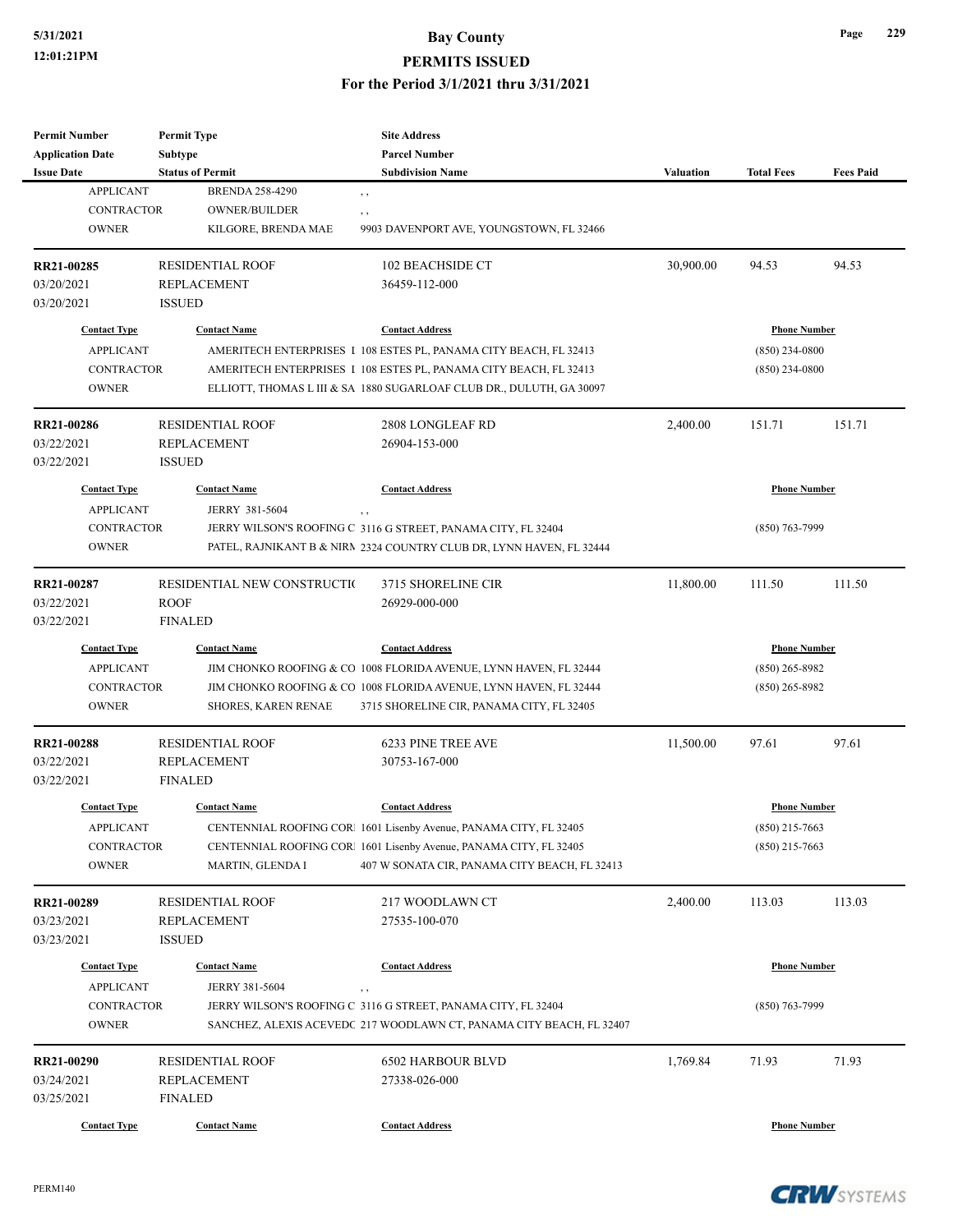#### **5/31/2021 Bay County PERMITS ISSUED**

#### **For the Period 3/1/2021 thru 3/31/2021**

| <b>Permit Number</b>                   | <b>Permit Type</b>      | <b>Site Address</b>                                                          |                     |                     |                  |
|----------------------------------------|-------------------------|------------------------------------------------------------------------------|---------------------|---------------------|------------------|
| <b>Application Date</b>                | Subtype                 | <b>Parcel Number</b>                                                         |                     |                     |                  |
| <b>Issue Date</b>                      | <b>Status of Permit</b> | <b>Subdivision Name</b>                                                      | <b>Valuation</b>    | <b>Total Fees</b>   | <b>Fees Paid</b> |
| <b>APPLICANT</b>                       | DONALD 850-409-3090     | $, \, ,$                                                                     |                     |                     |                  |
| <b>CONTRACTOR</b>                      |                         | ROOFING & RECONSTRUCTI 1250 TAMIAMI TRL N UNIT 101, NAPLES, FL 34102         |                     | $(877)$ 240-7722    |                  |
| <b>OWNER</b>                           | DONALD 850-409-3090     | , ,                                                                          |                     |                     |                  |
|                                        |                         |                                                                              |                     |                     |                  |
| RR21-00291                             | <b>RESIDENTIAL ROOF</b> | 2534 37TH ST E                                                               | 0.00                | 92.00               | 92.00            |
| 03/24/2021                             | <b>ROOF OVER</b>        | 11828-055-000                                                                |                     |                     |                  |
| 03/24/2021                             | <b>FINALED</b>          |                                                                              |                     |                     |                  |
| <b>Contact Type</b>                    | <b>Contact Name</b>     | <b>Contact Address</b>                                                       |                     | <b>Phone Number</b> |                  |
| <b>APPLICANT</b>                       | <b>DAVID GARDNER</b>    |                                                                              |                     |                     |                  |
| <b>CONTRACTOR</b>                      | <b>OWNER BUILDER</b>    | , ,                                                                          |                     |                     |                  |
| <b>OWNER</b>                           |                         | , ,<br>GARDNER, DAVID G CO-TRU 4022 TORINO WAY, PANAMA CITY, FL 32405        |                     |                     |                  |
|                                        |                         |                                                                              |                     |                     |                  |
| RR21-00292                             | <b>RESIDENTIAL ROOF</b> | 204 TWIN LAKES DR                                                            | 6,200.00            | 80.00               | 80.00            |
| 03/24/2021                             | <b>REPLACEMENT</b>      | 36910-000-000                                                                |                     |                     |                  |
| 03/24/2021                             | <b>FINALED</b>          |                                                                              |                     |                     |                  |
|                                        |                         |                                                                              |                     |                     |                  |
| <b>Contact Type</b>                    | <b>Contact Name</b>     | <b>Contact Address</b>                                                       |                     | <b>Phone Number</b> |                  |
| <b>APPLICANT</b>                       | MESSICK, RALPH C.       | 9306 HUBBARD ROAD, PANAMA CITY, FL 32409                                     |                     | (850) 265-6442      |                  |
| <b>CONTRACTOR</b>                      | MESSICK, RALPH C.       | 9306 HUBBARD ROAD, PANAMA CITY, FL 32409                                     |                     | (850) 265-6442      |                  |
| <b>OWNER</b>                           |                         | BAILEY, JOSEPH W & JULIE I 1000 BLACK WALNUT TRL, PENSACOLA, FL 32514        |                     |                     |                  |
| RR21-00293                             | <b>RESIDENTIAL ROOF</b> | 8312 PALM GARDEN BLVD                                                        | 3,000.00            | 105.32              | 105.32           |
| 03/25/2021                             | <b>REPLACEMENT</b>      | 30188-995-687                                                                |                     |                     |                  |
| 03/25/2021                             | <b>FINALED</b>          |                                                                              |                     |                     |                  |
|                                        |                         |                                                                              |                     |                     |                  |
| <b>Contact Type</b>                    | <b>Contact Name</b>     | <b>Contact Address</b>                                                       | <b>Phone Number</b> |                     |                  |
| <b>APPLICANT</b><br>KINGS ROOFING, LLC |                         | 1515 FRANKFORD AVE, Panama City, FL 32405                                    |                     | (850) 737-9410      |                  |
| <b>CONTRACTOR</b>                      | KINGS ROOFING, LLC      | 1515 FRANKFORD AVE, Panama City, FL 32405                                    |                     | (850) 737-9410      |                  |
| <b>OWNER</b>                           |                         | TRAN, ANTHONY P TRUSTEE 7009 NORTH LAGOON DRIVE, PANAMA CITY BEACH, FL 32408 |                     |                     |                  |
| RR21-00294                             | <b>RESIDENTIAL ROOF</b> | 107 DOWNING ST                                                               | 20,000.00           | 132.50              | 132.50           |
| 03/25/2021                             | <b>NEW</b>              | 35370-015-000                                                                |                     |                     |                  |
| 03/25/2021                             | <b>ISSUED</b>           |                                                                              |                     |                     |                  |
|                                        |                         |                                                                              |                     |                     |                  |
| <b>Contact Type</b>                    | <b>Contact Name</b>     | <b>Contact Address</b>                                                       |                     | <b>Phone Number</b> |                  |
| <b>APPLICANT</b>                       |                         | PROS CONSTRUCTION & RO( 1522 CHESTNUT AVE, PANAMA CITY, FL 32405             |                     | (850) 769-4135      |                  |
| CONTRACTOR                             |                         | PROS CONSTRUCTION & RO(1522 CHESTNUT AVE, PANAMA CITY, FL 32405              |                     | $(850)$ 769-4135    |                  |
| <b>OWNER</b>                           | CRISP, DONALD R         | 900 W 26TH STREET, LYNN HAVEN, FL 32444                                      |                     |                     |                  |
|                                        |                         |                                                                              |                     |                     |                  |
| RR21-00295                             | <b>RESIDENTIAL ROOF</b> | 149 JAME'S WAY                                                               | 2,480.00            | 123.81              | 123.81           |
| 03/25/2021                             | <b>NEW</b>              | 07899-700-145                                                                |                     |                     |                  |
| 03/25/2021                             | <b>FINALED</b>          |                                                                              |                     |                     |                  |
| <b>Contact Type</b>                    | <b>Contact Name</b>     | <b>Contact Address</b>                                                       |                     | <b>Phone Number</b> |                  |
| <b>APPLICANT</b>                       | Archer Exteriors Inc    | 2500 DRANE FIELD ROAD, LAKELAND, FL 33811                                    |                     | $(251)$ 214-7081    |                  |
| CONTRACTOR                             | Archer Exteriors Inc    | 2500 DRANE FIELD ROAD, LAKELAND, FL 33811                                    |                     | $(251)$ 214-7081    |                  |
| <b>OWNER</b>                           | D.R. HORTON, INC.       | 25366 PROFIT DRIVE, DAPHNE, AL 36526                                         |                     |                     |                  |
|                                        |                         |                                                                              |                     |                     |                  |
| RR21-00296                             | <b>RESIDENTIAL ROOF</b> | 4339 PINETREE LN                                                             | 12,000.00           | 96.07               | 96.07            |
| 03/25/2021                             | <b>REPLACEMENT</b>      | 11726-239-000                                                                |                     |                     |                  |
| 03/25/2021                             | <b>ISSUED</b>           |                                                                              |                     |                     |                  |
| <b>Contact Type</b>                    | <b>Contact Name</b>     | <b>Contact Address</b>                                                       |                     | <b>Phone Number</b> |                  |

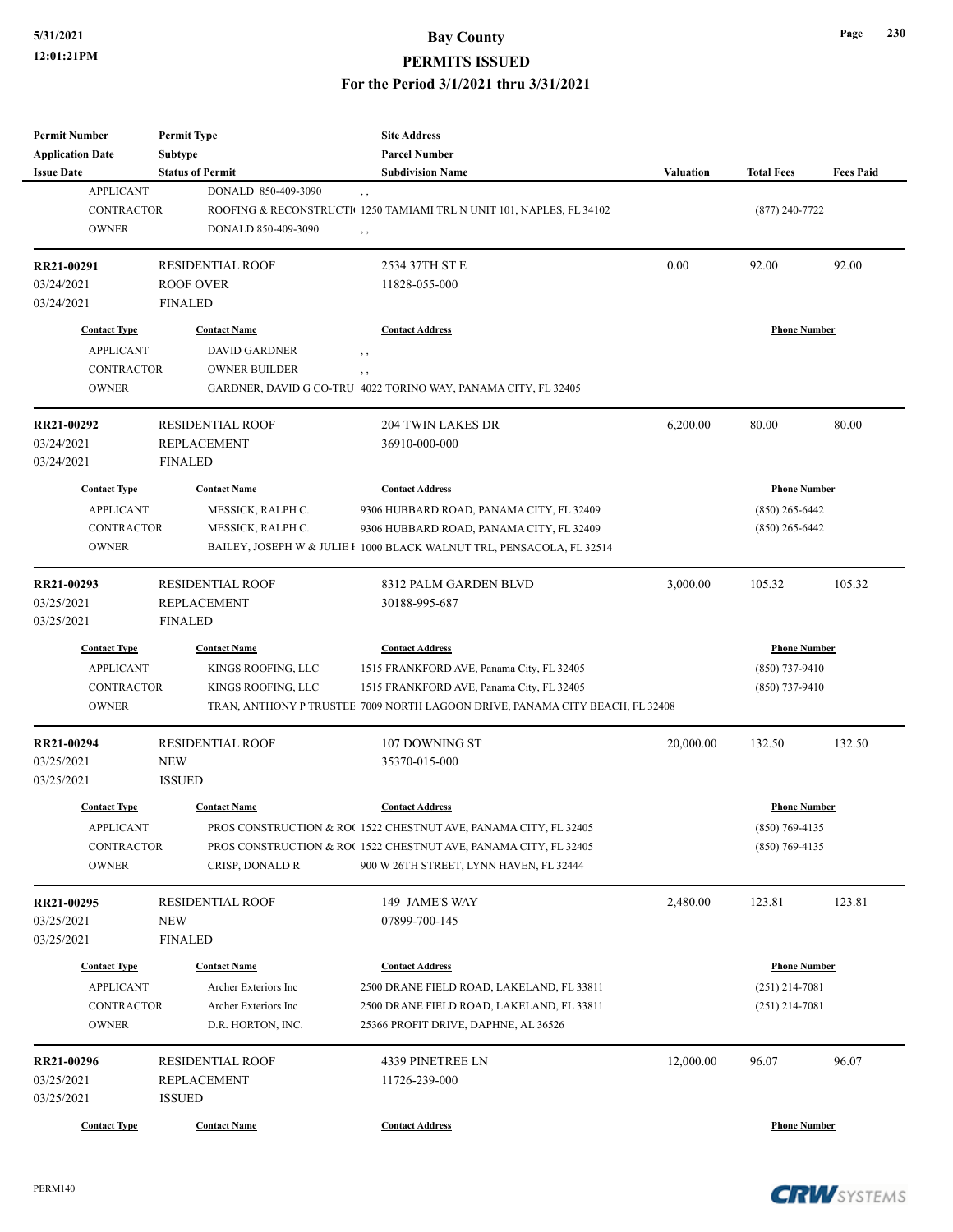| <b>Permit Number</b>    | <b>Permit Type</b>          | <b>Site Address</b>                                                    |                     |                     |                  |
|-------------------------|-----------------------------|------------------------------------------------------------------------|---------------------|---------------------|------------------|
| <b>Application Date</b> | <b>Subtype</b>              | <b>Parcel Number</b>                                                   |                     |                     |                  |
| <b>Issue Date</b>       | <b>Status of Permit</b>     | <b>Subdivision Name</b>                                                | <b>Valuation</b>    | <b>Total Fees</b>   | <b>Fees Paid</b> |
| <b>APPLICANT</b>        |                             | THE" COOL ROOFING COMPA 566 NEWNAN RD, CARROLLTON, GA 30117            |                     | $(888)$ 216-1766    |                  |
| <b>CONTRACTOR</b>       |                             | THE" COOL ROOFING COMPA 566 NEWNAN RD, CARROLLTON, GA 30117            |                     | $(888)$ 216-1766    |                  |
| <b>OWNER</b>            |                             | FLORIDA TRUST SERVICES L 3225 MC LEOD DRIVE S-100, LAS VEGAS, NV 89121 |                     |                     |                  |
| RR21-00297              | <b>RESIDENTIAL ROOF</b>     | 2141 AMHURST ST                                                        | 18,900.00           | 117.65              | 117.65           |
| 03/25/2021              | <b>REPLACEMENT</b>          | 08735-023-000                                                          |                     |                     |                  |
| 03/25/2021              | <b>ISSUED</b>               |                                                                        |                     |                     |                  |
| <b>Contact Type</b>     | <b>Contact Name</b>         | <b>Contact Address</b>                                                 |                     | <b>Phone Number</b> |                  |
| <b>APPLICANT</b>        |                             | WEATHERPROOF ROOFING II 410 SHORELINE DRIVE, GULF BREEZE, FL 32561     |                     | $(850)$ 612-7031    |                  |
| <b>CONTRACTOR</b>       |                             | WEATHERPROOF ROOFING I 410 SHORELINE DRIVE, GULF BREEZE, FL 32561      |                     | $(850)$ 612-7031    |                  |
| <b>OWNER</b>            |                             | KUCZENSKI, JACQUELINE L 2141 AMHURST ST, LYNN HAVEN, FL 32444          |                     |                     |                  |
| RR21-00298              | RESIDENTIAL NEW CONSTRUCTIO | 5392 MILLIE WAY                                                        | 1,932.00            | 104.00              | 104.00           |
| 03/25/2021              | <b>NEW</b>                  | 05860-700-050                                                          |                     |                     |                  |
| 03/25/2021              | <b>ISSUED</b>               |                                                                        |                     |                     |                  |
| <b>Contact Type</b>     | <b>Contact Name</b>         | <b>Contact Address</b>                                                 |                     | <b>Phone Number</b> |                  |
| <b>APPLICANT</b>        |                             | ART CONSTRUCTION OF NW 11 W. 23RD ST., SUITE B4, Panama City, FL 32405 |                     | $(850)$ 215-3948    |                  |
| <b>CONTRACTOR</b>       |                             | ART CONSTRUCTION OF NW 11 W. 23RD ST., SUITE B4, Panama City, FL 32405 |                     | $(850)$ 215-3948    |                  |
| <b>OWNER</b>            | D.R. HORTON, INC.           | 25366 PROFIT DR, DAPHNE, AL 36526                                      |                     |                     |                  |
|                         |                             |                                                                        |                     |                     |                  |
| RR21-00299              | RESIDENTIAL NEW CONSTRUCTIO | 5388 MILLIE WAY                                                        | 2,135.00            | 110.00              | 110.00           |
| 03/25/2021              | <b>NEW</b>                  | 05860-700-040                                                          |                     |                     |                  |
| 03/25/2021              | <b>ISSUED</b>               |                                                                        |                     |                     |                  |
| <b>Contact Type</b>     | <b>Contact Name</b>         | <b>Contact Address</b>                                                 | <b>Phone Number</b> |                     |                  |
| <b>APPLICANT</b>        |                             | ART CONSTRUCTION OF NW 11 W. 23RD ST., SUITE B4, Panama City, FL 32405 | $(850)$ 215-3948    |                     |                  |
| <b>CONTRACTOR</b>       |                             | ART CONSTRUCTION OF NW 11 W. 23RD ST., SUITE B4, Panama City, FL 32405 |                     | $(850)$ 215-3948    |                  |
| <b>OWNER</b>            | D.R. HORTON, INC.           | 25366 PROFIT DR, DAPHNE, AL 36526                                      |                     |                     |                  |
| RR21-00300              | RESIDENTIAL NEW CONSTRUCTIO | 5384 MILLIE WAY                                                        | 1,525.00            | 95.00               | 95.00            |
| 03/25/2021              | <b>NEW</b>                  | 05860-700-030                                                          |                     |                     |                  |
| 03/25/2021              | <b>ISSUED</b>               |                                                                        |                     |                     |                  |
| <b>Contact Type</b>     | <b>Contact Name</b>         | <b>Contact Address</b>                                                 |                     | <b>Phone Number</b> |                  |
| <b>APPLICANT</b>        |                             | ART CONSTRUCTION OF NW 11 W. 23RD ST., SUITE B4, Panama City, FL 32405 |                     | (850) 215-3948      |                  |
| <b>CONTRACTOR</b>       |                             | ART CONSTRUCTION OF NW 11 W. 23RD ST., SUITE B4, Panama City, FL 32405 |                     | $(850)$ 215-3948    |                  |
| <b>OWNER</b>            | D.R. HORTON, INC.           | 25366 PROFIT DR, DAPHNE, AL 36526                                      |                     |                     |                  |
| RR21-00301              | <b>RESIDENTIAL ROOF</b>     | 21517 SUNSET AVE                                                       | 10,560.00           | 109.94              | 109.94           |
| 03/25/2021              | REPLACEMENT                 | 35639-000-000                                                          |                     |                     |                  |
| 03/25/2021              | <b>FINALED</b>              |                                                                        |                     |                     |                  |
| <b>Contact Type</b>     | <b>Contact Name</b>         | <b>Contact Address</b>                                                 | <b>Phone Number</b> |                     |                  |
| <b>APPLICANT</b>        | KINGS ROOFING, LLC          | 1515 FRANKFORD AVE, Panama City, FL 32405                              |                     | $(850)$ 737-9410    |                  |
| CONTRACTOR              | KINGS ROOFING, LLC          | 1515 FRANKFORD AVE, Panama City, FL 32405                              |                     | $(850)$ 737-9410    |                  |
| <b>OWNER</b>            |                             | MAYNARD, DANIEL & JENNI 21517 SUNSET AVE, PANAMA CITY BEACH, FL 32413  |                     |                     |                  |
| RR21-00303              | <b>RESIDENTIAL ROOF</b>     | 160 JAME'S WAY                                                         | 2,230.24            | 116.11              | 116.11           |
| 03/26/2021              | <b>NEW</b>                  | 07899-700-180                                                          |                     |                     |                  |
| 03/26/2021              | <b>ISSUED</b>               |                                                                        |                     |                     |                  |
| <b>Contact Type</b>     | <b>Contact Name</b>         | <b>Contact Address</b>                                                 |                     | <b>Phone Number</b> |                  |
|                         |                             |                                                                        |                     |                     |                  |

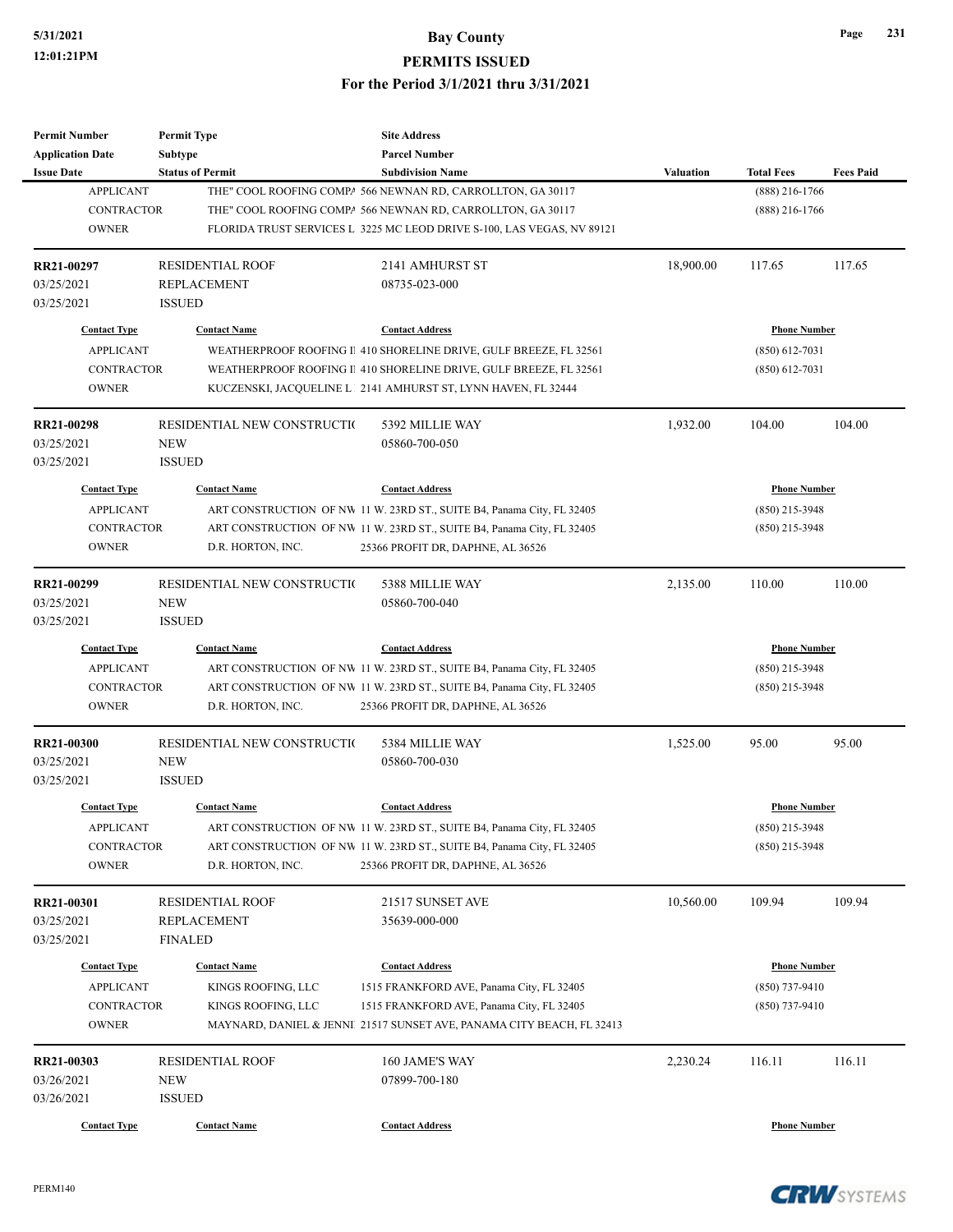| <b>Permit Number</b>                    | <b>Permit Type</b>      | <b>Site Address</b>                                              |                     |                     |                  |
|-----------------------------------------|-------------------------|------------------------------------------------------------------|---------------------|---------------------|------------------|
| <b>Application Date</b>                 | <b>Subtype</b>          | <b>Parcel Number</b>                                             |                     |                     |                  |
| <b>Issue Date</b>                       | <b>Status of Permit</b> | <b>Subdivision Name</b>                                          | <b>Valuation</b>    | <b>Total Fees</b>   | <b>Fees Paid</b> |
| <b>APPLICANT</b>                        | Archer Exteriors Inc    | 2500 DRANE FIELD ROAD, LAKELAND, FL 33811                        |                     | $(251)$ 214-7081    |                  |
| <b>CONTRACTOR</b>                       | Archer Exteriors Inc    | 2500 DRANE FIELD ROAD, LAKELAND, FL 33811                        |                     | $(251)$ 214-7081    |                  |
| <b>OWNER</b>                            | D.R. HORTON, INC.       | 25366 PROFIT DRIVE, DAPHNE, AL 36526                             |                     |                     |                  |
| <b>RR21-00304</b>                       | <b>RESIDENTIAL ROOF</b> | 106 JAME'S WAY                                                   | 2,123.20            | 113.03              | 113.03           |
| 03/26/2021                              | <b>NEW</b>              | 07899-700-190                                                    |                     |                     |                  |
| 03/26/2021                              | <b>ISSUED</b>           |                                                                  |                     |                     |                  |
| <b>Contact Type</b>                     | <b>Contact Name</b>     | <b>Contact Address</b>                                           |                     | <b>Phone Number</b> |                  |
| <b>APPLICANT</b>                        | Archer Exteriors Inc    | 2500 DRANE FIELD ROAD, LAKELAND, FL 33811                        |                     | $(251)$ 214-7081    |                  |
| <b>CONTRACTOR</b>                       | Archer Exteriors Inc    | 2500 DRANE FIELD ROAD, LAKELAND, FL 33811                        |                     | $(251)$ 214-7081    |                  |
| <b>OWNER</b>                            | D.R. HORTON, INC.       | 25366 PROFIT DRIVE, DAPHNE, AL 36526                             |                     |                     |                  |
| RR21-00305                              | <b>RESIDENTIAL ROOF</b> | 102 JAME'S WAY                                                   | 2,658.40            | 128.44              | 128.44           |
| 03/26/2021                              | <b>NEW</b>              | 07899-700-195                                                    |                     |                     |                  |
| 03/26/2021                              | <b>FINALED</b>          |                                                                  |                     |                     |                  |
| <b>Contact Type</b>                     | <b>Contact Name</b>     | <b>Contact Address</b>                                           |                     | <b>Phone Number</b> |                  |
| <b>APPLICANT</b>                        | Archer Exteriors Inc    | 2500 DRANE FIELD ROAD, LAKELAND, FL 33811                        |                     | $(251)$ 214-7081    |                  |
| <b>CONTRACTOR</b>                       | Archer Exteriors Inc    | 2500 DRANE FIELD ROAD, LAKELAND, FL 33811                        |                     | $(251)$ 214-7081    |                  |
| <b>OWNER</b>                            | D.R. HORTON, INC.       | 25366 PROFIT DRIVE, DAPHNE, AL 36526                             |                     |                     |                  |
|                                         |                         |                                                                  |                     |                     |                  |
| RR21-00306                              | <b>RESIDENTIAL ROOF</b> | <b>628 FANNING BAYOU DR</b>                                      | 3,033.04            | 139.23              | 139.23           |
| 03/26/2021                              | <b>NEW</b>              | 08416-100-040                                                    |                     |                     |                  |
| 03/26/2021                              | <b>ISSUED</b>           |                                                                  |                     |                     |                  |
| <b>Contact Type</b>                     | <b>Contact Name</b>     | <b>Contact Address</b>                                           | <b>Phone Number</b> |                     |                  |
| <b>APPLICANT</b>                        | Archer Exteriors Inc    | 2500 DRANE FIELD ROAD, LAKELAND, FL 33811                        | $(251)$ 214-7081    |                     |                  |
| <b>CONTRACTOR</b>                       | Archer Exteriors Inc    | 2500 DRANE FIELD ROAD, LAKELAND, FL 33811                        |                     | $(251)$ 214-7081    |                  |
| <b>OWNER</b>                            | D.R. HORTON, INC.       | 25366 PROFIT DR, DAPHNE, AL 36526                                |                     |                     |                  |
| <b>RR21-00308</b>                       | <b>RESIDENTIAL ROOF</b> | 3714 HWY 389                                                     | 10,000.00           | 111.48              | 111.48           |
| 03/26/2021                              | <b>REPLACEMENT</b>      | 11825-072-000                                                    |                     |                     |                  |
| 03/27/2021                              | <b>FINALED</b>          |                                                                  |                     |                     |                  |
| <b>Contact Type</b>                     | <b>Contact Name</b>     | <b>Contact Address</b>                                           |                     | <b>Phone Number</b> |                  |
| <b>APPLICANT</b>                        |                         | JASON ANDREWS CONST, IN 1417 MAINE AVENUE, LYNN HAVEN, FL 32444  |                     | $(850) 814-6561$    |                  |
| <b>CONTRACTOR</b>                       |                         | JASON ANDREWS CONST, IN 1417 MAINE AVENUE, LYNN HAVEN, FL 32444  |                     | $(850) 814 - 6561$  |                  |
| <b>OWNER</b>                            |                         | CRAVATTA, RONALD L & KAT 3714 HWY 389, PANAMA CITY, FL 32405     |                     |                     |                  |
| RR21-00309                              | <b>RESIDENTIAL ROOF</b> | 112 MARIN DR                                                     | 3,800.00            | 89.91               | 89.91            |
| 03/28/2021                              | <b>NEW</b>              | 11801-097-000                                                    |                     |                     |                  |
| 03/30/2021                              | <b>FINALED</b>          |                                                                  |                     |                     |                  |
|                                         |                         |                                                                  |                     |                     |                  |
| <b>Contact Type</b><br><b>APPLICANT</b> | <b>Contact Name</b>     | <b>Contact Address</b>                                           | <b>Phone Number</b> |                     |                  |
|                                         |                         | BRIAN MCKENZIE ROOFING 9731 SUMMER CREEK DR, SOUTHPORT, FL 32409 | $(850)$ 635-3575    |                     |                  |
| CONTRACTOR                              |                         | BRIAN MCKENZIE ROOFING 9731 SUMMER CREEK DR, SOUTHPORT, FL 32409 |                     | $(850)$ 635-3575    |                  |
| <b>OWNER</b>                            | SKC RENTALS, LLC.       | 113 FLORIDA AVE, LYNN HAVEN, FL 32444                            |                     |                     |                  |
| RR21-00310                              | <b>RESIDENTIAL ROOF</b> | 22006 BATAAN AVE                                                 | 16,400.00           | 99.15               | 99.15            |
| 03/29/2021                              | REPLACEMENT             | 36057-000-000                                                    |                     |                     |                  |
| 03/29/2021                              | <b>ISSUED</b>           |                                                                  |                     |                     |                  |
| <b>Contact Type</b>                     | <b>Contact Name</b>     | <b>Contact Address</b>                                           |                     | <b>Phone Number</b> |                  |
|                                         |                         |                                                                  |                     |                     |                  |



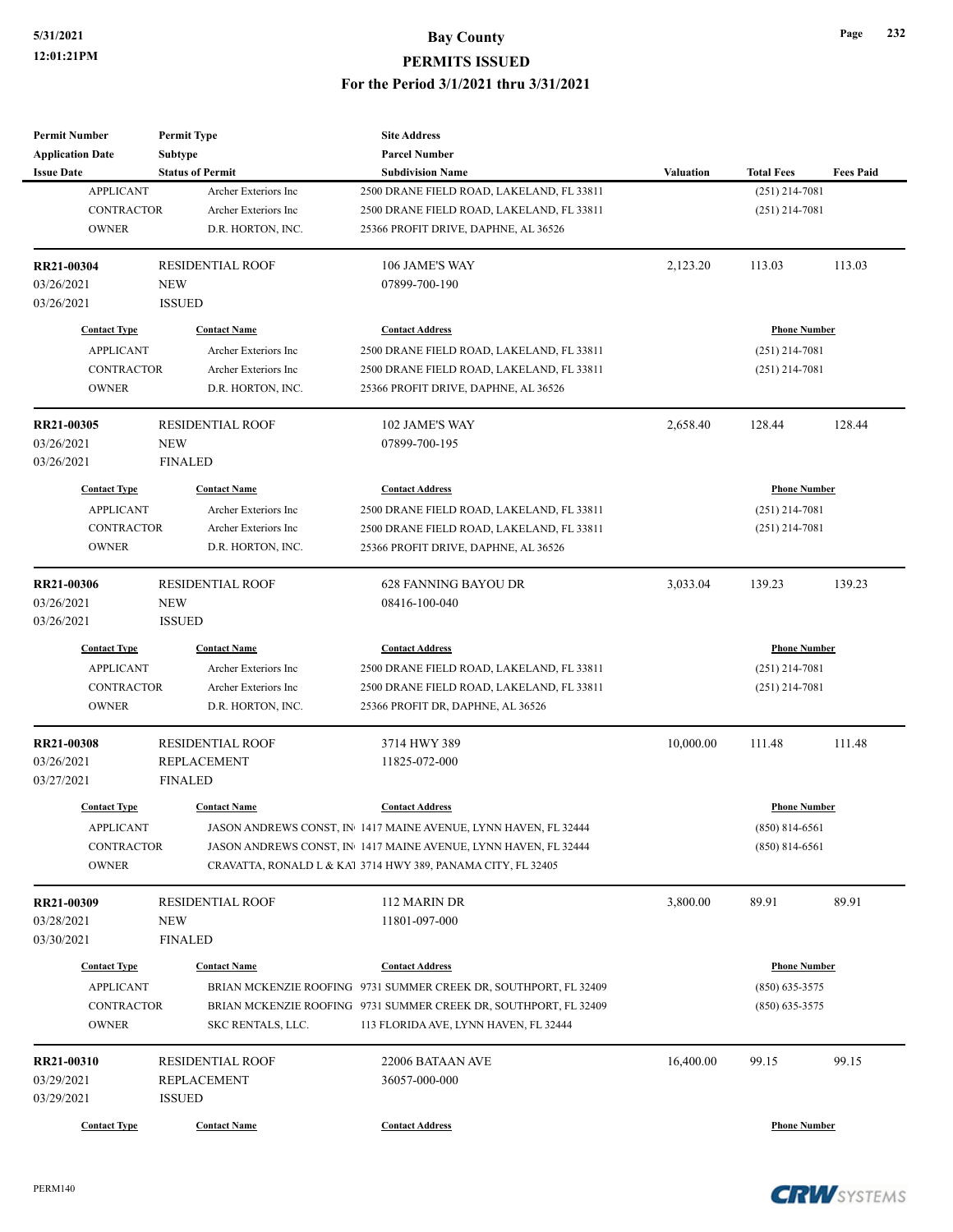| <b>Permit Number</b>    | <b>Permit Type</b>          | <b>Site Address</b>                                                      |                  |                     |                  |  |
|-------------------------|-----------------------------|--------------------------------------------------------------------------|------------------|---------------------|------------------|--|
| <b>Application Date</b> | Subtype                     | <b>Parcel Number</b>                                                     |                  |                     |                  |  |
| <b>Issue Date</b>       | <b>Status of Permit</b>     | <b>Subdivision Name</b>                                                  | <b>Valuation</b> | <b>Total Fees</b>   | <b>Fees Paid</b> |  |
| <b>APPLICANT</b>        |                             | BAYSIDE ROOFING COMPAN 21000 FRONT BEACH RD, PAANAM CITY BEACH, FL 32413 |                  | $(850)$ 258-1543    |                  |  |
| <b>CONTRACTOR</b>       |                             | BAYSIDE ROOFING COMPAN 21000 FRONT BEACH RD, PAANAM CITY BEACH, FL 32413 |                  | $(850)$ 258-1543    |                  |  |
| <b>OWNER</b>            | JAKO INVESTMENTS LLC        | 2617 S 167 CIRCLE, OMAHA, NE 68130                                       |                  |                     |                  |  |
| RR21-00311              | <b>RESIDENTIAL ROOF</b>     | 5619 PINETREE RD                                                         | 0.00             | 99.15               | 99.15            |  |
| 03/29/2021              | <b>REPLACEMENT</b>          | 05680-010-010                                                            |                  |                     |                  |  |
| 03/31/2021              | <b>FINALED</b>              |                                                                          |                  |                     |                  |  |
| <b>Contact Type</b>     | <b>Contact Name</b>         | <b>Contact Address</b>                                                   |                  | <b>Phone Number</b> |                  |  |
| <b>APPLICANT</b>        | <b>ROBERT 849-7457</b>      | , ,                                                                      |                  |                     |                  |  |
| <b>CONTRACTOR</b>       | OLD TOWN ROOFING            | 2954 CARTER CIRCLE, CHIPLEY, FL 32428                                    |                  | $(850)$ 849-7457    |                  |  |
| <b>OWNER</b>            | NOLES, KENNETH H            | 8000 BRANDON RD, PANAMA CITY, FL 32404                                   |                  |                     |                  |  |
| RR21-00312              | <b>RESIDENTIAL ROOF</b>     | 212 WISTERIA LN                                                          | 5,950.00         | 82.20               | 82.20            |  |
| 03/29/2021              | <b>REPLACEMENT</b>          | 37036-000-000                                                            |                  |                     |                  |  |
| 03/29/2021              | <b>ISSUED</b>               |                                                                          |                  |                     |                  |  |
| <b>Contact Type</b>     | <b>Contact Name</b>         | <b>Contact Address</b>                                                   |                  | <b>Phone Number</b> |                  |  |
| <b>APPLICANT</b>        |                             | SULLIVAN'S QUALITY ROOFI PO BOX 14211, PANAMA CITY BEACH, FL 32413       |                  | $(850)$ 277-2680    |                  |  |
| <b>CONTRACTOR</b>       |                             | SULLIVAN'S QUALITY ROOF1 PO BOX 14211, PANAMA CITY BEACH, FL 32413       |                  | $(850)$ 277-2680    |                  |  |
| <b>OWNER</b>            |                             | ARANT, BERNARD B JR & KA 8754 OLD MARSH WAY, MONTGOMERY, AL 36117        |                  |                     |                  |  |
|                         |                             |                                                                          |                  |                     |                  |  |
| RR21-00313              | <b>RESIDENTIAL ROOF</b>     | 6301 LAKE JOANNA CIR S                                                   | 0.00             | 84.50               | 84.50            |  |
| 03/29/2021              | <b>REPLACEMENT</b>          | 05635-268-000                                                            |                  |                     |                  |  |
| 03/29/2021              | <b>FINALED</b>              |                                                                          |                  |                     |                  |  |
| <b>Contact Type</b>     | <b>Contact Name</b>         | <b>Contact Address</b>                                                   |                  | <b>Phone Number</b> |                  |  |
| <b>APPLICANT</b>        | JAMIE 814-2416              | , ,                                                                      |                  |                     |                  |  |
| CONTRACTOR              | OWNER/BUILDER               | , ,                                                                      |                  |                     |                  |  |
| <b>OWNER</b>            | KOSIER, JAMIE F             | 6301 S LAKE JOANNA CIR, PANAMA CITY, FL 32404                            |                  |                     |                  |  |
| RR21-00314              | RESIDENTIAL NEW CONSTRUCTIO | 21808 DOLPHIN AVE                                                        | 14,440.00        | 114.50              | 114.50           |  |
| 03/30/2021              | <b>NEW</b>                  | 35797-000-000                                                            |                  |                     |                  |  |
| 03/30/2021              | <b>FINALED</b>              |                                                                          |                  |                     |                  |  |
| <b>Contact Type</b>     | <b>Contact Name</b>         | <b>Contact Address</b>                                                   |                  | <b>Phone Number</b> |                  |  |
| <b>APPLICANT</b>        | <b>AKC</b> Contracting      | 5310 SUNWOOD ROAD, PANAMA CITY, FL 32404                                 |                  | $(850) 784 - 8184$  |                  |  |
| CONTRACTOR              | <b>AKC</b> Contracting      | 5310 SUNWOOD ROAD, PANAMA CITY, FL 32404                                 |                  | $(850) 784 - 8184$  |                  |  |
| <b>OWNER</b>            |                             | WJM1 INVESTMENT TRUST I 151 FINCH DRIVE, MURPHY, NC 28906                |                  |                     |                  |  |
| RR21-00315              | <b>RESIDENTIAL ROOF</b>     | 14713 BREAM POND DR                                                      | 8,500.00         | 119.00              | 119.00           |  |
| 03/30/2021              | <b>NEW</b>                  | 07458-125-000                                                            |                  |                     |                  |  |
| 03/30/2021              | <b>FINALED</b>              | None                                                                     |                  |                     |                  |  |
| <b>Contact Type</b>     | <b>Contact Name</b>         | <b>Contact Address</b>                                                   |                  | <b>Phone Number</b> |                  |  |
| <b>APPLICANT</b>        | KEVIN 899-6114              | $, \, , \,$                                                              |                  |                     |                  |  |
| <b>CONTRACTOR</b>       | <b>OWNER/BUILDER</b>        | , ,                                                                      |                  |                     |                  |  |
| <b>OWNER</b>            |                             | PARRISH, KEVIN L & ELIZAB 17064 NE MORGAN TUCKER RD, ALTHA, FL 32421     |                  |                     |                  |  |
| RR21-00316              | <b>RESIDENTIAL ROOF</b>     | 7616 SUNSET AVE                                                          | 11,150.00        | 103.78              | 103.78           |  |
| 03/30/2021              | <b>REPLACEMENT</b>          | 30549-100-000                                                            |                  |                     |                  |  |
| 03/30/2021              | <b>FINALED</b>              |                                                                          |                  |                     |                  |  |
| <b>Contact Type</b>     | <b>Contact Name</b>         | <b>Contact Address</b>                                                   |                  | <b>Phone Number</b> |                  |  |
|                         |                             |                                                                          |                  |                     |                  |  |

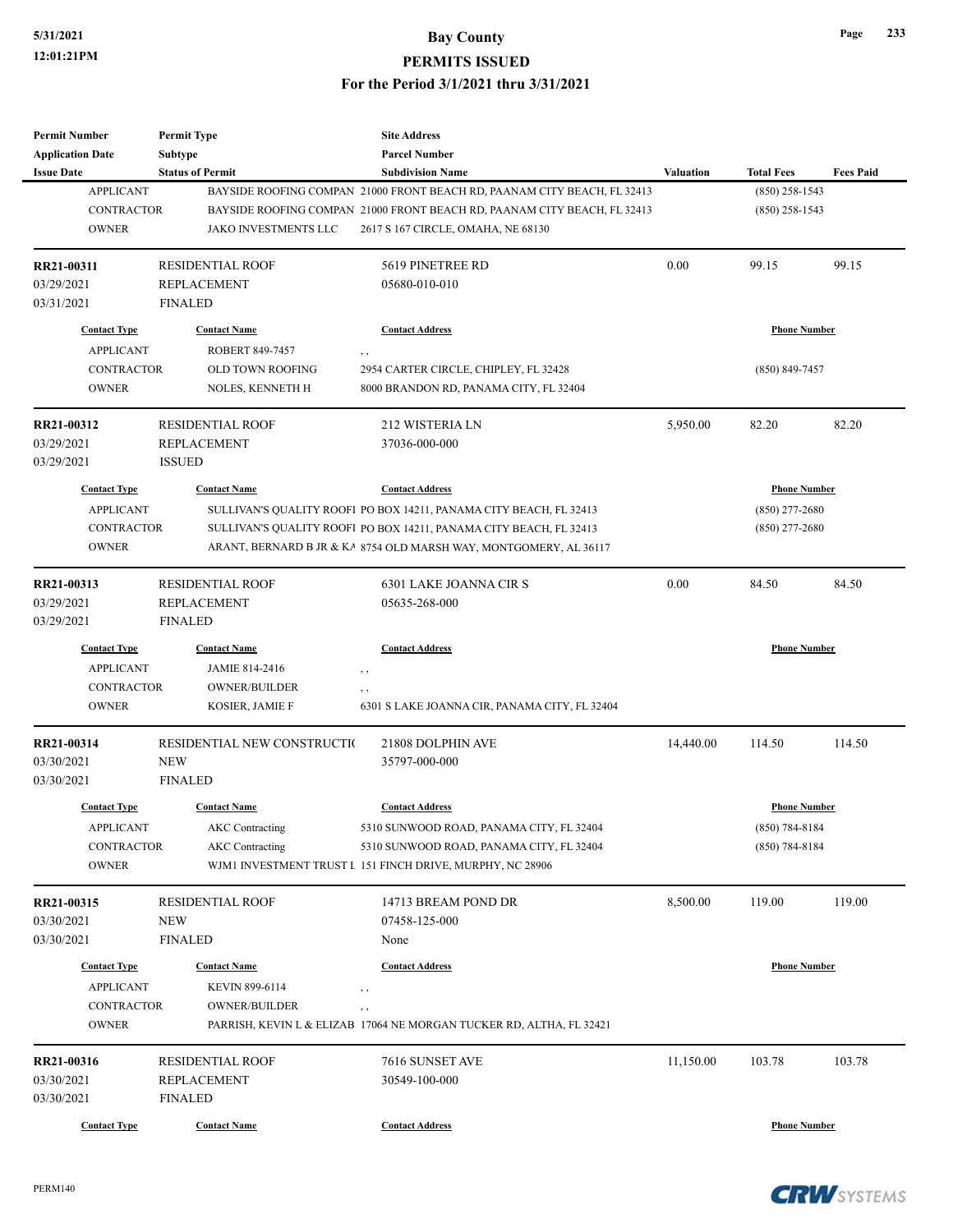| Page | 234 |
|------|-----|
|------|-----|

| <b>Permit Number</b>                                                                                  | <b>Permit Type</b>                                                             | <b>Site Address</b>                                                                                                                                                                                         |                                                                                              |                                                                 |        |
|-------------------------------------------------------------------------------------------------------|--------------------------------------------------------------------------------|-------------------------------------------------------------------------------------------------------------------------------------------------------------------------------------------------------------|----------------------------------------------------------------------------------------------|-----------------------------------------------------------------|--------|
| <b>Application Date</b>                                                                               | Subtype                                                                        | <b>Parcel Number</b><br><b>Subdivision Name</b>                                                                                                                                                             |                                                                                              |                                                                 |        |
| <b>Status of Permit</b><br><b>Issue Date</b><br><b>APPLICANT</b><br><b>CONTRACTOR</b><br><b>OWNER</b> |                                                                                | JASON ANDREWS CONST, IN 1417 MAINE AVENUE, LYNN HAVEN, FL 32444<br>JASON ANDREWS CONST, IN 1417 MAINE AVENUE, LYNN HAVEN, FL 32444<br>RITCHIE, CYNTHIA D (COLE) 103 OAK DR, KINGSLAND, TX 78639             | Valuation<br><b>Total Fees</b><br><b>Fees Paid</b><br>$(850) 814 - 6561$<br>$(850)$ 814-6561 |                                                                 |        |
| RR21-00317<br>03/30/2021<br>03/30/2021                                                                | <b>RESIDENTIAL ROOF</b><br><b>REPLACEMENT</b><br><b>ISSUED</b>                 | 22708 FRONT BEACH RD<br>36083-015-000                                                                                                                                                                       | 15,000.00                                                                                    | 82.20                                                           | 82.20  |
| <b>Contact Type</b><br><b>APPLICANT</b><br><b>CONTRACTOR</b><br><b>OWNER</b>                          | <b>Contact Name</b><br>OLD TOWN ROOFING<br>OLD TOWN ROOFING<br><b>BCSD LLC</b> | <b>Contact Address</b><br>2954 CARTER CIRCLE, CHIPLEY, FL 32428<br>2954 CARTER CIRCLE, CHIPLEY, FL 32428<br>8732 CREEKRISE DR, COLUMBUS, GA 31904                                                           |                                                                                              | <b>Phone Number</b><br>$(850) 849 - 7457$<br>$(850)$ 849-7457   |        |
| RR21-00318<br>03/30/2021<br>03/30/2021                                                                | <b>RESIDENTIAL ROOF</b><br><b>ROOF OVER</b><br><b>ISSUED</b>                   | 1424 K O'S RANCH RD<br>26467-010-036                                                                                                                                                                        | 7,125.00                                                                                     | 88.37                                                           | 88.37  |
| <b>Contact Type</b><br><b>APPLICANT</b><br><b>CONTRACTOR</b><br><b>OWNER</b>                          | <b>Contact Name</b><br>KINGS ROOFING, LLC<br>KINGS ROOFING, LLC                | <b>Contact Address</b><br>1515 FRANKFORD AVE, Panama City, FL 32405<br>1515 FRANKFORD AVE, Panama City, FL 32405<br>MADDEN, MICHAEL N & KIT 1424 K O RANCH RD, SOUTHPORT, FL 32409                          | <b>Phone Number</b><br>$(850)$ 737-9410<br>$(850)$ 737-9410                                  |                                                                 |        |
| RR21-00319<br>03/31/2021<br>03/31/2021                                                                | <b>RESIDENTIAL ROOF</b><br><b>REPLACEMENT</b><br><b>ISSUED</b>                 | 6326 NORTH LAGOON DR<br>30988-010-000                                                                                                                                                                       | 2,400.00                                                                                     | 97.61                                                           | 97.61  |
| <b>Contact Type</b><br><b>APPLICANT</b><br><b>CONTRACTOR</b>                                          | <b>Contact Name</b><br>JERRY 381-5604                                          | <b>Contact Address</b><br>, ,<br>JERRY WILSON'S ROOFING C 3116 G STREET, PANAMA CITY, FL 32404                                                                                                              | <b>Phone Number</b><br>$(850)$ 763-7999                                                      |                                                                 |        |
| <b>OWNER</b><br>RR21-00320<br>03/31/2021<br>03/31/2021                                                | <b>RESIDENTIAL ROOF</b><br><b>REPLACEMENT</b><br><b>ISSUED</b>                 | AMBLER, GEOFFREY B & TH 12225 N BEAR CREEK RD, PANAMA CITY, FL 32404<br>4734 BIGLEAF LN<br>31234-163-000                                                                                                    | 2,400.00                                                                                     | 89.91                                                           | 89.91  |
| <b>Contact Type</b><br><b>APPLICANT</b><br><b>CONTRACTOR</b><br><b>OWNER</b>                          | <b>Contact Name</b><br>JERRY 381-5604<br>KELLEY, KEITH                         | <b>Contact Address</b><br>JERRY WILSON'S ROOFING C 3116 G STREET, PANAMA CITY, FL 32404<br>4734 BIGLEAF LN, PANAMA CITY BEACH, FL 32408                                                                     | <b>Phone Number</b><br>$(850)$ 763-7999                                                      |                                                                 |        |
| S19-00062<br>10/05/2019<br>03/24/2021                                                                 | <b>SIGN</b><br><b>BILLBOARD</b><br><b>ISSUED</b>                               | 19102 PANAMA CITY BEACH PKWY<br>37242-040-000<br>None                                                                                                                                                       | 0.00                                                                                         | 280.97                                                          | 280.97 |
| <b>Contact Type</b><br><b>APPLICANT</b><br>CONTRACTOR<br><b>OWNER</b>                                 | <b>Contact Name</b><br>STORAGE FOR STUFF, LLC                                  | <b>Contact Address</b><br>SEA-SIDE BUILDING SERVICI P.O. BOX 7491, ST PETERSBURG, FL 33734<br>SEA-SIDE BUILDING SERVICI P.O. BOX 7491, ST PETERSBURG, FL 33734<br>103 BLISSETT DR SUITE 5, DOTHAN, AL 36301 |                                                                                              | <b>Phone Number</b><br>$(850) 685 - 5094$<br>$(850) 685 - 5094$ |        |
| SP21-00018<br>01/27/2021<br>03/05/2021                                                                | <b>SWIMMING POOL</b><br><b>RESIDENTIAL</b><br><b>ISSUED</b>                    | 322 OLEANDER DR<br>36789-000-000                                                                                                                                                                            | 45,849.00                                                                                    | 291.91                                                          | 291.91 |
| <b>Contact Type</b>                                                                                   | <b>Contact Name</b>                                                            | <b>Contact Address</b>                                                                                                                                                                                      |                                                                                              | <b>Phone Number</b>                                             |        |

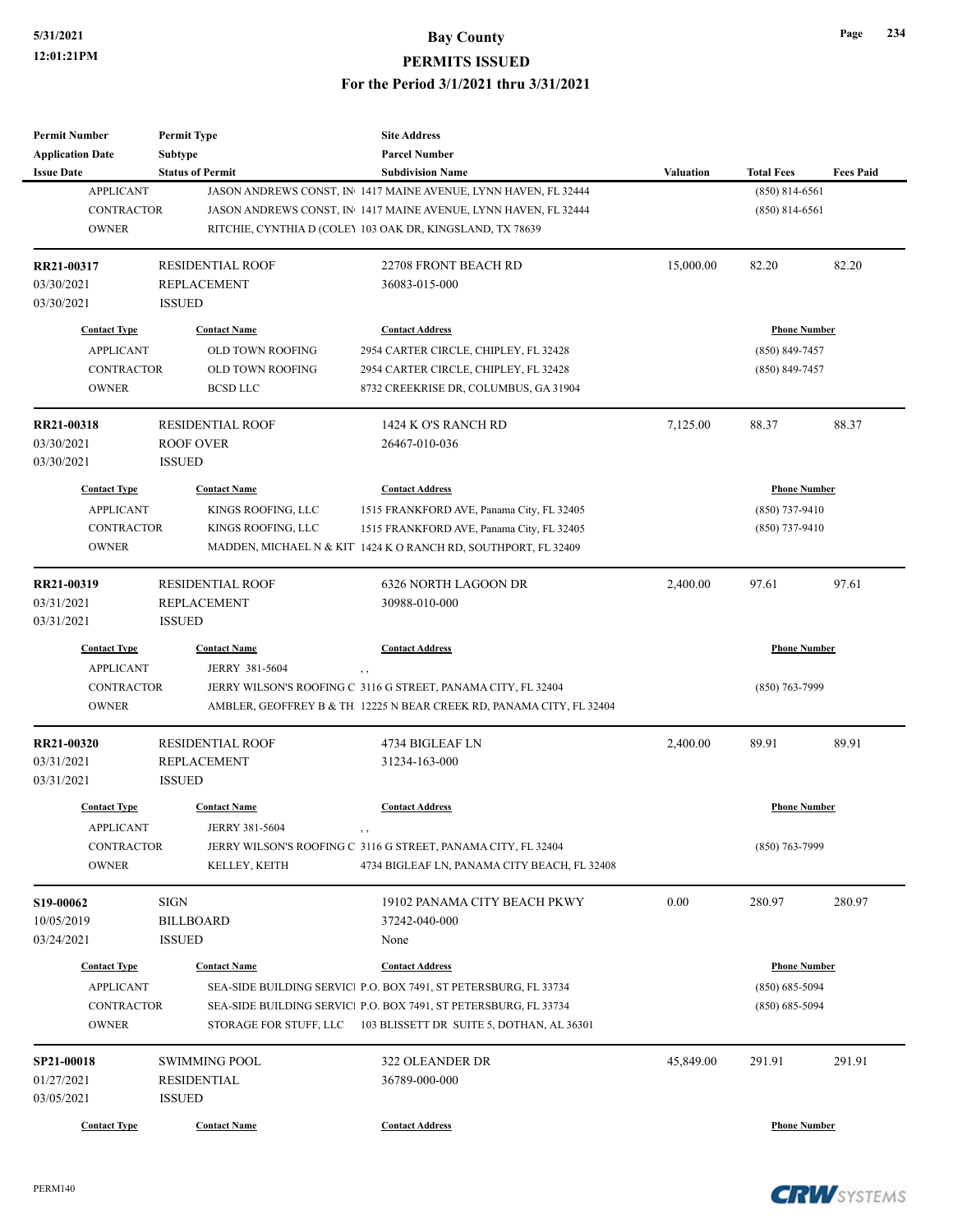| <b>Permit Number</b>                    | <b>Permit Type</b>                      | <b>Site Address</b>                                                  |                     |                                         |                  |
|-----------------------------------------|-----------------------------------------|----------------------------------------------------------------------|---------------------|-----------------------------------------|------------------|
| <b>Application Date</b>                 | Subtype                                 | <b>Parcel Number</b>                                                 |                     |                                         |                  |
| <b>Issue Date</b>                       | <b>Status of Permit</b>                 | <b>Subdivision Name</b>                                              | <b>Valuation</b>    | <b>Total Fees</b>                       | <b>Fees Paid</b> |
| <b>APPLICANT</b>                        | <b>COX POOLS</b>                        | P.O. BOX 9088, PANAMA CITY BEACH, FL 32417                           |                     | $(850)$ 234-7800                        |                  |
| <b>CONTRACTOR</b>                       | <b>COX POOLS</b>                        | P.O. BOX 9088, PANAMA CITY BEACH, FL 32417                           |                     | $(850)$ 234-7800                        |                  |
| <b>OWNER</b>                            | YOUNG, DAVID ETAL                       | 4534 LAKEFAIRE CT, SUWANEE, GA 30024                                 |                     |                                         |                  |
| SP21-00027                              | <b>SWIMMING POOL</b>                    | 1244 HUNTINGTON RIDGE RD                                             | 47,200.00           | 291.91                                  | 291.91           |
| 02/17/2021                              | <b>RESIDENTIAL</b>                      | 11342-036-010                                                        |                     |                                         |                  |
| 03/01/2021                              | <b>ISSUED</b>                           |                                                                      |                     |                                         |                  |
| <b>Contact Type</b>                     | <b>Contact Name</b>                     | <b>Contact Address</b>                                               |                     | <b>Phone Number</b>                     |                  |
| <b>APPLICANT</b>                        | <b>COX POOLS</b>                        | P.O. BOX 9088, PANAMA CITY BEACH, FL 32417                           |                     | $(850)$ 234-7800                        |                  |
| <b>CONTRACTOR</b>                       | <b>COX POOLS</b>                        | P.O. BOX 9088, PANAMA CITY BEACH, FL 32417                           |                     | $(850)$ 234-7800                        |                  |
| <b>OWNER</b>                            |                                         | MIDDLETON, SHAWN & LESI 1244 HUNTINGTON ROAD, LYNN HAVEN, FL 32444   |                     |                                         |                  |
| SP21-00028                              | <b>SWIMMING POOL</b>                    | 3919 A OCEAN VIEW DR                                                 | 20,000.00           | 291.91                                  | 291.91           |
| 02/20/2021                              | <b>RESIDENTIAL</b>                      | 30196-715-000                                                        |                     |                                         |                  |
| 03/15/2021                              | <b>ISSUED</b>                           |                                                                      |                     |                                         |                  |
| <b>Contact Type</b>                     | <b>Contact Name</b>                     | <b>Contact Address</b>                                               |                     | <b>Phone Number</b>                     |                  |
| <b>APPLICANT</b>                        | UNIQUE POOLS LLC                        | 225 BIRDIE LANE, PANAMA CITY BEACH, FL 32407                         |                     | $(850)$ 527-5299                        |                  |
| <b>CONTRACTOR</b>                       | UNIQUE POOLS LLC                        | 225 BIRDIE LANE, PANAMA CITY BEACH, FL 32407                         |                     | $(850)$ 527-5299                        |                  |
| <b>OWNER</b>                            | CAMBEN HOLDING, LLC                     | 2023 THOMAS DR, PANAMA CITY BEACH, FL 32408                          |                     |                                         |                  |
|                                         |                                         |                                                                      |                     |                                         |                  |
| SP21-00032                              | <b>SWIMMING POOL</b>                    | 7217 WASHINGTON AVE                                                  | 49,045.00           | 291.91                                  | 291.91           |
| 02/23/2021                              | <b>RESIDENTIAL</b>                      | 08104-000-000                                                        |                     |                                         |                  |
| 03/05/2021                              | <b>ISSUED</b>                           |                                                                      |                     |                                         |                  |
| <b>Contact Type</b>                     | <b>Contact Name</b>                     | <b>Contact Address</b>                                               | <b>Phone Number</b> |                                         |                  |
| <b>APPLICANT</b>                        | <b>COX POOLS</b>                        | P.O. BOX 9088, PANAMA CITY BEACH, FL 32417                           | $(850)$ 234-7800    |                                         |                  |
| CONTRACTOR                              | <b>COX POOLS</b>                        | P.O. BOX 9088, PANAMA CITY BEACH, FL 32417                           |                     | $(850)$ 234-7800                        |                  |
| <b>OWNER</b>                            |                                         | KING, CHARLES W & BRINEY 7217 WASHINGTON AVE, PANAMA CITY, FL 32409  |                     |                                         |                  |
| SP21-00033                              | <b>SWIMMING POOL</b>                    | 616 FANNING BAYOU DR                                                 | 138,072.00          | 291.91                                  | 291.91           |
| 03/01/2021                              | <b>RESIDENTIAL</b>                      | 08416-100-070                                                        |                     |                                         |                  |
| 03/17/2021                              | <b>ISSUED</b>                           |                                                                      |                     |                                         |                  |
| <b>Contact Type</b>                     | <b>Contact Name</b>                     | <b>Contact Address</b>                                               |                     | <b>Phone Number</b>                     |                  |
| <b>APPLICANT</b>                        |                                         | BLUE HAVEN POOLS ON THE 8838 DAWES LAKE RD D, MOBILE, AL 36619       |                     | $(251) 633 - 7946$                      |                  |
| CONTRACTOR                              |                                         | BLUE HAVEN POOLS ON THE 8838 DAWES LAKE RD D, MOBILE, AL 36619       |                     | $(251)$ 633-7946                        |                  |
| <b>OWNER</b>                            | BRIGHT, WILLIAM C                       | 616 FANNING BAYOU DR., PANAMA CITY, FL 32409                         |                     |                                         |                  |
| SP21-00034                              | <b>SWIMMING POOL</b>                    | 9236 HOLLAND RD N                                                    | 44,047.00           | 291.91                                  | 291.91           |
| 03/05/2021                              | <b>RESIDENTIAL</b>                      | 07642-142-010                                                        |                     |                                         |                  |
| 03/09/2021                              | <b>ISSUED</b>                           |                                                                      |                     |                                         |                  |
|                                         |                                         |                                                                      |                     |                                         |                  |
| <b>Contact Type</b><br><b>APPLICANT</b> | <b>Contact Name</b><br><b>COX POOLS</b> | <b>Contact Address</b><br>P.O. BOX 9088, PANAMA CITY BEACH, FL 32417 |                     | <b>Phone Number</b><br>$(850)$ 234-7800 |                  |
| CONTRACTOR                              | <b>COX POOLS</b>                        | P.O. BOX 9088, PANAMA CITY BEACH, FL 32417                           |                     | $(850)$ 234-7800                        |                  |
| <b>OWNER</b>                            | MC CRARY, JASON ALLEN                   |                                                                      |                     |                                         |                  |
|                                         |                                         | 9236 N HOLLAND RD, SOUTHPORT, FL 32409                               |                     |                                         |                  |
| SP21-00041                              | <b>SWIMMING POOL</b>                    | 119 MARLIN CIR                                                       | 0.00                | 291.91                                  | 291.91           |
| 03/24/2021                              | <b>RESIDENTIAL</b>                      | 30933-217-000                                                        |                     |                                         |                  |
| 03/28/2021                              | <b>ISSUED</b>                           |                                                                      |                     |                                         |                  |
| <b>Contact Type</b>                     | <b>Contact Name</b>                     | <b>Contact Address</b>                                               |                     | <b>Phone Number</b>                     |                  |